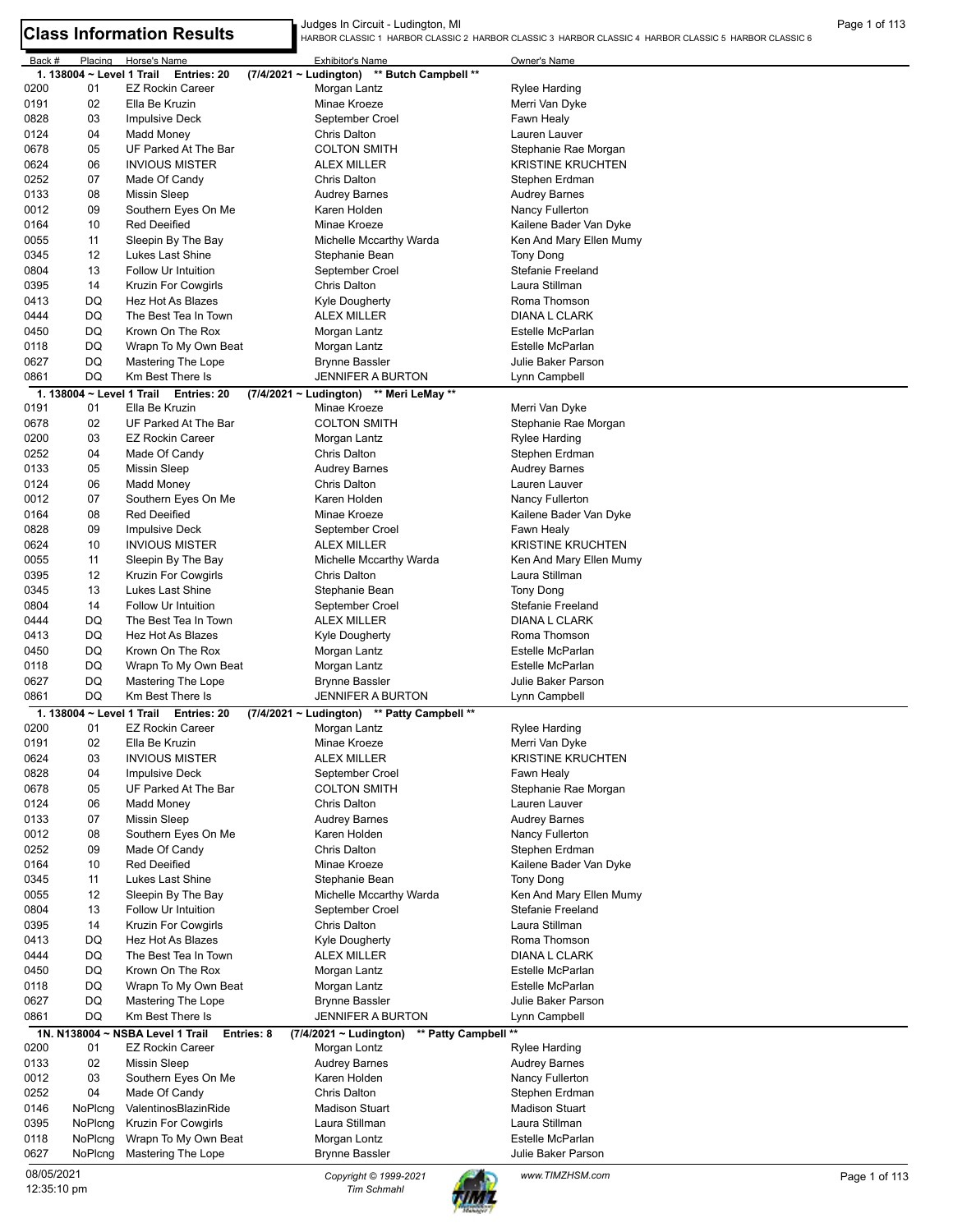| Back #      | Placing           | Horse's Name                          | Exhibitor's Name                            | Owner's Name             |               |
|-------------|-------------------|---------------------------------------|---------------------------------------------|--------------------------|---------------|
|             | 2. 138000 ~ Trail | (7/4/2021 ~ Ludington)<br>Entries: 22 | ** Meri LeMay **                            |                          |               |
| 0801        | 01                | A Complete Repeat                     | Kyle Dougherty                              | Paige Fox                |               |
|             |                   |                                       |                                             |                          |               |
| 0727        | 02                | <b>HES FOREVER GOOD</b>               | Kyle Dougherty                              | Janet Egolf              |               |
| 0456        | 03                | A Certain Revolution                  | <b>COLTON SMITH</b>                         | Kyra N Koester           |               |
|             |                   |                                       |                                             |                          |               |
| 0602        | 04                | Best Of My Luv                        | Austin Lester                               | Lori Weaver              |               |
| 0730        | 05                | Ima Southern Loper                    | <b>Brynne Bassler</b>                       | John And Julie Parson    |               |
| 0638        | 06                | Nappin On The Range                   | <b>TRAVIS BORN</b>                          | YVONNE WEINBERGER        |               |
|             |                   |                                       |                                             |                          |               |
| 0123        | 07                | Rock Legend                           | Cynthia R Pyle                              | Cynthia R Pyle           |               |
| 0122        | 08                | <b>Invitations Are Good</b>           | September Croel                             | Lily Ellen Atkinson      |               |
|             |                   |                                       |                                             |                          |               |
| 0824        | 09                | Zippin Past The Best                  | Kyle Dougherty                              | Carli Kerns              |               |
| 0335        | 10                | One Kool Fool                         | Linda Moody                                 | <b>Brenda Schrader</b>   |               |
|             |                   |                                       | Minae Kroeze                                |                          |               |
| 0191        | 11                | Ella Be Kruzin                        |                                             | Merri Van Dyke           |               |
| 0263        | 12                | <b>Finely Asleep</b>                  | Morgan Jennings                             | Michelle Mccarthy Warda  |               |
| 0567        | 13                | Rock N Radical                        | <b>COLTON SMITH</b>                         | <b>Valerie Smith</b>     |               |
|             |                   |                                       |                                             |                          |               |
| 0514        | 14                | Rolling In Hot                        | Kyle Dougherty                              | Matt Westbrook           |               |
| 0627        | 15                | Mastering The Lope                    | <b>Brynne Bassler</b>                       | Julie Baker Parson       |               |
|             |                   |                                       |                                             |                          |               |
| 0222        | 16                | Ms Mae Flash                          | Christa Baldwin                             | Christa Baldwin          |               |
| 0047        | 17                | Shot Of Potential                     | Anna Marie Cooper                           | Anna Marie Cooper        |               |
|             |                   |                                       |                                             |                          |               |
| 0815        | DQ                | CHEX OUT MY LOPE                      | <b>ALEX MILLER</b>                          | <b>KRISTINE KRUCHTEN</b> |               |
| 0444        | DQ                | The Best Tea In Town                  | <b>ALEX MILLER</b>                          | DIANA L CLARK            |               |
|             |                   |                                       |                                             |                          |               |
| 0235        | DQ                | Gota B A Hit                          | Michelle Mccarthy Warda                     | Tammy Gasper             |               |
| 0828        | DQ                | Impulsive Deck                        | Fawn Healy                                  | Fawn Healy               |               |
| 0932        | DQ                | Are U A Hot Charlie                   | <b>Brynne Bassler</b>                       | Abigail Roos             |               |
|             |                   |                                       |                                             |                          |               |
|             | 2. 138000 ~ Trail | Entries: 22                           | (7/4/2021 ~ Ludington) ** Butch Campbell ** |                          |               |
|             | 01                |                                       |                                             |                          |               |
| 0638        |                   | Nappin On The Range                   | <b>TRAVIS BORN</b>                          | YVONNE WEINBERGER        |               |
| 0727        | 02                | <b>HES FOREVER GOOD</b>               | <b>Kyle Dougherty</b>                       | Janet Egolf              |               |
| 0730        | 03                | Ima Southern Loper                    | <b>Brynne Bassler</b>                       | John And Julie Parson    |               |
|             |                   |                                       |                                             |                          |               |
| 0456        | 04                | A Certain Revolution                  | <b>COLTON SMITH</b>                         | Kyra N Koester           |               |
| 0122        | 05                | <b>Invitations Are Good</b>           | September Croel                             | Lily Ellen Atkinson      |               |
|             |                   |                                       |                                             |                          |               |
| 0602        | 06                | Best Of My Luv                        | Austin Lester                               | Lori Weaver              |               |
| 0801        | 07                | A Complete Repeat                     | Kyle Dougherty                              | Paige Fox                |               |
|             |                   |                                       |                                             |                          |               |
| 0263        | 08                | <b>Finely Asleep</b>                  | Morgan Jennings                             | Michelle Mccarthy Warda  |               |
| 0824        | 09                | Zippin Past The Best                  | Kyle Dougherty                              | Carli Kerns              |               |
|             |                   |                                       |                                             |                          |               |
| 0123        | 10                | Rock Legend                           | Cynthia R Pyle                              | Cynthia R Pyle           |               |
| 0627        | 11                | Mastering The Lope                    | Brynne Bassler                              | Julie Baker Parson       |               |
| 0514        | 12                | Rolling In Hot                        | Kyle Dougherty                              | Matt Westbrook           |               |
|             |                   |                                       |                                             |                          |               |
| 0335        | 13                | One Kool Fool                         | Linda Moody                                 | <b>Brenda Schrader</b>   |               |
| 0222        | 14                | Ms Mae Flash                          | Christa Baldwin                             | Christa Baldwin          |               |
|             |                   |                                       |                                             |                          |               |
| 0191        | 15                | Ella Be Kruzin                        | Minae Kroeze                                | Merri Van Dyke           |               |
| 0567        | 16                | Rock N Radical                        | <b>COLTON SMITH</b>                         | Valerie Smith            |               |
|             |                   |                                       |                                             |                          |               |
| 0047        | 17                | <b>Shot Of Potential</b>              | Anna Marie Cooper                           | Anna Marie Cooper        |               |
| 0815        | DQ                | CHEX OUT MY LOPE                      | <b>ALEX MILLER</b>                          | <b>KRISTINE KRUCHTEN</b> |               |
|             |                   |                                       |                                             |                          |               |
| 0444        | DQ                | The Best Tea In Town                  | ALEX MILLER                                 | DIANA L CLARK            |               |
| 0235        | DQ                | Gota B A Hit                          | Michelle Mccarthy Warda                     | Tammy Gasper             |               |
|             |                   |                                       |                                             |                          |               |
| 0828        | DQ                | Impulsive Deck                        | Fawn Healy                                  | Fawn Healy               |               |
| 0932        | DQ                | Are U A Hot Charlie                   | Brynne Bassler                              | Abigail Roos             |               |
|             |                   |                                       |                                             |                          |               |
|             | 2. 138000 ~ Trail | Entries: 22                           | (7/4/2021 ~ Ludington) ** Patty Campbell ** |                          |               |
| 0727        | 01                | <b>HES FOREVER GOOD</b>               | <b>Kyle Dougherty</b>                       | Janet Egolf              |               |
| 0730        | 02                | Ima Southern Loper                    | <b>Brynne Bassler</b>                       | John And Julie Parson    |               |
|             |                   |                                       |                                             |                          |               |
| 0638        | 03                | Nappin On The Range                   | <b>TRAVIS BORN</b>                          | YVONNE WEINBERGER        |               |
| 0456        | 04                | A Certain Revolution                  | <b>COLTON SMITH</b>                         | Kyra N Koester           |               |
|             |                   |                                       |                                             |                          |               |
| 0122        | 05                | <b>Invitations Are Good</b>           | September Croel                             | Lily Ellen Atkinson      |               |
| 0123        | 06                | Rock Legend                           | Cynthia R Pyle                              | Cynthia R Pyle           |               |
|             |                   |                                       |                                             |                          |               |
| 0801        | 07                | A Complete Repeat                     | Kyle Dougherty                              | Paige Fox                |               |
| 0602        | 08                | Best Of My Luv                        | <b>Austin Lester</b>                        | Lori Weaver              |               |
| 0824        | 09                | Zippin Past The Best                  | Kyle Dougherty                              | Carli Kerns              |               |
|             |                   |                                       |                                             |                          |               |
| 0335        | 10                | One Kool Fool                         | Linda Moody                                 | <b>Brenda Schrader</b>   |               |
| 0567        | 11                | Rock N Radical                        | <b>COLTON SMITH</b>                         | Valerie Smith            |               |
| 0263        | 12                |                                       |                                             |                          |               |
|             |                   | <b>Finely Asleep</b>                  | Morgan Jennings                             | Michelle Mccarthy Warda  |               |
| 0627        | 13                | Mastering The Lope                    | <b>Brynne Bassler</b>                       | Julie Baker Parson       |               |
| 0191        | 14                | Ella Be Kruzin                        | Minae Kroeze                                | Merri Van Dyke           |               |
|             |                   |                                       |                                             |                          |               |
| 0222        | 15                | Ms Mae Flash                          | Christa Baldwin                             | Christa Baldwin          |               |
| 0514        | 16                | Rolling In Hot                        | Kyle Dougherty                              | Matt Westbrook           |               |
|             |                   |                                       |                                             |                          |               |
| 0047        | 17                | Shot Of Potential                     | Anna Marie Cooper                           | Anna Marie Cooper        |               |
| 0815        | DQ                | CHEX OUT MY LOPE                      | <b>ALEX MILLER</b>                          | <b>KRISTINE KRUCHTEN</b> |               |
|             |                   |                                       |                                             |                          |               |
| 0444        | DQ                | The Best Tea In Town                  | <b>ALEX MILLER</b>                          | DIANA L CLARK            |               |
| 0235        | DQ                | Gota B A Hit                          | Michelle Mccarthy Warda                     | <b>Tammy Gasper</b>      |               |
| 0828        | DQ                | <b>Impulsive Deck</b>                 |                                             |                          |               |
|             |                   |                                       | Fawn Healy                                  | Fawn Healy               |               |
| 0932        | DQ                | Are U A Hot Charlie                   | <b>Brynne Bassler</b>                       | Abigail Roos             |               |
|             |                   | 3. 9429 ~ Small Fry Trail Entries: 7  | (7/4/2021 ~ Ludington) ** Meri LeMay **     |                          |               |
|             |                   |                                       |                                             |                          |               |
| 0022        | 01                | Dont Need A Mirror                    | <b>Brylee Bunting</b>                       | Christa Baldwin          |               |
| 0222        | 02                | Ms Mae Flash                          | <b>Brylee Bunting</b>                       | Christa Baldwin          |               |
|             |                   |                                       |                                             |                          |               |
| 0181        | 03                | Hez Up To Know Good                   | Elizabeth Shoemaker                         | Elizabeth Shoemaker      |               |
| 0226        | 04                | Art Trouble                           | Karly Lewis                                 | Michelle Lewis           |               |
|             |                   |                                       |                                             |                          |               |
| 08/05/2021  |                   |                                       |                                             |                          |               |
|             |                   |                                       | Copyright © 1999-2021                       | www.TIMZHSM.com          | Page 2 of 113 |
| 12:38:11 pm |                   |                                       | <b>Tim Schmahl</b>                          |                          |               |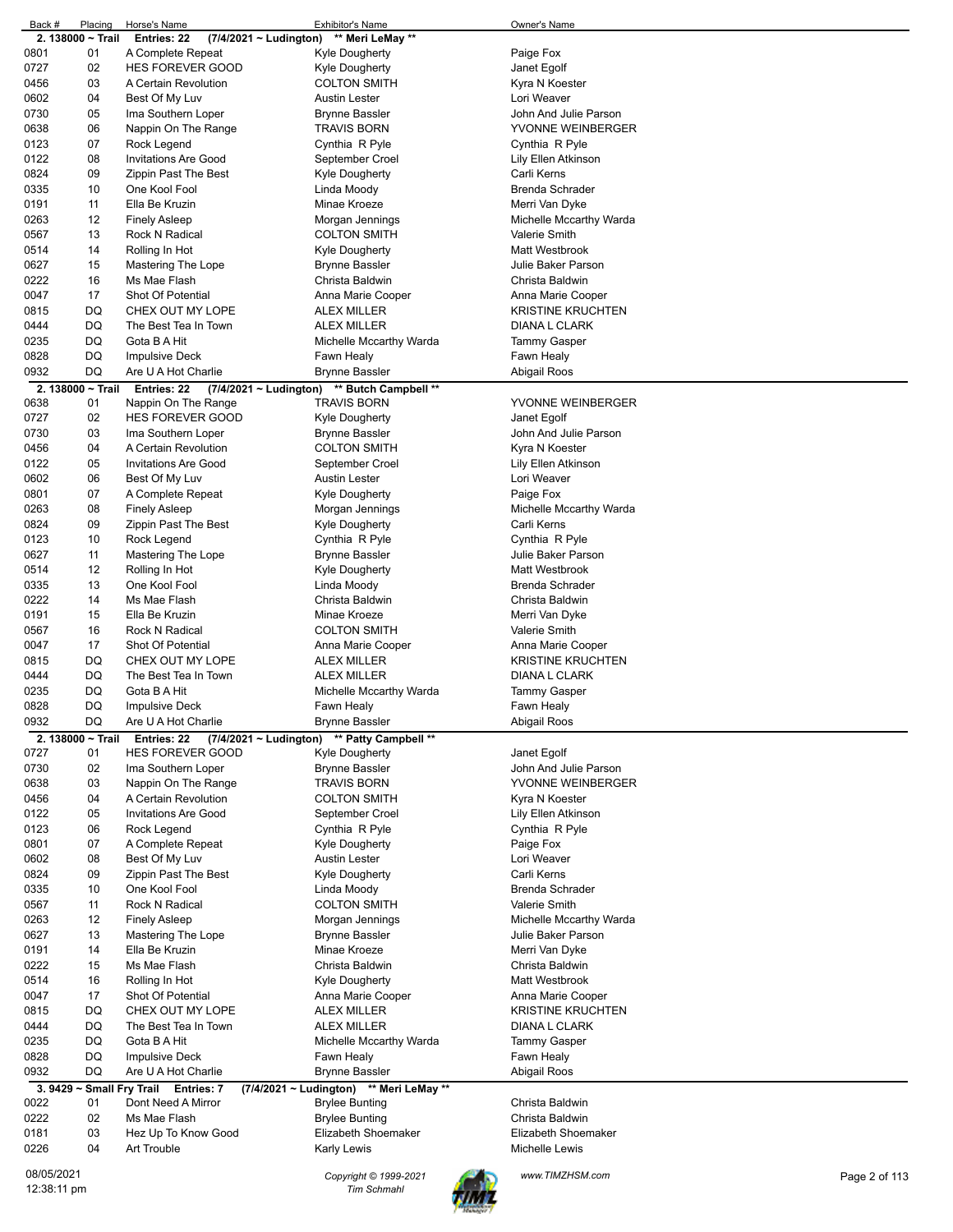| Back #      | Placing                        | Horse's Name                                              | <b>Exhibitor's Name</b>                             | Owner's Name                     |
|-------------|--------------------------------|-----------------------------------------------------------|-----------------------------------------------------|----------------------------------|
| 0310        | 05                             | <b>IMA LOPIN WITH CLASS</b>                               | Quinn Boque                                         | <b>Family Boque</b>              |
| 0345        | 06                             | Lukes Last Shine                                          | Sophia Dong                                         | Tony Dong                        |
| 0250        | 07                             | <b>RD Fancy Tradition</b>                                 | Adam Wilcoxen                                       | Alisa Forton                     |
|             | 2N. N138000~                   | Entries: 9<br><b>NSBA Trail</b>                           | (7/4/2021 ~ Ludington) ** Patty Campbell **         |                                  |
| 0727        | 01                             | <b>HES FOREVER GOOD</b>                                   | <b>Kyle Dougherty</b>                               | Janet Egolf                      |
| 0730        | 02                             | Ima Southern Loper                                        | <b>Brynne Bassler</b>                               | John And Julie Parson            |
| 0123        | 03                             | Rock Legend                                               | Cynthia Pyle                                        | Cynthia R Pyle                   |
| 0263        | NoPlcng                        | <b>Finely Asleep</b>                                      | Morgan McCarthy Warda                               | Michelle Mccarthy Warda          |
| 0567        | NoPlcng                        | <b>Rock N Radical</b>                                     | Colton E Smith                                      | Valerie Smith                    |
| 0335        | NoPlcng                        | One Kool Fool                                             | <b>Brenda Schrader</b>                              | <b>Brenda Schrader</b>           |
| 0932        | NoPlcng                        | Are U A Hot Charlie                                       | <b>Brynne Bassler</b>                               | Abigail Roos                     |
| 0627        | NoPlcng                        | Mastering The Lope                                        | <b>Brynne Bassler</b>                               | Julie Baker Parson               |
| 0222        | NoPlcng                        | Ms Mae Flash                                              | Christa Baldwin                                     | Christa Baldwin                  |
|             |                                | 4.438702 ~ Level 1 Youth Trail 13 & Under<br>Entries: 10  | $(7/4/2021 \sim$ Ludington)                         | ** Meri LeMay **                 |
| 0107        | 01                             | Regal N Grand                                             | <b>Taylin Collins</b>                               | <b>Taylin Collins</b>            |
| 0624        | 02                             | <b>INVIOUS MISTER</b>                                     | <b>KAYLYN KRUCHTEN</b>                              | <b>KRISTINE KRUCHTEN</b>         |
| 1433        | 03                             | A Sleepy Margarita                                        | <b>Addison Baynes</b>                               | Meggen M Morrow Baynes           |
| 0222        | 04                             | Ms Mae Flash                                              | <b>Braelyn Bunting</b>                              | Christa Baldwin                  |
| 0146        | 05                             | ValentinosBlazinRide                                      | <b>Madison Stuart</b>                               | <b>Madison Stuart</b>            |
| 0713        | 06                             |                                                           |                                                     |                                  |
|             |                                | <b>Exclusively Mocca</b>                                  | Kayla Virga                                         | Kayla Virga                      |
| 0206        | 07                             | Prepare To B Shocked                                      | Myah Jane Chaput                                    | <b>Stacy Chaput</b>              |
| 0118        | 08                             | Wrapn To My Own Beat                                      | Estelle McParlan                                    | <b>Estelle McParlan</b>          |
| 0284        | 09                             | Good Luck Charley                                         | Lauren Deeds                                        | Gretchen Deeds                   |
| 0321        | 10                             | Cash Only                                                 | Ella Spies                                          | Ella Spies                       |
|             | 3. 9429 $\sim$ Small Fry Trail | <b>Entries: 7</b>                                         | (7/4/2021 ~ Ludington) ** Butch Campbell **         |                                  |
| 0222        | 01                             | Ms Mae Flash                                              | <b>Brylee Bunting</b>                               | Christa Baldwin                  |
| 0022        | 02                             | Dont Need A Mirror                                        | <b>Brylee Bunting</b>                               | Christa Baldwin                  |
| 0181        | 03                             | Hez Up To Know Good                                       | Elizabeth Shoemaker                                 | Elizabeth Shoemaker              |
| 0310        | 04                             | IMA LOPIN WITH CLASS                                      | Quinn Bogue                                         | <b>Family Bogue</b>              |
| 0226        | 05                             | <b>Art Trouble</b>                                        | <b>Karly Lewis</b>                                  | <b>Michelle Lewis</b>            |
| 0345        | 06                             | Lukes Last Shine                                          | Sophia Dong                                         | Tony Dong                        |
| 0250        | 07                             | <b>RD Fancy Tradition</b>                                 | Adam Wilcoxen                                       | Alisa Forton                     |
|             |                                | 3. 9429 ~ Small Fry Trail Entries: 7                      | (7/4/2021 ~ Ludington) ** Patty Campbell **         |                                  |
| 0022        | 01                             | Dont Need A Mirror                                        | <b>Brylee Bunting</b>                               | Christa Baldwin                  |
| 0222        | 02                             | Ms Mae Flash                                              | <b>Brylee Bunting</b>                               | Christa Baldwin                  |
| 0181        | 03                             | Hez Up To Know Good                                       | Elizabeth Shoemaker                                 | Elizabeth Shoemaker              |
| 0226        | 04                             | <b>Art Trouble</b>                                        | Karly Lewis                                         | <b>Michelle Lewis</b>            |
| 0345        | 05                             | Lukes Last Shine                                          | Sophia Dong                                         | Tony Dong                        |
| 0310        | 06                             | <b>IMA LOPIN WITH CLASS</b>                               | Quinn Bogue                                         | <b>Family Bogue</b>              |
| 0250        | 07                             | <b>RD Fancy Tradition</b>                                 | Adam Wilcoxen                                       | Alisa Forton                     |
|             |                                | 5. 438802 ~ Level 1 Youth Trail 14-18<br>Entries: 14      | ** Meri LeMay **<br>(7/4/2021 ~ Ludington)          |                                  |
| 0235        | 01                             | Gota B A Hit                                              | Grace Gasper                                        | <b>Tammy Gasper</b>              |
| 0602        | 02                             | Best Of My Luv                                            | <b>Emily Weaver</b>                                 | Lori Weaver                      |
| 0200        | 03                             | <b>EZ Rockin Career</b>                                   | Rylee Harding                                       | Rylee Harding                    |
| 0630        | 04                             | Im Pink Floyd                                             | Kate Davis                                          | Kate Davis                       |
| 0456        |                                |                                                           |                                                     |                                  |
|             | 05                             | A Certain Revolution                                      | Kyra N Koester                                      | Kyra N Koester                   |
| 1854        | 06                             | Hes Good To Go                                            | Isabelle Freeland                                   | Isabelle Freeland                |
| 0386        | 07                             | No Time To Party                                          | Rylee Elizabeth Nichols                             | Kelly Dykstra Nichols            |
| 0424        | 08                             | One Black Krymsun                                         | <b>Carlene Armstrong</b>                            | Carlene Armstrong                |
| 0750        | 09                             | Fancy Enough To Win                                       | Maya Edwards                                        | <b>Madison Mulder</b>            |
| 0216        | 10                             | Larrys Back In Black                                      | Katie Tenerowicz                                    | Keith R Boutet                   |
| 0164        | 11                             | <b>Red Deeified</b>                                       | Karina Bader Van Dyle                               | Kailene Bader Van Dyke           |
| 0111        | 12                             | Dang Near Dun                                             | Claire Kelp                                         | Claire Kelp                      |
| 0955        | 13                             | Good Lookin Gucci                                         | Katelyn Rabe                                        | <b>University Findlay</b>        |
| 0932        | DQ                             | Are U A Hot Charlie                                       | Abigail Roos                                        | Abigail Roos                     |
|             |                                | 3N. N9429 ~ NSBA Small Fry Trail Entries: 2               | $(7/4/2021 \sim$ Ludington)<br>** Patty Campbell ** |                                  |
| 0226        | 01                             | Art Trouble                                               | <b>Karly Lewis</b>                                  | Michelle Lewis                   |
| 0310        | 02                             | IMA LOPIN WITH CLASS                                      | Quinn Bogue                                         | <b>Family Bogue</b>              |
|             |                                | 4. 438702 ~ Level 1 Youth Trail 13 & Under<br>Entries: 10 | $(7/4/2021 \sim$ Ludington)                         | ** Butch Campbell **             |
| 0222        | 01                             | Ms Mae Flash                                              | <b>Braelyn Bunting</b>                              | Christa Baldwin                  |
| 0107        | 02                             | Regal N Grand                                             | <b>Taylin Collins</b>                               | <b>Taylin Collins</b>            |
| 0206        | 03                             | Prepare To B Shocked                                      | Myah Jane Chaput                                    | <b>Stacy Chaput</b>              |
| 1433        | 04                             | A Sleepy Margarita                                        | <b>Addison Baynes</b>                               | Meggen M Morrow Baynes           |
| 0713        | 05                             | <b>Exclusively Mocca</b>                                  | Kayla Virga                                         | Kayla Virga                      |
| 0624        | 06                             | <b>INVIOUS MISTER</b>                                     | <b>KAYLYN KRUCHTEN</b>                              | <b>KRISTINE KRUCHTEN</b>         |
| 0146        | 07                             | ValentinosBlazinRide                                      | <b>Madison Stuart</b>                               | <b>Madison Stuart</b>            |
| 0118        | 08                             | Wrapn To My Own Beat                                      | Estelle McParlan                                    | <b>Estelle McParlan</b>          |
| 0284        | 09                             | Good Luck Charley                                         | Lauren Deeds                                        | Gretchen Deeds                   |
| 0321        | 10                             | Cash Only                                                 | Ella Spies                                          | Ella Spies                       |
|             |                                | 4. 438702 ~ Level 1 Youth Trail 13 & Under<br>Entries: 10 | $(7/4/2021 \sim$ Ludington)                         | ** Patty Campbell **             |
| 0222        | 01                             | Ms Mae Flash                                              | <b>Braelyn Bunting</b>                              | Christa Baldwin                  |
| 0624        | 02                             | <b>INVIOUS MISTER</b>                                     | <b>KAYLYN KRUCHTEN</b>                              | <b>KRISTINE KRUCHTEN</b>         |
| 0206        | 03                             | Prepare To B Shocked                                      | Myah Jane Chaput                                    | <b>Stacy Chaput</b>              |
| 0107        | 04                             | Regal N Grand                                             | <b>Taylin Collins</b>                               | <b>Taylin Collins</b>            |
|             |                                |                                                           |                                                     |                                  |
| 08/05/2021  |                                |                                                           | Copyright © 1999-2021                               | www.TIMZHSM.com<br>Page 3 of 113 |
| 12:38:11 pm |                                |                                                           | Tim Schmahl                                         |                                  |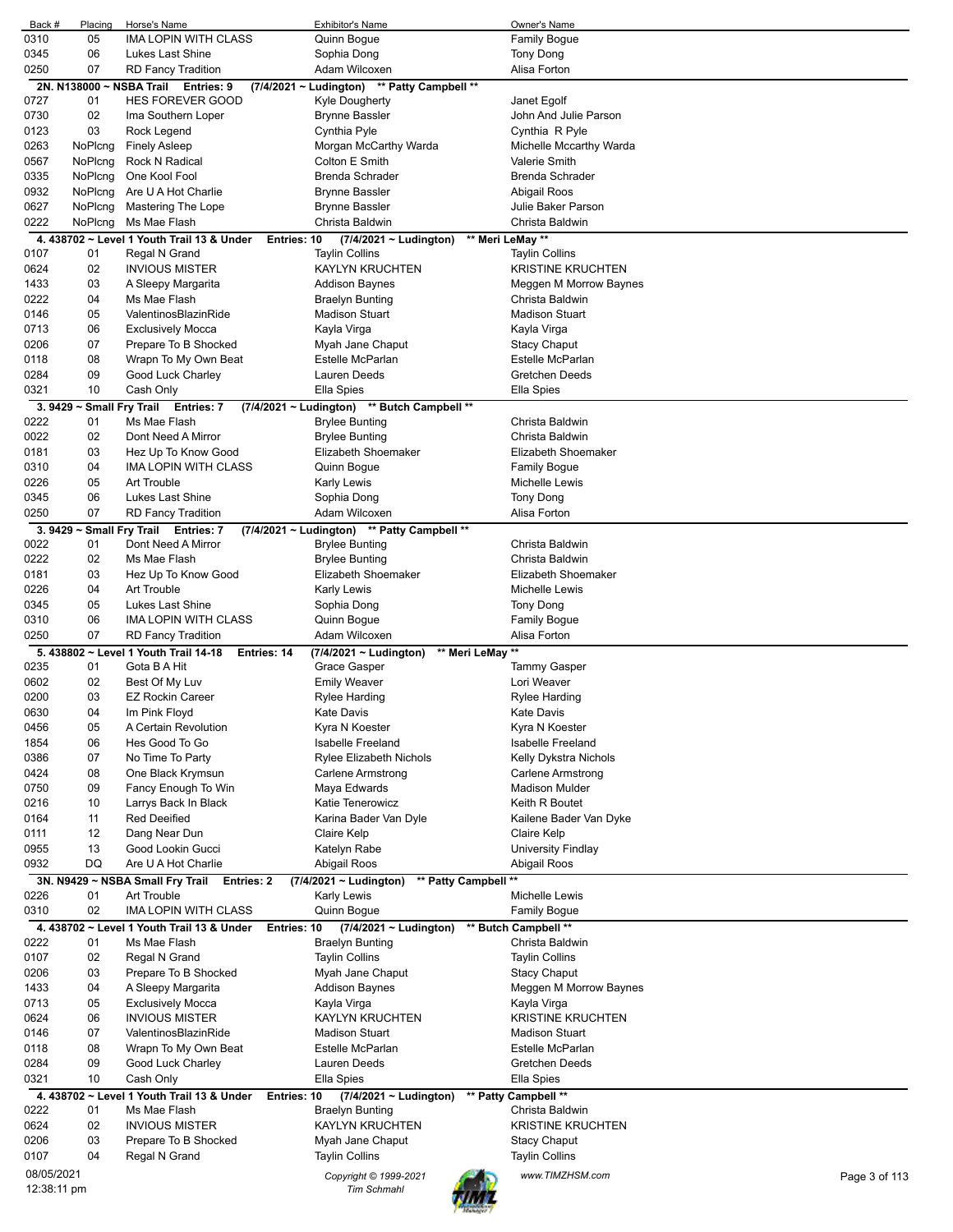| Back #      | Placing                | Horse's Name                                         | <b>Exhibitor's Name</b>                        | Owner's Name             |  |
|-------------|------------------------|------------------------------------------------------|------------------------------------------------|--------------------------|--|
| 1433        | 05                     | A Sleepy Margarita                                   | <b>Addison Baynes</b>                          | Meggen M Morrow Baynes   |  |
| 0713        | 06                     | <b>Exclusively Mocca</b>                             | Kayla Virga                                    | Kayla Virga              |  |
| 0146        | 07                     | ValentinosBlazinRide                                 | <b>Madison Stuart</b>                          | <b>Madison Stuart</b>    |  |
| 0284        | 08                     | Good Luck Charley                                    | Lauren Deeds                                   | Gretchen Deeds           |  |
| 0118        | 09                     | Wrapn To My Own Beat                                 | Estelle McParlan                               | Estelle McParlan         |  |
| 0321        | 10                     | Cash Only                                            | Ella Spies                                     | Ella Spies               |  |
|             | 6.438000 ~ Youth Trail | Entries: 21<br>(7/4/2021 ~ Ludington)                | ** Meri LeMay **                               |                          |  |
| 0602        | 01                     | Best Of My Luv                                       | <b>Emily Weaver</b>                            | Lori Weaver              |  |
| 0514        | 02                     | Rolling In Hot                                       | Mackenzie Westbrook                            | Matt Westbrook           |  |
| 0235        | 03                     | Gota B A Hit                                         | Grace Gasper                                   | Tammy Gasper             |  |
| 0024        | 04                     | Gonna Get Ya Good                                    | Rilynn Lindsay                                 | Rilynn Lindsay           |  |
| 1433        | 05                     | A Sleepy Margarita                                   | <b>Addison Baynes</b>                          | Meggen M Morrow Baynes   |  |
| 0107        | 06                     | Regal N Grand                                        | <b>Taylin Collins</b>                          | <b>Taylin Collins</b>    |  |
| 0200        | 07                     | <b>EZ Rockin Career</b>                              | Rylee Harding                                  | Rylee Harding            |  |
| 0815        | 08                     | CHEX OUT MY LOPE                                     | RACHEL KRUCHTEN                                | <b>KRISTINE KRUCHTEN</b> |  |
| 0624        | 09                     | <b>INVIOUS MISTER</b>                                | <b>KAYLYN KRUCHTEN</b>                         | <b>KRISTINE KRUCHTEN</b> |  |
| 0630        | 10                     | Im Pink Floyd                                        | <b>Kate Davis</b>                              | <b>Kate Davis</b>        |  |
| 0284        | 11                     | Good Luck Charley                                    | Lauren Deeds                                   | <b>Gretchen Deeds</b>    |  |
| 0146        | 12                     | ValentinosBlazinRide                                 | <b>Madison Stuart</b>                          | <b>Madison Stuart</b>    |  |
| 0932        | 13                     | Are U A Hot Charlie                                  | Abigail Roos                                   | Abigail Roos             |  |
| 0713        | 14                     | <b>Exclusively Mocca</b>                             | Kayla Virga                                    | Kayla Virga              |  |
| 0824        | 15                     | Zippin Past The Best                                 | Carli Kerns                                    | Carli Kerns              |  |
| 0386        | 16                     | No Time To Party                                     | <b>Rylee Elizabeth Nichols</b>                 | Kelly Dykstra Nichols    |  |
| 0456        | 17                     | A Certain Revolution                                 | Kyra N Koester                                 | Kyra N Koester           |  |
| 0424        | 18                     | One Black Krymsun                                    | Carlene Armstrong                              | Carlene Armstrong        |  |
| 0133        | 19                     | <b>Missin Sleep</b>                                  | <b>Audrey Barnes</b>                           | <b>Audrey Barnes</b>     |  |
| 0111        | DQ                     | Dang Near Dun                                        | Claire Kelp                                    | Claire Kelp              |  |
| 0118        | DQ                     | Wrapn To My Own Beat                                 | Estelle McParlan                               | <b>Estelle McParlan</b>  |  |
|             |                        | 4N. N438702 ~ NSBA Level 1 Youth Trail 13 & Under    | Entries: 7<br>$(7/4/2021 \sim$ Ludington)      | ** Patty Campbell **     |  |
| 0222        | 01                     | Ms Mae Flash                                         | <b>Braelyn Bunting</b>                         | Christa Baldwin          |  |
| 0206        | 02                     | Prepare To B Shocked                                 | Myah Jane Chaput                               | <b>Stacy Chaput</b>      |  |
| 0107        | 03                     | Regal N Grand                                        | <b>Taylin Collins</b>                          | <b>Taylin Collins</b>    |  |
| 0713        | 04                     | <b>Exclusively Mocca</b>                             | Kayla Virga                                    | Kayla Virga              |  |
| 0146        | 05                     | ValentinosBlazinRide                                 | <b>Madison Stuart</b>                          | <b>Madison Stuart</b>    |  |
|             | 06                     |                                                      |                                                |                          |  |
| 0118        |                        | Wrapn To My Own Beat                                 | Estelle McParlan                               | Estelle McParlan         |  |
| 0321        | NoPlcng                | Cash Only                                            | Ella Spies                                     | Ella Spies               |  |
|             |                        | 7. 238002 ~ Level 1 Amateur Trail Entries: 14        | ** Meri LeMay **<br>(7/4/2021 ~ Ludington)     |                          |  |
| 0801        | 01                     | A Complete Repeat                                    | Paige Fox                                      | Paige Fox                |  |
| 0731        | 02                     | Zips Back In Time                                    | <b>Brittney Foye</b>                           | <b>Brittney Foye</b>     |  |
| 0525        | 03                     | The Best Margarita                                   | Maureen Pappas                                 | Maureen Pappas           |  |
| 0828        | 04                     | <b>Impulsive Deck</b>                                | Fawn Healy                                     | Fawn Healy               |  |
| 0638        | 05                     | Nappin On The Range                                  | YVONNE WEINBERGER                              | YVONNE WEINBERGER        |  |
| 0191        | 06                     | Ella Be Kruzin                                       | Kailene Bader Van Dyke                         | Merri Van Dyke           |  |
| 0164        | 07                     | <b>Red Deeified</b>                                  | Kailene Bader Van Dyke                         | Kailene Bader Van Dyke   |  |
| 0523        | 08                     | My Vintage Mercedes                                  | Delaney Bakker                                 | Cynthia Bakker           |  |
| 0232        | 09                     | A HOT PURCHASE                                       | Allyson Thompson                               | Allyson Thompson         |  |
| 0252        | 10                     | Made Of Candy                                        | Stephen Erdman                                 | Stephen Erdman           |  |
| 0526        | 11                     | <b>Blazing Potential</b>                             | Katie Main                                     | Katie Main               |  |
| 0730        | 12                     | Ima Southern Loper                                   | Julie Baker Parson                             | John And Julie Parson    |  |
| 0181        | 13                     | Hez Up To Know Good                                  | Paige Beland                                   | Elizabeth Shoemaker      |  |
| 0003        | 14                     | Pistol Packn Charly                                  | Mary Beth Hegedus                              | Mary Beth Hegedus        |  |
|             |                        | 5. 438802 ~ Level 1 Youth Trail 14-18<br>Entries: 14 | (7/4/2021 ~ Ludington)<br>** Butch Campbell ** |                          |  |
| 0602        | 01                     | Best Of My Luv                                       | <b>Emily Weaver</b>                            | Lori Weaver              |  |
| 0200        | 02                     | <b>EZ Rockin Career</b>                              | Rylee Harding                                  | <b>Rylee Harding</b>     |  |
| 0456        | 03                     | A Certain Revolution                                 | Kyra N Koester                                 | Kyra N Koester           |  |
| 0235        | 04                     | Gota B A Hit                                         | Grace Gasper                                   | Tammy Gasper             |  |
| 0630        | 05                     | Im Pink Floyd                                        | <b>Kate Davis</b>                              | Kate Davis               |  |
| 0750        | 06                     | Fancy Enough To Win                                  | Maya Edwards                                   | <b>Madison Mulder</b>    |  |
| 1854        | 07                     | Hes Good To Go                                       | Isabelle Freeland                              | Isabelle Freeland        |  |
| 0386        | 08                     | No Time To Party                                     | Rylee Elizabeth Nichols                        | Kelly Dykstra Nichols    |  |
| 0216        | 09                     | Larrys Back In Black                                 | Katie Tenerowicz                               | Keith R Boutet           |  |
|             |                        |                                                      |                                                |                          |  |
| 0424        | 10                     | One Black Krymsun                                    | <b>Carlene Armstrong</b>                       | Carlene Armstrong        |  |
| 0164        | 11                     | <b>Red Deeified</b>                                  | Karina Bader Van Dyle                          | Kailene Bader Van Dyke   |  |
| 0111        | 12                     | Dang Near Dun                                        | Claire Kelp                                    | Claire Kelp              |  |
| 0955        | DQ                     | Good Lookin Gucci                                    | Katelyn Rabe                                   | University Findlay       |  |
| 0932        | DQ                     | Are U A Hot Charlie                                  | Abigail Roos                                   | Abigail Roos             |  |
|             |                        | 5. 438802 ~ Level 1 Youth Trail 14-18<br>Entries: 14 | ** Patty Campbell **<br>(7/4/2021 ~ Ludington) |                          |  |
| 0602        | 01                     | Best Of My Luv                                       | <b>Emily Weaver</b>                            | Lori Weaver              |  |
| 0200        | 02                     | <b>EZ Rockin Career</b>                              | <b>Rylee Harding</b>                           | Rylee Harding            |  |
| 0456        | 03                     | A Certain Revolution                                 | Kyra N Koester                                 | Kyra N Koester           |  |
| 0235        | 04                     | Gota B A Hit                                         | Grace Gasper                                   | Tammy Gasper             |  |
| 0750        | 05                     | Fancy Enough To Win                                  | Maya Edwards                                   | <b>Madison Mulder</b>    |  |
| 0630        | 06                     | Im Pink Floyd                                        | <b>Kate Davis</b>                              | Kate Davis               |  |
| 0424        | 07                     | One Black Krymsun                                    | Carlene Armstrong                              | Carlene Armstrong        |  |
| 08/05/2021  |                        |                                                      |                                                | www.TIMZHSM.com          |  |
| 12:38:11 pm |                        |                                                      | Copyright © 1999-2021<br><b>Tim Schmahl</b>    | Page 4 of 113            |  |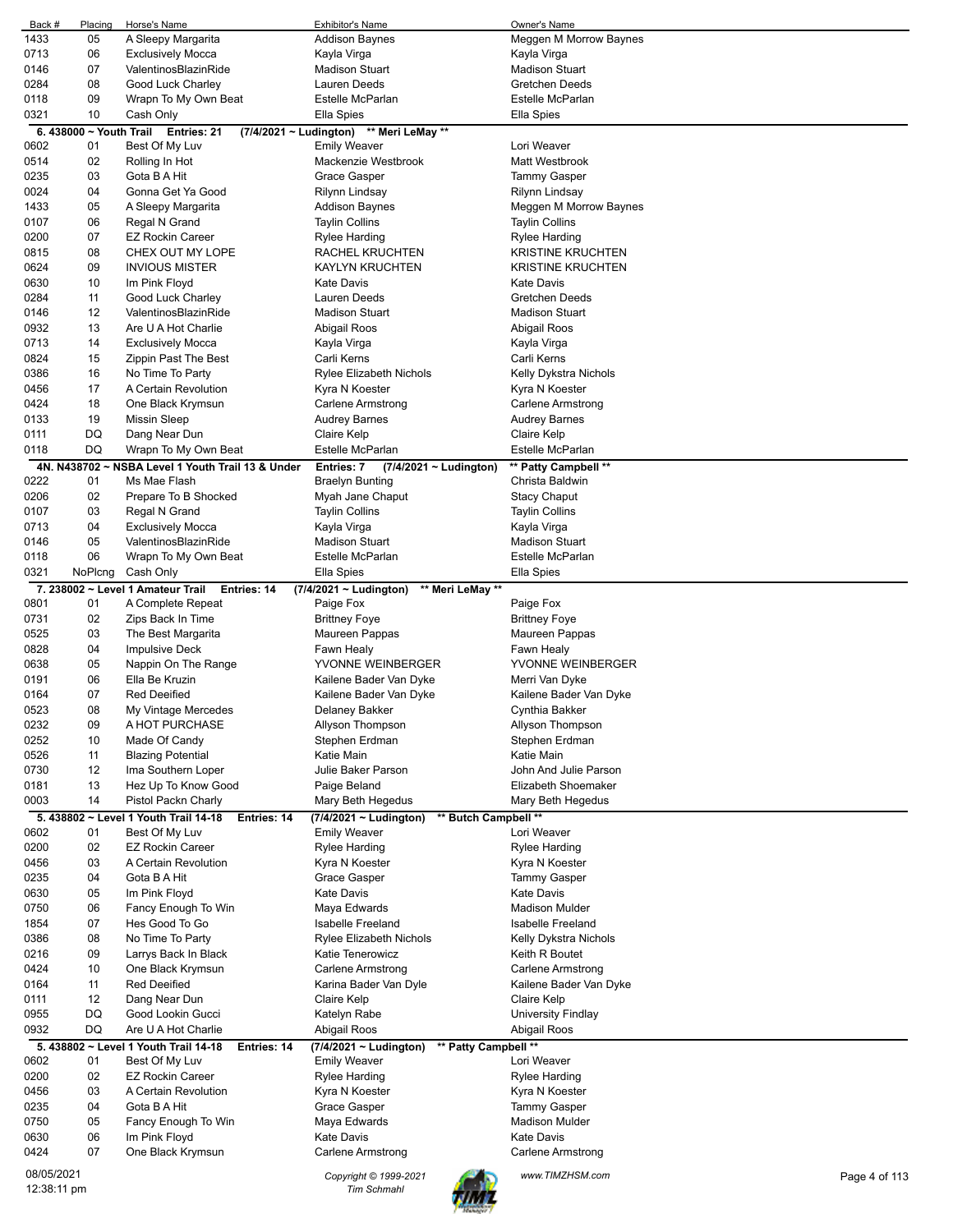| Back #      | Placing                      | Horse's Name                                   | <b>Exhibitor's Name</b>                         | Owner's Name             |               |
|-------------|------------------------------|------------------------------------------------|-------------------------------------------------|--------------------------|---------------|
| 1854        | 08                           | Hes Good To Go                                 | <b>Isabelle Freeland</b>                        | <b>Isabelle Freeland</b> |               |
| 0386        | 09                           | No Time To Party                               | Rylee Elizabeth Nichols                         | Kelly Dykstra Nichols    |               |
| 0216        | 10                           | Larrys Back In Black                           | Katie Tenerowicz                                | Keith R Boutet           |               |
| 0164        | 11                           | <b>Red Deeified</b>                            | Karina Bader Van Dyle                           | Kailene Bader Van Dyke   |               |
| 0111        | 12                           | Dang Near Dun                                  | Claire Kelp                                     | Claire Kelp              |               |
| 0955        | DQ                           | Good Lookin Gucci                              | Katelyn Rabe                                    | University Findlay       |               |
| 0932        | DQ                           | Are U A Hot Charlie                            | Abigail Roos                                    | Abigail Roos             |               |
|             |                              |                                                |                                                 |                          |               |
| 0123        | 01                           | 8. 238800 ~ Amateur Select Trail<br>Entries: 9 | $(7/4/2021 \sim$ Ludington)<br>** Meri LeMay ** |                          |               |
|             |                              | Rock Legend                                    | Cynthia R Pyle                                  | Cynthia R Pyle           |               |
| 0427        | 02                           | <b>WILLY IMPULSIVE</b>                         | DEBRA A KLUZ                                    | DEBRA A KLUZ             |               |
| 0730        | 03                           | Ima Southern Loper                             | Julie Baker Parson                              | John And Julie Parson    |               |
| 0727        | 04                           | HES FOREVER GOOD                               | Janet Egolf                                     | Janet Egolf              |               |
| 0022        | 05                           | Dont Need A Mirror                             | Brenda Howell                                   | Christa Baldwin          |               |
| 0232        | 06                           | A HOT PURCHASE                                 | Allyson Thompson                                | Allyson Thompson         |               |
| 0504        | 07                           | Shes Simply Best                               | <b>Terribeth Gordon</b>                         | <b>Terribeth Gordon</b>  |               |
| 0335        | DQ                           | One Kool Fool                                  | <b>Brenda Schrader</b>                          | <b>Brenda Schrader</b>   |               |
| 0003        | DQ                           | Pistol Packn Charly                            | Mary Beth Hegedus                               | Mary Beth Hegedus        |               |
|             |                              | 5N. N438802 ~ NSBA Level 1 Youth Trail 14-18   | $(7/4/2021 \sim$ Ludington)<br>Entries: 5       | ** Patty Campbell **     |               |
| 0200        | 01                           | <b>EZ Rockin Career</b>                        | Rylee Harding                                   | Rylee Harding            |               |
| 0456        | 02                           | A Certain Revolution                           | Kyra Koester                                    | Kyra N Koester           |               |
| 0424        | 03                           | One Black Krymsun                              | Carlene Armstrong                               | <b>Carlene Armstrong</b> |               |
| 0386        | 04                           | No Time To Party                               | Rylee Nichols                                   | Kelly Dykstra Nichols    |               |
| 0932        | NoPlcng                      | Are U A Hot Charlie                            | Abigail Roos                                    | Abigail Roos             |               |
|             |                              | 9. 238000 $\sim$ Amateur Trail Entries: 8      | (7/4/2021 ~ Ludington) ** Meri LeMay **         |                          |               |
| 0122        | 01                           | <b>Invitations Are Good</b>                    | Lily Ellen Atkinson                             | Lily Ellen Atkinson      |               |
| 0440        | 02                           | Km Best Of Goodbar                             | KIMBERLY LYNN ADAMS                             | KIMBERLY LYNN ADAMS      |               |
| 0828        | 03                           | <b>Impulsive Deck</b>                          | Fawn Healy                                      | Fawn Healy               |               |
| 0222        | 04                           | Ms Mae Flash                                   | Brandy Baldwin-Bunting                          | Christa Baldwin          |               |
| 0567        | 05                           | <b>Rock N Radical</b>                          | <b>Valerie Smith</b>                            | Valerie Smith            |               |
|             |                              |                                                |                                                 |                          |               |
| 0263        | 06                           | <b>Finely Asleep</b>                           | Morgan Jennings                                 | Michelle Mccarthy Warda  |               |
| 0525        | DQ                           | The Best Margarita                             | Maureen Pappas                                  | Maureen Pappas           |               |
| 0801        | DQ                           | A Complete Repeat                              | Paige Fox                                       | Paige Fox                |               |
|             | 6.438000 ~ Youth Trail<br>01 | Entries: 21                                    | (7/4/2021 ~ Ludington) ** Butch Campbell **     | Lori Weaver              |               |
| 0602        |                              | Best Of My Luv                                 | <b>Emily Weaver</b>                             |                          |               |
| 0514        | 02                           | Rolling In Hot                                 | Mackenzie Westbrook                             | Matt Westbrook           |               |
| 0824        | 03                           | Zippin Past The Best                           | Carli Kerns                                     | Carli Kerns              |               |
| 0024        | 04                           | Gonna Get Ya Good                              | Rilynn Lindsay                                  | Rilynn Lindsay           |               |
| 0815        | 05                           | CHEX OUT MY LOPE                               | RACHEL KRUCHTEN                                 | <b>KRISTINE KRUCHTEN</b> |               |
| 0107        | 06                           | Regal N Grand                                  | <b>Taylin Collins</b>                           | <b>Taylin Collins</b>    |               |
| 0932        | 07                           | Are U A Hot Charlie                            | Abigail Roos                                    | Abigail Roos             |               |
| 0200        | 08                           | <b>EZ Rockin Career</b>                        | Rylee Harding                                   | Rylee Harding            |               |
| 0235        | 09                           | Gota B A Hit                                   | Grace Gasper                                    | <b>Tammy Gasper</b>      |               |
| 0386        | 10                           | No Time To Party                               | <b>Rylee Elizabeth Nichols</b>                  | Kelly Dykstra Nichols    |               |
| 0284        | 11                           | Good Luck Charley                              | Lauren Deeds                                    | Gretchen Deeds           |               |
| 0624        | 12                           | <b>INVIOUS MISTER</b>                          | <b>KAYLYN KRUCHTEN</b>                          | <b>KRISTINE KRUCHTEN</b> |               |
| 1433        | 13                           | A Sleepy Margarita                             | Addison Baynes                                  | Meggen M Morrow Baynes   |               |
| 0630        | 14                           | Im Pink Floyd                                  | <b>Kate Davis</b>                               | <b>Kate Davis</b>        |               |
| 0146        | 15                           | ValentinosBlazinRide                           | <b>Madison Stuart</b>                           | <b>Madison Stuart</b>    |               |
| 0456        | 16                           | A Certain Revolution                           | Kyra N Koester                                  | Kyra N Koester           |               |
| 0424        | 17                           | One Black Krymsun                              | Carlene Armstrong                               | <b>Carlene Armstrong</b> |               |
| 0713        | 18                           | <b>Exclusively Mocca</b>                       | Kayla Virga                                     | Kayla Virga              |               |
| 0133        | 19                           | <b>Missin Sleep</b>                            | <b>Audrey Barnes</b>                            | Audrey Barnes            |               |
| 0111        | DQ                           | Dang Near Dun                                  | Claire Kelp                                     | Claire Kelp              |               |
| 0118        | DQ                           | Wrapn To My Own Beat                           | Estelle McParlan                                | Estelle McParlan         |               |
|             |                              | 6. 438000 $\sim$ Youth Trail Entries: 21       | (7/4/2021 ~ Ludington) ** Patty Campbell **     |                          |               |
| 0602        | 01                           | Best Of My Luv                                 | <b>Emily Weaver</b>                             | Lori Weaver              |               |
| 0824        | 02                           | Zippin Past The Best                           | Carli Kerns                                     | Carli Kerns              |               |
| 0514        | 03                           | Rolling In Hot                                 | Mackenzie Westbrook                             | Matt Westbrook           |               |
| 0024        | 04                           | Gonna Get Ya Good                              | Rilynn Lindsay                                  | Rilynn Lindsay           |               |
| 0815        | 05                           | CHEX OUT MY LOPE                               | RACHEL KRUCHTEN                                 | <b>KRISTINE KRUCHTEN</b> |               |
| 0200        | 06                           | <b>EZ Rockin Career</b>                        |                                                 |                          |               |
| 0932        | 07                           | Are U A Hot Charlie                            | Rylee Harding<br>Abigail Roos                   | Rylee Harding            |               |
|             |                              |                                                |                                                 | Abigail Roos             |               |
| 0107        | 08                           | Regal N Grand                                  | <b>Taylin Collins</b>                           | <b>Taylin Collins</b>    |               |
| 0235        | 09                           | Gota B A Hit                                   | Grace Gasper                                    | <b>Tammy Gasper</b>      |               |
| 1433        | 10                           | A Sleepy Margarita                             | <b>Addison Baynes</b>                           | Meggen M Morrow Baynes   |               |
| 0284        | 11                           | Good Luck Charley                              | Lauren Deeds                                    | Gretchen Deeds           |               |
| 0624        | 12                           | <b>INVIOUS MISTER</b>                          | <b>KAYLYN KRUCHTEN</b>                          | <b>KRISTINE KRUCHTEN</b> |               |
| 0386        | 13                           | No Time To Party                               | Rylee Elizabeth Nichols                         | Kelly Dykstra Nichols    |               |
| 0456        | 14                           | A Certain Revolution                           | Kyra N Koester                                  | Kyra N Koester           |               |
| 0630        | 15                           | Im Pink Floyd                                  | <b>Kate Davis</b>                               | <b>Kate Davis</b>        |               |
| 0146        | 16                           | ValentinosBlazinRide                           | <b>Madison Stuart</b>                           | <b>Madison Stuart</b>    |               |
| 0713        | 17                           | <b>Exclusively Mocca</b>                       | Kayla Virga                                     | Kayla Virga              |               |
| 0424        | 18                           | One Black Krymsun                              | Carlene Armstrong                               | Carlene Armstrong        |               |
| 0133        | 19                           | <b>Missin Sleep</b>                            | Audrey Barnes                                   | <b>Audrey Barnes</b>     |               |
| 08/05/2021  |                              |                                                |                                                 | www.TIMZHSM.com          |               |
| 12:38:11 pm |                              |                                                | Copyright © 1999-2021<br><b>Tim Schmahl</b>     |                          | Page 5 of 113 |

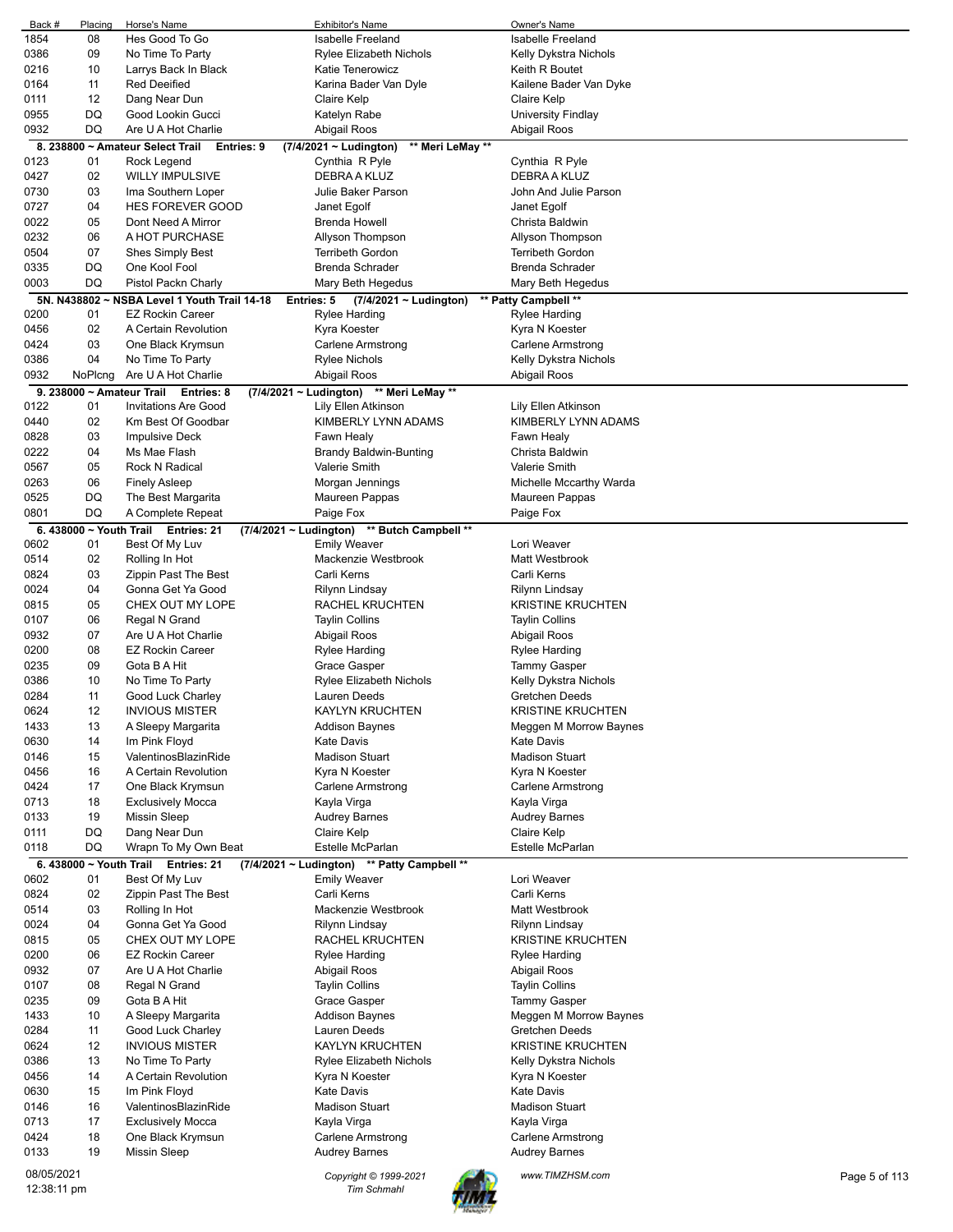| Back #       | Placing  | Horse's Name                                     | <b>Exhibitor's Name</b>                     | Owner's Name                         |               |
|--------------|----------|--------------------------------------------------|---------------------------------------------|--------------------------------------|---------------|
| 0111         | DQ       | Dang Near Dun                                    | Claire Kelp                                 | Claire Kelp                          |               |
| 0118         | DQ       | Wrapn To My Own Beat                             | Estelle McParlan                            | Estelle McParlan                     |               |
|              |          | 6N. N438000 ~ NSBA Youth Trail Entries: 10       | (7/4/2021 ~ Ludington)                      | ** Patty Campbell **                 |               |
| 0024         | 01       | Gonna Get Ya Good                                | Rilynn Lindsay                              | Rilynn Lindsay                       |               |
| 0200<br>0932 | 02<br>03 | <b>EZ Rockin Career</b><br>Are U A Hot Charlie   | <b>Rylee Harding</b><br>Abigail Roos        | <b>Rylee Harding</b><br>Abigail Roos |               |
|              |          |                                                  |                                             |                                      |               |
| 0107         | 04       | Regal N Grand                                    | <b>Taylin Collins</b>                       | <b>Taylin Collins</b>                |               |
| 0235         | 05       | Gota B A Hit                                     | Grace Gasper                                | <b>Tammy Gasper</b>                  |               |
| 0118         | DQ       | Wrapn To My Own Beat                             | Estelle McParlan                            | Estelle McParlan                     |               |
| 0386         | NoPlcng  | No Time To Party                                 | <b>Rylee Nichols</b>                        | Kelly Dykstra Nichols                |               |
| 0456         | NoPlcng  | A Certain Revolution                             | Kyra Koester                                | Kyra N Koester                       |               |
| 0146         | NoPlcng  | ValentinosBlazinRide                             | <b>Madison Stuart</b>                       | <b>Madison Stuart</b>                |               |
| 0713         | NoPlcng  | Exclusively Mocca                                | Kayla Virga                                 | Kayla Virga                          |               |
|              |          | 7. 238002 ~ Level 1 Amateur Trail<br>Entries: 14 | (7/4/2021 ~ Ludington)                      | ** Butch Campbell **                 |               |
| 0801         | 01       | A Complete Repeat                                | Paige Fox                                   | Paige Fox                            |               |
| 0525         | 02       | The Best Margarita                               | Maureen Pappas                              | Maureen Pappas                       |               |
| 0638         | 03       | Nappin On The Range                              | YVONNE WEINBERGER                           | YVONNE WEINBERGER                    |               |
| 0731         | 04       | Zips Back In Time                                | <b>Brittney Foye</b>                        | Brittney Foye                        |               |
| 0164         | 05       | <b>Red Deeified</b>                              | Kailene Bader Van Dyke                      | Kailene Bader Van Dyke               |               |
| 0828         | 06       | <b>Impulsive Deck</b>                            | Fawn Healy                                  | Fawn Healy                           |               |
| 0191         | 07       | Ella Be Kruzin                                   | Kailene Bader Van Dyke                      | Merri Van Dyke                       |               |
| 0523         | 08       | My Vintage Mercedes                              | Delaney Bakker                              | Cynthia Bakker                       |               |
| 0003         | 09       | Pistol Packn Charly                              | Mary Beth Hegedus                           | Mary Beth Hegedus                    |               |
| 0232         | 10       | A HOT PURCHASE                                   | Allyson Thompson                            | Allyson Thompson                     |               |
| 0252         | 11       | Made Of Candy                                    | Stephen Erdman                              | Stephen Erdman                       |               |
| 0526         | 12       | <b>Blazing Potential</b>                         | Katie Main                                  | Katie Main                           |               |
| 0730         | 13       | Ima Southern Loper                               | Julie Baker Parson                          | John And Julie Parson                |               |
| 0181         | 14       | Hez Up To Know Good                              | Paige Beland                                | Elizabeth Shoemaker                  |               |
|              |          | 7. 238002 ~ Level 1 Amateur Trail<br>Entries: 14 | (7/4/2021 ~ Ludington)                      | ** Patty Campbell **                 |               |
| 0801         | 01       | A Complete Repeat                                | Paige Fox                                   | Paige Fox                            |               |
| 0638         | 02       | Nappin On The Range                              | YVONNE WEINBERGER                           | YVONNE WEINBERGER                    |               |
| 0525         | 03       | The Best Margarita                               | Maureen Pappas                              | Maureen Pappas                       |               |
| 0731         | 04       | Zips Back In Time                                | <b>Brittney Foye</b>                        | Brittney Foye                        |               |
| 0828         | 05       | <b>Impulsive Deck</b>                            | Fawn Healy                                  | Fawn Healy                           |               |
| 0164         | 06       | <b>Red Deeified</b>                              | Kailene Bader Van Dyke                      | Kailene Bader Van Dyke               |               |
| 0191         | 07       | Ella Be Kruzin                                   | Kailene Bader Van Dyke                      | Merri Van Dyke                       |               |
| 0523         | 08       | My Vintage Mercedes                              | Delaney Bakker                              | Cynthia Bakker                       |               |
| 0003         | 09       | Pistol Packn Charly                              | Mary Beth Hegedus                           | Mary Beth Hegedus                    |               |
| 0232         | 10       | A HOT PURCHASE                                   | Allyson Thompson                            | Allyson Thompson                     |               |
| 0252         | 11       | Made Of Candy                                    | Stephen Erdman                              | Stephen Erdman                       |               |
| 0526         | 12       | <b>Blazing Potential</b>                         | Katie Main                                  | Katie Main                           |               |
| 0730         | 13       | Ima Southern Loper                               | Julie Baker Parson                          | John And Julie Parson                |               |
| 0181         | 14       | Hez Up To Know Good                              | Paige Beland                                | Elizabeth Shoemaker                  |               |
|              |          | 7N. N238002 ~ NSBA Level 1 Amateur Trail         | $(7/4/2021 \sim$ Ludington)<br>Entries: 3   | ** Patty Campbell **                 |               |
| 0801         | 01       | A Complete Repeat                                | Paige Fox                                   | Paige Fox                            |               |
| 0252         | NoPlcng  | Made Of Candy                                    | Stephen Erdman                              | Stephen Erdman                       |               |
| 0730         | NoPlcng  | Ima Southern Loper                               | Julie Baker Parson                          | John And Julie Parson                |               |
|              |          | 8. 238800 ~ Amateur Select Trail Entries: 9      | (7/4/2021 ~ Ludington)                      | ** Butch Campbell **                 |               |
| 0427         | 01       | <b>WILLY IMPULSIVE</b>                           | DEBRA A KLUZ                                | DEBRA A KLUZ                         |               |
| 0123         | 02       | Rock Legend                                      | Cynthia R Pyle                              | Cynthia R Pyle                       |               |
| 0727         | 03       | <b>HES FOREVER GOOD</b>                          | Janet Egolf                                 | Janet Egolf                          |               |
| 0730         | 04       | Ima Southern Loper                               | Julie Baker Parson                          | John And Julie Parson                |               |
| 0003         | 05       | Pistol Packn Charly                              | Mary Beth Hegedus                           | Mary Beth Hegedus                    |               |
| 0022         | 06       | Dont Need A Mirror                               | <b>Brenda Howell</b>                        | Christa Baldwin                      |               |
| 0232         | 07       | A HOT PURCHASE                                   | Allyson Thompson                            | Allyson Thompson                     |               |
| 0504         | DQ       | <b>Shes Simply Best</b>                          | <b>Terribeth Gordon</b>                     | <b>Terribeth Gordon</b>              |               |
| 0335         | DQ       | One Kool Fool                                    | Brenda Schrader                             | <b>Brenda Schrader</b>               |               |
|              |          | 8. 238800 ~ Amateur Select Trail<br>Entries: 9   | (7/4/2021 ~ Ludington)                      | ** Patty Campbell **                 |               |
| 0427         | 01       | <b>WILLY IMPULSIVE</b>                           | DEBRA A KLUZ                                | DEBRA A KLUZ                         |               |
| 0123         | 02       | Rock Legend                                      | Cynthia R Pyle                              | Cynthia R Pyle                       |               |
| 0727         | 03       | HES FOREVER GOOD                                 | Janet Egolf                                 | Janet Egolf                          |               |
| 0730         | 04       | Ima Southern Loper                               | Julie Baker Parson                          | John And Julie Parson                |               |
| 0022         | 05       | Dont Need A Mirror                               | <b>Brenda Howell</b>                        | Christa Baldwin                      |               |
| 0003         | 06       | Pistol Packn Charly                              | Mary Beth Hegedus                           | Mary Beth Hegedus                    |               |
| 0232         | 07       | A HOT PURCHASE                                   | Allyson Thompson                            | Allyson Thompson                     |               |
| 0504         | DQ       | <b>Shes Simply Best</b>                          | <b>Terribeth Gordon</b>                     | <b>Terribeth Gordon</b>              |               |
| 0335         | DQ       | One Kool Fool                                    | Brenda Schrader                             | Brenda Schrader                      |               |
|              |          | 8N. N238800 ~ NSBA Amateur Select Trail          | Entries: 4<br>$(7/4/2021 \sim$ Ludington)   | ** Patty Campbell **                 |               |
| 0123         | 01       | Rock Legend                                      | Cynthia Pyle                                | Cynthia R Pyle                       |               |
| 0727         | 02       | <b>HES FOREVER GOOD</b>                          | Janet Egolf                                 | Janet Egolf                          |               |
| 0022         | 03       | Dont Need A Mirror                               | Brenda Howell                               | Christa Baldwin                      |               |
| 0335         | DQ       | One Kool Fool                                    | Brenda Schrader                             | <b>Brenda Schrader</b>               |               |
|              |          | 9. 238000 ~ Amateur Trail Entries: 8             | (7/4/2021 ~ Ludington) ** Butch Campbell ** |                                      |               |
| 0440         | 01       | Km Best Of Goodbar                               | KIMBERLY LYNN ADAMS                         | KIMBERLY LYNN ADAMS                  |               |
| 08/05/2021   |          |                                                  |                                             |                                      |               |
| 12:38:11 pm  |          |                                                  | Copyright © 1999-2021<br><b>Tim Schmahl</b> | www.TIMZHSM.com                      | Page 6 of 113 |
|              |          |                                                  |                                             |                                      |               |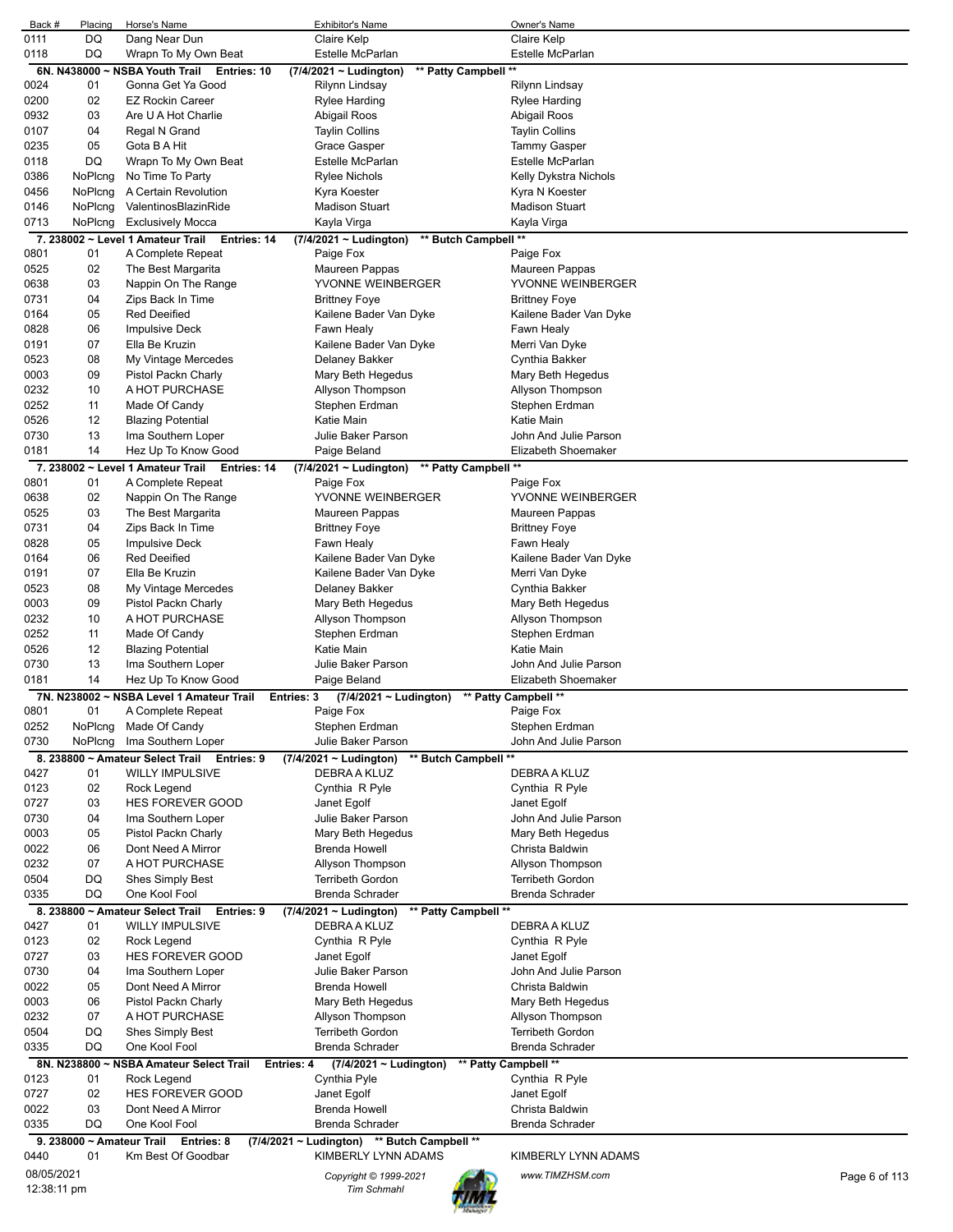| Back #      | Placing                 | Horse's Name                                           | <b>Exhibitor's Name</b>                             | Owner's Name            |               |
|-------------|-------------------------|--------------------------------------------------------|-----------------------------------------------------|-------------------------|---------------|
| 0222        | 02                      | Ms Mae Flash                                           | <b>Brandy Baldwin-Bunting</b>                       | Christa Baldwin         |               |
| 0828        | 03                      | <b>Impulsive Deck</b>                                  | Fawn Healy                                          | Fawn Healy              |               |
| 0122        | 04                      | <b>Invitations Are Good</b>                            | Lily Ellen Atkinson                                 | Lily Ellen Atkinson     |               |
| 0567        | 05                      | <b>Rock N Radical</b>                                  | Valerie Smith                                       | Valerie Smith           |               |
| 0263        | 06                      | <b>Finely Asleep</b>                                   | Morgan Jennings                                     | Michelle Mccarthy Warda |               |
| 0525        | DQ                      | The Best Margarita                                     | Maureen Pappas                                      | Maureen Pappas          |               |
| 0801        | DQ                      | A Complete Repeat                                      | Paige Fox                                           | Paige Fox               |               |
|             |                         | 9. 238000 ~ Amateur Trail Entries: 8                   | (7/4/2021 ~ Ludington) ** Patty Campbell **         |                         |               |
| 0440        | 01                      | Km Best Of Goodbar                                     | KIMBERLY LYNN ADAMS                                 | KIMBERLY LYNN ADAMS     |               |
| 0122        | 02                      | <b>Invitations Are Good</b>                            | Lily Ellen Atkinson                                 | Lily Ellen Atkinson     |               |
|             | 03                      |                                                        |                                                     |                         |               |
| 0828        |                         | Impulsive Deck                                         | Fawn Healy                                          | Fawn Healy              |               |
| 0222        | 04                      | Ms Mae Flash                                           | <b>Brandy Baldwin-Bunting</b>                       | Christa Baldwin         |               |
| 0567        | 05                      | <b>Rock N Radical</b>                                  | <b>Valerie Smith</b>                                | Valerie Smith           |               |
| 0263        | 06                      | <b>Finely Asleep</b>                                   | Morgan Jennings                                     | Michelle Mccarthy Warda |               |
| 0525        | DQ                      | The Best Margarita                                     | Maureen Pappas                                      | Maureen Pappas          |               |
| 0801        | DQ                      | A Complete Repeat                                      | Paige Fox                                           | Paige Fox               |               |
|             |                         | 9N. N238000 ~ NSBA Amateur Trail<br>Entries: 5         | ** Patty Campbell **<br>$(7/4/2021 \sim$ Ludington) |                         |               |
| 0440        | 01                      | Km Best Of Goodbar                                     | Kimberly Adams                                      | KIMBERLY LYNN ADAMS     |               |
| 0222        | 02                      | Ms Mae Flash                                           | <b>Brandy Baldwin-Bunting</b>                       | Christa Baldwin         |               |
| 0567        | 03                      | Rock N Radical                                         | <b>Valerie Smith</b>                                | Valerie Smith           |               |
| 0263        | 04                      | <b>Finely Asleep</b>                                   | Morgan McCarthy Warda                               | Michelle Mccarthy Warda |               |
| 0801        | DQ                      | A Complete Repeat                                      | Paige Fox                                           | Paige Fox               |               |
|             |                         |                                                        |                                                     |                         |               |
|             |                         | 10. 143000 ~ AQHA Ranch Riding<br>Entries: 12          | $(7/5/2021 \sim$ Ludington)<br>** Meri LeMay **     |                         |               |
| 0119        | 01                      | Baylite Jac                                            | Jeanne Hugo                                         | Jeanne Hugo             |               |
| 0849        | 02                      | Chics Love Me                                          | Joe Goodenow                                        | <b>Heather Pelon</b>    |               |
| 0566        | 03                      | Mo Cushla                                              | <b>Tom Pierson</b>                                  | <b>JONA M THOM</b>      |               |
| 0443        | 04                      | West Coast Vaquero                                     | Lauren Deeds                                        | <b>Gretchen Deeds</b>   |               |
| 0055        | 05                      | Sleepin By The Bay                                     | Michelle Mccarthy Warda                             | Ken And Mary Ellen Mumy |               |
| 0066        | 06                      | I O You One                                            | Lisa Ondersma Lowetz                                | Lisa Ondersma Lowetz    |               |
| 0191        | 07                      | Ella Be Kruzin                                         | Minae Kroeze                                        | Merri Van Dyke          |               |
| 1433        | 08                      | A Sleepy Margarita                                     | <b>Addison Baynes</b>                               | Meggen M Morrow Baynes  |               |
| 0232        | 09                      | A HOT PURCHASE                                         | Allyson Thompson                                    | Allyson Thompson        |               |
| 0045        | 10                      | The Greatest Showman                                   | Reagan Schnell                                      | <b>Crosswinds Farm</b>  |               |
| 0250        | 11                      | <b>RD Fancy Tradition</b>                              | Alisa Forton                                        | Alisa Forton            |               |
| 0776        | 12                      | I Party Two                                            | Minae Kroeze                                        | Marilyn Snippe          |               |
|             |                         |                                                        | ** Meri LeMay **                                    |                         |               |
|             |                         | 11. 443000 ~ AQHA Youth Ranch Riding<br>Entries: 7     | (7/5/2021 ~ Ludington)                              |                         |               |
| 0216        | 01                      | Larrys Back In Black                                   | Katie Tenerowicz                                    | Keith R Boutet          |               |
| 0024        | 02                      | Gonna Get Ya Good                                      | Rilynn Lindsay                                      | Rilynn Lindsay          |               |
| 1433        | 03                      | A Sleepy Margarita                                     | Addison Baynes                                      | Meggen M Morrow Baynes  |               |
| 0111        | 04                      | Dang Near Dun                                          | Claire Kelp                                         | Claire Kelp             |               |
| 0443        | 05                      | West Coast Vaquero                                     | Lauren Deeds                                        | <b>Gretchen Deeds</b>   |               |
| 0359        | 06                      | HUNTIN A GOOD RETURN                                   | Elizabeth West                                      | <b>Christine West</b>   |               |
| 0529        | 07                      | <b>Tuff Eyed Wachter</b>                               | Cooper Roos                                         | Laraine Craft           |               |
|             |                         | 12. 243000 ~ AQHA Amateur Ranch Riding<br>Entries: 6   | ** Meri LeMay **<br>$(7/5/2021 \sim$ Ludington)     |                         |               |
| 0119        | 01                      | Baylite Jac                                            | Jeanne Hugo                                         | Jeanne Hugo             |               |
| 0066        | 02                      | I O You One                                            | Lisa Ondersma Lowetz                                | Lisa Ondersma Lowetz    |               |
| 0525        | 03                      | The Best Margarita                                     | Maureen Pappas                                      | Maureen Pappas          |               |
| 0526        | 04                      | <b>Blazing Potential</b>                               | Katie Main                                          | Katie Main              |               |
| 0055        | 05                      | Sleepin By The Bay                                     | <b>KEN MUMY</b>                                     | Ken And Mary Ellen Mumy |               |
| 0232        | 06                      | A HOT PURCHASE                                         | Allyson Thompson                                    | Allyson Thompson        |               |
|             |                         |                                                        |                                                     |                         |               |
|             |                         | 13. 134000 ~ AQHA Reining Entries: 3                   | (7/5/2021 ~ Ludington) ** Meri LeMay **             |                         |               |
| 0849        | 01                      | Chics Love Me                                          | Joe Goodenow                                        | <b>Heather Pelon</b>    |               |
| 0566        | 02                      | Mo Cushla                                              | Tom Pierson                                         | <b>JONA M THOM</b>      |               |
| 0443        | 03                      | West Coast Vaquero                                     | Lauren Deeds                                        | <b>Gretchen Deeds</b>   |               |
|             |                         | 14. 434000 ~ AQHA Youth Reining<br><b>Entries: 1</b>   | $(7/5/2021 \sim$ Ludington)<br>** Meri LeMay **     |                         |               |
| 0298        | 01                      | Time For The Snap                                      | Natalie Glann                                       | Natalie Glann           |               |
|             |                         | 15. 234002 ~ Nov Amat Reining Level 1<br>Entries: 0    | ** Meri LeMay **<br>$(7/5/2021 \sim$ Ludington)     |                         |               |
|             |                         | 16. 234000 ~ AQHA Amateur Reining<br><b>Entries: 1</b> | $(7/5/2021 \sim$ Ludington)<br>** Meri LeMay **     |                         |               |
| 0119        | 01                      | Baylite Jac                                            | Jeanne Hugo                                         | Jeanne Hugo             |               |
|             | 17. 144100 ~ Junior HUS |                                                        |                                                     |                         |               |
|             |                         | Entries: 9                                             | (7/5/2021 ~ Ludington) ** Meri LeMay **             |                         |               |
| 0903        | 01                      | Fun To Be Best                                         | Christa Baldwin                                     | <b>Stacy Chaput</b>     |               |
| 0896        | 02                      | Enticed                                                | Amber Pickard                                       | Gretchen Deeds          |               |
| 0401        | 03                      | Sompin NTheMoonlight                                   | Janet Kolk                                          | Janet Kolk              |               |
| 0043        | 04                      | When Fortune Smiles                                    | Nicole Veldhoff                                     | Marla Foerster          |               |
| 0370        | 05                      | Al Have Potential                                      | Jennifer Bluhm                                      | Morgan Glann            |               |
| 0678        | 06                      | UF Parked At The Bar                                   | Stephanie Rae Morgan                                | Stephanie Rae Morgan    |               |
| 0364        | 07                      | Shes A Southern Bell                                   | Minae Kroeze                                        | Karina Bader Van Dyle   |               |
| 0429        | 08                      | Best Not To Say                                        | Maggie Dekraker                                     | <b>Stacy Crawford</b>   |               |
| 0133        | 09                      | <b>Missin Sleep</b>                                    | Michelle Mccarthy Warda                             | <b>Audrey Barnes</b>    |               |
|             |                         | 18. 444001 ~ Youth Rookie HUS<br>Entries: 20           | (7/5/2021 ~ Ludington)<br>** Meri LeMay **          |                         |               |
| 0713        | 01                      | <b>Exclusively Mocca</b>                               | Kayla Virga                                         | Kayla Virga             |               |
| 0450        | 02                      | Krown On The Rox                                       | Estelle McParlan                                    | Estelle McParlan        |               |
| 0424        | 03                      | One Black Krymsun                                      | Carlene Armstrong                                   | Carlene Armstrong       |               |
|             |                         |                                                        |                                                     |                         |               |
| 08/05/2021  |                         |                                                        |                                                     |                         |               |
| 12:38:11 pm |                         |                                                        | Copyright © 1999-2021<br><b>Tim Schmahl</b>         | www.TIMZHSM.com         | Page 7 of 113 |
|             |                         |                                                        |                                                     |                         |               |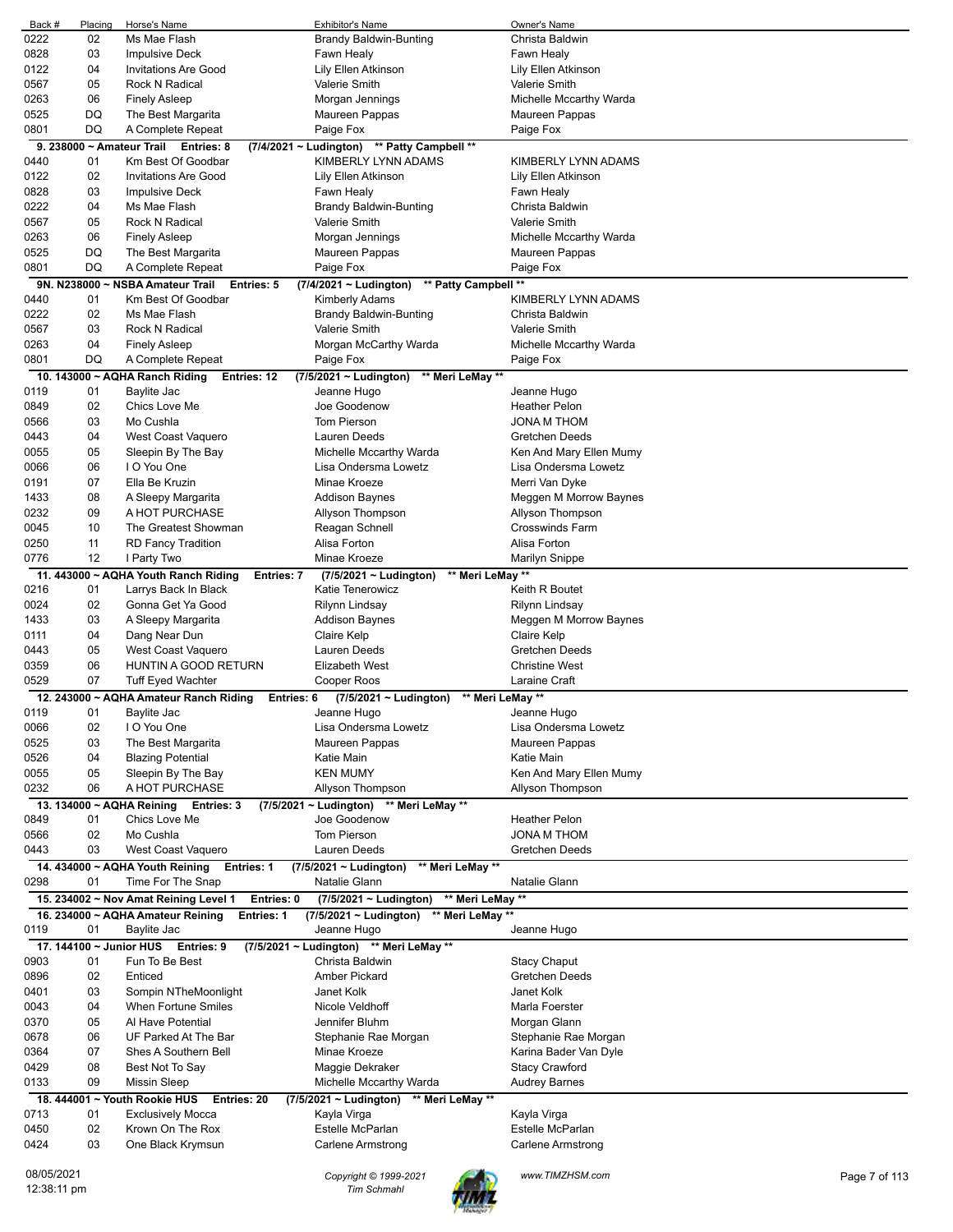| Back #                    | Placing | Horse's Name                                        | <b>Exhibitor's Name</b>                        | Owner's Name                           |               |
|---------------------------|---------|-----------------------------------------------------|------------------------------------------------|----------------------------------------|---------------|
| 0630                      | 04      | Im Pink Floyd                                       | <b>Kate Davis</b>                              | <b>Kate Davis</b>                      |               |
| 0216                      | 05      | Larrys Back In Black                                | Katie Tenerowicz                               | Keith R Boutet                         |               |
| 1010                      | 06      | Surely Im A Certain                                 | <b>Addison Buckley</b>                         | <b>Addison Buckley</b>                 |               |
| 0207                      | 07      | Kaptain Kaveman                                     | <b>Elizabeth Smith</b>                         | Elizabeth Smith                        |               |
| 0099                      | 08      | This Jet Is Hot                                     | Elizabeth Laney                                | Andrea Laney                           |               |
| 0750                      | 09      | Fancy Enough To Win                                 | Maya Edwards                                   | <b>Madison Mulder</b>                  |               |
| 0111                      | 10      | Dang Near Dun                                       | Claire Kelp                                    | Claire Kelp                            |               |
| 0616                      | 11      | Its All About Legs                                  | Grace Benway                                   | Rocking K Farms                        |               |
| 0904                      | 12      | EveryoneLuvsAGoodbar                                | Kerrigan Lynch                                 | Kerrigan Lynch                         |               |
| 0937                      | 13      | Sumore Shock                                        | <b>Isabel Craig</b>                            | Jennifer Craig                         |               |
| 1433                      | 14      | A Sleepy Margarita                                  | <b>Addison Baynes</b>                          | Meggen M Morrow Baynes                 |               |
| 0015                      | 15      | Shocked The Party                                   | <b>Chloe Coker</b>                             | Landry Tate                            |               |
| 0775                      | NoPlcng | Secure The Jewels                                   | <b>Lily Luckett</b>                            | <b>Taylor Peer</b>                     |               |
| 0506                      | NoPlcna | <b>Regal Enchantment</b>                            | Jaydin Ruhle                                   | Saige Ruhle                            |               |
| 0146                      | NoPlcng | ValentinosBlazinRide                                | <b>Madison Stuart</b>                          | Madison Stuart                         |               |
| 0125                      | NoPlcng | Dressed Hot Batt Man                                | Darlene Wilcoxen                               | Alisa Forton                           |               |
| 0013                      | NoPlcng | Made With Real Cocoa                                | <b>Brylynn Balon</b>                           | Brylynn Balon                          |               |
|                           |         | 19. 444702 ~ Level 1 Youth HUS 13 & Under           |                                                |                                        |               |
| 0713                      | 01      | Entries: 13                                         | (7/5/2021 ~ Ludington)<br>Kayla Virga          | ** Meri LeMay **                       |               |
| 0118                      | 02      | Exclusively Mocca                                   | <b>Estelle McParlan</b>                        | Kayla Virga<br><b>Estelle McParlan</b> |               |
|                           |         | Wrapn To My Own Beat                                |                                                |                                        |               |
| 0107                      | 03      | Regal N Grand                                       | <b>Taylin Collins</b>                          | <b>Taylin Collins</b>                  |               |
| 1010                      | 04      | Surely Im A Certain                                 | Addison Buckley                                | <b>Addison Buckley</b>                 |               |
| 0624                      | 05      | <b>INVIOUS MISTER</b>                               | <b>KAYLYN KRUCHTEN</b>                         | <b>KRISTINE KRUCHTEN</b>               |               |
| 0146                      | 06      | ValentinosBlazinRide                                | <b>Madison Stuart</b>                          | <b>Madison Stuart</b>                  |               |
| 0222                      | 07      | Ms Mae Flash                                        | <b>Braelyn Bunting</b>                         | Christa Baldwin                        |               |
| 0937                      | 08      | Sumore Shock                                        | <b>Isabel Craig</b>                            | Jennifer Craig                         |               |
| 1433                      | 09      | A Sleepy Margarita                                  | <b>Addison Baynes</b>                          | Meggen M Morrow Baynes                 |               |
| 0206                      | 10      | Prepare To B Shocked                                | Myah Jane Chaput                               | <b>Stacy Chaput</b>                    |               |
| 0321                      | 11      | Cash Only                                           | Ella Spies                                     | Ella Spies                             |               |
| 0543                      | 12      | Boys Its Over                                       | Lauren Deeds                                   | Lauren Deeds                           |               |
| 0099                      | 13      | This Jet Is Hot                                     | Elizabeth Laney                                | Andrea Laney                           |               |
|                           |         | 10. 143000 ~ AQHA Ranch Riding<br>Entries: 12       | ** Butch Campbell **<br>(7/5/2021 ~ Ludington) |                                        |               |
| 0849                      | 01      | Chics Love Me                                       | Joe Goodenow                                   | <b>Heather Pelon</b>                   |               |
| 0119                      | 02      | Baylite Jac                                         | Jeanne Hugo                                    | Jeanne Hugo                            |               |
| 0191                      | 03      | Ella Be Kruzin                                      | Minae Kroeze                                   | Merri Van Dyke                         |               |
| 1433                      | 04      | A Sleepy Margarita                                  | <b>Addison Baynes</b>                          | Meggen M Morrow Baynes                 |               |
| 0566                      | 05      | Mo Cushla                                           | <b>Tom Pierson</b>                             | JONA M THOM                            |               |
| 0055                      | 06      | Sleepin By The Bay                                  | Michelle Mccarthy Warda                        | Ken And Mary Ellen Mumy                |               |
| 0066                      | 07      | I O You One                                         | Lisa Ondersma Lowetz                           | Lisa Ondersma Lowetz                   |               |
| 0045                      | 08      | The Greatest Showman                                | Reagan Schnell                                 | <b>Crosswinds Farm</b>                 |               |
| 0443                      | 09      | West Coast Vaquero                                  | Lauren Deeds                                   | Gretchen Deeds                         |               |
| 0232                      | 10      | A HOT PURCHASE                                      | Allyson Thompson                               | Allyson Thompson                       |               |
| 0250                      | 11      |                                                     | Alisa Forton                                   | Alisa Forton                           |               |
| 0776                      | DQ      | <b>RD Fancy Tradition</b><br>I Party Two            | Minae Kroeze                                   | Marilyn Snippe                         |               |
|                           |         | 10. 143000 ~ AQHA Ranch Riding<br>Entries: 12       | ** Patty Campbell **                           |                                        |               |
| 0119                      | 01      | Baylite Jac                                         | (7/5/2021 ~ Ludington)<br>Jeanne Hugo          | Jeanne Hugo                            |               |
| 0849                      | 02      | Chics Love Me                                       | Joe Goodenow                                   | Heather Pelon                          |               |
|                           |         |                                                     |                                                |                                        |               |
| 0191                      | 03      | Ella Be Kruzin<br>A Sleepy Margarita                | Minae Kroeze                                   | Merri Van Dyke                         |               |
| 1433                      | 04      |                                                     |                                                |                                        |               |
| 0066                      | 05      |                                                     | <b>Addison Baynes</b>                          | Meggen M Morrow Baynes                 |               |
| 0055                      |         | I O You One                                         | Lisa Ondersma Lowetz                           | Lisa Ondersma Lowetz                   |               |
| 0045                      | 06      | Sleepin By The Bay                                  | Michelle Mccarthy Warda                        | Ken And Mary Ellen Mumy                |               |
| 0443                      | 07      | The Greatest Showman                                | Reagan Schnell                                 | <b>Crosswinds Farm</b>                 |               |
|                           | 08      | West Coast Vaquero                                  | Lauren Deeds                                   | <b>Gretchen Deeds</b>                  |               |
| 0566                      | 09      | Mo Cushla                                           | Tom Pierson                                    | JONA M THOM                            |               |
| 0232                      | 10      | A HOT PURCHASE                                      | Allyson Thompson                               | Allyson Thompson                       |               |
| 0250                      | 11      | <b>RD Fancy Tradition</b>                           | Alisa Forton                                   | Alisa Forton                           |               |
| 0776                      | 12      | I Party Two                                         | Minae Kroeze                                   | Marilyn Snippe                         |               |
|                           |         | 20. 444802 ~ Level 1 Youth HUS 14-18<br>Entries: 21 | ** Meri LeMay **<br>(7/5/2021 ~ Ludington)     |                                        |               |
| 0424                      | 01      | One Black Krymsun                                   | Carlene Armstrong                              | Carlene Armstrong                      |               |
| 0602                      | 02      | Best Of My Luv                                      | <b>Emily Weaver</b>                            | Lori Weaver                            |               |
| 0750                      | 03      | Fancy Enough To Win                                 | Maya Edwards                                   | <b>Madison Mulder</b>                  |               |
| 0515                      | 04      | <b>WESTERN IS AN ASSET</b>                          | Camryn Gibson                                  | SARAH S GIBSON                         |               |
| 0630                      | 05      | Im Pink Floyd                                       | <b>Kate Davis</b>                              | <b>Kate Davis</b>                      |               |
| 0465                      | 06      | Willy B Lazy                                        | <b>Katherine Tietz</b>                         | MI Independent Living Homes            |               |
| 1324                      | 07      | Watch For Me                                        | Shelby Lenhart                                 | Shelby Lenhart                         |               |
| 0518                      | 08      | Zee Zee Tuf                                         | Sarah Russell                                  | <b>Barb Foster</b>                     |               |
| 0620                      | 09      | Partners In Kryme                                   | Makenna Noon                                   | Makenna Noon                           |               |
| 0200                      | 10      | <b>EZ Rockin Career</b>                             | Rylee Harding                                  | Rylee Harding                          |               |
| 0616                      | NoPlcng | Its All About Legs                                  | Grace Benway                                   |                                        |               |
|                           |         |                                                     |                                                | Rocking K Farms                        |               |
| 0015                      | NoPlcng | Shocked The Party                                   | <b>Chloe Coker</b>                             | Landry Tate                            |               |
| 0775                      | NoPlcng | Secure The Jewels                                   | <b>Lily Luckett</b>                            | <b>Taylor Peer</b>                     |               |
| 0111                      | NoPlcng | Dang Near Dun                                       | Claire Kelp                                    | Claire Kelp                            |               |
| 0334                      | NoPlcng | Hot Look N Dream                                    | Olivia Hill                                    | Olivia Hill                            |               |
| 1854                      | NoPlcng | Hes Good To Go                                      | <b>Isabelle Freeland</b>                       | <b>Isabelle Freeland</b>               |               |
| 08/05/2021<br>12:38:11 pm |         |                                                     | Copyright © 1999-2021<br><b>Tim Schmahl</b>    | www.TIMZHSM.com                        | Page 8 of 113 |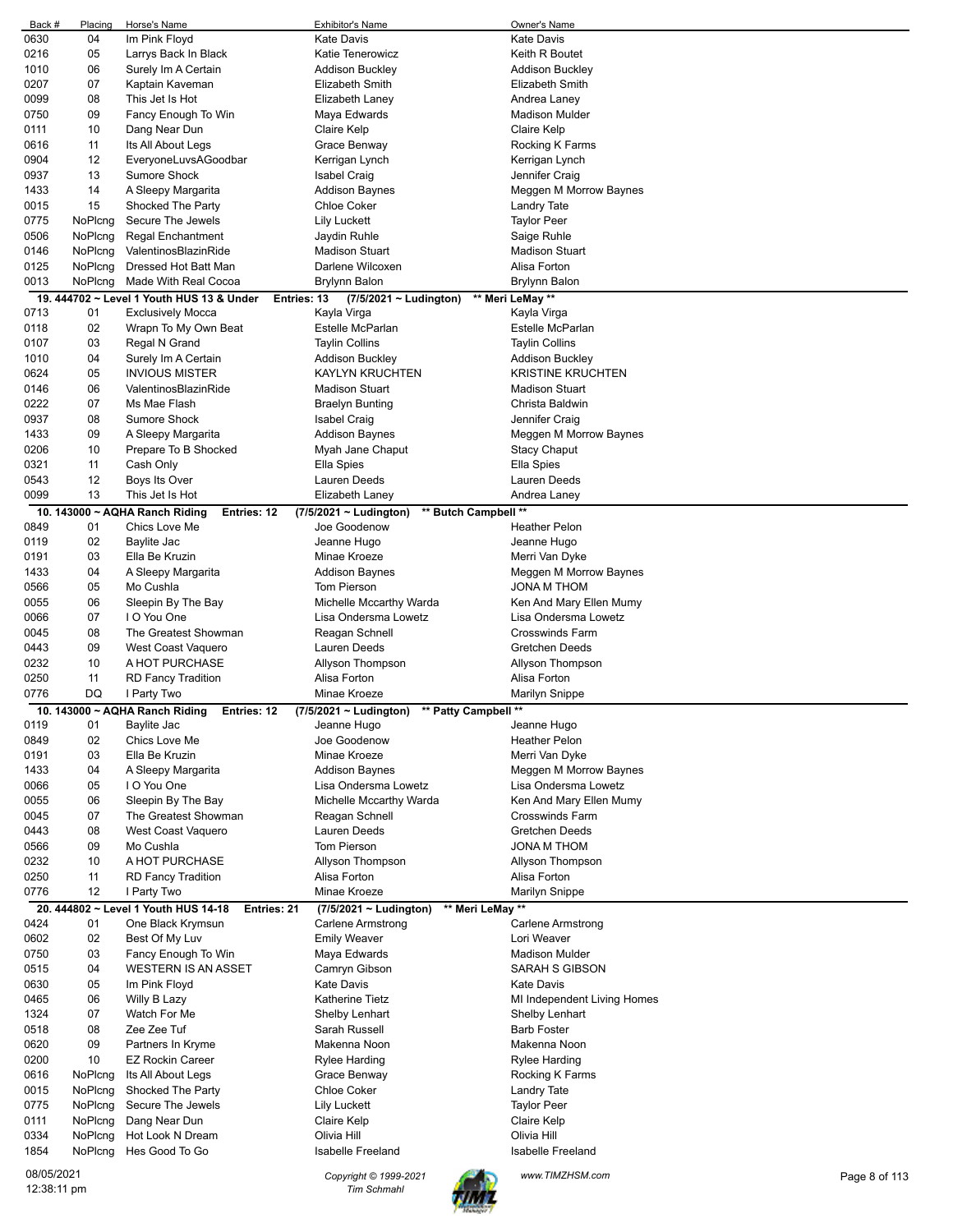| Back #      | Placing | Horse's Name                                                 | <b>Exhibitor's Name</b>                                   | Owner's Name                           |               |
|-------------|---------|--------------------------------------------------------------|-----------------------------------------------------------|----------------------------------------|---------------|
| 0904        | NoPlcng | EveryoneLuvsAGoodbar                                         | Kerrigan Lynch                                            | Kerrigan Lynch                         |               |
| 0456        | NoPlcng | A Certain Revolution                                         | Kyra N Koester                                            | Kyra N Koester                         |               |
| 0125        | NoPlcng | Dressed Hot Batt Man                                         | Darlene Wilcoxen                                          | Alisa Forton                           |               |
| 0216        | NoPlcng | Larrys Back In Black                                         | <b>Katie Tenerowicz</b>                                   | Keith R Boutet                         |               |
| 0514        | NoPlcng | Rolling In Hot                                               | Mackenzie Westbrook                                       | Matt Westbrook                         |               |
|             |         | 10N. N143000 ~ NSBA Ranch Riding<br><b>Entries: 2</b>        | (7/5/2021 ~ Ludington)                                    | ** Patty Campbell **                   |               |
| 0045        | 01      | The Greatest Showman                                         | Reagen Schnell                                            | <b>Crosswinds Farm</b>                 |               |
| 0443        | 02      | West Coast Vaquero                                           | Lauren Deeds                                              | Gretchen Deeds                         |               |
|             |         | 21. 444000 ~ Yth HUS All Ages<br>Entries: 23                 | ** Meri LeMay **<br>(7/5/2021 ~ Ludington)                |                                        |               |
| 0903        | 01      | Fun To Be Best                                               | Myah Jane Chaput                                          | <b>Stacy Chaput</b>                    |               |
| 0009        | 02      | Ima Lazy Guy                                                 | Lillian Laney                                             | Lillian Laney                          |               |
| 0424        | 03      | One Black Krymsun                                            | Carlene Armstrong                                         | <b>Carlene Armstrong</b>               |               |
| 0024        | 04      | Gonna Get Ya Good                                            | Rilynn Lindsay                                            | Rilynn Lindsay                         |               |
| 0333        | 05      | Fightin Off Sleep                                            | Peyton Baxter                                             | Ginger Baxter                          |               |
| 0200        | 06      | <b>EZ Rockin Career</b>                                      | Rylee Harding                                             | Rylee Harding                          |               |
| 0107        | 07      | Regal N Grand                                                | <b>Taylin Collins</b>                                     | <b>Taylin Collins</b>                  |               |
| 0456        | 08      | A Certain Revolution                                         | Kyra N Koester                                            | Kyra N Koester                         |               |
| 0235        | 09      | Gota B A Hit                                                 | Grace Gasper                                              | Tammy Gasper                           |               |
| 0518        | NoPlcng | Zee Zee Tuf                                                  | Sarah Russell                                             | <b>Barb Foster</b>                     |               |
| 0017        | NoPlcng | Crimson Martini                                              | Rylee Zobl                                                | Joleen Oboyle Zobl                     |               |
| 0465        | NoPlcng | Willy B Lazy                                                 | <b>Katherine Tietz</b>                                    | MI Independent Living Homes            |               |
|             |         |                                                              | <b>Estelle McParlan</b>                                   | <b>Estelle McParlan</b>                |               |
| 0118        | NoPlcng | Wrapn To My Own Beat                                         |                                                           |                                        |               |
| 0620        | NoPlcng | Partners In Kryme                                            | Makenna Noon                                              | Makenna Noon                           |               |
| 0713        | NoPlcng | <b>Exclusively Mocca</b>                                     | Kayla Virga                                               | Kayla Virga                            |               |
| 0334        | NoPlcng | Hot Look N Dream                                             | Olivia Hill                                               | Olivia Hill                            |               |
| 0543        | NoPlcng | Boys Its Over                                                | Lauren Deeds                                              | Lauren Deeds                           |               |
| 0164        | NoPlcng | <b>Red Deeified</b>                                          | Karina Bader Van Dyle                                     | Kailene Bader Van Dyke                 |               |
| 0824        | NoPlcng | <b>Zippin Past The Best</b>                                  | Carli Kerns                                               | Carli Kerns                            |               |
| 0133        | NoPlcng | <b>Missin Sleep</b>                                          | <b>Audrey Barnes</b>                                      | <b>Audrey Barnes</b>                   |               |
| 0624        | NoPlcng | <b>INVIOUS MISTER</b>                                        | <b>KAYLYN KRUCHTEN</b>                                    | <b>KRISTINE KRUCHTEN</b>               |               |
| 0514        | NoPlcng | Rolling In Hot                                               | Mackenzie Westbrook                                       | Matt Westbrook                         |               |
| 0595        | NoPlcng | Aj Whatdoesthefoxsay                                         | Katelyn Rabe                                              | Jennifer Rabe                          |               |
|             |         | 11. 443000 ~ AQHA Youth Ranch Riding<br>Entries: 7           | $(7/5/2021 \sim$ Ludington)                               | ** Butch Campbell **                   |               |
| 1433        | 01      | A Sleepy Margarita                                           | <b>Addison Baynes</b>                                     | Meggen M Morrow Baynes                 |               |
| 0111        | 02      | Dang Near Dun                                                | Claire Kelp                                               | Claire Kelp                            |               |
| 0443        | 03      | West Coast Vaquero                                           | Lauren Deeds                                              | <b>Gretchen Deeds</b>                  |               |
| 0024        | 04      | Gonna Get Ya Good                                            | Rilynn Lindsay                                            | Rilynn Lindsay                         |               |
| 0359        | 05      | HUNTIN A GOOD RETURN                                         | Elizabeth West                                            | <b>Christine West</b>                  |               |
| 0216        | 06      | Larrys Back In Black                                         | Katie Tenerowicz                                          | Keith R Boutet                         |               |
| 0529        | 07      | Tuff Eyed Wachter                                            | Cooper Roos                                               | Laraine Craft                          |               |
|             |         | 11. 443000 ~ AQHA Youth Ranch Riding<br>Entries: 7           | (7/5/2021 ~ Ludington)                                    | ** Patty Campbell **                   |               |
| 1433        |         |                                                              |                                                           |                                        |               |
|             | 01      | A Sleepy Margarita                                           | Addison Baynes                                            | Meggen M Morrow Baynes                 |               |
| 0443        | 02      | West Coast Vaquero                                           | Lauren Deeds                                              | Gretchen Deeds                         |               |
| 0111        | 03      | Dang Near Dun                                                | Claire Kelp                                               | Claire Kelp                            |               |
| 0024        | 04      | Gonna Get Ya Good                                            | Rilynn Lindsay                                            | Rilynn Lindsay                         |               |
| 0216        | 05      | Larrys Back In Black                                         | Katie Tenerowicz                                          | Keith R Boutet                         |               |
| 0359        | 06      | HUNTIN A GOOD RETURN                                         | <b>Elizabeth West</b>                                     | <b>Christine West</b>                  |               |
| 0529        | 07      | <b>Tuff Eyed Wachter</b>                                     | Cooper Roos                                               | Laraine Craft                          |               |
|             |         | 22. 144004 ~ Level 1 HUS Entries: 16                         | (7/5/2021 ~ Ludington) ** Meri LeMay **                   |                                        |               |
| 0009        | 01      | Ima Lazy Guy                                                 | <b>Becky Schooler</b>                                     | Lillian Laney                          |               |
| 0309        | 02      | U can call me al                                             | Minae Kroeze                                              | Kailene Bader Van Dyke                 |               |
| 0401        | 03      | Sompin NTheMoonlight                                         | Janet Kolk                                                | Janet Kolk                             |               |
| 0740        | 04      | <b>Rockstar Status</b>                                       | Amber Pickard                                             | <b>Starland Ranch</b>                  |               |
| 0469        | 05      | Worth The Waite                                              | <b>Christy Beishlag</b>                                   | <b>Julie Blackett</b>                  |               |
| 0002        | 06      | Mae Theforce Bwith U                                         | <b>Brandy Baldwin-Bunting</b>                             | Christa Baldwin                        |               |
| 0804        | 07      | Follow Ur Intuition                                          | September Croel                                           | Stefanie Freeland                      |               |
| 0055        | 08      | Sleepin By The Bay                                           | Michelle Mccarthy Warda                                   | Ken And Mary Ellen Mumy                |               |
| 0370        | 09      | Al Have Potential                                            | Jennifer Bluhm                                            | Morgan Glann                           |               |
| 0669        | 10      | <b>Modified Ride</b>                                         | Morgan Lantz                                              | <b>Alison Doornbos</b>                 |               |
| 0046        | NoPlcng | Hot Cinch                                                    | Reagan Schnell                                            | Reagan Schnell                         |               |
| 0828        | NoPlcng | <b>Impulsive Deck</b>                                        | Fawn Healy                                                | Fawn Healy                             |               |
| 0543        | NoPlcng | Boys Its Over                                                | Maggie Dekraker                                           | Lauren Deeds                           |               |
| 0101        | NoPlcng | Gott It                                                      | Kara DeVlieger                                            | Kara DeVlieger                         |               |
| 0628        | NoPlcng | <b>Forget TheInvitation</b>                                  | Nicole Veldhoff                                           | Rebecca Dingus                         |               |
| 0043        | NoPlcng | When Fortune Smiles                                          | Marla Foerster                                            | Marla Foerster                         |               |
|             |         |                                                              |                                                           |                                        |               |
| 0443        | 01      | 11N. N443000 ~ NSBA Youth Ranch Riding<br>West Coast Vaquero | Entries: 2<br>$(7/5/2021 \sim$ Ludington)<br>Lauren Deeds | ** Patty Campbell **<br>Gretchen Deeds |               |
|             | 02      |                                                              |                                                           |                                        |               |
| 0024        |         | Gonna Get Ya Good                                            | Rilynn Lindsay                                            | Rilynn Lindsay                         |               |
|             |         | 23. 244001 ~ Amateur Rookie HUS<br>Entries: 10               | $(7/5/2021 \sim$ Ludington)                               | ** Meri LeMay **                       |               |
| 0731        | 01      | Zips Back In Time                                            | <b>Brittney Foye</b>                                      | <b>Brittney Foye</b>                   |               |
| 0181        | 02      | Hez Up To Know Good                                          | Paige Beland                                              | Elizabeth Shoemaker                    |               |
| 0937        | 03      | Sumore Shock                                                 | Jennifer Craig                                            | Jennifer Craig                         |               |
| 0579        | 04      | Lilly Larue                                                  | Andrea St John                                            | Andrea St John                         |               |
| 0702        | 05      | Talkin About My Ty                                           | Mikayla Mae Tew                                           | Juli Bowerman                          |               |
| 08/05/2021  |         |                                                              | Copyright © 1999-2021                                     | www.TIMZHSM.com                        | Page 9 of 113 |
| 12:38:11 pm |         |                                                              | <b>Tim Schmahl</b>                                        |                                        |               |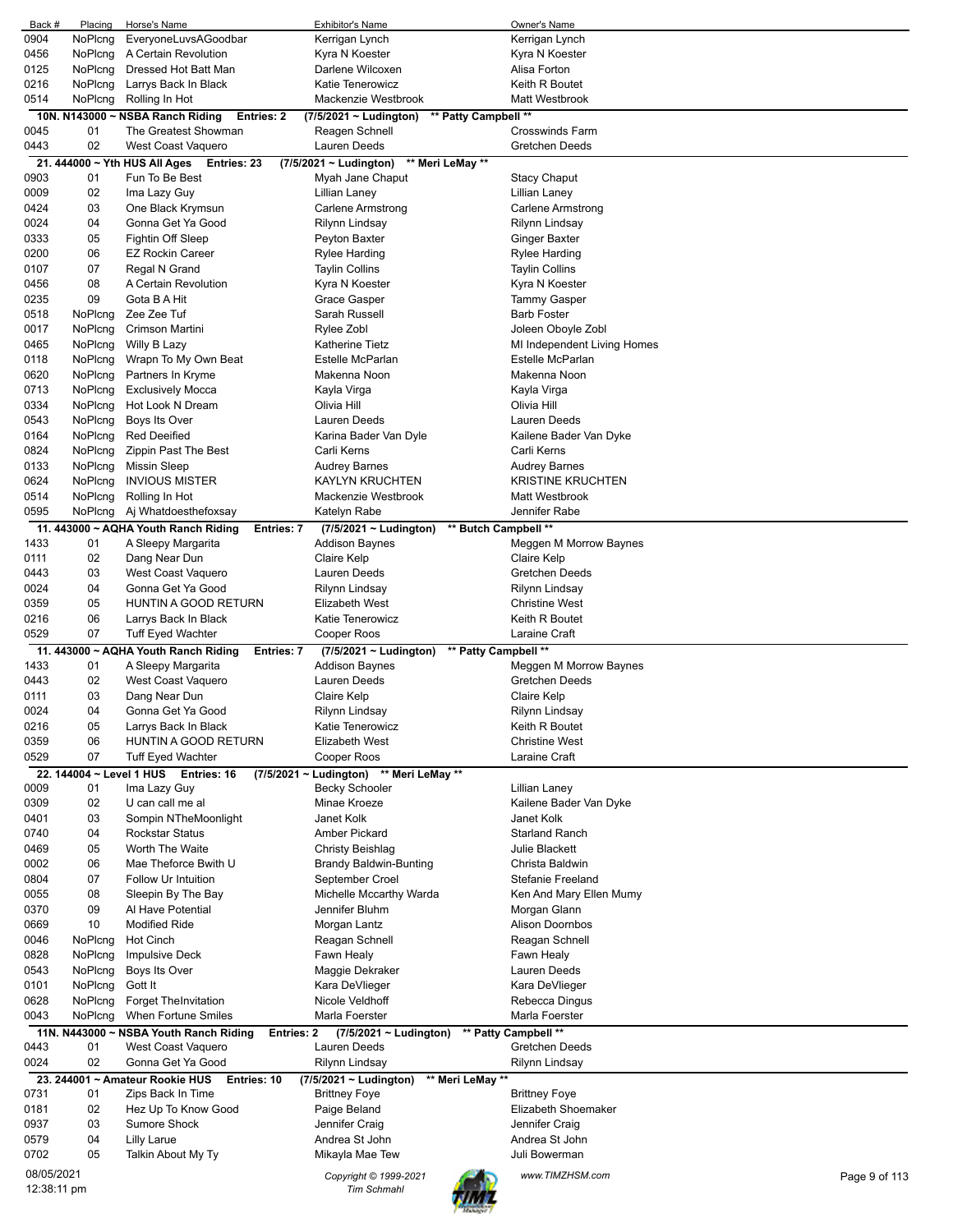| Back #      | Placing                   | Horse's Name                                    | <b>Exhibitor's Name</b>                             | Owner's Name             |                |
|-------------|---------------------------|-------------------------------------------------|-----------------------------------------------------|--------------------------|----------------|
| 0523        | 06                        | My Vintage Mercedes                             | Delaney Bakker                                      | Cynthia Bakker           |                |
| 0025        | 07                        | Johnny Diesel                                   | Morgan Letzkus                                      | James Letzkus            |                |
| 0092        | 08                        | Kats Krymsun Star                               | Joanna Harbaugh                                     | Joanna Harbaugh          |                |
| 0487        | 09                        | Chipped With Iron                               | Rebecca Burtka                                      | Rebecca Burtka           |                |
| 0422        | 10                        | Indeed Shez Lazy                                | Lauryn Leuenberger                                  | Lauryn Leuenberger       |                |
|             |                           | 12. 243000 ~ AQHA Amateur Ranch Riding          | $(7/5/2021 \sim$ Ludington)<br>Entries: 6           | ** Butch Campbell **     |                |
| 0119        | 01                        | Baylite Jac                                     | Jeanne Hugo                                         | Jeanne Hugo              |                |
| 0066        | 02                        | I O You One                                     | Lisa Ondersma Lowetz                                | Lisa Ondersma Lowetz     |                |
| 0525        | 03                        | The Best Margarita                              | Maureen Pappas                                      | Maureen Pappas           |                |
| 0055        | 04                        | Sleepin By The Bay                              | <b>KEN MUMY</b>                                     | Ken And Mary Ellen Mumy  |                |
| 0526        | 05                        | <b>Blazing Potential</b>                        | Katie Main                                          | Katie Main               |                |
| 0232        | 06                        | A HOT PURCHASE                                  | Allyson Thompson                                    | Allyson Thompson         |                |
|             |                           | 12. 243000 ~ AQHA Amateur Ranch Riding          | $(7/5/2021 \sim$ Ludington)<br>Entries: 6           | ** Patty Campbell **     |                |
| 0119        | 01                        | Baylite Jac                                     | Jeanne Hugo                                         | Jeanne Hugo              |                |
| 0066        | 02                        | I O You One                                     | Lisa Ondersma Lowetz                                | Lisa Ondersma Lowetz     |                |
| 0055        | 03                        | Sleepin By The Bay                              | <b>KEN MUMY</b>                                     | Ken And Mary Ellen Mumy  |                |
| 0525        | 04                        | The Best Margarita                              | Maureen Pappas                                      | Maureen Pappas           |                |
| 0526        | 05                        | <b>Blazing Potential</b>                        | Katie Main                                          | Katie Main               |                |
| 0232        | 06                        | A HOT PURCHASE                                  |                                                     |                          |                |
|             |                           |                                                 | Allyson Thompson                                    | Allyson Thompson         |                |
|             |                           | 24. 244002 ~ Level 1 Amateur HUS<br>Entries: 29 | $(7/5/2021 \sim$ Ludington)                         | ** Meri LeMay **         |                |
| 0855        | 01                        | To Good To Be Red                               | Stephanie Cesarz                                    | Stephanie Cesarz         |                |
| 0496        | 02                        | <b>DEVIOUS ESCAPE</b>                           | Stephanie Hathaway                                  | Stephanie Hathaway       |                |
| 0401        | 03                        | Sompin NTheMoonlight                            | Janet Kolk                                          | Janet Kolk               |                |
| 0678        | 04                        | UF Parked At The Bar                            | Stephanie Rae Morgan                                | Stephanie Rae Morgan     |                |
| 0066        | 05                        | I O You One                                     | Lisa Ondersma Lowetz                                | Lisa Ondersma Lowetz     |                |
| 0437        | 06                        | <b>HONOLUHOO</b>                                | Hayley Alten                                        | Hayley Alten             |                |
| 0099        | 07                        | This Jet Is Hot                                 | Andrea Laney                                        | Andrea Laney             |                |
| 0487        | 08                        | Chipped With Iron                               | Rebecca Burtka                                      | Rebecca Burtka           |                |
| 0523        | 09                        | My Vintage Mercedes                             | Delaney Bakker                                      | Cynthia Bakker           |                |
| 0225        | 10                        | <b>Custom Hottie</b>                            | Cassidy Jo Ryder                                    | Debrah Ryder             |                |
| 0453        | NoPlcng                   | A Chip By Chance                                | Joleen Oboyle Zobl                                  | John Oboyle              |                |
| 0702        | NoPlcng                   | Talkin About My Ty                              | Mikayla Mae Tew                                     | Juli Bowerman            |                |
| 0804        | NoPlcng                   | Follow Ur Intuition                             | Stefanie Freeland                                   | <b>Stefanie Freeland</b> |                |
| 0181        | NoPlcng                   | Hez Up To Know Good                             | Paige Beland                                        | Elizabeth Shoemaker      |                |
| 0852        | NoPlcng                   | Al Let You Know                                 | Amanda Cook                                         | Amanda Cook              |                |
| 0395        | NoPlcng                   | Kruzin For Cowgirls                             | Laura Stillman                                      | Laura Stillman           |                |
| 0828        | NoPlcng                   | <b>Impulsive Deck</b>                           | Fawn Healy                                          | Fawn Healy               |                |
| 0526        | NoPlcng                   | <b>Blazing Potential</b>                        | Katie Main                                          | Katie Main               |                |
| 0399        | NoPlcng                   | Primainvitation                                 | <b>Theresa Hegedus</b>                              | Theresa Hegedus          |                |
| 0114        | NoPlcng                   | Uf A Boy Named Sue                              | <b>Ashton Ulrich</b>                                | Ashton Ulrich            |                |
| 0731        | NoPlcng                   | Zips Back In Time                               | <b>Brittney Foye</b>                                | <b>Brittney Foye</b>     |                |
| 0311        | NoPlcng                   | Stellas GotR Groove                             | Kerry Daudlin                                       | Kerry Daudlin            |                |
| 0579        | NoPlcng                   | <b>Lilly Larue</b>                              | Andrea St John                                      | Andrea St John           |                |
| 0525        | NoPlcng                   | The Best Margarita                              | Maureen Pappas                                      | Maureen Pappas           |                |
| 0628        | NoPlcng                   | <b>Forget TheInvitation</b>                     | Rebecca Dingus                                      | Rebecca Dingus           |                |
| 0742        | NoPlcng                   | <b>Full Of Blessings</b>                        | Kimberly Whaley                                     | Kimberly Whaley          |                |
| 0515        | NoPlcng                   | <b>WESTERN IS AN ASSET</b>                      | <b>SARAH S GIBSON</b>                               | <b>SARAH S GIBSON</b>    |                |
| 0211        | NoPlcng                   | Hes Hott                                        | <b>DIANA MIDGLEY</b>                                | <b>DIANA MIDGLEY</b>     |                |
| 0882        | NoPlcng                   |                                                 | Debbie Barber                                       | Debbie Barber            |                |
|             |                           | JZ Limited Liability                            |                                                     |                          |                |
|             |                           | 12N. N243000 ~ NSBA Amateur Ranch Riding        | Entries: 0<br>$(7/5/2021 \sim$ Ludington)           | ** Patty Campbell **     |                |
| 0047        | 01                        | 25. 244800 ~ Amateur Select HUS<br>Entries: 15  | (7/5/2021 ~ Ludington)                              | ** Meri LeMay **         |                |
|             |                           | Shot Of Potential                               | Anna Marie Cooper                                   | Anna Marie Cooper        |                |
| 0496        | 02                        | <b>DEVIOUS ESCAPE</b>                           | Stephanie Hathaway                                  | Stephanie Hathaway       |                |
| 0742        | 03                        | Full Of Blessings                               | <b>Kimberly Whaley</b>                              | <b>Kimberly Whaley</b>   |                |
| 0070        | 04                        | True Blue I Will Be                             | <b>Kay Stanek</b>                                   | <b>Kay Stanek</b>        |                |
| 0055        | 05                        | Sleepin By The Bay                              | <b>MARYELLEN MUMY</b>                               | Ken And Mary Ellen Mumy  |                |
| 0427        | 06                        | <b>WILLY IMPULSIVE</b>                          | DEBRA A KLUZ                                        | DEBRA A KLUZ             |                |
| 0211        | 07                        | <b>Hes Hott</b>                                 | <b>DIANA MIDGLEY</b>                                | <b>DIANA MIDGLEY</b>     |                |
| 0399        | 08                        | Primainvitation                                 | Theresa Hegedus                                     | Theresa Hegedus          |                |
| 0804        | 09                        | Follow Ur Intuition                             | <b>Stefanie Freeland</b>                            | Stefanie Freeland        |                |
| 0022        | 10                        | Dont Need A Mirror                              | <b>Brenda Howell</b>                                | Christa Baldwin          |                |
| 0150        | NoPlcng                   | Macs Kool Legacy                                | Susan Frank                                         | Susan Frank              |                |
| 0311        | NoPlcng                   | Stellas GotR Groove                             | Kerry Daudlin                                       | <b>Kerry Daudlin</b>     |                |
| 0579        | NoPlcng                   | <b>Lilly Larue</b>                              | Andrea St John                                      | Andrea St John           |                |
| 0123        | NoPlcng                   | Rock Legend                                     | Cynthia R Pyle                                      | Cynthia R Pyle           |                |
| 0882        | NoPlcng                   | JZ Limited Liability                            | Debbie Barber                                       | Debbie Barber            |                |
|             |                           | 13. 134000 ~ AQHA Reining Entries: 3            | $(7/5/2021 \sim$ Ludington)<br>** Butch Campbell ** |                          |                |
| 0849        | 01                        | Chics Love Me                                   | Joe Goodenow                                        | <b>Heather Pelon</b>     |                |
| 0566        | 02                        | Mo Cushla                                       | <b>Tom Pierson</b>                                  | JONA M THOM              |                |
| 0443        | 03                        | West Coast Vaquero                              | Lauren Deeds                                        | Gretchen Deeds           |                |
|             | 13. 134000 ~ AQHA Reining | Entries: 3                                      | (7/5/2021 ~ Ludington)<br>** Patty Campbell **      |                          |                |
| 0849        | 01                        | Chics Love Me                                   | Joe Goodenow                                        | <b>Heather Pelon</b>     |                |
| 0566        | 02                        | Mo Cushla                                       | <b>Tom Pierson</b>                                  | JONA M THOM              |                |
| 0443        | 03                        | West Coast Vaquero                              | Lauren Deeds                                        | Gretchen Deeds           |                |
| 08/05/2021  |                           |                                                 |                                                     | www.TIMZHSM.com          |                |
| 12:38:11 pm |                           |                                                 | Copyright © 1999-2021<br><b>Tim Schmahl</b>         |                          | Page 10 of 113 |
|             |                           |                                                 |                                                     |                          |                |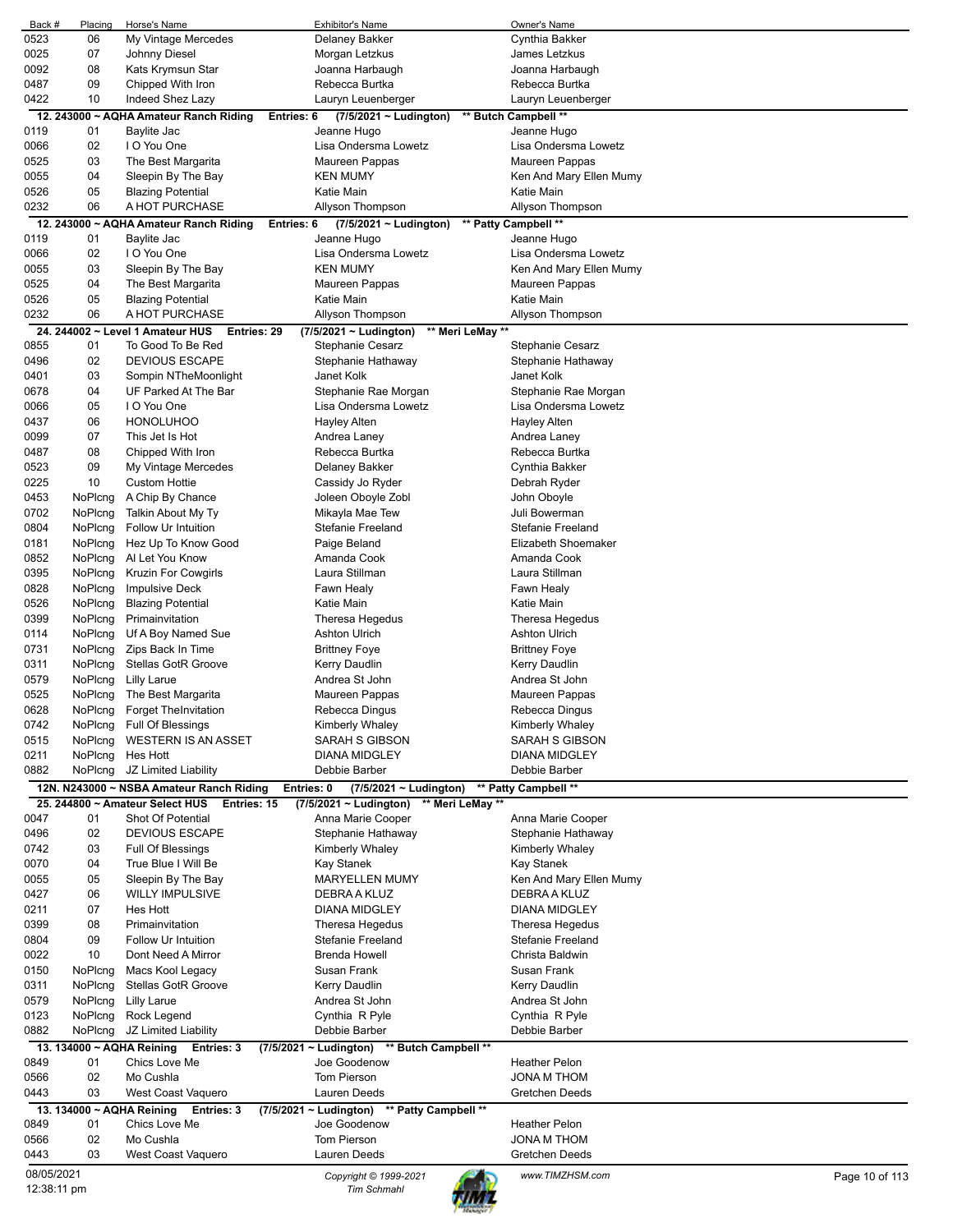| Back #     | Placing                  | Horse's Name                                         | <b>Exhibitor's Name</b>                             | Owner's Name                      |
|------------|--------------------------|------------------------------------------------------|-----------------------------------------------------|-----------------------------------|
|            | 26. 244000 ~ Amateur HUS | Entries: 14                                          | (7/5/2021 ~ Ludington) ** Meri LeMay **             |                                   |
| 2010       | 01                       | <b>HOTRODDER</b>                                     | CHAYNA DENICOLO                                     | CHAYNA DENICOLO                   |
| 0903       | 02                       | Fun To Be Best                                       | <b>Stacy Chaput</b>                                 | Stacy Chaput                      |
| 0122       | 03                       | <b>Invitations Are Good</b>                          | Lily Ellen Atkinson                                 | Lily Ellen Atkinson               |
| 0492       | 04                       | Hot N Jimmy Choos                                    | ELIZABETH K COX                                     | ELIZABETH K COX                   |
| 0212       | 05                       | Zip N The Dreams                                     | Annelise Sophiea                                    | Annelise Sophiea                  |
| 0469       | 06                       | Worth The Waite                                      | Julie Blackett                                      | Julie Blackett                    |
|            |                          |                                                      |                                                     |                                   |
| 0277       | 07                       | Iron Can Dance                                       | Kailene Bader Van Dyke                              | Merri Van Dyke                    |
| 0222       | 08                       | Ms Mae Flash                                         | Brandy Baldwin-Bunting                              | Christa Baldwin                   |
| 0043       | 09                       | When Fortune Smiles                                  | Marla Foerster                                      | Marla Foerster                    |
| 0101       | 10                       | Gott It                                              | Kara DeVlieger                                      | Kara DeVlieger                    |
| 0429       | NoPlcng                  | Best Not To Say                                      | <b>Stacy Crawford</b>                               | Stacy Crawford                    |
| 0263       | NoPlcng                  | <b>Finely Asleep</b>                                 | Morgan Jennings                                     | Michelle Mccarthy Warda           |
| 0066       | <b>NoPlcng</b>           | I O You One                                          | Lisa Ondersma Lowetz                                | Lisa Ondersma Lowetz              |
|            |                          |                                                      |                                                     |                                   |
| 0221       | NoPlcng                  | <b>Willy Willy Sleepy</b>                            | Michele Lewis                                       | Michele Lewis                     |
|            |                          | 14. 434000 ~ AQHA Youth Reining<br>Entries: 1        | ** Butch Campbell **<br>$(7/5/2021 \sim$ Ludington) |                                   |
| 0298       | 01                       | Time For The Snap                                    | Natalie Glann                                       | Natalie Glann                     |
|            |                          | 14. 434000 ~ AQHA Youth Reining<br><b>Entries: 1</b> | ** Patty Campbell **<br>(7/5/2021 ~ Ludington)      |                                   |
| 0298       | 01                       | Time For The Snap                                    | Natalie Glann                                       | Natalie Glann                     |
|            |                          | 27. 144200 ~ Senior HUS Entries: 19                  | (7/5/2021 ~ Ludington) ** Mary Luther **            |                                   |
|            |                          |                                                      |                                                     |                                   |
| 0492       | 01                       | Hot N Jimmy Choos                                    | <b>JENNIFER A BURTON</b>                            | ELIZABETH K COX                   |
| 0514       | 02                       | Rolling In Hot                                       | <b>Becky Schooler</b>                               | Matt Westbrook                    |
| 0263       | 03                       | <b>Finely Asleep</b>                                 | Michelle Mccarthy Warda                             | Michelle Mccarthy Warda           |
| 0424       | 04                       | One Black Krymsun                                    | Nicole Veldhoff                                     | <b>Carlene Armstrong</b>          |
| 0761       | 05                       | <b>Boys Move Over</b>                                | <b>Amber Pickard</b>                                | Sara Jackson-Vance                |
| 0122       | 06                       | <b>Invitations Are Good</b>                          | September Croel                                     | Lily Ellen Atkinson               |
| 0395       | 07                       | Kruzin For Cowgirls                                  | <b>Tessa Dalton</b>                                 | Laura Stillman                    |
|            |                          |                                                      |                                                     |                                   |
| 2010       | 08                       | <b>HOTRODDER</b>                                     | CHAYNA DENICOLO                                     | CHAYNA DENICOLO                   |
| 0101       | 09                       | Gott It                                              | Kara DeVlieger                                      | Kara DeVlieger                    |
| 0070       | NoPlcng                  | True Blue I Will Be                                  | Kay Stanek                                          | Kay Stanek                        |
| 0669       | NoPlcng                  | <b>Modified Ride</b>                                 | Morgan Lantz                                        | <b>Alison Doornbos</b>            |
| 0852       | NoPlcng                  | Al Let You Know                                      | Amanda Cook                                         | Amanda Cook                       |
| 0164       | NoPlcng                  | <b>Red Deeified</b>                                  | Karina Bader Van Dyle                               | Kailene Bader Van Dyke            |
| 0191       | NoPlcng                  | Ella Be Kruzin                                       | Minae Kroeze                                        | Merri Van Dyke                    |
| 0277       | NoPlcng                  | Iron Can Dance                                       |                                                     |                                   |
|            |                          |                                                      | Kailene Bader Van Dyke                              | Merri Van Dyke                    |
| 0579       | NoPlcng                  | <b>Lilly Larue</b>                                   | Andrea St John                                      | Andrea St John                    |
| 0123       | NoPlcng                  | Rock Legend                                          | Cynthia R Pyle                                      | Cynthia R Pyle                    |
| 0211       | NoPlcng                  | Hes Hott                                             | Linda Moody                                         | DIANA MIDGLEY                     |
|            |                          | Shot Of Potential                                    |                                                     |                                   |
| 0047       | NoPlcng                  |                                                      | Anna Marie Cooper                                   | Anna Marie Cooper                 |
|            |                          |                                                      |                                                     |                                   |
|            |                          | 15. 234002 ~ Nov Amat Reining Level 1<br>Entries: 0  | ** Butch Campbell **<br>(7/5/2021 ~ Ludington)      |                                   |
|            |                          | 15. 234002 ~ Nov Amat Reining Level 1<br>Entries: 0  | ** Patty Campbell **<br>(7/5/2021 ~ Ludington)      |                                   |
|            |                          | 28. 9440 ~ Small Fry HUS Entries: 7                  | (7/5/2021 ~ Ludington) ** Mary Luther **            |                                   |
| 0022       | 01                       | Dont Need A Mirror                                   | <b>Brylee Bunting</b>                               | Christa Baldwin                   |
| 0181       | 02                       | Hez Up To Know Good                                  | Elizabeth Shoemaker                                 | Elizabeth Shoemaker               |
| 0345       | 03                       | Lukes Last Shine                                     | Sophia Dong                                         | Tony Dong                         |
| 0310       | 04                       | IMA LOPIN WITH CLASS                                 |                                                     | Family Bogue                      |
|            |                          |                                                      | Quinn Bogue                                         |                                   |
| 0616       | 05                       | Its All About Legs                                   | Lila Pauli                                          | Rocking K Farms                   |
| 0052       | 06                       | The Social Network                                   | Xandrea Sandusky                                    | <b>Brandy Pavlik</b>              |
| 0250       | 07                       | <b>RD Fancy Tradition</b>                            | Adam Wilcoxen                                       | Alisa Forton                      |
|            |                          | 16. 234000 ~ AQHA Amateur Reining<br>Entries: 1      | ** Butch Campbell **<br>(7/5/2021 ~ Ludington)      |                                   |
| 0119       | 01                       | Baylite Jac                                          | Jeanne Hugo                                         | Jeanne Hugo                       |
|            |                          | 16. 234000 ~ AQHA Amateur Reining<br>Entries: 1      | ** Patty Campbell **<br>$(7/5/2021 \sim$ Ludington) |                                   |
| 0119       | 01                       | Baylite Jac                                          | Jeanne Hugo                                         | Jeanne Hugo                       |
|            |                          |                                                      |                                                     |                                   |
|            |                          | 29. 9428 ~ Small Fry Equitation<br>Entries: 7        | (7/5/2021 ~ Ludington) ** Mary Luther **            |                                   |
| 0310       | 01                       | IMA LOPIN WITH CLASS                                 | Quinn Bogue                                         | <b>Family Bogue</b>               |
| 0022       | 02                       | Dont Need A Mirror                                   | <b>Brylee Bunting</b>                               | Christa Baldwin                   |
| 0052       | 03                       | The Social Network                                   | Xandrea Sandusky                                    | <b>Brandy Pavlik</b>              |
| 0181       | 04                       | Hez Up To Know Good                                  | Elizabeth Shoemaker                                 | Elizabeth Shoemaker               |
| 0345       | 05                       | Lukes Last Shine                                     | Sophia Dong                                         | <b>Tony Dong</b>                  |
| 0250       | 06                       | <b>RD Fancy Tradition</b>                            | Adam Wilcoxen                                       | Alisa Forton                      |
| 0616       | 07                       | Its All About Legs                                   | Lila Pauli                                          | Rocking K Farms                   |
|            |                          |                                                      |                                                     |                                   |
|            | 17. 144100 ~ Junior HUS  | Entries: 9<br>$(7/5/2021 \sim$ Ludington)            | ** Butch Campbell **                                |                                   |
| 0896       | 01                       | Enticed                                              | Amber Pickard                                       | Gretchen Deeds                    |
| 0903       | 02                       | Fun To Be Best                                       | Christa Baldwin                                     | <b>Stacy Chaput</b>               |
| 0370       | 03                       | Al Have Potential                                    | Jennifer Bluhm                                      | Morgan Glann                      |
| 0401       | 04                       | Sompin NTheMoonlight                                 | Janet Kolk                                          | Janet Kolk                        |
| 0678       | 05                       | UF Parked At The Bar                                 | Stephanie Rae Morgan                                | Stephanie Rae Morgan              |
| 0043       | 06                       | When Fortune Smiles                                  | Nicole Veldhoff                                     | Marla Foerster                    |
|            |                          |                                                      |                                                     |                                   |
| 0364       | 07                       | Shes A Southern Bell                                 | Minae Kroeze                                        | Karina Bader Van Dyle             |
| 0429       | 08                       | Best Not To Say                                      | Maggie Dekraker                                     | Stacy Crawford                    |
| 0133       | 09                       | <b>Missin Sleep</b>                                  | Michelle Mccarthy Warda                             | <b>Audrey Barnes</b>              |
|            | 17. 144100 ~ Junior HUS  | Entries: 9                                           | (7/5/2021 ~ Ludington) ** Patty Campbell **         |                                   |
| 0896       | 01                       | Enticed                                              | <b>Amber Pickard</b>                                | Gretchen Deeds                    |
| 0043       | 02                       | When Fortune Smiles                                  | Nicole Veldhoff                                     | Marla Foerster                    |
| 08/05/2021 |                          |                                                      |                                                     |                                   |
|            |                          |                                                      | Copyright © 1999-2021                               | www.TIMZHSM.com<br>Page 11 of 113 |
|            | 12:38:11 pm              |                                                      | <b>Tim Schmahl</b>                                  |                                   |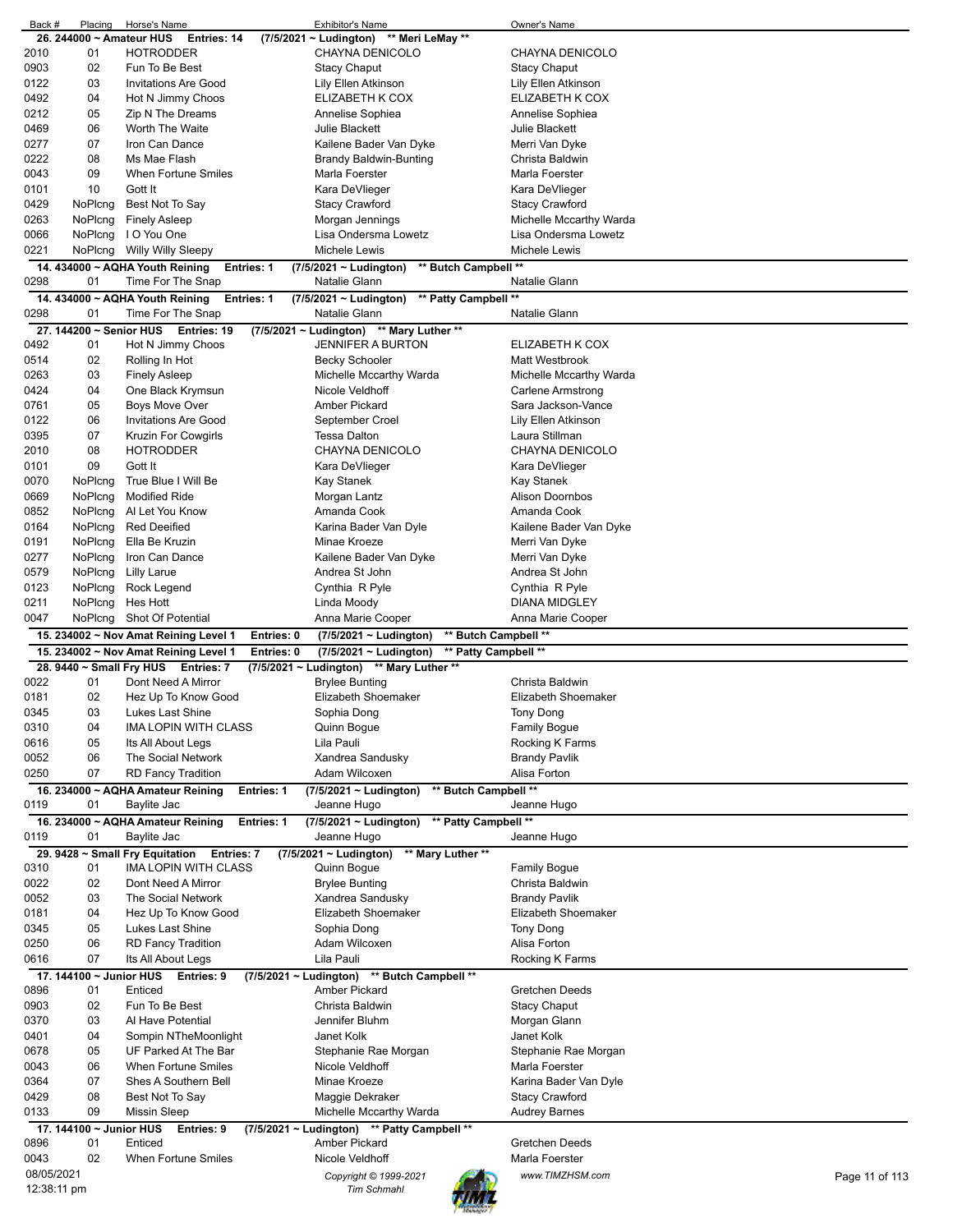| Back #     | Placing | Horse's Name                                               | Exhibitor's Name                                 | Owner's Name                      |  |
|------------|---------|------------------------------------------------------------|--------------------------------------------------|-----------------------------------|--|
| 0903       | 03      | Fun To Be Best                                             | Christa Baldwin                                  | <b>Stacy Chaput</b>               |  |
| 0370       | 04      | Al Have Potential                                          | Jennifer Bluhm                                   | Morgan Glann                      |  |
| 0401       | 05      | Sompin NTheMoonlight                                       | Janet Kolk                                       | Janet Kolk                        |  |
|            |         |                                                            |                                                  |                                   |  |
| 0678       | 06      | UF Parked At The Bar                                       | Stephanie Rae Morgan                             | Stephanie Rae Morgan              |  |
| 0429       | 07      | Best Not To Say                                            | Maggie Dekraker                                  | <b>Stacy Crawford</b>             |  |
| 0133       | 08      | <b>Missin Sleep</b>                                        | Michelle Mccarthy Warda                          | <b>Audrey Barnes</b>              |  |
| 0364       | 09      | Shes A Southern Bell                                       | Minae Kroeze                                     | Karina Bader Van Dyle             |  |
|            |         | 30. 452001 ~ Youth Rookie Equitation<br><b>Entries: 24</b> | $(7/5/2021 \sim$ Ludington)<br>** Mary Luther ** |                                   |  |
|            |         |                                                            |                                                  |                                   |  |
| 0630       | 01      | Im Pink Floyd                                              | Kate Davis                                       | Kate Davis                        |  |
| 0713       | 02      | <b>Exclusively Mocca</b>                                   | Kayla Virga                                      | Kayla Virga                       |  |
| 0815       | 03      | CHEX OUT MY LOPE                                           | RACHEL KRUCHTEN                                  | <b>KRISTINE KRUCHTEN</b>          |  |
| 0013       | 04      | Made With Real Cocoa                                       | Brylynn Balon                                    | <b>Brylynn Balon</b>              |  |
| 0750       | 05      | Fancy Enough To Win                                        | Maya Edwards                                     | <b>Madison Mulder</b>             |  |
|            | 06      |                                                            |                                                  |                                   |  |
| 0932       |         | Are U A Hot Charlie                                        | Abigail Roos                                     | Abigail Roos                      |  |
| 0937       | 07      | Sumore Shock                                               | <b>Isabel Craig</b>                              | Jennifer Craig                    |  |
| 0164       | 08      | <b>Red Deeified</b>                                        | Karina Bader Van Dyle                            | Kailene Bader Van Dyke            |  |
| 0146       | 09      | ValentinosBlazinRide                                       | <b>Madison Stuart</b>                            | <b>Madison Stuart</b>             |  |
| 0015       | 10      | Shocked The Party                                          | <b>Chloe Coker</b>                               | Landry Tate                       |  |
|            |         |                                                            |                                                  |                                   |  |
| 1010       | 11      | Surely Im A Certain                                        | <b>Addison Buckley</b>                           | Addison Buckley                   |  |
| 0099       | 12      | This Jet Is Hot                                            | Elizabeth Laney                                  | Andrea Laney                      |  |
| 0424       | 13      | One Black Krymsun                                          | <b>Carlene Armstrong</b>                         | Carlene Armstrong                 |  |
| 0814       | 14      | My Invite To Dream                                         | Ava Holman                                       | Ava Holman                        |  |
| 0904       | 15      | EveryoneLuvsAGoodbar                                       | Kerrigan Lynch                                   | Kerrigan Lynch                    |  |
|            |         |                                                            | <b>Elizabeth Smith</b>                           | Elizabeth Smith                   |  |
| 0207       | 16      | Kaptain Kaveman                                            |                                                  |                                   |  |
| 0118       | 17      | Wrapn To My Own Beat                                       | Estelle McParlan                                 | <b>Estelle McParlan</b>           |  |
| 0334       | 18      | Hot Look N Dream                                           | Olivia Hill                                      | Olivia Hill                       |  |
| 0775       | 19      | Secure The Jewels                                          | <b>Lily Luckett</b>                              | <b>Taylor Peer</b>                |  |
| 0616       | 20      | Its All About Legs                                         | Grace Benway                                     | Rocking K Farms                   |  |
|            |         | Dressed Hot Batt Man                                       | Darlene Wilcoxen                                 |                                   |  |
| 0125       | 21      |                                                            |                                                  | Alisa Forton                      |  |
| 0111       | 22      | Dang Near Dun                                              | Claire Kelp                                      | Claire Kelp                       |  |
| 0518       | NoPlcng | Zee Zee Tuf                                                | Sarah Russell                                    | <b>Barb Foster</b>                |  |
| 0506       | NoPlcng | <b>Regal Enchantment</b>                                   | Jaydin Ruhle                                     | Saige Ruhle                       |  |
|            |         | 17N. N144100 ~ NSBA Junior HUS<br>Entries: 2               | ** Patty Campbell **<br>(7/5/2021 ~ Ludington)   |                                   |  |
|            |         |                                                            |                                                  |                                   |  |
| 0903       | 01      | Fun To Be Best                                             | Christa Baldwin                                  | <b>Stacy Chaput</b>               |  |
| 0429       | 02      | Best Not To Say                                            | Maggie Dekraker                                  | <b>Stacy Crawford</b>             |  |
|            |         | 31. 452702 ~ Level 1 Youth Equitation 13 & Under           | Entries: 13<br>(7/5/2021 ~ Ludington)            | ** Mary Luther **                 |  |
| 0624       | 01      | <b>INVIOUS MISTER</b>                                      | <b>KAYLYN KRUCHTEN</b>                           | <b>KRISTINE KRUCHTEN</b>          |  |
| 0690       | 02      | The Only Leadin Lady                                       | Eleanor Ott                                      | Eleanor Ott                       |  |
|            | 03      | Sumore Shock                                               |                                                  |                                   |  |
| 0937       |         |                                                            | <b>Isabel Craig</b>                              | Jennifer Craig                    |  |
| 0713       | 04      | <b>Exclusively Mocca</b>                                   | Kayla Virga                                      | Kayla Virga                       |  |
| 0146       | 05      | ValentinosBlazinRide                                       | <b>Madison Stuart</b>                            | <b>Madison Stuart</b>             |  |
| 0107       | 06      | Regal N Grand                                              | <b>Taylin Collins</b>                            | <b>Taylin Collins</b>             |  |
| 0321       | 07      | Cash Only                                                  | Ella Spies                                       | Ella Spies                        |  |
| 0222       | 08      | Ms Mae Flash                                               | <b>Braelyn Bunting</b>                           | Christa Baldwin                   |  |
|            |         |                                                            |                                                  |                                   |  |
| 0118       | 09      | Wrapn To My Own Beat                                       | Estelle McParlan                                 | <b>Estelle McParlan</b>           |  |
| 1010       | 10      | Surely Im A Certain                                        | <b>Addison Buckley</b>                           | <b>Addison Buckley</b>            |  |
| 1433       | 11      | A Sleepy Margarita                                         | <b>Addison Baynes</b>                            | Meggen M Morrow Baynes            |  |
| 0099       | 12      | This Jet Is Hot                                            | Elizabeth Laney                                  | Andrea Laney                      |  |
| 0206       | 13      | Prepare To B Shocked                                       | Myah Jane Chaput                                 | <b>Stacy Chaput</b>               |  |
|            |         |                                                            |                                                  |                                   |  |
|            |         | 18. 444001 ~ Youth Rookie HUS<br>Entries: 20               | ** Butch Campbell **<br>(7/5/2021 ~ Ludington)   |                                   |  |
| 0450       | 01      | Krown On The Rox                                           | Estelle McParlan                                 | Estelle McParlan                  |  |
| 0616       | 02      | Its All About Legs                                         | Grace Benway                                     | Rocking K Farms                   |  |
| 0713       | 03      | <b>Exclusively Mocca</b>                                   | Kayla Virga                                      | Kayla Virga                       |  |
| 0424       | 04      | One Black Krymsun                                          | Carlene Armstrong                                | Carlene Armstrong                 |  |
|            |         |                                                            |                                                  |                                   |  |
| 0111       | 05      | Dang Near Dun                                              | Claire Kelp                                      | Claire Kelp                       |  |
| 0099       |         |                                                            |                                                  |                                   |  |
| 0630       | 06      | This Jet Is Hot                                            | Elizabeth Laney                                  | Andrea Laney                      |  |
|            | 07      | Im Pink Floyd                                              | <b>Kate Davis</b>                                | <b>Kate Davis</b>                 |  |
| 0750       | 08      |                                                            |                                                  | <b>Madison Mulder</b>             |  |
|            |         | Fancy Enough To Win                                        | Maya Edwards                                     |                                   |  |
| 1010       | 09      | Surely Im A Certain                                        | <b>Addison Buckley</b>                           | <b>Addison Buckley</b>            |  |
| 0937       | 10      | <b>Sumore Shock</b>                                        | <b>Isabel Craig</b>                              | Jennifer Craig                    |  |
| 0015       | NoPlcng | Shocked The Party                                          | <b>Chloe Coker</b>                               | <b>Landry Tate</b>                |  |
| 0775       | NoPlcng | Secure The Jewels                                          | Lily Luckett                                     | <b>Taylor Peer</b>                |  |
| 0506       | NoPlcng | <b>Regal Enchantment</b>                                   | Jaydin Ruhle                                     | Saige Ruhle                       |  |
| 0146       | NoPlcng | ValentinosBlazinRide                                       | <b>Madison Stuart</b>                            | Madison Stuart                    |  |
|            |         |                                                            |                                                  |                                   |  |
| 0904       | NoPlcng | EveryoneLuvsAGoodbar                                       | Kerrigan Lynch                                   | Kerrigan Lynch                    |  |
| 0125       | NoPlcng | Dressed Hot Batt Man                                       | Darlene Wilcoxen                                 | Alisa Forton                      |  |
| 0013       | NoPlcng | Made With Real Cocoa                                       | <b>Brylynn Balon</b>                             | <b>Brylynn Balon</b>              |  |
| 0207       | NoPlcng | Kaptain Kaveman                                            | <b>Elizabeth Smith</b>                           | Elizabeth Smith                   |  |
|            |         |                                                            | Katie Tenerowicz                                 |                                   |  |
| 0216       | NoPlcng | Larrys Back In Black                                       |                                                  | Keith R Boutet                    |  |
| 1433       | NoPlcng | A Sleepy Margarita                                         | Addison Baynes                                   | Meggen M Morrow Baynes            |  |
|            |         | 18. 444001 ~ Youth Rookie HUS<br>Entries: 20               | ** Patty Campbell **<br>(7/5/2021 ~ Ludington)   |                                   |  |
| 0450       | 01      | Krown On The Rox                                           | Estelle McParlan                                 | Estelle McParlan                  |  |
| 0630       | 02      | Im Pink Floyd                                              | <b>Kate Davis</b>                                | <b>Kate Davis</b>                 |  |
| 0424       | 03      |                                                            |                                                  |                                   |  |
|            |         | One Black Krymsun                                          | Carlene Armstrong                                | Carlene Armstrong                 |  |
| 08/05/2021 |         |                                                            | Copyright © 1999-2021                            | www.TIMZHSM.com<br>Page 12 of 113 |  |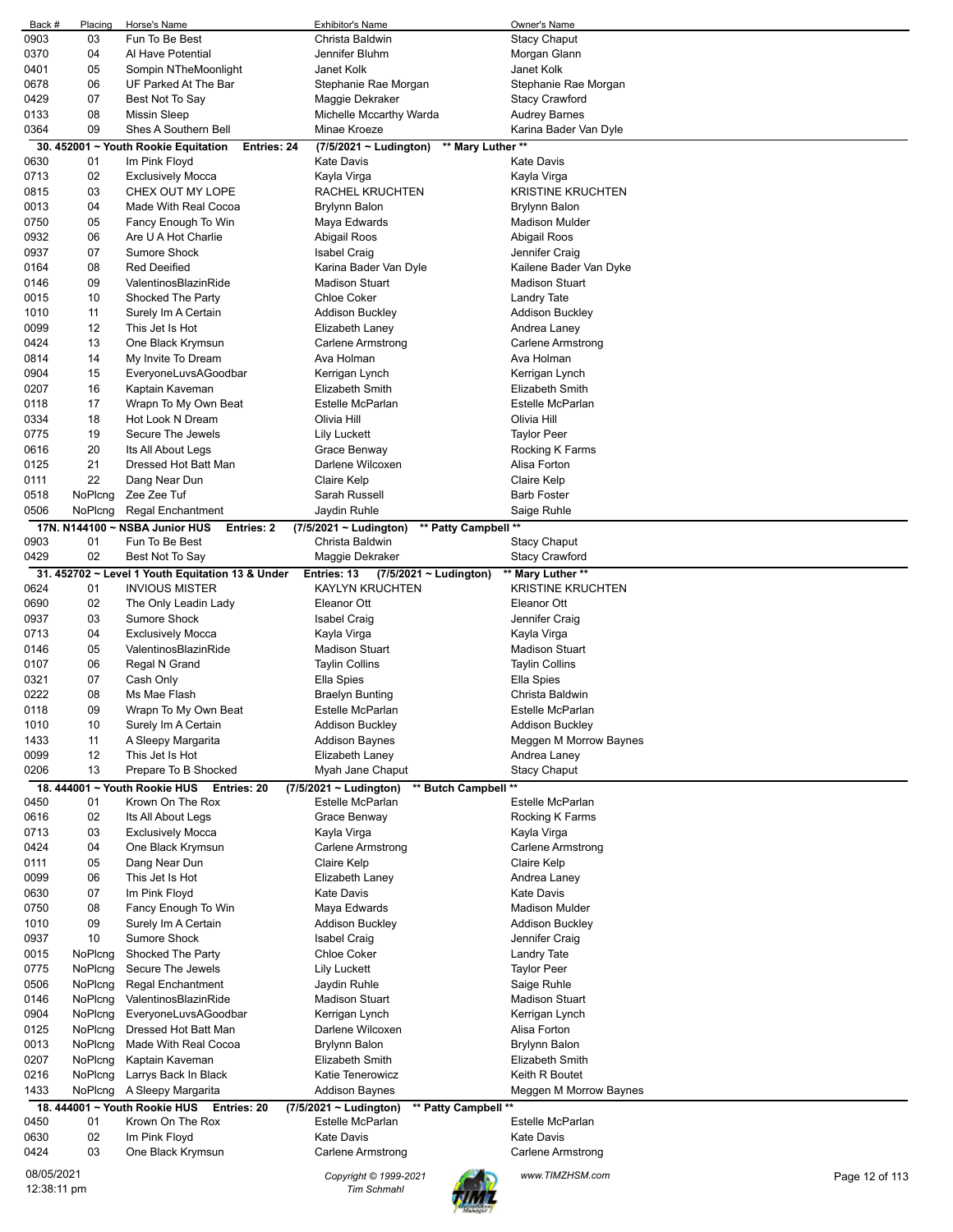| Back #      | Placing | Horse's Name                                               | <b>Exhibitor's Name</b>                             | Owner's Name                |                |
|-------------|---------|------------------------------------------------------------|-----------------------------------------------------|-----------------------------|----------------|
| 0713        | 04      | <b>Exclusively Mocca</b>                                   | Kayla Virga                                         | Kayla Virga                 |                |
| 0146        | 05      | ValentinosBlazinRide                                       | Madison Stuart                                      | <b>Madison Stuart</b>       |                |
| 0099        | 06      | This Jet Is Hot                                            | Elizabeth Laney                                     | Andrea Laney                |                |
| 0937        | 07      | Sumore Shock                                               | Isabel Craig                                        | Jennifer Craig              |                |
| 1010        | 08      | Surely Im A Certain                                        | Addison Buckley                                     | <b>Addison Buckley</b>      |                |
| 0904        | 09      | EveryoneLuvsAGoodbar                                       |                                                     |                             |                |
|             |         |                                                            | Kerrigan Lynch                                      | Kerrigan Lynch              |                |
| 0616        | NoPlcng | Its All About Legs                                         | Grace Benway                                        | Rocking K Farms             |                |
| 0015        | NoPlcng | Shocked The Party                                          | <b>Chloe Coker</b>                                  | Landry Tate                 |                |
| 0775        | NoPlcng | Secure The Jewels                                          | Lily Luckett                                        | <b>Taylor Peer</b>          |                |
| 0506        | NoPlcng | <b>Regal Enchantment</b>                                   | Jaydin Ruhle                                        | Saige Ruhle                 |                |
| 0111        | NoPlcng | Dang Near Dun                                              | Claire Kelp                                         | Claire Kelp                 |                |
| 0125        | NoPlcng | Dressed Hot Batt Man                                       | Darlene Wilcoxen                                    | Alisa Forton                |                |
| 0013        | NoPlcng | Made With Real Cocoa                                       | Brylynn Balon                                       | Brylynn Balon               |                |
| 0750        | NoPlcng | Fancy Enough To Win                                        |                                                     | <b>Madison Mulder</b>       |                |
|             |         |                                                            | Maya Edwards                                        |                             |                |
| 0207        | NoPlcng | Kaptain Kaveman                                            | Elizabeth Smith                                     | Elizabeth Smith             |                |
| 0216        | NoPlcng | Larrys Back In Black                                       | Katie Tenerowicz                                    | Keith R Boutet              |                |
| 1433        | NoPlcng | A Sleepy Margarita                                         | Addison Baynes                                      | Meggen M Morrow Baynes      |                |
|             |         | 32. 452802 ~ Level 1 Youth Equitation 14-18<br>Entries: 27 | $(7/5/2021 \sim$ Ludington)                         | ** Mary Luther **           |                |
| 0630        | 01      | Im Pink Floyd                                              | <b>Kate Davis</b>                                   | <b>Kate Davis</b>           |                |
| 0200        | 02      | <b>EZ Rockin Career</b>                                    | Rylee Harding                                       | Rylee Harding               |                |
| 0595        | 03      | Ai Whatdoesthefoxsay                                       | Katelyn Rabe                                        | Jennifer Rabe               |                |
|             |         |                                                            |                                                     |                             |                |
| 0013        | 04      | Made With Real Cocoa                                       | Brylynn Balon                                       | Brylynn Balon               |                |
| 0465        | 05      | Willy B Lazy                                               | Katherine Tietz                                     | MI Independent Living Homes |                |
| 0932        | 06      | Are U A Hot Charlie                                        | Abigail Roos                                        | Abigail Roos                |                |
| 1854        | 07      | Hes Good To Go                                             | Isabelle Freeland                                   | Isabelle Freeland           |                |
| 0216        | 08      | Larrys Back In Black                                       | Katie Tenerowicz                                    | Keith R Boutet              |                |
| 0456        | 09      | A Certain Revolution                                       | Kyra N Koester                                      | Kyra N Koester              |                |
| 0616        | NoPlcng | Its All About Legs                                         | Grace Benway                                        | Rocking K Farms             |                |
|             |         |                                                            |                                                     |                             |                |
| 0518        | NoPlcng | Zee Zee Tuf                                                | Sarah Russell                                       | Barb Foster                 |                |
| 0017        | NoPlcng | Crimson Martini                                            | Rylee Zobl                                          | Joleen Oboyle Zobl          |                |
| 0015        | NoPlcng | Shocked The Party                                          | Chloe Coker                                         | Landry Tate                 |                |
| 0775        | NoPlcng | Secure The Jewels                                          | Lily Luckett                                        | <b>Taylor Peer</b>          |                |
| 0506        | NoPlcng | <b>Regal Enchantment</b>                                   | Jaydin Ruhle                                        | Saige Ruhle                 |                |
| 0620        | NoPlcng | Partners In Kryme                                          | Makenna Noon                                        | Makenna Noon                |                |
| 0111        | NoPlcng | Dang Near Dun                                              | Claire Kelp                                         | Claire Kelp                 |                |
| 0424        | NoPlcng | One Black Krymsun                                          | Carlene Armstrong                                   | Carlene Armstrong           |                |
|             |         |                                                            | Olivia Hill                                         | Olivia Hill                 |                |
| 0334        | NoPlcng | Hot Look N Dream                                           |                                                     |                             |                |
| 0814        | NoPlcng | My Invite To Dream                                         | Ava Holman                                          | Ava Holman                  |                |
| 0904        | NoPlcng | EveryoneLuvsAGoodbar                                       | Kerrigan Lynch                                      | Kerrigan Lynch              |                |
| 0125        | NoPlcng | Dressed Hot Batt Man                                       | Darlene Wilcoxen                                    | Alisa Forton                |                |
| 0602        | NoPlcng | Best Of My Luv                                             | Emily Weaver                                        | Lori Weaver                 |                |
| 0164        | NoPlcng | <b>Red Deeified</b>                                        | Karina Bader Van Dyle                               | Kailene Bader Van Dyke      |                |
| 0750        | NoPlcng | Fancy Enough To Win                                        | Maya Edwards                                        | <b>Madison Mulder</b>       |                |
| 0815        | NoPlcng | CHEX OUT MY LOPE                                           | RACHEL KRUCHTEN                                     | <b>KRISTINE KRUCHTEN</b>    |                |
|             |         | <b>WESTERN IS AN ASSET</b>                                 |                                                     |                             |                |
| 0515        | NoPlcng |                                                            | Camryn Gibson                                       | SARAH S GIBSON              |                |
|             |         | 18N. N444001 ~ NSBA Youth Rookie HUS<br>Entries: 7         | ** Patty Campbell **<br>$(7/5/2021 \sim$ Ludington) |                             |                |
| 0450        | 01      | Krown On The Rox                                           | Estelle McParlan                                    | Estelle McParlan            |                |
| 0424        | 02      | One Black Krymsun                                          | <b>Carlene Armstrong</b>                            | <b>Carlene Armstrong</b>    |                |
| 0713        | 03      | <b>Exclusively Mocca</b>                                   | Kayla Virga                                         | Kayla Virga                 |                |
| 0146        | 04      | ValentinosBlazinRide                                       | <b>Madison Stuart</b>                               | <b>Madison Stuart</b>       |                |
| 0015        | NoPlcng | Shocked The Party                                          | <b>Chloe Coker</b>                                  | Landry Tate                 |                |
| 0013        | NoPlcng | Made With Real Cocoa                                       | Brylynn Balon                                       | Brylynn Balon               |                |
|             |         |                                                            |                                                     |                             |                |
| 0207        | NoPlcng | Kaptain Kaveman                                            | Elizabeth Smith                                     | Elizabeth Smith             |                |
|             |         | 33. 452000 ~ Yth Hunt Seat Eq All Ages<br>Entries: 17      | ** Tim Abler **<br>$(7/5/2021 \sim$ Ludington)      |                             |                |
| 0235        | 01      | Gota B A Hit                                               | Grace Gasper                                        | <b>Tammy Gasper</b>         |                |
| 0133        | 02      | <b>Missin Sleep</b>                                        | <b>Audrey Barnes</b>                                | <b>Audrey Barnes</b>        |                |
| 0333        | 03      | Fightin Off Sleep                                          | Peyton Baxter                                       | Ginger Baxter               |                |
| 0595        | 04      | Ai Whatdoesthefoxsay                                       | Katelyn Rabe                                        | Jennifer Rabe               |                |
| 0824        | 05      | Zippin Past The Best                                       | Carli Kerns                                         | Carli Kerns                 |                |
| 0099        | 06      | This Jet Is Hot                                            | Lillian Laney                                       | Andrea Laney                |                |
| 0107        | 07      | Regal N Grand                                              | <b>Taylin Collins</b>                               | <b>Taylin Collins</b>       |                |
|             |         |                                                            |                                                     |                             |                |
| 0465        | 08      | Willy B Lazy                                               | Katherine Tietz                                     | MI Independent Living Homes |                |
| 0284        | 09      | Good Luck Charley                                          | Lauren Deeds                                        | Gretchen Deeds              |                |
| 0200        | 10      | <b>EZ Rockin Career</b>                                    | Rylee Harding                                       | Rylee Harding               |                |
| 0216        | 11      | Larrys Back In Black                                       | Katie Tenerowicz                                    | Keith R Boutet              |                |
| 0690        | 12      | The Only Leadin Lady                                       | Eleanor Ott                                         | Eleanor Ott                 |                |
| 0620        | 13      | Partners In Kryme                                          | Makenna Noon                                        | Makenna Noon                |                |
| 0624        | 14      | <b>INVIOUS MISTER</b>                                      | KAYLYN KRUCHTEN                                     | <b>KRISTINE KRUCHTEN</b>    |                |
| 0456        | 15      | A Certain Revolution                                       | Kyra N Koester                                      | Kyra N Koester              |                |
| 0024        | 16      | Gonna Get Ya Good                                          | Rilynn Lindsay                                      |                             |                |
|             |         |                                                            |                                                     | Rilynn Lindsay              |                |
| 1433        | DQ      | A Sleepy Margarita                                         | <b>Addison Baynes</b>                               | Meggen M Morrow Baynes      |                |
|             |         | 19. 444702 ~ Level 1 Youth HUS 13 & Under<br>Entries: 13   | $(7/5/2021 \sim$ Ludington)                         | ** Butch Campbell **        |                |
| 0624        | 01      | <b>INVIOUS MISTER</b>                                      | KAYLYN KRUCHTEN                                     | <b>KRISTINE KRUCHTEN</b>    |                |
| 0713        | 02      | <b>Exclusively Mocca</b>                                   | Kayla Virga                                         | Kayla Virga                 |                |
| 08/05/2021  |         |                                                            |                                                     |                             |                |
| 12:38:11 pm |         |                                                            | Copyright © 1999-2021                               | www.TIMZHSM.com             | Page 13 of 113 |
|             |         |                                                            | Tim Schmahl                                         |                             |                |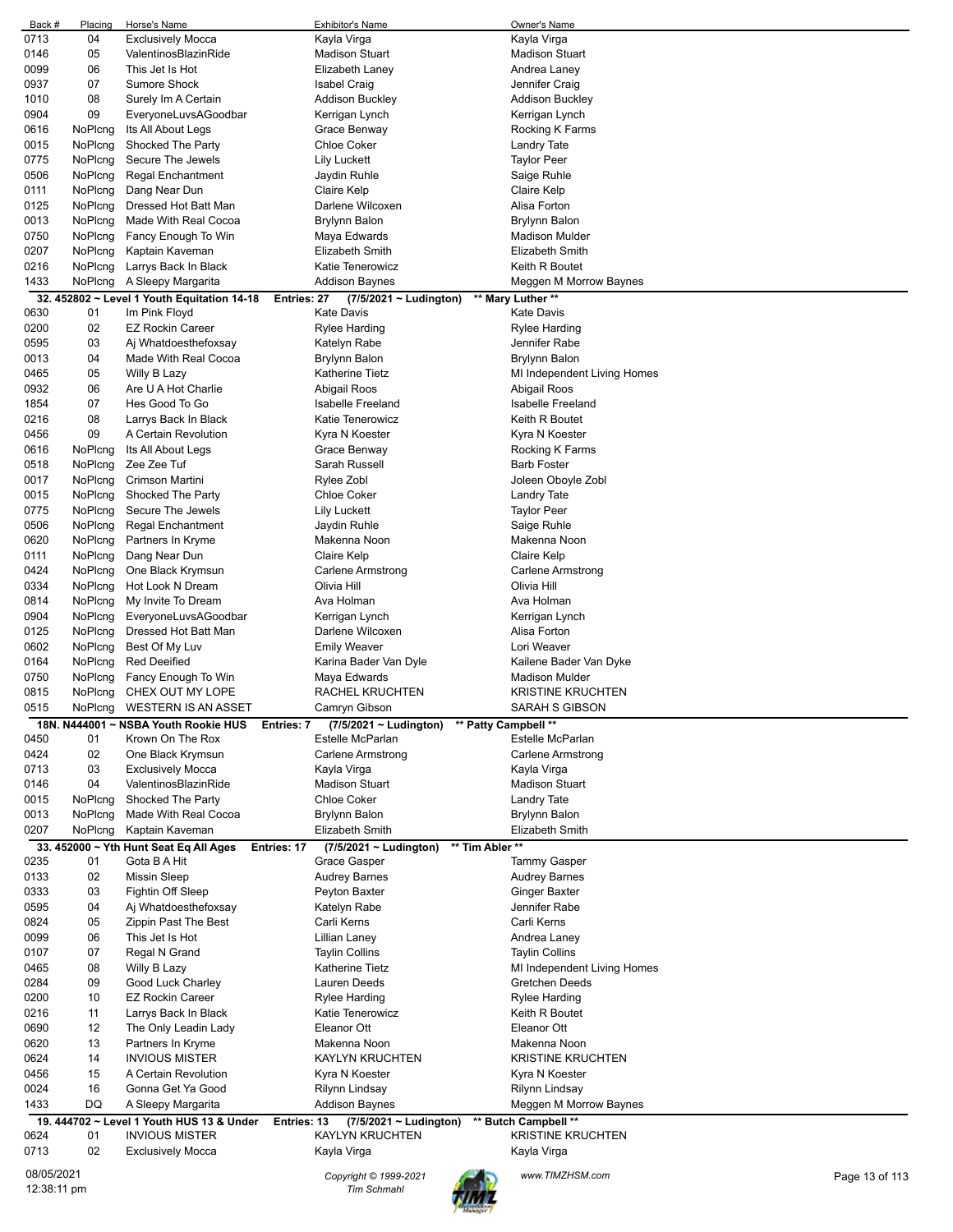| Back #      | Placing | Horse's Name                                               | Exhibitor's Name            | Owner's Name                |                |
|-------------|---------|------------------------------------------------------------|-----------------------------|-----------------------------|----------------|
| 0118        | 03      | Wrapn To My Own Beat                                       | Estelle McParlan            | Estelle McParlan            |                |
| 0099        | 04      | This Jet Is Hot                                            | Elizabeth Laney             | Andrea Laney                |                |
| 0107        | 05      | Regal N Grand                                              | <b>Taylin Collins</b>       | <b>Taylin Collins</b>       |                |
| 0543        | 06      | Boys Its Over                                              | Lauren Deeds                | Lauren Deeds                |                |
| 0222        | 07      | Ms Mae Flash                                               | <b>Braelyn Bunting</b>      | Christa Baldwin             |                |
| 1010        | 08      | Surely Im A Certain                                        | <b>Addison Buckley</b>      | Addison Buckley             |                |
| 0937        | 09      | <b>Sumore Shock</b>                                        | <b>Isabel Craig</b>         | Jennifer Craig              |                |
| 0206        | 10      | Prepare To B Shocked                                       | Myah Jane Chaput            | <b>Stacy Chaput</b>         |                |
| 0321        | NoPlcng | Cash Only                                                  | Ella Spies                  | Ella Spies                  |                |
| 0146        | NoPlcng | ValentinosBlazinRide                                       | <b>Madison Stuart</b>       | <b>Madison Stuart</b>       |                |
| 1433        | NoPlcng | A Sleepy Margarita                                         | <b>Addison Baynes</b>       | Meggen M Morrow Baynes      |                |
|             |         |                                                            |                             |                             |                |
|             |         | 19. 444702 ~ Level 1 Youth HUS 13 & Under<br>Entries: 13   | (7/5/2021 ~ Ludington)      | ** Patty Campbell **        |                |
| 0713        | 01      | <b>Exclusively Mocca</b>                                   | Kayla Virga                 | Kayla Virga                 |                |
| 0118        | 02      | Wrapn To My Own Beat                                       | <b>Estelle McParlan</b>     | <b>Estelle McParlan</b>     |                |
| 0624        | 03      | <b>INVIOUS MISTER</b>                                      | <b>KAYLYN KRUCHTEN</b>      | <b>KRISTINE KRUCHTEN</b>    |                |
| 0543        | 04      | Boys Its Over                                              | Lauren Deeds                | Lauren Deeds                |                |
| 0321        | 05      | Cash Only                                                  | Ella Spies                  | Ella Spies                  |                |
| 0099        | 06      | This Jet Is Hot                                            | Elizabeth Laney             | Andrea Laney                |                |
| 0146        | 07      | ValentinosBlazinRide                                       | <b>Madison Stuart</b>       | <b>Madison Stuart</b>       |                |
| 1010        | 08      | Surely Im A Certain                                        | <b>Addison Buckley</b>      | <b>Addison Buckley</b>      |                |
| 0222        | 09      | Ms Mae Flash                                               | <b>Braelyn Bunting</b>      | Christa Baldwin             |                |
| 0107        | NoPlcng | Regal N Grand                                              | <b>Taylin Collins</b>       | <b>Taylin Collins</b>       |                |
| 0206        | NoPlcng | Prepare To B Shocked                                       | Myah Jane Chaput            | <b>Stacy Chaput</b>         |                |
| 1433        | NoPlcng | A Sleepy Margarita                                         | Addison Baynes              | Meggen M Morrow Baynes      |                |
| 0937        | NoPlcng | Sumore Shock                                               | <b>Isabel Craig</b>         | Jennifer Craig              |                |
|             |         |                                                            |                             |                             |                |
|             |         | 34. 252001 ~ Amateur Rookie Equitation<br>Entries: 15      | $(7/5/2021 \sim$ Ludington) | ** Mary Luther **           |                |
| 0225        | 01      | <b>Custom Hottie</b>                                       | Cassidy Jo Ryder            | Debrah Ryder                |                |
| 0181        | 02      | Hez Up To Know Good                                        | Paige Beland                | Elizabeth Shoemaker         |                |
| 0252        | 03      | Made Of Candy                                              | Stephen Erdman              | Stephen Erdman              |                |
| 0731        | 04      | Zips Back In Time                                          | <b>Brittney Foye</b>        | <b>Brittney Foye</b>        |                |
| 0189        | 05      | Cookies N Creamtini                                        | Katie Warnock               | Katie Warnock               |                |
| 0804        | 06      | Follow Ur Intuition                                        | Stefanie Freeland           | Stefanie Freeland           |                |
| 0025        | 07      | Johnny Diesel                                              | Morgan Letzkus              | James Letzkus               |                |
| 0523        | 08      | My Vintage Mercedes                                        | Delaney Bakker              | Cynthia Bakker              |                |
| 0937        | 09      | Sumore Shock                                               | Jennifer Craig              | Jennifer Craig              |                |
| 0487        | 10      | Chipped With Iron                                          | Rebecca Burtka              | Rebecca Burtka              |                |
| 0422        | 11      | Indeed Shez Lazy                                           | Lauryn Leuenberger          | Lauryn Leuenberger          |                |
| 0334        | 12      | Hot Look N Dream                                           | Abbigale Hill               | Olivia Hill                 |                |
|             | 13      | <b>WESTERN IS AN ASSET</b>                                 | SARAH S GIBSON              | SARAH S GIBSON              |                |
| 0515        |         |                                                            |                             |                             |                |
| 0702        | NoPlcng | Talkin About My Ty                                         | Mikayla Mae Tew             | Juli Bowerman               |                |
| 0395        | NoPlcng | Kruzin For Cowgirls                                        | Laura Stillman              | Laura Stillman              |                |
|             |         | 19N. N444700 ~ NSBA Youth HUS 13& Under<br>Entries: 7      | (7/5/2021 ~ Ludington)      | ** Patty Campbell **        |                |
| 0713        | 01      | <b>Exclusively Mocca</b>                                   | Kayla Virga                 | Kayla Virga                 |                |
| 0118        | 02      | Wrapn To My Own Beat                                       | Estelle McParlan            | Estelle McParlan            |                |
| 0321        | 03      | Cash Only                                                  | Ella Spies                  | Ella Spies                  |                |
| 0146        | 04      | ValentinosBlazinRide                                       | <b>Madison Stuart</b>       | <b>Madison Stuart</b>       |                |
| 0222        | 05      | Ms Mae Flash                                               | <b>Braelyn Bunting</b>      | Christa Baldwin             |                |
| 0107        | NoPlcng | Regal N Grand                                              | <b>Taylin Collins</b>       | <b>Taylin Collins</b>       |                |
| 0206        | NoPlcng | Prepare To B Shocked                                       | Myah Jane Chaput            | <b>Stacy Chaput</b>         |                |
|             |         | 35. 252002 ~ Level 1 Amateur Equitation<br>Entries: 18     | (7/5/2021 ~ Ludington)      | ** Mary Luther **           |                |
| 0066        | 01      | I O You One                                                | Lisa Ondersma Lowetz        | Lisa Ondersma Lowetz        |                |
| 0828        | 02      |                                                            |                             |                             |                |
|             |         | <b>Impulsive Deck</b>                                      | Fawn Healy                  | Fawn Healy                  |                |
| 0099        | 03      | This Jet Is Hot                                            | Andrea Laney                | Andrea Laney                |                |
| 0523        | 04      | My Vintage Mercedes                                        | Delaney Bakker              | Cynthia Bakker              |                |
| 0181        | 05      | Hez Up To Know Good                                        | Paige Beland                | Elizabeth Shoemaker         |                |
| 0422        | 06      | Indeed Shez Lazy                                           | Lauryn Leuenberger          | Lauryn Leuenberger          |                |
| 0525        | 07      | The Best Margarita                                         | Maureen Pappas              | Maureen Pappas              |                |
| 0189        | 08      | Cookies N Creamtini                                        | Katie Warnock               | Katie Warnock               |                |
| 0731        | 09      | Zips Back In Time                                          | <b>Brittney Foye</b>        | <b>Brittney Foye</b>        |                |
| 0252        | 10      | Made Of Candy                                              | Stephen Erdman              | Stephen Erdman              |                |
| 0779        | 11      | UF ZIPPOSPOTENTIAL                                         | JENNIFER STOEVER            | JENNIFER STOEVER            |                |
| 0882        | 12      | JZ Limited Liability                                       | Debbie Barber               | Debbie Barber               |                |
| 0395        | 13      | Kruzin For Cowgirls                                        | Laura Stillman              | Laura Stillman              |                |
| 0937        | 14      | Sumore Shock                                               | Jennifer Craig              | Jennifer Craig              |                |
| 0401        | 15      | Sompin NTheMoonlight                                       | Janet Kolk                  | Janet Kolk                  |                |
| 0225        | 16      | <b>Custom Hottie</b>                                       | Cassidy Jo Ryder            | Debrah Ryder                |                |
| 0487        | 17      | Chipped With Iron                                          | Rebecca Burtka              | Rebecca Burtka              |                |
| 0399        | 18      | Primainvitation                                            | Theresa Hegedus             | Theresa Hegedus             |                |
|             |         |                                                            |                             |                             |                |
|             |         | 20. 444802 ~ Level 1 Youth HUS 14-18<br><b>Entries: 21</b> | (7/5/2021 ~ Ludington)      | ** Butch Campbell **        |                |
| 0424        | 01      | One Black Krymsun                                          | <b>Carlene Armstrong</b>    | <b>Carlene Armstrong</b>    |                |
| 0465        | 02      | Willy B Lazy                                               | <b>Katherine Tietz</b>      | MI Independent Living Homes |                |
| 0602        | 03      | Best Of My Luv                                             | <b>Emily Weaver</b>         | Lori Weaver                 |                |
| 0620        | 04      | Partners In Kryme                                          | Makenna Noon                | Makenna Noon                |                |
| 0200        | 05      | <b>EZ Rockin Career</b>                                    | Rylee Harding               | Rylee Harding               |                |
| 08/05/2021  |         |                                                            | Copyright © 1999-2021       | www.TIMZHSM.com             | Page 14 of 113 |
| 12:38:11 pm |         |                                                            | <b>Tim Schmahl</b>          |                             |                |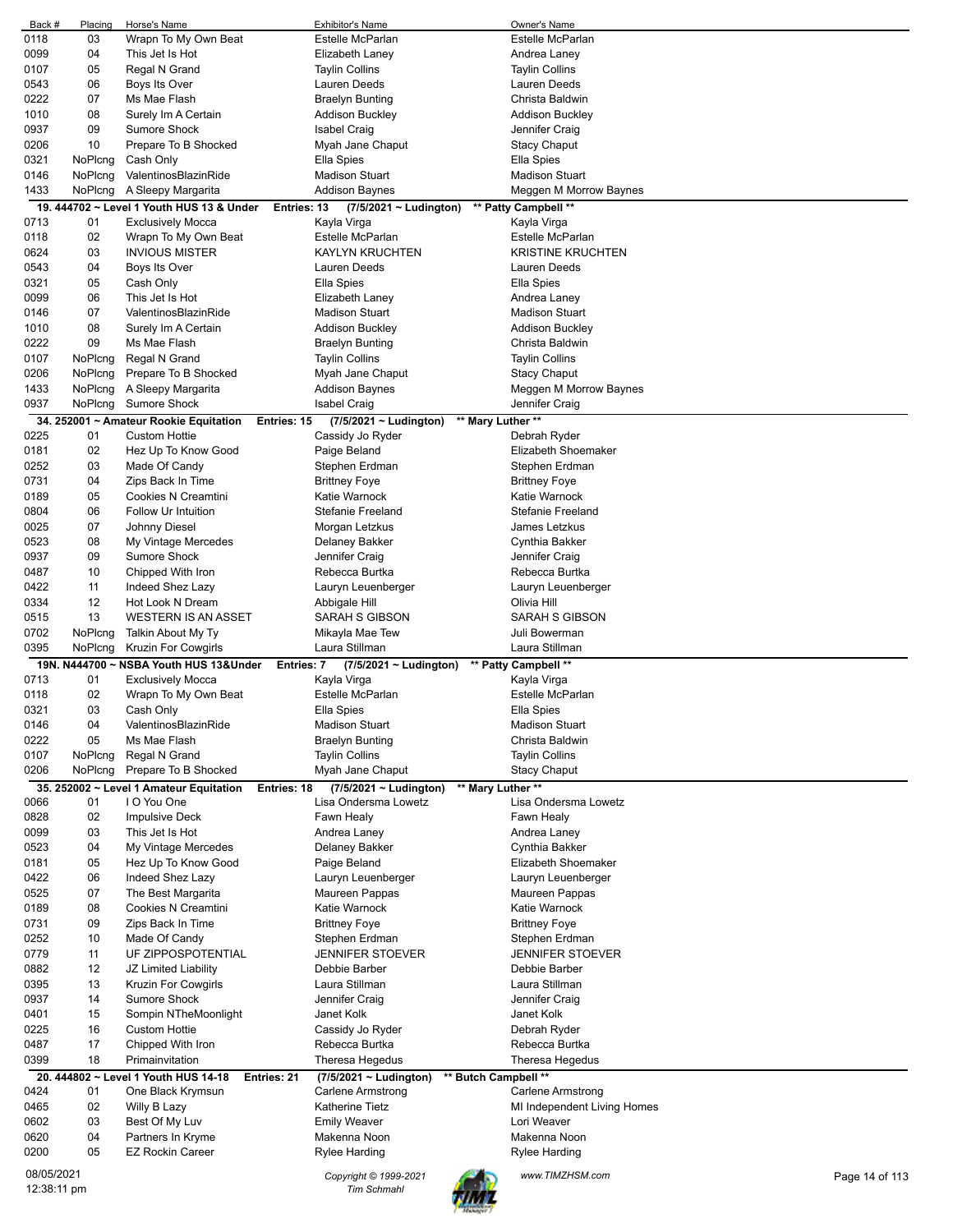| Back # | Placing | Horse's Name                                                      | <b>Exhibitor's Name</b>                                           | Owner's Name                |
|--------|---------|-------------------------------------------------------------------|-------------------------------------------------------------------|-----------------------------|
| 0616   | 06      | Its All About Legs                                                | Grace Benway                                                      | Rocking K Farms             |
| 1324   | 07      | Watch For Me                                                      | <b>Shelby Lenhart</b>                                             | Shelby Lenhart              |
| 0015   | 08      | Shocked The Party                                                 | <b>Chloe Coker</b>                                                | <b>Landry Tate</b>          |
|        |         |                                                                   |                                                                   |                             |
| 0750   | 09      | Fancy Enough To Win                                               | Maya Edwards                                                      | <b>Madison Mulder</b>       |
| 0515   | 10      | <b>WESTERN IS AN ASSET</b>                                        | Camryn Gibson                                                     | SARAH S GIBSON              |
| 0518   | NoPlcng | Zee Zee Tuf                                                       | Sarah Russell                                                     | <b>Barb Foster</b>          |
| 0775   | NoPlcng | Secure The Jewels                                                 | Lily Luckett                                                      | <b>Taylor Peer</b>          |
| 0111   | NoPlcng | Dang Near Dun                                                     | Claire Kelp                                                       | Claire Kelp                 |
| 0334   | NoPlcng | Hot Look N Dream                                                  | Olivia Hill                                                       | Olivia Hill                 |
|        |         |                                                                   |                                                                   |                             |
| 1854   | NoPlcng | Hes Good To Go                                                    | <b>Isabelle Freeland</b>                                          | <b>Isabelle Freeland</b>    |
| 0904   | NoPlcng | EveryoneLuvsAGoodbar                                              | Kerrigan Lynch                                                    | Kerrigan Lynch              |
| 0630   | NoPlcng | Im Pink Floyd                                                     | <b>Kate Davis</b>                                                 | <b>Kate Davis</b>           |
| 0456   | NoPlcng | A Certain Revolution                                              | Kyra N Koester                                                    | Kyra N Koester              |
| 0125   | NoPlcng | Dressed Hot Batt Man                                              | Darlene Wilcoxen                                                  | Alisa Forton                |
| 0216   | NoPlcng | Larrys Back In Black                                              | Katie Tenerowicz                                                  | Keith R Boutet              |
|        |         |                                                                   |                                                                   |                             |
| 0514   | NoPlcng | Rolling In Hot                                                    | Mackenzie Westbrook                                               | Matt Westbrook              |
|        |         | 20. 444802 ~ Level 1 Youth HUS 14-18<br><b>Entries: 21</b>        | ** Patty Campbell **<br>$(7/5/2021 \sim$ Ludington)               |                             |
| 0602   | 01      | Best Of My Luv                                                    | Emily Weaver                                                      | Lori Weaver                 |
| 1324   | 02      | Watch For Me                                                      | Shelby Lenhart                                                    | Shelby Lenhart              |
| 0630   | 03      | Im Pink Floyd                                                     | Kate Davis                                                        | <b>Kate Davis</b>           |
| 0424   | 04      | One Black Krymsun                                                 | Carlene Armstrong                                                 | Carlene Armstrong           |
|        |         |                                                                   |                                                                   |                             |
| 0514   | 05      | Rolling In Hot                                                    | Mackenzie Westbrook                                               | Matt Westbrook              |
| 0620   | 06      | Partners In Kryme                                                 | Makenna Noon                                                      | Makenna Noon                |
| 0904   | 07      | EveryoneLuvsAGoodbar                                              | Kerrigan Lynch                                                    | Kerrigan Lynch              |
| 0456   | 08      | A Certain Revolution                                              | Kyra N Koester                                                    | Kyra N Koester              |
| 0465   | 09      | Willy B Lazy                                                      | Katherine Tietz                                                   | MI Independent Living Homes |
| 0616   | NoPlcng | Its All About Legs                                                | Grace Benway                                                      | Rocking K Farms             |
|        |         | Zee Zee Tuf                                                       | Sarah Russell                                                     |                             |
| 0518   | NoPlcng |                                                                   |                                                                   | <b>Barb Foster</b>          |
| 0015   | NoPlcng | Shocked The Party                                                 | <b>Chloe Coker</b>                                                | Landry Tate                 |
| 0775   | NoPlcng | Secure The Jewels                                                 | Lily Luckett                                                      | <b>Taylor Peer</b>          |
| 0111   | NoPlcng | Dang Near Dun                                                     | Claire Kelp                                                       | Claire Kelp                 |
| 0334   | NoPlcng | Hot Look N Dream                                                  | Olivia Hill                                                       | Olivia Hill                 |
| 1854   | NoPlcng | Hes Good To Go                                                    | <b>Isabelle Freeland</b>                                          | <b>Isabelle Freeland</b>    |
|        |         |                                                                   |                                                                   |                             |
| 0125   | NoPlcng | Dressed Hot Batt Man                                              | Darlene Wilcoxen                                                  | Alisa Forton                |
| 0750   | NoPlcng | Fancy Enough To Win                                               | Maya Edwards                                                      | <b>Madison Mulder</b>       |
| 0200   | NoPlcng | <b>EZ Rockin Career</b>                                           | Rylee Harding                                                     | Rylee Harding               |
| 0216   | NoPlcng | Larrys Back In Black                                              | Katie Tenerowicz                                                  | Keith R Boutet              |
|        |         |                                                                   |                                                                   |                             |
|        |         |                                                                   |                                                                   | SARAH S GIBSON              |
| 0515   | NoPlcng | <b>WESTERN IS AN ASSET</b>                                        | Camryn Gibson                                                     |                             |
|        |         | 36. 252800 ~ Amateur Select Equitation<br><b>Entries: 11</b>      | $(7/5/2021 \sim$ Ludington)<br>** Mary Luther **                  |                             |
| 0022   | 01      | Dont Need A Mirror                                                | <b>Brenda Howell</b>                                              | Christa Baldwin             |
| 0150   | 02      | Macs Kool Legacy                                                  | Susan Frank                                                       | Susan Frank                 |
| 0311   | 03      | <b>Stellas GotR Groove</b>                                        | Kerry Daudlin                                                     | Kerry Daudlin               |
| 0804   | 04      | Follow Ur Intuition                                               | Stefanie Freeland                                                 | Stefanie Freeland           |
|        |         |                                                                   |                                                                   |                             |
| 0427   | 05      | <b>WILLY IMPULSIVE</b>                                            | DEBRA A KLUZ                                                      | DEBRA A KLUZ                |
| 0882   | 06      | JZ Limited Liability                                              | Debbie Barber                                                     | Debbie Barber               |
| 0047   | 07      | Shot Of Potential                                                 | Anna Marie Cooper                                                 | Anna Marie Cooper           |
| 0399   | 08      | Primainvitation                                                   | Theresa Hegedus                                                   | Theresa Hegedus             |
| 0070   | DQ      | True Blue I Will Be                                               | Kay Stanek                                                        | Kay Stanek                  |
| 0123   | DQ      | Rock Legend                                                       | Cynthia R Pyle                                                    | Cynthia R Pyle              |
| 0055   | DQ      |                                                                   | <b>MARYELLEN MUMY</b>                                             |                             |
|        |         | Sleepin By The Bay                                                |                                                                   | Ken And Mary Ellen Mumy     |
|        |         | 20N. N444802 ~ NSBA Level 1 Youth HUS 14-18                       | Entries: 5<br>(7/5/2021 ~ Ludington)                              | ** Patty Campbell **        |
| 0424   | 01      | One Black Krymsun                                                 | <b>Carlene Armstrong</b>                                          | <b>Carlene Armstrong</b>    |
| 0465   | 02      | Willy B Lazy                                                      | Katherine Tietz                                                   | MI Independent Living Homes |
| 0015   | NoPlcng | Shocked The Party                                                 | <b>Chloe Coker</b>                                                | <b>Landry Tate</b>          |
| 0334   | NoPlcng | Hot Look N Dream                                                  | Olivia Hill                                                       | Olivia Hill                 |
| 0200   | NoPlcng | <b>EZ Rockin Career</b>                                           | Rylee Harding                                                     | Rylee Harding               |
|        |         |                                                                   | (7/5/2021 ~ Ludington)<br>** Mary Luther **                       |                             |
|        |         | 37. 252000 ~ Amateur Equitation<br>Entries: 16                    |                                                                   |                             |
| 0263   | 01      | <b>Finely Asleep</b>                                              | Morgan Jennings                                                   | Michelle Mccarthy Warda     |
| 0222   | 02      | Ms Mae Flash                                                      | <b>Brandy Baldwin-Bunting</b>                                     | Christa Baldwin             |
| 2010   | 03      | <b>HOTRODDER</b>                                                  | CHAYNA DENICOLO                                                   | CHAYNA DENICOLO             |
| 0526   | 04      | <b>Blazing Potential</b>                                          | Katie Main                                                        | Katie Main                  |
| 0122   | 05      | <b>Invitations Are Good</b>                                       | Lily Ellen Atkinson                                               | Lily Ellen Atkinson         |
| 0277   | 06      | Iron Can Dance                                                    | Kailene Bader Van Dyke                                            | Merri Van Dyke              |
|        | 07      |                                                                   | Lisa Ondersma Lowetz                                              | Lisa Ondersma Lowetz        |
| 0066   |         | I O You One                                                       |                                                                   |                             |
| 0430   | 08      | <b>SHEZADDICTING</b>                                              | <b>Tiffany Born</b>                                               | Trista L Born               |
| 9676   | 09      | Iron Hot Maiden                                                   | Meggen M Morrow Baynes                                            | Meggen M Morrow Baynes      |
| 0114   | 10      | Uf A Boy Named Sue                                                | Ashton Ulrich                                                     | <b>Ashton Ulrich</b>        |
| 0470   | 11      | Do Not Resuscitate                                                | Trista L Born                                                     | Trista L Born               |
| 0535   | 12      | <b>Expensive Assets</b>                                           | Madison Pfahl                                                     | Madison Pfahl               |
| 0678   | 13      | UF Parked At The Bar                                              | Stephanie Rae Morgan                                              | Stephanie Rae Morgan        |
|        |         |                                                                   |                                                                   |                             |
| 0212   | 14      | Zip N The Dreams                                                  | Annelise Sophiea                                                  | Annelise Sophiea            |
| 0437   | 15      | <b>HONOLUHOO</b>                                                  | Hayley Alten                                                      | Hayley Alten                |
| 0492   | 16      | Hot N Jimmy Choos<br>21. 444000 ~ Yth HUS All Ages<br>Entries: 23 | ELIZABETH K COX<br>(7/5/2021 ~ Ludington)<br>** Butch Campbell ** | ELIZABETH K COX             |

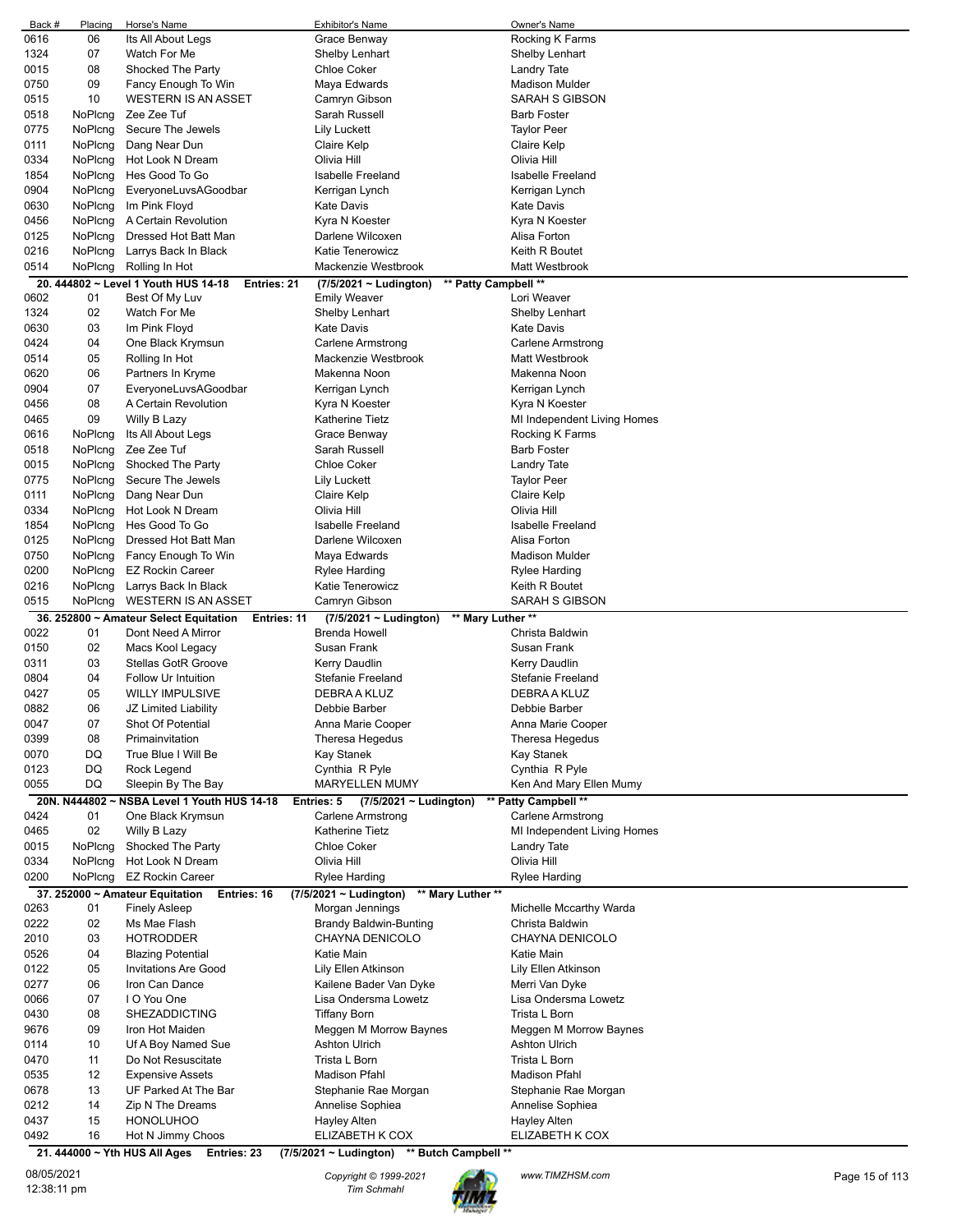| Back #       | Placing | Horse's Name                                        | <b>Exhibitor's Name</b>                             | Owner's Name                                    |                |
|--------------|---------|-----------------------------------------------------|-----------------------------------------------------|-------------------------------------------------|----------------|
| 0624         | 01      | <b>INVIOUS MISTER</b>                               | <b>KAYLYN KRUCHTEN</b>                              | <b>KRISTINE KRUCHTEN</b>                        |                |
| 0009         | 02      | Ima Lazy Guy                                        | Lillian Laney                                       | Lillian Laney                                   |                |
| 0424         | 03      | One Black Krymsun                                   | Carlene Armstrong                                   | Carlene Armstrong                               |                |
| 0514         | 04      | Rolling In Hot                                      | Mackenzie Westbrook                                 | Matt Westbrook                                  |                |
| 0333         | 05      | Fightin Off Sleep                                   | Peyton Baxter                                       | Ginger Baxter                                   |                |
| 0465         | 06      | Willy B Lazy                                        | <b>Katherine Tietz</b>                              | MI Independent Living Homes                     |                |
| 0456         | 07      | A Certain Revolution                                | Kyra N Koester                                      | Kyra N Koester                                  |                |
| 0200         | 08      | <b>EZ Rockin Career</b>                             | Rylee Harding                                       | Rylee Harding                                   |                |
| 0024         | 09      | Gonna Get Ya Good                                   | Rilynn Lindsay                                      | Rilynn Lindsay                                  |                |
| 0518         | NoPlcng | Zee Zee Tuf                                         | Sarah Russell                                       | <b>Barb Foster</b>                              |                |
| 0017         | NoPlcng | Crimson Martini                                     | Rylee Zobl                                          | Joleen Oboyle Zobl                              |                |
| 0118         | NoPlcng | Wrapn To My Own Beat                                | Estelle McParlan                                    | <b>Estelle McParlan</b>                         |                |
| 0620         | NoPlcng | Partners In Kryme                                   | Makenna Noon                                        | Makenna Noon                                    |                |
| 0334         | NoPlcng | Hot Look N Dream                                    | Olivia Hill                                         | Olivia Hill                                     |                |
| 0713         | NoPlcng | <b>Exclusively Mocca</b>                            | Kayla Virga                                         | Kayla Virga                                     |                |
| 0107         | NoPlcng | Regal N Grand                                       | <b>Taylin Collins</b>                               | <b>Taylin Collins</b>                           |                |
| 0543         | NoPlcng | Boys Its Over                                       | Lauren Deeds                                        | Lauren Deeds                                    |                |
| 0164         | NoPlcng | <b>Red Deeified</b>                                 | Karina Bader Van Dyle                               | Kailene Bader Van Dyke                          |                |
| 0824         | NoPlcng | Zippin Past The Best                                | Carli Kerns                                         | Carli Kerns                                     |                |
| 0133         | NoPlcng | <b>Missin Sleep</b>                                 | <b>Audrey Barnes</b>                                | <b>Audrey Barnes</b>                            |                |
| 0235         | NoPlcng | Gota B A Hit                                        | Grace Gasper                                        | Tammy Gasper                                    |                |
| 0903         | NoPlcng | Fun To Be Best                                      | Myah Jane Chaput                                    | <b>Stacy Chaput</b>                             |                |
| 0595         | NoPlcng | Aj Whatdoesthefoxsay                                | Katelyn Rabe                                        | Jennifer Rabe                                   |                |
|              |         | 21. 444000 ~ Yth HUS All Ages<br>Entries: 23        | ** Patty Campbell **<br>$(7/5/2021 \sim$ Ludington) |                                                 |                |
| 0235         | 01      | Gota B A Hit                                        | Grace Gasper                                        | <b>Tammy Gasper</b>                             |                |
| 0903         | 02      | Fun To Be Best                                      | Myah Jane Chaput                                    | <b>Stacy Chaput</b>                             |                |
| 0456         | 03      | A Certain Revolution                                | Kyra N Koester                                      | Kyra N Koester                                  |                |
| 0424         | 04      | One Black Krymsun                                   | Carlene Armstrong                                   | Carlene Armstrong                               |                |
| 0024         | 05      | Gonna Get Ya Good                                   | Rilynn Lindsay                                      | Rilynn Lindsay                                  |                |
| 0624         | 06      | <b>INVIOUS MISTER</b>                               | <b>KAYLYN KRUCHTEN</b>                              | <b>KRISTINE KRUCHTEN</b>                        |                |
| 0200         | 07      | <b>EZ Rockin Career</b>                             | Rylee Harding                                       | Rylee Harding                                   |                |
| 0620         | 08      | Partners In Kryme                                   | Makenna Noon                                        | Makenna Noon                                    |                |
| 0164         | 09      | <b>Red Deeified</b>                                 | Karina Bader Van Dyle                               | Kailene Bader Van Dyke                          |                |
| 0518         | NoPlcng | Zee Zee Tuf                                         | Sarah Russell                                       | <b>Barb Foster</b>                              |                |
| 0017         | NoPlcng | Crimson Martini                                     | Rylee Zobl                                          | Joleen Oboyle Zobl                              |                |
| 0465         | NoPlcng | Willy B Lazy                                        | <b>Katherine Tietz</b>                              | MI Independent Living Homes                     |                |
| 0118         | NoPlcng | Wrapn To My Own Beat                                | Estelle McParlan                                    | Estelle McParlan                                |                |
| 0713         | NoPlcng | <b>Exclusively Mocca</b>                            | Kayla Virga                                         | Kayla Virga                                     |                |
| 0334         | NoPlcng | Hot Look N Dream                                    | Olivia Hill                                         | Olivia Hill                                     |                |
| 0107         | NoPlcng | Regal N Grand                                       | <b>Taylin Collins</b>                               | <b>Taylin Collins</b>                           |                |
| 0543         | NoPlcng | Boys Its Over                                       | Lauren Deeds                                        | Lauren Deeds                                    |                |
| 0009         | NoPlcng | Ima Lazy Guy                                        | Lillian Laney                                       | Lillian Laney                                   |                |
| 0824         | NoPlcng | Zippin Past The Best                                | Carli Kerns                                         | Carli Kerns                                     |                |
| 0133         | NoPlcng | <b>Missin Sleep</b>                                 | <b>Audrey Barnes</b>                                | Audrey Barnes                                   |                |
| 0514         | NoPlcng | Rolling In Hot                                      | Mackenzie Westbrook                                 | Matt Westbrook                                  |                |
| 0333         | NoPlcng | Fightin Off Sleep                                   | Peyton Baxter                                       | <b>Ginger Baxter</b>                            |                |
| 0595         | NoPlcng | Aj Whatdoesthefoxsay                                | Katelyn Rabe                                        | Jennifer Rabe                                   |                |
|              |         | 21N. N444000 ~ NSBA Yth HUS All Ages<br>Entries: 12 | (7/5/2021 ~ Ludington)<br>** Patty Campbell **      |                                                 |                |
| 0235         | 01      | Gota B A Hit                                        | <b>Grace Gasper</b>                                 | <b>Tammy Gasper</b>                             |                |
| 0903         | 02      | Fun To Be Best                                      | Myah Jane Chaput                                    |                                                 |                |
| 0424         | 03      | One Black Krymsun                                   | <b>Carlene Armstrong</b>                            | <b>Stacy Chaput</b><br><b>Carlene Armstrong</b> |                |
|              | 04      | Gonna Get Ya Good                                   |                                                     |                                                 |                |
| 0024<br>0200 | 05      | <b>EZ Rockin Career</b>                             | Ryan Lindsay                                        | Rilynn Lindsay                                  |                |
| 0017         | NoPlcng | Crimson Martini                                     | Rylee Harding<br>Rylee Zobl                         | Rylee Harding<br>Joleen Oboyle Zobl             |                |
| 0465         | NoPlcng |                                                     | <b>Katherine Tietz</b>                              |                                                 |                |
|              | NoPlcng | Willy B Lazy                                        | <b>Estelle McParlan</b>                             | MI Independent Living Homes<br>Estelle McParlan |                |
| 0118         | NoPlcng | Wrapn To My Own Beat                                |                                                     |                                                 |                |
| 0107<br>0009 | NoPlcng | Regal N Grand                                       | <b>Taylin Collins</b>                               | <b>Taylin Collins</b>                           |                |
|              |         | Ima Lazy Guy                                        | Lillian Laney                                       | Lillian Laney                                   |                |
| 0133         | NoPlcng | <b>Missin Sleep</b>                                 | <b>Audrey Barnes</b>                                | <b>Audrey Barnes</b>                            |                |
| 0333         | NoPlcng | Fightin Off Sleep                                   | Peyton Baxter                                       | <b>Ginger Baxter</b>                            |                |
|              |         | 22. 144004 ~ Level 1 HUS Entries: 16                | (7/5/2021 ~ Ludington)<br>** Butch Campbell **      |                                                 |                |
| 0740         | 01      | <b>Rockstar Status</b>                              | Amber Pickard                                       | <b>Starland Ranch</b>                           |                |
| 0628         | 02      | <b>Forget TheInvitation</b>                         | Nicole Veldhoff                                     | Rebecca Dingus                                  |                |
| 0669         | 03      | <b>Modified Ride</b>                                | Morgan Lantz                                        | <b>Alison Doornbos</b>                          |                |
| 0002         | 04      | Mae Theforce Bwith U                                | <b>Brandy Baldwin-Bunting</b>                       | Christa Baldwin                                 |                |
| 0401         | 05      | Sompin NTheMoonlight                                | Janet Kolk                                          | Janet Kolk                                      |                |
| 0370         | 06      | Al Have Potential                                   | Jennifer Bluhm                                      | Morgan Glann                                    |                |
| 0009         | 07      | Ima Lazy Guy                                        | <b>Becky Schooler</b>                               | Lillian Laney                                   |                |
| 0469         | 08      | Worth The Waite                                     | <b>Christy Beishlag</b>                             | Julie Blackett                                  |                |
| 0309         | 09      | U can call me al                                    | Minae Kroeze                                        | Kailene Bader Van Dyke                          |                |
| 0804         | 10      | Follow Ur Intuition                                 | September Croel                                     | Stefanie Freeland                               |                |
| 0046         | NoPlcng | <b>Hot Cinch</b>                                    | Reagan Schnell                                      | Reagan Schnell                                  |                |
| 0828         | NoPlcng | <b>Impulsive Deck</b>                               | Fawn Healy                                          | Fawn Healy                                      |                |
| 0543         | NoPlcng | Boys Its Over                                       | Maggie Dekraker                                     | Lauren Deeds                                    |                |
| 08/05/2021   |         |                                                     | Copyright © 1999-2021                               | www.TIMZHSM.com                                 | Page 16 of 113 |
| 12:38:11 pm  |         |                                                     | Tim Schmahl                                         |                                                 |                |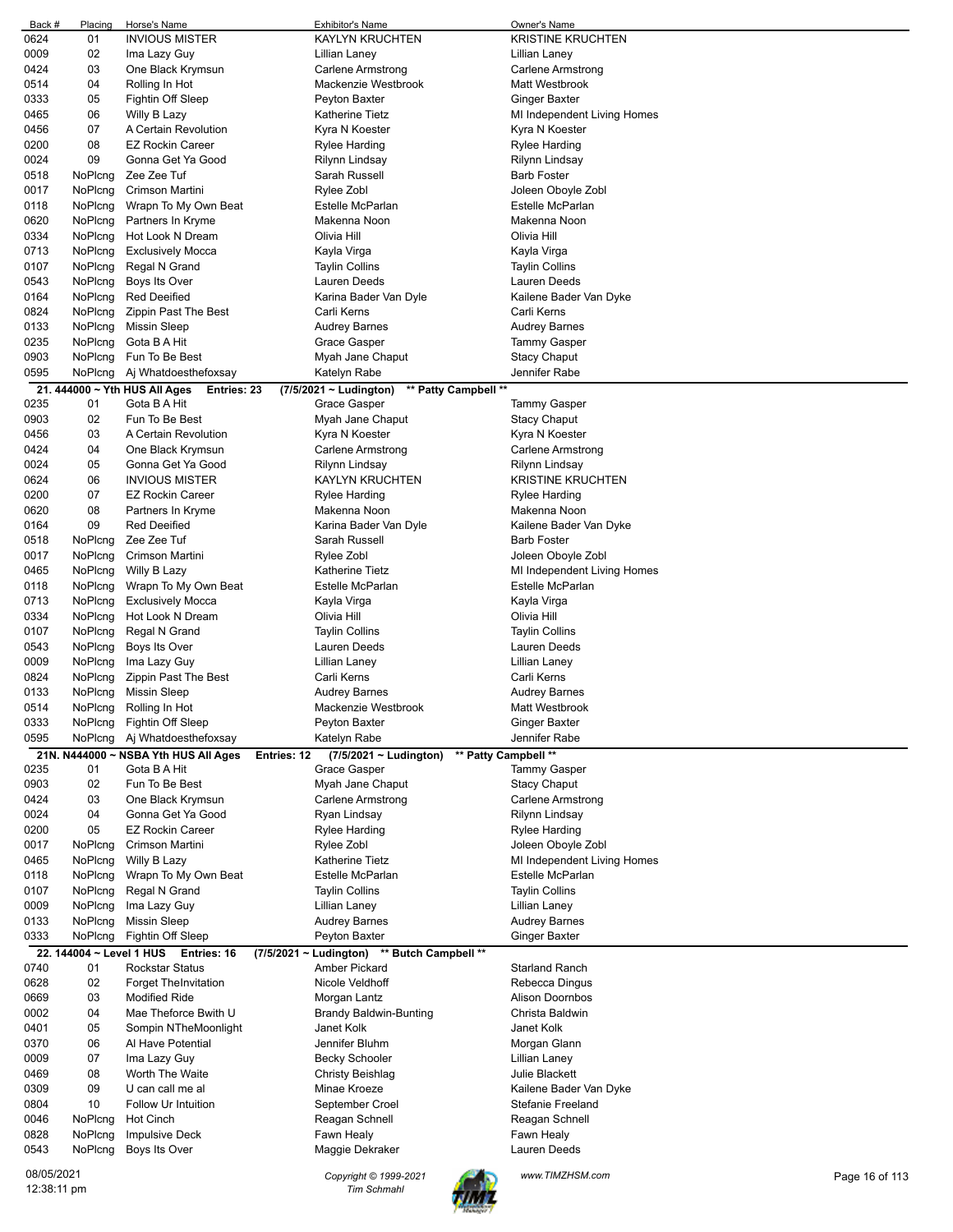| Back #     | Placing | Horse's Name                                         | <b>Exhibitor's Name</b>                             | Owner's Name            |                |
|------------|---------|------------------------------------------------------|-----------------------------------------------------|-------------------------|----------------|
| 0101       | NoPlcng | Gott It                                              | Kara DeVlieger                                      | Kara DeVlieger          |                |
| 0043       | NoPlcng | When Fortune Smiles                                  | Marla Foerster                                      | Marla Foerster          |                |
| 0055       | NoPlcng | Sleepin By The Bay                                   | Michelle Mccarthy Warda                             | Ken And Mary Ellen Mumy |                |
|            |         | 22. 144004 ~ Level 1 HUS Entries: 16                 | (7/5/2021 ~ Ludington) ** Patty Campbell **         |                         |                |
| 0740       | 01      | <b>Rockstar Status</b>                               | <b>Amber Pickard</b>                                | <b>Starland Ranch</b>   |                |
|            |         |                                                      |                                                     |                         |                |
| 0370       | 02      | Al Have Potential                                    | Jennifer Bluhm                                      | Morgan Glann            |                |
| 0309       | 03      | U can call me al                                     | Minae Kroeze                                        | Kailene Bader Van Dyke  |                |
| 0469       | 04      | Worth The Waite                                      | <b>Christy Beishlag</b>                             | Julie Blackett          |                |
| 0669       | 05      | <b>Modified Ride</b>                                 | Morgan Lantz                                        | <b>Alison Doornbos</b>  |                |
| 0628       | 06      | <b>Forget TheInvitation</b>                          | Nicole Veldhoff                                     | Rebecca Dingus          |                |
| 0804       | 07      | Follow Ur Intuition                                  | September Croel                                     | Stefanie Freeland       |                |
| 0009       | 08      | Ima Lazy Guy                                         | <b>Becky Schooler</b>                               | Lillian Laney           |                |
|            |         |                                                      |                                                     |                         |                |
| 0043       | 09      | <b>When Fortune Smiles</b>                           | Marla Foerster                                      | Marla Foerster          |                |
| 0002       | NoPlcng | Mae Theforce Bwith U                                 | Brandy Baldwin-Bunting                              | Christa Baldwin         |                |
| 0046       | NoPlcng | Hot Cinch                                            | Reagan Schnell                                      | Reagan Schnell          |                |
| 0828       | NoPlcng | <b>Impulsive Deck</b>                                | Fawn Healy                                          | Fawn Healy              |                |
| 0543       | NoPlcng | Boys Its Over                                        | Maggie Dekraker                                     | Lauren Deeds            |                |
| 0401       | NoPlcng | Sompin NTheMoonlight                                 | Janet Kolk                                          | Janet Kolk              |                |
| 0101       | NoPlcng | Gott It                                              |                                                     |                         |                |
|            |         |                                                      | Kara DeVlieger                                      | Kara DeVlieger          |                |
| 0055       | NoPlcng | Sleepin By The Bay                                   | Michelle Mccarthy Warda                             | Ken And Mary Ellen Mumy |                |
|            |         | 22N. N144004 ~ NSBA Level 1 HUS<br><b>Entries: 3</b> | ** Patty Campbell **<br>$(7/5/2021 \sim$ Ludington) |                         |                |
| 0740       | 01      | <b>Rockstar Status</b>                               | Amber Pickard                                       | <b>Starland Ranch</b>   |                |
| 0469       | 02      | Worth The Waite                                      | Christy Beishlag                                    | Julie Blackett          |                |
| 0009       | 03      | Ima Lazy Guy                                         | Becky Schooler                                      | Lillian Laney           |                |
|            |         |                                                      |                                                     |                         |                |
|            |         | 23. 244001 ~ Amateur Rookie HUS<br>Entries: 10       | ** Butch Campbell **<br>$(7/5/2021 \sim$ Ludington) |                         |                |
| 0487       | 01      | Chipped With Iron                                    | Rebecca Burtka                                      | Rebecca Burtka          |                |
| 0181       | 02      | Hez Up To Know Good                                  | Paige Beland                                        | Elizabeth Shoemaker     |                |
| 0523       | 03      | My Vintage Mercedes                                  | Delaney Bakker                                      | Cynthia Bakker          |                |
| 0731       | 04      | Zips Back In Time                                    | Brittney Foye                                       | <b>Brittney Foye</b>    |                |
| 0937       | 05      | <b>Sumore Shock</b>                                  | Jennifer Craig                                      | Jennifer Craig          |                |
| 0422       | 06      | Indeed Shez Lazy                                     | Lauryn Leuenberger                                  | Lauryn Leuenberger      |                |
|            | 07      |                                                      |                                                     |                         |                |
| 0092       |         | Kats Krymsun Star                                    | Joanna Harbaugh                                     | Joanna Harbaugh         |                |
| 0702       | 08      | Talkin About My Ty                                   | Mikayla Mae Tew                                     | Juli Bowerman           |                |
| 0025       | 09      | Johnny Diesel                                        | Morgan Letzkus                                      | James Letzkus           |                |
| 0579       | 10      | Lilly Larue                                          | Andrea St John                                      | Andrea St John          |                |
|            |         | 23. 244001 ~ Amateur Rookie HUS<br>Entries: 10       | ** Patty Campbell **<br>(7/5/2021 ~ Ludington)      |                         |                |
| 0181       | 01      | Hez Up To Know Good                                  | Paige Beland                                        | Elizabeth Shoemaker     |                |
| 0523       | 02      | My Vintage Mercedes                                  | Delaney Bakker                                      | Cynthia Bakker          |                |
|            |         |                                                      |                                                     |                         |                |
| 0487       | 03      | Chipped With Iron                                    | Rebecca Burtka                                      | Rebecca Burtka          |                |
| 0937       | 04      | Sumore Shock                                         | Jennifer Craig                                      | Jennifer Craig          |                |
| 0731       | 05      | Zips Back In Time                                    | <b>Brittney Foye</b>                                | <b>Brittney Foye</b>    |                |
| 0025       | 06      | Johnny Diesel                                        | Morgan Letzkus                                      | James Letzkus           |                |
| 0422       | 07      | Indeed Shez Lazy                                     | Lauryn Leuenberger                                  | Lauryn Leuenberger      |                |
| 0702       | 08      | Talkin About My Ty                                   | Mikayla Mae Tew                                     | Juli Bowerman           |                |
| 0092       | 09      | Kats Krymsun Star                                    | Joanna Harbaugh                                     | Joanna Harbaugh         |                |
|            |         |                                                      |                                                     |                         |                |
| 0579       |         | NoPlcng Lilly Larue                                  | Andrea St John                                      | Andrea St John          |                |
|            |         | 23N. N244001 ~ NSBA Amateur Rookie HUS<br>Entries: 1 | $(7/5/2021 \sim$ Ludington)                         | ** Patty Campbell **    |                |
| 0025       | 01      | Johnny Diesel                                        | Morgan Letzkus                                      | James Letzkus           |                |
|            |         | 24. 244002 ~ Level 1 Amateur HUS Entries: 29         | ** Butch Campbell **<br>$(7/5/2021 \sim$ Ludington) |                         |                |
| 0496       | 01      | <b>DEVIOUS ESCAPE</b>                                | Stephanie Hathaway                                  | Stephanie Hathaway      |                |
| 0099       | 02      | This Jet Is Hot                                      | Andrea Laney                                        | Andrea Laney            |                |
| 0401       | 03      | Sompin NTheMoonlight                                 | Janet Kolk                                          | Janet Kolk              |                |
|            |         |                                                      |                                                     | <b>Ashton Ulrich</b>    |                |
| 0114       | 04      | Uf A Boy Named Sue                                   | <b>Ashton Ulrich</b>                                |                         |                |
| 0066       | 05      | I O You One                                          | Lisa Ondersma Lowetz                                | Lisa Ondersma Lowetz    |                |
| 0855       | 06      | To Good To Be Red                                    | Stephanie Cesarz                                    | Stephanie Cesarz        |                |
| 0515       | 07      | <b>WESTERN IS AN ASSET</b>                           | SARAH S GIBSON                                      | <b>SARAH S GIBSON</b>   |                |
| 0523       | 08      | My Vintage Mercedes                                  | Delaney Bakker                                      | Cynthia Bakker          |                |
| 0181       | 09      | Hez Up To Know Good                                  | Paige Beland                                        | Elizabeth Shoemaker     |                |
| 0742       | 10      | Full Of Blessings                                    | Kimberly Whaley                                     | Kimberly Whaley         |                |
|            |         |                                                      |                                                     |                         |                |
| 0453       | NoPicng | A Chip By Chance                                     | Joleen Oboyle Zobl                                  | John Oboyle             |                |
| 0702       | NoPicng | Talkin About My Ty                                   | Mikayla Mae Tew                                     | Juli Bowerman           |                |
| 0804       | NoPlcng | Follow Ur Intuition                                  | Stefanie Freeland                                   | Stefanie Freeland       |                |
| 0852       | NoPlcng | Al Let You Know                                      | Amanda Cook                                         | Amanda Cook             |                |
| 0395       | NoPlcng | Kruzin For Cowgirls                                  | Laura Stillman                                      | Laura Stillman          |                |
| 0828       | NoPlcng | <b>Impulsive Deck</b>                                | Fawn Healy                                          | Fawn Healy              |                |
| 0526       | NoPlcng | <b>Blazing Potential</b>                             | Katie Main                                          | Katie Main              |                |
| 0487       | NoPlcng |                                                      | Rebecca Burtka                                      | Rebecca Burtka          |                |
|            |         | Chipped With Iron                                    |                                                     |                         |                |
| 0399       | NoPlcng | Primainvitation                                      | Theresa Hegedus                                     | Theresa Hegedus         |                |
| 0678       | NoPlcng | UF Parked At The Bar                                 | Stephanie Rae Morgan                                | Stephanie Rae Morgan    |                |
| 0225       | NoPlcng | <b>Custom Hottie</b>                                 | Cassidy Jo Ryder                                    | Debrah Ryder            |                |
| 0731       | NoPlcng | Zips Back In Time                                    | <b>Brittney Foye</b>                                | <b>Brittney Foye</b>    |                |
| 0311       | NoPlcng | Stellas GotR Groove                                  | Kerry Daudlin                                       | Kerry Daudlin           |                |
| 0579       |         | <b>Lilly Larue</b>                                   | Andrea St John                                      | Andrea St John          |                |
|            |         |                                                      |                                                     |                         |                |
|            | NoPlcng |                                                      |                                                     |                         |                |
| 0525       | NoPlcng | The Best Margarita                                   | Maureen Pappas                                      | Maureen Pappas          |                |
| 08/05/2021 |         |                                                      | Copyright © 1999-2021                               | www.TIMZHSM.com         | Page 17 of 113 |

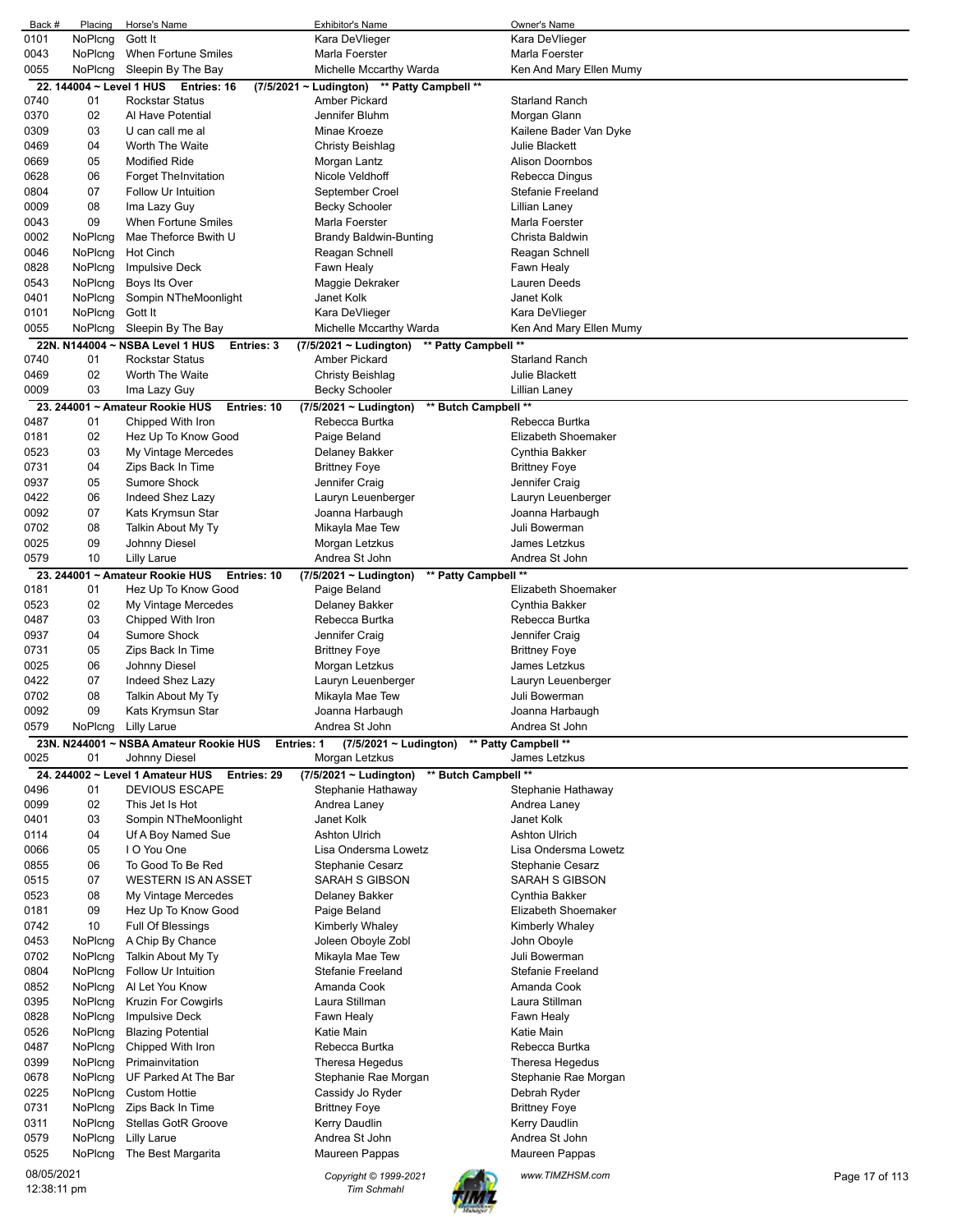| Back #       | Placing            | Horse's Name                                                   | <b>Exhibitor's Name</b>                                            | Owner's Name                             |                |
|--------------|--------------------|----------------------------------------------------------------|--------------------------------------------------------------------|------------------------------------------|----------------|
| 0437         | NoPlcng            | <b>HONOLUHOO</b>                                               | <b>Hayley Alten</b>                                                | <b>Hayley Alten</b>                      |                |
| 0628         | NoPlcng            | <b>Forget TheInvitation</b>                                    | Rebecca Dingus                                                     | Rebecca Dingus                           |                |
| 0211         | NoPlcng            | Hes Hott                                                       | <b>DIANA MIDGLEY</b>                                               | <b>DIANA MIDGLEY</b>                     |                |
| 0882         | NoPlcng            | JZ Limited Liability                                           | Debbie Barber                                                      | Debbie Barber                            |                |
|              |                    | 24. 244002 ~ Level 1 Amateur HUS<br>Entries: 29                | ** Patty Campbell **<br>(7/5/2021 ~ Ludington)                     |                                          |                |
| 0437         | 01                 | <b>HONOLUHOO</b>                                               | Hayley Alten                                                       | <b>Hayley Alten</b>                      |                |
| 0401         | 02                 | Sompin NTheMoonlight                                           | Janet Kolk                                                         | Janet Kolk                               |                |
| 0181         | 03                 | Hez Up To Know Good                                            | Paige Beland                                                       | Elizabeth Shoemaker                      |                |
| 0066         | 04                 | I O You One                                                    | Lisa Ondersma Lowetz                                               | Lisa Ondersma Lowetz                     |                |
| 0855         | 05                 | To Good To Be Red                                              | Stephanie Cesarz                                                   | Stephanie Cesarz                         |                |
| 0496         | 06                 | <b>DEVIOUS ESCAPE</b>                                          | Stephanie Hathaway                                                 | Stephanie Hathaway                       |                |
| 0114         | 07                 | Uf A Boy Named Sue                                             | <b>Ashton Ulrich</b>                                               | <b>Ashton Ulrich</b>                     |                |
| 0487         | 08                 | Chipped With Iron                                              | Rebecca Burtka                                                     | Rebecca Burtka                           |                |
| 0099         | 09                 | This Jet Is Hot                                                | Andrea Laney                                                       | Andrea Laney                             |                |
| 0453         | NoPlcng            | A Chip By Chance                                               | Joleen Oboyle Zobl                                                 | John Oboyle                              |                |
| 0702         | NoPlcng            | Talkin About My Ty                                             | Mikayla Mae Tew                                                    | Juli Bowerman                            |                |
| 0804         | NoPlcng            | Follow Ur Intuition                                            | <b>Stefanie Freeland</b>                                           | <b>Stefanie Freeland</b>                 |                |
| 0523         | NoPlcng            | My Vintage Mercedes                                            | Delaney Bakker                                                     | Cynthia Bakker                           |                |
| 0852         | NoPlcng            | Al Let You Know<br><b>Kruzin For Cowgirls</b>                  | Amanda Cook<br>Laura Stillman                                      | Amanda Cook                              |                |
| 0395<br>0828 | NoPlcng<br>NoPlcng | <b>Impulsive Deck</b>                                          | Fawn Healy                                                         | Laura Stillman<br>Fawn Healy             |                |
| 0526         | NoPlcng            |                                                                | Katie Main                                                         | Katie Main                               |                |
| 0399         | NoPlcng            | <b>Blazing Potential</b><br>Primainvitation                    | Theresa Hegedus                                                    |                                          |                |
| 0678         | NoPlcng            | UF Parked At The Bar                                           | Stephanie Rae Morgan                                               | Theresa Hegedus<br>Stephanie Rae Morgan  |                |
| 0225         | NoPlcng            | <b>Custom Hottie</b>                                           | Cassidy Jo Ryder                                                   |                                          |                |
|              | NoPlcng            | Zips Back In Time                                              | <b>Brittney Foye</b>                                               | Debrah Ryder                             |                |
| 0731         |                    |                                                                |                                                                    | Brittney Foye                            |                |
| 0311         | NoPlcng            | Stellas GotR Groove                                            | Kerry Daudlin                                                      | Kerry Daudlin                            |                |
| 0579         | NoPlcng            | <b>Lilly Larue</b>                                             | Andrea St John                                                     | Andrea St John<br>Maureen Pappas         |                |
| 0525<br>0628 | NoPlcng            | The Best Margarita                                             | Maureen Pappas                                                     |                                          |                |
|              | NoPlcng            | <b>Forget TheInvitation</b>                                    | Rebecca Dingus                                                     | Rebecca Dingus                           |                |
| 0742         | NoPlcng<br>NoPlcng | Full Of Blessings<br><b>WESTERN IS AN ASSET</b>                | Kimberly Whaley<br>SARAH S GIBSON                                  | Kimberly Whaley<br><b>SARAH S GIBSON</b> |                |
| 0515<br>0211 | NoPlcng            | Hes Hott                                                       | <b>DIANA MIDGLEY</b>                                               | <b>DIANA MIDGLEY</b>                     |                |
| 0882         | NoPlcng            | JZ Limited Liability                                           | Debbie Barber                                                      | Debbie Barber                            |                |
|              |                    |                                                                |                                                                    |                                          |                |
| 0395         | NoPlcng            | 24N. N244002 ~ NSBA Level 1 Amateur HUS<br>Kruzin For Cowgirls | $(7/5/2021 \sim$ Ludington)<br><b>Entries: 3</b><br>Laura Stillman | ** Patty Campbell **<br>Laura Stillman   |                |
| 0211         | NoPlcng            | Hes Hott                                                       | Diana Midgley                                                      | <b>DIANA MIDGLEY</b>                     |                |
| 0882         | NoPlcng            | JZ Limited Liability                                           | Debbie Barber                                                      | Debbie Barber                            |                |
|              |                    | 25. 244800 ~ Amateur Select HUS<br>Entries: 15                 | ** Butch Campbell **<br>$(7/5/2021 \sim$ Ludington)                |                                          |                |
| 0070         | 01                 | True Blue I Will Be                                            | Kay Stanek                                                         | Kay Stanek                               |                |
| 0496         | 02                 | <b>DEVIOUS ESCAPE</b>                                          | Stephanie Hathaway                                                 | Stephanie Hathaway                       |                |
| 0022         | 03                 | Dont Need A Mirror                                             | Brenda Howell                                                      | Christa Baldwin                          |                |
| 0055         | 04                 | Sleepin By The Bay                                             | <b>MARYELLEN MUMY</b>                                              | Ken And Mary Ellen Mumy                  |                |
| 0123         | 05                 | Rock Legend                                                    | Cynthia R Pyle                                                     | Cynthia R Pyle                           |                |
| 0804         | 06                 | Follow Ur Intuition                                            | Stefanie Freeland                                                  | Stefanie Freeland                        |                |
| 0211         | 07                 | Hes Hott                                                       | DIANA MIDGLEY                                                      | <b>DIANA MIDGLEY</b>                     |                |
| 0427         | 08                 | <b>WILLY IMPULSIVE</b>                                         | DEBRA A KLUZ                                                       | DEBRA A KLUZ                             |                |
| 0047         | 09                 | Shot Of Potential                                              | Anna Marie Cooper                                                  | Anna Marie Cooper                        |                |
| 0150         | 10                 | Macs Kool Legacy                                               |                                                                    |                                          |                |
| 0399         | NoPlcng            |                                                                |                                                                    |                                          |                |
| 0311         |                    |                                                                | Susan Frank                                                        | Susan Frank                              |                |
| 0579         |                    | Primainvitation                                                | Theresa Hegedus                                                    | Theresa Hegedus                          |                |
|              | NoPlcng            | Stellas GotR Groove                                            | Kerry Daudlin                                                      | Kerry Daudlin                            |                |
|              | NoPlcng            | <b>Lilly Larue</b>                                             | Andrea St John                                                     | Andrea St John                           |                |
| 0742         | NoPlcng            | Full Of Blessings                                              | Kimberly Whaley                                                    | Kimberly Whaley                          |                |
| 0882         | NoPlcng            | JZ Limited Liability                                           | Debbie Barber                                                      | Debbie Barber                            |                |
|              |                    | 25. 244800 ~ Amateur Select HUS<br>Entries: 15                 | ** Patty Campbell **<br>(7/5/2021 ~ Ludington)                     |                                          |                |
| 0070         | 01                 | True Blue I Will Be                                            | Kay Stanek                                                         | Kay Stanek                               |                |
| 0047         | 02                 | Shot Of Potential                                              | Anna Marie Cooper                                                  | Anna Marie Cooper                        |                |
| 0123         | 03                 | Rock Legend                                                    | Cynthia R Pyle                                                     | Cynthia R Pyle                           |                |
| 0022         | 04                 | Dont Need A Mirror                                             | Brenda Howell                                                      | Christa Baldwin                          |                |
| 0211         | 05                 | Hes Hott                                                       | DIANA MIDGLEY                                                      | <b>DIANA MIDGLEY</b>                     |                |
| 0496         | 06                 | <b>DEVIOUS ESCAPE</b>                                          | Stephanie Hathaway                                                 | Stephanie Hathaway                       |                |
| 0804         | 07                 | Follow Ur Intuition                                            | Stefanie Freeland                                                  | Stefanie Freeland                        |                |
| 0742         | 08                 | Full Of Blessings                                              | Kimberly Whaley                                                    | Kimberly Whaley                          |                |
| 0055         | 09                 | Sleepin By The Bay                                             | <b>MARYELLEN MUMY</b>                                              | Ken And Mary Ellen Mumy                  |                |
| 0399<br>0150 | NoPlcng<br>NoPlcng | Primainvitation                                                | Theresa Hegedus<br>Susan Frank                                     | Theresa Hegedus<br>Susan Frank           |                |
|              |                    | Macs Kool Legacy                                               |                                                                    |                                          |                |
| 0311         | NoPlcng            | Stellas GotR Groove                                            | Kerry Daudlin                                                      | Kerry Daudlin                            |                |
| 0579<br>0882 | NoPlcng<br>NoPlcng | Lilly Larue                                                    | Andrea St John<br>Debbie Barber                                    | Andrea St John<br>Debbie Barber          |                |
| 0427         | NoPlcng            | JZ Limited Liability<br><b>WILLY IMPULSIVE</b>                 | DEBRA A KLUZ                                                       | DEBRA A KLUZ                             |                |
|              |                    |                                                                |                                                                    |                                          |                |
|              | 01                 | 25N. N244800 ~ NSBA Amateur Select HUS                         | (7/5/2021 ~ Ludington)<br>Entries: 4                               | ** Patty Campbell **                     |                |
| 0047<br>0123 | 02                 | Shot Of Potential                                              | Ann Marie Cooper<br>Cynthia Pyle                                   | Anna Marie Cooper<br>Cynthia R Pyle      |                |
| 0022         | 03                 | Rock Legend<br>Dont Need A Mirror                              | Brenda Howell                                                      | Christa Baldwin                          |                |
| 08/05/2021   |                    |                                                                | Copyright © 1999-2021                                              | www.TIMZHSM.com                          | Page 18 of 113 |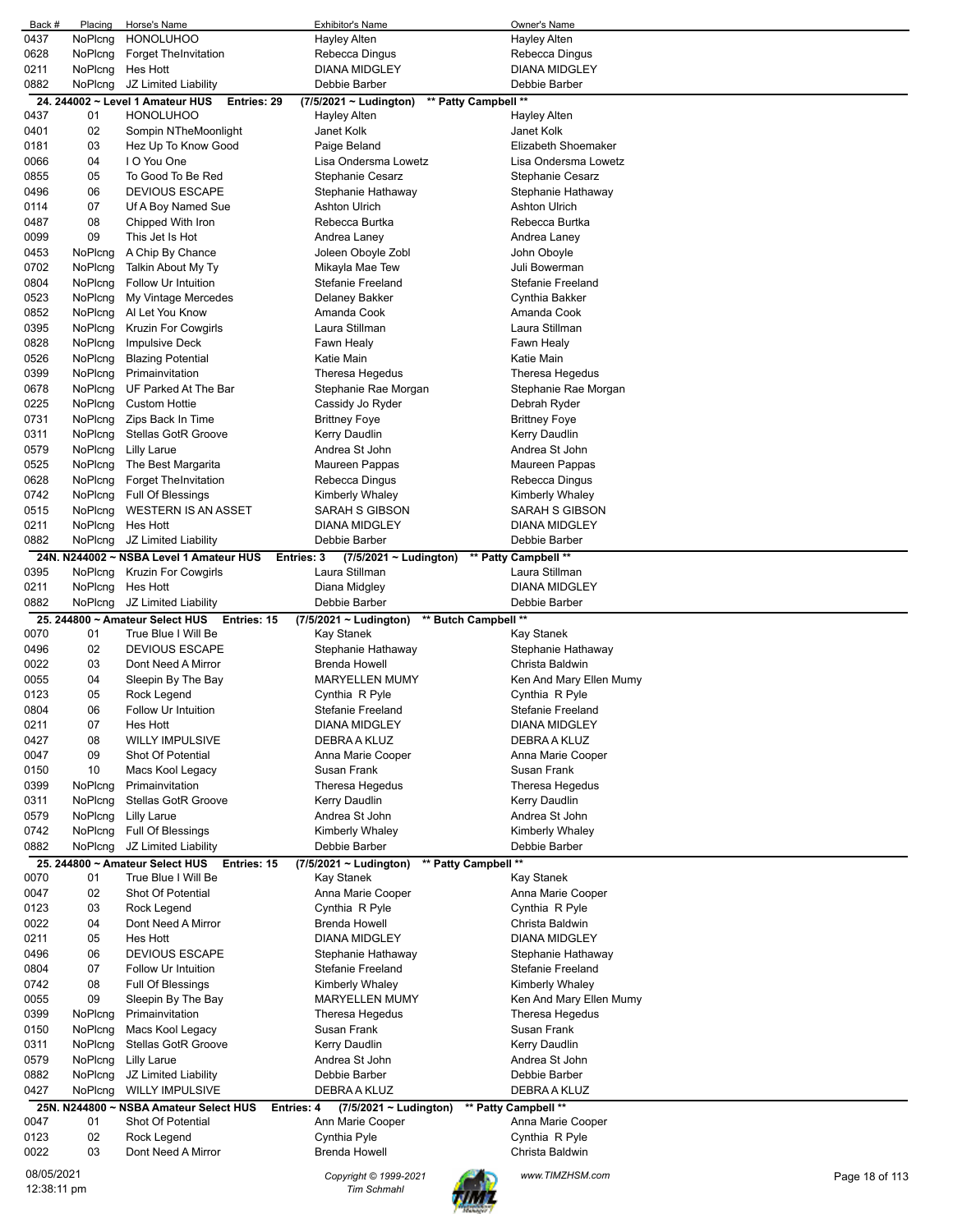| Back #     | Placing                  | Horse's Name                                  | <b>Exhibitor's Name</b>                        | Owner's Name            |                |
|------------|--------------------------|-----------------------------------------------|------------------------------------------------|-------------------------|----------------|
| 0211       | 04                       | Hes Hott                                      | Diana Midgley                                  | <b>DIANA MIDGLEY</b>    |                |
|            | 26. 244000 ~ Amateur HUS | Entries: 14                                   | ** Butch Campbell **<br>(7/5/2021 ~ Ludington) |                         |                |
| 0903       | 01                       | Fun To Be Best                                | <b>Stacy Chaput</b>                            | <b>Stacy Chaput</b>     |                |
| 0066       | 02                       | I O You One                                   | Lisa Ondersma Lowetz                           | Lisa Ondersma Lowetz    |                |
| 2010       | 03                       | <b>HOTRODDER</b>                              | CHAYNA DENICOLO                                | CHAYNA DENICOLO         |                |
| 0222       | 04                       | Ms Mae Flash                                  | <b>Brandy Baldwin-Bunting</b>                  | Christa Baldwin         |                |
| 0122       | 05                       | <b>Invitations Are Good</b>                   | Lily Ellen Atkinson                            | Lily Ellen Atkinson     |                |
| 0492       | 06                       | Hot N Jimmy Choos                             | ELIZABETH K COX                                | ELIZABETH K COX         |                |
| 0221       | 07                       | <b>Willy Willy Sleepy</b>                     | Michele Lewis                                  | Michele Lewis           |                |
| 0469       | 08                       | <b>Worth The Waite</b>                        | Julie Blackett                                 | Julie Blackett          |                |
| 0277       | 09                       | Iron Can Dance                                | Kailene Bader Van Dyke                         | Merri Van Dyke          |                |
| 0212       | 10                       | Zip N The Dreams                              | Annelise Sophiea                               | Annelise Sophiea        |                |
| 0429       | NoPlcng                  | Best Not To Say                               | <b>Stacy Crawford</b>                          | <b>Stacy Crawford</b>   |                |
| 0263       | NoPlcng                  | <b>Finely Asleep</b>                          | Morgan Jennings                                | Michelle Mccarthy Warda |                |
| 0101       | NoPlcng                  | Gott It                                       | Kara DeVlieger                                 | Kara DeVlieger          |                |
| 0043       | NoPlcng                  | When Fortune Smiles                           | Marla Foerster                                 | Marla Foerster          |                |
|            |                          | 26. 244000 ~ Amateur HUS Entries: 14          | (7/5/2021 ~ Ludington)<br>** Patty Campbell ** |                         |                |
| 0903       | 01                       | Fun To Be Best                                | <b>Stacy Chaput</b>                            | <b>Stacy Chaput</b>     |                |
| 2010       | 02                       | <b>HOTRODDER</b>                              | CHAYNA DENICOLO                                | CHAYNA DENICOLO         |                |
| 0122       | 03                       | <b>Invitations Are Good</b>                   | Lily Ellen Atkinson                            | Lily Ellen Atkinson     |                |
| 0066       | 04                       | I O You One                                   | Lisa Ondersma Lowetz                           | Lisa Ondersma Lowetz    |                |
| 0221       | 05                       | <b>Willy Willy Sleepy</b>                     | Michele Lewis                                  | Michele Lewis           |                |
| 0101       | 06                       | Gott It                                       | Kara DeVlieger                                 | Kara DeVlieger          |                |
| 0277       | 07                       | Iron Can Dance                                | Kailene Bader Van Dyke                         | Merri Van Dyke          |                |
| 0222       | 08                       | Ms Mae Flash                                  | Brandy Baldwin-Bunting                         | Christa Baldwin         |                |
| 0263       | 09                       | <b>Finely Asleep</b>                          | Morgan Jennings                                | Michelle Mccarthy Warda |                |
| 0429       | NoPlcng                  | Best Not To Say                               | <b>Stacy Crawford</b>                          | <b>Stacy Crawford</b>   |                |
| 0212       | NoPlcng                  | Zip N The Dreams                              | Annelise Sophiea                               | Annelise Sophiea        |                |
| 0492       | NoPlcng                  | Hot N Jimmy Choos                             | ELIZABETH K COX                                | ELIZABETH K COX         |                |
| 0043       | NoPlcng                  | When Fortune Smiles                           | Marla Foerster                                 | Marla Foerster          |                |
| 0469       | NoPlcng                  | Worth The Waite                               | Julie Blackett                                 | Julie Blackett          |                |
|            |                          | 26N. N244000 ~ NSBA Amateur HUS<br>Entries: 6 | ** Patty Campbell **<br>(7/5/2021 ~ Ludington) |                         |                |
| 0903       | 01                       | Fun To Be Best                                | <b>Stacy Chaput</b>                            | <b>Stacy Chaput</b>     |                |
| 0221       | 02                       | <b>Willy Willy Sleepy</b>                     | Michele Lewis                                  | Michele Lewis           |                |
| 0222       | 03                       | Ms Mae Flash                                  | Brandy Baldwin-Bunting                         | Christa Baldwin         |                |
| 0263       | 04                       | <b>Finely Asleep</b>                          | Morgan McCarthy Warda                          | Michelle Mccarthy Warda |                |
| 0429       | NoPlcng                  | Best Not To Say                               | <b>Stacy Crawford</b>                          | Stacy Crawford          |                |
| 0469       | NoPlcng                  | Worth The Waite                               | Julie Blackett                                 | Julie Blackett          |                |
|            |                          | 27. 144200 ~ Senior HUS Entries: 19           | (7/5/2021 ~ Ludington) ** Butch Campbell **    |                         |                |
| 0761       | 01                       | <b>Boys Move Over</b>                         | Amber Pickard                                  | Sara Jackson-Vance      |                |
| 0514       | 02                       | Rolling In Hot                                | <b>Becky Schooler</b>                          | Matt Westbrook          |                |
| 0492       | 03                       |                                               |                                                |                         |                |
| 2010       |                          |                                               |                                                |                         |                |
|            |                          | Hot N Jimmy Choos                             | <b>JENNIFER A BURTON</b>                       | ELIZABETH K COX         |                |
|            | 04                       | <b>HOTRODDER</b>                              | CHAYNA DENICOLO                                | CHAYNA DENICOLO         |                |
| 0424       | 05                       | One Black Krymsun                             | Nicole Veldhoff                                | Carlene Armstrong       |                |
| 0263       | 06                       | Finely Asleep                                 | Michelle Mccarthy Warda                        | Michelle Mccarthy Warda |                |
| 0122       | 07                       | <b>Invitations Are Good</b>                   | September Croel                                | Lily Ellen Atkinson     |                |
| 0070       | 08                       | True Blue I Will Be                           | Kay Stanek                                     | Kay Stanek              |                |
| 0047       | 09                       | Shot Of Potential                             | Anna Marie Cooper                              | Anna Marie Cooper       |                |
| 0101       | 10                       | Gott It                                       | Kara DeVlieger                                 | Kara DeVlieger          |                |
| 0669       | NoPlcng                  | <b>Modified Ride</b>                          | Morgan Lantz                                   | Alison Doornbos         |                |
| 0395       | NoPlcng                  | Kruzin For Cowgirls                           | <b>Tessa Dalton</b>                            | Laura Stillman          |                |
| 0852       | NoPlcng                  | Al Let You Know                               | Amanda Cook                                    | Amanda Cook             |                |
| 0164       | NoPlcng                  | <b>Red Deeified</b>                           | Karina Bader Van Dyle                          | Kailene Bader Van Dyke  |                |
| 0191       | NoPlcng                  | Ella Be Kruzin                                | Minae Kroeze                                   | Merri Van Dyke          |                |
| 0277       | NoPlcng                  | Iron Can Dance                                | Kailene Bader Van Dyke                         | Merri Van Dyke          |                |
| 0579       | NoPlcng                  | <b>Lilly Larue</b>                            | Andrea St John                                 | Andrea St John          |                |
| 0123       | NoPlcng                  | Rock Legend                                   | Cynthia R Pyle                                 | Cynthia R Pyle          |                |
| 0211       | NoPlcng                  | <b>Hes Hott</b>                               | Linda Moody                                    | DIANA MIDGLEY           |                |
|            | 27. 144200 ~ Senior HUS  | Entries: 19                                   | (7/5/2021 ~ Ludington) ** Patty Campbell **    |                         |                |
| 2010       | 01                       | <b>HOTRODDER</b>                              | CHAYNA DENICOLO                                | CHAYNA DENICOLO         |                |
| 0263       | 02                       | <b>Finely Asleep</b>                          | Michelle Mccarthy Warda                        | Michelle Mccarthy Warda |                |
| 0047       | 03                       | Shot Of Potential                             | Anna Marie Cooper                              | Anna Marie Cooper       |                |
| 0514       | 04                       | Rolling In Hot                                | <b>Becky Schooler</b>                          | Matt Westbrook          |                |
| 0761       | 05                       | Boys Move Over                                | Amber Pickard                                  | Sara Jackson-Vance      |                |
| 0492       | 06                       | Hot N Jimmy Choos                             | JENNIFER A BURTON                              | ELIZABETH K COX         |                |
| 0070       | 07                       | True Blue I Will Be                           | Kay Stanek                                     | Kay Stanek              |                |
| 0122       | 08                       | <b>Invitations Are Good</b>                   | September Croel                                | Lily Ellen Atkinson     |                |
| 0101       | 09                       | Gott It                                       | Kara DeVlieger                                 | Kara DeVlieger          |                |
| 0669       | NoPlcng                  | <b>Modified Ride</b>                          | Morgan Lantz                                   | Alison Doornbos         |                |
| 0424       | NoPlcng                  | One Black Krymsun                             | Nicole Veldhoff                                | Carlene Armstrong       |                |
| 0395       | NoPlcng                  | <b>Kruzin For Cowgirls</b>                    | <b>Tessa Dalton</b>                            | Laura Stillman          |                |
| 0852       | NoPlcng                  | Al Let You Know                               | Amanda Cook                                    | Amanda Cook             |                |
| 0164       | NoPlcng                  | <b>Red Deeified</b>                           | Karina Bader Van Dyle                          | Kailene Bader Van Dyke  |                |
| 0191       | NoPlcng                  | Ella Be Kruzin                                | Minae Kroeze                                   | Merri Van Dyke          |                |
| 08/05/2021 |                          |                                               | Copyright © 1999-2021                          | www.TIMZHSM.com         | Page 19 of 113 |

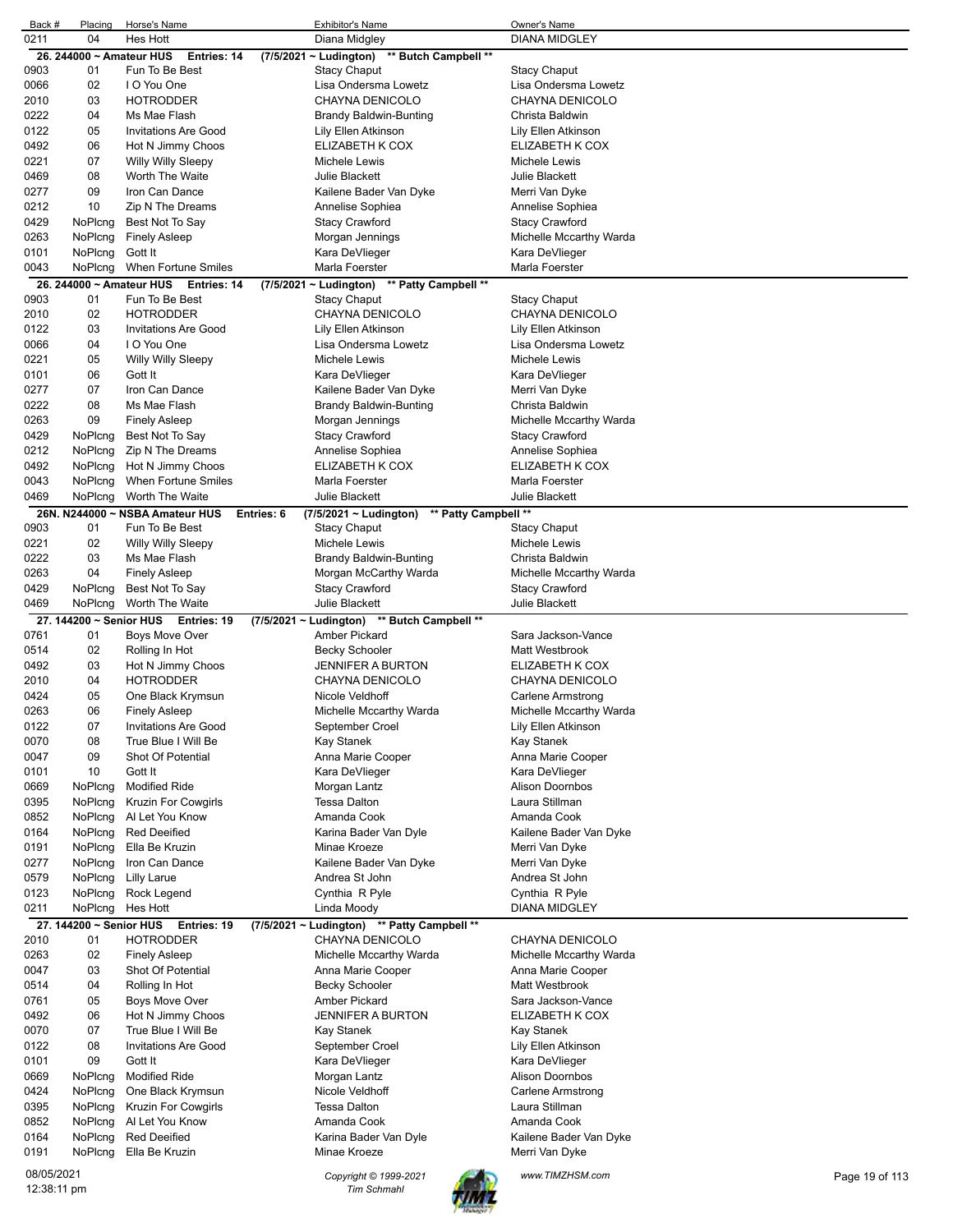| Back #       | Placing                  | Horse's Name                                                           | <b>Exhibitor's Name</b>                             | Owner's Name                      |
|--------------|--------------------------|------------------------------------------------------------------------|-----------------------------------------------------|-----------------------------------|
| 0277         | NoPlcng                  | Iron Can Dance                                                         | Kailene Bader Van Dyke                              | Merri Van Dyke                    |
| 0579         | NoPlcng                  | <b>Lilly Larue</b>                                                     | Andrea St John                                      | Andrea St John                    |
| 0123         | NoPlcng                  | <b>Rock Legend</b>                                                     | Cynthia R Pyle                                      | Cynthia R Pyle                    |
| 0211         | NoPlcng                  | Hes Hott                                                               | Linda Moody                                         | <b>DIANA MIDGLEY</b>              |
|              |                          | 27N. N144200 ~ NSBA Senior HUS<br><b>Entries: 5</b>                    | ** Patty Campbell **<br>$(7/5/2021 \sim$ Ludington) |                                   |
| 0263         | 01                       | <b>Finely Asleep</b>                                                   | Morgan McCarthy Warda                               | Michelle Mccarthy Warda           |
| 0047         | 02                       | Shot Of Potential                                                      | Ann Marie Cooper                                    | Anna Marie Cooper                 |
| 0395         | NoPlcng                  | <b>Kruzin For Cowgirls</b>                                             | Laura Stillman                                      | Laura Stillman                    |
| 0123         | NoPlcng                  | Rock Legend                                                            | Cynthia Pyle                                        | Cynthia R Pyle                    |
| 0211         | NoPlcng                  | Hes Hott                                                               | Diana Midgley                                       | <b>DIANA MIDGLEY</b>              |
|              | 28. 9440 ~ Small Fry HUS | Entries: 7<br>$(7/5/2021 \sim$ Ludington)                              | ** Butch Campbell **                                |                                   |
| 0616         | 01                       | Its All About Legs                                                     | Lila Pauli                                          | Rocking K Farms                   |
| 0022         | 02                       | Dont Need A Mirror                                                     | <b>Brylee Bunting</b>                               | Christa Baldwin                   |
| 0052         | 03                       | The Social Network                                                     | Xandrea Sandusky                                    | <b>Brandy Pavlik</b>              |
| 0181         | 04                       | Hez Up To Know Good                                                    | Elizabeth Shoemaker                                 | Elizabeth Shoemaker               |
| 0310         | 05                       | IMA LOPIN WITH CLASS                                                   | Quinn Bogue                                         | <b>Family Bogue</b>               |
| 0250         | 06                       | <b>RD Fancy Tradition</b>                                              | Adam Wilcoxen                                       | Alisa Forton                      |
| 0345         | 07                       | Lukes Last Shine                                                       | Sophia Dong                                         | <b>Tony Dong</b>                  |
|              |                          | 28. 9440 ~ Small Fry HUS Entries: 7                                    | (7/5/2021 ~ Ludington) ** Patty Campbell **         |                                   |
| 0022         | 01                       | Dont Need A Mirror                                                     | <b>Brylee Bunting</b>                               | Christa Baldwin                   |
| 0181         | 02                       | Hez Up To Know Good                                                    | Elizabeth Shoemaker                                 | Elizabeth Shoemaker               |
| 0616         | 03                       | Its All About Legs                                                     | Lila Pauli                                          | Rocking K Farms                   |
| 0310         | 04                       | <b>IMA LOPIN WITH CLASS</b>                                            | Quinn Bogue                                         | <b>Family Bogue</b>               |
| 0052         | 05                       | The Social Network                                                     | Xandrea Sandusky                                    | Brandy Pavlik                     |
| 0250         | 06                       | <b>RD Fancy Tradition</b>                                              | Adam Wilcoxen                                       | Alisa Forton                      |
| 0345         | 07                       | Lukes Last Shine                                                       | Sophia Dong                                         | <b>Tony Dong</b>                  |
|              |                          | 28N. N9440 ~ NSBA Small Fry HUS<br><b>Entries: 1</b>                   | ** Patty Campbell **<br>$(7/5/2021 \sim$ Ludington) |                                   |
| 0310         | 01                       | <b>IMA LOPIN WITH CLASS</b>                                            | Quinn Bogue                                         | <b>Family Bogue</b>               |
|              |                          | 29. 9428 ~ Small Fry Equitation Entries: 7                             | (7/5/2021 ~ Ludington)<br>** Butch Campbell **      |                                   |
| 0310         | 01                       | <b>IMA LOPIN WITH CLASS</b>                                            | Quinn Bogue                                         | <b>Family Bogue</b>               |
| 0022         | 02                       | Dont Need A Mirror                                                     | <b>Brylee Bunting</b>                               | Christa Baldwin                   |
| 0052         | 03                       | The Social Network                                                     | Xandrea Sandusky                                    | <b>Brandy Pavlik</b>              |
| 0181         | 04                       | Hez Up To Know Good                                                    | Elizabeth Shoemaker                                 | Elizabeth Shoemaker               |
| 0345         | 05                       | Lukes Last Shine                                                       | Sophia Dong                                         | Tony Dong                         |
| 0250         | 06                       | <b>RD Fancy Tradition</b>                                              | Adam Wilcoxen                                       | Alisa Forton                      |
| 0616         | 07                       | Its All About Legs                                                     | Lila Pauli                                          | Rocking K Farms                   |
|              |                          | 29. 9428 ~ Small Fry Equitation Entries: 7                             | $(7/5/2021 \sim$ Ludington)<br>** Patty Campbell ** |                                   |
| 0022         | 01                       | Dont Need A Mirror                                                     | <b>Brylee Bunting</b>                               | Christa Baldwin                   |
| 0310         | 02                       | <b>IMA LOPIN WITH CLASS</b>                                            | Quinn Bogue                                         | <b>Family Boque</b>               |
| 0052         | 03                       | The Social Network                                                     | Xandrea Sandusky                                    | <b>Brandy Pavlik</b>              |
| 0345         | 04                       | Lukes Last Shine                                                       | Sophia Dong                                         | <b>Tony Dong</b>                  |
| 0181         | 05                       | Hez Up To Know Good                                                    | Elizabeth Shoemaker                                 | Elizabeth Shoemaker               |
| 0250         | 06                       | <b>RD Fancy Tradition</b>                                              | Adam Wilcoxen                                       | Alisa Forton                      |
| 0616         | 07                       | Its All About Legs                                                     | Lila Pauli                                          | Rocking K Farms                   |
|              | 29N. N9428~<br>01        | <b>NSBA Small Fry Equitation</b><br>Entries: 1<br>IMA LOPIN WITH CLASS | (7/5/2021 ~ Ludington)<br>** Patty Campbell **      | <b>Family Bogue</b>               |
| 0310         |                          |                                                                        | Quinn Bogue                                         |                                   |
|              |                          | 30. 452001 ~ Youth Rookie Equitation<br>Entries: 24<br>Im Pink Floyd   | (7/5/2021 ~ Ludington) ** Butch Campbell **         | <b>Kate Davis</b>                 |
| 0630<br>0750 | 01<br>02                 |                                                                        | <b>Kate Davis</b><br>Maya Edwards                   | <b>Madison Mulder</b>             |
| 0815         | 03                       | Fancy Enough To Win<br>CHEX OUT MY LOPE                                | RACHEL KRUCHTEN                                     | <b>KRISTINE KRUCHTEN</b>          |
| 0015         | 04                       | Shocked The Party                                                      | Chloe Coker                                         | Landry Tate                       |
| 0713         | 05                       | <b>Exclusively Mocca</b>                                               | Kayla Virga                                         | Kayla Virga                       |
| 0424         | 06                       | One Black Krymsun                                                      | Carlene Armstrong                                   | Carlene Armstrong                 |
| 0164         | 07                       | <b>Red Deeified</b>                                                    | Karina Bader Van Dyle                               | Kailene Bader Van Dyke            |
| 1010         | 08                       | Surely Im A Certain                                                    | Addison Buckley                                     | Addison Buckley                   |
| 0013         | 09                       | Made With Real Cocoa                                                   | Brylynn Balon                                       | Brylynn Balon                     |
| 0932         | 10                       | Are U A Hot Charlie                                                    | Abigail Roos                                        | Abigail Roos                      |
| 0616         | NoPlcng                  | Its All About Legs                                                     | Grace Benway                                        | Rocking K Farms                   |
| 0518         | NoPicng                  | Zee Zee Tuf                                                            | Sarah Russell                                       | <b>Barb Foster</b>                |
| 0775         | NoPlcng                  | Secure The Jewels                                                      | <b>Lily Luckett</b>                                 | <b>Taylor Peer</b>                |
| 0506         | NoPlcng                  | <b>Regal Enchantment</b>                                               | Jaydin Ruhle                                        | Saige Ruhle                       |
| 0118         | NoPlcng                  | Wrapn To My Own Beat                                                   | Estelle McParlan                                    | Estelle McParlan                  |
| 0111         | NoPlcng                  | Dang Near Dun                                                          | Claire Kelp                                         | Claire Kelp                       |
| 0334         | NoPlcng                  | Hot Look N Dream                                                       | Olivia Hill                                         | Olivia Hill                       |
| 0146         | NoPlcng                  | ValentinosBlazinRide                                                   | <b>Madison Stuart</b>                               | <b>Madison Stuart</b>             |
| 0814         | NoPlcng                  | My Invite To Dream                                                     | Ava Holman                                          | Ava Holman                        |
| 0904         | NoPlcng                  | EveryoneLuvsAGoodbar                                                   | Kerrigan Lynch                                      | Kerrigan Lynch                    |
| 0125         | NoPlcng                  | Dressed Hot Batt Man                                                   | Darlene Wilcoxen                                    | Alisa Forton                      |
| 0207         | NoPlcng                  | Kaptain Kaveman                                                        | <b>Elizabeth Smith</b>                              | Elizabeth Smith                   |
| 0937         | NoPlcng                  | Sumore Shock                                                           | <b>Isabel Craig</b>                                 | Jennifer Craig                    |
| 0099         | NoPlcng                  | This Jet Is Hot                                                        | Elizabeth Laney                                     | Andrea Laney                      |
|              |                          | 30. 452001 ~ Youth Rookie Equitation<br><b>Entries: 24</b>             | ** Patty Campbell **<br>$(7/5/2021 \sim$ Ludington) |                                   |
| 0630         | 01                       | Im Pink Floyd                                                          | <b>Kate Davis</b>                                   | <b>Kate Davis</b>                 |
| 0932         | 02                       | Are U A Hot Charlie                                                    | Abigail Roos                                        | Abigail Roos                      |
| 08/05/2021   |                          |                                                                        | Copyright © 1999-2021                               | www.TIMZHSM.com<br>Page 20 of 113 |
| 12:38:11 pm  |                          |                                                                        | <b>Tim Schmahl</b>                                  |                                   |
|              |                          |                                                                        |                                                     |                                   |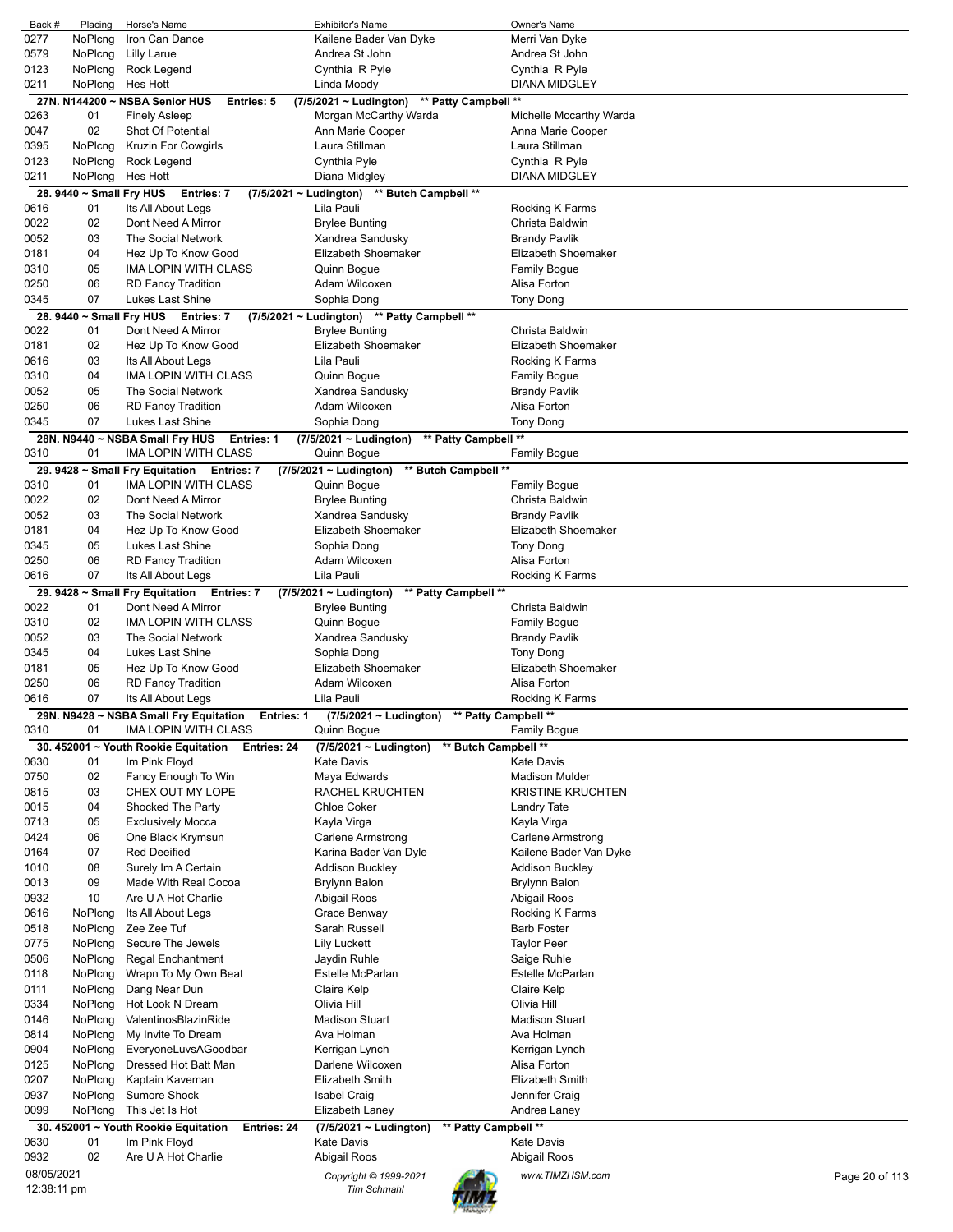| Back #      | Placing | Horse's Name                                                       | Exhibitor's Name                                    | Owner's Name                                |                |
|-------------|---------|--------------------------------------------------------------------|-----------------------------------------------------|---------------------------------------------|----------------|
| 0750        | 03      | Fancy Enough To Win                                                | Maya Edwards                                        | <b>Madison Mulder</b>                       |                |
| 0713        | 04      | <b>Exclusively Mocca</b>                                           | Kayla Virga                                         | Kayla Virga                                 |                |
| 0013        | 05      | Made With Real Cocoa                                               | <b>Brylynn Balon</b>                                | Brylynn Balon                               |                |
| 1010        | 06      | Surely Im A Certain                                                | Addison Buckley                                     | <b>Addison Buckley</b>                      |                |
| 0424        | 07      | One Black Krymsun                                                  | Carlene Armstrong                                   | Carlene Armstrong                           |                |
| 0937        | 08      | <b>Sumore Shock</b>                                                | <b>Isabel Craig</b>                                 | Jennifer Craig                              |                |
| 0815        | 09      | CHEX OUT MY LOPE                                                   | RACHEL KRUCHTEN                                     | <b>KRISTINE KRUCHTEN</b>                    |                |
|             |         |                                                                    |                                                     |                                             |                |
| 0616        | NoPlcng | Its All About Legs                                                 | Grace Benway                                        | Rocking K Farms                             |                |
| 0518        | NoPlcng | Zee Zee Tuf                                                        | Sarah Russell                                       | <b>Barb Foster</b>                          |                |
| 0015        | NoPlcng | Shocked The Party                                                  | <b>Chloe Coker</b>                                  | Landry Tate                                 |                |
| 0775        | NoPlcng | Secure The Jewels                                                  | Lily Luckett                                        | <b>Taylor Peer</b>                          |                |
| 0506        | NoPlcng | <b>Regal Enchantment</b>                                           | Jaydin Ruhle                                        | Saige Ruhle                                 |                |
| 0118        | NoPlcng | Wrapn To My Own Beat                                               | Estelle McParlan                                    | Estelle McParlan                            |                |
| 0111        | NoPlcng | Dang Near Dun                                                      | Claire Kelp                                         | Claire Kelp                                 |                |
|             |         |                                                                    | Olivia Hill                                         |                                             |                |
| 0334        | NoPlcng | Hot Look N Dream                                                   |                                                     | Olivia Hill                                 |                |
| 0146        | NoPlcng | ValentinosBlazinRide                                               | <b>Madison Stuart</b>                               | <b>Madison Stuart</b>                       |                |
| 0814        | NoPlcng | My Invite To Dream                                                 | Ava Holman                                          | Ava Holman                                  |                |
| 0904        | NoPlcng | EveryoneLuvsAGoodbar                                               | Kerrigan Lynch                                      | Kerrigan Lynch                              |                |
| 0125        | NoPlcng | Dressed Hot Batt Man                                               | Darlene Wilcoxen                                    | Alisa Forton                                |                |
| 0164        | NoPlcng | <b>Red Deeified</b>                                                | Karina Bader Van Dyle                               | Kailene Bader Van Dyke                      |                |
| 0207        | NoPlcng | Kaptain Kaveman                                                    | <b>Elizabeth Smith</b>                              | Elizabeth Smith                             |                |
| 0099        | NoPlcng | This Jet Is Hot                                                    | Elizabeth Laney                                     | Andrea Laney                                |                |
|             |         |                                                                    |                                                     |                                             |                |
|             |         | 30N. N452001 ~ NSBA Youth Rookie Eq<br>Entries: 10                 | ** Patty Campbell **<br>$(7/5/2021 \sim$ Ludington) |                                             |                |
| 0932        | 01      | Are U A Hot Charlie                                                | Abigail Roos                                        | Abigail Roos                                |                |
| 0713        | 02      | <b>Exclusively Mocca</b>                                           | Kayla Virga                                         | Kayla Virga                                 |                |
| 0013        | 03      | Made With Real Cocoa                                               | Brylynn Balon                                       | Brylynn Balon                               |                |
| 0424        | 04      | One Black Krymsun                                                  | <b>Carlene Armstrong</b>                            | Carlene Armstrong                           |                |
| 0015        | NoPlcng | Shocked The Party                                                  | <b>Chloe Coker</b>                                  | Landry Tate                                 |                |
| 0118        | NoPlcng | Wrapn To My Own Beat                                               | <b>Estelle McParlan</b>                             | Estelle McParlan                            |                |
|             |         |                                                                    |                                                     |                                             |                |
| 0334        | NoPlcng | Hot Look N Dream                                                   | Olivia Hill                                         | Olivia Hill                                 |                |
| 0690        | NoPlcng | The Only Leadin Lady                                               | Eleanor Ott                                         | Eleanor Ott                                 |                |
| 0146        | NoPlcng | ValentinosBlazinRide                                               | <b>Madison Stuart</b>                               | <b>Madison Stuart</b>                       |                |
| 0207        | NoPlcng | Kaptain Kaveman                                                    | <b>Elizabeth Smith</b>                              | Elizabeth Smith                             |                |
|             |         | 31. 452702 ~ Level 1 Youth Equitation 13 & Under                   | Entries: 13<br>$(7/5/2021 \sim$ Ludington)          | ** Butch Campbell **                        |                |
| 0690        | 01      | The Only Leadin Lady                                               | Eleanor Ott                                         | Eleanor Ott                                 |                |
| 0624        | 02      | <b>INVIOUS MISTER</b>                                              | <b>KAYLYN KRUCHTEN</b>                              | <b>KRISTINE KRUCHTEN</b>                    |                |
|             |         |                                                                    |                                                     |                                             |                |
| 0713        | 03      | <b>Exclusively Mocca</b>                                           | Kayla Virga                                         | Kayla Virga                                 |                |
| 0146        | 04      | ValentinosBlazinRide                                               | <b>Madison Stuart</b>                               | <b>Madison Stuart</b>                       |                |
| 0222        | 05      | Ms Mae Flash                                                       | <b>Braelyn Bunting</b>                              | Christa Baldwin                             |                |
| 0937        | 06      | <b>Sumore Shock</b>                                                | <b>Isabel Craig</b>                                 | Jennifer Craig                              |                |
| 0321        | 07      | Cash Only                                                          | Ella Spies                                          | Ella Spies                                  |                |
| 0107        | 08      | Regal N Grand                                                      | <b>Taylin Collins</b>                               | <b>Taylin Collins</b>                       |                |
| 1010        | 09      | Surely Im A Certain                                                | <b>Addison Buckley</b>                              | <b>Addison Buckley</b>                      |                |
|             |         |                                                                    |                                                     | <b>Estelle McParlan</b>                     |                |
| 0118        | 10      | Wrapn To My Own Beat                                               | Estelle McParlan                                    |                                             |                |
| 0206        | NoPlcng | Prepare To B Shocked                                               | Myah Jane Chaput                                    | <b>Stacy Chaput</b>                         |                |
| 1433        | NoPlcng | A Sleepy Margarita                                                 | <b>Addison Baynes</b>                               | Meggen M Morrow Baynes                      |                |
| 0099        | NoPlcng | This Jet Is Hot                                                    | Elizabeth Laney                                     | Andrea Laney                                |                |
|             |         | 31. 452702 ~ Level 1 Youth Equitation 13 & Under                   | Entries: 13<br>(7/5/2021 ~ Ludington)               | ** Patty Campbell **                        |                |
| 0690        | 01      | The Only Leadin Lady                                               | Eleanor Ott                                         | Eleanor Ott                                 |                |
| 0624        | 02      | <b>INVIOUS MISTER</b>                                              | <b>KAYLYN KRUCHTEN</b>                              | <b>KRISTINE KRUCHTEN</b>                    |                |
| 0146        | 03      | ValentinosBlazinRide                                               | <b>Madison Stuart</b>                               | Madison Stuart                              |                |
|             |         |                                                                    |                                                     |                                             |                |
| 0713        | 04      | <b>Exclusively Mocca</b>                                           | Kayla Virga                                         | Kayla Virga                                 |                |
| 0937        | 05      | Sumore Shock                                                       | <b>Isabel Craig</b>                                 | Jennifer Craig                              |                |
| 0107        | 06      | Regal N Grand                                                      | <b>Taylin Collins</b>                               | <b>Taylin Collins</b>                       |                |
| 0118        | 07      | Wrapn To My Own Beat                                               | Estelle McParlan                                    | Estelle McParlan                            |                |
| 0222        | 08      | Ms Mae Flash                                                       | <b>Braelyn Bunting</b>                              | Christa Baldwin                             |                |
| 1433        | 09      | A Sleepy Margarita                                                 | <b>Addison Baynes</b>                               | Meggen M Morrow Baynes                      |                |
| 0099        | 10      | This Jet Is Hot                                                    | Elizabeth Laney                                     | Andrea Laney                                |                |
| 1010        | 11      | Surely Im A Certain                                                | <b>Addison Buckley</b>                              | <b>Addison Buckley</b>                      |                |
|             |         |                                                                    |                                                     |                                             |                |
| 0321        | 12      | Cash Only                                                          | Ella Spies                                          | Ella Spies                                  |                |
| 0206        | 13      | Prepare To B Shocked                                               | Myah Jane Chaput                                    | Stacy Chaput                                |                |
|             |         | 31N. N452702 ~ NSBA Level 1 Youth Equitation 13 & Under Entries: 8 |                                                     | (7/5/2021 ~ Ludington) ** Patty Campbell ** |                |
| 0690        | 01      | The Only Leadin Lady                                               | Eleanor Ott                                         | Eleanor Ott                                 |                |
| 0146        | 02      | ValentinosBlazinRide                                               | <b>Madison Stuart</b>                               | <b>Madison Stuart</b>                       |                |
| 0713        | 03      | <b>Exclusively Mocca</b>                                           | Kayla Virga                                         | Kayla Virga                                 |                |
| 0107        | 04      | Regal N Grand                                                      | <b>Taylin Collins</b>                               | <b>Taylin Collins</b>                       |                |
| 0222        | 05      | Ms Mae Flash                                                       | <b>Braelyn Bunting</b>                              | Christa Baldwin                             |                |
|             |         |                                                                    |                                                     |                                             |                |
| 0118        | NoPlcng | Wrapn To My Own Beat                                               | Estelle McParlan                                    | Estelle McParlan                            |                |
| 0321        | NoPlcng | Cash Only                                                          | Ella Spies                                          | Ella Spies                                  |                |
| 0206        | NoPlcng | Prepare To B Shocked                                               | Myah Jane Chaput                                    | <b>Stacy Chaput</b>                         |                |
|             |         | 32. 452802 ~ Level 1 Youth Equitation 14-18<br>Entries: 27         | $(7/5/2021 \sim$ Ludington)                         | ** Butch Campbell **                        |                |
| 0630        | 01      | Im Pink Floyd                                                      | <b>Kate Davis</b>                                   | <b>Kate Davis</b>                           |                |
| 0595        | 02      | Aj Whatdoesthefoxsay                                               | Katelyn Rabe                                        | Jennifer Rabe                               |                |
| 0465        | 03      | Willy B Lazy                                                       | <b>Katherine Tietz</b>                              | MI Independent Living Homes                 |                |
|             |         |                                                                    |                                                     |                                             |                |
| 08/05/2021  |         |                                                                    | Copyright © 1999-2021                               | www.TIMZHSM.com                             | Page 21 of 113 |
| 12:38:11 pm |         |                                                                    | <b>Tim Schmahl</b>                                  |                                             |                |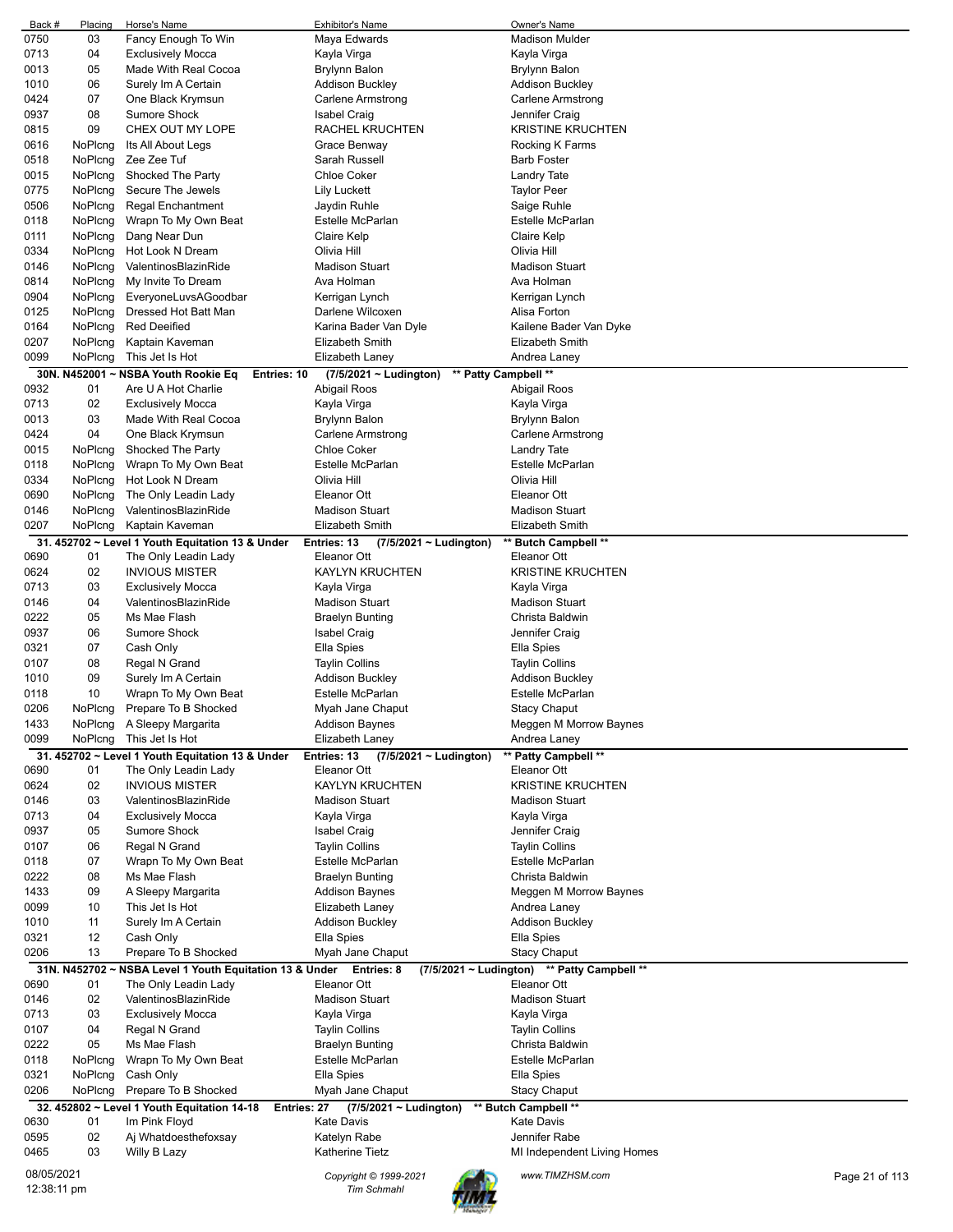| Back #      | Placing | Horse's Name                                               | Exhibitor's Name                                    | Owner's Name                |                |
|-------------|---------|------------------------------------------------------------|-----------------------------------------------------|-----------------------------|----------------|
| 0200        | 04      | <b>EZ Rockin Career</b>                                    | <b>Rylee Harding</b>                                | <b>Rylee Harding</b>        |                |
| 0216        | 05      | Larrys Back In Black                                       | Katie Tenerowicz                                    | Keith R Boutet              |                |
| 0013        | 06      | Made With Real Cocoa                                       | <b>Brylynn Balon</b>                                | <b>Brylynn Balon</b>        |                |
| 0750        | 07      | Fancy Enough To Win                                        | Maya Edwards                                        | Madison Mulder              |                |
| 0932        | 08      | Are U A Hot Charlie                                        | Abigail Roos                                        | Abigail Roos                |                |
| 0017        | 09      | Crimson Martini                                            | Rylee Zobl                                          | Joleen Oboyle Zobl          |                |
| 0164        | 10      | <b>Red Deeified</b>                                        | Karina Bader Van Dyle                               | Kailene Bader Van Dyke      |                |
| 0616        | NoPlcng | Its All About Legs                                         | Grace Benway                                        | Rocking K Farms             |                |
| 0518        | NoPlcng | Zee Zee Tuf                                                | Sarah Russell                                       | <b>Barb Foster</b>          |                |
| 0015        | NoPlcng | Shocked The Party                                          | <b>Chloe Coker</b>                                  | Landry Tate                 |                |
| 0775        | NoPlcng | Secure The Jewels                                          | <b>Lily Luckett</b>                                 | <b>Taylor Peer</b>          |                |
| 0506        | NoPlcng | Regal Enchantment                                          | Jaydin Ruhle                                        | Saige Ruhle                 |                |
| 0620        | NoPlcng | Partners In Kryme                                          | Makenna Noon                                        | Makenna Noon                |                |
| 0111        | NoPlcng | Dang Near Dun                                              | Claire Kelp                                         | Claire Kelp                 |                |
| 0424        | NoPlcng | One Black Krymsun                                          | Carlene Armstrong                                   | Carlene Armstrong           |                |
| 0334        | NoPlcng | Hot Look N Dream                                           | Olivia Hill                                         | Olivia Hill                 |                |
| 1854        | NoPlcng | Hes Good To Go                                             | <b>Isabelle Freeland</b>                            | <b>Isabelle Freeland</b>    |                |
| 0814        | NoPlcng | My Invite To Dream                                         | Ava Holman                                          | Ava Holman                  |                |
| 0904        | NoPlcng | EveryoneLuvsAGoodbar                                       | Kerrigan Lynch                                      | Kerrigan Lynch              |                |
| 0456        | NoPlcng | A Certain Revolution                                       | Kyra N Koester                                      | Kyra N Koester              |                |
| 0125        | NoPlcng | Dressed Hot Batt Man                                       | Darlene Wilcoxen                                    | Alisa Forton                |                |
| 0602        | NoPlcng | Best Of My Luv                                             | <b>Emily Weaver</b>                                 | Lori Weaver                 |                |
| 0815        | NoPlcng | CHEX OUT MY LOPE                                           | RACHEL KRUCHTEN                                     | <b>KRISTINE KRUCHTEN</b>    |                |
| 0515        | NoPlcng | <b>WESTERN IS AN ASSET</b>                                 | Camryn Gibson                                       | SARAH S GIBSON              |                |
|             |         | 32. 452802 ~ Level 1 Youth Equitation 14-18<br>Entries: 27 | $(7/5/2021 -$ Ludington)                            | ** Patty Campbell **        |                |
| 0630        | 01      | Im Pink Floyd                                              | <b>Kate Davis</b>                                   | <b>Kate Davis</b>           |                |
| 0595        | 02      | Aj Whatdoesthefoxsay                                       | Katelyn Rabe                                        | Jennifer Rabe               |                |
| 0200        | 03      | <b>EZ Rockin Career</b>                                    | <b>Rylee Harding</b>                                | Rylee Harding               |                |
| 0932        | 04      | Are U A Hot Charlie                                        | Abigail Roos                                        | Abigail Roos                |                |
| 0216        | 05      | Larrys Back In Black                                       | Katie Tenerowicz                                    | Keith R Boutet              |                |
| 0750        | 06      | Fancy Enough To Win                                        | Maya Edwards                                        | Madison Mulder              |                |
| 0017        | 07      | Crimson Martini                                            | Rylee Zobl                                          | Joleen Oboyle Zobl          |                |
| 0456        | 08      | A Certain Revolution                                       | Kyra N Koester                                      | Kyra N Koester              |                |
| 0013        | 09      | Made With Real Cocoa                                       | Brylynn Balon                                       | Brylynn Balon               |                |
| 0465        | 10      | Willy B Lazy                                               | Katherine Tietz                                     | MI Independent Living Homes |                |
| 0602        | 11      | Best Of My Luv                                             | <b>Emily Weaver</b>                                 | Lori Weaver                 |                |
| 1854        | 12      | Hes Good To Go                                             | <b>Isabelle Freeland</b>                            | <b>Isabelle Freeland</b>    |                |
| 0164        | 13      | <b>Red Deeified</b>                                        | Karina Bader Van Dyle                               | Kailene Bader Van Dyke      |                |
| 0904        | 14      | EveryoneLuvsAGoodbar                                       |                                                     |                             |                |
|             | 15      | <b>Regal Enchantment</b>                                   | Kerrigan Lynch                                      | Kerrigan Lynch              |                |
| 0506        |         |                                                            | Jaydin Ruhle<br>Ava Holman                          | Saige Ruhle<br>Ava Holman   |                |
| 0814        | 16      | My Invite To Dream                                         |                                                     |                             |                |
| 0620        | 17      | Partners In Kryme                                          | Makenna Noon                                        | Makenna Noon                |                |
| 0111        | 18      | Dang Near Dun                                              | Claire Kelp                                         | Claire Kelp                 |                |
| 0015        | 19      | Shocked The Party                                          | <b>Chloe Coker</b>                                  | Landry Tate                 |                |
| 0424        | 20      | One Black Krymsun                                          | Carlene Armstrong                                   | Carlene Armstrong           |                |
| 0775        | 21      | Secure The Jewels                                          | <b>Lily Luckett</b>                                 | <b>Taylor Peer</b>          |                |
| 0815        | 22      | CHEX OUT MY LOPE                                           | RACHEL KRUCHTEN                                     | <b>KRISTINE KRUCHTEN</b>    |                |
| 0515        | 23      | <b>WESTERN IS AN ASSET</b>                                 | Camryn Gibson                                       | <b>SARAH S GIBSON</b>       |                |
| 0334        | 24      | Hot Look N Dream                                           | Olivia Hill                                         | Olivia Hill                 |                |
| 0616        | 25      | Its All About Legs                                         | Grace Benway                                        | Rocking K Farms             |                |
| 0518        | NoPlcng | Zee Zee Tuf                                                | Sarah Russell                                       | <b>Barb Foster</b>          |                |
| 0125        | NoPlcng | Dressed Hot Batt Man                                       | Darlene Wilcoxen                                    | Alisa Forton                |                |
|             |         | 32N. N452802 ~ NSBA Level 1 Youth Equitation 14-18         | Entries: 7<br>$(7/5/2021 \sim$ Ludington)           | ** Patty Campbell **        |                |
| 0200        | 01      | EZ Rockin Career                                           | <b>Rylee Harding</b>                                | <b>Rylee Harding</b>        |                |
| 0932        | 02      | Are U A Hot Charlie                                        | Abigail Roos                                        | Abigail Roos                |                |
| 0017        | 03      | Crimson Martini                                            | Rylee Zobl                                          | Joleen Oboyle Zobl          |                |
| 0013        | 04      | Made With Real Cocoa                                       | <b>Brylynn Balon</b>                                | <b>Brylynn Balon</b>        |                |
| 0015        | NoPlcng | Shocked The Party                                          | <b>Chloe Coker</b>                                  | <b>Landry Tate</b>          |                |
| 0465        | NoPlcng | Willy B Lazy                                               | <b>Katherine Tietz</b>                              | MI Independent Living Homes |                |
| 0424        | NoPlcng | One Black Krymsun                                          | <b>Carlene Armstrong</b>                            | Carlene Armstrong           |                |
|             |         | 33. 452000 ~ Yth Hunt Seat Eq All Ages<br>Entries: 17      | ** Butch Campbell **<br>$(7/5/2021 \sim$ Ludington) |                             |                |
| 0333        | 01      | Fightin Off Sleep                                          | Peyton Baxter                                       | <b>Ginger Baxter</b>        |                |
| 0595        | 02      | Aj Whatdoesthefoxsay                                       | Katelyn Rabe                                        | Jennifer Rabe               |                |
| 0235        | 03      | Gota B A Hit                                               | Grace Gasper                                        | <b>Tammy Gasper</b>         |                |
| 0824        | 04      | Zippin Past The Best                                       | Carli Kerns                                         | Carli Kerns                 |                |
| 0624        | 05      | <b>INVIOUS MISTER</b>                                      | <b>KAYLYN KRUCHTEN</b>                              | <b>KRISTINE KRUCHTEN</b>    |                |
| 0133        | 06      | <b>Missin Sleep</b>                                        | <b>Audrey Barnes</b>                                | <b>Audrey Barnes</b>        |                |
| 0200        | 07      | <b>EZ Rockin Career</b>                                    | <b>Rylee Harding</b>                                | Rylee Harding               |                |
| 0620        | 08      | Partners In Kryme                                          | Makenna Noon                                        | Makenna Noon                |                |
| 0456        | 09      | A Certain Revolution                                       | Kyra N Koester                                      | Kyra N Koester              |                |
| 0099        | 10      | This Jet Is Hot                                            | Lillian Laney                                       | Andrea Laney                |                |
| 1433        | DQ      | A Sleepy Margarita                                         | <b>Addison Baynes</b>                               | Meggen M Morrow Baynes      |                |
| 0465        | NoPlcng | Willy B Lazy                                               | Katherine Tietz                                     | MI Independent Living Homes |                |
| 0690        | NoPlcng | The Only Leadin Lady                                       | Eleanor Ott                                         | Eleanor Ott                 |                |
|             |         |                                                            |                                                     |                             |                |
| 08/05/2021  |         |                                                            | Copyright © 1999-2021                               | www.TIMZHSM.com             | Page 22 of 113 |
| 12:38:11 pm |         |                                                            | <b>Tim Schmahl</b>                                  |                             |                |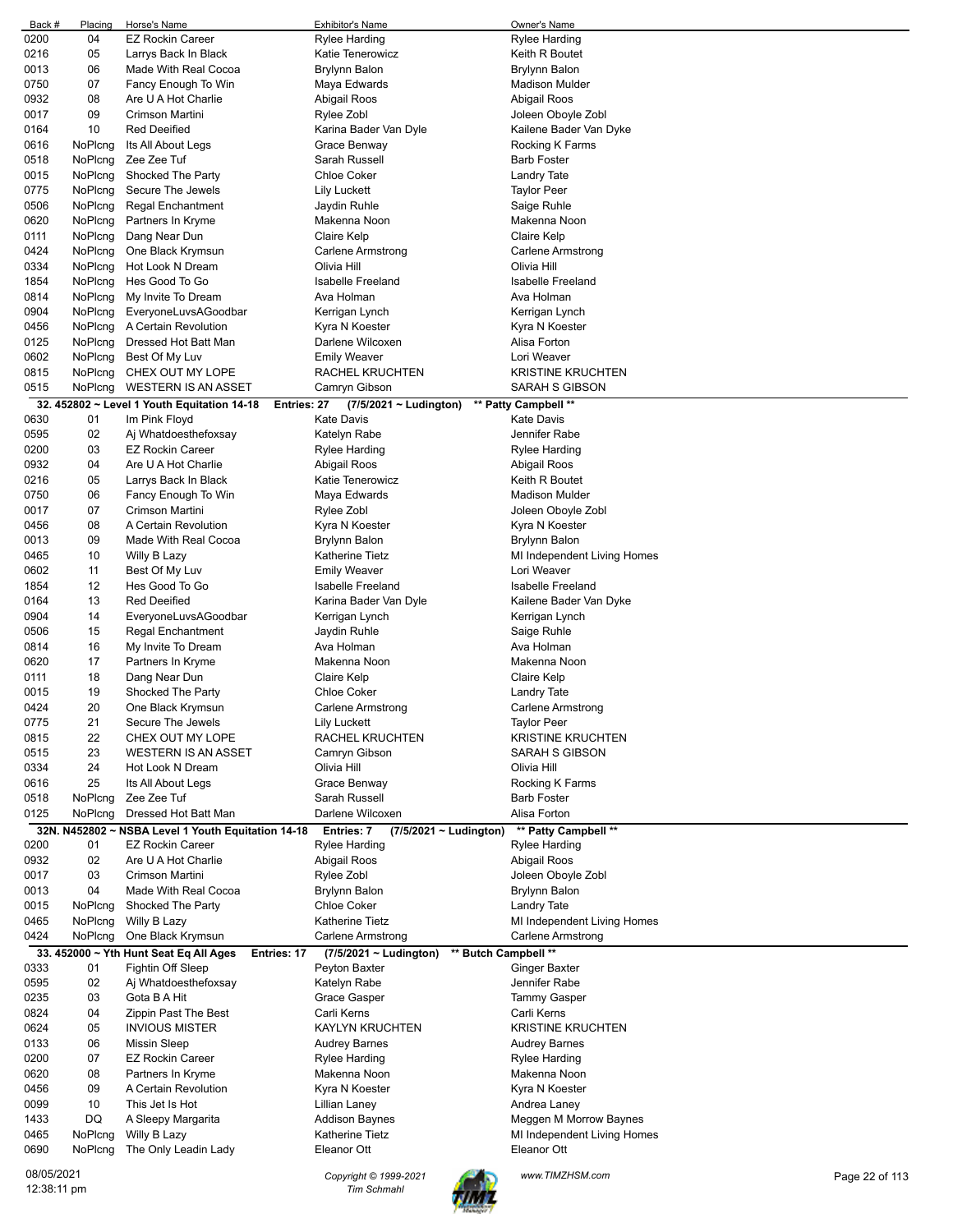| Back #     | Placing      | Horse's Name                                   | <b>Exhibitor's Name</b>                    | Owner's Name                                |                |
|------------|--------------|------------------------------------------------|--------------------------------------------|---------------------------------------------|----------------|
| 0107       | NoPlcng      | Regal N Grand                                  | <b>Taylin Collins</b>                      | <b>Taylin Collins</b>                       |                |
| 0284       | NoPlcng      | Good Luck Charley                              | Lauren Deeds                               | <b>Gretchen Deeds</b>                       |                |
| 0024       | NoPlcng      | Gonna Get Ya Good                              | <b>Rilynn Lindsay</b>                      | Rilynn Lindsay                              |                |
| 0216       | NoPlcng      | Larrys Back In Black                           | Katie Tenerowicz                           | Keith R Boutet                              |                |
|            |              | 33. 452000 ~ Yth Hunt Seat Eq All Ages         | Entries: 17<br>$(7/5/2021 \sim$ Ludington) | ** Patty Campbell **                        |                |
| 0624       | 01           | <b>INVIOUS MISTER</b>                          | <b>KAYLYN KRUCHTEN</b>                     | <b>KRISTINE KRUCHTEN</b>                    |                |
| 0333       | 02           | Fightin Off Sleep                              | Peyton Baxter                              | Ginger Baxter                               |                |
| 0595       | 03           | Aj Whatdoesthefoxsay                           | Katelyn Rabe                               | Jennifer Rabe                               |                |
| 0620       | 04           | Partners In Kryme                              | Makenna Noon                               | Makenna Noon                                |                |
| 0235       | 05           | Gota B A Hit                                   | <b>Grace Gasper</b>                        | Tammy Gasper                                |                |
| 0099       | 06           | This Jet Is Hot                                | Lillian Laney                              | Andrea Laney                                |                |
| 0690       | 07           | The Only Leadin Lady                           | Eleanor Ott                                | Eleanor Ott                                 |                |
| 0133       | 08           | <b>Missin Sleep</b>                            | <b>Audrey Barnes</b>                       | Audrey Barnes                               |                |
| 0216       | 09           | Larrys Back In Black                           | Katie Tenerowicz                           | Keith R Boutet                              |                |
| 0200       | 10           | <b>EZ Rockin Career</b>                        | Rylee Harding                              | <b>Rylee Harding</b>                        |                |
| 0824       | 11           | Zippin Past The Best                           | Carli Kerns                                | Carli Kerns                                 |                |
| 0284       | 12           | Good Luck Charley                              | Lauren Deeds                               | <b>Gretchen Deeds</b>                       |                |
| 0465       | 13           | Willy B Lazy                                   | Katherine Tietz                            | MI Independent Living Homes                 |                |
| 0456       | 14           | A Certain Revolution                           | Kyra N Koester                             | Kyra N Koester                              |                |
| 0024       | 15           | Gonna Get Ya Good                              |                                            |                                             |                |
|            |              |                                                | Rilynn Lindsay                             | Rilynn Lindsay                              |                |
| 0107       | 16           | Regal N Grand                                  | <b>Taylin Collins</b>                      | <b>Taylin Collins</b>                       |                |
| 1433       | DQ           | A Sleepy Margarita                             | Addison Baynes                             | Meggen M Morrow Baynes                      |                |
|            | 33N. N452000 | <b>NSBA Yth Hunt Seat Eq All Ages</b>          | Entries: 8<br>$(7/5/2021 \sim$ Ludington)  | ** Patty Campbell **                        |                |
| 0333       | 01           | Fightin Off Sleep                              | Peyton Baxter                              | Ginger Baxter                               |                |
| 0235       | 02           | Gota B A Hit                                   | Grace Gasper                               | <b>Tammy Gasper</b>                         |                |
| 0690       | 03           | The Only Leadin Lady                           | Eleanor Ott                                | Eleanor Ott                                 |                |
| 0133       | 04           | <b>Missin Sleep</b>                            | <b>Audrey Barnes</b>                       | <b>Audrey Barnes</b>                        |                |
| 0465       | NoPlcng      | Willy B Lazy                                   | Katherine Tietz                            | MI Independent Living Homes                 |                |
| 0107       | NoPlcng      | Regal N Grand                                  | <b>Taylin Collins</b>                      | <b>Taylin Collins</b>                       |                |
| 0024       | NoPlcng      | Gonna Get Ya Good                              | Rilynn Lindsay                             | Rilynn Lindsay                              |                |
| 0200       | NoPlcng      | <b>EZ Rockin Career</b>                        | Rylee Harding                              | Rylee Harding                               |                |
|            |              | 34. 252001 ~ Amateur Rookie Equitation         | $(7/5/2021 \sim$ Ludington)<br>Entries: 15 | ** Butch Campbell **                        |                |
| 0025       | 01           | Johnny Diesel                                  | Morgan Letzkus                             | James Letzkus                               |                |
| 0189       | 02           | Cookies N Creamtini                            | Katie Warnock                              | Katie Warnock                               |                |
| 0225       | 03           | <b>Custom Hottie</b>                           | Cassidy Jo Ryder                           | Debrah Ryder                                |                |
| 0523       | 04           | My Vintage Mercedes                            | Delaney Bakker                             | Cynthia Bakker                              |                |
| 0181       | 05           | Hez Up To Know Good                            | Paige Beland                               | Elizabeth Shoemaker                         |                |
| 0731       | 06           | Zips Back In Time                              | <b>Brittney Foye</b>                       | <b>Brittney Foye</b>                        |                |
| 0487       | 07           | Chipped With Iron                              | Rebecca Burtka                             | Rebecca Burtka                              |                |
| 0252       | 08           | Made Of Candy                                  | Stephen Erdman                             | Stephen Erdman                              |                |
| 0804       | 09           | Follow Ur Intuition                            | Stefanie Freeland                          | Stefanie Freeland                           |                |
| 0937       | 10           | Sumore Shock                                   | Jennifer Craig                             | Jennifer Craig                              |                |
| 0702       | NoPlcng      | Talkin About My Ty                             | Mikayla Mae Tew                            | Juli Bowerman                               |                |
| 0334       | NoPlcng      | Hot Look N Dream                               | Abbigale Hill                              | Olivia Hill                                 |                |
| 0395       | NoPlcng      | Kruzin For Cowgirls                            | Laura Stillman                             | Laura Stillman                              |                |
| 0422       | NoPlcng      |                                                | Lauryn Leuenberger                         |                                             |                |
| 0515       | NoPlcng      | Indeed Shez Lazy<br><b>WESTERN IS AN ASSET</b> | <b>SARAH S GIBSON</b>                      | Lauryn Leuenberger<br><b>SARAH S GIBSON</b> |                |
|            |              | 34. 252001 ~ Amateur Rookie Equitation         | Entries: 15<br>(7/5/2021 ~ Ludington)      | ** Patty Campbell **                        |                |
| 0181       | 01           |                                                |                                            |                                             |                |
| 0189       |              |                                                |                                            |                                             |                |
| 0225       |              | Hez Up To Know Good                            | Paige Beland                               | Elizabeth Shoemaker                         |                |
|            | 02           | <b>Cookies N Creamtini</b>                     | Katie Warnock                              | Katie Warnock                               |                |
| 0731       | 03           | <b>Custom Hottie</b>                           | Cassidy Jo Ryder                           | Debrah Ryder                                |                |
| 0937       | 04           | Zips Back In Time                              | <b>Brittney Foye</b>                       | <b>Brittney Foye</b>                        |                |
|            | 05           | <b>Sumore Shock</b>                            | Jennifer Craig                             | Jennifer Craig                              |                |
| 0252       | 06           | Made Of Candy                                  | Stephen Erdman                             | Stephen Erdman                              |                |
| 0487       | 07           | Chipped With Iron                              | Rebecca Burtka                             | Rebecca Burtka                              |                |
| 0804       | 08           | Follow Ur Intuition                            | <b>Stefanie Freeland</b>                   | Stefanie Freeland                           |                |
| 0523       | 09           | My Vintage Mercedes                            | Delaney Bakker                             | Cynthia Bakker                              |                |
| 0395       | 10           | Kruzin For Cowgirls                            | Laura Stillman                             | Laura Stillman                              |                |
| 0422       | 11           | Indeed Shez Lazy                               | Lauryn Leuenberger                         | Lauryn Leuenberger                          |                |
| 0025       | 12           | Johnny Diesel                                  | Morgan Letzkus                             | James Letzkus                               |                |
| 0334       | 13           | Hot Look N Dream                               | Abbigale Hill                              | Olivia Hill                                 |                |
| 0515       | 14           | <b>WESTERN IS AN ASSET</b>                     | SARAH S GIBSON                             | SARAH S GIBSON                              |                |
| 0702       | 15           | Talkin About My Ty                             | Mikayla Mae Tew                            | Juli Bowerman                               |                |
|            | 34N. N252001 | <b>NSBA Amateur Rookie Eq</b>                  | Entries: 2<br>$(7/5/2021 \sim$ Ludington)  | ** Patty Campbell **                        |                |
| 0189       | 01           | Cookies N Creamtini                            | Katie Warnock                              | Katie Warnock                               |                |
| 0252       | 02           | Made Of Candy                                  | Stephen Erdman                             | Stephen Erdman                              |                |
|            |              | 35. 252002 ~ Level 1 Amateur Equitation        | Entries: 18<br>$(7/5/2021 \sim$ Ludington) | ** Butch Campbell **                        |                |
| 0181       | 01           | Hez Up To Know Good                            | Paige Beland                               | Elizabeth Shoemaker                         |                |
| 0828       | 02           | <b>Impulsive Deck</b>                          | Fawn Healy                                 | Fawn Healy                                  |                |
| 0189       | 03           | Cookies N Creamtini                            | Katie Warnock                              | Katie Warnock                               |                |
| 0066       | 04           | I O You One                                    | Lisa Ondersma Lowetz                       | Lisa Ondersma Lowetz                        |                |
| 0099       | 05           | This Jet Is Hot                                | Andrea Laney                               | Andrea Laney                                |                |
| 0731       | 06           | Zips Back In Time                              | <b>Brittney Foye</b>                       | <b>Brittney Foye</b>                        |                |
| 0523       | 07           | My Vintage Mercedes                            | Delaney Bakker                             | Cynthia Bakker                              |                |
| 08/05/2021 |              |                                                | Copyright © 1999-2021                      | www.TIMZHSM.com                             | Page 23 of 113 |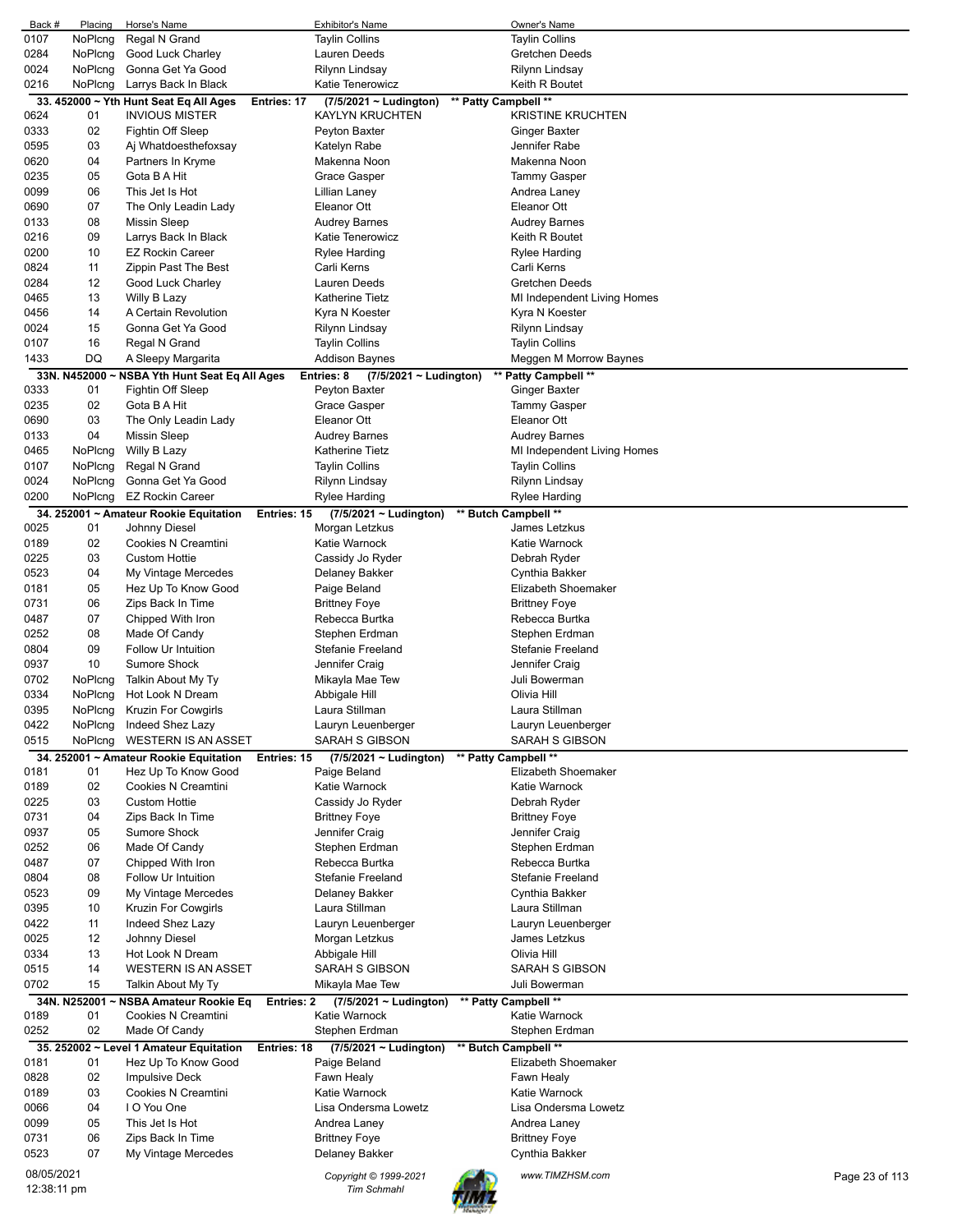| Back #      | Placing      | Horse's Name                                                | <b>Exhibitor's Name</b>                             | Owner's Name             |                |
|-------------|--------------|-------------------------------------------------------------|-----------------------------------------------------|--------------------------|----------------|
| 0525        | 08           | The Best Margarita                                          | Maureen Pappas                                      | Maureen Pappas           |                |
| 0779        | 09           | UF ZIPPOSPOTENTIAL                                          | <b>JENNIFER STOEVER</b>                             | <b>JENNIFER STOEVER</b>  |                |
| 0422        | 10           | Indeed Shez Lazy                                            | Lauryn Leuenberger                                  | Lauryn Leuenberger       |                |
| 0395        | NoPlcng      | Kruzin For Cowgirls                                         | Laura Stillman                                      | Laura Stillman           |                |
| 0487        | NoPlcng      | Chipped With Iron                                           | Rebecca Burtka                                      | Rebecca Burtka           |                |
| 0399        | NoPlcng      | Primainvitation                                             | Theresa Hegedus                                     | Theresa Hegedus          |                |
| 0252        | NoPlcng      | Made Of Candy                                               | Stephen Erdman                                      | Stephen Erdman           |                |
| 0225        | NoPlcng      | <b>Custom Hottie</b>                                        | Cassidy Jo Ryder                                    | Debrah Ryder             |                |
| 0401        | NoPlcng      | Sompin NTheMoonlight                                        | Janet Kolk                                          | Janet Kolk               |                |
| 0937        | NoPlcng      | Sumore Shock                                                | Jennifer Craig                                      | Jennifer Craig           |                |
| 0882        | NoPlcng      | JZ Limited Liability                                        | Debbie Barber                                       | Debbie Barber            |                |
|             |              | 35. 252002 ~ Level 1 Amateur Equitation<br>Entries: 18      | $(7/5/2021 \sim$ Ludington)                         | ** Patty Campbell **     |                |
| 0181        | 01           | Hez Up To Know Good                                         | Paige Beland                                        | Elizabeth Shoemaker      |                |
| 0066        | 02           | I O You One                                                 | Lisa Ondersma Lowetz                                | Lisa Ondersma Lowetz     |                |
| 0779        | 03           | UF ZIPPOSPOTENTIAL                                          | <b>JENNIFER STOEVER</b>                             | <b>JENNIFER STOEVER</b>  |                |
| 0525        | 04           | The Best Margarita                                          | Maureen Pappas                                      | Maureen Pappas           |                |
| 0523        | 05           | My Vintage Mercedes                                         | Delaney Bakker                                      | Cynthia Bakker           |                |
| 0099        | 06           | This Jet Is Hot                                             | Andrea Laney                                        | Andrea Laney             |                |
| 0401        | 07           | Sompin NTheMoonlight                                        | Janet Kolk                                          | Janet Kolk               |                |
| 0189        | 08           | Cookies N Creamtini                                         | Katie Warnock                                       | Katie Warnock            |                |
| 0731        | 09           | Zips Back In Time                                           | <b>Brittney Foye</b>                                | <b>Brittney Foye</b>     |                |
| 0422        | 10           | Indeed Shez Lazy                                            | Lauryn Leuenberger                                  | Lauryn Leuenberger       |                |
| 0487        | 11           | Chipped With Iron                                           | Rebecca Burtka                                      | Rebecca Burtka           |                |
| 0882        | 12           | JZ Limited Liability                                        | Debbie Barber                                       | Debbie Barber            |                |
| 0225        | 13           | <b>Custom Hottie</b>                                        | Cassidy Jo Ryder                                    | Debrah Ryder             |                |
| 0252        | 14           | Made Of Candy                                               | Stephen Erdman                                      | Stephen Erdman           |                |
| 0395        | 15           | <b>Kruzin For Cowgirls</b>                                  | Laura Stillman                                      | Laura Stillman           |                |
| 0937        | 16           | <b>Sumore Shock</b>                                         | Jennifer Craig                                      | Jennifer Craig           |                |
| 0399        | 17           | Primainvitation                                             | Theresa Hegedus                                     | Theresa Hegedus          |                |
| 0828        | 18           | Impulsive Deck                                              | Fawn Healy                                          | Fawn Healy               |                |
|             |              | 35N. N252002 ~ NSBA Level 1 Amateur Eq<br><b>Entries: 2</b> | $(7/5/2021 \sim$ Ludington)                         | ** Patty Campbell **     |                |
| 0189        | 01           | Cookies N Creamtini                                         | Katie Warnock                                       | Katie Warnock            |                |
| 0882        | NoPlcng      | JZ Limited Liability                                        | Debbie Barber                                       | Debbie Barber            |                |
|             |              | 36. 252800 ~ Amateur Select Equitation<br>Entries: 11       | (7/5/2021 ~ Ludington)                              | ** Butch Campbell **     |                |
| 0311        | 01           | <b>Stellas GotR Groove</b>                                  | Kerry Daudlin                                       | Kerry Daudlin            |                |
| 0022        | 02           | Dont Need A Mirror                                          | <b>Brenda Howell</b>                                | Christa Baldwin          |                |
| 0150        | 03           | Macs Kool Legacy                                            | Susan Frank                                         | Susan Frank              |                |
| 0804        | 04           | Follow Ur Intuition                                         | Stefanie Freeland                                   | <b>Stefanie Freeland</b> |                |
| 0882        | 05           | JZ Limited Liability                                        | Debbie Barber                                       | Debbie Barber            |                |
| 0399        | 06           | Primainvitation                                             | Theresa Hegedus                                     | Theresa Hegedus          |                |
| 0427        | 07           | <b>WILLY IMPULSIVE</b>                                      | DEBRA A KLUZ                                        | DEBRA A KLUZ             |                |
| 0047        | 08           | Shot Of Potential                                           | Anna Marie Cooper                                   | Anna Marie Cooper        |                |
| 0070        | DQ           | True Blue I Will Be                                         | Kay Stanek                                          | Kay Stanek               |                |
| 0123        | DQ           | Rock Legend                                                 | Cynthia R Pyle                                      | Cynthia R Pyle           |                |
| 0055        | DQ           | Sleepin By The Bay                                          | <b>MARYELLEN MUMY</b>                               | Ken And Mary Ellen Mumy  |                |
|             |              | 36. 252800 ~ Amateur Select Equitation<br>Entries: 11       | ** Patty Campbell **<br>$(7/5/2021 \sim$ Ludington) |                          |                |
| 0311        | 01           | Stellas GotR Groove                                         | Kerry Daudlin                                       | <b>Kerry Daudlin</b>     |                |
| 0022        | 02           | Dont Need A Mirror                                          | <b>Brenda Howell</b>                                | Christa Baldwin          |                |
| 0150        | 03           | Macs Kool Legacy                                            | Susan Frank                                         | Susan Frank              |                |
| 0804        | 04           | Follow Ur Intuition                                         | Stefanie Freeland                                   | Stefanie Freeland        |                |
| 0427        | 05           | <b>WILLY IMPULSIVE</b>                                      | DEBRA A KLUZ                                        | DEBRA A KLUZ             |                |
| 0882        | 06           | JZ Limited Liability                                        | Debbie Barber                                       | Debbie Barber            |                |
| 0047        | 07           | Shot Of Potential                                           | Anna Marie Cooper                                   | Anna Marie Cooper        |                |
| 0399        | 08           | Primainvitation                                             | Theresa Hegedus                                     | Theresa Hegedus          |                |
| 0070        | DQ           | True Blue I Will Be                                         | Kay Stanek                                          | Kay Stanek               |                |
| 0123        | DQ           | Rock Legend                                                 | Cynthia R Pyle                                      | Cynthia R Pyle           |                |
| 0055        | DQ           | Sleepin By The Bay                                          | <b>MARYELLEN MUMY</b>                               | Ken And Mary Ellen Mumy  |                |
|             |              |                                                             |                                                     |                          |                |
|             | 36N. N252800 | <b>NSBA Amateur Select Eq</b><br>Entries: 4                 | $(7/5/2021 \sim$ Ludington)                         | ** Patty Campbell **     |                |
| 0022        | 01           | Dont Need A Mirror                                          | Brenda Howell                                       | Christa Baldwin          |                |
| 0882        | 02           | JZ Limited Liability                                        | Debbie Barber                                       | Debbie Barber            |                |
| 0047        | 03           | Shot Of Potential                                           | Ann Marie Cooper                                    | Anna Marie Cooper        |                |
| 0123        | DQ           | Rock Legend                                                 | Cynthia Pyle                                        | Cynthia R Pyle           |                |
|             |              | 37. 252000 ~ Amateur Equitation<br>Entries: 16              | ** Butch Campbell **<br>$(7/5/2021 \sim$ Ludington) |                          |                |
| 0222        | 01           | Ms Mae Flash                                                | Brandy Baldwin-Bunting                              | Christa Baldwin          |                |
| 0526        | 02           | <b>Blazing Potential</b>                                    | Katie Main                                          | Katie Main               |                |
| 0263        | 03           | <b>Finely Asleep</b>                                        | Morgan Jennings                                     | Michelle Mccarthy Warda  |                |
| 0122        | 04           | <b>Invitations Are Good</b>                                 | Lily Ellen Atkinson                                 | Lily Ellen Atkinson      |                |
| 2010        | 05           | <b>HOTRODDER</b>                                            | CHAYNA DENICOLO                                     | CHAYNA DENICOLO          |                |
| 0114        | 06           | Uf A Boy Named Sue                                          | Ashton Ulrich                                       | Ashton Ulrich            |                |
| 0430        | 07           | <b>SHEZADDICTING</b>                                        | Tiffany Born                                        | Trista L Born            |                |
| 0470        | 08           | Do Not Resuscitate                                          | Trista L Born                                       | Trista L Born            |                |
| 0277        | 09           | Iron Can Dance                                              | Kailene Bader Van Dyke                              | Merri Van Dyke           |                |
| 9676        | 10           | Iron Hot Maiden                                             | Meggen M Morrow Baynes                              | Meggen M Morrow Baynes   |                |
| 0678        | NoPlcng      | UF Parked At The Bar                                        | Stephanie Rae Morgan                                | Stephanie Rae Morgan     |                |
| 08/05/2021  |              |                                                             | Copyright © 1999-2021                               | www.TIMZHSM.com          | Page 24 of 113 |
| 12:38:11 pm |              |                                                             | <b>Tim Schmahl</b>                                  |                          |                |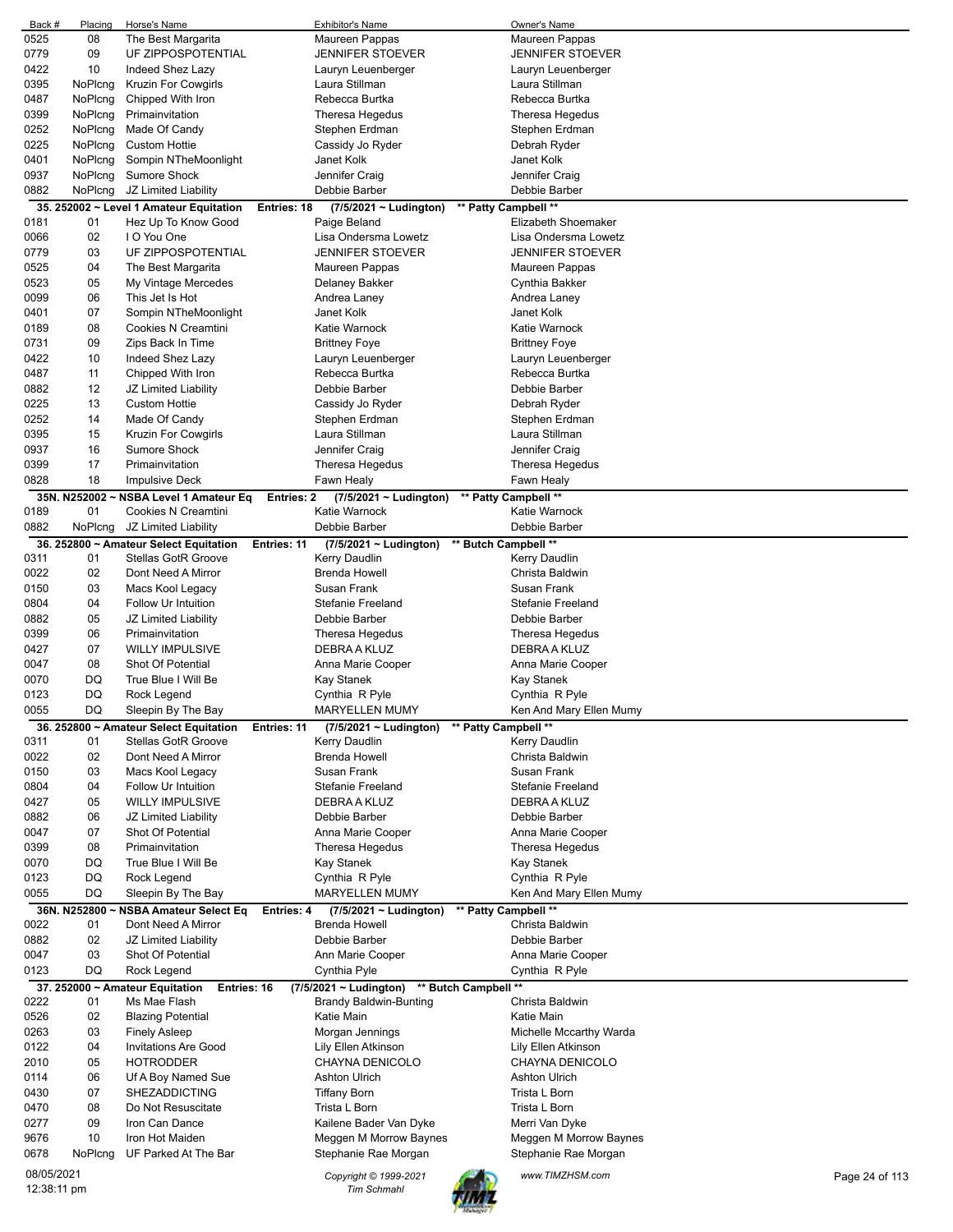| Back #      | Placing      | Horse's Name                                          | <b>Exhibitor's Name</b>                        | Owner's Name                      |
|-------------|--------------|-------------------------------------------------------|------------------------------------------------|-----------------------------------|
| 0535        | NoPlcng      | <b>Expensive Assets</b>                               | <b>Madison Pfahl</b>                           | <b>Madison Pfahl</b>              |
| 0212        | NoPlcng      | Zip N The Dreams                                      | Annelise Sophiea                               | Annelise Sophiea                  |
| 0437        | NoPlcng      | <b>HONOLUHOO</b>                                      | Hayley Alten                                   | Hayley Alten                      |
| 0492        | NoPlcng      | Hot N Jimmy Choos                                     | ELIZABETH K COX                                | ELIZABETH K COX                   |
| 0066        | NoPlcng      | I O You One                                           | Lisa Ondersma Lowetz                           | Lisa Ondersma Lowetz              |
|             |              | 37. 252000 ~ Amateur Equitation<br>Entries: 16        | (7/5/2021 ~ Ludington)<br>** Patty Campbell    | $^{\star\star}$                   |
| 0122        | 01           | <b>Invitations Are Good</b>                           | Lily Ellen Atkinson                            | Lily Ellen Atkinson               |
|             |              |                                                       |                                                |                                   |
| 2010        | 02           | <b>HOTRODDER</b>                                      | CHAYNA DENICOLO                                | CHAYNA DENICOLO                   |
| 0222        | 03           | Ms Mae Flash                                          | Brandy Baldwin-Bunting                         | Christa Baldwin                   |
| 0526        | 04           | <b>Blazing Potential</b>                              | Katie Main                                     | Katie Main                        |
| 0263        | 05           | <b>Finely Asleep</b>                                  | Morgan Jennings                                | Michelle Mccarthy Warda           |
| 0277        | 06           | Iron Can Dance                                        | Kailene Bader Van Dyke                         | Merri Van Dyke                    |
| 0430        | 07           | <b>SHEZADDICTING</b>                                  | Tiffany Born                                   | Trista L Born                     |
| 9676        | 08           | Iron Hot Maiden                                       | Meggen M Morrow Baynes                         | Meggen M Morrow Baynes            |
| 0066        | 09           | I O You One                                           | Lisa Ondersma Lowetz                           | Lisa Ondersma Lowetz              |
| 0114        | 10           | Uf A Boy Named Sue                                    | <b>Ashton Ulrich</b>                           | <b>Ashton Ulrich</b>              |
|             |              |                                                       |                                                |                                   |
| 0470        | 11           | Do Not Resuscitate                                    | Trista L Born                                  | Trista L Born                     |
| 0492        | 12           | Hot N Jimmy Choos                                     | ELIZABETH K COX                                | ELIZABETH K COX                   |
| 0678        | 13           | UF Parked At The Bar                                  | Stephanie Rae Morgan                           | Stephanie Rae Morgan              |
| 0535        | 14           | <b>Expensive Assets</b>                               | Madison Pfahl                                  | Madison Pfahl                     |
| 0437        | 15           | <b>HONOLUHOO</b>                                      | Hayley Alten                                   | Hayley Alten                      |
| 0212        | 16           | Zip N The Dreams                                      | Annelise Sophiea                               | Annelise Sophiea                  |
|             | 37N. N252000 | ~ NSBA Amateur Equitation<br>Entries: 3               | $(7/5/2021 \sim$ Ludington)                    | ** Patty Campbell **              |
| 0222        | 01           | Ms Mae Flash                                          | Brandy Baldwin-Bunting                         | Christa Baldwin                   |
|             | 02           |                                                       |                                                |                                   |
| 0263        |              | <b>Finely Asleep</b>                                  | Morgan McCarthy Warda                          | Michelle Mccarthy Warda           |
| 0470        | NoPlcng      | Do Not Resuscitate                                    | <b>Trista Born</b>                             | Trista L Born                     |
|             |              | 38. 136004 ~ Level 1 West Riding<br>Entries: 13       | (7/6/2021 ~ Ludington) ** Tim Abler **         |                                   |
| 0328        | 01           | <b>That Sudden Smile</b>                              | <b>Amber Pickard</b>                           | Elizabeth Meerman                 |
| 0613        | 02           | NO DOUBT HEZ LAZY                                     | ROBERT SCHMITZ                                 | <b>MICHAEL W PICKLES</b>          |
| 0848        | 03           | My Chips Are Hott                                     | <b>ERIN LIEURANCE</b>                          | Ann R Gibson                      |
| 0694        | 04           | ROCK SOLO                                             | ROBERT SCHMITZ                                 | <b>LARA N SIMMONS</b>             |
| 0119        | 05           | Baylite Jac                                           | Jeanne Hugo                                    | Jeanne Hugo                       |
| 0123        | 06           | Rock Legend                                           | Cynthia R Pyle                                 | Cynthia R Pyle                    |
|             |              |                                                       |                                                |                                   |
| 0796        | 07           | <b>JACKEDUPONCHOCOLATE</b>                            | JENNIFER ROSE MIECH                            | <b>JENNIFER ROSE MIECH</b>        |
| 0661        | 08           | Mechanics Pinup Girl                                  | ROBERT SCHMITZ                                 | ROBERT E WEISS                    |
| 0232        | 09           | A HOT PURCHASE                                        | Allyson Thompson                               | Allyson Thompson                  |
| 0451        | 10           | KM THE BEST BRANDY                                    | <b>JENNIFER A BURTON</b>                       | ANNE ZINDARS PATE                 |
| 0124        | 11           | Madd Money                                            | <b>Chris Dalton</b>                            | Lauren Lauver                     |
| 0111        | 12           | Dang Near Dun                                         | Stephanie Bean                                 | <b>Claire Kelp</b>                |
| 0849        | 13           | Chics Love Me                                         | Joe Goodenow                                   | <b>Heather Pelon</b>              |
|             | 38N. N136004 | ~ NSBA Level 1 West Riding<br>Entries: 2              | ** Tim Abler **<br>(7/6/2021 ~ Ludington)      |                                   |
| 0848        | 01           | My Chips Are Hott                                     | Erin Lieurance                                 | Ann R Gibson                      |
| 0123        | 02           |                                                       | Cynthia Pyle                                   |                                   |
|             |              | Rock Legend                                           |                                                | Cynthia R Pyle                    |
|             |              | 39. 136000 ~ Western Riding<br>Entries: 6             | $(7/6/2021 \sim$ Ludington)<br>** Tim Abler ** |                                   |
| 0440        | 01           | Km Best Of Goodbar                                    | KIMBERLY LYNN ADAMS                            | KIMBERLY LYNN ADAMS               |
| 0122        | 02           | <b>Invitations Are Good</b>                           | September Croel                                | Lily Ellen Atkinson               |
| 0263        | 03           | <b>Finely Asleep</b>                                  | Morgan Jennings                                | Michelle Mccarthy Warda           |
| 0815        | DQ           | CHEX OUT MY LOPE                                      | <b>Brynne Bassler</b>                          | <b>KRISTINE KRUCHTEN</b>          |
| 0727        | DQ           | <b>HES FOREVER GOOD</b>                               | Kyle Dougherty                                 | Janet Egolf                       |
| 0335        | DQ           | One Kool Fool                                         | Jeff Moody                                     | <b>Brenda Schrader</b>            |
|             | 39N. N136000 | <b>NSBA Western Riding</b><br><b>Entries: 2</b>       | (7/6/2021 ~ Ludington)<br>** Tim Abler **      |                                   |
| 0727        | DQ           | <b>HES FOREVER GOOD</b>                               | Kyle Dougherty                                 | Janet Egolf                       |
| 0335        | DQ           | One Kool Fool                                         | <b>Brenda Schrader</b>                         | <b>Brenda Schrader</b>            |
|             |              |                                                       |                                                |                                   |
|             |              | 40. 436002 ~ Level 1 Youth West Riding<br>Entries: 10 | ** Tim Abler **<br>$(7/6/2021 \sim$ Ludington) |                                   |
| 0359        | 01           | HUNTIN A GOOD RETURN                                  | Katherine West                                 | <b>Christine West</b>             |
| 0200        | 02           | <b>EZ Rockin Career</b>                               | Rylee Harding                                  | <b>Rylee Harding</b>              |
| 0149        | 03           | Got My Swag On                                        | Katherine West                                 | <b>Christine West</b>             |
| 1433        | 04           | A Sleepy Margarita                                    | <b>Addison Baynes</b>                          | Meggen M Morrow Baynes            |
| 0955        | 05           | Good Lookin Gucci                                     | Katelyn Rabe                                   | <b>University Findlay</b>         |
| 0111        | 06           | Dang Near Dun                                         | Claire Kelp                                    | Claire Kelp                       |
| 0146        | 07           | ValentinosBlazinRide                                  | <b>Madison Stuart</b>                          | <b>Madison Stuart</b>             |
| 0333        | 08           | Fightin Off Sleep                                     | Peyton Baxter                                  | Ginger Baxter                     |
|             |              |                                                       |                                                |                                   |
| 0815        | DQ           | CHEX OUT MY LOPE                                      | RACHEL KRUCHTEN                                | <b>KRISTINE KRUCHTEN</b>          |
| 0226        | DQ           | Art Trouble                                           | Dana Moody                                     | Michelle Lewis                    |
|             | 40N. N436002 | <b>NSBA Level 1 Youth West Riding</b>                 | Entries: 3<br>$(7/6/2021 \sim$ Ludington)      | Tim Abler**                       |
| 0200        | 01           | <b>EZ Rockin Career</b>                               | <b>Rylee Harding</b>                           | Rylee Harding                     |
| 0146        | 02           | ValentinosBlazinRide                                  | <b>Madison Stuart</b>                          | <b>Madison Stuart</b>             |
| 0333        | 03           | Fightin Off Sleep                                     | Peyton Baxter                                  | Ginger Baxter                     |
|             |              | 41. 436000 ~ Youth West Riding<br>Entries: 7          | ** Tim Abler **<br>$(7/6/2021 \sim$ Ludington) |                                   |
| 0235        | 01           | Gota B A Hit                                          | Grace Gasper                                   | <b>Tammy Gasper</b>               |
| 0359        | 02           | HUNTIN A GOOD RETURN                                  | Katherine West                                 | <b>Christine West</b>             |
|             |              |                                                       |                                                |                                   |
| 0333        | 03           | Fightin Off Sleep                                     | Peyton Baxter                                  | <b>Ginger Baxter</b>              |
| 1433        | 04           | A Sleepy Margarita                                    | Addison Baynes                                 | Meggen M Morrow Baynes            |
| 0111        | 05           | Dang Near Dun                                         | Claire Kelp                                    | Claire Kelp                       |
| 08/05/2021  |              |                                                       | Copyright © 1999-2021                          | www.TIMZHSM.com<br>Page 25 of 113 |
| 12:38:11 pm |              |                                                       | <b>Tim Schmahl</b>                             |                                   |
|             |              |                                                       |                                                |                                   |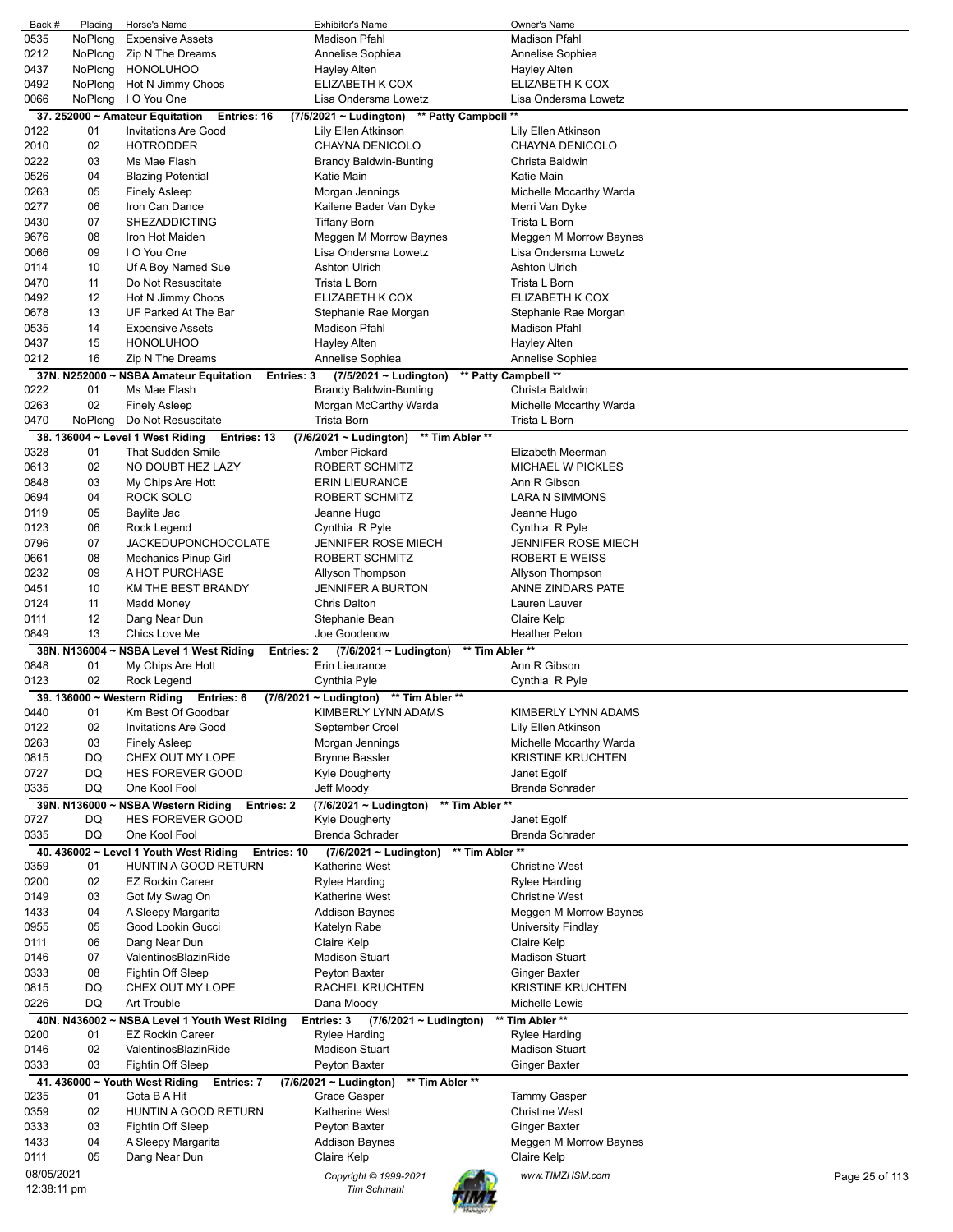| Back #      | Placing            | Horse's Name                                              | <b>Exhibitor's Name</b>                        | <b>Owner's Name</b>                            |                |
|-------------|--------------------|-----------------------------------------------------------|------------------------------------------------|------------------------------------------------|----------------|
| 0815        | DQ                 | CHEX OUT MY LOPE                                          | RACHEL KRUCHTEN                                | KRISTINE KRUCHTEN                              |                |
| 0200        | DQ                 | <b>EZ Rockin Career</b>                                   | <b>Rylee Harding</b>                           | Rylee Harding                                  |                |
|             | 41N. N436000       | ~ NSBA Youth West Riding<br>Entries: 2                    | ** Tim Abler **<br>$(7/6/2021 \sim$ Ludington) |                                                |                |
| 0235        | 01                 | Gota B A Hit                                              | Grace Gasper                                   | Tammy Gasper                                   |                |
| 0333        | 02                 | Fightin Off Sleep                                         | Peyton Baxter                                  | <b>Ginger Baxter</b>                           |                |
|             |                    | 42. 236002 ~ Level 1 Amateur West Riding<br>Entries: 7    | ** Tim Abler **<br>$(7/6/2021 \sim$ Ludington) |                                                |                |
| 0796        | 01                 | <b>JACKEDUPONCHOCOLATE</b>                                | <b>JENNIFER ROSE MIECH</b>                     | <b>JENNIFER ROSE MIECH</b>                     |                |
| 0066        | 02                 | I O You One                                               | Lisa Ondersma Lowetz                           | Lisa Ondersma Lowetz                           |                |
| 0779        | 03                 | UF ZIPPOSPOTENTIAL                                        | <b>JAMES D STOEVER</b>                         | JENNIFER STOEVER                               |                |
| 0523        | 04                 | My Vintage Mercedes                                       | Delaney Bakker                                 | Cynthia Bakker                                 |                |
| 0232        | 05                 | A HOT PURCHASE                                            | Allyson Thompson                               | Allyson Thompson                               |                |
| 0335        | 06                 | One Kool Fool                                             | <b>Brenda Schrader</b>                         | <b>Brenda Schrader</b>                         |                |
| 0401        | 07                 | Sompin NTheMoonlight                                      | Janet Kolk                                     | Janet Kolk                                     |                |
|             |                    | 42N. N236002 ~ NSBA Level 1 Amateur West Riding           | Entries: 1<br>$(7/6/2021 \sim$ Ludington)      | ** Tim Abler **                                |                |
| 0335        | 01                 | One Kool Fool                                             | <b>Brenda Schrader</b>                         | Brenda Schrader                                |                |
|             |                    | 43. 236800 ~ Amateur Select West Riding<br>Entries: 4     | ** Tim Abler **<br>$(7/6/2021 \sim$ Ludington) |                                                |                |
| 0727        | 01                 | <b>HES FOREVER GOOD</b>                                   | Janet Egolf                                    | Janet Egolf                                    |                |
| 0123        | 02                 | Rock Legend                                               | Cynthia R Pyle                                 | Cynthia R Pyle                                 |                |
| 0427        | 03                 | <b>WILLY IMPULSIVE</b>                                    | DEBRA A KLUZ                                   | DEBRA A KLUZ                                   |                |
| 0119        | 04                 | Baylite Jac                                               | Jeanne Hugo                                    | Jeanne Hugo                                    |                |
|             |                    | 43N. N236800 ~ NSBA Amateur Select West Riding            | Entries: 2<br>$(7/6/2021 \sim$ Ludington)      | ** Tim Abler **                                |                |
| 0727        | 01                 | <b>HES FOREVER GOOD</b>                                   | Janet Egolf                                    | Janet Egolf                                    |                |
| 0123        | 02                 | Rock Legend                                               | Cynthia Pyle                                   | Cynthia R Pyle                                 |                |
|             |                    | 44. 236000 ~ Amateur West Riding<br><b>Entries: 5</b>     | ** Tim Abler **<br>$(7/6/2021 \sim$ Ludington) |                                                |                |
| 0122        | 01                 | <b>Invitations Are Good</b>                               | Lily Ellen Atkinson                            | Lily Ellen Atkinson                            |                |
| 0796        | 02                 | <b>JACKEDUPONCHOCOLATE</b>                                | <b>JENNIFER ROSE MIECH</b>                     | JENNIFER ROSE MIECH                            |                |
| 0440        | 03                 | Km Best Of Goodbar                                        | KIMBERLY LYNN ADAMS                            | KIMBERLY LYNN ADAMS                            |                |
| 0263        | 04                 | <b>Finely Asleep</b>                                      | Morgan Jennings                                | Michelle Mccarthy Warda                        |                |
| 0066        | 05                 | I O You One                                               | Lisa Ondersma Lowetz                           | Lisa Ondersma Lowetz                           |                |
|             |                    |                                                           |                                                |                                                |                |
| 0263        | 44N. N236000<br>01 | ~ NSBA Amateur West Riding<br>Entries: 1                  | (7/6/2021 ~ Ludington)<br>** Tim Abler **      | Michelle Mccarthy Warda                        |                |
|             |                    | <b>Finely Asleep</b>                                      | Morgan McCarthy Warda                          |                                                |                |
|             |                    | 45. 142100 ~ Junior Western Pleasure<br>Entries: 12       | $(7/6/2021 \sim$ Ludington)<br>** Tim Abler ** |                                                |                |
| 0813        | 01                 | <b>RL Checkmate</b>                                       | Laurie Korleski                                | Ricky Wierda                                   |                |
| 0945        | 02                 | Hez Rainey Made                                           | <b>Becky Schooler</b>                          | Londa Pickles                                  |                |
| 0012        | 03                 | Southern Eyes On Me                                       | Karen Holden                                   | Nancy Fullerton                                |                |
| 0661        | 04                 | <b>Mechanics Pinup Girl</b>                               | <b>ROBERT SCHMITZ</b>                          | ROBERT E WEISS                                 |                |
| 0322        | 05                 | Too LazyToSpeak                                           | <b>DWAYNE PICKARD</b>                          | Megan Hirschman                                |                |
| 0724        | 06                 | Shez One Of A Kind                                        | <b>DUSTIN KORLESKI</b>                         | Dennis Durr                                    |                |
| 0187        | 07                 | Lazy Little Breeze                                        | Greg Holstege                                  | Esquirdo Brady                                 |                |
| 0729        | 08                 | Only radical at nite                                      | Saul Sliss                                     | Michael Warren                                 |                |
| 0224        | 09                 | Red N White Machine                                       | Ryan Lindsay                                   | Ryan Lindsay                                   |                |
| 0252        | 10                 | Made Of Candy                                             | <b>Tessa Dalton</b>                            | Stephen Erdman                                 |                |
| 0143        | NoPlcng            | Barry Barry Good                                          | Gordy Wadds                                    | Cynthia Dore-Graves                            |                |
| 0124        | NoPlcng            | <b>Madd Money</b>                                         | Chris Dalton                                   | Lauren Lauver                                  |                |
|             | 45N. N142100       | ~ NSBA Junior Western Pleasure                            | Entries: 2<br>(7/6/2021 ~ Ludington)           | ** Tim Abler **                                |                |
| 0012        | 01                 | Southern Eyes On Me                                       | Karen Holden                                   | Nancy Fullerton                                |                |
| 0224        | 02                 | Red N White Machine                                       | Ryan Lindsay                                   | Ryan Lindsay                                   |                |
|             |                    | 46. 442001 ~ Youth Rookie Western Pleasure<br>Entries: 19 | $(7/6/2021 \sim$ Ludington)                    | ** Tim Abler **                                |                |
| 0713        | 01                 | <b>Exclusively Mocca</b>                                  | Kayla Virga                                    | Kayla Virga                                    |                |
| 0959        | 02                 | Shaikn Not Stird                                          | Lydia Sage Czubak                              | Lydia Sage Czubak                              |                |
| 0750        | 03                 | Fancy Enough To Win                                       | Maya Edwards                                   | Madison Mulder                                 |                |
| 0282        | 04                 | Lopers Get Good Chex                                      | Stellamia Aerts                                | Sara Shoemaker                                 |                |
| 1010        | 05                 | Surely Im A Certain                                       | <b>Addison Buckley</b>                         | Addison Buckley                                |                |
| 0904        | 06                 | EveryoneLuvsAGoodbar                                      | Kerrigan Lynch                                 | Kerrigan Lynch                                 |                |
| 0386        | 07                 | No Time To Party                                          | <b>Rylee Elizabeth Nichols</b>                 |                                                |                |
|             |                    |                                                           |                                                | Kelly Dykstra Nichols<br><b>Madison Stuart</b> |                |
| 0146        | 08                 | ValentinosBlazinRide                                      | <b>Madison Stuart</b>                          |                                                |                |
| 0937        | 09                 | Sumore Shock                                              | <b>Isabel Craig</b>                            | Jennifer Craig                                 |                |
| 0207        | NoPlcng            | Kaptain Kaveman                                           | Elizabeth Smith                                | Elizabeth Smith                                |                |
| 0125        | NoPlcng            | Dressed Hot Batt Man                                      | Darlene Wilcoxen                               | Alisa Forton                                   |                |
| 0630        | NoPlcng            | Im Pink Floyd                                             | <b>Kate Davis</b>                              | Kate Davis                                     |                |
| 0671        | NoPlcng            | Bling On The Nite                                         | Ava Holman                                     | Ava Holman                                     |                |
| 1854        | NoPlcng            | Hes Good To Go                                            | <b>Isabelle Freeland</b>                       | <b>Isabelle Freeland</b>                       |                |
| 0334        | NoPlcng            | Hot Look N Dream                                          | Olivia Hill                                    | Olivia Hill                                    |                |
| 0424        | NoPlcng            | One Black Krymsun                                         | Carlene Armstrong                              | Carlene Armstrong                              |                |
| 0124        | NoPlcng            | <b>Madd Money</b>                                         | Lauren Lauver                                  | Lauren Lauver                                  |                |
| 0465        | NoPlcng            | Willy B Lazy                                              | <b>Katherine Tietz</b>                         | MI Independent Living Homes                    |                |
| 0015        | NoPlcng            | Shocked The Party                                         | <b>Chloe Coker</b>                             | Landry Tate                                    |                |
| 46N.        |                    | N442001 ~ NSBA Youth Rookie West Pleas                    | Entries: 9<br>$(7/6/2021 \sim$ Ludington)      | ** Tim Abler **                                |                |
| 0713        | 01                 | <b>Exclusively Mocca</b>                                  | Kayla Virga                                    | Kayla Virga                                    |                |
| 0959        | 02                 | Shaikn Not Stird                                          | Lydia Czubak                                   | Lydia Sage Czubak                              |                |
| 0386        | 03                 | No Time To Party                                          | Rylee Nichols                                  | Kelly Dykstra Nichols                          |                |
| 0146        | 04                 | ValentinosBlazinRide                                      | <b>Madison Stuart</b>                          | Madison Stuart                                 |                |
| 0207        | NoPlcng            | Kaptain Kaveman                                           | Elizabeth Smith                                | Elizabeth Smith                                |                |
|             |                    |                                                           |                                                |                                                |                |
| 08/05/2021  |                    |                                                           | Copyright © 1999-2021                          | www.TIMZHSM.com                                | Page 26 of 113 |
| 12:38:11 pm |                    |                                                           | <b>Tim Schmahl</b>                             |                                                |                |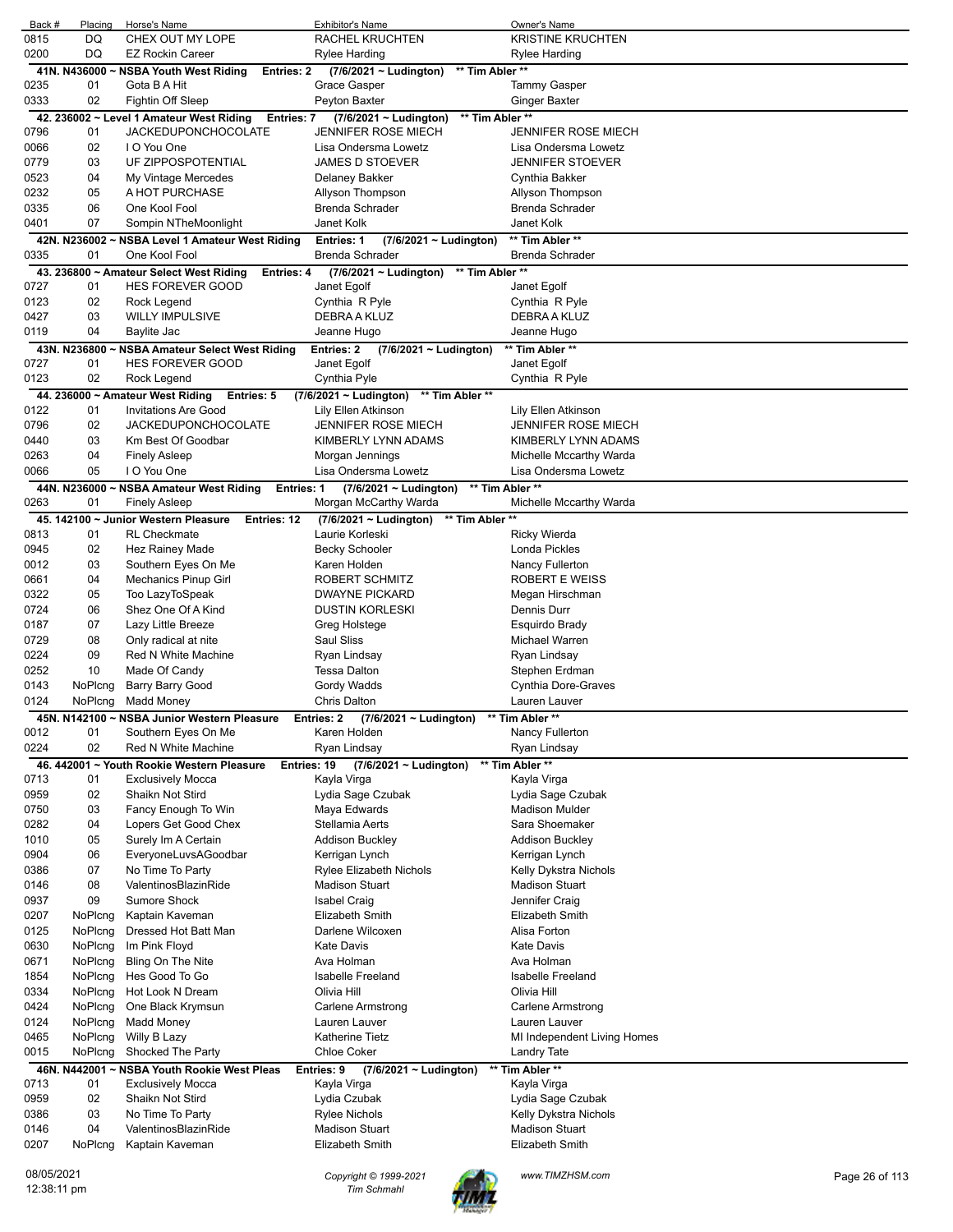| Back #       | Placing      | Horse's Name                                                                | Exhibitor's Name                                                           | Owner's Name                                         |                |
|--------------|--------------|-----------------------------------------------------------------------------|----------------------------------------------------------------------------|------------------------------------------------------|----------------|
| 0013         | NoPlcng      | Made With Real Cocoa                                                        | Brylynn Balon                                                              | Brylynn Balon                                        |                |
| 0334         | NoPlcng      | Hot Look N Dream                                                            | Olivia Hill                                                                | Olivia Hill                                          |                |
| 0465         | NoPlcng      | Willy B Lazy                                                                | Katherine Tietz                                                            | MI Independent Living Homes                          |                |
| 0015         | NoPlcng      | Shocked The Party                                                           | <b>Chloe Coker</b>                                                         | Landry Tate                                          |                |
|              |              | 47. 442702 ~ Level 1 Youth West Pleasure 13 & Under                         | Entries: 10<br>$(7/6/2021 \sim$ Ludington)                                 | ** Tim Abler **                                      |                |
| 0713         | 01           | <b>Exclusively Mocca</b>                                                    | Kayla Virga                                                                | Kayla Virga                                          |                |
| 0107         | 02           | Regal N Grand                                                               | <b>Taylin Collins</b>                                                      | <b>Taylin Collins</b>                                |                |
| 0777         | 03<br>04     | Lazy Open Invitation                                                        | <b>Hailey Utesch</b>                                                       | <b>Hailey Utesch</b>                                 |                |
| 0937<br>0206 | 05           | Sumore Shock<br>Prepare To B Shocked                                        | <b>Isabel Craig</b>                                                        | Jennifer Craig                                       |                |
| 0690         | 06           | The Only Leadin Lady                                                        | Myah Jane Chaput<br>Eleanor Ott                                            | <b>Stacy Chaput</b><br>Eleanor Ott                   |                |
| 0222         | 07           | Ms Mae Flash                                                                | Braelyn Bunting                                                            | Christa Baldwin                                      |                |
| 0146         | 08           | ValentinosBlazinRide                                                        | <b>Madison Stuart</b>                                                      | <b>Madison Stuart</b>                                |                |
| 1010         | 09           | Surely Im A Certain                                                         | <b>Addison Buckley</b>                                                     | <b>Addison Buckley</b>                               |                |
| 0321         | 10           | Cash Only                                                                   | Ella Spies                                                                 | Ella Spies                                           |                |
|              |              | 47N. N442702 ~ NSBA Level 1 Youth West Pleas 13&Under                       | Entries: 7<br>$(7/6/2021 \sim$ Ludington)                                  | ** Tim Abler **                                      |                |
| 0713         | 01           | <b>Exclusively Mocca</b>                                                    | Kayla Virga                                                                | Kayla Virga                                          |                |
| 0107         | 02           | Regal N Grand                                                               | <b>Taylin Collins</b>                                                      | <b>Taylin Collins</b>                                |                |
| 0206         | 03           | Prepare To B Shocked                                                        | Myah Jane Chaput                                                           | <b>Stacy Chaput</b>                                  |                |
| 0690         | 04           | The Only Leadin Lady                                                        | Eleanor Ott                                                                | Eleanor Ott                                          |                |
| 0222         | 05           | Ms Mae Flash                                                                | Braelyn Bunting                                                            | Christa Baldwin                                      |                |
| 0146         | 06           | ValentinosBlazinRide                                                        | <b>Madison Stuart</b>                                                      | <b>Madison Stuart</b>                                |                |
| 0321         | NoPlcng      | Cash Only                                                                   | Ella Spies                                                                 | Ella Spies                                           |                |
|              |              | 48. 442802 ~ Level 1 Youth West Pleasure 14-18                              | Entries: 18<br>$(7/6/2021 \sim$ Ludington)                                 | ** Tim Abler **                                      |                |
| 0718         | 01           | Suddenly Moonlight                                                          | J R Pickard                                                                | Katy Jo Zuidema                                      |                |
| 0200         | 02           | <b>EZ Rockin Career</b>                                                     | Rylee Harding                                                              | Rylee Harding                                        |                |
| 0959         | 03           | Shaikn Not Stird                                                            | Lydia Sage Czubak                                                          | Lydia Sage Czubak                                    |                |
| 0224         | 04           | Red N White Machine                                                         | Rilynn Lindsay                                                             | Ryan Lindsay                                         |                |
| 0282         | 05           | Lopers Get Good Chex                                                        | Stellamia Aerts                                                            | Sara Shoemaker                                       |                |
| 0017         | 06           | Crimson Martini                                                             | Rylee Zobl                                                                 | Joleen Oboyle Zobl                                   |                |
| 0424         | 07           | One Black Krymsun                                                           | Carlene Armstrong                                                          | Carlene Armstrong                                    |                |
| 0904         | 08           | EveryoneLuvsAGoodbar                                                        | Kerrigan Lynch                                                             | Kerrigan Lynch                                       |                |
| 0157         | 09           | Why Dont U Kiss This                                                        | <b>Katherine Tietz</b>                                                     | MI Independent Living Homes                          |                |
| 0514         | NoPlcng      | Rolling In Hot                                                              | Mackenzie Westbrook                                                        | Matt Westbrook                                       |                |
| 0386         | NoPlcng      | No Time To Party                                                            | Rylee Elizabeth Nichols                                                    | Kelly Dykstra Nichols                                |                |
| 0750         | NoPlcng      | Fancy Enough To Win                                                         | Maya Edwards                                                               | <b>Madison Mulder</b>                                |                |
| 0125         | NoPlcng      | Dressed Hot Batt Man                                                        | Darlene Wilcoxen                                                           | Alisa Forton                                         |                |
| 0630         | NoPlcng      | Im Pink Floyd                                                               | <b>Kate Davis</b>                                                          | <b>Kate Davis</b>                                    |                |
| 0671         | NoPlcng      | Bling On The Nite                                                           | Ava Holman                                                                 | Ava Holman                                           |                |
| 0818         | NoPlcng      | <b>Extremely Impulsive</b>                                                  | <b>Carson Brunner</b>                                                      | Benjamin Kortz                                       |                |
| 1854         | NoPlcng      | Hes Good To Go                                                              | <b>Isabelle Freeland</b>                                                   | <b>Isabelle Freeland</b>                             |                |
| 0015         | NoPlcng      | Shocked The Party                                                           | <b>Chloe Coker</b>                                                         | Landry Tate                                          |                |
|              |              | 48N. N442802 ~ NSBA Level 1 Youth West Pleas 14-18                          | Entries: 6<br>(7/6/2021 ~ Ludington)                                       | ** Tim Abler **                                      |                |
| 0200         | 01           | <b>EZ Rockin Career</b>                                                     | Rylee Harding                                                              | Rylee Harding                                        |                |
| 0224         | 02           | Red N White Machine                                                         | Rilynn Lindsay                                                             | Ryan Lindsay                                         |                |
| 0017         | 03           | Crimson Martini                                                             | Rylee Zobl                                                                 | Joleen Oboyle Zobl                                   |                |
| 0157         | 04           | Why Dont U Kiss This                                                        | Katherine Tietz                                                            | MI Independent Living Homes                          |                |
| 0386         | NoPlcng      | No Time To Party                                                            | <b>Rylee Nichols</b>                                                       | Kelly Dykstra Nichols                                |                |
| 0015         | NoPlcng      | Shocked The Party                                                           | Chloe Coker                                                                | Landry Tate                                          |                |
|              |              | 49. 442000 ~ Yth West Pleas All Ages<br><b>Entries: 10</b>                  | (7/6/2021 ~ Ludington)<br>** Tim Abler **                                  |                                                      |                |
| 0308         | 01           | The Next Drew Berry                                                         | Dana Moody                                                                 | Linda Moody                                          |                |
| 0945         | 02           | Hez Rainey Made                                                             | Eleanor Ott                                                                | Londa Pickles                                        |                |
| 0514         | 03           | Rolling In Hot                                                              | Mackenzie Westbrook                                                        | Matt Westbrook                                       |                |
| 0333         | 04           | Fightin Off Sleep                                                           | Peyton Baxter                                                              | Ginger Baxter                                        |                |
| 0235         | 05           | Gota B A Hit                                                                | Grace Gasper                                                               | <b>Tammy Gasper</b>                                  |                |
| 0824         | 06           | Zippin Past The Best                                                        | Carli Kerns                                                                | Carli Kerns                                          |                |
| 0149         | 07           | Got My Swag On                                                              | Katherine West                                                             | <b>Christine West</b>                                |                |
| 0107         | 08           | Regal N Grand                                                               | <b>Taylin Collins</b>                                                      | <b>Taylin Collins</b>                                |                |
| 0157         | 09           | Why Dont U Kiss This                                                        | <b>Katherine Tietz</b>                                                     | MI Independent Living Homes                          |                |
| 0124         | 10           | <b>Madd Money</b>                                                           | Lauren Lauver                                                              | Lauren Lauver                                        |                |
|              | 49N. N442000 | <b>NSBA Youth Western Pleasure</b>                                          | (7/6/2021 ~ Ludington)<br>Entries: 5                                       | ** Tim Abler **                                      |                |
| 0308         | 01           | The Next Drew Berry                                                         | Dana Moody                                                                 | Linda Moody                                          |                |
| 0333         | 02           | Fightin Off Sleep                                                           | Peyton Baxter                                                              | Ginger Baxter                                        |                |
| 0235         | 03<br>04     | Gota B A Hit                                                                | Grace Gasper                                                               | <b>Tammy Gasper</b>                                  |                |
| 0107<br>0157 | 05           | Regal N Grand<br>Why Dont U Kiss This                                       | <b>Taylin Collins</b><br><b>Katherine Tietz</b>                            | <b>Taylin Collins</b><br>MI Independent Living Homes |                |
|              |              |                                                                             |                                                                            |                                                      |                |
| 0819         | 01           | 50. 142004 ~ Level 1 Western Pleasure<br>Entries: 20<br>Luv N The Moonlight | ** Tim Abler **<br>$(7/6/2021 \sim$ Ludington)<br><b>JENNIFER A BURTON</b> | LINDA HICKS                                          |                |
| 0549         | 02           | <b>Extremely Godiva</b>                                                     | <b>ERIN LIEURANCE</b>                                                      | Richard L Donnelly                                   |                |
| 0012         | 03           | Southern Eyes On Me                                                         | Karen Holden                                                               | Nancy Fullerton                                      |                |
| 0383         | 04           | The Red Foxx                                                                | <b>Chris Dalton</b>                                                        | ADAM JOHNSON                                         |                |
| 0672         | 05           | Ona Dark Desert Hwy                                                         | Jeff Cochran                                                               | Rebecca Bailey                                       |                |
| 0789         | 06           | <b>KM A Special Invite</b>                                                  | <b>COLTON SMITH</b>                                                        | Kyra N Koester                                       |                |
| 0569         | 07           | Hez The Best                                                                | <b>DWAYNE PICKARD</b>                                                      | Gina Janke                                           |                |
| 08/05/2021   |              |                                                                             |                                                                            |                                                      |                |
| 12:38:11 pm  |              |                                                                             | Copyright © 1999-2021<br><b>Tim Schmahl</b>                                | www.TIMZHSM.com                                      | Page 27 of 113 |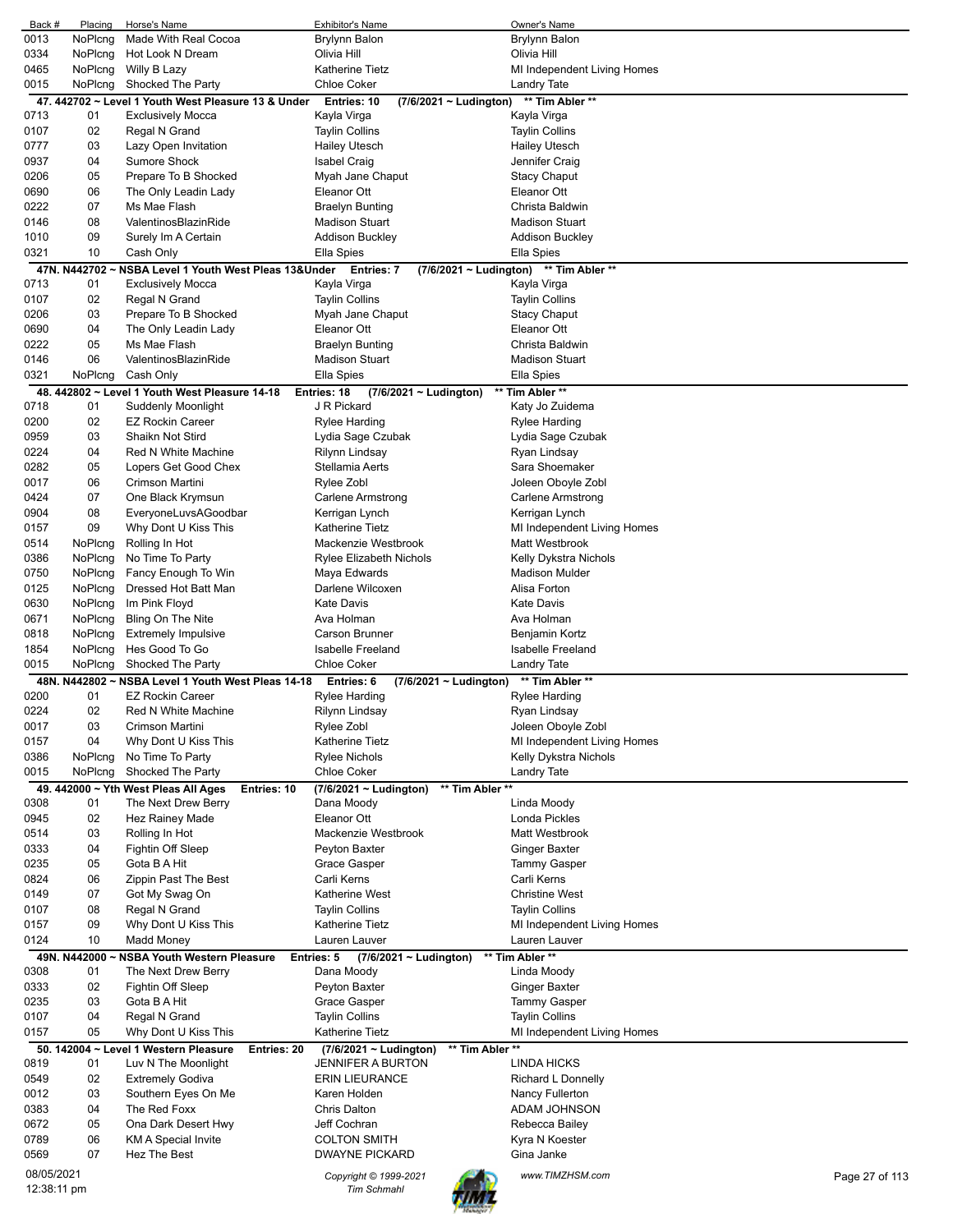| Back #       | Placing      | Horse's Name                                                | <b>Exhibitor's Name</b>                                      | Owner's Name                      |  |
|--------------|--------------|-------------------------------------------------------------|--------------------------------------------------------------|-----------------------------------|--|
| 0316         | 08           | <b>Remington Steal</b>                                      | Debbie Wadds                                                 | Debbie Wadds                      |  |
| 0837         | 09           | <b>Truely The Best</b>                                      | Jennifer Bluhm                                               | Gina Janke                        |  |
| 0187         | 10           | Lazy Little Breeze                                          | Greg Holstege                                                | Esquirdo Brady                    |  |
| 0844         | NoPlcng      | Come On Come In                                             | Megan Sliss                                                  | Doug Debra Wetherell              |  |
| 0694         | NoPlcng      | <b>ROCK SOLO</b>                                            | ROBERT SCHMITZ                                               | <b>LARA N SIMMONS</b>             |  |
| 0565         | NoPlcng      | <b>Cheerleaders Only</b>                                    | September Croel                                              | LYNN CROEL                        |  |
| 0617         | NoPlcng      | <b>Boy Crush</b>                                            | <b>DUSTIN KORLESKI</b>                                       | Sonia Stevens                     |  |
| 0960         | NoPlcng      | Ten Four Roger That                                         | Laurie Korleski                                              | Kelly Cox                         |  |
| 0411         | NoPlcng      | Winnie Take A Look                                          | Jeff Moody                                                   | Alison Chimner                    |  |
| 0828         | NoPlcng      | <b>Impulsive Deck</b>                                       | Fawn Healy                                                   | Fawn Healy                        |  |
| 0959         | NoPlcng      | Shaikn Not Stird                                            | <b>Tessa Dalton</b>                                          | Lydia Sage Czubak                 |  |
| 0056         | NoPlcng      | Shady Lil Cowgirl                                           | Reagan Schnell                                               | <b>Crosswind Farm</b>             |  |
| 0625         |              | <b>Taco Bout Last Night</b>                                 |                                                              | Jonathan Pasko                    |  |
|              | NoPlcng      |                                                             | Gordy Wadds                                                  |                                   |  |
|              |              | 50N. N142004 ~ NSBA Level 1 West Pleasure                   | $(7/6/2021 \sim$ Ludington)<br><b>Entries: 5</b>             | ** Tim Abler **                   |  |
| 0549         | 01           | <b>Extremely Godiva</b>                                     | Erin Lieurance                                               | Richard L Donnelly                |  |
| 0012         | 02           | Southern Eyes On Me                                         | Karen Holden                                                 | Nancy Fullerton                   |  |
| 0959         | NoPlcng      | Shaikn Not Stird                                            | <b>Tessa Dalton</b>                                          | Lydia Sage Czubak                 |  |
| 0056         | NoPlcng      | Shady Lil Cowgirl                                           | Reagen Schnell                                               | <b>Crosswind Farm</b>             |  |
| 0625         | NoPlcng      | Taco Bout Last Night                                        | Gordy Wadds                                                  | Jonathan Pasko                    |  |
|              |              | 51. 242001 ~ Amateur Rookie West Pleasure                   | Entries: 13<br>$(7/6/2021 \sim$ Ludington)                   | ** Tim Abler **                   |  |
| 0731         | 01           | Zips Back In Time                                           | <b>Brittney Foye</b>                                         | <b>Brittney Foye</b>              |  |
| 0181         | 02           | Hez Up To Know Good                                         | Paige Beland                                                 | Elizabeth Shoemaker               |  |
| 0804         | 03           | <b>Follow Ur Intuition</b>                                  | <b>Stefanie Freeland</b>                                     | <b>Stefanie Freeland</b>          |  |
| 0937         | 04           | <b>Sumore Shock</b>                                         | Jennifer Craig                                               | Jennifer Craig                    |  |
|              |              |                                                             |                                                              |                                   |  |
| 0334         | 05           | Hot Look N Dream                                            | Abbigale Hill                                                | Olivia Hill                       |  |
| 0025         | 06           | Johnny Diesel                                               | Morgan Letzkus                                               | James Letzkus                     |  |
| 0411         | 07           | Winnie Take A Look                                          | <b>Alison Chimner</b>                                        | Alison Chimner                    |  |
| 0052         | 08           | The Social Network                                          | <b>Brandy Pavlik</b>                                         | <b>Brandy Pavlik</b>              |  |
| 0487         | 09           | Chipped With Iron                                           | Rebecca Burtka                                               | Rebecca Burtka                    |  |
| 0282         | 10           | Lopers Get Good Chex                                        | Sara Shoemaker                                               | Sara Shoemaker                    |  |
| 0399         | NoPlcng      | Primainvitation                                             | Theresa Hegedus                                              | Theresa Hegedus                   |  |
| 0523         | NoPlcng      | My Vintage Mercedes                                         | Delaney Bakker                                               | Cynthia Bakker                    |  |
| 0724         | NoPlcng      | Shez One Of A Kind                                          | Dennis Durr                                                  | Dennis Durr                       |  |
|              |              | 51N. N242001 ~ NSBA Amateur Rookie West Pleas               | Entries: 0<br>(7/6/2021 ~ Ludington)                         | ** Tim Abler **                   |  |
|              |              | 52. 242002 ~ Level 1 Amateur West Pleasure                  | $(7/6/2021 \sim$ Ludington)<br>Entries: 16                   | ** Tim Abler **                   |  |
| 0081         | 01           | One Code Of Red                                             | <b>Ronald Matthews</b>                                       | <b>Ronald Matthews</b>            |  |
| 0731         | 02           | Zips Back In Time                                           |                                                              |                                   |  |
| 0401         | 03           |                                                             | <b>Brittney Foye</b>                                         | <b>Brittney Foye</b>              |  |
|              |              | Sompin NTheMoonlight                                        | Janet Kolk                                                   | Janet Kolk                        |  |
| 0322         | 04           | Too LazyToSpeak                                             | Megan Hirschman                                              | Megan Hirschman                   |  |
| 0399         | 05           | Primainvitation                                             | Theresa Hegedus                                              | Theresa Hegedus                   |  |
| 0412         | 06           | Hez One Sweet Repeat                                        | Olivia Wilson                                                | Olivia Wilson                     |  |
| 0262         | 07           | Time Is Lopin By                                            | Michele Lewis                                                | Jacqueline Moody                  |  |
| 0724         | 08           | Shez One Of A Kind                                          | Dennis Durr                                                  | Dennis Durr                       |  |
| 0981         | 09           | Money In Tha Bank                                           | Ashleigh Moore                                               | Ashleigh Moore                    |  |
| 0841         | 10           | Miss Zippin Willy                                           | Karen Bonham                                                 | Karen Bonham                      |  |
| 0143         | NoPlcng      |                                                             |                                                              |                                   |  |
| 0840         |              | Barry Barry Good                                            | <b>Cynthia Dore-Graves</b>                                   | Cynthia Dore-Graves               |  |
| 0282         | NoPlcng      | My Lazy Moment                                              | SARAH S GIBSON                                               | Megan Sliss                       |  |
| 0487         |              | Lopers Get Good Chex                                        | Sara Shoemaker                                               | Sara Shoemaker                    |  |
|              | NoPlcng      |                                                             |                                                              |                                   |  |
|              | NoPlcng      | Chipped With Iron                                           | Rebecca Burtka                                               | Rebecca Burtka                    |  |
| 0828         | NoPlcng      | <b>Impulsive Deck</b>                                       | Fawn Healy                                                   | Fawn Healy                        |  |
| 0181         | NoPlcng      | Hez Up To Know Good                                         | Paige Beland                                                 | Elizabeth Shoemaker               |  |
|              |              | 52N. N242002 ~ NSBA Level 1 Amateur West Pleas              | <b>Entries: 1</b><br>$(7/6/2021 \sim$ Ludington)             | ** Tim Abler **                   |  |
| 0262         | 01           | Time Is Lopin By                                            | Michele Lewis                                                | Jacqueline Moody                  |  |
|              |              | 53. 242800 ~ Amateur Select West Pleasure                   | ** Tim Abler **<br>$(7/6/2021 \sim$ Ludington)<br>Entries: 9 |                                   |  |
| 0729         | 01           | Only radical at nite                                        | Michael Warren                                               | Michael Warren                    |  |
| 0012         | 02           | Southern Eyes On Me                                         | Nancy Fullerton                                              | Nancy Fullerton                   |  |
| 0081         | 03           | One Code Of Red                                             | <b>Ronald Matthews</b>                                       | <b>Ronald Matthews</b>            |  |
| 0070         | 04           | True Blue I Will Be                                         | Kay Stanek                                                   | Kay Stanek                        |  |
| 0804         | 05           | Follow Ur Intuition                                         | Stefanie Freeland                                            | <b>Stefanie Freeland</b>          |  |
| 0022         | 06           | Dont Need A Mirror                                          | <b>Brenda Howell</b>                                         | Christa Baldwin                   |  |
|              | 07           |                                                             |                                                              |                                   |  |
| 0451<br>0150 | 08           | KM THE BEST BRANDY                                          | ANNE ZINDARS PATE<br>Susan Frank                             | ANNE ZINDARS PATE<br>Susan Frank  |  |
| 0123         | 09           | Macs Kool Legacy                                            |                                                              |                                   |  |
|              |              | Rock Legend                                                 | Cynthia R Pyle                                               | Cynthia R Pyle                    |  |
|              | 53N. N242800 | ~ NSBA Amateur Select West Pleas                            | Entries: 3<br>$(7/6/2021 \sim$ Ludington)                    | ** Tim Abler **                   |  |
| 0012         | 01           | Southern Eyes On Me                                         | Nancy Fullerton                                              | Nancy Fullerton                   |  |
| 0022         | 02           | Dont Need A Mirror                                          | Brenda Howell                                                | Christa Baldwin                   |  |
| 0123         | 03           | Rock Legend                                                 | Cynthia Pyle                                                 | Cynthia R Pyle                    |  |
|              |              | 54. 242000 ~ Amateur Western Pleasure<br><b>Entries: 12</b> | (7/6/2021 ~ Ludington)<br>** Tim Abler **                    |                                   |  |
| 0222         | 01           | Ms Mae Flash                                                | <b>Brandy Baldwin-Bunting</b>                                | Christa Baldwin                   |  |
| 0262         | 02           | Time Is Lopin By                                            | Michele Lewis                                                | Jacqueline Moody                  |  |
| 0122         | 03           | <b>Invitations Are Good</b>                                 | Lily Ellen Atkinson                                          | Lily Ellen Atkinson               |  |
| 0383         | 04           | The Red Foxx                                                | ADAM JOHNSON                                                 | ADAM JOHNSON                      |  |
| 0263         | 05           | <b>Finely Asleep</b>                                        | Morgan Jennings                                              | Michelle Mccarthy Warda           |  |
| 0825         | 06           | Only Happens                                                | Angie Heighton                                               | Angie Heighton                    |  |
| 08/05/2021   |              |                                                             | Copyright © 1999-2021                                        | www.TIMZHSM.com<br>Page 28 of 113 |  |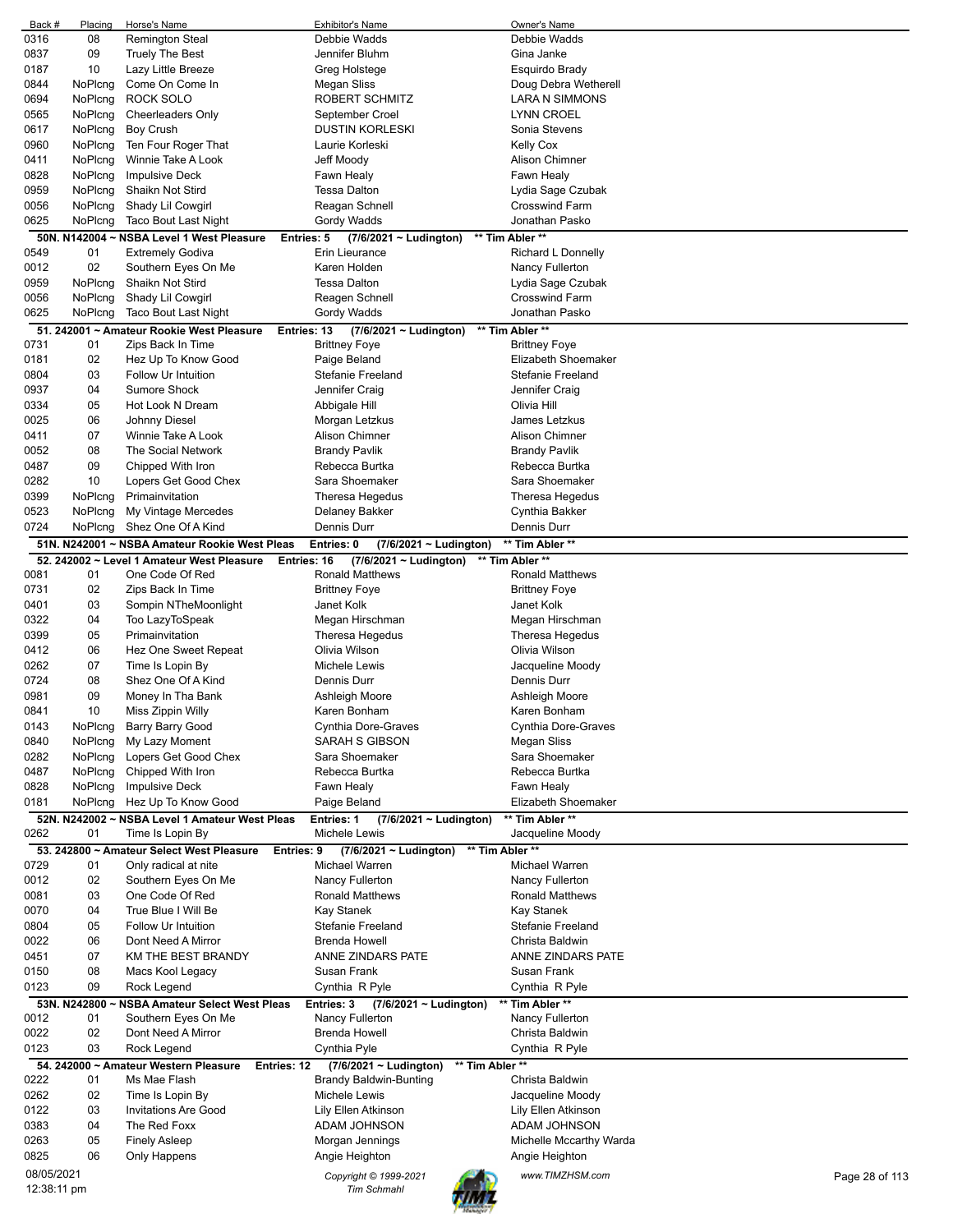| Back #      | Placing | Horse's Name                                        | <b>Exhibitor's Name</b>                        | Owner's Name                |                |
|-------------|---------|-----------------------------------------------------|------------------------------------------------|-----------------------------|----------------|
| 0844        | 07      | Come On Come In                                     | Megan Sliss                                    | Doug Debra Wetherell        |                |
| 0631        | 08      | Made It Rain                                        | <b>JENNIFER HUNTOON</b>                        | <b>JENNIFER HUNTOON</b>     |                |
| 0592        | 09      | Rockin good chocolat                                | <b>KATIE SCHMITZ</b>                           | <b>KATIE SCHMITZ</b>        |                |
| 0617        | NoPlcng | <b>Boy Crush</b>                                    | Jessica Cook                                   | Sonia Stevens               |                |
| 0212        | NoPlcng | Zip N The Dreams                                    | Annelise Sophiea                               | Annelise Sophiea            |                |
| 0252        | NoPlcng | Made Of Candy                                       | Stephen Erdman                                 | Stephen Erdman              |                |
|             |         | 54N. N242000 ~ NSBA Amateur Western Pleasure        | Entries: 5<br>(7/6/2021 ~ Ludington)           | ** Tim Abler **             |                |
| 0222        | 01      | Ms Mae Flash                                        | <b>Brandy Baldwin-Bunting</b>                  | Christa Baldwin             |                |
| 0262        | 02      | Time Is Lopin By                                    | Michele Lewis                                  | Jacqueline Moody            |                |
| 0383        | 03      | The Red Foxx                                        | Adam Johnson                                   | ADAM JOHNSON                |                |
| 0263        | 04      | <b>Finely Asleep</b>                                | Morgan McCarthy Warda                          | Michelle Mccarthy Warda     |                |
| 0252        | NoPlcng | Made Of Candy                                       | Stephen Erdman                                 | Stephen Erdman              |                |
|             |         | 38. 136004 ~ Level 1 West Riding<br>Entries: 13     | ** Butch Campbell **<br>(7/6/2021 ~ Ludington) |                             |                |
| 0328        | 01      | <b>That Sudden Smile</b>                            | Amber Pickard                                  | Elizabeth Meerman           |                |
| 0613        | 02      | NO DOUBT HEZ LAZY                                   | ROBERT SCHMITZ                                 | <b>MICHAEL W PICKLES</b>    |                |
|             |         |                                                     |                                                |                             |                |
| 0694        | 03      | <b>ROCK SOLO</b>                                    | ROBERT SCHMITZ                                 | <b>LARA N SIMMONS</b>       |                |
| 0848        | 04      | My Chips Are Hott                                   | <b>ERIN LIEURANCE</b>                          | Ann R Gibson                |                |
| 0796        | 05      | <b>JACKEDUPONCHOCOLATE</b>                          | <b>JENNIFER ROSE MIECH</b>                     | <b>JENNIFER ROSE MIECH</b>  |                |
| 0661        | 06      | <b>Mechanics Pinup Girl</b>                         | ROBERT SCHMITZ                                 | ROBERT E WEISS              |                |
| 0123        | 07      | Rock Legend                                         | Cynthia R Pyle                                 | Cynthia R Pyle              |                |
| 0232        | 08      | A HOT PURCHASE                                      | Allyson Thompson                               | Allyson Thompson            |                |
| 0119        | 09      | Baylite Jac                                         | Jeanne Hugo                                    | Jeanne Hugo                 |                |
| 0124        | 10      | <b>Madd Money</b>                                   | <b>Chris Dalton</b>                            | Lauren Lauver               |                |
| 0451        | 11      | KM THE BEST BRANDY                                  | <b>JENNIFER A BURTON</b>                       | ANNE ZINDARS PATE           |                |
| 0111        | 12      | Dang Near Dun                                       | Stephanie Bean                                 | Claire Kelp                 |                |
| 0849        | 13      | Chics Love Me                                       | Joe Goodenow                                   | Heather Pelon               |                |
|             |         | 38. 136004 ~ Level 1 West Riding<br>Entries: 13     | ** Patty Campbell **<br>(7/6/2021 ~ Ludington) |                             |                |
| 0613        | 01      | NO DOUBT HEZ LAZY                                   | ROBERT SCHMITZ                                 | <b>MICHAEL W PICKLES</b>    |                |
| 0328        | 02      | <b>That Sudden Smile</b>                            | Amber Pickard                                  | Elizabeth Meerman           |                |
| 0694        | 03      | ROCK SOLO                                           | ROBERT SCHMITZ                                 | LARA N SIMMONS              |                |
| 0848        | 04      | My Chips Are Hott                                   | <b>ERIN LIEURANCE</b>                          | Ann R Gibson                |                |
| 0661        | 05      | <b>Mechanics Pinup Girl</b>                         | ROBERT SCHMITZ                                 | <b>ROBERT E WEISS</b>       |                |
| 0119        | 06      | Baylite Jac                                         | Jeanne Hugo                                    | Jeanne Hugo                 |                |
| 0796        | 07      | <b>JACKEDUPONCHOCOLATE</b>                          | <b>JENNIFER ROSE MIECH</b>                     | <b>JENNIFER ROSE MIECH</b>  |                |
| 0123        | 08      | Rock Legend                                         | Cynthia R Pyle                                 | Cynthia R Pyle              |                |
| 0232        | 09      | A HOT PURCHASE                                      | Allyson Thompson                               | Allyson Thompson            |                |
| 0111        | 10      | Dang Near Dun                                       | Stephanie Bean                                 | Claire Kelp                 |                |
| 0451        | 11      | KM THE BEST BRANDY                                  | <b>JENNIFER A BURTON</b>                       | ANNE ZINDARS PATE           |                |
| 0124        | 12      | <b>Madd Money</b>                                   | <b>Chris Dalton</b>                            | Lauren Lauver               |                |
| 0849        | 13      | Chics Love Me                                       | Joe Goodenow                                   | <b>Heather Pelon</b>        |                |
|             |         |                                                     |                                                |                             |                |
|             |         | 55. 142200 ~ Senior Western Pleasure<br>Entries: 17 | ** Tim Abler **<br>(7/6/2021 ~ Ludington)      |                             |                |
| 0263        | 01      | <b>Finely Asleep</b>                                | Morgan Jennings                                | Michelle Mccarthy Warda     |                |
| 0262        | 02      | Time Is Lopin By                                    | Jeff Moody                                     | Jacqueline Moody            |                |
| 0222        | 03      | Ms Mae Flash                                        | Christa Baldwin                                | Christa Baldwin             |                |
| 0010        | 04      | Too Cold To Sleep                                   | Monty Montgomery                               | Corlinda Huffman            |                |
| 0777        | 05      | Lazy Open Invitation                                | <b>ERIN LIEURANCE</b>                          | <b>Hailey Utesch</b>        |                |
| 0122        | 06      | <b>Invitations Are Good</b>                         | September Croel                                | Lily Ellen Atkinson         |                |
| 0081        | 07      | One Code Of Red                                     | Emily Botsford                                 | <b>Ronald Matthews</b>      |                |
| 0533        | 08      | VS Life Support                                     | Laurie Korleski                                | Francesca Wierda            |                |
| 0157        | 09      | Why Dont U Kiss This                                | <b>Katherine Tietz</b>                         | MI Independent Living Homes |                |
| 0837        | NoPlcng | <b>Truely The Best</b>                              | Jennifer Bluhm                                 | Gina Janke                  |                |
| 0899        | NoPlcng | Abbrakadabra                                        | JEFF LEEK                                      | JADA L LEEK                 |                |
| 0631        | NoPlcng | Made It Rain                                        | <b>JENNIFER HUNTOON</b>                        | <b>JENNIFER HUNTOON</b>     |                |
| 0328        | NoPlcng | <b>That Sudden Smile</b>                            | <b>DWAYNE PICKARD</b>                          | Elizabeth Meerman           |                |
| 0524        | NoPlcng | Radical signs r good                                | Saul Sliss                                     | Allen And Marilyn Wade      |                |
| 0825        | NoPlcng | Only Happens                                        | Michelle Mccarthy Warda                        | Angie Heighton              |                |
| 0690        | NoPlcng | The Only Leadin Lady                                | Eleanor Ott                                    | Eleanor Ott                 |                |
| 0761        | NoPlcng | Boys Move Over                                      | <b>Amber Pickard</b>                           | Sara Jackson-Vance          |                |
|             |         | 39. 136000 ~ Western Riding<br>Entries: 6           | (7/6/2021 ~ Ludington) ** Butch Campbell **    |                             |                |
| 0440        | 01      | Km Best Of Goodbar                                  | KIMBERLY LYNN ADAMS                            | KIMBERLY LYNN ADAMS         |                |
| 0122        | 02      | <b>Invitations Are Good</b>                         | September Croel                                | Lily Ellen Atkinson         |                |
| 0263        | 03      | <b>Finely Asleep</b>                                | Morgan Jennings                                | Michelle Mccarthy Warda     |                |
| 0815        | DQ      | CHEX OUT MY LOPE                                    | Brynne Bassler                                 | <b>KRISTINE KRUCHTEN</b>    |                |
| 0727        | DQ      | <b>HES FOREVER GOOD</b>                             | Kyle Dougherty                                 | Janet Egolf                 |                |
| 0335        | DQ      | One Kool Fool                                       | Jeff Moody                                     | Brenda Schrader             |                |
|             |         | 39. 136000 ~ Western Riding<br>Entries: 6           | (7/6/2021 ~ Ludington) ** Patty Campbell **    |                             |                |
| 0440        | 01      | Km Best Of Goodbar                                  | KIMBERLY LYNN ADAMS                            | KIMBERLY LYNN ADAMS         |                |
| 0122        | 02      | <b>Invitations Are Good</b>                         | September Croel                                | Lily Ellen Atkinson         |                |
| 0263        | 03      | <b>Finely Asleep</b>                                | Morgan Jennings                                | Michelle Mccarthy Warda     |                |
| 0815        | DQ      | CHEX OUT MY LOPE                                    | <b>Brynne Bassler</b>                          | <b>KRISTINE KRUCHTEN</b>    |                |
| 0727        | DQ      | HES FOREVER GOOD                                    | <b>Kyle Dougherty</b>                          | Janet Egolf                 |                |
| 0335        | DQ      | One Kool Fool                                       | Jeff Moody                                     | <b>Brenda Schrader</b>      |                |
|             |         |                                                     |                                                |                             |                |
|             |         | 55N. N142200 ~ NSBA Senior West Pleasure            | Entries: 2<br>$(7/6/2021 \sim$ Ludington)      | ** Tim Abler **             |                |
| 0263        | 01      | <b>Finely Asleep</b>                                | Morgan McCarthy Warda                          | Michelle Mccarthy Warda     |                |
|             |         |                                                     |                                                |                             |                |
| 08/05/2021  |         |                                                     | Copyright © 1999-2021                          | www.TIMZHSM.com             | Page 29 of 113 |
| 12:38:11 pm |         |                                                     | <b>Tim Schmahl</b>                             |                             |                |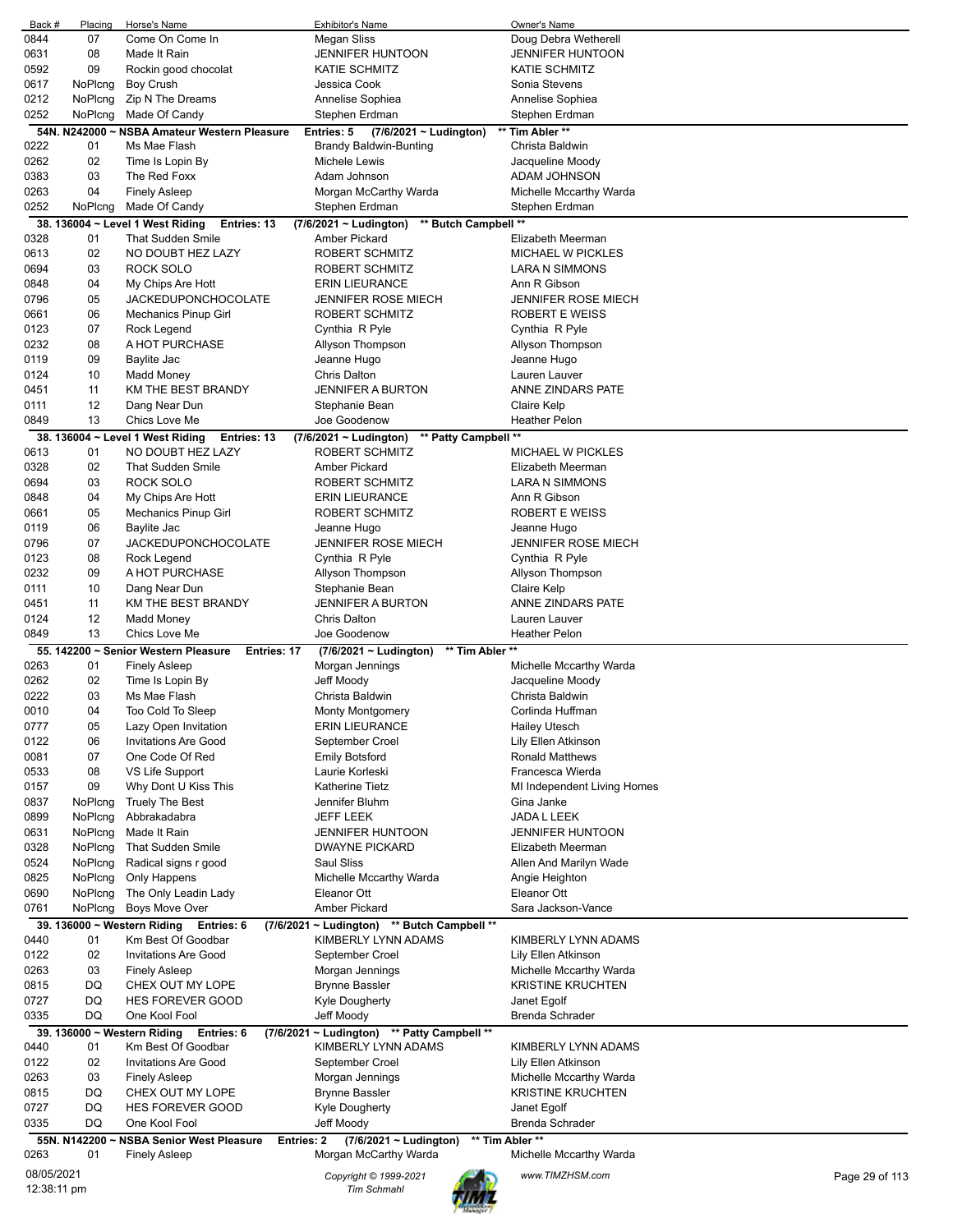| Back #     | Placing     | Horse's Name                                             | Exhibitor's Name            |                      | Owner's Name                |                |
|------------|-------------|----------------------------------------------------------|-----------------------------|----------------------|-----------------------------|----------------|
| 0157       | 02          | Why Dont U Kiss This                                     | Katherine Tietz             |                      | MI Independent Living Homes |                |
|            |             |                                                          |                             |                      |                             |                |
|            |             | 40. 436002 ~ Level 1 Youth West Riding<br>Entries: 10    | (7/6/2021 ~ Ludington)      | ** Butch Campbell ** |                             |                |
| 0359       | 01          | <b>HUNTIN A GOOD RETURN</b>                              | Katherine West              |                      | <b>Christine West</b>       |                |
| 0200       | 02          | <b>EZ Rockin Career</b>                                  | Rylee Harding               |                      | Rylee Harding               |                |
| 0149       | 03          | Got My Swag On                                           | <b>Katherine West</b>       |                      | <b>Christine West</b>       |                |
|            |             |                                                          |                             |                      |                             |                |
| 1433       | 04          | A Sleepy Margarita                                       | <b>Addison Baynes</b>       |                      | Meggen M Morrow Baynes      |                |
| 0955       | 05          | Good Lookin Gucci                                        | Katelyn Rabe                |                      | University Findlay          |                |
| 0111       | 06          | Dang Near Dun                                            | Claire Kelp                 |                      | Claire Kelp                 |                |
| 0146       | 07          | ValentinosBlazinRide                                     | <b>Madison Stuart</b>       |                      | <b>Madison Stuart</b>       |                |
|            |             |                                                          |                             |                      |                             |                |
| 0333       | 08          | Fightin Off Sleep                                        | Peyton Baxter               |                      | <b>Ginger Baxter</b>        |                |
| 0815       | DQ          | CHEX OUT MY LOPE                                         | RACHEL KRUCHTEN             |                      | <b>KRISTINE KRUCHTEN</b>    |                |
| 0226       | DQ          | Art Trouble                                              | Dana Moody                  |                      | Michelle Lewis              |                |
|            |             |                                                          |                             |                      |                             |                |
|            |             | 40. 436002 ~ Level 1 Youth West Riding<br>Entries: 10    | $(7/6/2021 \sim$ Ludington) | ** Patty Campbell ** |                             |                |
| 0359       | 01          | HUNTIN A GOOD RETURN                                     | <b>Katherine West</b>       |                      | <b>Christine West</b>       |                |
| 0200       | 02          | <b>EZ Rockin Career</b>                                  | <b>Rylee Harding</b>        |                      | <b>Rylee Harding</b>        |                |
|            |             |                                                          |                             |                      |                             |                |
| 1433       | 03          | A Sleepy Margarita                                       | <b>Addison Baynes</b>       |                      | Meggen M Morrow Baynes      |                |
| 0149       | 04          | Got My Swag On                                           | <b>Katherine West</b>       |                      | <b>Christine West</b>       |                |
| 0955       | 05          | Good Lookin Gucci                                        | Katelyn Rabe                |                      | <b>University Findlay</b>   |                |
|            |             |                                                          |                             |                      |                             |                |
| 0111       | 06          | Dang Near Dun                                            | Claire Kelp                 |                      | Claire Kelp                 |                |
| 0146       | 07          | ValentinosBlazinRide                                     | <b>Madison Stuart</b>       |                      | <b>Madison Stuart</b>       |                |
| 0333       | 08          | Fightin Off Sleep                                        | Peyton Baxter               |                      | <b>Ginger Baxter</b>        |                |
|            |             |                                                          |                             |                      |                             |                |
| 0815       | DQ          | CHEX OUT MY LOPE                                         | RACHEL KRUCHTEN             |                      | <b>KRISTINE KRUCHTEN</b>    |                |
| 0226       | DQ          | Art Trouble                                              | Dana Moody                  |                      | Michelle Lewis              |                |
|            |             | 56. 9427 ~ Small Fry West Pleasure<br>Entries: 13        | $(7/6/2021 -$ Ludington)    | ** Tim Abler **      |                             |                |
|            |             |                                                          |                             |                      |                             |                |
| 0022       | 01          | Dont Need A Mirror                                       | <b>Brylee Bunting</b>       |                      | Christa Baldwin             |                |
| 0226       | 02          | Art Trouble                                              | <b>Karly Lewis</b>          |                      | Michelle Lewis              |                |
| 0629       | 03          | A Simply Hot Boogie                                      | Evan Ford                   |                      | Danny Ford                  |                |
|            |             |                                                          |                             |                      |                             |                |
| 0310       | 04          | <b>IMA LOPIN WITH CLASS</b>                              | Quinn Bogue                 |                      | <b>Family Bogue</b>         |                |
| 0845       | 05          | Km Movin The Best                                        | Addaley Hudson              |                      | Allison Hudson              |                |
| 0814       | 06          | My Invite To Dream                                       | Sophia Dong                 |                      | Ava Holman                  |                |
|            | 07          |                                                          |                             |                      |                             |                |
| 0242       |             | U No It Gets Better                                      | Isabella Sopheia            |                      | Annelise Sophiea            |                |
| 0052       | 08          | The Social Network                                       | Xandrea Sandusky            |                      | <b>Brandy Pavlik</b>        |                |
| 0808       | 09          | <b>FOREVER OUTTA RANGE</b>                               | Kayleigh Korleski           |                      | <b>Kelly Cox</b>            |                |
| 0708       | 10          | Heza One Hot Skip                                        | Kelsey Goodenow             |                      | Lisa Busch                  |                |
|            |             |                                                          |                             |                      |                             |                |
| 0250       | NoPlcng     | <b>RD Fancy Tradition</b>                                | Adam Wilcoxen               |                      | Alisa Forton                |                |
| 0181       | NoPlcng     | Hez Up To Know Good                                      | Elizabeth Shoemaker         |                      | Elizabeth Shoemaker         |                |
| 0981       | NoPlcng     | Money In Tha Bank                                        | Lucy Moore                  |                      | Ashleigh Moore              |                |
|            |             |                                                          |                             |                      |                             |                |
|            |             | 41. 436000 $\sim$ Youth West Riding<br><b>Entries: 7</b> | (7/6/2021 ~ Ludington)      | ** Butch Campbell ** |                             |                |
| 0235       | 01          | Gota B A Hit                                             | Grace Gasper                |                      | <b>Tammy Gasper</b>         |                |
| 1433       | 02          | A Sleepy Margarita                                       | <b>Addison Baynes</b>       |                      | Meggen M Morrow Baynes      |                |
|            |             |                                                          |                             |                      |                             |                |
| 0359       | 03          | HUNTIN A GOOD RETURN                                     | <b>Katherine West</b>       |                      | <b>Christine West</b>       |                |
| 0333       | 04          | Fightin Off Sleep                                        | Peyton Baxter               |                      | <b>Ginger Baxter</b>        |                |
| 0111       | 05          | Dang Near Dun                                            | Claire Kelp                 |                      | Claire Kelp                 |                |
|            |             |                                                          |                             |                      |                             |                |
| 0815       | DQ          | CHEX OUT MY LOPE                                         | <b>RACHEL KRUCHTEN</b>      |                      | <b>KRISTINE KRUCHTEN</b>    |                |
| 0200       | DQ          | <b>EZ Rockin Career</b>                                  | Rylee Harding               |                      | Rylee Harding               |                |
|            |             | 41. 436000 ~ Youth West Riding<br>Entries: 7             | (7/6/2021 ~ Ludington)      | ** Patty Campbell ** |                             |                |
| 0235       | 01          | Gota B A Hit                                             | Grace Gasper                |                      | <b>Tammy Gasper</b>         |                |
|            |             |                                                          |                             |                      |                             |                |
| 0359       | 02          | HUNTIN A GOOD RETURN                                     | <b>Katherine West</b>       |                      | <b>Christine West</b>       |                |
| 1433       | 03          | A Sleepy Margarita                                       | <b>Addison Baynes</b>       |                      | Meggen M Morrow Baynes      |                |
| 0333       | 04          | Fightin Off Sleep                                        | Peyton Baxter               |                      | Ginger Baxter               |                |
|            |             |                                                          |                             |                      |                             |                |
| 0111       | 05          | Dang Near Dun                                            | Claire Kelp                 |                      | Claire Kelp                 |                |
| 0815       | DQ          | CHEX OUT MY LOPE                                         | RACHEL KRUCHTEN             |                      | <b>KRISTINE KRUCHTEN</b>    |                |
| 0200       | DQ          | <b>EZ Rockin Career</b>                                  | Rylee Harding               |                      | <b>Rylee Harding</b>        |                |
|            |             |                                                          |                             |                      |                             |                |
|            |             | 56N. N9427 ~ NSBA Small Fry West Pleasure<br>Entries: 2  | $(7/6/2021 \sim$ Ludington) |                      | ** Tim Abler **             |                |
| 0226       | 01          | Art Trouble                                              | <b>Karly Lewis</b>          |                      | Michelle Lewis              |                |
| 0310       | 02          | IMA LOPIN WITH CLASS                                     | Quinn Bogue                 |                      | <b>Family Bogue</b>         |                |
|            |             |                                                          |                             |                      |                             |                |
|            |             | 42. 236002 ~ Level 1 Amateur West Riding<br>Entries: 7   | (7/6/2021 ~ Ludington)      |                      | ** Butch Campbell **        |                |
| 0796       | 01          | <b>JACKEDUPONCHOCOLATE</b>                               | <b>JENNIFER ROSE MIECH</b>  |                      | <b>JENNIFER ROSE MIECH</b>  |                |
| 0066       | 02          | I O You One                                              | Lisa Ondersma Lowetz        |                      | Lisa Ondersma Lowetz        |                |
| 0779       | 03          | UF ZIPPOSPOTENTIAL                                       | <b>JAMES D STOEVER</b>      |                      | <b>JENNIFER STOEVER</b>     |                |
|            |             |                                                          |                             |                      |                             |                |
| 0523       | 04          | My Vintage Mercedes                                      | Delaney Bakker              |                      | Cynthia Bakker              |                |
| 0232       | 05          | A HOT PURCHASE                                           | Allyson Thompson            |                      | Allyson Thompson            |                |
| 0335       | 06          | One Kool Fool                                            | <b>Brenda Schrader</b>      |                      | Brenda Schrader             |                |
|            |             |                                                          |                             |                      |                             |                |
| 0401       | 07          | Sompin NTheMoonlight                                     | Janet Kolk                  |                      | Janet Kolk                  |                |
|            |             | 42. 236002 ~ Level 1 Amateur West Riding<br>Entries: 7   | (7/6/2021 ~ Ludington)      |                      | ** Patty Campbell **        |                |
| 0796       | 01          | <b>JACKEDUPONCHOCOLATE</b>                               | <b>JENNIFER ROSE MIECH</b>  |                      | <b>JENNIFER ROSE MIECH</b>  |                |
|            |             | I O You One                                              | Lisa Ondersma Lowetz        |                      |                             |                |
| 0066       | 02          |                                                          |                             |                      | Lisa Ondersma Lowetz        |                |
| 0779       | 03          | UF ZIPPOSPOTENTIAL                                       | <b>JAMES D STOEVER</b>      |                      | <b>JENNIFER STOEVER</b>     |                |
| 0523       | 04          | My Vintage Mercedes                                      | Delaney Bakker              |                      | Cynthia Bakker              |                |
| 0232       | 05          | A HOT PURCHASE                                           |                             |                      |                             |                |
|            |             |                                                          | Allyson Thompson            |                      | Allyson Thompson            |                |
| 0335       | 06          | One Kool Fool                                            | <b>Brenda Schrader</b>      |                      | <b>Brenda Schrader</b>      |                |
| 0401       | 07          | Sompin NTheMoonlight                                     | Janet Kolk                  |                      | Janet Kolk                  |                |
|            |             |                                                          |                             | ** Tim Abler **      |                             |                |
|            |             | 57. 9426 ~ Small Fry Horsemanship<br>Entries: 11         | (7/6/2021 ~ Ludington)      |                      |                             |                |
| 0022       | 01          | Dont Need A Mirror                                       | <b>Brylee Bunting</b>       |                      | Christa Baldwin             |                |
| 08/05/2021 |             |                                                          | Copyright © 1999-2021       |                      | www.TIMZHSM.com             | Page 30 of 113 |
|            | 12:38:11 pm |                                                          | <b>Tim Schmahl</b>          |                      |                             |                |
|            |             |                                                          |                             |                      |                             |                |
|            |             |                                                          |                             |                      |                             |                |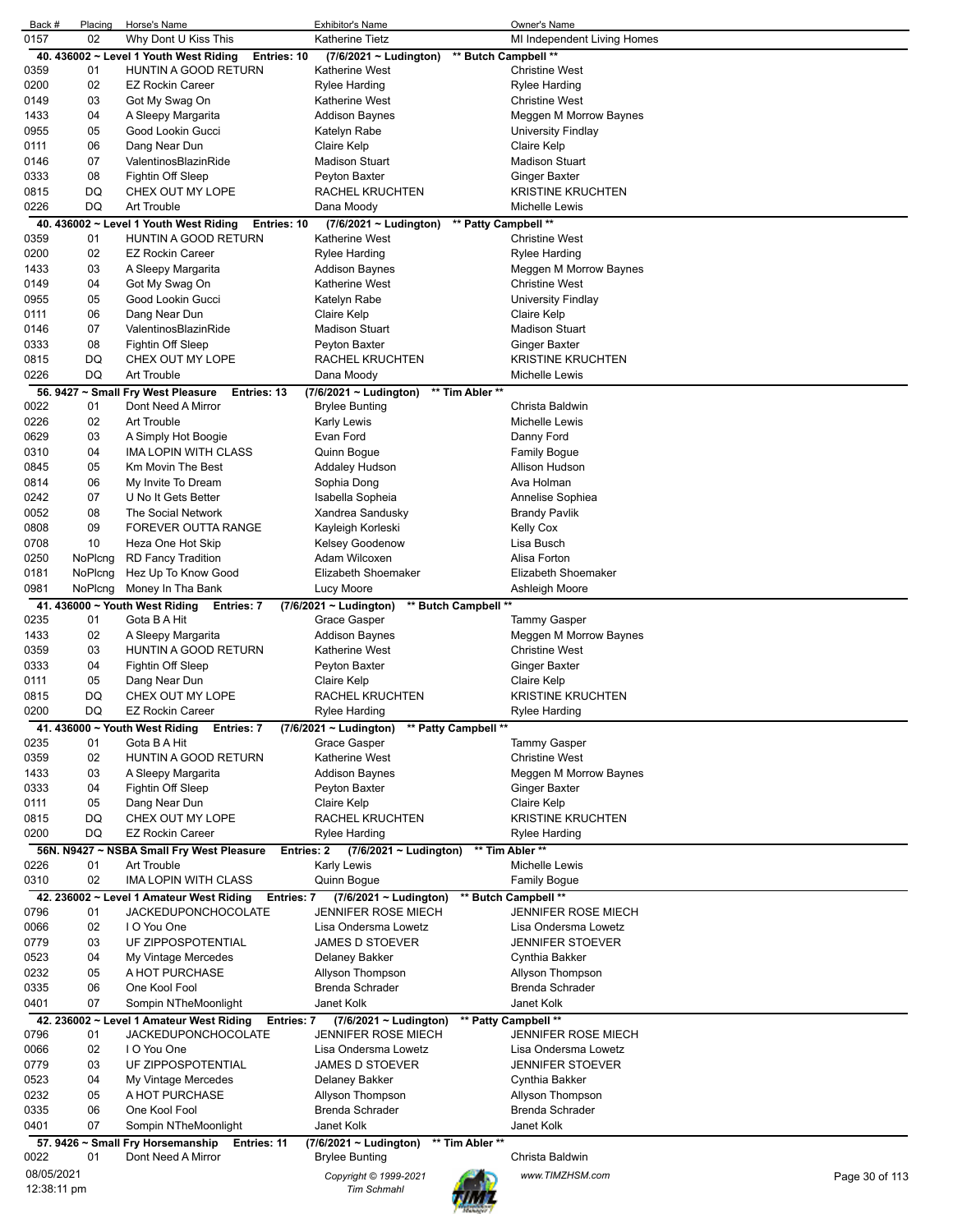| Back #      | Placing | Horse's Name                                   |             | <b>Exhibitor's Name</b>                        |                      | Owner's Name               |                |
|-------------|---------|------------------------------------------------|-------------|------------------------------------------------|----------------------|----------------------------|----------------|
| 0845        | 02      | Km Movin The Best                              |             | Addaley Hudson                                 |                      | Allison Hudson             |                |
| 0226        | 03      | Art Trouble                                    |             | Karly Lewis                                    |                      | Michelle Lewis             |                |
|             |         |                                                |             |                                                |                      |                            |                |
| 0310        | 04      | IMA LOPIN WITH CLASS                           |             | Quinn Bogue                                    |                      | Family Bogue               |                |
| 0181        | 05      | Hez Up To Know Good                            |             | Elizabeth Shoemaker                            |                      | Elizabeth Shoemaker        |                |
| 0981        | 06      | Money In Tha Bank                              |             | Lucy Moore                                     |                      | Ashleigh Moore             |                |
| 0242        | 07      | U No It Gets Better                            |             | Isabella Sopheia                               |                      | Annelise Sophiea           |                |
|             |         |                                                |             |                                                |                      |                            |                |
| 0814        | 08      | My Invite To Dream                             |             | Sophia Dong                                    |                      | Ava Holman                 |                |
| 0708        | 09      | Heza One Hot Skip                              |             | Kelsey Goodenow                                |                      | Lisa Busch                 |                |
| 0052        | NoPlcng | The Social Network                             |             | Xandrea Sandusky                               |                      | Brandy Pavlik              |                |
| 0250        | NoPlcng | <b>RD Fancy Tradition</b>                      |             | Adam Wilcoxen                                  |                      | Alisa Forton               |                |
|             |         |                                                |             |                                                |                      |                            |                |
|             |         | 43. 236800 ~ Amateur Select West Riding        | Entries: 4  | $(7/6/2021 \sim$ Ludington)                    |                      | ** Butch Campbell **       |                |
| 0727        | 01      | <b>HES FOREVER GOOD</b>                        |             | Janet Egolf                                    |                      | Janet Egolf                |                |
| 0123        | 02      | Rock Legend                                    |             | Cynthia R Pyle                                 |                      | Cynthia R Pyle             |                |
| 0427        | 03      | <b>WILLY IMPULSIVE</b>                         |             | DEBRA A KLUZ                                   |                      | DEBRA A KLUZ               |                |
|             |         |                                                |             |                                                |                      |                            |                |
| 0119        | 04      | Baylite Jac                                    |             | Jeanne Hugo                                    |                      | Jeanne Hugo                |                |
|             |         | 43. 236800 ~ Amateur Select West Riding        | Entries: 4  | $(7/6/2021 \sim$ Ludington)                    |                      | ** Patty Campbell **       |                |
| 0727        | 01      | <b>HES FOREVER GOOD</b>                        |             | Janet Egolf                                    |                      | Janet Egolf                |                |
|             |         |                                                |             |                                                |                      |                            |                |
| 0427        | 02      | <b>WILLY IMPULSIVE</b>                         |             | DEBRA A KLUZ                                   |                      | DEBRA A KLUZ               |                |
| 0123        | 03      | Rock Legend                                    |             | Cynthia R Pyle                                 |                      | Cynthia R Pyle             |                |
| 0119        | 04      | Baylite Jac                                    |             | Jeanne Hugo                                    |                      | Jeanne Hugo                |                |
|             |         |                                                |             | $(7/6/2021 \sim$ Ludington)                    |                      | ** Tim Abler **            |                |
|             |         | 57N. N9426 ~ NSBA Small Fry Horsemanship       | Entries: 2  |                                                |                      |                            |                |
| 0310        | 01      | <b>IMA LOPIN WITH CLASS</b>                    |             | Quinn Bogue                                    |                      | <b>Family Bogue</b>        |                |
| 0226        | 02      | Art Trouble                                    |             | Karly Lewis                                    |                      | Michelle Lewis             |                |
|             |         | 44. 236000 ~ Amateur West Riding<br>Entries: 5 |             | $(7/6/2021 \sim$ Ludington)                    | ** Butch Campbell ** |                            |                |
| 0122        | 01      |                                                |             | Lily Ellen Atkinson                            |                      |                            |                |
|             |         | Invitations Are Good                           |             |                                                |                      | Lily Ellen Atkinson        |                |
| 0796        | 02      | <b>JACKEDUPONCHOCOLATE</b>                     |             | <b>JENNIFER ROSE MIECH</b>                     |                      | <b>JENNIFER ROSE MIECH</b> |                |
| 0440        | 03      | Km Best Of Goodbar                             |             | KIMBERLY LYNN ADAMS                            |                      | KIMBERLY LYNN ADAMS        |                |
| 0263        | 04      | <b>Finely Asleep</b>                           |             | Morgan Jennings                                |                      | Michelle Mccarthy Warda    |                |
|             |         |                                                |             |                                                |                      |                            |                |
| 0066        | 05      | I O You One                                    |             | Lisa Ondersma Lowetz                           |                      | Lisa Ondersma Lowetz       |                |
|             |         | 44. 236000 ~ Amateur West Riding<br>Entries: 5 |             | $(7/6/2021 \sim$ Ludington)                    | ** Patty Campbell ** |                            |                |
| 0122        | 01      | <b>Invitations Are Good</b>                    |             | Lily Ellen Atkinson                            |                      | Lily Ellen Atkinson        |                |
| 0796        | 02      | <b>JACKEDUPONCHOCOLATE</b>                     |             | <b>JENNIFER ROSE MIECH</b>                     |                      | <b>JENNIFER ROSE MIECH</b> |                |
|             |         |                                                |             |                                                |                      |                            |                |
| 0440        | 03      | Km Best Of Goodbar                             |             | KIMBERLY LYNN ADAMS                            |                      | KIMBERLY LYNN ADAMS        |                |
| 0066        | 04      | I O You One                                    |             | Lisa Ondersma Lowetz                           |                      | Lisa Ondersma Lowetz       |                |
| 0263        | 05      | <b>Finely Asleep</b>                           |             | Morgan Jennings                                |                      | Michelle Mccarthy Warda    |                |
|             |         |                                                |             |                                                |                      |                            |                |
|             |         | 58. 9611 ~ Lead Line 8 & Under<br>Entries: 10  |             | $(7/6/2021 \sim$ Ludington)<br>** Tim Abler ** |                      |                            |                |
| 0845        | 01      | Km Movin The Best                              |             | <b>Weston Hudson</b>                           |                      | Allison Hudson             |                |
| 0143        | 02      | Barry Barry Good                               |             | <b>Caroline Graves</b>                         |                      | Cynthia Dore-Graves        |                |
| 0010        | 03      | Too Cold To Sleep                              |             | Evan Stoub                                     |                      | Corlinda Huffman           |                |
|             |         |                                                |             |                                                |                      |                            |                |
| 0017        | 04      | Crimson Martini                                |             | Kendall Zobl                                   |                      | Joleen Oboyle Zobl         |                |
| 0077        | 05      | Your So Hot                                    |             | Avery Stoub                                    |                      | Corlinda Huffman           |                |
| 0107        | 06      | Regal N Grand                                  |             | <b>Travis Collins</b>                          |                      | <b>Taylin Collins</b>      |                |
| 0181        | 07      | Hez Up To Know Good                            |             | Harleigh Kosanic                               |                      | Elizabeth Shoemaker        |                |
|             |         |                                                |             |                                                |                      |                            |                |
| 0424        | 08      | One Black Krymsun                              |             | Zachary Veldhoff                               |                      | Carlene Armstrong          |                |
| 0487        | 09      | Chipped With Iron                              |             | Lane Burtka                                    |                      | Rebecca Burtka             |                |
| 0981        | NoPlcng | Money In Tha Bank                              |             | Harper Rayburn                                 |                      | Ashleigh Moore             |                |
|             |         | 45. 142100 ~ Junior Western Pleasure           |             |                                                | ** Butch Campbell ** |                            |                |
|             |         |                                                | Entries: 12 | $(7/6/2021 \sim$ Ludington)                    |                      |                            |                |
| 0813        | 01      | <b>RL Checkmate</b>                            |             | Laurie Korleski                                |                      | <b>Ricky Wierda</b>        |                |
| 0945        | 02      | Hez Rainey Made                                |             | <b>Becky Schooler</b>                          |                      | Londa Pickles              |                |
| 0729        | 03      | Only radical at nite                           |             | Saul Sliss                                     |                      | Michael Warren             |                |
| 0661        | 04      |                                                |             | ROBERT SCHMITZ                                 |                      | <b>ROBERT E WEISS</b>      |                |
|             |         | Mechanics Pinup Girl                           |             |                                                |                      |                            |                |
| 0322        | 05      | Too LazyToSpeak                                |             | <b>DWAYNE PICKARD</b>                          |                      | Megan Hirschman            |                |
| 0124        | 06      | <b>Madd Money</b>                              |             | Chris Dalton                                   |                      | Lauren Lauver              |                |
| 0012        | 07      | Southern Eyes On Me                            |             | Karen Holden                                   |                      | Nancy Fullerton            |                |
| 0187        | 08      | Lazy Little Breeze                             |             | Greg Holstege                                  |                      | Esquirdo Brady             |                |
|             |         |                                                |             |                                                |                      |                            |                |
| 0252        | 09      | Made Of Candy                                  |             | <b>Tessa Dalton</b>                            |                      | Stephen Erdman             |                |
| 0143        | 10      | Barry Barry Good                               |             | Gordy Wadds                                    |                      | Cynthia Dore-Graves        |                |
| 0224        | NoPlcng | Red N White Machine                            |             | Ryan Lindsay                                   |                      | Ryan Lindsay               |                |
| 0724        | NoPlcng | Shez One Of A Kind                             |             | <b>DUSTIN KORLESKI</b>                         |                      | Dennis Durr                |                |
|             |         |                                                |             |                                                |                      |                            |                |
|             |         | 45. 142100 ~ Junior Western Pleasure           | Entries: 12 | (7/6/2021 ~ Ludington)                         | ** Patty Campbell ** |                            |                |
| 0813        | 01      | <b>RL Checkmate</b>                            |             | Laurie Korleski                                |                      | Ricky Wierda               |                |
| 0945        | 02      | Hez Rainey Made                                |             | Becky Schooler                                 |                      | Londa Pickles              |                |
| 0661        | 03      | Mechanics Pinup Girl                           |             | ROBERT SCHMITZ                                 |                      | ROBERT E WEISS             |                |
|             |         |                                                |             |                                                |                      |                            |                |
| 0322        | 04      | Too LazyToSpeak                                |             | <b>DWAYNE PICKARD</b>                          |                      | Megan Hirschman            |                |
| 0012        | 05      | Southern Eyes On Me                            |             | Karen Holden                                   |                      | Nancy Fullerton            |                |
| 0729        | 06      | Only radical at nite                           |             | Saul Sliss                                     |                      | Michael Warren             |                |
| 0143        | 07      | Barry Barry Good                               |             | Gordy Wadds                                    |                      | Cynthia Dore-Graves        |                |
|             |         |                                                |             |                                                |                      |                            |                |
| 0124        | 08      | Madd Money                                     |             | Chris Dalton                                   |                      | Lauren Lauver              |                |
| 0187        | 09      | Lazy Little Breeze                             |             | Greg Holstege                                  |                      | Esquirdo Brady             |                |
| 0224        | NoPlcng | Red N White Machine                            |             | Ryan Lindsay                                   |                      | Ryan Lindsay               |                |
| 0252        | NoPlcng | Made Of Candy                                  |             | <b>Tessa Dalton</b>                            |                      | Stephen Erdman             |                |
|             |         |                                                |             |                                                |                      |                            |                |
| 0724        | NoPlcng | Shez One Of A Kind                             |             | <b>DUSTIN KORLESKI</b>                         |                      | Dennis Durr                |                |
|             |         | 59. 440001 ~ Youth Rookie Horsemanship         | Entries: 25 | (7/6/2021 ~ Ludington)                         | ** Meri LeMay **     |                            |                |
| 0630        | 01      | Im Pink Floyd                                  |             | <b>Kate Davis</b>                              |                      | Kate Davis                 |                |
|             |         |                                                |             |                                                |                      |                            |                |
| 08/05/2021  |         |                                                |             | Copyright © 1999-2021                          |                      | www.TIMZHSM.com            | Page 31 of 113 |
| 12:38:11 pm |         |                                                |             | <b>Tim Schmahl</b>                             |                      |                            |                |
|             |         |                                                |             |                                                |                      |                            |                |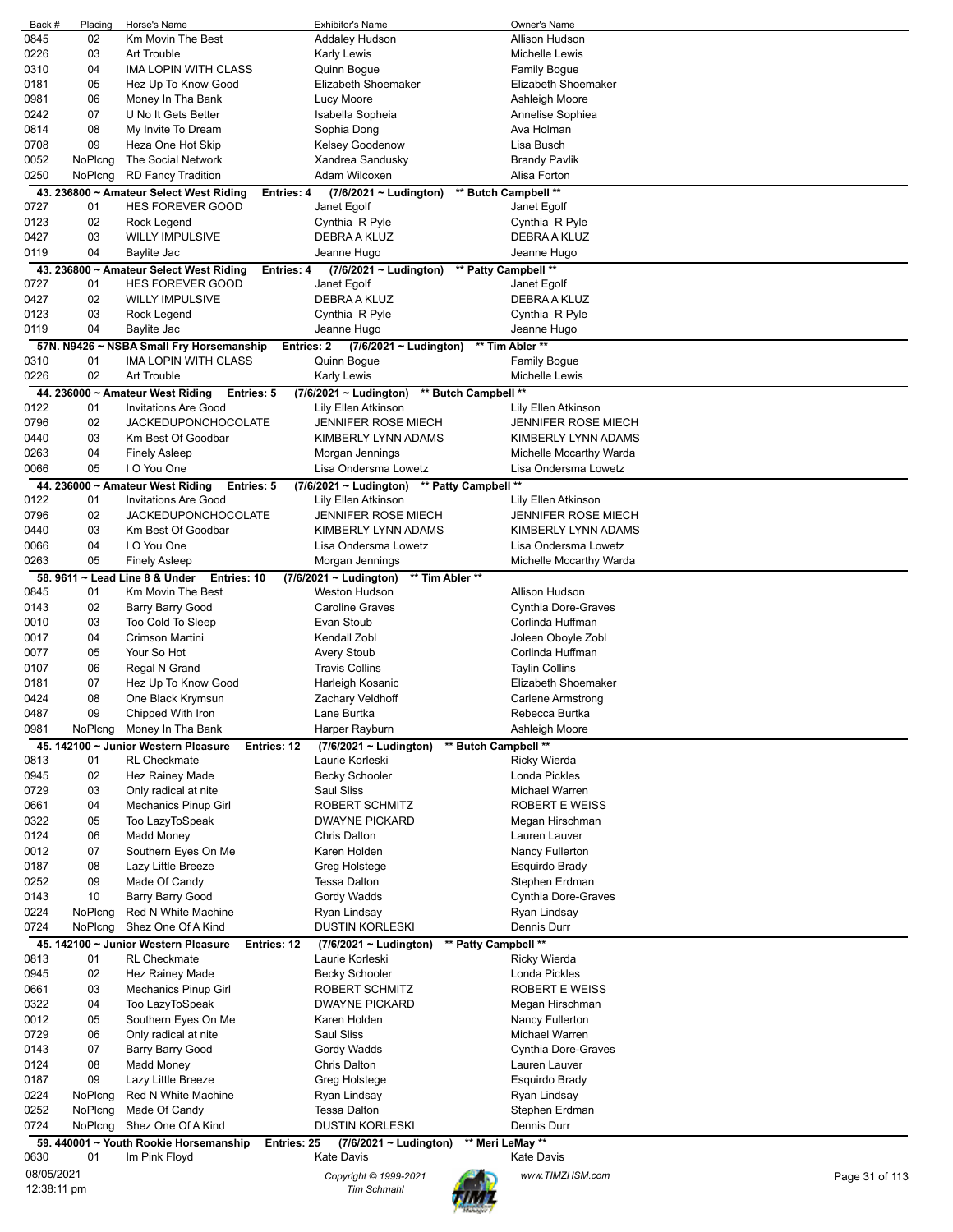| Back #                    | Placing | Horse's Name                                              | <b>Exhibitor's Name</b>                     | Owner's Name                |                |
|---------------------------|---------|-----------------------------------------------------------|---------------------------------------------|-----------------------------|----------------|
| 0013                      | 02      | Made With Real Cocoa                                      | Brylynn Balon                               | <b>Brylynn Balon</b>        |                |
| 0506                      | 03      | <b>Regal Enchantment</b>                                  | Jaydin Ruhle                                | Saige Ruhle                 |                |
| 0424                      | 04      | One Black Krymsun                                         | Carlene Armstrong                           | Carlene Armstrong           |                |
| 0713                      | 05      | <b>Exclusively Mocca</b>                                  | Kayla Virga                                 | Kayla Virga                 |                |
| 0017                      | 06      | Crimson Martini                                           | Rylee Zobl                                  | Joleen Oboyle Zobl          |                |
| 0814                      | 07      | My Invite To Dream                                        | Ava Holman                                  | Ava Holman                  |                |
| 0937                      | 08      | <b>Sumore Shock</b>                                       | Isabel Craig                                | Jennifer Craig              |                |
|                           |         |                                                           |                                             |                             |                |
| 0146                      | 09      | ValentinosBlazinRide                                      | <b>Madison Stuart</b>                       | <b>Madison Stuart</b>       |                |
| 0386                      | NoPlcng | No Time To Party                                          | Rylee Elizabeth Nichols                     | Kelly Dykstra Nichols       |                |
| 0282                      | NoPlcng | Lopers Get Good Chex                                      | Stellamia Aerts                             | Sara Shoemaker              |                |
| 0207                      | NoPlcng | Kaptain Kaveman                                           | <b>Elizabeth Smith</b>                      | Elizabeth Smith             |                |
| 0164                      | NoPlcng | <b>Red Deeified</b>                                       | Karina Bader Van Dyle                       | Kailene Bader Van Dyke      |                |
| 0125                      | NoPlcng | Dressed Hot Batt Man                                      | Darlene Wilcoxen                            | Alisa Forton                |                |
| 1010                      | NoPlcng | Surely Im A Certain                                       | <b>Addison Buckley</b>                      | <b>Addison Buckley</b>      |                |
| 0904                      | NoPlcng | EveryoneLuvsAGoodbar                                      | Kerrigan Lynch                              | Kerrigan Lynch              |                |
| 1854                      | NoPlcng | Hes Good To Go                                            | <b>Isabelle Freeland</b>                    | Isabelle Freeland           |                |
| 0334                      | NoPlcng | Hot Look N Dream                                          | Olivia Hill                                 | Olivia Hill                 |                |
| 0111                      | NoPlcng | Dang Near Dun                                             | Claire Kelp                                 | Claire Kelp                 |                |
| 0959                      | NoPlcng | Shaikn Not Stird                                          | Lydia Sage Czubak                           | Lydia Sage Czubak           |                |
| 0118                      | NoPlcng | Wrapn To My Own Beat                                      | Estelle McParlan                            | Estelle McParlan            |                |
|                           |         |                                                           |                                             | <b>Taylor Peer</b>          |                |
| 0775                      | NoPlcng | Secure The Jewels                                         | <b>Lily Luckett</b>                         |                             |                |
| 0015                      | NoPlcng | Shocked The Party                                         | <b>Chloe Coker</b>                          | <b>Landry Tate</b>          |                |
| 0518                      | NoPlcng | Zee Zee Tuf                                               | Sarah Russell                               | <b>Barb Foster</b>          |                |
| 0616                      | NoPlcng | Its All About Legs                                        | Grace Benway                                | Rocking K Farms             |                |
|                           |         | 46. 442001 ~ Youth Rookie Western Pleasure<br>Entries: 19 | (7/6/2021 ~ Ludington)                      | ** Butch Campbell **        |                |
| 0671                      | 01      | Bling On The Nite                                         | Ava Holman                                  | Ava Holman                  |                |
| 0959                      | 02      | Shaikn Not Stird                                          | Lydia Sage Czubak                           | Lydia Sage Czubak           |                |
| 0465                      | 03      | Willy B Lazy                                              | Katherine Tietz                             | MI Independent Living Homes |                |
| 0630                      | 04      | Im Pink Floyd                                             | <b>Kate Davis</b>                           | Kate Davis                  |                |
| 0713                      | 05      | <b>Exclusively Mocca</b>                                  | Kayla Virga                                 | Kayla Virga                 |                |
| 0386                      | 06      | No Time To Party                                          | Rylee Elizabeth Nichols                     | Kelly Dykstra Nichols       |                |
| 0750                      | 07      | Fancy Enough To Win                                       | Maya Edwards                                | <b>Madison Mulder</b>       |                |
|                           |         |                                                           |                                             |                             |                |
| 0334                      | 08      | Hot Look N Dream                                          | Olivia Hill                                 | Olivia Hill                 |                |
| 0282                      | 09      | Lopers Get Good Chex                                      | Stellamia Aerts                             | Sara Shoemaker              |                |
| 0424                      | 10      | One Black Krymsun                                         | Carlene Armstrong                           | Carlene Armstrong           |                |
| 0937                      | NoPlcng | <b>Sumore Shock</b>                                       | Isabel Craig                                | Jennifer Craig              |                |
| 0207                      | NoPlcng | Kaptain Kaveman                                           | <b>Elizabeth Smith</b>                      | Elizabeth Smith             |                |
| 0125                      | NoPlcng | Dressed Hot Batt Man                                      | Darlene Wilcoxen                            | Alisa Forton                |                |
| 1010                      | NoPlcng | Surely Im A Certain                                       | <b>Addison Buckley</b>                      | Addison Buckley             |                |
| 0904                      | NoPlcng | EveryoneLuvsAGoodbar                                      | Kerrigan Lynch                              | Kerrigan Lynch              |                |
| 0146                      | NoPlcng | ValentinosBlazinRide                                      | <b>Madison Stuart</b>                       | <b>Madison Stuart</b>       |                |
| 1854                      | NoPlcng | Hes Good To Go                                            | <b>Isabelle Freeland</b>                    | <b>Isabelle Freeland</b>    |                |
| 0124                      | NoPlcng | Madd Money                                                | Lauren Lauver                               | Lauren Lauver               |                |
| 0015                      | NoPlcng | Shocked The Party                                         | <b>Chloe Coker</b>                          | <b>Landry Tate</b>          |                |
|                           |         |                                                           |                                             |                             |                |
|                           |         | 46. 442001 ~ Youth Rookie Western Pleasure<br>Entries: 19 | (7/6/2021 ~ Ludington)                      | ** Patty Campbell **        |                |
| 0713                      | 01      | <b>Exclusively Mocca</b>                                  | Kayla Virga                                 | Kayla Virga                 |                |
| 0959                      | 02      | Shaikn Not Stird                                          | Lydia Sage Czubak                           | Lydia Sage Czubak           |                |
| 0671                      | 03      | Bling On The Nite                                         | Ava Holman                                  | Ava Holman                  |                |
| 0750                      | 04      | Fancy Enough To Win                                       | Maya Edwards                                | <b>Madison Mulder</b>       |                |
| 0124                      | 05      | Madd Money                                                | Lauren Lauver                               | Lauren Lauver               |                |
| 0207                      | 06      | Kaptain Kaveman                                           | <b>Elizabeth Smith</b>                      | <b>Elizabeth Smith</b>      |                |
| 1010                      | 07      | Surely Im A Certain                                       | <b>Addison Buckley</b>                      | Addison Buckley             |                |
| 0146                      | 08      | ValentinosBlazinRide                                      | <b>Madison Stuart</b>                       | <b>Madison Stuart</b>       |                |
| 0282                      | 09      | Lopers Get Good Chex                                      | Stellamia Aerts                             | Sara Shoemaker              |                |
| 0386                      | NoPlcng | No Time To Party                                          | Rylee Elizabeth Nichols                     | Kelly Dykstra Nichols       |                |
| 0937                      | NoPlcng | Sumore Shock                                              | <b>Isabel Craig</b>                         | Jennifer Craig              |                |
| 0125                      | NoPlcng | Dressed Hot Batt Man                                      | Darlene Wilcoxen                            | Alisa Forton                |                |
|                           |         |                                                           | <b>Kate Davis</b>                           | <b>Kate Davis</b>           |                |
| 0630                      | NoPlcng | Im Pink Floyd                                             |                                             |                             |                |
| 0904                      | NoPlcng | EveryoneLuvsAGoodbar                                      | Kerrigan Lynch                              | Kerrigan Lynch              |                |
| 1854                      | NoPlcng | Hes Good To Go                                            | <b>Isabelle Freeland</b>                    | <b>Isabelle Freeland</b>    |                |
| 0334                      | NoPlcng | Hot Look N Dream                                          | Olivia Hill                                 | Olivia Hill                 |                |
| 0424                      | NoPlcng | One Black Krymsun                                         | Carlene Armstrong                           | Carlene Armstrong           |                |
| 0465                      | NoPlcng | Willy B Lazy                                              | Katherine Tietz                             | MI Independent Living Homes |                |
| 0015                      | NoPlcng | Shocked The Party                                         | <b>Chloe Coker</b>                          | Landry Tate                 |                |
|                           |         | 59N. N440001 ~ NSBA Youth Rookie Horsemanship             | Entries: 10<br>$(7/6/2021 \sim$ Ludington)  | ** Meri LeMay **            |                |
| 0013                      | 01      | Made With Real Cocoa                                      | Brylynn Balon                               | Brylynn Balon               |                |
| 0713                      | 02      | <b>Exclusively Mocca</b>                                  | Kayla Virga                                 | Kayla Virga                 |                |
| 0017                      | 03      | Crimson Martini                                           | Rylee Zobl                                  | Joleen Oboyle Zobl          |                |
| 0146                      | 04      | ValentinosBlazinRide                                      | <b>Madison Stuart</b>                       | <b>Madison Stuart</b>       |                |
|                           |         |                                                           |                                             |                             |                |
| 0386                      | NoPlcng | No Time To Party                                          | Rylee Nichols                               | Kelly Dykstra Nichols       |                |
| 0207                      | NoPlcng | Kaptain Kaveman                                           | Elizabeth Smith                             | Elizabeth Smith             |                |
| 0334                      | NoPlcng | Hot Look N Dream                                          | Olivia Hill                                 | Olivia Hill                 |                |
| 0959                      | NoPlcng | Shaikn Not Stird                                          | Lydia Czubak                                | Lydia Sage Czubak           |                |
| 0118                      | NoPlcng | Wrapn To My Own Beat                                      | Estelle McParlan                            | Estelle McParlan            |                |
|                           |         |                                                           |                                             |                             |                |
| 08/05/2021<br>12:38:11 pm |         |                                                           | Copyright © 1999-2021<br><b>Tim Schmahl</b> | www.TIMZHSM.com             | Page 32 of 113 |
|                           |         |                                                           |                                             |                             |                |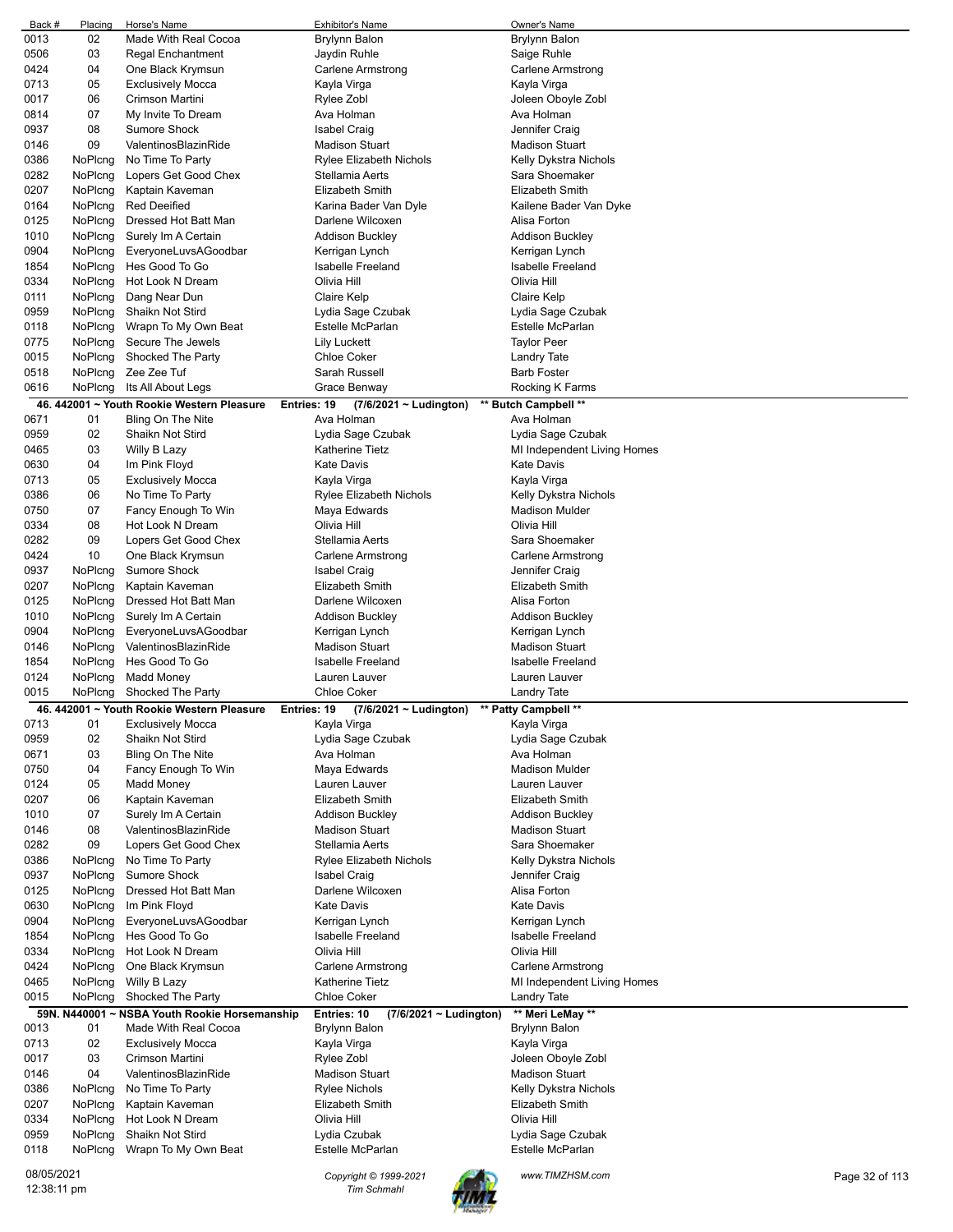| Back #       | Placing  | Horse's Name                                        | Exhibitor's Name                           | Owner's Name                                |                |
|--------------|----------|-----------------------------------------------------|--------------------------------------------|---------------------------------------------|----------------|
| 0015         | NoPlcng  | Shocked The Party                                   | <b>Chloe Coker</b>                         | <b>Landry Tate</b>                          |                |
|              |          | 47. 442702 ~ Level 1 Youth West Pleasure 13 & Under | Entries: 10<br>(7/6/2021 ~ Ludington)      | ** Butch Campbell **                        |                |
| 0777         | 01       | Lazy Open Invitation                                | <b>Hailey Utesch</b>                       | <b>Hailey Utesch</b>                        |                |
| 0107         | 02       | Regal N Grand                                       | <b>Taylin Collins</b>                      | <b>Taylin Collins</b>                       |                |
| 0713         | 03       | <b>Exclusively Mocca</b>                            | Kayla Virga                                | Kayla Virga                                 |                |
| 0222         | 04       | Ms Mae Flash                                        | <b>Braelyn Bunting</b>                     | Christa Baldwin                             |                |
| 0206         | 05       | Prepare To B Shocked                                | Myah Jane Chaput                           | <b>Stacy Chaput</b>                         |                |
| 0937         | 06       | <b>Sumore Shock</b>                                 | <b>Isabel Craig</b>                        | Jennifer Craig                              |                |
| 0690         | 07       | The Only Leadin Lady                                | Eleanor Ott                                | Eleanor Ott                                 |                |
| 1010         | 08       | Surely Im A Certain                                 | <b>Addison Buckley</b>                     | <b>Addison Buckley</b>                      |                |
| 0146         | 09       | ValentinosBlazinRide                                | <b>Madison Stuart</b>                      | <b>Madison Stuart</b>                       |                |
| 0321         | 10       | Cash Only                                           | Ella Spies                                 | Ella Spies                                  |                |
|              |          | 47. 442702 ~ Level 1 Youth West Pleasure 13 & Under | Entries: 10<br>$(7/6/2021 \sim$ Ludington) | ** Patty Campbell **                        |                |
| 0777         | 01       | Lazy Open Invitation                                | <b>Hailey Utesch</b>                       | <b>Hailey Utesch</b>                        |                |
| 0107         | 02       | Regal N Grand                                       | <b>Taylin Collins</b>                      | <b>Taylin Collins</b>                       |                |
| 0222         | 03       | Ms Mae Flash                                        | <b>Braelyn Bunting</b>                     | Christa Baldwin                             |                |
| 0713         | 04       | <b>Exclusively Mocca</b>                            | Kayla Virga                                | Kayla Virga                                 |                |
| 0690         | 05       | The Only Leadin Lady                                | Eleanor Ott                                | Eleanor Ott                                 |                |
| 1010         | 06       | Surely Im A Certain                                 | <b>Addison Buckley</b>                     | <b>Addison Buckley</b>                      |                |
| 0321         | 07       | Cash Only                                           | Ella Spies                                 | Ella Spies                                  |                |
| 0937         | 08       | <b>Sumore Shock</b>                                 | <b>Isabel Craig</b>                        | Jennifer Craig                              |                |
| 0146         | 09       | ValentinosBlazinRide                                | <b>Madison Stuart</b>                      | <b>Madison Stuart</b>                       |                |
| 0206         | NoPlcng  | Prepare To B Shocked                                | Myah Jane Chaput                           | <b>Stacy Chaput</b>                         |                |
|              |          | 60. 440702 ~ Level 1 Youth Horsemanship 13&Under    | Entries: 12<br>$(7/6/2021 \sim$ Ludington) | ** Meri LeMay **                            |                |
| 0107         | 01       | Regal N Grand                                       | <b>Taylin Collins</b>                      | <b>Taylin Collins</b>                       |                |
| 0690         | 02       | The Only Leadin Lady                                | Eleanor Ott                                | Eleanor Ott                                 |                |
| 0222         | 03       | Ms Mae Flash                                        | <b>Braelyn Bunting</b>                     | Christa Baldwin                             |                |
| 0206         | 04       | Prepare To B Shocked                                | Myah Jane Chaput                           | <b>Stacy Chaput</b>                         |                |
| 0284         | 05       | Good Luck Charley                                   | Lauren Deeds                               | Gretchen Deeds                              |                |
| 0321         | 06       | Cash Only                                           | Ella Spies                                 | Ella Spies                                  |                |
| 0713         | 07       | <b>Exclusively Mocca</b>                            | Kayla Virga                                | Kayla Virga                                 |                |
| 0146         | 08       | ValentinosBlazinRide                                | <b>Madison Stuart</b>                      | <b>Madison Stuart</b>                       |                |
| 0937         | 09       | <b>Sumore Shock</b>                                 | <b>Isabel Craig</b>                        | Jennifer Craig                              |                |
| 1433         | NoPlcng  | A Sleepy Margarita                                  | <b>Addison Baynes</b>                      | Meggen M Morrow Baynes                      |                |
| 0207         | NoPlcng  | Kaptain Kaveman                                     | <b>Elizabeth Smith</b>                     | Elizabeth Smith                             |                |
| 1010         | NoPlcng  | Surely Im A Certain                                 | <b>Addison Buckley</b>                     | Addison Buckley                             |                |
|              |          | 48. 442802 ~ Level 1 Youth West Pleasure 14-18      | Entries: 18<br>$(7/6/2021 \sim$ Ludington) | ** Butch Campbell **                        |                |
| 0718         | 01       | <b>Suddenly Moonlight</b>                           | J R Pickard                                | Katy Jo Zuidema                             |                |
| 0224         | 02       | Red N White Machine                                 | Rilynn Lindsay                             | Ryan Lindsay                                |                |
| 0514         | 03       | Rolling In Hot                                      | Mackenzie Westbrook                        | Matt Westbrook                              |                |
| 0818         | 04       | <b>Extremely Impulsive</b>                          | <b>Carson Brunner</b>                      | Benjamin Kortz                              |                |
| 0017         | 05       | Crimson Martini                                     | Rylee Zobl                                 | Joleen Oboyle Zobl                          |                |
| 0671         | 06       | Bling On The Nite                                   | Ava Holman                                 | Ava Holman                                  |                |
| 0157         | 07       | Why Dont U Kiss This                                | <b>Katherine Tietz</b>                     | MI Independent Living Homes                 |                |
| 0630         | 08       | Im Pink Floyd                                       | Kate Davis                                 | Kate Davis                                  |                |
| 0750         | 09       | Fancy Enough To Win                                 | Maya Edwards                               | <b>Madison Mulder</b>                       |                |
| 0200         | 10       | <b>EZ Rockin Career</b>                             | <b>Rylee Harding</b>                       | <b>Rylee Harding</b>                        |                |
| 0386         | NoPlcng  | No Time To Party                                    | Rylee Elizabeth Nichols                    | Kelly Dykstra Nichols                       |                |
| 0282         | NoPlcng  | Lopers Get Good Chex                                | Stellamia Aerts                            | Sara Shoemaker                              |                |
| 0125         | NoPlcng  | Dressed Hot Batt Man                                | Darlene Wilcoxen                           | Alisa Forton                                |                |
| 0904         | NoPlcng  | EveryoneLuvsAGoodbar                                | Kerrigan Lynch                             | Kerrigan Lynch                              |                |
| 1854         | NoPlcng  | Hes Good To Go                                      | <b>Isabelle Freeland</b>                   | Isabelle Freeland                           |                |
| 0424         | NoPlcng  | One Black Krymsun                                   | Carlene Armstrong                          | Carlene Armstrong                           |                |
| 0959         | NoPlcng  | Shaikn Not Stird                                    | Lydia Sage Czubak                          | Lydia Sage Czubak                           |                |
| 0015         | NoPlcng  | Shocked The Party                                   | <b>Chloe Coker</b>                         | <b>Landry Tate</b>                          |                |
|              |          |                                                     |                                            |                                             |                |
|              |          | 48. 442802 ~ Level 1 Youth West Pleasure 14-18      | Entries: 18<br>$(7/6/2021 \sim$ Ludington) | ** Patty Campbell **                        |                |
| 0718<br>0514 | 01<br>02 | <b>Suddenly Moonlight</b>                           | J R Pickard<br>Mackenzie Westbrook         | Katy Jo Zuidema<br><b>Matt Westbrook</b>    |                |
|              |          | Rolling In Hot                                      |                                            |                                             |                |
| 0017         | 03<br>04 | Crimson Martini                                     | Rylee Zobl<br>Maya Edwards                 | Joleen Oboyle Zobl<br><b>Madison Mulder</b> |                |
| 0750         |          | Fancy Enough To Win                                 |                                            |                                             |                |
| 0671         | 05       | Bling On The Nite                                   | Ava Holman                                 | Ava Holman                                  |                |
| 0224         | 06       | Red N White Machine                                 | Rilynn Lindsay                             | Ryan Lindsay                                |                |
| 0818         | 07       | <b>Extremely Impulsive</b>                          | Carson Brunner                             | Benjamin Kortz                              |                |
| 0959         | 08       | Shaikn Not Stird                                    | Lydia Sage Czubak                          | Lydia Sage Czubak                           |                |
| 0200         | 09       | <b>EZ Rockin Career</b>                             | <b>Rylee Harding</b>                       | <b>Rylee Harding</b>                        |                |
| 0386         | NoPlcng  | No Time To Party                                    | Rylee Elizabeth Nichols                    | Kelly Dykstra Nichols                       |                |
| 0282         | NoPlcng  | Lopers Get Good Chex                                | Stellamia Aerts                            | Sara Shoemaker                              |                |
| 0125         | NoPlcng  | Dressed Hot Batt Man                                | Darlene Wilcoxen                           | Alisa Forton                                |                |
| 0630         | NoPlcng  | Im Pink Floyd                                       | <b>Kate Davis</b>                          | <b>Kate Davis</b>                           |                |
| 0904         | NoPlcng  | EveryoneLuvsAGoodbar                                | Kerrigan Lynch                             | Kerrigan Lynch                              |                |
| 1854         | NoPlcng  | Hes Good To Go                                      | Isabelle Freeland                          | Isabelle Freeland                           |                |
| 0424         | NoPlcng  | One Black Krymsun                                   | Carlene Armstrong                          | Carlene Armstrong                           |                |
| 0157         | NoPlcng  | Why Dont U Kiss This                                | Katherine Tietz                            | MI Independent Living Homes                 |                |
| 0015         | NoPlcng  | Shocked The Party                                   | <b>Chloe Coker</b>                         | <b>Landry Tate</b>                          |                |
| 08/05/2021   |          |                                                     | Copyright © 1999-2021                      | www.TIMZHSM.com                             | Page 33 of 113 |
| 12:38:11 pm  |          |                                                     | <b>Tim Schmahl</b>                         |                                             |                |

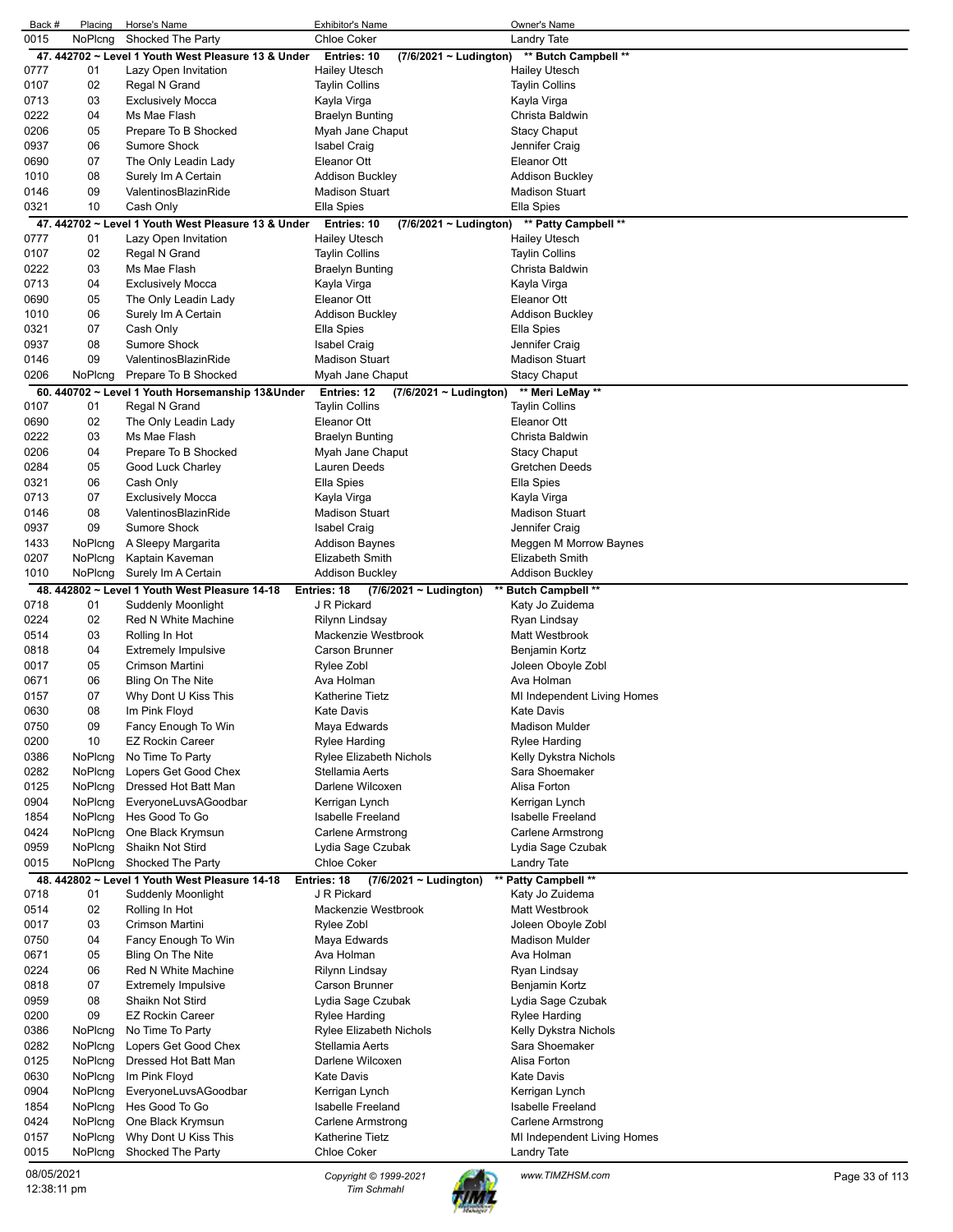| Back #     | Placing     | Horse's Name                                            | <b>Exhibitor's Name</b>                             | Owner's Name                |                |
|------------|-------------|---------------------------------------------------------|-----------------------------------------------------|-----------------------------|----------------|
|            |             | 60N. N440702 ~ NSBA Level 1 Youth Horsemanship 13&Under | Entries: 8<br>$(7/6/2021 \sim$ Ludington)           | ** Meri LeMay **            |                |
| 0690       | 01          | The Only Leadin Lady                                    | Eleanor Ott                                         | Eleanor Ott                 |                |
| 0107       | 02          | Regal N Grand                                           | <b>Taylin Collins</b>                               | <b>Taylin Collins</b>       |                |
| 0222       | 03          | Ms Mae Flash                                            | <b>Braelyn Bunting</b>                              | Christa Baldwin             |                |
| 0206       | 04          | Prepare To B Shocked                                    | Myah Jane Chaput                                    | <b>Stacy Chaput</b>         |                |
| 0321       | 05          | Cash Only                                               | Ella Spies                                          | Ella Spies                  |                |
| 0713       | 06          | <b>Exclusively Mocca</b>                                | Kayla Virga                                         |                             |                |
|            |             |                                                         |                                                     | Kayla Virga                 |                |
| 0146       | 07          | ValentinosBlazinRide                                    | <b>Madison Stuart</b>                               | <b>Madison Stuart</b>       |                |
| 0207       | NoPlcng     | Kaptain Kaveman                                         | <b>Elizabeth Smith</b>                              | Elizabeth Smith             |                |
|            |             | 49. 442000 ~ Yth West Pleas All Ages<br>Entries: 10     | ** Butch Campbell **<br>(7/6/2021 ~ Ludington)      |                             |                |
| 0308       | 01          | The Next Drew Berry                                     | Dana Moody                                          | Linda Moody                 |                |
| 0945       | 02          | Hez Rainey Made                                         | Eleanor Ott                                         | <b>Londa Pickles</b>        |                |
| 0149       | 03          | Got My Swag On                                          | Katherine West                                      | <b>Christine West</b>       |                |
| 0107       | 04          | Regal N Grand                                           | <b>Taylin Collins</b>                               | <b>Taylin Collins</b>       |                |
|            |             |                                                         |                                                     |                             |                |
| 0333       | 05          | Fightin Off Sleep                                       | Peyton Baxter                                       | Ginger Baxter               |                |
| 0514       | 06          | Rolling In Hot                                          | Mackenzie Westbrook                                 | <b>Matt Westbrook</b>       |                |
| 0824       | 07          | Zippin Past The Best                                    | Carli Kerns                                         | Carli Kerns                 |                |
| 0157       | 08          | Why Dont U Kiss This                                    | Katherine Tietz                                     | MI Independent Living Homes |                |
| 0235       | 09          | Gota B A Hit                                            | Grace Gasper                                        | Tammy Gasper                |                |
| 0124       | 10          | Madd Money                                              | Lauren Lauver                                       | Lauren Lauver               |                |
|            |             | 49. 442000 ~ Yth West Pleas All Ages<br>Entries: 10     | ** Patty Campbell **<br>$(7/6/2021 \sim$ Ludington) |                             |                |
| 0514       | 01          | Rolling In Hot                                          | Mackenzie Westbrook                                 | Matt Westbrook              |                |
|            |             |                                                         |                                                     |                             |                |
| 0945       | 02          | Hez Rainey Made                                         | Eleanor Ott                                         | Londa Pickles               |                |
| 0824       | 03          | Zippin Past The Best                                    | Carli Kerns                                         | Carli Kerns                 |                |
| 0333       | 04          | Fightin Off Sleep                                       | Peyton Baxter                                       | <b>Ginger Baxter</b>        |                |
| 0149       | 05          | Got My Swag On                                          | Katherine West                                      | <b>Christine West</b>       |                |
| 0235       | 06          | Gota B A Hit                                            | Grace Gasper                                        | Tammy Gasper                |                |
| 0308       | 07          | The Next Drew Berry                                     | Dana Moody                                          | Linda Moody                 |                |
| 0157       | 08          | Why Dont U Kiss This                                    | Katherine Tietz                                     | MI Independent Living Homes |                |
| 0107       | 09          | Regal N Grand                                           | <b>Taylin Collins</b>                               | <b>Taylin Collins</b>       |                |
| 0124       | NoPlcng     | <b>Madd Money</b>                                       | Lauren Lauver                                       | Lauren Lauver               |                |
|            |             |                                                         |                                                     |                             |                |
|            |             | 61. 440802 ~ Level 1 Youth Horsemanship 14-18           | Entries: 24<br>(7/6/2021 ~ Ludington)               | ** Meri LeMay **            |                |
| 0630       | 01          | Im Pink Floyd                                           | <b>Kate Davis</b>                                   | <b>Kate Davis</b>           |                |
| 0514       | 02          | Rolling In Hot                                          | Mackenzie Westbrook                                 | <b>Matt Westbrook</b>       |                |
| 0157       | 03          | Why Dont U Kiss This                                    | Katherine Tietz                                     | MI Independent Living Homes |                |
| 0904       | 04          | EveryoneLuvsAGoodbar                                    | Kerrigan Lynch                                      | Kerrigan Lynch              |                |
| 0602       | 05          | Best Of My Luv                                          | <b>Emily Weaver</b>                                 | Lori Weaver                 |                |
| 0334       | 06          | Hot Look N Dream                                        | Olivia Hill                                         | Olivia Hill                 |                |
| 0015       | 07          | Shocked The Party                                       | <b>Chloe Coker</b>                                  | Landry Tate                 |                |
| 0750       | 08          | Fancy Enough To Win                                     |                                                     | <b>Madison Mulder</b>       |                |
|            |             |                                                         | Maya Edwards                                        |                             |                |
| 1854       | 09          | Hes Good To Go                                          | <b>Isabelle Freeland</b>                            | <b>Isabelle Freeland</b>    |                |
| 0424       | 10          | One Black Krymsun                                       | Carlene Armstrong                                   | Carlene Armstrong           |                |
| 0200       | 11          | <b>EZ Rockin Career</b>                                 | Rylee Harding                                       | Rylee Harding               |                |
| 0017       | 12          | Crimson Martini                                         | Rylee Zobl                                          | Joleen Oboyle Zobl          |                |
| 0216       | 13          | Larrys Back In Black                                    | Katie Tenerowicz                                    | Keith R Boutet              |                |
| 0959       | 14          | Shaikn Not Stird                                        | Lydia Sage Czubak                                   | Lydia Sage Czubak           |                |
| 0111       | 15          | Dang Near Dun                                           | Claire Kelp                                         | Claire Kelp                 |                |
| 0955       | 16          | Good Lookin Gucci                                       | Katelyn Rabe                                        | <b>University Findlay</b>   |                |
| 0775       | 17          | Secure The Jewels                                       | <b>Lily Luckett</b>                                 | <b>Taylor Peer</b>          |                |
|            |             |                                                         |                                                     |                             |                |
| 0814       | 18          | My Invite To Dream                                      | Ava Holman                                          | Ava Holman                  |                |
| 0164       | 19          | <b>Red Deeified</b>                                     | Karina Bader Van Dyle                               | Kailene Bader Van Dyke      |                |
| 0282       | 20          | Lopers Get Good Chex                                    | Stellamia Aerts                                     | Sara Shoemaker              |                |
| 0386       | 21          | No Time To Party                                        | Rylee Elizabeth Nichols                             | Kelly Dykstra Nichols       |                |
| 0616       | 22          | Its All About Legs                                      | Grace Benway                                        | Rocking K Farms             |                |
| 0125       | 23          | Dressed Hot Batt Man                                    | Darlene Wilcoxen                                    | Alisa Forton                |                |
| 0456       | 24          | A Certain Revolution                                    | Kyra N Koester                                      | Kyra N Koester              |                |
|            |             | 50. 142004 ~ Level 1 Western Pleasure<br>Entries: 20    | ** Butch Campbell **<br>(7/6/2021 ~ Ludington)      |                             |                |
| 0789       | 01          | KM A Special Invite                                     | <b>COLTON SMITH</b>                                 | Kyra N Koester              |                |
| 0844       | 02          | Come On Come In                                         | Megan Sliss                                         | Doug Debra Wetherell        |                |
|            |             |                                                         |                                                     |                             |                |
| 0960       | 03          | Ten Four Roger That                                     | Laurie Korleski                                     | <b>Kelly Cox</b>            |                |
| 0819       | 04          | Luv N The Moonlight                                     | <b>JENNIFER A BURTON</b>                            | <b>LINDA HICKS</b>          |                |
| 0672       | 05          | Ona Dark Desert Hwy                                     | Jeff Cochran                                        | Rebecca Bailey              |                |
| 0694       | 06          | ROCK SOLO                                               | ROBERT SCHMITZ                                      | <b>LARA N SIMMONS</b>       |                |
| 0411       | 07          | Winnie Take A Look                                      | Jeff Moody                                          | Alison Chimner              |                |
| 0569       | 08          | Hez The Best                                            | <b>DWAYNE PICKARD</b>                               | Gina Janke                  |                |
| 0837       | 09          | <b>Truely The Best</b>                                  | Jennifer Bluhm                                      | Gina Janke                  |                |
| 0187       | 10          | Lazy Little Breeze                                      | Greg Holstege                                       | Esquirdo Brady              |                |
| 0549       | NoPlcng     | <b>Extremely Godiva</b>                                 | <b>ERIN LIEURANCE</b>                               | Richard L Donnelly          |                |
|            |             |                                                         | <b>Chris Dalton</b>                                 |                             |                |
| 0383       | NoPlcng     | The Red Foxx                                            |                                                     | ADAM JOHNSON                |                |
| 0565       | NoPlcng     | <b>Cheerleaders Only</b>                                | September Croel                                     | <b>LYNN CROEL</b>           |                |
| 0617       | NoPlcng     | Boy Crush                                               | <b>DUSTIN KORLESKI</b>                              | Sonia Stevens               |                |
| 0316       | NoPlcng     | <b>Remington Steal</b>                                  | Debbie Wadds                                        | Debbie Wadds                |                |
| 0012       | NoPlcng     | Southern Eyes On Me                                     | Karen Holden                                        | Nancy Fullerton             |                |
| 0828       | NoPlcng     | <b>Impulsive Deck</b>                                   | Fawn Healy                                          | Fawn Healy                  |                |
|            |             |                                                         |                                                     |                             |                |
| 08/05/2021 |             |                                                         | Copyright © 1999-2021                               | www.TIMZHSM.com             | Page 34 of 113 |
|            | 12:38:11 pm |                                                         | <b>Tim Schmahl</b>                                  |                             |                |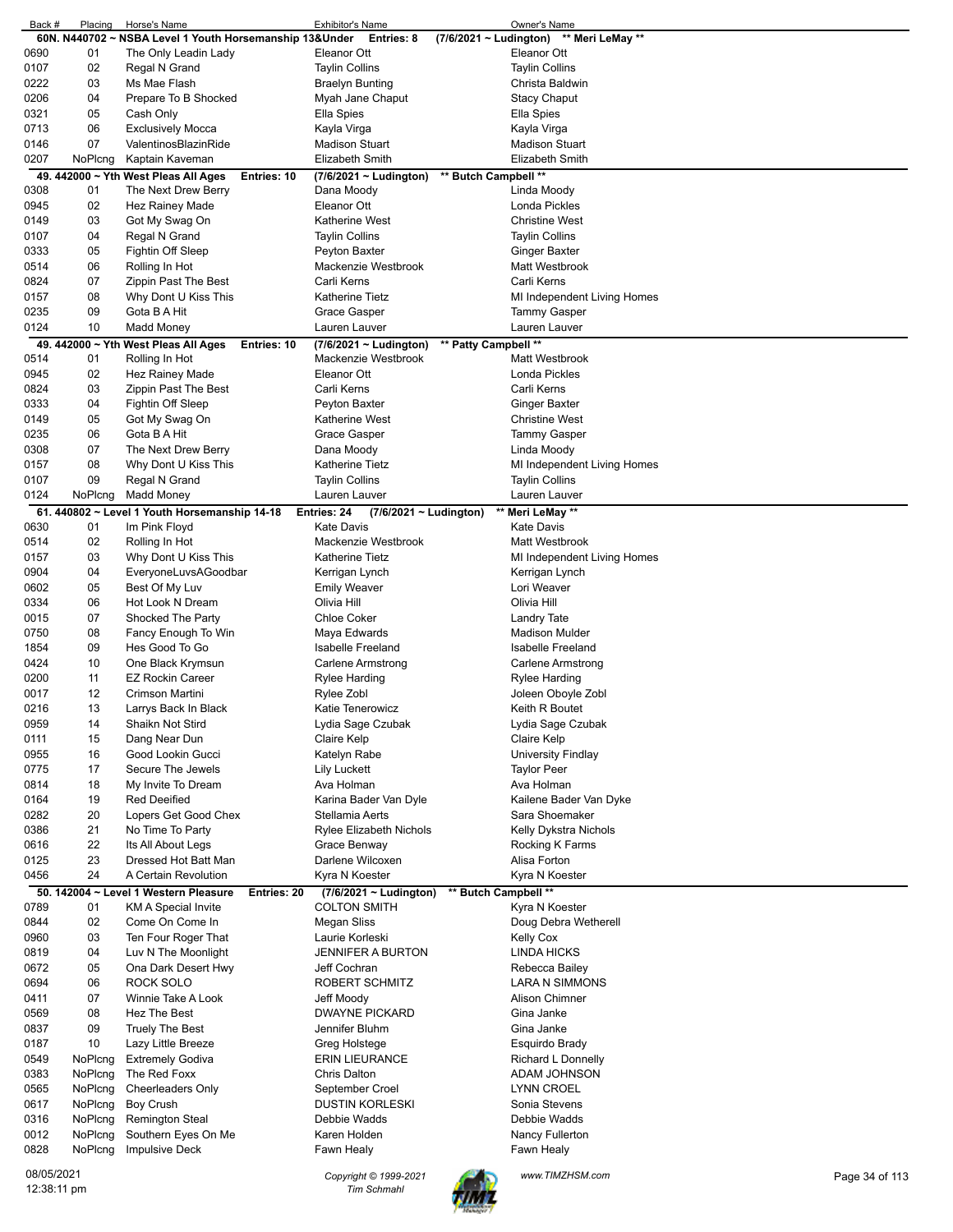| Back #       | Placing            | Horse's Name                                                                | <b>Exhibitor's Name</b>                             | Owner's Name                                |  |
|--------------|--------------------|-----------------------------------------------------------------------------|-----------------------------------------------------|---------------------------------------------|--|
| 0959         | NoPlcng            | Shaikn Not Stird                                                            | <b>Tessa Dalton</b>                                 | Lydia Sage Czubak                           |  |
| 0056<br>0625 | NoPlcng<br>NoPlcng | Shady Lil Cowgirl<br><b>Taco Bout Last Night</b>                            | Reagan Schnell<br>Gordy Wadds                       | <b>Crosswind Farm</b><br>Jonathan Pasko     |  |
|              |                    | 50. 142004 ~ Level 1 Western Pleasure<br>Entries: 20                        | ** Patty Campbell **<br>$(7/6/2021 \sim$ Ludington) |                                             |  |
| 0411         | 01                 | Winnie Take A Look                                                          | Jeff Moody                                          | <b>Alison Chimner</b>                       |  |
| 0012         | 02                 | Southern Eyes On Me                                                         | Karen Holden                                        | Nancy Fullerton                             |  |
| 0819         | 03                 | Luv N The Moonlight                                                         | <b>JENNIFER A BURTON</b>                            | <b>LINDA HICKS</b>                          |  |
| 0383         | 04                 | The Red Foxx                                                                | Chris Dalton                                        | ADAM JOHNSON                                |  |
| 0844         | 05                 | Come On Come In                                                             | Megan Sliss                                         | Doug Debra Wetherell                        |  |
| 0549<br>0837 | 06<br>07           | <b>Extremely Godiva</b><br><b>Truely The Best</b>                           | <b>ERIN LIEURANCE</b><br>Jennifer Bluhm             | Richard L Donnelly<br>Gina Janke            |  |
| 0960         | 08                 | Ten Four Roger That                                                         | Laurie Korleski                                     | <b>Kelly Cox</b>                            |  |
| 0569         | 09                 | Hez The Best                                                                | <b>DWAYNE PICKARD</b>                               | Gina Janke                                  |  |
| 0187         | NoPlcng            | Lazy Little Breeze                                                          | Greg Holstege                                       | Esquirdo Brady                              |  |
| 0694         | NoPlcng            | ROCK SOLO                                                                   | ROBERT SCHMITZ                                      | LARA N SIMMONS                              |  |
| 0565         | NoPlcng            | <b>Cheerleaders Only</b>                                                    | September Croel                                     | LYNN CROEL                                  |  |
| 0617         | NoPlcng            | <b>Boy Crush</b>                                                            | <b>DUSTIN KORLESKI</b>                              | Sonia Stevens                               |  |
| 0316         | NoPlcng            | <b>Remington Steal</b>                                                      | Debbie Wadds                                        | Debbie Wadds                                |  |
| 0789         | NoPlcng<br>NoPlcng | <b>KM A Special Invite</b>                                                  | <b>COLTON SMITH</b>                                 | Kyra N Koester                              |  |
| 0828<br>0959 | NoPlcng            | <b>Impulsive Deck</b><br>Shaikn Not Stird                                   | Fawn Healy<br><b>Tessa Dalton</b>                   | Fawn Healy<br>Lydia Sage Czubak             |  |
| 0056         | NoPlcng            | Shady Lil Cowgirl                                                           | Reagan Schnell                                      | <b>Crosswind Farm</b>                       |  |
| 0672         | NoPlcng            | Ona Dark Desert Hwy                                                         | Jeff Cochran                                        | Rebecca Bailey                              |  |
| 0625         | NoPlcng            | Taco Bout Last Night                                                        | Gordy Wadds                                         | Jonathan Pasko                              |  |
|              |                    | 61N. N440802 ~ NSBA Level 1 Youth Horsemanship 14-18                        | Entries: 5                                          | (7/6/2021 ~ Ludington) ** Meri LeMay **     |  |
| 0157         | 01                 | Why Dont U Kiss This                                                        | <b>Katherine Tietz</b>                              | MI Independent Living Homes                 |  |
| 0015         | 02                 | Shocked The Party                                                           | <b>Chloe Coker</b>                                  | Landry Tate                                 |  |
| 0386         | NoPlcng            | No Time To Party                                                            | <b>Rylee Nichols</b>                                | Kelly Dykstra Nichols                       |  |
| 0200         | NoPlcng            | <b>EZ Rockin Career</b>                                                     | Rylee Harding                                       | Rylee Harding                               |  |
| 0017         | NoPlcng            | Crimson Martini<br>51. 242001 ~ Amateur Rookie West Pleasure<br>Entries: 13 | Rylee Zobl<br>(7/6/2021 ~ Ludington)                | Joleen Oboyle Zobl<br>** Butch Campbell **  |  |
| 0025         | 01                 | Johnny Diesel                                                               | Morgan Letzkus                                      | James Letzkus                               |  |
| 0731         | 02                 | Zips Back In Time                                                           | <b>Brittney Foye</b>                                | <b>Brittney Foye</b>                        |  |
| 0487         | 03                 | Chipped With Iron                                                           | Rebecca Burtka                                      | Rebecca Burtka                              |  |
| 0052         | 04                 | The Social Network                                                          | <b>Brandy Pavlik</b>                                | <b>Brandy Pavlik</b>                        |  |
| 0804         | 05                 | Follow Ur Intuition                                                         | <b>Stefanie Freeland</b>                            | Stefanie Freeland                           |  |
| 0937         | 06                 | Sumore Shock                                                                | Jennifer Craig                                      | Jennifer Craig                              |  |
| 0181         | 07                 | Hez Up To Know Good                                                         | Paige Beland                                        | Elizabeth Shoemaker                         |  |
| 0334<br>0523 | 08<br>09           | Hot Look N Dream<br>My Vintage Mercedes                                     | Abbigale Hill<br>Delaney Bakker                     | Olivia Hill<br>Cynthia Bakker               |  |
| 0411         | 10                 | Winnie Take A Look                                                          | <b>Alison Chimner</b>                               | <b>Alison Chimner</b>                       |  |
| 0282         | NoPlcng            | Lopers Get Good Chex                                                        | Sara Shoemaker                                      | Sara Shoemaker                              |  |
| 0399         | NoPlcng            | Primainvitation                                                             | Theresa Hegedus                                     | Theresa Hegedus                             |  |
| 0724         | NoPlcng            | Shez One Of A Kind                                                          | Dennis Durr                                         | Dennis Durr                                 |  |
|              |                    | 51. 242001 ~ Amateur Rookie West Pleasure<br>Entries: 13                    | (7/6/2021 ~ Ludington)                              | ** Patty Campbell **                        |  |
| 0025         | 01                 | Johnny Diesel                                                               | Morgan Letzkus                                      | James Letzkus                               |  |
| 0804         | 02<br>03           | Follow Ur Intuition                                                         | Stefanie Freeland                                   | Stefanie Freeland                           |  |
| 0731<br>0181 | 04                 | Zips Back In Time<br>Hez Up To Know Good                                    | <b>Brittney Foye</b><br>Paige Beland                | <b>Brittney Foye</b><br>Elizabeth Shoemaker |  |
| 0052         | 05                 | The Social Network                                                          | <b>Brandy Pavlik</b>                                | <b>Brandy Pavlik</b>                        |  |
| 0487         | 06                 | Chipped With Iron                                                           | Rebecca Burtka                                      | Rebecca Burtka                              |  |
| 0937         | 07                 | Sumore Shock                                                                | Jennifer Craig                                      | Jennifer Craig                              |  |
| 0334         | 08                 | Hot Look N Dream                                                            | Abbigale Hill                                       | Olivia Hill                                 |  |
| 0411         | 09                 | Winnie Take A Look                                                          | Alison Chimner                                      | <b>Alison Chimner</b>                       |  |
| 0282         | NoPlcng            | Lopers Get Good Chex                                                        | Sara Shoemaker                                      | Sara Shoemaker                              |  |
| 0399         | NoPlcng            | Primainvitation                                                             | Theresa Hegedus                                     | Theresa Hegedus                             |  |
| 0523<br>0724 | NoPlcng<br>NoPlcng | My Vintage Mercedes<br>Shez One Of A Kind                                   | Delaney Bakker<br>Dennis Durr                       | Cynthia Bakker<br>Dennis Durr               |  |
|              |                    | 62. 440000 $\sim$ Yth West Hors All Ages<br>Entries: 20                     | ** Tim Abler **<br>(7/6/2021 ~ Ludington)           |                                             |  |
| 0024         | 01                 |                                                                             |                                                     |                                             |  |
| 0815         |                    | Gonna Get Ya Good                                                           | Rilynn Lindsay                                      | Rilynn Lindsay                              |  |
| 0284         | 02                 | CHEX OUT MY LOPE                                                            | RACHEL KRUCHTEN                                     | <b>KRISTINE KRUCHTEN</b>                    |  |
| 0824         | 03                 | Good Luck Charley                                                           | Lauren Deeds                                        | Gretchen Deeds                              |  |
| 0955         | 04                 | Zippin Past The Best                                                        | Carli Kerns                                         | Carli Kerns                                 |  |
|              | 05                 | Good Lookin Gucci                                                           | Katelyn Rabe                                        | University Findlay                          |  |
| 0624         | 06                 | <b>INVIOUS MISTER</b>                                                       | <b>KAYLYN KRUCHTEN</b>                              | <b>KRISTINE KRUCHTEN</b>                    |  |
| 0333         | 07                 | Fightin Off Sleep                                                           | Peyton Baxter                                       | Ginger Baxter                               |  |
| 0359         | 08                 | HUNTIN A GOOD RETURN                                                        | <b>Elizabeth West</b>                               | <b>Christine West</b>                       |  |
| 0200<br>0133 | 09<br>10           | EZ Rockin Career<br><b>Missin Sleep</b>                                     | Rylee Harding<br><b>Audrey Barnes</b>               | Rylee Harding<br><b>Audrey Barnes</b>       |  |
| 0456         | 11                 | A Certain Revolution                                                        | Kyra N Koester                                      | Kyra N Koester                              |  |
| 0107         | 12                 | Regal N Grand                                                               | <b>Taylin Collins</b>                               | <b>Taylin Collins</b>                       |  |
| 0386         | 13                 | No Time To Party                                                            | <b>Rylee Elizabeth Nichols</b>                      | Kelly Dykstra Nichols                       |  |
| 0690         | 14                 | The Only Leadin Lady                                                        | Eleanor Ott                                         | Eleanor Ott                                 |  |
| 0146         | 15                 | ValentinosBlazinRide                                                        | <b>Madison Stuart</b>                               | <b>Madison Stuart</b>                       |  |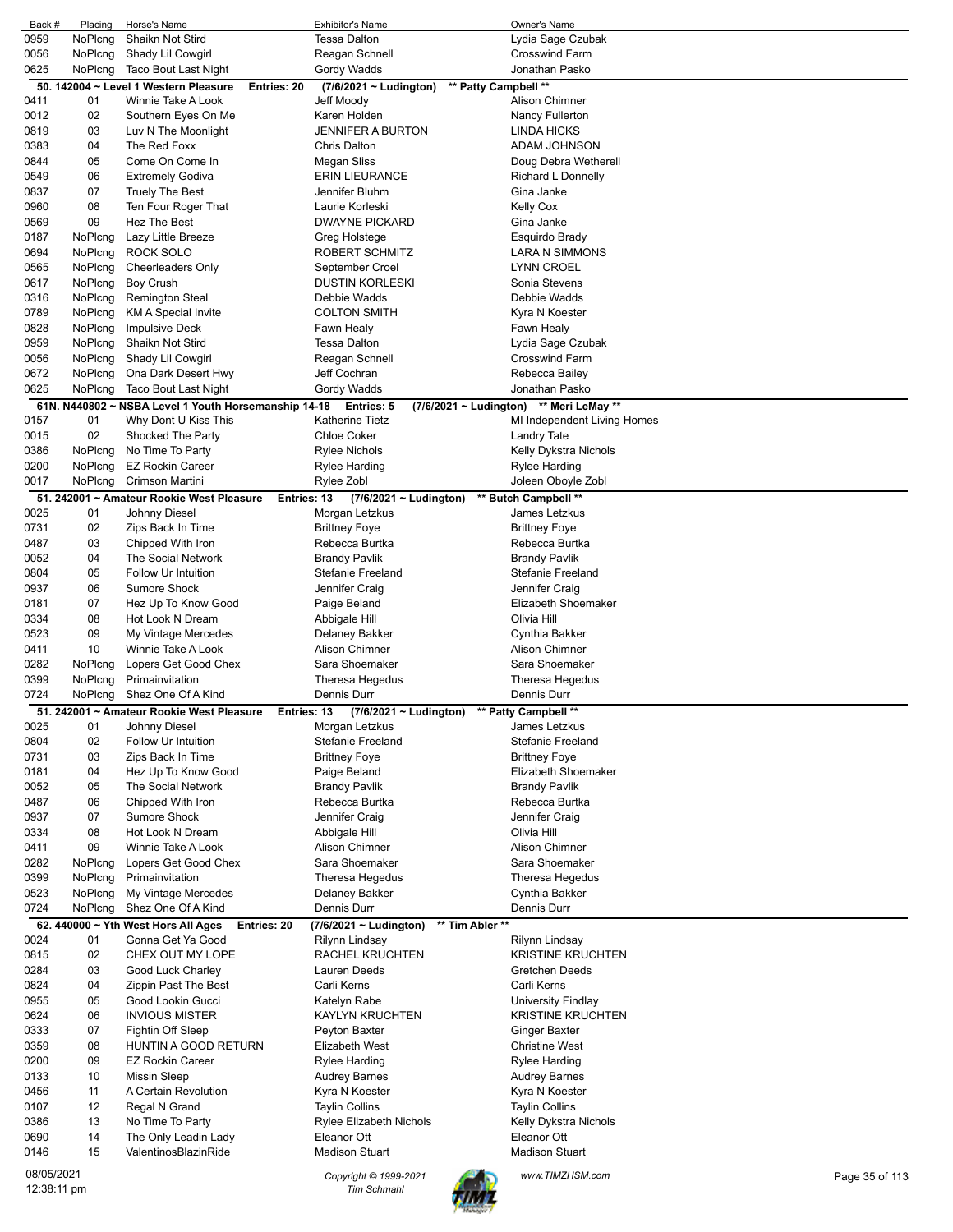| Back #     | Placing  | Horse's Name                               | <b>Exhibitor's Name</b>                                     | Owner's Name                              |                |
|------------|----------|--------------------------------------------|-------------------------------------------------------------|-------------------------------------------|----------------|
| 0235       | 16       | Gota B A Hit                               | Grace Gasper                                                | <b>Tammy Gasper</b>                       |                |
| 0149       | 17       | Got My Swag On                             | <b>Katherine West</b>                                       | <b>Christine West</b>                     |                |
| 1854       | 18       | Hes Good To Go                             | <b>Isabelle Freeland</b>                                    | <b>Isabelle Freeland</b>                  |                |
| 0124       | 19       | Madd Money                                 | Lauren Lauver                                               | Lauren Lauver                             |                |
| 1433       | NoPlcng  | A Sleepy Margarita                         | Addison Baynes                                              | Meggen M Morrow Baynes                    |                |
|            |          | 52. 242002 ~ Level 1 Amateur West Pleasure | Entries: 16<br>(7/6/2021 ~ Ludington)                       | ** Butch Campbell **                      |                |
| 0981       | 01       | Money In Tha Bank                          | Ashleigh Moore                                              | Ashleigh Moore                            |                |
| 0081       | 02       | One Code Of Red                            | <b>Ronald Matthews</b>                                      | Ronald Matthews                           |                |
| 0322       | 03       | Too LazyToSpeak                            | Megan Hirschman                                             | Megan Hirschman                           |                |
| 0731       | 04       | Zips Back In Time                          | <b>Brittney Foye</b>                                        | <b>Brittney Foye</b>                      |                |
| 0262       | 05       | Time Is Lopin By                           | Michele Lewis                                               | Jacqueline Moody                          |                |
| 0841       | 06       | Miss Zippin Willy                          | Karen Bonham                                                | Karen Bonham                              |                |
| 0487       | 07       |                                            | Rebecca Burtka                                              | Rebecca Burtka                            |                |
|            |          | Chipped With Iron                          |                                                             |                                           |                |
| 0181       | 08       | Hez Up To Know Good                        | Paige Beland                                                | Elizabeth Shoemaker                       |                |
| 0828       | 09       | <b>Impulsive Deck</b>                      | Fawn Healy                                                  | Fawn Healy                                |                |
| 0412       | 10       | Hez One Sweet Repeat                       | Olivia Wilson                                               | Olivia Wilson                             |                |
| 0143       | NoPlcng  | Barry Barry Good                           | Cynthia Dore-Graves                                         | Cynthia Dore-Graves                       |                |
| 0840       | NoPlcng  | My Lazy Moment                             | <b>SARAH S GIBSON</b>                                       | Megan Sliss                               |                |
| 0401       | NoPlcng  | Sompin NTheMoonlight                       | Janet Kolk                                                  | Janet Kolk                                |                |
| 0282       | NoPlcng  | Lopers Get Good Chex                       | Sara Shoemaker                                              | Sara Shoemaker                            |                |
| 0399       | NoPlcng  | Primainvitation                            | Theresa Hegedus                                             | Theresa Hegedus                           |                |
| 0724       | NoPlcng  | Shez One Of A Kind                         | Dennis Durr                                                 | Dennis Durr                               |                |
|            |          | 52. 242002 ~ Level 1 Amateur West Pleasure | Entries: 16<br>(7/6/2021 ~ Ludington)                       | ** Patty Campbell **                      |                |
| 0981       | 01       | Money In Tha Bank                          | Ashleigh Moore                                              | Ashleigh Moore                            |                |
| 0081       | 02       | One Code Of Red                            | <b>Ronald Matthews</b>                                      | <b>Ronald Matthews</b>                    |                |
| 0262       | 03       | Time Is Lopin By                           | Michele Lewis                                               | Jacqueline Moody                          |                |
| 0322       | 04       | Too LazyToSpeak                            | Megan Hirschman                                             | Megan Hirschman                           |                |
| 0828       | 05       | <b>Impulsive Deck</b>                      | Fawn Healy                                                  | Fawn Healy                                |                |
| 0181       | 06       | Hez Up To Know Good                        | Paige Beland                                                | Elizabeth Shoemaker                       |                |
| 0731       | 07       | Zips Back In Time                          | <b>Brittney Foye</b>                                        | <b>Brittney Foye</b>                      |                |
| 0487       | 08       |                                            | Rebecca Burtka                                              | Rebecca Burtka                            |                |
|            | 09       | Chipped With Iron                          | Karen Bonham                                                | Karen Bonham                              |                |
| 0841       |          | Miss Zippin Willy                          |                                                             |                                           |                |
| 0143       | NoPlcng  | Barry Barry Good                           | Cynthia Dore-Graves                                         | Cynthia Dore-Graves                       |                |
| 0840       | NoPlcng  | My Lazy Moment                             | SARAH S GIBSON                                              | <b>Megan Sliss</b>                        |                |
| 0412       | NoPlcng  | Hez One Sweet Repeat                       | Olivia Wilson                                               | Olivia Wilson                             |                |
| 0401       | NoPlcng  | Sompin NTheMoonlight                       | Janet Kolk                                                  | Janet Kolk                                |                |
| 0282       | NoPlcng  | Lopers Get Good Chex                       | Sara Shoemaker                                              | Sara Shoemaker                            |                |
|            |          |                                            |                                                             |                                           |                |
| 0399       | NoPlcng  | Primainvitation                            | Theresa Hegedus                                             | Theresa Hegedus                           |                |
| 0724       | NoPlcng  | Shez One Of A Kind                         | Dennis Durr                                                 | Dennis Durr                               |                |
|            |          | 62N. N440000 ~ NSBA Yth West Hors All Ages | Entries: 9<br>$(7/6/2021 \sim$ Ludington)                   | ** Tim Abler **                           |                |
| 0024       | 01       | Gonna Get Ya Good                          | Rilynn Lindsay                                              | Rilynn Lindsay                            |                |
| 0333       | 02       | Fightin Off Sleep                          | Peyton Baxter                                               | Ginger Baxter                             |                |
| 0200       | 03       | <b>EZ Rockin Career</b>                    | Rylee Harding                                               | Rylee Harding                             |                |
| 0386       | NoPlcng  | No Time To Party                           | <b>Rylee Nichols</b>                                        | Kelly Dykstra Nichols                     |                |
| 0235       | NoPlcng  | Gota B A Hit                               | Grace Gasper                                                | Tammy Gasper                              |                |
| 0133       | NoPlcng  | <b>Missin Sleep</b>                        | <b>Audrey Barnes</b>                                        | <b>Audrey Barnes</b>                      |                |
| 0107       | NoPlcng  | Regal N Grand                              | <b>Taylin Collins</b>                                       | <b>Taylin Collins</b>                     |                |
| 0146       | NoPlcng  | ValentinosBlazinRide                       | <b>Madison Stuart</b>                                       | <b>Madison Stuart</b>                     |                |
| 0690       | NoPlcng  |                                            | <b>Eleanor Ott</b>                                          | Eleanor Ott                               |                |
|            |          | The Only Leadin Lady                       |                                                             |                                           |                |
|            | 01       | 53. 242800 ~ Amateur Select West Pleasure  | $(7/6/2021 \sim$ Ludington)<br>Entries: 9<br>Michael Warren | ** Butch Campbell **                      |                |
| 0729       |          | Only radical at nite                       |                                                             | Michael Warren                            |                |
| 0012       | 02<br>03 | Southern Eyes On Me                        | Nancy Fullerton<br><b>Ronald Matthews</b>                   | Nancy Fullerton<br><b>Ronald Matthews</b> |                |
| 0081       |          | One Code Of Red                            |                                                             |                                           |                |
| 0022       | 04       | Dont Need A Mirror                         | <b>Brenda Howell</b>                                        | Christa Baldwin                           |                |
| 0451       | 05       | KM THE BEST BRANDY                         | <b>ANNE ZINDARS PATE</b>                                    | ANNE ZINDARS PATE                         |                |
| 0070       | 06       | True Blue I Will Be                        | Kay Stanek                                                  | Kay Stanek                                |                |
| 0150       | 07       | Macs Kool Legacy                           | Susan Frank                                                 | Susan Frank                               |                |
| 0804       | 08       | Follow Ur Intuition                        | <b>Stefanie Freeland</b>                                    | Stefanie Freeland                         |                |
| 0123       | 09       | Rock Legend                                | Cynthia R Pyle                                              | Cynthia R Pyle                            |                |
|            |          | 53. 242800 ~ Amateur Select West Pleasure  | $(7/6/2021 \sim$ Ludington)<br>Entries: 9                   | ** Patty Campbell **                      |                |
| 0012       | 01       | Southern Eyes On Me                        | Nancy Fullerton                                             | Nancy Fullerton                           |                |
| 0022       | 02       | Dont Need A Mirror                         | Brenda Howell                                               | Christa Baldwin                           |                |
| 0451       | 03       | KM THE BEST BRANDY                         | ANNE ZINDARS PATE                                           | ANNE ZINDARS PATE                         |                |
| 0729       | 04       | Only radical at nite                       | Michael Warren                                              | Michael Warren                            |                |
| 0081       | 05       | One Code Of Red                            | <b>Ronald Matthews</b>                                      | <b>Ronald Matthews</b>                    |                |
| 0804       | 06       | Follow Ur Intuition                        | <b>Stefanie Freeland</b>                                    | <b>Stefanie Freeland</b>                  |                |
| 0150       | 07       | Macs Kool Legacy                           | Susan Frank                                                 | Susan Frank                               |                |
| 0070       | 08       | True Blue I Will Be                        | Kay Stanek                                                  | Kay Stanek                                |                |
| 0123       | 09       | Rock Legend                                | Cynthia R Pyle                                              | Cynthia R Pyle                            |                |
|            |          | 63. 240001 ~ Amateur Rookie Horsemanship   | (7/6/2021 ~ Ludington)<br><b>Entries: 11</b>                | ** Tim Abler **                           |                |
| 0025       | 01       | Johnny Diesel                              | Morgan Letzkus                                              | James Letzkus                             |                |
| 0523       | 02       | My Vintage Mercedes                        | Delaney Bakker                                              | Cynthia Bakker                            |                |
| 0225       | 03       | <b>Custom Hottie</b>                       | Cassidy Jo Ryder                                            | Debrah Ryder                              |                |
| 0181       | 04       | Hez Up To Know Good                        | Paige Beland                                                | Elizabeth Shoemaker                       |                |
| 08/05/2021 |          |                                            | Copyright © 1999-2021                                       | www.TIMZHSM.com                           | Page 36 of 113 |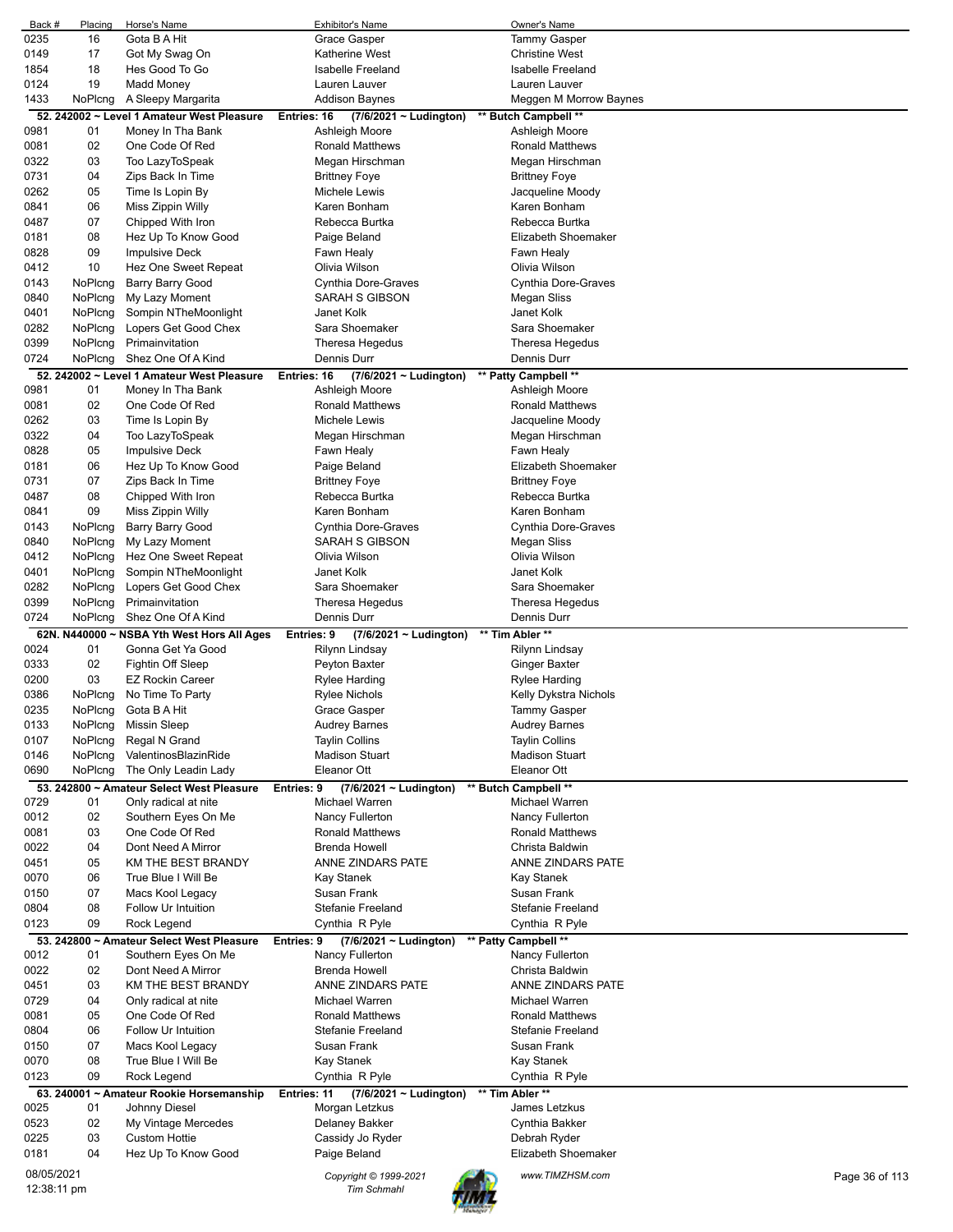| Back #      | Placing | Horse's Name                                             | <b>Exhibitor's Name</b>       | Owner's Name                |                |
|-------------|---------|----------------------------------------------------------|-------------------------------|-----------------------------|----------------|
| 0487        | 05      | Chipped With Iron                                        | Rebecca Burtka                | Rebecca Burtka              |                |
| 0804        | 06      | Follow Ur Intuition                                      | <b>Stefanie Freeland</b>      | Stefanie Freeland           |                |
| 0937        | 07      | <b>Sumore Shock</b>                                      | Jennifer Craig                | Jennifer Craig              |                |
| 0412        | 08      | Hez One Sweet Repeat                                     | Olivia Wilson                 | Olivia Wilson               |                |
| 0422        | 09      | Indeed Shez Lazy                                         | Lauryn Leuenberger            | Lauryn Leuenberger          |                |
| 0852        | 10      | Al Let You Know                                          | Amanda Cook                   | Amanda Cook                 |                |
| 0334        | 11      | Hot Look N Dream                                         | Abbigale Hill                 | Olivia Hill                 |                |
|             |         |                                                          |                               |                             |                |
|             |         | 54. 242000 ~ Amateur Western Pleasure<br>Entries: 12     | (7/6/2021 ~ Ludington)        | ** Butch Campbell **        |                |
| 0263        | 01      | <b>Finely Asleep</b>                                     | Morgan Jennings               | Michelle Mccarthy Warda     |                |
| 0844        | 02      | Come On Come In                                          | Megan Sliss                   | Doug Debra Wetherell        |                |
| 0383        | 03      | The Red Foxx                                             | ADAM JOHNSON                  | ADAM JOHNSON                |                |
| 0222        | 04      | Ms Mae Flash                                             | Brandy Baldwin-Bunting        | Christa Baldwin             |                |
| 0592        | 05      | Rockin good chocolat                                     | <b>KATIE SCHMITZ</b>          | <b>KATIE SCHMITZ</b>        |                |
| 0122        | 06      | <b>Invitations Are Good</b>                              | Lily Ellen Atkinson           | Lily Ellen Atkinson         |                |
| 0262        | 07      | Time Is Lopin By                                         | Michele Lewis                 | Jacqueline Moody            |                |
| 0825        | 08      | Only Happens                                             | Angie Heighton                | Angie Heighton              |                |
|             |         |                                                          |                               |                             |                |
| 0631        | 09      | Made It Rain                                             | <b>JENNIFER HUNTOON</b>       | <b>JENNIFER HUNTOON</b>     |                |
| 0252        | 10      | Made Of Candy                                            | Stephen Erdman                | Stephen Erdman              |                |
| 0212        | NoPlcng | Zip N The Dreams                                         | Annelise Sophiea              | Annelise Sophiea            |                |
| 0617        | NoPlcng | <b>Boy Crush</b>                                         | Jessica Cook                  | Sonia Stevens               |                |
|             |         | 54. 242000 ~ Amateur Western Pleasure<br>Entries: 12     | $(7/6/2021 \sim$ Ludington)   | ** Patty Campbell **        |                |
| 0262        | 01      | Time Is Lopin By                                         | Michele Lewis                 | Jacqueline Moody            |                |
| 0222        | 02      | Ms Mae Flash                                             | <b>Brandy Baldwin-Bunting</b> | Christa Baldwin             |                |
|             | 03      |                                                          |                               |                             |                |
| 0844        |         | Come On Come In                                          | Megan Sliss                   | Doug Debra Wetherell        |                |
| 0263        | 04      | <b>Finely Asleep</b>                                     | Morgan Jennings               | Michelle Mccarthy Warda     |                |
| 0825        | 05      | Only Happens                                             | Angie Heighton                | Angie Heighton              |                |
| 0383        | 06      | The Red Foxx                                             | ADAM JOHNSON                  | ADAM JOHNSON                |                |
| 0592        | 07      | Rockin good chocolat                                     | <b>KATIE SCHMITZ</b>          | <b>KATIE SCHMITZ</b>        |                |
| 0212        | 08      | Zip N The Dreams                                         | Annelise Sophiea              | Annelise Sophiea            |                |
| 0252        | 09      | Made Of Candy                                            | Stephen Erdman                | Stephen Erdman              |                |
| 0631        | NoPlcng | Made It Rain                                             | <b>JENNIFER HUNTOON</b>       | <b>JENNIFER HUNTOON</b>     |                |
|             |         |                                                          |                               | Sonia Stevens               |                |
| 0617        | NoPlcng | <b>Boy Crush</b>                                         | Jessica Cook                  |                             |                |
| 0122        | NoPlcng | <b>Invitations Are Good</b>                              | Lily Ellen Atkinson           | Lily Ellen Atkinson         |                |
|             |         | 63N. N240001 ~ NSBA Amateur Rookie Hors<br>Entries: 1    | $(7/6/2021 \sim$ Ludington)   | ** Tim Abler **             |                |
| 0025        | 01      | Johnny Diesel                                            | Morgan Letzkus                | James Letzkus               |                |
|             |         | 55. 142200 ~ Senior Western Pleasure<br>Entries: 17      | $(7/6/2021 \sim$ Ludington)   | ** Butch Campbell **        |                |
| 0533        | 01      | VS Life Support                                          | Laurie Korleski               | Francesca Wierda            |                |
| 0777        | 02      | Lazy Open Invitation                                     | <b>ERIN LIEURANCE</b>         | <b>Hailey Utesch</b>        |                |
| 0524        | 03      | Radical signs r good                                     | Saul Sliss                    | Allen And Marilyn Wade      |                |
|             |         |                                                          |                               |                             |                |
| 0328        | 04      | <b>That Sudden Smile</b>                                 | <b>DWAYNE PICKARD</b>         | Elizabeth Meerman           |                |
| 0010        | 05      | Too Cold To Sleep                                        | <b>Monty Montgomery</b>       | Corlinda Huffman            |                |
| 0222        | 06      | Ms Mae Flash                                             | Christa Baldwin               | Christa Baldwin             |                |
| 0262        | 07      | Time Is Lopin By                                         | Jeff Moody                    | Jacqueline Moody            |                |
| 0081        | 08      | One Code Of Red                                          | Emily Botsford                | <b>Ronald Matthews</b>      |                |
| 0899        | 09      | Abbrakadabra                                             | JEFF LEEK                     | JADA L LEEK                 |                |
| 0263        | 10      | <b>Finely Asleep</b>                                     | Morgan Jennings               | Michelle Mccarthy Warda     |                |
| 0837        | NoPlcng | <b>Truely The Best</b>                                   | Jennifer Bluhm                | Gina Janke                  |                |
|             | NoPlcng | Made It Rain                                             | <b>JENNIFER HUNTOON</b>       | <b>JENNIFER HUNTOON</b>     |                |
| 0631        |         |                                                          |                               |                             |                |
| 0122        | NoPlcng | <b>Invitations Are Good</b>                              | September Croel               | Lily Ellen Atkinson         |                |
| 0825        | NoPlcng | Only Happens                                             | Michelle Mccarthy Warda       | Angie Heighton              |                |
| 0690        | NoPlcng | The Only Leadin Lady                                     | Eleanor Ott                   | Eleanor Ott                 |                |
| 0157        | NoPlcng | Why Dont U Kiss This                                     | <b>Katherine Tietz</b>        | MI Independent Living Homes |                |
| 0761        | NoPlcng | <b>Boys Move Over</b>                                    | <b>Amber Pickard</b>          | Sara Jackson-Vance          |                |
|             |         | 55. 142200 ~ Senior Western Pleasure<br>Entries: 17      | $(7/6/2021 \sim$ Ludington)   | ** Patty Campbell **        |                |
| 0533        | 01      | VS Life Support                                          | Laurie Korleski               | Francesca Wierda            |                |
| 0777        | 02      | Lazy Open Invitation                                     | <b>ERIN LIEURANCE</b>         | <b>Hailey Utesch</b>        |                |
|             |         |                                                          |                               |                             |                |
| 0328        | 03      | <b>That Sudden Smile</b>                                 | <b>DWAYNE PICKARD</b>         | Elizabeth Meerman           |                |
| 0081        | 04      | One Code Of Red                                          | <b>Emily Botsford</b>         | <b>Ronald Matthews</b>      |                |
| 0524        | 05      | Radical signs r good                                     | Saul Sliss                    | Allen And Marilyn Wade      |                |
| 0222        | 06      | Ms Mae Flash                                             | Christa Baldwin               | Christa Baldwin             |                |
| 0010        | 07      | Too Cold To Sleep                                        | <b>Monty Montgomery</b>       | Corlinda Huffman            |                |
| 0262        | 08      | Time Is Lopin By                                         | Jeff Moody                    | Jacqueline Moody            |                |
| 0263        | 09      | <b>Finely Asleep</b>                                     | Morgan Jennings               | Michelle Mccarthy Warda     |                |
| 0837        | NoPlcng | <b>Truely The Best</b>                                   | Jennifer Bluhm                | Gina Janke                  |                |
|             |         |                                                          |                               |                             |                |
| 0899        | NoPlcng | Abbrakadabra                                             | JEFF LEEK                     | JADA L LEEK                 |                |
| 0631        | NoPlcng | Made It Rain                                             | <b>JENNIFER HUNTOON</b>       | <b>JENNIFER HUNTOON</b>     |                |
| 0122        | NoPlcng | <b>Invitations Are Good</b>                              | September Croel               | Lily Ellen Atkinson         |                |
| 0825        | NoPlcng | Only Happens                                             | Michelle Mccarthy Warda       | Angie Heighton              |                |
| 0690        | NoPlcng | The Only Leadin Lady                                     | Eleanor Ott                   | Eleanor Ott                 |                |
| 0157        | NoPlcng | Why Dont U Kiss This                                     | Katherine Tietz               | MI Independent Living Homes |                |
| 0761        | NoPlcng | <b>Boys Move Over</b>                                    | Amber Pickard                 | Sara Jackson-Vance          |                |
|             |         | 64. 240002 ~ Level 1 Amateur Horsemanship<br>Entries: 17 | (7/6/2021 ~ Ludington)        | ** Tim Abler **             |                |
|             | 01      | Hez Up To Know Good                                      | Paige Beland                  | Elizabeth Shoemaker         |                |
| 0181        |         |                                                          |                               |                             |                |
| 0731        | 02      | Zips Back In Time                                        | <b>Brittney Foye</b>          | <b>Brittney Foye</b>        |                |
| 08/05/2021  |         |                                                          | Copyright © 1999-2021         | www.TIMZHSM.com             | Page 37 of 113 |
| 12:38:11 pm |         |                                                          | <b>Tim Schmahl</b>            |                             |                |
|             |         |                                                          |                               |                             |                |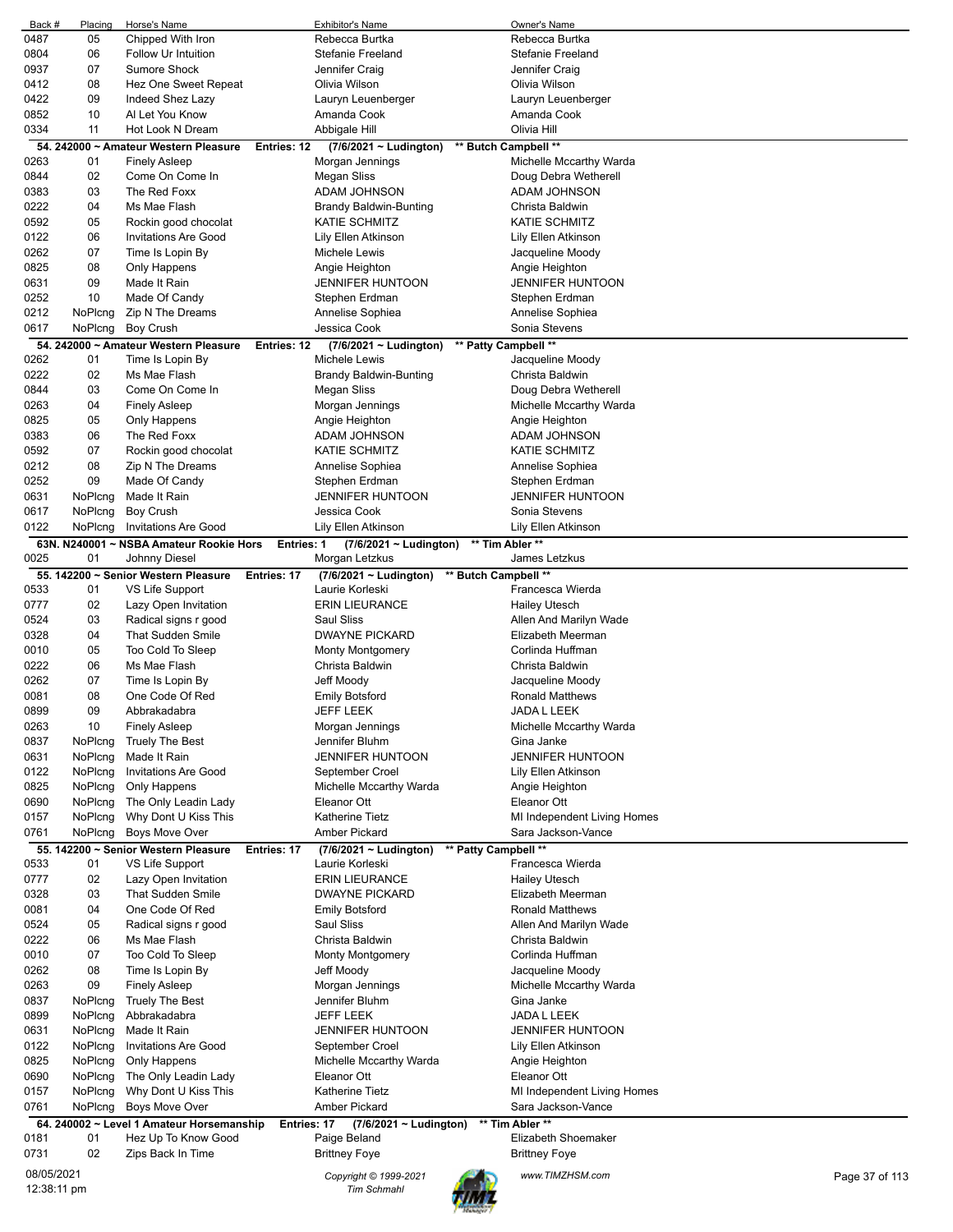| Back #      | Placing          | Horse's Name                                           | <b>Exhibitor's Name</b>                          |                      | Owner's Name            |                |
|-------------|------------------|--------------------------------------------------------|--------------------------------------------------|----------------------|-------------------------|----------------|
| 0642        | 03               | LACEYS LAST LOPER                                      | Linda Kosal                                      |                      | Linda Kosal             |                |
| 0828        | 04               | <b>Impulsive Deck</b>                                  | Fawn Healy                                       |                      | Fawn Healy              |                |
| 0225        | 05               | <b>Custom Hottie</b>                                   | Cassidy Jo Ryder                                 |                      | Debrah Ryder            |                |
| 0066        | 06               | I O You One                                            | Lisa Ondersma Lowetz                             |                      | Lisa Ondersma Lowetz    |                |
| 0412        | 07               | Hez One Sweet Repeat                                   | Olivia Wilson                                    |                      | Olivia Wilson           |                |
| 0779        | 08               | UF ZIPPOSPOTENTIAL                                     | <b>JENNIFER STOEVER</b>                          |                      | <b>JENNIFER STOEVER</b> |                |
| 0114        | 09               | Uf A Boy Named Sue                                     | Ashton Ulrich                                    |                      | <b>Ashton Ulrich</b>    |                |
| 0211        | NoPlcng          | Hes Hott                                               | <b>DIANA MIDGLEY</b>                             |                      | <b>DIANA MIDGLEY</b>    |                |
| 0937        | NoPlcng          | Sumore Shock                                           | Jennifer Craig                                   |                      | Jennifer Craig          |                |
| 0322        | NoPlcng          | Too LazyToSpeak                                        | Megan Hirschman                                  |                      | Megan Hirschman         |                |
| 0401        | NoPlcng          | Sompin NTheMoonlight                                   | Janet Kolk                                       |                      | Janet Kolk              |                |
| 0487        | NoPlcng          | Chipped With Iron                                      | Rebecca Burtka                                   |                      | Rebecca Burtka          |                |
| 0852        | NoPlcng          | Al Let You Know                                        | Amanda Cook                                      |                      | Amanda Cook             |                |
| 0334        | NoPlcng          | Hot Look N Dream                                       | Abbigale Hill                                    |                      | Olivia Hill             |                |
| 0523        | NoPlcng          | My Vintage Mercedes                                    | Delaney Bakker                                   |                      | Cynthia Bakker          |                |
|             |                  | 56. 9427 ~ Small Fry West Pleasure<br>Entries: 13      | (7/6/2021 ~ Ludington)                           | ** Butch Campbell ** |                         |                |
| 0022        | 01               | Dont Need A Mirror                                     | <b>Brylee Bunting</b>                            |                      | Christa Baldwin         |                |
| 0845        | 02               | Km Movin The Best                                      | Addaley Hudson                                   |                      | Allison Hudson          |                |
| 0226        | 03               | Art Trouble                                            | <b>Karly Lewis</b>                               |                      | Michelle Lewis          |                |
| 0629        | 04               | A Simply Hot Boogie                                    | Evan Ford                                        |                      | Danny Ford              |                |
| 0310        | 05               | IMA LOPIN WITH CLASS                                   | Quinn Bogue                                      |                      | <b>Family Bogue</b>     |                |
| 0814        | 06               | My Invite To Dream                                     | Sophia Dong                                      |                      | Ava Holman              |                |
| 0181        | 07               | Hez Up To Know Good                                    | Elizabeth Shoemaker                              |                      | Elizabeth Shoemaker     |                |
| 0052        | 08               | <b>The Social Network</b>                              | Xandrea Sandusky                                 |                      | <b>Brandy Pavlik</b>    |                |
| 0242        | 09               | U No It Gets Better                                    | Isabella Sopheia                                 |                      | Annelise Sophiea        |                |
| 0708        | 10               | Heza One Hot Skip                                      | Kelsey Goodenow                                  |                      | Lisa Busch              |                |
| 0808        | NoPlcng          | FOREVER OUTTA RANGE                                    | Kayleigh Korleski                                |                      | <b>Kelly Cox</b>        |                |
| 0250        | NoPlcng          | <b>RD Fancy Tradition</b>                              | Adam Wilcoxen                                    |                      | Alisa Forton            |                |
| 0981        | NoPlcng          | Money In Tha Bank                                      | Lucy Moore                                       |                      | Ashleigh Moore          |                |
|             |                  | 56. 9427 ~ Small Fry West Pleasure<br>Entries: 13      | (7/6/2021 ~ Ludington)                           | ** Patty Campbell ** |                         |                |
| 0022        | 01               | Dont Need A Mirror                                     | <b>Brylee Bunting</b>                            |                      | Christa Baldwin         |                |
| 0226        | 02               | Art Trouble                                            | <b>Karly Lewis</b>                               |                      | Michelle Lewis          |                |
| 0845        | 03               | Km Movin The Best                                      | Addaley Hudson                                   |                      | Allison Hudson          |                |
| 0629        | 04               | A Simply Hot Boogie                                    | Evan Ford                                        |                      | Danny Ford              |                |
| 0814        | 05               | My Invite To Dream                                     | Sophia Dong                                      |                      | Ava Holman              |                |
| 0310        | 06               | <b>IMA LOPIN WITH CLASS</b>                            | Quinn Bogue                                      |                      | <b>Family Bogue</b>     |                |
| 0052        | 07               | The Social Network                                     | Xandrea Sandusky                                 |                      | <b>Brandy Pavlik</b>    |                |
| 0242        | 08               | U No It Gets Better                                    | Isabella Sopheia                                 |                      | Annelise Sophiea        |                |
| 0981        | 09               | Money In Tha Bank                                      | Lucy Moore                                       |                      | Ashleigh Moore          |                |
| 0708        | NoPlcng          | Heza One Hot Skip                                      | <b>Kelsey Goodenow</b>                           |                      | Lisa Busch              |                |
| 0808        | NoPlcna          | FOREVER OUTTA RANGE                                    | Kayleigh Korleski                                |                      | <b>Kelly Cox</b>        |                |
| 0250        | NoPlcng          | <b>RD Fancy Tradition</b>                              | Adam Wilcoxen                                    |                      | Alisa Forton            |                |
| 0181        | NoPlcng          | Hez Up To Know Good                                    | Elizabeth Shoemaker                              |                      | Elizabeth Shoemaker     |                |
|             |                  | 64N. N240002 ~ NSBA Level 1 Amateur Hors               | <b>Entries: 1</b><br>$(7/6/2021 \sim$ Ludington) | ** Tim Abler **      |                         |                |
| 0211        | NoPlcng Hes Hott |                                                        | Diana Midgley                                    |                      | <b>DIANA MIDGLEY</b>    |                |
|             |                  | 57. 9426 ~ Small Fry Horsemanship<br>Entries: 11       | $(7/6/2021 - Ludington)$                         | ** Butch Campbell ** | Christa Baldwin         |                |
| 0022        | 01               | Dont Need A Mirror                                     | <b>Brylee Bunting</b>                            |                      |                         |                |
| 0845        | 02               | Km Movin The Best                                      | <b>Addaley Hudson</b>                            |                      | Allison Hudson          |                |
| 0226        | 03               | Art Trouble                                            | Karly Lewis                                      |                      | Michelle Lewis          |                |
| 0310        | 04               | IMA LOPIN WITH CLASS                                   | Quinn Bogue                                      |                      | <b>Family Bogue</b>     |                |
| 0181        | 05               | Hez Up To Know Good                                    | Elizabeth Shoemaker                              |                      | Elizabeth Shoemaker     |                |
| 0981        | 06               | Money In Tha Bank                                      | Lucy Moore                                       |                      | Ashleigh Moore          |                |
| 0242        | 07               | U No It Gets Better                                    | Isabella Sopheia                                 |                      | Annelise Sophiea        |                |
| 0814        | 08               | My Invite To Dream                                     | Sophia Dong                                      |                      | Ava Holman              |                |
| 0708        | 09               | Heza One Hot Skip                                      | Kelsey Goodenow                                  |                      | Lisa Busch              |                |
| 0052        | NoPlcng          | The Social Network                                     | Xandrea Sandusky                                 |                      | <b>Brandy Pavlik</b>    |                |
| 0250        | NoPlcng          | <b>RD Fancy Tradition</b>                              | Adam Wilcoxen                                    |                      | Alisa Forton            |                |
|             |                  | 57. 9426 ~ Small Fry Horsemanship<br>Entries: 11       | (7/6/2021 ~ Ludington)                           | ** Patty Campbell ** |                         |                |
| 0845        | 01               | Km Movin The Best                                      | <b>Addaley Hudson</b>                            |                      | Allison Hudson          |                |
| 0022        | 02               | Dont Need A Mirror                                     | <b>Brylee Bunting</b>                            |                      | Christa Baldwin         |                |
| 0310        | 03               | IMA LOPIN WITH CLASS                                   | Quinn Bogue                                      |                      | <b>Family Bogue</b>     |                |
| 0226        | 04               | Art Trouble                                            | Karly Lewis                                      |                      | Michelle Lewis          |                |
| 0181        | 05               | Hez Up To Know Good                                    | Elizabeth Shoemaker                              |                      | Elizabeth Shoemaker     |                |
| 0242        | 06               | U No It Gets Better                                    | Isabella Sopheia                                 |                      | Annelise Sophiea        |                |
| 0981        | 07               | Money In Tha Bank                                      | Lucy Moore                                       |                      | Ashleigh Moore          |                |
| 0052        | 08               | The Social Network                                     | Xandrea Sandusky                                 |                      | <b>Brandy Pavlik</b>    |                |
| 0250        | 09               | <b>RD Fancy Tradition</b>                              | Adam Wilcoxen                                    |                      | Alisa Forton            |                |
| 0814        | 10               | My Invite To Dream                                     | Sophia Dong                                      |                      | Ava Holman              |                |
| 0708        | 11               | Heza One Hot Skip                                      | Kelsey Goodenow                                  |                      | Lisa Busch              |                |
|             |                  | 65. 240800 ~ Amateur Select Horsemanship<br>Entries: 9 | $(7/6/2021 \sim$ Ludington)                      | ** Tim Abler **      |                         |                |
| 0804        | 01               | Follow Ur Intuition                                    | <b>Stefanie Freeland</b>                         |                      | Stefanie Freeland       |                |
| 0119        | 02               | Baylite Jac                                            | Jeanne Hugo                                      |                      | Jeanne Hugo             |                |
| 0022        | 03               | Dont Need A Mirror                                     | <b>Brenda Howell</b>                             |                      | Christa Baldwin         |                |
| 0150        | 04               | Macs Kool Legacy                                       | Susan Frank                                      |                      | Susan Frank             |                |
| 08/05/2021  |                  |                                                        | Copyright © 1999-2021                            |                      | www.TIMZHSM.com         | Page 38 of 113 |
| 12:38:11 pm |                  |                                                        | Tim Schmahl                                      |                      |                         |                |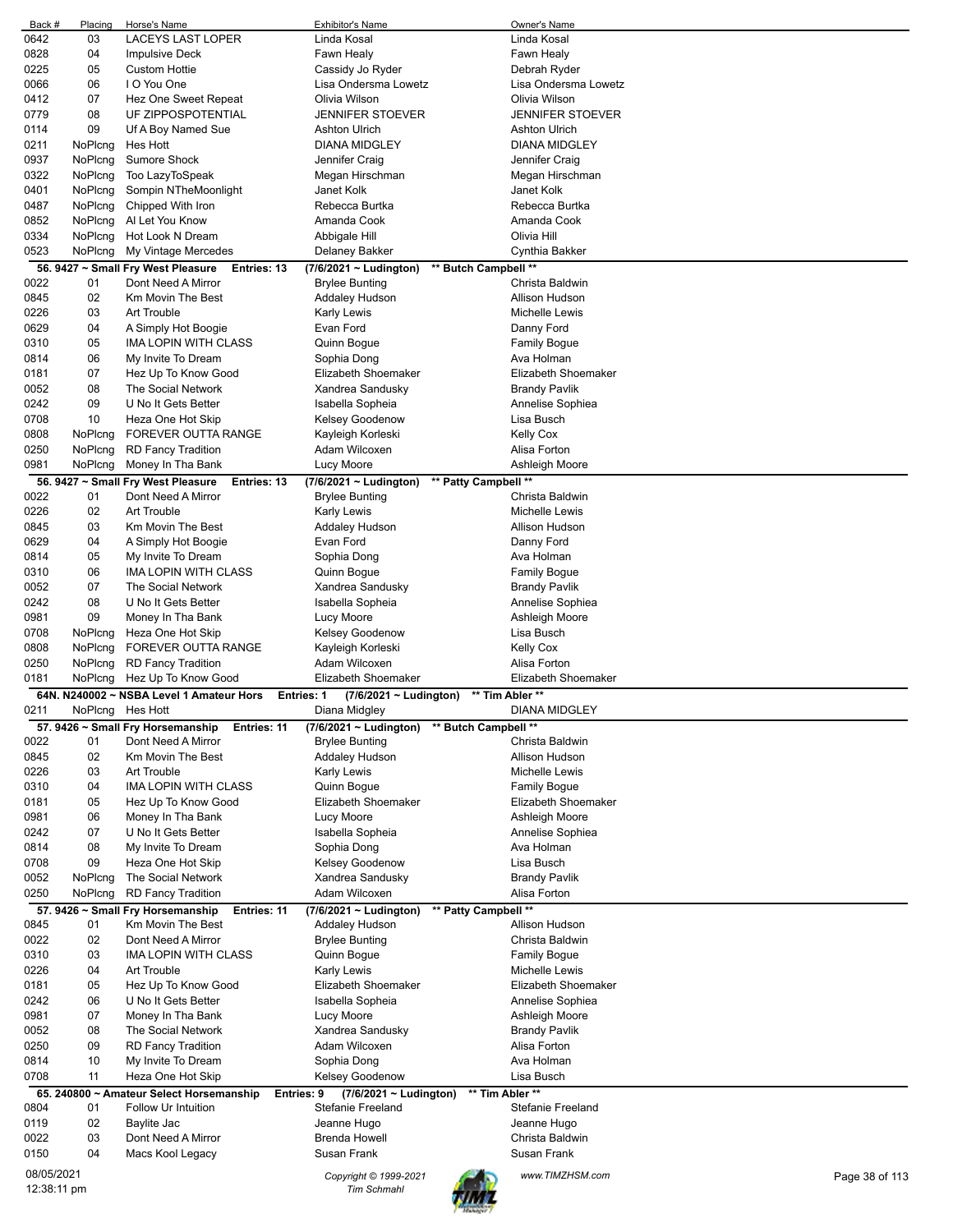| Back #      | Placing | Horse's Name                                  | <b>Exhibitor's Name</b>                                      | Owner's Name             |                |
|-------------|---------|-----------------------------------------------|--------------------------------------------------------------|--------------------------|----------------|
| 0451        | 05      | KM THE BEST BRANDY                            | ANNE ZINDARS PATE                                            | ANNE ZINDARS PATE        |                |
| 0123        | 06      | Rock Legend                                   | Cynthia R Pyle                                               | Cynthia R Pyle           |                |
| 0427        | 07      | <b>WILLY IMPULSIVE</b>                        | DEBRA A KLUZ                                                 | DEBRA A KLUZ             |                |
| 0335        | 08      | One Kool Fool                                 | Brenda Schrader                                              | Brenda Schrader          |                |
| 0012        | 09      | Southern Eyes On Me                           | Nancy Fullerton                                              | Nancy Fullerton          |                |
|             |         | 58. 9611 ~ Lead Line 8 & Under<br>Entries: 10 | ** Butch Campbell **<br>(7/6/2021 ~ Ludington)               |                          |                |
| 0143        | 01      | Barry Barry Good                              | <b>Caroline Graves</b>                                       | Cynthia Dore-Graves      |                |
| 0845        | 02      | Km Movin The Best                             | <b>Weston Hudson</b>                                         | Allison Hudson           |                |
| 0017        | 03      | Crimson Martini                               | Kendall Zobl                                                 | Joleen Oboyle Zobl       |                |
| 0107        | 04      | Regal N Grand                                 | <b>Travis Collins</b>                                        |                          |                |
|             |         |                                               |                                                              | <b>Taylin Collins</b>    |                |
| 0487        | 05      | Chipped With Iron                             | Lane Burtka                                                  | Rebecca Burtka           |                |
| 0424        | 06      | One Black Krymsun                             | Zachary Veldhoff                                             | <b>Carlene Armstrong</b> |                |
| 0981        | 07      | Money In Tha Bank                             | Harper Rayburn                                               | Ashleigh Moore           |                |
| 0077        | 08      | Your So Hot                                   | <b>Avery Stoub</b>                                           | Corlinda Huffman         |                |
| 0010        | 09      | <b>Too Cold To Sleep</b>                      | Evan Stoub                                                   | Corlinda Huffman         |                |
| 0181        | NoPlcng | Hez Up To Know Good                           | Harleigh Kosanic                                             | Elizabeth Shoemaker      |                |
|             |         | 58. 9611 ~ Lead Line 8 & Under Entries: 10    | ** Patty Campbell **<br>(7/6/2021 ~ Ludington)               |                          |                |
| 0143        | 01      | Barry Barry Good                              | <b>Caroline Graves</b>                                       | Cynthia Dore-Graves      |                |
| 0845        | 02      | Km Movin The Best                             | <b>Weston Hudson</b>                                         | Allison Hudson           |                |
| 0017        | 03      | Crimson Martini                               | Kendall Zobl                                                 | Joleen Oboyle Zobl       |                |
| 0107        | 04      | Regal N Grand                                 | <b>Travis Collins</b>                                        | <b>Taylin Collins</b>    |                |
| 0487        | 05      | Chipped With Iron                             | Lane Burtka                                                  | Rebecca Burtka           |                |
| 0424        | 06      | One Black Krymsun                             | Zachary Veldhoff                                             | Carlene Armstrong        |                |
| 0981        | 07      | Money In Tha Bank                             | Harper Rayburn                                               | Ashleigh Moore           |                |
| 0077        | 08      | Your So Hot                                   | <b>Avery Stoub</b>                                           | Corlinda Huffman         |                |
|             | 09      |                                               |                                                              |                          |                |
| 0010        |         | Too Cold To Sleep                             | Evan Stoub                                                   | Corlinda Huffman         |                |
| 0181        | NoPicng | Hez Up To Know Good                           | Harleigh Kosanic                                             | Elizabeth Shoemaker      |                |
|             |         | 65N. N240800 ~ NSBA Amateur Select Hors       | ** Tim Abler **<br>Entries: 3<br>$(7/6/2021 \sim$ Ludington) |                          |                |
| 0022        | 01      | Dont Need A Mirror                            | Brenda Howell                                                | Christa Baldwin          |                |
| 0123        | 02      | Rock Legend                                   | Cynthia Pyle                                                 | Cynthia R Pyle           |                |
| 0012        | 03      | Southern Eyes On Me                           | Nancy Fullerton                                              | Nancy Fullerton          |                |
|             |         | 59. 440001 ~ Youth Rookie Horsemanship        | $(7/6/2021 \sim$ Ludington)<br>Entries: 25                   | ** Butch Campbell **     |                |
| 0630        | 01      | Im Pink Floyd                                 | <b>Kate Davis</b>                                            | Kate Davis               |                |
| 0013        | 02      | Made With Real Cocoa                          | <b>Brylynn Balon</b>                                         | Brylynn Balon            |                |
| 0017        | 03      | Crimson Martini                               | Rylee Zobl                                                   | Joleen Oboyle Zobl       |                |
| 0506        | 04      | Regal Enchantment                             | Jaydin Ruhle                                                 | Saige Ruhle              |                |
| 0937        | 05      | <b>Sumore Shock</b>                           | <b>Isabel Craig</b>                                          | Jennifer Craig           |                |
| 0713        | 06      | <b>Exclusively Mocca</b>                      | Kayla Virga                                                  | Kayla Virga              |                |
| 0111        | 07      | Dang Near Dun                                 | Claire Kelp                                                  | Claire Kelp              |                |
| 0386        | 08      | No Time To Party                              | <b>Rylee Elizabeth Nichols</b>                               | Kelly Dykstra Nichols    |                |
|             |         | ValentinosBlazinRide                          |                                                              |                          |                |
| 0146        | 09      |                                               | <b>Madison Stuart</b>                                        | <b>Madison Stuart</b>    |                |
| 0207        | 10      | Kaptain Kaveman                               | <b>Elizabeth Smith</b>                                       | Elizabeth Smith          |                |
| 0282        | NoPlcng | Lopers Get Good Chex                          | Stellamia Aerts                                              | Sara Shoemaker           |                |
| 0164        | NoPlcng | <b>Red Deeified</b>                           | Karina Bader Van Dyle                                        | Kailene Bader Van Dyke   |                |
| 0125        | NoPlcng | Dressed Hot Batt Man                          | Darlene Wilcoxen                                             | Alisa Forton             |                |
| 1010        | NoPlcng | Surely Im A Certain                           | <b>Addison Buckley</b>                                       | <b>Addison Buckley</b>   |                |
| 0904        | NoPlcng | EveryoneLuvsAGoodbar                          | Kerrigan Lynch                                               | Kerrigan Lynch           |                |
| 0814        | NoPlcng | My Invite To Dream                            | Ava Holman                                                   | Ava Holman               |                |
| 1854        | NoPlcng | Hes Good To Go                                | <b>Isabelle Freeland</b>                                     | <b>Isabelle Freeland</b> |                |
| 0334        | NoPlcng | Hot Look N Dream                              | Olivia Hill                                                  | Olivia Hill              |                |
| 0424        | NoPlcng | One Black Krymsun                             | Carlene Armstrong                                            | Carlene Armstrong        |                |
| 0959        | NoPlcng | Shaikn Not Stird                              | Lydia Sage Czubak                                            | Lydia Sage Czubak        |                |
| 0118        | NoPlcng | Wrapn To My Own Beat                          | Estelle McParlan                                             | Estelle McParlan         |                |
| 0775        | NoPlcng | Secure The Jewels                             | Lily Luckett                                                 | <b>Taylor Peer</b>       |                |
| 0015        | NoPlcng | Shocked The Party                             | <b>Chloe Coker</b>                                           | Landry Tate              |                |
| 0518        | NoPlcng | Zee Zee Tuf                                   | Sarah Russell                                                | <b>Barb Foster</b>       |                |
| 0616        | NoPlcng | Its All About Legs                            | Grace Benway                                                 | Rocking K Farms          |                |
|             |         | 59. 440001 ~ Youth Rookie Horsemanship        | Entries: 25<br>(7/6/2021 ~ Ludington)                        | ** Patty Campbell **     |                |
|             |         | Made With Real Cocoa                          | <b>Brylynn Balon</b>                                         |                          |                |
| 0013        | 01      |                                               |                                                              | Brylynn Balon            |                |
| 0506        | 02      | Regal Enchantment                             | Jaydin Ruhle                                                 | Saige Ruhle              |                |
| 0111        | 03      | Dang Near Dun                                 | Claire Kelp                                                  | Claire Kelp              |                |
| 0630        | 04      | Im Pink Floyd                                 | Kate Davis                                                   | Kate Davis               |                |
| 0017        | 05      | Crimson Martini                               | Rylee Zobl                                                   | Joleen Oboyle Zobl       |                |
| 0146        | 06      | ValentinosBlazinRide                          | <b>Madison Stuart</b>                                        | <b>Madison Stuart</b>    |                |
| 0937        | 07      | Sumore Shock                                  | Isabel Craig                                                 | Jennifer Craig           |                |
| 0386        | 08      | No Time To Party                              | Rylee Elizabeth Nichols                                      | Kelly Dykstra Nichols    |                |
| 0814        | 09      | My Invite To Dream                            | Ava Holman                                                   | Ava Holman               |                |
| 0713        | 10      | <b>Exclusively Mocca</b>                      | Kayla Virga                                                  | Kayla Virga              |                |
| 0424        | 11      | One Black Krymsun                             | Carlene Armstrong                                            | Carlene Armstrong        |                |
| 0207        | 12      | Kaptain Kaveman                               | Elizabeth Smith                                              | Elizabeth Smith          |                |
| 0164        | 13      | <b>Red Deeified</b>                           | Karina Bader Van Dyle                                        | Kailene Bader Van Dyke   |                |
| 0334        | 14      | Hot Look N Dream                              | Olivia Hill                                                  | Olivia Hill              |                |
| 1010        | 15      | Surely Im A Certain                           | <b>Addison Buckley</b>                                       | <b>Addison Buckley</b>   |                |
| 0282        | 16      | Lopers Get Good Chex                          | Stellamia Aerts                                              | Sara Shoemaker           |                |
|             |         |                                               |                                                              |                          |                |
| 08/05/2021  |         |                                               | Copyright © 1999-2021                                        | www.TIMZHSM.com          | Page 39 of 113 |
| 12:38:11 pm |         |                                               | <b>Tim Schmahl</b>                                           |                          |                |

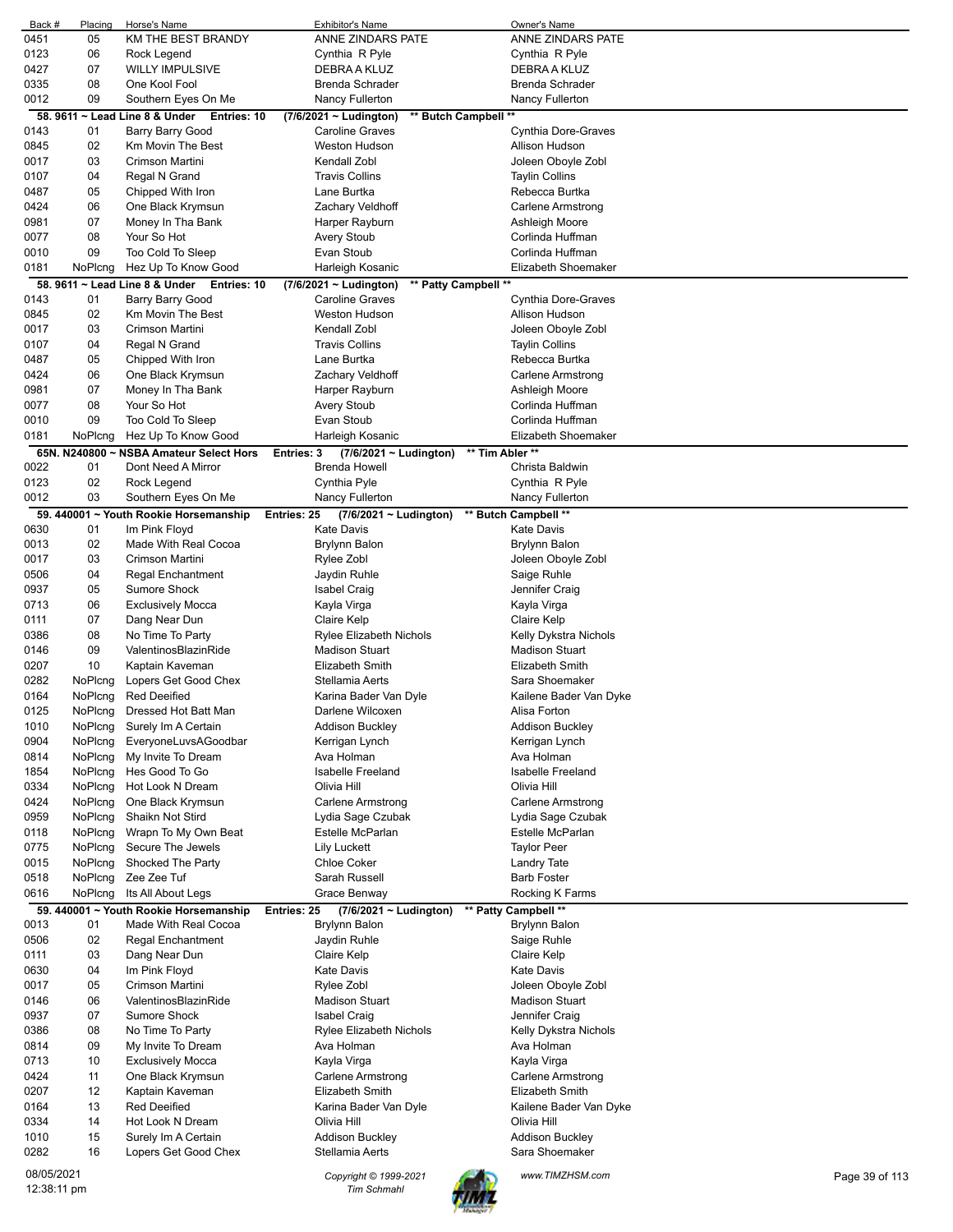| Back #      | Placing      | Horse's Name                                     | <b>Exhibitor's Name</b>                           | Owner's Name               |                |
|-------------|--------------|--------------------------------------------------|---------------------------------------------------|----------------------------|----------------|
| 0015        | 17           | Shocked The Party                                | <b>Chloe Coker</b>                                | Landry Tate                |                |
| 0904        | 18           | EveryoneLuvsAGoodbar                             | Kerrigan Lynch                                    | Kerrigan Lynch             |                |
| 0118        | 19           | Wrapn To My Own Beat                             | Estelle McParlan                                  | Estelle McParlan           |                |
|             |              |                                                  |                                                   |                            |                |
| 0775        | 20           | Secure The Jewels                                | <b>Lily Luckett</b>                               | <b>Taylor Peer</b>         |                |
| 1854        | 21           | Hes Good To Go                                   | <b>Isabelle Freeland</b>                          | <b>Isabelle Freeland</b>   |                |
| 0518        | 22           | Zee Zee Tuf                                      | Sarah Russell                                     | <b>Barb Foster</b>         |                |
| 0616        | 23           | Its All About Legs                               | Grace Benway                                      | Rocking K Farms            |                |
| 0125        | 24           | Dressed Hot Batt Man                             | Darlene Wilcoxen                                  | Alisa Forton               |                |
| 0959        | 25           | Shaikn Not Stird                                 | Lydia Sage Czubak                                 | Lydia Sage Czubak          |                |
|             |              |                                                  |                                                   |                            |                |
|             |              | 66. 240000 ~ Amateur Horsemanship<br>Entries: 13 | ** Tim Abler **<br>(7/6/2021 ~ Ludington)         |                            |                |
| 0222        | 01           | Ms Mae Flash                                     | <b>Brandy Baldwin-Bunting</b>                     | Christa Baldwin            |                |
| 0796        | 02           | <b>JACKEDUPONCHOCOLATE</b>                       | <b>JENNIFER ROSE MIECH</b>                        | <b>JENNIFER ROSE MIECH</b> |                |
| 0263        | 03           | <b>Finely Asleep</b>                             | Morgan Jennings                                   | Michelle Mccarthy Warda    |                |
| 0122        | 04           | <b>Invitations Are Good</b>                      | Lily Ellen Atkinson                               | Lily Ellen Atkinson        |                |
| 0066        | 05           | I O You One                                      | Lisa Ondersma Lowetz                              | Lisa Ondersma Lowetz       |                |
|             |              |                                                  |                                                   |                            |                |
| 0642        | 06           | <b>LACEYS LAST LOPER</b>                         | Linda Kosal                                       | Linda Kosal                |                |
| 0277        | 07           | Iron Can Dance                                   | Kailene Bader Van Dyke                            | Merri Van Dyke             |                |
| 0383        | 08           | The Red Foxx                                     | ADAM JOHNSON                                      | ADAM JOHNSON               |                |
| 0535        | 09           | <b>Expensive Assets</b>                          | <b>Madison Pfahl</b>                              | <b>Madison Pfahl</b>       |                |
| 0779        | 10           | UF ZIPPOSPOTENTIAL                               | <b>JENNIFER STOEVER</b>                           | <b>JENNIFER STOEVER</b>    |                |
| 0526        | 11           | <b>Blazing Potential</b>                         | Katie Main                                        | Katie Main                 |                |
| 0525        | 12           | The Best Margarita                               | Maureen Pappas                                    |                            |                |
|             |              |                                                  |                                                   | Maureen Pappas             |                |
| 0252        | 13           | Made Of Candy                                    | Stephen Erdman                                    | Stephen Erdman             |                |
|             |              | 60. 440702 ~ Level 1 Youth Horsemanship 13&Under | <b>Entries: 12</b><br>$(7/6/2021 \sim$ Ludington) | ** Butch Campbell **       |                |
| 0222        | 01           | Ms Mae Flash                                     | <b>Braelyn Bunting</b>                            | Christa Baldwin            |                |
| 0690        | 02           | The Only Leadin Lady                             | Eleanor Ott                                       | Eleanor Ott                |                |
| 0107        | 03           | Regal N Grand                                    | <b>Taylin Collins</b>                             | <b>Taylin Collins</b>      |                |
|             |              |                                                  |                                                   |                            |                |
| 0206        | 04           | Prepare To B Shocked                             | Myah Jane Chaput                                  | Stacy Chaput               |                |
| 0713        | 05           | <b>Exclusively Mocca</b>                         | Kayla Virga                                       | Kayla Virga                |                |
| 0321        | 06           | Cash Only                                        | Ella Spies                                        | Ella Spies                 |                |
| 0284        | 07           | Good Luck Charley                                | Lauren Deeds                                      | Gretchen Deeds             |                |
| 0937        | 08           | <b>Sumore Shock</b>                              | <b>Isabel Craig</b>                               | Jennifer Craig             |                |
| 0207        | 09           | Kaptain Kaveman                                  | <b>Elizabeth Smith</b>                            | Elizabeth Smith            |                |
|             | 10           | ValentinosBlazinRide                             | <b>Madison Stuart</b>                             | <b>Madison Stuart</b>      |                |
| 0146        |              |                                                  |                                                   |                            |                |
| 1433        | NoPlcng      | A Sleepy Margarita                               | Addison Baynes                                    | Meggen M Morrow Baynes     |                |
| 1010        | NoPlcng      | Surely Im A Certain                              | <b>Addison Buckley</b>                            | Addison Buckley            |                |
|             |              | 60. 440702 ~ Level 1 Youth Horsemanship 13&Under | <b>Entries: 12</b><br>$(7/6/2021 \sim$ Ludington) | ** Patty Campbell **       |                |
| 0690        | 01           | The Only Leadin Lady                             | Eleanor Ott                                       | Eleanor Ott                |                |
| 0284        | 02           | Good Luck Charley                                | Lauren Deeds                                      | Gretchen Deeds             |                |
| 0107        | 03           | Regal N Grand                                    | <b>Taylin Collins</b>                             | <b>Taylin Collins</b>      |                |
|             |              |                                                  |                                                   |                            |                |
| 0222        | 04           | Ms Mae Flash                                     | <b>Braelyn Bunting</b>                            | Christa Baldwin            |                |
| 0713        | 05           | <b>Exclusively Mocca</b>                         | Kayla Virga                                       | Kayla Virga                |                |
| 0206        | 06           | Prepare To B Shocked                             | Myah Jane Chaput                                  | <b>Stacy Chaput</b>        |                |
| 0321        | 07           | Cash Only                                        | Ella Spies                                        | Ella Spies                 |                |
| 0207        | 08           | Kaptain Kaveman                                  | <b>Elizabeth Smith</b>                            | <b>Elizabeth Smith</b>     |                |
| 1010        | 09           | Surely Im A Certain                              | <b>Addison Buckley</b>                            | <b>Addison Buckley</b>     |                |
|             |              |                                                  |                                                   |                            |                |
| 0146        | 10           | ValentinosBlazinRide                             | <b>Madison Stuart</b>                             | <b>Madison Stuart</b>      |                |
| 0937        | 11           | Sumore Shock                                     | <b>Isabel Craig</b>                               | Jennifer Craig             |                |
| 1433        | 12           | A Sleepy Margarita                               | <b>Addison Baynes</b>                             | Meggen M Morrow Baynes     |                |
|             | 66N. N240000 | <b>NSBA Amateur Horsemanship</b>                 | $(7/6/2021 \sim$ Ludington)<br>Entries: 4         | ** Tim Abler **            |                |
| 0222        | 01           | Ms Mae Flash                                     | <b>Brandy Baldwin-Bunting</b>                     | Christa Baldwin            |                |
| 0263        | 02           | <b>Finely Asleep</b>                             | Morgan McCarthy Warda                             | Michelle Mccarthy Warda    |                |
| 0383        | 03           | The Red Foxx                                     | Adam Johnson                                      | ADAM JOHNSON               |                |
|             |              |                                                  |                                                   |                            |                |
| 0252        | NoPlcng      | Made Of Candy                                    | Stephen Erdman                                    | Stephen Erdman             |                |
|             |              | 61.440802 ~ Level 1 Youth Horsemanship 14-18     | (7/6/2021 ~ Ludington)<br>Entries: 24             | <b>Butch Campbell **</b>   |                |
| 0630        | 01           | Im Pink Floyd                                    | <b>Kate Davis</b>                                 | <b>Kate Davis</b>          |                |
| 0514        | 02           | Rolling In Hot                                   | Mackenzie Westbrook                               | Matt Westbrook             |                |
| 0602        | 03           | Best Of My Luv                                   | <b>Emily Weaver</b>                               | Lori Weaver                |                |
| 0750        | 04           | Fancy Enough To Win                              | Maya Edwards                                      | <b>Madison Mulder</b>      |                |
| 0334        | 05           | Hot Look N Dream                                 | Olivia Hill                                       | Olivia Hill                |                |
|             |              |                                                  |                                                   |                            |                |
| 0200        | 06           | <b>EZ Rockin Career</b>                          | <b>Rylee Harding</b>                              | Rylee Harding              |                |
| 0111        | 07           | Dang Near Dun                                    | Claire Kelp                                       | Claire Kelp                |                |
| 0959        | 08           | Shaikn Not Stird                                 | Lydia Sage Czubak                                 | Lydia Sage Czubak          |                |
| 0424        | 09           | One Black Krymsun                                | <b>Carlene Armstrong</b>                          | Carlene Armstrong          |                |
| 0015        | 10           | Shocked The Party                                | Chloe Coker                                       | Landry Tate                |                |
| 0955        | NoPlcng      | Good Lookin Gucci                                | Katelyn Rabe                                      | University Findlay         |                |
| 0386        | NoPlcng      | No Time To Party                                 | <b>Rylee Elizabeth Nichols</b>                    | Kelly Dykstra Nichols      |                |
|             |              |                                                  |                                                   |                            |                |
| 0216        | NoPlcng      | Larrys Back In Black                             | Katie Tenerowicz                                  | Keith R Boutet             |                |
| 0282        | NoPlcng      | Lopers Get Good Chex                             | Stellamia Aerts                                   | Sara Shoemaker             |                |
| 0164        | NoPlcng      | <b>Red Deeified</b>                              | Karina Bader Van Dyle                             | Kailene Bader Van Dyke     |                |
| 0125        | NoPlcng      | Dressed Hot Batt Man                             | Darlene Wilcoxen                                  | Alisa Forton               |                |
| 0456        | NoPlcng      | A Certain Revolution                             | Kyra N Koester                                    | Kyra N Koester             |                |
| 0904        | NoPlcng      | EveryoneLuvsAGoodbar                             | Kerrigan Lynch                                    | Kerrigan Lynch             |                |
|             |              |                                                  |                                                   |                            |                |
| 0814        | NoPlcng      | My Invite To Dream                               | Ava Holman                                        | Ava Holman                 |                |
| 08/05/2021  |              |                                                  | Copyright © 1999-2021                             | www.TIMZHSM.com            | Page 40 of 113 |
| 12:38:11 pm |              |                                                  | <b>Tim Schmahl</b>                                |                            |                |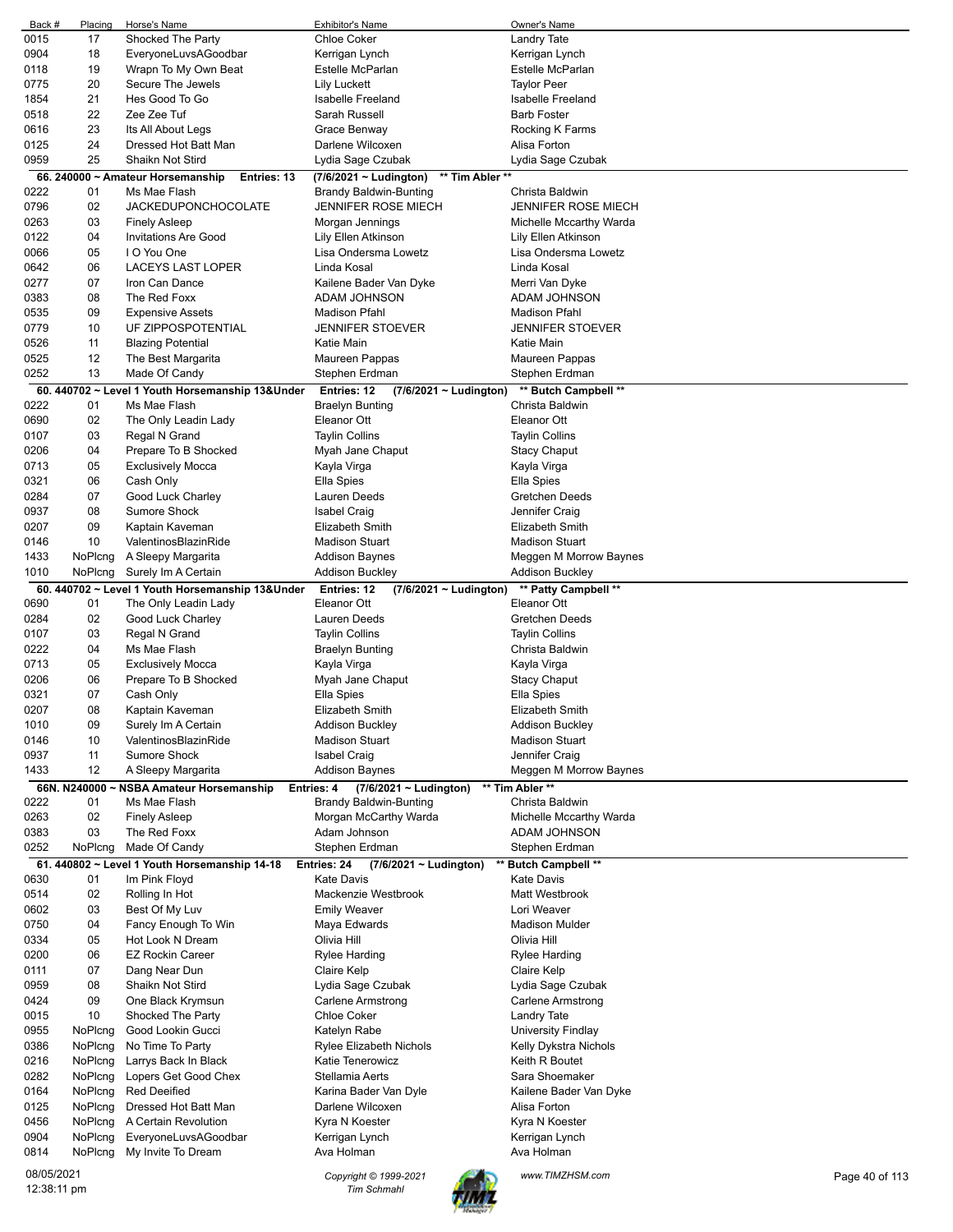| Back #      | Placing | Horse's Name                                            | Exhibitor's Name                               | Owner's Name                |                |
|-------------|---------|---------------------------------------------------------|------------------------------------------------|-----------------------------|----------------|
| 1854        | NoPlcng | Hes Good To Go                                          | <b>Isabelle Freeland</b>                       | Isabelle Freeland           |                |
| 0157        | NoPlcng | Why Dont U Kiss This                                    | Katherine Tietz                                | MI Independent Living Homes |                |
| 0775        | NoPlcng | Secure The Jewels                                       | <b>Lily Luckett</b>                            | <b>Taylor Peer</b>          |                |
| 0017        | NoPlcng | Crimson Martini                                         | Rylee Zobl                                     | Joleen Oboyle Zobl          |                |
| 0616        | NoPlcng | Its All About Legs                                      | Grace Benway                                   | Rocking K Farms             |                |
|             |         | 61. 440802 ~ Level 1 Youth Horsemanship 14-18           | Entries: 24<br>(7/6/2021 ~ Ludington)          | ** Patty Campbell **        |                |
| 0630        | 01      | Im Pink Floyd                                           | <b>Kate Davis</b>                              | <b>Kate Davis</b>           |                |
| 0514        | 02      | Rolling In Hot                                          | Mackenzie Westbrook                            | Matt Westbrook              |                |
| 0602        | 03      | Best Of My Luv                                          | Emily Weaver                                   | Lori Weaver                 |                |
| 0200        | 04      | <b>EZ Rockin Career</b>                                 | Rylee Harding                                  | Rylee Harding               |                |
| 0750        | 05      | Fancy Enough To Win                                     | Maya Edwards                                   | <b>Madison Mulder</b>       |                |
| 0334        | 06      | Hot Look N Dream                                        | Olivia Hill                                    | Olivia Hill                 |                |
| 0424        | 07      | One Black Krymsun                                       | Carlene Armstrong                              | Carlene Armstrong           |                |
| 0111        | 08      | Dang Near Dun                                           | Claire Kelp                                    | Claire Kelp                 |                |
| 0959        | 09      | Shaikn Not Stird                                        | Lydia Sage Czubak                              | Lydia Sage Czubak           |                |
| 0015        | 10      | Shocked The Party                                       | <b>Chloe Coker</b>                             | Landry Tate                 |                |
| 0017        | 11      | Crimson Martini                                         | Rylee Zobl                                     | Joleen Oboyle Zobl          |                |
| 0216        | 12      | Larrys Back In Black                                    | Katie Tenerowicz                               | Keith R Boutet              |                |
| 0955        | 13      | Good Lookin Gucci                                       | Katelyn Rabe                                   | University Findlay          |                |
| 0904        | 14      | EveryoneLuvsAGoodbar                                    | Kerrigan Lynch                                 | Kerrigan Lynch              |                |
| 0157        | 15      | Why Dont U Kiss This                                    | Katherine Tietz                                | MI Independent Living Homes |                |
| 0814        | 16      | My Invite To Dream                                      | Ava Holman                                     | Ava Holman                  |                |
| 0164        | 17      | <b>Red Deeified</b>                                     | Karina Bader Van Dyle                          | Kailene Bader Van Dyke      |                |
| 1854        | 18      | Hes Good To Go                                          | <b>Isabelle Freeland</b>                       | Isabelle Freeland           |                |
| 0282        | 19      | Lopers Get Good Chex                                    | Stellamia Aerts                                | Sara Shoemaker              |                |
| 0775        | 20      | Secure The Jewels                                       | Lily Luckett                                   | <b>Taylor Peer</b>          |                |
| 0386        | 21      | No Time To Party                                        | Rylee Elizabeth Nichols                        | Kelly Dykstra Nichols       |                |
| 0616        | 22      | Its All About Legs                                      | Grace Benway                                   | Rocking K Farms             |                |
| 0456        | 23      | A Certain Revolution                                    | Kyra N Koester                                 | Kyra N Koester              |                |
| 0125        | 24      | Dressed Hot Batt Man                                    | Darlene Wilcoxen                               | Alisa Forton                |                |
|             |         | 62. 440000 $\sim$ Yth West Hors All Ages<br>Entries: 20 | ** Butch Campbell **<br>(7/6/2021 ~ Ludington) |                             |                |
| 0235        | 01      | Gota B A Hit                                            | Grace Gasper                                   | Tammy Gasper                |                |
| 0815        | 02      | CHEX OUT MY LOPE                                        | RACHEL KRUCHTEN                                | <b>KRISTINE KRUCHTEN</b>    |                |
| 0024        | 03      | Gonna Get Ya Good                                       | Rilynn Lindsay                                 | Rilynn Lindsay              |                |
| 0824        | 04      | Zippin Past The Best                                    | Carli Kerns                                    | Carli Kerns                 |                |
| 0284        | 05      | Good Luck Charley                                       | Lauren Deeds                                   | Gretchen Deeds              |                |
| 0333        | 06      | Fightin Off Sleep                                       | Peyton Baxter                                  | <b>Ginger Baxter</b>        |                |
| 0690        | 07      | The Only Leadin Lady                                    | Eleanor Ott                                    | Eleanor Ott                 |                |
| 0955        | 08      | Good Lookin Gucci                                       | Katelyn Rabe                                   | University Findlay          |                |
| 0624        | 09      | <b>INVIOUS MISTER</b>                                   | <b>KAYLYN KRUCHTEN</b>                         | <b>KRISTINE KRUCHTEN</b>    |                |
| 0200        | 10      | <b>EZ Rockin Career</b>                                 | Rylee Harding                                  | Rylee Harding               |                |
| 0149        | NoPlcng | Got My Swag On                                          | Katherine West                                 | <b>Christine West</b>       |                |
| 0359        | NoPicng | HUNTIN A GOOD RETURN                                    | <b>Elizabeth West</b>                          | <b>Christine West</b>       |                |
| 0386        | NoPlcng | No Time To Party                                        | Rylee Elizabeth Nichols                        | Kelly Dykstra Nichols       |                |
| 1433        | NoPlcng | A Sleepy Margarita                                      | <b>Addison Baynes</b>                          | Meggen M Morrow Baynes      |                |
| 0133        | NoPlcng | <b>Missin Sleep</b>                                     | <b>Audrey Barnes</b>                           | Audrey Barnes               |                |
| 0456        | NoPlcng | A Certain Revolution                                    | Kyra N Koester                                 | Kyra N Koester              |                |
| 0107        | NoPlcng | Regal N Grand                                           | <b>Taylin Collins</b>                          | <b>Taylin Collins</b>       |                |
| 0146        | NoPlcng | ValentinosBlazinRide                                    | <b>Madison Stuart</b>                          | <b>Madison Stuart</b>       |                |
| 1854        | NoPlcng | Hes Good To Go                                          | <b>Isabelle Freeland</b>                       | <b>Isabelle Freeland</b>    |                |
| 0124        | NoPlcng | Madd Money                                              | Lauren Lauver                                  | Lauren Lauver               |                |
|             |         | 62. 440000 ~ Yth West Hors All Ages<br>Entries: 20      | ** Patty Campbell **<br>(7/6/2021 ~ Ludington) |                             |                |
| 0284        | 01      | Good Luck Charley                                       | Lauren Deeds                                   | Gretchen Deeds              |                |
| 0235        | 02      | Gota B A Hit                                            | Grace Gasper                                   | <b>Tammy Gasper</b>         |                |
| 0333        | 03      | Fightin Off Sleep                                       | Peyton Baxter                                  | Ginger Baxter               |                |
| 0024        | 04      | Gonna Get Ya Good                                       | Rilynn Lindsay                                 | Rilynn Lindsay              |                |
| 0815        | 05      | CHEX OUT MY LOPE                                        | RACHEL KRUCHTEN                                | <b>KRISTINE KRUCHTEN</b>    |                |
| 0955        | 06      | Good Lookin Gucci                                       | Katelyn Rabe                                   | University Findlay          |                |
| 0824        | 07      | Zippin Past The Best                                    | Carli Kerns                                    | Carli Kerns                 |                |
| 0690        | 08      | The Only Leadin Lady                                    | Eleanor Ott                                    | Eleanor Ott                 |                |
| 0624        | 09      | <b>INVIOUS MISTER</b>                                   | <b>KAYLYN KRUCHTEN</b>                         | <b>KRISTINE KRUCHTEN</b>    |                |
| 0359        | 10      | HUNTIN A GOOD RETURN                                    | Elizabeth West                                 | <b>Christine West</b>       |                |
| 0200        | 11      | <b>EZ Rockin Career</b>                                 | <b>Rylee Harding</b>                           | <b>Rylee Harding</b>        |                |
| 1433        | 12      | A Sleepy Margarita                                      | <b>Addison Baynes</b>                          | Meggen M Morrow Baynes      |                |
| 0107        | 13      |                                                         |                                                |                             |                |
|             | 14      | Regal N Grand                                           | <b>Taylin Collins</b>                          | <b>Taylin Collins</b>       |                |
| 0456        | 15      | A Certain Revolution                                    | Kyra N Koester                                 | Kyra N Koester              |                |
| 0133        |         | <b>Missin Sleep</b>                                     | <b>Audrey Barnes</b>                           | <b>Audrey Barnes</b>        |                |
| 0124        | 16      | <b>Madd Money</b>                                       | Lauren Lauver                                  | Lauren Lauver               |                |
| 1854        | 17      | Hes Good To Go                                          | <b>Isabelle Freeland</b>                       | Isabelle Freeland           |                |
| 0149        | 18      | Got My Swag On                                          | <b>Katherine West</b>                          | <b>Christine West</b>       |                |
| 0386        | DQ      | No Time To Party                                        | <b>Rylee Elizabeth Nichols</b>                 | Kelly Dykstra Nichols       |                |
| 0146        | DQ      | ValentinosBlazinRide                                    | <b>Madison Stuart</b>                          | <b>Madison Stuart</b>       |                |
|             |         | 63. 240001 ~ Amateur Rookie Horsemanship                | Entries: 11<br>(7/6/2021 ~ Ludington)          | ** Butch Campbell **        |                |
| 0025        | 01      | Johnny Diesel                                           | Morgan Letzkus                                 | James Letzkus               |                |
| 08/05/2021  |         |                                                         | Copyright © 1999-2021                          | www.TIMZHSM.com             | Page 41 of 113 |
| 12:38:11 pm |         |                                                         | <b>Tim Schmahl</b>                             |                             |                |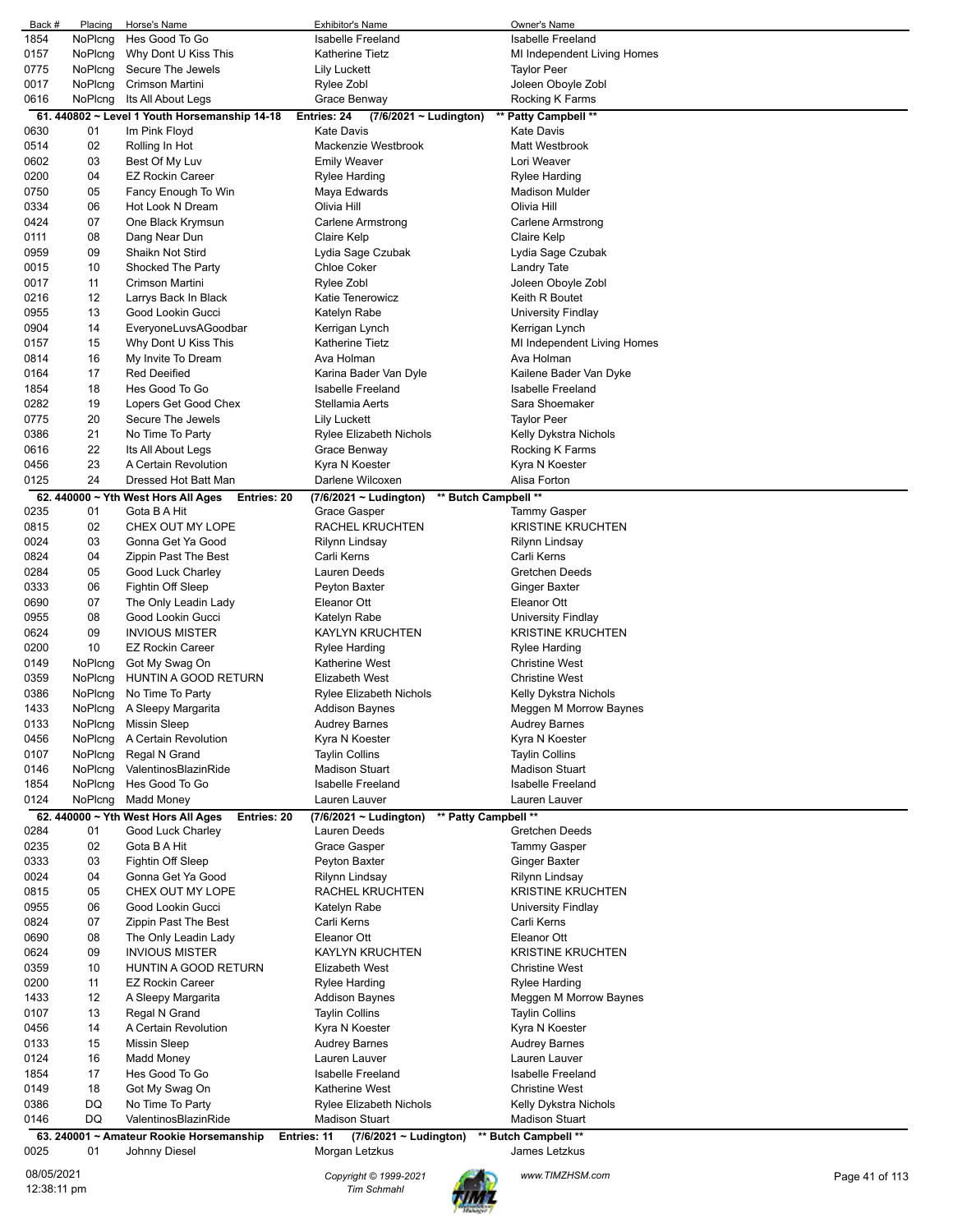| Back #      | Placing | Horse's Name                              | Exhibitor's Name                           | Owner's Name            |                |
|-------------|---------|-------------------------------------------|--------------------------------------------|-------------------------|----------------|
| 0181        | 02      | Hez Up To Know Good                       | Paige Beland                               | Elizabeth Shoemaker     |                |
| 0225        | 03      | <b>Custom Hottie</b>                      | Cassidy Jo Ryder                           | Debrah Ryder            |                |
| 0523        | 04      | My Vintage Mercedes                       | Delaney Bakker                             | Cynthia Bakker          |                |
| 0412        | 05      | Hez One Sweet Repeat                      | Olivia Wilson                              | Olivia Wilson           |                |
|             |         |                                           |                                            |                         |                |
| 0937        | 06      | Sumore Shock                              | Jennifer Craig                             | Jennifer Craig          |                |
| 0487        | 07      | Chipped With Iron                         | Rebecca Burtka                             | Rebecca Burtka          |                |
| 0804        | 08      | Follow Ur Intuition                       | <b>Stefanie Freeland</b>                   | Stefanie Freeland       |                |
| 0422        | 09      | Indeed Shez Lazy                          | Lauryn Leuenberger                         | Lauryn Leuenberger      |                |
| 0334        | 10      | Hot Look N Dream                          | Abbigale Hill                              | Olivia Hill             |                |
| 0852        | 11      | Al Let You Know                           | Amanda Cook                                | Amanda Cook             |                |
|             |         |                                           |                                            |                         |                |
|             |         | 63. 240001 ~ Amateur Rookie Horsemanship  | Entries: 11<br>$(7/6/2021 \sim$ Ludington) | ** Patty Campbell **    |                |
| 0181        | 01      | Hez Up To Know Good                       | Paige Beland                               | Elizabeth Shoemaker     |                |
| 0025        | 02      | Johnny Diesel                             | Morgan Letzkus                             | James Letzkus           |                |
| 0225        | 03      | <b>Custom Hottie</b>                      | Cassidy Jo Ryder                           | Debrah Ryder            |                |
| 0412        | 04      | Hez One Sweet Repeat                      | Olivia Wilson                              | Olivia Wilson           |                |
| 0487        | 05      | Chipped With Iron                         | Rebecca Burtka                             | Rebecca Burtka          |                |
| 0523        | 06      | My Vintage Mercedes                       | Delaney Bakker                             | Cynthia Bakker          |                |
|             | 07      |                                           |                                            |                         |                |
| 0804        |         | Follow Ur Intuition                       | <b>Stefanie Freeland</b>                   | Stefanie Freeland       |                |
| 0937        | 08      | <b>Sumore Shock</b>                       | Jennifer Craig                             | Jennifer Craig          |                |
| 0422        | 09      | Indeed Shez Lazy                          | Lauryn Leuenberger                         | Lauryn Leuenberger      |                |
| 0334        | 10      | Hot Look N Dream                          | Abbigale Hill                              | Olivia Hill             |                |
| 0852        | 11      | Al Let You Know                           | Amanda Cook                                | Amanda Cook             |                |
|             |         | 64. 240002 ~ Level 1 Amateur Horsemanship | Entries: 17<br>(7/6/2021 ~ Ludington)      | ** Butch Campbell **    |                |
| 0731        | 01      | Zips Back In Time                         | <b>Brittney Foye</b>                       | <b>Brittney Foye</b>    |                |
|             |         |                                           |                                            |                         |                |
| 0181        | 02      | Hez Up To Know Good                       | Paige Beland                               | Elizabeth Shoemaker     |                |
| 0828        | 03      | <b>Impulsive Deck</b>                     | Fawn Healy                                 | Fawn Healy              |                |
| 0642        | 04      | LACEYS LAST LOPER                         | Linda Kosal                                | Linda Kosal             |                |
| 0523        | 05      | My Vintage Mercedes                       | Delaney Bakker                             | Cynthia Bakker          |                |
| 0114        | 06      | Uf A Boy Named Sue                        | <b>Ashton Ulrich</b>                       | <b>Ashton Ulrich</b>    |                |
| 0225        | 07      | <b>Custom Hottie</b>                      | Cassidy Jo Ryder                           | Debrah Ryder            |                |
| 0779        | 08      | UF ZIPPOSPOTENTIAL                        | <b>JENNIFER STOEVER</b>                    | <b>JENNIFER STOEVER</b> |                |
|             |         |                                           |                                            |                         |                |
| 0211        | 09      | Hes Hott                                  | <b>DIANA MIDGLEY</b>                       | <b>DIANA MIDGLEY</b>    |                |
| 0412        | 10      | Hez One Sweet Repeat                      | Olivia Wilson                              | Olivia Wilson           |                |
| 0334        | 11      | Hot Look N Dream                          | Abbigale Hill                              | Olivia Hill             |                |
| 0066        | 12      | I O You One                               | Lisa Ondersma Lowetz                       | Lisa Ondersma Lowetz    |                |
| 0487        | 13      | Chipped With Iron                         | Rebecca Burtka                             | Rebecca Burtka          |                |
| 0322        | 14      | Too LazyToSpeak                           | Megan Hirschman                            | Megan Hirschman         |                |
| 0937        | 15      | <b>Sumore Shock</b>                       | Jennifer Craig                             | Jennifer Craig          |                |
| 0401        | 16      | Sompin NTheMoonlight                      | Janet Kolk                                 | Janet Kolk              |                |
|             |         |                                           |                                            |                         |                |
| 0852        | 17      | Al Let You Know                           | Amanda Cook                                | Amanda Cook             |                |
|             |         | 64. 240002 ~ Level 1 Amateur Horsemanship | Entries: 17<br>$(7/6/2021 \sim$ Ludington) | ** Patty Campbell **    |                |
| 0731        | 01      | Zips Back In Time                         | <b>Brittney Foye</b>                       | <b>Brittney Foye</b>    |                |
| 0181        | 02      | Hez Up To Know Good                       | Paige Beland                               | Elizabeth Shoemaker     |                |
| 0828        | 03      | <b>Impulsive Deck</b>                     | Fawn Healy                                 | Fawn Healy              |                |
| 0779        | 04      | UF ZIPPOSPOTENTIAL                        | <b>JENNIFER STOEVER</b>                    | <b>JENNIFER STOEVER</b> |                |
| 0225        | 05      | <b>Custom Hottie</b>                      | Cassidy Jo Ryder                           | Debrah Ryder            |                |
|             |         |                                           |                                            |                         |                |
| 0114        | 06      | Uf A Boy Named Sue                        | <b>Ashton Ulrich</b>                       | <b>Ashton Ulrich</b>    |                |
| 0211        | 07      | Hes Hott                                  | <b>DIANA MIDGLEY</b>                       | <b>DIANA MIDGLEY</b>    |                |
| 0642        | 08      | LACEYS LAST LOPER                         | Linda Kosal                                | Linda Kosal             |                |
| 0334        | 09      | Hot Look N Dream                          | Abbigale Hill                              | Olivia Hill             |                |
| 0412        | 10      | Hez One Sweet Repeat                      | Olivia Wilson                              | Olivia Wilson           |                |
| 0523        | 11      | My Vintage Mercedes                       | Delaney Bakker                             | Cynthia Bakker          |                |
| 0066        | 12      | I O You One                               | Lisa Ondersma Lowetz                       | Lisa Ondersma Lowetz    |                |
| 0487        | 13      | Chipped With Iron                         | Rebecca Burtka                             | Rebecca Burtka          |                |
|             |         |                                           |                                            |                         |                |
| 0322        | 14      | Too LazyToSpeak                           | Megan Hirschman                            | Megan Hirschman         |                |
| 0937        | 15      | Sumore Shock                              | Jennifer Craig                             | Jennifer Craig          |                |
| 0401        | 16      | Sompin NTheMoonlight                      | Janet Kolk                                 | Janet Kolk              |                |
| 0852        | 17      | Al Let You Know                           | Amanda Cook                                | Amanda Cook             |                |
|             |         | 65. 240800 ~ Amateur Select Horsemanship  | Entries: 9<br>$(7/6/2021 \sim$ Ludington)  | ** Butch Campbell **    |                |
| 0150        | 01      | Macs Kool Legacy                          | Susan Frank                                | Susan Frank             |                |
| 0022        | 02      | Dont Need A Mirror                        | <b>Brenda Howell</b>                       | Christa Baldwin         |                |
| 0804        | 03      | Follow Ur Intuition                       | Stefanie Freeland                          | Stefanie Freeland       |                |
| 0119        | 04      | Baylite Jac                               | Jeanne Hugo                                | Jeanne Hugo             |                |
|             | 05      | <b>WILLY IMPULSIVE</b>                    | DEBRA A KLUZ                               | DEBRA A KLUZ            |                |
| 0427        |         |                                           |                                            |                         |                |
| 0123        | 06      | Rock Legend                               | Cynthia R Pyle                             | Cynthia R Pyle          |                |
| 0451        | 07      | KM THE BEST BRANDY                        | ANNE ZINDARS PATE                          | ANNE ZINDARS PATE       |                |
| 0012        | 08      | Southern Eyes On Me                       | Nancy Fullerton                            | Nancy Fullerton         |                |
| 0335        | 09      | One Kool Fool                             | Brenda Schrader                            | Brenda Schrader         |                |
|             |         | 65. 240800 ~ Amateur Select Horsemanship  | $(7/6/2021 \sim$ Ludington)<br>Entries: 9  | ** Patty Campbell **    |                |
| 0022        | 01      | Dont Need A Mirror                        | <b>Brenda Howell</b>                       | Christa Baldwin         |                |
| 0150        | 02      |                                           | Susan Frank                                | Susan Frank             |                |
|             |         | Macs Kool Legacy                          |                                            |                         |                |
| 0119        | 03      | Baylite Jac                               | Jeanne Hugo                                | Jeanne Hugo             |                |
| 0804        | 04      | Follow Ur Intuition                       | Stefanie Freeland                          | Stefanie Freeland       |                |
| 0123        | 05      | Rock Legend                               | Cynthia R Pyle                             | Cynthia R Pyle          |                |
| 08/05/2021  |         |                                           |                                            | www.TIMZHSM.com         |                |
|             |         |                                           | Copyright © 1999-2021                      |                         | Page 42 of 113 |
| 12:38:11 pm |         |                                           | <b>Tim Schmahl</b>                         |                         |                |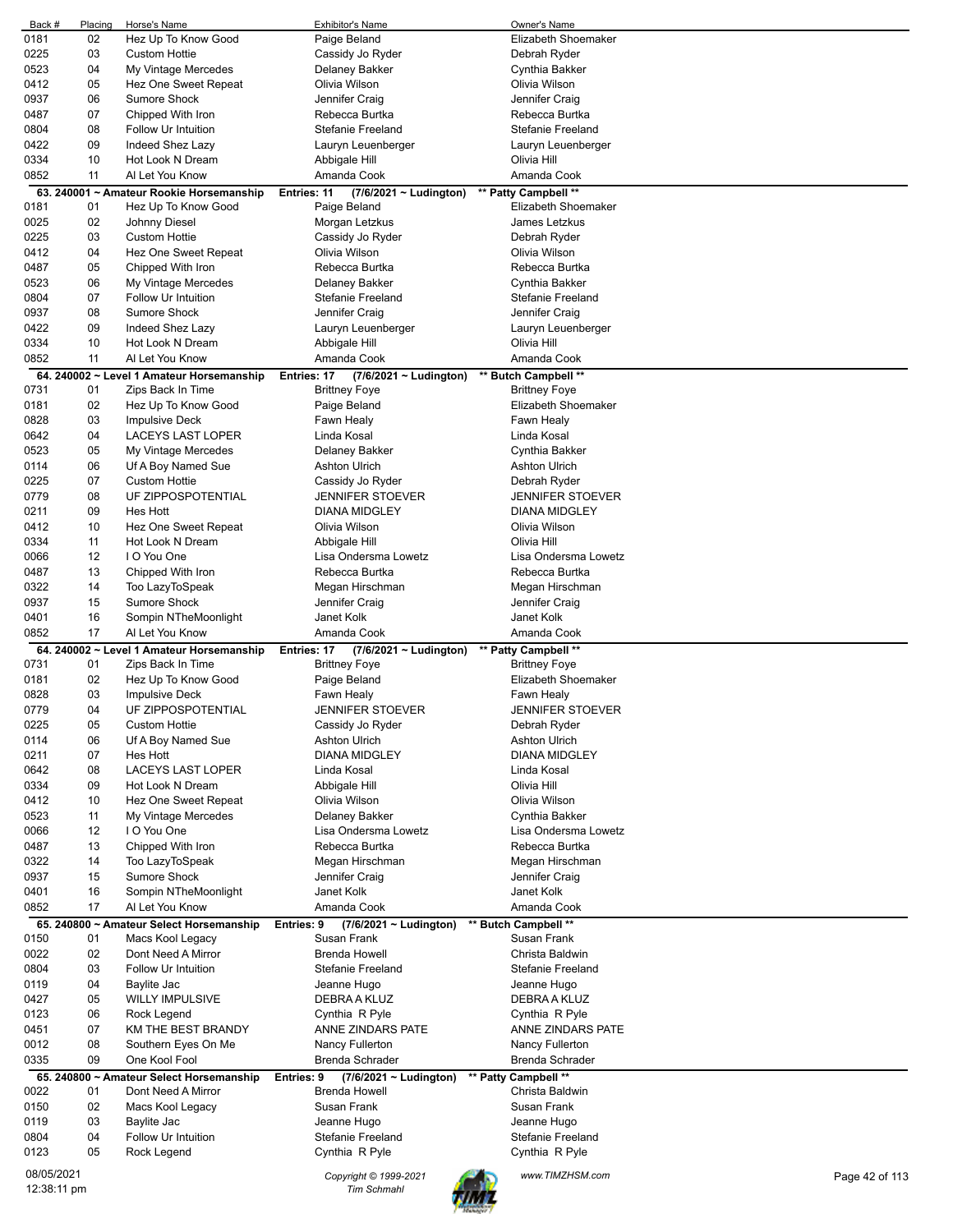| Back #       | Placing  | Horse's Name                                                  | <b>Exhibitor's Name</b>                         | Owner's Name                   |
|--------------|----------|---------------------------------------------------------------|-------------------------------------------------|--------------------------------|
| 0451         | 06       | KM THE BEST BRANDY                                            | ANNE ZINDARS PATE                               | ANNE ZINDARS PATE              |
| 0427         | 07       | <b>WILLY IMPULSIVE</b>                                        | DEBRA A KLUZ                                    | DEBRA A KLUZ                   |
| 0012         | 08       | Southern Eyes On Me                                           | Nancy Fullerton                                 | Nancy Fullerton                |
| 0335         | 09       | One Kool Fool                                                 | Brenda Schrader                                 | Brenda Schrader                |
|              |          | 66, 240000 ~ Amateur Horsemanship<br>Entries: 13              | (7/6/2021 ~ Ludington)                          | ** Butch Campbell **           |
| 0222         | 01       | Ms Mae Flash                                                  | <b>Brandy Baldwin-Bunting</b>                   | Christa Baldwin                |
| 0122         | 02       | <b>Invitations Are Good</b>                                   |                                                 |                                |
|              |          |                                                               | Lily Ellen Atkinson                             | Lily Ellen Atkinson            |
| 0263         | 03       | <b>Finely Asleep</b>                                          | Morgan Jennings                                 | Michelle Mccarthy Warda        |
| 0796         | 04       | <b>JACKEDUPONCHOCOLATE</b>                                    | <b>JENNIFER ROSE MIECH</b>                      | <b>JENNIFER ROSE MIECH</b>     |
| 0535         | 05       | <b>Expensive Assets</b>                                       | <b>Madison Pfahl</b>                            | Madison Pfahl                  |
| 0277         | 06       | Iron Can Dance                                                | Kailene Bader Van Dyke                          | Merri Van Dyke                 |
| 0526         | 07       | <b>Blazing Potential</b>                                      | Katie Main                                      | Katie Main                     |
| 0383         | 08       | The Red Foxx                                                  | ADAM JOHNSON                                    | ADAM JOHNSON                   |
| 0642         | 09       | LACEYS LAST LOPER                                             | Linda Kosal                                     | Linda Kosal                    |
| 0252         | 10       | Made Of Candy                                                 | Stephen Erdman                                  | Stephen Erdman                 |
| 0066         | NoPlcng  | I O You One                                                   | Lisa Ondersma Lowetz                            | Lisa Ondersma Lowetz           |
| 0779         | NoPlcng  | UF ZIPPOSPOTENTIAL                                            | <b>JENNIFER STOEVER</b>                         | <b>JENNIFER STOEVER</b>        |
| 0525         | NoPlcng  | The Best Margarita                                            | Maureen Pappas                                  | Maureen Pappas                 |
|              |          | 66. 240000 ~ Amateur Horsemanship<br>Entries: 13              | (7/6/2021 ~ Ludington)                          | ** Patty Campbell **           |
| 0222         | 01       | Ms Mae Flash                                                  | <b>Brandy Baldwin-Bunting</b>                   | Christa Baldwin                |
| 0263         | 02       | <b>Finely Asleep</b>                                          | Morgan Jennings                                 | Michelle Mccarthy Warda        |
| 0122         | 03       | <b>Invitations Are Good</b>                                   | Lily Ellen Atkinson                             | Lily Ellen Atkinson            |
| 0796         | 04       | <b>JACKEDUPONCHOCOLATE</b>                                    | <b>JENNIFER ROSE MIECH</b>                      | <b>JENNIFER ROSE MIECH</b>     |
|              | 05       |                                                               |                                                 |                                |
| 0526         |          | <b>Blazing Potential</b>                                      | Katie Main                                      | Katie Main                     |
| 0779         | 06       | UF ZIPPOSPOTENTIAL<br>Iron Can Dance                          | <b>JENNIFER STOEVER</b>                         | <b>JENNIFER STOEVER</b>        |
| 0277         | 07       |                                                               | Kailene Bader Van Dyke<br>ADAM JOHNSON          | Merri Van Dyke<br>ADAM JOHNSON |
| 0383         | 08       | The Red Foxx                                                  |                                                 |                                |
| 0252         | 09       | Made Of Candy                                                 | Stephen Erdman                                  | Stephen Erdman                 |
| 0642         | 10       | LACEYS LAST LOPER                                             | Linda Kosal                                     | Linda Kosal                    |
| 0535         | 11<br>12 | <b>Expensive Assets</b><br>I O You One                        | <b>Madison Pfahl</b>                            | Madison Pfahl                  |
| 0066<br>0525 | 13       | The Best Margarita                                            | Lisa Ondersma Lowetz                            | Lisa Ondersma Lowetz           |
|              |          |                                                               | Maureen Pappas                                  | Maureen Pappas                 |
|              |          | 67. 203100 ~ Amateur Yearling Stallion<br>Entries: 0          | ** Tim Abler **<br>(7/7/2021 ~ Ludington)       |                                |
|              |          | Entries: 0<br>67. 203100 ~ Amateur Yearling Stallion          | (7/7/2021 ~ Ludington)                          | ** Tracy Willis **             |
|              |          | 68. 203200 ~ Amateur 2 Year Old Stallion<br>Entries: 0        | ** Tim Abler **<br>(7/7/2021 ~ Ludington)       |                                |
|              |          |                                                               |                                                 |                                |
|              |          | 68. 203200 ~ Amateur 2 Year Old Stallion<br>Entries: 0        | (7/7/2021 ~ Ludington)                          | ** Tracy Willis **             |
|              |          | 69. 203300 ~ Amateur 3 Year Old Stallion<br>Entries: 0        | (7/7/2021 ~ Ludington)                          | ** Tim Abler **                |
|              |          | 69. 203300 ~ Amateur 3 Year Old Stallion<br><b>Entries: 0</b> | (7/7/2021 ~ Ludington)                          | ** Tracy Willis **             |
|              |          | Entries: 0<br>70. 203400 ~ Amateur Aged Stallion              | ** Tim Abler **<br>(7/7/2021 ~ Ludington)       |                                |
|              |          | 70. 203400 ~ Amateur Aged Stallion<br>Entries: 0              | ** Tracy Willis **<br>(7/7/2021 ~ Ludington)    |                                |
|              |          | 71. 273000 ~ Amateur Performance Stallion<br>Entries: 0       |                                                 |                                |
|              |          |                                                               | (7/7/2021 ~ Ludington)                          | ** Tim Abler **                |
|              |          | 71. 273000 ~ Amateur Performance Stallion<br>Entries: 0       | (7/7/2021 ~ Ludington)                          | ** Tracy Willis **             |
|              |          | 71N. N273000 ~ NSBA Am Performance Stallion                   | Entries: 0<br>$(7/7/2021 \sim$ Ludington)       | ** Tim Abler **                |
|              |          | 71N. N273000 ~ NSBA Am Performance Stallion                   | Entries: 0<br>(7/7/2021 ~ Ludington)            | ** Tracy Willis **             |
|              |          | 67. 203100 ~ Amateur Yearling Stallion<br>Entries: 0          | (7/7/2021 ~ Ludington)                          | ** Butch Campbell **           |
|              |          | 67. 203100 ~ Amateur Yearling Stallion<br>Entries: 0          | (7/7/2021 ~ Ludington)                          | ** Clint Ainsworth **          |
|              |          | 67. 203100 ~ Amateur Yearling Stallion<br>Entries: 0          | (7/7/2021 ~ Ludington)<br>** Jon Barry **       |                                |
|              |          | Entries: 0<br>67. 203100 ~ Amateur Yearling Stallion          | (7/7/2021 ~ Ludington)                          | ** Patty Campbell **           |
|              |          | 71. 201000 ~ Grand Amateur Stallion                           | (7/7/2021 ~ Ludington) ** Tim Abler **          |                                |
|              |          | 71. 201000 ~ Grand Amateur Stallion                           | ** Tracy Willis **<br>(7/7/2021 ~ Ludington)    |                                |
|              |          | 68, 203200 ~ Amateur 2 Year Old Stallion<br>Entries: 0        | (7/7/2021 ~ Ludington)                          | ** Butch Campbell **           |
|              |          | 68. 203200 ~ Amateur 2 Year Old Stallion<br>Entries: 0        | (7/7/2021 ~ Ludington)                          | ** Clint Ainsworth **          |
|              |          | 68. 203200 ~ Amateur 2 Year Old Stallion<br>Entries: 0        | (7/7/2021 ~ Ludington)                          | ** Jon Barry **                |
|              |          | Entries: 0                                                    |                                                 |                                |
|              |          | 68. 203200 ~ Amateur 2 Year Old Stallion                      | (7/7/2021 ~ Ludington)                          | ** Patty Campbell **           |
|              |          | 71. 201100 ~ Reserve Amateur Stallion                         | (7/7/2021 ~ Ludington)<br>** Tim Abler **       |                                |
|              |          | 71. 201100 ~ Reserve Amateur Stallion                         | (7/7/2021 ~ Ludington)<br>** Tracy Willis **    |                                |
|              |          | 69. 203300 ~ Amateur 3 Year Old Stallion<br>Entries: 0        | (7/7/2021 ~ Ludington)                          | ** Butch Campbell **           |
|              |          | 69. 203300 ~ Amateur 3 Year Old Stallion<br>Entries: 0        | (7/7/2021 ~ Ludington)                          | ** Clint Ainsworth **          |
|              |          | 69. 203300 ~ Amateur 3 Year Old Stallion<br>Entries: 0        | (7/7/2021 ~ Ludington)                          | ** Jon Barry **                |
|              |          | 69. 203300 ~ Amateur 3 Year Old Stallion<br>Entries: 0        | (7/7/2021 ~ Ludington)                          | ** Patty Campbell **           |
|              |          | 72. 103100 ~ Yearling Stallion Entries: 3                     | ** Tim Abler **<br>(7/7/2021 ~ Ludington)       |                                |
| 0700         | 01       | Evincing                                                      | Tom Robertson                                   | Halter Henrekin                |
| 0417         | 02       | Cute Little Guy                                               | Gordy Wadds                                     | Kathy Jo Schwartz              |
| 0952         | 03       | No Doubt Im Gucci                                             | Reagan Schnell                                  | <b>Crosswind Farm</b>          |
|              |          | 72. 103100 ~ Yearling Stallion Entries: 3                     | (7/7/2021 ~ Ludington)<br>** Tracy Willis **    |                                |
| 0700         | 01       | Evincing                                                      | Tom Robertson                                   | <b>Halter Henrekin</b>         |
| 0417         | 02       | Cute Little Guy                                               | Gordy Wadds                                     | Kathy Jo Schwartz              |
| 0952         | 03       | No Doubt Im Gucci                                             | Reagan Schnell                                  | <b>Crosswind Farm</b>          |
|              |          | Entries: 0<br>70. 203400 ~ Amateur Aged Stallion              | ** Butch Campbell **<br>(7/7/2021 ~ Ludington)  |                                |
|              |          | 70. 203400 ~ Amateur Aged Stallion<br>Entries: 0              | ** Clint Ainsworth **<br>(7/7/2021 ~ Ludington) |                                |

08/05/2021 *Copyright © 1999-2021 Tim Schmahl www.TIMZHSM.com* Page 43 of 113

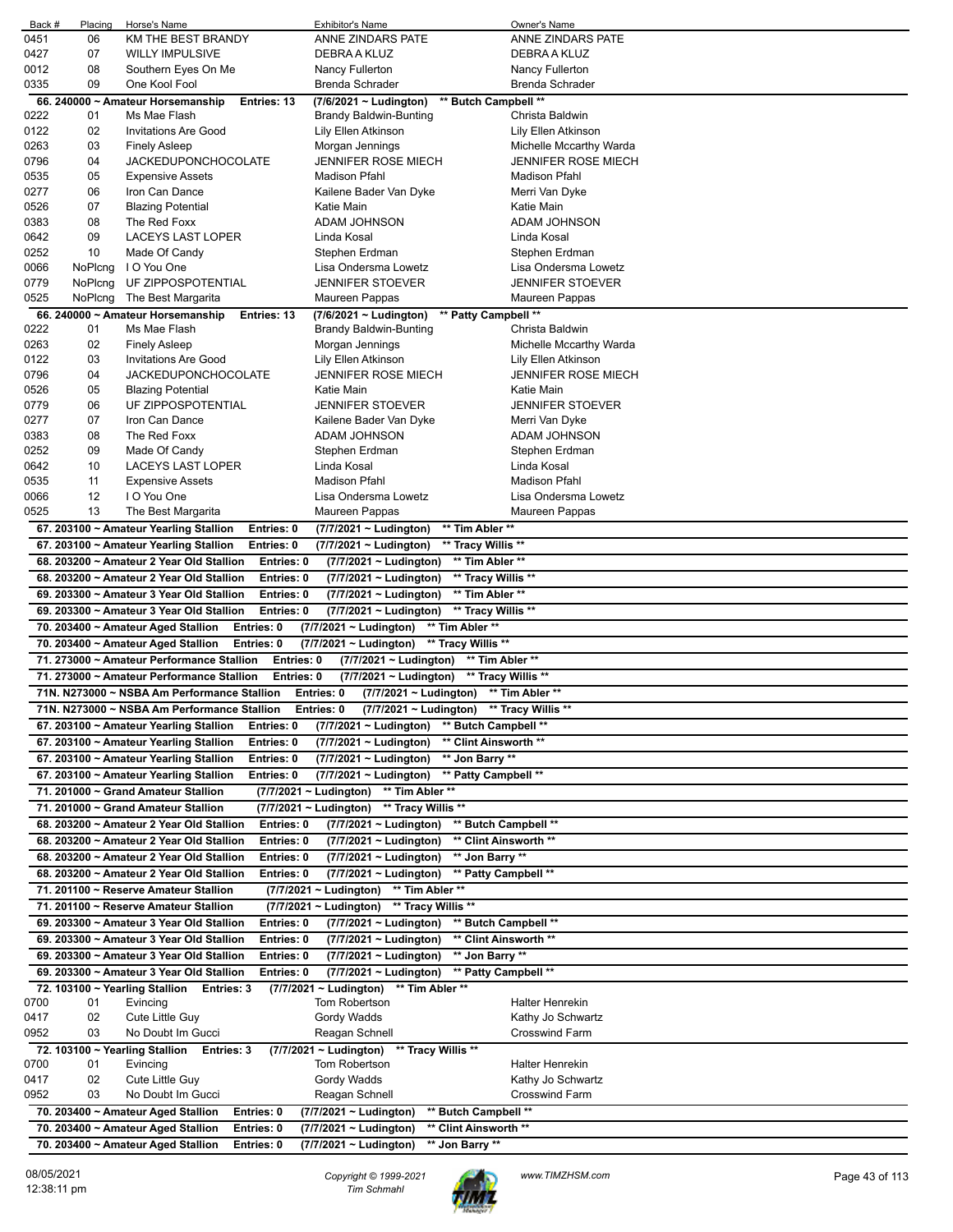| (7/7/2021 ~ Ludington) ** Patty Campbell **<br>70. 203400 ~ Amateur Aged Stallion<br>Entries: 0      |                                   |
|------------------------------------------------------------------------------------------------------|-----------------------------------|
|                                                                                                      |                                   |
|                                                                                                      |                                   |
| 73. 103200 ~ 2 Year Old Stallion<br>** Tim Abler **<br>Entries: 0<br>(7/7/2021 ~ Ludington)          |                                   |
| 73. 103200 ~ 2 Year Old Stallion<br>** Tracy Willis **<br>Entries: 0<br>$(7/7/2021 \sim$ Ludington)  |                                   |
| 71. 273000 ~ Amateur Performance Stallion<br>Entries: 0<br>(7/7/2021 ~ Ludington)                    | ** Butch Campbell **              |
|                                                                                                      |                                   |
| 71. 273000 ~ Amateur Performance Stallion<br>Entries: 0<br>(7/7/2021 ~ Ludington)                    | ** Clint Ainsworth **             |
| 71. 273000 ~ Amateur Performance Stallion<br>Entries: 0<br>(7/7/2021 ~ Ludington)                    | ** Jon Barry **                   |
|                                                                                                      |                                   |
| 71. 273000 ~ Amateur Performance Stallion<br>Entries: 0<br>(7/7/2021 ~ Ludington)                    | ** Patty Campbell **              |
| 74. 103300 ~ 3 Year Old Stallion<br>** Tim Abler **<br>Entries: 0<br>$(7/7/2021 \sim$ Ludington)     |                                   |
| 74. 103300 ~ 3 Year Old Stallion<br>Entries: 0<br>** Tracy Willis **<br>(7/7/2021 ~ Ludington)       |                                   |
|                                                                                                      |                                   |
| 71. 201000 ~ Grand Amateur Stallion<br>(7/7/2021 ~ Ludington)<br>** Butch Campbell **                |                                   |
| 71. 201000 ~ Grand Amateur Stallion<br>(7/7/2021 ~ Ludington)<br>** Clint Ainsworth **               |                                   |
| ** Jon Barry **<br>71. 201000 ~ Grand Amateur Stallion<br>(7/7/2021 ~ Ludington)                     |                                   |
|                                                                                                      |                                   |
| 71. 201000 ~ Grand Amateur Stallion<br>(7/7/2021 ~ Ludington)<br>** Patty Campbell **                |                                   |
| (7/7/2021 ~ Ludington) ** Tim Abler **<br>75. 103400 ~ Aged Stallion Entries: 2                      |                                   |
| 0849<br>01<br>Chics Love Me                                                                          | <b>Heather Pelon</b>              |
| Joe Goodenow                                                                                         |                                   |
| 0045<br>DQ<br>The Greatest Showman<br>Reagan Schnell                                                 | <b>Crosswinds Farm</b>            |
| 75. 103400 ~ Aged Stallion Entries: 2<br>(7/7/2021 ~ Ludington) ** Tracy Willis **                   |                                   |
| 0849<br>01<br>Chics Love Me<br>Joe Goodenow                                                          | <b>Heather Pelon</b>              |
|                                                                                                      |                                   |
| DQ<br>0045<br>The Greatest Showman<br>Reagan Schnell                                                 | <b>Crosswinds Farm</b>            |
| ** Butch Campbell **<br>71. 201100 ~ Reserve Amateur Stallion<br>(7/7/2021 ~ Ludington)              |                                   |
|                                                                                                      |                                   |
| ** Clint Ainsworth **<br>71. 201100 ~ Reserve Amateur Stallion<br>(7/7/2021 ~ Ludington)             |                                   |
| ** Jon Barry **<br>71. 201100 ~ Reserve Amateur Stallion<br>(7/7/2021 ~ Ludington)                   |                                   |
| 71. 201100 ~ Reserve Amateur Stallion<br>(7/7/2021 ~ Ludington)<br>** Patty Campbell **              |                                   |
|                                                                                                      |                                   |
| ** Tim Abler **<br>76. 173000 ~ Open Performance Stallion<br>Entries: 0<br>(7/7/2021 ~ Ludington)    |                                   |
| ** Tracy Willis **<br>76. 173000 ~ Open Performance Stallion<br>Entries: 0<br>(7/7/2021 ~ Ludington) |                                   |
|                                                                                                      |                                   |
| 72. 103100 ~ Yearling Stallion<br>** Butch Campbell **<br>Entries: 3<br>(7/7/2021 ~ Ludington)       |                                   |
| 0700<br>Tom Robertson<br>01<br>Evincing                                                              | <b>Halter Henrekin</b>            |
| 0417<br>02<br>Cute Little Guy<br>Gordy Wadds                                                         | Kathy Jo Schwartz                 |
| 0952<br>03<br>No Doubt Im Gucci<br>Reagan Schnell                                                    | <b>Crosswind Farm</b>             |
|                                                                                                      |                                   |
| ** Clint Ainsworth **<br>72. 103100 ~ Yearling Stallion Entries: 3<br>(7/7/2021 ~ Ludington)         |                                   |
| 0700<br>01<br><b>Tom Robertson</b><br>Evincing                                                       | <b>Halter Henrekin</b>            |
| 0417<br>02<br>Cute Little Guy                                                                        |                                   |
| Gordy Wadds                                                                                          | Kathy Jo Schwartz                 |
| 03<br>0952<br>No Doubt Im Gucci<br>Reagan Schnell                                                    | <b>Crosswind Farm</b>             |
| ** Jon Barry **<br>72. 103100 ~ Yearling Stallion Entries: 3<br>$(7/7/2021 \sim$ Ludington)          |                                   |
|                                                                                                      |                                   |
| 0700<br>Evincing<br>Tom Robertson<br>01                                                              | <b>Halter Henrekin</b>            |
| 02<br>0417<br>Cute Little Guy<br>Gordy Wadds                                                         | Kathy Jo Schwartz                 |
| 0952<br>03<br>No Doubt Im Gucci<br>Reagan Schnell                                                    | <b>Crosswind Farm</b>             |
|                                                                                                      |                                   |
| 72. 103100 ~ Yearling Stallion<br>Entries: 3<br>(7/7/2021 ~ Ludington)<br>** Patty Campbell **       |                                   |
| 0700<br>01<br><b>Tom Robertson</b><br>Evincing                                                       | <b>Halter Henrekin</b>            |
| 02<br>0417<br>Cute Little Guy<br>Gordy Wadds                                                         | Kathy Jo Schwartz                 |
|                                                                                                      |                                   |
| 0952<br>03<br>No Doubt Im Gucci<br>Reagan Schnell                                                    | <b>Crosswind Farm</b>             |
|                                                                                                      |                                   |
| 76N. N173000 ~ NSBA Performance Stallion<br>Entries: 0                                               | ** Tim Abler **                   |
| (7/7/2021 ~ Ludington)                                                                               |                                   |
| 76N. N173000 ~ NSBA Performance Stallion<br>Entries: 0<br>(7/7/2021 ~ Ludington)                     | ** Tracy Willis **                |
| 73. 103200 ~ 2 Year Old Stallion<br>** Butch Campbell **<br>Entries: 0<br>(7/7/2021 ~ Ludington)     |                                   |
|                                                                                                      |                                   |
| 73. 103200 ~ 2 Year Old Stallion<br>Entries: 0<br>(7/7/2021 ~ Ludington)<br>** Clint Ainsworth **    |                                   |
| ** Jon Barry **<br>73. 103200 ~ 2 Year Old Stallion<br>Entries: 0<br>(7/7/2021 ~ Ludington)          |                                   |
| 73. 103200 ~ 2 Year Old Stallion<br>Entries: 0<br>(7/7/2021 ~ Ludington)<br>** Patty Campbell **     |                                   |
|                                                                                                      |                                   |
| ** Tim Abler **<br>76. 101000 ~ Grand Stallion<br>(7/7/2021 ~ Ludington)                             |                                   |
| 0700<br>Evincing<br>Grand                                                                            | <b>Halter Henrekin</b>            |
| 76. 101000 ~ Grand Stallion<br>$(7/7/2021 \sim$ Ludington)<br>** Tracy Willis **                     |                                   |
|                                                                                                      |                                   |
| 0700<br>Grand<br>Evincing                                                                            | <b>Halter Henrekin</b>            |
| 74. 103300 ~ 3 Year Old Stallion<br>(7/7/2021 ~ Ludington)<br>** Butch Campbell **<br>Entries: 0     |                                   |
| 74. 103300 ~ 3 Year Old Stallion                                                                     |                                   |
| Entries: 0<br>(7/7/2021 ~ Ludington)<br>** Clint Ainsworth **                                        |                                   |
| 74. 103300 ~ 3 Year Old Stallion<br>** Jon Barry **<br>Entries: 0<br>(7/7/2021 ~ Ludington)          |                                   |
| 74. 103300 ~ 3 Year Old Stallion<br>** Patty Campbell **<br>Entries: 0<br>(7/7/2021 ~ Ludington)     |                                   |
|                                                                                                      |                                   |
| 76. 101100 ~ Reserve Stallion<br>** Tim Abler **<br>(7/7/2021 ~ Ludington)                           |                                   |
| 0849<br>Reserve Chics Love Me                                                                        | <b>Heather Pelon</b>              |
| 76. 101100 ~ Reserve Stallion                                                                        |                                   |
| (7/7/2021 ~ Ludington) ** Tracy Willis **                                                            |                                   |
| 0849<br>Reserve Chics Love Me                                                                        | <b>Heather Pelon</b>              |
| (7/7/2021 ~ Ludington) ** Butch Campbell **<br>75. 103400 ~ Aged Stallion<br><b>Entries: 2</b>       |                                   |
| 0849<br>01<br>Chics Love Me<br>Joe Goodenow                                                          | <b>Heather Pelon</b>              |
|                                                                                                      |                                   |
| DQ<br>0045<br>The Greatest Showman<br>Reagan Schnell                                                 | <b>Crosswinds Farm</b>            |
| (7/7/2021 ~ Ludington) ** Clint Ainsworth **<br>75. 103400 ~ Aged Stallion Entries: 2                |                                   |
|                                                                                                      |                                   |
| 0849<br>Chics Love Me<br>01<br>Joe Goodenow                                                          | <b>Heather Pelon</b>              |
| 0045<br>DQ<br>The Greatest Showman<br>Reagan Schnell                                                 | <b>Crosswinds Farm</b>            |
| 75. 103400 ~ Aged Stallion Entries: 2<br>(7/7/2021 ~ Ludington) ** Jon Barry **                      |                                   |
| 01                                                                                                   |                                   |
| 0849<br>Chics Love Me<br>Joe Goodenow                                                                | <b>Heather Pelon</b>              |
| DQ<br>0045<br>The Greatest Showman<br>Reagan Schnell                                                 | <b>Crosswinds Farm</b>            |
| (7/7/2021 ~ Ludington) ** Patty Campbell **<br>75. 103400 ~ Aged Stallion Entries: 2                 |                                   |
|                                                                                                      |                                   |
| 0849<br>01<br>Chics Love Me<br>Joe Goodenow                                                          | <b>Heather Pelon</b>              |
| DQ<br>0045<br>The Greatest Showman<br>Reagan Schnell                                                 | <b>Crosswinds Farm</b>            |
|                                                                                                      |                                   |
| 08/05/2021<br>Copyright © 1999-2021<br>12:38:11 pm<br>Tim Schmahl                                    | www.TIMZHSM.com<br>Page 44 of 113 |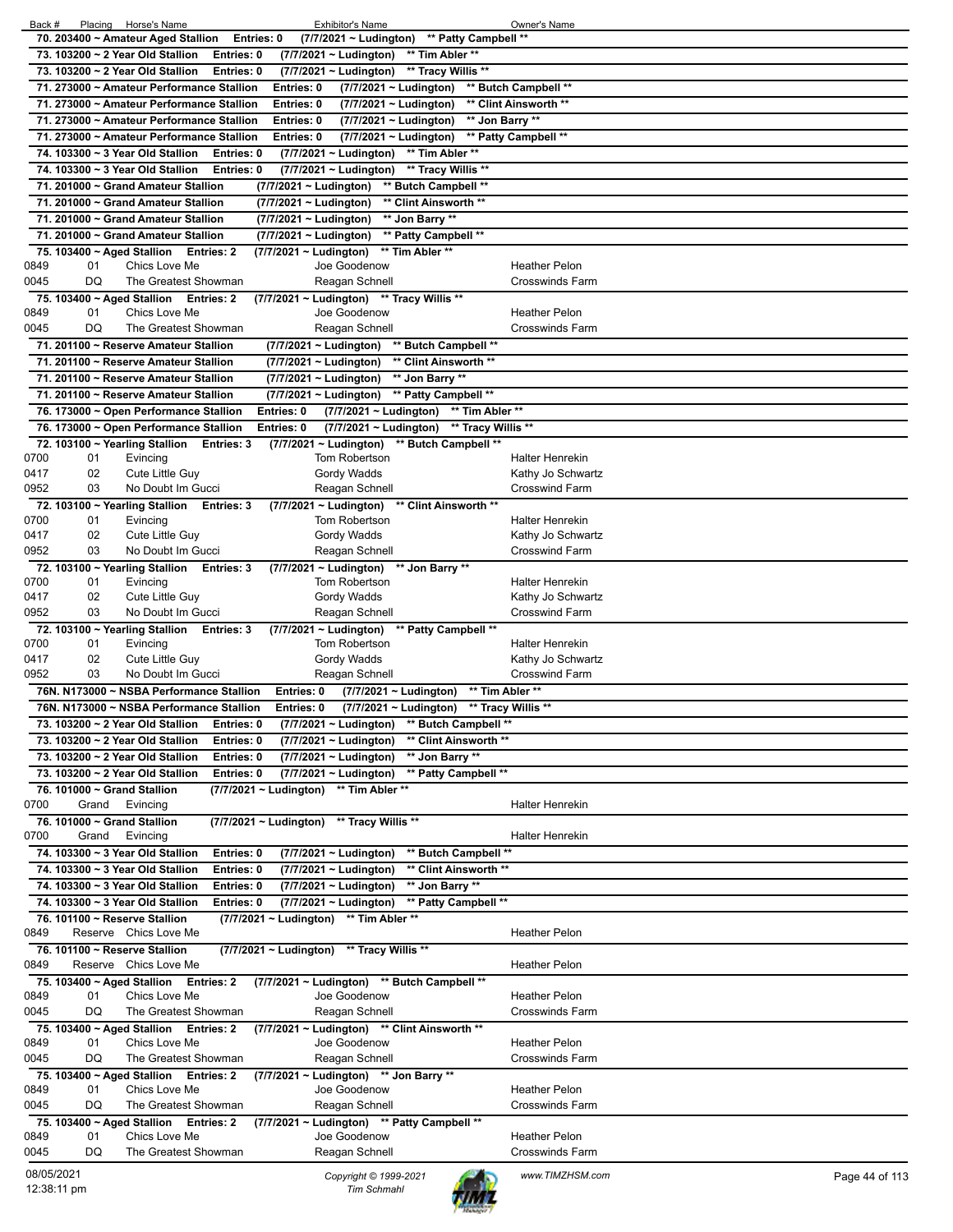| Back #                    |          | Placing Horse's Name                                                             |                          | <b>Exhibitor's Name</b>                                    |                                               | Owner's Name                     |                |
|---------------------------|----------|----------------------------------------------------------------------------------|--------------------------|------------------------------------------------------------|-----------------------------------------------|----------------------------------|----------------|
|                           |          | 77. 205400 ~ Amateur Yearling Mare                                               | <b>Entries: 1</b>        | $(7/7/2021 \sim$ Ludington)                                | ** Tim Abler **                               |                                  |                |
| 0774                      | 01       | Baewatch                                                                         |                          | Warren English                                             |                                               | Warren English                   |                |
|                           |          | 77. 205400 ~ Amateur Yearling Mare                                               | Entries: 1               | (7/7/2021 ~ Ludington)                                     | ** Tracy Willis **                            |                                  |                |
| 0774                      | 01       | Baewatch                                                                         |                          | Warren English                                             |                                               | Warren English                   |                |
|                           |          | 76. 173000 ~ Open Performance Stallion<br>76. 173000 ~ Open Performance Stallion | Entries: 0<br>Entries: 0 | (7/7/2021 ~ Ludington)<br>(7/7/2021 ~ Ludington)           | ** Butch Campbell **<br>** Clint Ainsworth ** |                                  |                |
|                           |          | 76. 173000 ~ Open Performance Stallion                                           | Entries: 0               | (7/7/2021 ~ Ludington)                                     | ** Jon Barry **                               |                                  |                |
|                           |          | 76. 173000 ~ Open Performance Stallion                                           | Entries: 0               | (7/7/2021 ~ Ludington)                                     | ** Patty Campbell **                          |                                  |                |
|                           |          | 78. 205500 ~ Amateur 2 Year Old Mare                                             | <b>Entries: 1</b>        | (7/7/2021 ~ Ludington)                                     | ** Tim Abler **                               |                                  |                |
| 0770                      | 01       | Livin On Sunshine                                                                |                          | Laurie English                                             |                                               | Warren English                   |                |
|                           |          | 78, 205500 ~ Amateur 2 Year Old Mare                                             | Entries: 1               | (7/7/2021 ~ Ludington) ** Tracy Willis **                  |                                               |                                  |                |
| 0770                      | 01       | Livin On Sunshine                                                                |                          | Laurie English                                             |                                               | Warren English                   |                |
|                           |          | 76. 101000 ~ Grand Stallion                                                      |                          | (7/7/2021 ~ Ludington) ** Butch Campbell **                |                                               |                                  |                |
| 0700                      | Grand    | Evincing                                                                         |                          |                                                            |                                               | <b>Halter Henrekin</b>           |                |
| 0700                      | Grand    | 76. 101000 ~ Grand Stallion<br>Evincing                                          |                          | (7/7/2021 ~ Ludington) ** Clint Ainsworth **               |                                               | <b>Halter Henrekin</b>           |                |
|                           |          | 76. 101000 ~ Grand Stallion                                                      |                          | (7/7/2021 ~ Ludington) ** Jon Barry **                     |                                               |                                  |                |
| 0700                      | Grand    | Evincing                                                                         |                          |                                                            |                                               | <b>Halter Henrekin</b>           |                |
|                           |          | 76. 101000 ~ Grand Stallion                                                      |                          | (7/7/2021 ~ Ludington) ** Patty Campbell **                |                                               |                                  |                |
| 0700                      | Grand    | Evincing                                                                         |                          |                                                            |                                               | Halter Henrekin                  |                |
|                           |          | 79. 205600 ~ Amateur 3 Year Old Mare                                             | <b>Entries: 1</b>        | (7/7/2021 ~ Ludington)                                     | ** Tim Abler **                               |                                  |                |
| 0446                      | 01       | Intrigueing                                                                      |                          | Jenni Kerns                                                |                                               | Carli Kerns                      |                |
| 0446                      | 01       | 79. 205600 ~ Amateur 3 Year Old Mare<br>Intrigueing                              | Entries: 1               | (7/7/2021 ~ Ludington) ** Tracy Willis **<br>Jenni Kerns   |                                               | Carli Kerns                      |                |
|                           |          | 76. 101100 ~ Reserve Stallion                                                    |                          | (7/7/2021 ~ Ludington) ** Butch Campbell **                |                                               |                                  |                |
| 0417                      |          | Reserve Cute Little Guy                                                          |                          |                                                            |                                               | Kathy Jo Schwartz                |                |
|                           |          | 76. 101100 ~ Reserve Stallion                                                    |                          | (7/7/2021 ~ Ludington) ** Clint Ainsworth **               |                                               |                                  |                |
| 0849                      |          | Reserve Chics Love Me                                                            |                          |                                                            |                                               | <b>Heather Pelon</b>             |                |
|                           |          | 76. 101100 ~ Reserve Stallion                                                    |                          | (7/7/2021 ~ Ludington) ** Jon Barry **                     |                                               |                                  |                |
| 0849                      |          | Reserve Chics Love Me                                                            |                          |                                                            |                                               | <b>Heather Pelon</b>             |                |
|                           |          | 76. 101100 ~ Reserve Stallion                                                    |                          | (7/7/2021 ~ Ludington) ** Patty Campbell **                |                                               |                                  |                |
| 0849                      |          | Reserve Chics Love Me<br>80. 205700 ~ Amateur Aged Mare                          | <b>Entries: 3</b>        | (7/7/2021 ~ Ludington)                                     | ** Tim Abler **                               | <b>Heather Pelon</b>             |                |
| 0249                      | 01       | Apleezing                                                                        |                          | <b>Christine West</b>                                      |                                               | <b>Christine West</b>            |                |
| 0225                      | 02       | <b>Custom Hottie</b>                                                             |                          | Cassidy Jo Ryder                                           |                                               | Debrah Ryder                     |                |
| 0399                      | 03       | Primainvitation                                                                  |                          | Theresa Hegedus                                            |                                               | Theresa Hegedus                  |                |
|                           |          | 80. 205700 ~ Amateur Aged Mare                                                   | <b>Entries: 3</b>        | (7/7/2021 ~ Ludington)                                     | ** Tracy Willis **                            |                                  |                |
| 0249                      | 01       | Apleezing                                                                        |                          | <b>Christine West</b>                                      |                                               | <b>Christine West</b>            |                |
| 0225<br>0399              | 02<br>03 | <b>Custom Hottie</b><br>Primainvitation                                          |                          | Cassidy Jo Ryder<br>Theresa Hegedus                        |                                               | Debrah Ryder<br>Theresa Hegedus  |                |
|                           |          | 77. 205400 ~ Amateur Yearling Mare                                               | Entries: 1               | $(7/7/2021 \sim$ Ludington)                                | ** Butch Campbell **                          |                                  |                |
| 0774                      | 01       | Baewatch                                                                         |                          | Warren English                                             |                                               | Warren English                   |                |
|                           |          | 77. 205400 ~ Amateur Yearling Mare                                               | <b>Entries: 1</b>        | (7/7/2021 ~ Ludington)                                     | ** Clint Ainsworth **                         |                                  |                |
| 0774                      | 01       | <b>Baewatch</b>                                                                  |                          | Warren English                                             |                                               | Warren English                   |                |
|                           |          | 77. 205400 ~ Amateur Yearling Mare                                               | <b>Entries: 1</b>        | (7/7/2021 ~ Ludington)                                     | ** Jon Barry **                               |                                  |                |
| 0774                      | 01       | Baewatch                                                                         |                          | Warren English                                             |                                               | Warren English                   |                |
| 0774                      | 01       | 77. 205400 ~ Amateur Yearling Mare<br>Baewatch                                   | Entries: 1               | (7/7/2021 ~ Ludington)<br>Warren English                   | ** Patty Campbell **                          | Warren English                   |                |
|                           |          | 81. 275000 ~ Amateur Performance Mare                                            | Entries: 6               | $(7/7/2021 \sim$ Ludington)                                | ** Tim Abler **                               |                                  |                |
| 9676                      | 01       | Iron Hot Maiden                                                                  |                          | Meggen M Morrow Baynes                                     |                                               | Meggen M Morrow Baynes           |                |
| 0189                      | 02       | <b>Cookies N Creamtini</b>                                                       |                          | Katie Warnock                                              |                                               | Katie Warnock                    |                |
| 0222                      | 03       | Ms Mae Flash                                                                     |                          | <b>Brandy Baldwin-Bunting</b>                              |                                               | Christa Baldwin                  |                |
| 0022                      | 04       | Dont Need A Mirror                                                               |                          | <b>Brenda Howell</b>                                       |                                               | Christa Baldwin                  |                |
| 0282                      | 05<br>06 | Lopers Get Good Chex                                                             |                          | Sara Shoemaker<br>Annelise Sophiea                         |                                               | Sara Shoemaker                   |                |
| 0212                      |          | Zip N The Dreams<br>81. 275000 ~ Amateur Performance Mare                        | Entries: 6               | $(7/7/2021 -$ Ludington)                                   | ** Tracy Willis **                            | Annelise Sophiea                 |                |
| 9676                      | 01       | Iron Hot Maiden                                                                  |                          | Meggen M Morrow Baynes                                     |                                               | Meggen M Morrow Baynes           |                |
| 0189                      | 02       | Cookies N Creamtini                                                              |                          | Katie Warnock                                              |                                               | Katie Warnock                    |                |
| 0022                      | 03       | Dont Need A Mirror                                                               |                          | <b>Brenda Howell</b>                                       |                                               | Christa Baldwin                  |                |
| 0222                      | 04       | Ms Mae Flash                                                                     |                          | <b>Brandy Baldwin-Bunting</b>                              |                                               | Christa Baldwin                  |                |
| 0282                      | 05       | Lopers Get Good Chex                                                             |                          | Sara Shoemaker                                             |                                               | Sara Shoemaker                   |                |
| 0212                      | 06       | Zip N The Dreams                                                                 |                          | Annelise Sophiea                                           | ** Butch Campbell **                          | Annelise Sophiea                 |                |
| 0770                      | 01       | 78. 205500 ~ Amateur 2 Year Old Mare<br>Livin On Sunshine                        | <b>Entries: 1</b>        | (7/7/2021 ~ Ludington)<br>Laurie English                   |                                               | Warren English                   |                |
|                           |          | 78. 205500 ~ Amateur 2 Year Old Mare                                             | <b>Entries: 1</b>        | (7/7/2021 ~ Ludington)                                     | ** Clint Ainsworth **                         |                                  |                |
| 0770                      | 01       | Livin On Sunshine                                                                |                          | Laurie English                                             |                                               | Warren English                   |                |
|                           |          | 78. 205500 ~ Amateur 2 Year Old Mare                                             | <b>Entries: 1</b>        | (7/7/2021 ~ Ludington)                                     | ** Jon Barry **                               |                                  |                |
| 0770                      | 01       | Livin On Sunshine                                                                |                          | Laurie English                                             |                                               | Warren English                   |                |
|                           |          | 78. 205500 ~ Amateur 2 Year Old Mare                                             | <b>Entries: 1</b>        | (7/7/2021 ~ Ludington)                                     | ** Patty Campbell **                          |                                  |                |
| 0770                      | 01       | Livin On Sunshine                                                                |                          | Laurie English                                             |                                               | Warren English                   |                |
| 0189                      | 01       | 81N. N275000 ~ NSBA Am Performance Mare<br>Cookies N Creamtini                   |                          | $(7/7/2021 \sim$ Ludington)<br>Entries: 3<br>Katie Warnock |                                               | ** Tim Abler **<br>Katie Warnock |                |
|                           |          |                                                                                  |                          |                                                            |                                               |                                  |                |
| 08/05/2021<br>12:38:11 pm |          |                                                                                  |                          | Copyright © 1999-2021<br><b>Tim Schmahl</b>                |                                               | www.TIMZHSM.com                  | Page 45 of 113 |
|                           |          |                                                                                  |                          |                                                            |                                               |                                  |                |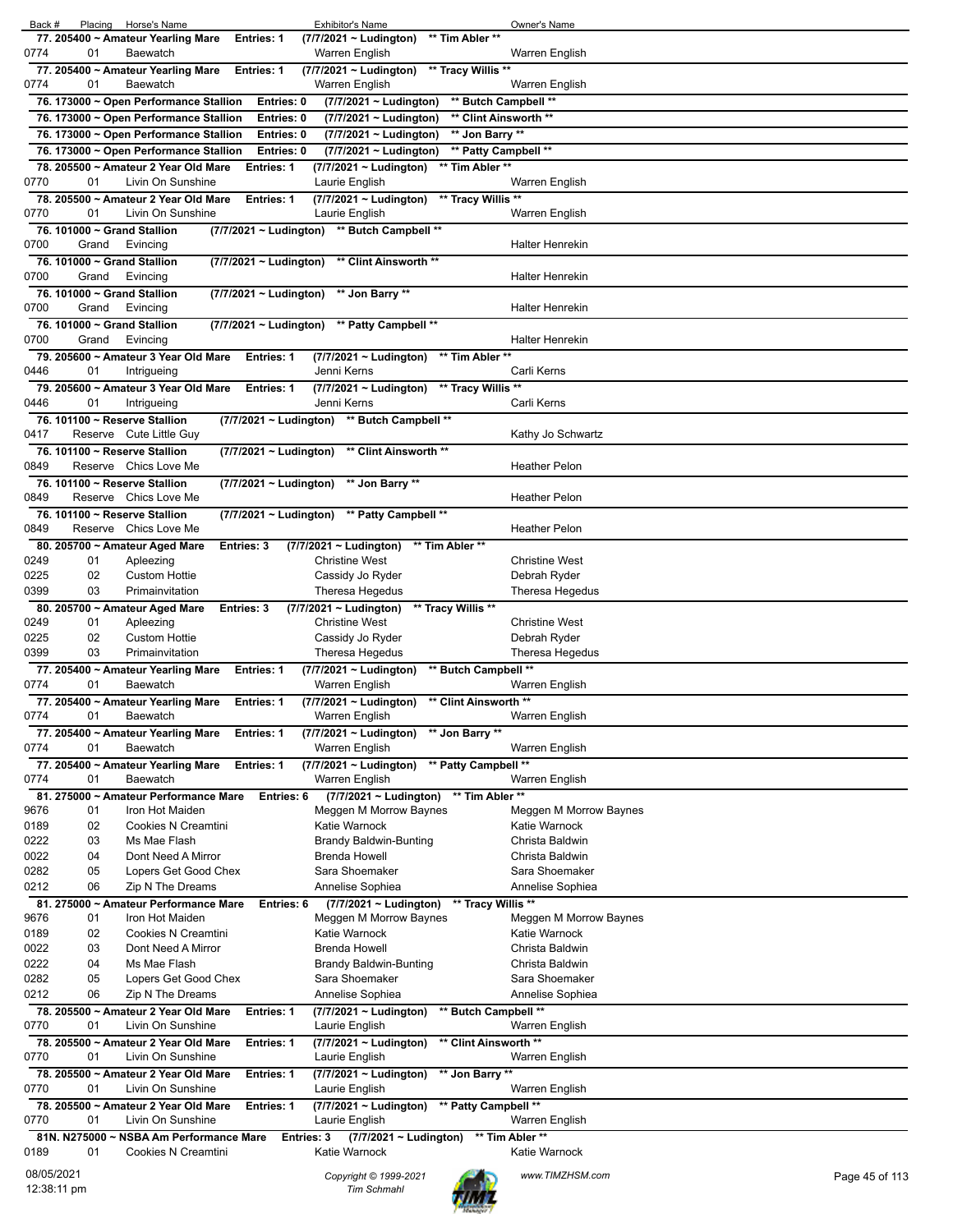| Back #       | Placing            | Horse's Name                                        |                             | Exhibitor's Name                                                         | Owner's Name                              |                |
|--------------|--------------------|-----------------------------------------------------|-----------------------------|--------------------------------------------------------------------------|-------------------------------------------|----------------|
| 0222         | 02                 | Ms Mae Flash                                        |                             | <b>Brandy Baldwin-Bunting</b>                                            | Christa Baldwin                           |                |
| 0022         | 03                 | Dont Need A Mirror                                  |                             | <b>Brenda Howell</b>                                                     | Christa Baldwin                           |                |
|              | 81N. N275000<br>01 | <b>NSBA Am Performance Mare</b>                     | Entries: 3                  | $(7/7/2021 \sim$ Ludington)<br>Katie Warnock                             | ** Tracy Willis **                        |                |
| 0189<br>0022 | 02                 | Cookies N Creamtini<br>Dont Need A Mirror           |                             | <b>Brenda Howell</b>                                                     | Katie Warnock<br>Christa Baldwin          |                |
| 0222         | 03                 | Ms Mae Flash                                        |                             | Brandy Baldwin-Bunting                                                   | Christa Baldwin                           |                |
|              |                    | 79. 205600 ~ Amateur 3 Year Old Mare                | <b>Entries: 1</b>           | ** Butch Campbell **<br>(7/7/2021 ~ Ludington)                           |                                           |                |
| 0446         | 01                 | Intrigueing                                         |                             | Jenni Kerns                                                              | Carli Kerns                               |                |
|              |                    | 79. 205600 ~ Amateur 3 Year Old Mare                | <b>Entries: 1</b>           | ** Clint Ainsworth **<br>(7/7/2021 ~ Ludington)                          |                                           |                |
| 0446         | 01                 | Intrigueing                                         |                             | Jenni Kerns                                                              | Carli Kerns                               |                |
|              |                    | 79. 205600 ~ Amateur 3 Year Old Mare                | <b>Entries: 1</b>           | (7/7/2021 ~ Ludington)<br>** Jon Barry **                                |                                           |                |
| 0446         | 01                 | Intrigueing                                         |                             | Jenni Kerns                                                              | Carli Kerns                               |                |
|              |                    | 79. 205600 ~ Amateur 3 Year Old Mare                | <b>Entries: 1</b>           | ** Patty Campbell **<br>(7/7/2021 ~ Ludington)                           |                                           |                |
| 0446         | 01                 | Intrigueing                                         |                             | Jenni Kerns                                                              | Carli Kerns                               |                |
|              |                    | 81. 201200 ~ Grand Amateur Mare                     |                             | (7/7/2021 ~ Ludington) ** Tim Abler **                                   |                                           |                |
| 0249         | Grand              | Apleezing                                           |                             |                                                                          | <b>Christine West</b>                     |                |
|              |                    | 81. 201200 ~ Grand Amateur Mare                     | (7/7/2021 ~ Ludington)      | ** Tracy Willis **                                                       |                                           |                |
| 0249         | Grand              | Apleezing                                           |                             |                                                                          | <b>Christine West</b>                     |                |
|              |                    | 80. 205700 ~ Amateur Aged Mare<br><b>Entries: 3</b> |                             | (7/7/2021 ~ Ludington)<br>** Butch Campbell                              | $\star\star$                              |                |
| 0249         | 01                 | Apleezing                                           |                             | <b>Christine West</b>                                                    | <b>Christine West</b>                     |                |
| 0225         | 02<br>03           | <b>Custom Hottie</b><br>Primainvitation             |                             | Cassidy Jo Ryder                                                         | Debrah Ryder                              |                |
| 0399         |                    |                                                     |                             | Theresa Hegedus                                                          | Theresa Hegedus                           |                |
| 0249         | 01                 | 80. 205700 ~ Amateur Aged Mare<br>Entries: 3        |                             | ** Clint Ainsworth **<br>(7/7/2021 ~ Ludington)<br><b>Christine West</b> | <b>Christine West</b>                     |                |
| 0225         | 02                 | Apleezing<br><b>Custom Hottie</b>                   |                             | Cassidy Jo Ryder                                                         | Debrah Ryder                              |                |
| 0399         | 03                 | Primainvitation                                     |                             | Theresa Hegedus                                                          | Theresa Hegedus                           |                |
|              |                    | 80. 205700 ~ Amateur Aged Mare<br><b>Entries: 3</b> |                             | $(7/7/2021 \sim$ Ludington)<br>** Jon Barry **                           |                                           |                |
| 0249         | 01                 | Apleezing                                           |                             | <b>Christine West</b>                                                    | <b>Christine West</b>                     |                |
| 0399         | 02                 | Primainvitation                                     |                             | Theresa Hegedus                                                          | Theresa Hegedus                           |                |
| 0225         | 03                 | <b>Custom Hottie</b>                                |                             | Cassidy Jo Ryder                                                         | Debrah Ryder                              |                |
|              |                    | 80. 205700 ~ Amateur Aged Mare<br><b>Entries: 3</b> |                             | $(7/7/2021 \sim$ Ludington)<br>** Patty Campbell                         |                                           |                |
| 0249         | 01                 | Apleezing                                           |                             | <b>Christine West</b>                                                    | <b>Christine West</b>                     |                |
| 0225         | 02                 | <b>Custom Hottie</b>                                |                             | Cassidy Jo Ryder                                                         | Debrah Ryder                              |                |
| 0399         | 03                 | Primainvitation                                     |                             | Theresa Hegedus                                                          | Theresa Hegedus                           |                |
|              |                    | 81. 201300 ~ Reserve Amateur Mare                   | $(7/7/2021 \sim$ Ludington) | ** Tim Abler **                                                          |                                           |                |
| 0446         | Reserve            | Intrigueing                                         |                             |                                                                          | Carli Kerns                               |                |
|              |                    | 81. 201300 ~ Reserve Amateur Mare                   | (7/7/2021 ~ Ludington)      | ** Tracy Willis **                                                       |                                           |                |
| 0446         | Reserve            | Intrigueing                                         |                             |                                                                          | Carli Kerns                               |                |
|              |                    | 81. 275000 ~ Amateur Performance Mare               | Entries: 6                  | $(7/7/2021 \sim$ Ludington)                                              | ** Butch Campbell **                      |                |
| 9676         | 01                 | Iron Hot Maiden                                     |                             | Meggen M Morrow Baynes                                                   | Meggen M Morrow Baynes                    |                |
| 0022         | 02                 | Dont Need A Mirror<br>Ms Mae Flash                  |                             | <b>Brenda Howell</b>                                                     | Christa Baldwin                           |                |
| 0222<br>0189 | 03<br>04           | Cookies N Creamtini                                 |                             | <b>Brandy Baldwin-Bunting</b><br>Katie Warnock                           | Christa Baldwin<br>Katie Warnock          |                |
| 0212         | 05                 | Zip N The Dreams                                    |                             | Annelise Sophiea                                                         | Annelise Sophiea                          |                |
| 0282         | 06                 | Lopers Get Good Chex                                |                             | Sara Shoemaker                                                           | Sara Shoemaker                            |                |
|              |                    | 81. 275000 ~ Amateur Performance Mare               | Entries: 6                  | (7/7/2021 ~ Ludington)                                                   | ** Clint Ainsworth **                     |                |
| 9676         | 01                 | Iron Hot Maiden                                     |                             | Meggen M Morrow Baynes                                                   | Meggen M Morrow Baynes                    |                |
| 0022         | 02                 | Dont Need A Mirror                                  |                             | <b>Brenda Howell</b>                                                     | Christa Baldwin                           |                |
| 0212         | 03                 | Zip N The Dreams                                    |                             | Annelise Sophiea                                                         | Annelise Sophiea                          |                |
| 0189         | 04                 | Cookies N Creamtini                                 |                             | Katie Warnock                                                            | Katie Warnock                             |                |
| 0282         | 05                 | Lopers Get Good Chex                                |                             | Sara Shoemaker                                                           | Sara Shoemaker                            |                |
| 0222         | 06                 | Ms Mae Flash                                        |                             | <b>Brandy Baldwin-Bunting</b>                                            | Christa Baldwin                           |                |
|              |                    | 81. 275000 ~ Amateur Performance Mare               | Entries: 6                  | ** Jon Barry **<br>$(7/7/2021 \sim$ Ludington)                           |                                           |                |
| 9676         | 01                 | Iron Hot Maiden                                     |                             | Meggen M Morrow Baynes                                                   | Meggen M Morrow Baynes                    |                |
| 0189         | 02                 | <b>Cookies N Creamtini</b>                          |                             | Katie Warnock                                                            | Katie Warnock                             |                |
| 0022         | 03                 | Dont Need A Mirror                                  |                             | <b>Brenda Howell</b>                                                     | Christa Baldwin                           |                |
| 0222         | 04                 | Ms Mae Flash                                        |                             | <b>Brandy Baldwin-Bunting</b>                                            | Christa Baldwin                           |                |
| 0212         | 05                 | Zip N The Dreams                                    |                             | Annelise Sophiea                                                         | Annelise Sophiea                          |                |
| 0282         | 06                 | Lopers Get Good Chex                                |                             | Sara Shoemaker                                                           | Sara Shoemaker                            |                |
|              |                    | 81. 275000 ~ Amateur Performance Mare               | Entries: 6                  | ** Patty Campbell **<br>(7/7/2021 ~ Ludington)                           |                                           |                |
| 9676<br>0222 | 01<br>02           | Iron Hot Maiden<br>Ms Mae Flash                     |                             | Meggen M Morrow Baynes<br><b>Brandy Baldwin-Bunting</b>                  | Meggen M Morrow Baynes<br>Christa Baldwin |                |
|              |                    |                                                     |                             |                                                                          |                                           |                |
| 0022<br>0189 | 03<br>04           | Dont Need A Mirror<br>Cookies N Creamtini           |                             | <b>Brenda Howell</b><br>Katie Warnock                                    | Christa Baldwin<br>Katie Warnock          |                |
| 0212         | 05                 | Zip N The Dreams                                    |                             | Annelise Sophiea                                                         | Annelise Sophiea                          |                |
| 0282         | 06                 | Lopers Get Good Chex                                |                             | Sara Shoemaker                                                           | Sara Shoemaker                            |                |
|              |                    | 82. 405400 ~ Youth Yearling Mare<br>Entries: 0      |                             | ** Tim Abler **<br>(7/7/2021 ~ Ludington)                                |                                           |                |
|              |                    | Entries: 0<br>82. 405400 ~ Youth Yearling Mare      |                             | (7/7/2021 ~ Ludington)<br>** Tracy Willis **                             |                                           |                |
|              |                    | 81. 201200 ~ Grand Amateur Mare                     |                             | (7/7/2021 ~ Ludington) ** Butch Campbell **                              |                                           |                |
| 0774         | Grand              | Baewatch                                            |                             |                                                                          | Warren English                            |                |
|              |                    | 81. 201200 ~ Grand Amateur Mare                     |                             | (7/7/2021 ~ Ludington) ** Clint Ainsworth **                             |                                           |                |
| 0249         | Grand              | Apleezing                                           |                             |                                                                          | <b>Christine West</b>                     |                |
|              |                    | 81. 201200 ~ Grand Amateur Mare                     |                             | (7/7/2021 ~ Ludington) ** Jon Barry **                                   |                                           |                |
| 08/05/2021   |                    |                                                     |                             | Copyright © 1999-2021                                                    | www.TIMZHSM.com                           | Page 46 of 113 |
|              | 12:38:11 pm        |                                                     |                             | <b>Tim Schmahl</b>                                                       |                                           |                |
|              |                    |                                                     |                             |                                                                          |                                           |                |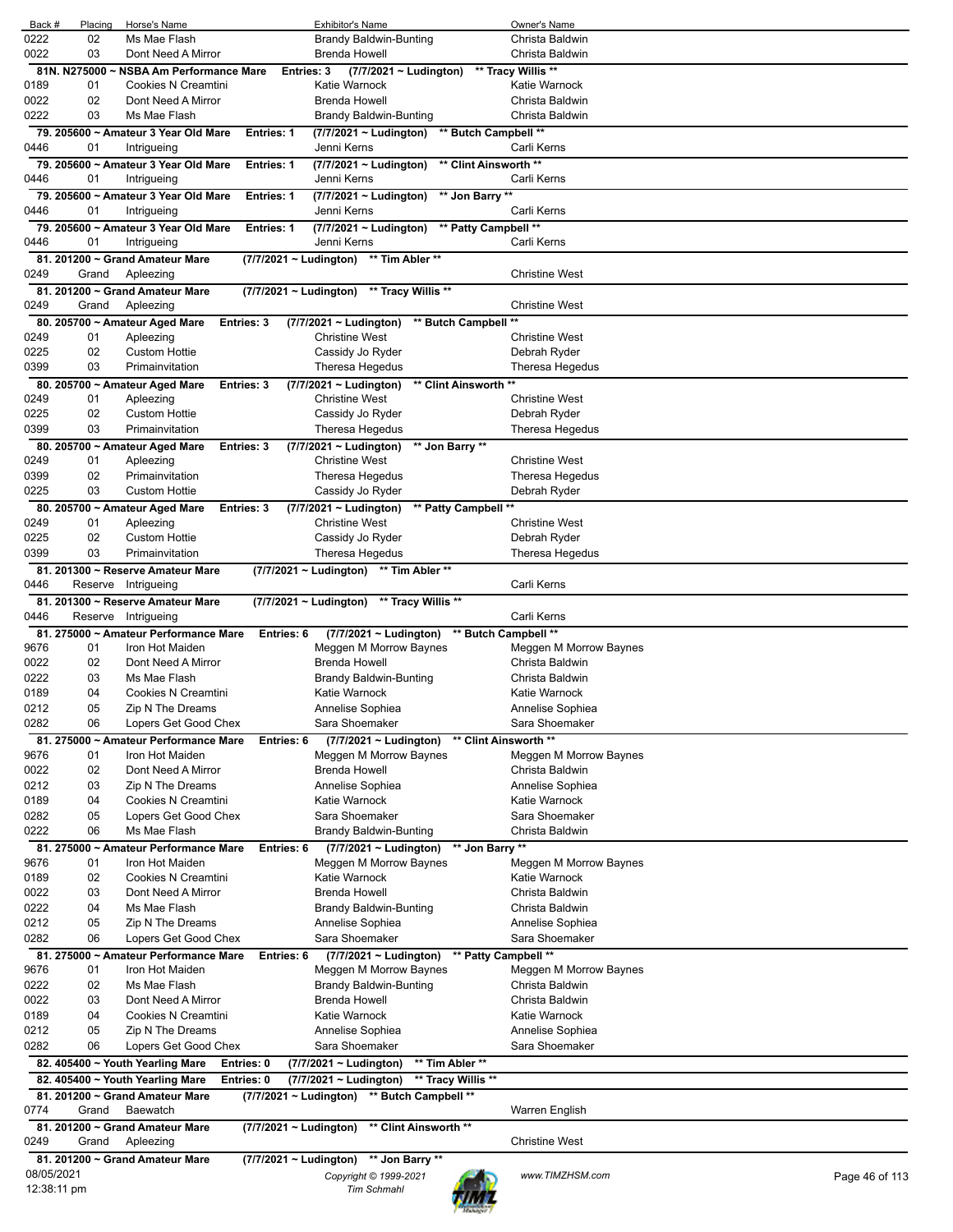| Back #                    | Placing | Horse's Name                               |                   | Exhibitor's Name                               |                       | Owner's Name             |                |
|---------------------------|---------|--------------------------------------------|-------------------|------------------------------------------------|-----------------------|--------------------------|----------------|
| 0774                      | Grand   | <b>Baewatch</b>                            |                   |                                                |                       | Warren English           |                |
|                           |         | 81. 201200 ~ Grand Amateur Mare            |                   | ** Patty Campbell **<br>(7/7/2021 ~ Ludington) |                       |                          |                |
| 0249                      | Grand   | Apleezing                                  |                   |                                                |                       | <b>Christine West</b>    |                |
|                           |         | 83. 405500 ~ Youth 2 Year Old Mare         | Entries: 0        | (7/7/2021 ~ Ludington)                         | ** Tim Abler **       |                          |                |
|                           |         |                                            |                   |                                                | ** Tracy Willis **    |                          |                |
|                           |         | 83. 405500 ~ Youth 2 Year Old Mare         | Entries: 0        | (7/7/2021 ~ Ludington)                         |                       |                          |                |
|                           |         | 81. 201300 ~ Reserve Amateur Mare          |                   | (7/7/2021 ~ Ludington) ** Butch Campbell **    |                       |                          |                |
| 0446                      |         | Reserve Intrigueing                        |                   |                                                |                       | Carli Kerns              |                |
|                           |         | 81. 201300 ~ Reserve Amateur Mare          |                   | $(7/7/2021 \sim$ Ludington)                    | ** Clint Ainsworth ** |                          |                |
| 0446                      |         | Reserve Intrigueing                        |                   |                                                |                       | Carli Kerns              |                |
|                           |         | 81. 201300 ~ Reserve Amateur Mare          |                   | (7/7/2021 ~ Ludington)<br>** Jon Barry **      |                       |                          |                |
| 0446                      |         | Reserve Intrigueing                        |                   |                                                |                       | Carli Kerns              |                |
|                           |         | 81. 201300 ~ Reserve Amateur Mare          |                   | (7/7/2021 ~ Ludington)                         | ** Patty Campbell **  |                          |                |
| 0774                      |         | Reserve Baewatch                           |                   |                                                |                       | Warren English           |                |
|                           |         | 84. 405600 ~ Youth 3 Year Old Mare         | Entries: 1        | $(7/7/2021 \sim$ Ludington)                    | ** Tim Abler **       |                          |                |
| 0446                      | 01      | Intrigueing                                |                   | Carli Kerns                                    |                       | Carli Kerns              |                |
|                           |         | 84. 405600 ~ Youth 3 Year Old Mare         | Entries: 1        | (7/7/2021 ~ Ludington)                         | ** Tracy Willis **    |                          |                |
| 0446                      | 01      | Intrigueing                                |                   | Carli Kerns                                    |                       | Carli Kerns              |                |
|                           |         |                                            |                   |                                                |                       |                          |                |
|                           |         | 82. 405400 ~ Youth Yearling Mare           | Entries: 0        | (7/7/2021 ~ Ludington)                         | ** Butch Campbell **  |                          |                |
|                           |         | 82. 405400 ~ Youth Yearling Mare           | Entries: 0        | (7/7/2021 ~ Ludington)                         | ** Clint Ainsworth ** |                          |                |
|                           |         | 82. 405400 ~ Youth Yearling Mare           | Entries: 0        | (7/7/2021 ~ Ludington)                         | ** Jon Barry **       |                          |                |
|                           |         | 82. 405400 ~ Youth Yearling Mare           | Entries: 0        | (7/7/2021 ~ Ludington)                         | ** Patty Campbell **  |                          |                |
|                           |         | 85. 405700 ~ Youth Aged Mare               | <b>Entries: 4</b> | (7/7/2021 ~ Ludington)                         | ** Tim Abler **       |                          |                |
| 0249                      | 01      | Apleezing                                  |                   | Katherine West                                 |                       | <b>Christine West</b>    |                |
| 0250                      | 02      | <b>RD Fancy Tradition</b>                  |                   | Adam Wilcoxen                                  |                       | Alisa Forton             |                |
| 1433                      | 03      | A Sleepy Margarita                         |                   | Addison Baynes                                 |                       | Meggen M Morrow Baynes   |                |
| 0125                      | 04      | Dressed Hot Batt Man                       |                   | Darlene Wilcoxen                               |                       | Alisa Forton             |                |
|                           |         | 85. 405700 ~ Youth Aged Mare Entries: 4    |                   | $(7/7/2021 \sim$ Ludington)                    | ** Tracy Willis **    |                          |                |
| 0249                      | 01      | Apleezing                                  |                   | Katherine West                                 |                       | <b>Christine West</b>    |                |
| 0250                      | 02      | <b>RD Fancy Tradition</b>                  |                   | Adam Wilcoxen                                  |                       | Alisa Forton             |                |
| 0125                      | 03      | Dressed Hot Batt Man                       |                   | Darlene Wilcoxen                               |                       | Alisa Forton             |                |
| 1433                      | 04      | A Sleepy Margarita                         |                   | Addison Baynes                                 |                       | Meggen M Morrow Baynes   |                |
|                           |         |                                            |                   |                                                |                       |                          |                |
|                           |         | 83. 405500 ~ Youth 2 Year Old Mare         | Entries: 0        | (7/7/2021 ~ Ludington)                         | ** Butch Campbell **  |                          |                |
|                           |         | 83. 405500 ~ Youth 2 Year Old Mare         | Entries: 0        | (7/7/2021 ~ Ludington)                         | ** Clint Ainsworth ** |                          |                |
|                           |         | 83. 405500 ~ Youth 2 Year Old Mare         | Entries: 0        | (7/7/2021 ~ Ludington)                         | ** Jon Barry **       |                          |                |
|                           |         | 83. 405500 ~ Youth 2 Year Old Mare         | Entries: 0        | (7/7/2021 ~ Ludington)                         | ** Patty Campbell **  |                          |                |
|                           |         |                                            |                   |                                                |                       |                          |                |
|                           |         | 86. 475000 ~ Youth Performance Mare        | Entries: 9        | (7/7/2021 ~ Ludington)                         | ** Tim Abler **       |                          |                |
| 9676                      | 01      | Iron Hot Maiden                            |                   | <b>Addison Baynes</b>                          |                       | Meggen M Morrow Baynes   |                |
| 0149                      | 02      | Got My Swag On                             |                   | <b>Katherine West</b>                          |                       | <b>Christine West</b>    |                |
| 0602                      | 03      | Best Of My Luv                             |                   | <b>Emily Weaver</b>                            |                       | Lori Weaver              |                |
| 0017                      | 04      | Crimson Martini                            |                   |                                                |                       |                          |                |
|                           |         |                                            |                   | Rylee Zobl<br>Ava Holman                       |                       | Joleen Oboyle Zobl       |                |
| 0671                      | 05      | Bling On The Nite                          |                   |                                                |                       | Ava Holman               |                |
| 0334                      | 06      | Hot Look N Dream                           |                   | Olivia Hill                                    |                       | Olivia Hill              |                |
| 0690                      | 07      | The Only Leadin Lady                       |                   | Eleanor Ott                                    |                       | Eleanor Ott              |                |
| 0282                      | 08      | Lopers Get Good Chex                       |                   | Elizabeth Shoemaker                            |                       | Sara Shoemaker           |                |
| 0815                      | 09      | CHEX OUT MY LOPE                           |                   | <b>RACHEL KRUCHTEN</b>                         |                       | <b>KRISTINE KRUCHTEN</b> |                |
|                           |         | 86. 475000 ~ Youth Performance Mare        | Entries: 9        | (7/7/2021 ~ Ludington)                         | ** Tracy Willis **    |                          |                |
| 9676                      | 01      | Iron Hot Maiden                            |                   | <b>Addison Baynes</b>                          |                       | Meggen M Morrow Baynes   |                |
| 0149                      | 02      | Got My Swag On                             |                   | Katherine West                                 |                       | <b>Christine West</b>    |                |
| 0017                      | 03      | Crimson Martini                            |                   | Rylee Zobl                                     |                       | Joleen Oboyle Zobl       |                |
| 0334                      | 04      | Hot Look N Dream                           |                   | Olivia Hill                                    |                       | Olivia Hill              |                |
| 0671                      | 05      | Bling On The Nite                          |                   | Ava Holman                                     |                       | Ava Holman               |                |
| 0815                      | 06      | CHEX OUT MY LOPE                           |                   | RACHEL KRUCHTEN                                |                       | <b>KRISTINE KRUCHTEN</b> |                |
| 0602                      | 07      | Best Of My Luv                             |                   | <b>Emily Weaver</b>                            |                       | Lori Weaver              |                |
| 0282                      | 08      | Lopers Get Good Chex                       |                   | Elizabeth Shoemaker                            |                       | Sara Shoemaker           |                |
| 0690                      | 09      | The Only Leadin Lady                       |                   | Eleanor Ott                                    |                       | Eleanor Ott              |                |
|                           |         | 84. 405600 ~ Youth 3 Year Old Mare         | Entries: 1        | (7/7/2021 ~ Ludington)                         | ** Butch Campbell **  |                          |                |
| 0446                      | 01      | Intrigueing                                |                   | Carli Kerns                                    |                       | Carli Kerns              |                |
|                           |         | 84. 405600 ~ Youth 3 Year Old Mare         | Entries: 1        | (7/7/2021 ~ Ludington)                         | ** Clint Ainsworth ** |                          |                |
| 0446                      | 01      | Intrigueing                                |                   | Carli Kerns                                    |                       | Carli Kerns              |                |
|                           |         |                                            |                   |                                                |                       |                          |                |
|                           |         | 84. 405600 ~ Youth 3 Year Old Mare         | Entries: 1        | (7/7/2021 ~ Ludington)                         | ** Jon Barry **       |                          |                |
| 0446                      | 01      | Intrigueing                                |                   | Carli Kerns                                    |                       | Carli Kerns              |                |
|                           |         | 84. 405600 ~ Youth 3 Year Old Mare         | Entries: 1        | (7/7/2021 ~ Ludington)                         | ** Patty Campbell **  |                          |                |
| 0446                      | 01      | Intrigueing                                |                   | Carli Kerns                                    |                       | Carli Kerns              |                |
|                           |         | 86N. N475000 ~ NSBA Youth Performance Mare |                   | Entries: 2<br>$(7/7/2021 \sim$ Ludington)      |                       | ** Tim Abler **          |                |
| 0017                      | 01      | Crimson Martini                            |                   | Rylee Zobl                                     |                       | Joleen Oboyle Zobl       |                |
| 0334                      | 02      | Hot Look N Dream                           |                   | Olivia Hill                                    |                       | Olivia Hill              |                |
|                           |         | 86N. N475000 ~ NSBA Youth Performance Mare |                   | Entries: 2<br>(7/7/2021 ~ Ludington)           |                       | ** Tracy Willis **       |                |
| 0017                      | 01      | Crimson Martini                            |                   | Rylee Zobl                                     |                       | Joleen Oboyle Zobl       |                |
| 0334                      | 02      | Hot Look N Dream                           |                   | Olivia Hill                                    |                       | Olivia Hill              |                |
|                           |         | 85. 405700 ~ Youth Aged Mare               | Entries: 4        | (7/7/2021 ~ Ludington)                         | ** Butch Campbell **  |                          |                |
| 0249                      | 01      | Apleezing                                  |                   | Katherine West                                 |                       | <b>Christine West</b>    |                |
| 1433                      | 02      | A Sleepy Margarita                         |                   | <b>Addison Baynes</b>                          |                       | Meggen M Morrow Baynes   |                |
|                           |         |                                            |                   |                                                |                       |                          |                |
| 08/05/2021<br>12:38:11 pm |         |                                            |                   | Copyright © 1999-2021<br><b>Tim Schmahl</b>    |                       | www.TIMZHSM.com          | Page 47 of 113 |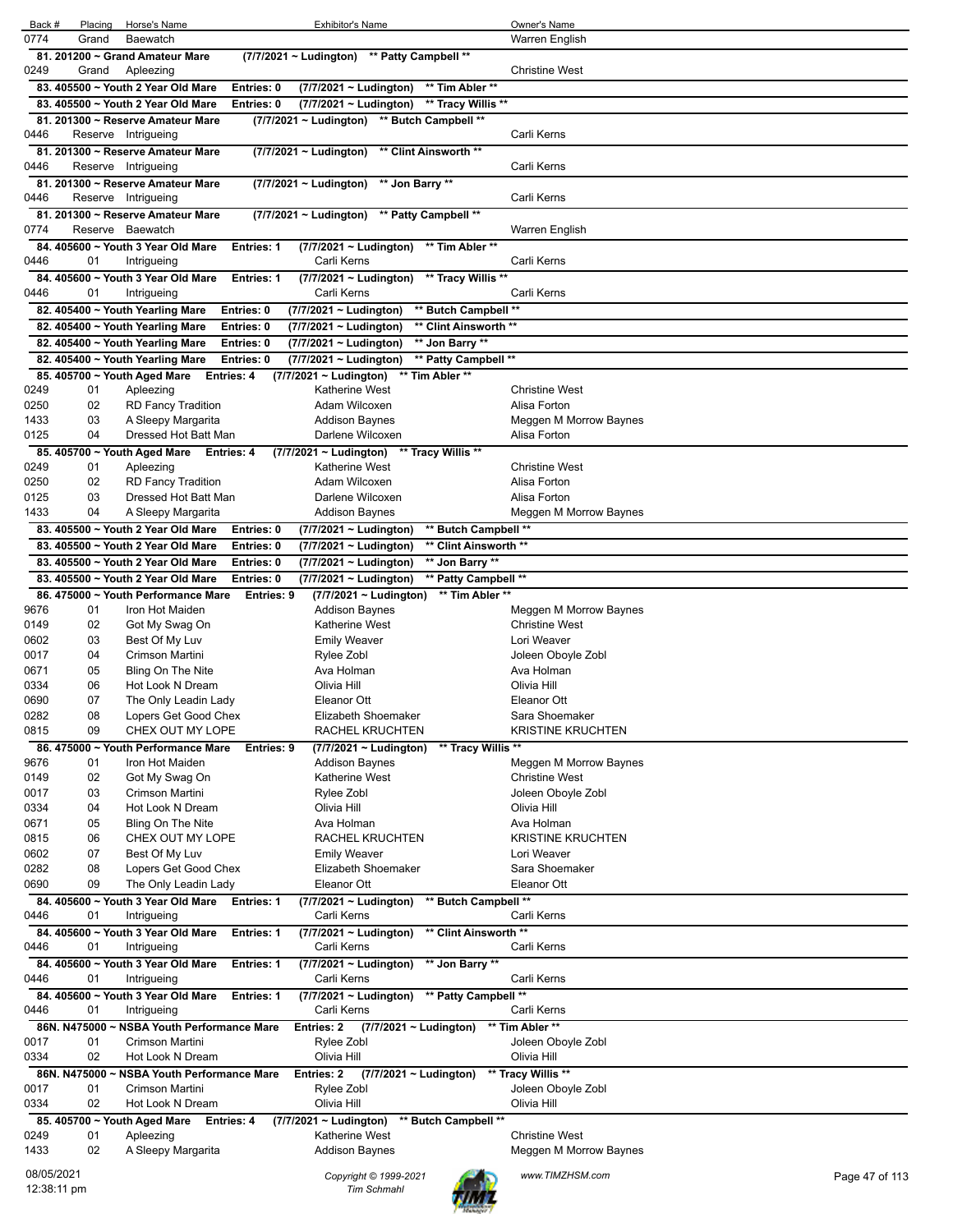| Back # | Placing | Horse's Name                                              | <b>Exhibitor's Name</b>                             | Owner's Name             |
|--------|---------|-----------------------------------------------------------|-----------------------------------------------------|--------------------------|
| 0250   | 03      | <b>RD Fancy Tradition</b>                                 | Adam Wilcoxen                                       | Alisa Forton             |
| 0125   | 04      | Dressed Hot Batt Man                                      | Darlene Wilcoxen                                    | Alisa Forton             |
|        |         | 85. 405700 ~ Youth Aged Mare<br><b>Entries: 4</b>         | ** Clint Ainsworth **<br>(7/7/2021 ~ Ludington)     |                          |
| 0249   | 01      | Apleezing                                                 | <b>Katherine West</b>                               | <b>Christine West</b>    |
| 1433   | 02      | A Sleepy Margarita                                        | <b>Addison Baynes</b>                               | Meggen M Morrow Baynes   |
| 0250   | 03      | <b>RD Fancy Tradition</b>                                 | Adam Wilcoxen                                       | Alisa Forton             |
| 0125   | 04      | Dressed Hot Batt Man                                      | Darlene Wilcoxen                                    | Alisa Forton             |
|        |         | 85. 405700 ~ Youth Aged Mare<br>Entries: 4                | (7/7/2021 ~ Ludington)<br>** Jon Barry **           |                          |
| 0249   | 01      | Apleezing                                                 | Katherine West                                      | <b>Christine West</b>    |
| 1433   | 02      | A Sleepy Margarita                                        | <b>Addison Baynes</b>                               | Meggen M Morrow Baynes   |
| 0125   | 03      | Dressed Hot Batt Man                                      | Darlene Wilcoxen                                    | Alisa Forton             |
| 0250   | 04      | <b>RD Fancy Tradition</b>                                 | Adam Wilcoxen                                       | Alisa Forton             |
|        |         | 85. 405700 ~ Youth Aged Mare<br>Entries: 4                | (7/7/2021 ~ Ludington)<br>** Patty Campbell **      |                          |
| 0249   | 01      | Apleezing                                                 | <b>Katherine West</b>                               | <b>Christine West</b>    |
| 1433   | 02      | A Sleepy Margarita                                        | <b>Addison Baynes</b>                               | Meggen M Morrow Baynes   |
| 0250   | 03      | <b>RD Fancy Tradition</b>                                 | Adam Wilcoxen                                       | Alisa Forton             |
| 0125   | 04      | Dressed Hot Batt Man                                      | Darlene Wilcoxen                                    | Alisa Forton             |
|        |         |                                                           |                                                     |                          |
|        |         | 86. 401200 ~ Grand Youth Mare                             | (7/7/2021 ~ Ludington) ** Tim Abler **              |                          |
| 0249   | Grand   | Apleezing                                                 |                                                     | <b>Christine West</b>    |
|        |         | 86. 401200 ~ Grand Youth Mare                             | (7/7/2021 ~ Ludington) ** Tracy Willis **           |                          |
| 0249   | Grand   | Apleezing                                                 |                                                     | <b>Christine West</b>    |
|        |         | 86, 475000 ~ Youth Performance Mare<br>Entries: 9         | ** Butch Campbell **<br>$(7/7/2021 \sim$ Ludington) |                          |
| 9676   | 01      | Iron Hot Maiden                                           | <b>Addison Baynes</b>                               | Meggen M Morrow Baynes   |
| 0149   | 02      | Got My Swag On                                            | <b>Katherine West</b>                               | <b>Christine West</b>    |
| 0017   | 03      | Crimson Martini                                           | Rylee Zobl                                          | Joleen Oboyle Zobl       |
| 0671   | 04      | Bling On The Nite                                         | Ava Holman                                          | Ava Holman               |
| 0602   | 05      | Best Of My Luv                                            | <b>Emily Weaver</b>                                 | Lori Weaver              |
| 0690   | 06      | The Only Leadin Lady                                      | Eleanor Ott                                         | Eleanor Ott              |
| 0282   | 07      | Lopers Get Good Chex                                      | Elizabeth Shoemaker                                 | Sara Shoemaker           |
| 0334   | 08      | Hot Look N Dream                                          | Olivia Hill                                         | Olivia Hill              |
|        | 09      | CHEX OUT MY LOPE                                          |                                                     | <b>KRISTINE KRUCHTEN</b> |
| 0815   |         |                                                           | RACHEL KRUCHTEN                                     |                          |
|        |         | 86. 475000 ~ Youth Performance Mare<br>Entries: 9         | (7/7/2021 ~ Ludington)<br>** Clint Ainsworth **     |                          |
| 0149   | 01      | Got My Swag On                                            | Katherine West                                      | <b>Christine West</b>    |
| 9676   | 02      | Iron Hot Maiden                                           | <b>Addison Baynes</b>                               | Meggen M Morrow Baynes   |
| 0017   | 03      | Crimson Martini                                           | Rylee Zobl                                          | Joleen Oboyle Zobl       |
| 0815   | 04      | CHEX OUT MY LOPE                                          | RACHEL KRUCHTEN                                     | <b>KRISTINE KRUCHTEN</b> |
| 0690   | 05      | The Only Leadin Lady                                      | Eleanor Ott                                         | Eleanor Ott              |
| 0602   | 06      | Best Of My Luv                                            | <b>Emily Weaver</b>                                 | Lori Weaver              |
| 0282   | 07      | Lopers Get Good Chex                                      | Elizabeth Shoemaker                                 | Sara Shoemaker           |
| 0671   | 08      | Bling On The Nite                                         | Ava Holman                                          | Ava Holman               |
| 0334   | 09      | Hot Look N Dream                                          | Olivia Hill                                         | Olivia Hill              |
|        |         | 86. 475000 ~ Youth Performance Mare<br>Entries: 9         | ** Jon Barry **<br>(7/7/2021 ~ Ludington)           |                          |
| 0149   | 01      | Got My Swag On                                            | Katherine West                                      | <b>Christine West</b>    |
| 9676   | 02      | Iron Hot Maiden                                           | <b>Addison Baynes</b>                               | Meggen M Morrow Baynes   |
| 0671   | 03      | Bling On The Nite                                         |                                                     |                          |
|        |         |                                                           | Ava Holman                                          | Ava Holman               |
| 0602   | 04      | Best Of My Luv                                            | <b>Emily Weaver</b>                                 | Lori Weaver              |
| 0690   | 05      | The Only Leadin Lady                                      | Eleanor Ott                                         | Eleanor Ott              |
| 0017   | 06      | Crimson Martini                                           | Rylee Zobl                                          | Joleen Oboyle Zobl       |
| 0282   | 07      | Lopers Get Good Chex                                      | Elizabeth Shoemaker                                 | Sara Shoemaker           |
| 0334   | 08      | Hot Look N Dream                                          | Olivia Hill                                         | Olivia Hill              |
| 0815   | 09      | CHEX OUT MY LOPE                                          | RACHEL KRUCHTEN                                     | <b>KRISTINE KRUCHTEN</b> |
|        |         | 86. 475000 ~ Youth Performance Mare<br>Entries: 9         | ** Patty Campbell **<br>(7/7/2021 ~ Ludington)      |                          |
| 9676   | 01      | Iron Hot Maiden                                           | <b>Addison Baynes</b>                               | Meggen M Morrow Baynes   |
| 0017   | 02      | Crimson Martini                                           | Rylee Zobl                                          | Joleen Oboyle Zobl       |
| 0149   | 03      | Got My Swag On                                            | Katherine West                                      | <b>Christine West</b>    |
| 0690   | 04      | The Only Leadin Lady                                      | Eleanor Ott                                         | Eleanor Ott              |
| 0602   | 05      | Best Of My Luv                                            | <b>Emily Weaver</b>                                 | Lori Weaver              |
| 0815   | 06      | CHEX OUT MY LOPE                                          | RACHEL KRUCHTEN                                     | <b>KRISTINE KRUCHTEN</b> |
| 0671   | 07      | Bling On The Nite                                         | Ava Holman                                          | Ava Holman               |
| 0334   | 08      | Hot Look N Dream                                          | Olivia Hill                                         | Olivia Hill              |
| 0282   | 09      |                                                           | Elizabeth Shoemaker                                 | Sara Shoemaker           |
|        |         | Lopers Get Good Chex                                      |                                                     |                          |
|        |         | 86. 401300 ~ Reserve Youth Mare                           | (7/7/2021 ~ Ludington) ** Tim Abler **              |                          |
| 0446   |         | Reserve Intrigueing                                       |                                                     | Carli Kerns              |
|        |         | 86. 401300 ~ Reserve Youth Mare<br>(7/7/2021 ~ Ludington) | ** Tracy Willis **                                  |                          |
| 0446   |         | Reserve Intrigueing                                       |                                                     | Carli Kerns              |
|        |         | 86. 401200 ~ Grand Youth Mare<br>(7/7/2021 ~ Ludington)   | ** Butch Campbell **                                |                          |
| 0446   | Grand   | Intrigueing                                               |                                                     | Carli Kerns              |
|        |         | 86. 401200 ~ Grand Youth Mare<br>(7/7/2021 ~ Ludington)   | ** Clint Ainsworth **                               |                          |
| 0249   | Grand   | Apleezing                                                 |                                                     | <b>Christine West</b>    |
|        |         |                                                           |                                                     |                          |
|        |         | 86. 401200 ~ Grand Youth Mare<br>(7/7/2021 ~ Ludington)   | ** Jon Barry **                                     |                          |
| 0446   | Grand   | Intrigueing                                               |                                                     | Carli Kerns              |
|        |         | 86. 401200 ~ Grand Youth Mare<br>(7/7/2021 ~ Ludington)   | ** Patty Campbell **                                |                          |
| 0249   | Grand   | Apleezing                                                 |                                                     | <b>Christine West</b>    |
|        |         |                                                           |                                                     |                          |

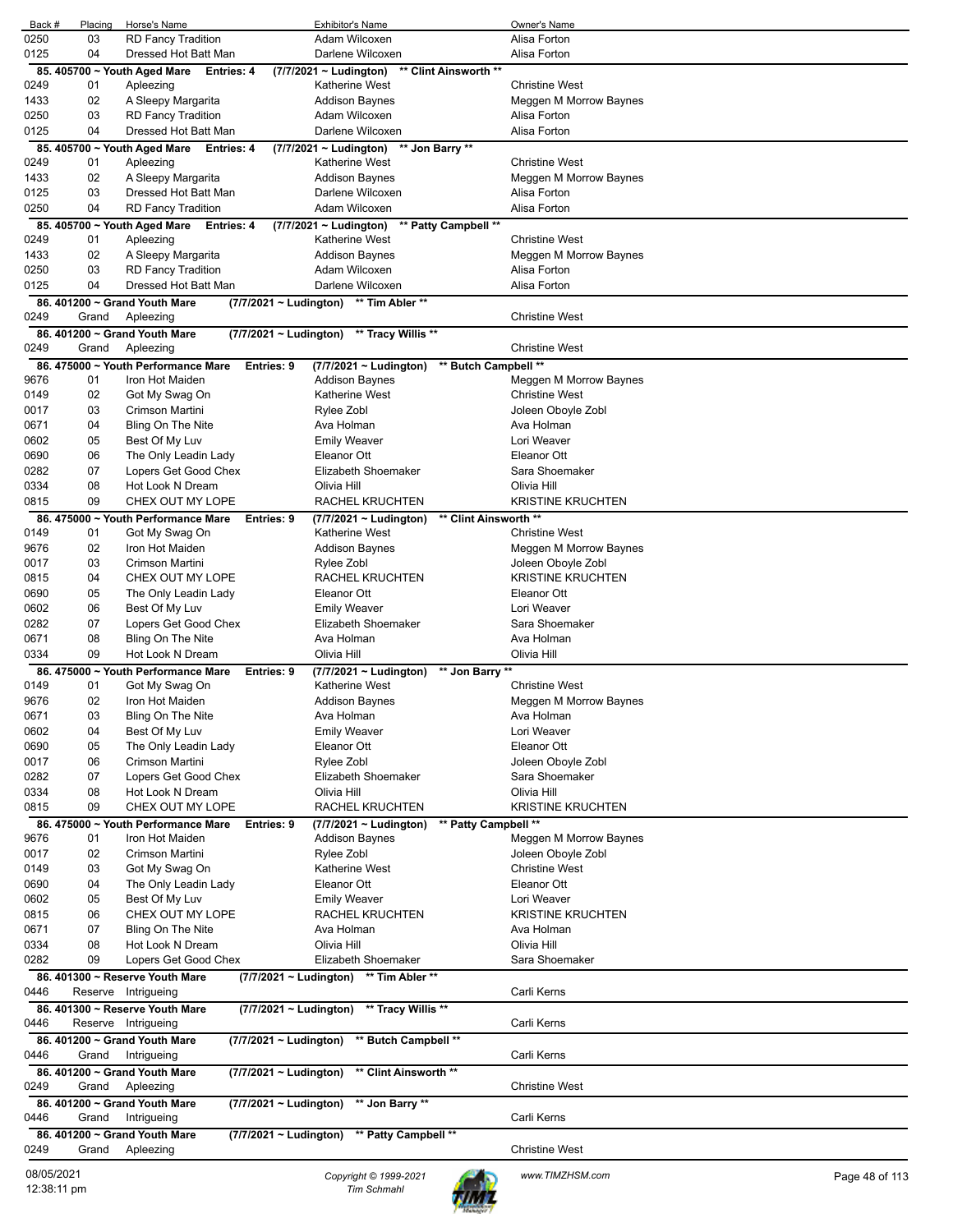| Back #       |                        | Placing Horse's Name                                                   |                             | <b>Exhibitor's Name</b>                                                 | Owner's Name                               |
|--------------|------------------------|------------------------------------------------------------------------|-----------------------------|-------------------------------------------------------------------------|--------------------------------------------|
|              |                        | 87. 105400 ~ Yearling Mare<br>Entries: 1                               |                             | ** Tim Abler **<br>(7/7/2021 ~ Ludington)                               |                                            |
| 0774         | 01                     | Baewatch                                                               |                             | <b>Tom Robertson</b>                                                    | Warren English                             |
| 0774         | 01                     | 87. 105400 ~ Yearling Mare<br><b>Entries: 1</b><br>Baewatch            |                             | (7/7/2021 ~ Ludington) ** Tracy Willis **<br><b>Tom Robertson</b>       | Warren English                             |
|              |                        | 86. 401300 ~ Reserve Youth Mare                                        |                             | (7/7/2021 ~ Ludington) ** Butch Campbell **                             |                                            |
| 0249         |                        | Reserve Apleezing                                                      |                             |                                                                         | <b>Christine West</b>                      |
|              |                        | 86.401300 ~ Reserve Youth Mare                                         | (7/7/2021 ~ Ludington)      | ** Clint Ainsworth **                                                   |                                            |
| 0446         |                        | Reserve Intrigueing                                                    |                             |                                                                         | Carli Kerns                                |
|              |                        | 86. 401300 ~ Reserve Youth Mare                                        | $(7/7/2021 \sim$ Ludington) | ** Jon Barry **                                                         |                                            |
| 0249         |                        | Reserve Apleezing                                                      |                             |                                                                         | <b>Christine West</b>                      |
|              |                        | 86.401300 ~ Reserve Youth Mare                                         | (7/7/2021 ~ Ludington)      | ** Patty Campbell **                                                    |                                            |
| 0446         |                        | Reserve Intrigueing                                                    |                             |                                                                         | Carli Kerns                                |
| 0770         | 01                     | 88. 105500 ~ 2 Year Old Mare<br>Entries: 1<br>Livin On Sunshine        |                             | (7/7/2021 ~ Ludington) ** Tim Abler **<br>Tom Robertson                 | Warren English                             |
|              |                        | 88. 105500 ~ 2 Year Old Mare<br>Entries: 1                             |                             | (7/7/2021 ~ Ludington) ** Tracy Willis **                               |                                            |
| 0770         | 01                     | Livin On Sunshine                                                      |                             | <b>Tom Robertson</b>                                                    | Warren English                             |
|              |                        | 87. 105400 ~ Yearling Mare<br><b>Entries: 1</b>                        |                             | (7/7/2021 ~ Ludington)<br>** Butch Campbell **                          |                                            |
| 0774         | 01                     | <b>Baewatch</b>                                                        |                             | Tom Robertson                                                           | Warren English                             |
|              |                        | 87. 105400 ~ Yearling Mare<br><b>Entries: 1</b>                        |                             | (7/7/2021 ~ Ludington) ** Clint Ainsworth **                            |                                            |
| 0774         | 01                     | Baewatch                                                               |                             | <b>Tom Robertson</b>                                                    | <b>Warren English</b>                      |
|              |                        | 87. 105400 ~ Yearling Mare<br><b>Entries: 1</b>                        |                             | (7/7/2021 ~ Ludington)<br>** Jon Barry **                               |                                            |
| 0774         | 01                     | <b>Baewatch</b>                                                        |                             | <b>Tom Robertson</b>                                                    | Warren English                             |
| 0774         | 01                     | 87. 105400 ~ Yearling Mare<br><b>Entries: 1</b><br>Baewatch            |                             | (7/7/2021 ~ Ludington)<br>** Patty Campbell **<br>Tom Robertson         | Warren English                             |
|              |                        | 89. 105600 ~ 3 Year Old Mare<br><b>Entries: 2</b>                      |                             | $(7/7/2021 \sim$ Ludington)<br>** Tim Abler **                          |                                            |
| 0446         | 01                     | Intrigueing                                                            |                             | Carli Kerns                                                             | Carli Kerns                                |
| 0056         | 02                     | Shady Lil Cowgirl                                                      |                             | Reagan Schnell                                                          | <b>Crosswind Farm</b>                      |
|              |                        | 89. 105600 ~ 3 Year Old Mare<br>Entries: 2                             |                             | (7/7/2021 ~ Ludington) ** Tracy Willis **                               |                                            |
| 0446         | 01                     | Intrigueing                                                            |                             | Carli Kerns                                                             | Carli Kerns                                |
| 0056         | 02                     | Shady Lil Cowgirl                                                      |                             | Reagan Schnell                                                          | <b>Crosswind Farm</b>                      |
|              |                        | 88. 105500 ~ 2 Year Old Mare<br><b>Entries: 1</b>                      |                             | ** Butch Campbell **<br>(7/7/2021 ~ Ludington)                          |                                            |
| 0770         | 01                     | Livin On Sunshine                                                      |                             | Tom Robertson                                                           | Warren English                             |
| 0770         | 01                     | 88. 105500 ~ 2 Year Old Mare<br><b>Entries: 1</b><br>Livin On Sunshine |                             | ** Clint Ainsworth **<br>(7/7/2021 ~ Ludington)<br><b>Tom Robertson</b> | Warren English                             |
|              |                        | 88. 105500 ~ 2 Year Old Mare<br><b>Entries: 1</b>                      |                             | $(7/7/2021 - Ludington)$<br>** Jon Barry **                             |                                            |
|              |                        |                                                                        |                             |                                                                         |                                            |
|              | 01                     |                                                                        |                             |                                                                         |                                            |
| 0770         |                        | Livin On Sunshine<br>88. 105500 ~ 2 Year Old Mare<br>Entries: 1        |                             | <b>Tom Robertson</b>                                                    | Warren English                             |
| 0770         | 01                     | Livin On Sunshine                                                      |                             | (7/7/2021 ~ Ludington) ** Patty Campbell **<br><b>Tom Robertson</b>     | Warren English                             |
|              | 90. 105700 ~ Aged Mare | <b>Entries: 4</b>                                                      |                             | (7/7/2021 ~ Ludington) ** Tim Abler **                                  |                                            |
| 0249         | 01                     | Apleezing                                                              |                             | <b>Tom Robertson</b>                                                    | <b>Christine West</b>                      |
| 0225         | 02                     | <b>Custom Hottie</b>                                                   |                             | <b>Tessa Dalton</b>                                                     | Debrah Ryder                               |
| 0250         | 03                     | <b>RD Fancy Tradition</b>                                              |                             | Alisa Forton                                                            | Alisa Forton                               |
| 0191         | 04                     | Ella Be Kruzin                                                         |                             | Minae Kroeze                                                            | Merri Van Dyke                             |
|              |                        | 90. 105700 ~ Aged Mare Entries: 4                                      |                             | (7/7/2021 ~ Ludington) ** Tracy Willis **                               | <b>Christine West</b>                      |
| 0249<br>0225 | 01<br>02               | Apleezing<br><b>Custom Hottie</b>                                      |                             | Tom Robertson<br><b>Tessa Dalton</b>                                    | Debrah Ryder                               |
| 0250         | 03                     | <b>RD Fancy Tradition</b>                                              |                             | Alisa Forton                                                            | Alisa Forton                               |
| 0191         | 04                     | Ella Be Kruzin                                                         |                             | Minae Kroeze                                                            | Merri Van Dyke                             |
|              |                        | 89. 105600 ~ 3 Year Old Mare<br><b>Entries: 2</b>                      |                             | $(7/7/2021 \sim$ Ludington)<br>** Butch Campbell **                     |                                            |
| 0446         | 01                     | Intrigueing                                                            |                             | Carli Kerns                                                             | Carli Kerns                                |
| 0056         | 02                     | Shady Lil Cowgirl                                                      |                             | Reagan Schnell                                                          | <b>Crosswind Farm</b>                      |
|              |                        | 89. 105600 ~ 3 Year Old Mare<br><b>Entries: 2</b>                      |                             | $(7/7/2021 \sim$ Ludington)<br>** Clint Ainsworth **                    |                                            |
| 0446<br>0056 | 01<br>02               | Intrigueing<br>Shady Lil Cowgirl                                       |                             | Carli Kerns<br>Reagan Schnell                                           | Carli Kerns<br><b>Crosswind Farm</b>       |
|              |                        | 89. 105600 ~ 3 Year Old Mare<br><b>Entries: 2</b>                      |                             | $(7/7/2021 \sim$ Ludington)<br>** Jon Barry **                          |                                            |
| 0446         | 01                     | Intrigueing                                                            |                             | Carli Kerns                                                             | Carli Kerns                                |
| 0056         | 02                     | Shady Lil Cowgirl                                                      |                             | Reagan Schnell                                                          | <b>Crosswind Farm</b>                      |
|              |                        | 89. 105600 ~ 3 Year Old Mare<br>Entries: 2                             |                             | (7/7/2021 ~ Ludington)<br>** Patty Campbell **                          |                                            |
| 0446         | 01                     | Intrigueing                                                            |                             | Carli Kerns                                                             | Carli Kerns                                |
| 0056         | 02                     | Shady Lil Cowgirl                                                      |                             | Reagan Schnell                                                          | <b>Crosswind Farm</b>                      |
|              |                        | 91. 175000 ~ Open Performance Mare                                     | <b>Entries: 5</b>           | (7/7/2021 ~ Ludington)<br>** Tim Abler **                               |                                            |
| 9676<br>0222 | 01<br>02               | Iron Hot Maiden<br>Ms Mae Flash                                        |                             | MICHAEL HUNTOON                                                         | Meggen M Morrow Baynes<br>Christa Baldwin  |
| 0022         | 03                     | Dont Need A Mirror                                                     |                             | <b>Brandy Baldwin-Bunting</b><br><b>Brenda Howell</b>                   | Christa Baldwin                            |
| 1433         | 04                     | A Sleepy Margarita                                                     |                             | <b>Addison Baynes</b>                                                   | Meggen M Morrow Baynes                     |
| 0212         | 05                     | Zip N The Dreams                                                       |                             | Annelise Sophiea                                                        | Annelise Sophiea                           |
|              |                        | 91. 175000 ~ Open Performance Mare                                     | <b>Entries: 5</b>           | ** Tracy Willis **<br>(7/7/2021 ~ Ludington)                            |                                            |
| 9676         | 01                     | Iron Hot Maiden                                                        |                             | MICHAEL HUNTOON                                                         | Meggen M Morrow Baynes                     |
| 0022         | 02                     | Dont Need A Mirror                                                     |                             | <b>Brenda Howell</b>                                                    | Christa Baldwin                            |
| 0222         | 03                     | Ms Mae Flash                                                           |                             | <b>Brandy Baldwin-Bunting</b>                                           | Christa Baldwin                            |
| 0212<br>1433 | 04<br>05               | Zip N The Dreams<br>A Sleepy Margarita                                 |                             | Annelise Sophiea<br><b>Addison Baynes</b>                               | Annelise Sophiea<br>Meggen M Morrow Baynes |

08/05/2021 *Copyright © 1999-2021 Tim Schmahl www.TIMZHSM.com* Page 49 of 113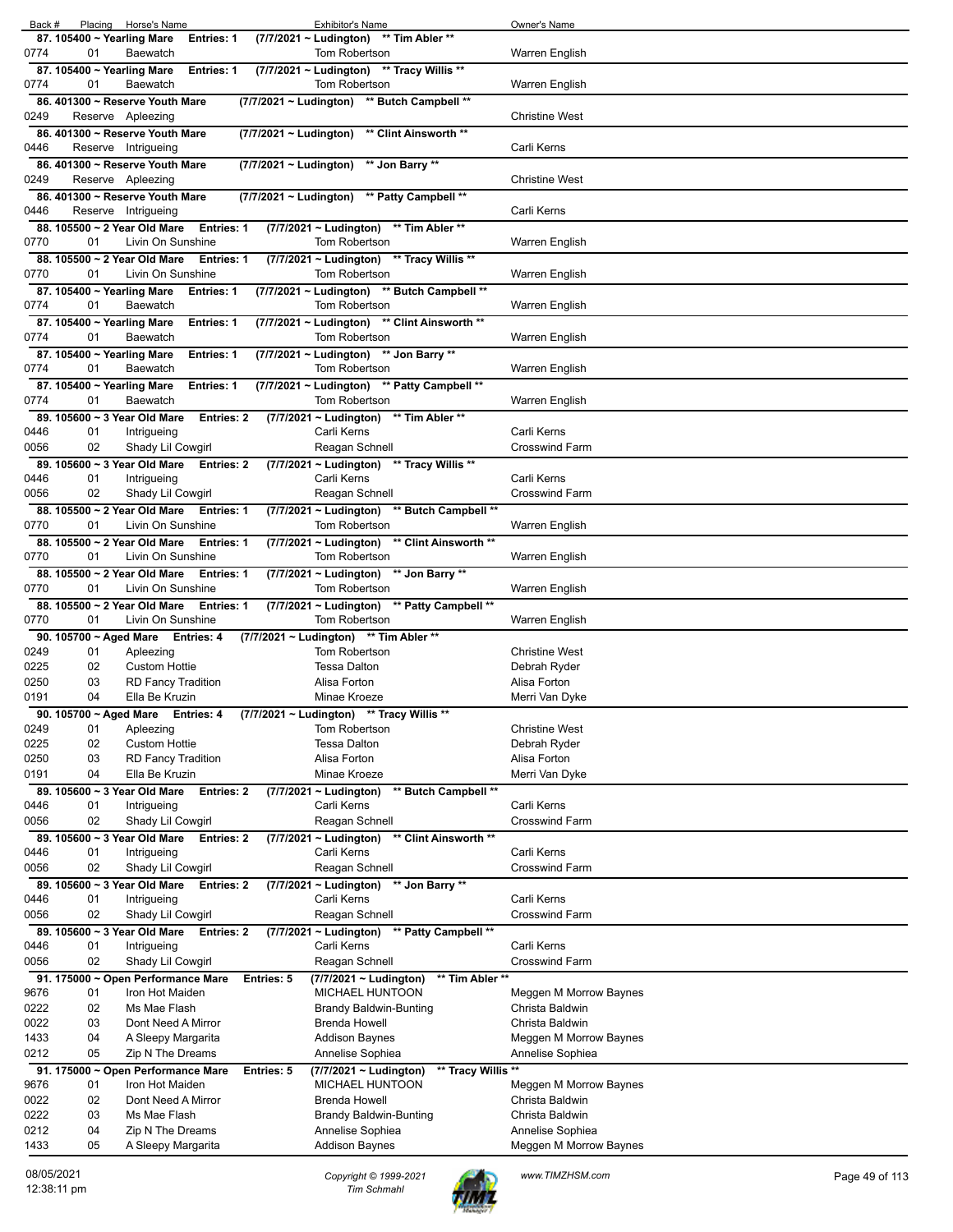| Back #      | Placing                   | Horse's Name                       |                             | <b>Exhibitor's Name</b>                      |                       | Owner's Name           |                |
|-------------|---------------------------|------------------------------------|-----------------------------|----------------------------------------------|-----------------------|------------------------|----------------|
|             | 90. 105700 ~ Aged Mare    | <b>Entries: 4</b>                  | (7/7/2021 ~ Ludington)      | ** Butch Campbell **                         |                       |                        |                |
| 0249        | 01                        | Apleezing                          |                             | Tom Robertson                                |                       | <b>Christine West</b>  |                |
| 0225        | 02                        | <b>Custom Hottie</b>               |                             | <b>Tessa Dalton</b>                          |                       | Debrah Ryder           |                |
| 0191        | 03                        | Ella Be Kruzin                     |                             | Minae Kroeze                                 |                       | Merri Van Dyke         |                |
|             |                           |                                    |                             |                                              |                       |                        |                |
| 0250        | 04                        | <b>RD Fancy Tradition</b>          |                             | Alisa Forton                                 |                       | Alisa Forton           |                |
|             | 90. 105700 ~ Aged Mare    | Entries: 4                         |                             | (7/7/2021 ~ Ludington) ** Clint Ainsworth ** |                       |                        |                |
| 0249        | 01                        | Apleezing                          |                             | Tom Robertson                                |                       | <b>Christine West</b>  |                |
| 0225        | 02                        | <b>Custom Hottie</b>               |                             | <b>Tessa Dalton</b>                          |                       | Debrah Ryder           |                |
| 0250        | 03                        |                                    |                             | Alisa Forton                                 |                       |                        |                |
|             |                           | <b>RD Fancy Tradition</b>          |                             |                                              |                       | Alisa Forton           |                |
| 0191        | 04                        | Ella Be Kruzin                     |                             | Minae Kroeze                                 |                       | Merri Van Dyke         |                |
|             | 90. 105700 ~ Aged Mare    | Entries: 4                         | (7/7/2021 ~ Ludington)      | ** Jon Barry **                              |                       |                        |                |
| 0249        | 01                        | Apleezing                          |                             | Tom Robertson                                |                       | <b>Christine West</b>  |                |
| 0225        | 02                        | <b>Custom Hottie</b>               |                             | <b>Tessa Dalton</b>                          |                       | Debrah Ryder           |                |
|             | 03                        |                                    |                             | Alisa Forton                                 |                       |                        |                |
| 0250        |                           | <b>RD Fancy Tradition</b>          |                             |                                              |                       | Alisa Forton           |                |
| 0191        | 04                        | Ella Be Kruzin                     |                             | Minae Kroeze                                 |                       | Merri Van Dyke         |                |
|             | 90. 105700 ~ Aged Mare    | Entries: 4                         |                             | (7/7/2021 ~ Ludington) ** Patty Campbell **  |                       |                        |                |
| 0249        | 01                        | Apleezing                          |                             | Tom Robertson                                |                       | <b>Christine West</b>  |                |
| 0250        | 02                        | <b>RD Fancy Tradition</b>          |                             | Alisa Forton                                 |                       | Alisa Forton           |                |
|             |                           |                                    |                             |                                              |                       |                        |                |
| 0225        | 03                        | <b>Custom Hottie</b>               |                             | <b>Tessa Dalton</b>                          |                       | Debrah Ryder           |                |
| 0191        | 04                        | Ella Be Kruzin                     |                             | Minae Kroeze                                 |                       | Merri Van Dyke         |                |
|             | 91N. N175000              | ~ NSBA Performance Mare            | Entries: 2                  | $(7/7/2021 \sim$ Ludington)                  | ** Tim Abler **       |                        |                |
| 0222        | 01                        | Ms Mae Flash                       |                             | <b>Brandy Baldwin-Bunting</b>                |                       | Christa Baldwin        |                |
| 0022        | 02                        | Dont Need A Mirror                 |                             | <b>Brenda Howell</b>                         |                       | Christa Baldwin        |                |
|             |                           |                                    |                             |                                              |                       |                        |                |
|             | 91N. N175000              | <b>NSBA Performance Mare</b>       | <b>Entries: 2</b>           | (7/7/2021 ~ Ludington)                       | ** Tracy Willis **    |                        |                |
| 0022        | 01                        | Dont Need A Mirror                 |                             | <b>Brenda Howell</b>                         |                       | Christa Baldwin        |                |
| 0222        | 02                        | Ms Mae Flash                       |                             | <b>Brandy Baldwin-Bunting</b>                |                       | Christa Baldwin        |                |
|             |                           |                                    |                             |                                              |                       |                        |                |
|             |                           | 91. 175000 ~ Open Performance Mare | Entries: 5                  | (7/7/2021 ~ Ludington)                       | ** Butch Campbell **  |                        |                |
| 9676        | 01                        | Iron Hot Maiden                    |                             | <b>MICHAEL HUNTOON</b>                       |                       | Meggen M Morrow Baynes |                |
| 0022        | 02                        | Dont Need A Mirror                 |                             | Brenda Howell                                |                       | Christa Baldwin        |                |
| 0222        | 03                        | Ms Mae Flash                       |                             | <b>Brandy Baldwin-Bunting</b>                |                       | Christa Baldwin        |                |
| 0212        | 04                        | Zip N The Dreams                   |                             | Annelise Sophiea                             |                       | Annelise Sophiea       |                |
|             |                           |                                    |                             |                                              |                       |                        |                |
| 1433        | 05                        | A Sleepy Margarita                 |                             | Addison Baynes                               |                       | Meggen M Morrow Baynes |                |
|             |                           | 91. 175000 ~ Open Performance Mare | Entries: 5                  | (7/7/2021 ~ Ludington)                       | ** Clint Ainsworth ** |                        |                |
| 9676        | 01                        | Iron Hot Maiden                    |                             | <b>MICHAEL HUNTOON</b>                       |                       | Meggen M Morrow Baynes |                |
| 0022        | 02                        | Dont Need A Mirror                 |                             | <b>Brenda Howell</b>                         |                       | Christa Baldwin        |                |
| 0222        | 03                        | Ms Mae Flash                       |                             | Brandy Baldwin-Bunting                       |                       | Christa Baldwin        |                |
|             |                           |                                    |                             |                                              |                       |                        |                |
| 0212        | 04                        | Zip N The Dreams                   |                             | Annelise Sophiea                             |                       | Annelise Sophiea       |                |
| 1433        | 05                        | A Sleepy Margarita                 |                             | Addison Baynes                               |                       | Meggen M Morrow Baynes |                |
|             |                           | 91. 175000 ~ Open Performance Mare | <b>Entries: 5</b>           | (7/7/2021 ~ Ludington)                       | ** Jon Barry **       |                        |                |
| 9676        | 01                        | Iron Hot Maiden                    |                             | <b>MICHAEL HUNTOON</b>                       |                       | Meggen M Morrow Baynes |                |
| 0022        | 02                        | Dont Need A Mirror                 |                             | <b>Brenda Howell</b>                         |                       | Christa Baldwin        |                |
|             |                           |                                    |                             |                                              |                       |                        |                |
| 0222        | 03                        | Ms Mae Flash                       |                             | Brandy Baldwin-Bunting                       |                       | Christa Baldwin        |                |
| 0212        | 04                        | Zip N The Dreams                   |                             | Annelise Sophiea                             |                       | Annelise Sophiea       |                |
| 1433        | 05                        | A Sleepy Margarita                 |                             | <b>Addison Baynes</b>                        |                       | Meggen M Morrow Baynes |                |
|             |                           | 91. 175000 ~ Open Performance Mare | Entries: 5                  | (7/7/2021 ~ Ludington) ** Patty Campbell **  |                       |                        |                |
|             |                           |                                    |                             |                                              |                       |                        |                |
| 9676        | 01                        | Iron Hot Maiden                    |                             | <b>MICHAEL HUNTOON</b>                       |                       | Meggen M Morrow Baynes |                |
| 0222        | 02                        | Ms Mae Flash                       |                             | <b>Brandy Baldwin-Bunting</b>                |                       | Christa Baldwin        |                |
| 0022        | 03                        | Dont Need A Mirror                 |                             | Brenda Howell                                |                       | Christa Baldwin        |                |
| 1433        | 04                        | A Sleepy Margarita                 |                             | Addison Baynes                               |                       | Meggen M Morrow Baynes |                |
| 0212        | 05                        | Zip N The Dreams                   |                             | Annelise Sophiea                             |                       | Annelise Sophiea       |                |
|             |                           |                                    |                             |                                              |                       |                        |                |
|             | 91. 101200 ~ Grand Mare   |                                    | $(7/7/2021 \sim$ Ludington) | ** Tim Abler **                              |                       |                        |                |
| 0249        | Grand                     | Apleezing                          |                             |                                              |                       | <b>Christine West</b>  |                |
|             | 91. 101200 ~ Grand Mare   |                                    | (7/7/2021 ~ Ludington)      | ** Tracy Willis **                           |                       |                        |                |
| 0249        | Grand                     | Apleezing                          |                             |                                              |                       | <b>Christine West</b>  |                |
|             |                           |                                    |                             |                                              |                       |                        |                |
|             | 91. 101200 ~ Grand Mare   |                                    | (7/7/2021 ~ Ludington)      | ** Butch Campbell **                         |                       |                        |                |
| 0774        | Grand                     | Baewatch                           |                             |                                              |                       | Warren English         |                |
|             | 91. 101200 ~ Grand Mare   |                                    | $(7/7/2021 \sim$ Ludington) | ** Clint Ainsworth **                        |                       |                        |                |
| 0249        | Grand                     | Apleezing                          |                             |                                              |                       | <b>Christine West</b>  |                |
|             |                           |                                    |                             |                                              |                       |                        |                |
|             | 91. 101200 ~ Grand Mare   |                                    | (7/7/2021 ~ Ludington)      | ** Jon Barry **                              |                       |                        |                |
| 0774        | Grand                     | Baewatch                           |                             |                                              |                       | Warren English         |                |
|             | 91. 101200 ~ Grand Mare   |                                    | (7/7/2021 ~ Ludington)      | ** Patty Campbell **                         |                       |                        |                |
| 0249        | Grand                     | Apleezing                          |                             |                                              |                       | <b>Christine West</b>  |                |
|             |                           |                                    |                             |                                              |                       |                        |                |
|             | 91. 101300 ~ Reserve Mare |                                    | (7/7/2021 ~ Ludington)      | ** Tim Abler **                              |                       |                        |                |
| 0774        |                           | Reserve Baewatch                   |                             |                                              |                       | Warren English         |                |
|             | 91. 101300 ~ Reserve Mare |                                    | (7/7/2021 ~ Ludington)      | ** Tracy Willis **                           |                       |                        |                |
| 0446        |                           | Reserve Intrigueing                |                             |                                              |                       | Carli Kerns            |                |
|             |                           |                                    |                             |                                              |                       |                        |                |
|             | 91. 101300 ~ Reserve Mare |                                    | $(7/7/2021 \sim$ Ludington) | ** Butch Campbell **                         |                       |                        |                |
| 0446        |                           | Reserve Intrigueing                |                             |                                              |                       | Carli Kerns            |                |
|             | 91. 101300 ~ Reserve Mare |                                    | (7/7/2021 ~ Ludington)      | ** Clint Ainsworth **                        |                       |                        |                |
| 0774        |                           | Reserve Baewatch                   |                             |                                              |                       | Warren English         |                |
|             |                           |                                    |                             |                                              |                       |                        |                |
|             | 91. 101300 ~ Reserve Mare |                                    | (7/7/2021 ~ Ludington)      | ** Jon Barry **                              |                       |                        |                |
| 0446        |                           | Reserve Intrigueing                |                             |                                              |                       | Carli Kerns            |                |
|             | 91. 101300 ~ Reserve Mare |                                    | (7/7/2021 ~ Ludington)      | ** Patty Campbell **                         |                       |                        |                |
| 08/05/2021  |                           |                                    |                             | Copyright © 1999-2021                        |                       | www.TIMZHSM.com        |                |
| 12:38:11 pm |                           |                                    |                             | <b>Tim Schmahl</b>                           |                       |                        | Page 50 of 113 |
|             |                           |                                    |                             |                                              |                       |                        |                |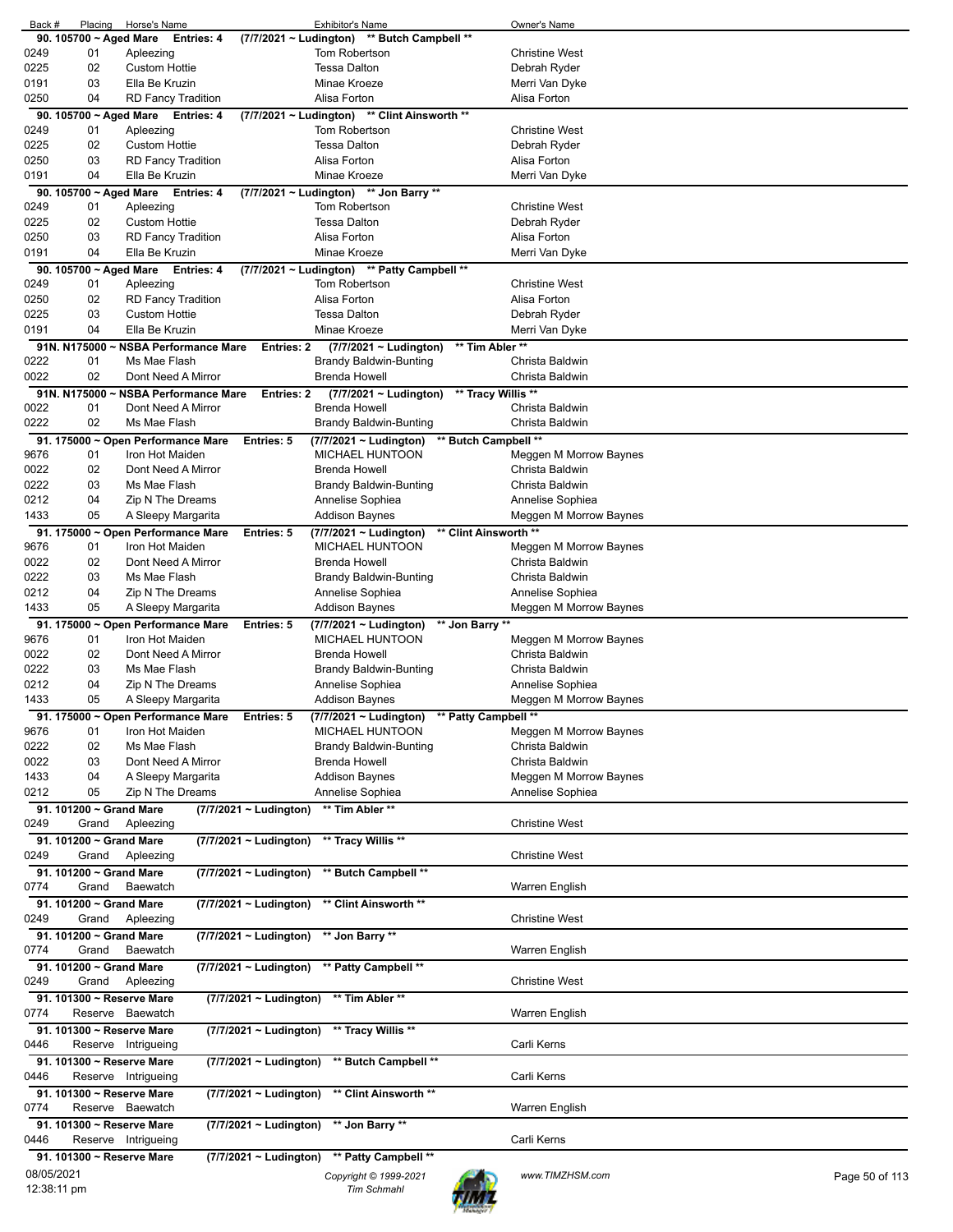| Back #       |             | Placing | Horse's Name                                                     |                   | <b>Exhibitor's Name</b>                       |                       | Owner's Name                         |                |
|--------------|-------------|---------|------------------------------------------------------------------|-------------------|-----------------------------------------------|-----------------------|--------------------------------------|----------------|
| 0774         | Reserve     |         | Baewatch                                                         |                   |                                               |                       | Warren English                       |                |
|              |             |         | 92. 207400 ~ Amateur Yearling Gelding                            | Entries: 0        | (7/7/2021 ~ Ludington)                        | ** Tim Abler **       |                                      |                |
|              |             |         | 92. 207400 ~ Amateur Yearling Gelding                            | Entries: 0        | (7/7/2021 ~ Ludington)                        | ** Tracy Willis **    |                                      |                |
|              |             |         | 92. 207400 ~ Amateur Yearling Gelding                            | Entries: 0        | (7/7/2021 ~ Ludington)                        | ** Butch Campbell **  |                                      |                |
|              |             |         | 92. 207400 ~ Amateur Yearling Gelding                            | Entries: 0        | (7/7/2021 ~ Ludington)                        | ** Clint Ainsworth ** |                                      |                |
|              |             |         | 92. 207400 ~ Amateur Yearling Gelding                            | Entries: 0        | (7/7/2021 ~ Ludington)                        | ** Jon Barry **       |                                      |                |
|              |             |         | 92. 207400 ~ Amateur Yearling Gelding                            | Entries: 0        | (7/7/2021 ~ Ludington)                        | ** Patty Campbell **  |                                      |                |
| 0995         | 01          |         | 93. 207500 ~ Amateur 2 Year Old Gelding<br><b>Stormy Krommer</b> | Entries: 1        | (7/7/2021 ~ Ludington)<br>Warren English      | ** Tim Abler **       | Warren English                       |                |
|              |             |         | 93. 207500 ~ Amateur 2 Year Old Gelding                          | <b>Entries: 1</b> | $(7/7/2021 \sim$ Ludington)                   | ** Tracy Willis **    |                                      |                |
| 0995         | 01          |         | <b>Stormy Krommer</b>                                            |                   | Warren English                                |                       | Warren English                       |                |
|              |             |         | 93. 207500 ~ Amateur 2 Year Old Gelding                          | Entries: 1        | $(7/7/2021 \sim$ Ludington)                   | ** Butch Campbell **  |                                      |                |
| 0995         | 01          |         | Stormy Krommer                                                   |                   | Warren English                                |                       | Warren English                       |                |
|              |             |         | 93. 207500 ~ Amateur 2 Year Old Gelding                          | Entries: 1        | $(7/7/2021 \sim$ Ludington)                   | ** Clint Ainsworth ** |                                      |                |
| 0995         | 01          |         | <b>Stormy Krommer</b>                                            |                   | Warren English                                |                       | Warren English                       |                |
|              |             |         | 93. 207500 ~ Amateur 2 Year Old Gelding                          | <b>Entries: 1</b> | (7/7/2021 ~ Ludington)                        | ** Jon Barry **       |                                      |                |
| 0995         | 01          |         | <b>Stormy Krommer</b>                                            |                   | Warren English                                |                       | Warren English                       |                |
|              |             |         | 93. 207500 ~ Amateur 2 Year Old Gelding                          | Entries: 1        | $(7/7/2021 \sim$ Ludington)                   | ** Patty Campbell **  |                                      |                |
| 0995         | 01          |         | <b>Stormy Krommer</b>                                            |                   | Warren English                                |                       | Warren English                       |                |
|              |             |         | 94. 207600 ~ Amateur 3 Year Old Gelding                          | Entries: 1        | (7/7/2021 ~ Ludington)                        | ** Tim Abler **       |                                      |                |
| 0252         | 01          |         | Made Of Candy                                                    |                   | Stephen Erdman                                |                       | Stephen Erdman                       |                |
|              |             |         | 94. 207600 ~ Amateur 3 Year Old Gelding                          | Entries: 1        | (7/7/2021 ~ Ludington)                        | ** Tracy Willis **    |                                      |                |
| 0252         | 01          |         | Made Of Candy                                                    |                   | Stephen Erdman                                |                       | Stephen Erdman                       |                |
|              |             |         | 94. 207600 ~ Amateur 3 Year Old Gelding                          | Entries: 1        | (7/7/2021 ~ Ludington)                        | ** Butch Campbell **  |                                      |                |
| 0252         | 01          |         | Made Of Candy                                                    |                   | Stephen Erdman                                |                       | Stephen Erdman                       |                |
| 0252         | 01          |         | 94. 207600 ~ Amateur 3 Year Old Gelding<br>Made Of Candy         | <b>Entries: 1</b> | $(7/7/2021 \sim$ Ludington)<br>Stephen Erdman | ** Clint Ainsworth ** | Stephen Erdman                       |                |
|              |             |         | 94. 207600 ~ Amateur 3 Year Old Gelding                          |                   |                                               | ** Jon Barry **       |                                      |                |
| 0252         | 01          |         | Made Of Candy                                                    | Entries: 1        | (7/7/2021 ~ Ludington)<br>Stephen Erdman      |                       | Stephen Erdman                       |                |
|              |             |         | 94. 207600 ~ Amateur 3 Year Old Gelding                          | Entries: 1        | (7/7/2021 ~ Ludington) ** Patty Campbell **   |                       |                                      |                |
| 0252         | 01          |         | Made Of Candy                                                    |                   | Stephen Erdman                                |                       | Stephen Erdman                       |                |
|              |             |         | 95. 207700 ~ Amateur Aged Gelding                                | Entries: 9        | (7/7/2021 ~ Ludington)                        | ** Tim Abler **       |                                      |                |
| 0159         | 01          |         | Mister Over Easy                                                 |                   | <b>Christine West</b>                         |                       | <b>Christine West</b>                |                |
| 0556         | 02          |         | <b>Illicit Intention</b>                                         |                   | <b>Ginger Baxter</b>                          |                       | Ginger Baxter                        |                |
| 0856         | 03          |         | <b>Elusive Pick</b>                                              |                   | <b>Beverly Koke</b>                           |                       | <b>Beverly Koke</b>                  |                |
| 0565         | 04          |         | Cheerleaders Only                                                |                   | <b>LYNN CROEL</b>                             |                       | <b>LYNN CROEL</b>                    |                |
| 0487         | 05          |         | Chipped With Iron                                                |                   | Rebecca Burtka                                |                       | Rebecca Burtka                       |                |
| 0122         | 06          |         | <b>Invitations Are Good</b>                                      |                   | Lily Ellen Atkinson                           |                       | Lily Ellen Atkinson                  |                |
| 0828         | 07          |         | <b>Impulsive Deck</b>                                            |                   | Fawn Healy                                    |                       | Fawn Healy                           |                |
| 0804         | 08<br>09    |         | Follow Ur Intuition                                              |                   | <b>Stefanie Freeland</b>                      |                       | Stefanie Freeland                    |                |
| 0123         |             |         | Rock Legend                                                      |                   | Cynthia R Pyle                                |                       | Cynthia R Pyle                       |                |
| 0856         | 01          |         | 95. 207700 ~ Amateur Aged Gelding<br><b>Elusive Pick</b>         | Entries: 9        | (7/7/2021 ~ Ludington)<br>Beverly Koke        | ** Tracy Willis **    | Beverly Koke                         |                |
| 0159         | 02          |         | Mister Over Easy                                                 |                   | <b>Christine West</b>                         |                       | <b>Christine West</b>                |                |
| 0556         | 03          |         | <b>Illicit Intention</b>                                         |                   | Ginger Baxter                                 |                       | Ginger Baxter                        |                |
| 0487         | 04          |         | Chipped With Iron                                                |                   | Rebecca Burtka                                |                       | Rebecca Burtka                       |                |
| 0565         | 05          |         | <b>Cheerleaders Only</b>                                         |                   | <b>LYNN CROEL</b>                             |                       | <b>LYNN CROEL</b>                    |                |
| 0122         | 06          |         | <b>Invitations Are Good</b>                                      |                   | Lily Ellen Atkinson                           |                       | Lily Ellen Atkinson                  |                |
| 0804         | 07          |         | Follow Ur Intuition                                              |                   | <b>Stefanie Freeland</b>                      |                       | <b>Stefanie Freeland</b>             |                |
| 0123         | 08          |         | Rock Legend                                                      |                   | Cynthia R Pyle                                |                       | Cynthia R Pyle                       |                |
| 0828         | 09          |         | <b>Impulsive Deck</b>                                            |                   | Fawn Healy                                    |                       | Fawn Healy                           |                |
|              |             |         | 95. 207700 ~ Amateur Aged Gelding                                | Entries: 9        | (7/7/2021 ~ Ludington)                        | ** Butch Campbell **  |                                      |                |
| 0159         | 01          |         | Mister Over Easy                                                 |                   | <b>Christine West</b>                         |                       | <b>Christine West</b>                |                |
| 0856         | 02          |         | <b>Elusive Pick</b>                                              |                   | <b>Beverly Koke</b>                           |                       | <b>Beverly Koke</b>                  |                |
| 0556<br>0122 | 03<br>04    |         | <b>Illicit Intention</b><br><b>Invitations Are Good</b>          |                   | <b>Ginger Baxter</b><br>Lily Ellen Atkinson   |                       | Ginger Baxter<br>Lily Ellen Atkinson |                |
| 0487         | 05          |         | Chipped With Iron                                                |                   | Rebecca Burtka                                |                       | Rebecca Burtka                       |                |
| 0804         | 06          |         | Follow Ur Intuition                                              |                   | <b>Stefanie Freeland</b>                      |                       | Stefanie Freeland                    |                |
| 0565         | 07          |         | <b>Cheerleaders Only</b>                                         |                   | LYNN CROEL                                    |                       | <b>LYNN CROEL</b>                    |                |
| 0828         | 08          |         | <b>Impulsive Deck</b>                                            |                   | Fawn Healy                                    |                       | Fawn Healy                           |                |
| 0123         | 09          |         | Rock Legend                                                      |                   | Cynthia R Pyle                                |                       | Cynthia R Pyle                       |                |
|              |             |         | 95. 207700 ~ Amateur Aged Gelding                                | Entries: 9        | (7/7/2021 ~ Ludington)                        | ** Clint Ainsworth ** |                                      |                |
| 0159         | 01          |         | Mister Over Easy                                                 |                   | <b>Christine West</b>                         |                       | <b>Christine West</b>                |                |
| 0556         | 02          |         | <b>Illicit Intention</b>                                         |                   | <b>Ginger Baxter</b>                          |                       | <b>Ginger Baxter</b>                 |                |
| 0856         | 03          |         | <b>Elusive Pick</b>                                              |                   | Beverly Koke                                  |                       | Beverly Koke                         |                |
| 0123         | 04          |         | Rock Legend                                                      |                   | Cynthia R Pyle                                |                       | Cynthia R Pyle                       |                |
| 0487         | 05          |         | Chipped With Iron                                                |                   | Rebecca Burtka                                |                       | Rebecca Burtka                       |                |
| 0828<br>0565 | 06<br>07    |         | <b>Impulsive Deck</b><br><b>Cheerleaders Only</b>                |                   | Fawn Healy<br>LYNN CROEL                      |                       | Fawn Healy<br><b>LYNN CROEL</b>      |                |
| 0122         | 08          |         | <b>Invitations Are Good</b>                                      |                   | Lily Ellen Atkinson                           |                       | Lily Ellen Atkinson                  |                |
| 0804         | 09          |         | Follow Ur Intuition                                              |                   | <b>Stefanie Freeland</b>                      |                       | Stefanie Freeland                    |                |
|              |             |         | 95. 207700 ~ Amateur Aged Gelding                                | Entries: 9        | $(7/7/2021 -$ Ludington)                      | ** Jon Barry **       |                                      |                |
| 0856         | 01          |         | <b>Elusive Pick</b>                                              |                   | Beverly Koke                                  |                       | <b>Beverly Koke</b>                  |                |
|              | 08/05/2021  |         |                                                                  |                   | Copyright © 1999-2021                         |                       | www.TIMZHSM.com                      | Page 51 of 113 |
|              | 12:38:11 pm |         |                                                                  |                   | <b>Tim Schmahl</b>                            |                       |                                      |                |
|              |             |         |                                                                  |                   |                                               |                       |                                      |                |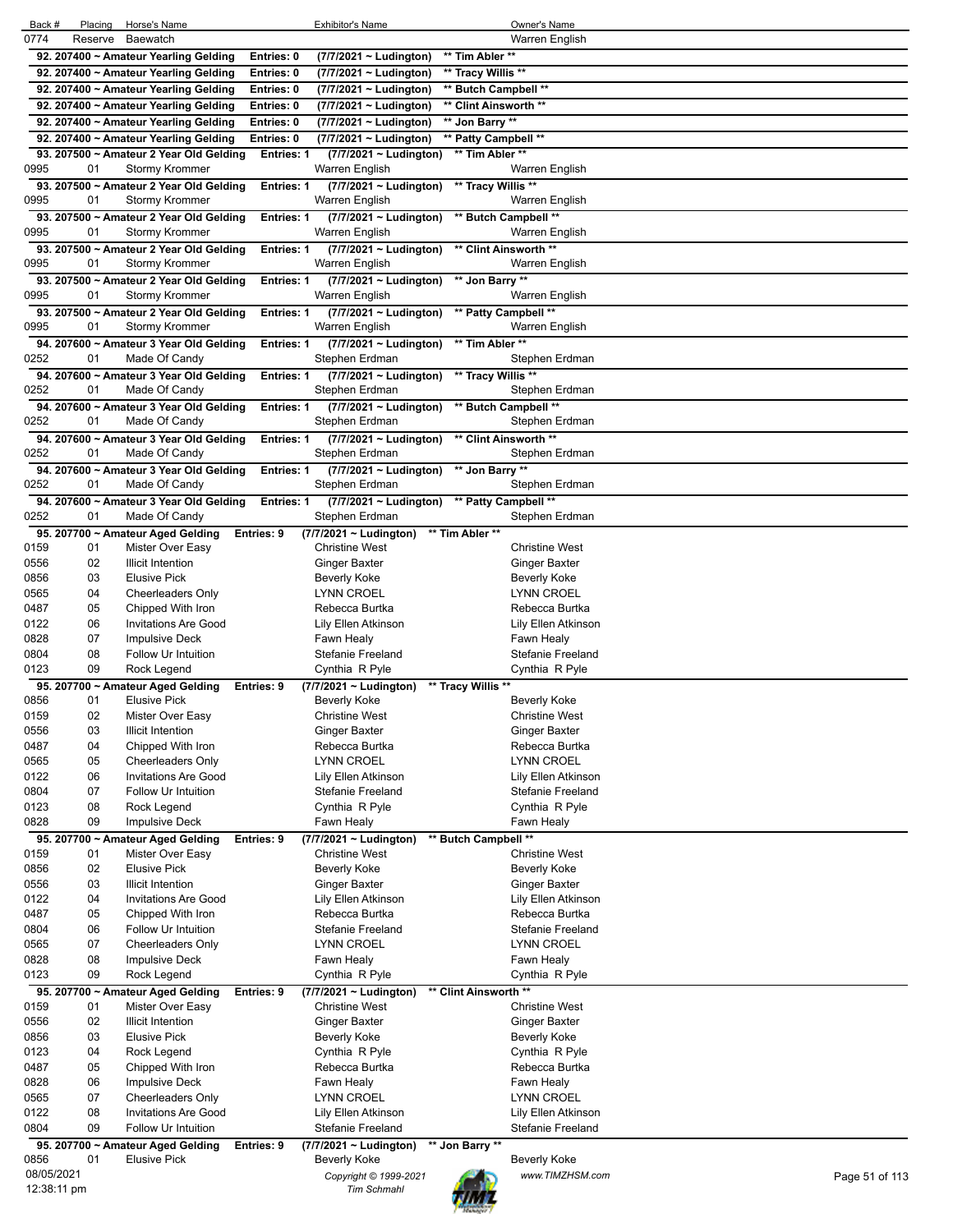| Back #                    | Placing | Horse's Name                             | <b>Exhibitor's Name</b>                    | Owner's Name            |                |
|---------------------------|---------|------------------------------------------|--------------------------------------------|-------------------------|----------------|
| 0159                      | 02      | Mister Over Easy                         | <b>Christine West</b>                      | <b>Christine West</b>   |                |
| 0556                      | 03      | <b>Illicit Intention</b>                 | <b>Ginger Baxter</b>                       | Ginger Baxter           |                |
| 0828                      | 04      | Impulsive Deck                           | Fawn Healy                                 | Fawn Healy              |                |
| 0804                      |         |                                          |                                            |                         |                |
|                           | 05      | Follow Ur Intuition                      | Stefanie Freeland                          | Stefanie Freeland       |                |
| 0122                      | 06      | <b>Invitations Are Good</b>              | Lily Ellen Atkinson                        | Lily Ellen Atkinson     |                |
| 0565                      | 07      | <b>Cheerleaders Only</b>                 | LYNN CROEL                                 | <b>LYNN CROEL</b>       |                |
| 0123                      | 08      | Rock Legend                              | Cynthia R Pyle                             | Cynthia R Pyle          |                |
| 0487                      | 09      | Chipped With Iron                        | Rebecca Burtka                             | Rebecca Burtka          |                |
|                           |         | Entries: 9                               | (7/7/2021 ~ Ludington)                     | ** Patty Campbell **    |                |
|                           |         | 95. 207700 ~ Amateur Aged Gelding        |                                            | <b>Christine West</b>   |                |
| 0159                      | 01      | Mister Over Easy                         | <b>Christine West</b>                      |                         |                |
| 0556                      | 02      | <b>Illicit Intention</b>                 | Ginger Baxter                              | Ginger Baxter           |                |
| 0856                      | 03      | <b>Elusive Pick</b>                      | <b>Beverly Koke</b>                        | Beverly Koke            |                |
| 0828                      | 04      | Impulsive Deck                           | Fawn Healy                                 | Fawn Healy              |                |
| 0122                      | 05      | <b>Invitations Are Good</b>              | Lily Ellen Atkinson                        | Lily Ellen Atkinson     |                |
| 0487                      | 06      | Chipped With Iron                        | Rebecca Burtka                             | Rebecca Burtka          |                |
|                           |         |                                          |                                            |                         |                |
| 0804                      | 07      | Follow Ur Intuition                      | <b>Stefanie Freeland</b>                   | Stefanie Freeland       |                |
| 0565                      | 08      | <b>Cheerleaders Only</b>                 | LYNN CROEL                                 | <b>LYNN CROEL</b>       |                |
| 0123                      | 09      | Rock Legend                              | Cynthia R Pyle                             | Cynthia R Pyle          |                |
|                           |         | 96. 277000 ~ Amateur Performance Gelding | Entries: 10<br>(7/7/2021 ~ Ludington)      | ** Tim Abler **         |                |
| 0150                      | 01      | Macs Kool Legacy                         | Susan Frank                                | Susan Frank             |                |
| 0451                      | 02      | KM THE BEST BRANDY                       | ANNE ZINDARS PATE                          | ANNE ZINDARS PATE       |                |
|                           |         |                                          |                                            |                         |                |
| 0335                      | 03      | One Kool Fool                            | <b>Brenda Schrader</b>                     | <b>Brenda Schrader</b>  |                |
| 0263                      | 04      | <b>Finely Asleep</b>                     | Morgan Jennings                            | Michelle Mccarthy Warda |                |
| 0525                      | 05      | The Best Margarita                       | Maureen Pappas                             | Maureen Pappas          |                |
| 2010                      | 06      | <b>HOTRODDER</b>                         | CHAYNA DENICOLO                            | CHAYNA DENICOLO         |                |
| 0427                      | 07      | <b>WILLY IMPULSIVE</b>                   | DEBRA A KLUZ                               | DEBRA A KLUZ            |                |
|                           | 08      | The Red Foxx                             | ADAM JOHNSON                               |                         |                |
| 0383                      |         |                                          |                                            | ADAM JOHNSON            |                |
| 0092                      | 09      | Kats Krymsun Star                        | Joanna Harbaugh                            | Joanna Harbaugh         |                |
| 0066                      | NoPlcng | I O You One                              | Lisa Ondersma Lowetz                       | Lisa Ondersma Lowetz    |                |
|                           |         | 96. 277000 ~ Amateur Performance Gelding | Entries: 10<br>$(7/7/2021 \sim$ Ludington) | ** Tracy Willis **      |                |
| 0150                      | 01      | Macs Kool Legacy                         | Susan Frank                                | Susan Frank             |                |
| 0427                      | 02      | <b>WILLY IMPULSIVE</b>                   | DEBRA A KLUZ                               | DEBRA A KLUZ            |                |
|                           |         |                                          |                                            |                         |                |
| 0263                      | 03      | <b>Finely Asleep</b>                     | Morgan Jennings                            | Michelle Mccarthy Warda |                |
| 0525                      | 04      | The Best Margarita                       | Maureen Pappas                             | Maureen Pappas          |                |
| 0451                      | 05      | KM THE BEST BRANDY                       | ANNE ZINDARS PATE                          | ANNE ZINDARS PATE       |                |
| 0383                      | 06      | The Red Foxx                             | ADAM JOHNSON                               | ADAM JOHNSON            |                |
| 2010                      | 07      | <b>HOTRODDER</b>                         | CHAYNA DENICOLO                            | CHAYNA DENICOLO         |                |
|                           | 08      | One Kool Fool                            | <b>Brenda Schrader</b>                     | Brenda Schrader         |                |
| 0335                      |         |                                          |                                            |                         |                |
| 0066                      | 09      | I O You One                              | Lisa Ondersma Lowetz                       | Lisa Ondersma Lowetz    |                |
|                           |         |                                          |                                            |                         |                |
| 0092                      | NoPlcng | Kats Krymsun Star                        | Joanna Harbaugh                            | Joanna Harbaugh         |                |
|                           |         | 96. 277000 ~ Amateur Performance Gelding | Entries: 10<br>(7/7/2021 ~ Ludington)      | ** Butch Campbell **    |                |
|                           |         |                                          | Susan Frank                                |                         |                |
| 0150                      | 01      | Macs Kool Legacy                         |                                            | Susan Frank             |                |
| 0427                      | 02      | <b>WILLY IMPULSIVE</b>                   | DEBRA A KLUZ                               | DEBRA A KLUZ            |                |
| 0383                      | 03      | The Red Foxx                             | ADAM JOHNSON                               | ADAM JOHNSON            |                |
| 0451                      | 04      | KM THE BEST BRANDY                       | ANNE ZINDARS PATE                          | ANNE ZINDARS PATE       |                |
| 0335                      | 05      | One Kool Fool                            | <b>Brenda Schrader</b>                     | <b>Brenda Schrader</b>  |                |
| 0263                      | 06      | <b>Finely Asleep</b>                     | Morgan Jennings                            | Michelle Mccarthy Warda |                |
| 0525                      | 07      |                                          |                                            |                         |                |
|                           |         | The Best Margarita                       | Maureen Pappas                             | Maureen Pappas          |                |
| 2010                      | 08      | <b>HOTRODDER</b>                         | CHAYNA DENICOLO                            | CHAYNA DENICOLO         |                |
| 0092                      | 09      | Kats Krymsun Star                        | Joanna Harbaugh                            | Joanna Harbaugh         |                |
| 0066                      | NoPlcng | I O You One                              | Lisa Ondersma Lowetz                       | Lisa Ondersma Lowetz    |                |
|                           |         | 96. 277000 ~ Amateur Performance Gelding | Entries: 10<br>(7/7/2021 ~ Ludington)      | ** Clint Ainsworth **   |                |
| 0150                      | 01      | Macs Kool Legacy                         | Susan Frank                                | Susan Frank             |                |
| 0451                      | 02      | KM THE BEST BRANDY                       | <b>ANNE ZINDARS PATE</b>                   | ANNE ZINDARS PATE       |                |
| 0427                      | 03      | <b>WILLY IMPULSIVE</b>                   | DEBRA A KLUZ                               | DEBRA A KLUZ            |                |
|                           |         |                                          |                                            |                         |                |
| 0383                      | 04      | The Red Foxx                             | ADAM JOHNSON                               | ADAM JOHNSON            |                |
| 0263                      | 05      | <b>Finely Asleep</b>                     | Morgan Jennings                            | Michelle Mccarthy Warda |                |
| 0335                      | 06      | One Kool Fool                            | <b>Brenda Schrader</b>                     | Brenda Schrader         |                |
| 2010                      | 07      | <b>HOTRODDER</b>                         | CHAYNA DENICOLO                            | CHAYNA DENICOLO         |                |
| 0066                      | 08      | I O You One                              | Lisa Ondersma Lowetz                       | Lisa Ondersma Lowetz    |                |
|                           | 09      |                                          |                                            |                         |                |
| 0525                      |         | The Best Margarita                       | Maureen Pappas                             | Maureen Pappas          |                |
| 0092                      | NoPlcng | Kats Krymsun Star                        | Joanna Harbaugh                            | Joanna Harbaugh         |                |
|                           |         | 96. 277000 ~ Amateur Performance Gelding | Entries: 10<br>$(7/7/2021 \sim$ Ludington) | ** Jon Barry **         |                |
| 0150                      | 01      | Macs Kool Legacy                         | Susan Frank                                | Susan Frank             |                |
| 0451                      | 02      | KM THE BEST BRANDY                       | ANNE ZINDARS PATE                          | ANNE ZINDARS PATE       |                |
| 0263                      | 03      | <b>Finely Asleep</b>                     | Morgan Jennings                            | Michelle Mccarthy Warda |                |
| 0427                      | 04      | <b>WILLY IMPULSIVE</b>                   | DEBRA A KLUZ                               | DEBRA A KLUZ            |                |
|                           |         |                                          |                                            |                         |                |
| 0383                      | 05      | The Red Foxx                             | ADAM JOHNSON                               | ADAM JOHNSON            |                |
| 0335                      | 06      | One Kool Fool                            | <b>Brenda Schrader</b>                     | Brenda Schrader         |                |
| 2010                      | 07      | <b>HOTRODDER</b>                         | CHAYNA DENICOLO                            | CHAYNA DENICOLO         |                |
| 0066                      | 08      | I O You One                              | Lisa Ondersma Lowetz                       | Lisa Ondersma Lowetz    |                |
| 0525                      | 09      | The Best Margarita                       | Maureen Pappas                             | Maureen Pappas          |                |
| 0092                      | NoPlcng | Kats Krymsun Star                        | Joanna Harbaugh                            | Joanna Harbaugh         |                |
|                           |         |                                          |                                            |                         |                |
|                           |         | 96. 277000 ~ Amateur Performance Gelding | Entries: 10<br>$(7/7/2021 -$ Ludington)    | ** Patty Campbell **    |                |
| 08/05/2021<br>12:38:11 pm |         |                                          | Copyright © 1999-2021                      | www.TIMZHSM.com         | Page 52 of 113 |

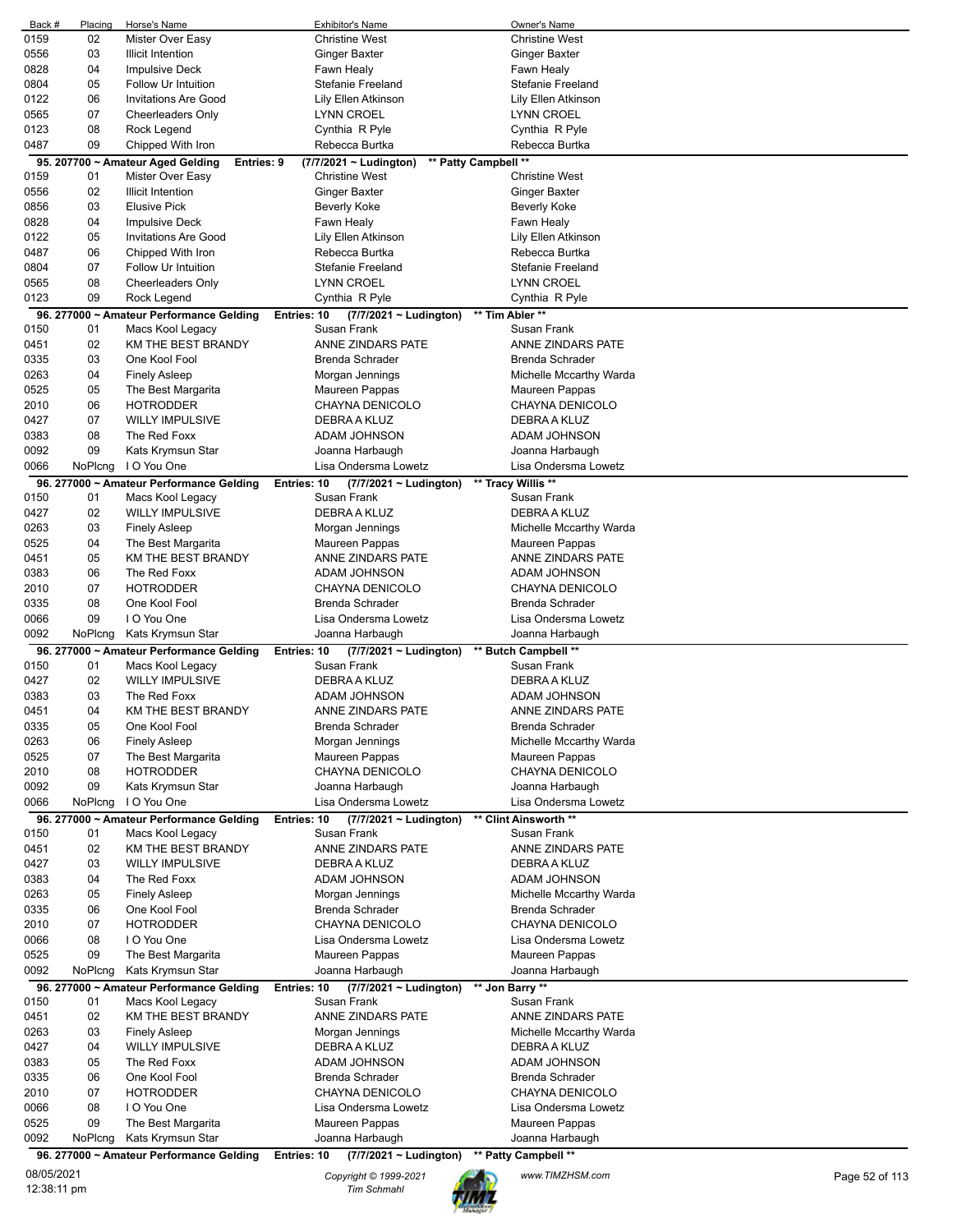| Back #     | Placing       | Horse's Name                               |            | <b>Exhibitor's Name</b>                         |                       | <b>Owner's Name</b>     |                |
|------------|---------------|--------------------------------------------|------------|-------------------------------------------------|-----------------------|-------------------------|----------------|
| 0263       | 01            | <b>Finely Asleep</b>                       |            | Morgan Jennings                                 |                       | Michelle Mccarthy Warda |                |
| 0150       | 02            |                                            |            | Susan Frank                                     |                       | Susan Frank             |                |
|            |               | Macs Kool Legacy                           |            |                                                 |                       |                         |                |
| 0383       | 03            | The Red Foxx                               |            | ADAM JOHNSON                                    |                       | ADAM JOHNSON            |                |
| 0451       | 04            | KM THE BEST BRANDY                         |            | ANNE ZINDARS PATE                               |                       | ANNE ZINDARS PATE       |                |
| 0427       | 05            | <b>WILLY IMPULSIVE</b>                     |            | DEBRA A KLUZ                                    |                       | DEBRA A KLUZ            |                |
| 0335       | 06            | One Kool Fool                              |            | <b>Brenda Schrader</b>                          |                       | <b>Brenda Schrader</b>  |                |
|            |               |                                            |            |                                                 |                       |                         |                |
| 0066       | 07            | I O You One                                |            | Lisa Ondersma Lowetz                            |                       | Lisa Ondersma Lowetz    |                |
| 0525       | 08            | The Best Margarita                         |            | Maureen Pappas                                  |                       | Maureen Pappas          |                |
| 2010       | 09            | <b>HOTRODDER</b>                           |            | CHAYNA DENICOLO                                 |                       | CHAYNA DENICOLO         |                |
|            |               |                                            |            |                                                 |                       |                         |                |
| 0092       | NoPlcng       | Kats Krymsun Star                          |            | Joanna Harbaugh                                 |                       | Joanna Harbaugh         |                |
|            | 96N. N277000~ | <b>NSBA Am Performance Gelding</b>         |            | Entries: 3<br>$(7/7/2021 \sim$ Ludington)       |                       | ** Tim Abler **         |                |
| 0335       | 01            | One Kool Fool                              |            | <b>Brenda Schrader</b>                          |                       | <b>Brenda Schrader</b>  |                |
| 0263       | 02            | <b>Finely Asleep</b>                       |            | Morgan McCarthy Warda                           |                       | Michelle Mccarthy Warda |                |
|            |               |                                            |            |                                                 |                       |                         |                |
| 0383       | 03            | The Red Foxx                               |            | Adam Johnson                                    |                       | ADAM JOHNSON            |                |
|            |               | 96N. N277000 ~ NSBA Am Performance Gelding |            | Entries: 3<br>$(7/7/2021 \sim$ Ludington)       |                       | ** Tracy Willis **      |                |
| 0263       | 01            | <b>Finely Asleep</b>                       |            | Morgan McCarthy Warda                           |                       | Michelle Mccarthy Warda |                |
| 0383       | 02            | The Red Foxx                               |            | Adam Johnson                                    |                       |                         |                |
|            |               |                                            |            |                                                 |                       | ADAM JOHNSON            |                |
| 0335       | 03            | One Kool Fool                              |            | <b>Brenda Schrader</b>                          |                       | Brenda Schrader         |                |
|            |               | 96. 201400 ~ Grand Amateur Gelding         |            | (7/7/2021 ~ Ludington) ** Butch Campbell **     |                       |                         |                |
| 0159       | Grand         | Mister Over Easy                           |            |                                                 |                       | <b>Christine West</b>   |                |
|            |               |                                            |            |                                                 |                       |                         |                |
|            |               | 96. 201400 ~ Grand Amateur Gelding         |            | (7/7/2021 ~ Ludington)<br>** Clint Ainsworth ** |                       |                         |                |
| 0159       | Grand         | Mister Over Easy                           |            |                                                 |                       | <b>Christine West</b>   |                |
|            |               | 96. 201400 ~ Grand Amateur Gelding         |            | (7/7/2021 ~ Ludington)<br>** Jon Barry **       |                       |                         |                |
| 0856       | Grand         | <b>Elusive Pick</b>                        |            |                                                 |                       | <b>Beverly Koke</b>     |                |
|            |               |                                            |            |                                                 |                       |                         |                |
|            |               | 96. 201400 ~ Grand Amateur Gelding         |            | ** Patty Campbell **<br>(7/7/2021 ~ Ludington)  |                       |                         |                |
| 0159       | Grand         | Mister Over Easy                           |            |                                                 |                       | Christine West          |                |
|            |               | 96. 201400 ~ Grand Amateur Gelding         |            | (7/7/2021 ~ Ludington)<br>** Tim Abler **       |                       |                         |                |
|            |               |                                            |            |                                                 |                       |                         |                |
| 0159       | Grand         | Mister Over Easy                           |            |                                                 |                       | <b>Christine West</b>   |                |
|            |               | 96. 201400 ~ Grand Amateur Gelding         |            | (7/7/2021 ~ Ludington)<br>** Tracy Willis **    |                       |                         |                |
| 0856       | Grand         | <b>Elusive Pick</b>                        |            |                                                 |                       | <b>Beverly Koke</b>     |                |
|            |               |                                            |            |                                                 |                       |                         |                |
|            |               | 96. 201500 ~ Reserve Amateur Gelding       |            | $(7/7/2021 \sim$ Ludington)                     | ** Butch Campbell **  |                         |                |
| 0995       |               | Reserve Stormy Krommer                     |            |                                                 |                       | Warren English          |                |
|            |               | 96. 201500 ~ Reserve Amateur Gelding       |            | (7/7/2021 ~ Ludington)                          | ** Clint Ainsworth ** |                         |                |
| 0556       |               | Reserve Illicit Intention                  |            |                                                 |                       | Ginger Baxter           |                |
|            |               |                                            |            |                                                 |                       |                         |                |
|            |               | 96. 201500 ~ Reserve Amateur Gelding       |            | ** Jon Barry **<br>(7/7/2021 ~ Ludington)       |                       |                         |                |
| 0159       |               | Reserve Mister Over Easy                   |            |                                                 |                       | <b>Christine West</b>   |                |
|            |               | 96. 201500 ~ Reserve Amateur Gelding       |            | (7/7/2021 ~ Ludington)                          | ** Patty Campbell **  |                         |                |
|            |               |                                            |            |                                                 |                       |                         |                |
| 0556       |               | Reserve Illicit Intention                  |            |                                                 |                       | <b>Ginger Baxter</b>    |                |
|            |               | 96. 201500 ~ Reserve Amateur Gelding       |            | $(7/7/2021 \sim$ Ludington)<br>** Tim Abler **  |                       |                         |                |
| 0995       |               | Reserve Stormy Krommer                     |            |                                                 |                       | Warren English          |                |
|            |               |                                            |            | (7/7/2021 ~ Ludington) ** Tracy Willis **       |                       |                         |                |
|            |               | 96. 201500 ~ Reserve Amateur Gelding       |            |                                                 |                       |                         |                |
| 0159       |               | Reserve Mister Over Easy                   |            |                                                 |                       | <b>Christine West</b>   |                |
|            |               | 97. 407400 ~ Youth Yearling Gelding        | Entries: 0 | $(7/7/2021 \sim$ Ludington)                     | ** Butch Campbell **  |                         |                |
|            |               | 97. 407400 ~ Youth Yearling Gelding        | Entries: 0 | (7/7/2021 ~ Ludington)                          | ** Clint Ainsworth ** |                         |                |
|            |               |                                            |            |                                                 |                       |                         |                |
|            |               | 97. 407400 ~ Youth Yearling Gelding        | Entries: 0 | (7/7/2021 ~ Ludington)                          | ** Jon Barry **       |                         |                |
|            |               | 97. 407400 ~ Youth Yearling Gelding        | Entries: 0 | (7/7/2021 ~ Ludington)                          | ** Patty Campbell **  |                         |                |
|            |               | 97. 407400 ~ Youth Yearling Gelding        | Entries: 0 | (7/7/2021 ~ Ludington)                          | ** Tim Abler **       |                         |                |
|            |               |                                            |            |                                                 |                       |                         |                |
|            |               | 97. 407400 ~ Youth Yearling Gelding        | Entries: 0 | (7/7/2021 ~ Ludington)                          | ** Tracy Willis **    |                         |                |
|            |               | 98. 407500 ~ Youth 2 Year Old Gelding      | Entries: 0 | (7/7/2021 ~ Ludington)                          | ** Butch Campbell **  |                         |                |
|            |               | 98. 407500 ~ Youth 2 Year Old Gelding      | Entries: 0 | (7/7/2021 ~ Ludington)                          | ** Clint Ainsworth ** |                         |                |
|            |               |                                            |            |                                                 |                       |                         |                |
|            |               | 98. 407500 ~ Youth 2 Year Old Gelding      | Entries: 0 | (7/7/2021 ~ Ludington)                          | ** Jon Barry **       |                         |                |
|            |               | 98. 407500 ~ Youth 2 Year Old Gelding      | Entries: 0 | (7/7/2021 ~ Ludington)                          | ** Patty Campbell **  |                         |                |
|            |               | 98. 407500 ~ Youth 2 Year Old Gelding      | Entries: 0 | (7/7/2021 ~ Ludington)                          | ** Tim Abler **       |                         |                |
|            |               |                                            |            |                                                 |                       |                         |                |
|            |               | 98. 407500 ~ Youth 2 Year Old Gelding      | Entries: 0 | (7/7/2021 ~ Ludington)                          | ** Tracy Willis **    |                         |                |
|            |               | 99. 407600 ~ Youth 3 Year Old Gelding      | Entries: 2 | (7/7/2021 ~ Ludington)                          | ** Butch Campbell **  |                         |                |
| 0527       | 01            | Mahoganee                                  |            | <b>Trace Toteff</b>                             |                       | Tom Robertson           |                |
|            |               |                                            |            |                                                 |                       |                         |                |
| 0002       | 02            | Mae Theforce Bwith U                       |            | <b>Braelyn Bunting</b>                          |                       | Christa Baldwin         |                |
|            |               | 99. 407600 ~ Youth 3 Year Old Gelding      | Entries: 2 | (7/7/2021 ~ Ludington)                          | ** Clint Ainsworth ** |                         |                |
| 0527       | 01            | Mahoganee                                  |            | <b>Trace Toteff</b>                             |                       | Tom Robertson           |                |
| 0002       | 02            | Mae Theforce Bwith U                       |            | <b>Braelyn Bunting</b>                          |                       | Christa Baldwin         |                |
|            |               |                                            |            |                                                 |                       |                         |                |
|            |               | 99. 407600 ~ Youth 3 Year Old Gelding      | Entries: 2 | (7/7/2021 ~ Ludington)                          | ** Jon Barry **       |                         |                |
| 0527       | 01            | Mahoganee                                  |            | <b>Trace Toteff</b>                             |                       | <b>Tom Robertson</b>    |                |
| 0002       | 02            | Mae Theforce Bwith U                       |            | <b>Braelyn Bunting</b>                          |                       | Christa Baldwin         |                |
|            |               |                                            |            |                                                 | ** Patty Campbell **  |                         |                |
|            |               | 99. 407600 ~ Youth 3 Year Old Gelding      | Entries: 2 | (7/7/2021 ~ Ludington)                          |                       |                         |                |
| 0527       | 01            | Mahoganee                                  |            | <b>Trace Toteff</b>                             |                       | Tom Robertson           |                |
| 0002       | 02            | Mae Theforce Bwith U                       |            | <b>Braelyn Bunting</b>                          |                       | Christa Baldwin         |                |
|            |               | 99. 407600 ~ Youth 3 Year Old Gelding      | Entries: 2 | (7/7/2021 ~ Ludington)                          | ** Tim Abler **       |                         |                |
| 0527       | 01            | Mahoganee                                  |            | <b>Trace Toteff</b>                             |                       | Tom Robertson           |                |
|            |               |                                            |            |                                                 |                       |                         |                |
| 0002       | 02            | Mae Theforce Bwith U                       |            | <b>Braelyn Bunting</b>                          |                       | Christa Baldwin         |                |
|            |               | 99. 407600 ~ Youth 3 Year Old Gelding      | Entries: 2 | (7/7/2021 ~ Ludington)                          | ** Tracy Willis **    |                         |                |
|            | 01            | Mahoganee                                  |            | <b>Trace Toteff</b>                             |                       | Tom Robertson           |                |
|            |               |                                            |            |                                                 |                       |                         |                |
| 0527       |               |                                            |            |                                                 |                       |                         |                |
| 0002       | 02            | Mae Theforce Bwith U                       |            | <b>Braelyn Bunting</b>                          |                       | Christa Baldwin         |                |
| 08/05/2021 |               |                                            |            | Copyright © 1999-2021                           |                       | www.TIMZHSM.com         | Page 53 of 113 |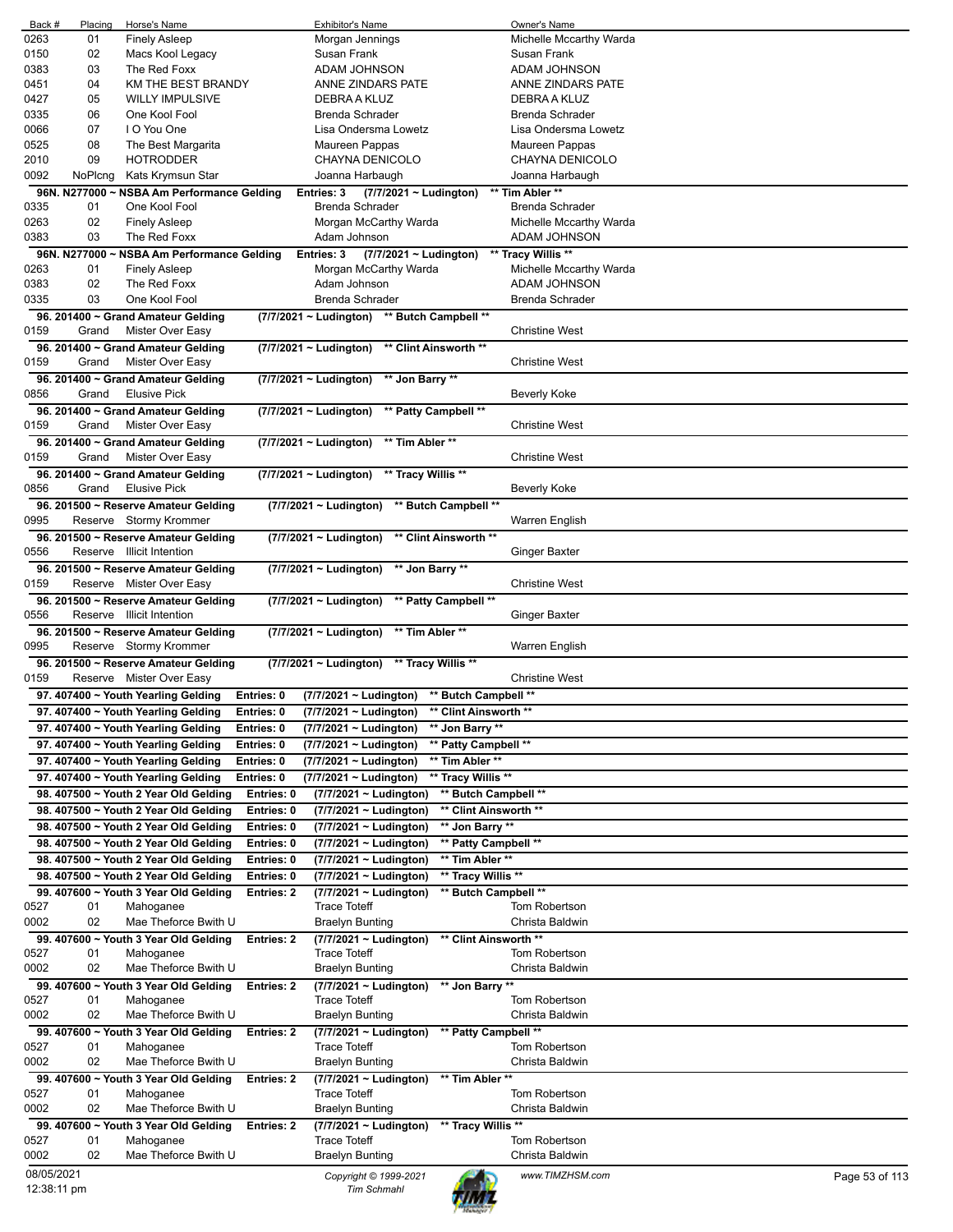| Back #     | Placing | Horse's Name                                    | Exhibitor's Name                                | Owner's Name                      |
|------------|---------|-------------------------------------------------|-------------------------------------------------|-----------------------------------|
|            |         | 100. 407700 ~ Youth Aged Gelding<br>Entries: 15 | ** Butch Campbell **<br>(7/7/2021 ~ Ludington)  |                                   |
| 0159       | 01      | Mister Over Easy                                | Elizabeth West                                  | <b>Christine West</b>             |
| 0556       | 02      | Illicit Intention                               | Peyton Baxter                                   | <b>Ginger Baxter</b>              |
| 0133       | 03      | Missin Sleep                                    | <b>Audrey Barnes</b>                            | Audrey Barnes                     |
| 0386       | 04      | No Time To Party                                | <b>Rylee Elizabeth Nichols</b>                  | Kelly Dykstra Nichols             |
| 0750       | 05      | Fancy Enough To Win                             | Maya Edwards                                    | <b>Madison Mulder</b>             |
| 0904       | 06      | EveryoneLuvsAGoodbar                            | Kerrigan Lynch                                  | Kerrigan Lynch                    |
| 0321       | 07      | Cash Only                                       | Ella Spies                                      | Ella Spies                        |
| 0118       | 08      | Wrapn To My Own Beat                            | Estelle McParlan                                | Estelle McParlan                  |
|            |         |                                                 |                                                 |                                   |
| 0959       | 09      | Shaikn Not Stird                                | Lydia Sage Czubak                               | Lydia Sage Czubak                 |
| 0015       | NoPlcng | Shocked The Party                               | <b>Chloe Coker</b>                              | Landry Tate                       |
| 0124       | NoPlcng | Madd Money                                      | Lauren Lauver                                   | Lauren Lauver                     |
| 0630       | NoPlcng | Im Pink Floyd                                   | <b>Kate Davis</b>                               | <b>Kate Davis</b>                 |
| 1010       | NoPlcng | Surely Im A Certain                             | <b>Addison Buckley</b>                          | Addison Buckley                   |
| 0200       | NoPlcng | <b>EZ Rockin Career</b>                         | Rylee Harding                                   | Rylee Harding                     |
| 0216       | NoPlcng | Larrys Back In Black                            | Katie Tenerowicz                                | Keith R Boutet                    |
|            |         |                                                 |                                                 |                                   |
|            |         | 100. 407700 ~ Youth Aged Gelding<br>Entries: 15 | ** Clint Ainsworth **<br>(7/7/2021 ~ Ludington) |                                   |
| 0159       | 01      | Mister Over Easy                                | Elizabeth West                                  | <b>Christine West</b>             |
| 0556       | 02      | <b>Illicit Intention</b>                        | Peyton Baxter                                   | Ginger Baxter                     |
| 0133       | 03      | <b>Missin Sleep</b>                             | <b>Audrey Barnes</b>                            | <b>Audrey Barnes</b>              |
| 0386       | 04      | No Time To Party                                | <b>Rylee Elizabeth Nichols</b>                  | Kelly Dykstra Nichols             |
| 0904       | 05      | EveryoneLuvsAGoodbar                            | Kerrigan Lynch                                  | Kerrigan Lynch                    |
|            |         | Im Pink Floyd                                   | <b>Kate Davis</b>                               | <b>Kate Davis</b>                 |
| 0630       | 06      |                                                 |                                                 |                                   |
| 0015       | 07      | Shocked The Party                               | <b>Chloe Coker</b>                              | Landry Tate                       |
| 1010       | 08      | Surely Im A Certain                             | <b>Addison Buckley</b>                          | Addison Buckley                   |
| 0118       | 09      | Wrapn To My Own Beat                            | Estelle McParlan                                | Estelle McParlan                  |
| 0200       | 10      | <b>EZ Rockin Career</b>                         | <b>Rylee Harding</b>                            | Rylee Harding                     |
| 0124       | NoPlcng | <b>Madd Money</b>                               | Lauren Lauver                                   | Lauren Lauver                     |
| 0959       | NoPlcng | Shaikn Not Stird                                | Lydia Sage Czubak                               | Lydia Sage Czubak                 |
| 0321       | NoPlcng | Cash Only                                       | Ella Spies                                      | Ella Spies                        |
|            |         |                                                 |                                                 |                                   |
| 0750       | NoPlcng | Fancy Enough To Win                             | Maya Edwards                                    | <b>Madison Mulder</b>             |
| 0216       | NoPlcng | Larrys Back In Black                            | Katie Tenerowicz                                | Keith R Boutet                    |
|            |         | 100. 407700 ~ Youth Aged Gelding<br>Entries: 15 | $(7/7/2021 \sim$ Ludington)<br>** Jon Barry **  |                                   |
| 0159       | 01      | Mister Over Easy                                | Elizabeth West                                  | <b>Christine West</b>             |
| 0556       | 02      | Illicit Intention                               | Peyton Baxter                                   | <b>Ginger Baxter</b>              |
| 0386       | 03      | No Time To Party                                | Rylee Elizabeth Nichols                         | Kelly Dykstra Nichols             |
| 0133       | 04      | Missin Sleep                                    | <b>Audrey Barnes</b>                            | <b>Audrey Barnes</b>              |
|            | 05      |                                                 |                                                 | Lauren Lauver                     |
| 0124       |         | Madd Money                                      | Lauren Lauver                                   |                                   |
| 0750       | 06      | Fancy Enough To Win                             | Maya Edwards                                    | <b>Madison Mulder</b>             |
| 0321       | 07      | Cash Only                                       | Ella Spies                                      | Ella Spies                        |
| 0216       | 08      | Larrys Back In Black                            | Katie Tenerowicz                                | Keith R Boutet                    |
| 0015       | 09      | Shocked The Party                               | <b>Chloe Coker</b>                              | Landry Tate                       |
| 0118       | NoPlcng | Wrapn To My Own Beat                            | Estelle McParlan                                | Estelle McParlan                  |
| 0959       | NoPlcng | Shaikn Not Stird                                | Lydia Sage Czubak                               | Lydia Sage Czubak                 |
| 0904       | NoPlcng | EveryoneLuvsAGoodbar                            | Kerrigan Lynch                                  | Kerrigan Lynch                    |
|            |         |                                                 |                                                 |                                   |
| 0630       | NoPlcng | Im Pink Floyd                                   | Kate Davis                                      | <b>Kate Davis</b>                 |
| 1010       | NoPlcng |                                                 |                                                 | <b>Addison Buckley</b>            |
| 0200       | NoPlcng | Surely Im A Certain                             | <b>Addison Buckley</b>                          |                                   |
|            |         | <b>EZ Rockin Career</b>                         | Rylee Harding                                   | <b>Rylee Harding</b>              |
|            |         | 100. 407700 ~ Youth Aged Gelding<br>Entries: 15 | ** Patty Campbell **<br>(7/7/2021 ~ Ludington)  |                                   |
| 0159       | 01      | Mister Over Easy                                | Elizabeth West                                  | <b>Christine West</b>             |
|            |         |                                                 |                                                 |                                   |
| 0556       | 02      | <b>Illicit Intention</b>                        | Peyton Baxter                                   | Ginger Baxter                     |
| 0904       | 03      | EveryoneLuvsAGoodbar                            | Kerrigan Lynch                                  | Kerrigan Lynch                    |
| 0133       | 04      | <b>Missin Sleep</b>                             | <b>Audrey Barnes</b>                            | <b>Audrey Barnes</b>              |
| 1010       | 05      | Surely Im A Certain                             | <b>Addison Buckley</b>                          | <b>Addison Buckley</b>            |
| 0630       | 06      | Im Pink Floyd                                   | <b>Kate Davis</b>                               | Kate Davis                        |
| 0321       | 07      | Cash Only                                       | Ella Spies                                      | Ella Spies                        |
| 0200       | 08      | <b>EZ Rockin Career</b>                         | <b>Rylee Harding</b>                            | <b>Rylee Harding</b>              |
| 0750       | 09      |                                                 |                                                 | <b>Madison Mulder</b>             |
|            |         | Fancy Enough To Win                             | Maya Edwards                                    |                                   |
| 0015       | NoPlcng | Shocked The Party                               | <b>Chloe Coker</b>                              | Landry Tate                       |
| 0118       | NoPlcng | Wrapn To My Own Beat                            | Estelle McParlan                                | Estelle McParlan                  |
| 0124       | NoPlcng | <b>Madd Money</b>                               | Lauren Lauver                                   | Lauren Lauver                     |
| 0959       | NoPlcng | Shaikn Not Stird                                | Lydia Sage Czubak                               | Lydia Sage Czubak                 |
| 0216       | NoPlcng | Larrys Back In Black                            | Katie Tenerowicz                                | Keith R Boutet                    |
| 0386       | NoPlcng | No Time To Party                                | Rylee Elizabeth Nichols                         | Kelly Dykstra Nichols             |
| 100.       |         | 407700 ~ Youth Aged Gelding<br>Entries: 15      | (7/7/2021 ~ Ludington)<br>** Tim Abler **       |                                   |
| 0159       | 01      | Mister Over Easy                                | Elizabeth West                                  | <b>Christine West</b>             |
|            |         |                                                 |                                                 |                                   |
| 0556       | 02      | <b>Illicit Intention</b>                        | Peyton Baxter                                   | <b>Ginger Baxter</b>              |
| 0015       | 03      | Shocked The Party                               | Chloe Coker                                     | Landry Tate                       |
| 0321       | 04      | Cash Only                                       | Ella Spies                                      | Ella Spies                        |
| 0133       | 05      | <b>Missin Sleep</b>                             | <b>Audrey Barnes</b>                            | <b>Audrey Barnes</b>              |
| 0750       | 06      | Fancy Enough To Win                             | Maya Edwards                                    | Madison Mulder                    |
| 0904       | 07      | EveryoneLuvsAGoodbar                            | Kerrigan Lynch                                  | Kerrigan Lynch                    |
| 0118       | 08      | Wrapn To My Own Beat                            | Estelle McParlan                                | Estelle McParlan                  |
| 0200       | 09      | <b>EZ Rockin Career</b>                         |                                                 | Rylee Harding                     |
|            |         |                                                 | Rylee Harding                                   |                                   |
| 08/05/2021 |         |                                                 | Copyright © 1999-2021                           | www.TIMZHSM.com<br>Page 54 of 113 |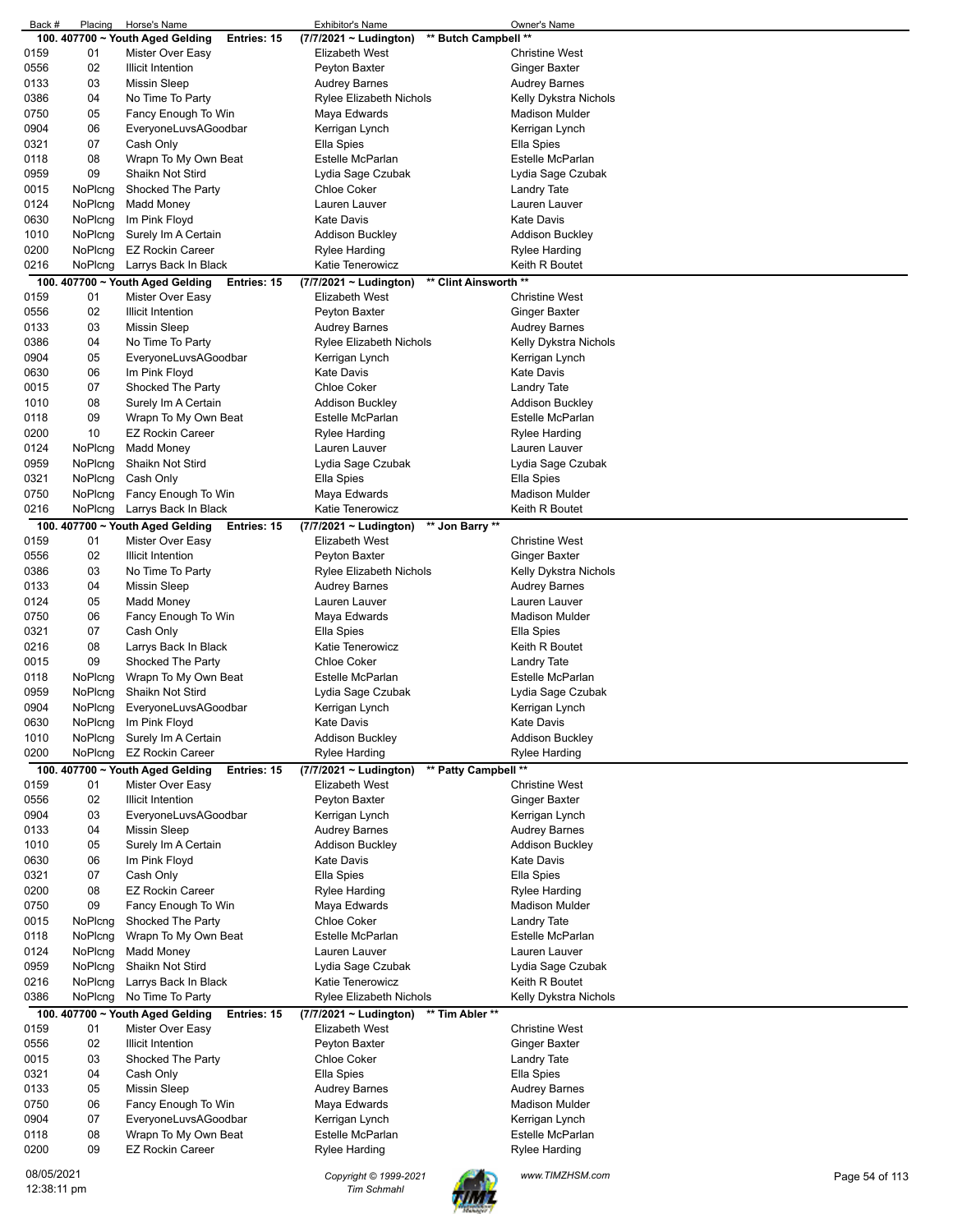| Back #      | Placing | Horse's Name                                    | <b>Exhibitor's Name</b>                    | Owner's Name                     |                |
|-------------|---------|-------------------------------------------------|--------------------------------------------|----------------------------------|----------------|
| 0959        | NoPlcng | Shaikn Not Stird                                | Lydia Sage Czubak                          | Lydia Sage Czubak                |                |
| 0124        | NoPlcng | <b>Madd Money</b>                               | Lauren Lauver                              | Lauren Lauver                    |                |
| 0630        | NoPlcng | Im Pink Floyd                                   | <b>Kate Davis</b>                          | <b>Kate Davis</b>                |                |
| 1010        | NoPlcng | Surely Im A Certain                             | Addison Buckley                            | Addison Buckley                  |                |
| 0216        | NoPlcng | Larrys Back In Black                            | Katie Tenerowicz                           | Keith R Boutet                   |                |
| 0386        | NoPlcng | No Time To Party                                | Rylee Elizabeth Nichols                    | Kelly Dykstra Nichols            |                |
|             |         | 100. 407700 ~ Youth Aged Gelding<br>Entries: 15 | (7/7/2021 ~ Ludington)                     | ** Tracy Willis **               |                |
| 0159        | 01      | Mister Over Easy                                | <b>Elizabeth West</b>                      | <b>Christine West</b>            |                |
| 0556        | 02      | <b>Illicit Intention</b>                        | Peyton Baxter                              | Ginger Baxter                    |                |
| 0321        | 03      | Cash Only                                       | Ella Spies                                 | Ella Spies                       |                |
|             | 04      |                                                 |                                            |                                  |                |
| 1010        |         | Surely Im A Certain                             | Addison Buckley                            | Addison Buckley                  |                |
| 0015        | 05      | Shocked The Party                               | <b>Chloe Coker</b>                         | <b>Landry Tate</b>               |                |
| 0904        | 06      | EveryoneLuvsAGoodbar                            | Kerrigan Lynch                             | Kerrigan Lynch                   |                |
| 0750        | 07      | Fancy Enough To Win                             | Maya Edwards                               | Madison Mulder                   |                |
| 0133        | 08      | <b>Missin Sleep</b>                             | <b>Audrey Barnes</b>                       | <b>Audrey Barnes</b>             |                |
| 0386        | 09      | No Time To Party                                | <b>Rylee Elizabeth Nichols</b>             | Kelly Dykstra Nichols            |                |
| 0118        | NoPlcng | Wrapn To My Own Beat                            | Estelle McParlan                           | <b>Estelle McParlan</b>          |                |
| 0124        | NoPlcng | Madd Money                                      | Lauren Lauver                              | Lauren Lauver                    |                |
| 0959        | NoPlcng | Shaikn Not Stird                                | Lydia Sage Czubak                          | Lydia Sage Czubak                |                |
| 0630        | NoPlcng | Im Pink Floyd                                   | <b>Kate Davis</b>                          | Kate Davis                       |                |
| 0200        | NoPlcng | <b>EZ Rockin Career</b>                         | <b>Rylee Harding</b>                       | Rylee Harding                    |                |
| 0216        | NoPlcng | Larrys Back In Black                            | Katie Tenerowicz                           | Keith R Boutet                   |                |
|             |         | 101. 477000 ~ Youth Performance Gelding         | $(7/7/2021 \sim$ Ludington)<br>Entries: 10 | ** Butch Campbell **             |                |
| 0235        | 01      | Gota B A Hit                                    | Grace Gasper                               | <b>Tammy Gasper</b>              |                |
| 0333        | 02      | Fightin Off Sleep                               | Peyton Baxter                              | <b>Ginger Baxter</b>             |                |
| 0824        | 03      | Zippin Past The Best                            | Carli Kerns                                | Carli Kerns                      |                |
| 0157        | 04      | Why Dont U Kiss This                            | Katherine Tietz                            | MI Independent Living Homes      |                |
| 0514        | 05      | Rolling In Hot                                  | Mackenzie Westbrook                        | Matt Westbrook                   |                |
| 0456        | 06      | A Certain Revolution                            | Kyra N Koester                             | Kyra N Koester                   |                |
| 0624        | 07      | <b>INVIOUS MISTER</b>                           | <b>KAYLYN KRUCHTEN</b>                     | <b>KRISTINE KRUCHTEN</b>         |                |
|             | 08      |                                                 |                                            |                                  |                |
| 0024        |         | Gonna Get Ya Good                               | Rilynn Lindsay                             | Rilynn Lindsay                   |                |
| 0013        | 09      | Made With Real Cocoa                            | Brylynn Balon                              | Brylynn Balon                    |                |
| 0107        | 10      | Regal N Grand                                   | <b>Taylin Collins</b>                      | <b>Taylin Collins</b>            |                |
|             |         | 101. 477000 ~ Youth Performance Gelding         | $(7/7/2021 \sim$ Ludington)<br>Entries: 10 | ** Clint Ainsworth **            |                |
| 0333        | 01      | Fightin Off Sleep                               | Peyton Baxter                              | Ginger Baxter                    |                |
| 0456        | 02      | A Certain Revolution                            | Kyra N Koester                             | Kyra N Koester                   |                |
| 0824        | 03      | Zippin Past The Best                            | Carli Kerns                                | Carli Kerns                      |                |
| 0157        | 04      | Why Dont U Kiss This                            | <b>Katherine Tietz</b>                     | MI Independent Living Homes      |                |
| 0235        | 05      | Gota B A Hit                                    | Grace Gasper                               | <b>Tammy Gasper</b>              |                |
| 0024        | 06      | Gonna Get Ya Good                               | Rilynn Lindsay                             | Rilynn Lindsay                   |                |
| 0624        | 07      | <b>INVIOUS MISTER</b>                           | <b>KAYLYN KRUCHTEN</b>                     | <b>KRISTINE KRUCHTEN</b>         |                |
| 0514        | 08      | Rolling In Hot                                  | Mackenzie Westbrook                        | Matt Westbrook                   |                |
| 0013        | 09      | Made With Real Cocoa                            | <b>Brylynn Balon</b>                       | Brylynn Balon                    |                |
| 0107        | NoPlcng | Regal N Grand                                   | <b>Taylin Collins</b>                      | <b>Taylin Collins</b>            |                |
|             |         | 101. 477000 ~ Youth Performance Gelding         | (7/7/2021 ~ Ludington)<br>Entries: 10      | ** Jon Barry **                  |                |
| 0333        | 01      | Fightin Off Sleep                               | Peyton Baxter                              | <b>Ginger Baxter</b>             |                |
| 0013        | 02      | Made With Real Cocoa                            | Brylynn Balon                              | <b>Brylynn Balon</b>             |                |
| 0235        | 03      | Gota B A Hit                                    | Grace Gasper                               | <b>Tammy Gasper</b>              |                |
| 0824        | 04      | Zippin Past The Best                            | Carli Kerns                                | Carli Kerns                      |                |
| 0157        | 05      | Why Dont U Kiss This                            | <b>Katherine Tietz</b>                     | MI Independent Living Homes      |                |
| 0624        | 06      | <b>INVIOUS MISTER</b>                           | <b>KAYLYN KRUCHTEN</b>                     | <b>KRISTINE KRUCHTEN</b>         |                |
| 0456        | 07      | A Certain Revolution                            | Kyra N Koester                             | Kyra N Koester                   |                |
| 0024        | 08      | Gonna Get Ya Good                               | Rilynn Lindsay                             |                                  |                |
| 0514        | 09      |                                                 | Mackenzie Westbrook                        | Rilynn Lindsay<br>Matt Westbrook |                |
|             |         | Rolling In Hot                                  |                                            |                                  |                |
| 0107        | NoPlcng | Regal N Grand                                   | <b>Taylin Collins</b>                      | <b>Taylin Collins</b>            |                |
|             |         | 101. 477000 ~ Youth Performance Gelding         | Entries: 10<br>(7/7/2021 ~ Ludington)      | ** Patty Campbell **             |                |
| 0235        | 01      | Gota B A Hit                                    | Grace Gasper                               | <b>Tammy Gasper</b>              |                |
| 0333        | 02      | Fightin Off Sleep                               | Peyton Baxter                              | Ginger Baxter                    |                |
| 0456        | 03      | A Certain Revolution                            | Kyra N Koester                             | Kyra N Koester                   |                |
| 0157        | 04      | Why Dont U Kiss This                            | <b>Katherine Tietz</b>                     | MI Independent Living Homes      |                |
| 0824        | 05      | Zippin Past The Best                            | Carli Kerns                                | Carli Kerns                      |                |
| 0024        | 06      | Gonna Get Ya Good                               | Rilynn Lindsay                             | Rilynn Lindsay                   |                |
| 0514        | 07      | Rolling In Hot                                  | Mackenzie Westbrook                        | Matt Westbrook                   |                |
| 0013        | 08      | Made With Real Cocoa                            | <b>Brylynn Balon</b>                       | <b>Brylynn Balon</b>             |                |
| 0624        | 09      | <b>INVIOUS MISTER</b>                           | <b>KAYLYN KRUCHTEN</b>                     | <b>KRISTINE KRUCHTEN</b>         |                |
| 0107        | NoPlcng | Regal N Grand                                   | <b>Taylin Collins</b>                      | Taylin Collins                   |                |
|             |         | 101. 477000 ~ Youth Performance Gelding         | $(7/7/2021 \sim$ Ludington)<br>Entries: 10 | ** Tim Abler **                  |                |
| 0235        | 01      | Gota B A Hit                                    | Grace Gasper                               | <b>Tammy Gasper</b>              |                |
| 0514        | 02      | Rolling In Hot                                  | Mackenzie Westbrook                        | Matt Westbrook                   |                |
| 0456        | 03      | A Certain Revolution                            | Kyra N Koester                             | Kyra N Koester                   |                |
| 0333        | 04      | Fightin Off Sleep                               | Peyton Baxter                              | <b>Ginger Baxter</b>             |                |
| 0013        | 05      | Made With Real Cocoa                            | Brylynn Balon                              | Brylynn Balon                    |                |
| 0157        | 06      | Why Dont U Kiss This                            | <b>Katherine Tietz</b>                     | MI Independent Living Homes      |                |
| 0824        | 07      | Zippin Past The Best                            | Carli Kerns                                | Carli Kerns                      |                |
|             |         |                                                 |                                            |                                  |                |
| 08/05/2021  |         |                                                 | Copyright © 1999-2021                      | www.TIMZHSM.com                  | Page 55 of 113 |
| 12:38:11 pm |         |                                                 | <b>Tim Schmahl</b>                         |                                  |                |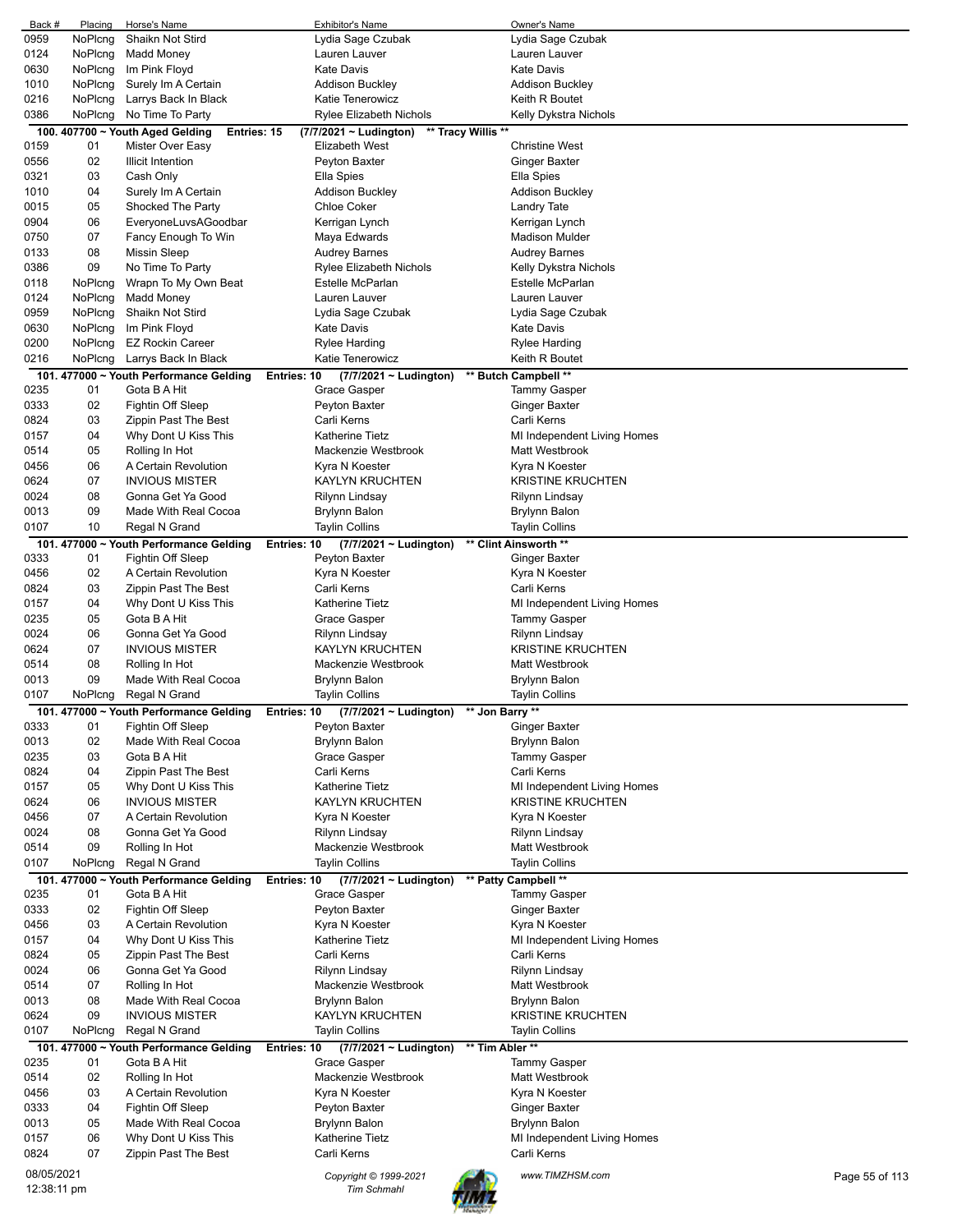|      | Placing | Horse's Name                                                     | <b>Exhibitor's Name</b>                              | Owner's Name                |
|------|---------|------------------------------------------------------------------|------------------------------------------------------|-----------------------------|
| 0624 | 08      | <b>INVIOUS MISTER</b>                                            | <b>KAYLYN KRUCHTEN</b>                               | <b>KRISTINE KRUCHTEN</b>    |
| 0024 | 09      | Gonna Get Ya Good                                                | Rilynn Lindsay                                       | Rilynn Lindsay              |
| 0107 | NoPlcng | Regal N Grand                                                    | <b>Taylin Collins</b>                                | <b>Taylin Collins</b>       |
|      |         | 101. 477000 ~ Youth Performance Gelding<br>Entries: 10           | ** Tracy Willis **<br>$(7/7/2021 \sim$ Ludington)    |                             |
| 0333 | 01      | Fightin Off Sleep                                                | Peyton Baxter                                        | Ginger Baxter               |
| 0157 | 02      | Why Dont U Kiss This                                             | <b>Katherine Tietz</b>                               | MI Independent Living Homes |
|      | 03      | Gota B A Hit                                                     |                                                      |                             |
| 0235 |         |                                                                  | Grace Gasper                                         | <b>Tammy Gasper</b>         |
| 0013 | 04      | Made With Real Cocoa                                             | <b>Brylynn Balon</b>                                 | Brylynn Balon               |
| 0514 | 05      | Rolling In Hot                                                   | Mackenzie Westbrook                                  | Matt Westbrook              |
| 0624 | 06      | <b>INVIOUS MISTER</b>                                            | <b>KAYLYN KRUCHTEN</b>                               | <b>KRISTINE KRUCHTEN</b>    |
| 0824 | 07      | Zippin Past The Best                                             | Carli Kerns                                          | Carli Kerns                 |
| 0456 | 08      | A Certain Revolution                                             | Kyra N Koester                                       | Kyra N Koester              |
| 0024 | 09      | Gonna Get Ya Good                                                | Rilynn Lindsay                                       | Rilynn Lindsay              |
| 0107 | NoPlcng | Regal N Grand                                                    | <b>Taylin Collins</b>                                | <b>Taylin Collins</b>       |
|      |         |                                                                  |                                                      |                             |
|      |         | 101. 401400 ~ Grand Youth Gelding<br>(7/7/2021 ~ Ludington)      | ** Butch Campbell **                                 |                             |
| 0159 | Grand   | Mister Over Easy                                                 |                                                      | <b>Christine West</b>       |
|      |         | 101. 401400 ~ Grand Youth Gelding<br>(7/7/2021 ~ Ludington)      | ** Clint Ainsworth **                                |                             |
| 0159 | Grand   | Mister Over Easy                                                 |                                                      | <b>Christine West</b>       |
|      |         | 101. 401400 ~ Grand Youth Gelding<br>(7/7/2021 ~ Ludington)      | ** Jon Barry **                                      |                             |
| 0159 | Grand   | Mister Over Easy                                                 |                                                      | <b>Christine West</b>       |
|      |         | 101. 401400 ~ Grand Youth Gelding<br>(7/7/2021 ~ Ludington)      | ** Patty Campbell **                                 |                             |
| 0159 | Grand   | Mister Over Easy                                                 |                                                      | <b>Christine West</b>       |
|      |         |                                                                  |                                                      |                             |
|      |         | 101N. N477000 ~ NSBA Youth Performance Gelding                   | (7/7/2021 ~ Ludington)<br>Entries: 5                 | ** Tim Abler **             |
| 0235 | 01      | Gota B A Hit                                                     | Grace Gasper                                         | <b>Tammy Gasper</b>         |
| 0333 | 02      | Fightin Off Sleep                                                | Peyton Baxter                                        | Ginger Baxter               |
| 0013 | 03      | Made With Real Cocoa                                             | Brylynn Balon                                        | Brylynn Balon               |
| 0157 | 04      | Why Dont U Kiss This                                             | <b>Katherine Tietz</b>                               | MI Independent Living Homes |
| 0107 | NoPlcng | Regal N Grand                                                    | <b>Taylin Collins</b>                                | <b>Taylin Collins</b>       |
|      |         |                                                                  |                                                      |                             |
|      |         | 101N. N477000 ~ NSBA Youth Performance Gelding                   | Entries: 5 $(7/7/2021 \sim$ Ludington)               | ** Tracy Willis **          |
| 0333 | 01      | Fightin Off Sleep                                                | Peyton Baxter                                        | Ginger Baxter               |
| 0157 | 02      | Why Dont U Kiss This                                             | <b>Katherine Tietz</b>                               | MI Independent Living Homes |
| 0235 | 03      | Gota B A Hit                                                     | Grace Gasper                                         | <b>Tammy Gasper</b>         |
| 0013 | 04      | Made With Real Cocoa                                             | Brylynn Balon                                        | Brylynn Balon               |
| 0107 | NoPlcng | Regal N Grand                                                    | <b>Taylin Collins</b>                                | <b>Taylin Collins</b>       |
|      |         | 101. 401500 ~ Reserve Youth Gelding                              | $(7/7/2021 \sim$ Ludington)<br>** Butch Campbell **  |                             |
| 0556 |         | Reserve Illicit Intention                                        |                                                      | <b>Ginger Baxter</b>        |
|      |         |                                                                  |                                                      |                             |
|      |         | 101. 401500 ~ Reserve Youth Gelding                              | (7/7/2021 ~ Ludington)<br>** Clint Ainsworth **      |                             |
| 0556 |         | Reserve Illicit Intention                                        |                                                      | Ginger Baxter               |
|      |         |                                                                  |                                                      |                             |
|      |         | 101. 401500 ~ Reserve Youth Gelding                              | ** Jon Barry **<br>$(7/7/2021 \sim$ Ludington)       |                             |
| 0556 |         | Reserve Illicit Intention                                        |                                                      | Ginger Baxter               |
|      |         | 101, 401500 ~ Reserve Youth Gelding                              |                                                      |                             |
|      |         |                                                                  | ** Patty Campbell **<br>(7/7/2021 ~ Ludington)       |                             |
| 0556 |         | Reserve Illicit Intention                                        |                                                      | Ginger Baxter               |
|      |         | 101. 401400 $\sim$ Grand Youth Gelding<br>(7/7/2021 ~ Ludington) | ** Tim Abler **                                      |                             |
| 0159 | Grand   | Mister Over Easy                                                 |                                                      | <b>Christine West</b>       |
|      |         | 101. 401400 ~ Grand Youth Gelding                                | (7/7/2021 ~ Ludington) ** Tracy Willis **            |                             |
| 0159 | Grand   | Mister Over Easy                                                 |                                                      | <b>Christine West</b>       |
|      |         | 101. 401500 ~ Reserve Youth Gelding                              | ** Tim Abler **<br>(7/7/2021 ~ Ludington)            |                             |
| 0527 |         |                                                                  |                                                      | Tom Robertson               |
|      |         | Reserve Mahoganee                                                |                                                      |                             |
|      |         | 101. 401500 ~ Reserve Youth Gelding                              | ** Tracy Willis **<br>(7/7/2021 ~ Ludington)         |                             |
| 0527 |         | Reserve Mahoganee                                                |                                                      | <b>Tom Robertson</b>        |
|      |         | Entries: 0<br>102. 107400 ~ Yearling Gelding                     | ** Butch Campbell **<br>(7/7/2021 ~ Ludington)       |                             |
|      |         | 102. 107400 ~ Yearling Gelding<br>Entries: 0                     | (7/7/2021 ~ Ludington)<br>** Clint Ainsworth **      |                             |
|      |         | 102. 107400 $\sim$ Yearling Gelding<br>Entries: 0                | ** Jon Barry **<br>(7/7/2021 ~ Ludington)            |                             |
|      |         | 102. 107400 ~ Yearling Gelding<br>Entries: 0                     | (7/7/2021 ~ Ludington)<br>** Patty Campbell **       |                             |
|      |         |                                                                  |                                                      |                             |
|      |         | 102. 107400 ~ Yearling Gelding<br>Entries: 0                     | ** Tim Abler **<br>(7/7/2021 ~ Ludington)            |                             |
|      |         | 102. 107400 ~ Yearling Gelding<br>Entries: 0                     | ** Tracy Willis **<br>(7/7/2021 ~ Ludington)         |                             |
|      |         | 103. 107500 ~ 2 Year Old Gelding<br><b>Entries: 1</b>            | ** Butch Campbell **<br>(7/7/2021 ~ Ludington)       |                             |
| 0995 | 01      | Stormy Krommer                                                   | Tom Robertson                                        | Warren English              |
|      |         | 103. 107500 ~ 2 Year Old Gelding<br><b>Entries: 1</b>            | ** Clint Ainsworth **<br>$(7/7/2021 \sim$ Ludington) |                             |
| 0995 | 01      | <b>Stormy Krommer</b>                                            | Tom Robertson                                        | Warren English              |
|      |         |                                                                  |                                                      |                             |
|      |         | 103. 107500 ~ 2 Year Old Gelding<br><b>Entries: 1</b>            | $(7/7/2021 \sim$ Ludington)<br>** Jon Barry **       |                             |
| 0995 | 01      | Stormy Krommer                                                   | Tom Robertson                                        | Warren English              |
|      |         | 103. 107500 ~ 2 Year Old Gelding<br><b>Entries: 1</b>            | ** Patty Campbell **<br>$(7/7/2021 \sim$ Ludington)  |                             |
| 0995 | 01      | Stormy Krommer                                                   | Tom Robertson                                        | Warren English              |
|      |         | 103. 107500 ~ 2 Year Old Gelding<br><b>Entries: 1</b>            | (7/7/2021 ~ Ludington)<br>** Tim Abler **            |                             |
| 0995 | 01      | Stormy Krommer                                                   | Tom Robertson                                        | Warren English              |
|      |         |                                                                  |                                                      |                             |
|      |         | 103. 107500 ~ 2 Year Old Gelding<br><b>Entries: 1</b>            | ** Tracy Willis **<br>$(7/7/2021 \sim$ Ludington)    |                             |
| 0995 | 01      | Stormy Krommer                                                   | Tom Robertson                                        | Warren English              |
|      |         | 104. 107600 ~ 3 Year Old Gelding<br><b>Entries: 2</b>            | ** Butch Campbell **<br>(7/7/2021 ~ Ludington)       |                             |
| 0527 | 01      | Mahoganee                                                        | <b>Trace Toteff</b>                                  | <b>Tom Robertson</b>        |
| 0252 | 02      | Made Of Candy                                                    | Stephen Erdman                                       | Stephen Erdman              |
|      |         | 104. 107600 ~ 3 Year Old Gelding<br><b>Entries: 2</b>            | ** Clint Ainsworth **<br>(7/7/2021 ~ Ludington)      |                             |

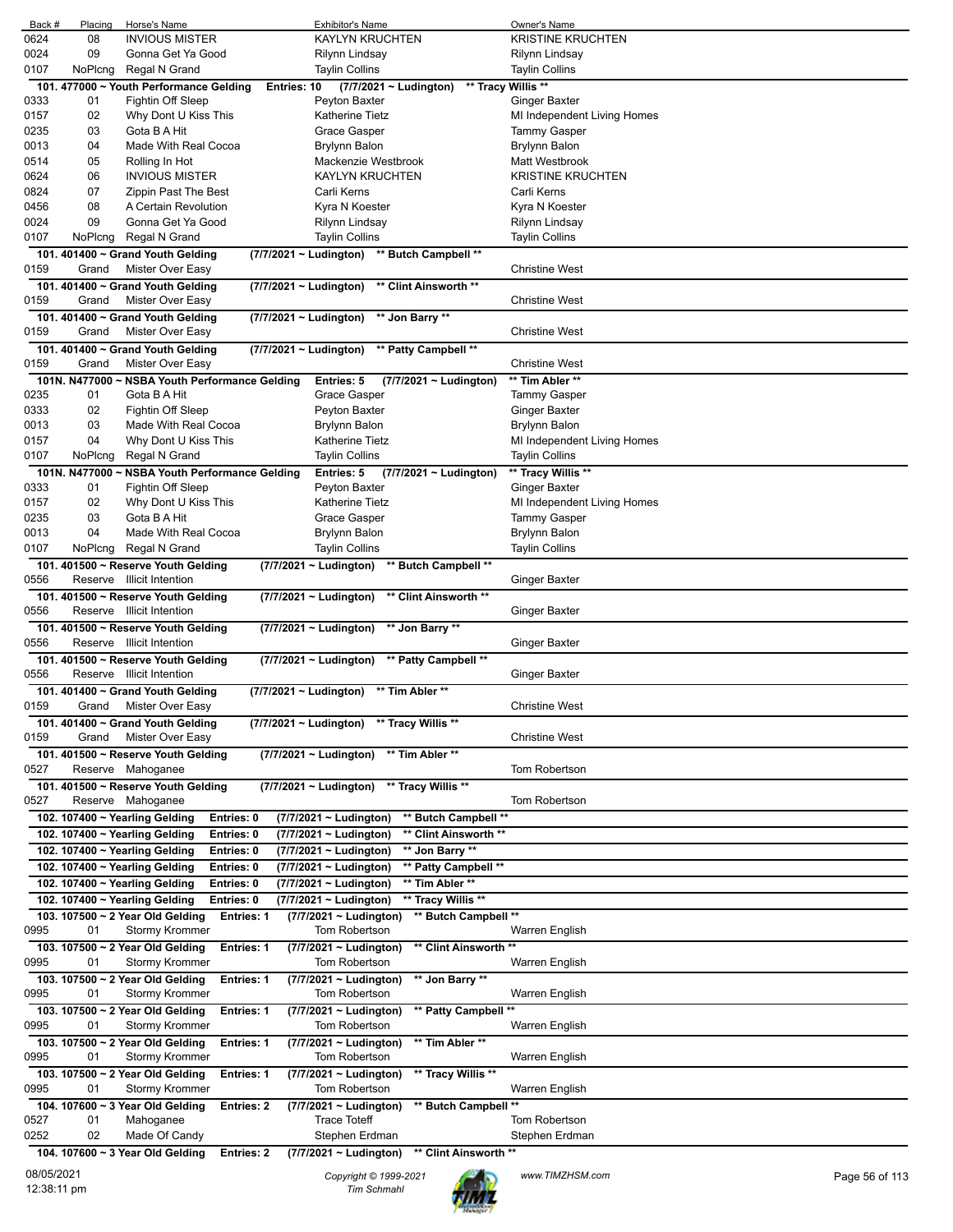| Back #                    | Placing                    | Horse's Name                                                       | <b>Exhibitor's Name</b>                              | Owner's Name                                 |
|---------------------------|----------------------------|--------------------------------------------------------------------|------------------------------------------------------|----------------------------------------------|
| 0527<br>0252              | 01<br>02                   | Mahoganee                                                          | <b>Trace Toteff</b>                                  | Tom Robertson                                |
|                           |                            | Made Of Candy                                                      | Stephen Erdman<br>** Jon Barry **                    | Stephen Erdman                               |
| 0527                      | 01                         | 104. 107600 ~ 3 Year Old Gelding<br><b>Entries: 2</b><br>Mahoganee | (7/7/2021 ~ Ludington)<br><b>Trace Toteff</b>        | <b>Tom Robertson</b>                         |
| 0252                      | 02                         | Made Of Candy                                                      | Stephen Erdman                                       | Stephen Erdman                               |
|                           |                            | 104. 107600 ~ 3 Year Old Gelding<br><b>Entries: 2</b>              | (7/7/2021 ~ Ludington)<br>** Patty Campbell **       |                                              |
| 0527                      | 01                         | Mahoganee                                                          | <b>Trace Toteff</b>                                  | <b>Tom Robertson</b>                         |
| 0252                      | 02                         | Made Of Candy                                                      | Stephen Erdman                                       | Stephen Erdman                               |
|                           |                            | 104. 107600 ~ 3 Year Old Gelding<br><b>Entries: 2</b>              | $(7/7/2021 \sim$ Ludington)<br>** Tim Abler **       |                                              |
| 0527                      | 01                         | Mahoganee                                                          | <b>Trace Toteff</b>                                  | <b>Tom Robertson</b>                         |
| 0252                      | 02                         | Made Of Candy                                                      | Stephen Erdman                                       | Stephen Erdman                               |
|                           |                            | 104. 107600 ~ 3 Year Old Gelding<br><b>Entries: 2</b>              | ** Tracy Willis **<br>$(7/7/2021 \sim$ Ludington)    |                                              |
| 0527<br>0252              | 01<br>02                   | Mahoganee<br>Made Of Candy                                         | <b>Trace Toteff</b><br>Stephen Erdman                | <b>Tom Robertson</b><br>Stephen Erdman       |
|                           | 105. 107700 ~ Aged Gelding | Entries: 13                                                        | $(7/7/2021 \sim$ Ludington)<br>** Butch Campbell **  |                                              |
| 0159                      | 01                         | Mister Over Easy                                                   | Tom Robertson                                        | <b>Christine West</b>                        |
| 0856                      | 02                         | <b>Elusive Pick</b>                                                | <b>Beverly Koke</b>                                  | <b>Beverly Koke</b>                          |
| 0556                      | 03                         | <b>Illicit Intention</b>                                           | Ginger Baxter                                        | Ginger Baxter                                |
| 0122                      | 04                         | <b>Invitations Are Good</b>                                        | <b>MICHAEL HUNTOON</b>                               | Lily Ellen Atkinson                          |
| 0216                      | 05                         | Larrys Back In Black                                               | Katie Tenerowicz                                     | Keith R Boutet                               |
| 0046                      | 06                         | <b>Hot Cinch</b>                                                   | Reagan Schnell                                       | Reagan Schnell                               |
| 0904                      | 07                         | EveryoneLuvsAGoodbar                                               | Kerrigan Lynch                                       | Kerrigan Lynch                               |
| 0118<br>0804              | 08<br>09                   | Wrapn To My Own Beat<br>Follow Ur Intuition                        | Estelle McParlan<br><b>Stefanie Freeland</b>         | Estelle McParlan<br>Stefanie Freeland        |
| 0565                      | 10                         | <b>Cheerleaders Only</b>                                           | <b>LYNN CROEL</b>                                    | LYNN CROEL                                   |
| 0959                      | NoPlcng                    | Shaikn Not Stird                                                   | <b>Tessa Dalton</b>                                  | Lydia Sage Czubak                            |
| 0828                      | NoPlcng                    | <b>Impulsive Deck</b>                                              | Fawn Healy                                           | Fawn Healy                                   |
| 0645                      | NoPlcng                    | Konair                                                             | Hope Ann Smeltzer                                    | Hope Ann Smeltzer                            |
|                           | 105. 107700 ~ Aged Gelding | Entries: 13                                                        | $(7/7/2021 \sim$ Ludington)<br>** Clint Ainsworth ** |                                              |
| 0159                      | 01                         | Mister Over Easy                                                   | Tom Robertson                                        | <b>Christine West</b>                        |
| 0556                      | 02                         | <b>Illicit Intention</b>                                           | <b>Ginger Baxter</b>                                 | Ginger Baxter                                |
| 0856                      | 03                         | <b>Elusive Pick</b>                                                | Beverly Koke                                         | Beverly Koke                                 |
| 0122                      | 04                         | <b>Invitations Are Good</b>                                        | MICHAEL HUNTOON                                      | Lily Ellen Atkinson                          |
| 0959<br>0118              | 05<br>06                   | Shaikn Not Stird<br>Wrapn To My Own Beat                           | <b>Tessa Dalton</b><br>Estelle McParlan              | Lydia Sage Czubak<br><b>Estelle McParlan</b> |
| 0645                      | 07                         | Konair                                                             | Hope Ann Smeltzer                                    | Hope Ann Smeltzer                            |
| 0216                      | 08                         | Larrys Back In Black                                               | <b>Katie Tenerowicz</b>                              | Keith R Boutet                               |
| 0904                      | 09                         | EveryoneLuvsAGoodbar                                               | Kerrigan Lynch                                       | Kerrigan Lynch                               |
| 0804                      | NoPlcng                    | <b>Follow Ur Intuition</b>                                         | Stefanie Freeland                                    | Stefanie Freeland                            |
| 0046                      | NoPlcng                    | <b>Hot Cinch</b>                                                   | Reagan Schnell                                       | Reagan Schnell                               |
| 0828                      | NoPlcng                    | <b>Impulsive Deck</b>                                              | Fawn Healy                                           | Fawn Healy                                   |
| 0565                      | NoPlcng                    | <b>Cheerleaders Only</b>                                           | LYNN CROEL                                           | LYNN CROEL                                   |
|                           | 105. 107700 ~ Aged Gelding | Entries: 13                                                        | ** Jon Barry **<br>$(7/7/2021 \sim$ Ludington)       |                                              |
| 0856<br>0159              | 01<br>02                   | <b>Elusive Pick</b><br>Mister Over Easy                            | Beverly Koke<br>Tom Robertson                        | Beverly Koke<br><b>Christine West</b>        |
| 0556                      | 03                         | Illicit Intention                                                  | Ginger Baxter                                        | Ginger Baxter                                |
| 0216                      | 04                         | Larrys Back In Black                                               | Katie Tenerowicz                                     | Keith R Boutet                               |
| 0122                      | 05                         | <b>Invitations Are Good</b>                                        | <b>MICHAEL HUNTOON</b>                               | Lily Ellen Atkinson                          |
| 0828                      | 06                         | <b>Impulsive Deck</b>                                              | Fawn Healy                                           | Fawn Healy                                   |
| 0959                      | 07                         | Shaikn Not Stird                                                   | <b>Tessa Dalton</b>                                  | Lydia Sage Czubak                            |
| 0804                      | 08                         | Follow Ur Intuition                                                | <b>Stefanie Freeland</b>                             | Stefanie Freeland                            |
| 0046                      | 09                         | <b>Hot Cinch</b>                                                   | Reagan Schnell                                       | Reagan Schnell                               |
| 0118                      | NoPlcng                    | Wrapn To My Own Beat                                               | Estelle McParlan                                     | Estelle McParlan                             |
| 0904<br>0645              | NoPlcng<br>NoPlcng         | EveryoneLuvsAGoodbar<br>Konair                                     | Kerrigan Lynch<br>Hope Ann Smeltzer                  | Kerrigan Lynch                               |
| 0565                      | NoPlcng                    | <b>Cheerleaders Only</b>                                           | LYNN CROEL                                           | Hope Ann Smeltzer<br><b>LYNN CROEL</b>       |
|                           |                            | 105. 107700 ~ Aged Gelding Entries: 13                             | (7/7/2021 ~ Ludington)<br>** Patty Campbell **       |                                              |
| 0159                      | 01                         | Mister Over Easy                                                   | Tom Robertson                                        | Christine West                               |
| 0556                      | 02                         | Illicit Intention                                                  | <b>Ginger Baxter</b>                                 | Ginger Baxter                                |
| 0856                      | 03                         | <b>Elusive Pick</b>                                                | Beverly Koke                                         | Beverly Koke                                 |
| 0828                      | 04                         | <b>Impulsive Deck</b>                                              | Fawn Healy                                           | Fawn Healy                                   |
| 0122                      | 05                         | <b>Invitations Are Good</b>                                        | <b>MICHAEL HUNTOON</b>                               | Lily Ellen Atkinson                          |
| 0118                      | 06                         | Wrapn To My Own Beat                                               | Estelle McParlan                                     | Estelle McParlan                             |
| 0959                      | 07                         | Shaikn Not Stird                                                   | Tessa Dalton                                         | Lydia Sage Czubak                            |
| 0904<br>0565              | 08<br>09                   | EveryoneLuvsAGoodbar<br><b>Cheerleaders Only</b>                   | Kerrigan Lynch<br>LYNN CROEL                         | Kerrigan Lynch<br>LYNN CROEL                 |
| 0804                      | NoPlcng                    | Follow Ur Intuition                                                | <b>Stefanie Freeland</b>                             | Stefanie Freeland                            |
| 0046                      | NoPlcng                    | <b>Hot Cinch</b>                                                   | Reagan Schnell                                       | Reagan Schnell                               |
| 0216                      | NoPlcng                    | Larrys Back In Black                                               | Katie Tenerowicz                                     | Keith R Boutet                               |
| 0645                      | NoPlcng                    | Konair                                                             | Hope Ann Smeltzer                                    | Hope Ann Smeltzer                            |
|                           |                            | 105. 107700 ~ Aged Gelding Entries: 13                             | $(7/7/2021 -$ Ludington)<br>** Tim Abler **          |                                              |
| 0159                      | 01                         | Mister Over Easy                                                   | Tom Robertson                                        | <b>Christine West</b>                        |
| 0556                      | 02                         | <b>Illicit Intention</b>                                           | <b>Ginger Baxter</b>                                 | <b>Ginger Baxter</b>                         |
| 0856                      | 03                         | Elusive Pick                                                       | Beverly Koke                                         | Beverly Koke                                 |
| 08/05/2021<br>12:38:11 pm |                            |                                                                    | Copyright © 1999-2021<br><b>Tim Schmahl</b>          | www.TIMZHSM.com<br>Page 57 of 113            |
|                           |                            |                                                                    |                                                      |                                              |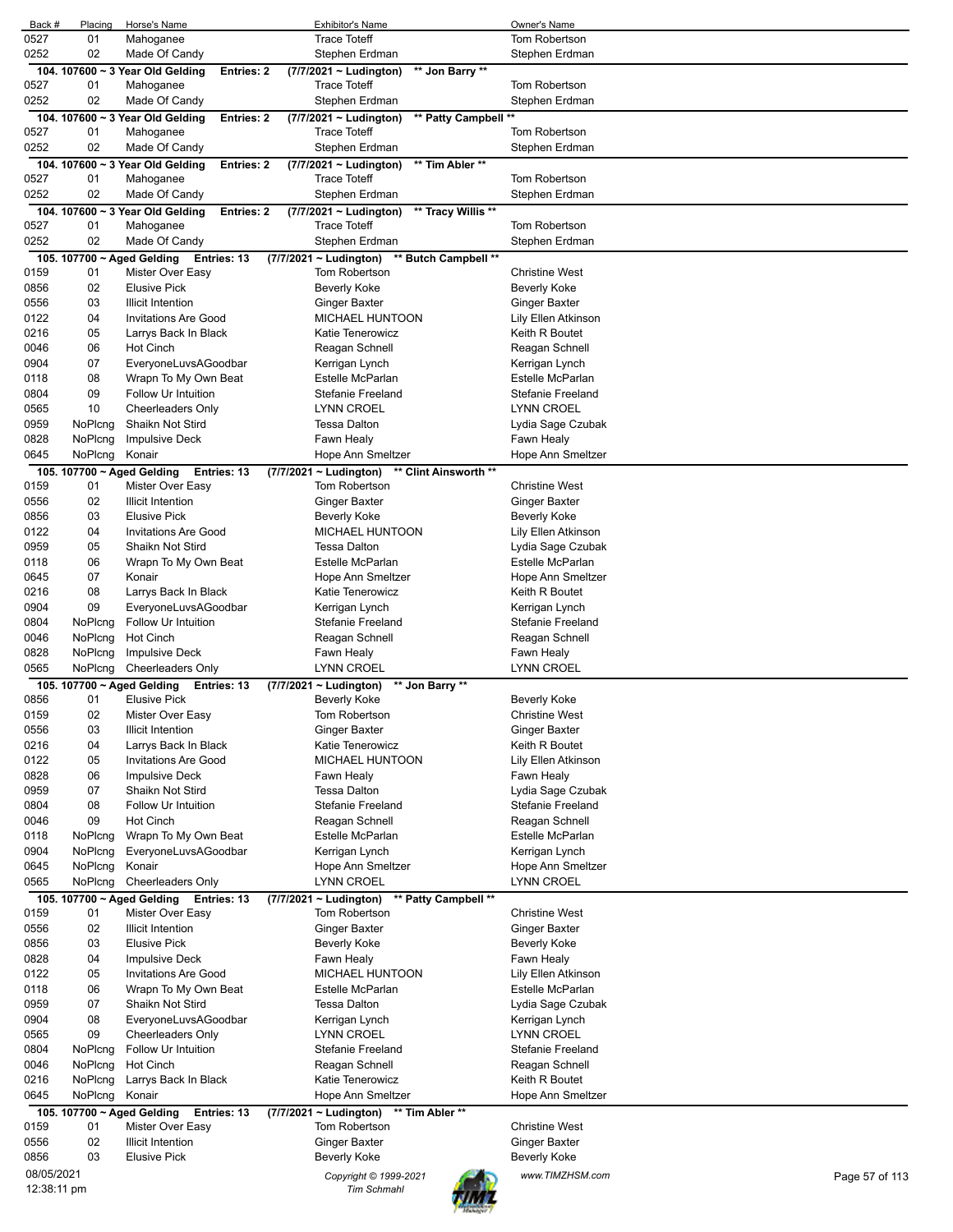| Back #     | Placing | Horse's Name                                               | <b>Exhibitor's Name</b>                             | Owner's Name                |                |
|------------|---------|------------------------------------------------------------|-----------------------------------------------------|-----------------------------|----------------|
| 0959       | 04      | Shaikn Not Stird                                           | <b>Tessa Dalton</b>                                 | Lydia Sage Czubak           |                |
| 0645       | 05      | Konair                                                     | Hope Ann Smeltzer                                   | Hope Ann Smeltzer           |                |
| 0904       | 06      | EveryoneLuvsAGoodbar                                       | Kerrigan Lynch                                      | Kerrigan Lynch              |                |
| 0046       | 07      | Hot Cinch                                                  | Reagan Schnell                                      | Reagan Schnell              |                |
| 0122       | 08      | <b>Invitations Are Good</b>                                | <b>MICHAEL HUNTOON</b>                              | Lily Ellen Atkinson         |                |
| 0828       | 09      | <b>Impulsive Deck</b>                                      | Fawn Healy                                          | Fawn Healy                  |                |
| 0118       | NoPlcng | Wrapn To My Own Beat                                       | Estelle McParlan                                    | <b>Estelle McParlan</b>     |                |
| 0804       | NoPlcng | Follow Ur Intuition                                        | <b>Stefanie Freeland</b>                            | Stefanie Freeland           |                |
| 0216       | NoPlcng | Larrys Back In Black                                       | Katie Tenerowicz                                    | Keith R Boutet              |                |
|            |         |                                                            |                                                     |                             |                |
| 0565       | NoPlcng | Cheerleaders Only                                          | <b>LYNN CROEL</b>                                   | <b>LYNN CROEL</b>           |                |
|            |         | 105. 107700 ~ Aged Gelding<br>Entries: 13                  | (7/7/2021 ~ Ludington)<br>** Tracy Willis **        |                             |                |
| 0856       | 01      | <b>Elusive Pick</b>                                        | <b>Beverly Koke</b>                                 | <b>Beverly Koke</b>         |                |
| 0159       | 02      | Mister Over Easy                                           | Tom Robertson                                       | <b>Christine West</b>       |                |
| 0556       | 03      | <b>Illicit Intention</b>                                   | Ginger Baxter                                       | <b>Ginger Baxter</b>        |                |
| 0118       | 04      | Wrapn To My Own Beat                                       | Estelle McParlan                                    | Estelle McParlan            |                |
| 0904       | 05      | EveryoneLuvsAGoodbar                                       | Kerrigan Lynch                                      | Kerrigan Lynch              |                |
| 0959       | 06      | Shaikn Not Stird                                           | <b>Tessa Dalton</b>                                 | Lydia Sage Czubak           |                |
| 0804       | 07      | Follow Ur Intuition                                        | <b>Stefanie Freeland</b>                            | Stefanie Freeland           |                |
| 0645       | 08      | Konair                                                     | Hope Ann Smeltzer                                   | Hope Ann Smeltzer           |                |
| 0122       | 09      | <b>Invitations Are Good</b>                                | <b>MICHAEL HUNTOON</b>                              | Lily Ellen Atkinson         |                |
|            |         |                                                            |                                                     |                             |                |
| 0046       | NoPlcng | Hot Cinch                                                  | Reagan Schnell                                      | Reagan Schnell              |                |
| 0828       | NoPlcng | <b>Impulsive Deck</b>                                      | Fawn Healy                                          | Fawn Healy                  |                |
| 0216       | NoPlcng | Larrys Back In Black                                       | Katie Tenerowicz                                    | Keith R Boutet              |                |
| 0565       | NoPlcng | <b>Cheerleaders Only</b>                                   | <b>LYNN CROEL</b>                                   | <b>LYNN CROEL</b>           |                |
|            |         | 106. 177000 ~ Open Performance Gelding                     | (7/7/2021 ~ Ludington)<br>Entries: 4                | ** Butch Campbell **        |                |
| 0150       | 01      | Macs Kool Legacy                                           | <b>MICHAEL HUNTOON</b>                              | Susan Frank                 |                |
| 0157       | 02      | Why Dont U Kiss This                                       | <b>Katherine Tietz</b>                              | MI Independent Living Homes |                |
| 0383       | 03      | The Red Foxx                                               | <b>Chris Dalton</b>                                 | ADAM JOHNSON                |                |
|            | 04      |                                                            |                                                     |                             |                |
| 0263       |         | <b>Finely Asleep</b>                                       | Morgan Jennings                                     | Michelle Mccarthy Warda     |                |
|            |         | 106. 177000 ~ Open Performance Gelding                     | <b>Entries: 4</b><br>$(7/7/2021 \sim$ Ludington)    | ** Clint Ainsworth **       |                |
| 0150       | 01      | Macs Kool Legacy                                           | <b>MICHAEL HUNTOON</b>                              | Susan Frank                 |                |
| 0157       | 02      | Why Dont U Kiss This                                       | Katherine Tietz                                     | MI Independent Living Homes |                |
| 0383       | 03      | The Red Foxx                                               | <b>Chris Dalton</b>                                 | ADAM JOHNSON                |                |
| 0263       | 04      | <b>Finely Asleep</b>                                       | Morgan Jennings                                     | Michelle Mccarthy Warda     |                |
|            |         | 106. 177000 ~ Open Performance Gelding                     | Entries: 4<br>$(7/7/2021 \sim$ Ludington)           | ** Jon Barry **             |                |
| 0150       | 01      | Macs Kool Legacy                                           | <b>MICHAEL HUNTOON</b>                              | Susan Frank                 |                |
| 0383       | 02      | The Red Foxx                                               | <b>Chris Dalton</b>                                 | ADAM JOHNSON                |                |
|            |         |                                                            |                                                     |                             |                |
| 0263       | 03      | <b>Finely Asleep</b>                                       | Morgan Jennings                                     | Michelle Mccarthy Warda     |                |
| 0157       | 04      | Why Dont U Kiss This                                       | <b>Katherine Tietz</b>                              | MI Independent Living Homes |                |
|            |         | 106. 177000 ~ Open Performance Gelding                     | $(7/7/2021 \sim$ Ludington)<br>Entries: 4           | ** Patty Campbell **        |                |
| 0263       | 01      | <b>Finely Asleep</b>                                       | Morgan Jennings                                     | Michelle Mccarthy Warda     |                |
| 0150       | 02      | Macs Kool Legacy                                           | <b>MICHAEL HUNTOON</b>                              | Susan Frank                 |                |
| 0383       | 03      | The Red Foxx                                               | <b>Chris Dalton</b>                                 | ADAM JOHNSON                |                |
| 0157       | 04      | Why Dont U Kiss This                                       | <b>Katherine Tietz</b>                              | MI Independent Living Homes |                |
|            |         | 106. 101400 ~ Grand Gelding                                | (7/7/2021 ~ Ludington) ** Butch Campbell **         |                             |                |
| 0159       | Grand   | Mister Over Easy                                           |                                                     | <b>Christine West</b>       |                |
|            |         |                                                            |                                                     |                             |                |
|            |         |                                                            |                                                     |                             |                |
|            |         | 106. 101400 ~ Grand Gelding<br>(7/7/2021 ~ Ludington)      | ** Clint Ainsworth **                               |                             |                |
| 0159       | Grand   | Mister Over Easy                                           |                                                     | <b>Christine West</b>       |                |
|            |         | 106. 101400 ~ Grand Gelding<br>(7/7/2021 ~ Ludington)      | ** Jon Barry **                                     |                             |                |
| 0856       | Grand   | <b>Elusive Pick</b>                                        |                                                     | <b>Beverly Koke</b>         |                |
|            |         | 106. 101400 ~ Grand Gelding<br>$(7/7/2021 \sim$ Ludington) |                                                     |                             |                |
| 0159       | Grand   | Mister Over Easy                                           | ** Patty Campbell **                                | <b>Christine West</b>       |                |
|            |         |                                                            |                                                     |                             |                |
|            |         | 106. 177000 ~ Open Performance Gelding                     | $(7/7/2021 \sim$ Ludington)<br><b>Entries: 4</b>    | ** Tim Abler **             |                |
| 0150       | 01      | Macs Kool Legacy                                           | <b>MICHAEL HUNTOON</b>                              | Susan Frank                 |                |
| 0263       | 02      | <b>Finely Asleep</b>                                       | Morgan Jennings                                     | Michelle Mccarthy Warda     |                |
| 0157       | 03      | Why Dont U Kiss This                                       | Katherine Tietz                                     | MI Independent Living Homes |                |
| 0383       | 04      | The Red Foxx                                               | <b>Chris Dalton</b>                                 | ADAM JOHNSON                |                |
|            |         | 106. 177000 ~ Open Performance Gelding                     | (7/7/2021 ~ Ludington)<br><b>Entries: 4</b>         | ** Tracy Willis **          |                |
| 0150       | 01      | Macs Kool Legacy                                           | MICHAEL HUNTOON                                     | Susan Frank                 |                |
| 0157       | 02      | Why Dont U Kiss This                                       | <b>Katherine Tietz</b>                              | MI Independent Living Homes |                |
| 0263       | 03      | <b>Finely Asleep</b>                                       | Morgan Jennings                                     | Michelle Mccarthy Warda     |                |
| 0383       | 04      | The Red Foxx                                               | <b>Chris Dalton</b>                                 | ADAM JOHNSON                |                |
|            |         |                                                            |                                                     |                             |                |
|            |         | 106. 101500 ~ Reserve Gelding                              | ** Butch Campbell **<br>$(7/7/2021 \sim$ Ludington) |                             |                |
| 0995       |         | Reserve Stormy Krommer                                     |                                                     | Warren English              |                |
|            |         | 106. 101500 ~ Reserve Gelding                              | (7/7/2021 ~ Ludington)<br>** Clint Ainsworth **     |                             |                |
| 0556       |         | Reserve Illicit Intention                                  |                                                     | Ginger Baxter               |                |
|            |         | 106. 101500 ~ Reserve Gelding                              | ** Jon Barry **<br>$(7/7/2021 \sim$ Ludington)      |                             |                |
| 0159       |         | Reserve Mister Over Easy                                   |                                                     | <b>Christine West</b>       |                |
|            |         |                                                            |                                                     |                             |                |
|            |         | 106. 101500 ~ Reserve Gelding                              | (7/7/2021 ~ Ludington)<br>** Patty Campbell **      |                             |                |
| 0556       |         | Reserve Illicit Intention                                  |                                                     | Ginger Baxter               |                |
|            |         | 106N. N177000 ~ NSBA Performance Gelding                   | $(7/7/2021 \sim$ Ludington)<br>Entries: 3           | ** Tim Abler **             |                |
| 0263       | 01      | <b>Finely Asleep</b>                                       | Morgan McCarthy Warda                               | Michelle Mccarthy Warda     |                |
| 0157       | 02      | Why Dont U Kiss This                                       | Katherine Tietz                                     | MI Independent Living Homes |                |
| 08/05/2021 |         |                                                            | Copyright © 1999-2021                               | www.TIMZHSM.com             | Page 58 of 113 |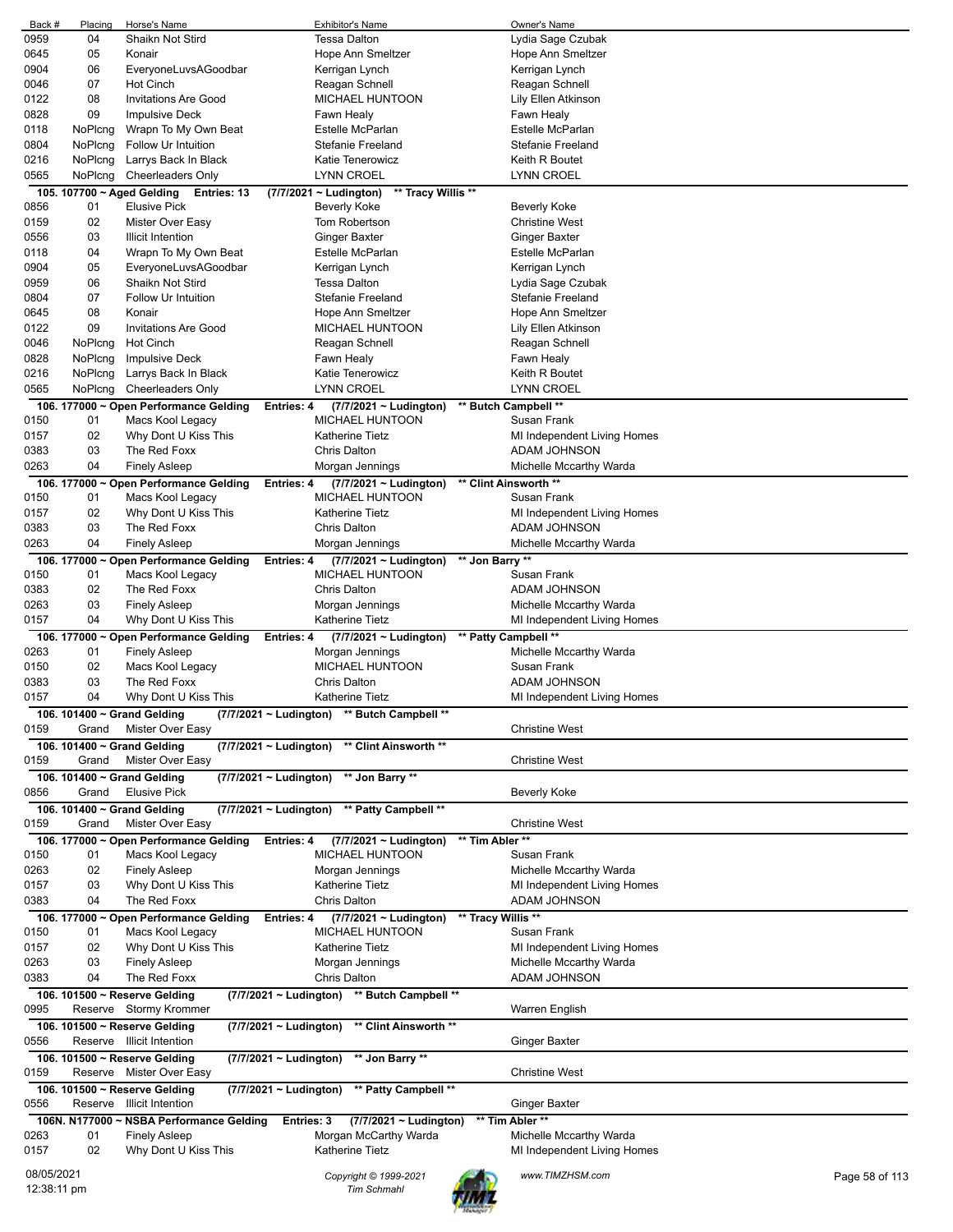| Back #       | Placing  | Horse's Name                                                   | <b>Exhibitor's Name</b>                        | Owner's Name                            |                |
|--------------|----------|----------------------------------------------------------------|------------------------------------------------|-----------------------------------------|----------------|
| 0383         | 03       | The Red Foxx                                                   | Adam Johnson                                   | ADAM JOHNSON                            |                |
|              |          | 106N. N177000 ~ NSBA Performance Gelding                       | Entries: 3<br>$(7/7/2021 \sim$ Ludington)      | ** Tracy Willis **                      |                |
| 0157         | 01       | Why Dont U Kiss This                                           | <b>Katherine Tietz</b>                         | MI Independent Living Homes             |                |
| 0263         | 02       | <b>Finely Asleep</b>                                           | Morgan McCarthy Warda                          | Michelle Mccarthy Warda                 |                |
| 0383         | 03       | The Red Foxx                                                   | Adam Johnson                                   | ADAM JOHNSON                            |                |
|              |          | 106. 101400 $\sim$ Grand Gelding                               | ** Tim Abler **<br>(7/7/2021 ~ Ludington)      |                                         |                |
| 0159         | Grand    | Mister Over Easy                                               |                                                | <b>Christine West</b>                   |                |
|              |          | 106. 101400 ~ Grand Gelding                                    | (7/7/2021 ~ Ludington)<br>** Tracy Willis **   |                                         |                |
| 0856         | Grand    | <b>Elusive Pick</b>                                            |                                                | <b>Beverly Koke</b>                     |                |
|              |          | 107. 9109 ~ Small Fry Halter<br>Entries: 11                    | (7/7/2021 ~ Ludington) ** Butch Campbell **    |                                         |                |
| 9676         | 01       | Iron Hot Maiden                                                | <b>Addison Baynes</b>                          | Meggen M Morrow Baynes                  |                |
| 0310         | 02       | IMA LOPIN WITH CLASS                                           | Quinn Boque                                    | <b>Family Bogue</b>                     |                |
| 0845         | 03       | Km Movin The Best                                              | Addaley Hudson                                 | Allison Hudson                          |                |
| 0226         | 04       | Art Trouble                                                    | <b>Karly Lewis</b>                             | Michelle Lewis                          |                |
| 0242         | 05       | U No It Gets Better                                            | Isabella Sopheia                               | Annelise Sophiea                        |                |
| 0022         | 06       | Dont Need A Mirror                                             | <b>Brylee Bunting</b>                          | Christa Baldwin                         |                |
| 0181         | 07       | Hez Up To Know Good                                            | Elizabeth Shoemaker                            | Elizabeth Shoemaker                     |                |
| 0017         | 08<br>09 | Crimson Martini                                                | Aaron Zobl<br>Adam Wilcoxen                    | Joleen Oboyle Zobl<br>Alisa Forton      |                |
| 0250<br>0616 | NoPlcng  | <b>RD Fancy Tradition</b><br>Its All About Legs                | Lila Pauli                                     | Rocking K Farms                         |                |
| 0345         | NoPlcng  | Lukes Last Shine                                               | Sophia Dong                                    | Tony Dong                               |                |
|              |          | 107. 9109 ~ Small Fry Halter<br><b>Entries: 11</b>             | ** Clint Ainsworth **                          |                                         |                |
| 9676         | 01       | Iron Hot Maiden                                                | $(7/7/2021 \sim$ Ludington)<br>Addison Baynes  | Meggen M Morrow Baynes                  |                |
| 0242         | 02       | U No It Gets Better                                            | Isabella Sopheia                               | Annelise Sophiea                        |                |
| 0310         | 03       | IMA LOPIN WITH CLASS                                           | Quinn Bogue                                    | Family Bogue                            |                |
| 0022         | 04       | Dont Need A Mirror                                             | Brylee Bunting                                 | Christa Baldwin                         |                |
| 0845         | 05       | Km Movin The Best                                              | Addaley Hudson                                 | Allison Hudson                          |                |
| 0250         | 06       | <b>RD Fancy Tradition</b>                                      | Adam Wilcoxen                                  | Alisa Forton                            |                |
| 0017         | 07       | Crimson Martini                                                | Aaron Zobl                                     | Joleen Oboyle Zobl                      |                |
| 0226         | 08       | Art Trouble                                                    | Karly Lewis                                    | Michelle Lewis                          |                |
| 0616         | 09       | Its All About Legs                                             | Lila Pauli                                     | Rocking K Farms                         |                |
| 0345         | 10       | Lukes Last Shine                                               | Sophia Dong                                    | Tony Dong                               |                |
| 0181         | NoPlcng  | Hez Up To Know Good                                            | Elizabeth Shoemaker                            | Elizabeth Shoemaker                     |                |
|              |          | 107. 9109 ~ Small Fry Halter Entries: 11                       | (7/7/2021 ~ Ludington) ** Jon Barry **         |                                         |                |
| 9676         | 01       | Iron Hot Maiden                                                | <b>Addison Baynes</b>                          | Meggen M Morrow Baynes                  |                |
| 0017         | 02       | Crimson Martini                                                | Aaron Zobl                                     | Joleen Oboyle Zobl                      |                |
| 0226         | 03       | Art Trouble                                                    | <b>Karly Lewis</b>                             | Michelle Lewis                          |                |
| 0845         | 04       | Km Movin The Best                                              | Addaley Hudson                                 | Allison Hudson                          |                |
| 0242         | 05       | U No It Gets Better                                            | Isabella Sopheia                               | Annelise Sophiea                        |                |
| 0250         | 06       | <b>RD Fancy Tradition</b>                                      | Adam Wilcoxen                                  | Alisa Forton                            |                |
| 0310         | 07       | IMA LOPIN WITH CLASS                                           | Quinn Bogue                                    | <b>Family Bogue</b>                     |                |
| 0022         | 08       | Dont Need A Mirror                                             | <b>Brylee Bunting</b>                          | Christa Baldwin                         |                |
| 0616         | 09       | Its All About Legs                                             | Lila Pauli                                     | Rocking K Farms                         |                |
| 0345         | NoPlcng  | Lukes Last Shine                                               | Sophia Dong                                    | Tony Dong                               |                |
| 0181         |          | NoPlcng Hez Up To Know Good                                    | Elizabeth Shoemaker                            | Elizabeth Shoemaker                     |                |
|              |          | 107. 9109 ~ Small Fry Halter Entries: 11                       | (7/7/2021 ~ Ludington) ** Patty Campbell **    |                                         |                |
| 9676<br>0242 | 01       | Iron Hot Maiden<br>U No It Gets Better                         | <b>Addison Baynes</b>                          | Meggen M Morrow Baynes                  |                |
| 0022         | 02<br>03 | Dont Need A Mirror                                             | Isabella Sopheia<br><b>Brylee Bunting</b>      | Annelise Sophiea<br>Christa Baldwin     |                |
| 0017         | 04       | Crimson Martini                                                | Aaron Zobl                                     | Joleen Oboyle Zobl                      |                |
| 0226         | 05       | Art Trouble                                                    | Karly Lewis                                    | Michelle Lewis                          |                |
| 0845         | 06       | Km Movin The Best                                              | <b>Addaley Hudson</b>                          | Allison Hudson                          |                |
| 0310         | 07       | IMA LOPIN WITH CLASS                                           | Quinn Bogue                                    | <b>Family Bogue</b>                     |                |
| 0181         | 08       | Hez Up To Know Good                                            | Elizabeth Shoemaker                            | Elizabeth Shoemaker                     |                |
| 0345         | 09       | Lukes Last Shine                                               | Sophia Dong                                    | <b>Tony Dong</b>                        |                |
| 0616         | NoPlcng  | Its All About Legs                                             | Lila Pauli                                     | Rocking K Farms                         |                |
| 0250         | NoPlcng  | <b>RD Fancy Tradition</b>                                      | Adam Wilcoxen                                  | Alisa Forton                            |                |
|              |          | 106. 101500 ~ Reserve Gelding                                  | ** Tim Abler **<br>$(7/7/2021 \sim$ Ludington) |                                         |                |
| 0527         | Reserve  | Mahoganee                                                      |                                                | <b>Tom Robertson</b>                    |                |
|              |          | 106. 101500 ~ Reserve Gelding                                  | (7/7/2021 ~ Ludington)<br>** Tracy Willis **   |                                         |                |
| 0159         |          | Reserve Mister Over Easy                                       |                                                | <b>Christine West</b>                   |                |
|              |          | 108. 9425 ~ Small Fry Showmanship<br>Entries: 9                | $(7/7/2021 \sim$ Ludington)                    | ** Butch Campbell **                    |                |
| 0181         | 01       | Hez Up To Know Good                                            | Elizabeth Shoemaker                            | Elizabeth Shoemaker                     |                |
| 0845         | 02       | Km Movin The Best                                              | <b>Addaley Hudson</b>                          | Allison Hudson                          |                |
| 0616         | 03       | Its All About Legs                                             | Lila Pauli                                     | Rocking K Farms                         |                |
| 0310         | 04       | <b>IMA LOPIN WITH CLASS</b>                                    | Quinn Bogue                                    | <b>Family Bogue</b>                     |                |
| 0022         | 05       | Dont Need A Mirror                                             | <b>Brylee Bunting</b>                          | Christa Baldwin                         |                |
| 0242         | 06       | U No It Gets Better                                            | Isabella Sopheia                               | Annelise Sophiea                        |                |
| 0250         | 07       | <b>RD Fancy Tradition</b>                                      | Adam Wilcoxen                                  | Alisa Forton                            |                |
| 0345         | 08       | Lukes Last Shine<br>Art Trouble                                | Sophia Dong                                    | <b>Tony Dong</b>                        |                |
| 0226         | 09       |                                                                | Karly Lewis                                    | Michelle Lewis<br>** Clint Ainsworth ** |                |
| 0226         | 01       | 108. 9425 ~ Small Fry Showmanship<br>Entries: 9<br>Art Trouble | (7/7/2021 ~ Ludington)<br>Karly Lewis          | Michelle Lewis                          |                |
|              |          |                                                                |                                                |                                         |                |
| 08/05/2021   |          |                                                                | Copyright © 1999-2021                          | www.TIMZHSM.com                         | Page 59 of 113 |
| 12:38:11 pm  |          |                                                                | <b>Tim Schmahl</b>                             |                                         |                |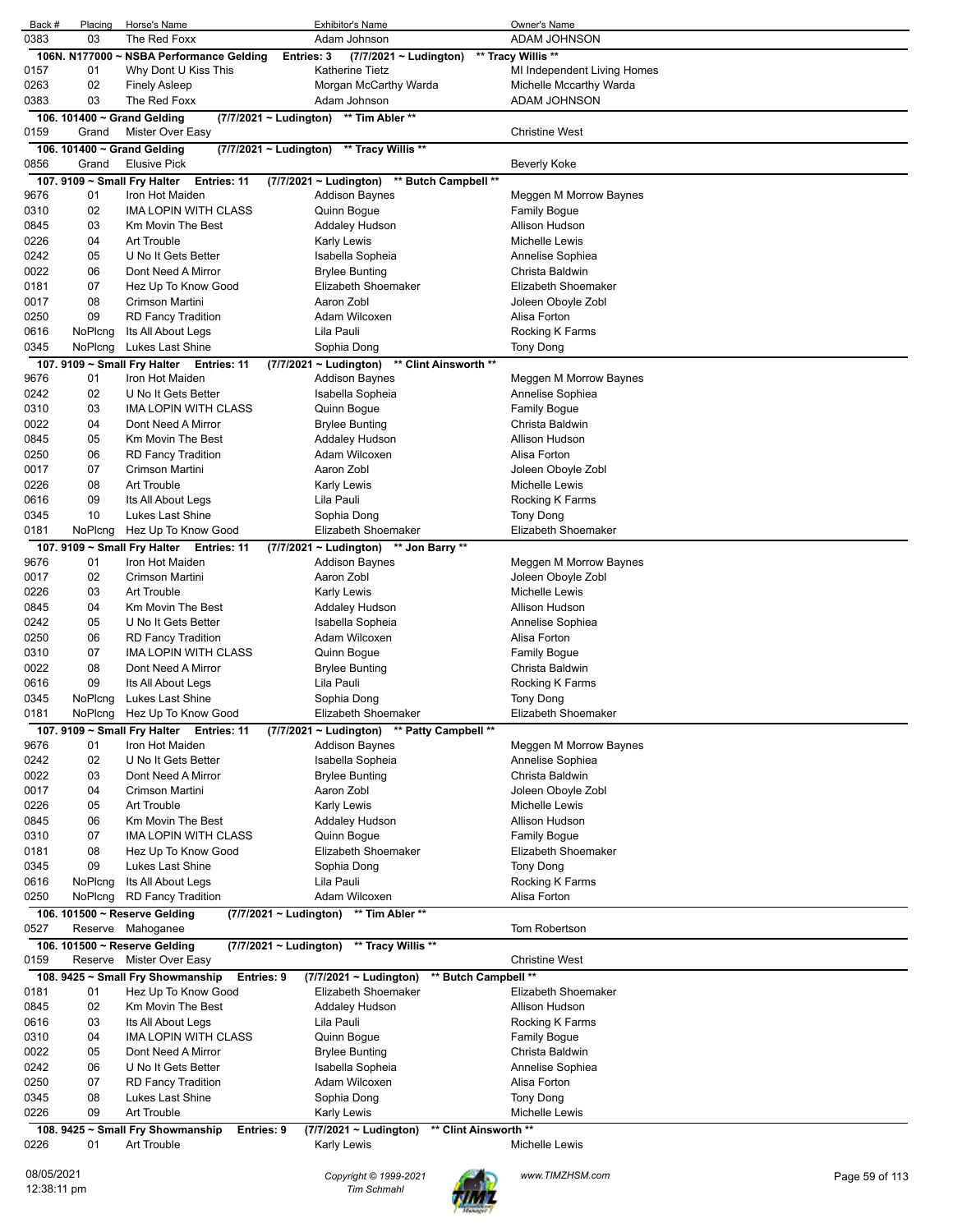| Back #     | Placing | Horse's Name                                          | <b>Exhibitor's Name</b>                        | Owner's Name                      |
|------------|---------|-------------------------------------------------------|------------------------------------------------|-----------------------------------|
| 0181       | 02      | Hez Up To Know Good                                   | Elizabeth Shoemaker                            | Elizabeth Shoemaker               |
| 0022       | 03      | Dont Need A Mirror                                    | <b>Brylee Bunting</b>                          | Christa Baldwin                   |
| 0310       | 04      | <b>IMA LOPIN WITH CLASS</b>                           | Quinn Bogue                                    | <b>Family Bogue</b>               |
| 0616       | 05      | Its All About Legs                                    | Lila Pauli                                     | Rocking K Farms                   |
| 0845       | 06      | Km Movin The Best                                     | Addaley Hudson                                 | Allison Hudson                    |
| 0250       | 07      | <b>RD Fancy Tradition</b>                             | Adam Wilcoxen                                  | Alisa Forton                      |
| 0242       | 08      | U No It Gets Better                                   | Isabella Sopheia                               | Annelise Sophiea                  |
| 0345       | 09      | Lukes Last Shine                                      | Sophia Dong                                    | Tony Dong                         |
|            |         | 108. 9425 ~ Small Fry Showmanship<br>Entries: 9       | ** Jon Barry **<br>(7/7/2021 ~ Ludington)      |                                   |
| 0226       | 01      | <b>Art Trouble</b>                                    | Karly Lewis                                    | Michelle Lewis                    |
| 0022       | 02      | Dont Need A Mirror                                    | <b>Brylee Bunting</b>                          | Christa Baldwin                   |
| 0310       | 03      | <b>IMA LOPIN WITH CLASS</b>                           | Quinn Bogue                                    | <b>Family Bogue</b>               |
| 0181       | 04      | Hez Up To Know Good                                   | Elizabeth Shoemaker                            | Elizabeth Shoemaker               |
| 0845       | 05      | <b>Km Movin The Best</b>                              | <b>Addaley Hudson</b>                          | Allison Hudson                    |
| 0616       | 06      | Its All About Legs                                    | Lila Pauli                                     | Rocking K Farms                   |
| 0250       | 07      | <b>RD Fancy Tradition</b>                             | Adam Wilcoxen                                  | Alisa Forton                      |
| 0345       | 08      | Lukes Last Shine                                      | Sophia Dong                                    | Tony Dong                         |
| 0242       | 09      | U No It Gets Better                                   | Isabella Sopheia                               | Annelise Sophiea                  |
|            |         | 108. 9425 ~ Small Fry Showmanship<br>Entries: 9       | ** Patty Campbell **<br>(7/7/2021 ~ Ludington) |                                   |
| 0310       | 01      | <b>IMA LOPIN WITH CLASS</b>                           | Quinn Bogue                                    | <b>Family Bogue</b>               |
| 0845       | 02      | <b>Km Movin The Best</b>                              | Addaley Hudson                                 | <b>Allison Hudson</b>             |
| 0181       | 03      | Hez Up To Know Good                                   | Elizabeth Shoemaker                            | Elizabeth Shoemaker               |
| 0616       | 04      | Its All About Legs                                    | Lila Pauli                                     | Rocking K Farms                   |
| 0022       | 05      | Dont Need A Mirror                                    | <b>Brylee Bunting</b>                          | Christa Baldwin                   |
| 0242       | 06      | U No It Gets Better                                   | Isabella Sopheia                               | Annelise Sophiea                  |
| 0345       | 07      | Lukes Last Shine                                      | Sophia Dong                                    | Tony Dong                         |
| 0250       | 08      | <b>RD Fancy Tradition</b>                             | Adam Wilcoxen                                  | Alisa Forton                      |
| 0226       | 09      | <b>Art Trouble</b>                                    | <b>Karly Lewis</b>                             | Michelle Lewis                    |
|            |         | 107. 9109 $\sim$ Small Fry Halter<br>Entries: 11      | ** Tim Abler **<br>(7/7/2021 ~ Ludington)      |                                   |
| 9676       | 01      | Iron Hot Maiden                                       | <b>Addison Baynes</b>                          | Meggen M Morrow Baynes            |
| 0310       | 02      | <b>IMA LOPIN WITH CLASS</b>                           | Quinn Bogue                                    | <b>Family Bogue</b>               |
| 0845       | 03      | Km Movin The Best                                     | Addaley Hudson                                 | Allison Hudson                    |
| 0242       | 04      | U No It Gets Better                                   | Isabella Sopheia                               | Annelise Sophiea                  |
| 0226       | 05      | <b>Art Trouble</b>                                    | Karly Lewis                                    | Michelle Lewis                    |
| 0017       | 06      | Crimson Martini                                       | Aaron Zobl                                     | Joleen Oboyle Zobl                |
| 0022       | 07      | Dont Need A Mirror                                    | <b>Brylee Bunting</b>                          | Christa Baldwin                   |
| 0250       | 08      | <b>RD Fancy Tradition</b>                             | Adam Wilcoxen                                  | Alisa Forton                      |
| 0616       | 09      | Its All About Legs                                    | Lila Pauli                                     | Rocking K Farms                   |
|            |         |                                                       |                                                |                                   |
| 0345       | NoPlcng | Lukes Last Shine                                      | Sophia Dong                                    | Tony Dong                         |
| 0181       | NoPlcng | Hez Up To Know Good                                   | Elizabeth Shoemaker                            | Elizabeth Shoemaker               |
|            |         | 107. 9109 ~ Small Fry Halter<br>Entries: 11           | (7/7/2021 ~ Ludington) ** Tracy Willis **      |                                   |
| 9676       | 01      | Iron Hot Maiden                                       | Addison Baynes                                 | Meggen M Morrow Baynes            |
| 0845       | 02      | Km Movin The Best                                     | Addaley Hudson                                 | <b>Allison Hudson</b>             |
| 0017       | 03      | Crimson Martini                                       | Aaron Zobl                                     | Joleen Oboyle Zobl                |
| 0310       | 04      | IMA LOPIN WITH CLASS                                  | Quinn Bogue                                    | <b>Family Bogue</b>               |
| 0242       | 05      | U No It Gets Better                                   | Isabella Sopheia                               | Annelise Sophiea                  |
| 0022       | 06      | Dont Need A Mirror                                    | <b>Brylee Bunting</b>                          | Christa Baldwin                   |
| 0250       | 07      | <b>RD Fancy Tradition</b>                             | Adam Wilcoxen                                  | Alisa Forton                      |
| 0226       | 08      | Art Trouble                                           | Karly Lewis                                    | Michelle Lewis                    |
| 0616       | 09      | Its All About Legs                                    | Lila Pauli                                     | Rocking K Farms                   |
| 0345       | NoPlcng | Lukes Last Shine                                      | Sophia Dong                                    | Tony Dong                         |
| 0181       | NoPlcng | Hez Up To Know Good                                   | Elizabeth Shoemaker                            | Elizabeth Shoemaker               |
|            |         | 109. 412001 ~ Youth Rookie Showmanship<br>Entries: 21 | (7/7/2021 ~ Ludington)                         | ** Butch Campbell **              |
| 0630       | 01      | Im Pink Floyd                                         | <b>Kate Davis</b>                              | <b>Kate Davis</b>                 |
| 0713       | 02      | <b>Exclusively Mocca</b>                              | Kayla Virga                                    | Kayla Virga                       |
| 0932       | 03      | Are U A Hot Charlie                                   | Abigail Roos                                   | Abigail Roos                      |
| 0111       | 04      | Dang Near Dun                                         | Claire Kelp                                    | Claire Kelp                       |
| 0424       | 05      | One Black Krymsun                                     | Carlene Armstrong                              | Carlene Armstrong                 |
| 1010       | 06      | Surely Im A Certain                                   | <b>Addison Buckley</b>                         | Addison Buckley                   |
| 0146       | 07      | ValentinosBlazinRide                                  | <b>Madison Stuart</b>                          | <b>Madison Stuart</b>             |
| 0904       | 08      | EveryoneLuvsAGoodbar                                  | Kerrigan Lynch                                 | Kerrigan Lynch                    |
| 0386       | 09      | No Time To Party                                      | Rylee Elizabeth Nichols                        | Kelly Dykstra Nichols             |
| 0616       | 10      | Its All About Legs                                    | Grace Benway                                   | Rocking K Farms                   |
| 0282       | 11      | Lopers Get Good Chex                                  | Stellamia Aerts                                | Sara Shoemaker                    |
| 0099       | 12      | This Jet Is Hot                                       | Elizabeth Laney                                | Andrea Laney                      |
| 0334       | 13      | Hot Look N Dream                                      | Olivia Hill                                    | Olivia Hill                       |
| 0164       | 14      | <b>Red Deeified</b>                                   | Karina Bader Van Dyle                          | Kailene Bader Van Dyke            |
| 0959       | 15      | Shaikn Not Stird                                      | Lydia Sage Czubak                              | Lydia Sage Czubak                 |
| 0118       | 16      | Wrapn To My Own Beat                                  | Estelle McParlan                               | Estelle McParlan                  |
| 0671       | 17      | Bling On The Nite                                     | Ava Holman                                     | Ava Holman                        |
| 0506       | 18      | Regal Enchantment                                     | Jaydin Ruhle                                   | Saige Ruhle                       |
| 0775       | 19      | Secure The Jewels                                     | Lily Luckett                                   | <b>Taylor Peer</b>                |
| 0518       | 20      | Zee Zee Tuf                                           | Sarah Russell                                  | <b>Barb Foster</b>                |
| 0250       | 21      | <b>RD Fancy Tradition</b>                             | Darlene Wilcoxen                               | Alisa Forton                      |
| 08/05/2021 |         |                                                       | Copyright © 1999-2021                          | www.TIMZHSM.com<br>Page 60 of 113 |

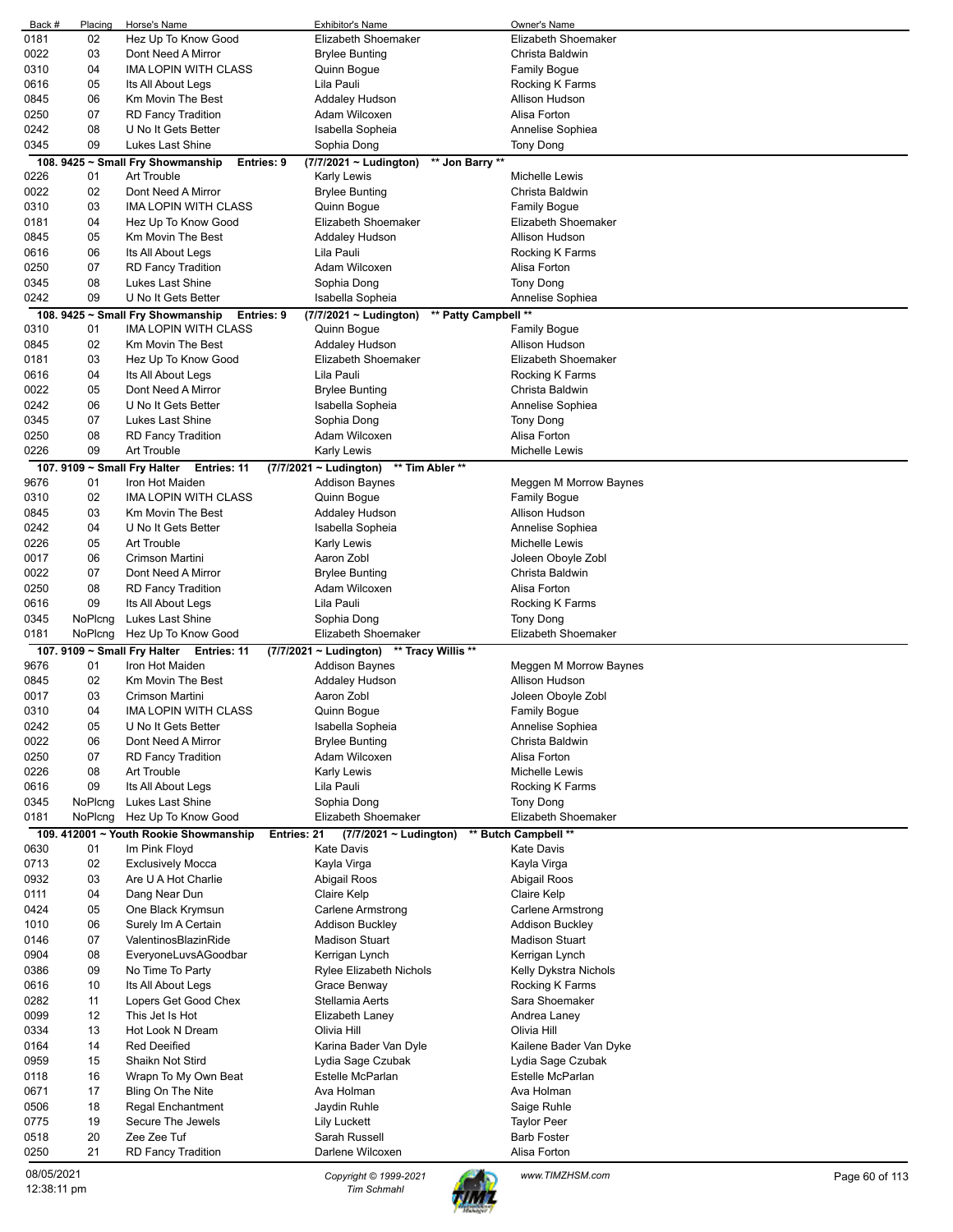| Back #                    | Placing | Horse's Name                                    | <b>Exhibitor's Name</b>                     | Owner's Name           |                |
|---------------------------|---------|-------------------------------------------------|---------------------------------------------|------------------------|----------------|
|                           |         | 109. 412001 ~ Youth Rookie Showmanship          | Entries: 21<br>(7/7/2021 ~ Ludington)       | ** Clint Ainsworth **  |                |
| 0630                      | 01      | Im Pink Floyd                                   | <b>Kate Davis</b>                           | Kate Davis             |                |
| 0111                      | 02      | Dang Near Dun                                   | Claire Kelp                                 | Claire Kelp            |                |
| 0282                      | 03      | Lopers Get Good Chex                            | Stellamia Aerts                             | Sara Shoemaker         |                |
| 0146                      | 04      | ValentinosBlazinRide                            | <b>Madison Stuart</b>                       | Madison Stuart         |                |
| 0616                      | 05      | Its All About Legs                              | Grace Benway                                | Rocking K Farms        |                |
| 0713                      | 06      | <b>Exclusively Mocca</b>                        | Kayla Virga                                 | Kayla Virga            |                |
| 0099                      | 07      | This Jet Is Hot                                 | Elizabeth Laney                             | Andrea Laney           |                |
| 0118                      | 08      |                                                 | Estelle McParlan                            | Estelle McParlan       |                |
|                           |         | Wrapn To My Own Beat                            |                                             |                        |                |
| 0904                      | 09      | EveryoneLuvsAGoodbar                            | Kerrigan Lynch                              | Kerrigan Lynch         |                |
| 0334                      | 10      | Hot Look N Dream                                | Olivia Hill                                 | Olivia Hill            |                |
| 0671                      | 11      | Bling On The Nite                               | Ava Holman                                  | Ava Holman             |                |
| 0775                      | 12      | Secure The Jewels                               | Lily Luckett                                | <b>Taylor Peer</b>     |                |
| 0506                      | 13      | <b>Regal Enchantment</b>                        | Jaydin Ruhle                                | Saige Ruhle            |                |
| 0518                      | 14      | Zee Zee Tuf                                     | Sarah Russell                               | <b>Barb Foster</b>     |                |
| 1010                      | 15      | Surely Im A Certain                             |                                             |                        |                |
|                           |         |                                                 | Addison Buckley                             | Addison Buckley        |                |
| 0164                      | 16      | <b>Red Deeified</b>                             | Karina Bader Van Dyle                       | Kailene Bader Van Dyke |                |
| 0386                      | 17      | No Time To Party                                | Rylee Elizabeth Nichols                     | Kelly Dykstra Nichols  |                |
| 0959                      | 18      | Shaikn Not Stird                                | Lydia Sage Czubak                           | Lydia Sage Czubak      |                |
| 0250                      | 19      | <b>RD Fancy Tradition</b>                       | Darlene Wilcoxen                            | Alisa Forton           |                |
| 0424                      | 20      | One Black Krymsun                               | Carlene Armstrong                           | Carlene Armstrong      |                |
| 0932                      | 21      | Are U A Hot Charlie                             | Abigail Roos                                | Abigail Roos           |                |
|                           |         | 109. 412001 ~ Youth Rookie Showmanship          | Entries: 21<br>$(7/7/2021 \sim$ Ludington)  | ** Jon Barry **        |                |
|                           |         |                                                 |                                             |                        |                |
| 0630                      | 01      | Im Pink Floyd                                   | <b>Kate Davis</b>                           | Kate Davis             |                |
| 0111                      | 02      | Dang Near Dun                                   | Claire Kelp                                 | Claire Kelp            |                |
| 0518                      | 03      | Zee Zee Tuf                                     | Sarah Russell                               | Barb Foster            |                |
| 0506                      | 04      | <b>Regal Enchantment</b>                        | Jaydin Ruhle                                | Saige Ruhle            |                |
| 0282                      | 05      | Lopers Get Good Chex                            | Stellamia Aerts                             | Sara Shoemaker         |                |
| 0099                      | 06      | This Jet Is Hot                                 | Elizabeth Laney                             | Andrea Laney           |                |
| 0164                      | 07      | <b>Red Deeified</b>                             | Karina Bader Van Dyle                       | Kailene Bader Van Dyke |                |
| 0146                      | 08      | ValentinosBlazinRide                            | <b>Madison Stuart</b>                       | Madison Stuart         |                |
|                           |         |                                                 |                                             |                        |                |
| 0616                      | 09      | Its All About Legs                              | Grace Benway                                | Rocking K Farms        |                |
| 0334                      | 10      | Hot Look N Dream                                | Olivia Hill                                 | Olivia Hill            |                |
| 0671                      | 11      | Bling On The Nite                               | Ava Holman                                  | Ava Holman             |                |
| 0386                      | 12      | No Time To Party                                | <b>Rylee Elizabeth Nichols</b>              | Kelly Dykstra Nichols  |                |
| 0713                      | 13      | <b>Exclusively Mocca</b>                        | Kayla Virga                                 | Kayla Virga            |                |
| 0904                      | 14      | EveryoneLuvsAGoodbar                            | Kerrigan Lynch                              | Kerrigan Lynch         |                |
| 0118                      | 15      |                                                 | Estelle McParlan                            | Estelle McParlan       |                |
|                           |         | Wrapn To My Own Beat                            |                                             |                        |                |
| 0959                      | 16      | Shaikn Not Stird                                | Lydia Sage Czubak                           | Lydia Sage Czubak      |                |
| 1010                      | 17      | Surely Im A Certain                             | <b>Addison Buckley</b>                      | <b>Addison Buckley</b> |                |
| 0775                      | 18      | Secure The Jewels                               | <b>Lily Luckett</b>                         | <b>Taylor Peer</b>     |                |
| 0250                      | 19      | <b>RD Fancy Tradition</b>                       | Darlene Wilcoxen                            | Alisa Forton           |                |
| 0424                      | 20      | One Black Krymsun                               | Carlene Armstrong                           | Carlene Armstrong      |                |
| 0932                      | 21      | Are U A Hot Charlie                             | Abigail Roos                                | Abigail Roos           |                |
|                           |         | 109. 412001 ~ Youth Rookie Showmanship          | Entries: 21<br>(7/7/2021 ~ Ludington)       | ** Patty Campbell **   |                |
| 0713                      | 01      | <b>Exclusively Mocca</b>                        | Kayla Virga                                 | Kayla Virga            |                |
|                           |         |                                                 |                                             |                        |                |
| 0630                      | 02      | Im Pink Floyd                                   | <b>Kate Davis</b>                           | Kate Davis             |                |
| 0932                      | 03      | Are U A Hot Charlie                             | Abigail Roos                                | Abigail Roos           |                |
| 0111                      | 04      | Dang Near Dun                                   | Claire Kelp                                 | Claire Kelp            |                |
| 1010                      | 05      | Surely Im A Certain                             | <b>Addison Buckley</b>                      | <b>Addison Buckley</b> |                |
| 0904                      | 06      | EveryoneLuvsAGoodbar                            | Kerrigan Lynch                              | Kerrigan Lynch         |                |
| 0334                      | 07      | Hot Look N Dream                                | Olivia Hill                                 | Olivia Hill            |                |
| 0118                      | 08      | Wrapn To My Own Beat                            | Estelle McParlan                            | Estelle McParlan       |                |
|                           |         | One Black Krymsun                               |                                             |                        |                |
| 0424                      | 09      |                                                 | Carlene Armstrong                           | Carlene Armstrong      |                |
| 0616                      | 10      | Its All About Legs                              | Grace Benway                                | Rocking K Farms        |                |
| 0146                      | 11      | ValentinosBlazinRide                            | <b>Madison Stuart</b>                       | <b>Madison Stuart</b>  |                |
| 0099                      | 12      | This Jet Is Hot                                 | Elizabeth Laney                             | Andrea Laney           |                |
| 0282                      | 13      | Lopers Get Good Chex                            | Stellamia Aerts                             | Sara Shoemaker         |                |
| 0386                      | 14      | No Time To Party                                | <b>Rylee Elizabeth Nichols</b>              | Kelly Dykstra Nichols  |                |
| 0164                      | 15      | <b>Red Deeified</b>                             | Karina Bader Van Dyle                       | Kailene Bader Van Dyke |                |
| 0671                      | 16      | Bling On The Nite                               | Ava Holman                                  | Ava Holman             |                |
| 0959                      | 17      | Shaikn Not Stird                                | Lydia Sage Czubak                           | Lydia Sage Czubak      |                |
|                           |         |                                                 |                                             |                        |                |
| 0506                      | 18      | Regal Enchantment                               | Jaydin Ruhle                                | Saige Ruhle            |                |
| 0775                      | 19      | Secure The Jewels                               | <b>Lily Luckett</b>                         | <b>Taylor Peer</b>     |                |
| 0518                      | 20      | Zee Zee Tuf                                     | Sarah Russell                               | Barb Foster            |                |
| 0250                      |         | <b>RD Fancy Tradition</b>                       | Darlene Wilcoxen                            | Alisa Forton           |                |
|                           | 21      |                                                 |                                             | ** Tim Abler **        |                |
|                           |         | 108. 9425 ~ Small Fry Showmanship<br>Entries: 9 | (7/7/2021 ~ Ludington)                      |                        |                |
|                           |         |                                                 | Elizabeth Shoemaker                         | Elizabeth Shoemaker    |                |
| 0181                      | 01      | Hez Up To Know Good                             |                                             |                        |                |
| 0310                      | 02      | IMA LOPIN WITH CLASS                            | Quinn Bogue                                 | <b>Family Bogue</b>    |                |
| 0616                      | 03      | Its All About Legs                              | Lila Pauli                                  | Rocking K Farms        |                |
| 0845                      | 04      | Km Movin The Best                               | Addaley Hudson                              | Allison Hudson         |                |
| 0022                      | 05      | Dont Need A Mirror                              | <b>Brylee Bunting</b>                       | Christa Baldwin        |                |
| 0250                      | 06      | <b>RD Fancy Tradition</b>                       | Adam Wilcoxen                               | Alisa Forton           |                |
| 0242                      | 07      | U No It Gets Better                             | Isabella Sopheia                            | Annelise Sophiea       |                |
|                           |         |                                                 |                                             |                        |                |
| 08/05/2021<br>12:38:11 pm |         |                                                 | Copyright © 1999-2021<br><b>Tim Schmahl</b> | www.TIMZHSM.com        | Page 61 of 113 |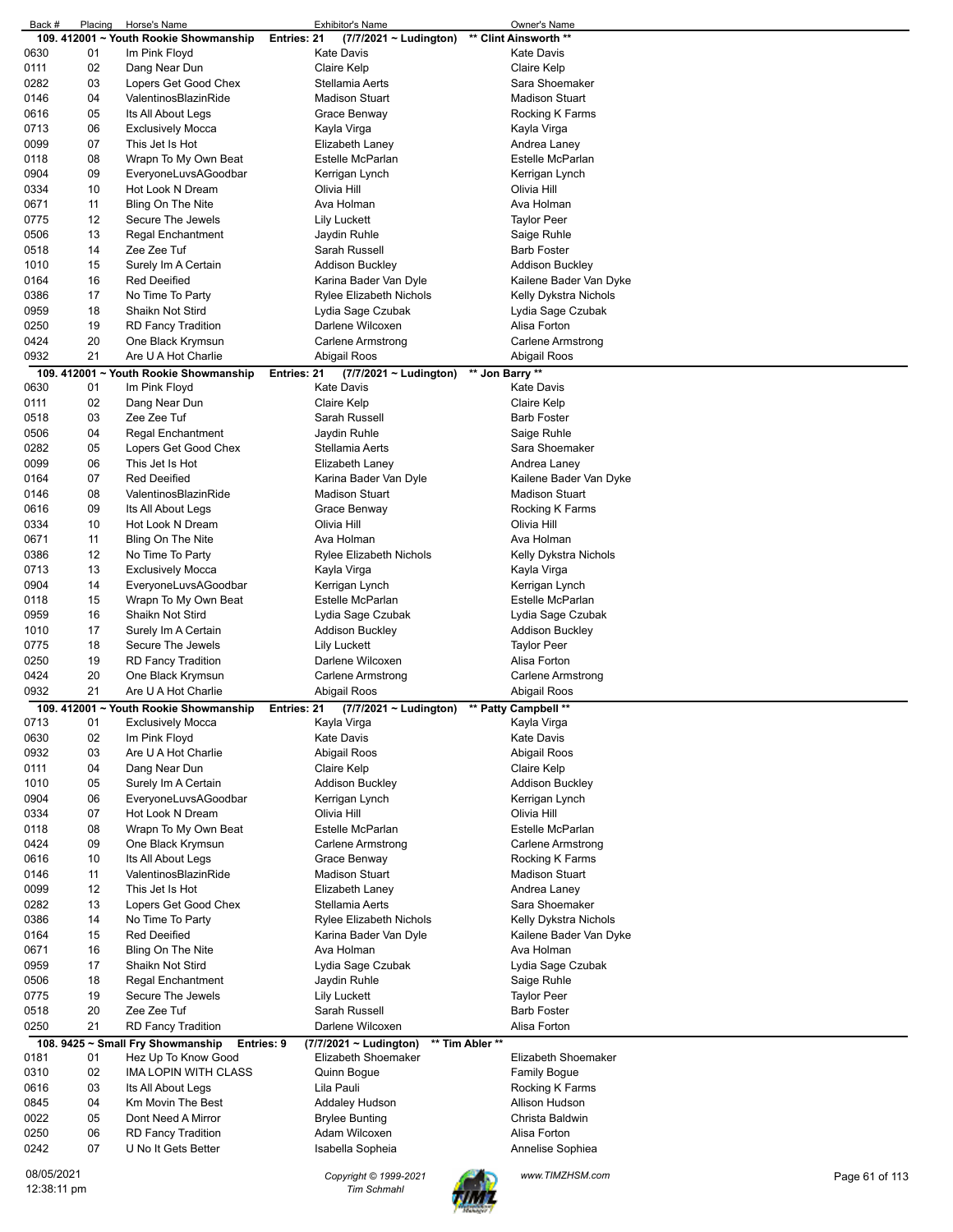| Back #       | Placing  | Horse's Name                                                     | <b>Exhibitor's Name</b>                                    | Owner's Name                           |                |
|--------------|----------|------------------------------------------------------------------|------------------------------------------------------------|----------------------------------------|----------------|
| 0345         | 08       | Lukes Last Shine                                                 | Sophia Dong                                                | <b>Tony Dong</b>                       |                |
| 0226         | 09       | <b>Art Trouble</b>                                               | Karly Lewis                                                | Michelle Lewis                         |                |
|              |          | 108. 9425 ~ Small Fry Showmanship<br>Entries: 9                  | ** Tracy Willis **<br>(7/7/2021 ~ Ludington)               |                                        |                |
| 0022         | 01       | Dont Need A Mirror                                               | <b>Brylee Bunting</b>                                      | Christa Baldwin                        |                |
| 0310         | 02       | <b>IMA LOPIN WITH CLASS</b>                                      | Quinn Bogue                                                | Family Bogue                           |                |
| 0226         | 03       | Art Trouble                                                      | <b>Karly Lewis</b>                                         | Michelle Lewis                         |                |
| 0181         | 04       | Hez Up To Know Good                                              | Elizabeth Shoemaker                                        | Elizabeth Shoemaker                    |                |
| 0616         | 05       | Its All About Legs                                               | Lila Pauli                                                 | Rocking K Farms                        |                |
| 0845         | 06<br>07 | Km Movin The Best                                                | Addaley Hudson                                             | Allison Hudson<br>Alisa Forton         |                |
| 0250<br>0345 | 08       | <b>RD Fancy Tradition</b><br>Lukes Last Shine                    | Adam Wilcoxen                                              |                                        |                |
| 0242         | 09       | U No It Gets Better                                              | Sophia Dong                                                | <b>Tony Dong</b>                       |                |
|              |          |                                                                  | Isabella Sopheia                                           | Annelise Sophiea                       |                |
| 0713         |          | 110. 412702 ~ Level 1 Youth Showmanship 13&Under                 | Entries: 12<br>(7/7/2021 ~ Ludington)                      | ** Butch Campbell **                   |                |
| 0107         | 01<br>02 | <b>Exclusively Mocca</b><br>Regal N Grand                        | Kayla Virga                                                | Kayla Virga<br><b>Taylin Collins</b>   |                |
| 0222         | 03       | Ms Mae Flash                                                     | <b>Taylin Collins</b>                                      | Christa Baldwin                        |                |
| 0099         | 04       | This Jet Is Hot                                                  | <b>Braelyn Bunting</b><br>Elizabeth Laney                  | Andrea Laney                           |                |
| 1433         | 05       | A Sleepy Margarita                                               | Addison Baynes                                             | Meggen M Morrow Baynes                 |                |
| 0321         | 06       | Cash Only                                                        | Ella Spies                                                 | Ella Spies                             |                |
| 1010         | 07       | Surely Im A Certain                                              | <b>Addison Buckley</b>                                     | <b>Addison Buckley</b>                 |                |
| 0206         | 08       | Prepare To B Shocked                                             | Myah Jane Chaput                                           | <b>Stacy Chaput</b>                    |                |
| 0690         | 09       | The Only Leadin Lady                                             | Eleanor Ott                                                | Eleanor Ott                            |                |
| 0118         | 10       | Wrapn To My Own Beat                                             | Estelle McParlan                                           | Estelle McParlan                       |                |
| 0937         | 11       | Sumore Shock                                                     | <b>Isabel Craig</b>                                        | Jennifer Craig                         |                |
| 0146         | 12       | ValentinosBlazinRide                                             | <b>Madison Stuart</b>                                      | <b>Madison Stuart</b>                  |                |
|              |          | 110. 412702 ~ Level 1 Youth Showmanship 13&Under                 | <b>Entries: 12</b><br>(7/7/2021 ~ Ludington)               | ** Clint Ainsworth **                  |                |
| 0107         | 01       | Regal N Grand                                                    | <b>Taylin Collins</b>                                      | <b>Taylin Collins</b>                  |                |
| 1010         | 02       | Surely Im A Certain                                              | <b>Addison Buckley</b>                                     | <b>Addison Buckley</b>                 |                |
| 0222         | 03       | Ms Mae Flash                                                     | <b>Braelyn Bunting</b>                                     | Christa Baldwin                        |                |
| 0206         | 04       | Prepare To B Shocked                                             | Myah Jane Chaput                                           | <b>Stacy Chaput</b>                    |                |
| 0118         | 05       | Wrapn To My Own Beat                                             | Estelle McParlan                                           | Estelle McParlan                       |                |
| 0713         | 06       | <b>Exclusively Mocca</b>                                         | Kayla Virga                                                | Kayla Virga                            |                |
| 0099         | 07       | This Jet Is Hot                                                  | Elizabeth Laney                                            | Andrea Laney                           |                |
| 0321         | 08       | Cash Only                                                        | Ella Spies                                                 | Ella Spies                             |                |
| 0937         | 09       | <b>Sumore Shock</b>                                              | <b>Isabel Craig</b>                                        | Jennifer Craig                         |                |
| 0146         | 10       | ValentinosBlazinRide                                             | <b>Madison Stuart</b>                                      | <b>Madison Stuart</b>                  |                |
| 1433         | 11       | A Sleepy Margarita                                               | <b>Addison Baynes</b>                                      | Meggen M Morrow Baynes                 |                |
| 0690         | 12       | The Only Leadin Lady                                             | <b>Eleanor Ott</b>                                         | Eleanor Ott                            |                |
|              |          | 110. 412702 ~ Level 1 Youth Showmanship 13&Under                 | Entries: 12<br>(7/7/2021 ~ Ludington)                      | ** Jon Barry **                        |                |
| 0222         | 01       | Ms Mae Flash                                                     | <b>Braelyn Bunting</b>                                     | Christa Baldwin                        |                |
| 0107         | 02       | Regal N Grand                                                    | <b>Taylin Collins</b>                                      | <b>Taylin Collins</b>                  |                |
| 0321         | 03       | Cash Only                                                        | Ella Spies                                                 | Ella Spies                             |                |
| 1010         | 04       | Surely Im A Certain                                              | Addison Buckley                                            | <b>Addison Buckley</b>                 |                |
| 0118         | 05       | Wrapn To My Own Beat                                             | <b>Estelle McParlan</b>                                    | Estelle McParlan                       |                |
| 0206         | 06       | Prepare To B Shocked                                             | Myah Jane Chaput                                           | <b>Stacy Chaput</b>                    |                |
| 0937         | 07       | Sumore Shock                                                     | <b>Isabel Craig</b>                                        | Jennifer Craig                         |                |
| 0713         | 08       | <b>Exclusively Mocca</b>                                         | Kayla Virga                                                | Kayla Virga                            |                |
| 0099         | 09       | This Jet Is Hot                                                  | Elizabeth Laney                                            | Andrea Laney                           |                |
| 0146         | 10       | ValentinosBlazinRide                                             | <b>Madison Stuart</b>                                      | <b>Madison Stuart</b>                  |                |
| 1433         | 11       | A Sleepy Margarita                                               | <b>Addison Baynes</b>                                      | Meggen M Morrow Baynes                 |                |
| 0690         | 12       | The Only Leadin Lady                                             | Eleanor Ott                                                | Eleanor Ott                            |                |
|              |          | 110. 412702 ~ Level 1 Youth Showmanship 13&Under                 | Entries: 12<br>(7/7/2021 ~ Ludington)                      | ** Patty Campbell **                   |                |
| 0107         | 01       | Regal N Grand                                                    | <b>Taylin Collins</b>                                      | <b>Taylin Collins</b>                  |                |
| 0713         | 02       | <b>Exclusively Mocca</b>                                         | Kayla Virga                                                | Kayla Virga                            |                |
| 0222         | 03       | Ms Mae Flash                                                     | <b>Braelyn Bunting</b>                                     | Christa Baldwin                        |                |
| 1433         | 04       | A Sleepy Margarita                                               | <b>Addison Baynes</b>                                      | Meggen M Morrow Baynes                 |                |
| 1010         | 05       | Surely Im A Certain                                              | <b>Addison Buckley</b>                                     | <b>Addison Buckley</b>                 |                |
| 0099         | 06       | This Jet Is Hot                                                  | Elizabeth Laney                                            | Andrea Laney                           |                |
| 0321         | 07       | Cash Only                                                        | Ella Spies                                                 | Ella Spies                             |                |
| 0690         | 08       | The Only Leadin Lady                                             | Eleanor Ott                                                | Eleanor Ott                            |                |
| 0206         | 09       | Prepare To B Shocked                                             | Myah Jane Chaput                                           | <b>Stacy Chaput</b>                    |                |
| 0937         | 10       | Sumore Shock                                                     | Isabel Craig                                               | Jennifer Craig                         |                |
| 0118         | 11       | Wrapn To My Own Beat                                             | Estelle McParlan                                           | Estelle McParlan                       |                |
| 0146         | 12       | ValentinosBlazinRide                                             | <b>Madison Stuart</b>                                      | <b>Madison Stuart</b>                  |                |
| 0310         | 01       | 108N. N9425 ~ NSBA Small Fry Showmanship<br>IMA LOPIN WITH CLASS | <b>Entries: 1</b><br>(7/7/2021 ~ Ludington)<br>Quinn Bogue | ** Tim Abler **<br><b>Family Bogue</b> |                |
|              |          | 108N. N9425 ~ NSBA Small Fry Showmanship                         | Entries: 1<br>$(7/7/2021 \sim$ Ludington)                  | ** Tracy Willis **                     |                |
| 0310         | 01       | IMA LOPIN WITH CLASS                                             | Quinn Bogue                                                | Family Bogue                           |                |
| 0630         | 01       | 111. 412802 ~ Level 1 Youth Showmanship 14-18<br>Im Pink Floyd   | Entries: 23<br>(7/7/2021 ~ Ludington)<br><b>Kate Davis</b> | ** Butch Campbell **<br>Kate Davis     |                |
| 0750         | 02       | Fancy Enough To Win                                              | Maya Edwards                                               | <b>Madison Mulder</b>                  |                |
| 0013         | 03       | Made With Real Cocoa                                             | <b>Brylynn Balon</b>                                       | <b>Brylynn Balon</b>                   |                |
| 0932         | 04       | Are U A Hot Charlie                                              | Abigail Roos                                               | Abigail Roos                           |                |
| 0017         | 05       | Crimson Martini                                                  | Rylee Zobl                                                 | Joleen Oboyle Zobl                     |                |
| 08/05/2021   |          |                                                                  |                                                            |                                        |                |
| 12:38:11 pm  |          |                                                                  | Copyright © 1999-2021<br><b>Tim Schmahl</b>                | www.TIMZHSM.com                        | Page 62 of 113 |
|              |          |                                                                  |                                                            |                                        |                |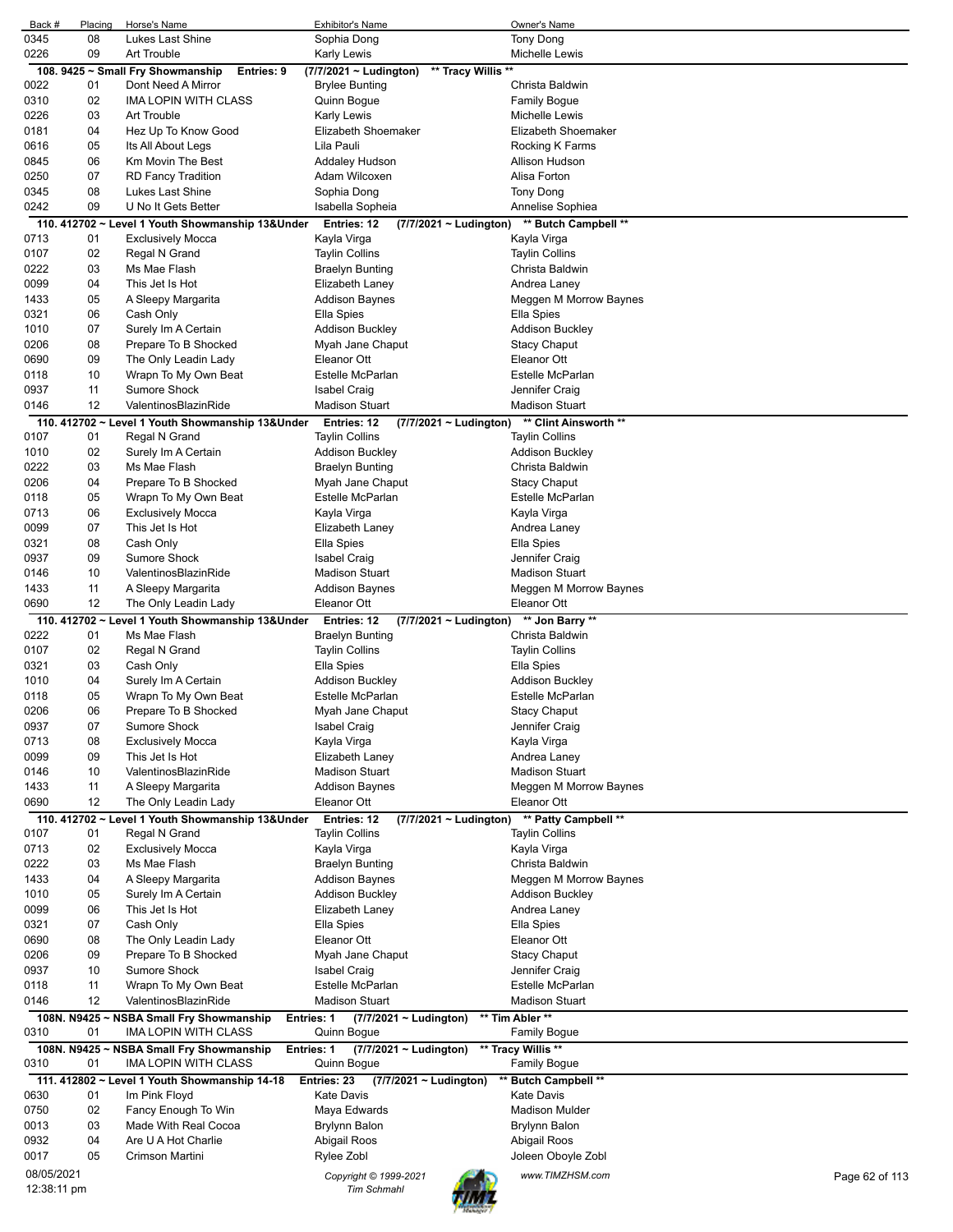| Back #     | Placing     | Horse's Name                                  | <b>Exhibitor's Name</b>               | Owner's Name                |                |
|------------|-------------|-----------------------------------------------|---------------------------------------|-----------------------------|----------------|
| 0959       | 06          | Shaikn Not Stird                              | Lydia Sage Czubak                     | Lydia Sage Czubak           |                |
| 0456       | 07          | A Certain Revolution                          | Kyra N Koester                        | Kyra N Koester              |                |
| 1854       | 08          | Hes Good To Go                                | <b>Isabelle Freeland</b>              | Isabelle Freeland           |                |
| 0015       | 09          | Shocked The Party                             | <b>Chloe Coker</b>                    | Landry Tate                 |                |
| 0111       | 10          | Dang Near Dun                                 | Claire Kelp                           | Claire Kelp                 |                |
| 0616       | NoPlcng     | Its All About Legs                            | Grace Benway                          | Rocking K Farms             |                |
| 0775       | NoPlcng     | Secure The Jewels                             | Lily Luckett                          | <b>Taylor Peer</b>          |                |
| 0157       | NoPlcng     | Why Dont U Kiss This                          | Katherine Tietz                       | MI Independent Living Homes |                |
| 0424       | NoPlcng     | One Black Krymsun                             | Carlene Armstrong                     | Carlene Armstrong           |                |
| 0334       | NoPlcng     | Hot Look N Dream                              | Olivia Hill                           | Olivia Hill                 |                |
|            | NoPlcng     | <b>Extremely Impulsive</b>                    | <b>Carson Brunner</b>                 | Benjamin Kortz              |                |
| 0818       |             |                                               |                                       |                             |                |
| 0671       | NoPlcng     | Bling On The Nite                             | Ava Holman                            | Ava Holman                  |                |
| 0904       | NoPlcng     | EveryoneLuvsAGoodbar                          | Kerrigan Lynch                        | Kerrigan Lynch              |                |
| 0250       | NoPlcng     | <b>RD Fancy Tradition</b>                     | Darlene Wilcoxen                      | Alisa Forton                |                |
| 0164       | NoPlcng     | <b>Red Deeified</b>                           | Karina Bader Van Dyle                 | Kailene Bader Van Dyke      |                |
| 0282       | NoPlcng     | Lopers Get Good Chex                          | Stellamia Aerts                       | Sara Shoemaker              |                |
| 0216       | NoPlcng     | Larrys Back In Black                          | Katie Tenerowicz                      | Keith R Boutet              |                |
| 0386       | NoPlcng     | No Time To Party                              | Rylee Elizabeth Nichols               | Kelly Dykstra Nichols       |                |
|            |             | 111. 412802 ~ Level 1 Youth Showmanship 14-18 | Entries: 23<br>(7/7/2021 ~ Ludington) | ** Clint Ainsworth **       |                |
| 0630       | 01          | Im Pink Floyd                                 | <b>Kate Davis</b>                     | <b>Kate Davis</b>           |                |
| 0818       | 02          | <b>Extremely Impulsive</b>                    | <b>Carson Brunner</b>                 | Benjamin Kortz              |                |
| 0334       | 03          | Hot Look N Dream                              | Olivia Hill                           | Olivia Hill                 |                |
| 0750       | 04          | Fancy Enough To Win                           | Maya Edwards                          | Madison Mulder              |                |
| 0017       | 05          | Crimson Martini                               | Rylee Zobl                            | Joleen Oboyle Zobl          |                |
| 0671       | 06          | Bling On The Nite                             | Ava Holman                            | Ava Holman                  |                |
| 0424       | 07          | One Black Krymsun                             | Carlene Armstrong                     | Carlene Armstrong           |                |
| 0932       |             |                                               |                                       |                             |                |
|            | 08          | Are U A Hot Charlie                           | Abigail Roos                          | Abigail Roos                |                |
| 0216       | 09          | Larrys Back In Black                          | Katie Tenerowicz                      | Keith R Boutet              |                |
| 0616       | 10          | Its All About Legs                            | Grace Benway                          | Rocking K Farms             |                |
| 0013       | 11          | Made With Real Cocoa                          | Brylynn Balon                         | Brylynn Balon               |                |
| 0282       | 12          | Lopers Get Good Chex                          | Stellamia Aerts                       | Sara Shoemaker              |                |
| 0904       | 13          | EveryoneLuvsAGoodbar                          | Kerrigan Lynch                        | Kerrigan Lynch              |                |
| 0015       | 14          | Shocked The Party                             | <b>Chloe Coker</b>                    | Landry Tate                 |                |
| 1854       | 15          | Hes Good To Go                                | <b>Isabelle Freeland</b>              | Isabelle Freeland           |                |
| 0164       | 16          | <b>Red Deeified</b>                           | Karina Bader Van Dyle                 | Kailene Bader Van Dyke      |                |
| 0157       | 17          | Why Dont U Kiss This                          | Katherine Tietz                       | MI Independent Living Homes |                |
| 0456       | 18          | A Certain Revolution                          | Kyra N Koester                        | Kyra N Koester              |                |
| 0111       | 19          | Dang Near Dun                                 | Claire Kelp                           | Claire Kelp                 |                |
| 0959       | 20          | Shaikn Not Stird                              | Lydia Sage Czubak                     | Lydia Sage Czubak           |                |
| 0775       | 21          | Secure The Jewels                             | Lily Luckett                          | <b>Taylor Peer</b>          |                |
| 0250       | 22          | <b>RD Fancy Tradition</b>                     | Darlene Wilcoxen                      | Alisa Forton                |                |
| 0386       | 23          | No Time To Party                              | Rylee Elizabeth Nichols               | Kelly Dykstra Nichols       |                |
|            |             |                                               |                                       |                             |                |
|            |             | 111. 412802 ~ Level 1 Youth Showmanship 14-18 | (7/7/2021 ~ Ludington)<br>Entries: 23 | ** Jon Barry **             |                |
| 0818       | 01          | <b>Extremely Impulsive</b>                    | <b>Carson Brunner</b>                 | Benjamin Kortz              |                |
| 0750       | 02          | Fancy Enough To Win                           | Maya Edwards                          | Madison Mulder              |                |
| 0932       | 03          | Are U A Hot Charlie                           | Abigail Roos                          | Abigail Roos                |                |
| 0630       | 04          | Im Pink Floyd                                 | Kate Davis                            | <b>Kate Davis</b>           |                |
| 0334       | 05          | Hot Look N Dream                              | Olivia Hill                           | Olivia Hill                 |                |
| 0017       | 06          | Crimson Martini                               | Rylee Zobl                            | Joleen Oboyle Zobl          |                |
| 0904       | 07          | EveryoneLuvsAGoodbar                          | Kerrigan Lynch                        | Kerrigan Lynch              |                |
| 0671       | 08          | Bling On The Nite                             | Ava Holman                            | Ava Holman                  |                |
| 0424       | 09          | One Black Krymsun                             | Carlene Armstrong                     | Carlene Armstrong           |                |
| 0015       | 10          | Shocked The Party                             | Chloe Coker                           | Landry Tate                 |                |
| 0616       | 11          | Its All About Legs                            | Grace Benway                          | Rocking K Farms             |                |
| 0013       | 12          | Made With Real Cocoa                          | Brylynn Balon                         | Brylynn Balon               |                |
| 0216       | 13          | Larrys Back In Black                          | <b>Katie Tenerowicz</b>               | Keith R Boutet              |                |
| 1854       | 14          | Hes Good To Go                                | <b>Isabelle Freeland</b>              | Isabelle Freeland           |                |
| 0157       | 15          | Why Dont U Kiss This                          | Katherine Tietz                       | MI Independent Living Homes |                |
| 0164       | 16          | <b>Red Deeified</b>                           | Karina Bader Van Dyle                 | Kailene Bader Van Dyke      |                |
| 0282       | 17          | Lopers Get Good Chex                          | Stellamia Aerts                       | Sara Shoemaker              |                |
| 0456       | 18          | A Certain Revolution                          | Kyra N Koester                        | Kyra N Koester              |                |
| 0959       | 19          | Shaikn Not Stird                              |                                       |                             |                |
|            |             |                                               | Lydia Sage Czubak                     | Lydia Sage Czubak           |                |
| 0111       | 20          | Dang Near Dun                                 | Claire Kelp                           | Claire Kelp                 |                |
| 0775       | 21          | Secure The Jewels                             | Lily Luckett                          | <b>Taylor Peer</b>          |                |
| 0386       | 22          | No Time To Party                              | Rylee Elizabeth Nichols               | Kelly Dykstra Nichols       |                |
| 0250       | 23          | <b>RD Fancy Tradition</b>                     | Darlene Wilcoxen                      | Alisa Forton                |                |
|            |             | 111. 412802 ~ Level 1 Youth Showmanship 14-18 | Entries: 23<br>(7/7/2021 ~ Ludington) | ** Patty Campbell **        |                |
| 0630       | 01          | Im Pink Floyd                                 | Kate Davis                            | Kate Davis                  |                |
| 0750       | 02          | Fancy Enough To Win                           | Maya Edwards                          | <b>Madison Mulder</b>       |                |
| 0932       | 03          | Are U A Hot Charlie                           | Abigail Roos                          | Abigail Roos                |                |
| 0013       | 04          | Made With Real Cocoa                          | Brylynn Balon                         | Brylynn Balon               |                |
| 0456       | 05          | A Certain Revolution                          | Kyra N Koester                        | Kyra N Koester              |                |
| 0017       | 06          | Crimson Martini                               | Rylee Zobl                            | Joleen Oboyle Zobl          |                |
| 0015       | 07          | Shocked The Party                             | Chloe Coker                           | <b>Landry Tate</b>          |                |
|            |             |                                               |                                       |                             |                |
| 08/05/2021 |             |                                               | Copyright © 1999-2021                 | www.TIMZHSM.com             | Page 63 of 113 |
|            | 12:38:11 pm |                                               | <b>Tim Schmahl</b>                    |                             |                |

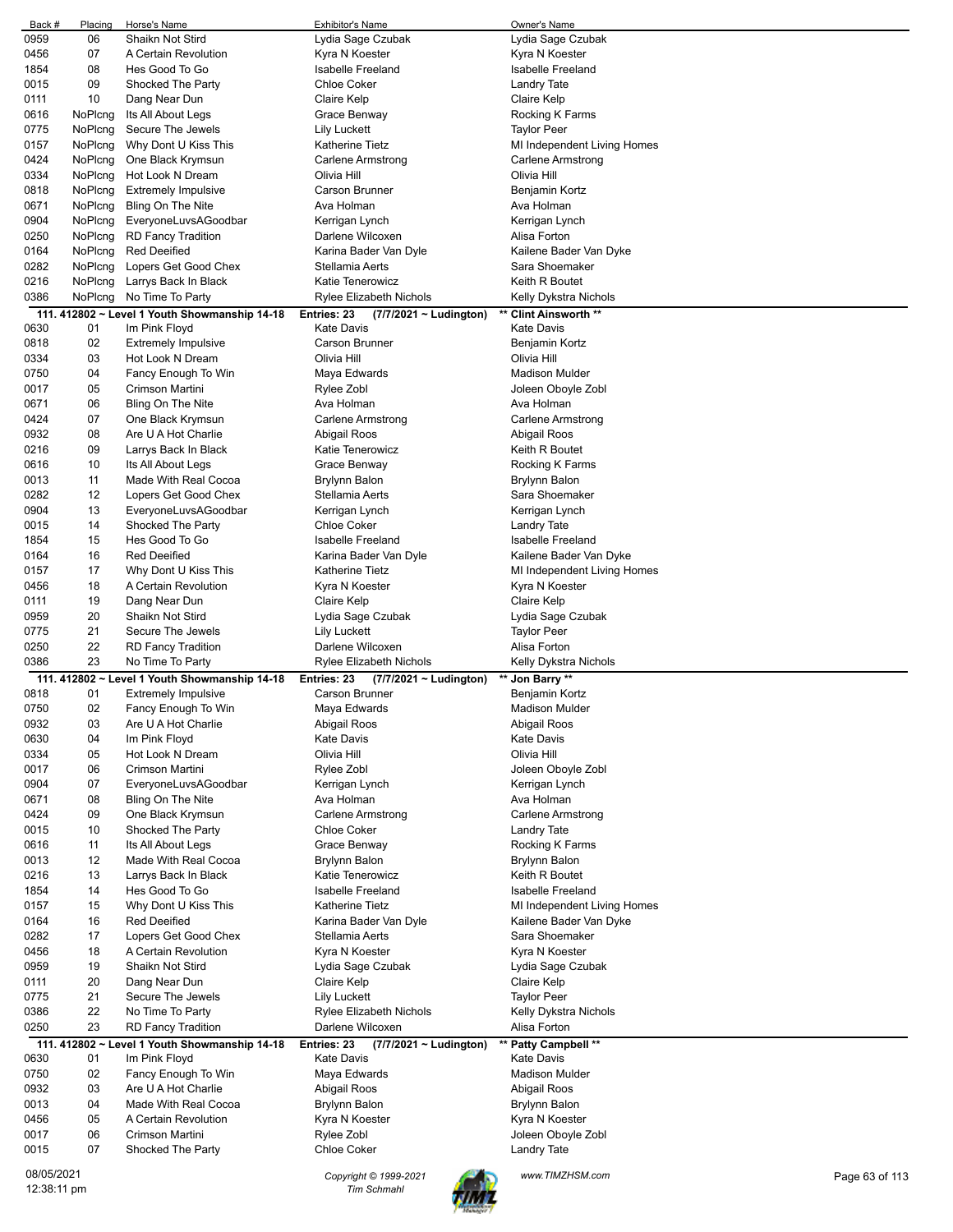| Back #                    | Placing | Horse's Name                                   | <b>Exhibitor's Name</b>                             | Owner's Name                |                |
|---------------------------|---------|------------------------------------------------|-----------------------------------------------------|-----------------------------|----------------|
| 0616                      | 08      | Its All About Legs                             | Grace Benway                                        | Rocking K Farms             |                |
| 0334                      | 09      | Hot Look N Dream                               | Olivia Hill                                         | Olivia Hill                 |                |
| 0164                      | 10      | <b>Red Deeified</b>                            | Karina Bader Van Dyle                               | Kailene Bader Van Dyke      |                |
|                           |         |                                                |                                                     |                             |                |
| 0959                      | 11      | Shaikn Not Stird                               | Lydia Sage Czubak                                   | Lydia Sage Czubak           |                |
| 0424                      | 12      | One Black Krymsun                              | Carlene Armstrong                                   | Carlene Armstrong           |                |
| 1854                      | 13      | Hes Good To Go                                 | <b>Isabelle Freeland</b>                            | <b>Isabelle Freeland</b>    |                |
| 0111                      | 14      | Dang Near Dun                                  | Claire Kelp                                         | Claire Kelp                 |                |
| 0818                      | 15      | <b>Extremely Impulsive</b>                     | Carson Brunner                                      | Benjamin Kortz              |                |
|                           | 16      |                                                | Katie Tenerowicz                                    | Keith R Boutet              |                |
| 0216                      |         | Larrys Back In Black                           |                                                     |                             |                |
| 0282                      | 17      | Lopers Get Good Chex                           | Stellamia Aerts                                     | Sara Shoemaker              |                |
| 0775                      | 18      | Secure The Jewels                              | Lily Luckett                                        | <b>Taylor Peer</b>          |                |
| 0904                      | 19      | EveryoneLuvsAGoodbar                           | Kerrigan Lynch                                      | Kerrigan Lynch              |                |
| 0671                      | 20      | Bling On The Nite                              | Ava Holman                                          | Ava Holman                  |                |
| 0386                      | 21      | No Time To Party                               | <b>Rylee Elizabeth Nichols</b>                      | Kelly Dykstra Nichols       |                |
|                           |         |                                                |                                                     |                             |                |
| 0250                      | 22      | <b>RD Fancy Tradition</b>                      | Darlene Wilcoxen                                    | Alisa Forton                |                |
| 0157                      | 23      | Why Dont U Kiss This                           | <b>Katherine Tietz</b>                              | MI Independent Living Homes |                |
|                           |         | 109. 412001 ~ Youth Rookie Showmanship         | Entries: 21<br>(7/7/2021 ~ Ludington)               | ** Tim Abler **             |                |
| 0630                      | 01      | Im Pink Floyd                                  | <b>Kate Davis</b>                                   | Kate Davis                  |                |
| 0713                      | 02      | <b>Exclusively Mocca</b>                       | Kayla Virga                                         | Kayla Virga                 |                |
| 0932                      | 03      | Are U A Hot Charlie                            |                                                     |                             |                |
|                           |         |                                                | Abigail Roos                                        | Abigail Roos                |                |
| 0111                      | 04      | Dang Near Dun                                  | Claire Kelp                                         | Claire Kelp                 |                |
| 0424                      | 05      | One Black Krymsun                              | Carlene Armstrong                                   | Carlene Armstrong           |                |
| 0282                      | 06      | Lopers Get Good Chex                           | Stellamia Aerts                                     | Sara Shoemaker              |                |
| 1010                      | 07      | Surely Im A Certain                            | <b>Addison Buckley</b>                              | Addison Buckley             |                |
| 0334                      | 08      | Hot Look N Dream                               | Olivia Hill                                         | Olivia Hill                 |                |
|                           |         |                                                |                                                     |                             |                |
| 0386                      | 09      | No Time To Party                               | <b>Rylee Elizabeth Nichols</b>                      | Kelly Dykstra Nichols       |                |
| 0616                      | NoPlcng | Its All About Legs                             | Grace Benway                                        | Rocking K Farms             |                |
| 0518                      | NoPlcng | Zee Zee Tuf                                    | Sarah Russell                                       | <b>Barb Foster</b>          |                |
| 0775                      | NoPlcng | Secure The Jewels                              | <b>Lily Luckett</b>                                 | <b>Taylor Peer</b>          |                |
| 0506                      | NoPlcng | Regal Enchantment                              | Jaydin Ruhle                                        | Saige Ruhle                 |                |
|                           |         |                                                |                                                     |                             |                |
| 0118                      | NoPlcng | Wrapn To My Own Beat                           | Estelle McParlan                                    | Estelle McParlan            |                |
| 0959                      | NoPlcng | Shaikn Not Stird                               | Lydia Sage Czubak                                   | Lydia Sage Czubak           |                |
| 0146                      | NoPlcng | ValentinosBlazinRide                           | <b>Madison Stuart</b>                               | <b>Madison Stuart</b>       |                |
| 0671                      | NoPlcng | Bling On The Nite                              | Ava Holman                                          | Ava Holman                  |                |
| 0904                      | NoPlcng | EveryoneLuvsAGoodbar                           | Kerrigan Lynch                                      | Kerrigan Lynch              |                |
|                           |         |                                                |                                                     |                             |                |
| 0250                      | NoPlcng | <b>RD Fancy Tradition</b>                      | Darlene Wilcoxen                                    | Alisa Forton                |                |
| 0164                      | NoPlcng | <b>Red Deeified</b>                            | Karina Bader Van Dyle                               | Kailene Bader Van Dyke      |                |
| 0099                      | NoPlcng | This Jet Is Hot                                | Elizabeth Laney                                     | Andrea Laney                |                |
|                           |         | 109. 412001 ~ Youth Rookie Showmanship         | Entries: 21<br>(7/7/2021 ~ Ludington)               | ** Tracy Willis **          |                |
| 0630                      | 01      | Im Pink Floyd                                  | Kate Davis                                          | <b>Kate Davis</b>           |                |
| 0111                      | 02      | Dang Near Dun                                  | Claire Kelp                                         | Claire Kelp                 |                |
|                           |         |                                                |                                                     |                             |                |
|                           |         |                                                |                                                     |                             |                |
| 0282                      | 03      | Lopers Get Good Chex                           | Stellamia Aerts                                     | Sara Shoemaker              |                |
| 0616                      | 04      | Its All About Legs                             | Grace Benway                                        | Rocking K Farms             |                |
| 0146                      | 05      | ValentinosBlazinRide                           | <b>Madison Stuart</b>                               | <b>Madison Stuart</b>       |                |
| 0904                      | 06      | EveryoneLuvsAGoodbar                           | Kerrigan Lynch                                      | Kerrigan Lynch              |                |
|                           |         |                                                |                                                     |                             |                |
| 0713                      | 07      | <b>Exclusively Mocca</b>                       | Kayla Virga                                         | Kayla Virga                 |                |
| 0099                      | 08      | This Jet Is Hot                                | Elizabeth Laney                                     | Andrea Laney                |                |
| 0671                      | 09      | Bling On The Nite                              | Ava Holman                                          | Ava Holman                  |                |
| 0334                      | 10      | Hot Look N Dream                               | Olivia Hill                                         | Olivia Hill                 |                |
| 0518                      | 11      | Zee Zee Tuf                                    | Sarah Russell                                       | <b>Barb Foster</b>          |                |
| 0506                      | 12      | <b>Regal Enchantment</b>                       | Jaydin Ruhle                                        | Saige Ruhle                 |                |
|                           |         |                                                |                                                     |                             |                |
| 1010                      | 13      | Surely Im A Certain                            | <b>Addison Buckley</b>                              | <b>Addison Buckley</b>      |                |
| 0775                      | 14      | Secure The Jewels                              | <b>Lily Luckett</b>                                 | <b>Taylor Peer</b>          |                |
| 0164                      | 15      | <b>Red Deeified</b>                            | Karina Bader Van Dyle                               | Kailene Bader Van Dyke      |                |
| 0118                      | 16      | Wrapn To My Own Beat                           | Estelle McParlan                                    | Estelle McParlan            |                |
| 0386                      | 17      | No Time To Party                               | Rylee Elizabeth Nichols                             | Kelly Dykstra Nichols       |                |
| 0959                      | 18      | Shaikn Not Stird                               | Lydia Sage Czubak                                   | Lydia Sage Czubak           |                |
|                           |         |                                                |                                                     |                             |                |
| 0250                      | 19      | <b>RD Fancy Tradition</b>                      | Darlene Wilcoxen                                    | Alisa Forton                |                |
| 0932                      | 20      | Are U A Hot Charlie                            | Abigail Roos                                        | Abigail Roos                |                |
| 0424                      | 21      | One Black Krymsun                              | Carlene Armstrong                                   | <b>Carlene Armstrong</b>    |                |
|                           |         | 112. 412000 ~ Yth Show All Ages<br>Entries: 22 | ** Butch Campbell **<br>$(7/7/2021 \sim$ Ludington) |                             |                |
| 0328                      | 01      | <b>That Sudden Smile</b>                       | Elizabeth Meerman                                   | Elizabeth Meerman           |                |
| 0235                      | 02      | Gota B A Hit                                   | Grace Gasper                                        | <b>Tammy Gasper</b>         |                |
|                           |         |                                                |                                                     |                             |                |
| 0284                      | 03      | Good Luck Charley                              | Lauren Deeds                                        | Gretchen Deeds              |                |
| 0259                      | 04      | Chevrolatte                                    | Elizabeth West                                      | <b>Christine West</b>       |                |
| 0024                      | 05      | Gonna Get Ya Good                              | Rilynn Lindsay                                      | Rilynn Lindsay              |                |
| 0157                      | 06      | Why Dont U Kiss This                           | Katherine Tietz                                     | MI Independent Living Homes |                |
| 0904                      | 07      | EveryoneLuvsAGoodbar                           | Kerrigan Lynch                                      | Kerrigan Lynch              |                |
|                           |         |                                                |                                                     |                             |                |
| 0359                      | 08      | HUNTIN A GOOD RETURN                           | Katherine West                                      | <b>Christine West</b>       |                |
| 0099                      | 09      | This Jet Is Hot                                | Lillian Laney                                       | Andrea Laney                |                |
| 0624                      | 10      | <b>INVIOUS MISTER</b>                          | <b>KAYLYN KRUCHTEN</b>                              | <b>KRISTINE KRUCHTEN</b>    |                |
| 0013                      | 11      | Made With Real Cocoa                           | Brylynn Balon                                       | Brylynn Balon               |                |
| 0015                      | 12      | Shocked The Party                              | Chloe Coker                                         | Landry Tate                 |                |
| 0111                      | 13      | Dang Near Dun                                  | Claire Kelp                                         | Claire Kelp                 |                |
|                           |         |                                                |                                                     |                             |                |
| 08/05/2021<br>12:38:11 pm |         |                                                | Copyright © 1999-2021<br>Tim Schmahl                | www.TIMZHSM.com             | Page 64 of 113 |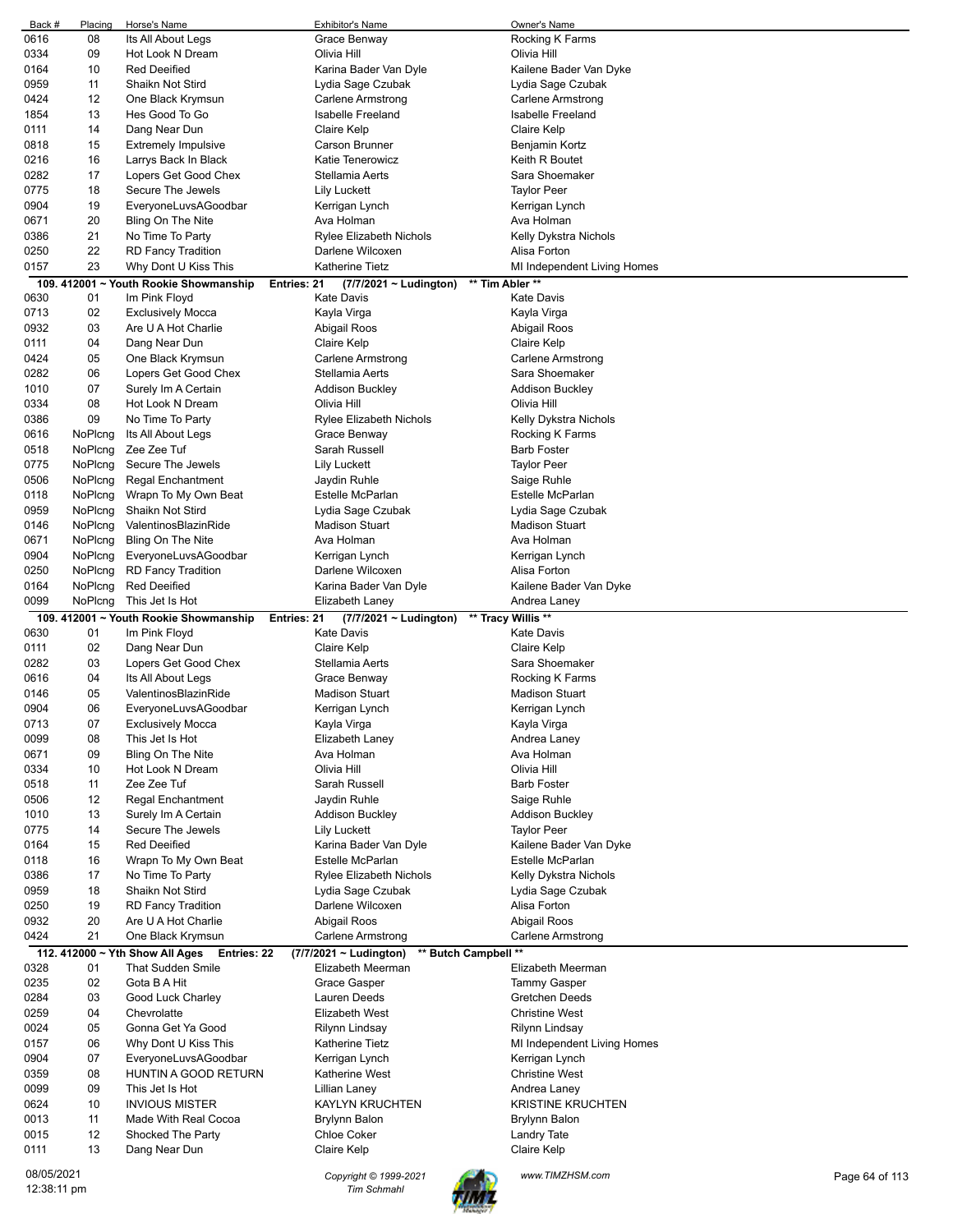| Back #      | Placing | Horse's Name                                   | <b>Exhibitor's Name</b>     |                       | Owner's Name                |                |
|-------------|---------|------------------------------------------------|-----------------------------|-----------------------|-----------------------------|----------------|
| 1433        | 14      | A Sleepy Margarita                             | <b>Addison Baynes</b>       |                       | Meggen M Morrow Baynes      |                |
| 0216        | 15      | Larrys Back In Black                           | Katie Tenerowicz            |                       | Keith R Boutet              |                |
| 0124        | 16      | <b>Madd Money</b>                              | Lauren Lauver               |                       | Lauren Lauver               |                |
| 0200        | 17      | <b>EZ Rockin Career</b>                        | Rylee Harding               |                       | Rylee Harding               |                |
| 1854        | 18      | Hes Good To Go                                 | <b>Isabelle Freeland</b>    |                       | Isabelle Freeland           |                |
| 0133        | 19      | <b>Missin Sleep</b>                            | <b>Audrey Barnes</b>        |                       | <b>Audrey Barnes</b>        |                |
| 0107        | DQ      | Regal N Grand                                  | <b>Taylin Collins</b>       |                       | <b>Taylin Collins</b>       |                |
| 0206        | DQ      | Prepare To B Shocked                           | Myah Jane Chaput            |                       | <b>Stacy Chaput</b>         |                |
| 0333        | DQ      | Fightin Off Sleep                              | Peyton Baxter               |                       | <b>Ginger Baxter</b>        |                |
|             |         | 112. 412000 ~ Yth Show All Ages<br>Entries: 22 | $(7/7/2021 \sim$ Ludington) | ** Clint Ainsworth ** |                             |                |
| 0328        | 01      | That Sudden Smile                              | Elizabeth Meerman           |                       | Elizabeth Meerman           |                |
| 0284        | 02      | Good Luck Charley                              | Lauren Deeds                |                       | <b>Gretchen Deeds</b>       |                |
| 0259        | 03      | Chevrolatte                                    | <b>Elizabeth West</b>       |                       | <b>Christine West</b>       |                |
|             |         |                                                |                             |                       |                             |                |
| 0235        | 04      | Gota B A Hit                                   | Grace Gasper                |                       | <b>Tammy Gasper</b>         |                |
| 0157        | 05      | Why Dont U Kiss This                           | <b>Katherine Tietz</b>      |                       | MI Independent Living Homes |                |
| 0216        | 06      | Larrys Back In Black                           | Katie Tenerowicz            |                       | Keith R Boutet              |                |
| 0206        | 07      | Prepare To B Shocked                           | Myah Jane Chaput            |                       | <b>Stacy Chaput</b>         |                |
| 0111        | 08      | Dang Near Dun                                  | Claire Kelp                 |                       | Claire Kelp                 |                |
| 0624        | 09      | <b>INVIOUS MISTER</b>                          | <b>KAYLYN KRUCHTEN</b>      |                       | <b>KRISTINE KRUCHTEN</b>    |                |
| 0099        | 10      | This Jet Is Hot                                | Lillian Laney               |                       | Andrea Laney                |                |
| 0015        | 11      | Shocked The Party                              | <b>Chloe Coker</b>          |                       | Landry Tate                 |                |
| 0904        | 12      | EveryoneLuvsAGoodbar                           | Kerrigan Lynch              |                       | Kerrigan Lynch              |                |
| 0024        | 13      | Gonna Get Ya Good                              | Rilynn Lindsay              |                       | Rilynn Lindsay              |                |
| 1854        | 14      | Hes Good To Go                                 | <b>Isabelle Freeland</b>    |                       | Isabelle Freeland           |                |
| 0124        | 15      | <b>Madd Money</b>                              | Lauren Lauver               |                       | Lauren Lauver               |                |
| 0107        | 16      | Regal N Grand                                  | <b>Taylin Collins</b>       |                       | <b>Taylin Collins</b>       |                |
| 0133        | 17      | <b>Missin Sleep</b>                            | <b>Audrey Barnes</b>        |                       | <b>Audrey Barnes</b>        |                |
| 0200        | 18      | <b>EZ Rockin Career</b>                        | Rylee Harding               |                       | Rylee Harding               |                |
| 0013        | 19      | Made With Real Cocoa                           | Brylynn Balon               |                       | <b>Brylynn Balon</b>        |                |
| 1433        | 20      | A Sleepy Margarita                             | Addison Baynes              |                       | Meggen M Morrow Baynes      |                |
| 0359        | 21      | HUNTIN A GOOD RETURN                           | Katherine West              |                       | <b>Christine West</b>       |                |
| 0333        | DQ      | Fightin Off Sleep                              | Peyton Baxter               |                       | <b>Ginger Baxter</b>        |                |
|             |         | 112. 412000 ~ Yth Show All Ages<br>Entries: 22 | (7/7/2021 ~ Ludington)      | ** Jon Barry **       |                             |                |
| 0328        | 01      | <b>That Sudden Smile</b>                       | Elizabeth Meerman           |                       | Elizabeth Meerman           |                |
| 0284        | 02      | Good Luck Charley                              | Lauren Deeds                |                       | <b>Gretchen Deeds</b>       |                |
| 0235        | 03      | Gota B A Hit                                   | Grace Gasper                |                       | <b>Tammy Gasper</b>         |                |
| 0216        | 04      | Larrys Back In Black                           | Katie Tenerowicz            |                       | Keith R Boutet              |                |
| 0157        | 05      | Why Dont U Kiss This                           | Katherine Tietz             |                       | MI Independent Living Homes |                |
| 0259        | 06      | Chevrolatte                                    | <b>Elizabeth West</b>       |                       | <b>Christine West</b>       |                |
| 0206        | 07      | Prepare To B Shocked                           | Myah Jane Chaput            |                       | <b>Stacy Chaput</b>         |                |
| 0111        | 08      | Dang Near Dun                                  | Claire Kelp                 |                       | Claire Kelp                 |                |
| 0099        | 09      | This Jet Is Hot                                | Lillian Laney               |                       | Andrea Laney                |                |
| 0015        | 10      | Shocked The Party                              | Chloe Coker                 |                       | Landry Tate                 |                |
| 0624        | 11      | <b>INVIOUS MISTER</b>                          | <b>KAYLYN KRUCHTEN</b>      |                       | <b>KRISTINE KRUCHTEN</b>    |                |
| 0904        | 12      | EveryoneLuvsAGoodbar                           | Kerrigan Lynch              |                       | Kerrigan Lynch              |                |
| 1854        | 13      | Hes Good To Go                                 | <b>Isabelle Freeland</b>    |                       | <b>Isabelle Freeland</b>    |                |
| 0124        |         | <b>Madd Money</b>                              | Lauren Lauver               |                       | Lauren Lauver               |                |
|             | 14      |                                                |                             |                       |                             |                |
| 0024        | 15      | Gonna Get Ya Good                              | Rilynn Lindsay              |                       | Rilynn Lindsay              |                |
| 0107        | 16      | Regal N Grand                                  | <b>Taylin Collins</b>       |                       | <b>Taylin Collins</b>       |                |
| 0133        | 17      | <b>Missin Sleep</b>                            | <b>Audrey Barnes</b>        |                       | <b>Audrey Barnes</b>        |                |
| 0200        | 18      | <b>EZ Rockin Career</b>                        | Rylee Harding               |                       | <b>Rylee Harding</b>        |                |
| 1433        | 19      | A Sleepy Margarita                             | <b>Addison Baynes</b>       |                       | Meggen M Morrow Baynes      |                |
| 0013        | 20      | Made With Real Cocoa                           | Brylynn Balon               |                       | <b>Brylynn Balon</b>        |                |
| 0359        | 21      | HUNTIN A GOOD RETURN                           | Katherine West              |                       | <b>Christine West</b>       |                |
| 0333        | DQ      | Fightin Off Sleep                              | Peyton Baxter               |                       | <b>Ginger Baxter</b>        |                |
|             |         | 112. 412000 ~ Yth Show All Ages<br>Entries: 22 | $(7/7/2021 \sim$ Ludington) | ** Patty Campbell **  |                             |                |
| 0235        | 01      | Gota B A Hit                                   | Grace Gasper                |                       | <b>Tammy Gasper</b>         |                |
| 0328        | 02      | That Sudden Smile                              | Elizabeth Meerman           |                       | Elizabeth Meerman           |                |
| 0284        | 03      | Good Luck Charley                              | Lauren Deeds                |                       | <b>Gretchen Deeds</b>       |                |
| 0024        | 04      | Gonna Get Ya Good                              | Rilynn Lindsay              |                       | Rilynn Lindsay              |                |
| 0013        | 05      | Made With Real Cocoa                           | Brylynn Balon               |                       | <b>Brylynn Balon</b>        |                |
| 0904        | 06      | EveryoneLuvsAGoodbar                           | Kerrigan Lynch              |                       | Kerrigan Lynch              |                |
| 0015        | 07      | Shocked The Party                              | <b>Chloe Coker</b>          |                       | Landry Tate                 |                |
| 0259        | 08      | Chevrolatte                                    | <b>Elizabeth West</b>       |                       | <b>Christine West</b>       |                |
| 0359        | 09      | HUNTIN A GOOD RETURN                           | Katherine West              |                       | <b>Christine West</b>       |                |
| 0200        | 10      | <b>EZ Rockin Career</b>                        | <b>Rylee Harding</b>        |                       | <b>Rylee Harding</b>        |                |
| 0111        | 11      | Dang Near Dun                                  | Claire Kelp                 |                       | Claire Kelp                 |                |
| 1433        | 12      | A Sleepy Margarita                             | Addison Baynes              |                       | Meggen M Morrow Baynes      |                |
| 0099        | 13      | This Jet Is Hot                                | Lillian Laney               |                       | Andrea Laney                |                |
| 0624        | 14      | <b>INVIOUS MISTER</b>                          | KAYLYN KRUCHTEN             |                       | <b>KRISTINE KRUCHTEN</b>    |                |
| 0216        | 15      | Larrys Back In Black                           | <b>Katie Tenerowicz</b>     |                       | Keith R Boutet              |                |
| 0157        | 16      | Why Dont U Kiss This                           | Katherine Tietz             |                       | MI Independent Living Homes |                |
| 0124        | 17      | <b>Madd Money</b>                              | Lauren Lauver               |                       | Lauren Lauver               |                |
| 0133        | 18      | <b>Missin Sleep</b>                            | <b>Audrey Barnes</b>        |                       | <b>Audrey Barnes</b>        |                |
|             |         |                                                |                             |                       |                             |                |
| 08/05/2021  |         |                                                | Copyright © 1999-2021       |                       | www.TIMZHSM.com             | Page 65 of 113 |
| 12:38:11 pm |         |                                                | <b>Tim Schmahl</b>          |                       |                             |                |

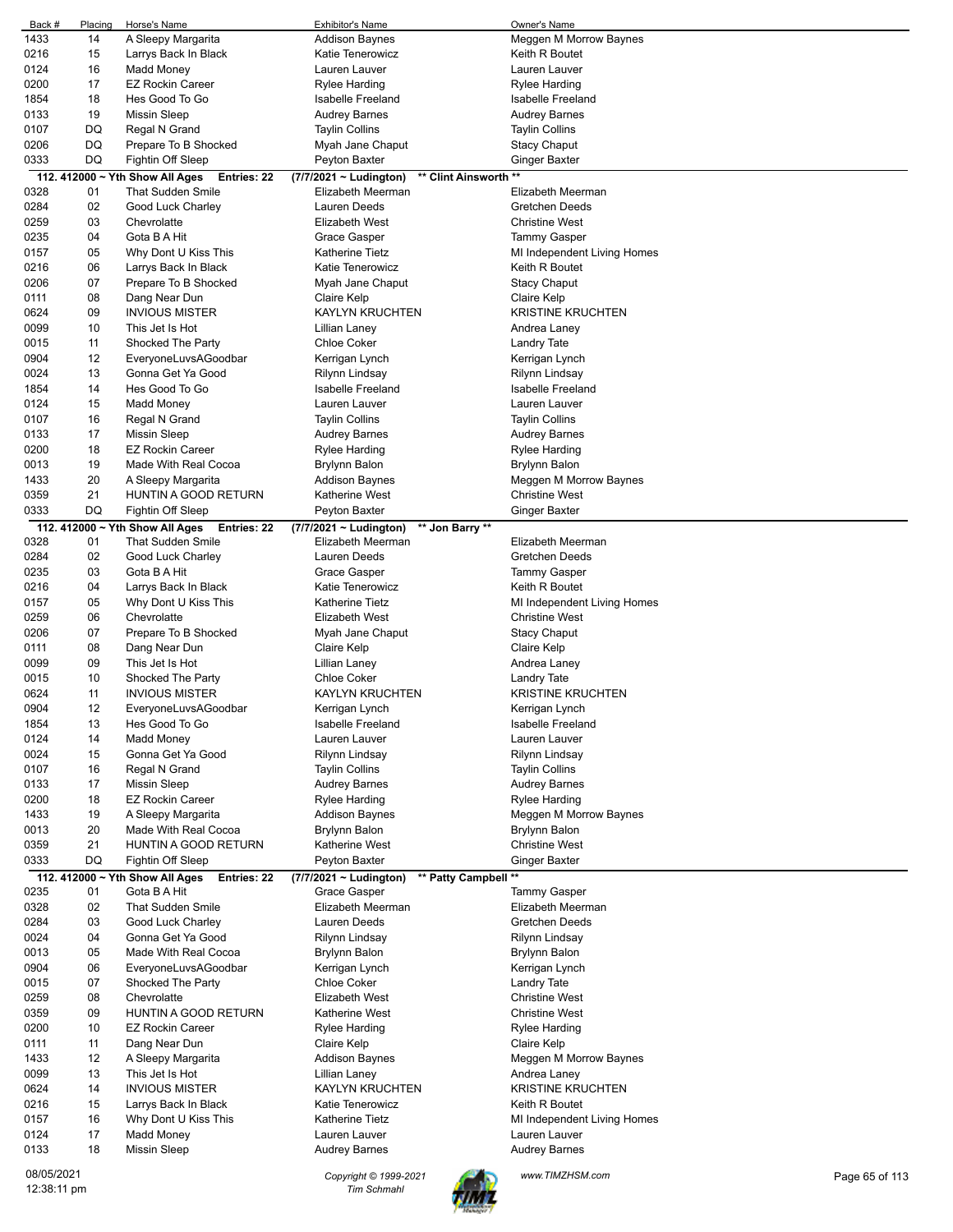| Back #                    | Placing       | Horse's Name                                  | <b>Exhibitor's Name</b>                      | Owner's Name                          |
|---------------------------|---------------|-----------------------------------------------|----------------------------------------------|---------------------------------------|
| 1854                      | 19            | Hes Good To Go                                | <b>Isabelle Freeland</b>                     | <b>Isabelle Freeland</b>              |
| 0206                      | 20            | Prepare To B Shocked                          | Myah Jane Chaput                             | <b>Stacy Chaput</b>                   |
| 0107                      | DQ            | Regal N Grand                                 | Taylin Collins                               | <b>Taylin Collins</b>                 |
| 0333                      | DQ            | Fightin Off Sleep                             | Peyton Baxter                                | Ginger Baxter                         |
|                           | 109N. N412001 | ~ NSBA Youth Rookie Showmanship               | Entries: 7<br>$(7/7/2021 \sim$ Ludington)    | ** Tim Abler **                       |
| 0713                      | 01            | <b>Exclusively Mocca</b>                      | Kayla Virga                                  | Kayla Virga                           |
| 0932                      | 02            | Are U A Hot Charlie                           | Abigail Roos                                 | Abigail Roos                          |
| 0334                      | 03            | Hot Look N Dream                              | Olivia Hill                                  | Olivia Hill                           |
| 0386                      | 04            | No Time To Party                              | <b>Rylee Nichols</b>                         | Kelly Dykstra Nichols                 |
| 0118                      | NoPlcng       | Wrapn To My Own Beat                          | Estelle McParlan                             | Estelle McParlan                      |
| 0959                      | NoPlcng       | Shaikn Not Stird                              | Lydia Czubak                                 | Lydia Sage Czubak                     |
| 0146                      | NoPlcng       | ValentinosBlazinRide                          | Madison Stuart                               | <b>Madison Stuart</b>                 |
|                           |               | 109N. N412001 ~ NSBA Youth Rookie Showmanship | Entries: 7<br>$(7/7/2021 \sim$ Ludington)    | ** Tracy Willis **                    |
| 0146                      | 01            | ValentinosBlazinRide                          | <b>Madison Stuart</b>                        | <b>Madison Stuart</b>                 |
| 0713                      | 02            | <b>Exclusively Mocca</b>                      | Kayla Virga                                  | Kayla Virga                           |
| 0118                      | NoPlcng       | Wrapn To My Own Beat                          | Estelle McParlan                             | Estelle McParlan                      |
| 0959                      | NoPlcng       | Shaikn Not Stird                              | Lydia Czubak                                 | Lydia Sage Czubak                     |
| 0932                      | NoPlcng       | Are U A Hot Charlie                           | Abigail Roos                                 | Abigail Roos                          |
| 0334                      | NoPlcng       | Hot Look N Dream                              | Olivia Hill                                  | Olivia Hill                           |
| 0386                      | NoPlcng       | No Time To Party                              | Rylee Nichols                                | Kelly Dykstra Nichols                 |
|                           |               | 113. 212001 ~ Amateur Rookie Showmanship      | Entries: 16<br>(7/7/2021 ~ Ludington)        | ** Butch Campbell **                  |
| 0025                      | 01            | Johnny Diesel                                 | Morgan Letzkus                               | James Letzkus                         |
| 0731                      | 02            | Zips Back In Time                             | <b>Brittney Foye</b>                         | <b>Brittney Foye</b>                  |
| 0523                      | 03            | My Vintage Mercedes                           | Delaney Bakker                               | Cynthia Bakker                        |
| 0181                      | 04            | Hez Up To Know Good                           | Paige Beland                                 | Elizabeth Shoemaker                   |
| 0515                      | 05            | <b>WESTERN IS AN ASSET</b>                    | SARAH S GIBSON                               | SARAH S GIBSON                        |
| 0702                      | 06            | Talkin About My Ty                            | Mikayla Mae Tew                              | Juli Bowerman                         |
| 1113                      | 07            | Dont Stop Kissin Me                           | Tamara Sue Vogel                             | Tamara Sue Vogel                      |
| 0422                      | 08            | Indeed Shez Lazy                              | Lauryn Leuenberger                           | Lauryn Leuenberger                    |
| 0804                      | 09            | Follow Ur Intuition                           | <b>Stefanie Freeland</b>                     | <b>Stefanie Freeland</b>              |
| 0412                      | 10            | Hez One Sweet Repeat                          | Olivia Wilson                                | Olivia Wilson                         |
| 0579                      | 11            | <b>Lilly Larue</b>                            | Andrea St John                               | Andrea St John                        |
|                           |               |                                               | Amanda Pauli                                 |                                       |
| 0616                      | 12<br>13      | Its All About Legs                            |                                              | Rocking K Farms                       |
| 0645                      |               | Konair                                        | Hope Ann Smeltzer                            | Hope Ann Smeltzer                     |
| 0852                      | 14            | Al Let You Know                               | Amanda Cook                                  | Amanda Cook                           |
| 0092                      | 15            | Kats Krymsun Star                             | Joanna Harbaugh                              | Joanna Harbaugh                       |
| 0014                      | 16            | Soever Southern                               | <b>Alexis Coates</b>                         | Corlinda Huffman                      |
|                           |               | 113. 212001 ~ Amateur Rookie Showmanship      | Entries: 16<br>(7/7/2021 ~ Ludington)        | ** Clint Ainsworth **                 |
| 0025                      | 01            | Johnny Diesel                                 | Morgan Letzkus                               | James Letzkus                         |
| 0523                      | 02            | My Vintage Mercedes                           | Delaney Bakker                               | Cynthia Bakker                        |
| 0616                      | 03            | Its All About Legs                            | Amanda Pauli                                 | Rocking K Farms                       |
| 0515                      | 04            | <b>WESTERN IS AN ASSET</b>                    | <b>SARAH S GIBSON</b>                        | SARAH S GIBSON                        |
| 0181                      | 05            | Hez Up To Know Good                           | Paige Beland                                 | Elizabeth Shoemaker                   |
| 0092                      | 06            | Kats Krymsun Star                             | Joanna Harbaugh                              | Joanna Harbaugh                       |
| 0852                      | 07            |                                               |                                              | Amanda Cook                           |
| 0702                      |               | Al Let You Know                               | Amanda Cook                                  |                                       |
| 0804                      | 08            | Talkin About My Ty                            | Mikayla Mae Tew                              | Juli Bowerman                         |
|                           | 09            | Follow Ur Intuition                           | <b>Stefanie Freeland</b>                     | <b>Stefanie Freeland</b>              |
| 0412                      | 10            | Hez One Sweet Repeat                          | Olivia Wilson                                | Olivia Wilson                         |
| 1113                      | 11            | Dont Stop Kissin Me                           | Tamara Sue Vogel                             | Tamara Sue Vogel                      |
| 0731                      | 12            | Zips Back In Time                             | <b>Brittney Foye</b>                         | <b>Brittney Foye</b>                  |
| 0422                      | 13            | Indeed Shez Lazy                              | Lauryn Leuenberger                           | Lauryn Leuenberger                    |
| 0014                      | 14            | Soever Southern                               | <b>Alexis Coates</b>                         | Corlinda Huffman                      |
| 0579                      | 15            | <b>Lilly Larue</b>                            | Andrea St John                               | Andrea St John                        |
| 0645                      | 16            | Konair                                        | Hope Ann Smeltzer                            | Hope Ann Smeltzer                     |
|                           |               | 113. 212001 ~ Amateur Rookie Showmanship      | Entries: 16<br>(7/7/2021 ~ Ludington)        | ** Jon Barry **                       |
| 0025                      | 01            | Johnny Diesel                                 | Morgan Letzkus                               | James Letzkus                         |
| 0523                      | 02            | My Vintage Mercedes                           | Delaney Bakker                               | Cynthia Bakker                        |
| 0515                      | 03            | <b>WESTERN IS AN ASSET</b>                    | SARAH S GIBSON                               | SARAH S GIBSON                        |
| 0616                      | 04            | Its All About Legs                            | Amanda Pauli                                 | Rocking K Farms                       |
| 0092                      | 05            | Kats Krymsun Star                             | Joanna Harbaugh                              | Joanna Harbaugh                       |
| 0181                      | 06            |                                               | Paige Beland                                 | Elizabeth Shoemaker                   |
| 0852                      | 07            | Hez Up To Know Good<br>Al Let You Know        | Amanda Cook                                  | Amanda Cook                           |
|                           | 08            |                                               |                                              |                                       |
| 0702<br>1113              | 09            | Talkin About My Ty                            | Mikayla Mae Tew                              | Juli Bowerman                         |
|                           | 10            | Dont Stop Kissin Me                           | Tamara Sue Vogel<br><b>Stefanie Freeland</b> | Tamara Sue Vogel<br>Stefanie Freeland |
| 0804                      |               | Follow Ur Intuition                           |                                              |                                       |
| 0731                      | 11            | Zips Back In Time                             | <b>Brittney Foye</b>                         | <b>Brittney Foye</b>                  |
| 0412                      | 12            | Hez One Sweet Repeat                          | Olivia Wilson                                | Olivia Wilson                         |
| 0422                      | 13            | Indeed Shez Lazy                              | Lauryn Leuenberger                           | Lauryn Leuenberger                    |
| 0014                      | 14            | Soever Southern                               | <b>Alexis Coates</b>                         | Corlinda Huffman                      |
| 0579                      | 15            | <b>Lilly Larue</b>                            | Andrea St John                               | Andrea St John                        |
| 0645                      | 16            | Konair                                        | Hope Ann Smeltzer                            | Hope Ann Smeltzer                     |
|                           |               | 113. 212001 ~ Amateur Rookie Showmanship      | (7/7/2021 ~ Ludington)<br>Entries: 16        | ** Patty Campbell **                  |
| 0523                      | 01            | My Vintage Mercedes                           | Delaney Bakker                               | Cynthia Bakker                        |
| 0025                      | 02            | Johnny Diesel                                 | Morgan Letzkus                               | James Letzkus                         |
| 08/05/2021<br>12:38:11 pm |               |                                               | Copyright © 1999-2021<br><b>Tim Schmahl</b>  | www.TIMZHSM.com<br>Page 66 of 113     |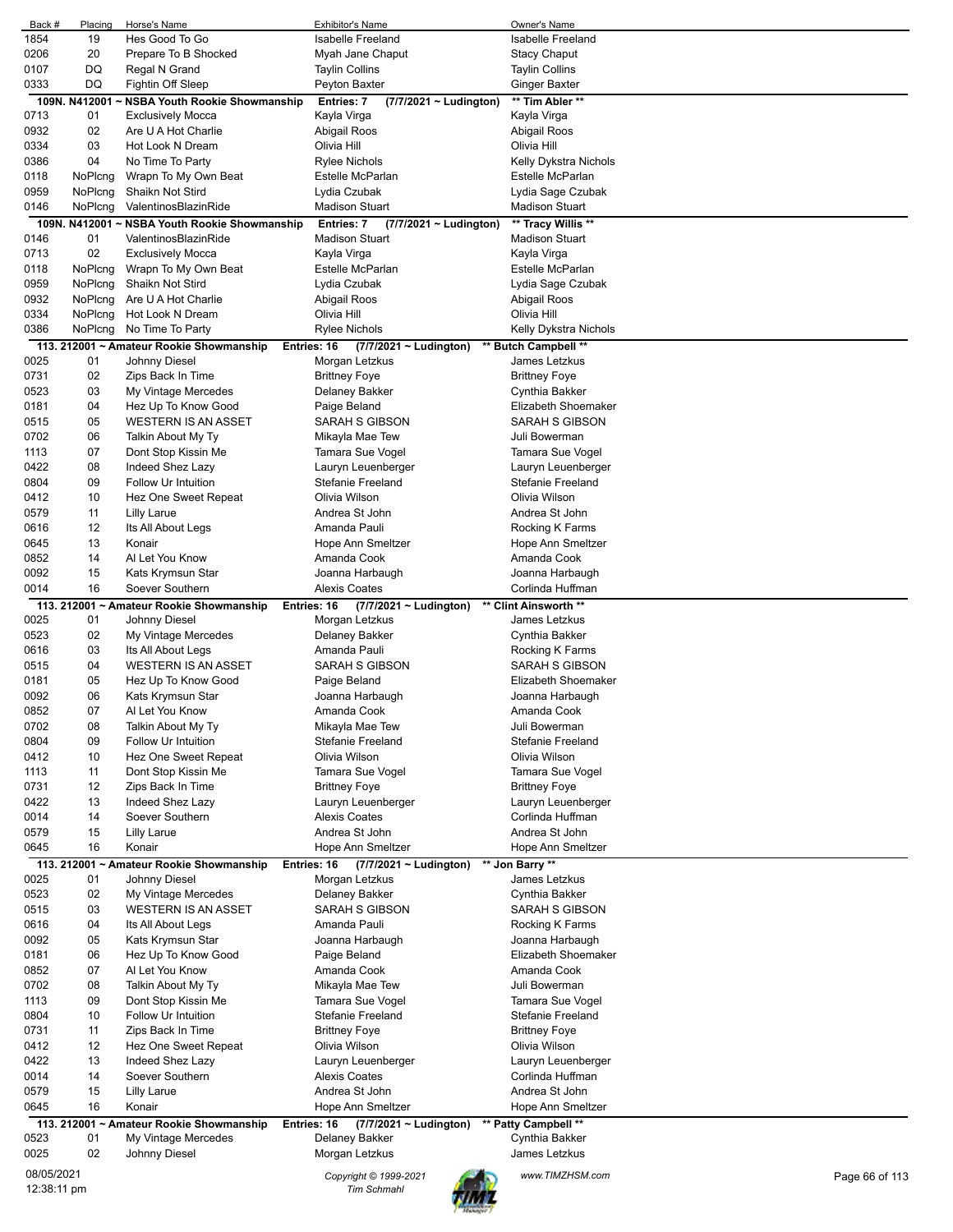| Back #     | Placing  | Horse's Name                                     | Exhibitor's Name                           | Owner's Name                          |                |
|------------|----------|--------------------------------------------------|--------------------------------------------|---------------------------------------|----------------|
| 0731       | 03       | Zips Back In Time                                | <b>Brittney Foye</b>                       | <b>Brittney Foye</b>                  |                |
| 0181       | 04       | Hez Up To Know Good                              | Paige Beland                               | Elizabeth Shoemaker                   |                |
| 0515       | 05       | <b>WESTERN IS AN ASSET</b>                       | <b>SARAH S GIBSON</b>                      | <b>SARAH S GIBSON</b>                 |                |
| 0702       | 06       | Talkin About My Ty                               | Mikayla Mae Tew                            | Juli Bowerman                         |                |
| 1113       | 07       | Dont Stop Kissin Me                              | Tamara Sue Vogel                           | Tamara Sue Vogel                      |                |
| 0422       | 08       | Indeed Shez Lazy                                 | Lauryn Leuenberger                         | Lauryn Leuenberger                    |                |
| 0412       | 09       | Hez One Sweet Repeat                             | Olivia Wilson                              | Olivia Wilson                         |                |
| 0804       | 10       | Follow Ur Intuition                              | <b>Stefanie Freeland</b>                   | Stefanie Freeland                     |                |
| 0645       | 11       | Konair                                           | Hope Ann Smeltzer                          | Hope Ann Smeltzer                     |                |
| 0616       | 12       | Its All About Legs                               | Amanda Pauli                               | Rocking K Farms                       |                |
| 0852       | 13       | Al Let You Know                                  | Amanda Cook                                | Amanda Cook                           |                |
| 0092       | 14       | Kats Krymsun Star                                | Joanna Harbaugh                            | Joanna Harbaugh                       |                |
| 0579       | 15       | Lilly Larue                                      | Andrea St John                             | Andrea St John                        |                |
| 0014       | 16       | Soever Southern                                  | <b>Alexis Coates</b>                       | Corlinda Huffman                      |                |
|            |          | 110. 412702 ~ Level 1 Youth Showmanship 13&Under | Entries: 12<br>(7/7/2021 ~ Ludington)      | ** Tim Abler **                       |                |
| 0713       | 01       | <b>Exclusively Mocca</b>                         | Kayla Virga                                | Kayla Virga                           |                |
| 0107       | 02       | Regal N Grand                                    | <b>Taylin Collins</b>                      | <b>Taylin Collins</b>                 |                |
| 0222       | 03       | Ms Mae Flash                                     | <b>Braelyn Bunting</b>                     | Christa Baldwin                       |                |
|            | 04       |                                                  |                                            |                                       |                |
| 1433       |          | A Sleepy Margarita                               | <b>Addison Baynes</b>                      | Meggen M Morrow Baynes                |                |
| 1010       | 05       | Surely Im A Certain                              | Addison Buckley                            | Addison Buckley                       |                |
| 0206       | 06       | Prepare To B Shocked                             | Myah Jane Chaput                           | <b>Stacy Chaput</b>                   |                |
| 0321       | 07       | Cash Only                                        | Ella Spies                                 | Ella Spies                            |                |
| 0099       | 08       | This Jet Is Hot                                  | Elizabeth Laney                            | Andrea Laney                          |                |
| 0118       | 09       | Wrapn To My Own Beat                             | Estelle McParlan                           | <b>Estelle McParlan</b>               |                |
| 0146       | 10       | ValentinosBlazinRide                             | <b>Madison Stuart</b>                      | <b>Madison Stuart</b>                 |                |
| 0690       | 11       | The Only Leadin Lady                             | Eleanor Ott                                | Eleanor Ott                           |                |
| 0937       | 12       | Sumore Shock                                     | <b>Isabel Craig</b>                        | Jennifer Craig                        |                |
|            |          | 110. 412702 ~ Level 1 Youth Showmanship 13&Under | Entries: 12<br>(7/7/2021 ~ Ludington)      | ** Tracy Willis **                    |                |
| 0107       | 01       | Regal N Grand                                    | <b>Taylin Collins</b>                      | <b>Taylin Collins</b>                 |                |
| 1010       | 02       | Surely Im A Certain                              | <b>Addison Buckley</b>                     | <b>Addison Buckley</b>                |                |
| 0206       | 03       | Prepare To B Shocked                             | Myah Jane Chaput                           | <b>Stacy Chaput</b>                   |                |
| 0118       | 04       | Wrapn To My Own Beat                             | Estelle McParlan                           | Estelle McParlan                      |                |
| 0222       | 05       | Ms Mae Flash                                     | <b>Braelyn Bunting</b>                     | Christa Baldwin                       |                |
| 0713       | 06       | <b>Exclusively Mocca</b>                         | Kayla Virga                                | Kayla Virga                           |                |
| 0321       | 07       | Cash Only                                        | Ella Spies                                 | Ella Spies                            |                |
| 0099       | 08       | This Jet Is Hot                                  | Elizabeth Laney                            | Andrea Laney                          |                |
| 0937       | 09       | <b>Sumore Shock</b>                              | <b>Isabel Craig</b>                        | Jennifer Craig                        |                |
|            |          |                                                  |                                            |                                       |                |
|            |          |                                                  |                                            |                                       |                |
| 0146       | 10       | ValentinosBlazinRide                             | <b>Madison Stuart</b>                      | <b>Madison Stuart</b>                 |                |
| 1433       | 11<br>12 | A Sleepy Margarita                               | <b>Addison Baynes</b><br>Eleanor Ott       | Meggen M Morrow Baynes<br>Eleanor Ott |                |
| 0690       |          | The Only Leadin Lady                             |                                            |                                       |                |
|            |          | 114. 212002 ~ Level 1 Amateur Showmanship        | Entries: 25<br>$(7/7/2021 \sim$ Ludington) | ** Butch Campbell **                  |                |
| 0492       | 01       | Hot N Jimmy Choos                                | ELIZABETH K COX                            | ELIZABETH K COX                       |                |
| 0937       | 02       | <b>Sumore Shock</b>                              | Jennifer Craig                             | Jennifer Craig                        |                |
| 0526       | 03       | <b>Blazing Potential</b>                         | Katie Main                                 | Katie Main                            |                |
| 0277       | 04       | Iron Can Dance                                   | Kailene Bader Van Dyke                     | Merri Van Dyke                        |                |
| 0523       | 05       | My Vintage Mercedes                              | Delaney Bakker                             | Cynthia Bakker                        |                |
| 0181       | 06       | Hez Up To Know Good                              | Paige Beland                               | Elizabeth Shoemaker                   |                |
| 0828       | 07       | <b>Impulsive Deck</b>                            | Fawn Healy                                 | Fawn Healy                            |                |
| 0066       | 08       | I O You One                                      | Lisa Ondersma Lowetz                       | Lisa Ondersma Lowetz                  |                |
| 0487       | 09       | Chipped With Iron                                | Rebecca Burtka                             | Rebecca Burtka                        |                |
| 0855       | 10       | To Good To Be Red                                | <b>Stephanie Cesarz</b>                    | <b>Stephanie Cesarz</b>               |                |
| 0616       | 11       | Its All About Legs                               | Amanda Pauli                               | Rocking K Farms                       |                |
| 0211       | 12       | Hes Hott                                         | <b>DIANA MIDGLEY</b>                       | <b>DIANA MIDGLEY</b>                  |                |
| 0322       | 13       | Too LazyToSpeak                                  | Megan Hirschman                            | Megan Hirschman                       |                |
| 0731       | 14       | Zips Back In Time                                | <b>Brittney Foye</b>                       | <b>Brittney Foye</b>                  |                |
| 0311       | 15       | Stellas GotR Groove                              | Kerry Daudlin                              | Kerry Daudlin                         |                |
| 0882       | 16       | JZ Limited Liability                             | Debbie Barber                              | Debbie Barber                         |                |
| 0678       | 17       | UF Parked At The Bar                             | Stephanie Rae Morgan                       | Stephanie Rae Morgan                  |                |
| 0645       | 18       | Konair                                           | Hope Ann Smeltzer                          | Hope Ann Smeltzer                     |                |
| 0804       | 19       | Follow Ur Intuition                              | Stefanie Freeland                          | Stefanie Freeland                     |                |
| 0515       | 20       | <b>WESTERN IS AN ASSET</b>                       | SARAH S GIBSON                             | SARAH S GIBSON                        |                |
| 0852       | 21       | Al Let You Know                                  | Amanda Cook                                | Amanda Cook                           |                |
| 0579       | 22       | <b>Lilly Larue</b>                               | Andrea St John                             | Andrea St John                        |                |
| 0092       | 23       | Kats Krymsun Star                                | Joanna Harbaugh                            | Joanna Harbaugh                       |                |
| 0014       | 24       | Soever Southern                                  | <b>Alexis Coates</b>                       | Corlinda Huffman                      |                |
| 0412       | 25       | Hez One Sweet Repeat                             | Olivia Wilson                              | Olivia Wilson                         |                |
|            |          | 114. 212002 ~ Level 1 Amateur Showmanship        | (7/7/2021 ~ Ludington)<br>Entries: 25      | ** Clint Ainsworth **                 |                |
| 0066       | 01       | I O You One                                      | Lisa Ondersma Lowetz                       | Lisa Ondersma Lowetz                  |                |
| 0492       | 02       | Hot N Jimmy Choos                                | ELIZABETH K COX                            | ELIZABETH K COX                       |                |
| 0311       | 03       | <b>Stellas GotR Groove</b>                       | Kerry Daudlin                              | Kerry Daudlin                         |                |
| 0181       | 04       | Hez Up To Know Good                              | Paige Beland                               | Elizabeth Shoemaker                   |                |
| 0855       | 05       | To Good To Be Red                                | <b>Stephanie Cesarz</b>                    | Stephanie Cesarz                      |                |
| 0804       | 06       | Follow Ur Intuition                              | <b>Stefanie Freeland</b>                   | Stefanie Freeland                     |                |
| 0526       | 07       | <b>Blazing Potential</b>                         | Katie Main                                 | Katie Main                            |                |
| 08/05/2021 |          |                                                  | Copyright © 1999-2021                      | www.TIMZHSM.com                       | Page 67 of 113 |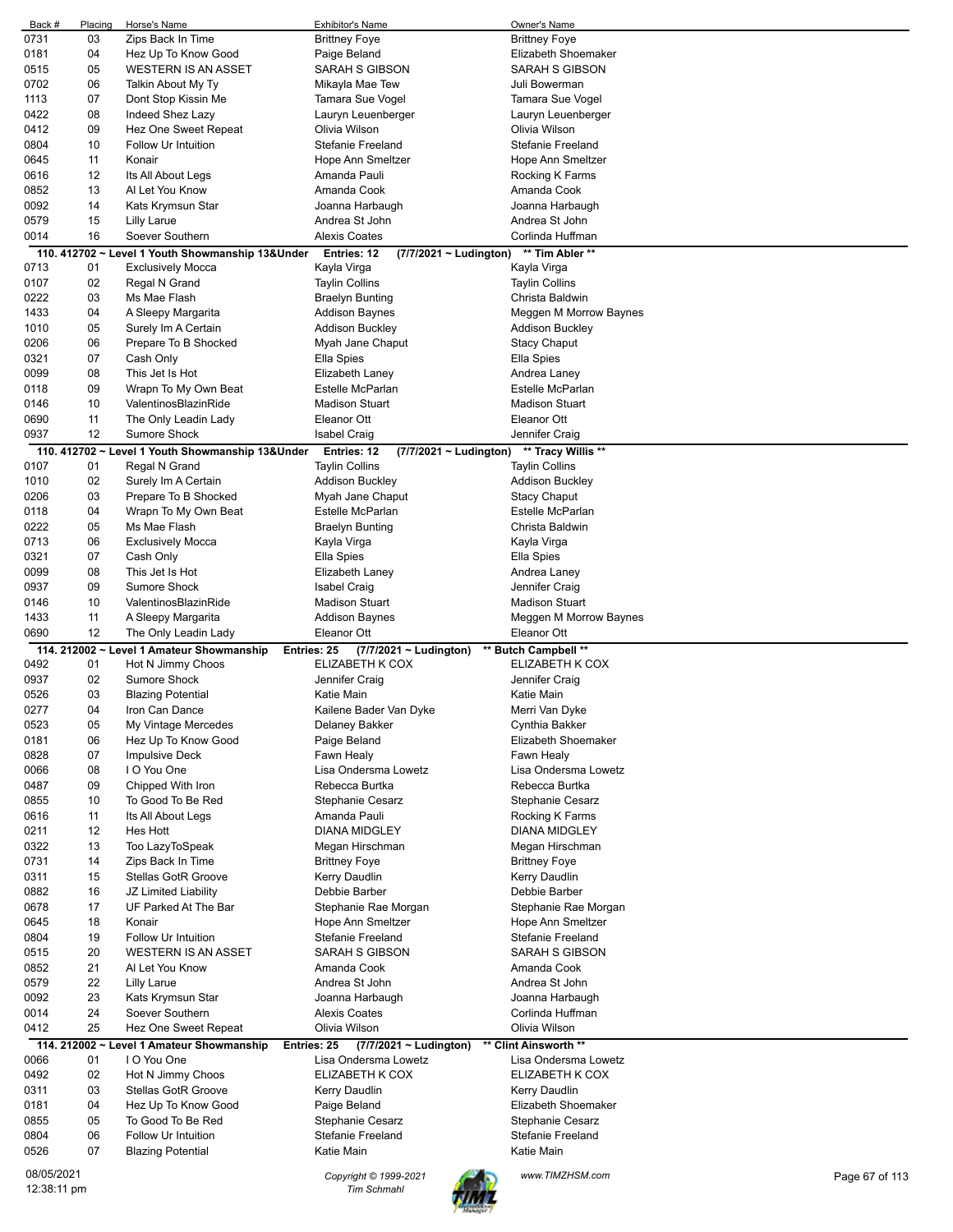| 08<br>Its All About Legs<br>Amanda Pauli<br>Rocking K Farms<br><b>SARAH S GIBSON</b><br>0515<br>09<br><b>WESTERN IS AN ASSET</b><br>SARAH S GIBSON<br>0678<br>10<br>UF Parked At The Bar<br>Stephanie Rae Morgan<br>Stephanie Rae Morgan<br>0523<br>11<br>My Vintage Mercedes<br>Delaney Bakker<br>Cynthia Bakker<br>0882<br>12<br>JZ Limited Liability<br>Debbie Barber<br>Debbie Barber<br>0487<br>13<br>Chipped With Iron<br>Rebecca Burtka<br>Rebecca Burtka<br>0828<br>14<br><b>Impulsive Deck</b><br>Fawn Healy<br>Fawn Healy<br>15<br>0211<br>Hes Hott<br>DIANA MIDGLEY<br><b>DIANA MIDGLEY</b><br>Sumore Shock<br>0937<br>16<br>Jennifer Craig<br>Jennifer Craig<br>0322<br>17<br>Too LazyToSpeak<br>Megan Hirschman<br>Megan Hirschman<br>18<br>0412<br>Hez One Sweet Repeat<br>Olivia Wilson<br>Olivia Wilson<br>0277<br>19<br>Iron Can Dance<br>Kailene Bader Van Dyke<br>Merri Van Dyke<br>20<br>0731<br>Zips Back In Time<br><b>Brittney Foye</b><br>Brittney Foye<br>0092<br>21<br>Kats Krymsun Star<br>Joanna Harbaugh<br>Joanna Harbaugh<br>22<br>Soever Southern<br><b>Alexis Coates</b><br>Corlinda Huffman<br>0014<br>23<br>0579<br>Lilly Larue<br>Andrea St John<br>Andrea St John<br>0852<br>24<br>Al Let You Know<br>Amanda Cook<br>Amanda Cook<br>25<br>0645<br>Konair<br>Hope Ann Smeltzer<br>Hope Ann Smeltzer<br>114. 212002 ~ Level 1 Amateur Showmanship<br>Entries: 25<br>$(7/7/2021 \sim$ Ludington)<br>** Jon Barry **<br>0066<br>I O You One<br>Lisa Ondersma Lowetz<br>Lisa Ondersma Lowetz<br>01<br>0181<br>02<br>Hez Up To Know Good<br>Paige Beland<br>Elizabeth Shoemaker<br>03<br>0492<br>Hot N Jimmy Choos<br>ELIZABETH K COX<br>ELIZABETH K COX<br>0311<br>04<br>Stellas GotR Groove<br>Kerry Daudlin<br>Kerry Daudlin<br>05<br>0855<br>To Good To Be Red<br>Stephanie Cesarz<br>Stephanie Cesarz<br>0804<br>06<br><b>Follow Ur Intuition</b><br><b>Stefanie Freeland</b><br><b>Stefanie Freeland</b><br>07<br>0678<br>UF Parked At The Bar<br>Stephanie Rae Morgan<br>Stephanie Rae Morgan<br>0526<br>08<br>Katie Main<br>Katie Main<br><b>Blazing Potential</b><br>09<br>0515<br><b>WESTERN IS AN ASSET</b><br><b>SARAH S GIBSON</b><br>SARAH S GIBSON<br>0616<br>10<br>Amanda Pauli<br>Its All About Legs<br>Rocking K Farms<br>0882<br>11<br>JZ Limited Liability<br>Debbie Barber<br>Debbie Barber<br>0487<br>12<br>Chipped With Iron<br>Rebecca Burtka<br>Rebecca Burtka<br>0523<br>13<br>My Vintage Mercedes<br>Delaney Bakker<br>Cynthia Bakker<br>0211<br>14<br>Hes Hott<br>DIANA MIDGLEY<br><b>DIANA MIDGLEY</b><br>15<br>0322<br>Too LazyToSpeak<br>Megan Hirschman<br>Megan Hirschman<br>0828<br>16<br><b>Impulsive Deck</b><br>Fawn Healy<br>Fawn Healy<br>0731<br>17<br>Zips Back In Time<br><b>Brittney Foye</b><br>Brittney Foye<br>0412<br>18<br>Hez One Sweet Repeat<br>Olivia Wilson<br>Olivia Wilson<br>19<br>Sumore Shock<br>0937<br>Jennifer Craig<br>Jennifer Craig<br>0277<br>20<br>Iron Can Dance<br>Kailene Bader Van Dyke<br>Merri Van Dyke<br>21<br>0092<br>Kats Krymsun Star<br>Joanna Harbaugh<br>Joanna Harbaugh<br>0014<br>22<br>Soever Southern<br><b>Alexis Coates</b><br>Corlinda Huffman<br>23<br>0579<br><b>Lilly Larue</b><br>Andrea St John<br>Andrea St John<br>24<br>0645<br>Konair<br>Hope Ann Smeltzer<br>Hope Ann Smeltzer<br>Al Let You Know<br>0852<br>DQ<br>Amanda Cook<br>Amanda Cook<br>** Patty Campbell **<br>114. 212002 ~ Level 1 Amateur Showmanship<br><b>Entries: 25</b><br>(7/7/2021 ~ Ludington)<br>Katie Main<br>0526<br>01<br><b>Blazing Potential</b><br>Katie Main<br>0277<br>02<br>Iron Can Dance<br>Kailene Bader Van Dyke<br>Merri Van Dyke<br>03<br>I O You One<br>0066<br>Lisa Ondersma Lowetz<br>Lisa Ondersma Lowetz<br>04<br>0937<br>Sumore Shock<br>Jennifer Craig<br>Jennifer Craig<br>0492<br>05<br>Hot N Jimmy Choos<br>ELIZABETH K COX<br>ELIZABETH K COX<br>06<br>0523<br>My Vintage Mercedes<br>Delaney Bakker<br>Cynthia Bakker<br>07<br>0828<br><b>Impulsive Deck</b><br>Fawn Healy<br>Fawn Healy<br>08<br>Its All About Legs<br>Amanda Pauli<br>Rocking K Farms<br>0616<br>09<br>0487<br>Chipped With Iron<br>Rebecca Burtka<br>Rebecca Burtka<br>0211<br>10<br>Hes Hott<br>DIANA MIDGLEY<br><b>DIANA MIDGLEY</b><br>0322<br>11<br>Too LazyToSpeak<br>Megan Hirschman<br>Megan Hirschman<br>12<br>0181<br>Hez Up To Know Good<br>Elizabeth Shoemaker<br>Paige Beland<br>13<br>0855<br>To Good To Be Red<br>Stephanie Cesarz<br>Stephanie Cesarz<br>0731<br>14<br>Zips Back In Time<br><b>Brittney Foye</b><br><b>Brittney Foye</b><br>0678<br>15<br>UF Parked At The Bar<br>Stephanie Rae Morgan<br>Stephanie Rae Morgan<br>0882<br>16<br>JZ Limited Liability<br>Debbie Barber<br>Debbie Barber<br>0311<br>17<br>Stellas GotR Groove<br>Kerry Daudlin<br>Kerry Daudlin<br>18<br>0412<br>Hez One Sweet Repeat<br>Olivia Wilson<br>Olivia Wilson<br>19<br>0804<br>Follow Ur Intuition<br>Stefanie Freeland<br><b>Stefanie Freeland</b><br>20<br>0515<br><b>WESTERN IS AN ASSET</b><br>SARAH S GIBSON<br>SARAH S GIBSON<br>0852<br>21<br>Al Let You Know<br>Amanda Cook<br>Amanda Cook<br>22<br>0092<br>Kats Krymsun Star<br>Joanna Harbaugh<br>Joanna Harbaugh<br>23<br>0579<br>Lilly Larue<br>Andrea St John<br>Andrea St John<br>24<br>0014<br>Soever Southern<br><b>Alexis Coates</b><br>Corlinda Huffman<br>25<br>0645<br>Konair<br>Hope Ann Smeltzer<br>Hope Ann Smeltzer<br>110N. N412702~<br>NSBA Level 1 Youth Showmanship 13&Under Entries: 7<br>(7/7/2021 ~ Ludington) ** Tim Abler **<br>Kayla Virga<br>Kayla Virga<br>0713<br>01<br><b>Exclusively Mocca</b><br>02<br>0107<br>Regal N Grand<br><b>Taylin Collins</b><br><b>Taylin Collins</b><br>03<br>0222<br>Ms Mae Flash<br><b>Braelyn Bunting</b><br>Christa Baldwin<br>08/05/2021<br>www.TIMZHSM.com<br>Copyright © 1999-2021<br>Page 68 of 113<br>12:38:11 pm<br><b>Tim Schmahl</b> | Back # | Placing | Horse's Name | <b>Exhibitor's Name</b> | Owner's Name |  |
|------------------------------------------------------------------------------------------------------------------------------------------------------------------------------------------------------------------------------------------------------------------------------------------------------------------------------------------------------------------------------------------------------------------------------------------------------------------------------------------------------------------------------------------------------------------------------------------------------------------------------------------------------------------------------------------------------------------------------------------------------------------------------------------------------------------------------------------------------------------------------------------------------------------------------------------------------------------------------------------------------------------------------------------------------------------------------------------------------------------------------------------------------------------------------------------------------------------------------------------------------------------------------------------------------------------------------------------------------------------------------------------------------------------------------------------------------------------------------------------------------------------------------------------------------------------------------------------------------------------------------------------------------------------------------------------------------------------------------------------------------------------------------------------------------------------------------------------------------------------------------------------------------------------------------------------------------------------------------------------------------------------------------------------------------------------------------------------------------------------------------------------------------------------------------------------------------------------------------------------------------------------------------------------------------------------------------------------------------------------------------------------------------------------------------------------------------------------------------------------------------------------------------------------------------------------------------------------------------------------------------------------------------------------------------------------------------------------------------------------------------------------------------------------------------------------------------------------------------------------------------------------------------------------------------------------------------------------------------------------------------------------------------------------------------------------------------------------------------------------------------------------------------------------------------------------------------------------------------------------------------------------------------------------------------------------------------------------------------------------------------------------------------------------------------------------------------------------------------------------------------------------------------------------------------------------------------------------------------------------------------------------------------------------------------------------------------------------------------------------------------------------------------------------------------------------------------------------------------------------------------------------------------------------------------------------------------------------------------------------------------------------------------------------------------------------------------------------------------------------------------------------------------------------------------------------------------------------------------------------------------------------------------------------------------------------------------------------------------------------------------------------------------------------------------------------------------------------------------------------------------------------------------------------------------------------------------------------------------------------------------------------------------------------------------------------------------------------------------------------------------------------------------------------------------------------------------------------------------------------------------------------------------------------------------------------------------------------------------------------------------------------------------------------------------------------------------------------------------------------------------------------------------------------------------------------------------------------------------------------------------------------------------------------------------------------------------------------------------------------------------------------------------------------------------------------------------------------------------------------------------------------------------------------------------------------------------------------------------------------------------------------------------------------------------------------------------------------------------------------------------------------------------------------------------------------------------------------------------------------------------|--------|---------|--------------|-------------------------|--------------|--|
|                                                                                                                                                                                                                                                                                                                                                                                                                                                                                                                                                                                                                                                                                                                                                                                                                                                                                                                                                                                                                                                                                                                                                                                                                                                                                                                                                                                                                                                                                                                                                                                                                                                                                                                                                                                                                                                                                                                                                                                                                                                                                                                                                                                                                                                                                                                                                                                                                                                                                                                                                                                                                                                                                                                                                                                                                                                                                                                                                                                                                                                                                                                                                                                                                                                                                                                                                                                                                                                                                                                                                                                                                                                                                                                                                                                                                                                                                                                                                                                                                                                                                                                                                                                                                                                                                                                                                                                                                                                                                                                                                                                                                                                                                                                                                                                                                                                                                                                                                                                                                                                                                                                                                                                                                                                                                                                                                                                                                                                                                                                                                                                                                                                                                                                                                                                                                                                                              | 0616   |         |              |                         |              |  |
|                                                                                                                                                                                                                                                                                                                                                                                                                                                                                                                                                                                                                                                                                                                                                                                                                                                                                                                                                                                                                                                                                                                                                                                                                                                                                                                                                                                                                                                                                                                                                                                                                                                                                                                                                                                                                                                                                                                                                                                                                                                                                                                                                                                                                                                                                                                                                                                                                                                                                                                                                                                                                                                                                                                                                                                                                                                                                                                                                                                                                                                                                                                                                                                                                                                                                                                                                                                                                                                                                                                                                                                                                                                                                                                                                                                                                                                                                                                                                                                                                                                                                                                                                                                                                                                                                                                                                                                                                                                                                                                                                                                                                                                                                                                                                                                                                                                                                                                                                                                                                                                                                                                                                                                                                                                                                                                                                                                                                                                                                                                                                                                                                                                                                                                                                                                                                                                                              |        |         |              |                         |              |  |
|                                                                                                                                                                                                                                                                                                                                                                                                                                                                                                                                                                                                                                                                                                                                                                                                                                                                                                                                                                                                                                                                                                                                                                                                                                                                                                                                                                                                                                                                                                                                                                                                                                                                                                                                                                                                                                                                                                                                                                                                                                                                                                                                                                                                                                                                                                                                                                                                                                                                                                                                                                                                                                                                                                                                                                                                                                                                                                                                                                                                                                                                                                                                                                                                                                                                                                                                                                                                                                                                                                                                                                                                                                                                                                                                                                                                                                                                                                                                                                                                                                                                                                                                                                                                                                                                                                                                                                                                                                                                                                                                                                                                                                                                                                                                                                                                                                                                                                                                                                                                                                                                                                                                                                                                                                                                                                                                                                                                                                                                                                                                                                                                                                                                                                                                                                                                                                                                              |        |         |              |                         |              |  |
|                                                                                                                                                                                                                                                                                                                                                                                                                                                                                                                                                                                                                                                                                                                                                                                                                                                                                                                                                                                                                                                                                                                                                                                                                                                                                                                                                                                                                                                                                                                                                                                                                                                                                                                                                                                                                                                                                                                                                                                                                                                                                                                                                                                                                                                                                                                                                                                                                                                                                                                                                                                                                                                                                                                                                                                                                                                                                                                                                                                                                                                                                                                                                                                                                                                                                                                                                                                                                                                                                                                                                                                                                                                                                                                                                                                                                                                                                                                                                                                                                                                                                                                                                                                                                                                                                                                                                                                                                                                                                                                                                                                                                                                                                                                                                                                                                                                                                                                                                                                                                                                                                                                                                                                                                                                                                                                                                                                                                                                                                                                                                                                                                                                                                                                                                                                                                                                                              |        |         |              |                         |              |  |
|                                                                                                                                                                                                                                                                                                                                                                                                                                                                                                                                                                                                                                                                                                                                                                                                                                                                                                                                                                                                                                                                                                                                                                                                                                                                                                                                                                                                                                                                                                                                                                                                                                                                                                                                                                                                                                                                                                                                                                                                                                                                                                                                                                                                                                                                                                                                                                                                                                                                                                                                                                                                                                                                                                                                                                                                                                                                                                                                                                                                                                                                                                                                                                                                                                                                                                                                                                                                                                                                                                                                                                                                                                                                                                                                                                                                                                                                                                                                                                                                                                                                                                                                                                                                                                                                                                                                                                                                                                                                                                                                                                                                                                                                                                                                                                                                                                                                                                                                                                                                                                                                                                                                                                                                                                                                                                                                                                                                                                                                                                                                                                                                                                                                                                                                                                                                                                                                              |        |         |              |                         |              |  |
|                                                                                                                                                                                                                                                                                                                                                                                                                                                                                                                                                                                                                                                                                                                                                                                                                                                                                                                                                                                                                                                                                                                                                                                                                                                                                                                                                                                                                                                                                                                                                                                                                                                                                                                                                                                                                                                                                                                                                                                                                                                                                                                                                                                                                                                                                                                                                                                                                                                                                                                                                                                                                                                                                                                                                                                                                                                                                                                                                                                                                                                                                                                                                                                                                                                                                                                                                                                                                                                                                                                                                                                                                                                                                                                                                                                                                                                                                                                                                                                                                                                                                                                                                                                                                                                                                                                                                                                                                                                                                                                                                                                                                                                                                                                                                                                                                                                                                                                                                                                                                                                                                                                                                                                                                                                                                                                                                                                                                                                                                                                                                                                                                                                                                                                                                                                                                                                                              |        |         |              |                         |              |  |
|                                                                                                                                                                                                                                                                                                                                                                                                                                                                                                                                                                                                                                                                                                                                                                                                                                                                                                                                                                                                                                                                                                                                                                                                                                                                                                                                                                                                                                                                                                                                                                                                                                                                                                                                                                                                                                                                                                                                                                                                                                                                                                                                                                                                                                                                                                                                                                                                                                                                                                                                                                                                                                                                                                                                                                                                                                                                                                                                                                                                                                                                                                                                                                                                                                                                                                                                                                                                                                                                                                                                                                                                                                                                                                                                                                                                                                                                                                                                                                                                                                                                                                                                                                                                                                                                                                                                                                                                                                                                                                                                                                                                                                                                                                                                                                                                                                                                                                                                                                                                                                                                                                                                                                                                                                                                                                                                                                                                                                                                                                                                                                                                                                                                                                                                                                                                                                                                              |        |         |              |                         |              |  |
|                                                                                                                                                                                                                                                                                                                                                                                                                                                                                                                                                                                                                                                                                                                                                                                                                                                                                                                                                                                                                                                                                                                                                                                                                                                                                                                                                                                                                                                                                                                                                                                                                                                                                                                                                                                                                                                                                                                                                                                                                                                                                                                                                                                                                                                                                                                                                                                                                                                                                                                                                                                                                                                                                                                                                                                                                                                                                                                                                                                                                                                                                                                                                                                                                                                                                                                                                                                                                                                                                                                                                                                                                                                                                                                                                                                                                                                                                                                                                                                                                                                                                                                                                                                                                                                                                                                                                                                                                                                                                                                                                                                                                                                                                                                                                                                                                                                                                                                                                                                                                                                                                                                                                                                                                                                                                                                                                                                                                                                                                                                                                                                                                                                                                                                                                                                                                                                                              |        |         |              |                         |              |  |
|                                                                                                                                                                                                                                                                                                                                                                                                                                                                                                                                                                                                                                                                                                                                                                                                                                                                                                                                                                                                                                                                                                                                                                                                                                                                                                                                                                                                                                                                                                                                                                                                                                                                                                                                                                                                                                                                                                                                                                                                                                                                                                                                                                                                                                                                                                                                                                                                                                                                                                                                                                                                                                                                                                                                                                                                                                                                                                                                                                                                                                                                                                                                                                                                                                                                                                                                                                                                                                                                                                                                                                                                                                                                                                                                                                                                                                                                                                                                                                                                                                                                                                                                                                                                                                                                                                                                                                                                                                                                                                                                                                                                                                                                                                                                                                                                                                                                                                                                                                                                                                                                                                                                                                                                                                                                                                                                                                                                                                                                                                                                                                                                                                                                                                                                                                                                                                                                              |        |         |              |                         |              |  |
|                                                                                                                                                                                                                                                                                                                                                                                                                                                                                                                                                                                                                                                                                                                                                                                                                                                                                                                                                                                                                                                                                                                                                                                                                                                                                                                                                                                                                                                                                                                                                                                                                                                                                                                                                                                                                                                                                                                                                                                                                                                                                                                                                                                                                                                                                                                                                                                                                                                                                                                                                                                                                                                                                                                                                                                                                                                                                                                                                                                                                                                                                                                                                                                                                                                                                                                                                                                                                                                                                                                                                                                                                                                                                                                                                                                                                                                                                                                                                                                                                                                                                                                                                                                                                                                                                                                                                                                                                                                                                                                                                                                                                                                                                                                                                                                                                                                                                                                                                                                                                                                                                                                                                                                                                                                                                                                                                                                                                                                                                                                                                                                                                                                                                                                                                                                                                                                                              |        |         |              |                         |              |  |
|                                                                                                                                                                                                                                                                                                                                                                                                                                                                                                                                                                                                                                                                                                                                                                                                                                                                                                                                                                                                                                                                                                                                                                                                                                                                                                                                                                                                                                                                                                                                                                                                                                                                                                                                                                                                                                                                                                                                                                                                                                                                                                                                                                                                                                                                                                                                                                                                                                                                                                                                                                                                                                                                                                                                                                                                                                                                                                                                                                                                                                                                                                                                                                                                                                                                                                                                                                                                                                                                                                                                                                                                                                                                                                                                                                                                                                                                                                                                                                                                                                                                                                                                                                                                                                                                                                                                                                                                                                                                                                                                                                                                                                                                                                                                                                                                                                                                                                                                                                                                                                                                                                                                                                                                                                                                                                                                                                                                                                                                                                                                                                                                                                                                                                                                                                                                                                                                              |        |         |              |                         |              |  |
|                                                                                                                                                                                                                                                                                                                                                                                                                                                                                                                                                                                                                                                                                                                                                                                                                                                                                                                                                                                                                                                                                                                                                                                                                                                                                                                                                                                                                                                                                                                                                                                                                                                                                                                                                                                                                                                                                                                                                                                                                                                                                                                                                                                                                                                                                                                                                                                                                                                                                                                                                                                                                                                                                                                                                                                                                                                                                                                                                                                                                                                                                                                                                                                                                                                                                                                                                                                                                                                                                                                                                                                                                                                                                                                                                                                                                                                                                                                                                                                                                                                                                                                                                                                                                                                                                                                                                                                                                                                                                                                                                                                                                                                                                                                                                                                                                                                                                                                                                                                                                                                                                                                                                                                                                                                                                                                                                                                                                                                                                                                                                                                                                                                                                                                                                                                                                                                                              |        |         |              |                         |              |  |
|                                                                                                                                                                                                                                                                                                                                                                                                                                                                                                                                                                                                                                                                                                                                                                                                                                                                                                                                                                                                                                                                                                                                                                                                                                                                                                                                                                                                                                                                                                                                                                                                                                                                                                                                                                                                                                                                                                                                                                                                                                                                                                                                                                                                                                                                                                                                                                                                                                                                                                                                                                                                                                                                                                                                                                                                                                                                                                                                                                                                                                                                                                                                                                                                                                                                                                                                                                                                                                                                                                                                                                                                                                                                                                                                                                                                                                                                                                                                                                                                                                                                                                                                                                                                                                                                                                                                                                                                                                                                                                                                                                                                                                                                                                                                                                                                                                                                                                                                                                                                                                                                                                                                                                                                                                                                                                                                                                                                                                                                                                                                                                                                                                                                                                                                                                                                                                                                              |        |         |              |                         |              |  |
|                                                                                                                                                                                                                                                                                                                                                                                                                                                                                                                                                                                                                                                                                                                                                                                                                                                                                                                                                                                                                                                                                                                                                                                                                                                                                                                                                                                                                                                                                                                                                                                                                                                                                                                                                                                                                                                                                                                                                                                                                                                                                                                                                                                                                                                                                                                                                                                                                                                                                                                                                                                                                                                                                                                                                                                                                                                                                                                                                                                                                                                                                                                                                                                                                                                                                                                                                                                                                                                                                                                                                                                                                                                                                                                                                                                                                                                                                                                                                                                                                                                                                                                                                                                                                                                                                                                                                                                                                                                                                                                                                                                                                                                                                                                                                                                                                                                                                                                                                                                                                                                                                                                                                                                                                                                                                                                                                                                                                                                                                                                                                                                                                                                                                                                                                                                                                                                                              |        |         |              |                         |              |  |
|                                                                                                                                                                                                                                                                                                                                                                                                                                                                                                                                                                                                                                                                                                                                                                                                                                                                                                                                                                                                                                                                                                                                                                                                                                                                                                                                                                                                                                                                                                                                                                                                                                                                                                                                                                                                                                                                                                                                                                                                                                                                                                                                                                                                                                                                                                                                                                                                                                                                                                                                                                                                                                                                                                                                                                                                                                                                                                                                                                                                                                                                                                                                                                                                                                                                                                                                                                                                                                                                                                                                                                                                                                                                                                                                                                                                                                                                                                                                                                                                                                                                                                                                                                                                                                                                                                                                                                                                                                                                                                                                                                                                                                                                                                                                                                                                                                                                                                                                                                                                                                                                                                                                                                                                                                                                                                                                                                                                                                                                                                                                                                                                                                                                                                                                                                                                                                                                              |        |         |              |                         |              |  |
|                                                                                                                                                                                                                                                                                                                                                                                                                                                                                                                                                                                                                                                                                                                                                                                                                                                                                                                                                                                                                                                                                                                                                                                                                                                                                                                                                                                                                                                                                                                                                                                                                                                                                                                                                                                                                                                                                                                                                                                                                                                                                                                                                                                                                                                                                                                                                                                                                                                                                                                                                                                                                                                                                                                                                                                                                                                                                                                                                                                                                                                                                                                                                                                                                                                                                                                                                                                                                                                                                                                                                                                                                                                                                                                                                                                                                                                                                                                                                                                                                                                                                                                                                                                                                                                                                                                                                                                                                                                                                                                                                                                                                                                                                                                                                                                                                                                                                                                                                                                                                                                                                                                                                                                                                                                                                                                                                                                                                                                                                                                                                                                                                                                                                                                                                                                                                                                                              |        |         |              |                         |              |  |
|                                                                                                                                                                                                                                                                                                                                                                                                                                                                                                                                                                                                                                                                                                                                                                                                                                                                                                                                                                                                                                                                                                                                                                                                                                                                                                                                                                                                                                                                                                                                                                                                                                                                                                                                                                                                                                                                                                                                                                                                                                                                                                                                                                                                                                                                                                                                                                                                                                                                                                                                                                                                                                                                                                                                                                                                                                                                                                                                                                                                                                                                                                                                                                                                                                                                                                                                                                                                                                                                                                                                                                                                                                                                                                                                                                                                                                                                                                                                                                                                                                                                                                                                                                                                                                                                                                                                                                                                                                                                                                                                                                                                                                                                                                                                                                                                                                                                                                                                                                                                                                                                                                                                                                                                                                                                                                                                                                                                                                                                                                                                                                                                                                                                                                                                                                                                                                                                              |        |         |              |                         |              |  |
|                                                                                                                                                                                                                                                                                                                                                                                                                                                                                                                                                                                                                                                                                                                                                                                                                                                                                                                                                                                                                                                                                                                                                                                                                                                                                                                                                                                                                                                                                                                                                                                                                                                                                                                                                                                                                                                                                                                                                                                                                                                                                                                                                                                                                                                                                                                                                                                                                                                                                                                                                                                                                                                                                                                                                                                                                                                                                                                                                                                                                                                                                                                                                                                                                                                                                                                                                                                                                                                                                                                                                                                                                                                                                                                                                                                                                                                                                                                                                                                                                                                                                                                                                                                                                                                                                                                                                                                                                                                                                                                                                                                                                                                                                                                                                                                                                                                                                                                                                                                                                                                                                                                                                                                                                                                                                                                                                                                                                                                                                                                                                                                                                                                                                                                                                                                                                                                                              |        |         |              |                         |              |  |
|                                                                                                                                                                                                                                                                                                                                                                                                                                                                                                                                                                                                                                                                                                                                                                                                                                                                                                                                                                                                                                                                                                                                                                                                                                                                                                                                                                                                                                                                                                                                                                                                                                                                                                                                                                                                                                                                                                                                                                                                                                                                                                                                                                                                                                                                                                                                                                                                                                                                                                                                                                                                                                                                                                                                                                                                                                                                                                                                                                                                                                                                                                                                                                                                                                                                                                                                                                                                                                                                                                                                                                                                                                                                                                                                                                                                                                                                                                                                                                                                                                                                                                                                                                                                                                                                                                                                                                                                                                                                                                                                                                                                                                                                                                                                                                                                                                                                                                                                                                                                                                                                                                                                                                                                                                                                                                                                                                                                                                                                                                                                                                                                                                                                                                                                                                                                                                                                              |        |         |              |                         |              |  |
|                                                                                                                                                                                                                                                                                                                                                                                                                                                                                                                                                                                                                                                                                                                                                                                                                                                                                                                                                                                                                                                                                                                                                                                                                                                                                                                                                                                                                                                                                                                                                                                                                                                                                                                                                                                                                                                                                                                                                                                                                                                                                                                                                                                                                                                                                                                                                                                                                                                                                                                                                                                                                                                                                                                                                                                                                                                                                                                                                                                                                                                                                                                                                                                                                                                                                                                                                                                                                                                                                                                                                                                                                                                                                                                                                                                                                                                                                                                                                                                                                                                                                                                                                                                                                                                                                                                                                                                                                                                                                                                                                                                                                                                                                                                                                                                                                                                                                                                                                                                                                                                                                                                                                                                                                                                                                                                                                                                                                                                                                                                                                                                                                                                                                                                                                                                                                                                                              |        |         |              |                         |              |  |
|                                                                                                                                                                                                                                                                                                                                                                                                                                                                                                                                                                                                                                                                                                                                                                                                                                                                                                                                                                                                                                                                                                                                                                                                                                                                                                                                                                                                                                                                                                                                                                                                                                                                                                                                                                                                                                                                                                                                                                                                                                                                                                                                                                                                                                                                                                                                                                                                                                                                                                                                                                                                                                                                                                                                                                                                                                                                                                                                                                                                                                                                                                                                                                                                                                                                                                                                                                                                                                                                                                                                                                                                                                                                                                                                                                                                                                                                                                                                                                                                                                                                                                                                                                                                                                                                                                                                                                                                                                                                                                                                                                                                                                                                                                                                                                                                                                                                                                                                                                                                                                                                                                                                                                                                                                                                                                                                                                                                                                                                                                                                                                                                                                                                                                                                                                                                                                                                              |        |         |              |                         |              |  |
|                                                                                                                                                                                                                                                                                                                                                                                                                                                                                                                                                                                                                                                                                                                                                                                                                                                                                                                                                                                                                                                                                                                                                                                                                                                                                                                                                                                                                                                                                                                                                                                                                                                                                                                                                                                                                                                                                                                                                                                                                                                                                                                                                                                                                                                                                                                                                                                                                                                                                                                                                                                                                                                                                                                                                                                                                                                                                                                                                                                                                                                                                                                                                                                                                                                                                                                                                                                                                                                                                                                                                                                                                                                                                                                                                                                                                                                                                                                                                                                                                                                                                                                                                                                                                                                                                                                                                                                                                                                                                                                                                                                                                                                                                                                                                                                                                                                                                                                                                                                                                                                                                                                                                                                                                                                                                                                                                                                                                                                                                                                                                                                                                                                                                                                                                                                                                                                                              |        |         |              |                         |              |  |
|                                                                                                                                                                                                                                                                                                                                                                                                                                                                                                                                                                                                                                                                                                                                                                                                                                                                                                                                                                                                                                                                                                                                                                                                                                                                                                                                                                                                                                                                                                                                                                                                                                                                                                                                                                                                                                                                                                                                                                                                                                                                                                                                                                                                                                                                                                                                                                                                                                                                                                                                                                                                                                                                                                                                                                                                                                                                                                                                                                                                                                                                                                                                                                                                                                                                                                                                                                                                                                                                                                                                                                                                                                                                                                                                                                                                                                                                                                                                                                                                                                                                                                                                                                                                                                                                                                                                                                                                                                                                                                                                                                                                                                                                                                                                                                                                                                                                                                                                                                                                                                                                                                                                                                                                                                                                                                                                                                                                                                                                                                                                                                                                                                                                                                                                                                                                                                                                              |        |         |              |                         |              |  |
|                                                                                                                                                                                                                                                                                                                                                                                                                                                                                                                                                                                                                                                                                                                                                                                                                                                                                                                                                                                                                                                                                                                                                                                                                                                                                                                                                                                                                                                                                                                                                                                                                                                                                                                                                                                                                                                                                                                                                                                                                                                                                                                                                                                                                                                                                                                                                                                                                                                                                                                                                                                                                                                                                                                                                                                                                                                                                                                                                                                                                                                                                                                                                                                                                                                                                                                                                                                                                                                                                                                                                                                                                                                                                                                                                                                                                                                                                                                                                                                                                                                                                                                                                                                                                                                                                                                                                                                                                                                                                                                                                                                                                                                                                                                                                                                                                                                                                                                                                                                                                                                                                                                                                                                                                                                                                                                                                                                                                                                                                                                                                                                                                                                                                                                                                                                                                                                                              |        |         |              |                         |              |  |
|                                                                                                                                                                                                                                                                                                                                                                                                                                                                                                                                                                                                                                                                                                                                                                                                                                                                                                                                                                                                                                                                                                                                                                                                                                                                                                                                                                                                                                                                                                                                                                                                                                                                                                                                                                                                                                                                                                                                                                                                                                                                                                                                                                                                                                                                                                                                                                                                                                                                                                                                                                                                                                                                                                                                                                                                                                                                                                                                                                                                                                                                                                                                                                                                                                                                                                                                                                                                                                                                                                                                                                                                                                                                                                                                                                                                                                                                                                                                                                                                                                                                                                                                                                                                                                                                                                                                                                                                                                                                                                                                                                                                                                                                                                                                                                                                                                                                                                                                                                                                                                                                                                                                                                                                                                                                                                                                                                                                                                                                                                                                                                                                                                                                                                                                                                                                                                                                              |        |         |              |                         |              |  |
|                                                                                                                                                                                                                                                                                                                                                                                                                                                                                                                                                                                                                                                                                                                                                                                                                                                                                                                                                                                                                                                                                                                                                                                                                                                                                                                                                                                                                                                                                                                                                                                                                                                                                                                                                                                                                                                                                                                                                                                                                                                                                                                                                                                                                                                                                                                                                                                                                                                                                                                                                                                                                                                                                                                                                                                                                                                                                                                                                                                                                                                                                                                                                                                                                                                                                                                                                                                                                                                                                                                                                                                                                                                                                                                                                                                                                                                                                                                                                                                                                                                                                                                                                                                                                                                                                                                                                                                                                                                                                                                                                                                                                                                                                                                                                                                                                                                                                                                                                                                                                                                                                                                                                                                                                                                                                                                                                                                                                                                                                                                                                                                                                                                                                                                                                                                                                                                                              |        |         |              |                         |              |  |
|                                                                                                                                                                                                                                                                                                                                                                                                                                                                                                                                                                                                                                                                                                                                                                                                                                                                                                                                                                                                                                                                                                                                                                                                                                                                                                                                                                                                                                                                                                                                                                                                                                                                                                                                                                                                                                                                                                                                                                                                                                                                                                                                                                                                                                                                                                                                                                                                                                                                                                                                                                                                                                                                                                                                                                                                                                                                                                                                                                                                                                                                                                                                                                                                                                                                                                                                                                                                                                                                                                                                                                                                                                                                                                                                                                                                                                                                                                                                                                                                                                                                                                                                                                                                                                                                                                                                                                                                                                                                                                                                                                                                                                                                                                                                                                                                                                                                                                                                                                                                                                                                                                                                                                                                                                                                                                                                                                                                                                                                                                                                                                                                                                                                                                                                                                                                                                                                              |        |         |              |                         |              |  |
|                                                                                                                                                                                                                                                                                                                                                                                                                                                                                                                                                                                                                                                                                                                                                                                                                                                                                                                                                                                                                                                                                                                                                                                                                                                                                                                                                                                                                                                                                                                                                                                                                                                                                                                                                                                                                                                                                                                                                                                                                                                                                                                                                                                                                                                                                                                                                                                                                                                                                                                                                                                                                                                                                                                                                                                                                                                                                                                                                                                                                                                                                                                                                                                                                                                                                                                                                                                                                                                                                                                                                                                                                                                                                                                                                                                                                                                                                                                                                                                                                                                                                                                                                                                                                                                                                                                                                                                                                                                                                                                                                                                                                                                                                                                                                                                                                                                                                                                                                                                                                                                                                                                                                                                                                                                                                                                                                                                                                                                                                                                                                                                                                                                                                                                                                                                                                                                                              |        |         |              |                         |              |  |
|                                                                                                                                                                                                                                                                                                                                                                                                                                                                                                                                                                                                                                                                                                                                                                                                                                                                                                                                                                                                                                                                                                                                                                                                                                                                                                                                                                                                                                                                                                                                                                                                                                                                                                                                                                                                                                                                                                                                                                                                                                                                                                                                                                                                                                                                                                                                                                                                                                                                                                                                                                                                                                                                                                                                                                                                                                                                                                                                                                                                                                                                                                                                                                                                                                                                                                                                                                                                                                                                                                                                                                                                                                                                                                                                                                                                                                                                                                                                                                                                                                                                                                                                                                                                                                                                                                                                                                                                                                                                                                                                                                                                                                                                                                                                                                                                                                                                                                                                                                                                                                                                                                                                                                                                                                                                                                                                                                                                                                                                                                                                                                                                                                                                                                                                                                                                                                                                              |        |         |              |                         |              |  |
|                                                                                                                                                                                                                                                                                                                                                                                                                                                                                                                                                                                                                                                                                                                                                                                                                                                                                                                                                                                                                                                                                                                                                                                                                                                                                                                                                                                                                                                                                                                                                                                                                                                                                                                                                                                                                                                                                                                                                                                                                                                                                                                                                                                                                                                                                                                                                                                                                                                                                                                                                                                                                                                                                                                                                                                                                                                                                                                                                                                                                                                                                                                                                                                                                                                                                                                                                                                                                                                                                                                                                                                                                                                                                                                                                                                                                                                                                                                                                                                                                                                                                                                                                                                                                                                                                                                                                                                                                                                                                                                                                                                                                                                                                                                                                                                                                                                                                                                                                                                                                                                                                                                                                                                                                                                                                                                                                                                                                                                                                                                                                                                                                                                                                                                                                                                                                                                                              |        |         |              |                         |              |  |
|                                                                                                                                                                                                                                                                                                                                                                                                                                                                                                                                                                                                                                                                                                                                                                                                                                                                                                                                                                                                                                                                                                                                                                                                                                                                                                                                                                                                                                                                                                                                                                                                                                                                                                                                                                                                                                                                                                                                                                                                                                                                                                                                                                                                                                                                                                                                                                                                                                                                                                                                                                                                                                                                                                                                                                                                                                                                                                                                                                                                                                                                                                                                                                                                                                                                                                                                                                                                                                                                                                                                                                                                                                                                                                                                                                                                                                                                                                                                                                                                                                                                                                                                                                                                                                                                                                                                                                                                                                                                                                                                                                                                                                                                                                                                                                                                                                                                                                                                                                                                                                                                                                                                                                                                                                                                                                                                                                                                                                                                                                                                                                                                                                                                                                                                                                                                                                                                              |        |         |              |                         |              |  |
|                                                                                                                                                                                                                                                                                                                                                                                                                                                                                                                                                                                                                                                                                                                                                                                                                                                                                                                                                                                                                                                                                                                                                                                                                                                                                                                                                                                                                                                                                                                                                                                                                                                                                                                                                                                                                                                                                                                                                                                                                                                                                                                                                                                                                                                                                                                                                                                                                                                                                                                                                                                                                                                                                                                                                                                                                                                                                                                                                                                                                                                                                                                                                                                                                                                                                                                                                                                                                                                                                                                                                                                                                                                                                                                                                                                                                                                                                                                                                                                                                                                                                                                                                                                                                                                                                                                                                                                                                                                                                                                                                                                                                                                                                                                                                                                                                                                                                                                                                                                                                                                                                                                                                                                                                                                                                                                                                                                                                                                                                                                                                                                                                                                                                                                                                                                                                                                                              |        |         |              |                         |              |  |
|                                                                                                                                                                                                                                                                                                                                                                                                                                                                                                                                                                                                                                                                                                                                                                                                                                                                                                                                                                                                                                                                                                                                                                                                                                                                                                                                                                                                                                                                                                                                                                                                                                                                                                                                                                                                                                                                                                                                                                                                                                                                                                                                                                                                                                                                                                                                                                                                                                                                                                                                                                                                                                                                                                                                                                                                                                                                                                                                                                                                                                                                                                                                                                                                                                                                                                                                                                                                                                                                                                                                                                                                                                                                                                                                                                                                                                                                                                                                                                                                                                                                                                                                                                                                                                                                                                                                                                                                                                                                                                                                                                                                                                                                                                                                                                                                                                                                                                                                                                                                                                                                                                                                                                                                                                                                                                                                                                                                                                                                                                                                                                                                                                                                                                                                                                                                                                                                              |        |         |              |                         |              |  |
|                                                                                                                                                                                                                                                                                                                                                                                                                                                                                                                                                                                                                                                                                                                                                                                                                                                                                                                                                                                                                                                                                                                                                                                                                                                                                                                                                                                                                                                                                                                                                                                                                                                                                                                                                                                                                                                                                                                                                                                                                                                                                                                                                                                                                                                                                                                                                                                                                                                                                                                                                                                                                                                                                                                                                                                                                                                                                                                                                                                                                                                                                                                                                                                                                                                                                                                                                                                                                                                                                                                                                                                                                                                                                                                                                                                                                                                                                                                                                                                                                                                                                                                                                                                                                                                                                                                                                                                                                                                                                                                                                                                                                                                                                                                                                                                                                                                                                                                                                                                                                                                                                                                                                                                                                                                                                                                                                                                                                                                                                                                                                                                                                                                                                                                                                                                                                                                                              |        |         |              |                         |              |  |
|                                                                                                                                                                                                                                                                                                                                                                                                                                                                                                                                                                                                                                                                                                                                                                                                                                                                                                                                                                                                                                                                                                                                                                                                                                                                                                                                                                                                                                                                                                                                                                                                                                                                                                                                                                                                                                                                                                                                                                                                                                                                                                                                                                                                                                                                                                                                                                                                                                                                                                                                                                                                                                                                                                                                                                                                                                                                                                                                                                                                                                                                                                                                                                                                                                                                                                                                                                                                                                                                                                                                                                                                                                                                                                                                                                                                                                                                                                                                                                                                                                                                                                                                                                                                                                                                                                                                                                                                                                                                                                                                                                                                                                                                                                                                                                                                                                                                                                                                                                                                                                                                                                                                                                                                                                                                                                                                                                                                                                                                                                                                                                                                                                                                                                                                                                                                                                                                              |        |         |              |                         |              |  |
|                                                                                                                                                                                                                                                                                                                                                                                                                                                                                                                                                                                                                                                                                                                                                                                                                                                                                                                                                                                                                                                                                                                                                                                                                                                                                                                                                                                                                                                                                                                                                                                                                                                                                                                                                                                                                                                                                                                                                                                                                                                                                                                                                                                                                                                                                                                                                                                                                                                                                                                                                                                                                                                                                                                                                                                                                                                                                                                                                                                                                                                                                                                                                                                                                                                                                                                                                                                                                                                                                                                                                                                                                                                                                                                                                                                                                                                                                                                                                                                                                                                                                                                                                                                                                                                                                                                                                                                                                                                                                                                                                                                                                                                                                                                                                                                                                                                                                                                                                                                                                                                                                                                                                                                                                                                                                                                                                                                                                                                                                                                                                                                                                                                                                                                                                                                                                                                                              |        |         |              |                         |              |  |
|                                                                                                                                                                                                                                                                                                                                                                                                                                                                                                                                                                                                                                                                                                                                                                                                                                                                                                                                                                                                                                                                                                                                                                                                                                                                                                                                                                                                                                                                                                                                                                                                                                                                                                                                                                                                                                                                                                                                                                                                                                                                                                                                                                                                                                                                                                                                                                                                                                                                                                                                                                                                                                                                                                                                                                                                                                                                                                                                                                                                                                                                                                                                                                                                                                                                                                                                                                                                                                                                                                                                                                                                                                                                                                                                                                                                                                                                                                                                                                                                                                                                                                                                                                                                                                                                                                                                                                                                                                                                                                                                                                                                                                                                                                                                                                                                                                                                                                                                                                                                                                                                                                                                                                                                                                                                                                                                                                                                                                                                                                                                                                                                                                                                                                                                                                                                                                                                              |        |         |              |                         |              |  |
|                                                                                                                                                                                                                                                                                                                                                                                                                                                                                                                                                                                                                                                                                                                                                                                                                                                                                                                                                                                                                                                                                                                                                                                                                                                                                                                                                                                                                                                                                                                                                                                                                                                                                                                                                                                                                                                                                                                                                                                                                                                                                                                                                                                                                                                                                                                                                                                                                                                                                                                                                                                                                                                                                                                                                                                                                                                                                                                                                                                                                                                                                                                                                                                                                                                                                                                                                                                                                                                                                                                                                                                                                                                                                                                                                                                                                                                                                                                                                                                                                                                                                                                                                                                                                                                                                                                                                                                                                                                                                                                                                                                                                                                                                                                                                                                                                                                                                                                                                                                                                                                                                                                                                                                                                                                                                                                                                                                                                                                                                                                                                                                                                                                                                                                                                                                                                                                                              |        |         |              |                         |              |  |
|                                                                                                                                                                                                                                                                                                                                                                                                                                                                                                                                                                                                                                                                                                                                                                                                                                                                                                                                                                                                                                                                                                                                                                                                                                                                                                                                                                                                                                                                                                                                                                                                                                                                                                                                                                                                                                                                                                                                                                                                                                                                                                                                                                                                                                                                                                                                                                                                                                                                                                                                                                                                                                                                                                                                                                                                                                                                                                                                                                                                                                                                                                                                                                                                                                                                                                                                                                                                                                                                                                                                                                                                                                                                                                                                                                                                                                                                                                                                                                                                                                                                                                                                                                                                                                                                                                                                                                                                                                                                                                                                                                                                                                                                                                                                                                                                                                                                                                                                                                                                                                                                                                                                                                                                                                                                                                                                                                                                                                                                                                                                                                                                                                                                                                                                                                                                                                                                              |        |         |              |                         |              |  |
|                                                                                                                                                                                                                                                                                                                                                                                                                                                                                                                                                                                                                                                                                                                                                                                                                                                                                                                                                                                                                                                                                                                                                                                                                                                                                                                                                                                                                                                                                                                                                                                                                                                                                                                                                                                                                                                                                                                                                                                                                                                                                                                                                                                                                                                                                                                                                                                                                                                                                                                                                                                                                                                                                                                                                                                                                                                                                                                                                                                                                                                                                                                                                                                                                                                                                                                                                                                                                                                                                                                                                                                                                                                                                                                                                                                                                                                                                                                                                                                                                                                                                                                                                                                                                                                                                                                                                                                                                                                                                                                                                                                                                                                                                                                                                                                                                                                                                                                                                                                                                                                                                                                                                                                                                                                                                                                                                                                                                                                                                                                                                                                                                                                                                                                                                                                                                                                                              |        |         |              |                         |              |  |
|                                                                                                                                                                                                                                                                                                                                                                                                                                                                                                                                                                                                                                                                                                                                                                                                                                                                                                                                                                                                                                                                                                                                                                                                                                                                                                                                                                                                                                                                                                                                                                                                                                                                                                                                                                                                                                                                                                                                                                                                                                                                                                                                                                                                                                                                                                                                                                                                                                                                                                                                                                                                                                                                                                                                                                                                                                                                                                                                                                                                                                                                                                                                                                                                                                                                                                                                                                                                                                                                                                                                                                                                                                                                                                                                                                                                                                                                                                                                                                                                                                                                                                                                                                                                                                                                                                                                                                                                                                                                                                                                                                                                                                                                                                                                                                                                                                                                                                                                                                                                                                                                                                                                                                                                                                                                                                                                                                                                                                                                                                                                                                                                                                                                                                                                                                                                                                                                              |        |         |              |                         |              |  |
|                                                                                                                                                                                                                                                                                                                                                                                                                                                                                                                                                                                                                                                                                                                                                                                                                                                                                                                                                                                                                                                                                                                                                                                                                                                                                                                                                                                                                                                                                                                                                                                                                                                                                                                                                                                                                                                                                                                                                                                                                                                                                                                                                                                                                                                                                                                                                                                                                                                                                                                                                                                                                                                                                                                                                                                                                                                                                                                                                                                                                                                                                                                                                                                                                                                                                                                                                                                                                                                                                                                                                                                                                                                                                                                                                                                                                                                                                                                                                                                                                                                                                                                                                                                                                                                                                                                                                                                                                                                                                                                                                                                                                                                                                                                                                                                                                                                                                                                                                                                                                                                                                                                                                                                                                                                                                                                                                                                                                                                                                                                                                                                                                                                                                                                                                                                                                                                                              |        |         |              |                         |              |  |
|                                                                                                                                                                                                                                                                                                                                                                                                                                                                                                                                                                                                                                                                                                                                                                                                                                                                                                                                                                                                                                                                                                                                                                                                                                                                                                                                                                                                                                                                                                                                                                                                                                                                                                                                                                                                                                                                                                                                                                                                                                                                                                                                                                                                                                                                                                                                                                                                                                                                                                                                                                                                                                                                                                                                                                                                                                                                                                                                                                                                                                                                                                                                                                                                                                                                                                                                                                                                                                                                                                                                                                                                                                                                                                                                                                                                                                                                                                                                                                                                                                                                                                                                                                                                                                                                                                                                                                                                                                                                                                                                                                                                                                                                                                                                                                                                                                                                                                                                                                                                                                                                                                                                                                                                                                                                                                                                                                                                                                                                                                                                                                                                                                                                                                                                                                                                                                                                              |        |         |              |                         |              |  |
|                                                                                                                                                                                                                                                                                                                                                                                                                                                                                                                                                                                                                                                                                                                                                                                                                                                                                                                                                                                                                                                                                                                                                                                                                                                                                                                                                                                                                                                                                                                                                                                                                                                                                                                                                                                                                                                                                                                                                                                                                                                                                                                                                                                                                                                                                                                                                                                                                                                                                                                                                                                                                                                                                                                                                                                                                                                                                                                                                                                                                                                                                                                                                                                                                                                                                                                                                                                                                                                                                                                                                                                                                                                                                                                                                                                                                                                                                                                                                                                                                                                                                                                                                                                                                                                                                                                                                                                                                                                                                                                                                                                                                                                                                                                                                                                                                                                                                                                                                                                                                                                                                                                                                                                                                                                                                                                                                                                                                                                                                                                                                                                                                                                                                                                                                                                                                                                                              |        |         |              |                         |              |  |
|                                                                                                                                                                                                                                                                                                                                                                                                                                                                                                                                                                                                                                                                                                                                                                                                                                                                                                                                                                                                                                                                                                                                                                                                                                                                                                                                                                                                                                                                                                                                                                                                                                                                                                                                                                                                                                                                                                                                                                                                                                                                                                                                                                                                                                                                                                                                                                                                                                                                                                                                                                                                                                                                                                                                                                                                                                                                                                                                                                                                                                                                                                                                                                                                                                                                                                                                                                                                                                                                                                                                                                                                                                                                                                                                                                                                                                                                                                                                                                                                                                                                                                                                                                                                                                                                                                                                                                                                                                                                                                                                                                                                                                                                                                                                                                                                                                                                                                                                                                                                                                                                                                                                                                                                                                                                                                                                                                                                                                                                                                                                                                                                                                                                                                                                                                                                                                                                              |        |         |              |                         |              |  |
|                                                                                                                                                                                                                                                                                                                                                                                                                                                                                                                                                                                                                                                                                                                                                                                                                                                                                                                                                                                                                                                                                                                                                                                                                                                                                                                                                                                                                                                                                                                                                                                                                                                                                                                                                                                                                                                                                                                                                                                                                                                                                                                                                                                                                                                                                                                                                                                                                                                                                                                                                                                                                                                                                                                                                                                                                                                                                                                                                                                                                                                                                                                                                                                                                                                                                                                                                                                                                                                                                                                                                                                                                                                                                                                                                                                                                                                                                                                                                                                                                                                                                                                                                                                                                                                                                                                                                                                                                                                                                                                                                                                                                                                                                                                                                                                                                                                                                                                                                                                                                                                                                                                                                                                                                                                                                                                                                                                                                                                                                                                                                                                                                                                                                                                                                                                                                                                                              |        |         |              |                         |              |  |
|                                                                                                                                                                                                                                                                                                                                                                                                                                                                                                                                                                                                                                                                                                                                                                                                                                                                                                                                                                                                                                                                                                                                                                                                                                                                                                                                                                                                                                                                                                                                                                                                                                                                                                                                                                                                                                                                                                                                                                                                                                                                                                                                                                                                                                                                                                                                                                                                                                                                                                                                                                                                                                                                                                                                                                                                                                                                                                                                                                                                                                                                                                                                                                                                                                                                                                                                                                                                                                                                                                                                                                                                                                                                                                                                                                                                                                                                                                                                                                                                                                                                                                                                                                                                                                                                                                                                                                                                                                                                                                                                                                                                                                                                                                                                                                                                                                                                                                                                                                                                                                                                                                                                                                                                                                                                                                                                                                                                                                                                                                                                                                                                                                                                                                                                                                                                                                                                              |        |         |              |                         |              |  |
|                                                                                                                                                                                                                                                                                                                                                                                                                                                                                                                                                                                                                                                                                                                                                                                                                                                                                                                                                                                                                                                                                                                                                                                                                                                                                                                                                                                                                                                                                                                                                                                                                                                                                                                                                                                                                                                                                                                                                                                                                                                                                                                                                                                                                                                                                                                                                                                                                                                                                                                                                                                                                                                                                                                                                                                                                                                                                                                                                                                                                                                                                                                                                                                                                                                                                                                                                                                                                                                                                                                                                                                                                                                                                                                                                                                                                                                                                                                                                                                                                                                                                                                                                                                                                                                                                                                                                                                                                                                                                                                                                                                                                                                                                                                                                                                                                                                                                                                                                                                                                                                                                                                                                                                                                                                                                                                                                                                                                                                                                                                                                                                                                                                                                                                                                                                                                                                                              |        |         |              |                         |              |  |
|                                                                                                                                                                                                                                                                                                                                                                                                                                                                                                                                                                                                                                                                                                                                                                                                                                                                                                                                                                                                                                                                                                                                                                                                                                                                                                                                                                                                                                                                                                                                                                                                                                                                                                                                                                                                                                                                                                                                                                                                                                                                                                                                                                                                                                                                                                                                                                                                                                                                                                                                                                                                                                                                                                                                                                                                                                                                                                                                                                                                                                                                                                                                                                                                                                                                                                                                                                                                                                                                                                                                                                                                                                                                                                                                                                                                                                                                                                                                                                                                                                                                                                                                                                                                                                                                                                                                                                                                                                                                                                                                                                                                                                                                                                                                                                                                                                                                                                                                                                                                                                                                                                                                                                                                                                                                                                                                                                                                                                                                                                                                                                                                                                                                                                                                                                                                                                                                              |        |         |              |                         |              |  |
|                                                                                                                                                                                                                                                                                                                                                                                                                                                                                                                                                                                                                                                                                                                                                                                                                                                                                                                                                                                                                                                                                                                                                                                                                                                                                                                                                                                                                                                                                                                                                                                                                                                                                                                                                                                                                                                                                                                                                                                                                                                                                                                                                                                                                                                                                                                                                                                                                                                                                                                                                                                                                                                                                                                                                                                                                                                                                                                                                                                                                                                                                                                                                                                                                                                                                                                                                                                                                                                                                                                                                                                                                                                                                                                                                                                                                                                                                                                                                                                                                                                                                                                                                                                                                                                                                                                                                                                                                                                                                                                                                                                                                                                                                                                                                                                                                                                                                                                                                                                                                                                                                                                                                                                                                                                                                                                                                                                                                                                                                                                                                                                                                                                                                                                                                                                                                                                                              |        |         |              |                         |              |  |
|                                                                                                                                                                                                                                                                                                                                                                                                                                                                                                                                                                                                                                                                                                                                                                                                                                                                                                                                                                                                                                                                                                                                                                                                                                                                                                                                                                                                                                                                                                                                                                                                                                                                                                                                                                                                                                                                                                                                                                                                                                                                                                                                                                                                                                                                                                                                                                                                                                                                                                                                                                                                                                                                                                                                                                                                                                                                                                                                                                                                                                                                                                                                                                                                                                                                                                                                                                                                                                                                                                                                                                                                                                                                                                                                                                                                                                                                                                                                                                                                                                                                                                                                                                                                                                                                                                                                                                                                                                                                                                                                                                                                                                                                                                                                                                                                                                                                                                                                                                                                                                                                                                                                                                                                                                                                                                                                                                                                                                                                                                                                                                                                                                                                                                                                                                                                                                                                              |        |         |              |                         |              |  |
|                                                                                                                                                                                                                                                                                                                                                                                                                                                                                                                                                                                                                                                                                                                                                                                                                                                                                                                                                                                                                                                                                                                                                                                                                                                                                                                                                                                                                                                                                                                                                                                                                                                                                                                                                                                                                                                                                                                                                                                                                                                                                                                                                                                                                                                                                                                                                                                                                                                                                                                                                                                                                                                                                                                                                                                                                                                                                                                                                                                                                                                                                                                                                                                                                                                                                                                                                                                                                                                                                                                                                                                                                                                                                                                                                                                                                                                                                                                                                                                                                                                                                                                                                                                                                                                                                                                                                                                                                                                                                                                                                                                                                                                                                                                                                                                                                                                                                                                                                                                                                                                                                                                                                                                                                                                                                                                                                                                                                                                                                                                                                                                                                                                                                                                                                                                                                                                                              |        |         |              |                         |              |  |
|                                                                                                                                                                                                                                                                                                                                                                                                                                                                                                                                                                                                                                                                                                                                                                                                                                                                                                                                                                                                                                                                                                                                                                                                                                                                                                                                                                                                                                                                                                                                                                                                                                                                                                                                                                                                                                                                                                                                                                                                                                                                                                                                                                                                                                                                                                                                                                                                                                                                                                                                                                                                                                                                                                                                                                                                                                                                                                                                                                                                                                                                                                                                                                                                                                                                                                                                                                                                                                                                                                                                                                                                                                                                                                                                                                                                                                                                                                                                                                                                                                                                                                                                                                                                                                                                                                                                                                                                                                                                                                                                                                                                                                                                                                                                                                                                                                                                                                                                                                                                                                                                                                                                                                                                                                                                                                                                                                                                                                                                                                                                                                                                                                                                                                                                                                                                                                                                              |        |         |              |                         |              |  |
|                                                                                                                                                                                                                                                                                                                                                                                                                                                                                                                                                                                                                                                                                                                                                                                                                                                                                                                                                                                                                                                                                                                                                                                                                                                                                                                                                                                                                                                                                                                                                                                                                                                                                                                                                                                                                                                                                                                                                                                                                                                                                                                                                                                                                                                                                                                                                                                                                                                                                                                                                                                                                                                                                                                                                                                                                                                                                                                                                                                                                                                                                                                                                                                                                                                                                                                                                                                                                                                                                                                                                                                                                                                                                                                                                                                                                                                                                                                                                                                                                                                                                                                                                                                                                                                                                                                                                                                                                                                                                                                                                                                                                                                                                                                                                                                                                                                                                                                                                                                                                                                                                                                                                                                                                                                                                                                                                                                                                                                                                                                                                                                                                                                                                                                                                                                                                                                                              |        |         |              |                         |              |  |
|                                                                                                                                                                                                                                                                                                                                                                                                                                                                                                                                                                                                                                                                                                                                                                                                                                                                                                                                                                                                                                                                                                                                                                                                                                                                                                                                                                                                                                                                                                                                                                                                                                                                                                                                                                                                                                                                                                                                                                                                                                                                                                                                                                                                                                                                                                                                                                                                                                                                                                                                                                                                                                                                                                                                                                                                                                                                                                                                                                                                                                                                                                                                                                                                                                                                                                                                                                                                                                                                                                                                                                                                                                                                                                                                                                                                                                                                                                                                                                                                                                                                                                                                                                                                                                                                                                                                                                                                                                                                                                                                                                                                                                                                                                                                                                                                                                                                                                                                                                                                                                                                                                                                                                                                                                                                                                                                                                                                                                                                                                                                                                                                                                                                                                                                                                                                                                                                              |        |         |              |                         |              |  |
|                                                                                                                                                                                                                                                                                                                                                                                                                                                                                                                                                                                                                                                                                                                                                                                                                                                                                                                                                                                                                                                                                                                                                                                                                                                                                                                                                                                                                                                                                                                                                                                                                                                                                                                                                                                                                                                                                                                                                                                                                                                                                                                                                                                                                                                                                                                                                                                                                                                                                                                                                                                                                                                                                                                                                                                                                                                                                                                                                                                                                                                                                                                                                                                                                                                                                                                                                                                                                                                                                                                                                                                                                                                                                                                                                                                                                                                                                                                                                                                                                                                                                                                                                                                                                                                                                                                                                                                                                                                                                                                                                                                                                                                                                                                                                                                                                                                                                                                                                                                                                                                                                                                                                                                                                                                                                                                                                                                                                                                                                                                                                                                                                                                                                                                                                                                                                                                                              |        |         |              |                         |              |  |
|                                                                                                                                                                                                                                                                                                                                                                                                                                                                                                                                                                                                                                                                                                                                                                                                                                                                                                                                                                                                                                                                                                                                                                                                                                                                                                                                                                                                                                                                                                                                                                                                                                                                                                                                                                                                                                                                                                                                                                                                                                                                                                                                                                                                                                                                                                                                                                                                                                                                                                                                                                                                                                                                                                                                                                                                                                                                                                                                                                                                                                                                                                                                                                                                                                                                                                                                                                                                                                                                                                                                                                                                                                                                                                                                                                                                                                                                                                                                                                                                                                                                                                                                                                                                                                                                                                                                                                                                                                                                                                                                                                                                                                                                                                                                                                                                                                                                                                                                                                                                                                                                                                                                                                                                                                                                                                                                                                                                                                                                                                                                                                                                                                                                                                                                                                                                                                                                              |        |         |              |                         |              |  |
|                                                                                                                                                                                                                                                                                                                                                                                                                                                                                                                                                                                                                                                                                                                                                                                                                                                                                                                                                                                                                                                                                                                                                                                                                                                                                                                                                                                                                                                                                                                                                                                                                                                                                                                                                                                                                                                                                                                                                                                                                                                                                                                                                                                                                                                                                                                                                                                                                                                                                                                                                                                                                                                                                                                                                                                                                                                                                                                                                                                                                                                                                                                                                                                                                                                                                                                                                                                                                                                                                                                                                                                                                                                                                                                                                                                                                                                                                                                                                                                                                                                                                                                                                                                                                                                                                                                                                                                                                                                                                                                                                                                                                                                                                                                                                                                                                                                                                                                                                                                                                                                                                                                                                                                                                                                                                                                                                                                                                                                                                                                                                                                                                                                                                                                                                                                                                                                                              |        |         |              |                         |              |  |
|                                                                                                                                                                                                                                                                                                                                                                                                                                                                                                                                                                                                                                                                                                                                                                                                                                                                                                                                                                                                                                                                                                                                                                                                                                                                                                                                                                                                                                                                                                                                                                                                                                                                                                                                                                                                                                                                                                                                                                                                                                                                                                                                                                                                                                                                                                                                                                                                                                                                                                                                                                                                                                                                                                                                                                                                                                                                                                                                                                                                                                                                                                                                                                                                                                                                                                                                                                                                                                                                                                                                                                                                                                                                                                                                                                                                                                                                                                                                                                                                                                                                                                                                                                                                                                                                                                                                                                                                                                                                                                                                                                                                                                                                                                                                                                                                                                                                                                                                                                                                                                                                                                                                                                                                                                                                                                                                                                                                                                                                                                                                                                                                                                                                                                                                                                                                                                                                              |        |         |              |                         |              |  |
|                                                                                                                                                                                                                                                                                                                                                                                                                                                                                                                                                                                                                                                                                                                                                                                                                                                                                                                                                                                                                                                                                                                                                                                                                                                                                                                                                                                                                                                                                                                                                                                                                                                                                                                                                                                                                                                                                                                                                                                                                                                                                                                                                                                                                                                                                                                                                                                                                                                                                                                                                                                                                                                                                                                                                                                                                                                                                                                                                                                                                                                                                                                                                                                                                                                                                                                                                                                                                                                                                                                                                                                                                                                                                                                                                                                                                                                                                                                                                                                                                                                                                                                                                                                                                                                                                                                                                                                                                                                                                                                                                                                                                                                                                                                                                                                                                                                                                                                                                                                                                                                                                                                                                                                                                                                                                                                                                                                                                                                                                                                                                                                                                                                                                                                                                                                                                                                                              |        |         |              |                         |              |  |
|                                                                                                                                                                                                                                                                                                                                                                                                                                                                                                                                                                                                                                                                                                                                                                                                                                                                                                                                                                                                                                                                                                                                                                                                                                                                                                                                                                                                                                                                                                                                                                                                                                                                                                                                                                                                                                                                                                                                                                                                                                                                                                                                                                                                                                                                                                                                                                                                                                                                                                                                                                                                                                                                                                                                                                                                                                                                                                                                                                                                                                                                                                                                                                                                                                                                                                                                                                                                                                                                                                                                                                                                                                                                                                                                                                                                                                                                                                                                                                                                                                                                                                                                                                                                                                                                                                                                                                                                                                                                                                                                                                                                                                                                                                                                                                                                                                                                                                                                                                                                                                                                                                                                                                                                                                                                                                                                                                                                                                                                                                                                                                                                                                                                                                                                                                                                                                                                              |        |         |              |                         |              |  |
|                                                                                                                                                                                                                                                                                                                                                                                                                                                                                                                                                                                                                                                                                                                                                                                                                                                                                                                                                                                                                                                                                                                                                                                                                                                                                                                                                                                                                                                                                                                                                                                                                                                                                                                                                                                                                                                                                                                                                                                                                                                                                                                                                                                                                                                                                                                                                                                                                                                                                                                                                                                                                                                                                                                                                                                                                                                                                                                                                                                                                                                                                                                                                                                                                                                                                                                                                                                                                                                                                                                                                                                                                                                                                                                                                                                                                                                                                                                                                                                                                                                                                                                                                                                                                                                                                                                                                                                                                                                                                                                                                                                                                                                                                                                                                                                                                                                                                                                                                                                                                                                                                                                                                                                                                                                                                                                                                                                                                                                                                                                                                                                                                                                                                                                                                                                                                                                                              |        |         |              |                         |              |  |
|                                                                                                                                                                                                                                                                                                                                                                                                                                                                                                                                                                                                                                                                                                                                                                                                                                                                                                                                                                                                                                                                                                                                                                                                                                                                                                                                                                                                                                                                                                                                                                                                                                                                                                                                                                                                                                                                                                                                                                                                                                                                                                                                                                                                                                                                                                                                                                                                                                                                                                                                                                                                                                                                                                                                                                                                                                                                                                                                                                                                                                                                                                                                                                                                                                                                                                                                                                                                                                                                                                                                                                                                                                                                                                                                                                                                                                                                                                                                                                                                                                                                                                                                                                                                                                                                                                                                                                                                                                                                                                                                                                                                                                                                                                                                                                                                                                                                                                                                                                                                                                                                                                                                                                                                                                                                                                                                                                                                                                                                                                                                                                                                                                                                                                                                                                                                                                                                              |        |         |              |                         |              |  |
|                                                                                                                                                                                                                                                                                                                                                                                                                                                                                                                                                                                                                                                                                                                                                                                                                                                                                                                                                                                                                                                                                                                                                                                                                                                                                                                                                                                                                                                                                                                                                                                                                                                                                                                                                                                                                                                                                                                                                                                                                                                                                                                                                                                                                                                                                                                                                                                                                                                                                                                                                                                                                                                                                                                                                                                                                                                                                                                                                                                                                                                                                                                                                                                                                                                                                                                                                                                                                                                                                                                                                                                                                                                                                                                                                                                                                                                                                                                                                                                                                                                                                                                                                                                                                                                                                                                                                                                                                                                                                                                                                                                                                                                                                                                                                                                                                                                                                                                                                                                                                                                                                                                                                                                                                                                                                                                                                                                                                                                                                                                                                                                                                                                                                                                                                                                                                                                                              |        |         |              |                         |              |  |
|                                                                                                                                                                                                                                                                                                                                                                                                                                                                                                                                                                                                                                                                                                                                                                                                                                                                                                                                                                                                                                                                                                                                                                                                                                                                                                                                                                                                                                                                                                                                                                                                                                                                                                                                                                                                                                                                                                                                                                                                                                                                                                                                                                                                                                                                                                                                                                                                                                                                                                                                                                                                                                                                                                                                                                                                                                                                                                                                                                                                                                                                                                                                                                                                                                                                                                                                                                                                                                                                                                                                                                                                                                                                                                                                                                                                                                                                                                                                                                                                                                                                                                                                                                                                                                                                                                                                                                                                                                                                                                                                                                                                                                                                                                                                                                                                                                                                                                                                                                                                                                                                                                                                                                                                                                                                                                                                                                                                                                                                                                                                                                                                                                                                                                                                                                                                                                                                              |        |         |              |                         |              |  |
|                                                                                                                                                                                                                                                                                                                                                                                                                                                                                                                                                                                                                                                                                                                                                                                                                                                                                                                                                                                                                                                                                                                                                                                                                                                                                                                                                                                                                                                                                                                                                                                                                                                                                                                                                                                                                                                                                                                                                                                                                                                                                                                                                                                                                                                                                                                                                                                                                                                                                                                                                                                                                                                                                                                                                                                                                                                                                                                                                                                                                                                                                                                                                                                                                                                                                                                                                                                                                                                                                                                                                                                                                                                                                                                                                                                                                                                                                                                                                                                                                                                                                                                                                                                                                                                                                                                                                                                                                                                                                                                                                                                                                                                                                                                                                                                                                                                                                                                                                                                                                                                                                                                                                                                                                                                                                                                                                                                                                                                                                                                                                                                                                                                                                                                                                                                                                                                                              |        |         |              |                         |              |  |
|                                                                                                                                                                                                                                                                                                                                                                                                                                                                                                                                                                                                                                                                                                                                                                                                                                                                                                                                                                                                                                                                                                                                                                                                                                                                                                                                                                                                                                                                                                                                                                                                                                                                                                                                                                                                                                                                                                                                                                                                                                                                                                                                                                                                                                                                                                                                                                                                                                                                                                                                                                                                                                                                                                                                                                                                                                                                                                                                                                                                                                                                                                                                                                                                                                                                                                                                                                                                                                                                                                                                                                                                                                                                                                                                                                                                                                                                                                                                                                                                                                                                                                                                                                                                                                                                                                                                                                                                                                                                                                                                                                                                                                                                                                                                                                                                                                                                                                                                                                                                                                                                                                                                                                                                                                                                                                                                                                                                                                                                                                                                                                                                                                                                                                                                                                                                                                                                              |        |         |              |                         |              |  |
|                                                                                                                                                                                                                                                                                                                                                                                                                                                                                                                                                                                                                                                                                                                                                                                                                                                                                                                                                                                                                                                                                                                                                                                                                                                                                                                                                                                                                                                                                                                                                                                                                                                                                                                                                                                                                                                                                                                                                                                                                                                                                                                                                                                                                                                                                                                                                                                                                                                                                                                                                                                                                                                                                                                                                                                                                                                                                                                                                                                                                                                                                                                                                                                                                                                                                                                                                                                                                                                                                                                                                                                                                                                                                                                                                                                                                                                                                                                                                                                                                                                                                                                                                                                                                                                                                                                                                                                                                                                                                                                                                                                                                                                                                                                                                                                                                                                                                                                                                                                                                                                                                                                                                                                                                                                                                                                                                                                                                                                                                                                                                                                                                                                                                                                                                                                                                                                                              |        |         |              |                         |              |  |
|                                                                                                                                                                                                                                                                                                                                                                                                                                                                                                                                                                                                                                                                                                                                                                                                                                                                                                                                                                                                                                                                                                                                                                                                                                                                                                                                                                                                                                                                                                                                                                                                                                                                                                                                                                                                                                                                                                                                                                                                                                                                                                                                                                                                                                                                                                                                                                                                                                                                                                                                                                                                                                                                                                                                                                                                                                                                                                                                                                                                                                                                                                                                                                                                                                                                                                                                                                                                                                                                                                                                                                                                                                                                                                                                                                                                                                                                                                                                                                                                                                                                                                                                                                                                                                                                                                                                                                                                                                                                                                                                                                                                                                                                                                                                                                                                                                                                                                                                                                                                                                                                                                                                                                                                                                                                                                                                                                                                                                                                                                                                                                                                                                                                                                                                                                                                                                                                              |        |         |              |                         |              |  |
|                                                                                                                                                                                                                                                                                                                                                                                                                                                                                                                                                                                                                                                                                                                                                                                                                                                                                                                                                                                                                                                                                                                                                                                                                                                                                                                                                                                                                                                                                                                                                                                                                                                                                                                                                                                                                                                                                                                                                                                                                                                                                                                                                                                                                                                                                                                                                                                                                                                                                                                                                                                                                                                                                                                                                                                                                                                                                                                                                                                                                                                                                                                                                                                                                                                                                                                                                                                                                                                                                                                                                                                                                                                                                                                                                                                                                                                                                                                                                                                                                                                                                                                                                                                                                                                                                                                                                                                                                                                                                                                                                                                                                                                                                                                                                                                                                                                                                                                                                                                                                                                                                                                                                                                                                                                                                                                                                                                                                                                                                                                                                                                                                                                                                                                                                                                                                                                                              |        |         |              |                         |              |  |
|                                                                                                                                                                                                                                                                                                                                                                                                                                                                                                                                                                                                                                                                                                                                                                                                                                                                                                                                                                                                                                                                                                                                                                                                                                                                                                                                                                                                                                                                                                                                                                                                                                                                                                                                                                                                                                                                                                                                                                                                                                                                                                                                                                                                                                                                                                                                                                                                                                                                                                                                                                                                                                                                                                                                                                                                                                                                                                                                                                                                                                                                                                                                                                                                                                                                                                                                                                                                                                                                                                                                                                                                                                                                                                                                                                                                                                                                                                                                                                                                                                                                                                                                                                                                                                                                                                                                                                                                                                                                                                                                                                                                                                                                                                                                                                                                                                                                                                                                                                                                                                                                                                                                                                                                                                                                                                                                                                                                                                                                                                                                                                                                                                                                                                                                                                                                                                                                              |        |         |              |                         |              |  |
|                                                                                                                                                                                                                                                                                                                                                                                                                                                                                                                                                                                                                                                                                                                                                                                                                                                                                                                                                                                                                                                                                                                                                                                                                                                                                                                                                                                                                                                                                                                                                                                                                                                                                                                                                                                                                                                                                                                                                                                                                                                                                                                                                                                                                                                                                                                                                                                                                                                                                                                                                                                                                                                                                                                                                                                                                                                                                                                                                                                                                                                                                                                                                                                                                                                                                                                                                                                                                                                                                                                                                                                                                                                                                                                                                                                                                                                                                                                                                                                                                                                                                                                                                                                                                                                                                                                                                                                                                                                                                                                                                                                                                                                                                                                                                                                                                                                                                                                                                                                                                                                                                                                                                                                                                                                                                                                                                                                                                                                                                                                                                                                                                                                                                                                                                                                                                                                                              |        |         |              |                         |              |  |
|                                                                                                                                                                                                                                                                                                                                                                                                                                                                                                                                                                                                                                                                                                                                                                                                                                                                                                                                                                                                                                                                                                                                                                                                                                                                                                                                                                                                                                                                                                                                                                                                                                                                                                                                                                                                                                                                                                                                                                                                                                                                                                                                                                                                                                                                                                                                                                                                                                                                                                                                                                                                                                                                                                                                                                                                                                                                                                                                                                                                                                                                                                                                                                                                                                                                                                                                                                                                                                                                                                                                                                                                                                                                                                                                                                                                                                                                                                                                                                                                                                                                                                                                                                                                                                                                                                                                                                                                                                                                                                                                                                                                                                                                                                                                                                                                                                                                                                                                                                                                                                                                                                                                                                                                                                                                                                                                                                                                                                                                                                                                                                                                                                                                                                                                                                                                                                                                              |        |         |              |                         |              |  |
|                                                                                                                                                                                                                                                                                                                                                                                                                                                                                                                                                                                                                                                                                                                                                                                                                                                                                                                                                                                                                                                                                                                                                                                                                                                                                                                                                                                                                                                                                                                                                                                                                                                                                                                                                                                                                                                                                                                                                                                                                                                                                                                                                                                                                                                                                                                                                                                                                                                                                                                                                                                                                                                                                                                                                                                                                                                                                                                                                                                                                                                                                                                                                                                                                                                                                                                                                                                                                                                                                                                                                                                                                                                                                                                                                                                                                                                                                                                                                                                                                                                                                                                                                                                                                                                                                                                                                                                                                                                                                                                                                                                                                                                                                                                                                                                                                                                                                                                                                                                                                                                                                                                                                                                                                                                                                                                                                                                                                                                                                                                                                                                                                                                                                                                                                                                                                                                                              |        |         |              |                         |              |  |
|                                                                                                                                                                                                                                                                                                                                                                                                                                                                                                                                                                                                                                                                                                                                                                                                                                                                                                                                                                                                                                                                                                                                                                                                                                                                                                                                                                                                                                                                                                                                                                                                                                                                                                                                                                                                                                                                                                                                                                                                                                                                                                                                                                                                                                                                                                                                                                                                                                                                                                                                                                                                                                                                                                                                                                                                                                                                                                                                                                                                                                                                                                                                                                                                                                                                                                                                                                                                                                                                                                                                                                                                                                                                                                                                                                                                                                                                                                                                                                                                                                                                                                                                                                                                                                                                                                                                                                                                                                                                                                                                                                                                                                                                                                                                                                                                                                                                                                                                                                                                                                                                                                                                                                                                                                                                                                                                                                                                                                                                                                                                                                                                                                                                                                                                                                                                                                                                              |        |         |              |                         |              |  |
|                                                                                                                                                                                                                                                                                                                                                                                                                                                                                                                                                                                                                                                                                                                                                                                                                                                                                                                                                                                                                                                                                                                                                                                                                                                                                                                                                                                                                                                                                                                                                                                                                                                                                                                                                                                                                                                                                                                                                                                                                                                                                                                                                                                                                                                                                                                                                                                                                                                                                                                                                                                                                                                                                                                                                                                                                                                                                                                                                                                                                                                                                                                                                                                                                                                                                                                                                                                                                                                                                                                                                                                                                                                                                                                                                                                                                                                                                                                                                                                                                                                                                                                                                                                                                                                                                                                                                                                                                                                                                                                                                                                                                                                                                                                                                                                                                                                                                                                                                                                                                                                                                                                                                                                                                                                                                                                                                                                                                                                                                                                                                                                                                                                                                                                                                                                                                                                                              |        |         |              |                         |              |  |
|                                                                                                                                                                                                                                                                                                                                                                                                                                                                                                                                                                                                                                                                                                                                                                                                                                                                                                                                                                                                                                                                                                                                                                                                                                                                                                                                                                                                                                                                                                                                                                                                                                                                                                                                                                                                                                                                                                                                                                                                                                                                                                                                                                                                                                                                                                                                                                                                                                                                                                                                                                                                                                                                                                                                                                                                                                                                                                                                                                                                                                                                                                                                                                                                                                                                                                                                                                                                                                                                                                                                                                                                                                                                                                                                                                                                                                                                                                                                                                                                                                                                                                                                                                                                                                                                                                                                                                                                                                                                                                                                                                                                                                                                                                                                                                                                                                                                                                                                                                                                                                                                                                                                                                                                                                                                                                                                                                                                                                                                                                                                                                                                                                                                                                                                                                                                                                                                              |        |         |              |                         |              |  |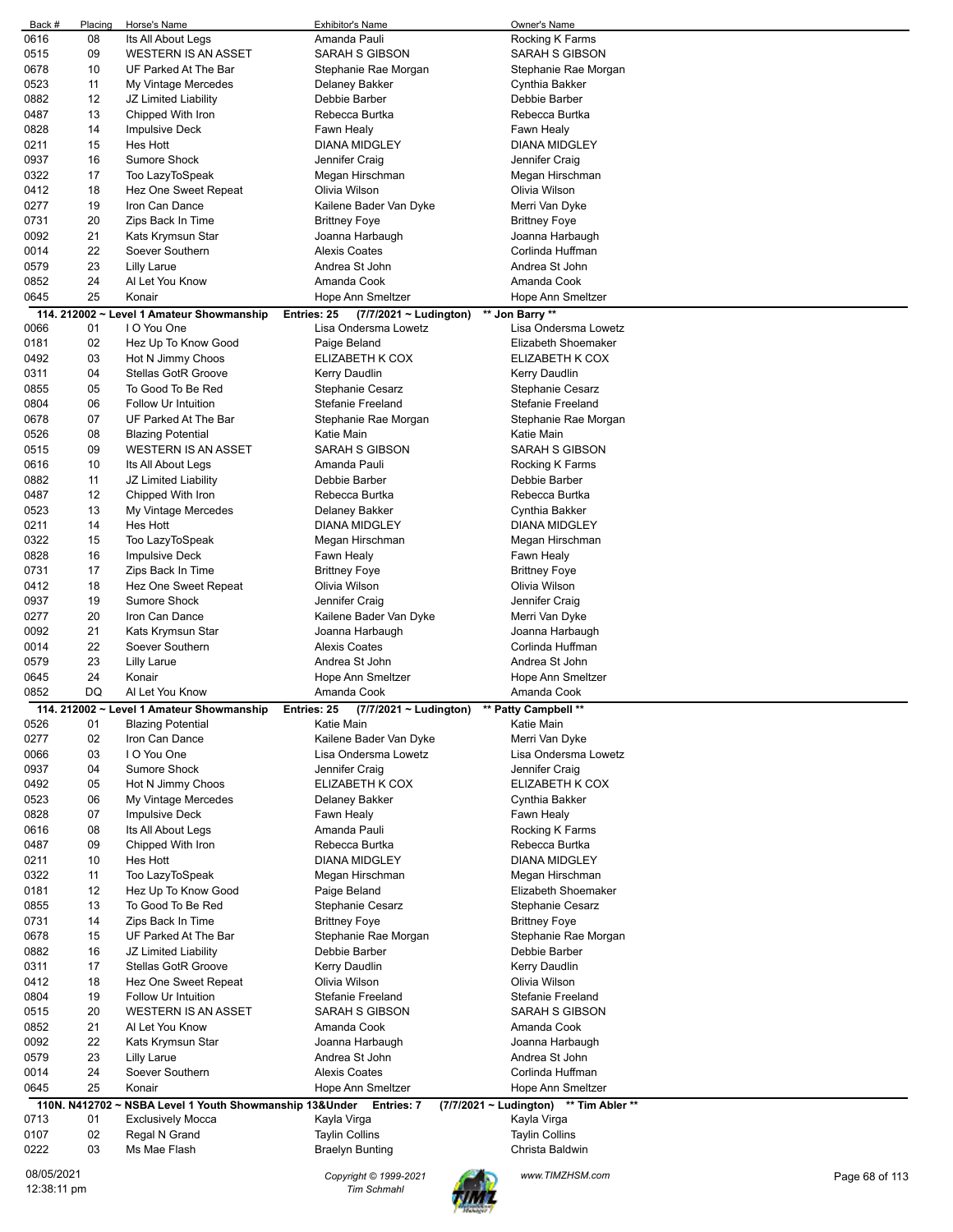| Back #       | Placing  | Horse's Name                                                   | <b>Exhibitor's Name</b>                                            | Owner's Name                              |                |
|--------------|----------|----------------------------------------------------------------|--------------------------------------------------------------------|-------------------------------------------|----------------|
| 0206         | 04       | Prepare To B Shocked                                           | Myah Jane Chaput                                                   | <b>Stacy Chaput</b>                       |                |
| 0321         | 05       | Cash Only                                                      | Ella Spies                                                         | Ella Spies                                |                |
| 0118         | 06       | Wrapn To My Own Beat                                           | Estelle McParlan                                                   | <b>Estelle McParlan</b>                   |                |
| 0146         | NoPlcng  | ValentinosBlazinRide                                           | <b>Madison Stuart</b>                                              | <b>Madison Stuart</b>                     |                |
|              |          | 110N. N412702 ~ NSBA Level 1 Youth Showmanship 13&Under        | Entries: 7                                                         | (7/7/2021 ~ Ludington) ** Tracy Willis ** |                |
| 0107         | 01       | Regal N Grand                                                  | <b>Taylin Collins</b>                                              | <b>Taylin Collins</b>                     |                |
| 0206         | 02       | Prepare To B Shocked                                           | Myah Jane Chaput                                                   | <b>Stacy Chaput</b>                       |                |
| 0118         | 03       | Wrapn To My Own Beat                                           | Estelle McParlan                                                   | Estelle McParlan                          |                |
| 0222         | 04       | Ms Mae Flash                                                   | <b>Braelyn Bunting</b>                                             | Christa Baldwin                           |                |
| 0713         | 05       | <b>Exclusively Mocca</b>                                       | Kayla Virga                                                        | Kayla Virga                               |                |
| 0321         | 06       | Cash Only                                                      | Ella Spies                                                         | Ella Spies                                |                |
| 0146         | NoPlcng  | ValentinosBlazinRide                                           | <b>Madison Stuart</b>                                              | <b>Madison Stuart</b>                     |                |
|              |          | 115. 212800 ~ Amateur Select Showmanship<br>Dont Need A Mirror | Entries: 10<br>$(7/7/2021 \sim$ Ludington)<br><b>Brenda Howell</b> | ** Butch Campbell **                      |                |
| 0022<br>0427 | 01<br>02 | <b>WILLY IMPULSIVE</b>                                         | DEBRA A KLUZ                                                       | Christa Baldwin<br>DEBRA A KLUZ           |                |
| 0119         | 03       | Baylite Jac                                                    |                                                                    | Jeanne Hugo                               |                |
| 0150         | 04       | Macs Kool Legacy                                               | Jeanne Hugo<br>Susan Frank                                         | Susan Frank                               |                |
| 0012         | 05       | Southern Eyes On Me                                            | Nancy Fullerton                                                    | Nancy Fullerton                           |                |
| 0123         | 06       | Rock Legend                                                    | Cynthia R Pyle                                                     | Cynthia R Pyle                            |                |
| 0311         | 07       | <b>Stellas GotR Groove</b>                                     | Kerry Daudlin                                                      | Kerry Daudlin                             |                |
| 0211         | 08       | <b>Hes Hott</b>                                                | <b>DIANA MIDGLEY</b>                                               | <b>DIANA MIDGLEY</b>                      |                |
| 0804         | 09       | Follow Ur Intuition                                            | <b>Stefanie Freeland</b>                                           | <b>Stefanie Freeland</b>                  |                |
| 0451         | 10       | KM THE BEST BRANDY                                             | <b>ANNE ZINDARS PATE</b>                                           | ANNE ZINDARS PATE                         |                |
|              |          | 115. 212800 ~ Amateur Select Showmanship                       | Entries: 10<br>$(7/7/2021 \sim$ Ludington)                         | ** Clint Ainsworth **                     |                |
| 0022         | 01       | Dont Need A Mirror                                             | <b>Brenda Howell</b>                                               | Christa Baldwin                           |                |
| 0119         | 02       | Baylite Jac                                                    | Jeanne Hugo                                                        | Jeanne Hugo                               |                |
| 0211         | 03       | Hes Hott                                                       | <b>DIANA MIDGLEY</b>                                               | DIANA MIDGLEY                             |                |
| 0123         | 04       | Rock Legend                                                    | Cynthia R Pyle                                                     | Cynthia R Pyle                            |                |
| 0150         | 05       | Macs Kool Legacy                                               | Susan Frank                                                        | Susan Frank                               |                |
| 0451         | 06       | KM THE BEST BRANDY                                             | ANNE ZINDARS PATE                                                  | ANNE ZINDARS PATE                         |                |
| 0311         | 07       | <b>Stellas GotR Groove</b>                                     | Kerry Daudlin                                                      | Kerry Daudlin                             |                |
| 0012         | 08       | Southern Eyes On Me                                            | Nancy Fullerton                                                    | Nancy Fullerton                           |                |
| 0804         | 09       | Follow Ur Intuition                                            | Stefanie Freeland                                                  | Stefanie Freeland                         |                |
| 0427         | DQ       | <b>WILLY IMPULSIVE</b>                                         | DEBRA A KLUZ                                                       | DEBRA A KLUZ                              |                |
|              |          | 115. 212800 ~ Amateur Select Showmanship                       | (7/7/2021 ~ Ludington)<br>Entries: 10                              | ** Jon Barry **                           |                |
| 0022         | 01       | Dont Need A Mirror                                             | <b>Brenda Howell</b>                                               | Christa Baldwin                           |                |
| 0119         | 02       | Baylite Jac                                                    | Jeanne Hugo                                                        | Jeanne Hugo                               |                |
| 0211         | 03       | Hes Hott                                                       | <b>DIANA MIDGLEY</b>                                               | <b>DIANA MIDGLEY</b>                      |                |
| 0150         | 04       | Macs Kool Legacy                                               | Susan Frank                                                        | Susan Frank                               |                |
| 0123         | 05       | Rock Legend                                                    | Cynthia R Pyle                                                     | Cynthia R Pyle                            |                |
| 0451         | 06       | KM THE BEST BRANDY                                             | ANNE ZINDARS PATE                                                  | ANNE ZINDARS PATE                         |                |
| 0311         | 07       | <b>Stellas GotR Groove</b>                                     | Kerry Daudlin                                                      | Kerry Daudlin                             |                |
| 0012         | 08       | Southern Eyes On Me                                            | Nancy Fullerton                                                    | Nancy Fullerton                           |                |
| 0804         | 09       | Follow Ur Intuition                                            | Stefanie Freeland                                                  | Stefanie Freeland                         |                |
| 0427         | DQ       | <b>WILLY IMPULSIVE</b>                                         | DEBRA A KLUZ                                                       | DEBRA A KLUZ                              |                |
|              |          | 115. 212800 ~ Amateur Select Showmanship                       | Entries: 10<br>$(7/7/2021 \sim$ Ludington)                         | ** Patty Campbell **                      |                |
| 0427         | 01       | <b>WILLY IMPULSIVE</b>                                         | DEBRA A KLUZ                                                       | DEBRA A KLUZ                              |                |
| 0022         | 02       | Dont Need A Mirror                                             | <b>Brenda Howell</b>                                               | Christa Baldwin                           |                |
| 0119         | 03       | Baylite Jac                                                    | Jeanne Hugo                                                        | Jeanne Hugo                               |                |
| 0150         | 04       | Macs Kool Legacy                                               | Susan Frank                                                        | Susan Frank                               |                |
| 0123         | 05       | Rock Legend                                                    | Cynthia R Pyle                                                     | Cynthia R Pyle                            |                |
| 0311         | 06       | Stellas GotR Groove                                            | Kerry Daudlin                                                      | Kerry Daudlin                             |                |
| 0012         | 07<br>08 | Southern Eyes On Me                                            | Nancy Fullerton<br><b>DIANA MIDGLEY</b>                            | Nancy Fullerton                           |                |
| 0211<br>0804 | 09       | Hes Hott<br>Follow Ur Intuition                                | Stefanie Freeland                                                  | <b>DIANA MIDGLEY</b><br>Stefanie Freeland |                |
| 0451         | 10       | KM THE BEST BRANDY                                             | ANNE ZINDARS PATE                                                  | ANNE ZINDARS PATE                         |                |
|              |          |                                                                |                                                                    |                                           |                |
| 0630         | 01       | 111. 412802 ~ Level 1 Youth Showmanship 14-18<br>Im Pink Floyd | (7/7/2021 ~ Ludington)<br>Entries: 23<br><b>Kate Davis</b>         | ** Tim Abler **<br>Kate Davis             |                |
| 0013         | 02       | Made With Real Cocoa                                           | <b>Brylynn Balon</b>                                               | Brylynn Balon                             |                |
| 0216         | 03       | Larrys Back In Black                                           | Katie Tenerowicz                                                   | Keith R Boutet                            |                |
| 0750         | 04       | Fancy Enough To Win                                            | Maya Edwards                                                       | Madison Mulder                            |                |
| 0932         | 05       | Are U A Hot Charlie                                            | Abigail Roos                                                       | Abigail Roos                              |                |
| 0456         | 06       | A Certain Revolution                                           | Kyra N Koester                                                     | Kyra N Koester                            |                |
| 0424         | 07       | One Black Krymsun                                              | <b>Carlene Armstrong</b>                                           | <b>Carlene Armstrong</b>                  |                |
| 1854         | 08       | Hes Good To Go                                                 | <b>Isabelle Freeland</b>                                           | Isabelle Freeland                         |                |
| 0111         | 09       | Dang Near Dun                                                  | Claire Kelp                                                        | Claire Kelp                               |                |
| 0282         | 10       | Lopers Get Good Chex                                           | Stellamia Aerts                                                    | Sara Shoemaker                            |                |
| 0017         | 11       | Crimson Martini                                                | Rylee Zobl                                                         | Joleen Oboyle Zobl                        |                |
| 0334         | 12       | Hot Look N Dream                                               | Olivia Hill                                                        | Olivia Hill                               |                |
| 0818         | 13       | <b>Extremely Impulsive</b>                                     | Carson Brunner                                                     | Benjamin Kortz                            |                |
| 0015         | 14       | Shocked The Party                                              | <b>Chloe Coker</b>                                                 | Landry Tate                               |                |
| 0775         | 15       | Secure The Jewels                                              | <b>Lily Luckett</b>                                                | <b>Taylor Peer</b>                        |                |
| 0959         | 16       | Shaikn Not Stird                                               | Lydia Sage Czubak                                                  | Lydia Sage Czubak                         |                |
| 0616         | 17       | Its All About Legs                                             | Grace Benway                                                       | Rocking K Farms                           |                |
| 08/05/2021   |          |                                                                | Copyright © 1999-2021                                              | www.TIMZHSM.com                           | Page 69 of 113 |
| 12:38:11 pm  |          |                                                                | <b>Tim Schmahl</b>                                                 |                                           |                |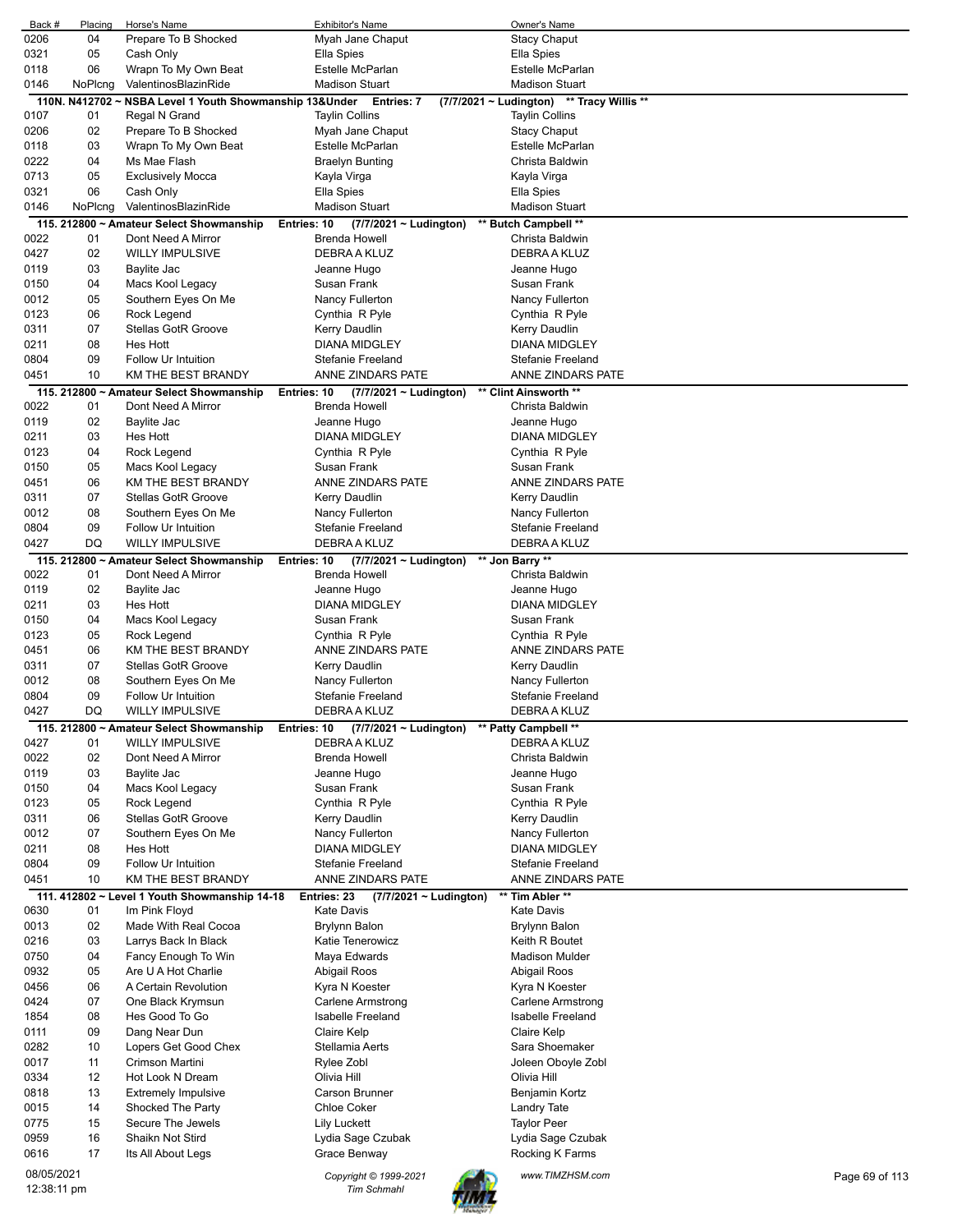| Back #       | Placing  | Horse's Name                                            | <b>Exhibitor's Name</b>                              | Owner's Name                                    |                |
|--------------|----------|---------------------------------------------------------|------------------------------------------------------|-------------------------------------------------|----------------|
| 0164         | 18       | <b>Red Deeified</b>                                     | Karina Bader Van Dyle                                | Kailene Bader Van Dyke                          |                |
| 0671         | 19       | Bling On The Nite                                       | Ava Holman                                           | Ava Holman                                      |                |
| 0904         | 20       | EveryoneLuvsAGoodbar                                    | Kerrigan Lynch                                       | Kerrigan Lynch                                  |                |
| 0386         | 21       | No Time To Party                                        | Rylee Elizabeth Nichols                              | Kelly Dykstra Nichols                           |                |
| 0250         | 22       | <b>RD Fancy Tradition</b>                               | Darlene Wilcoxen                                     | Alisa Forton                                    |                |
| 0157         | 23       | Why Dont U Kiss This                                    | <b>Katherine Tietz</b>                               | MI Independent Living Homes                     |                |
|              |          | 111. 412802 ~ Level 1 Youth Showmanship 14-18           | Entries: 23<br>(7/7/2021 ~ Ludington)                | ** Tracy Willis **                              |                |
| 0157         | 01       | Why Dont U Kiss This                                    | <b>Katherine Tietz</b>                               | MI Independent Living Homes                     |                |
| 0630         | 02<br>03 | Im Pink Floyd<br>Fancy Enough To Win                    | <b>Kate Davis</b><br>Maya Edwards                    | <b>Kate Davis</b><br><b>Madison Mulder</b>      |                |
| 0750<br>0017 | 04       | Crimson Martini                                         | Rylee Zobl                                           | Joleen Oboyle Zobl                              |                |
| 0818         | 05       | <b>Extremely Impulsive</b>                              | Carson Brunner                                       | Benjamin Kortz                                  |                |
| 0334         | 06       | Hot Look N Dream                                        | Olivia Hill                                          | Olivia Hill                                     |                |
| 0424         | 07       | One Black Krymsun                                       | <b>Carlene Armstrong</b>                             | <b>Carlene Armstrong</b>                        |                |
| 0013         | 08       | Made With Real Cocoa                                    | <b>Brylynn Balon</b>                                 | Brylynn Balon                                   |                |
| 0216         | 09       | Larrys Back In Black                                    | Katie Tenerowicz                                     | Keith R Boutet                                  |                |
| 0282         | 10       | Lopers Get Good Chex                                    | Stellamia Aerts                                      | Sara Shoemaker                                  |                |
| 0616         | 11       | Its All About Legs                                      | Grace Benway                                         | Rocking K Farms                                 |                |
| 0671         | 12       | Bling On The Nite                                       | Ava Holman                                           | Ava Holman                                      |                |
| 0904         | 13       | EveryoneLuvsAGoodbar                                    | Kerrigan Lynch                                       | Kerrigan Lynch                                  |                |
| 0111         | 14       | Dang Near Dun                                           | Claire Kelp                                          | Claire Kelp                                     |                |
| 1854         | 15       | Hes Good To Go                                          | Isabelle Freeland                                    | <b>Isabelle Freeland</b>                        |                |
| 0932         | 16       | Are U A Hot Charlie                                     | Abigail Roos                                         | Abigail Roos                                    |                |
| 0959         | 17       | Shaikn Not Stird                                        | Lydia Sage Czubak                                    | Lydia Sage Czubak                               |                |
| 0015         | 18       | Shocked The Party                                       | <b>Chloe Coker</b>                                   | Landry Tate                                     |                |
| 0775         | 19       | Secure The Jewels                                       | Lily Luckett                                         | <b>Taylor Peer</b>                              |                |
| 0164         | 20       | <b>Red Deeified</b>                                     | Karina Bader Van Dyle                                | Kailene Bader Van Dyke                          |                |
| 0456         | 21       | A Certain Revolution                                    | Kyra N Koester                                       | Kyra N Koester                                  |                |
| 0386         | 22       | No Time To Party                                        | Rylee Elizabeth Nichols                              | Kelly Dykstra Nichols                           |                |
| 0250         | 23       | <b>RD Fancy Tradition</b>                               | Darlene Wilcoxen                                     | Alisa Forton                                    |                |
|              |          | 116. 212000 ~ Amateur Showmanship<br><b>Entries: 17</b> | ** Butch Campbell **<br>(7/7/2021 ~ Ludington)       |                                                 |                |
| 0222         | 01       | Ms Mae Flash                                            | Brandy Baldwin-Bunting                               | Christa Baldwin                                 |                |
| 2010         | 02       | <b>HOTRODDER</b>                                        | CHAYNA DENICOLO                                      | CHAYNA DENICOLO                                 |                |
| 0225         | 03       | <b>Custom Hottie</b>                                    | Cassidy Jo Ryder                                     | Debrah Ryder                                    |                |
| 0189         | 04       | Cookies N Creamtini                                     | Katie Warnock                                        | Katie Warnock                                   |                |
| 0263         | 05       | <b>Finely Asleep</b>                                    | Morgan Jennings                                      | Michelle Mccarthy Warda                         |                |
| 0492         | 06<br>07 | Hot N Jimmy Choos                                       | ELIZABETH K COX                                      | ELIZABETH K COX                                 |                |
| 0122<br>0535 | 08       | <b>Invitations Are Good</b><br><b>Expensive Assets</b>  | Lily Ellen Atkinson<br>Madison Pfahl                 | Lily Ellen Atkinson<br>Madison Pfahl            |                |
| 0525         | 09       | The Best Margarita                                      | Maureen Pappas                                       | Maureen Pappas                                  |                |
| 0277         | 10       | Iron Can Dance                                          | Kailene Bader Van Dyke                               | Merri Van Dyke                                  |                |
| 0383         | DQ       | The Red Foxx                                            | ADAM JOHNSON                                         | ADAM JOHNSON                                    |                |
| 0678         | NoPlcng  | UF Parked At The Bar                                    | Stephanie Rae Morgan                                 | Stephanie Rae Morgan                            |                |
| 0252         | NoPlcng  | Made Of Candy                                           | Stephen Erdman                                       | Stephen Erdman                                  |                |
| 0796         | NoPlcng  | <b>JACKEDUPONCHOCOLATE</b>                              | JENNIFER ROSE MIECH                                  | <b>JENNIFER ROSE MIECH</b>                      |                |
| 0212         | NoPlcng  | Zip N The Dreams                                        | Annelise Sophiea                                     | Annelise Sophiea                                |                |
| 9676         | NoPlcng  | Iron Hot Maiden                                         | Meggen M Morrow Baynes                               | Meggen M Morrow Baynes                          |                |
| 0066         | NoPlcng  | I O You One                                             | Lisa Ondersma Lowetz                                 | Lisa Ondersma Lowetz                            |                |
|              |          | 116. 212000 ~ Amateur Showmanship<br>Entries: 17        | ** Clint Ainsworth **<br>$(7/7/2021 \sim$ Ludington) |                                                 |                |
| 0222         | 01       | Ms Mae Flash                                            | <b>Brandy Baldwin-Bunting</b>                        | Christa Baldwin                                 |                |
| 0122         | 02       | <b>Invitations Are Good</b>                             | Lily Ellen Atkinson                                  | Lily Ellen Atkinson                             |                |
| 2010         | 03       | <b>HOTRODDER</b>                                        | CHAYNA DENICOLO                                      | CHAYNA DENICOLO                                 |                |
| 0225         | 04       | <b>Custom Hottie</b>                                    | Cassidy Jo Ryder                                     | Debrah Ryder                                    |                |
| 0189         | 05       | Cookies N Creamtini                                     | Katie Warnock                                        | Katie Warnock                                   |                |
| 0383         | 06       | The Red Foxx                                            | ADAM JOHNSON                                         | ADAM JOHNSON                                    |                |
| 9676         | 07       | Iron Hot Maiden                                         | Meggen M Morrow Baynes                               | Meggen M Morrow Baynes                          |                |
| 0263         | 08       | <b>Finely Asleep</b>                                    | Morgan Jennings                                      | Michelle Mccarthy Warda<br><b>Madison Pfahl</b> |                |
| 0535<br>0277 | 09<br>10 | <b>Expensive Assets</b><br>Iron Can Dance               | Madison Pfahl<br>Kailene Bader Van Dyke              | Merri Van Dyke                                  |                |
| 0066         | 11       | I O You One                                             | Lisa Ondersma Lowetz                                 | Lisa Ondersma Lowetz                            |                |
| 0212         | 12       | Zip N The Dreams                                        | Annelise Sophiea                                     | Annelise Sophiea                                |                |
| 0796         | 13       | <b>JACKEDUPONCHOCOLATE</b>                              | JENNIFER ROSE MIECH                                  | <b>JENNIFER ROSE MIECH</b>                      |                |
| 0252         | 14       | Made Of Candy                                           | Stephen Erdman                                       | Stephen Erdman                                  |                |
| 0525         | 15       | The Best Margarita                                      | Maureen Pappas                                       | Maureen Pappas                                  |                |
| 0678         | 16       | UF Parked At The Bar                                    | Stephanie Rae Morgan                                 | Stephanie Rae Morgan                            |                |
| 0492         | DQ       | Hot N Jimmy Choos                                       | ELIZABETH K COX                                      | ELIZABETH K COX                                 |                |
|              |          | 116. 212000 ~ Amateur Showmanship<br>Entries: 17        | (7/7/2021 ~ Ludington)<br>** Jon Barry **            |                                                 |                |
| 0189         | 01       | Cookies N Creamtini                                     | Katie Warnock                                        | Katie Warnock                                   |                |
| 2010         | 02       | <b>HOTRODDER</b>                                        | CHAYNA DENICOLO                                      | CHAYNA DENICOLO                                 |                |
| 0535         | 03       | <b>Expensive Assets</b>                                 | Madison Pfahl                                        | Madison Pfahl                                   |                |
| 0122         | 04       | <b>Invitations Are Good</b>                             | Lily Ellen Atkinson                                  | Lily Ellen Atkinson                             |                |
| 0263         | 05       | <b>Finely Asleep</b>                                    | Morgan Jennings                                      | Michelle Mccarthy Warda                         |                |
| 0222         | 06       | Ms Mae Flash                                            | <b>Brandy Baldwin-Bunting</b>                        | Christa Baldwin                                 |                |
| 0225         | 07       | <b>Custom Hottie</b>                                    | Cassidy Jo Ryder                                     | Debrah Ryder                                    |                |
| 08/05/2021   |          |                                                         | Copyright © 1999-2021                                | www.TIMZHSM.com                                 | Page 70 of 113 |
| 12:38:11 pm  |          |                                                         | <b>Tim Schmahl</b>                                   |                                                 |                |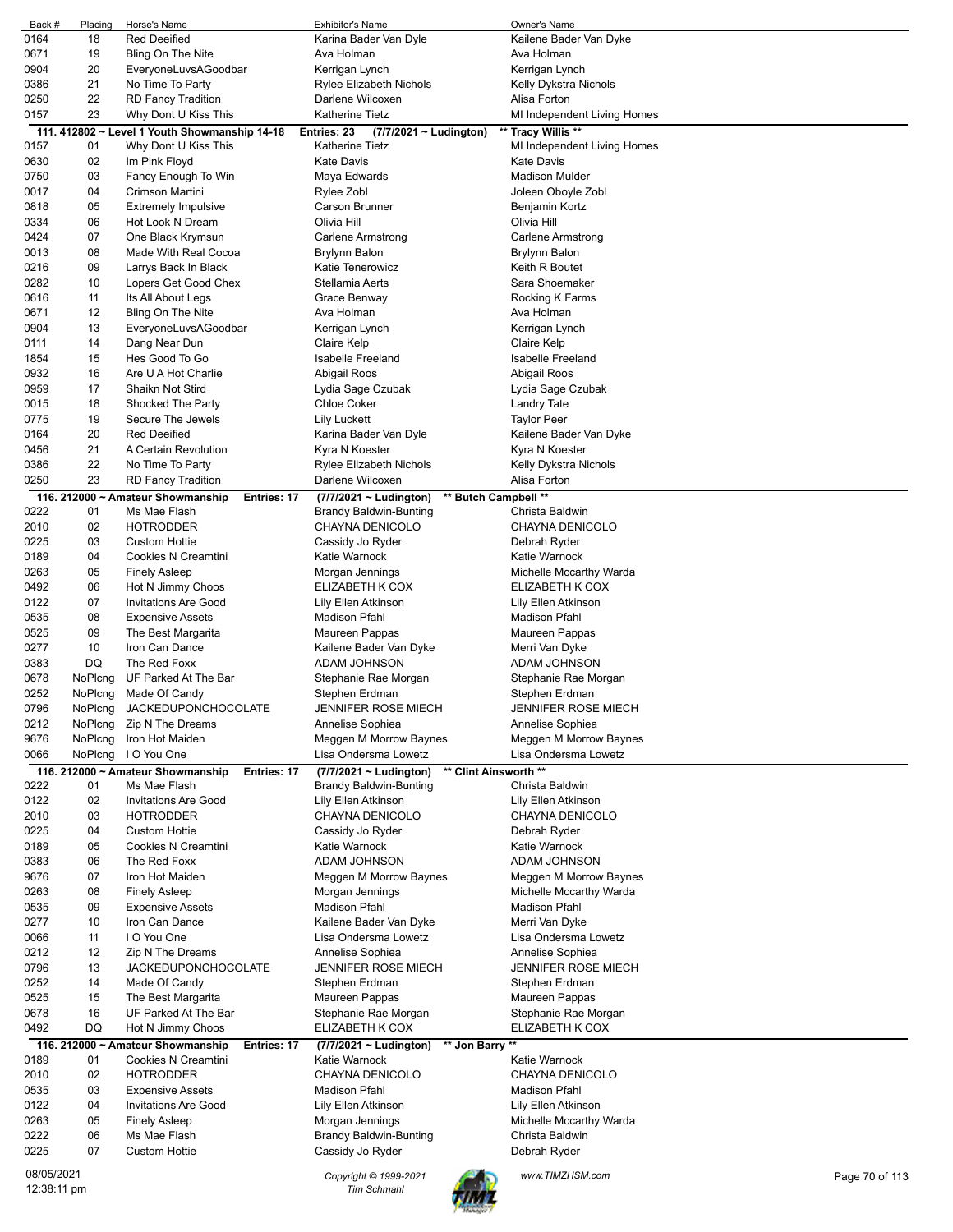| Back #       | Placing            | Horse's Name                                                     | <b>Exhibitor's Name</b>                                      | Owner's Name                                       |                |
|--------------|--------------------|------------------------------------------------------------------|--------------------------------------------------------------|----------------------------------------------------|----------------|
| 9676         | 08                 | Iron Hot Maiden                                                  | Meggen M Morrow Baynes                                       | Meggen M Morrow Baynes                             |                |
| 0383         | 09                 | The Red Foxx                                                     | ADAM JOHNSON                                                 | ADAM JOHNSON                                       |                |
| 0796         | 10                 | <b>JACKEDUPONCHOCOLATE</b>                                       | JENNIFER ROSE MIECH                                          | <b>JENNIFER ROSE MIECH</b>                         |                |
| 0066         | 11                 | I O You One                                                      | Lisa Ondersma Lowetz                                         | Lisa Ondersma Lowetz                               |                |
| 0277         | 12                 | Iron Can Dance                                                   | Kailene Bader Van Dyke                                       | Merri Van Dyke                                     |                |
| 0212         | 13                 | Zip N The Dreams                                                 | Annelise Sophiea                                             | Annelise Sophiea                                   |                |
| 0252         | 14                 | Made Of Candy                                                    | Stephen Erdman                                               | Stephen Erdman                                     |                |
| 0525         | 15                 | The Best Margarita                                               | Maureen Pappas                                               | Maureen Pappas                                     |                |
| 0678<br>0492 | 16<br>DQ           | UF Parked At The Bar<br>Hot N Jimmy Choos                        | Stephanie Rae Morgan<br>ELIZABETH K COX                      | Stephanie Rae Morgan<br>ELIZABETH K COX            |                |
|              |                    |                                                                  | ** Patty Campbell **                                         |                                                    |                |
| 0222         | 01                 | 116. 212000 ~ Amateur Showmanship<br>Entries: 17<br>Ms Mae Flash | $(7/7/2021 \sim$ Ludington)<br><b>Brandy Baldwin-Bunting</b> | Christa Baldwin                                    |                |
| 2010         | 02                 | <b>HOTRODDER</b>                                                 | CHAYNA DENICOLO                                              | CHAYNA DENICOLO                                    |                |
| 0225         | 03                 | <b>Custom Hottie</b>                                             | Cassidy Jo Ryder                                             | Debrah Ryder                                       |                |
| 0263         | 04                 | <b>Finely Asleep</b>                                             | Morgan Jennings                                              | Michelle Mccarthy Warda                            |                |
| 0122         | 05                 | <b>Invitations Are Good</b>                                      | Lily Ellen Atkinson                                          | Lily Ellen Atkinson                                |                |
| 0189         | 06                 | Cookies N Creamtini                                              | Katie Warnock                                                | Katie Warnock                                      |                |
| 0492         | 07                 | Hot N Jimmy Choos                                                | ELIZABETH K COX                                              | ELIZABETH K COX                                    |                |
| 0535         | 08                 | <b>Expensive Assets</b>                                          | <b>Madison Pfahl</b>                                         | <b>Madison Pfahl</b>                               |                |
| 0525         | 09                 | The Best Margarita                                               | Maureen Pappas                                               | Maureen Pappas                                     |                |
| 0066         | 10                 | I O You One                                                      | Lisa Ondersma Lowetz                                         | Lisa Ondersma Lowetz                               |                |
| 0796         | 11                 | <b>JACKEDUPONCHOCOLATE</b>                                       | JENNIFER ROSE MIECH                                          | <b>JENNIFER ROSE MIECH</b>                         |                |
| 0277         | 12                 | Iron Can Dance                                                   | Kailene Bader Van Dyke                                       | Merri Van Dyke                                     |                |
| 9676         | 13                 | Iron Hot Maiden                                                  | Meggen M Morrow Baynes                                       | Meggen M Morrow Baynes                             |                |
| 0678         | 14                 | UF Parked At The Bar                                             | Stephanie Rae Morgan                                         | Stephanie Rae Morgan                               |                |
| 0212         | 15                 | Zip N The Dreams                                                 | Annelise Sophiea                                             | Annelise Sophiea                                   |                |
| 0252         | 16                 | Made Of Candy                                                    | Stephen Erdman                                               | Stephen Erdman                                     |                |
| 0383         | DQ                 | The Red Foxx                                                     | ADAM JOHNSON                                                 | ADAM JOHNSON                                       |                |
|              |                    | 111N. N412802 ~ NSBA Level 1 Youth Showmanship 14-18             | <b>Entries: 5</b><br>(7/7/2021 ~ Ludington)                  | ** Tim Abler **                                    |                |
| 0013         | 01                 | Made With Real Cocoa                                             | <b>Brylynn Balon</b>                                         | <b>Brylynn Balon</b>                               |                |
| 0932         | 02                 | Are U A Hot Charlie                                              | Abigail Roos                                                 | Abigail Roos                                       |                |
| 0015         | NoPlcng            | Shocked The Party                                                | <b>Chloe Coker</b>                                           | <b>Landry Tate</b>                                 |                |
| 0157<br>0386 | NoPlcng<br>NoPlcng | Why Dont U Kiss This<br>No Time To Party                         | <b>Katherine Tietz</b><br>Rylee Nichols                      | MI Independent Living Homes                        |                |
|              |                    | 111N. N412802 ~ NSBA Level 1 Youth Showmanship 14-18             | <b>Entries: 5</b><br>(7/7/2021 ~ Ludington)                  | Kelly Dykstra Nichols<br>** Tracy Willis **        |                |
| 0157         | 01                 | Why Dont U Kiss This                                             | Katherine Tietz                                              | MI Independent Living Homes                        |                |
| 0013         | 02                 | Made With Real Cocoa                                             | Brylynn Balon                                                | <b>Brylynn Balon</b>                               |                |
| 0015         | NoPlcng            | Shocked The Party                                                | Chloe Coker                                                  | <b>Landry Tate</b>                                 |                |
| 0932         | NoPlcng            | Are U A Hot Charlie                                              | Abigail Roos                                                 | Abigail Roos                                       |                |
| 0386         | NoPlcng            | No Time To Party                                                 | Rylee Nichols                                                | Kelly Dykstra Nichols                              |                |
|              |                    | 112. 412000 ~ Yth Show All Ages<br>Entries: 22                   | ** Tim Abler **<br>$(7/7/2021 \sim$ Ludington)               |                                                    |                |
| 0328         | 01                 | <b>That Sudden Smile</b>                                         | Elizabeth Meerman                                            | Elizabeth Meerman                                  |                |
| 0284         | 02                 | Good Luck Charley                                                | Lauren Deeds                                                 | Gretchen Deeds                                     |                |
| 0235         | 03                 | Gota B A Hit                                                     | Grace Gasper                                                 | <b>Tammy Gasper</b>                                |                |
| 0259         | 04                 | Chevrolatte                                                      | Elizabeth West                                               | <b>Christine West</b>                              |                |
| 0904         | 05                 | EveryoneLuvsAGoodbar                                             | Kerrigan Lynch                                               | Kerrigan Lynch                                     |                |
| 0024         | 06                 | Gonna Get Ya Good                                                | Rilynn Lindsay                                               | Rilynn Lindsay                                     |                |
| 0157         | 07                 | Why Dont U Kiss This                                             | Katherine Tietz                                              | MI Independent Living Homes                        |                |
| 0216         | 08                 | Larrys Back In Black                                             | Katie Tenerowicz                                             | Keith R Boutet                                     |                |
| 0624         | 09<br>10           | <b>INVIOUS MISTER</b>                                            | <b>KAYLYN KRUCHTEN</b>                                       | <b>KRISTINE KRUCHTEN</b>                           |                |
| 0111<br>0099 | 11                 | Dang Near Dun<br>This Jet Is Hot                                 | Claire Kelp<br>Lillian Laney                                 | Claire Kelp<br>Andrea Laney                        |                |
| 0015         | 12                 | Shocked The Party                                                | <b>Chloe Coker</b>                                           | <b>Landry Tate</b>                                 |                |
| 1433         | 13                 | A Sleepy Margarita                                               | <b>Addison Baynes</b>                                        | Meggen M Morrow Baynes                             |                |
| 0013         | 14                 | Made With Real Cocoa                                             | Brylynn Balon                                                | Brylynn Balon                                      |                |
| 0359         | 15                 | HUNTIN A GOOD RETURN                                             | Katherine West                                               | <b>Christine West</b>                              |                |
| 0124         | 16                 | Madd Money                                                       | Lauren Lauver                                                | Lauren Lauver                                      |                |
| 0133         | 17                 | <b>Missin Sleep</b>                                              | <b>Audrey Barnes</b>                                         | <b>Audrey Barnes</b>                               |                |
| 0200         | 18                 | <b>EZ Rockin Career</b>                                          | Rylee Harding                                                | Rylee Harding                                      |                |
| 1854         | 19                 | Hes Good To Go                                                   | Isabelle Freeland                                            | Isabelle Freeland                                  |                |
| 0107         | DQ                 | Regal N Grand                                                    | <b>Taylin Collins</b>                                        | <b>Taylin Collins</b>                              |                |
| 0206         | DQ                 | Prepare To B Shocked                                             | Myah Jane Chaput                                             | <b>Stacy Chaput</b>                                |                |
| 0333         | DQ                 | Fightin Off Sleep                                                | Peyton Baxter                                                | <b>Ginger Baxter</b>                               |                |
|              |                    | 112. 412000 ~ Yth Show All Ages<br>Entries: 22                   | (7/7/2021 ~ Ludington)<br>** Tracy Willis **                 |                                                    |                |
| 0259         | 01                 | Chevrolatte                                                      | <b>Elizabeth West</b>                                        | <b>Christine West</b>                              |                |
| 0328         | 02                 | <b>That Sudden Smile</b>                                         | Elizabeth Meerman                                            | Elizabeth Meerman                                  |                |
| 0284         | 03<br>04           | Good Luck Charley                                                | Lauren Deeds                                                 | <b>Gretchen Deeds</b>                              |                |
| 0235<br>0157 | 05                 | Gota B A Hit<br>Why Dont U Kiss This                             | Grace Gasper<br><b>Katherine Tietz</b>                       | <b>Tammy Gasper</b><br>MI Independent Living Homes |                |
| 0216         | 06                 | Larrys Back In Black                                             | Katie Tenerowicz                                             | Keith R Boutet                                     |                |
| 0904         | 07                 | EveryoneLuvsAGoodbar                                             | Kerrigan Lynch                                               | Kerrigan Lynch                                     |                |
| 0206         | 08                 | Prepare To B Shocked                                             | Myah Jane Chaput                                             | <b>Stacy Chaput</b>                                |                |
| 0111         | 09                 | Dang Near Dun                                                    | Claire Kelp                                                  | Claire Kelp                                        |                |
| 0099         | 10                 | This Jet Is Hot                                                  | Lillian Laney                                                | Andrea Laney                                       |                |
| 08/05/2021   |                    |                                                                  |                                                              |                                                    |                |
| 12:38:11 pm  |                    |                                                                  | Copyright © 1999-2021<br><b>Tim Schmahl</b>                  | www.TIMZHSM.com                                    | Page 71 of 113 |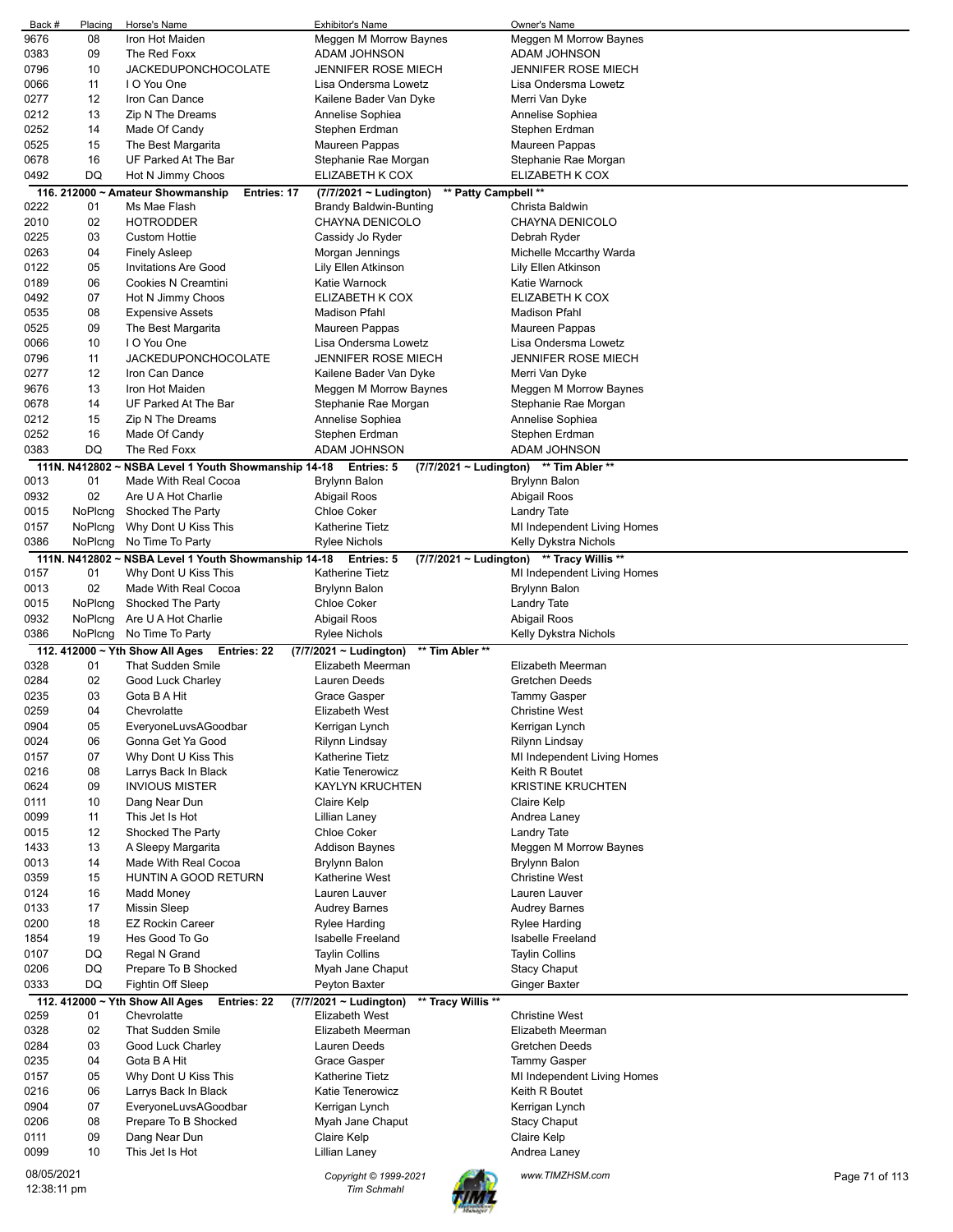| Back #      | Placing       | Horse's Name                                    | <b>Exhibitor's Name</b>                          | Owner's Name                      |  |
|-------------|---------------|-------------------------------------------------|--------------------------------------------------|-----------------------------------|--|
| 0015        | 11            | Shocked The Party                               | <b>Chloe Coker</b>                               | Landry Tate                       |  |
| 0107        | 12            | Regal N Grand                                   | <b>Taylin Collins</b>                            | <b>Taylin Collins</b>             |  |
| 0124        | 13            | Madd Money                                      | Lauren Lauver                                    | Lauren Lauver                     |  |
| 0624        | 14            | <b>INVIOUS MISTER</b>                           | <b>KAYLYN KRUCHTEN</b>                           | <b>KRISTINE KRUCHTEN</b>          |  |
|             |               |                                                 |                                                  |                                   |  |
| 0024        | 15            | Gonna Get Ya Good                               | Rilynn Lindsay                                   | Rilynn Lindsay                    |  |
| 0133        | 16            | <b>Missin Sleep</b>                             | <b>Audrey Barnes</b>                             | Audrey Barnes                     |  |
| 1854        | 17            | Hes Good To Go                                  | <b>Isabelle Freeland</b>                         | Isabelle Freeland                 |  |
| 0200        | 18            | <b>EZ Rockin Career</b>                         | Rylee Harding                                    | Rylee Harding                     |  |
| 1433        | 19            | A Sleepy Margarita                              | <b>Addison Baynes</b>                            | Meggen M Morrow Baynes            |  |
| 0359        | 20            | HUNTIN A GOOD RETURN                            | <b>Katherine West</b>                            | <b>Christine West</b>             |  |
|             |               |                                                 |                                                  |                                   |  |
| 0013        | 21            | Made With Real Cocoa                            | Brylynn Balon                                    | Brylynn Balon                     |  |
| 0333        | DQ            | Fightin Off Sleep                               | Peyton Baxter                                    | Ginger Baxter                     |  |
|             | 112N. N412000 | <b>NSBA Yth Showmanship All Ages</b>            | Entries: 10<br>(7/7/2021 ~ Ludington)            | ** Tim Abler **                   |  |
| 0235        | 01            | Gota B A Hit                                    | Grace Gasper                                     | Tammy Gasper                      |  |
| 0024        | 02            | Gonna Get Ya Good                               | Rilynn Lindsay                                   | Rilynn Lindsay                    |  |
|             |               |                                                 |                                                  |                                   |  |
| 0157        | 03            | Why Dont U Kiss This                            | <b>Katherine Tietz</b>                           | MI Independent Living Homes       |  |
| 0107        | DQ            | Regal N Grand                                   | <b>Taylin Collins</b>                            | <b>Taylin Collins</b>             |  |
| 0206        | DQ            | Prepare To B Shocked                            | Myah Jane Chaput                                 | <b>Stacy Chaput</b>               |  |
| 0333        | DQ            | Fightin Off Sleep                               | Peyton Baxter                                    | Ginger Baxter                     |  |
| 0015        | NoPlcng       | Shocked The Party                               | Chloe Coker                                      | Landry Tate                       |  |
| 0013        | NoPlcng       | Made With Real Cocoa                            | <b>Brylynn Balon</b>                             | <b>Brylynn Balon</b>              |  |
|             |               |                                                 |                                                  |                                   |  |
| 0200        | NoPlcng       | <b>EZ Rockin Career</b>                         | Rylee Harding                                    | Rylee Harding                     |  |
| 0133        | NoPlcng       | Missin Sleep                                    | <b>Audrey Barnes</b>                             | <b>Audrey Barnes</b>              |  |
|             |               | 112N. N412000 ~ NSBA Yth Showmanship All Ages   | Entries: 10<br>(7/7/2021 ~ Ludington)            | ** Tracy Willis **                |  |
| 0235        | 01            | Gota B A Hit                                    | Grace Gasper                                     | Tammy Gasper                      |  |
| 0157        | 02            | Why Dont U Kiss This                            | Katherine Tietz                                  |                                   |  |
|             |               |                                                 |                                                  | MI Independent Living Homes       |  |
| 0206        | 03            | Prepare To B Shocked                            | Myah Jane Chaput                                 | <b>Stacy Chaput</b>               |  |
| 0015        | NoPlcng       | Shocked The Party                               | <b>Chloe Coker</b>                               | Landry Tate                       |  |
| 0107        | NoPlcng       | Regal N Grand                                   | <b>Taylin Collins</b>                            | <b>Taylin Collins</b>             |  |
| 0013        | NoPlcng       | Made With Real Cocoa                            | Brylynn Balon                                    | Brylynn Balon                     |  |
|             |               |                                                 |                                                  |                                   |  |
| 0024        | NoPlcng       | Gonna Get Ya Good                               | Rilynn Lindsay                                   | Rilynn Lindsay                    |  |
| 0200        | NoPlcng       | <b>EZ Rockin Career</b>                         | Rylee Harding                                    | Rylee Harding                     |  |
| 0133        | NoPlcng       | <b>Missin Sleep</b>                             | <b>Audrey Barnes</b>                             | <b>Audrey Barnes</b>              |  |
| 0333        | NoPlcng       | Fightin Off Sleep                               | Peyton Baxter                                    | Ginger Baxter                     |  |
|             |               |                                                 |                                                  |                                   |  |
|             |               | 113. 212001 ~ Amateur Rookie Showmanship        | Entries: 16<br>$(7/7/2021 \sim$ Ludington)       | ** Tim Abler **                   |  |
| 0181        | 01            | Hez Up To Know Good                             | Paige Beland                                     | Elizabeth Shoemaker               |  |
| 0025        | 02            | Johnny Diesel                                   | Morgan Letzkus                                   | James Letzkus                     |  |
| 0616        | 03            | Its All About Legs                              | Amanda Pauli                                     | Rocking K Farms                   |  |
| 0523        | 04            | My Vintage Mercedes                             | Delaney Bakker                                   | Cynthia Bakker                    |  |
|             |               |                                                 |                                                  |                                   |  |
| 0702        | 05            | Talkin About My Ty                              | Mikayla Mae Tew                                  | Juli Bowerman                     |  |
| 0412        | 06            | Hez One Sweet Repeat                            | Olivia Wilson                                    | Olivia Wilson                     |  |
| 0731        | 07            | Zips Back In Time                               | <b>Brittney Foye</b>                             | <b>Brittney Foye</b>              |  |
| 0515        | 08            | <b>WESTERN IS AN ASSET</b>                      | SARAH S GIBSON                                   | <b>SARAH S GIBSON</b>             |  |
|             | 09            | Dont Stop Kissin Me                             |                                                  | Tamara Sue Vogel                  |  |
| 1113        |               |                                                 | Tamara Sue Vogel                                 |                                   |  |
| 0422        | 10            | Indeed Shez Lazy                                | Lauryn Leuenberger                               | Lauryn Leuenberger                |  |
| 0852        | 11            | Al Let You Know                                 | Amanda Cook                                      | Amanda Cook                       |  |
| 0579        | 12            | Lilly Larue                                     | Andrea St John                                   | Andrea St John                    |  |
| 0804        | 13            | Follow Ur Intuition                             | Stefanie Freeland                                | Stefanie Freeland                 |  |
|             |               |                                                 | <b>Alexis Coates</b>                             |                                   |  |
| 0014        | 14            | Soever Southern                                 |                                                  | Corlinda Huffman                  |  |
| 0645        | 15            | Konair                                          | Hope Ann Smeltzer                                | Hope Ann Smeltzer                 |  |
| 0092        | 16            | Kats Krymsun Star                               | Joanna Harbaugh                                  | Joanna Harbaugh                   |  |
|             |               | 113. 212001 ~ Amateur Rookie Showmanship        | (7/7/2021 ~ Ludington)<br>Entries: 16            | ** Tracy Willis **                |  |
| 0523        | 01            | My Vintage Mercedes                             | Delaney Bakker                                   | Cynthia Bakker                    |  |
| 0025        | 02            | Johnny Diesel                                   | Morgan Letzkus                                   | James Letzkus                     |  |
|             |               |                                                 |                                                  |                                   |  |
| 0092        | 03            | Kats Krymsun Star                               | Joanna Harbaugh                                  | Joanna Harbaugh                   |  |
| 0412        | 04            | Hez One Sweet Repeat                            | Olivia Wilson                                    | Olivia Wilson                     |  |
| 0616        | 05            | Its All About Legs                              | Amanda Pauli                                     | Rocking K Farms                   |  |
| 0515        | 06            | <b>WESTERN IS AN ASSET</b>                      | SARAH S GIBSON                                   | <b>SARAH S GIBSON</b>             |  |
| 0181        | 07            | Hez Up To Know Good                             | Paige Beland                                     | Elizabeth Shoemaker               |  |
|             |               |                                                 |                                                  |                                   |  |
| 0852        | 08            | Al Let You Know                                 | Amanda Cook                                      | Amanda Cook                       |  |
| 0702        | 09            | Talkin About My Ty                              | Mikayla Mae Tew                                  | Juli Bowerman                     |  |
| 0731        | 10            | Zips Back In Time                               | <b>Brittney Foye</b>                             | <b>Brittney Foye</b>              |  |
| 0804        | 11            | Follow Ur Intuition                             | Stefanie Freeland                                | Stefanie Freeland                 |  |
| 1113        | 12            | Dont Stop Kissin Me                             | Tamara Sue Vogel                                 | Tamara Sue Vogel                  |  |
|             |               |                                                 |                                                  |                                   |  |
| 0422        | 13            | Indeed Shez Lazy                                | Lauryn Leuenberger                               | Lauryn Leuenberger                |  |
| 0014        | 14            | Soever Southern                                 | <b>Alexis Coates</b>                             | Corlinda Huffman                  |  |
| 0579        | 15            | Lilly Larue                                     | Andrea St John                                   | Andrea St John                    |  |
| 0645        | 16            | Konair                                          | Hope Ann Smeltzer                                | Hope Ann Smeltzer                 |  |
|             | 113N. N212001 | ~ NSBA Amateur Rookie Showmanship               |                                                  | ** Tim Abler **                   |  |
|             |               |                                                 | Entries: 1<br>$(7/7/2021 \sim$ Ludington)        |                                   |  |
| 0025        | 01            | Johnny Diesel                                   | Morgan Letzkus                                   | James Letzkus                     |  |
|             |               | 113N. N212001 ~ NSBA Amateur Rookie Showmanship | <b>Entries: 1</b><br>$(7/7/2021 \sim$ Ludington) | ** Tracy Willis **                |  |
| 0025        | 01            | Johnny Diesel                                   | Morgan Letzkus                                   | James Letzkus                     |  |
|             |               | 114. 212002 ~ Level 1 Amateur Showmanship       | Entries: 25<br>$(7/7/2021 \sim$ Ludington)       | ** Tim Abler **                   |  |
| 0277        | 01            | Iron Can Dance                                  | Kailene Bader Van Dyke                           | Merri Van Dyke                    |  |
|             |               |                                                 |                                                  |                                   |  |
| 08/05/2021  |               |                                                 | Copyright © 1999-2021                            | www.TIMZHSM.com<br>Page 72 of 113 |  |
| 12:38:11 pm |               |                                                 | <b>Tim Schmahl</b>                               |                                   |  |
|             |               |                                                 |                                                  |                                   |  |
|             |               |                                                 |                                                  |                                   |  |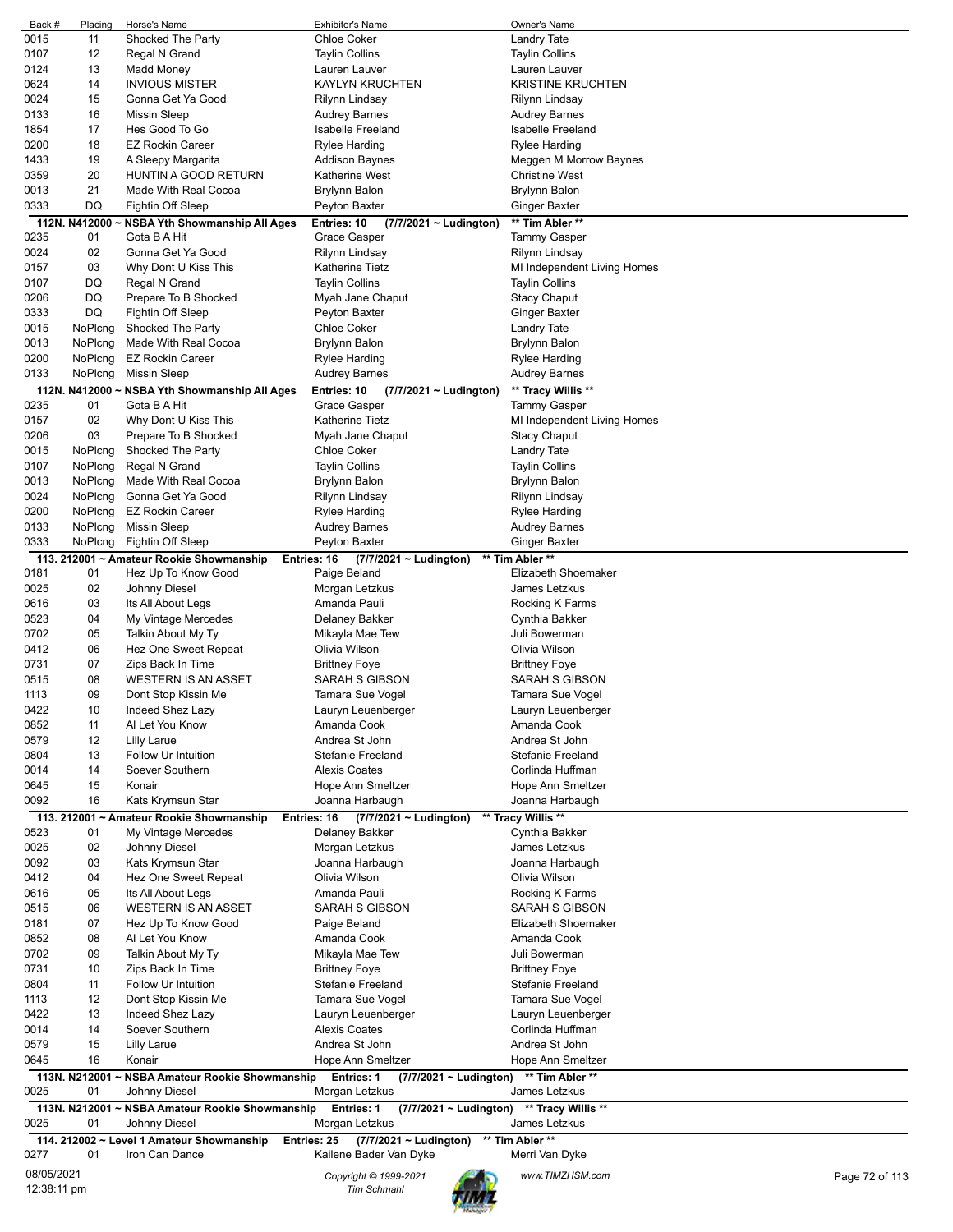| Back #      | Placing | Horse's Name                                            | <b>Exhibitor's Name</b>                   | Owner's Name             |                |
|-------------|---------|---------------------------------------------------------|-------------------------------------------|--------------------------|----------------|
| 0523        | 02      | My Vintage Mercedes                                     | Delaney Bakker                            | Cynthia Bakker           |                |
| 0855        | 03      | To Good To Be Red                                       | Stephanie Cesarz                          | Stephanie Cesarz         |                |
| 0492        | 04      | Hot N Jimmy Choos                                       | ELIZABETH K COX                           | ELIZABETH K COX          |                |
| 0066        | 05      | I O You One                                             | Lisa Ondersma Lowetz                      | Lisa Ondersma Lowetz     |                |
| 0487        | 06      | Chipped With Iron                                       | Rebecca Burtka                            | Rebecca Burtka           |                |
| 0181        | 07      | Hez Up To Know Good                                     | Paige Beland                              | Elizabeth Shoemaker      |                |
| 0526        | 08      | <b>Blazing Potential</b>                                | Katie Main                                | Katie Main               |                |
| 0311        | 09      | <b>Stellas GotR Groove</b>                              | Kerry Daudlin                             | Kerry Daudlin            |                |
| 0678        | 10      | UF Parked At The Bar                                    | Stephanie Rae Morgan                      | Stephanie Rae Morgan     |                |
| 0616        | 11      | Its All About Legs                                      | Amanda Pauli                              | Rocking K Farms          |                |
| 0937        | 12      | Sumore Shock                                            | Jennifer Craig                            | Jennifer Craig           |                |
| 0322        | 13      | Too LazyToSpeak                                         | Megan Hirschman                           | Megan Hirschman          |                |
| 0882        | 14      | JZ Limited Liability                                    | Debbie Barber                             | Debbie Barber            |                |
| 0211        | 15      | Hes Hott                                                | <b>DIANA MIDGLEY</b>                      | <b>DIANA MIDGLEY</b>     |                |
| 0828        | 16      | <b>Impulsive Deck</b>                                   | Fawn Healy                                | Fawn Healy               |                |
| 0412        | 17      | Hez One Sweet Repeat                                    | Olivia Wilson                             | Olivia Wilson            |                |
|             |         |                                                         |                                           |                          |                |
| 0731        | 18      | Zips Back In Time                                       | <b>Brittney Foye</b>                      | <b>Brittney Foye</b>     |                |
| 0515        | 19      | WESTERN IS AN ASSET                                     | SARAH S GIBSON                            | SARAH S GIBSON           |                |
| 0804        | 20      | <b>Follow Ur Intuition</b>                              | <b>Stefanie Freeland</b>                  | Stefanie Freeland        |                |
| 0852        | 21      | Al Let You Know                                         | Amanda Cook                               | Amanda Cook              |                |
| 0579        | 22      | <b>Lilly Larue</b>                                      | Andrea St John                            | Andrea St John           |                |
| 0645        | 23      | Konair                                                  | Hope Ann Smeltzer                         | Hope Ann Smeltzer        |                |
| 0092        | 24      | Kats Krymsun Star                                       | Joanna Harbaugh                           | Joanna Harbaugh          |                |
| 0014        | 25      | Soever Southern                                         | <b>Alexis Coates</b>                      | Corlinda Huffman         |                |
|             |         | 114. 212002 ~ Level 1 Amateur Showmanship               | Entries: 25<br>(7/7/2021 ~ Ludington)     | ** Tracy Willis **       |                |
| 0526        | 01      | <b>Blazing Potential</b>                                | Katie Main                                | Katie Main               |                |
| 0311        | 02      | Stellas GotR Groove                                     | Kerry Daudlin                             | Kerry Daudlin            |                |
| 0066        | 03      | I O You One                                             | Lisa Ondersma Lowetz                      | Lisa Ondersma Lowetz     |                |
| 0855        | 04      | To Good To Be Red                                       | Stephanie Cesarz                          | Stephanie Cesarz         |                |
| 0181        | 05      | Hez Up To Know Good                                     | Paige Beland                              | Elizabeth Shoemaker      |                |
| 0804        | 06      | Follow Ur Intuition                                     | <b>Stefanie Freeland</b>                  | Stefanie Freeland        |                |
| 0492        | 07      | Hot N Jimmy Choos                                       | ELIZABETH K COX                           | ELIZABETH K COX          |                |
| 0523        | 08      | My Vintage Mercedes                                     | Delaney Bakker                            | Cynthia Bakker           |                |
| 0515        | 09      | <b>WESTERN IS AN ASSET</b>                              | SARAH S GIBSON                            | SARAH S GIBSON           |                |
|             | 10      |                                                         |                                           |                          |                |
| 0412        |         | Hez One Sweet Repeat                                    | Olivia Wilson                             | Olivia Wilson            |                |
| 0678        | 11      | UF Parked At The Bar                                    | Stephanie Rae Morgan                      | Stephanie Rae Morgan     |                |
| 0882        | 12      | JZ Limited Liability                                    | Debbie Barber                             | Debbie Barber            |                |
| 0616        | 13      | Its All About Legs                                      | Amanda Pauli                              | Rocking K Farms          |                |
| 0731        | 14      | Zips Back In Time                                       | <b>Brittney Foye</b>                      | Brittney Foye            |                |
| 0487        | 15      | Chipped With Iron                                       | Rebecca Burtka                            | Rebecca Burtka           |                |
| 0211        | 16      | Hes Hott                                                | <b>DIANA MIDGLEY</b>                      | <b>DIANA MIDGLEY</b>     |                |
| 0937        | 17      | Sumore Shock                                            | Jennifer Craig                            | Jennifer Craig           |                |
| 0092        | 18      | Kats Krymsun Star                                       | Joanna Harbaugh                           | Joanna Harbaugh          |                |
| 0828        | 19      | <b>Impulsive Deck</b>                                   | Fawn Healy                                | Fawn Healy               |                |
| 0322        | 20      | Too LazyToSpeak                                         | Megan Hirschman                           | Megan Hirschman          |                |
| 0277        | 21      | Iron Can Dance                                          | Kailene Bader Van Dyke                    | Merri Van Dyke           |                |
| 0014        | 22      | Soever Southern                                         | <b>Alexis Coates</b>                      | Corlinda Huffman         |                |
| 0852        | 23      | Al Let You Know                                         | Amanda Cook                               | Amanda Cook              |                |
| 0579        | 24      | Lilly Larue                                             | Andrea St John                            | Andrea St John           |                |
| 0645        | 25      | Konair                                                  | Hope Ann Smeltzer                         | <b>Hope Ann Smeltzer</b> |                |
|             |         | 114N. N212002 ~ NSBA Level 1 Am Showmanship             | Entries: 1<br>$(7/7/2021 \sim$ Ludington) | ** Tim Abler **          |                |
| 0211        | NoPlcng | Hes Hott                                                | Diana Midgley                             | DIANA MIDGLEY            |                |
|             |         | 114N. N212002 ~ NSBA Level 1 Am Showmanship             | Entries: 1<br>$(7/7/2021 \sim$ Ludington) | ** Tracy Willis **       |                |
| 0211        | NoPlcng | <b>Hes Hott</b>                                         | Diana Midgley                             | <b>DIANA MIDGLEY</b>     |                |
|             |         | 115. 212800 ~ Amateur Select Showmanship<br>Entries: 10 | $(7/7/2021 \sim$ Ludington)               | ** Tim Abler **          |                |
| 0022        | 01      | Dont Need A Mirror                                      | <b>Brenda Howell</b>                      | Christa Baldwin          |                |
| 0150        | 02      |                                                         | Susan Frank                               | Susan Frank              |                |
|             |         | Macs Kool Legacy                                        | DEBRA A KLUZ                              |                          |                |
| 0427        | 03      | <b>WILLY IMPULSIVE</b>                                  |                                           | DEBRA A KLUZ             |                |
| 0119        | 04      | Baylite Jac                                             | Jeanne Hugo                               | Jeanne Hugo              |                |
| 0012        | 05      | Southern Eyes On Me                                     | Nancy Fullerton                           | Nancy Fullerton          |                |
| 0211        | 06      | Hes Hott                                                | <b>DIANA MIDGLEY</b>                      | <b>DIANA MIDGLEY</b>     |                |
| 0123        | 07      | Rock Legend                                             | Cynthia R Pyle                            | Cynthia R Pyle           |                |
| 0311        | 08      | Stellas GotR Groove                                     | Kerry Daudlin                             | Kerry Daudlin            |                |
| 0804        | 09      | Follow Ur Intuition                                     | Stefanie Freeland                         | Stefanie Freeland        |                |
| 0451        | 10      | KM THE BEST BRANDY                                      | ANNE ZINDARS PATE                         | ANNE ZINDARS PATE        |                |
|             |         | 115. 212800 ~ Amateur Select Showmanship<br>Entries: 10 | $(7/7/2021 \sim$ Ludington)               | ** Tracy Willis **       |                |
| 0022        | 01      | Dont Need A Mirror                                      | Brenda Howell                             | Christa Baldwin          |                |
| 0119        | 02      | Baylite Jac                                             | Jeanne Hugo                               | Jeanne Hugo              |                |
| 0211        | 03      | Hes Hott                                                | DIANA MIDGLEY                             | DIANA MIDGLEY            |                |
| 0150        | 04      | Macs Kool Legacy                                        | Susan Frank                               | Susan Frank              |                |
| 0123        | 05      | Rock Legend                                             | Cynthia R Pyle                            | Cynthia R Pyle           |                |
| 0311        | 06      | Stellas GotR Groove                                     | Kerry Daudlin                             | Kerry Daudlin            |                |
| 0012        | 07      | Southern Eyes On Me                                     | Nancy Fullerton                           | Nancy Fullerton          |                |
| 0451        | 08      | KM THE BEST BRANDY                                      | ANNE ZINDARS PATE                         | ANNE ZINDARS PATE        |                |
|             |         |                                                         |                                           |                          |                |
| 08/05/2021  |         |                                                         | Copyright © 1999-2021                     | www.TIMZHSM.com          | Page 73 of 113 |
| 12:38:11 pm |         |                                                         | <b>Tim Schmahl</b>                        |                          |                |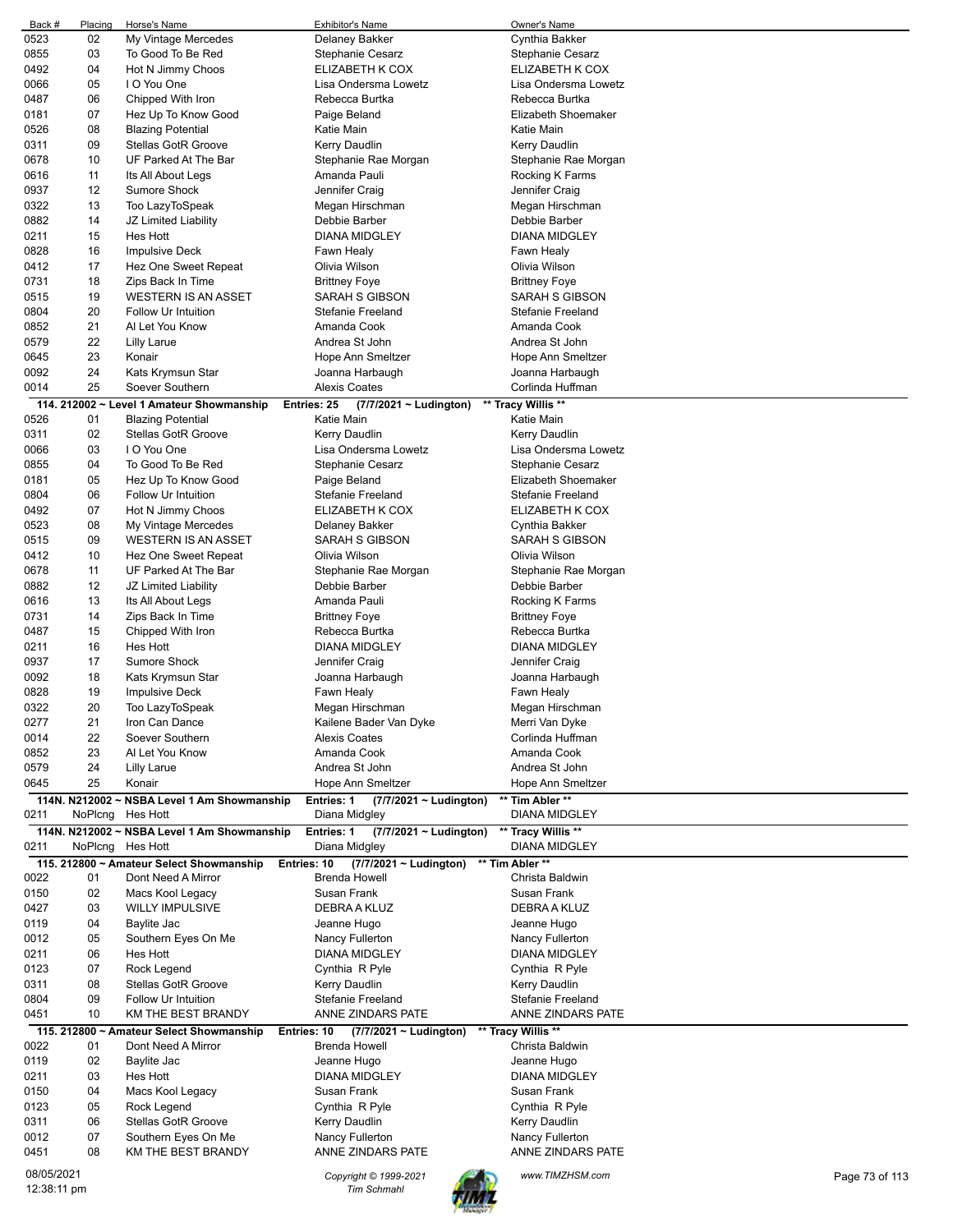| Back #       | Placing              | Horse's Name                                                 | <b>Exhibitor's Name</b>                                                     | Owner's Name                                         |                |
|--------------|----------------------|--------------------------------------------------------------|-----------------------------------------------------------------------------|------------------------------------------------------|----------------|
| 0804         | 09                   | Follow Ur Intuition                                          | Stefanie Freeland                                                           | <b>Stefanie Freeland</b>                             |                |
| 0427         | DQ                   | <b>WILLY IMPULSIVE</b>                                       | DEBRA A KLUZ                                                                | DEBRA A KLUZ                                         |                |
| 0022         | 115N. N212800~<br>01 | <b>NSBA Amateur Select Showmanship</b><br>Dont Need A Mirror | Entries: 3<br>(7/7/2021 ~ Ludington)<br><b>Brenda Howell</b>                | ** Tim Abler **<br>Christa Baldwin                   |                |
| 0211         | 02                   | Hes Hott                                                     | Diana Midgley                                                               | <b>DIANA MIDGLEY</b>                                 |                |
| 0123         | 03                   | Rock Legend                                                  | Cynthia Pyle                                                                | Cynthia R Pyle                                       |                |
|              | 115N. N212800        | <b>NSBA Amateur Select Showmanship</b>                       | Entries: 4<br>(7/7/2021 ~ Ludington)                                        | ** Tracy Willis **                                   |                |
| 0022         | 01                   | Dont Need A Mirror                                           | <b>Brenda Howell</b>                                                        | Christa Baldwin                                      |                |
| 0211         | 02                   | Hes Hott                                                     | Diana Midgley                                                               | <b>DIANA MIDGLEY</b>                                 |                |
| 0123         | 03                   | Rock Legend                                                  | Cynthia Pyle                                                                | Cynthia R Pyle                                       |                |
| 0012         | 04                   | Southern Eyes On Me                                          | Nancy Fullerton                                                             | Nancy Fullerton                                      |                |
|              |                      | 116. 212000 ~ Amateur Showmanship<br>Entries: 17             | (7/7/2021 ~ Ludington)<br>** Tim Abler **                                   |                                                      |                |
| 0222         | 01                   | Ms Mae Flash                                                 | <b>Brandy Baldwin-Bunting</b>                                               | Christa Baldwin                                      |                |
| 2010         | 02                   | <b>HOTRODDER</b>                                             | CHAYNA DENICOLO                                                             | CHAYNA DENICOLO                                      |                |
| 0225<br>0189 | 03<br>04             | <b>Custom Hottie</b><br>Cookies N Creamtini                  | Cassidy Jo Ryder<br>Katie Warnock                                           | Debrah Ryder<br>Katie Warnock                        |                |
| 0535         | 05                   | <b>Expensive Assets</b>                                      | <b>Madison Pfahl</b>                                                        | <b>Madison Pfahl</b>                                 |                |
| 0263         | 06                   | <b>Finely Asleep</b>                                         | Morgan Jennings                                                             | Michelle Mccarthy Warda                              |                |
| 0525         | 07                   | The Best Margarita                                           | Maureen Pappas                                                              | Maureen Pappas                                       |                |
| 0492         | 08                   | Hot N Jimmy Choos                                            | ELIZABETH K COX                                                             | ELIZABETH K COX                                      |                |
| 0122         | 09                   | <b>Invitations Are Good</b>                                  | Lily Ellen Atkinson                                                         | Lily Ellen Atkinson                                  |                |
| 0212         | 10                   | Zip N The Dreams                                             | Annelise Sophiea                                                            | Annelise Sophiea                                     |                |
| 0066         | 11                   | I O You One                                                  | Lisa Ondersma Lowetz                                                        | Lisa Ondersma Lowetz                                 |                |
| 0277         | 12                   | Iron Can Dance                                               | Kailene Bader Van Dyke                                                      | Merri Van Dyke                                       |                |
| 0796         | 13                   | <b>JACKEDUPONCHOCOLATE</b>                                   | <b>JENNIFER ROSE MIECH</b>                                                  | <b>JENNIFER ROSE MIECH</b>                           |                |
| 0252<br>0678 | 14<br>15             | Made Of Candy<br>UF Parked At The Bar                        | Stephen Erdman                                                              | Stephen Erdman<br>Stephanie Rae Morgan               |                |
| 9676         | 16                   | Iron Hot Maiden                                              | Stephanie Rae Morgan<br>Meggen M Morrow Baynes                              | Meggen M Morrow Baynes                               |                |
| 0383         | DQ                   | The Red Foxx                                                 | ADAM JOHNSON                                                                | ADAM JOHNSON                                         |                |
|              |                      | 116. 212000 ~ Amateur Showmanship<br>Entries: 17             | ** Tracy Willis **<br>(7/7/2021 ~ Ludington)                                |                                                      |                |
| 0263         | 01                   | <b>Finely Asleep</b>                                         | Morgan Jennings                                                             | Michelle Mccarthy Warda                              |                |
| 0122         | 02                   | <b>Invitations Are Good</b>                                  | Lily Ellen Atkinson                                                         | Lily Ellen Atkinson                                  |                |
| 0225         | 03                   | <b>Custom Hottie</b>                                         | Cassidy Jo Ryder                                                            | Debrah Ryder                                         |                |
| 0189         | 04                   | Cookies N Creamtini                                          | Katie Warnock                                                               | Katie Warnock                                        |                |
| 0535         | 05                   | <b>Expensive Assets</b>                                      | <b>Madison Pfahl</b>                                                        | <b>Madison Pfahl</b>                                 |                |
| 2010         | 06                   | <b>HOTRODDER</b>                                             | CHAYNA DENICOLO                                                             | CHAYNA DENICOLO                                      |                |
| 0222         | 07<br>08             | Ms Mae Flash                                                 | Brandy Baldwin-Bunting                                                      | Christa Baldwin                                      |                |
| 9676<br>0796 | 09                   | Iron Hot Maiden<br><b>JACKEDUPONCHOCOLATE</b>                | Meggen M Morrow Baynes<br><b>JENNIFER ROSE MIECH</b>                        | Meggen M Morrow Baynes<br><b>JENNIFER ROSE MIECH</b> |                |
| 0277         | 10                   | Iron Can Dance                                               | Kailene Bader Van Dyke                                                      | Merri Van Dyke                                       |                |
| 0066         | 11                   | I O You One                                                  | Lisa Ondersma Lowetz                                                        | Lisa Ondersma Lowetz                                 |                |
| 0252         | 12                   | Made Of Candy                                                | Stephen Erdman                                                              | Stephen Erdman                                       |                |
| 0383         | 13                   | The Red Foxx                                                 | ADAM JOHNSON                                                                | ADAM JOHNSON                                         |                |
| 0212         | 14                   | Zip N The Dreams                                             | Annelise Sophiea                                                            | Annelise Sophiea                                     |                |
| 0525         | 15                   | The Best Margarita                                           | Maureen Pappas                                                              | Maureen Pappas                                       |                |
| 0678         | 16                   | UF Parked At The Bar                                         | Stephanie Rae Morgan                                                        | Stephanie Rae Morgan                                 |                |
| 0492         | DQ                   | Hot N Jimmy Choos                                            | ELIZABETH K COX                                                             | ELIZABETH K COX                                      |                |
| 0222         | 116N. N212000        | <b>NSBA Amateur Showmanship</b><br>Ms Mae Flash              | Entries: 5<br>(7/7/2021 ~ Ludington)<br><b>Brandy Baldwin-Bunting</b>       | ** Tim Abler **                                      |                |
| 0189         | 01<br>02             | Cookies N Creamtini                                          | Katie Warnock                                                               | Christa Baldwin<br>Katie Warnock                     |                |
| 0263         | 03                   | <b>Finely Asleep</b>                                         | Morgan McCarthy Warda                                                       | Michelle Mccarthy Warda                              |                |
| 0383         | DQ                   | The Red Foxx                                                 | Adam Johnson                                                                | ADAM JOHNSON                                         |                |
| 0252         | NoPlcng              | Made Of Candy                                                | Stephen Erdman                                                              | Stephen Erdman                                       |                |
|              | 116N. N212000 ~      | <b>NSBA Amateur Showmanship</b>                              | Entries: 5<br>(7/7/2021 ~ Ludington)                                        | ** Tracy Willis **                                   |                |
| 0263         | 01                   | <b>Finely Asleep</b>                                         | Morgan McCarthy Warda                                                       | Michelle Mccarthy Warda                              |                |
| 0189         | 02                   | Cookies N Creamtini                                          | Katie Warnock                                                               | Katie Warnock                                        |                |
| 0222         | 03                   | Ms Mae Flash                                                 | <b>Brandy Baldwin-Bunting</b>                                               | Christa Baldwin                                      |                |
| 0252         | NoPlcng              | Made Of Candy                                                | Stephen Erdman                                                              | Stephen Erdman                                       |                |
| 0383         | NoPlcng              | The Red Foxx                                                 | Adam Johnson                                                                | ADAM JOHNSON                                         |                |
| 0252         |                      | 117. 138004 ~ Level 1 Trail Entries: 15                      | $(7/8/2021 \sim$ Ludington)<br>** Clint Ainsworth **<br><b>Chris Dalton</b> |                                                      |                |
| 0828         | 01<br>02             | Made Of Candy<br><b>Impulsive Deck</b>                       | September Croel                                                             | Stephen Erdman<br>Fawn Healy                         |                |
| 0395         | 03                   | Kruzin For Cowgirls                                          | <b>Chris Dalton</b>                                                         | Laura Stillman                                       |                |
| 0124         | 04                   | Madd Money                                                   | <b>Chris Dalton</b>                                                         | Lauren Lauver                                        |                |
| 0191         | 05                   | Ella Be Kruzin                                               | Minae Kroeze                                                                | Merri Van Dyke                                       |                |
| 0200         | 06                   | <b>EZ Rockin Career</b>                                      | Morgan Lantz                                                                | Rylee Harding                                        |                |
| 0055         | 07                   | Sleepin By The Bay                                           | Michelle Mccarthy Warda                                                     | Ken And Mary Ellen Mumy                              |                |
| 0424         | 08                   | One Black Krymsun                                            | Carlene Armstrong                                                           | Carlene Armstrong                                    |                |
| 0133         | 09                   | <b>Missin Sleep</b>                                          | Michelle Mccarthy Warda                                                     | <b>Audrey Barnes</b>                                 |                |
| 0164         | 10                   | <b>Red Deeified</b>                                          | Minae Kroeze                                                                | Kailene Bader Van Dyke                               |                |
| 0345<br>0012 | 11<br>12             | Lukes Last Shine<br>Southern Eyes On Me                      | Stephanie Bean<br>Karen Holden                                              | Tony Dong<br>Nancy Fullerton                         |                |
| 0328         | DQ                   | <b>That Sudden Smile</b>                                     | Amber Pickard                                                               | Elizabeth Meerman                                    |                |
| 0450         | DQ                   | Krown On The Rox                                             | Morgan Lantz                                                                | Estelle McParlan                                     |                |
| 08/05/2021   |                      |                                                              |                                                                             |                                                      |                |
| 12:38:11 pm  |                      |                                                              | Copyright © 1999-2021<br><b>Tim Schmahl</b>                                 | www.TIMZHSM.com                                      | Page 74 of 113 |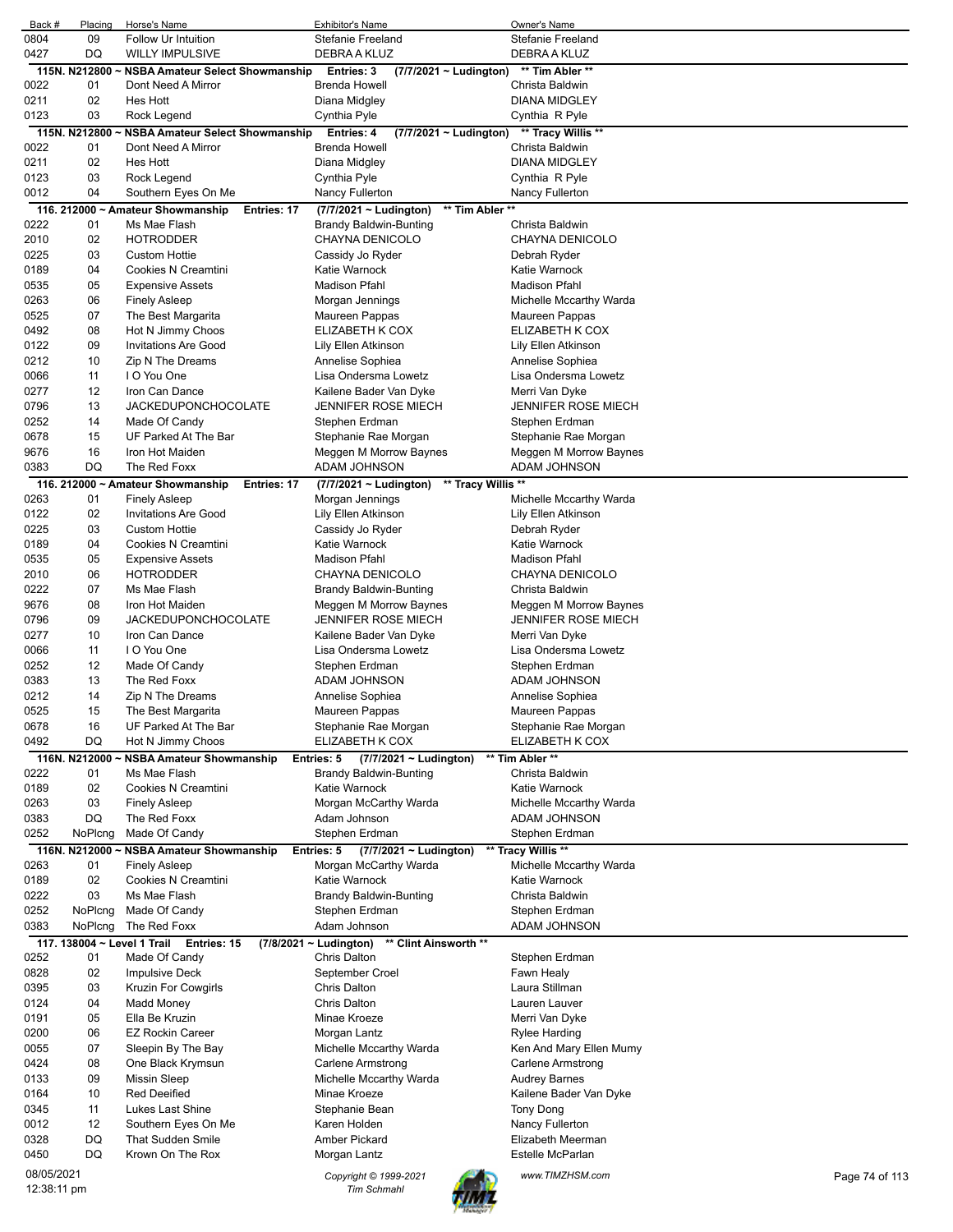| Back #     | Placing                     | Horse's Name                               | <b>Exhibitor's Name</b>                           | Owner's Name            |                |
|------------|-----------------------------|--------------------------------------------|---------------------------------------------------|-------------------------|----------------|
| 0118       | DQ                          | Wrapn To My Own Beat                       | Morgan Lantz                                      | <b>Estelle McParlan</b> |                |
|            | 117. 138004 ~ Level 1 Trail | Entries: 15                                | (7/8/2021 ~ Ludington) ** Jon Barry **            |                         |                |
| 0828       | 01                          | <b>Impulsive Deck</b>                      | September Croel                                   | Fawn Healy              |                |
| 0252       | 02                          | Made Of Candy                              | Chris Dalton                                      | Stephen Erdman          |                |
| 0200       | 03                          | <b>EZ Rockin Career</b>                    | Morgan Lantz                                      | Rylee Harding           |                |
| 0395       | 04                          | Kruzin For Cowgirls                        | <b>Chris Dalton</b>                               | Laura Stillman          |                |
| 0124       | 05                          | Madd Money                                 | <b>Chris Dalton</b>                               | Lauren Lauver           |                |
| 0191       | 06                          | Ella Be Kruzin                             | Minae Kroeze                                      | Merri Van Dyke          |                |
| 0424       | 07                          | One Black Krymsun                          | <b>Carlene Armstrong</b>                          | Carlene Armstrong       |                |
| 0164       | 08                          | <b>Red Deeified</b>                        | Minae Kroeze                                      | Kailene Bader Van Dyke  |                |
| 0345       | 09                          | Lukes Last Shine                           | Stephanie Bean                                    | Tony Dong               |                |
| 0133       | 10                          | <b>Missin Sleep</b>                        | Michelle Mccarthy Warda                           | Audrey Barnes           |                |
| 0055       | 11                          | Sleepin By The Bay                         | Michelle Mccarthy Warda                           | Ken And Mary Ellen Mumy |                |
| 0012       | 12                          | Southern Eyes On Me                        | Karen Holden                                      | Nancy Fullerton         |                |
| 0328       | DQ                          | <b>That Sudden Smile</b>                   | <b>Amber Pickard</b>                              | Elizabeth Meerman       |                |
| 0450       | DQ                          | Krown On The Rox                           | Morgan Lantz                                      | Estelle McParlan        |                |
| 0118       | DQ                          | Wrapn To My Own Beat                       | Morgan Lantz                                      | Estelle McParlan        |                |
|            |                             | 117. 138004 ~ Level 1 Trail Entries: 15    | $(7/8/2021 \sim$ Ludington)<br>** Tracy Willis ** |                         |                |
| 0191       | 01                          | Ella Be Kruzin                             | Minae Kroeze                                      | Merri Van Dyke          |                |
| 0252       | 02                          | Made Of Candy                              | <b>Chris Dalton</b>                               | Stephen Erdman          |                |
| 0828       | 03                          | <b>Impulsive Deck</b>                      | September Croel                                   | Fawn Healy              |                |
| 0124       | 04                          | Madd Money                                 | <b>Chris Dalton</b>                               | Lauren Lauver           |                |
| 0395       | 05                          | Kruzin For Cowgirls                        | <b>Chris Dalton</b>                               | Laura Stillman          |                |
| 0200       | 06                          | <b>EZ Rockin Career</b>                    | Morgan Lantz                                      | Rylee Harding           |                |
| 0133       | 07                          | <b>Missin Sleep</b>                        | Michelle Mccarthy Warda                           | <b>Audrey Barnes</b>    |                |
| 0424       | 08                          | One Black Krymsun                          | Carlene Armstrong                                 | Carlene Armstrong       |                |
| 0164       | 09                          | <b>Red Deeified</b>                        | Minae Kroeze                                      | Kailene Bader Van Dyke  |                |
| 0345       | 10                          | Lukes Last Shine                           | Stephanie Bean                                    | <b>Tony Dong</b>        |                |
| 0055       | 11                          | Sleepin By The Bay                         | Michelle Mccarthy Warda                           | Ken And Mary Ellen Mumy |                |
| 0012       | 12                          | Southern Eyes On Me                        | Karen Holden                                      | Nancy Fullerton         |                |
| 0328       | DQ                          | <b>That Sudden Smile</b>                   | <b>Amber Pickard</b>                              | Elizabeth Meerman       |                |
|            | DQ                          | Krown On The Rox                           |                                                   | Estelle McParlan        |                |
| 0450       |                             |                                            | Morgan Lantz                                      |                         |                |
| 0118       | DQ                          | Wrapn To My Own Beat                       | Morgan Lantz                                      | Estelle McParlan        |                |
|            | 117N. N138004~              | <b>NSBA Level 1 Trail</b><br>Entries: 6    | (7/8/2021 ~ Ludington)<br>** Jon Barry **         |                         |                |
| 0252       | 01                          | Made Of Candy                              | <b>Chris Dalton</b>                               | Stephen Erdman          |                |
| 0200       | 02                          | <b>EZ Rockin Career</b>                    | Morgan Lontz                                      | Rylee Harding           |                |
| 0395       | 03                          | Kruzin For Cowgirls                        | Laura Stillman                                    | Laura Stillman          |                |
| 0118       | DQ                          | Wrapn To My Own Beat                       | Morgan Lontz                                      | Estelle McParlan        |                |
| 0012       | NoPlcng                     | Southern Eyes On Me                        | Karen Holden                                      | Nancy Fullerton         |                |
| 0133       | NoPlcng                     | <b>Missin Sleep</b>                        | Audrey Barnes                                     | Audrey Barnes           |                |
|            | 118, 138000 ~ Trail         | Entries: 12                                | $(7/8/2021 \sim$ Ludington) ** Tracy Willis **    |                         |                |
| 0638       | 01                          | Nappin On The Range                        | <b>TRAVIS BORN</b>                                | YVONNE WEINBERGER       |                |
| 0122       | 02                          | <b>Invitations Are Good</b>                | September Croel                                   | Lily Ellen Atkinson     |                |
| 0222       | 03                          | Ms Mae Flash                               | Christa Baldwin                                   | Christa Baldwin         |                |
| 0263       | 04                          | Finely Asleep                              | Morgan Jennings                                   | Michelle Mccarthy Warda |                |
| 0828       | 05                          | <b>Impulsive Deck</b>                      | September Croel                                   | Fawn Healy              |                |
| 0525       | 06                          | The Best Margarita                         | Maureen Pappas                                    | Maureen Pappas          |                |
| 0123       | 07                          | Rock Legend                                | Cynthia R Pyle                                    | Cynthia R Pyle          |                |
| 0191       | 08                          | Ella Be Kruzin                             | Minae Kroeze                                      | Merri Van Dyke          |                |
| 0335       | 09                          | One Kool Fool                              | Linda Moody                                       | Brenda Schrader         |                |
| 0424       | 10                          | One Black Krymsun                          | Carlene Armstrong                                 | Carlene Armstrong       |                |
| 0012       | DQ                          | Southern Eyes On Me                        | Karen Holden                                      | Nancy Fullerton         |                |
| 0284       | DQ                          | Good Luck Charley                          | Amber Pickard                                     | Gretchen Deeds          |                |
|            | 118. 138000 ~ Trail         | Entries: 12<br>$(7/8/2021 \sim$ Ludington) | ** Clint Ainsworth **                             |                         |                |
| 0638       | 01                          | Nappin On The Range                        | <b>TRAVIS BORN</b>                                | YVONNE WEINBERGER       |                |
| 0222       | 02                          | Ms Mae Flash                               | Christa Baldwin                                   | Christa Baldwin         |                |
| 0263       | 03                          | <b>Finely Asleep</b>                       | Morgan Jennings                                   | Michelle Mccarthy Warda |                |
| 0828       | 04                          | <b>Impulsive Deck</b>                      | September Croel                                   | Fawn Healy              |                |
|            |                             |                                            |                                                   |                         |                |
| 0122       | 05                          | <b>Invitations Are Good</b>                | September Croel                                   | Lily Ellen Atkinson     |                |
| 0525       | 06                          | The Best Margarita                         | Maureen Pappas                                    | Maureen Pappas          |                |
| 0123       | 07                          | Rock Legend                                | Cynthia R Pyle                                    | Cynthia R Pyle          |                |
| 0191       | 08                          | Ella Be Kruzin                             | Minae Kroeze                                      | Merri Van Dyke          |                |
| 0335       | 09                          | One Kool Fool                              | Linda Moody                                       | Brenda Schrader         |                |
| 0424       | 10                          | One Black Krymsun                          | <b>Carlene Armstrong</b>                          | Carlene Armstrong       |                |
| 0012       | DQ                          | Southern Eyes On Me                        | Karen Holden                                      | Nancy Fullerton         |                |
| 0284       | DQ                          | Good Luck Charley                          | Amber Pickard                                     | Gretchen Deeds          |                |
|            | 118. 138000 ~ Trail         | Entries: 12                                | (7/8/2021 ~ Ludington) ** Jon Barry **            |                         |                |
| 0222       |                             | Ms Mae Flash                               | Christa Baldwin                                   | Christa Baldwin         |                |
| 0828       | 01                          |                                            |                                                   |                         |                |
|            | 02                          | <b>Impulsive Deck</b>                      | September Croel                                   | Fawn Healy              |                |
| 0638       | 03                          | Nappin On The Range                        | <b>TRAVIS BORN</b>                                | YVONNE WEINBERGER       |                |
| 0263       | 04                          | <b>Finely Asleep</b>                       | Morgan Jennings                                   | Michelle Mccarthy Warda |                |
| 0122       | 05                          | <b>Invitations Are Good</b>                | September Croel                                   | Lily Ellen Atkinson     |                |
| 0284       | 06                          | Good Luck Charley                          | Amber Pickard                                     | Gretchen Deeds          |                |
| 0525       | 07                          | The Best Margarita                         | Maureen Pappas                                    | Maureen Pappas          |                |
| 08/05/2021 |                             |                                            | Copyright © 1999-2021                             | www.TIMZHSM.com         | Page 75 of 113 |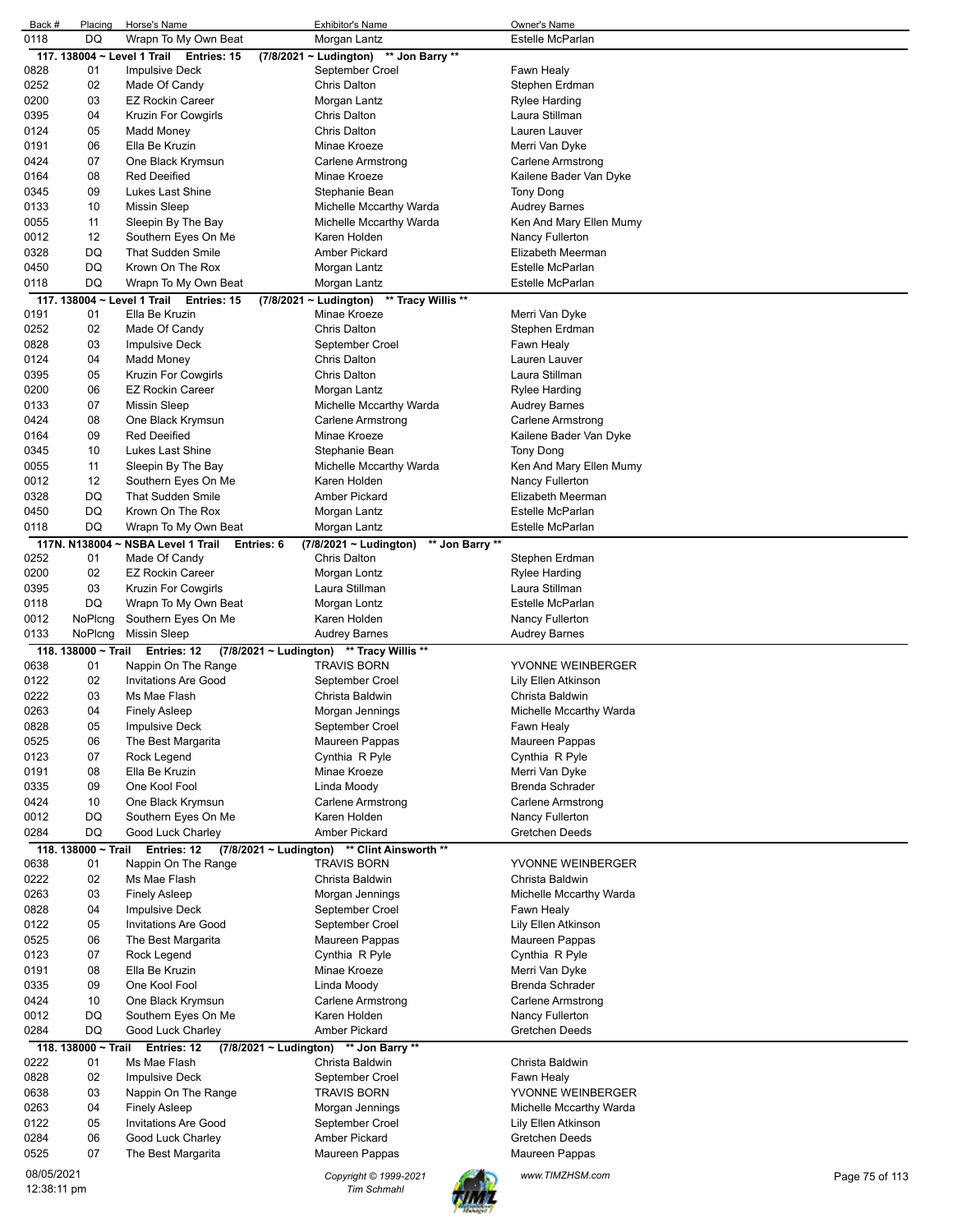| Back #        | Placing  | Horse's Name                                               | <b>Exhibitor's Name</b>                      | Owner's Name             |                |
|---------------|----------|------------------------------------------------------------|----------------------------------------------|--------------------------|----------------|
| 0123          | 08       | Rock Legend                                                | Cynthia R Pyle                               | Cynthia R Pyle           |                |
| 0335          | 09       | One Kool Fool                                              | Linda Moody                                  | <b>Brenda Schrader</b>   |                |
| 0191          | 10       | Ella Be Kruzin                                             | Minae Kroeze                                 | Merri Van Dyke           |                |
| 0424          | 11       | One Black Krymsun                                          | Carlene Armstrong                            | Carlene Armstrong        |                |
| 0012          | DQ       | Southern Eyes On Me                                        | Karen Holden                                 | Nancy Fullerton          |                |
|               |          | 119. 9429 ~ Small Fry Trail Entries: 7                     | (7/8/2021 ~ Ludington) ** Tracy Willis **    |                          |                |
| 0181          | 01       | Hez Up To Know Good                                        | Elizabeth Shoemaker                          | Elizabeth Shoemaker      |                |
| 0022          | 02       | Dont Need A Mirror                                         | <b>Brylee Bunting</b>                        | Christa Baldwin          |                |
| 0222          | 03       | Ms Mae Flash                                               | <b>Brylee Bunting</b>                        | Christa Baldwin          |                |
| 0226          | 04       | Art Trouble                                                | <b>Karly Lewis</b>                           | <b>Michelle Lewis</b>    |                |
| 0345          | 05       | Lukes Last Shine                                           | Sophia Dong                                  | <b>Tony Dong</b>         |                |
| 0310          | 06       | <b>IMA LOPIN WITH CLASS</b>                                | Quinn Bogue                                  | Family Bogue             |                |
| 0250          | 07       | <b>RD Fancy Tradition</b>                                  | Adam Wilcoxen                                | Alisa Forton             |                |
| 118N. N138000 |          | ~ NSBA Trail Entries: 4                                    | (7/8/2021 ~ Ludington)<br>** Jon Barry **    |                          |                |
| 0222          | 01       | Ms Mae Flash                                               | Christa Baldwin                              | Christa Baldwin          |                |
| 0263          | 02       | <b>Finely Asleep</b>                                       | Morgan McCarthy Warda                        | Michelle Mccarthy Warda  |                |
| 0123          | 03       | Rock Legend                                                | Cynthia Pyle                                 | Cynthia R Pyle           |                |
| 0335          | 04       | One Kool Fool                                              | <b>Brenda Schrader</b>                       | <b>Brenda Schrader</b>   |                |
|               |          | 120. 438702 ~ Level 1 Youth Trail 13 & Under<br>Entries: 8 | $(7/8/2021 \sim$ Ludington)                  | ** Tracy Willis **       |                |
| 0713          | 01       | Exclusively Mocca                                          | Kayla Virga                                  | Kayla Virga              |                |
| 1433          | 02       | A Sleepy Margarita                                         | <b>Addison Baynes</b>                        | Meggen M Morrow Baynes   |                |
| 0284          | 03       | Good Luck Charley                                          | Lauren Deeds                                 | Gretchen Deeds           |                |
| 0107          | 04       | Regal N Grand                                              | <b>Taylin Collins</b>                        | <b>Taylin Collins</b>    |                |
| 0146          | 05       | ValentinosBlazinRide                                       | <b>Madison Stuart</b>                        | <b>Madison Stuart</b>    |                |
| 0321          | 06       | Cash Only                                                  | Ella Spies                                   | Ella Spies               |                |
| 0222          | 07       | Ms Mae Flash                                               | <b>Braelyn Bunting</b>                       | Christa Baldwin          |                |
| 0206          | 08       | Prepare To B Shocked                                       | Myah Jane Chaput                             | <b>Stacy Chaput</b>      |                |
|               |          | 119. 9429 ~ Small Fry Trail Entries: 7                     | (7/8/2021 ~ Ludington) ** Clint Ainsworth ** |                          |                |
| 0022          | 01       | Dont Need A Mirror                                         | <b>Brylee Bunting</b>                        | Christa Baldwin          |                |
| 0181          | 02       | Hez Up To Know Good                                        | Elizabeth Shoemaker                          | Elizabeth Shoemaker      |                |
| 0222          | 03       | Ms Mae Flash                                               | <b>Brylee Bunting</b>                        | Christa Baldwin          |                |
| 0226          | 04       | Art Trouble                                                | <b>Karly Lewis</b>                           | Michelle Lewis           |                |
| 0310          | 05       | <b>IMA LOPIN WITH CLASS</b>                                | Quinn Bogue                                  | <b>Family Bogue</b>      |                |
| 0345          | 06       | Lukes Last Shine                                           | Sophia Dong                                  | Tony Dong                |                |
| 0250          | 07       | <b>RD Fancy Tradition</b>                                  | Adam Wilcoxen                                | Alisa Forton             |                |
|               |          | 119. 9429 ~ Small Fry Trail Entries: 7                     | (7/8/2021 ~ Ludington) ** Jon Barry **       |                          |                |
| 0181          | 01       | Hez Up To Know Good                                        | Elizabeth Shoemaker                          | Elizabeth Shoemaker      |                |
| 0022          | 02       | Dont Need A Mirror                                         | <b>Brylee Bunting</b>                        | Christa Baldwin          |                |
| 0222          | 03       | Ms Mae Flash                                               | <b>Brylee Bunting</b>                        | Christa Baldwin          |                |
| 0310          | 04       | <b>IMA LOPIN WITH CLASS</b>                                | Quinn Bogue                                  | <b>Family Bogue</b>      |                |
| 0226          | 05       | Art Trouble                                                | Karly Lewis                                  | Michelle Lewis           |                |
| 0345          | 06       | Lukes Last Shine                                           | Sophia Dong                                  | <b>Tony Dong</b>         |                |
| 0250          | 07       | <b>RD Fancy Tradition</b>                                  | Adam Wilcoxen                                | Alisa Forton             |                |
|               |          | 121. 438802 ~ Level 1 Youth Trail 14-18<br>Entries: 10     | ** Tracy Willis **<br>(7/8/2021 ~ Ludington) |                          |                |
| 0602          | 01       | Best Of My Luv                                             | Emily Weaver                                 | Lori Weaver              |                |
| 0328          | 02       | That Sudden Smile                                          | Elizabeth Meerman                            | Elizabeth Meerman        |                |
| 1854          | 03       | Hes Good To Go                                             | <b>Isabelle Freeland</b>                     | <b>Isabelle Freeland</b> |                |
| 0111          | 04       | Dang Near Dun                                              | Claire Kelp                                  | Claire Kelp              |                |
| 0630          | 05       | Im Pink Floyd                                              | <b>Kate Davis</b>                            | <b>Kate Davis</b>        |                |
| 0200          | 06       | <b>EZ Rockin Career</b>                                    | <b>Rylee Harding</b>                         | Rylee Harding            |                |
| 0750          | 07       | Fancy Enough To Win                                        | Maya Edwards                                 | <b>Madison Mulder</b>    |                |
| 0386          | 08       | No Time To Party                                           | Rylee Elizabeth Nichols                      | Kelly Dykstra Nichols    |                |
| 0164          | 09       | <b>Red Deeified</b>                                        | Karina Bader Van Dyle                        | Kailene Bader Van Dyke   |                |
| 0424          | DQ       | One Black Krymsun                                          | Carlene Armstrong                            | Carlene Armstrong        |                |
|               |          | 119N. N9429 ~ NSBA Small Fry Trail<br><b>Entries: 2</b>    | (7/8/2021 ~ Ludington)<br>** Jon Barry **    |                          |                |
| 0310          | 01       | IMA LOPIN WITH CLASS                                       | Quinn Bogue                                  | <b>Family Bogue</b>      |                |
| 0226          | 02       | Art Trouble                                                | <b>Karly Lewis</b>                           | Michelle Lewis           |                |
|               |          | 120. 438702 ~ Level 1 Youth Trail 13 & Under<br>Entries: 8 | $(7/8/2021 \sim$ Ludington)                  | ** Clint Ainsworth **    |                |
| 0284          | 01       | Good Luck Charley                                          | Lauren Deeds                                 | Gretchen Deeds           |                |
| 0107          | 02       | Regal N Grand                                              | <b>Taylin Collins</b>                        | <b>Taylin Collins</b>    |                |
| 1433          | 03       | A Sleepy Margarita                                         | <b>Addison Baynes</b>                        | Meggen M Morrow Baynes   |                |
| 0222          | 04       | Ms Mae Flash                                               | <b>Braelyn Bunting</b>                       | Christa Baldwin          |                |
| 0146          | 05       | ValentinosBlazinRide                                       | <b>Madison Stuart</b>                        | <b>Madison Stuart</b>    |                |
| 0321          | 06       | Cash Only                                                  | Ella Spies                                   | Ella Spies               |                |
| 0713          | 07       | <b>Exclusively Mocca</b>                                   | Kayla Virga                                  | Kayla Virga              |                |
| 0206          | 08       | Prepare To B Shocked                                       | Myah Jane Chaput                             | <b>Stacy Chaput</b>      |                |
|               |          | 120. 438702 ~ Level 1 Youth Trail 13 & Under<br>Entries: 8 | (7/8/2021 ~ Ludington)                       | ** Jon Barry **          |                |
| 0107          | 01       | Regal N Grand                                              | <b>Taylin Collins</b>                        | <b>Taylin Collins</b>    |                |
| 0284          | 02       | Good Luck Charley                                          | Lauren Deeds                                 | Gretchen Deeds           |                |
| 0146          | 03       | ValentinosBlazinRide                                       | <b>Madison Stuart</b>                        | <b>Madison Stuart</b>    |                |
| 1433          | 04       | A Sleepy Margarita                                         | <b>Addison Baynes</b>                        | Meggen M Morrow Baynes   |                |
| 0222          | 05       | Ms Mae Flash                                               | <b>Braelyn Bunting</b><br>Myah Jane Chaput   | Christa Baldwin          |                |
| 0206<br>0321  | 06<br>07 | Prepare To B Shocked                                       |                                              | <b>Stacy Chaput</b>      |                |
| 08/05/2021    |          | Cash Only                                                  | Ella Spies                                   | Ella Spies               |                |
| 12:38:11 pm   |          |                                                            | Copyright © 1999-2021<br><b>Tim Schmahl</b>  | www.TIMZHSM.com          | Page 76 of 113 |
|               |          |                                                            |                                              |                          |                |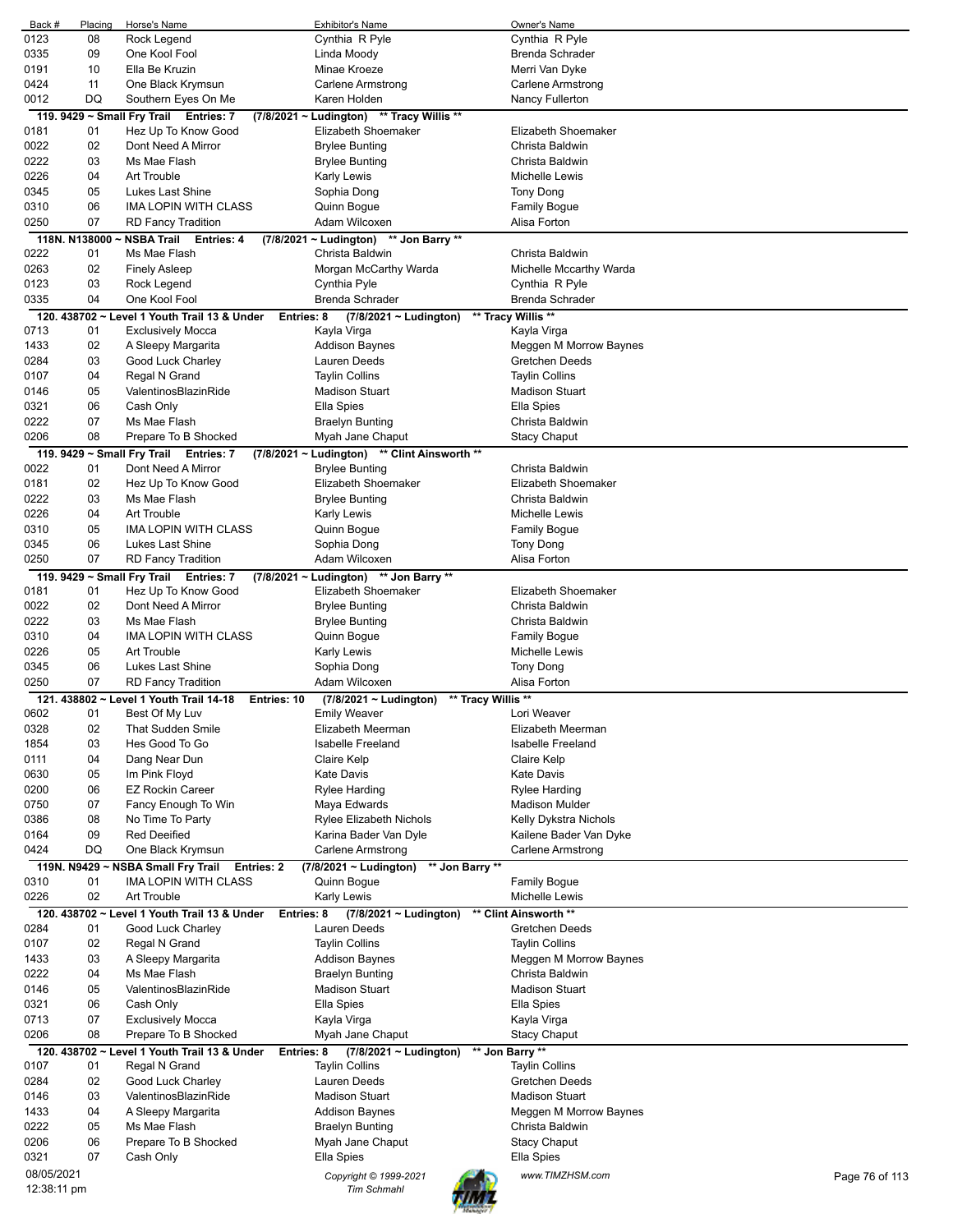| Back #      | Placing       | Horse's Name                                        | <b>Exhibitor's Name</b>                                          | Owner's Name             |                |
|-------------|---------------|-----------------------------------------------------|------------------------------------------------------------------|--------------------------|----------------|
| 0713        | 08            | <b>Exclusively Mocca</b>                            | Kayla Virga                                                      | Kayla Virga              |                |
|             |               | 122. 438000 ~ Youth Trail Entries: 12               | (7/8/2021 ~ Ludington) ** Tracy Willis **                        |                          |                |
| 0284        | 01            | Good Luck Charley                                   | Lauren Deeds                                                     | Gretchen Deeds           |                |
| 0328        | 02            | <b>That Sudden Smile</b>                            | Elizabeth Meerman                                                | Elizabeth Meerman        |                |
| 0235        | 03            | Gota B A Hit                                        | Grace Gasper                                                     | <b>Tammy Gasper</b>      |                |
| 0602        | 04            | Best Of My Luv                                      | <b>Emily Weaver</b>                                              | Lori Weaver              |                |
| 0200        | 05            | <b>EZ Rockin Career</b>                             | <b>Rylee Harding</b>                                             | Rylee Harding            |                |
| 1433        | 06            | A Sleepy Margarita                                  | Addison Baynes                                                   | Meggen M Morrow Baynes   |                |
| 0024        | 07            | Gonna Get Ya Good                                   | Rilynn Lindsay                                                   | Rilynn Lindsay           |                |
| 0107        | 08            | Regal N Grand                                       | <b>Taylin Collins</b>                                            | <b>Taylin Collins</b>    |                |
| 0111        | 09            | Dang Near Dun                                       | Claire Kelp                                                      | Claire Kelp              |                |
| 0146        | 10            | ValentinosBlazinRide                                | Madison Stuart                                                   | <b>Madison Stuart</b>    |                |
| 0386        | 11            | No Time To Party                                    | <b>Rylee Elizabeth Nichols</b>                                   | Kelly Dykstra Nichols    |                |
| 0133        | 12            | <b>Missin Sleep</b>                                 | <b>Audrey Barnes</b>                                             | <b>Audrey Barnes</b>     |                |
|             |               | 120N. N438702 ~ NSBA Level 1 Youth Trail 13 & Under | Entries: 6<br>$(7/8/2021 \sim$ Ludington)                        | ** Jon Barry **          |                |
| 0107        | 01            | Regal N Grand                                       | <b>Taylin Collins</b>                                            | <b>Taylin Collins</b>    |                |
| 0146        | 02            | ValentinosBlazinRide                                | <b>Madison Stuart</b>                                            | <b>Madison Stuart</b>    |                |
| 0206        | 03            | Prepare To B Shocked                                | Myah Jane Chaput                                                 | <b>Stacy Chaput</b>      |                |
| 0222        | 04            | Ms Mae Flash                                        | <b>Braelyn Bunting</b>                                           | Christa Baldwin          |                |
| 0321        | 05            | Cash Only                                           | Ella Spies                                                       | Ella Spies               |                |
| 0713        | 06            | <b>Exclusively Mocca</b>                            | Kayla Virga                                                      | Kayla Virga              |                |
|             |               | 123. 238002 ~ Level 1 Amateur Trail                 | Entries: 11<br>$(7/8/2021 \sim$ Ludington)<br>** Tracy Willis ** |                          |                |
| 0638        | 01            | Nappin On The Range                                 | YVONNE WEINBERGER                                                | YVONNE WEINBERGER        |                |
| 0526        | 02            | <b>Blazing Potential</b>                            | Katie Main                                                       | Katie Main               |                |
| 0828        | 03            | <b>Impulsive Deck</b>                               | Fawn Healy                                                       | Fawn Healy               |                |
|             | 04            |                                                     |                                                                  |                          |                |
| 0181        |               | Hez Up To Know Good                                 | Paige Beland                                                     | Elizabeth Shoemaker      |                |
| 0523        | 05            | My Vintage Mercedes                                 | Delaney Bakker                                                   | Cynthia Bakker           |                |
| 0164        | 06            | <b>Red Deeified</b>                                 | Kailene Bader Van Dyke                                           | Kailene Bader Van Dyke   |                |
| 0731        | 07            | Zips Back In Time                                   | <b>Brittney Foye</b>                                             | <b>Brittney Foye</b>     |                |
| 0191        | 08            | Ella Be Kruzin                                      | Kailene Bader Van Dyke                                           | Merri Van Dyke           |                |
| 0252        | 09            | Made Of Candy                                       | Stephen Erdman                                                   | Stephen Erdman           |                |
| 0232        | 10            | A HOT PURCHASE                                      | Allyson Thompson                                                 | Allyson Thompson         |                |
| 0525        | 11            | The Best Margarita                                  | Maureen Pappas                                                   | Maureen Pappas           |                |
|             |               | 121. 438802 ~ Level 1 Youth Trail 14-18             | ** Clint Ainsworth **<br>Entries: 10<br>(7/8/2021 ~ Ludington)   |                          |                |
| 0602        | 01            | Best Of My Luv                                      | <b>Emily Weaver</b>                                              | Lori Weaver              |                |
| 0328        | 02            | <b>That Sudden Smile</b>                            | Elizabeth Meerman                                                | Elizabeth Meerman        |                |
| 0200        | 03            | <b>EZ Rockin Career</b>                             | Rylee Harding                                                    | Rylee Harding            |                |
| 1854        | 04            | Hes Good To Go                                      | <b>Isabelle Freeland</b>                                         | Isabelle Freeland        |                |
| 0386        | 05            | No Time To Party                                    | <b>Rylee Elizabeth Nichols</b>                                   | Kelly Dykstra Nichols    |                |
| 0111        | 06            | Dang Near Dun                                       | Claire Kelp                                                      | Claire Kelp              |                |
| 0750        | 07            | Fancy Enough To Win                                 | Maya Edwards                                                     | <b>Madison Mulder</b>    |                |
| 0630        | 08            | Im Pink Floyd                                       | <b>Kate Davis</b>                                                | <b>Kate Davis</b>        |                |
| 0164        | 09            | <b>Red Deeified</b>                                 | Karina Bader Van Dyle                                            | Kailene Bader Van Dyke   |                |
| 0424        | DQ            | One Black Krymsun                                   | Carlene Armstrong                                                | Carlene Armstrong        |                |
|             |               |                                                     |                                                                  |                          |                |
|             |               | 121. 438802 ~ Level 1 Youth Trail 14-18             | ** Jon Barry **<br>Entries: 10<br>(7/8/2021 ~ Ludington)         |                          |                |
| 0602        | 01            | Best Of My Luv                                      | <b>Emily Weaver</b>                                              | Lori Weaver              |                |
| 0328        | 02            | That Sudden Smile                                   | Elizabeth Meerman                                                | Elizabeth Meerman        |                |
| 0200        | 03            | <b>EZ Rockin Career</b>                             | Rylee Harding                                                    | Rylee Harding            |                |
| 0164        | 04            | <b>Red Deeified</b>                                 | Karina Bader Van Dyle                                            | Kailene Bader Van Dyke   |                |
| 0750        | 05            | Fancy Enough To Win                                 | Maya Edwards                                                     | <b>Madison Mulder</b>    |                |
| 1854        | 06            | Hes Good To Go                                      | Isabelle Freeland                                                | <b>Isabelle Freeland</b> |                |
| 0630        | 07            | Im Pink Floyd                                       | <b>Kate Davis</b>                                                | <b>Kate Davis</b>        |                |
| 0386        | 08            | No Time To Party                                    | <b>Rylee Elizabeth Nichols</b>                                   | Kelly Dykstra Nichols    |                |
| 0111        | 09            | Dang Near Dun                                       | Claire Kelp                                                      | Claire Kelp              |                |
| 0424        | 10            | One Black Krymsun                                   | Carlene Armstrong                                                | <b>Carlene Armstrong</b> |                |
|             |               | 124. 238800 ~ Amateur Select Trail Entries: 5       | ** Tracy Willis **<br>$(7/8/2021 \sim$ Ludington)                |                          |                |
| 0335        | 01            | One Kool Fool                                       | Brenda Schrader                                                  | Brenda Schrader          |                |
| 0022        | 02            | Dont Need A Mirror                                  | <b>Brenda Howell</b>                                             | Christa Baldwin          |                |
| 0123        | 03            | Rock Legend                                         | Cynthia R Pyle                                                   | Cynthia R Pyle           |                |
| 0504        | 04            | Shes Simply Best                                    | <b>Terribeth Gordon</b>                                          | <b>Terribeth Gordon</b>  |                |
| 0232        | 05            | A HOT PURCHASE                                      | Allyson Thompson                                                 | Allyson Thompson         |                |
|             | 121N. N438802 | NSBA Level 1 Youth Trail 14-18                      | Entries: 3<br>$(7/8/2021 \sim$ Ludington)                        | ** Jon Barry **          |                |
| 0200        | 01            | <b>EZ Rockin Career</b>                             | <b>Rylee Harding</b>                                             | <b>Rylee Harding</b>     |                |
| 0386        | 02            | No Time To Party                                    | <b>Rylee Nichols</b>                                             | Kelly Dykstra Nichols    |                |
| 0424        | NoPlcng       | One Black Krymsun                                   | Carlene Armstrong                                                | Carlene Armstrong        |                |
|             |               |                                                     |                                                                  |                          |                |
|             |               | 125. 238000 ~ Amateur Trail Entries: 7              | (7/8/2021 ~ Ludington) ** Tracy Willis **                        |                          |                |
| 0122        | 01            | <b>Invitations Are Good</b>                         | Lily Ellen Atkinson                                              | Lily Ellen Atkinson      |                |
| 0440        | 02            | Km Best Of Goodbar                                  | KIMBERLY LYNN ADAMS                                              | KIMBERLY LYNN ADAMS      |                |
| 0263        | 03            | <b>Finely Asleep</b>                                | Morgan Jennings                                                  | Michelle Mccarthy Warda  |                |
| 0525        | 04            | The Best Margarita                                  | Maureen Pappas                                                   | Maureen Pappas           |                |
| 0222        | 05            | Ms Mae Flash                                        | <b>Brandy Baldwin-Bunting</b>                                    | Christa Baldwin          |                |
| 0828        | 06            | <b>Impulsive Deck</b>                               | Fawn Healy                                                       | Fawn Healy               |                |
| 0252        | DQ            | Made Of Candy                                       | Stephen Erdman                                                   | Stephen Erdman           |                |
|             |               | 122. 438000 ~ Youth Trail Entries: 12               | (7/8/2021 ~ Ludington) ** Clint Ainsworth **                     |                          |                |
| 08/05/2021  |               |                                                     | Copyright © 1999-2021                                            | www.TIMZHSM.com          | Page 77 of 113 |
| 12:38:11 pm |               |                                                     | <b>Tim Schmahl</b>                                               |                          |                |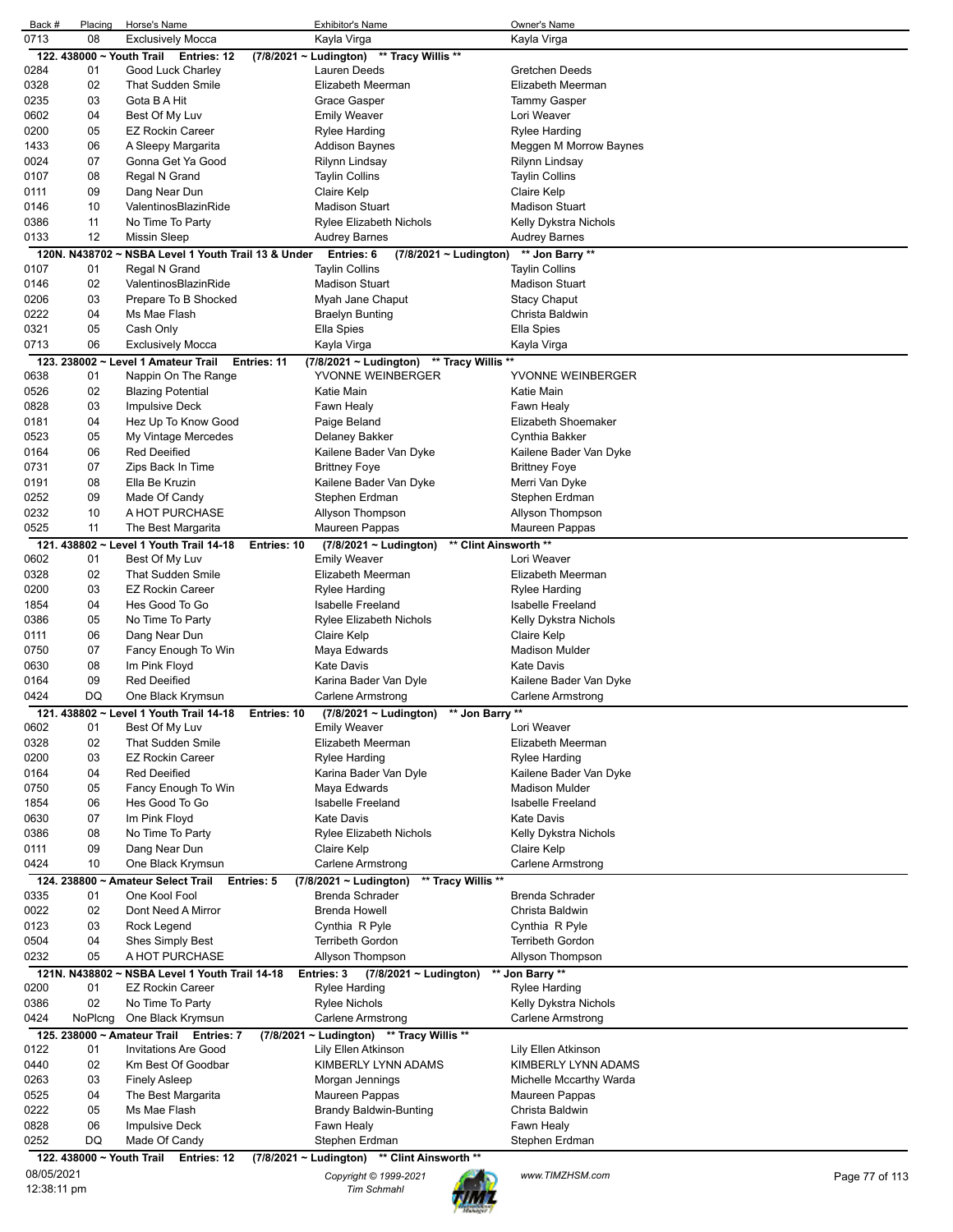| Back #      | Placing                   | Horse's Name                                                    | Exhibitor's Name                                     | Owner's Name                      |
|-------------|---------------------------|-----------------------------------------------------------------|------------------------------------------------------|-----------------------------------|
| 0284        | 01                        | Good Luck Charley                                               | Lauren Deeds                                         | Gretchen Deeds                    |
| 0602        | 02                        | Best Of My Luv                                                  | <b>Emily Weaver</b>                                  | Lori Weaver                       |
| 0328        | 03                        | <b>That Sudden Smile</b>                                        | Elizabeth Meerman                                    | Elizabeth Meerman                 |
| 0235        | 04                        | Gota B A Hit                                                    | Grace Gasper                                         | <b>Tammy Gasper</b>               |
| 1433        | 05                        |                                                                 | <b>Addison Baynes</b>                                |                                   |
|             |                           | A Sleepy Margarita                                              |                                                      | Meggen M Morrow Baynes            |
| 0200        | 06                        | <b>EZ Rockin Career</b>                                         | <b>Rylee Harding</b>                                 | <b>Rylee Harding</b>              |
| 0024        | 07                        | Gonna Get Ya Good                                               | Rilynn Lindsay                                       | Rilynn Lindsay                    |
| 0107        | 08                        | Regal N Grand                                                   | <b>Taylin Collins</b>                                | <b>Taylin Collins</b>             |
| 0111        | 09                        | Dang Near Dun                                                   | Claire Kelp                                          | Claire Kelp                       |
| 0146        | 10                        | ValentinosBlazinRide                                            | <b>Madison Stuart</b>                                | <b>Madison Stuart</b>             |
| 0386        | 11                        | No Time To Party                                                | <b>Rylee Elizabeth Nichols</b>                       | Kelly Dykstra Nichols             |
|             |                           |                                                                 |                                                      |                                   |
| 0133        | 12                        | <b>Missin Sleep</b>                                             | <b>Audrey Barnes</b>                                 | <b>Audrey Barnes</b>              |
|             | 122. 438000 ~ Youth Trail | Entries: 12                                                     | (7/8/2021 ~ Ludington) ** Jon Barry **               |                                   |
| 0235        | 01                        | Gota B A Hit                                                    | Grace Gasper                                         | <b>Tammy Gasper</b>               |
| 0284        | 02                        | Good Luck Charley                                               | Lauren Deeds                                         | Gretchen Deeds                    |
| 0328        | 03                        | <b>That Sudden Smile</b>                                        | Elizabeth Meerman                                    | Elizabeth Meerman                 |
| 0602        | 04                        | Best Of My Luv                                                  | <b>Emily Weaver</b>                                  | Lori Weaver                       |
|             |                           |                                                                 |                                                      |                                   |
| 0024        | 05                        | Gonna Get Ya Good                                               | Rilynn Lindsay                                       | Rilynn Lindsay                    |
| 1433        | 06                        | A Sleepy Margarita                                              | <b>Addison Baynes</b>                                | Meggen M Morrow Baynes            |
| 0111        | 07                        | Dang Near Dun                                                   | Claire Kelp                                          | Claire Kelp                       |
| 0146        | 08                        | ValentinosBlazinRide                                            | <b>Madison Stuart</b>                                | <b>Madison Stuart</b>             |
| 0200        | 09                        | <b>EZ Rockin Career</b>                                         | Rylee Harding                                        | <b>Rylee Harding</b>              |
| 0107        | 10                        | Regal N Grand                                                   | <b>Taylin Collins</b>                                | <b>Taylin Collins</b>             |
|             |                           | No Time To Party                                                |                                                      |                                   |
| 0386        | 11                        |                                                                 | Rylee Elizabeth Nichols                              | Kelly Dykstra Nichols             |
| 0133        | 12                        | <b>Missin Sleep</b>                                             | <b>Audrey Barnes</b>                                 | <b>Audrey Barnes</b>              |
|             | 122N. N438000             | <b>NSBA Youth Trail</b><br>Entries: 7                           | ** Jon Barry **<br>(7/8/2021 ~ Ludington)            |                                   |
| 0235        | 01                        | Gota B A Hit                                                    | Grace Gasper                                         | <b>Tammy Gasper</b>               |
| 0024        | 02                        | Gonna Get Ya Good                                               | Rilynn Lindsay                                       | Rilynn Lindsay                    |
| 0146        | 03                        | ValentinosBlazinRide                                            | <b>Madison Stuart</b>                                | <b>Madison Stuart</b>             |
|             |                           |                                                                 |                                                      |                                   |
| 0200        | 04                        | <b>EZ Rockin Career</b>                                         | Rylee Harding                                        | Rylee Harding                     |
| 0386        | NoPlcng                   | No Time To Party                                                | Rylee Nichols                                        | Kelly Dykstra Nichols             |
| 0107        | NoPlcng                   | Regal N Grand                                                   | <b>Taylin Collins</b>                                | <b>Taylin Collins</b>             |
| 0118        | NoPlcng                   | Wrapn To My Own Beat                                            | Estelle McParlan                                     | Estelle McParlan                  |
|             |                           | 123. 238002 ~ Level 1 Amateur Trail<br>Entries: 11              | ** Clint Ainsworth **<br>(7/8/2021 ~ Ludington)      |                                   |
| 0638        | 01                        | Nappin On The Range                                             | YVONNE WEINBERGER                                    | YVONNE WEINBERGER                 |
|             |                           |                                                                 |                                                      |                                   |
| 0828        | 02                        | <b>Impulsive Deck</b>                                           | Fawn Healy                                           | Fawn Healy                        |
| 0526        | 03                        | <b>Blazing Potential</b>                                        | Katie Main                                           | Katie Main                        |
| 0232        | 04                        | A HOT PURCHASE                                                  | Allyson Thompson                                     | Allyson Thompson                  |
| 0181        | 05                        | Hez Up To Know Good                                             | Paige Beland                                         | Elizabeth Shoemaker               |
| 0164        | 06                        | <b>Red Deeified</b>                                             | Kailene Bader Van Dyke                               | Kailene Bader Van Dyke            |
| 0191        | 07                        | Ella Be Kruzin                                                  | Kailene Bader Van Dyke                               | Merri Van Dyke                    |
|             |                           |                                                                 |                                                      |                                   |
| 0252        | 08                        | Made Of Candy                                                   | Stephen Erdman                                       | Stephen Erdman                    |
| 0523        | 09                        | My Vintage Mercedes                                             | Delaney Bakker                                       | Cynthia Bakker                    |
| 0731        | 10                        | Zips Back In Time                                               | <b>Brittney Foye</b>                                 | <b>Brittney Foye</b>              |
| 0525        | 11                        | The Best Margarita                                              | Maureen Pappas                                       | Maureen Pappas                    |
|             |                           | 123. 238002 ~ Level 1 Amateur Trail<br>Entries: 11              | (7/8/2021 ~ Ludington) ** Jon Barry **               |                                   |
| 0191        | 01                        | Ella Be Kruzin                                                  | Kailene Bader Van Dyke                               | Merri Van Dyke                    |
|             |                           |                                                                 |                                                      |                                   |
| 0638        | 02                        | Nappin On The Range                                             | YVONNE WEINBERGER                                    | YVONNE WEINBERGER                 |
| 0526        | 03                        | <b>Blazing Potential</b>                                        | Katie Main                                           | Katie Main                        |
| 0828        | 04                        | <b>Impulsive Deck</b>                                           | Fawn Healy                                           | Fawn Healy                        |
| 0181        | 05                        | Hez Up To Know Good                                             | Paige Beland                                         | Elizabeth Shoemaker               |
| 0232        | 06                        | A HOT PURCHASE                                                  | Allyson Thompson                                     | Allyson Thompson                  |
| 0523        | 07                        | My Vintage Mercedes                                             | Delaney Bakker                                       | Cynthia Bakker                    |
| 0164        | 08                        | <b>Red Deeified</b>                                             | Kailene Bader Van Dyke                               | Kailene Bader Van Dyke            |
|             |                           |                                                                 |                                                      |                                   |
| 0252        | 09                        | Made Of Candy                                                   | Stephen Erdman                                       | Stephen Erdman                    |
| 0525        | 10                        | The Best Margarita                                              | Maureen Pappas                                       | Maureen Pappas                    |
| 0731        | 11                        | Zips Back In Time                                               | <b>Brittney Foye</b>                                 | <b>Brittney Foye</b>              |
|             |                           | 123N. N238002 ~ NSBA Level 1 Amateur Trail<br><b>Entries: 1</b> | $(7/8/2021 \sim$ Ludington)                          | ** Jon Barry **                   |
| 0252        | 01                        | Made Of Candy                                                   | Stephen Erdman                                       | Stephen Erdman                    |
|             |                           |                                                                 |                                                      |                                   |
|             |                           | 124. 238800 ~ Amateur Select Trail<br>Entries: 5                | ** Clint Ainsworth **<br>$(7/8/2021 \sim$ Ludington) |                                   |
| 0335        | 01                        | One Kool Fool                                                   | <b>Brenda Schrader</b>                               | <b>Brenda Schrader</b>            |
| 0022        | 02                        | Dont Need A Mirror                                              | Brenda Howell                                        | Christa Baldwin                   |
| 0123        | 03                        | Rock Legend                                                     | Cynthia R Pyle                                       | Cynthia R Pyle                    |
| 0504        | 04                        | <b>Shes Simply Best</b>                                         | <b>Terribeth Gordon</b>                              | <b>Terribeth Gordon</b>           |
| 0232        | 05                        | A HOT PURCHASE                                                  | Allyson Thompson                                     | Allyson Thompson                  |
|             |                           | 124. 238800 ~ Amateur Select Trail                              | $(7/8/2021 \sim$ Ludington)<br>** Jon Barry **       |                                   |
|             |                           | Entries: 5                                                      |                                                      |                                   |
| 0335        | 01                        | One Kool Fool                                                   | Brenda Schrader                                      | Brenda Schrader                   |
| 0022        | 02                        | Dont Need A Mirror                                              | Brenda Howell                                        | Christa Baldwin                   |
| 0123        | 03                        | Rock Legend                                                     | Cynthia R Pyle                                       | Cynthia R Pyle                    |
| 0504        | 04                        | <b>Shes Simply Best</b>                                         | <b>Terribeth Gordon</b>                              | <b>Terribeth Gordon</b>           |
| 0232        | 05                        | A HOT PURCHASE                                                  | Allyson Thompson                                     | Allyson Thompson                  |
|             | 124N. N238800             | <b>NSBA Amateur Select Trail</b><br>Entries: 3                  | ** Jon Barry **                                      |                                   |
|             |                           |                                                                 | $(7/8/2021 \sim$ Ludington)                          |                                   |
| 0335        | 01                        | One Kool Fool                                                   | <b>Brenda Schrader</b>                               | <b>Brenda Schrader</b>            |
| 0022        | 02                        | Dont Need A Mirror                                              | <b>Brenda Howell</b>                                 | Christa Baldwin                   |
| 08/05/2021  |                           |                                                                 | Copyright © 1999-2021                                | www.TIMZHSM.com<br>Page 78 of 113 |
| 12:38:11 pm |                           |                                                                 | <b>Tim Schmahl</b>                                   |                                   |
|             |                           |                                                                 |                                                      |                                   |
|             |                           |                                                                 |                                                      |                                   |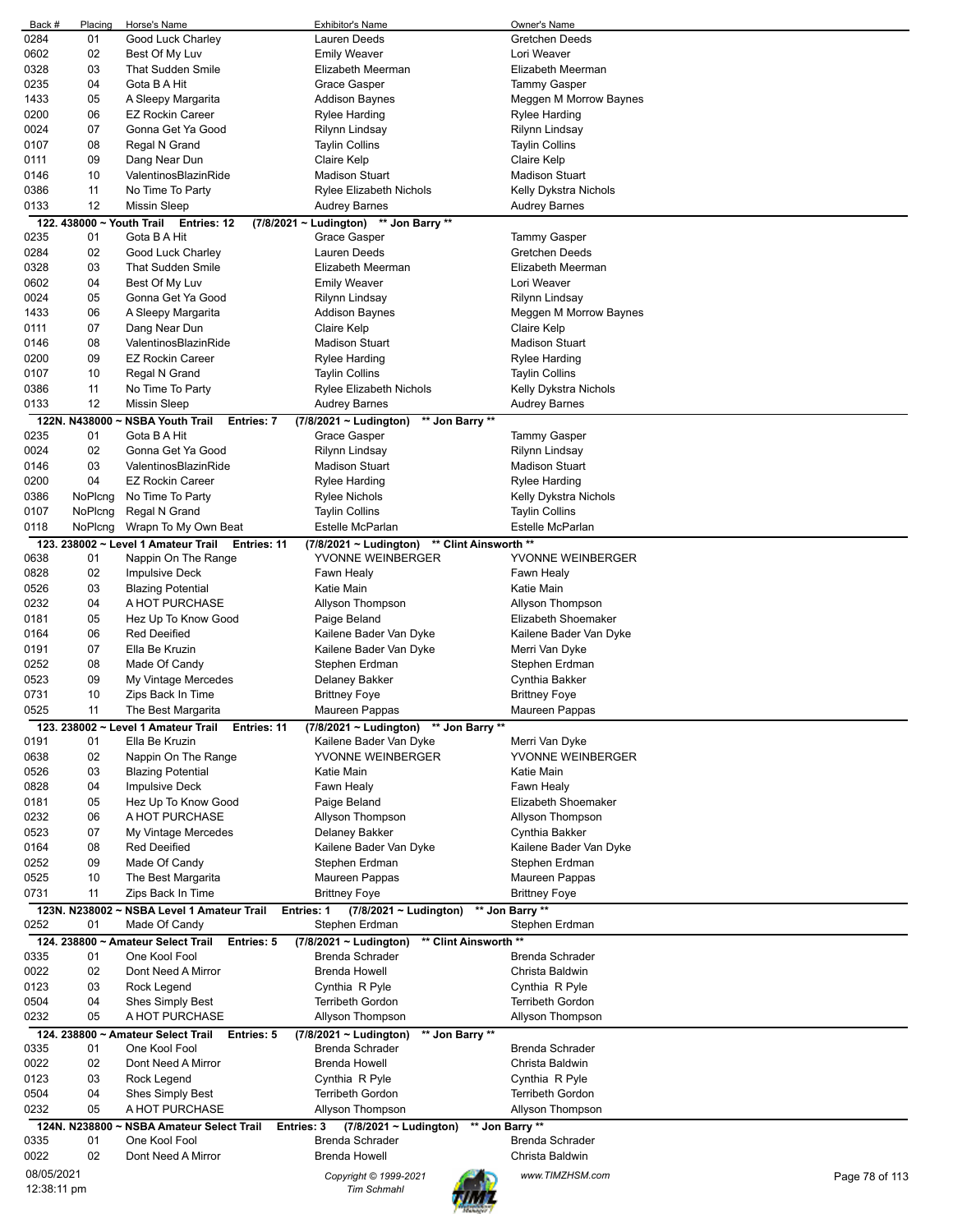| Back #      | Placing       | Horse's Name                                                                | <b>Exhibitor's Name</b>                           | Owner's Name                                      |                |
|-------------|---------------|-----------------------------------------------------------------------------|---------------------------------------------------|---------------------------------------------------|----------------|
| 0123        | 03            | Rock Legend                                                                 | Cynthia Pyle                                      | Cynthia R Pyle                                    |                |
|             |               | 125. 238000 ~ Amateur Trail Entries: 7                                      | (7/8/2021 ~ Ludington) ** Clint Ainsworth **      |                                                   |                |
| 0440        | 01            | Km Best Of Goodbar                                                          | KIMBERLY LYNN ADAMS                               | KIMBERLY LYNN ADAMS                               |                |
| 0122        | 02            | <b>Invitations Are Good</b>                                                 | Lily Ellen Atkinson                               | Lily Ellen Atkinson                               |                |
| 0263        | 03            | <b>Finely Asleep</b>                                                        | Morgan Jennings                                   | Michelle Mccarthy Warda                           |                |
| 0222        | 04            | Ms Mae Flash                                                                | <b>Brandy Baldwin-Bunting</b>                     | Christa Baldwin                                   |                |
| 0525        | 05            | The Best Margarita                                                          | Maureen Pappas                                    | Maureen Pappas                                    |                |
| 0828        | 06            | Impulsive Deck                                                              | Fawn Healy                                        | Fawn Healy                                        |                |
| 0252        | DQ            | Made Of Candy                                                               | Stephen Erdman                                    | Stephen Erdman                                    |                |
|             |               | 125. 238000 ~ Amateur Trail Entries: 7                                      | (7/8/2021 ~ Ludington) ** Jon Barry **            |                                                   |                |
| 0440        | 01            | Km Best Of Goodbar                                                          | KIMBERLY LYNN ADAMS                               | KIMBERLY LYNN ADAMS                               |                |
| 0122        | 02            | <b>Invitations Are Good</b>                                                 | Lily Ellen Atkinson                               | Lily Ellen Atkinson                               |                |
| 0263        | 03            | <b>Finely Asleep</b>                                                        | Morgan Jennings                                   | Michelle Mccarthy Warda                           |                |
| 0222        | 04            | Ms Mae Flash                                                                | Brandy Baldwin-Bunting                            | Christa Baldwin                                   |                |
| 0525        | 05            | The Best Margarita                                                          | Maureen Pappas                                    | Maureen Pappas                                    |                |
| 0828        | 06            | Impulsive Deck                                                              | Fawn Healy                                        | Fawn Healy                                        |                |
| 0252        | DQ            | Made Of Candy                                                               | Stephen Erdman                                    | Stephen Erdman                                    |                |
|             | 125N. N238000 | <b>NSBA Amateur Trail</b><br>Entries: 3                                     | (7/8/2021 ~ Ludington)<br>** Jon Barry **         |                                                   |                |
| 0440        | 01            | Km Best Of Goodbar                                                          | Kimberly Adams                                    | KIMBERLY LYNN ADAMS                               |                |
| 0263        | 02            | <b>Finely Asleep</b>                                                        | Morgan McCarthy Warda                             | Michelle Mccarthy Warda                           |                |
| 0222        | 03            | Ms Mae Flash                                                                | Brandy Baldwin-Bunting                            | Christa Baldwin                                   |                |
|             |               | 126. 136004 ~ Level 1 West Riding<br>Entries: 12                            | ** Tracy Willis **<br>(7/9/2021 ~ Ludington)      |                                                   |                |
| 0328        | 01            | That Sudden Smile                                                           | Amber Pickard                                     | Elizabeth Meerman                                 |                |
| 0119        | 02            | Baylite Jac                                                                 | Jeanne Hugo                                       | Jeanne Hugo                                       |                |
| 0694        | 03            | ROCK SOLO                                                                   | ROBERT SCHMITZ                                    | LARA N SIMMONS                                    |                |
| 0133        | 04            | <b>Missin Sleep</b>                                                         | <b>Audrey Barnes</b>                              | Audrey Barnes                                     |                |
| 0123        | 05            | Rock Legend                                                                 | Cynthia R Pyle                                    | Cynthia R Pyle                                    |                |
| 0796        | 06            | JACKEDUPONCHOCOLATE                                                         | <b>JENNIFER ROSE MIECH</b>                        | <b>JENNIFER ROSE MIECH</b>                        |                |
| 0232        | 07            | A HOT PURCHASE                                                              | Allyson Thompson                                  | Allyson Thompson                                  |                |
| 0661        | 08            | Mechanics Pinup Girl                                                        | ROBERT SCHMITZ                                    | <b>ROBERT E WEISS</b>                             |                |
| 0124        | DQ            | Madd Money                                                                  | <b>Chris Dalton</b>                               | Lauren Lauver                                     |                |
| 0111        | DQ            | Dang Near Dun                                                               | Stephanie Bean                                    | Claire Kelp                                       |                |
| 0613        | DQ            | NO DOUBT HEZ LAZY                                                           | ROBERT SCHMITZ                                    | <b>MICHAEL W PICKLES</b>                          |                |
| 0451        | DQ            | KM THE BEST BRANDY                                                          | <b>JENNIFER A BURTON</b>                          | ANNE ZINDARS PATE                                 |                |
|             |               | 126N. N136004 ~ NSBA Level 1 West Riding<br><b>Entries: 1</b>               | (7/9/2021 ~ Ludington)                            | ** Tracy Willis **                                |                |
| 0123        | 01            | Rock Legend                                                                 | Cynthia Pyle                                      | Cynthia R Pyle                                    |                |
|             |               | 127. 136000 ~ Western Riding<br>Entries: 6                                  | (7/9/2021 ~ Ludington) ** Tracy Willis **         |                                                   |                |
| 0440        | 01            | Km Best Of Goodbar                                                          | KIMBERLY LYNN ADAMS                               | KIMBERLY LYNN ADAMS                               |                |
| 0122        | 02            | <b>Invitations Are Good</b>                                                 | September Croel                                   | Lily Ellen Atkinson                               |                |
| 0335        | 03            | One Kool Fool                                                               | Jeff Moody                                        | Brenda Schrader                                   |                |
| 0263        | 04            | <b>Finely Asleep</b>                                                        | Morgan Jennings                                   | Michelle Mccarthy Warda                           |                |
| 0613        | DQ            | NO DOUBT HEZ LAZY                                                           | <b>ROBERT SCHMITZ</b>                             | <b>MICHAEL W PICKLES</b>                          |                |
| 0815        | DQ            | CHEX OUT MY LOPE                                                            | <b>Brynne Bassler</b>                             | <b>KRISTINE KRUCHTEN</b>                          |                |
|             |               | 127N. N136000 ~ NSBA Western Riding<br><b>Entries: 1</b>                    | ** Tracy Willis **<br>$(7/9/2021 \sim$ Ludington) |                                                   |                |
| 0335        | 01            | One Kool Fool                                                               | Brenda Schrader                                   | Brenda Schrader                                   |                |
|             |               |                                                                             | ** Tracy Willis **                                |                                                   |                |
| 1433        | 01            | 128. 436002 ~ Level 1 Youth West Riding<br>Entries: 8<br>A Sleepy Margarita | $(7/9/2021 \sim$ Ludington)<br>Addison Baynes     | Meggen M Morrow Baynes                            |                |
| 0359        | 02            | HUNTIN A GOOD RETURN                                                        | Katherine West                                    | <b>Christine West</b>                             |                |
|             | 03            |                                                                             |                                                   |                                                   |                |
| 0200        |               | <b>EZ Rockin Career</b>                                                     | <b>Rylee Harding</b><br>Katherine West            | Rylee Harding                                     |                |
| 0149        | 04            | Got My Swag On                                                              |                                                   | <b>Christine West</b>                             |                |
| 0111        | 05            | Dang Near Dun                                                               | Claire Kelp                                       | Claire Kelp                                       |                |
| 0955        | 06<br>07      | Good Lookin Gucci<br>ValentinosBlazinRide                                   | Katelyn Rabe                                      | University Findlay                                |                |
| 0146        | DQ            |                                                                             | <b>Madison Stuart</b>                             | <b>Madison Stuart</b><br><b>KRISTINE KRUCHTEN</b> |                |
| 0815        |               | CHEX OUT MY LOPE                                                            | RACHEL KRUCHTEN                                   |                                                   |                |
|             |               | 128N. N436002 ~ NSBA Level 1 Youth West Riding                              | Entries: 2<br>(7/9/2021 ~ Ludington)              | ** Tracy Willis **                                |                |
| 0200        | 01            | <b>EZ Rockin Career</b>                                                     | <b>Rylee Harding</b>                              | <b>Rylee Harding</b>                              |                |
| 0146        | 02            | ValentinosBlazinRide                                                        | <b>Madison Stuart</b>                             | <b>Madison Stuart</b>                             |                |
|             |               | 129. 436000 ~ Youth West Riding Entries: 7                                  | ** Tracy Willis **<br>(7/9/2021 ~ Ludington)      |                                                   |                |
| 0359        | 01            | HUNTIN A GOOD RETURN                                                        | Katherine West                                    | <b>Christine West</b>                             |                |
| 0200        | 02            | <b>EZ Rockin Career</b>                                                     | <b>Rylee Harding</b>                              | <b>Rylee Harding</b>                              |                |
| 1433        | 03            | A Sleepy Margarita                                                          | <b>Addison Baynes</b>                             | Meggen M Morrow Baynes                            |                |
| 0111        | 04            | Dang Near Dun                                                               | Claire Kelp                                       | Claire Kelp                                       |                |
| 0235        | 05            | Gota B A Hit                                                                | Grace Gasper                                      | <b>Tammy Gasper</b>                               |                |
| 0149        | 06            | Got My Swag On                                                              | <b>Katherine West</b>                             | <b>Christine West</b>                             |                |
| 0815        | DQ            | CHEX OUT MY LOPE                                                            | RACHEL KRUCHTEN                                   | <b>KRISTINE KRUCHTEN</b>                          |                |
|             |               | 129N. N436000 ~ NSBA Youth West Riding<br><b>Entries: 1</b>                 | ** Tracy Willis **<br>(7/9/2021 ~ Ludington)      |                                                   |                |
| 0235        | 01            | Gota B A Hit                                                                | Grace Gasper                                      | Tammy Gasper                                      |                |
|             |               | 130. 236002 ~ Level 1 Amateur West Riding<br>Entries: 7                     | $(7/9/2021 \sim$ Ludington)                       | ** Tracy Willis **                                |                |
| 0523        | 01            | My Vintage Mercedes                                                         | Delaney Bakker                                    | Cynthia Bakker                                    |                |
| 0066        | 02            | I O You One                                                                 | Lisa Ondersma Lowetz                              | Lisa Ondersma Lowetz                              |                |
| 0796        | 03            | <b>JACKEDUPONCHOCOLATE</b>                                                  | <b>JENNIFER ROSE MIECH</b>                        | <b>JENNIFER ROSE MIECH</b>                        |                |
| 0779        | 04            | UF ZIPPOSPOTENTIAL                                                          | <b>JAMES D STOEVER</b>                            | <b>JENNIFER STOEVER</b>                           |                |
| 0232        | 05            | A HOT PURCHASE                                                              | Allyson Thompson                                  | Allyson Thompson                                  |                |
|             |               |                                                                             |                                                   |                                                   |                |
| 08/05/2021  |               |                                                                             | Copyright © 1999-2021                             | www.TIMZHSM.com                                   | Page 79 of 113 |
| 12:38:11 pm |               |                                                                             | <b>Tim Schmahl</b>                                |                                                   |                |

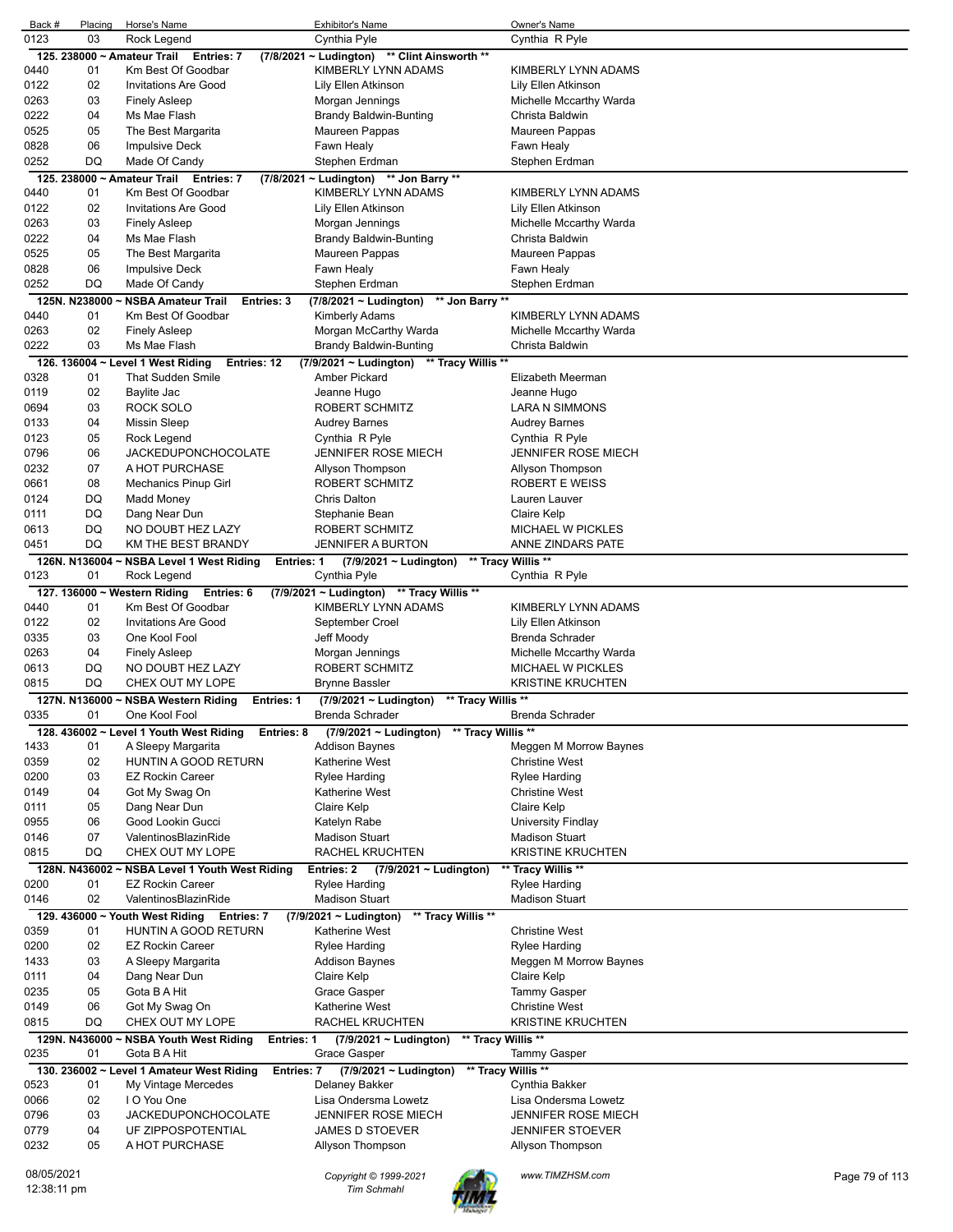| Back #       | Placing            | Horse's Name                                                             | <b>Exhibitor's Name</b>                                                    | Owner's Name                                                 |                |
|--------------|--------------------|--------------------------------------------------------------------------|----------------------------------------------------------------------------|--------------------------------------------------------------|----------------|
| 0335         | 06                 | One Kool Fool                                                            | <b>Brenda Schrader</b>                                                     | <b>Brenda Schrader</b>                                       |                |
| 0401         | 07                 | Sompin NTheMoonlight<br>130N. N236002 ~ NSBA Level 1 Amateur West Riding | Janet Kolk                                                                 | Janet Kolk                                                   |                |
| 0335         | 01                 | One Kool Fool                                                            | <b>Entries: 1</b><br>$(7/9/2021 \sim$ Ludington)<br><b>Brenda Schrader</b> | ** Tracy Willis **<br>Brenda Schrader                        |                |
|              |                    | 131. 236800 ~ Amateur Select West Riding<br>Entries: 0                   | ** Tracy Willis **<br>$(7/9/2021 \sim$ Ludington)                          |                                                              |                |
|              |                    | 131N. N236800 ~ NSBA Amateur Select West Riding                          | Entries: 1<br>$(7/9/2021 \sim$ Ludington)                                  | ** Tracy Willis **                                           |                |
| 0123         | 01                 | Rock Legend                                                              | Cynthia Pyle                                                               | Cynthia R Pyle                                               |                |
|              |                    | 132. 236000 ~ Amateur West Riding<br>Entries: 6                          | (7/9/2021 ~ Ludington) ** Tracy Willis **                                  |                                                              |                |
| 0440         | 01                 | Km Best Of Goodbar                                                       | KIMBERLY LYNN ADAMS                                                        | KIMBERLY LYNN ADAMS                                          |                |
| 0122         | 02                 | <b>Invitations Are Good</b>                                              | Lily Ellen Atkinson                                                        | Lily Ellen Atkinson                                          |                |
| 0123<br>0796 | 03<br>04           | Rock Legend<br><b>JACKEDUPONCHOCOLATE</b>                                | Cynthia R Pyle<br>JENNIFER ROSE MIECH                                      | Cynthia R Pyle<br><b>JENNIFER ROSE MIECH</b>                 |                |
| 0066         | 05                 | I O You One                                                              | Lisa Ondersma Lowetz                                                       | Lisa Ondersma Lowetz                                         |                |
| 0263         | 06                 | <b>Finely Asleep</b>                                                     | Morgan Jennings                                                            | Michelle Mccarthy Warda                                      |                |
|              |                    | 132N. N236000 ~ NSBA Amateur West Riding                                 | Entries: $1$ (7/9/2021 ~ Ludington)                                        | ** Tracy Willis **                                           |                |
| 0263         | 01                 | <b>Finely Asleep</b>                                                     | Morgan McCarthy Warda                                                      | Michelle Mccarthy Warda                                      |                |
|              |                    | 133. 142100 ~ Junior Western Pleasure<br>Entries: 13                     | ** Tracy Willis **<br>(7/9/2021 ~ Ludington)                               |                                                              |                |
| 0813         | 01                 | <b>RL</b> Checkmate                                                      | Laurie Korleski                                                            | <b>Ricky Wierda</b>                                          |                |
| 0672         | 02                 | Ona Dark Desert Hwy                                                      | <b>ERIN LIEURANCE</b>                                                      | Rebecca Bailey                                               |                |
| 0322         | 03                 | Too LazyToSpeak                                                          | <b>DWAYNE PICKARD</b>                                                      | Megan Hirschman                                              |                |
| 0500<br>0729 | 04<br>05           | <b>Vs Conclusion</b><br>Only radical at nite                             | Catheren Trainor<br>Michael Warren                                         | <b>Catheren Trainor</b><br>Michael Warren                    |                |
| 0143         | 06                 | Barry Barry Good                                                         | Gordy Wadds                                                                | Cynthia Dore-Graves                                          |                |
| 0661         | 07                 | <b>Mechanics Pinup Girl</b>                                              | ROBERT SCHMITZ                                                             | <b>ROBERT E WEISS</b>                                        |                |
| 0224         | 08                 | Red N White Machine                                                      | Ryan Lindsay                                                               | Ryan Lindsay                                                 |                |
| 0012         | 09                 | Southern Eyes On Me                                                      | Karen Holden                                                               | Nancy Fullerton                                              |                |
| 0724         | NoPlcng            | Shez One Of A Kind                                                       | <b>DUSTIN KORLESKI</b>                                                     | Dennis Durr                                                  |                |
| 0124         | NoPlcng            | <b>Madd Money</b>                                                        | <b>Chris Dalton</b>                                                        | Lauren Lauver                                                |                |
| 0959         | NoPlcng            | Shaikn Not Stird                                                         | <b>Tessa Dalton</b>                                                        | Lydia Sage Czubak                                            |                |
| 0187         | NoPlcng            | Lazy Little Breeze                                                       | Greg Holstege                                                              | Esquirdo Brady                                               |                |
|              |                    | 133N. N142100 ~ NSBA Junior Western Pleasure                             | Entries: 2<br>(7/9/2021 ~ Ludington)                                       | ** Tracy Willis **                                           |                |
| 0224         | 01                 | Red N White Machine                                                      | Ryan Lindsay                                                               | Ryan Lindsay                                                 |                |
| 0012         | 02                 | Southern Eyes On Me                                                      | Karen Holden                                                               | Nancy Fullerton                                              |                |
|              |                    | 134. 442001 ~ Youth Rookie Western Pleasure                              | Entries: 18<br>$(7/9/2021 \sim$ Ludington)<br>Ava Holman                   | ** Tracy Willis **                                           |                |
| 0671<br>0207 | 01<br>02           | Bling On The Nite<br>Kaptain Kaveman                                     | <b>Elizabeth Smith</b>                                                     | Ava Holman<br>Elizabeth Smith                                |                |
| 0713         | 03                 | <b>Exclusively Mocca</b>                                                 | Kayla Virga                                                                | Kayla Virga                                                  |                |
| 0282         | 04                 | Lopers Get Good Chex                                                     | Stellamia Aerts                                                            | Sara Shoemaker                                               |                |
| 0334         | 05                 | Hot Look N Dream                                                         | Olivia Hill                                                                | Olivia Hill                                                  |                |
| 1854         | 06                 | Hes Good To Go                                                           | <b>Isabelle Freeland</b>                                                   | Isabelle Freeland                                            |                |
| 0750         | 07                 | Fancy Enough To Win                                                      | Maya Edwards                                                               | Madison Mulder                                               |                |
| 0465         | 08                 | Willy B Lazy                                                             | <b>Katherine Tietz</b>                                                     | MI Independent Living Homes                                  |                |
| 0200         | 09                 | <b>EZ Rockin Career</b>                                                  | Rylee Harding                                                              | Rylee Harding                                                |                |
| 0015         | NoPlcng            | Shocked The Party                                                        | Chloe Coker                                                                | Landry Tate                                                  |                |
| 0124         | NoPlcng            | <b>Madd Money</b>                                                        | Lauren Lauver                                                              | Lauren Lauver                                                |                |
| 0959         | NoPlcng            | Shaikn Not Stird                                                         | Lydia Sage Czubak                                                          | Lydia Sage Czubak                                            |                |
| 0424<br>0146 | NoPlcng<br>NoPlcng | One Black Krymsun<br>ValentinosBlazinRide                                | <b>Carlene Armstrong</b><br><b>Madison Stuart</b>                          | <b>Carlene Armstrong</b><br><b>Madison Stuart</b>            |                |
| 0630         | NoPlcng            | Im Pink Floyd                                                            | Kate Davis                                                                 | <b>Kate Davis</b>                                            |                |
| 1010         | NoPlcng            | Surely Im A Certain                                                      | <b>Addison Buckley</b>                                                     | <b>Addison Buckley</b>                                       |                |
| 0125         | NoPlcng            | Dressed Hot Batt Man                                                     | Darlene Wilcoxen                                                           | Alisa Forton                                                 |                |
| 0164         | NoPlcng            | <b>Red Deeified</b>                                                      | Karina Bader Van Dyle                                                      | Kailene Bader Van Dyke                                       |                |
|              |                    | 134N, N442001 ~ NSBA Youth Rookie West Pleas                             | $(7/9/2021 \sim$ Ludington)<br>Entries: 7                                  | Tracy Willis **                                              |                |
| 0207         | 01                 | Kaptain Kaveman                                                          | <b>Elizabeth Smith</b>                                                     | Elizabeth Smith                                              |                |
| 0713         | 02                 | <b>Exclusively Mocca</b>                                                 | Kayla Virga                                                                | Kayla Virga                                                  |                |
| 0334         | 03                 | Hot Look N Dream                                                         | Olivia Hill                                                                | Olivia Hill                                                  |                |
| 0465         | 04                 | Willy B Lazy                                                             | Katherine Tietz                                                            | MI Independent Living Homes                                  |                |
| 0015         | NoPlcng            | Shocked The Party                                                        | <b>Chloe Coker</b>                                                         | Landry Tate                                                  |                |
| 0959<br>0146 | NoPlcng<br>NoPlcng | Shaikn Not Stird<br>ValentinosBlazinRide                                 | Lydia Czubak<br><b>Madison Stuart</b>                                      | Lydia Sage Czubak<br><b>Madison Stuart</b>                   |                |
|              |                    | 135. 442702 ~ Level 1 Youth West Pleasure 13 & Under                     | Entries: 9<br>$(7/9/2021 \sim$ Ludington)                                  | ** Tracy Willis **                                           |                |
| 0777         | 01                 | Lazy Open Invitation                                                     | <b>Hailey Utesch</b>                                                       | <b>Hailey Utesch</b>                                         |                |
| 0222         | 02                 | Ms Mae Flash                                                             | <b>Braelyn Bunting</b>                                                     | Christa Baldwin                                              |                |
| 0713         | 03                 | <b>Exclusively Mocca</b>                                                 | Kayla Virga                                                                | Kayla Virga                                                  |                |
| 0107         | 04                 | Regal N Grand                                                            | <b>Taylin Collins</b>                                                      | <b>Taylin Collins</b>                                        |                |
| 0146         | 05                 | ValentinosBlazinRide                                                     | <b>Madison Stuart</b>                                                      | <b>Madison Stuart</b>                                        |                |
| 0321         | 06                 | Cash Only                                                                | Ella Spies                                                                 | Ella Spies                                                   |                |
| 0206         | 07                 | Prepare To B Shocked                                                     | Myah Jane Chaput                                                           | <b>Stacy Chaput</b>                                          |                |
| 1010         | 08                 | Surely Im A Certain                                                      | <b>Addison Buckley</b>                                                     | <b>Addison Buckley</b>                                       |                |
| 0937         | 09                 | <b>Sumore Shock</b>                                                      | <b>Isabel Craig</b>                                                        | Jennifer Craig                                               |                |
|              | 135N. N442702~     | NSBA Level 1 Youth West Pleas 13& Under Entries: 6                       |                                                                            | (7/9/2021 ~ Ludington) ** Tracy Willis **<br>Christa Baldwin |                |
| 0222<br>0713 | 01<br>02           | Ms Mae Flash<br><b>Exclusively Mocca</b>                                 | <b>Braelyn Bunting</b><br>Kayla Virga                                      | Kayla Virga                                                  |                |
|              |                    |                                                                          |                                                                            |                                                              |                |
| 08/05/2021   |                    |                                                                          | Copyright © 1999-2021                                                      | www.TIMZHSM.com                                              | Page 80 of 113 |
| 12:38:11 pm  |                    |                                                                          | <b>Tim Schmahl</b>                                                         |                                                              |                |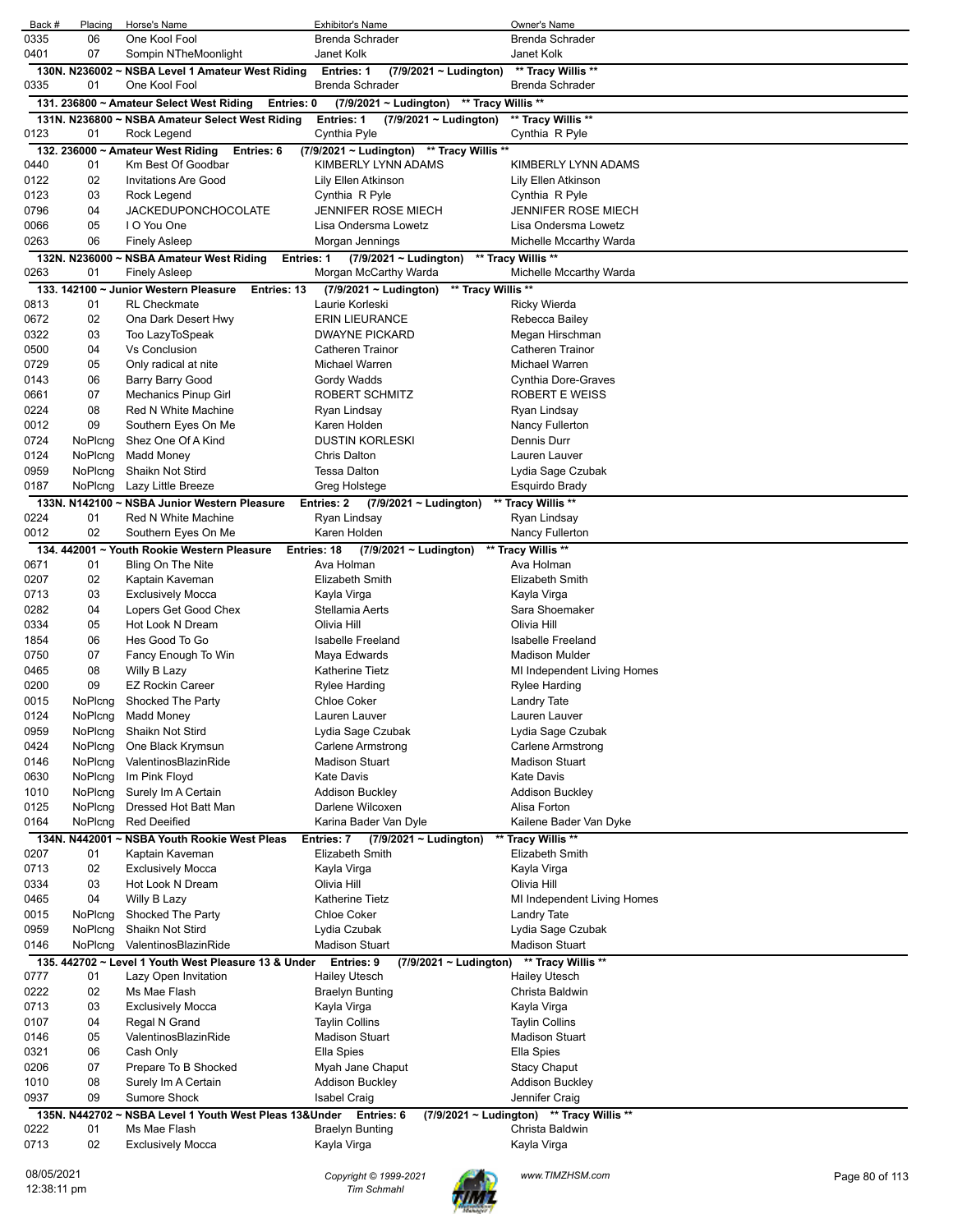| Back #     | Placing       | Horse's Name                                               | Exhibitor's Name                                  | Owner's Name                              |                |
|------------|---------------|------------------------------------------------------------|---------------------------------------------------|-------------------------------------------|----------------|
| 0107       | 03            | Regal N Grand                                              | <b>Taylin Collins</b>                             | <b>Taylin Collins</b>                     |                |
| 0146       | 04            | ValentinosBlazinRide                                       | <b>Madison Stuart</b>                             | <b>Madison Stuart</b>                     |                |
| 0321       | 05            | Cash Only                                                  | Ella Spies                                        | Ella Spies                                |                |
| 0206       | 06            | Prepare To B Shocked                                       | Myah Jane Chaput                                  | <b>Stacy Chaput</b>                       |                |
|            |               | 136. 442802 ~ Level 1 Youth West Pleasure 14-18            | Entries: 15<br>(7/9/2021 ~ Ludington)             | ** Tracy Willis **                        |                |
| 0718       | 01            | Suddenly Moonlight                                         | J R Pickard                                       | Katy Jo Zuidema                           |                |
| 0157       | 02            |                                                            | Katherine Tietz                                   |                                           |                |
|            |               | Why Dont U Kiss This                                       |                                                   | MI Independent Living Homes               |                |
| 0017       | 03            | Crimson Martini                                            | Rylee Zobl                                        | Joleen Oboyle Zobl                        |                |
| 0602       | 04            | Best Of My Luv                                             | <b>Emily Weaver</b>                               | Lori Weaver                               |                |
| 0671       | 05            | Bling On The Nite                                          | Ava Holman                                        | Ava Holman                                |                |
| 0750       | 06            | Fancy Enough To Win                                        | Maya Edwards                                      | <b>Madison Mulder</b>                     |                |
| 0200       | 07            | <b>EZ Rockin Career</b>                                    | Rylee Harding                                     | <b>Rylee Harding</b>                      |                |
| 1854       | 08            | Hes Good To Go                                             | <b>Isabelle Freeland</b>                          | <b>Isabelle Freeland</b>                  |                |
| 0124       | 09            | <b>Madd Money</b>                                          | Lauren Lauver                                     | Lauren Lauver                             |                |
| 0015       | NoPlcng       | Shocked The Party                                          | <b>Chloe Coker</b>                                | Landry Tate                               |                |
| 0424       | NoPlcng       | One Black Krymsun                                          | Carlene Armstrong                                 | Carlene Armstrong                         |                |
| 0630       | NoPlcng       | Im Pink Floyd                                              | <b>Kate Davis</b>                                 | <b>Kate Davis</b>                         |                |
|            |               |                                                            |                                                   |                                           |                |
| 0125       | NoPlcng       | Dressed Hot Batt Man                                       | Darlene Wilcoxen                                  | Alisa Forton                              |                |
| 0282       | NoPlcng       | Lopers Get Good Chex                                       | Stellamia Aerts                                   | Sara Shoemaker                            |                |
| 0224       | NoPlcng       | Red N White Machine                                        | Rilynn Lindsay                                    | Ryan Lindsay                              |                |
|            |               | 136N. N442802 ~ NSBA Level 1 Youth West Pleas 14-18        | Entries: 5                                        | (7/9/2021 ~ Ludington) ** Tracy Willis ** |                |
| 0157       | 01            | Why Dont U Kiss This                                       | <b>Katherine Tietz</b>                            | MI Independent Living Homes               |                |
| 0017       | 02            | Crimson Martini                                            | Rylee Zobl                                        | Joleen Oboyle Zobl                        |                |
| 0200       | 03            | <b>EZ Rockin Career</b>                                    | <b>Rylee Harding</b>                              | <b>Rylee Harding</b>                      |                |
| 0015       | NoPlcng       | Shocked The Party                                          | <b>Chloe Coker</b>                                | <b>Landry Tate</b>                        |                |
|            |               |                                                            |                                                   |                                           |                |
| 0224       | NoPlcng       | Red N White Machine                                        | Rilynn Lindsay                                    | Ryan Lindsay                              |                |
|            |               | 137. 442000 ~ Yth West Pleas All Ages<br><b>Entries: 7</b> | ** Tracy Willis **<br>$(7/9/2021 \sim$ Ludington) |                                           |                |
| 0718       | 01            | Suddenly Moonlight                                         | J R Pickard                                       | Katy Jo Zuidema                           |                |
| 0333       | 02            | Fightin Off Sleep                                          | Peyton Baxter                                     | <b>Ginger Baxter</b>                      |                |
| 0149       | 03            | Got My Swag On                                             | <b>Katherine West</b>                             | <b>Christine West</b>                     |                |
| 0308       | 04            | The Next Drew Berry                                        | Dana Moody                                        | Linda Moody                               |                |
| 0157       | 05            | Why Dont U Kiss This                                       | Katherine Tietz                                   | MI Independent Living Homes               |                |
| 0235       | 06            | Gota B A Hit                                               | Grace Gasper                                      | Tammy Gasper                              |                |
| 0107       | 07            | Regal N Grand                                              | <b>Taylin Collins</b>                             | <b>Taylin Collins</b>                     |                |
|            |               |                                                            |                                                   |                                           |                |
|            | 137N. N442000 | <b>NSBA Youth Western Pleasure</b>                         | Entries: 5<br>(7/9/2021 ~ Ludington)              | ** Tracy Willis **                        |                |
| 0333       | 01            | Fightin Off Sleep                                          | Peyton Baxter                                     | <b>Ginger Baxter</b>                      |                |
| 0308       | 02            | The Next Drew Berry                                        | Dana Moody                                        | Linda Moody                               |                |
| 0157       | 03            | Why Dont U Kiss This                                       | Katherine Tietz                                   | MI Independent Living Homes               |                |
| 0235       | 04            | Gota B A Hit                                               | <b>Grace Gasper</b>                               | Tammy Gasper                              |                |
| 0107       | 05            | Regal N Grand                                              | <b>Taylin Collins</b>                             | <b>Taylin Collins</b>                     |                |
|            |               | 138. 142004 ~ Level 1 Western Pleasure                     | Entries: 18<br>(7/9/2021 ~ Ludington)             | ** Tracy Willis **                        |                |
| 0500       | 01            | Vs Conclusion                                              | <b>Catheren Trainor</b>                           | <b>Catheren Trainor</b>                   |                |
| 0837       | 02            |                                                            | Jennifer Bluhm                                    | Gina Janke                                |                |
| 0569       |               |                                                            |                                                   |                                           |                |
|            |               | <b>Truely The Best</b>                                     |                                                   |                                           |                |
| 0960       | 03            | Hez The Best                                               | <b>DWAYNE PICKARD</b>                             | Gina Janke                                |                |
|            | 04            | Ten Four Roger That                                        | Laurie Korleski                                   | <b>Kelly Cox</b>                          |                |
| 0411       | 05            | Winnie Take A Look                                         | Jeff Moody                                        | Alison Chimner                            |                |
| 0549       | 06            | <b>Extremely Godiva</b>                                    | <b>ERIN LIEURANCE</b>                             | Richard L Donnelly                        |                |
| 0383       | 07            | The Red Foxx                                               | Chris Dalton                                      | ADAM JOHNSON                              |                |
| 0789       | 08            | KM A Special Invite                                        | <b>COLTON SMITH</b>                               | Kyra N Koester                            |                |
| 0844       | 09            | Come On Come In                                            | Megan Sliss                                       | Doug Debra Wetherell                      |                |
| 0625       | NoPlcng       | Taco Bout Last Night                                       | Gordy Wadds                                       | Jonathan Pasko                            |                |
|            |               |                                                            |                                                   |                                           |                |
| 0056       | NoPlcng       | Shady Lil Cowgirl                                          | Reagan Schnell                                    | <b>Crosswind Farm</b>                     |                |
| 0804       | NoPlcng       | Follow Ur Intuition                                        | September Croel                                   | Stefanie Freeland                         |                |
| 0284       | NoPlcng       | Good Luck Charley                                          | Amber Pickard                                     | Gretchen Deeds                            |                |
| 0012       | NoPlcng       | Southern Eyes On Me                                        | Karen Holden                                      | Nancy Fullerton                           |                |
| 0252       | NoPlcng       | Made Of Candy                                              | <b>Tessa Dalton</b>                               | Stephen Erdman                            |                |
| 0617       | NoPlcng       | <b>Boy Crush</b>                                           | <b>DUSTIN KORLESKI</b>                            | Sonia Stevens                             |                |
| 0694       | NoPlcng       | ROCK SOLO                                                  | ROBERT SCHMITZ                                    | <b>LARA N SIMMONS</b>                     |                |
| 0187       | NoPlcng       | Lazy Little Breeze                                         | Greg Holstege                                     | Esquirdo Brady                            |                |
|            |               | 138N. N142004 ~ NSBA Level 1 West Pleasure                 | Entries: 3<br>$(7/9/2021 \sim$ Ludington)         | ** Tracy Willis **                        |                |
| 0549       | 01            | <b>Extremely Godiva</b>                                    | Erin Lieurance                                    |                                           |                |
| 0625       | NoPlcng       |                                                            |                                                   | Richard L Donnelly<br>Jonathan Pasko      |                |
|            |               | Taco Bout Last Night                                       | Gordy Wadds                                       |                                           |                |
| 0012       | NoPlcng       | Southern Eyes On Me                                        | Karen Holden                                      | Nancy Fullerton                           |                |
| 139.       |               | 242001 ~ Amateur Rookie West Pleasure                      | <b>Entries: 14</b><br>$(7/9/2021 \sim$ Ludington) | ** Tracy Willis **                        |                |
| 0724       | 01            | Shez One Of A Kind                                         | Dennis Durr                                       | Dennis Durr                               |                |
| 0052       | 02            | The Social Network                                         | <b>Brandy Pavlik</b>                              | <b>Brandy Pavlik</b>                      |                |
| 0487       | 03            | Chipped With Iron                                          | Rebecca Burtka                                    | Rebecca Burtka                            |                |
| 0025       | 04            | Johnny Diesel                                              | Morgan Letzkus                                    | James Letzkus                             |                |
| 0316       | 05            | Remington Steal                                            | Debbie Wadds                                      | Debbie Wadds                              |                |
| 0804       | 06            | Follow Ur Intuition                                        | <b>Stefanie Freeland</b>                          | Stefanie Freeland                         |                |
|            | 07            |                                                            |                                                   |                                           |                |
| 0731       |               | Zips Back In Time                                          | <b>Brittney Foye</b>                              | <b>Brittney Foye</b>                      |                |
| 0334       | 08            | Hot Look N Dream                                           | Abbigale Hill                                     | Olivia Hill                               |                |
| 0282       | 09            | Lopers Get Good Chex                                       | Sara Shoemaker                                    | Sara Shoemaker                            |                |
| 0181       | NoPlcng       | Hez Up To Know Good                                        | Paige Beland                                      | Elizabeth Shoemaker                       |                |
| 08/05/2021 |               |                                                            | Copyright © 1999-2021                             | www.TIMZHSM.com                           | Page 81 of 113 |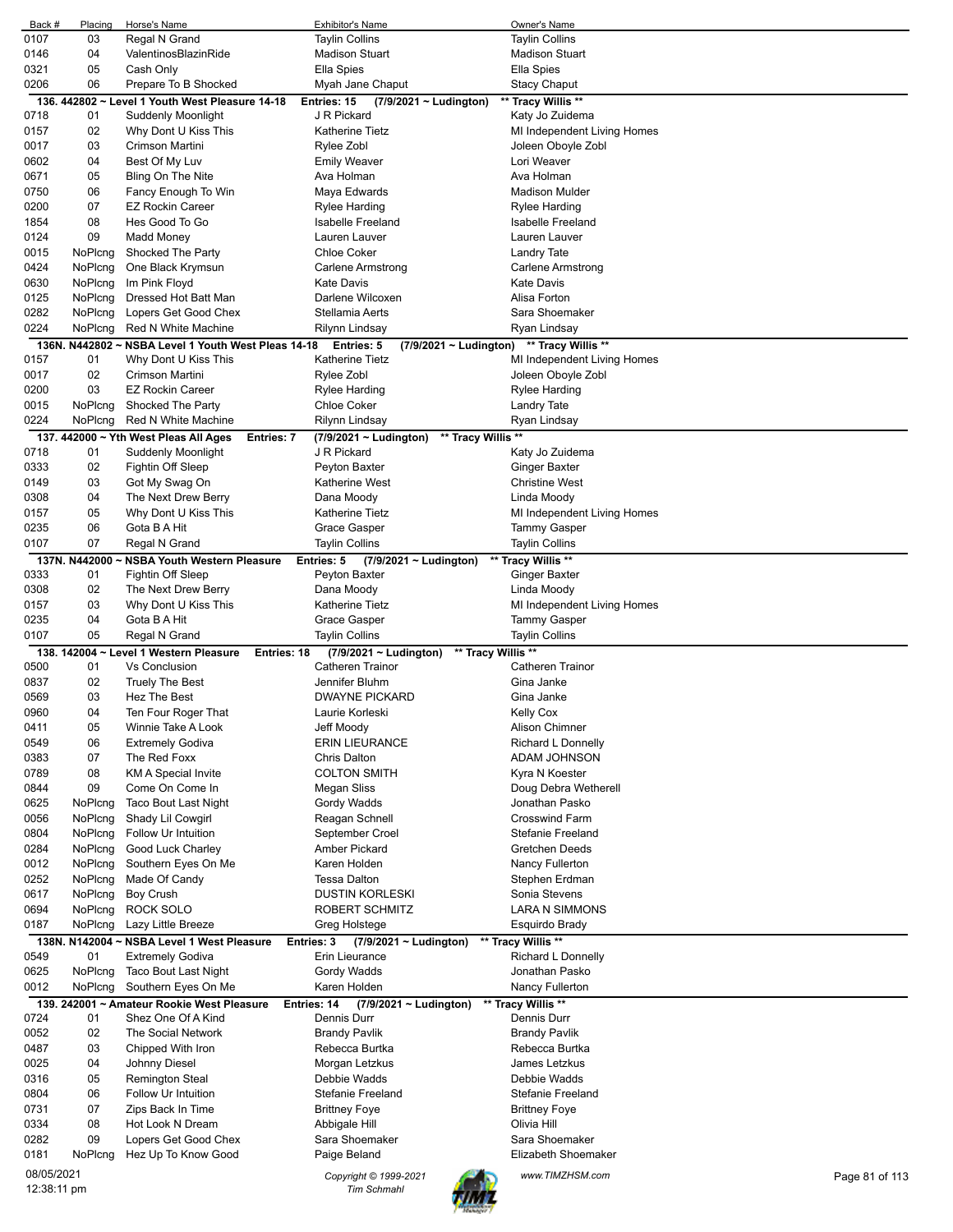| Back #      | Placing | Horse's Name                                              | Exhibitor's Name                                  | Owner's Name                      |
|-------------|---------|-----------------------------------------------------------|---------------------------------------------------|-----------------------------------|
| 0523        | NoPlcng | My Vintage Mercedes                                       | Delaney Bakker                                    | Cynthia Bakker                    |
| 0852        | NoPlcng | Al Let You Know                                           | Amanda Cook                                       | Amanda Cook                       |
| 0399        | NoPlcng | Primainvitation                                           | Theresa Hegedus                                   | Theresa Hegedus                   |
| 0937        | NoPlcng | <b>Sumore Shock</b>                                       | Jennifer Craig                                    | Jennifer Craig                    |
|             |         | 139N. N242001 ~ NSBA Amateur Rookie West Pleas            | Entries: 1<br>(7/9/2021 ~ Ludington)              | ** Tracy Willis **                |
| 0025        | 01      | Johnny Diesel                                             | Morgan Letzkus                                    | James Letzkus                     |
|             |         | 140. 242002 ~ Level 1 Amateur West Pleasure               | Entries: 15                                       | ** Tracy Willis **                |
|             |         |                                                           | $(7/9/2021 \sim$ Ludington)                       |                                   |
| 0081        | 01      | One Code Of Red                                           | <b>Ronald Matthews</b>                            | <b>Ronald Matthews</b>            |
| 0262        | 02      | Time Is Lopin By                                          | Michele Lewis                                     | Jacqueline Moody                  |
| 0322        | 03      | Too LazyToSpeak                                           | Megan Hirschman                                   | Megan Hirschman                   |
| 0981        | 04      | Money In Tha Bank                                         | Ashleigh Moore                                    | Ashleigh Moore                    |
| 0724        | 05      | Shez One Of A Kind                                        | <b>Dennis Durr</b>                                | <b>Dennis Durr</b>                |
| 0487        | 06      | Chipped With Iron                                         | Rebecca Burtka                                    | Rebecca Burtka                    |
| 0841        | 07      | Miss Zippin Willy                                         | Karen Bonham                                      | Karen Bonham                      |
| 0731        | 08      | Zips Back In Time                                         | <b>Brittney Foye</b>                              | <b>Brittney Foye</b>              |
| 0143        | 09      |                                                           |                                                   |                                   |
|             |         | Barry Barry Good                                          | Cynthia Dore-Graves                               | Cynthia Dore-Graves               |
| 0181        | NoPlcng | Hez Up To Know Good                                       | Paige Beland                                      | Elizabeth Shoemaker               |
| 0828        | NoPlcng | Impulsive Deck                                            | Fawn Healy                                        | Fawn Healy                        |
| 0282        | NoPlcng | Lopers Get Good Chex                                      | Sara Shoemaker                                    | Sara Shoemaker                    |
| 0401        | NoPlcng | Sompin NTheMoonlight                                      | Janet Kolk                                        | Janet Kolk                        |
| 0412        | NoPlcng | Hez One Sweet Repeat                                      | Olivia Wilson                                     | Olivia Wilson                     |
| 0515        | NoPlcng | <b>WESTERN IS AN ASSET</b>                                | <b>SARAH S GIBSON</b>                             | <b>SARAH S GIBSON</b>             |
|             |         | 140N, N242002 ~ NSBA Level 1 Amateur West Pleas           | (7/9/2021 ~ Ludington)<br>Entries: 1              | ** Tracy Willis **                |
| 0262        | 01      | Time Is Lopin By                                          | Michele Lewis                                     | Jacqueline Moody                  |
|             |         |                                                           |                                                   |                                   |
|             |         | 141. 242800 ~ Amateur Select West Pleasure<br>Entries: 10 | $(7/9/2021 \sim$ Ludington)                       | ** Tracy Willis **                |
| 0729        | 01      | Only radical at nite                                      | Michael Warren                                    | Michael Warren                    |
| 0081        | 02      | One Code Of Red                                           | <b>Ronald Matthews</b>                            | <b>Ronald Matthews</b>            |
| 0012        | 03      | Southern Eyes On Me                                       | Nancy Fullerton                                   | Nancy Fullerton                   |
| 0451        | 04      | KM THE BEST BRANDY                                        | ANNE ZINDARS PATE                                 | ANNE ZINDARS PATE                 |
| 0022        | 05      | Dont Need A Mirror                                        | Brenda Howell                                     | Christa Baldwin                   |
| 0804        | 06      | Follow Ur Intuition                                       | <b>Stefanie Freeland</b>                          | <b>Stefanie Freeland</b>          |
| 0150        | 07      | Macs Kool Legacy                                          | Susan Frank                                       | Susan Frank                       |
| 0399        | 08      | Primainvitation                                           | Theresa Hegedus                                   | Theresa Hegedus                   |
|             | 09      |                                                           |                                                   |                                   |
| 0123        |         | Rock Legend                                               | Cynthia R Pyle                                    | Cynthia R Pyle                    |
| 0316        | NoPlcng | <b>Remington Steal</b>                                    | Debbie Wadds                                      | Debbie Wadds                      |
|             |         | 141N. N242800 ~ NSBA Amateur Select West Pleas            | Entries: 3<br>(7/9/2021 ~ Ludington)              | ** Tracy Willis **                |
| 0012        | 01      | Southern Eyes On Me                                       | Nancy Fullerton                                   | Nancy Fullerton                   |
| 0022        | 02      | Dont Need A Mirror                                        | Brenda Howell                                     | Christa Baldwin                   |
| 0123        | 03      | Rock Legend                                               | Cynthia Pyle                                      | Cynthia R Pyle                    |
|             |         | 142. 242000 ~ Amateur Western Pleasure<br>Entries: 13     | $(7/9/2021 \sim$ Ludington)<br>** Tracy Willis ** |                                   |
| 0631        | 01      | Made It Rain                                              | <b>JENNIFER HUNTOON</b>                           | <b>JENNIFER HUNTOON</b>           |
| 0592        | 02      | Rockin good chocolat                                      | <b>KATIE SCHMITZ</b>                              | <b>KATIE SCHMITZ</b>              |
| 0825        | 03      | Only Happens                                              | Angie Heighton                                    | Angie Heighton                    |
| 0262        |         | Time Is Lopin By                                          | Michele Lewis                                     | Jacqueline Moody                  |
|             |         |                                                           |                                                   | Doug Debra Wetherell              |
|             | 04      |                                                           |                                                   |                                   |
| 0844        | 05      | Come On Come In                                           | Megan Sliss                                       |                                   |
| 0222        | 06      | Ms Mae Flash                                              | <b>Brandy Baldwin-Bunting</b>                     | Christa Baldwin                   |
| 0322        | 07      | Too LazyToSpeak                                           | Megan Hirschman                                   | Megan Hirschman                   |
| 0617        | 08      | Boy Crush                                                 | Jessica Cook                                      | Sonia Stevens                     |
| 0263        | 09      | <b>Finely Asleep</b>                                      | Morgan Jennings                                   | Michelle Mccarthy Warda           |
| 0122        | NoPlcng | <b>Invitations Are Good</b>                               | Lily Ellen Atkinson                               | Lily Ellen Atkinson               |
| 0252        | NoPlcng | Made Of Candy                                             | Stephen Erdman                                    | Stephen Erdman                    |
|             |         |                                                           |                                                   |                                   |
| 0212        | NoPlcng | Zip N The Dreams                                          | Annelise Sophiea<br>ADAM JOHNSON                  | Annelise Sophiea<br>ADAM JOHNSON  |
| 0383        | NoPlcng | The Red Foxx                                              |                                                   |                                   |
|             |         | 142N. N242000 ~ NSBA Amateur Western Pleasure             | Entries: 5<br>$(7/9/2021 \sim$ Ludington)         | ** Tracy Willis **                |
| 0262        | 01      | Time Is Lopin By                                          | Michele Lewis                                     | Jacqueline Moody                  |
| 0222        | 02      | Ms Mae Flash                                              | <b>Brandy Baldwin-Bunting</b>                     | Christa Baldwin                   |
| 0263        | 03      | <b>Finely Asleep</b>                                      | Morgan McCarthy Warda                             | Michelle Mccarthy Warda           |
| 0252        | NoPlcng | Made Of Candy                                             | Stephen Erdman                                    | Stephen Erdman                    |
| 0383        | NoPlcng | The Red Foxx                                              | Adam Johnson                                      | ADAM JOHNSON                      |
|             |         | 126. 136004 ~ Level 1 West Riding<br>Entries: 12          | ** Clint Ainsworth **<br>(7/9/2021 ~ Ludington)   |                                   |
| 0328        | 01      | <b>That Sudden Smile</b>                                  | Amber Pickard                                     | Elizabeth Meerman                 |
| 0119        | 02      | Baylite Jac                                               | Jeanne Hugo                                       | Jeanne Hugo                       |
| 0133        | 03      | <b>Missin Sleep</b>                                       | <b>Audrey Barnes</b>                              | <b>Audrey Barnes</b>              |
|             |         |                                                           |                                                   |                                   |
| 0796        | 04      | <b>JACKEDUPONCHOCOLATE</b>                                | <b>JENNIFER ROSE MIECH</b>                        | <b>JENNIFER ROSE MIECH</b>        |
| 0123        | 05      | Rock Legend                                               | Cynthia R Pyle                                    | Cynthia R Pyle                    |
| 0694        | 06      | ROCK SOLO                                                 | ROBERT SCHMITZ                                    | LARA N SIMMONS                    |
| 0232        | 07      | A HOT PURCHASE                                            | Allyson Thompson                                  | Allyson Thompson                  |
| 0661        | 08      | <b>Mechanics Pinup Girl</b>                               | ROBERT SCHMITZ                                    | ROBERT E WEISS                    |
| 0124        | DQ      | <b>Madd Money</b>                                         | <b>Chris Dalton</b>                               | Lauren Lauver                     |
| 0111        | DQ      | Dang Near Dun                                             | Stephanie Bean                                    | Claire Kelp                       |
| 0613        | DQ      | NO DOUBT HEZ LAZY                                         | ROBERT SCHMITZ                                    | <b>MICHAEL W PICKLES</b>          |
| 0451        | DQ      | KM THE BEST BRANDY                                        | JENNIFER A BURTON                                 | ANNE ZINDARS PATE                 |
|             |         |                                                           |                                                   |                                   |
|             |         | 126. 136004 ~ Level 1 West Riding<br>Entries: 12          | (7/9/2021 ~ Ludington)<br>** Jon Barry **         |                                   |
| 0328        | 01      | <b>That Sudden Smile</b>                                  | Amber Pickard                                     | Elizabeth Meerman                 |
| 08/05/2021  |         |                                                           | Copyright © 1999-2021                             | www.TIMZHSM.com<br>Page 82 of 113 |
| 12:38:11 pm |         |                                                           | <b>Tim Schmahl</b>                                |                                   |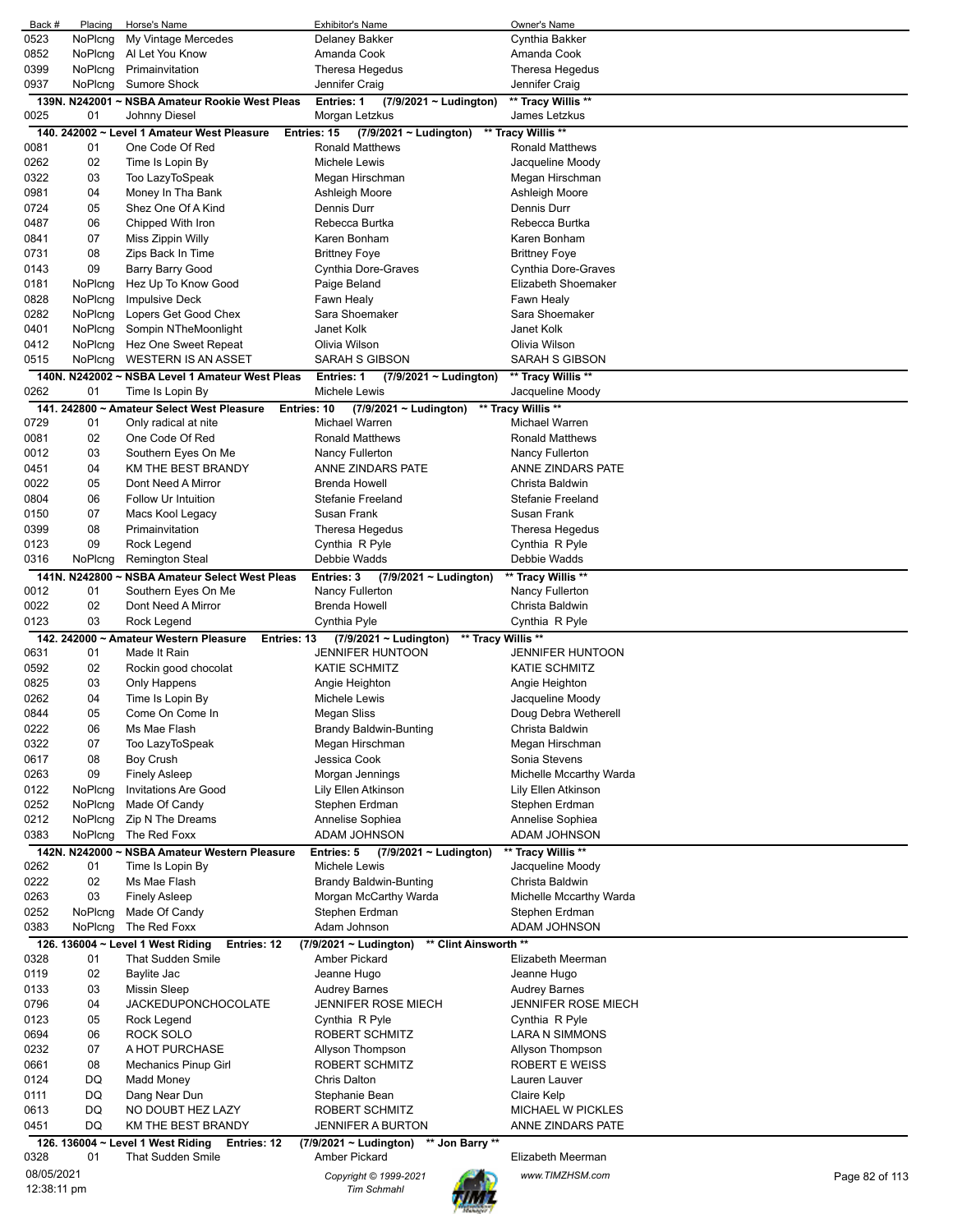| Back #      | Placing | Horse's Name                                                            | <b>Exhibitor's Name</b>                                             | Owner's Name                |                |
|-------------|---------|-------------------------------------------------------------------------|---------------------------------------------------------------------|-----------------------------|----------------|
| 0119        | 02      | Baylite Jac                                                             | Jeanne Hugo                                                         | Jeanne Hugo                 |                |
| 0133        | 03      | <b>Missin Sleep</b>                                                     | <b>Audrey Barnes</b>                                                | <b>Audrey Barnes</b>        |                |
| 0796        | 04      | <b>JACKEDUPONCHOCOLATE</b>                                              | <b>JENNIFER ROSE MIECH</b>                                          | <b>JENNIFER ROSE MIECH</b>  |                |
| 0123        | 05      | Rock Legend                                                             | Cynthia R Pyle                                                      | Cynthia R Pyle              |                |
| 0694        | 06      | ROCK SOLO                                                               | ROBERT SCHMITZ                                                      | LARA N SIMMONS              |                |
| 0232        | 07      | A HOT PURCHASE                                                          | Allyson Thompson                                                    | Allyson Thompson            |                |
| 0661        | 08      | <b>Mechanics Pinup Girl</b>                                             | <b>ROBERT SCHMITZ</b>                                               | <b>ROBERT E WEISS</b>       |                |
| 0124        | DQ      | Madd Money                                                              | <b>Chris Dalton</b>                                                 | Lauren Lauver               |                |
| 0111        | DQ      | Dang Near Dun                                                           | Stephanie Bean                                                      | Claire Kelp                 |                |
| 0613        | DQ      | NO DOUBT HEZ LAZY                                                       | ROBERT SCHMITZ                                                      | <b>MICHAEL W PICKLES</b>    |                |
| 0451        | DQ      | KM THE BEST BRANDY                                                      | <b>JENNIFER A BURTON</b>                                            | ANNE ZINDARS PATE           |                |
| 0533        | 01      | 143. 142200 ~ Senior Western Pleasure<br>Entries: 18<br>VS Life Support | ** Tracy Willis **<br>(7/9/2021 ~ Ludington)<br>Laurie Korleski     | Francesca Wierda            |                |
| 0081        | 02      | One Code Of Red                                                         | <b>Emily Botsford</b>                                               | <b>Ronald Matthews</b>      |                |
| 0328        | 03      | <b>That Sudden Smile</b>                                                | <b>DWAYNE PICKARD</b>                                               | Elizabeth Meerman           |                |
| 0848        | 04      | My Chips Are Hott                                                       | <b>ERIN LIEURANCE</b>                                               | Ann R Gibson                |                |
| 0262        | 05      | Time Is Lopin By                                                        | Jeff Moody                                                          | Jacqueline Moody            |                |
| 0010        | 06      | Too Cold To Sleep                                                       | <b>Monty Montgomery</b>                                             | Corlinda Huffman            |                |
| 0631        | 07      | Made It Rain                                                            | <b>JENNIFER HUNTOON</b>                                             | <b>JENNIFER HUNTOON</b>     |                |
| 0837        | 08      | <b>Truely The Best</b>                                                  | Jennifer Bluhm                                                      | Gina Janke                  |                |
| 0222        | 09      | Ms Mae Flash                                                            | Christa Baldwin                                                     | Christa Baldwin             |                |
| 0761        | NoPlcng | <b>Boys Move Over</b>                                                   | Amber Pickard                                                       | Sara Jackson-Vance          |                |
| 0157        | NoPlcng | Why Dont U Kiss This                                                    | <b>Katherine Tietz</b>                                              | MI Independent Living Homes |                |
| 0828        | NoPlcng | <b>Impulsive Deck</b>                                                   | Fawn Healy                                                          | Fawn Healy                  |                |
| 0671        | NoPlcng | Bling On The Nite                                                       | Stephanie Bean                                                      | Ava Holman                  |                |
| 0825        | NoPlcng | Only Happens                                                            | Michelle Mccarthy Warda                                             | Angie Heighton              |                |
| 0122        | NoPlcng | <b>Invitations Are Good</b>                                             | September Croel                                                     | Lily Ellen Atkinson         |                |
| 0899        | NoPlcng | Abbrakadabra                                                            | <b>JEFF LEEK</b>                                                    | JADA L LEEK                 |                |
| 0263        | NoPlcng | <b>Finely Asleep</b>                                                    | Morgan Jennings                                                     | Michelle Mccarthy Warda     |                |
| 0844        | NoPlcng | Come On Come In                                                         | Megan Sliss                                                         | Doug Debra Wetherell        |                |
|             |         |                                                                         |                                                                     |                             |                |
| 0440        | 01      | 127. 136000 ~ Western Riding<br>Entries: 6<br>Km Best Of Goodbar        | (7/9/2021 ~ Ludington) ** Clint Ainsworth **<br>KIMBERLY LYNN ADAMS | KIMBERLY LYNN ADAMS         |                |
| 0122        | 02      | <b>Invitations Are Good</b>                                             | September Croel                                                     | Lily Ellen Atkinson         |                |
| 0335        | 03      | One Kool Fool                                                           | Jeff Moody                                                          | Brenda Schrader             |                |
| 0263        | 04      | <b>Finely Asleep</b>                                                    | Morgan Jennings                                                     | Michelle Mccarthy Warda     |                |
| 0613        | DQ      | NO DOUBT HEZ LAZY                                                       | ROBERT SCHMITZ                                                      | <b>MICHAEL W PICKLES</b>    |                |
| 0815        | DQ      | CHEX OUT MY LOPE                                                        | <b>Brynne Bassler</b>                                               | <b>KRISTINE KRUCHTEN</b>    |                |
|             |         | 127. 136000 ~ Western Riding Entries: 6                                 | (7/9/2021 ~ Ludington) ** Jon Barry **                              |                             |                |
| 0440        | 01      | Km Best Of Goodbar                                                      | KIMBERLY LYNN ADAMS                                                 | KIMBERLY LYNN ADAMS         |                |
| 0122        | 02      | <b>Invitations Are Good</b>                                             | September Croel                                                     | Lily Ellen Atkinson         |                |
| 0335        | 03      | One Kool Fool                                                           | Jeff Moody                                                          | <b>Brenda Schrader</b>      |                |
| 0263        | 04      | <b>Finely Asleep</b>                                                    | Morgan Jennings                                                     | Michelle Mccarthy Warda     |                |
| 0613        | DQ      | NO DOUBT HEZ LAZY                                                       | ROBERT SCHMITZ                                                      | <b>MICHAEL W PICKLES</b>    |                |
| 0815        | DQ      | CHEX OUT MY LOPE                                                        | <b>Brynne Bassler</b>                                               | <b>KRISTINE KRUCHTEN</b>    |                |
|             |         | 143N. N142200 ~ NSBA Senior West Pleasure<br>Entries: 3                 | (7/9/2021 ~ Ludington)                                              | ** Tracy Willis **          |                |
| 0848        | 01      | My Chips Are Hott                                                       | Erin Lieurance                                                      | Ann R Gibson                |                |
| 0157        | NoPlcng | Why Dont U Kiss This                                                    | <b>Katherine Tietz</b>                                              | MI Independent Living Homes |                |
| 0263        | NoPlcng | <b>Finely Asleep</b>                                                    | Morgan McCarthy Warda                                               | Michelle Mccarthy Warda     |                |
|             |         | 128. 436002 ~ Level 1 Youth West Riding<br>Entries: 8                   | $(7/9/2021 \sim$ Ludington)                                         | ** Clint Ainsworth **       |                |
| 0359        | 01      | HUNTIN A GOOD RETURN                                                    | <b>Katherine West</b>                                               | <b>Christine West</b>       |                |
| 0200        | 02      | <b>EZ Rockin Career</b>                                                 | <b>Rylee Harding</b>                                                | Rylee Harding               |                |
| 1433        | 03      | A Sleepy Margarita                                                      | Addison Baynes                                                      | Meggen M Morrow Baynes      |                |
| 0955        | 04      | Good Lookin Gucci                                                       | Katelyn Rabe                                                        | University Findlay          |                |
| 0111        | 05      | Dang Near Dun                                                           | Claire Kelp                                                         | Claire Kelp                 |                |
| 0149        | 06      | Got My Swag On                                                          | Katherine West                                                      | <b>Christine West</b>       |                |
| 0146        | 07      | ValentinosBlazinRide                                                    | <b>Madison Stuart</b>                                               | <b>Madison Stuart</b>       |                |
| 0815        | DQ      | CHEX OUT MY LOPE                                                        | RACHEL KRUCHTEN                                                     | <b>KRISTINE KRUCHTEN</b>    |                |
|             |         | 128. 436002 ~ Level 1 Youth West Riding<br>Entries: 8                   | ** Jon Barry **<br>$(7/9/2021 \sim$ Ludington)                      |                             |                |
| 0359        | 01      | HUNTIN A GOOD RETURN                                                    | Katherine West                                                      | <b>Christine West</b>       |                |
| 0200        | 02      | <b>EZ Rockin Career</b>                                                 | Rylee Harding                                                       | <b>Rylee Harding</b>        |                |
| 1433        | 03      | A Sleepy Margarita                                                      | <b>Addison Baynes</b>                                               | Meggen M Morrow Baynes      |                |
| 0955        | 04      | Good Lookin Gucci                                                       | Katelyn Rabe                                                        | University Findlay          |                |
| 0111        | 05      | Dang Near Dun                                                           | Claire Kelp                                                         | Claire Kelp                 |                |
| 0149        | 06      | Got My Swag On                                                          | <b>Katherine West</b>                                               | <b>Christine West</b>       |                |
| 0146        | 07      | ValentinosBlazinRide                                                    | <b>Madison Stuart</b>                                               | <b>Madison Stuart</b>       |                |
| 0815        | DQ      | CHEX OUT MY LOPE                                                        | RACHEL KRUCHTEN                                                     | <b>KRISTINE KRUCHTEN</b>    |                |
|             |         | 144. 9427 ~ Small Fry West Pleasure<br>Entries: 12                      | ** Tracy Willis **<br>(7/9/2021 ~ Ludington)                        |                             |                |
| 0022        | 01      | Dont Need A Mirror                                                      | <b>Brylee Bunting</b>                                               | Christa Baldwin             |                |
| 0845        | 02      | Km Movin The Best                                                       | Addaley Hudson                                                      | Allison Hudson              |                |
| 0310        | 03      | IMA LOPIN WITH CLASS                                                    | Quinn Bogue                                                         | <b>Family Bogue</b>         |                |
| 0052        | 04      | The Social Network                                                      | Xandrea Sandusky                                                    | <b>Brandy Pavlik</b>        |                |
| 0226        | 05      | <b>Art Trouble</b>                                                      | <b>Karly Lewis</b>                                                  | Michelle Lewis              |                |
| 0242        | 06      | U No It Gets Better                                                     | Isabella Sopheia                                                    | Annelise Sophiea            |                |
| 0981        | 07      | Money In Tha Bank                                                       | Lucy Moore                                                          | Ashleigh Moore              |                |
| 08/05/2021  |         |                                                                         | Copyright © 1999-2021                                               | www.TIMZHSM.com             | Page 83 of 113 |
| 12:38:11 pm |         |                                                                         | <b>Tim Schmahl</b>                                                  |                             |                |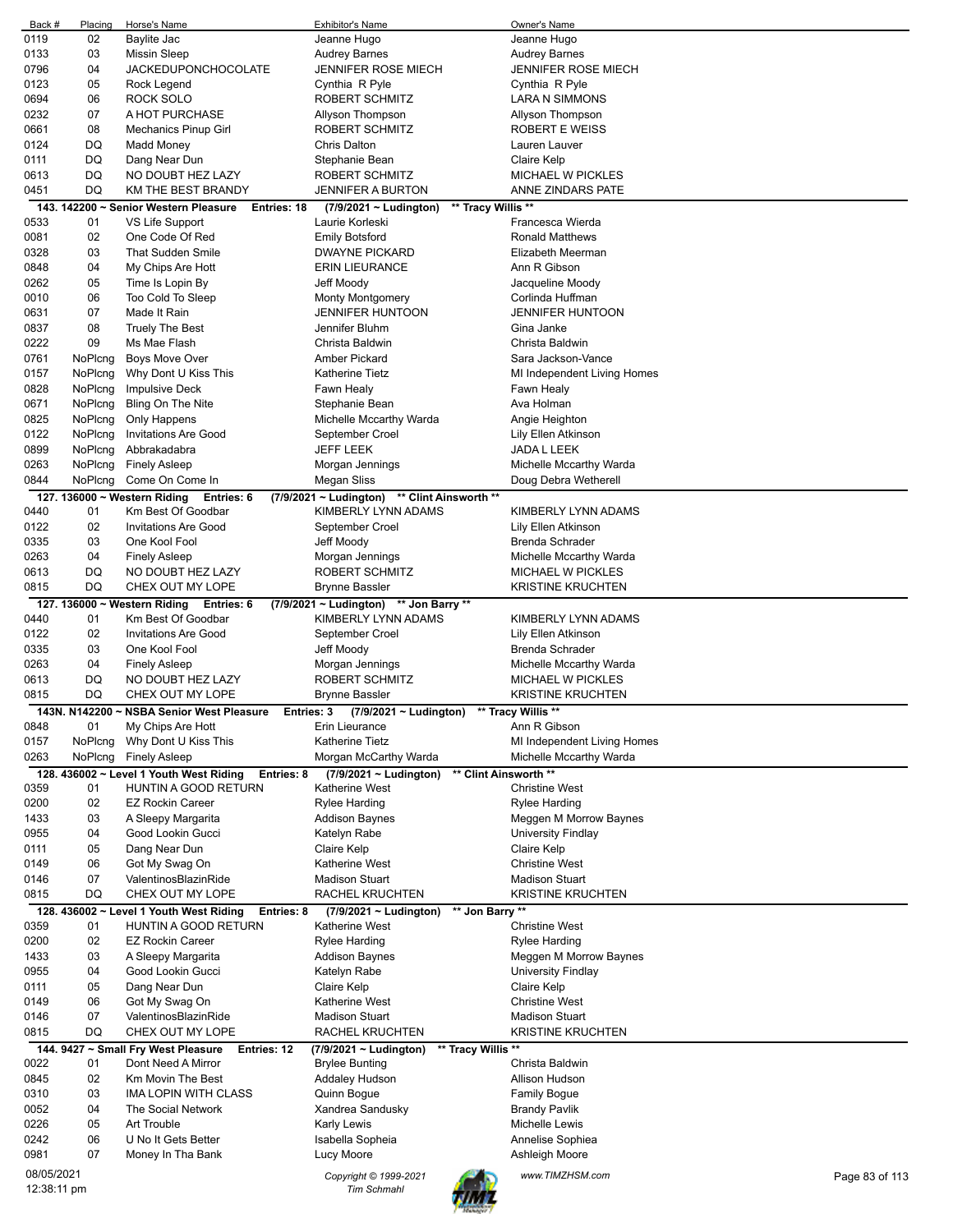| Back #      | Placing | Horse's Name                                             | <b>Exhibitor's Name</b>                                             | Owner's Name               |                |
|-------------|---------|----------------------------------------------------------|---------------------------------------------------------------------|----------------------------|----------------|
| 0808        | 08      | FOREVER OUTTA RANGE                                      | Kayleigh Korleski                                                   | <b>Kelly Cox</b>           |                |
| 0708        | 09      | Heza One Hot Skip                                        | Kelsey Goodenow                                                     | Lisa Busch                 |                |
| 0345        | NoPlcng | Lukes Last Shine                                         | Sophia Dong                                                         | <b>Tony Dong</b>           |                |
| 0181        | NoPlcng | Hez Up To Know Good                                      | Elizabeth Shoemaker                                                 | Elizabeth Shoemaker        |                |
| 0250        | NoPlcng | <b>RD Fancy Tradition</b>                                | Adam Wilcoxen                                                       | Alisa Forton               |                |
|             |         | 129. 436000 ~ Youth West Riding<br>Entries: 7            | ** Clint Ainsworth<br>$(7/9/2021 \sim$ Ludington)                   | $\star\star$               |                |
| 0359        | 01      | <b>HUNTIN A GOOD RETURN</b>                              | Katherine West                                                      | <b>Christine West</b>      |                |
| 0111        | 02      | Dang Near Dun                                            | Claire Kelp                                                         | Claire Kelp                |                |
| 0200        | 03      | <b>EZ Rockin Career</b>                                  | Rylee Harding                                                       | <b>Rylee Harding</b>       |                |
| 0235        | 04      | Gota B A Hit                                             | Grace Gasper                                                        | <b>Tammy Gasper</b>        |                |
| 1433        | 05      | A Sleepy Margarita                                       | <b>Addison Baynes</b>                                               | Meggen M Morrow Baynes     |                |
| 0149        | 06      | Got My Swag On                                           | <b>Katherine West</b>                                               | <b>Christine West</b>      |                |
| 0815        | DQ      | CHEX OUT MY LOPE                                         | RACHEL KRUCHTEN                                                     | <b>KRISTINE KRUCHTEN</b>   |                |
|             |         | 129. 436000 $\sim$ Youth West Riding<br>Entries: 7       | ** Jon Barry **<br>$(7/9/2021 \sim$ Ludington)                      |                            |                |
| 0359        | 01      | HUNTIN A GOOD RETURN                                     | Katherine West                                                      | <b>Christine West</b>      |                |
| 0200        | 02      | <b>EZ Rockin Career</b>                                  | Rylee Harding                                                       | <b>Rylee Harding</b>       |                |
| 0111        | 03      | Dang Near Dun                                            | Claire Kelp                                                         | Claire Kelp                |                |
| 0235        | 04      | Gota B A Hit                                             | Grace Gasper                                                        | Tammy Gasper               |                |
| 1433        | 05      | A Sleepy Margarita                                       | Addison Baynes                                                      | Meggen M Morrow Baynes     |                |
| 0149        | 06      | Got My Swag On                                           | Katherine West                                                      | <b>Christine West</b>      |                |
| 0815        | DQ      | CHEX OUT MY LOPE                                         | RACHEL KRUCHTEN                                                     | <b>KRISTINE KRUCHTEN</b>   |                |
|             |         | 144N. N9427 ~ NSBA Small Fry West Pleasure               | Entries: 2<br>(7/9/2021 ~ Ludington)                                | ** Tracy Willis **         |                |
| 0310        | 01      | <b>IMA LOPIN WITH CLASS</b>                              | Quinn Bogue                                                         | <b>Family Bogue</b>        |                |
| 0226        | 02      | Art Trouble                                              | Karly Lewis                                                         | Michelle Lewis             |                |
|             |         | 130. 236002 ~ Level 1 Amateur West Riding                | (7/9/2021 ~ Ludington)<br>Entries: 7                                | ** Clint Ainsworth **      |                |
| 0796        | 01      | <b>JACKEDUPONCHOCOLATE</b>                               | <b>JENNIFER ROSE MIECH</b>                                          | <b>JENNIFER ROSE MIECH</b> |                |
| 0066        | 02      | I O You One                                              | Lisa Ondersma Lowetz                                                | Lisa Ondersma Lowetz       |                |
| 0523        | 03      |                                                          | Delaney Bakker                                                      | Cynthia Bakker             |                |
| 0779        | 04      | My Vintage Mercedes<br>UF ZIPPOSPOTENTIAL                | <b>JAMES D STOEVER</b>                                              | <b>JENNIFER STOEVER</b>    |                |
| 0232        | 05      | A HOT PURCHASE                                           | Allyson Thompson                                                    | Allyson Thompson           |                |
| 0401        | 06      | Sompin NTheMoonlight                                     | Janet Kolk                                                          | Janet Kolk                 |                |
| 0335        | 07      | One Kool Fool                                            |                                                                     |                            |                |
|             |         |                                                          | Brenda Schrader                                                     | Brenda Schrader            |                |
|             |         | 130. 236002 ~ Level 1 Amateur West Riding                | ** Jon Barry **<br>$(7/9/2021 \sim$ Ludington)<br><b>Entries: 7</b> |                            |                |
| 0796        | 01      | <b>JACKEDUPONCHOCOLATE</b>                               | <b>JENNIFER ROSE MIECH</b>                                          | <b>JENNIFER ROSE MIECH</b> |                |
| 0066        | 02      | I O You One                                              | Lisa Ondersma Lowetz                                                | Lisa Ondersma Lowetz       |                |
| 0779        | 03      | UF ZIPPOSPOTENTIAL                                       | <b>JAMES D STOEVER</b>                                              | <b>JENNIFER STOEVER</b>    |                |
| 0523        | 04      | My Vintage Mercedes                                      | Delaney Bakker                                                      | Cynthia Bakker             |                |
| 0232        | 05      | A HOT PURCHASE                                           | Allyson Thompson                                                    | Allyson Thompson           |                |
| 0335        | 06      | One Kool Fool                                            | <b>Brenda Schrader</b>                                              | <b>Brenda Schrader</b>     |                |
| 0401        | 07      | Sompin NTheMoonlight                                     | Janet Kolk                                                          | Janet Kolk                 |                |
|             |         | 145. 9426 ~ Small Fry Horsemanship<br><b>Entries: 11</b> | ** Tracy Willis **<br>(7/9/2021 ~ Ludington)                        |                            |                |
| 0226        | 01      | Art Trouble                                              | Karly Lewis                                                         | Michelle Lewis             |                |
| 0022        | 02      | Dont Need A Mirror                                       | <b>Brylee Bunting</b>                                               | Christa Baldwin            |                |
| 0310        | 03      | IMA LOPIN WITH CLASS                                     | Quinn Bogue                                                         | <b>Family Bogue</b>        |                |
| 0181        | 04      | Hez Up To Know Good                                      | Elizabeth Shoemaker                                                 | Elizabeth Shoemaker        |                |
| 0845        | 05      | Km Movin The Best                                        | Addaley Hudson                                                      | Allison Hudson             |                |
| 0981        | 06      | Money In Tha Bank                                        | Lucy Moore                                                          | Ashleigh Moore             |                |
| 0345        | 07      | Lukes Last Shine                                         | Sophia Dong                                                         | Tony Dong                  |                |
| 0708        | 08      | Heza One Hot Skip                                        | Kelsey Goodenow                                                     | Lisa Busch                 |                |
| 0242        | 09      | U No It Gets Better                                      | Isabella Sopheia                                                    | Annelise Sophiea           |                |
| 0250        | 10      | <b>RD Fancy Tradition</b>                                | Adam Wilcoxen                                                       | Alisa Forton               |                |
| 0052        | DQ      | The Social Network                                       | Xandrea Sandusky                                                    | <b>Brandy Pavlik</b>       |                |
|             |         | 131. 236800 ~ Amateur Select West Riding                 | Entries: 0<br>(7/9/2021 ~ Ludington)                                | ** Clint Ainsworth **      |                |
|             |         | 131. 236800 ~ Amateur Select West Riding                 | Entries: 0<br>(7/9/2021 ~ Ludington)<br>** Jon Barry **             |                            |                |
|             |         | 145N. N9426 ~ NSBA Small Fry Horsemanship                | Entries: 2<br>$(7/9/2021 \sim$ Ludington) ** Tracy Willis **        |                            |                |
| 0226        | 01      | Art Trouble                                              | Karly Lewis                                                         | Michelle Lewis             |                |
| 0310        | 02      | IMA LOPIN WITH CLASS                                     | Quinn Bogue                                                         | <b>Family Bogue</b>        |                |
|             |         | 132. 236000 ~ Amateur West Riding<br>Entries: 6          | (7/9/2021 ~ Ludington) ** Clint Ainsworth **                        |                            |                |
| 0440        | 01      | Km Best Of Goodbar                                       | KIMBERLY LYNN ADAMS                                                 | KIMBERLY LYNN ADAMS        |                |
| 0122        | 02      | <b>Invitations Are Good</b>                              | Lily Ellen Atkinson                                                 | Lily Ellen Atkinson        |                |
| 0796        | 03      | <b>JACKEDUPONCHOCOLATE</b>                               | JENNIFER ROSE MIECH                                                 | <b>JENNIFER ROSE MIECH</b> |                |
| 0066        | 04      | I O You One                                              | Lisa Ondersma Lowetz                                                | Lisa Ondersma Lowetz       |                |
| 0123        | 05      | Rock Legend                                              | Cynthia R Pyle                                                      | Cynthia R Pyle             |                |
|             | 06      |                                                          |                                                                     |                            |                |
| 0263        |         | <b>Finely Asleep</b>                                     | Morgan Jennings                                                     | Michelle Mccarthy Warda    |                |
|             |         | 132. 236000 ~ Amateur West Riding<br>Entries: 6          | ** Jon Barry **<br>$(7/9/2021 \sim$ Ludington)                      |                            |                |
| 0440        | 01      | Km Best Of Goodbar                                       | KIMBERLY LYNN ADAMS                                                 | KIMBERLY LYNN ADAMS        |                |
| 0122        | 02      | <b>Invitations Are Good</b>                              | Lily Ellen Atkinson                                                 | Lily Ellen Atkinson        |                |
| 0796        | 03      | <b>JACKEDUPONCHOCOLATE</b>                               | <b>JENNIFER ROSE MIECH</b>                                          | <b>JENNIFER ROSE MIECH</b> |                |
| 0123        | 04      | Rock Legend                                              | Cynthia R Pyle                                                      | Cynthia R Pyle             |                |
| 0066        | 05      | I O You One                                              | Lisa Ondersma Lowetz                                                | Lisa Ondersma Lowetz       |                |
| 0263        | 06      | <b>Finely Asleep</b>                                     | Morgan Jennings                                                     | Michelle Mccarthy Warda    |                |
|             |         | 146. 9611 ~ Lead Line 8 & Under<br><b>Entries: 12</b>    | (7/9/2021 ~ Ludington)<br>** Tracy Willis **                        |                            |                |
| 0981        | 01      | Money In Tha Bank                                        | Harper Rayburn                                                      | Ashleigh Moore             |                |
|             |         |                                                          |                                                                     |                            |                |
| 08/05/2021  |         |                                                          | Copyright © 1999-2021<br>Tim Schmahl                                | www.TIMZHSM.com            | Page 84 of 113 |
| 12:38:11 pm |         |                                                          |                                                                     |                            |                |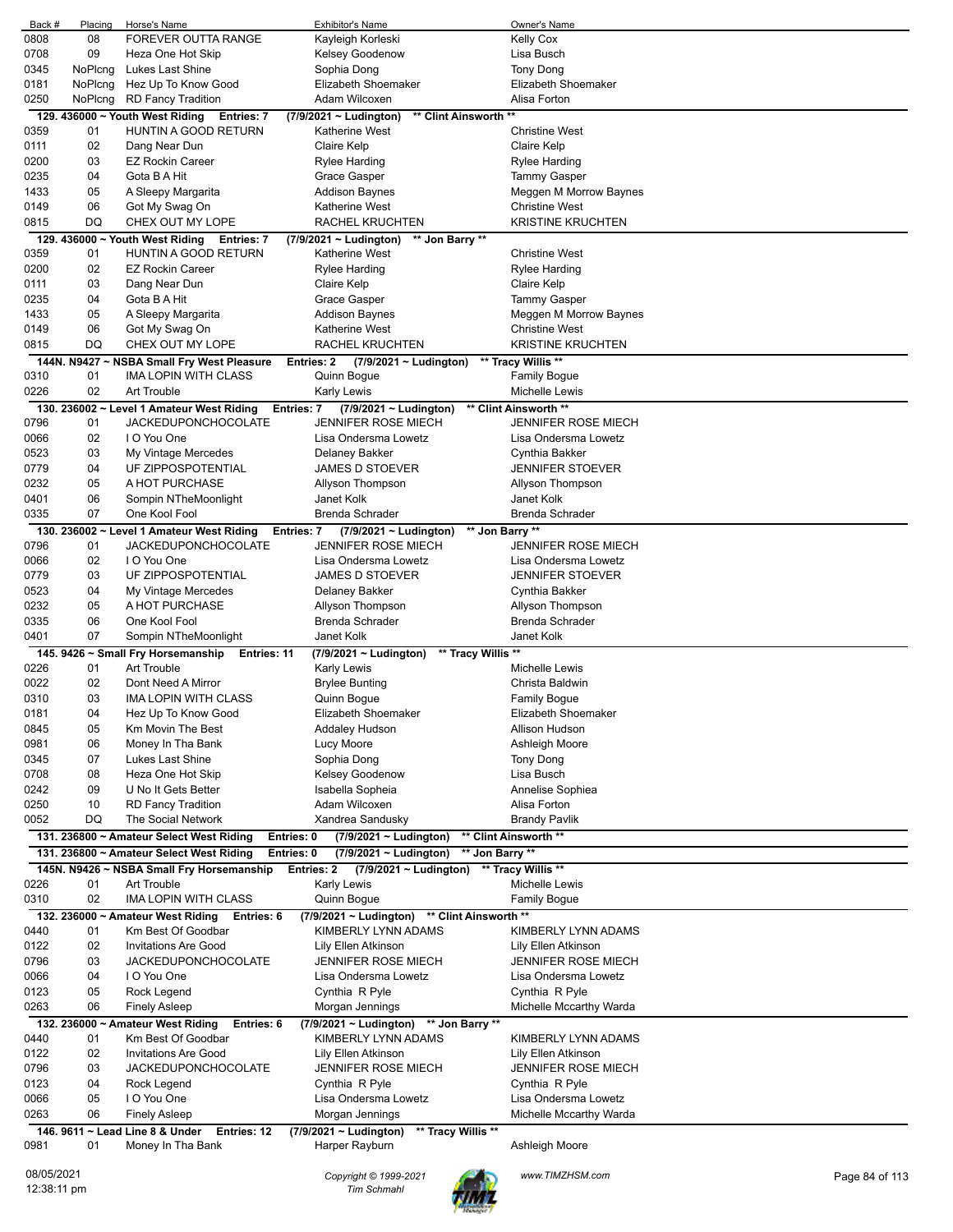| Back #                    | Placing | Horse's Name                                         | Exhibitor's Name                               | Owner's Name                |                |
|---------------------------|---------|------------------------------------------------------|------------------------------------------------|-----------------------------|----------------|
| 0143                      | 02      | Barry Barry Good                                     | <b>Caroline Graves</b>                         | Cynthia Dore-Graves         |                |
| 0010                      | 03      | Too Cold To Sleep                                    | Evan Stoub                                     | Corlinda Huffman            |                |
| 0017                      | 04      | Crimson Martini                                      | Kendall Zobl                                   | Joleen Oboyle Zobl          |                |
| 0077                      | 05      | Your So Hot                                          | <b>Avery Stoub</b>                             | Corlinda Huffman            |                |
| 0107                      | 06      | Regal N Grand                                        | <b>Travis Collins</b>                          | <b>Taylin Collins</b>       |                |
| 0181                      | 07      | Hez Up To Know Good                                  | Harleigh Kosanic                               | Elizabeth Shoemaker         |                |
| 0212                      | 08      | Zip N The Dreams                                     | Ainslee Sophiea                                | Annelise Sophiea            |                |
| 0424                      | 09      | One Black Krymsun                                    | Zachary Veldhoff                               | Carlene Armstrong           |                |
| 0487                      | 10      | Chipped With Iron                                    | Lane Burtka                                    | Rebecca Burtka              |                |
|                           |         |                                                      |                                                |                             |                |
| 0518                      | 11      | Zee Zee Tuf                                          | <b>Avery Coalter</b>                           | <b>Barb Foster</b>          |                |
| 0855                      | 12      | To Good To Be Red                                    | Caroline Cesarz                                | Stephanie Cesarz            |                |
|                           |         | 133. 142100 ~ Junior Western Pleasure<br>Entries: 13 | (7/9/2021 ~ Ludington)                         | ** Clint Ainsworth **       |                |
| 0672                      | 01      | Ona Dark Desert Hwy                                  | <b>ERIN LIEURANCE</b>                          | Rebecca Bailey              |                |
| 0813                      | 02      | <b>RL</b> Checkmate                                  | Laurie Korleski                                | <b>Ricky Wierda</b>         |                |
| 0729                      | 03      | Only radical at nite                                 | Michael Warren                                 | Michael Warren              |                |
| 0500                      | 04      | <b>Vs Conclusion</b>                                 | <b>Catheren Trainor</b>                        | <b>Catheren Trainor</b>     |                |
| 0322                      | 05      | Too LazyToSpeak                                      | <b>DWAYNE PICKARD</b>                          | Megan Hirschman             |                |
| 0661                      | 06      | <b>Mechanics Pinup Girl</b>                          | ROBERT SCHMITZ                                 | ROBERT E WEISS              |                |
| 0187                      | 07      | Lazy Little Breeze                                   | Greg Holstege                                  | Esquirdo Brady              |                |
| 0724                      | 08      | Shez One Of A Kind                                   | <b>DUSTIN KORLESKI</b>                         | Dennis Durr                 |                |
| 0224                      | 09      | Red N White Machine                                  | Ryan Lindsay                                   | Ryan Lindsay                |                |
| 0124                      | NoPlcng | <b>Madd Money</b>                                    | <b>Chris Dalton</b>                            | Lauren Lauver               |                |
| 0959                      | NoPlcng | Shaikn Not Stird                                     | <b>Tessa Dalton</b>                            | Lydia Sage Czubak           |                |
| 0012                      | NoPlcng | Southern Eyes On Me                                  | Karen Holden                                   | Nancy Fullerton             |                |
| 0143                      | NoPlcng |                                                      |                                                | <b>Cynthia Dore-Graves</b>  |                |
|                           |         | <b>Barry Barry Good</b>                              | Gordy Wadds                                    |                             |                |
|                           |         | 133. 142100 ~ Junior Western Pleasure<br>Entries: 13 | ** Jon Barry **<br>$(7/9/2021 \sim$ Ludington) |                             |                |
| 0672                      | 01      | Ona Dark Desert Hwy                                  | <b>ERIN LIEURANCE</b>                          | Rebecca Bailey              |                |
| 0813                      | 02      | <b>RL</b> Checkmate                                  | Laurie Korleski                                | <b>Ricky Wierda</b>         |                |
| 0500                      | 03      | <b>Vs Conclusion</b>                                 | <b>Catheren Trainor</b>                        | <b>Catheren Trainor</b>     |                |
| 0661                      | 04      | <b>Mechanics Pinup Girl</b>                          | ROBERT SCHMITZ                                 | ROBERT E WEISS              |                |
| 0012                      | 05      | Southern Eyes On Me                                  | Karen Holden                                   | Nancy Fullerton             |                |
| 0224                      | 06      | Red N White Machine                                  | Ryan Lindsay                                   | Ryan Lindsay                |                |
| 0322                      | 07      | Too LazyToSpeak                                      | <b>DWAYNE PICKARD</b>                          | Megan Hirschman             |                |
| 0187                      | 08      | Lazy Little Breeze                                   | Greg Holstege                                  | Esquirdo Brady              |                |
| 0143                      | 09      | <b>Barry Barry Good</b>                              | Gordy Wadds                                    | Cynthia Dore-Graves         |                |
| 0724                      | NoPlcng | Shez One Of A Kind                                   | <b>DUSTIN KORLESKI</b>                         | Dennis Durr                 |                |
| 0124                      | NoPlcng | <b>Madd Money</b>                                    | Chris Dalton                                   | Lauren Lauver               |                |
| 0959                      |         |                                                      |                                                |                             |                |
|                           |         |                                                      |                                                |                             |                |
|                           | NoPlcng | Shaikn Not Stird                                     | <b>Tessa Dalton</b>                            | Lydia Sage Czubak           |                |
| 0729                      | NoPlcng | Only radical at nite                                 | Michael Warren                                 | Michael Warren              |                |
|                           |         | 147. 440001 ~ Youth Rookie Horsemanship              | Entries: 23<br>(7/9/2021 ~ Ludington)          | ** Tracy Willis **          |                |
| 0630                      | 01      | Im Pink Floyd                                        | <b>Kate Davis</b>                              | <b>Kate Davis</b>           |                |
| 0017                      | 02      | Crimson Martini                                      | Rylee Zobl                                     | Joleen Oboyle Zobl          |                |
| 0713                      | 03      | <b>Exclusively Mocca</b>                             | Kayla Virga                                    | Kayla Virga                 |                |
| 0164                      | 04      | <b>Red Deeified</b>                                  | Karina Bader Van Dyle                          | Kailene Bader Van Dyke      |                |
| 0146                      | 05      | ValentinosBlazinRide                                 | Madison Stuart                                 | <b>Madison Stuart</b>       |                |
| 0814                      | 06      | My Invite To Dream                                   | Ava Holman                                     | Ava Holman                  |                |
| 1854                      | 07      | Hes Good To Go                                       | <b>Isabelle Freeland</b>                       | <b>Isabelle Freeland</b>    |                |
| 0506                      | 08      | <b>Regal Enchantment</b>                             | Jaydin Ruhle                                   | Saige Ruhle                 |                |
| 0111                      | 09      | Dang Near Dun                                        | Claire Kelp                                    | Claire Kelp                 |                |
| 0015                      | 10      | Shocked The Party                                    | Chloe Coker                                    | <b>Landry Tate</b>          |                |
| 0937                      | 11      | Sumore Shock                                         | <b>Isabel Craig</b>                            | Jennifer Craig              |                |
| 0282                      | 12      | Lopers Get Good Chex                                 | Stellamia Aerts                                | Sara Shoemaker              |                |
| 1010                      | 13      | Surely Im A Certain                                  | <b>Addison Buckley</b>                         | <b>Addison Buckley</b>      |                |
| 0334                      | 14      | Hot Look N Dream                                     | Olivia Hill                                    | Olivia Hill                 |                |
| 0424                      | 15      | One Black Krymsun                                    | <b>Carlene Armstrong</b>                       |                             |                |
|                           |         | EveryoneLuvsAGoodbar                                 |                                                | Carlene Armstrong           |                |
| 0904                      | 16      |                                                      | Kerrigan Lynch                                 | Kerrigan Lynch              |                |
| 0013                      | 17      | Made With Real Cocoa                                 | Brylynn Balon                                  | <b>Brylynn Balon</b>        |                |
| 0125                      | 18      | Dressed Hot Batt Man                                 | Darlene Wilcoxen                               | Alisa Forton                |                |
| 0207                      | 19      | Kaptain Kaveman                                      | <b>Elizabeth Smith</b>                         | Elizabeth Smith             |                |
| 0775                      | 20      | Secure The Jewels                                    | <b>Lily Luckett</b>                            | <b>Taylor Peer</b>          |                |
| 0616                      | 21      | Its All About Legs                                   | Grace Benway                                   | Rocking K Farms             |                |
| 0518                      | 22      | Zee Zee Tuf                                          | Sarah Russell                                  | Barb Foster                 |                |
| 0959                      | 23      | Shaikn Not Stird                                     | Lydia Sage Czubak                              | Lydia Sage Czubak           |                |
|                           |         | 134. 442001 ~ Youth Rookie Western Pleasure          | Entries: 18<br>(7/9/2021 ~ Ludington)          | ** Clint Ainsworth **       |                |
| 0207                      | 01      | Kaptain Kaveman                                      | Elizabeth Smith                                | Elizabeth Smith             |                |
| 0671                      | 02      | Bling On The Nite                                    | Ava Holman                                     | Ava Holman                  |                |
| 0465                      | 03      | Willy B Lazy                                         | <b>Katherine Tietz</b>                         | MI Independent Living Homes |                |
| 0124                      | 04      | <b>Madd Money</b>                                    | Lauren Lauver                                  | Lauren Lauver               |                |
| 0750                      | 05      | Fancy Enough To Win                                  | Maya Edwards                                   | <b>Madison Mulder</b>       |                |
| 0282                      | 06      | Lopers Get Good Chex                                 | Stellamia Aerts                                | Sara Shoemaker              |                |
| 0146                      | 07      | ValentinosBlazinRide                                 | <b>Madison Stuart</b>                          | <b>Madison Stuart</b>       |                |
| 0713                      | 08      | <b>Exclusively Mocca</b>                             |                                                | Kayla Virga                 |                |
|                           |         |                                                      | Kayla Virga                                    |                             |                |
| 0200                      | 09      | <b>EZ Rockin Career</b>                              | <b>Rylee Harding</b>                           | Rylee Harding               |                |
| 0015                      | NoPicng | Shocked The Party                                    | Chloe Coker                                    | Landry Tate                 |                |
| 08/05/2021<br>12:38:11 pm |         |                                                      | Copyright © 1999-2021                          | www.TIMZHSM.com             | Page 85 of 113 |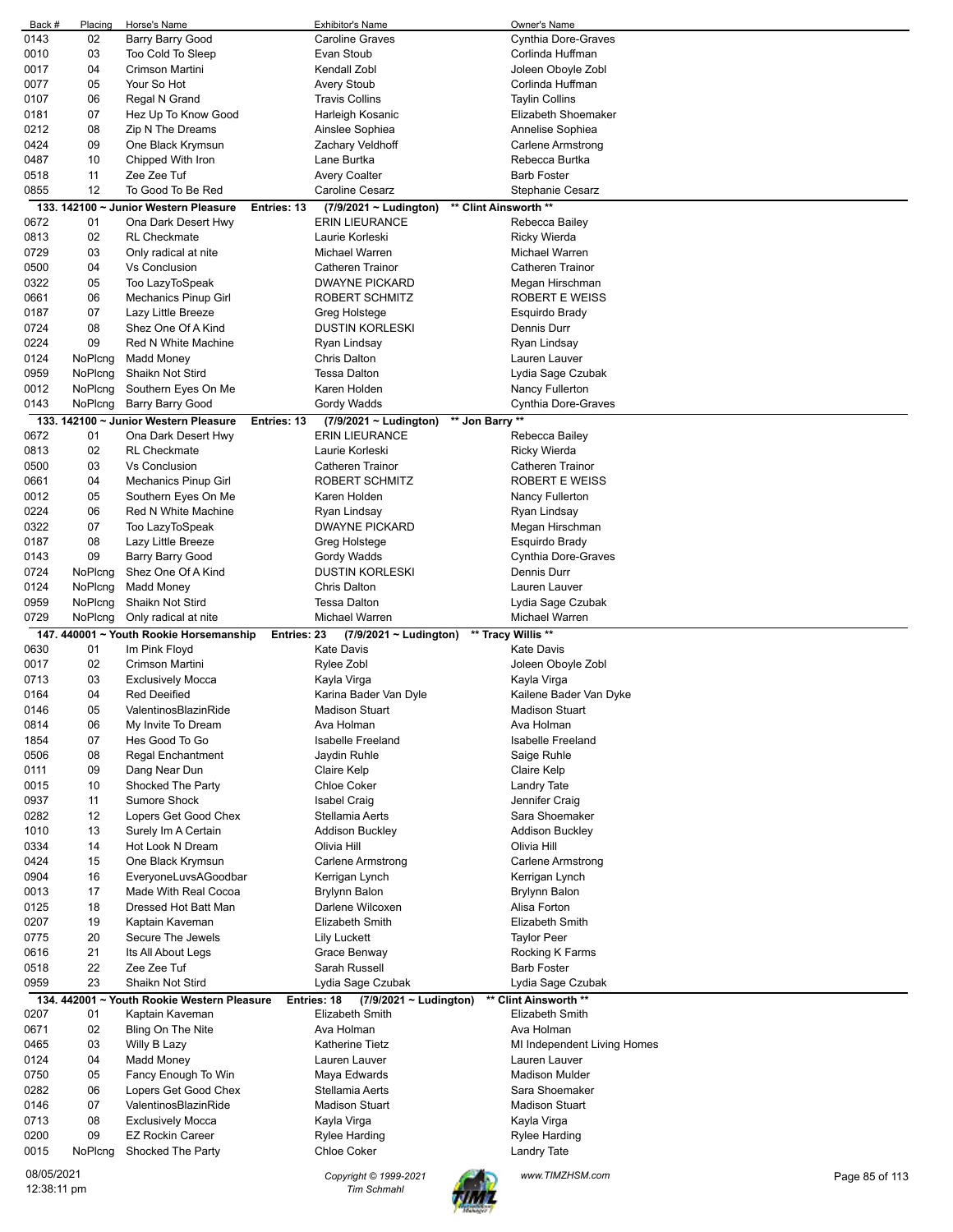| Back #     | Placing | Horse's Name                                                    | <b>Exhibitor's Name</b>                              | Owner's Name                |                |
|------------|---------|-----------------------------------------------------------------|------------------------------------------------------|-----------------------------|----------------|
| 0959       | NoPlcng | Shaikn Not Stird                                                | Lydia Sage Czubak                                    | Lydia Sage Czubak           |                |
| 0424       | NoPlcng | One Black Krymsun                                               | Carlene Armstrong                                    | Carlene Armstrong           |                |
|            |         |                                                                 |                                                      |                             |                |
| 0334       | NoPlcng | Hot Look N Dream                                                | Olivia Hill                                          | Olivia Hill                 |                |
| 1854       | NoPlcng | Hes Good To Go                                                  | <b>Isabelle Freeland</b>                             | <b>Isabelle Freeland</b>    |                |
| 0630       | NoPlcng | Im Pink Floyd                                                   | <b>Kate Davis</b>                                    | <b>Kate Davis</b>           |                |
|            |         |                                                                 |                                                      |                             |                |
| 1010       | NoPlcng | Surely Im A Certain                                             | Addison Buckley                                      | <b>Addison Buckley</b>      |                |
| 0125       | NoPlcng | Dressed Hot Batt Man                                            | Darlene Wilcoxen                                     | Alisa Forton                |                |
| 0164       | NoPlcng | <b>Red Deeified</b>                                             | Karina Bader Van Dyle                                | Kailene Bader Van Dyke      |                |
|            |         |                                                                 |                                                      |                             |                |
|            |         | 134. 442001 ~ Youth Rookie Western Pleasure                     | Entries: 18<br>(7/9/2021 ~ Ludington)                | ** Jon Barry **             |                |
| 0207       | 01      | Kaptain Kaveman                                                 | <b>Elizabeth Smith</b>                               | <b>Elizabeth Smith</b>      |                |
| 0124       | 02      | Madd Money                                                      | Lauren Lauver                                        | Lauren Lauver               |                |
| 0750       | 03      |                                                                 | Maya Edwards                                         | <b>Madison Mulder</b>       |                |
|            |         | Fancy Enough To Win                                             |                                                      |                             |                |
| 0959       | 04      | Shaikn Not Stird                                                | Lydia Sage Czubak                                    | Lydia Sage Czubak           |                |
| 0200       | 05      | <b>EZ Rockin Career</b>                                         | Rylee Harding                                        | Rylee Harding               |                |
| 0465       | 06      | Willy B Lazy                                                    | Katherine Tietz                                      | MI Independent Living Homes |                |
|            |         |                                                                 |                                                      |                             |                |
| 0671       | 07      | Bling On The Nite                                               | Ava Holman                                           | Ava Holman                  |                |
| 0424       | 08      | One Black Krymsun                                               | Carlene Armstrong                                    | Carlene Armstrong           |                |
| 0015       | 09      | Shocked The Party                                               | <b>Chloe Coker</b>                                   | Landry Tate                 |                |
|            |         |                                                                 |                                                      |                             |                |
| 0334       | NoPicng | Hot Look N Dream                                                | Olivia Hill                                          | Olivia Hill                 |                |
| 0713       | NoPlcng | <b>Exclusively Mocca</b>                                        | Kayla Virga                                          | Kayla Virga                 |                |
| 1854       | NoPlcng | Hes Good To Go                                                  | <b>Isabelle Freeland</b>                             | <b>Isabelle Freeland</b>    |                |
| 0146       | NoPlcng | ValentinosBlazinRide                                            | <b>Madison Stuart</b>                                | <b>Madison Stuart</b>       |                |
|            |         |                                                                 |                                                      |                             |                |
| 0630       | NoPlcng | Im Pink Floyd                                                   | <b>Kate Davis</b>                                    | <b>Kate Davis</b>           |                |
| 1010       | NoPlcng | Surely Im A Certain                                             | <b>Addison Buckley</b>                               | <b>Addison Buckley</b>      |                |
| 0125       | NoPlcng | Dressed Hot Batt Man                                            | Darlene Wilcoxen                                     | Alisa Forton                |                |
|            |         |                                                                 |                                                      |                             |                |
| 0164       | NoPlcng | <b>Red Deeified</b>                                             | Karina Bader Van Dyle                                | Kailene Bader Van Dyke      |                |
| 0282       | NoPlcng | Lopers Get Good Chex                                            | Stellamia Aerts                                      | Sara Shoemaker              |                |
|            |         | 147N. N440001 ~ NSBA Youth Rookie Horsemanship                  | <b>Entries: 7</b><br>(7/9/2021 ~ Ludington)          | ** Tracy Willis **          |                |
|            |         |                                                                 |                                                      |                             |                |
| 0017       | 01      | Crimson Martini                                                 | Rylee Zobl                                           | Joleen Oboyle Zobl          |                |
| 0713       | 02      | <b>Exclusively Mocca</b>                                        | Kayla Virga                                          | Kayla Virga                 |                |
| 0146       | 03      | ValentinosBlazinRide                                            | <b>Madison Stuart</b>                                | <b>Madison Stuart</b>       |                |
|            |         |                                                                 |                                                      |                             |                |
| 0015       | 04      | Shocked The Party                                               | <b>Chloe Coker</b>                                   | Landry Tate                 |                |
| 0959       | NoPlcng | Shaikn Not Stird                                                | Lydia Czubak                                         | Lydia Sage Czubak           |                |
| 0334       | NoPlcng | Hot Look N Dream                                                | Olivia Hill                                          | Olivia Hill                 |                |
| 0207       | NoPlcng | Kaptain Kaveman                                                 | <b>Elizabeth Smith</b>                               | <b>Elizabeth Smith</b>      |                |
|            |         |                                                                 |                                                      |                             |                |
|            |         | 135. 442702 ~ Level 1 Youth West Pleasure 13 & Under Entries: 9 | $(7/9/2021 \sim$ Ludington)                          | ** Clint Ainsworth **       |                |
| 0777       | 01      | Lazy Open Invitation                                            | <b>Hailey Utesch</b>                                 | <b>Hailey Utesch</b>        |                |
| 0222       | 02      | Ms Mae Flash                                                    | <b>Braelyn Bunting</b>                               | Christa Baldwin             |                |
|            |         |                                                                 |                                                      |                             |                |
| 0107       | 03      | Regal N Grand                                                   | <b>Taylin Collins</b>                                | <b>Taylin Collins</b>       |                |
| 0206       | 04      | Prepare To B Shocked                                            | Myah Jane Chaput                                     | <b>Stacy Chaput</b>         |                |
| 0146       | 05      | ValentinosBlazinRide                                            | <b>Madison Stuart</b>                                | <b>Madison Stuart</b>       |                |
|            |         |                                                                 |                                                      |                             |                |
| 1010       | 06      | Surely Im A Certain                                             | Addison Buckley                                      | Addison Buckley             |                |
| 0713       | 07      | <b>Exclusively Mocca</b>                                        | Kayla Virga                                          | Kayla Virga                 |                |
| 0321       | 08      | Cash Only                                                       | Ella Spies                                           | Ella Spies                  |                |
| 0937       | 09      | <b>Sumore Shock</b>                                             | Isabel Craig                                         | Jennifer Craig              |                |
|            |         |                                                                 |                                                      |                             |                |
|            |         | 135. 442702 ~ Level 1 Youth West Pleasure 13 & Under            | (7/9/2021 ~ Ludington) ** Jon Barry **<br>Entries: 9 |                             |                |
| 0777       | 01      | Lazy Open Invitation                                            | <b>Hailey Utesch</b>                                 | <b>Hailey Utesch</b>        |                |
| 0222       | 02      | Ms Mae Flash                                                    | <b>Braelyn Bunting</b>                               | Christa Baldwin             |                |
|            |         |                                                                 |                                                      |                             |                |
| 0107       | 03      | Regal N Grand                                                   | <b>Taylin Collins</b>                                | <b>Taylin Collins</b>       |                |
| 0206       | 04      | Prepare To B Shocked                                            | Myah Jane Chaput                                     | <b>Stacy Chaput</b>         |                |
| 0146       | 05      | ValentinosBlazinRide                                            | <b>Madison Stuart</b>                                | <b>Madison Stuart</b>       |                |
|            |         |                                                                 | Ella Spies                                           |                             |                |
| 0321       | 06      | Cash Only                                                       |                                                      |                             |                |
| 0713       |         |                                                                 |                                                      | Ella Spies                  |                |
|            | 07      | <b>Exclusively Mocca</b>                                        | Kayla Virga                                          | Kayla Virga                 |                |
| 1010       | 08      | Surely Im A Certain                                             |                                                      |                             |                |
|            |         |                                                                 | <b>Addison Buckley</b>                               | <b>Addison Buckley</b>      |                |
| 0937       | 09      | <b>Sumore Shock</b>                                             | <b>Isabel Craig</b>                                  | Jennifer Craig              |                |
|            |         | 148. 440702 ~ Level 1 Youth Horsemanship 13&Under               | Entries: 11<br>$(7/9/2021 \sim$ Ludington)           | ** Tracy Willis **          |                |
| 0284       | 01      | Good Luck Charley                                               | Lauren Deeds                                         | Gretchen Deeds              |                |
|            |         |                                                                 |                                                      |                             |                |
| 0321       | 02      | Cash Only                                                       | Ella Spies                                           | Ella Spies                  |                |
| 0713       | 03      | <b>Exclusively Mocca</b>                                        | Kayla Virga                                          | Kayla Virga                 |                |
| 0222       | 04      | Ms Mae Flash                                                    | <b>Braelyn Bunting</b>                               | Christa Baldwin             |                |
|            |         |                                                                 |                                                      |                             |                |
| 1433       | 05      | A Sleepy Margarita                                              | <b>Addison Baynes</b>                                | Meggen M Morrow Baynes      |                |
| 0206       | 06      | Prepare To B Shocked                                            | Myah Jane Chaput                                     | <b>Stacy Chaput</b>         |                |
| 1010       | 07      | Surely Im A Certain                                             | <b>Addison Buckley</b>                               | <b>Addison Buckley</b>      |                |
| 0937       | 08      | <b>Sumore Shock</b>                                             | <b>Isabel Craig</b>                                  | Jennifer Craig              |                |
|            |         |                                                                 |                                                      |                             |                |
| 0146       | 09      | ValentinosBlazinRide                                            | <b>Madison Stuart</b>                                | <b>Madison Stuart</b>       |                |
| 0207       | 10      | Kaptain Kaveman                                                 | <b>Elizabeth Smith</b>                               | Elizabeth Smith             |                |
| 0107       | 11      | Regal N Grand                                                   | <b>Taylin Collins</b>                                | <b>Taylin Collins</b>       |                |
|            |         |                                                                 |                                                      |                             |                |
|            |         | 136. 442802 ~ Level 1 Youth West Pleasure 14-18                 | Entries: 15<br>(7/9/2021 ~ Ludington)                | ** Clint Ainsworth **       |                |
| 0718       | 01      | Suddenly Moonlight                                              | J R Pickard                                          | Katy Jo Zuidema             |                |
| 0602       | 02      | Best Of My Luv                                                  | <b>Emily Weaver</b>                                  | Lori Weaver                 |                |
|            | 03      |                                                                 | Katherine Tietz                                      |                             |                |
| 0157       |         | Why Dont U Kiss This                                            |                                                      | MI Independent Living Homes |                |
| 0017       | 04      | Crimson Martini                                                 | Rylee Zobl                                           | Joleen Oboyle Zobl          |                |
| 0124       | 05      | <b>Madd Money</b>                                               | Lauren Lauver                                        | Lauren Lauver               |                |
| 0671       | 06      | Bling On The Nite                                               | Ava Holman                                           | Ava Holman                  |                |
|            |         |                                                                 |                                                      |                             |                |
| 08/05/2021 |         |                                                                 | Copyright © 1999-2021                                | www.TIMZHSM.com             | Page 86 of 113 |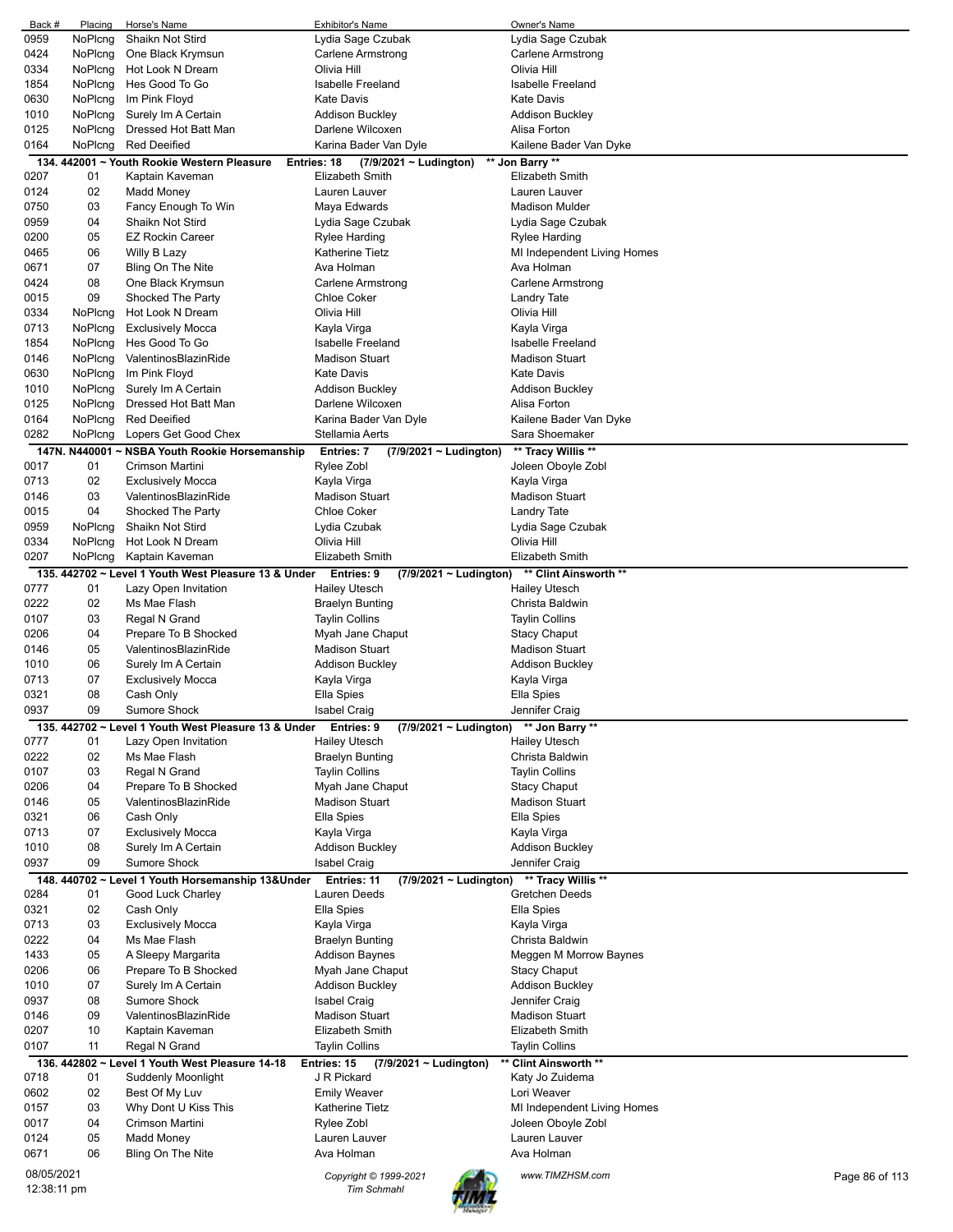| Back #     | Placing | Horse's Name                                               | Exhibitor's Name                             | Owner's Name                              |                |
|------------|---------|------------------------------------------------------------|----------------------------------------------|-------------------------------------------|----------------|
| 0200       | 07      | <b>EZ Rockin Career</b>                                    | <b>Rylee Harding</b>                         | <b>Rylee Harding</b>                      |                |
| 0750       | 08      | Fancy Enough To Win                                        | Maya Edwards                                 | <b>Madison Mulder</b>                     |                |
|            |         |                                                            |                                              |                                           |                |
| 1854       | 09      | Hes Good To Go                                             | <b>Isabelle Freeland</b>                     | <b>Isabelle Freeland</b>                  |                |
| 0015       | NoPlcng | Shocked The Party                                          | <b>Chloe Coker</b>                           | Landry Tate                               |                |
| 0424       | NoPlcng | One Black Krymsun                                          | Carlene Armstrong                            | Carlene Armstrong                         |                |
|            |         |                                                            |                                              |                                           |                |
| 0630       | NoPlcng | Im Pink Floyd                                              | <b>Kate Davis</b>                            | <b>Kate Davis</b>                         |                |
| 0125       | NoPlcng | Dressed Hot Batt Man                                       | Darlene Wilcoxen                             | Alisa Forton                              |                |
| 0282       | NoPlcng | Lopers Get Good Chex                                       | Stellamia Aerts                              | Sara Shoemaker                            |                |
|            |         |                                                            |                                              |                                           |                |
| 0224       | NoPlcng | Red N White Machine                                        | Rilynn Lindsay                               | Ryan Lindsay                              |                |
|            |         | 136. 442802 ~ Level 1 Youth West Pleasure 14-18            | Entries: 15<br>(7/9/2021 ~ Ludington)        | ** Jon Barry **                           |                |
|            |         |                                                            | J R Pickard                                  | Katy Jo Zuidema                           |                |
| 0718       | 01      | Suddenly Moonlight                                         |                                              |                                           |                |
| 0017       | 02      | Crimson Martini                                            | Rylee Zobl                                   | Joleen Oboyle Zobl                        |                |
| 0157       | 03      | Why Dont U Kiss This                                       | Katherine Tietz                              | MI Independent Living Homes               |                |
|            |         |                                                            |                                              |                                           |                |
| 0602       | 04      | Best Of My Luv                                             | <b>Emily Weaver</b>                          | Lori Weaver                               |                |
| 0671       | 05      | Bling On The Nite                                          | Ava Holman                                   | Ava Holman                                |                |
| 0124       | 06      | Madd Money                                                 | Lauren Lauver                                | Lauren Lauver                             |                |
|            |         |                                                            |                                              |                                           |                |
| 0750       | 07      | Fancy Enough To Win                                        | Maya Edwards                                 | <b>Madison Mulder</b>                     |                |
| 0200       | 08      | <b>EZ Rockin Career</b>                                    | Rylee Harding                                | Rylee Harding                             |                |
| 0424       | 09      | One Black Krymsun                                          | <b>Carlene Armstrong</b>                     | Carlene Armstrong                         |                |
|            |         |                                                            |                                              |                                           |                |
| 0015       | NoPlcng | Shocked The Party                                          | <b>Chloe Coker</b>                           | Landry Tate                               |                |
| 1854       | NoPlcng | Hes Good To Go                                             | <b>Isabelle Freeland</b>                     | <b>Isabelle Freeland</b>                  |                |
| 0630       | NoPlcng | Im Pink Floyd                                              | <b>Kate Davis</b>                            | <b>Kate Davis</b>                         |                |
|            |         |                                                            |                                              |                                           |                |
| 0125       | NoPlcng | Dressed Hot Batt Man                                       | Darlene Wilcoxen                             | Alisa Forton                              |                |
| 0282       | NoPlcng | Lopers Get Good Chex                                       | Stellamia Aerts                              | Sara Shoemaker                            |                |
| 0224       | NoPlcng | Red N White Machine                                        | Rilynn Lindsay                               | Ryan Lindsay                              |                |
|            |         |                                                            |                                              |                                           |                |
|            |         | 148N. N440702 ~ NSBA Level 1 Youth Horsemanship 13&Under   | Entries: 7                                   | (7/9/2021 ~ Ludington) ** Tracy Willis ** |                |
| 0321       | 01      | Cash Only                                                  | Ella Spies                                   | Ella Spies                                |                |
|            |         |                                                            |                                              |                                           |                |
| 0713       | 02      | <b>Exclusively Mocca</b>                                   | Kayla Virga                                  | Kayla Virga                               |                |
| 0222       | 03      | Ms Mae Flash                                               | <b>Braelyn Bunting</b>                       | Christa Baldwin                           |                |
| 0206       | 04      | Prepare To B Shocked                                       | Myah Jane Chaput                             | <b>Stacy Chaput</b>                       |                |
|            |         |                                                            |                                              |                                           |                |
| 0146       | 05      | ValentinosBlazinRide                                       | <b>Madison Stuart</b>                        | Madison Stuart                            |                |
| 0107       | NoPlcng | Regal N Grand                                              | <b>Taylin Collins</b>                        | <b>Taylin Collins</b>                     |                |
| 0207       | NoPlcng | Kaptain Kaveman                                            | Elizabeth Smith                              | Elizabeth Smith                           |                |
|            |         |                                                            |                                              |                                           |                |
|            |         | 137. 442000 ~ Yth West Pleas All Ages<br><b>Entries: 7</b> | (7/9/2021 ~ Ludington)                       | ** Clint Ainsworth **                     |                |
| 0718       | 01      | Suddenly Moonlight                                         | J R Pickard                                  | Katy Jo Zuidema                           |                |
| 0308       | 02      | The Next Drew Berry                                        | Dana Moody                                   | Linda Moody                               |                |
|            |         |                                                            |                                              |                                           |                |
| 0149       | 03      | Got My Swag On                                             | Katherine West                               | <b>Christine West</b>                     |                |
| 0157       | 04      | Why Dont U Kiss This                                       | <b>Katherine Tietz</b>                       | MI Independent Living Homes               |                |
| 0333       | 05      | Fightin Off Sleep                                          | Peyton Baxter                                | <b>Ginger Baxter</b>                      |                |
|            |         |                                                            |                                              |                                           |                |
| 0107       | 06      | Regal N Grand                                              | Taylin Collins                               | <b>Taylin Collins</b>                     |                |
| 0235       | 07      | Gota B A Hit                                               | Grace Gasper                                 | Tammy Gasper                              |                |
|            |         |                                                            |                                              |                                           |                |
|            |         | 137. 442000 ~ Yth West Pleas All Ages<br>Entries: 7        | (7/9/2021 ~ Ludington)                       | ** Jon Barry **                           |                |
| 0718       | 01      | Suddenly Moonlight                                         | J R Pickard                                  | Katy Jo Zuidema                           |                |
| 0308       | 02      | The Next Drew Berry                                        | Dana Moody                                   | Linda Moody                               |                |
|            |         |                                                            |                                              |                                           |                |
| 0149       | 03      | Got My Swag On                                             | Katherine West                               | <b>Christine West</b>                     |                |
| 0333       | 04      | Fightin Off Sleep                                          | Peyton Baxter                                | Ginger Baxter                             |                |
| 0157       | 05      | Why Dont U Kiss This                                       | <b>Katherine Tietz</b>                       | MI Independent Living Homes               |                |
|            |         |                                                            |                                              |                                           |                |
| 0235       | 06      | Gota B A Hit                                               | Grace Gasper                                 | <b>Tammy Gasper</b>                       |                |
| 0107       | 07      | Regal N Grand                                              | <b>Taylin Collins</b>                        | <b>Taylin Collins</b>                     |                |
|            |         | 149. 440802 ~ Level 1 Youth Horsemanship 14-18             | (7/9/2021 ~ Ludington)<br>Entries: 22        | ** Tracy Willis **                        |                |
|            |         |                                                            |                                              |                                           |                |
| 0630       | 01      | Im Pink Floyd                                              | <b>Kate Davis</b>                            | <b>Kate Davis</b>                         |                |
| 0955       | 02      | Good Lookin Gucci                                          | Katelyn Rabe                                 | University Findlay                        |                |
| 0602       | 03      | Best Of My Luv                                             | <b>Emily Weaver</b>                          | Lori Weaver                               |                |
|            |         |                                                            | Rylee Harding                                |                                           |                |
| 0200       | 04      | <b>EZ Rockin Career</b>                                    |                                              | <b>Rylee Harding</b>                      |                |
| 0157       | 05      | Why Dont U Kiss This                                       | <b>Katherine Tietz</b>                       | MI Independent Living Homes               |                |
| 0814       | 06      | My Invite To Dream                                         | Ava Holman                                   | Ava Holman                                |                |
|            | 07      |                                                            |                                              | Keith R Boutet                            |                |
| 0216       |         | Larrys Back In Black                                       | Katie Tenerowicz                             |                                           |                |
| 0164       | 08      | <b>Red Deeified</b>                                        | Karina Bader Van Dyle                        | Kailene Bader Van Dyke                    |                |
| 0334       | 09      | Hot Look N Dream                                           | Olivia Hill                                  | Olivia Hill                               |                |
|            |         |                                                            |                                              |                                           |                |
| 0904       | 10      | EveryoneLuvsAGoodbar                                       | Kerrigan Lynch                               | Kerrigan Lynch                            |                |
| 1854       | 11      | Hes Good To Go                                             | Isabelle Freeland                            | Isabelle Freeland                         |                |
| 0456       | 12      | A Certain Revolution                                       | Kyra N Koester                               | Kyra N Koester                            |                |
| 0015       | 13      | Shocked The Party                                          | <b>Chloe Coker</b>                           |                                           |                |
|            |         |                                                            |                                              | <b>Landry Tate</b>                        |                |
| 0424       | 14      | One Black Krymsun                                          | Carlene Armstrong                            | Carlene Armstrong                         |                |
| 0818       | 15      | <b>Extremely Impulsive</b>                                 | Benjamin Kortz                               | Benjamin Kortz                            |                |
| 0750       | 16      | Fancy Enough To Win                                        | Maya Edwards                                 | <b>Madison Mulder</b>                     |                |
|            |         |                                                            |                                              |                                           |                |
| 0282       | 17      | Lopers Get Good Chex                                       | Stellamia Aerts                              | Sara Shoemaker                            |                |
| 0775       | 18      | Secure The Jewels                                          | <b>Lily Luckett</b>                          | <b>Taylor Peer</b>                        |                |
| 0515       | 19      | <b>WESTERN IS AN ASSET</b>                                 | Camryn Gibson                                | SARAH S GIBSON                            |                |
|            |         |                                                            |                                              |                                           |                |
| 0111       | 20      | Dang Near Dun                                              | Claire Kelp                                  | Claire Kelp                               |                |
| 0013       | 21      | Made With Real Cocoa                                       | Brylynn Balon                                | <b>Brylynn Balon</b>                      |                |
| 0125       | 22      | Dressed Hot Batt Man                                       | Darlene Wilcoxen                             | Alisa Forton                              |                |
|            |         |                                                            |                                              |                                           |                |
|            |         | 138. 142004 ~ Level 1 Western Pleasure                     | <b>Entries: 18</b><br>(7/9/2021 ~ Ludington) | ** Clint Ainsworth **                     |                |
|            |         |                                                            |                                              |                                           |                |
|            | 01      |                                                            | Catheren Trainor                             | <b>Catheren Trainor</b>                   |                |
| 0500       |         | Vs Conclusion                                              |                                              |                                           |                |
| 08/05/2021 |         |                                                            | Copyright © 1999-2021                        | www.TIMZHSM.com                           | Page 87 of 113 |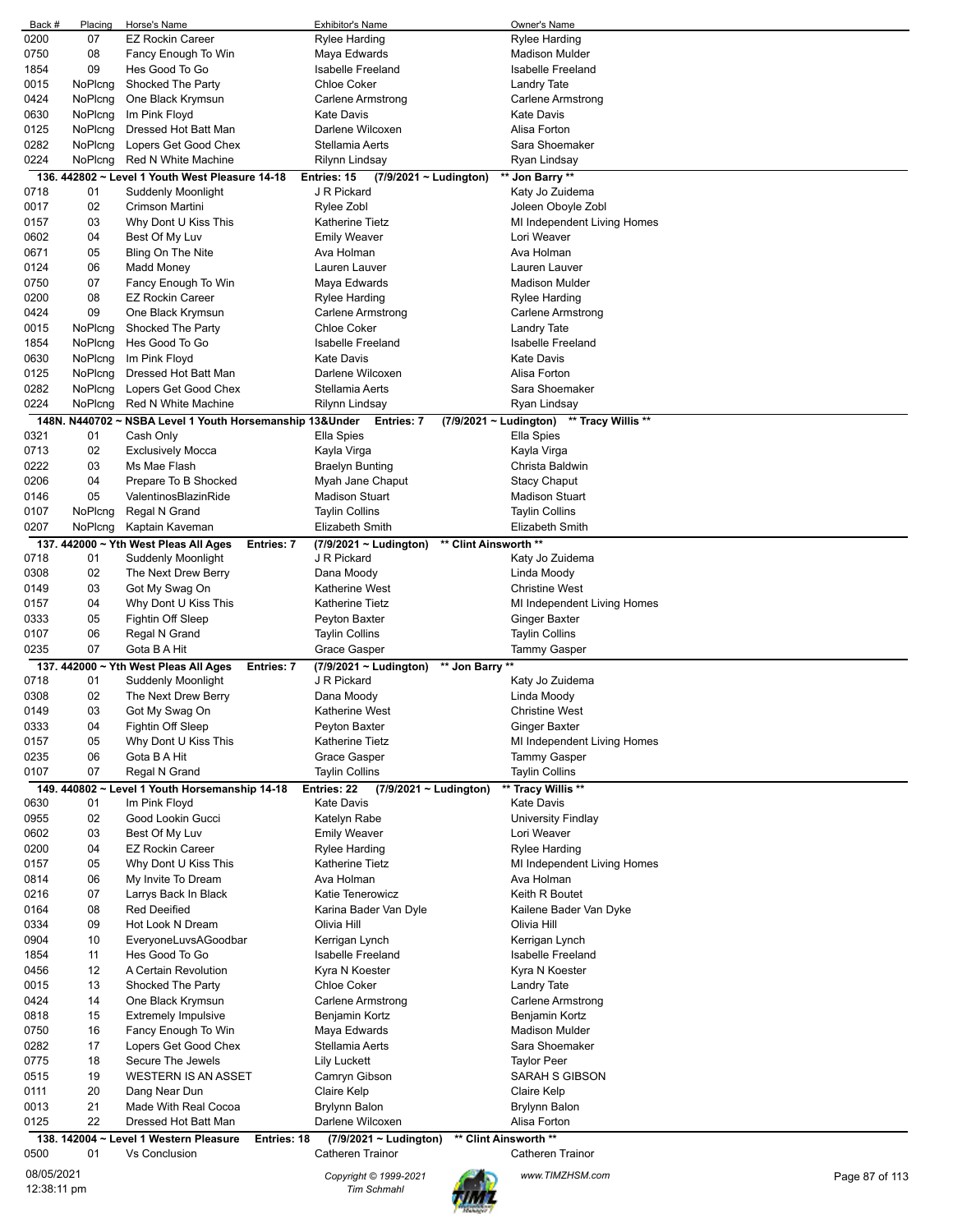| Back #      | Placing | Horse's Name                                          | <b>Exhibitor's Name</b>                           | Owner's Name                      |
|-------------|---------|-------------------------------------------------------|---------------------------------------------------|-----------------------------------|
| 0569        | 02      | Hez The Best                                          | <b>DWAYNE PICKARD</b>                             | Gina Janke                        |
| 0837        | 03      | <b>Truely The Best</b>                                | Jennifer Bluhm                                    | Gina Janke                        |
| 0252        | 04      | Made Of Candy                                         | <b>Tessa Dalton</b>                               | Stephen Erdman                    |
| 0012        | 05      | Southern Eyes On Me                                   | Karen Holden                                      | Nancy Fullerton                   |
| 0789        | 06      | <b>KM A Special Invite</b>                            | <b>COLTON SMITH</b>                               | Kyra N Koester                    |
| 0411        | 07      | Winnie Take A Look                                    | Jeff Moody                                        | <b>Alison Chimner</b>             |
| 0960        | 08      | Ten Four Roger That                                   | Laurie Korleski                                   | <b>Kelly Cox</b>                  |
| 0694        | 09      | ROCK SOLO                                             | ROBERT SCHMITZ                                    | LARA N SIMMONS                    |
| 0625        | NoPlcng | Taco Bout Last Night                                  | Gordy Wadds                                       | Jonathan Pasko                    |
| 0056        | NoPlcng | Shady Lil Cowgirl                                     |                                                   | <b>Crosswind Farm</b>             |
|             |         |                                                       | Reagan Schnell                                    |                                   |
| 0804        | NoPlcng | Follow Ur Intuition                                   | September Croel                                   | <b>Stefanie Freeland</b>          |
| 0284        | NoPlcng | Good Luck Charley                                     | Amber Pickard                                     | Gretchen Deeds                    |
| 0617        | NoPlcng | Boy Crush                                             | <b>DUSTIN KORLESKI</b>                            | Sonia Stevens                     |
| 0383        | NoPlcng | The Red Foxx                                          | Chris Dalton                                      | ADAM JOHNSON                      |
| 0187        | NoPlcng | Lazy Little Breeze                                    | Greg Holstege                                     | Esquirdo Brady                    |
| 0844        | NoPlcng | Come On Come In                                       | Megan Sliss                                       | Doug Debra Wetherell              |
| 0549        | NoPlcng | <b>Extremely Godiva</b>                               | <b>ERIN LIEURANCE</b>                             | Richard L Donnelly                |
|             |         | 138. 142004 ~ Level 1 Western Pleasure<br>Entries: 18 | ** Jon Barry **<br>(7/9/2021 ~ Ludington)         |                                   |
| 0500        | 01      | <b>Vs Conclusion</b>                                  | Catheren Trainor                                  | Catheren Trainor                  |
| 0837        | 02      | <b>Truely The Best</b>                                | Jennifer Bluhm                                    | Gina Janke                        |
| 0012        | 03      | Southern Eyes On Me                                   | Karen Holden                                      | Nancy Fullerton                   |
| 0549        | 04      | <b>Extremely Godiva</b>                               | <b>ERIN LIEURANCE</b>                             | Richard L Donnelly                |
| 0694        | 05      | ROCK SOLO                                             | ROBERT SCHMITZ                                    | LARA N SIMMONS                    |
|             |         |                                                       |                                                   |                                   |
| 0960        | 06      | Ten Four Roger That                                   | Laurie Korleski                                   | Kelly Cox                         |
| 0789        | 07      | KM A Special Invite                                   | <b>COLTON SMITH</b>                               | Kyra N Koester                    |
| 0411        | 08      | Winnie Take A Look                                    | Jeff Moody                                        | Alison Chimner                    |
| 0844        | 09      | Come On Come In                                       | Megan Sliss                                       | Doug Debra Wetherell              |
| 0625        | NoPlcng | Taco Bout Last Night                                  | Gordy Wadds                                       | Jonathan Pasko                    |
| 0056        | NoPlcng | Shady Lil Cowgirl                                     | Reagan Schnell                                    | <b>Crosswind Farm</b>             |
| 0804        | NoPlcng | Follow Ur Intuition                                   | September Croel                                   | Stefanie Freeland                 |
| 0284        | NoPlcng | Good Luck Charley                                     | <b>Amber Pickard</b>                              | Gretchen Deeds                    |
| 0252        | NoPlcng | Made Of Candy                                         | <b>Tessa Dalton</b>                               | Stephen Erdman                    |
| 0617        | NoPlcng | Boy Crush                                             | <b>DUSTIN KORLESKI</b>                            | Sonia Stevens                     |
| 0383        | NoPlcng | The Red Foxx                                          | <b>Chris Dalton</b>                               | ADAM JOHNSON                      |
| 0569        | NoPlcng | Hez The Best                                          | <b>DWAYNE PICKARD</b>                             | Gina Janke                        |
|             |         |                                                       |                                                   |                                   |
| 0187        | NoPlcng | Lazy Little Breeze                                    | Greg Holstege                                     | Esquirdo Brady                    |
|             |         | 149N. N440802 ~ NSBA Level 1 Youth Horsemanship 14-18 | Entries: 5<br>$(7/9/2021 \sim$ Ludington)         | ** Tracy Willis **                |
| 0200        | 01      | <b>EZ Rockin Career</b>                               | <b>Rylee Harding</b>                              | Rylee Harding                     |
| 0157        | 02      | Why Dont U Kiss This                                  | Katherine Tietz                                   | MI Independent Living Homes       |
|             |         |                                                       |                                                   |                                   |
| 0334        | 03      | Hot Look N Dream                                      | Olivia Hill                                       | Olivia Hill                       |
| 0015        | NoPlcng | Shocked The Party                                     | <b>Chloe Coker</b>                                | <b>Landry Tate</b>                |
| 0013        | NoPlcng | Made With Real Cocoa                                  | Brylynn Balon                                     | Brylynn Balon                     |
|             |         | 139. 242001 ~ Amateur Rookie West Pleasure            | Entries: 14<br>$(7/9/2021 \sim$ Ludington)        | ** Clint Ainsworth **             |
| 0487        | 01      | Chipped With Iron                                     | Rebecca Burtka                                    | Rebecca Burtka                    |
|             |         |                                                       |                                                   | James Letzkus                     |
| 0025        | 02      | Johnny Diesel                                         | Morgan Letzkus                                    |                                   |
| 0804        | 03      | Follow Ur Intuition                                   | Stefanie Freeland                                 | Stefanie Freeland                 |
| 0052        | 04      | The Social Network                                    | <b>Brandy Pavlik</b>                              | <b>Brandy Pavlik</b>              |
| 0731        | 05      | Zips Back In Time                                     | <b>Brittney Foye</b>                              | <b>Brittney Foye</b>              |
| 0523        | 06      | My Vintage Mercedes                                   | Delaney Bakker                                    | Cynthia Bakker                    |
| 0724        | 07      | Shez One Of A Kind                                    | Dennis Durr                                       | Dennis Durr                       |
| 0334        | 08      | Hot Look N Dream                                      | Abbigale Hill                                     | Olivia Hill                       |
| 0316        | 09      | <b>Remington Steal</b>                                | Debbie Wadds                                      | Debbie Wadds                      |
| 0181        | NoPlcng | Hez Up To Know Good                                   | Paige Beland                                      | <b>Elizabeth Shoemaker</b>        |
| 0852        | NoPlcng | Al Let You Know                                       | Amanda Cook                                       | Amanda Cook                       |
| 0399        | NoPlcng | Primainvitation                                       | Theresa Hegedus                                   | Theresa Hegedus                   |
| 0282        | NoPlcng | Lopers Get Good Chex                                  | Sara Shoemaker                                    | Sara Shoemaker                    |
| 0937        | NoPlcng | Sumore Shock                                          | Jennifer Craig                                    | Jennifer Craig                    |
|             |         |                                                       |                                                   |                                   |
|             |         | 139, 242001 ~ Amateur Rookie West Pleasure            | Entries: 14<br>$(7/9/2021 \sim$ Ludington)        | ** Jon Barry **                   |
| 0052        | 01      | The Social Network                                    | <b>Brandy Pavlik</b>                              | Brandy Pavlik                     |
| 0487        | 02      | Chipped With Iron                                     | Rebecca Burtka                                    | Rebecca Burtka                    |
| 0804        | 03      | Follow Ur Intuition                                   | <b>Stefanie Freeland</b>                          | Stefanie Freeland                 |
| 0334        | 04      | Hot Look N Dream                                      | Abbigale Hill                                     | Olivia Hill                       |
| 0316        | 05      | <b>Remington Steal</b>                                | Debbie Wadds                                      | Debbie Wadds                      |
| 0523        | 06      | My Vintage Mercedes                                   | Delaney Bakker                                    | Cynthia Bakker                    |
| 0181        | 07      | Hez Up To Know Good                                   | Paige Beland                                      | Elizabeth Shoemaker               |
| 0025        | 08      | Johnny Diesel                                         | Morgan Letzkus                                    | James Letzkus                     |
| 0724        | 09      | Shez One Of A Kind                                    | Dennis Durr                                       | Dennis Durr                       |
| 0852        | NoPlcng | Al Let You Know                                       | Amanda Cook                                       | Amanda Cook                       |
| 0399        | NoPlcng | Primainvitation                                       | Theresa Hegedus                                   | Theresa Hegedus                   |
| 0282        | NoPlcng | Lopers Get Good Chex                                  | Sara Shoemaker                                    | Sara Shoemaker                    |
|             |         |                                                       |                                                   |                                   |
| 0731        | NoPlcng | Zips Back In Time                                     | <b>Brittney Foye</b>                              | <b>Brittney Foye</b>              |
| 0937        | NoPlcng | <b>Sumore Shock</b>                                   | Jennifer Craig                                    | Jennifer Craig                    |
|             |         | 150. 440000 ~ Yth West Hors All Ages<br>Entries: 21   | ** Tracy Willis **<br>$(7/9/2021 \sim$ Ludington) |                                   |
| 0328        | 01      | That Sudden Smile                                     | Elizabeth Meerman                                 | Elizabeth Meerman                 |
| 08/05/2021  |         |                                                       | Copyright © 1999-2021                             | www.TIMZHSM.com<br>Page 88 of 113 |
| 12:38:11 pm |         |                                                       | <b>Tim Schmahl</b>                                |                                   |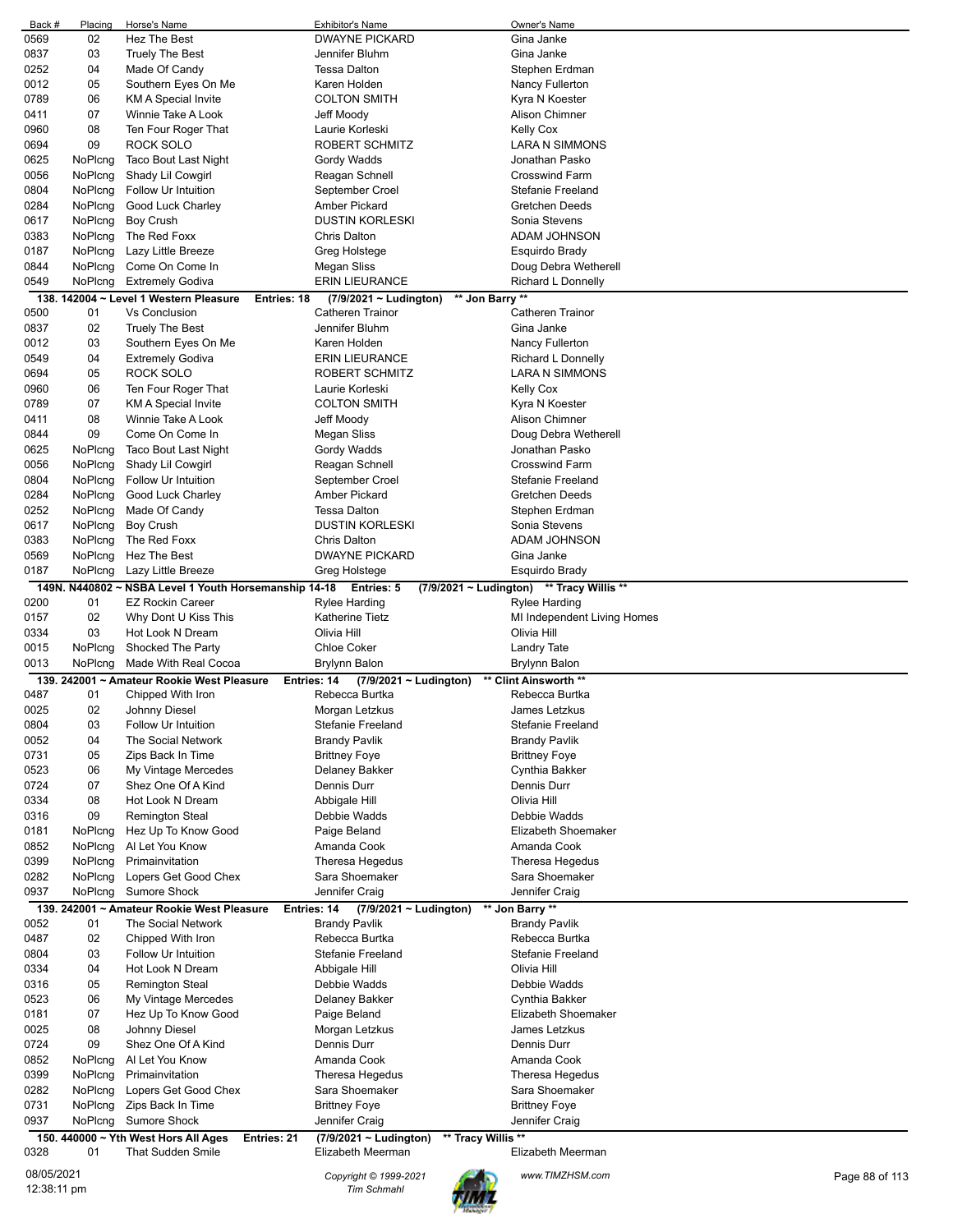| Back # | Placing | Horse's Name                                | <b>Exhibitor's Name</b>                    | Owner's Name                |
|--------|---------|---------------------------------------------|--------------------------------------------|-----------------------------|
| 0333   | 02      | Fightin Off Sleep                           | Peyton Baxter                              | <b>Ginger Baxter</b>        |
| 0815   | 03      | CHEX OUT MY LOPE                            | RACHEL KRUCHTEN                            | <b>KRISTINE KRUCHTEN</b>    |
| 0235   | 04      | Gota B A Hit                                | Grace Gasper                               | <b>Tammy Gasper</b>         |
| 0024   | 05      | Gonna Get Ya Good                           | Rilynn Lindsay                             | Rilynn Lindsay              |
| 0955   | 06      | Good Lookin Gucci                           | Katelyn Rabe                               | University Findlay          |
| 0200   | 07      | <b>EZ Rockin Career</b>                     | Rylee Harding                              | Rylee Harding               |
| 0149   | 08      | Got My Swag On                              | <b>Katherine West</b>                      | <b>Christine West</b>       |
| 0157   | 09      | Why Dont U Kiss This                        | Katherine Tietz                            | MI Independent Living Homes |
| 0284   | 10      | Good Luck Charley                           | Lauren Deeds                               | Gretchen Deeds              |
| 0107   | 11      |                                             | <b>Taylin Collins</b>                      | <b>Taylin Collins</b>       |
|        |         | Regal N Grand                               |                                            |                             |
| 0818   | 12      | <b>Extremely Impulsive</b>                  | Benjamin Kortz                             | Benjamin Kortz              |
| 1433   | 13      | A Sleepy Margarita                          | <b>Addison Baynes</b>                      | Meggen M Morrow Baynes      |
| 0146   | 14      | ValentinosBlazinRide                        | <b>Madison Stuart</b>                      | <b>Madison Stuart</b>       |
| 0015   | 15      | Shocked The Party                           | <b>Chloe Coker</b>                         | <b>Landry Tate</b>          |
| 0133   | 16      | <b>Missin Sleep</b>                         | Audrey Barnes                              | Audrey Barnes               |
| 0124   | 17      | <b>Madd Money</b>                           | Lauren Lauver                              | Lauren Lauver               |
| 0111   | DQ      | Dang Near Dun                               | Claire Kelp                                | Claire Kelp                 |
| 0456   | DQ      | A Certain Revolution                        | Kyra N Koester                             | Kyra N Koester              |
| 0624   | DQ      | <b>INVIOUS MISTER</b>                       | KAYLYN KRUCHTEN                            | <b>KRISTINE KRUCHTEN</b>    |
| 0259   | DQ      | Chevrolatte                                 | <b>Elizabeth West</b>                      | <b>Christine West</b>       |
|        |         | 140. 242002 ~ Level 1 Amateur West Pleasure | Entries: 15<br>$(7/9/2021 \sim$ Ludington) | ** Clint Ainsworth **       |
| 0262   | 01      | Time Is Lopin By                            | Michele Lewis                              | Jacqueline Moody            |
| 0081   | 02      | One Code Of Red                             | <b>Ronald Matthews</b>                     | <b>Ronald Matthews</b>      |
| 0981   | 03      | Money In Tha Bank                           | Ashleigh Moore                             | Ashleigh Moore              |
| 0322   | 04      | Too LazyToSpeak                             | Megan Hirschman                            | Megan Hirschman             |
| 0143   | 05      | <b>Barry Barry Good</b>                     | <b>Cynthia Dore-Graves</b>                 | Cynthia Dore-Graves         |
| 0487   | 06      | Chipped With Iron                           | Rebecca Burtka                             | Rebecca Burtka              |
| 0412   | 07      | Hez One Sweet Repeat                        | Olivia Wilson                              | Olivia Wilson               |
|        |         |                                             |                                            |                             |
| 0724   | 08      | Shez One Of A Kind                          | Dennis Durr                                | Dennis Durr                 |
| 0731   | 09      | Zips Back In Time                           | <b>Brittney Foye</b>                       | <b>Brittney Foye</b>        |
| 0181   | NoPlcng | Hez Up To Know Good                         | Paige Beland                               | Elizabeth Shoemaker         |
| 0828   | NoPlcng | <b>Impulsive Deck</b>                       | Fawn Healy                                 | Fawn Healy                  |
| 0841   | NoPlcng | Miss Zippin Willy                           | Karen Bonham                               | Karen Bonham                |
| 0282   | NoPlcng | Lopers Get Good Chex                        | Sara Shoemaker                             | Sara Shoemaker              |
| 0401   | NoPlcng | Sompin NTheMoonlight                        | Janet Kolk                                 | Janet Kolk                  |
| 0515   | NoPlcng | <b>WESTERN IS AN ASSET</b>                  | SARAH S GIBSON                             | SARAH S GIBSON              |
|        |         | 140. 242002 ~ Level 1 Amateur West Pleasure | Entries: 15<br>(7/9/2021 ~ Ludington)      | ** Jon Barry **             |
| 0081   | 01      | One Code Of Red                             | <b>Ronald Matthews</b>                     | <b>Ronald Matthews</b>      |
| 0487   | 02      | Chipped With Iron                           | Rebecca Burtka                             | Rebecca Burtka              |
| 0262   | 03      | Time Is Lopin By                            | Michele Lewis                              | Jacqueline Moody            |
| 0981   | 04      | Money In Tha Bank                           | Ashleigh Moore                             | Ashleigh Moore              |
| 0724   | 05      | Shez One Of A Kind                          | Dennis Durr                                | Dennis Durr                 |
| 0731   | 06      | Zips Back In Time                           | <b>Brittney Foye</b>                       | <b>Brittney Foye</b>        |
| 0515   | 07      | <b>WESTERN IS AN ASSET</b>                  | SARAH S GIBSON                             | <b>SARAH S GIBSON</b>       |
| 0828   | 08      | <b>Impulsive Deck</b>                       | Fawn Healy                                 | Fawn Healy                  |
| 0841   | 09      | Miss Zippin Willy                           | Karen Bonham                               | Karen Bonham                |
| 0181   | NoPlcng | Hez Up To Know Good                         | Paige Beland                               | Elizabeth Shoemaker         |
| 0282   | NoPlcng | Lopers Get Good Chex                        | Sara Shoemaker                             | Sara Shoemaker              |
|        |         |                                             | Janet Kolk                                 | Janet Kolk                  |
| 0401   | NoPlcng | Sompin NTheMoonlight                        |                                            |                             |
| 0412   | NoPlcng | Hez One Sweet Repeat                        | Olivia Wilson                              | Olivia Wilson               |
| 0143   | NoPlcng | <b>Barry Barry Good</b>                     | <b>Cynthia Dore-Graves</b>                 | Cynthia Dore-Graves         |
| 0322   | NoPlcng | Too LazyToSpeak                             | Megan Hirschman                            | Megan Hirschman             |
|        |         | 150N. N440000 ~ NSBA Yth West Hors All Ages | Entries: 9<br>$(7/9/2021 \sim$ Ludington)  | ** Tracy Willis **          |
| 0333   | 01      | Fightin Off Sleep                           | Peyton Baxter                              | Ginger Baxter               |
| 0235   | 02      | Gota B A Hit                                | Grace Gasper                               | <b>Tammy Gasper</b>         |
| 0024   | 03      | Gonna Get Ya Good                           | Rilynn Lindsay                             | Rilynn Lindsay              |
| 0200   | 04      | <b>EZ Rockin Career</b>                     | Rylee Harding                              | Rylee Harding               |
| 0157   | 05      | Why Dont U Kiss This                        | Katherine Tietz                            | MI Independent Living Homes |
| 0015   | NoPlcng | Shocked The Party                           | <b>Chloe Coker</b>                         | Landry Tate                 |
| 0146   | NoPlcng | ValentinosBlazinRide                        | <b>Madison Stuart</b>                      | <b>Madison Stuart</b>       |
| 0107   | NoPlcng | Regal N Grand                               | <b>Taylin Collins</b>                      | <b>Taylin Collins</b>       |
| 0133   | NoPlcng | <b>Missin Sleep</b>                         | <b>Audrey Barnes</b>                       | <b>Audrey Barnes</b>        |
| 141.   |         | 242800 ~ Amateur Select West Pleasure       | Entries: 10<br>$(7/9/2021 \sim$ Ludington) | ** Clint Ainsworth **       |
| 0729   | 01      | Only radical at nite                        | Michael Warren                             | Michael Warren              |
| 0451   | 02      | KM THE BEST BRANDY                          | ANNE ZINDARS PATE                          | ANNE ZINDARS PATE           |
| 0081   | 03      | One Code Of Red                             | Ronald Matthews                            | <b>Ronald Matthews</b>      |
| 0012   | 04      | Southern Eyes On Me                         | Nancy Fullerton                            | Nancy Fullerton             |
| 0022   | 05      | Dont Need A Mirror                          | <b>Brenda Howell</b>                       | Christa Baldwin             |
| 0804   | 06      | Follow Ur Intuition                         | <b>Stefanie Freeland</b>                   | Stefanie Freeland           |
| 0150   | 07      | Macs Kool Legacy                            | Susan Frank                                | Susan Frank                 |
| 0123   | 08      | Rock Legend                                 | Cynthia R Pyle                             | Cynthia R Pyle              |
| 0399   | 09      | Primainvitation                             | Theresa Hegedus                            | Theresa Hegedus             |
| 0316   | 10      | <b>Remington Steal</b>                      | Debbie Wadds                               | Debbie Wadds                |
|        |         | 141. 242800 ~ Amateur Select West Pleasure  | Entries: 10<br>$(7/9/2021 \sim$ Ludington) | ** Jon Barry **             |
|        |         |                                             |                                            |                             |

08/05/2021 *Copyright © 1999-2021 Tim Schmahl www.TIMZHSM.com* Page 89 of 113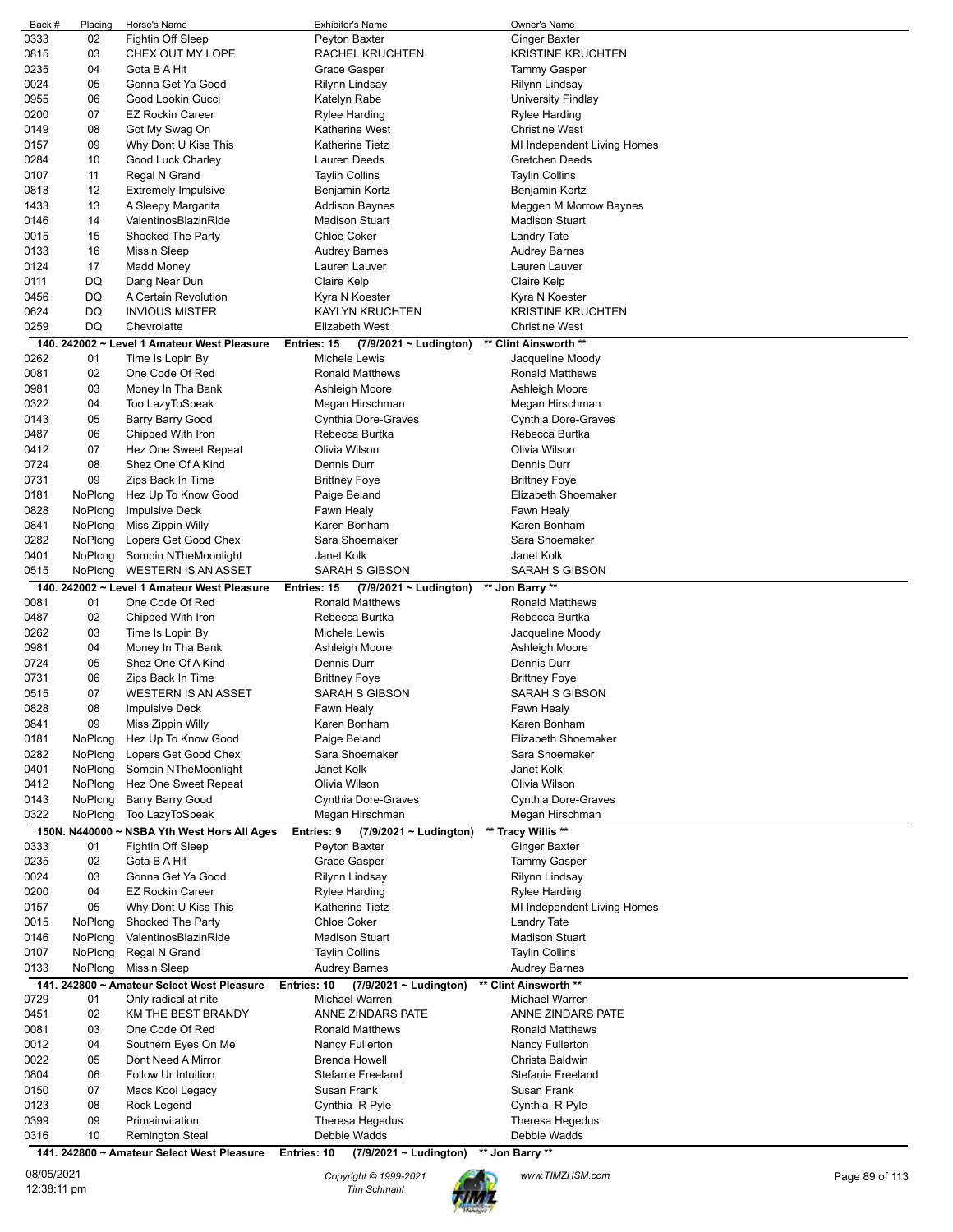| Back #      | Placing | Horse's Name                             | <b>Exhibitor's Name</b>                    | Owner's Name                |                |
|-------------|---------|------------------------------------------|--------------------------------------------|-----------------------------|----------------|
| 0451        | 01      | KM THE BEST BRANDY                       | ANNE ZINDARS PATE                          | ANNE ZINDARS PATE           |                |
| 0729        | 02      | Only radical at nite                     | Michael Warren                             | Michael Warren              |                |
| 0081        | 03      | One Code Of Red                          | <b>Ronald Matthews</b>                     | <b>Ronald Matthews</b>      |                |
| 0012        | 04      | Southern Eyes On Me                      | Nancy Fullerton                            | Nancy Fullerton             |                |
| 0022        | 05      | Dont Need A Mirror                       | <b>Brenda Howell</b>                       | Christa Baldwin             |                |
| 0804        | 06      | Follow Ur Intuition                      | Stefanie Freeland                          | Stefanie Freeland           |                |
| 0123        | 07      | Rock Legend                              | Cynthia R Pyle                             | Cynthia R Pyle              |                |
| 0150        | 08      | Macs Kool Legacy                         | Susan Frank                                | Susan Frank                 |                |
| 0316        | 09      | <b>Remington Steal</b>                   | Debbie Wadds                               | Debbie Wadds                |                |
|             |         | Primainvitation                          | <b>Theresa Hegedus</b>                     |                             |                |
| 0399        | NoPlcng |                                          |                                            | Theresa Hegedus             |                |
| 151         |         | 240001 ~ Amateur Rookie Horsemanship     | Entries: 16<br>(7/9/2021 ~ Ludington)      | ** Tracy Willis **          |                |
| 0730        | 01      | Ima Southern Loper                       | Julie Baker Parson                         | John And Julie Parson       |                |
| 0981        | 02      | Money In Tha Bank                        | Ashleigh Moore                             | Ashleigh Moore              |                |
| 0181        | 03      | Hez Up To Know Good                      | Paige Beland                               | Elizabeth Shoemaker         |                |
| 0804        | 04      | Follow Ur Intuition                      | Stefanie Freeland                          | Stefanie Freeland           |                |
| 0025        | 05      | Johnny Diesel                            | Morgan Letzkus                             | James Letzkus               |                |
| 0937        | 06      | <b>Sumore Shock</b>                      | Jennifer Craig                             | Jennifer Craig              |                |
| 0412        | 07      | Hez One Sweet Repeat                     | Olivia Wilson                              | Olivia Wilson               |                |
| 0515        | 08      | <b>WESTERN IS AN ASSET</b>               | SARAH S GIBSON                             | <b>SARAH S GIBSON</b>       |                |
| 0523        | 09      | My Vintage Mercedes                      | Delaney Bakker                             | Cynthia Bakker              |                |
| 0422        | 10      | Indeed Shez Lazy                         | Lauryn Leuenberger                         | Lauryn Leuenberger          |                |
| 0504        | 11      | <b>Shes Simply Best</b>                  | <b>Terribeth Gordon</b>                    | <b>Terribeth Gordon</b>     |                |
| 0487        | 12      | Chipped With Iron                        | Rebecca Burtka                             | Rebecca Burtka              |                |
|             |         |                                          |                                            |                             |                |
| 0052        | 13      | The Social Network                       | <b>Brandy Pavlik</b>                       | <b>Brandy Pavlik</b>        |                |
| 0182        | 14      | Be Red Instead                           | Julie Merchant-Reincke                     | Julie Merchant-Reincke      |                |
| 0399        | 15      | Primainvitation                          | <b>Theresa Hegedus</b>                     | Theresa Hegedus             |                |
| 0852        | 16      | Al Let You Know                          | Amanda Cook                                | Amanda Cook                 |                |
|             |         | 142. 242000 ~ Amateur Western Pleasure   | Entries: 13<br>(7/9/2021 ~ Ludington)      | ** Clint Ainsworth **       |                |
| 0222        | 01      | Ms Mae Flash                             | <b>Brandy Baldwin-Bunting</b>              | Christa Baldwin             |                |
| 0844        | 02      | Come On Come In                          | Megan Sliss                                | Doug Debra Wetherell        |                |
| 0592        | 03      | Rockin good chocolat                     | <b>KATIE SCHMITZ</b>                       | <b>KATIE SCHMITZ</b>        |                |
| 0825        | 04      | Only Happens                             | Angie Heighton                             | Angie Heighton              |                |
| 0383        | 05      | The Red Foxx                             | ADAM JOHNSON                               | ADAM JOHNSON                |                |
| 0631        | 06      | Made It Rain                             | <b>JENNIFER HUNTOON</b>                    | <b>JENNIFER HUNTOON</b>     |                |
| 0262        | 07      |                                          | Michele Lewis                              |                             |                |
|             |         | Time Is Lopin By                         |                                            | Jacqueline Moody            |                |
| 0252        | 08      | Made Of Candy                            | Stephen Erdman                             | Stephen Erdman              |                |
| 0322        | 09      | Too LazyToSpeak                          | Megan Hirschman                            | Megan Hirschman             |                |
| 0122        | NoPlcng | <b>Invitations Are Good</b>              | Lily Ellen Atkinson                        | Lily Ellen Atkinson         |                |
| 0212        | NoPlcng | Zip N The Dreams                         | Annelise Sophiea                           | Annelise Sophiea            |                |
| 0617        | NoPlcng | Boy Crush                                | Jessica Cook                               | Sonia Stevens               |                |
| 0263        | NoPlcng | <b>Finely Asleep</b>                     | Morgan Jennings                            | Michelle Mccarthy Warda     |                |
|             |         | 142. 242000 ~ Amateur Western Pleasure   | $(7/9/2021 \sim$ Ludington)<br>Entries: 13 | ** Jon Barry **             |                |
| 0222        | 01      | Ms Mae Flash                             | <b>Brandy Baldwin-Bunting</b>              | Christa Baldwin             |                |
| 0825        | 02      | Only Happens                             | Angie Heighton                             | Angie Heighton              |                |
| 0631        | 03      | Made It Rain                             | <b>JENNIFER HUNTOON</b>                    | JENNIFER HUNTOON            |                |
| 0844        | 04      | Come On Come In                          | Megan Sliss                                | Doug Debra Wetherell        |                |
| 0383        | 05      | The Red Foxx                             | ADAM JOHNSON                               | ADAM JOHNSON                |                |
| 0262        | 06      | Time Is Lopin By                         | Michele Lewis                              | Jacqueline Moody            |                |
| 0592        | 07      | Rockin good chocolat                     | <b>KATIE SCHMITZ</b>                       | <b>KATIE SCHMITZ</b>        |                |
|             | 08      |                                          |                                            |                             |                |
| 0322        |         | Too LazyToSpeak                          | Megan Hirschman                            | Megan Hirschman             |                |
| 0252        | 09      | Made Of Candy                            | Stephen Erdman                             | Stephen Erdman              |                |
| 0122        | NoPlcng | Invitations Are Good                     | Lily Ellen Atkinson                        | Lily Ellen Atkinson         |                |
| 0212        | NoPlcng | Zip N The Dreams                         | Annelise Sophiea                           | Annelise Sophiea            |                |
| 0617        | NoPlcng | <b>Boy Crush</b>                         | Jessica Cook                               | Sonia Stevens               |                |
| 0263        | NoPlcng | <b>Finely Asleep</b>                     | Morgan Jennings                            | Michelle Mccarthy Warda     |                |
|             |         | 151N. N240001 ~ NSBA Amateur Rookie Hors | Entries: 2<br>$(7/9/2021 \sim$ Ludington)  | ** Tracy Willis **          |                |
| 0730        | 01      | Ima Southern Loper                       | Julie Baker Parson                         | John And Julie Parson       |                |
| 0025        | 02      | Johnny Diesel                            | Morgan Letzkus                             | James Letzkus               |                |
|             |         | 143. 142200 ~ Senior Western Pleasure    | Entries: 18<br>(7/9/2021 ~ Ludington)      | ** Clint Ainsworth **       |                |
| 0848        | 01      | My Chips Are Hott                        | <b>ERIN LIEURANCE</b>                      | Ann R Gibson                |                |
| 0533        | 02      | VS Life Support                          | Laurie Korleski                            | Francesca Wierda            |                |
| 0222        | 03      | Ms Mae Flash                             | Christa Baldwin                            | Christa Baldwin             |                |
| 0328        | 04      | <b>That Sudden Smile</b>                 | <b>DWAYNE PICKARD</b>                      | Elizabeth Meerman           |                |
|             |         |                                          |                                            |                             |                |
| 0081        | 05      | One Code Of Red                          | <b>Emily Botsford</b>                      | <b>Ronald Matthews</b>      |                |
| 0262        | 06      | Time Is Lopin By                         | Jeff Moody                                 | Jacqueline Moody            |                |
| 0837        | 07      | <b>Truely The Best</b>                   | Jennifer Bluhm                             | Gina Janke                  |                |
| 0010        | 08      | Too Cold To Sleep                        | <b>Monty Montgomery</b>                    | Corlinda Huffman            |                |
| 0899        | 09      | Abbrakadabra                             | <b>JEFF LEEK</b>                           | JADA L LEEK                 |                |
| 0761        | NoPlcng | <b>Boys Move Over</b>                    | Amber Pickard                              | Sara Jackson-Vance          |                |
| 0157        | NoPlcng | Why Dont U Kiss This                     | <b>Katherine Tietz</b>                     | MI Independent Living Homes |                |
| 0828        | NoPlcng | <b>Impulsive Deck</b>                    | Fawn Healy                                 | Fawn Healy                  |                |
| 0671        | NoPlcng | Bling On The Nite                        | Stephanie Bean                             | Ava Holman                  |                |
| 0825        | NoPlcng | Only Happens                             | Michelle Mccarthy Warda                    | Angie Heighton              |                |
| 0122        | NoPlcng | <b>Invitations Are Good</b>              | September Croel                            | Lily Ellen Atkinson         |                |
|             |         |                                          |                                            |                             |                |
| 08/05/2021  |         |                                          | Copyright © 1999-2021                      | www.TIMZHSM.com             | Page 90 of 113 |
| 12:38:11 pm |         |                                          | <b>Tim Schmahl</b>                         |                             |                |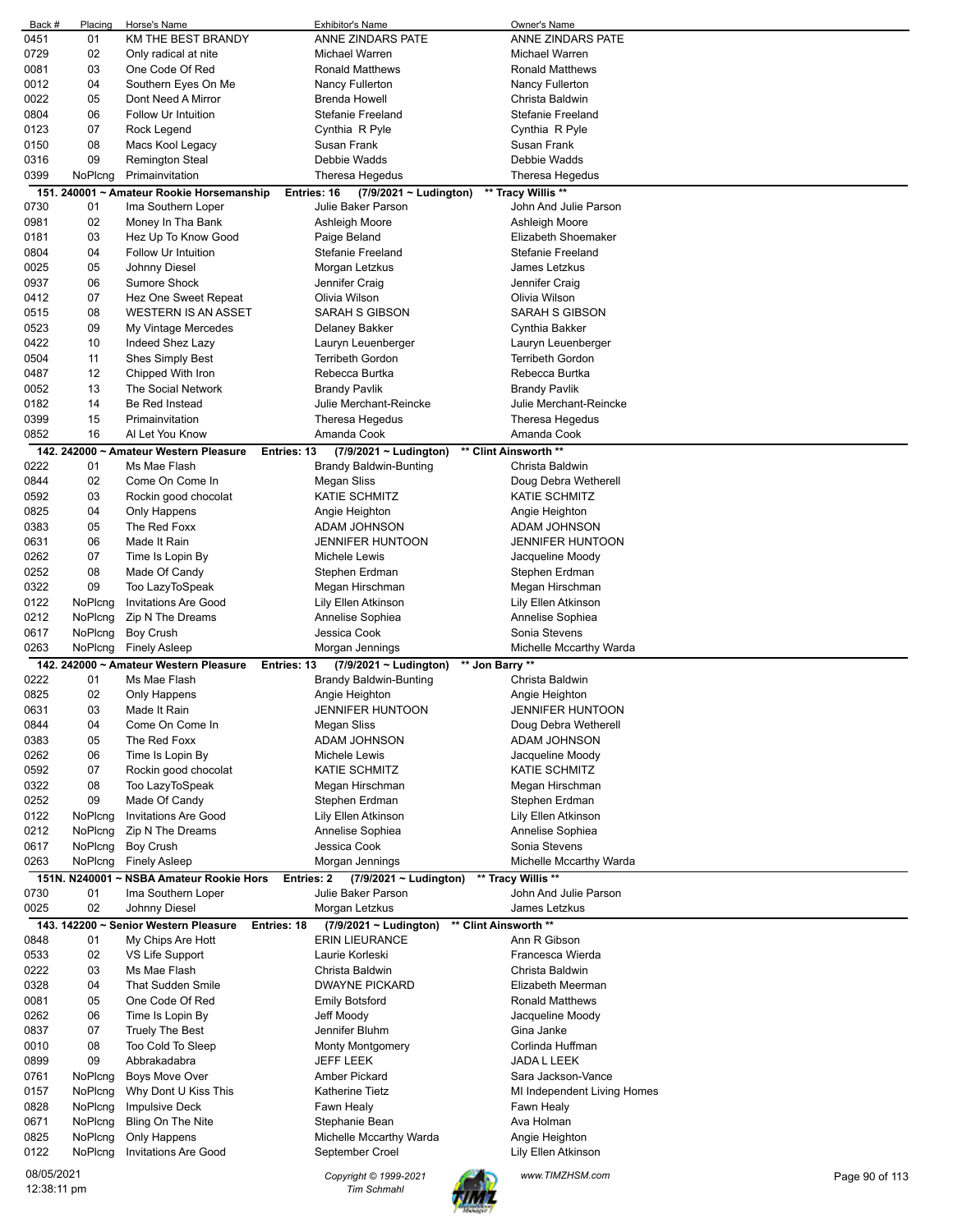| Back #      | Placing          | Horse's Name                                                   | <b>Exhibitor's Name</b>                         | Owner's Name                      |  |
|-------------|------------------|----------------------------------------------------------------|-------------------------------------------------|-----------------------------------|--|
| 0631        | NoPlcng          | Made It Rain                                                   | <b>JENNIFER HUNTOON</b>                         | JENNIFER HUNTOON                  |  |
| 0263        | NoPlcng          | <b>Finely Asleep</b>                                           | Morgan Jennings                                 | Michelle Mccarthy Warda           |  |
| 0844        | NoPlcng          | Come On Come In                                                | <b>Megan Sliss</b>                              | Doug Debra Wetherell              |  |
|             |                  | 143. 142200 ~ Senior Western Pleasure<br>Entries: 18           | ** Jon Barry **<br>(7/9/2021 ~ Ludington)       |                                   |  |
| 0848        | 01               | My Chips Are Hott                                              | <b>ERIN LIEURANCE</b>                           | Ann R Gibson                      |  |
|             |                  |                                                                |                                                 |                                   |  |
| 0328        | 02               | That Sudden Smile                                              | <b>DWAYNE PICKARD</b>                           | Elizabeth Meerman                 |  |
| 0222        | 03               | Ms Mae Flash                                                   | Christa Baldwin                                 | Christa Baldwin                   |  |
| 0837        | 04               | <b>Truely The Best</b>                                         | Jennifer Bluhm                                  | Gina Janke                        |  |
| 0825        | 05               | Only Happens                                                   | Michelle Mccarthy Warda                         | Angie Heighton                    |  |
| 0533        | 06               | VS Life Support                                                | Laurie Korleski                                 | Francesca Wierda                  |  |
| 0899        | 07               | Abbrakadabra                                                   | <b>JEFF LEEK</b>                                | JADA L LEEK                       |  |
|             |                  |                                                                |                                                 |                                   |  |
| 0262        | 08               | Time Is Lopin By                                               | Jeff Moody                                      | Jacqueline Moody                  |  |
| 0081        | 09               | One Code Of Red                                                | Emily Botsford                                  | <b>Ronald Matthews</b>            |  |
| 0761        | NoPlcng          | <b>Boys Move Over</b>                                          | Amber Pickard                                   | Sara Jackson-Vance                |  |
| 0010        | NoPlcng          | Too Cold To Sleep                                              | <b>Monty Montgomery</b>                         | Corlinda Huffman                  |  |
| 0157        | NoPlcng          | Why Dont U Kiss This                                           | Katherine Tietz                                 | MI Independent Living Homes       |  |
| 0828        | NoPlcng          | Impulsive Deck                                                 | Fawn Healy                                      | Fawn Healy                        |  |
| 0671        | NoPlcng          | Bling On The Nite                                              | Stephanie Bean                                  | Ava Holman                        |  |
|             |                  |                                                                |                                                 |                                   |  |
| 0122        | NoPlcng          | <b>Invitations Are Good</b>                                    | September Croel                                 | Lily Ellen Atkinson               |  |
| 0631        | NoPlcng          | Made It Rain                                                   | <b>JENNIFER HUNTOON</b>                         | JENNIFER HUNTOON                  |  |
| 0263        | NoPlcng          | <b>Finely Asleep</b>                                           | Morgan Jennings                                 | Michelle Mccarthy Warda           |  |
| 0844        | NoPlcng          | Come On Come In                                                | Megan Sliss                                     | Doug Debra Wetherell              |  |
|             |                  | 152. 240002 ~ Level 1 Amateur Horsemanship                     | Entries: 20<br>$(7/9/2021 \sim$ Ludington)      | ** Tracy Willis **                |  |
| 0828        | 01               | <b>Impulsive Deck</b>                                          | Fawn Healy                                      | Fawn Healy                        |  |
|             |                  |                                                                |                                                 |                                   |  |
| 0730        | 02               | Ima Southern Loper                                             | Julie Baker Parson                              | John And Julie Parson             |  |
| 0981        | 03               | Money In Tha Bank                                              | Ashleigh Moore                                  | Ashleigh Moore                    |  |
| 0181        | 04               | Hez Up To Know Good                                            | Paige Beland                                    | Elizabeth Shoemaker               |  |
| 0066        | 05               | I O You One                                                    | Lisa Ondersma Lowetz                            | Lisa Ondersma Lowetz              |  |
| 0114        | 06               | Uf A Boy Named Sue                                             | <b>Ashton Ulrich</b>                            | Ashton Ulrich                     |  |
| 0937        | 07               | <b>Sumore Shock</b>                                            |                                                 |                                   |  |
|             |                  |                                                                | Jennifer Craig                                  | Jennifer Craig                    |  |
| 0401        | 08               | Sompin NTheMoonlight                                           | Janet Kolk                                      | Janet Kolk                        |  |
| 0515        | 09               | <b>WESTERN IS AN ASSET</b>                                     | SARAH S GIBSON                                  | <b>SARAH S GIBSON</b>             |  |
| 0523        | 10               | My Vintage Mercedes                                            | Delaney Bakker                                  | Cynthia Bakker                    |  |
| 0322        | 11               | Too LazyToSpeak                                                | Megan Hirschman                                 | Megan Hirschman                   |  |
| 0487        | 12               | Chipped With Iron                                              | Rebecca Burtka                                  | Rebecca Burtka                    |  |
|             |                  |                                                                |                                                 |                                   |  |
| 0422        | 13               | Indeed Shez Lazy                                               | Lauryn Leuenberger                              | Lauryn Leuenberger                |  |
| 0399        | 14               | Primainvitation                                                | Theresa Hegedus                                 | Theresa Hegedus                   |  |
| 0731        | 15               | Zips Back In Time                                              | <b>Brittney Foye</b>                            | Brittney Foye                     |  |
| 0412        | 16               | Hez One Sweet Repeat                                           | Olivia Wilson                                   | Olivia Wilson                     |  |
| 0316        | 17               | <b>Remington Steal</b>                                         | Debbie Wadds                                    | Debbie Wadds                      |  |
| 0779        | 18               | UF ZIPPOSPOTENTIAL                                             | <b>JENNIFER STOEVER</b>                         | <b>JENNIFER STOEVER</b>           |  |
|             |                  |                                                                |                                                 |                                   |  |
| 0852        | 19               | Al Let You Know                                                | Amanda Cook                                     | Amanda Cook                       |  |
| 0211        | 20               | Hes Hott                                                       | <b>DIANA MIDGLEY</b>                            | <b>DIANA MIDGLEY</b>              |  |
|             |                  | 144. 9427 ~ Small Fry West Pleasure<br>Entries: 12             | ** Clint Ainsworth **<br>(7/9/2021 ~ Ludington) |                                   |  |
| 0022        | 01               | Dont Need A Mirror                                             | Brylee Bunting                                  | Christa Baldwin                   |  |
| 0052        | 02               | The Social Network                                             | Xandrea Sandusky                                | <b>Brandy Pavlik</b>              |  |
| 0845        | 03               | Km Movin The Best                                              | Addaley Hudson                                  | Allison Hudson                    |  |
|             |                  | U No It Gets Better                                            |                                                 |                                   |  |
| 0242        | 04               |                                                                | Isabella Sopheia                                | Annelise Sophiea                  |  |
| 0310        | 05               | IMA LOPIN WITH CLASS                                           | Quinn Bogue                                     | Family Bogue                      |  |
| 0226        | 06               | Art Trouble                                                    | Karly Lewis                                     | Michelle Lewis                    |  |
| 0181        | 07               | Hez Up To Know Good                                            | Elizabeth Shoemaker                             | Elizabeth Shoemaker               |  |
| 0981        | 08               | Money In Tha Bank                                              | Lucy Moore                                      | Ashleigh Moore                    |  |
| 0808        | 09               | <b>FOREVER OUTTA RANGE</b>                                     | Kayleigh Korleski                               | Kelly Cox                         |  |
| 0345        | NoPlcng          | Lukes Last Shine                                               | Sophia Dong                                     |                                   |  |
|             |                  |                                                                |                                                 | Tony Dong                         |  |
| 0250        | NoPlcng          | <b>RD Fancy Tradition</b>                                      | Adam Wilcoxen                                   | Alisa Forton                      |  |
| 0708        | NoPlcng          | Heza One Hot Skip                                              | Kelsey Goodenow                                 | Lisa Busch                        |  |
|             |                  | 144. 9427 ~ Small Fry West Pleasure<br>Entries: 12             | ** Jon Barry **<br>(7/9/2021 ~ Ludington)       |                                   |  |
| 0022        | 01               | Dont Need A Mirror                                             | <b>Brylee Bunting</b>                           | Christa Baldwin                   |  |
| 0845        | 02               | Km Movin The Best                                              | Addaley Hudson                                  | Allison Hudson                    |  |
| 0052        | 03               | The Social Network                                             | Xandrea Sandusky                                | Brandy Pavlik                     |  |
|             |                  |                                                                |                                                 |                                   |  |
| 0226        | 04               | Art Trouble                                                    | Karly Lewis                                     | Michelle Lewis                    |  |
| 0242        | 05               | U No It Gets Better                                            | Isabella Sopheia                                | Annelise Sophiea                  |  |
| 0981        | 06               | Money In Tha Bank                                              | Lucy Moore                                      | Ashleigh Moore                    |  |
| 0181        | 07               | Hez Up To Know Good                                            | Elizabeth Shoemaker                             | Elizabeth Shoemaker               |  |
| 0310        | 08               | IMA LOPIN WITH CLASS                                           | Quinn Bogue                                     | <b>Family Bogue</b>               |  |
| 0808        | 09               | <b>FOREVER OUTTA RANGE</b>                                     | Kayleigh Korleski                               | Kelly Cox                         |  |
|             |                  |                                                                |                                                 |                                   |  |
| 0345        | NoPlcng          | Lukes Last Shine                                               | Sophia Dong                                     | Tony Dong                         |  |
| 0250        | NoPlcng          | <b>RD Fancy Tradition</b>                                      | Adam Wilcoxen                                   | Alisa Forton                      |  |
| 0708        | NoPlcng          | Heza One Hot Skip                                              | Kelsey Goodenow                                 | Lisa Busch                        |  |
|             |                  | 152N. N240002 ~ NSBA Level 1 Amateur Hors<br><b>Entries: 2</b> | $(7/9/2021 \sim$ Ludington)                     | ** Tracy Willis **                |  |
| 0730        | 01               | Ima Southern Loper                                             | Julie Baker Parson                              | John And Julie Parson             |  |
|             |                  |                                                                |                                                 |                                   |  |
| 0211        | NoPlcng Hes Hott |                                                                | Diana Midgley                                   | <b>DIANA MIDGLEY</b>              |  |
|             |                  | 145. 9426 ~ Small Fry Horsemanship<br>Entries: 11              | ** Clint Ainsworth **<br>(7/9/2021 ~ Ludington) |                                   |  |
| 0022        | 01               | Dont Need A Mirror                                             | <b>Brylee Bunting</b>                           | Christa Baldwin                   |  |
| 08/05/2021  |                  |                                                                |                                                 |                                   |  |
|             |                  |                                                                | Copyright © 1999-2021                           | www.TIMZHSM.com<br>Page 91 of 113 |  |
| 12:38:11 pm |                  |                                                                | <b>Tim Schmahl</b>                              |                                   |  |
|             |                  |                                                                |                                                 |                                   |  |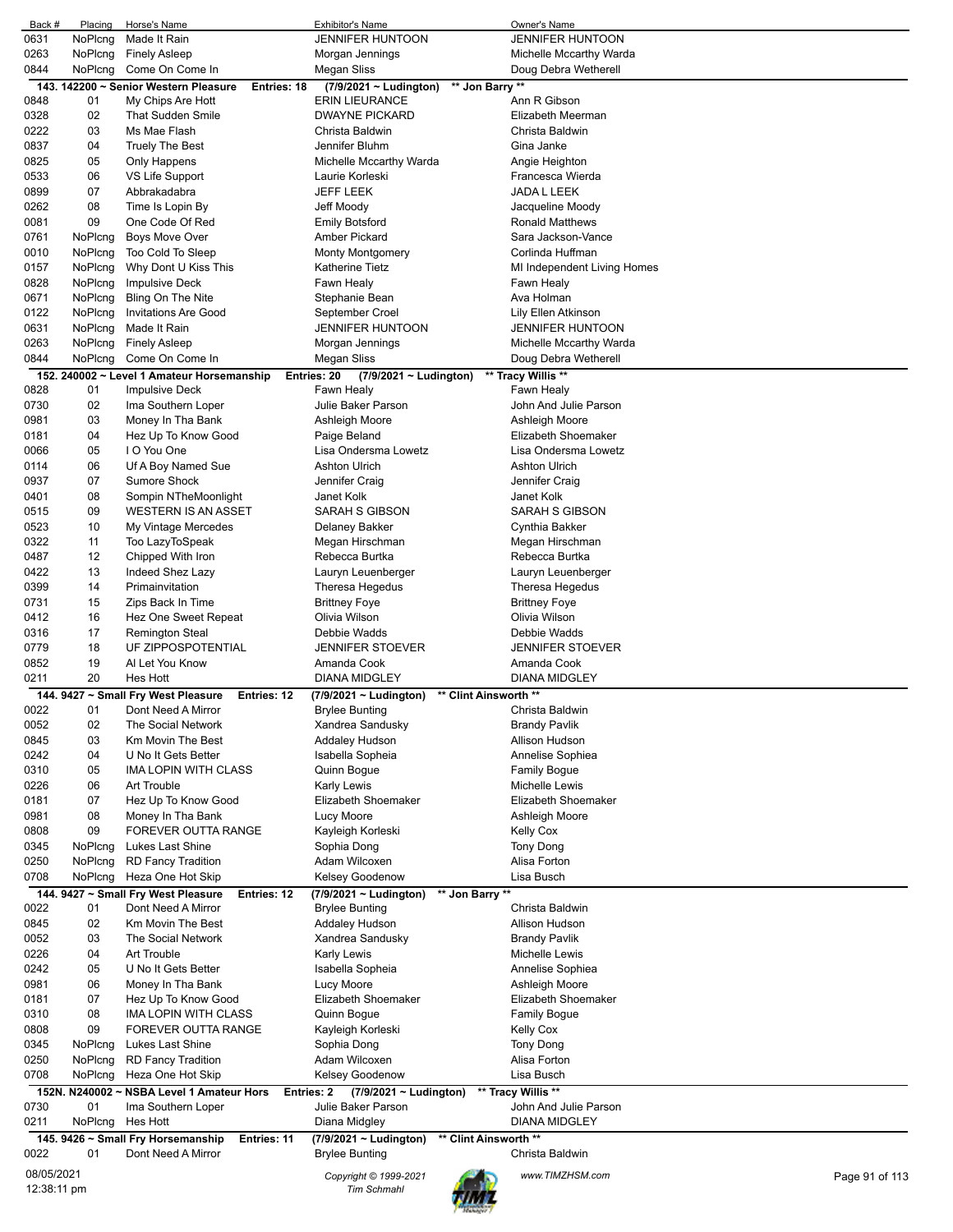| Back #      | Placing        | Horse's Name                                             | Exhibitor's Name                                     | Owner's Name             |                |
|-------------|----------------|----------------------------------------------------------|------------------------------------------------------|--------------------------|----------------|
| 0226        | 02             | Art Trouble                                              | <b>Karly Lewis</b>                                   | Michelle Lewis           |                |
| 0181        | 03             | Hez Up To Know Good                                      | Elizabeth Shoemaker                                  | Elizabeth Shoemaker      |                |
| 0310        | 04             | IMA LOPIN WITH CLASS                                     | Quinn Bogue                                          | <b>Family Bogue</b>      |                |
| 0708        | 05             | Heza One Hot Skip                                        | Kelsey Goodenow                                      | Lisa Busch               |                |
| 0845        | 06             | Km Movin The Best                                        | Addaley Hudson                                       | Allison Hudson           |                |
| 0345        | 07             | Lukes Last Shine                                         | Sophia Dong                                          | <b>Tony Dong</b>         |                |
| 0981        | 08             | Money In Tha Bank                                        |                                                      |                          |                |
|             |                |                                                          | Lucy Moore                                           | Ashleigh Moore           |                |
| 0242        | 09             | U No It Gets Better                                      | Isabella Sopheia                                     | Annelise Sophiea         |                |
| 0250        | 10             | <b>RD Fancy Tradition</b>                                | Adam Wilcoxen                                        | Alisa Forton             |                |
| 0052        | DQ             | The Social Network                                       | Xandrea Sandusky                                     | <b>Brandy Pavlik</b>     |                |
|             |                | 145. 9426 ~ Small Fry Horsemanship<br><b>Entries: 11</b> | (7/9/2021 ~ Ludington)                               | ** Jon Barry **          |                |
| 0022        | 01             | Dont Need A Mirror                                       | <b>Brylee Bunting</b>                                | Christa Baldwin          |                |
| 0226        | 02             | <b>Art Trouble</b>                                       | <b>Karly Lewis</b>                                   | <b>Michelle Lewis</b>    |                |
| 0181        | 03             | Hez Up To Know Good                                      | Elizabeth Shoemaker                                  | Elizabeth Shoemaker      |                |
| 0845        | 04             | Km Movin The Best                                        | <b>Addaley Hudson</b>                                | Allison Hudson           |                |
| 0981        | 05             | Money In Tha Bank                                        | Lucy Moore                                           | Ashleigh Moore           |                |
| 0310        | 06             | IMA LOPIN WITH CLASS                                     | Quinn Bogue                                          | <b>Family Bogue</b>      |                |
| 0708        | 07             | Heza One Hot Skip                                        |                                                      |                          |                |
|             |                |                                                          | Kelsey Goodenow                                      | Lisa Busch               |                |
| 0242        | 08             | U No It Gets Better                                      | Isabella Sopheia                                     | Annelise Sophiea         |                |
| 0345        | 09             | Lukes Last Shine                                         | Sophia Dong                                          | Tony Dong                |                |
| 0250        | 10             | <b>RD Fancy Tradition</b>                                | Adam Wilcoxen                                        | Alisa Forton             |                |
| 0052        | NoPlcng        | The Social Network                                       | Xandrea Sandusky                                     | <b>Brandy Pavlik</b>     |                |
|             |                | 153. 240800 ~ Amateur Select Horsemanship                | Entries: 11<br>$(7/9/2021 \sim$ Ludington)           | ** Tracy Willis **       |                |
| 0123        | 01             | Rock Legend                                              | Cynthia R Pyle                                       | Cynthia R Pyle           |                |
| 0119        | 02             | Baylite Jac                                              | Jeanne Hugo                                          | Jeanne Hugo              |                |
| 0150        | 03             | Macs Kool Legacy                                         | Susan Frank                                          | Susan Frank              |                |
| 0638        | 04             | Nappin On The Range                                      | YVONNE WEINBERGER                                    | YVONNE WEINBERGER        |                |
| 0211        | 05             | <b>Hes Hott</b>                                          | <b>DIANA MIDGLEY</b>                                 | <b>DIANA MIDGLEY</b>     |                |
| 0335        | 06             | One Kool Fool                                            | <b>Brenda Schrader</b>                               | <b>Brenda Schrader</b>   |                |
|             |                |                                                          |                                                      |                          |                |
| 0804        | 07             | Follow Ur Intuition                                      | <b>Stefanie Freeland</b>                             | <b>Stefanie Freeland</b> |                |
| 0451        | 08             | KM THE BEST BRANDY                                       | ANNE ZINDARS PATE                                    | ANNE ZINDARS PATE        |                |
| 0022        | 09             | Dont Need A Mirror                                       | <b>Brenda Howell</b>                                 | Christa Baldwin          |                |
| 0316        | 10             | <b>Remington Steal</b>                                   | Debbie Wadds                                         | Debbie Wadds             |                |
| 0232        | DQ             | A HOT PURCHASE                                           | Allyson Thompson                                     | Allyson Thompson         |                |
|             |                | 146. 9611 ~ Lead Line 8 & Under<br><b>Entries: 12</b>    | ** Clint Ainsworth **<br>$(7/9/2021 \sim$ Ludington) |                          |                |
| 0981        | 01             | Money In Tha Bank                                        | Harper Rayburn                                       | Ashleigh Moore           |                |
| 0143        | 02             | <b>Barry Barry Good</b>                                  | <b>Caroline Graves</b>                               | Cynthia Dore-Graves      |                |
| 0518        | NoPlcng        | Zee Zee Tuf                                              | <b>Avery Coalter</b>                                 | <b>Barb Foster</b>       |                |
| 0017        | NoPlcng        | Crimson Martini                                          | Kendall Zobl                                         | Joleen Oboyle Zobl       |                |
| 0010        | NoPlcng        | Too Cold To Sleep                                        | Evan Stoub                                           | Corlinda Huffman         |                |
| 0077        |                | Your So Hot                                              |                                                      | Corlinda Huffman         |                |
|             | NoPlcng        |                                                          | <b>Avery Stoub</b>                                   |                          |                |
| 0424        | NoPlcng        | One Black Krymsun                                        | Zachary Veldhoff                                     | Carlene Armstrong        |                |
| 0181        | NoPlcng        | Hez Up To Know Good                                      | Harleigh Kosanic                                     | Elizabeth Shoemaker      |                |
| 0487        | NoPlcng        | Chipped With Iron                                        | Lane Burtka                                          | Rebecca Burtka           |                |
| 0107        | NoPlcng        | Regal N Grand                                            | <b>Travis Collins</b>                                | <b>Taylin Collins</b>    |                |
| 0212        | NoPlcng        | Zip N The Dreams                                         | Ainslee Sophiea                                      | Annelise Sophiea         |                |
| 0855        | NoPlcng        | To Good To Be Red                                        | <b>Caroline Cesarz</b>                               | Stephanie Cesarz         |                |
|             |                | 146, 9611 ~ Lead Line 8 & Under<br><b>Entries: 12</b>    | ** Jon Barry **<br>(7/9/2021 ~ Ludington)            |                          |                |
| 0981        | 01             | Money In Tha Bank                                        | Harper Rayburn                                       | Ashleigh Moore           |                |
| 0143        | 02             | Barry Barry Good                                         | <b>Caroline Graves</b>                               | Cynthia Dore-Graves      |                |
| 0518        | NoPlcng        | Zee Zee Tuf                                              | <b>Avery Coalter</b>                                 | <b>Barb Foster</b>       |                |
| 0017        | NoPlcng        | Crimson Martini                                          | <b>Kendall Zobl</b>                                  | Joleen Oboyle Zobl       |                |
|             | NoPlcng        | Too Cold To Sleep                                        | Evan Stoub                                           | Corlinda Huffman         |                |
| 0010        |                |                                                          |                                                      |                          |                |
| 0077        | NoPlcng        | Your So Hot                                              | Avery Stoub                                          | Corlinda Huffman         |                |
| 0424        | NoPlcng        | One Black Krymsun                                        | Zachary Veldhoff                                     | Carlene Armstrong        |                |
| 0181        | NoPlcng        | Hez Up To Know Good                                      | Harleigh Kosanic                                     | Elizabeth Shoemaker      |                |
| 0487        | NoPlcng        | Chipped With Iron                                        | Lane Burtka                                          | Rebecca Burtka           |                |
| 0107        | NoPlcng        | Regal N Grand                                            | <b>Travis Collins</b>                                | <b>Taylin Collins</b>    |                |
| 0212        | NoPlcng        | Zip N The Dreams                                         | Ainslee Sophiea                                      | Annelise Sophiea         |                |
| 0855        | NoPlcng        | To Good To Be Red                                        | <b>Caroline Cesarz</b>                               | Stephanie Cesarz         |                |
|             | 153N. N240800~ | <b>NSBA Amateur Select Hors</b>                          | $(7/9/2021 \sim$ Ludington)<br>Entries: 4            | ** Tracy Willis **       |                |
| 0123        | 01             | Rock Legend                                              | Cynthia Pyle                                         | Cynthia R Pyle           |                |
| 0211        | 02             | <b>Hes Hott</b>                                          | Diana Midgley                                        | <b>DIANA MIDGLEY</b>     |                |
|             |                | One Kool Fool                                            | <b>Brenda Schrader</b>                               | <b>Brenda Schrader</b>   |                |
| 0335        | 03             |                                                          |                                                      |                          |                |
| 0022        | 04             | Dont Need A Mirror                                       | <b>Brenda Howell</b>                                 | Christa Baldwin          |                |
|             |                | 147. 440001 ~ Youth Rookie Horsemanship                  | Entries: 23<br>$(7/9/2021 \sim$ Ludington)           | ** Clint Ainsworth **    |                |
| 0630        | 01             | Im Pink Floyd                                            | <b>Kate Davis</b>                                    | <b>Kate Davis</b>        |                |
| 1854        | 02             | Hes Good To Go                                           | <b>Isabelle Freeland</b>                             | <b>Isabelle Freeland</b> |                |
| 0017        | 03             | Crimson Martini                                          | Rylee Zobl                                           | Joleen Oboyle Zobl       |                |
| 0506        | 04             | Regal Enchantment                                        | Jaydin Ruhle                                         | Saige Ruhle              |                |
| 0814        | 05             | My Invite To Dream                                       | Ava Holman                                           | Ava Holman               |                |
| 0713        | 06             | <b>Exclusively Mocca</b>                                 | Kayla Virga                                          | Kayla Virga              |                |
| 0164        | 07             | <b>Red Deeified</b>                                      | Karina Bader Van Dyle                                | Kailene Bader Van Dyke   |                |
| 1010        | 08             | Surely Im A Certain                                      | <b>Addison Buckley</b>                               | <b>Addison Buckley</b>   |                |
|             |                |                                                          |                                                      |                          |                |
| 08/05/2021  |                |                                                          | Copyright © 1999-2021                                | www.TIMZHSM.com          | Page 92 of 113 |
| 12:38:11 pm |                |                                                          | <b>Tim Schmahl</b>                                   |                          |                |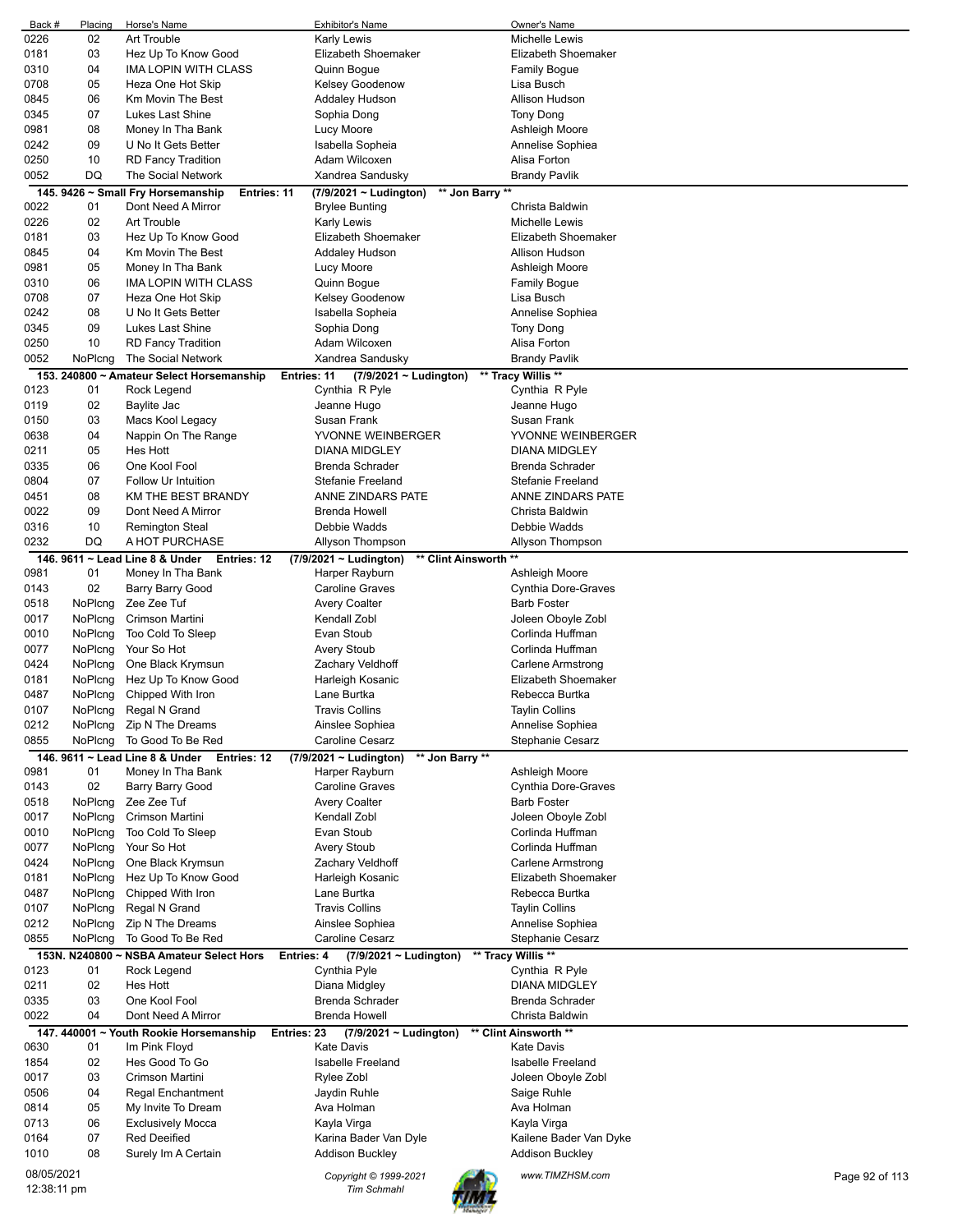| Back #       | Placing  | Horse's Name                                           | <b>Exhibitor's Name</b>                           | Owner's Name                                    |
|--------------|----------|--------------------------------------------------------|---------------------------------------------------|-------------------------------------------------|
| 0146         | 09       | ValentinosBlazinRide                                   | <b>Madison Stuart</b>                             | <b>Madison Stuart</b>                           |
| 0111         | 10       | Dang Near Dun                                          | Claire Kelp                                       | Claire Kelp                                     |
| 0937<br>0015 | 11<br>12 | Sumore Shock<br>Shocked The Party                      | <b>Isabel Craig</b><br><b>Chloe Coker</b>         | Jennifer Craig                                  |
| 0125         | 13       | Dressed Hot Batt Man                                   | Darlene Wilcoxen                                  | Landry Tate<br>Alisa Forton                     |
| 0334         | 14       | Hot Look N Dream                                       | Olivia Hill                                       | Olivia Hill                                     |
| 0424         | 15       | One Black Krymsun                                      | Carlene Armstrong                                 | <b>Carlene Armstrong</b>                        |
| 0207         | 16       | Kaptain Kaveman                                        | <b>Elizabeth Smith</b>                            | Elizabeth Smith                                 |
| 0013         | 17       | Made With Real Cocoa                                   | Brylynn Balon                                     | Brylynn Balon                                   |
| 0904         | 18       | EveryoneLuvsAGoodbar                                   | Kerrigan Lynch                                    | Kerrigan Lynch                                  |
| 0775         | 19       | Secure The Jewels                                      | <b>Lily Luckett</b>                               | <b>Taylor Peer</b>                              |
| 0282         | 20       | Lopers Get Good Chex                                   | Stellamia Aerts                                   | Sara Shoemaker                                  |
| 0616         | 21       | Its All About Legs                                     | Grace Benway                                      | Rocking K Farms                                 |
| 0959         | 22       | Shaikn Not Stird                                       | Lydia Sage Czubak                                 | Lydia Sage Czubak                               |
| 0518         | 23       | Zee Zee Tuf                                            | Sarah Russell                                     | <b>Barb Foster</b>                              |
|              |          | 147. 440001 ~ Youth Rookie Horsemanship<br>Entries: 23 | (7/9/2021 ~ Ludington)                            | ** Jon Barry **                                 |
| 0630<br>0017 | 01<br>02 | Im Pink Floyd<br>Crimson Martini                       | <b>Kate Davis</b><br>Rylee Zobl                   | <b>Kate Davis</b><br>Joleen Oboyle Zobl         |
| 0146         | 03       | ValentinosBlazinRide                                   | <b>Madison Stuart</b>                             | <b>Madison Stuart</b>                           |
| 1010         | 04       | Surely Im A Certain                                    | <b>Addison Buckley</b>                            | <b>Addison Buckley</b>                          |
| 0713         | 05       | <b>Exclusively Mocca</b>                               | Kayla Virga                                       | Kayla Virga                                     |
| 0111         | 06       | Dang Near Dun                                          | Claire Kelp                                       | Claire Kelp                                     |
| 0814         | 07       | My Invite To Dream                                     | Ava Holman                                        | Ava Holman                                      |
| 0937         | 08       | <b>Sumore Shock</b>                                    | <b>Isabel Craig</b>                               | Jennifer Craig                                  |
| 1854         | 09       | Hes Good To Go                                         | <b>Isabelle Freeland</b>                          | Isabelle Freeland                               |
| 0015         | 10       | Shocked The Party                                      | <b>Chloe Coker</b>                                | Landry Tate                                     |
| 0164         | 11       | <b>Red Deeified</b>                                    | Karina Bader Van Dyle                             | Kailene Bader Van Dyke                          |
| 0904         | 12       | EveryoneLuvsAGoodbar                                   | Kerrigan Lynch                                    | Kerrigan Lynch                                  |
| 0334         | 13       | Hot Look N Dream                                       | Olivia Hill                                       | Olivia Hill                                     |
| 0506         | 14       | <b>Regal Enchantment</b>                               | Jaydin Ruhle                                      | Saige Ruhle                                     |
| 0424         | 15       | One Black Krymsun                                      | Carlene Armstrong                                 | Carlene Armstrong                               |
| 0207         | 16       | Kaptain Kaveman                                        | Elizabeth Smith                                   | <b>Elizabeth Smith</b>                          |
| 0282         | 17       | Lopers Get Good Chex                                   | Stellamia Aerts                                   | Sara Shoemaker                                  |
| 0013<br>0125 | 18<br>19 | Made With Real Cocoa<br>Dressed Hot Batt Man           | Brylynn Balon<br>Darlene Wilcoxen                 | Brylynn Balon<br>Alisa Forton                   |
| 0775         | 20       | Secure The Jewels                                      | <b>Lily Luckett</b>                               | <b>Taylor Peer</b>                              |
| 0616         | 21       | Its All About Legs                                     | Grace Benway                                      | Rocking K Farms                                 |
| 0959         | 22       | Shaikn Not Stird                                       | Lydia Sage Czubak                                 | Lydia Sage Czubak                               |
|              |          |                                                        |                                                   |                                                 |
| 0518         | 23       | Zee Zee Tuf                                            | Sarah Russell                                     | <b>Barb Foster</b>                              |
|              |          | 154. 240000 ~ Amateur Horsemanship<br>Entries: 19      | ** Tracy Willis **<br>$(7/9/2021 \sim$ Ludington) |                                                 |
| 0796         | 01       | <b>JACKEDUPONCHOCOLATE</b>                             | JENNIFER ROSE MIECH                               | <b>JENNIFER ROSE MIECH</b>                      |
| 0189         | 02       | Cookies N Creamtini                                    | Katie Warnock                                     | Katie Warnock                                   |
| 0122         | 03       | <b>Invitations Are Good</b>                            | Lily Ellen Atkinson                               | Lily Ellen Atkinson                             |
| 0277         | 04       | Iron Can Dance                                         | Kailene Bader Van Dyke                            | Merri Van Dyke                                  |
| 0222         | 05       | Ms Mae Flash                                           | Brandy Baldwin-Bunting                            | Christa Baldwin                                 |
| 9676         | 06       | Iron Hot Maiden                                        | Meggen M Morrow Baynes                            | Meggen M Morrow Baynes                          |
| 0430         | 07       | <b>SHEZADDICTING</b>                                   | <b>Tiffany Born</b>                               | Trista L Born                                   |
| 0263         | 08       | <b>Finely Asleep</b>                                   | Morgan Jennings                                   | Michelle Mccarthy Warda                         |
| 0383         | 09       | The Red Foxx                                           | ADAM JOHNSON                                      | ADAM JOHNSON                                    |
| 0525         | 10       | The Best Margarita                                     | Maureen Pappas                                    | Maureen Pappas                                  |
| 0212         | 11       | Zip N The Dreams                                       | Annelise Sophiea                                  | Annelise Sophiea                                |
| 0779<br>0066 | 12<br>13 | UF ZIPPOSPOTENTIAL<br>I O You One                      | <b>JENNIFER STOEVER</b><br>Lisa Ondersma Lowetz   | <b>JENNIFER STOEVER</b><br>Lisa Ondersma Lowetz |
| 0526         | 14       | <b>Blazing Potential</b>                               | Katie Main                                        | Katie Main                                      |
| 0322         | 15       | Too LazyToSpeak                                        | Megan Hirschman                                   | Megan Hirschman                                 |
| 2010         | 16       | <b>HOTRODDER</b>                                       | CHAYNA DENICOLO                                   | CHAYNA DENICOLO                                 |
| 0535         | 17       | <b>Expensive Assets</b>                                | <b>Madison Pfahl</b>                              | <b>Madison Pfahl</b>                            |
| 0252         | 18       | Made Of Candy                                          | Stephen Erdman                                    | Stephen Erdman                                  |
| 0731         | DQ       | Zips Back In Time                                      | <b>Brittney Foye</b>                              | <b>Brittney Foye</b>                            |
|              |          | 148. 440702 ~ Level 1 Youth Horsemanship 13&Under      | Entries: 11<br>$(7/9/2021 \sim$ Ludington)        | ** Clint Ainsworth **                           |
| 0284         | 01       | Good Luck Charley                                      | Lauren Deeds                                      | Gretchen Deeds                                  |
| 1010         | 02       | Surely Im A Certain                                    | <b>Addison Buckley</b>                            | <b>Addison Buckley</b>                          |
| 0713         | 03       | <b>Exclusively Mocca</b>                               | Kayla Virga                                       | Kayla Virga                                     |
| 0206         | 04       | Prepare To B Shocked                                   | Myah Jane Chaput                                  | <b>Stacy Chaput</b>                             |
| 0321         | 05       | Cash Only                                              | Ella Spies                                        | Ella Spies                                      |
| 0222         | 06       | Ms Mae Flash                                           | <b>Braelyn Bunting</b>                            | Christa Baldwin                                 |
| 0937         | 07       | <b>Sumore Shock</b>                                    | <b>Isabel Craig</b>                               | Jennifer Craig                                  |
| 0146         | 08       | ValentinosBlazinRide                                   | <b>Madison Stuart</b>                             | <b>Madison Stuart</b>                           |
| 1433         | 09<br>10 | A Sleepy Margarita                                     | Addison Baynes<br>Elizabeth Smith                 | Meggen M Morrow Baynes<br>Elizabeth Smith       |
| 0207<br>0107 | 11       | Kaptain Kaveman<br>Regal N Grand                       | <b>Taylin Collins</b>                             | <b>Taylin Collins</b>                           |
|              |          | 148. 440702 ~ Level 1 Youth Horsemanship 13&Under      | Entries: 11<br>$(7/9/2021 \sim$ Ludington)        | ** Jon Barry **                                 |
| 0284         | 01       | Good Luck Charley                                      | Lauren Deeds                                      | Gretchen Deeds                                  |
| 0146         | 02       | ValentinosBlazinRide                                   | <b>Madison Stuart</b>                             | <b>Madison Stuart</b>                           |
| 08/05/2021   |          |                                                        | Copyright © 1999-2021                             | www.TIMZHSM.com<br>Page 93 of 113               |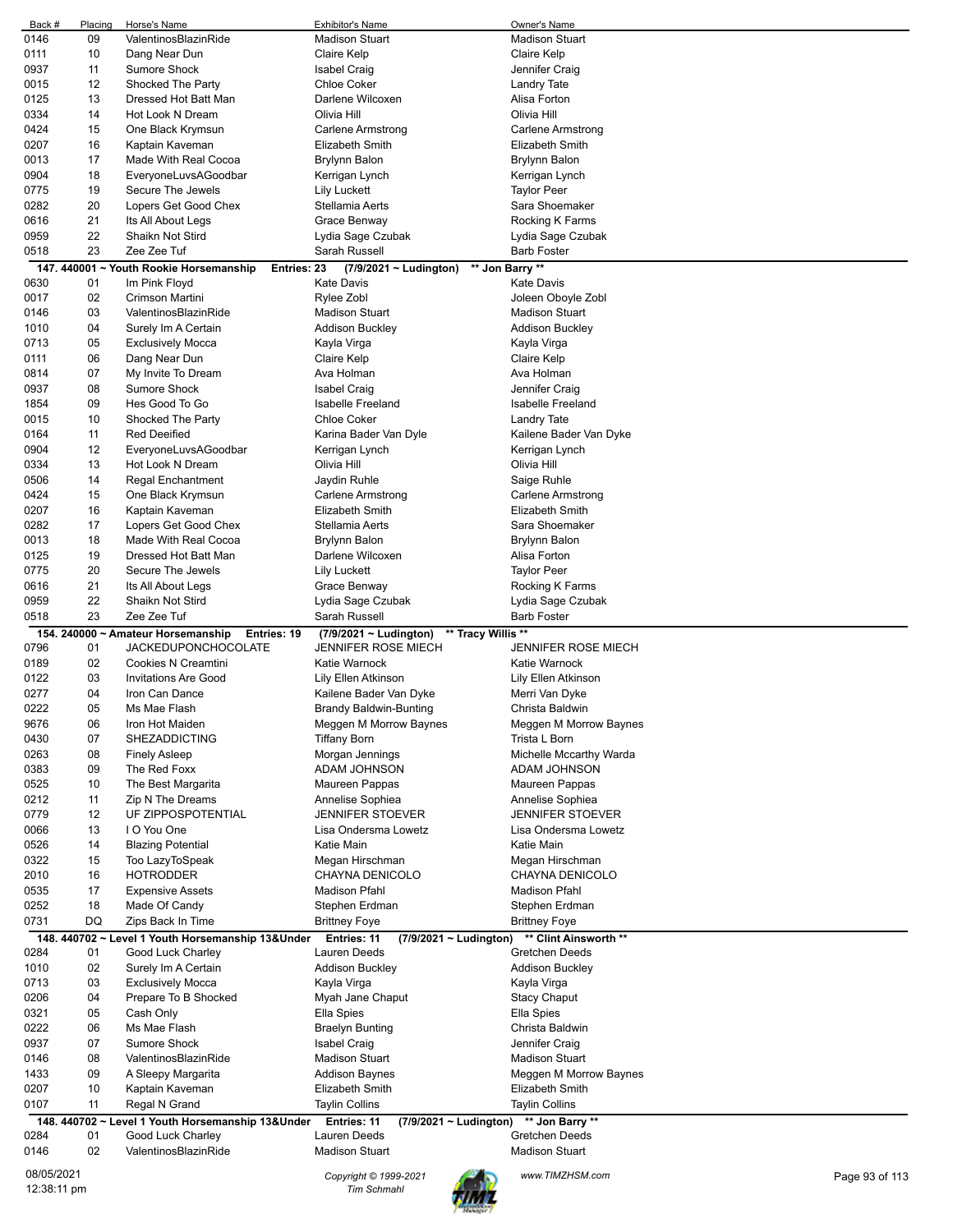| Back #      | Placing        | Horse's Name                                        | <b>Exhibitor's Name</b>                         | Owner's Name                |                |
|-------------|----------------|-----------------------------------------------------|-------------------------------------------------|-----------------------------|----------------|
| 0321        | 03             | Cash Only                                           | Ella Spies                                      | Ella Spies                  |                |
| 0222        | 04             | Ms Mae Flash                                        | <b>Braelyn Bunting</b>                          | Christa Baldwin             |                |
| 1433        | 05             | A Sleepy Margarita                                  | <b>Addison Baynes</b>                           | Meggen M Morrow Baynes      |                |
| 0206        | 06             | Prepare To B Shocked                                | Myah Jane Chaput                                | <b>Stacy Chaput</b>         |                |
| 1010        | 07             | Surely Im A Certain                                 | <b>Addison Buckley</b>                          | <b>Addison Buckley</b>      |                |
| 0713        | 08             | <b>Exclusively Mocca</b>                            | Kayla Virga                                     | Kayla Virga                 |                |
| 0937        | 09             | <b>Sumore Shock</b>                                 | Isabel Craig                                    | Jennifer Craig              |                |
| 0107        | 10             | Regal N Grand                                       | <b>Taylin Collins</b>                           | <b>Taylin Collins</b>       |                |
| 0207        | 11             | Kaptain Kaveman                                     | <b>Elizabeth Smith</b>                          | Elizabeth Smith             |                |
|             | 154N. N240000~ | <b>NSBA Amateur Horsemanship</b>                    | Entries: 4<br>$(7/9/2021 \sim$ Ludington)       | ** Tracy Willis **          |                |
| 0189        | 01             | Cookies N Creamtini                                 | Katie Warnock                                   | Katie Warnock               |                |
| 0222        | 02             | Ms Mae Flash                                        | <b>Brandy Baldwin-Bunting</b>                   | Christa Baldwin             |                |
| 0263        | 03             | <b>Finely Asleep</b>                                | Morgan McCarthy Warda                           | Michelle Mccarthy Warda     |                |
| 0252        | NoPlcng        | Made Of Candy                                       | Stephen Erdman                                  | Stephen Erdman              |                |
|             |                | 149. 440802 ~ Level 1 Youth Horsemanship 14-18      | Entries: 22<br>(7/9/2021 ~ Ludington)           | ** Clint Ainsworth **       |                |
| 0602        | 01             | Best Of My Luv                                      | <b>Emily Weaver</b>                             | Lori Weaver                 |                |
| 0630        | 02             | Im Pink Floyd                                       | <b>Kate Davis</b>                               | <b>Kate Davis</b>           |                |
| 0814        | 03             | My Invite To Dream                                  | Ava Holman                                      | Ava Holman                  |                |
| 0955        | 04             | Good Lookin Gucci                                   | Katelyn Rabe                                    | University Findlay          |                |
| 0456        | 05             | A Certain Revolution                                | Kyra N Koester                                  | Kyra N Koester              |                |
| 0424        | 06             | One Black Krymsun                                   | Carlene Armstrong                               | <b>Carlene Armstrong</b>    |                |
| 0164        | 07             | <b>Red Deeified</b>                                 | Karina Bader Van Dyle                           | Kailene Bader Van Dyke      |                |
| 0157        | 08             | Why Dont U Kiss This                                | <b>Katherine Tietz</b>                          | MI Independent Living Homes |                |
| 1854        | 09             | Hes Good To Go                                      | <b>Isabelle Freeland</b>                        | <b>Isabelle Freeland</b>    |                |
| 0200        | 10             | <b>EZ Rockin Career</b>                             | Rylee Harding                                   | <b>Rylee Harding</b>        |                |
| 0015        | 11             | Shocked The Party                                   | <b>Chloe Coker</b>                              | Landry Tate                 |                |
| 0334        | 12             | Hot Look N Dream                                    | Olivia Hill                                     | Olivia Hill                 |                |
| 0904        | 13             | EveryoneLuvsAGoodbar                                | Kerrigan Lynch                                  | Kerrigan Lynch              |                |
| 0750        | 14             | Fancy Enough To Win                                 | Maya Edwards                                    | <b>Madison Mulder</b>       |                |
| 0216        | 15             | Larrys Back In Black                                | Katie Tenerowicz                                | Keith R Boutet              |                |
| 0111        | 16             | Dang Near Dun                                       | Claire Kelp                                     | Claire Kelp                 |                |
| 0818        | 17             | <b>Extremely Impulsive</b>                          | Benjamin Kortz                                  | Benjamin Kortz              |                |
| 0282        | 18             | Lopers Get Good Chex                                | Stellamia Aerts                                 | Sara Shoemaker              |                |
| 0775        | 19             | Secure The Jewels                                   | Lily Luckett                                    | <b>Taylor Peer</b>          |                |
| 0515        | 20             | <b>WESTERN IS AN ASSET</b>                          | Camryn Gibson                                   | SARAH S GIBSON              |                |
| 0013        | 21             | Made With Real Cocoa                                | <b>Brylynn Balon</b>                            | Brylynn Balon               |                |
| 0125        | 22             | Dressed Hot Batt Man                                | Darlene Wilcoxen                                | Alisa Forton                |                |
|             |                | 149. 440802 ~ Level 1 Youth Horsemanship 14-18      | Entries: 22<br>(7/9/2021 ~ Ludington)           | ** Jon Barry **             |                |
| 0630        | 01             | Im Pink Floyd                                       | <b>Kate Davis</b>                               | <b>Kate Davis</b>           |                |
| 0750        | 02             | Fancy Enough To Win                                 | Maya Edwards                                    | <b>Madison Mulder</b>       |                |
| 0602        | 03             | Best Of My Luv                                      | <b>Emily Weaver</b>                             | Lori Weaver                 |                |
| 0200        | 04             | <b>EZ Rockin Career</b>                             | <b>Rylee Harding</b>                            | <b>Rylee Harding</b>        |                |
| 0814        | 05             | My Invite To Dream                                  | Ava Holman                                      | Ava Holman                  |                |
| 0157        | 06             | Why Dont U Kiss This                                | <b>Katherine Tietz</b>                          | MI Independent Living Homes |                |
| 0955        | 07             | Good Lookin Gucci                                   | Katelyn Rabe                                    | University Findlay          |                |
| 0334        | 08             | Hot Look N Dream                                    | Olivia Hill                                     | Olivia Hill                 |                |
| 0456        | 09             | A Certain Revolution                                | Kyra N Koester                                  | Kyra N Koester              |                |
| 0111        | 10             | Dang Near Dun                                       | Claire Kelp                                     | Claire Kelp                 |                |
| 0904        | 11             | EveryoneLuvsAGoodbar                                | Kerrigan Lynch                                  | Kerrigan Lynch              |                |
| 0424        | 12             | One Black Krymsun                                   | Carlene Armstrong                               | <b>Carlene Armstrong</b>    |                |
| 1854        | 13             | Hes Good To Go                                      | <b>Isabelle Freeland</b>                        | Isabelle Freeland           |                |
| 0216        | 14             | Larrys Back In Black                                | <b>Katie Tenerowicz</b>                         | Keith R Boutet              |                |
| 0164        | 15             | <b>Red Deeified</b>                                 | Karina Bader Van Dyle                           | Kailene Bader Van Dyke      |                |
| 0015        | 16             | Shocked The Party                                   | <b>Chloe Coker</b>                              | Landry Tate                 |                |
| 0818        | 17             | <b>Extremely Impulsive</b>                          | Benjamin Kortz                                  | Benjamin Kortz              |                |
| 0515        | 18             | <b>WESTERN IS AN ASSET</b>                          | Camryn Gibson                                   | SARAH S GIBSON              |                |
| 0282        | 19             | Lopers Get Good Chex                                | Stellamia Aerts                                 | Sara Shoemaker              |                |
| 0775        | 20             | Secure The Jewels                                   | <b>Lily Luckett</b>                             | <b>Taylor Peer</b>          |                |
| 0013        | 21             | Made With Real Cocoa                                | Brylynn Balon                                   | Brylynn Balon               |                |
| 0125        | 22             | Dressed Hot Batt Man                                | Darlene Wilcoxen                                | Alisa Forton                |                |
|             |                | 150. 440000 ~ Yth West Hors All Ages<br>Entries: 21 | ** Clint Ainsworth **<br>(7/9/2021 ~ Ludington) |                             |                |
| 0328        | 01             | <b>That Sudden Smile</b>                            | Elizabeth Meerman                               | Elizabeth Meerman           |                |
| 0815        | 02             | CHEX OUT MY LOPE                                    | <b>RACHEL KRUCHTEN</b>                          | <b>KRISTINE KRUCHTEN</b>    |                |
| 0333        | 03             | Fightin Off Sleep                                   | Peyton Baxter                                   | Ginger Baxter               |                |
| 0235        | 04             | Gota B A Hit                                        | Grace Gasper                                    | <b>Tammy Gasper</b>         |                |
| 0024        | 05             | Gonna Get Ya Good                                   | Rilynn Lindsay                                  | Rilynn Lindsay              |                |
| 0818        | 06             | <b>Extremely Impulsive</b>                          | Benjamin Kortz                                  | Benjamin Kortz              |                |
| 0149        | 07             | Got My Swag On                                      | Katherine West                                  | <b>Christine West</b>       |                |
| 0955        | 08             | Good Lookin Gucci                                   | Katelyn Rabe                                    | University Findlay          |                |
| 0200        | 09             | <b>EZ Rockin Career</b>                             | Rylee Harding                                   | <b>Rylee Harding</b>        |                |
| 1433        | 10             | A Sleepy Margarita                                  | Addison Baynes                                  | Meggen M Morrow Baynes      |                |
| 0107        | 11             | Regal N Grand                                       | <b>Taylin Collins</b>                           | <b>Taylin Collins</b>       |                |
| 0146        | 12             | ValentinosBlazinRide                                | <b>Madison Stuart</b>                           | <b>Madison Stuart</b>       |                |
| 0015        | 13             | Shocked The Party                                   | <b>Chloe Coker</b>                              | <b>Landry Tate</b>          |                |
| 08/05/2021  |                |                                                     |                                                 |                             |                |
| 12:38:11 pm |                |                                                     | Copyright © 1999-2021<br>Tim Schmahl            | www.TIMZHSM.com             | Page 94 of 113 |
|             |                |                                                     |                                                 |                             |                |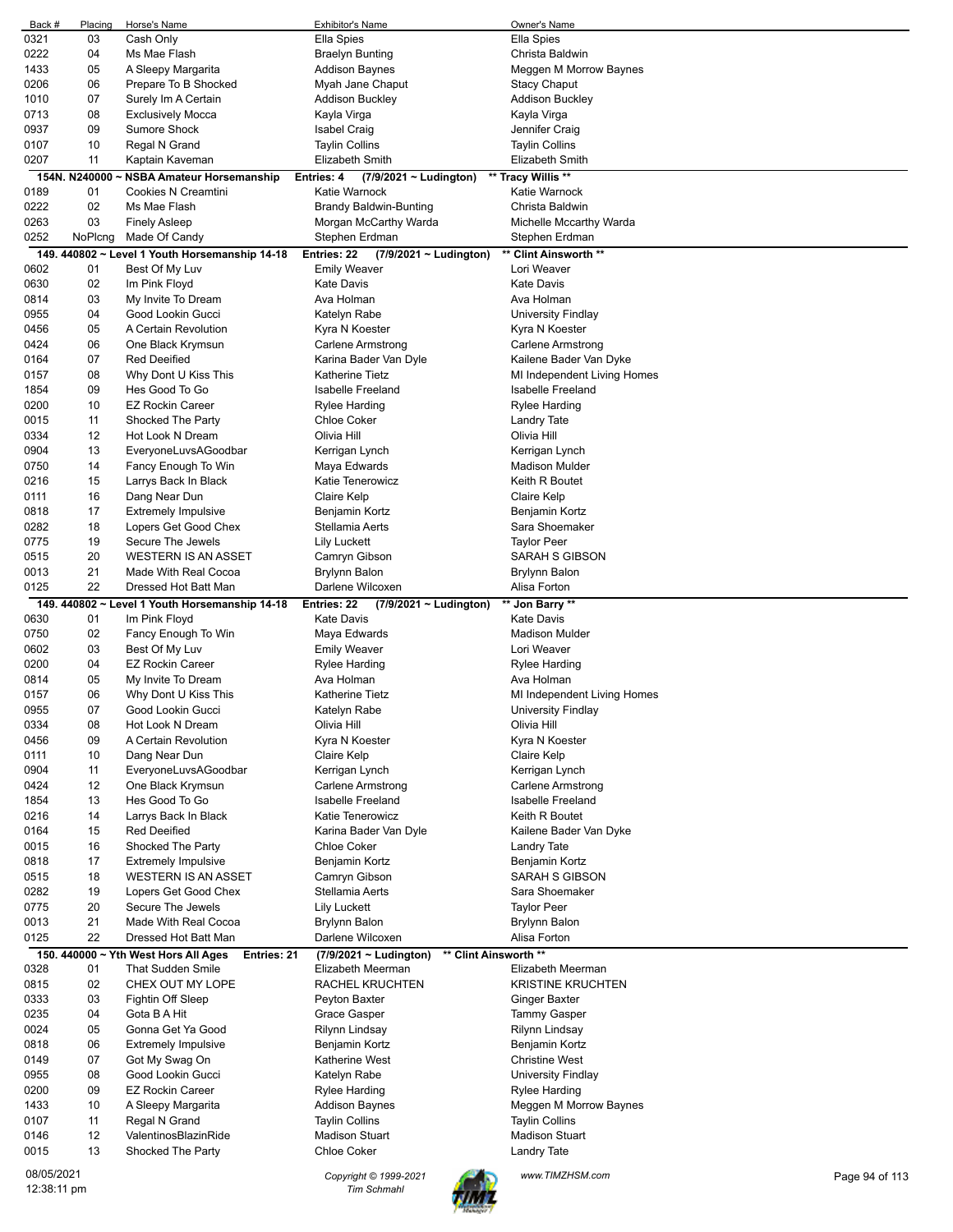| Back #       | Placing  | Horse's Name                                        | <b>Exhibitor's Name</b>                        | Owner's Name                              |                |
|--------------|----------|-----------------------------------------------------|------------------------------------------------|-------------------------------------------|----------------|
| 0133         | 14       | <b>Missin Sleep</b>                                 | <b>Audrey Barnes</b>                           | <b>Audrey Barnes</b>                      |                |
| 0157         | 15       | Why Dont U Kiss This                                | <b>Katherine Tietz</b>                         | MI Independent Living Homes               |                |
| 0124         | 16       | Madd Money                                          | Lauren Lauver                                  | Lauren Lauver                             |                |
| 0111         | DQ       | Dang Near Dun                                       | Claire Kelp                                    | Claire Kelp                               |                |
| 0456         | DQ       | A Certain Revolution                                | Kyra N Koester                                 | Kyra N Koester                            |                |
| 0284         | DQ       | Good Luck Charley                                   | Lauren Deeds                                   | <b>Gretchen Deeds</b>                     |                |
| 0624         | DQ       | <b>INVIOUS MISTER</b>                               | <b>KAYLYN KRUCHTEN</b>                         | <b>KRISTINE KRUCHTEN</b>                  |                |
| 0259         | DQ       | Chevrolatte                                         | Elizabeth West                                 | <b>Christine West</b>                     |                |
| 0333         | 01       | 150. 440000 ~ Yth West Hors All Ages<br>Entries: 21 | ** Jon Barry **<br>$(7/9/2021 \sim$ Ludington) |                                           |                |
| 0328         | 02       | Fightin Off Sleep<br><b>That Sudden Smile</b>       | Peyton Baxter<br>Elizabeth Meerman             | Ginger Baxter<br>Elizabeth Meerman        |                |
| 0235         | 03       | Gota B A Hit                                        | Grace Gasper                                   | <b>Tammy Gasper</b>                       |                |
| 0024         | 04       | Gonna Get Ya Good                                   | Rilynn Lindsay                                 | Rilynn Lindsay                            |                |
| 1433         | 05       | A Sleepy Margarita                                  | <b>Addison Baynes</b>                          | Meggen M Morrow Baynes                    |                |
| 0815         | 06       | CHEX OUT MY LOPE                                    | RACHEL KRUCHTEN                                | <b>KRISTINE KRUCHTEN</b>                  |                |
| 0200         | 07       | <b>EZ Rockin Career</b>                             | Rylee Harding                                  | <b>Rylee Harding</b>                      |                |
| 0157         | 08       | Why Dont U Kiss This                                | <b>Katherine Tietz</b>                         | MI Independent Living Homes               |                |
| 0149         | 09       | Got My Swag On                                      | <b>Katherine West</b>                          | <b>Christine West</b>                     |                |
| 0818         | 10       | <b>Extremely Impulsive</b>                          | Benjamin Kortz                                 | Benjamin Kortz                            |                |
| 0955         | 11       | Good Lookin Gucci                                   | Katelyn Rabe                                   | University Findlay                        |                |
| 0107         | 12       | Regal N Grand                                       | <b>Taylin Collins</b>                          | <b>Taylin Collins</b>                     |                |
| 0146         | 13       | ValentinosBlazinRide                                | <b>Madison Stuart</b>                          | <b>Madison Stuart</b>                     |                |
| 0133         | 14       | Missin Sleep                                        | <b>Audrey Barnes</b>                           | Audrey Barnes                             |                |
| 0015         | 15       | Shocked The Party                                   | <b>Chloe Coker</b>                             | <b>Landry Tate</b>                        |                |
| 0124         | 16       | Madd Money                                          | Lauren Lauver                                  | Lauren Lauver                             |                |
| 0111         | DQ       | Dang Near Dun                                       | Claire Kelp                                    | Claire Kelp                               |                |
| 0456         | DQ       | A Certain Revolution                                | Kyra N Koester                                 | Kyra N Koester                            |                |
| 0284         | DQ       | Good Luck Charley                                   | Lauren Deeds                                   | <b>Gretchen Deeds</b>                     |                |
| 0624         | DQ       | <b>INVIOUS MISTER</b>                               | <b>KAYLYN KRUCHTEN</b>                         | <b>KRISTINE KRUCHTEN</b>                  |                |
| 0259         | DQ       | Chevrolatte                                         | <b>Elizabeth West</b>                          | <b>Christine West</b>                     |                |
|              |          | 151. 240001 ~ Amateur Rookie Horsemanship           | Entries: 16<br>$(7/9/2021 \sim$ Ludington)     | ** Clint Ainsworth **                     |                |
| 0025         | 01       | Johnny Diesel                                       | Morgan Letzkus                                 | James Letzkus                             |                |
| 0804         | 02       | Follow Ur Intuition                                 | <b>Stefanie Freeland</b>                       | <b>Stefanie Freeland</b>                  |                |
| 0981         | 03       | Money In Tha Bank                                   | Ashleigh Moore                                 | Ashleigh Moore                            |                |
| 0730         | 04       | Ima Southern Loper                                  | Julie Baker Parson                             | John And Julie Parson                     |                |
| 0523         | 05       | My Vintage Mercedes                                 | Delaney Bakker                                 | Cynthia Bakker                            |                |
| 0937         | 06<br>07 | Sumore Shock                                        | Jennifer Craig                                 | Jennifer Craig<br>Elizabeth Shoemaker     |                |
| 0181<br>0515 | 08       | Hez Up To Know Good<br><b>WESTERN IS AN ASSET</b>   | Paige Beland<br>SARAH S GIBSON                 | SARAH S GIBSON                            |                |
| 0422         | 09       | Indeed Shez Lazy                                    | Lauryn Leuenberger                             | Lauryn Leuenberger                        |                |
| 0504         | 10       | <b>Shes Simply Best</b>                             | <b>Terribeth Gordon</b>                        | <b>Terribeth Gordon</b>                   |                |
| 0412         | 11       | Hez One Sweet Repeat                                | Olivia Wilson                                  | Olivia Wilson                             |                |
| 0487         | 12       | Chipped With Iron                                   | Rebecca Burtka                                 | Rebecca Burtka                            |                |
| 0052         | 13       | The Social Network                                  | <b>Brandy Pavlik</b>                           | <b>Brandy Pavlik</b>                      |                |
| 0182         | 14       | Be Red Instead                                      | Julie Merchant-Reincke                         | Julie Merchant-Reincke                    |                |
| 0399         | 15       | Primainvitation                                     | Theresa Hegedus                                | Theresa Hegedus                           |                |
| 0852         | 16       | Al Let You Know                                     | Amanda Cook                                    | Amanda Cook                               |                |
|              |          | 151. 240001 ~ Amateur Rookie Horsemanship           | Entries: 16<br>(7/9/2021 ~ Ludington)          | ** Jon Barry **                           |                |
| 0981         | 01       | Money In Tha Bank                                   | Ashleigh Moore                                 | Ashleigh Moore                            |                |
| 0730         | 02       | Ima Southern Loper                                  | Julie Baker Parson                             | John And Julie Parson                     |                |
| 0412         | 03       | Hez One Sweet Repeat                                | Olivia Wilson                                  | Olivia Wilson                             |                |
| 0025         | 04       | Johnny Diesel                                       | Morgan Letzkus                                 | James Letzkus                             |                |
| 0181         | 05       | Hez Up To Know Good                                 | Paige Beland                                   | Elizabeth Shoemaker                       |                |
| 0804         | 06       | Follow Ur Intuition                                 | Stefanie Freeland                              | <b>Stefanie Freeland</b>                  |                |
| 0937         | 07       | <b>Sumore Shock</b>                                 | Jennifer Craig                                 | Jennifer Craig                            |                |
| 0523         | 08       | My Vintage Mercedes                                 | Delaney Bakker                                 | Cynthia Bakker                            |                |
| 0422         | 09       | Indeed Shez Lazy                                    | Lauryn Leuenberger                             | Lauryn Leuenberger                        |                |
| 0052         | 10       | The Social Network                                  | <b>Brandy Pavlik</b>                           | <b>Brandy Pavlik</b>                      |                |
| 0515         | 11<br>12 | <b>WESTERN IS AN ASSET</b>                          | SARAH S GIBSON                                 | SARAH S GIBSON                            |                |
| 0487<br>0504 | 13       | Chipped With Iron                                   | Rebecca Burtka<br><b>Terribeth Gordon</b>      | Rebecca Burtka<br><b>Terribeth Gordon</b> |                |
| 0399         | 14       | Shes Simply Best<br>Primainvitation                 | Theresa Hegedus                                | Theresa Hegedus                           |                |
| 0182         | 15       | Be Red Instead                                      | Julie Merchant-Reincke                         | Julie Merchant-Reincke                    |                |
| 0852         | 16       | Al Let You Know                                     | Amanda Cook                                    | Amanda Cook                               |                |
|              |          | 152. 240002 ~ Level 1 Amateur Horsemanship          | Entries: 20<br>$(7/9/2021 \sim$ Ludington)     | ** Clint Ainsworth **                     |                |
| 0730         | 01       | Ima Southern Loper                                  | Julie Baker Parson                             | John And Julie Parson                     |                |
| 0828         | 02       | <b>Impulsive Deck</b>                               | Fawn Healy                                     | Fawn Healy                                |                |
| 0981         | 03       | Money In Tha Bank                                   | Ashleigh Moore                                 | Ashleigh Moore                            |                |
| 0523         | 04       | My Vintage Mercedes                                 | Delaney Bakker                                 | Cynthia Bakker                            |                |
| 0181         | 05       | Hez Up To Know Good                                 | Paige Beland                                   | Elizabeth Shoemaker                       |                |
| 0066         | 06       | I O You One                                         | Lisa Ondersma Lowetz                           | Lisa Ondersma Lowetz                      |                |
| 0322         | 07       | Too LazyToSpeak                                     | Megan Hirschman                                | Megan Hirschman                           |                |
| 0937         | 08       | Sumore Shock                                        | Jennifer Craig                                 | Jennifer Craig                            |                |
| 0114         | 09       | Uf A Boy Named Sue                                  | <b>Ashton Ulrich</b>                           | <b>Ashton Ulrich</b>                      |                |
| 08/05/2021   |          |                                                     | Copyright © 1999-2021                          | www.TIMZHSM.com                           | Page 95 of 113 |
| 12:38:11 pm  |          |                                                     | <b>Tim Schmahl</b>                             |                                           |                |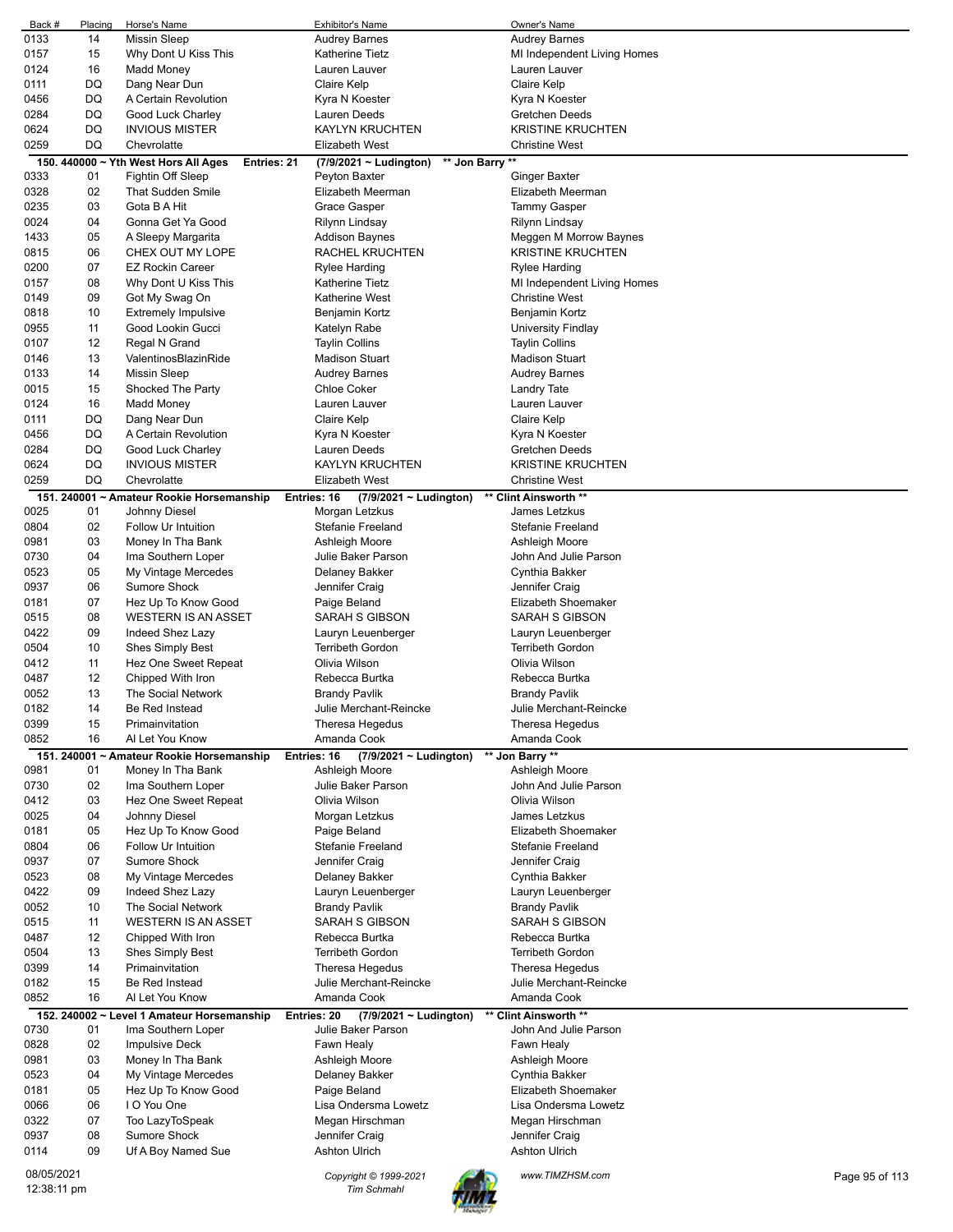| Back #      | Placing | Horse's Name                                             | <b>Exhibitor's Name</b>                              | <b>Owner's Name</b>                     |                |
|-------------|---------|----------------------------------------------------------|------------------------------------------------------|-----------------------------------------|----------------|
| 0401        | 10      | Sompin NTheMoonlight                                     | Janet Kolk                                           | Janet Kolk                              |                |
| 0487        | 11      | Chipped With Iron                                        | Rebecca Burtka                                       | Rebecca Burtka                          |                |
| 0515        | 12      | <b>WESTERN IS AN ASSET</b>                               | SARAH S GIBSON                                       | <b>SARAH S GIBSON</b>                   |                |
| 0422        | 13      | Indeed Shez Lazy                                         | Lauryn Leuenberger                                   | Lauryn Leuenberger                      |                |
| 0399        | 14      | Primainvitation                                          | Theresa Hegedus                                      | Theresa Hegedus                         |                |
| 0731        | 15      | Zips Back In Time                                        | <b>Brittney Foye</b>                                 | <b>Brittney Foye</b>                    |                |
| 0412        | 16      | Hez One Sweet Repeat                                     | Olivia Wilson                                        | Olivia Wilson                           |                |
| 0779        | 17      | UF ZIPPOSPOTENTIAL                                       | JENNIFER STOEVER                                     | JENNIFER STOEVER                        |                |
| 0852        | 18      | Al Let You Know                                          | Amanda Cook                                          | Amanda Cook                             |                |
|             |         |                                                          | Debbie Wadds                                         | Debbie Wadds                            |                |
| 0316        | 19      | <b>Remington Steal</b>                                   |                                                      | <b>DIANA MIDGLEY</b>                    |                |
| 0211        | 20      | <b>Hes Hott</b>                                          | <b>DIANA MIDGLEY</b>                                 |                                         |                |
|             |         | 152. 240002 ~ Level 1 Amateur Horsemanship               | Entries: 20<br>$(7/9/2021 \sim$ Ludington)           | ** Jon Barry **                         |                |
| 0730        | 01      | Ima Southern Loper                                       | Julie Baker Parson                                   | John And Julie Parson                   |                |
| 0981        | 02      | Money In Tha Bank                                        | Ashleigh Moore                                       | Ashleigh Moore                          |                |
| 0114        | 03      | Uf A Boy Named Sue                                       | <b>Ashton Ulrich</b>                                 | <b>Ashton Ulrich</b>                    |                |
| 0828        | 04      | <b>Impulsive Deck</b>                                    | Fawn Healy                                           | Fawn Healy                              |                |
| 0937        | 05      | Sumore Shock                                             | Jennifer Craig                                       | Jennifer Craig                          |                |
| 0181        | 06      | Hez Up To Know Good                                      | Paige Beland                                         | Elizabeth Shoemaker                     |                |
| 0066        | 07      | I O You One                                              | Lisa Ondersma Lowetz                                 | Lisa Ondersma Lowetz                    |                |
| 0523        | 08      | My Vintage Mercedes                                      | Delaney Bakker                                       | Cynthia Bakker                          |                |
| 0412        | 09      | Hez One Sweet Repeat                                     | Olivia Wilson                                        | Olivia Wilson                           |                |
| 0487        | 10      | Chipped With Iron                                        | Rebecca Burtka                                       | Rebecca Burtka                          |                |
| 0401        | 11      | Sompin NTheMoonlight                                     | Janet Kolk                                           | Janet Kolk                              |                |
| 0422        | 12      | Indeed Shez Lazy                                         | Lauryn Leuenberger                                   | Lauryn Leuenberger                      |                |
| 0779        | 13      | UF ZIPPOSPOTENTIAL                                       | JENNIFER STOEVER                                     | <b>JENNIFER STOEVER</b>                 |                |
| 0515        | 14      | <b>WESTERN IS AN ASSET</b>                               | SARAH S GIBSON                                       | <b>SARAH S GIBSON</b>                   |                |
| 0399        | 15      | Primainvitation                                          | Theresa Hegedus                                      | Theresa Hegedus                         |                |
| 0731        | 16      | Zips Back In Time                                        | <b>Brittney Foye</b>                                 | <b>Brittney Foye</b>                    |                |
| 0852        | 17      | Al Let You Know                                          | Amanda Cook                                          | Amanda Cook                             |                |
| 0316        | 18      | Remington Steal                                          | Debbie Wadds                                         | Debbie Wadds                            |                |
| 0322        | 19      |                                                          |                                                      |                                         |                |
| 0211        | 20      | Too LazyToSpeak<br><b>Hes Hott</b>                       | Megan Hirschman<br><b>DIANA MIDGLEY</b>              | Megan Hirschman<br><b>DIANA MIDGLEY</b> |                |
|             |         |                                                          |                                                      |                                         |                |
|             |         | 153. 240800 ~ Amateur Select Horsemanship<br>Entries: 11 | (7/9/2021 ~ Ludington)                               | ** Clint Ainsworth **                   |                |
| 0638        | 01      | Nappin On The Range                                      | YVONNE WEINBERGER                                    | YVONNE WEINBERGER                       |                |
| 0451        | 02      | KM THE BEST BRANDY                                       | ANNE ZINDARS PATE                                    | ANNE ZINDARS PATE                       |                |
| 0119        | 03      | Baylite Jac                                              | Jeanne Hugo                                          | Jeanne Hugo                             |                |
| 0123        | 04      | Rock Legend                                              | Cynthia R Pyle                                       | Cynthia R Pyle                          |                |
| 0150        | 05      | Macs Kool Legacy                                         | Susan Frank                                          | Susan Frank                             |                |
| 0335        | 06      | One Kool Fool                                            | <b>Brenda Schrader</b>                               | <b>Brenda Schrader</b>                  |                |
| 0211        | 07      | Hes Hott                                                 | <b>DIANA MIDGLEY</b>                                 | <b>DIANA MIDGLEY</b>                    |                |
| 0022        | 08      | Dont Need A Mirror                                       | <b>Brenda Howell</b>                                 | Christa Baldwin                         |                |
| 0804        | 09      | Follow Ur Intuition                                      | <b>Stefanie Freeland</b>                             | <b>Stefanie Freeland</b>                |                |
| 0316        | 10      | <b>Remington Steal</b>                                   | Debbie Wadds                                         | Debbie Wadds                            |                |
| 0232        | 11      | A HOT PURCHASE                                           | Allyson Thompson                                     | Allyson Thompson                        |                |
|             |         | 153. 240800 ~ Amateur Select Horsemanship                | $(7/9/2021 - Ludington)$<br>Entries: 11              | ** Jon Barry **                         |                |
| 0119        | 01      | Baylite Jac                                              | Jeanne Hugo                                          | Jeanne Hugo                             |                |
| 0451        | 02      | KM THE BEST BRANDY                                       | ANNE ZINDARS PATE                                    | ANNE ZINDARS PATE                       |                |
| 0123        | 03      | Rock Legend                                              | Cynthia R Pyle                                       | Cynthia R Pyle                          |                |
| 0150        | 04      | Macs Kool Legacy                                         | Susan Frank                                          | Susan Frank                             |                |
| 0638        | 05      | Nappin On The Range                                      | YVONNE WEINBERGER                                    | YVONNE WEINBERGER                       |                |
| 0211        | 06      | <b>Hes Hott</b>                                          | DIANA MIDGLEY                                        | DIANA MIDGLEY                           |                |
| 0804        | 07      | <b>Follow Ur Intuition</b>                               | <b>Stefanie Freeland</b>                             | Stefanie Freeland                       |                |
| 0022        | 08      | Dont Need A Mirror                                       | <b>Brenda Howell</b>                                 | Christa Baldwin                         |                |
| 0335        | 09      | One Kool Fool                                            | <b>Brenda Schrader</b>                               | <b>Brenda Schrader</b>                  |                |
| 0316        | 10      | <b>Remington Steal</b>                                   | Debbie Wadds                                         | Debbie Wadds                            |                |
| 0232        | DQ      | A HOT PURCHASE                                           | Allyson Thompson                                     | Allyson Thompson                        |                |
|             |         |                                                          |                                                      |                                         |                |
|             | 01      | 154. 240000 ~ Amateur Horsemanship<br>Entries: 19        | ** Clint Ainsworth **<br>$(7/9/2021 \sim$ Ludington) |                                         |                |
| 0189        |         | Cookies N Creamtini                                      | Katie Warnock                                        | Katie Warnock                           |                |
| 0222        | 02      | Ms Mae Flash                                             | <b>Brandy Baldwin-Bunting</b>                        | Christa Baldwin                         |                |
| 0383        | 03      | The Red Foxx                                             | ADAM JOHNSON                                         | ADAM JOHNSON                            |                |
| 0122        | 04      | <b>Invitations Are Good</b>                              | Lily Ellen Atkinson                                  | Lily Ellen Atkinson                     |                |
| 0430        | 05      | <b>SHEZADDICTING</b>                                     | Tiffany Born                                         | Trista L Born                           |                |
| 0212        | 06      | Zip N The Dreams                                         | Annelise Sophiea                                     | Annelise Sophiea                        |                |
| 0796        | 07      | <b>JACKEDUPONCHOCOLATE</b>                               | <b>JENNIFER ROSE MIECH</b>                           | <b>JENNIFER ROSE MIECH</b>              |                |
| 0277        | 08      | Iron Can Dance                                           | Kailene Bader Van Dyke                               | Merri Van Dyke                          |                |
| 0525        | 09      | The Best Margarita                                       | Maureen Pappas                                       | Maureen Pappas                          |                |
| 0526        | 10      | <b>Blazing Potential</b>                                 | Katie Main                                           | Katie Main                              |                |
| 2010        | NoPlcng | <b>HOTRODDER</b>                                         | CHAYNA DENICOLO                                      | CHAYNA DENICOLO                         |                |
| 0252        | NoPlcng | Made Of Candy                                            | Stephen Erdman                                       | Stephen Erdman                          |                |
| 0535        | NoPlcng | <b>Expensive Assets</b>                                  | Madison Pfahl                                        | Madison Pfahl                           |                |
| 0731        | NoPlcng | Zips Back In Time                                        | <b>Brittney Foye</b>                                 | <b>Brittney Foye</b>                    |                |
| 9676        | NoPlcng | Iron Hot Maiden                                          | Meggen M Morrow Baynes                               | Meggen M Morrow Baynes                  |                |
| 0263        | NoPlcng | <b>Finely Asleep</b>                                     | Morgan Jennings                                      | Michelle Mccarthy Warda                 |                |
| 0779        | NoPlcng | UF ZIPPOSPOTENTIAL                                       | JENNIFER STOEVER                                     | <b>JENNIFER STOEVER</b>                 |                |
|             |         |                                                          |                                                      |                                         |                |
| 08/05/2021  |         |                                                          | Copyright © 1999-2021                                | www.TIMZHSM.com                         | Page 96 of 113 |
| 12:38:11 pm |         |                                                          | <b>Tim Schmahl</b>                                   |                                         |                |

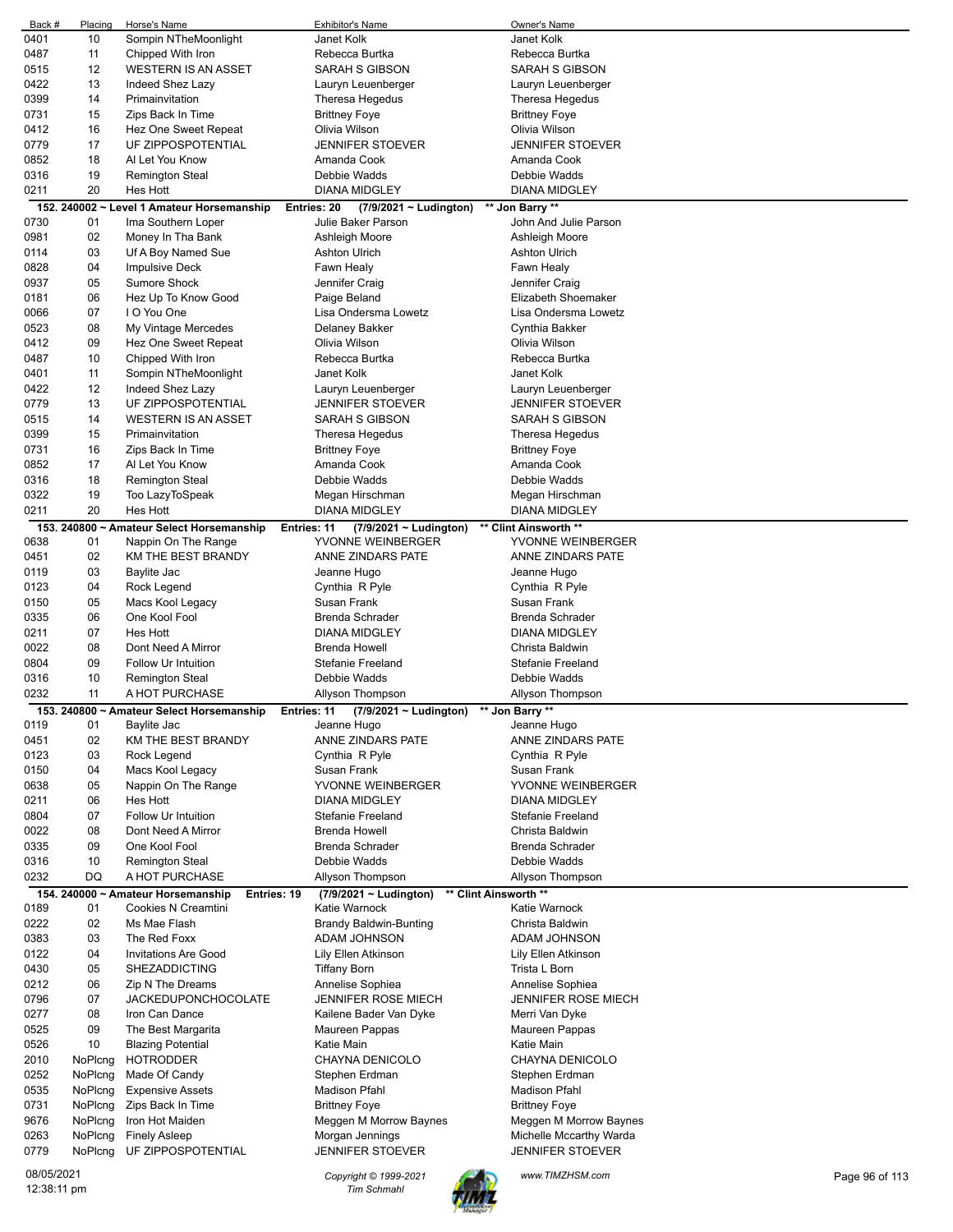| Back #      | Placing   | Horse's Name                                                 | <b>Exhibitor's Name</b>                            | Owner's Name                      |
|-------------|-----------|--------------------------------------------------------------|----------------------------------------------------|-----------------------------------|
| 0322        | NoPlcng   | Too LazyToSpeak                                              | Megan Hirschman                                    | Megan Hirschman                   |
| 0066        | NoPlcng   | I O You One                                                  | Lisa Ondersma Lowetz                               | Lisa Ondersma Lowetz              |
|             |           | 154. 240000 ~ Amateur Horsemanship<br>Entries: 19            | ** Jon Barry **<br>$(7/9/2021 \sim$ Ludington)     |                                   |
| 0222        | 01        | Ms Mae Flash                                                 | Brandy Baldwin-Bunting                             | Christa Baldwin                   |
| 0122        | 02        | <b>Invitations Are Good</b>                                  | Lily Ellen Atkinson                                | Lily Ellen Atkinson               |
| 0430        | 03        | <b>SHEZADDICTING</b>                                         | <b>Tiffany Born</b>                                | Trista L Born                     |
| 0796        | 04        | <b>JACKEDUPONCHOCOLATE</b>                                   | JENNIFER ROSE MIECH                                | <b>JENNIFER ROSE MIECH</b>        |
| 0277        | 05        | Iron Can Dance                                               | Kailene Bader Van Dyke                             | Merri Van Dyke                    |
| 0189        | 06        | Cookies N Creamtini                                          | Katie Warnock                                      | Katie Warnock                     |
| 0779        | 07        | UF ZIPPOSPOTENTIAL                                           | <b>JENNIFER STOEVER</b>                            | <b>JENNIFER STOEVER</b>           |
| 0383        | 08        | The Red Foxx                                                 | ADAM JOHNSON                                       | ADAM JOHNSON                      |
| 0212        | 09        | Zip N The Dreams                                             | Annelise Sophiea                                   | Annelise Sophiea                  |
| 0263        | 10        |                                                              |                                                    |                                   |
|             |           | <b>Finely Asleep</b>                                         | Morgan Jennings                                    | Michelle Mccarthy Warda           |
| 0066        | 11        | I O You One                                                  | Lisa Ondersma Lowetz                               | Lisa Ondersma Lowetz              |
| 0525        | 12        | The Best Margarita                                           | Maureen Pappas                                     | Maureen Pappas                    |
| 0252        | 13        | Made Of Candy                                                | Stephen Erdman                                     | Stephen Erdman                    |
| 2010        | 14        | <b>HOTRODDER</b>                                             | CHAYNA DENICOLO                                    | CHAYNA DENICOLO                   |
| 0526        | 15        | <b>Blazing Potential</b>                                     | Katie Main                                         | Katie Main                        |
| 9676        | 16        | Iron Hot Maiden                                              | Meggen M Morrow Baynes                             | Meggen M Morrow Baynes            |
| 0535        | 17        | <b>Expensive Assets</b>                                      | <b>Madison Pfahl</b>                               | Madison Pfahl                     |
| 0322        | 18        | Too LazyToSpeak                                              | Megan Hirschman                                    | Megan Hirschman                   |
| 0731        | DQ        | Zips Back In Time                                            | <b>Brittney Foye</b>                               | <b>Brittney Foye</b>              |
|             |           | 155. 143000 ~ AQHA Ranch Riding<br>Entries: 8                | $(7/10/2021 \sim$ Ludington)<br>** Tracy Willis ** |                                   |
| 0849        | 01        | Chics Love Me                                                | Joe Goodenow                                       | <b>Heather Pelon</b>              |
| 0055        | 02        | Sleepin By The Bay                                           | Michelle Mccarthy Warda                            | Ken And Mary Ellen Mumy           |
| 0119        | 03        | Baylite Jac                                                  | Jeanne Hugo                                        | Jeanne Hugo                       |
| 0232        | 04        | A HOT PURCHASE                                               | Allyson Thompson                                   | Allyson Thompson                  |
| 0066        | 05        | I O You One                                                  | Lisa Ondersma Lowetz                               | Lisa Ondersma Lowetz              |
|             |           | A Sleepy Margarita                                           | <b>Addison Baynes</b>                              |                                   |
| 1433        | 06        |                                                              |                                                    | Meggen M Morrow Baynes            |
| 0191        | 07        | Ella Be Kruzin                                               | Minae Kroeze                                       | Merri Van Dyke                    |
| 0776        | 08        | I Party Two                                                  | Minae Kroeze                                       | Marilyn Snippe                    |
|             |           | 156. 443000 ~ AQHA Youth Ranch Riding<br>Entries: 5          | ** Tracy Willis **<br>$(7/10/2021 -$ Ludington)    |                                   |
| 1433        | 01        | A Sleepy Margarita                                           | <b>Addison Baynes</b>                              | Meggen M Morrow Baynes            |
| 0111        | 02        | Dang Near Dun                                                | Claire Kelp                                        | Claire Kelp                       |
| 0216        | 03        | Larrys Back In Black                                         | <b>Katie Tenerowicz</b>                            | Keith R Boutet                    |
| 0624        | 04        | <b>INVIOUS MISTER</b>                                        | KAYLYN KRUCHTEN                                    | <b>KRISTINE KRUCHTEN</b>          |
| 0529        | <b>DQ</b> | Tuff Eyed Wachter                                            | Cooper Roos                                        | Laraine Craft                     |
|             |           | 157. 243000 ~ AQHA Amateur Ranch Riding<br><b>Entries: 7</b> | (7/10/2021 ~ Ludington)                            | ** Tracy Willis **                |
| 0055        | 01        | Sleepin By The Bay                                           | <b>KEN MUMY</b>                                    | Ken And Mary Ellen Mumy           |
| 0066        | 02        | I O You One                                                  | Lisa Ondersma Lowetz                               | Lisa Ondersma Lowetz              |
| 0849        | 03        | Chics Love Me                                                | <b>Heather Pelon</b>                               | <b>Heather Pelon</b>              |
| 0119        | 04        | Baylite Jac                                                  | Jeanne Hugo                                        | Jeanne Hugo                       |
|             |           |                                                              |                                                    |                                   |
| 0525        | 05        | The Best Margarita                                           | Maureen Pappas                                     | Maureen Pappas                    |
| 0526        | 06        | <b>Blazing Potential</b>                                     | Katie Main                                         | Katie Main                        |
| 0232        | DQ        | A HOT PURCHASE                                               | Allyson Thompson                                   | Allyson Thompson                  |
|             |           | 158. 134000 ~ AQHA Reining<br>Entries: 1                     | (7/10/2021 ~ Ludington)<br>** Tracy Willis **      |                                   |
| 0849        | 01        | Chics Love Me                                                | Joe Goodenow                                       | <b>Heather Pelon</b>              |
|             |           | 159. 434000 ~ AQHA Youth Reining<br><b>Entries: 1</b>        | ** Tracy Willis **<br>(7/10/2021 ~ Ludington)      |                                   |
| 0298        | DQ        | Time For The Snap                                            | Natalie Glann                                      | Natalie Glann                     |
|             |           | 160. 234002 ~ Nov Amat Reining Level 1<br>Entries: 0         | ** Tracy Willis **<br>(7/10/2021 ~ Ludington)      |                                   |
|             |           | 161. 234000 ~ AQHA Amateur Reining<br>Entries: 1             | (7/10/2021 ~ Ludington) ** Tracy Willis **         |                                   |
| 0119        | 01        | Baylite Jac                                                  | Jeanne Hugo                                        | Jeanne Hugo                       |
|             |           | 162. 144100 ~ Junior HUS Entries: 8                          | (7/10/2021 ~ Ludington) ** Tracy Willis **         |                                   |
| 0547        | 01        | Al Be Addictive                                              | Amber Pickard                                      | Sunny Nagengast                   |
| 0370        | 02        | Al Have Potential                                            | Jennifer Bluhm                                     | Morgan Glann                      |
|             | 03        | UF Parked At The Bar                                         |                                                    |                                   |
| 0678        | 04        |                                                              | Stephanie Rae Morgan                               | Stephanie Rae Morgan              |
| 0401        |           | Sompin NTheMoonlight                                         | Janet Kolk                                         | Janet Kolk                        |
| 0309        | 05        | U can call me al                                             | Minae Kroeze                                       | Kailene Bader Van Dyke            |
| 0043        | 06        | When Fortune Smiles                                          | Nicole Veldhoff                                    | Marla Foerster                    |
| 0748        | 07        | The Boy Next Door                                            | Amanda Sullivan                                    | <b>BRIDGETTE TUCKER</b>           |
| 0133        | 08        | <b>Missin Sleep</b>                                          | Michelle Mccarthy Warda                            | Audrey Barnes                     |
|             |           | 163. 444001 ~ Youth Rookie HUS<br>Entries: 21                | ** Tracy Willis **<br>$(7/10/2021 - Ludington)$    |                                   |
| 0424        | 01        | One Black Krymsun                                            | <b>Carlene Armstrong</b>                           | <b>Carlene Armstrong</b>          |
| 0811        | 02        | Enuff Is Enuff                                               | Tessa Vos                                          | Tessa Vos                         |
| 0616        | 03        | Its All About Legs                                           | Grace Benway                                       | Rocking K Farms                   |
| 0428        | 04        | Only Escaping                                                | Olivia Baugh                                       | Josephine Horlings                |
| 0099        | 05        | This Jet Is Hot                                              | Elizabeth Laney                                    | Andrea Laney                      |
| 0450        | 06        | Krown On The Rox                                             | Estelle McParlan                                   | Estelle McParlan                  |
| 0630        | 07        | Im Pink Floyd                                                | <b>Kate Davis</b>                                  | <b>Kate Davis</b>                 |
| 0904        | 08        | EveryoneLuvsAGoodbar                                         | Kerrigan Lynch                                     | Kerrigan Lynch                    |
| 0713        | 09        | <b>Exclusively Mocca</b>                                     | Kayla Virga                                        | Kayla Virga                       |
| 0937        | NoPlcng   | Sumore Shock                                                 | Isabel Craig                                       | Jennifer Craig                    |
| 0207        | NoPlcng   | Kaptain Kaveman                                              | <b>Elizabeth Smith</b>                             | Elizabeth Smith                   |
|             |           |                                                              |                                                    |                                   |
| 0750        | NoPlcng   | Fancy Enough To Win                                          | Maya Edwards                                       | Madison Mulder                    |
| 08/05/2021  |           |                                                              | Copyright © 1999-2021                              | www.TIMZHSM.com<br>Page 97 of 113 |
| 12:38:11 pm |           |                                                              | <b>Tim Schmahl</b>                                 |                                   |
|             |           |                                                              |                                                    |                                   |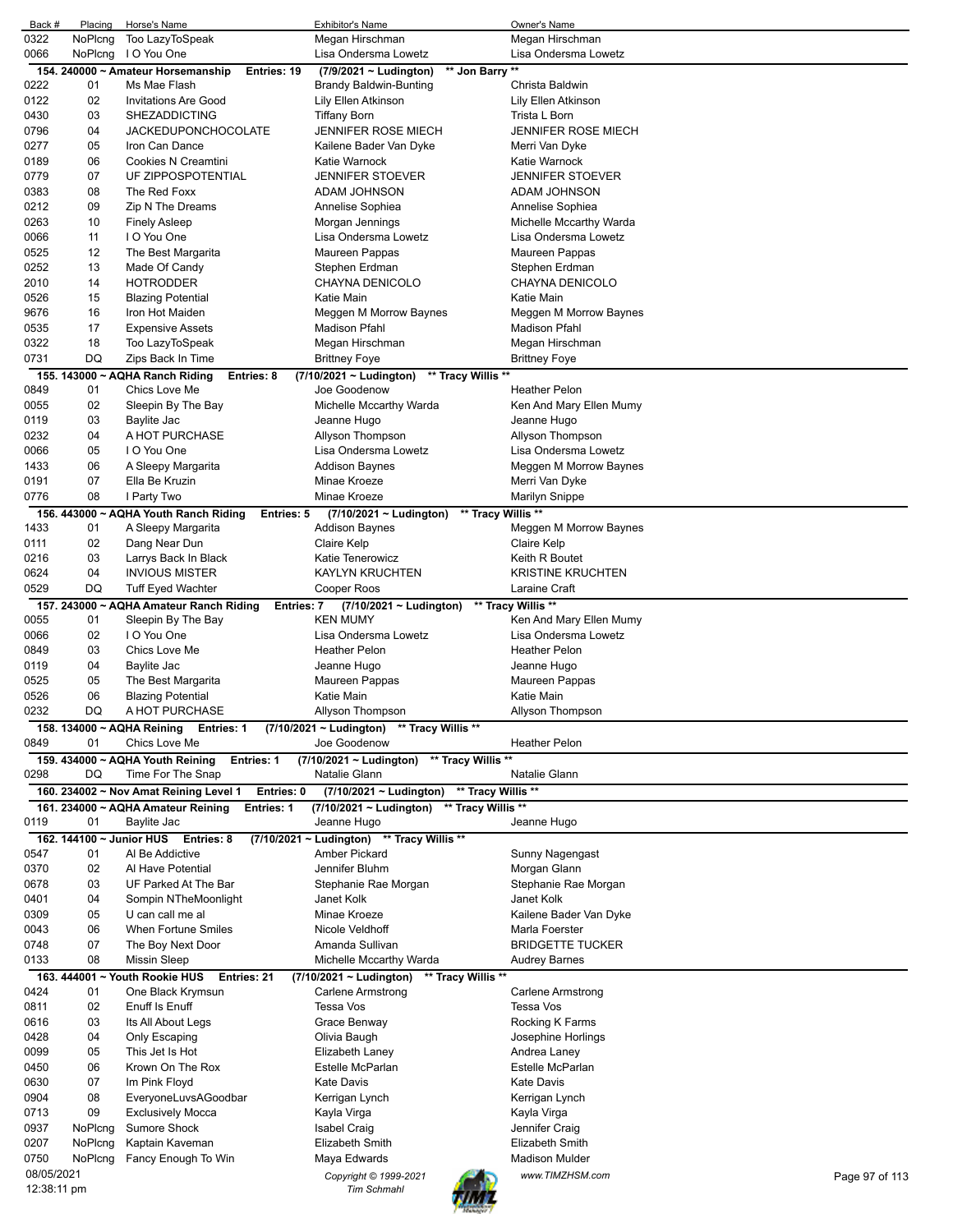| Back #                    | Placing        | Horse's Name                                    | <b>Exhibitor's Name</b>                            | Owner's Name                |                |
|---------------------------|----------------|-------------------------------------------------|----------------------------------------------------|-----------------------------|----------------|
| 0357                      | NoPlcng        | <b>IRON MANS IMAGE</b>                          | Stephanie Wiener                                   | Jennifer Wiener             |                |
| 0452                      | NoPlcng        | Cash For Artifacts                              | <b>Alexis Gorant</b>                               | <b>Alexis Gorant</b>        |                |
|                           |                |                                                 |                                                    |                             |                |
| 0125                      | <b>NoPlcng</b> | Dressed Hot Batt Man                            | Darlene Wilcoxen                                   | Alisa Forton                |                |
| 1010                      | NoPlcng        | Surely Im A Certain                             | <b>Addison Buckley</b>                             | <b>Addison Buckley</b>      |                |
| 0146                      | NoPlcng        | ValentinosBlazinRide                            | <b>Madison Stuart</b>                              | <b>Madison Stuart</b>       |                |
|                           |                |                                                 |                                                    |                             |                |
| 0111                      | NoPlcng        | Dang Near Dun                                   | Claire Kelp                                        | Claire Kelp                 |                |
| 0506                      | NoPlcng        | <b>Regal Enchantment</b>                        | Jaydin Ruhle                                       | Saige Ruhle                 |                |
| 0775                      | NoPlcng        | Secure The Jewels                               | <b>Lily Luckett</b>                                | <b>Taylor Peer</b>          |                |
|                           |                |                                                 | <b>Chloe Coker</b>                                 |                             |                |
| 0015                      | NoPlcng        | Shocked The Party                               |                                                    | Landry Tate                 |                |
| 164.                      |                | 444702 ~ Level 1 Youth HUS 13 & Under           | <b>Entries: 12</b><br>(7/10/2021 ~ Ludington)      | ** Tracy Willis **          |                |
| 0624                      | 01             | <b>INVIOUS MISTER</b>                           | KAYLYN KRUCHTEN                                    | <b>KRISTINE KRUCHTEN</b>    |                |
| 0118                      | 02             |                                                 | Estelle McParlan                                   | Estelle McParlan            |                |
|                           |                | Wrapn To My Own Beat                            |                                                    |                             |                |
| 0099                      | 03             | This Jet Is Hot                                 | Elizabeth Laney                                    | Andrea Laney                |                |
| 0107                      | 04             | Regal N Grand                                   | <b>Taylin Collins</b>                              | <b>Taylin Collins</b>       |                |
| 0321                      | 05             | Cash Only                                       | Ella Spies                                         | Ella Spies                  |                |
|                           |                |                                                 |                                                    |                             |                |
| 0222                      | 06             | Ms Mae Flash                                    | Braelyn Bunting                                    | Christa Baldwin             |                |
| 1010                      | 07             | Surely Im A Certain                             | <b>Addison Buckley</b>                             | <b>Addison Buckley</b>      |                |
| 0713                      | 08             | <b>Exclusively Mocca</b>                        | Kayla Virga                                        | Kayla Virga                 |                |
|                           |                |                                                 |                                                    |                             |                |
| 0206                      | 09             | Prepare To B Shocked                            | Myah Jane Chaput                                   | <b>Stacy Chaput</b>         |                |
| 0937                      | NoPlcng        | Sumore Shock                                    | <b>Isabel Craig</b>                                | Jennifer Craig              |                |
| 1433                      | NoPlcng        | A Sleepy Margarita                              | <b>Addison Baynes</b>                              | Meggen M Morrow Baynes      |                |
| 0146                      |                | ValentinosBlazinRide                            | <b>Madison Stuart</b>                              | <b>Madison Stuart</b>       |                |
|                           | NoPlcng        |                                                 |                                                    |                             |                |
|                           |                | 155. 143000 ~ AQHA Ranch Riding<br>Entries: 8   | ** Clint Ainsworth **<br>(7/10/2021 ~ Ludington)   |                             |                |
| 0849                      | 01             | Chics Love Me                                   | Joe Goodenow                                       | <b>Heather Pelon</b>        |                |
|                           |                |                                                 |                                                    |                             |                |
| 0119                      | 02             | Baylite Jac                                     | Jeanne Hugo                                        | Jeanne Hugo                 |                |
| 0055                      | 03             | Sleepin By The Bay                              | Michelle Mccarthy Warda                            | Ken And Mary Ellen Mumy     |                |
| 0232                      | 04             | A HOT PURCHASE                                  | Allyson Thompson                                   | Allyson Thompson            |                |
| 1433                      | 05             |                                                 | <b>Addison Baynes</b>                              | Meggen M Morrow Baynes      |                |
|                           |                | A Sleepy Margarita                              |                                                    |                             |                |
| 0066                      | 06             | I O You One                                     | Lisa Ondersma Lowetz                               | Lisa Ondersma Lowetz        |                |
| 0191                      | 07             | Ella Be Kruzin                                  | Minae Kroeze                                       | Merri Van Dyke              |                |
| 0776                      | 08             | I Party Two                                     | Minae Kroeze                                       | Marilyn Snippe              |                |
|                           |                |                                                 |                                                    |                             |                |
|                           |                | 155. 143000 ~ AQHA Ranch Riding<br>Entries: 8   | ** Jon Barry **<br>$(7/10/2021 \sim$ Ludington)    |                             |                |
| 0119                      | 01             | Baylite Jac                                     | Jeanne Hugo                                        | Jeanne Hugo                 |                |
| 0849                      | 02             | Chics Love Me                                   | Joe Goodenow                                       | <b>Heather Pelon</b>        |                |
|                           |                |                                                 |                                                    |                             |                |
| 0055                      | 03             | Sleepin By The Bay                              | Michelle Mccarthy Warda                            | Ken And Mary Ellen Mumy     |                |
| 1433                      | 04             | A Sleepy Margarita                              | Addison Baynes                                     | Meggen M Morrow Baynes      |                |
| 0066                      | 05             | I O You One                                     | Lisa Ondersma Lowetz                               | Lisa Ondersma Lowetz        |                |
|                           |                |                                                 |                                                    |                             |                |
| 0191                      | 06             | Ella Be Kruzin                                  | Minae Kroeze                                       | Merri Van Dyke              |                |
| 0232                      | 07             | A HOT PURCHASE                                  | Allyson Thompson                                   | Allyson Thompson            |                |
| 0776                      | 08             | I Party Two                                     | Minae Kroeze                                       | Marilyn Snippe              |                |
|                           |                | 165. 444802 ~ Level 1 Youth HUS 14-18           |                                                    |                             |                |
|                           |                | Entries: 23                                     | ** Tracy Willis **<br>(7/10/2021 ~ Ludington)      |                             |                |
| 0547                      | 01             | Al Be Addictive                                 | Elizabeth Meerman                                  | Sunny Nagengast             |                |
| 0424                      | 02             | One Black Krymsun                               | <b>Carlene Armstrong</b>                           | Carlene Armstrong           |                |
| 0518                      | 03             | Zee Zee Tuf                                     | Sarah Russell                                      | <b>Barb Foster</b>          |                |
|                           |                |                                                 |                                                    |                             |                |
| 0811                      | 04             | Enuff Is Enuff                                  | <b>Tessa Vos</b>                                   | Tessa Vos                   |                |
| 0620                      | 05             | Partners In Kryme                               | Makenna Noon                                       | Makenna Noon                |                |
| 0200                      | 06             | <b>EZ Rockin Career</b>                         | Rylee Harding                                      | Rylee Harding               |                |
|                           |                |                                                 |                                                    |                             |                |
| 0630                      | 07             | Im Pink Floyd                                   | <b>Kate Davis</b>                                  | <b>Kate Davis</b>           |                |
| 0904                      | 08             | EveryoneLuvsAGoodbar                            | Kerrigan Lynch                                     | Kerrigan Lynch              |                |
| 0456                      | 09             | A Certain Revolution                            | Kyra N Koester                                     | Kyra N Koester              |                |
|                           |                |                                                 |                                                    |                             |                |
| 0515                      | NoPlcng        | <b>WESTERN IS AN ASSET</b>                      | Camryn Gibson                                      | <b>SARAH S GIBSON</b>       |                |
| 0216                      | NoPlcng        | Larrys Back In Black                            | Katie Tenerowicz                                   | Keith R Boutet              |                |
| 0428                      | NoPlcng        | Only Escaping                                   | Olivia Baugh                                       | Josephine Horlings          |                |
| 0750                      | NoPlcng        |                                                 |                                                    | <b>Madison Mulder</b>       |                |
|                           |                | Fancy Enough To Win                             | Maya Edwards                                       |                             |                |
| 0357                      | NoPlcng        | <b>IRON MANS IMAGE</b>                          | Stephanie Wiener                                   | Jennifer Wiener             |                |
| 0452                      | NoPlcng        | <b>Cash For Artifacts</b>                       | <b>Alexis Gorant</b>                               | <b>Alexis Gorant</b>        |                |
|                           |                |                                                 |                                                    |                             |                |
| 0602                      | NoPlcng        | Best Of My Luv                                  | <b>Emily Weaver</b>                                | Lori Weaver                 |                |
| 0125                      | NoPlcna        | Dressed Hot Batt Man                            | Darlene Wilcoxen                                   | Alisa Forton                |                |
| 1854                      | NoPlcng        | Hes Good To Go                                  | <b>Isabelle Freeland</b>                           | <b>Isabelle Freeland</b>    |                |
| 0111                      | NoPlcng        | Dang Near Dun                                   | <b>Claire Kelp</b>                                 | Claire Kelp                 |                |
|                           |                |                                                 |                                                    |                             |                |
| 0465                      | NoPlcng        | Willy B Lazy                                    | Katherine Tietz                                    | MI Independent Living Homes |                |
| 0775                      | NoPlcng        | Secure The Jewels                               | <b>Lily Luckett</b>                                | <b>Taylor Peer</b>          |                |
| 0015                      | NoPlcng        | Shocked The Party                               | Chloe Coker                                        | <b>Landry Tate</b>          |                |
|                           |                |                                                 |                                                    |                             |                |
| 0616                      | NoPlcng        | Its All About Legs                              | Grace Benway                                       | Rocking K Farms             |                |
|                           |                | 155N. N143000 ~ NSBA Ranch Riding<br>Entries: 0 | ** Jon Barry **<br>(7/10/2021 ~ Ludington)         |                             |                |
|                           |                | Entries: 21<br>166. 444000 ~ Yth HUS All Ages   | ** Tracy Willis **<br>$(7/10/2021 \sim$ Ludington) |                             |                |
|                           |                |                                                 |                                                    |                             |                |
| 0333                      | 01             | Fightin Off Sleep                               | Peyton Baxter                                      | <b>Ginger Baxter</b>        |                |
| 0624                      |                | <b>INVIOUS MISTER</b>                           | <b>KAYLYN KRUCHTEN</b>                             | <b>KRISTINE KRUCHTEN</b>    |                |
|                           | 02             |                                                 |                                                    |                             |                |
|                           |                | <b>WESTERN IS AN ASSET</b>                      |                                                    | SARAH S GIBSON              |                |
| 0515                      | 03             |                                                 | Camryn Gibson                                      |                             |                |
| 0450                      | 04             | Krown On The Rox                                | Estelle McParlan                                   | Estelle McParlan            |                |
| 0424                      | 05             | One Black Krymsun                               | Carlene Armstrong                                  | Carlene Armstrong           |                |
|                           |                | Gota B A Hit                                    |                                                    |                             |                |
| 0235                      | 06             |                                                 | Grace Gasper                                       | <b>Tammy Gasper</b>         |                |
| 0811                      | 07             | Enuff Is Enuff                                  | <b>Tessa Vos</b>                                   | Tessa Vos                   |                |
| 0620                      | 08             | Partners In Kryme                               | Makenna Noon                                       | Makenna Noon                |                |
|                           |                |                                                 |                                                    |                             |                |
| 08/05/2021<br>12:38:11 pm |                |                                                 | Copyright © 1999-2021<br><b>Tim Schmahl</b>        | www.TIMZHSM.com             | Page 98 of 113 |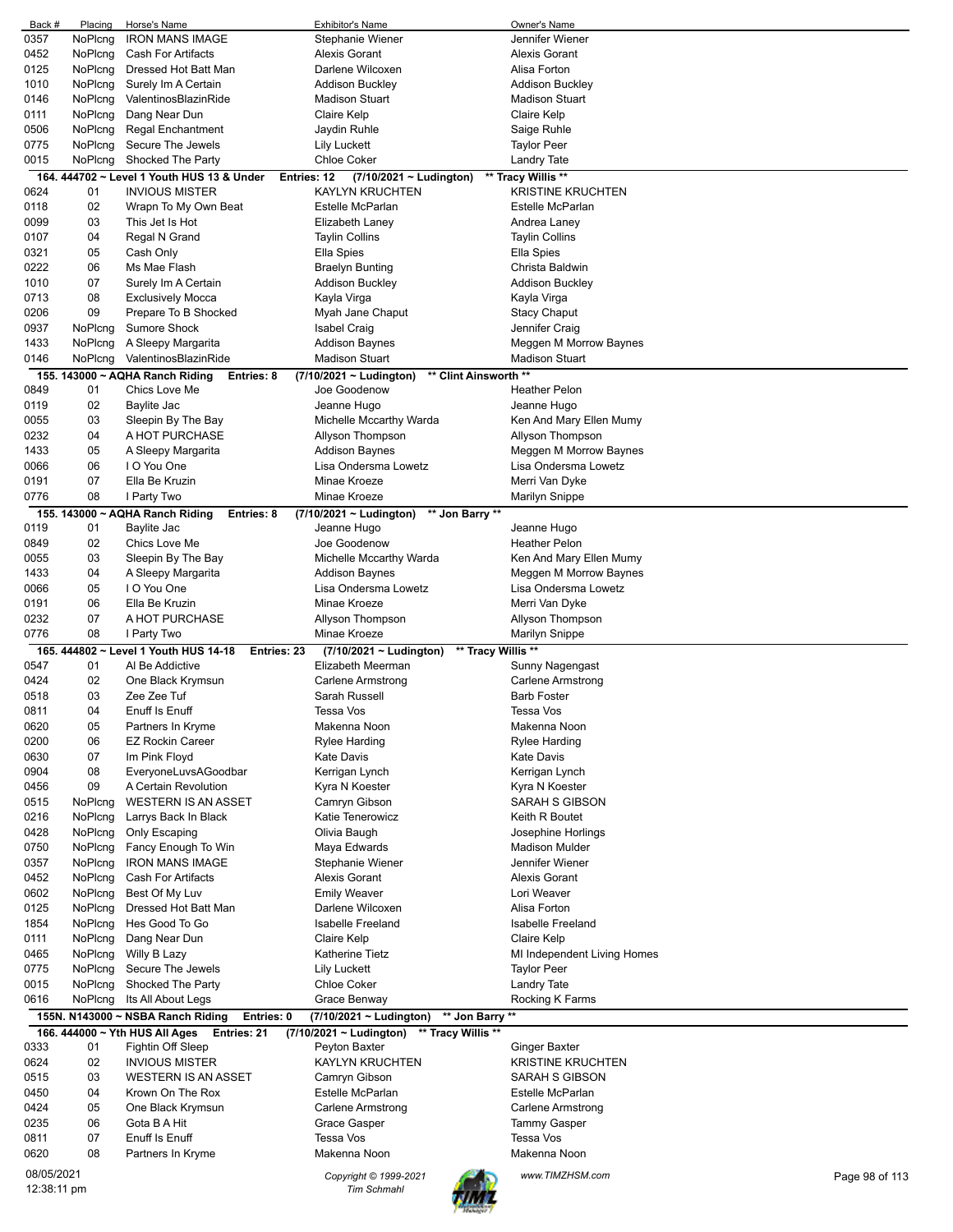| Back #      | Placing | Horse's Name                                                 | <b>Exhibitor's Name</b>                       | Owner's Name                      |
|-------------|---------|--------------------------------------------------------------|-----------------------------------------------|-----------------------------------|
| 0009        | 09      | Ima Lazy Guy                                                 | Lillian Laney                                 | Lillian Laney                     |
| 0595        | NoPlcng | Aj Whatdoesthefoxsay                                         | Katelyn Rabe                                  | Jennifer Rabe                     |
| 0133        | NoPlcng | <b>Missin Sleep</b>                                          | <b>Audrey Barnes</b>                          | <b>Audrey Barnes</b>              |
|             |         |                                                              |                                               |                                   |
| 0200        | NoPlcng | <b>EZ Rockin Career</b>                                      | Rylee Harding                                 | <b>Rylee Harding</b>              |
| 0024        | NoPlcng | Gonna Get Ya Good                                            | Rilynn Lindsay                                | Rilynn Lindsay                    |
| 0164        | NoPlcng | <b>Red Deeified</b>                                          | Karina Bader Van Dyle                         | Kailene Bader Van Dyke            |
| 0357        | NoPlcng | <b>IRON MANS IMAGE</b>                                       | Stephanie Wiener                              | Jennifer Wiener                   |
| 0452        | NoPlcng | <b>Cash For Artifacts</b>                                    | <b>Alexis Gorant</b>                          | <b>Alexis Gorant</b>              |
| 0456        | NoPlcng | A Certain Revolution                                         | Kyra N Koester                                | Kyra N Koester                    |
|             |         |                                                              |                                               |                                   |
| 0107        | NoPlcng | Regal N Grand                                                | <b>Taylin Collins</b>                         | <b>Taylin Collins</b>             |
| 0713        | NoPlcng | <b>Exclusively Mocca</b>                                     | Kayla Virga                                   | Kayla Virga                       |
| 0465        | NoPlcng | Willy B Lazy                                                 | <b>Katherine Tietz</b>                        | MI Independent Living Homes       |
| 0453        | NoPlcng | A Chip By Chance                                             | Rylee Zobl                                    | John Oboyle                       |
|             |         | 156. 443000 ~ AQHA Youth Ranch Riding<br><b>Entries: 5</b>   | $(7/10/2021 - Ludington)$                     | ** Clint Ainsworth **             |
| 1433        | 01      | A Sleepy Margarita                                           | <b>Addison Baynes</b>                         | Meggen M Morrow Baynes            |
|             |         |                                                              |                                               |                                   |
| 0111        | 02      | Dang Near Dun                                                | Claire Kelp                                   | Claire Kelp                       |
| 0216        | 03      | Larrys Back In Black                                         | Katie Tenerowicz                              | Keith R Boutet                    |
| 0624        | 04      | <b>INVIOUS MISTER</b>                                        | <b>KAYLYN KRUCHTEN</b>                        | <b>KRISTINE KRUCHTEN</b>          |
| 0529        | DQ      | <b>Tuff Eyed Wachter</b>                                     | Cooper Roos                                   | Laraine Craft                     |
|             |         | 156. 443000 ~ AQHA Youth Ranch Riding<br><b>Entries: 5</b>   | ** Jon Barry **<br>$(7/10/2021 - Ludington)$  |                                   |
|             |         |                                                              |                                               |                                   |
| 1433        | 01      | A Sleepy Margarita                                           | <b>Addison Baynes</b>                         | Meggen M Morrow Baynes            |
| 0111        | 02      | Dang Near Dun                                                | Claire Kelp                                   | Claire Kelp                       |
| 0216        | 03      | Larrys Back In Black                                         | Katie Tenerowicz                              | Keith R Boutet                    |
| 0624        | 04      | <b>INVIOUS MISTER</b>                                        | <b>KAYLYN KRUCHTEN</b>                        | <b>KRISTINE KRUCHTEN</b>          |
| 0529        | DQ      | Tuff Eyed Wachter                                            | Cooper Roos                                   | Laraine Craft                     |
|             |         |                                                              |                                               |                                   |
|             |         | 167. 144004 ~ Level 1 HUS Entries: 15                        | (7/10/2021 ~ Ludington)<br>** Tracy Willis ** |                                   |
| 0740        | 01      | <b>Rockstar Status</b>                                       | Amber Pickard                                 | <b>Starland Ranch</b>             |
| 0009        | 02      | Ima Lazy Guy                                                 | <b>Becky Schooler</b>                         | Lillian Laney                     |
| 0309        | 03      | U can call me al                                             | Minae Kroeze                                  | Kailene Bader Van Dyke            |
| 0469        | 04      | Worth The Waite                                              | <b>Christy Beishlag</b>                       | Julie Blackett                    |
|             |         |                                                              | Janet Kolk                                    |                                   |
| 0401        | 05      | Sompin NTheMoonlight                                         |                                               | Janet Kolk                        |
| 0370        | 06      | Al Have Potential                                            | Jennifer Bluhm                                | Morgan Glann                      |
| 0055        | 07      | Sleepin By The Bay                                           | Michelle Mccarthy Warda                       | Ken And Mary Ellen Mumy           |
| 0628        | 08      | <b>Forget TheInvitation</b>                                  | Nicole Veldhoff                               | Rebecca Dingus                    |
| 0043        | 09      | When Fortune Smiles                                          | Marla Foerster                                | Marla Foerster                    |
| 0101        | NoPlcng | Gott It                                                      | Kara DeVlieger                                | Kara DeVlieger                    |
|             |         |                                                              |                                               |                                   |
| 0045        | NoPlcng | The Greatest Showman                                         | Reagan Schnell                                | <b>Crosswinds Farm</b>            |
| 0429        | NoPlcng | Best Not To Say                                              | Maggie Dekraker                               | <b>Stacy Crawford</b>             |
| 0428        | NoPlcng | Only Escaping                                                | Olivia Baugh                                  | Josephine Horlings                |
|             |         |                                                              |                                               |                                   |
| 0804        | NoPlcng | Follow Ur Intuition                                          | September Croel                               | <b>Stefanie Freeland</b>          |
|             |         |                                                              |                                               |                                   |
| 0002        | NoPlcng | Mae Theforce Bwith U                                         | <b>Brandy Baldwin-Bunting</b>                 | Christa Baldwin                   |
|             |         | 156N. N443000 ~ NSBA Youth Ranch Riding<br>Entries: 0        | $(7/10/2021 \sim$ Ludington)                  | ** Jon Barry **                   |
|             |         | 168, 244001 ~ Amateur Rookie HUS<br>Entries: 10              | (7/10/2021 ~ Ludington) ** Tracy Willis **    |                                   |
| 0530        | 01      | CODE RED COVER GIRL                                          | Jessica Bills                                 | Jessica Bills                     |
| 0487        | 02      | Chipped With Iron                                            | Rebecca Burtka                                | Rebecca Burtka                    |
|             |         |                                                              |                                               |                                   |
| 0523        | 03      | My Vintage Mercedes                                          | Delaney Bakker                                | Cynthia Bakker                    |
| 0025        | 04      | Johnny Diesel                                                | Morgan Letzkus                                | James Letzkus                     |
| 0181        | 05      | Hez Up To Know Good                                          | Paige Beland                                  | Elizabeth Shoemaker               |
| 0579        | 06      | Lilly Larue                                                  | Andrea St John                                | Andrea St John                    |
| 0731        | 07      | Zips Back In Time                                            | <b>Brittney Foye</b>                          | <b>Brittney Foye</b>              |
| 0092        | 08      | Kats Krymsun Star                                            | Joanna Harbaugh                               | Joanna Harbaugh                   |
| 0422        | 09      |                                                              |                                               |                                   |
|             |         | Indeed Shez Lazy                                             | Lauryn Leuenberger                            | Lauryn Leuenberger                |
| 0702        | NoPlcng | Talkin About My Ty                                           | Mikayla Mae Tew                               | Juli Bowerman                     |
|             |         | 157. 243000 ~ AQHA Amateur Ranch Riding<br>Entries: 7        | $(7/10/2021 \sim$ Ludington)                  | ** Clint Ainsworth **             |
| 0849        | 01      | Chics Love Me                                                | <b>Heather Pelon</b>                          | <b>Heather Pelon</b>              |
| 0119        | 02      | Baylite Jac                                                  | Jeanne Hugo                                   | Jeanne Hugo                       |
| 0066        | 03      | I O You One                                                  | Lisa Ondersma Lowetz                          | Lisa Ondersma Lowetz              |
|             | 04      |                                                              | <b>KEN MUMY</b>                               |                                   |
| 0055        |         | Sleepin By The Bay                                           |                                               | Ken And Mary Ellen Mumy           |
| 0525        | 05      | The Best Margarita                                           | Maureen Pappas                                | Maureen Pappas                    |
| 0526        | 06      | <b>Blazing Potential</b>                                     | Katie Main                                    | Katie Main                        |
| 0232        | DQ      | A HOT PURCHASE                                               | Allyson Thompson                              | Allyson Thompson                  |
|             |         | 157. 243000 ~ AQHA Amateur Ranch Riding<br><b>Entries: 7</b> | $(7/10/2021 - Ludington)$                     |                                   |
| 0055        | 01      | Sleepin By The Bay                                           | <b>KEN MUMY</b>                               | ** Jon Barry **                   |
|             |         |                                                              |                                               | Ken And Mary Ellen Mumy           |
| 0849        | 02      | Chics Love Me                                                | <b>Heather Pelon</b>                          | Heather Pelon                     |
| 0119        | 03      | Baylite Jac                                                  | Jeanne Hugo                                   | Jeanne Hugo                       |
| 0066        | 04      | I O You One                                                  | Lisa Ondersma Lowetz                          | Lisa Ondersma Lowetz              |
| 0525        | 05      | The Best Margarita                                           | Maureen Pappas                                | Maureen Pappas                    |
| 0526        | 06      | <b>Blazing Potential</b>                                     | Katie Main                                    | Katie Main                        |
| 0232        | DQ      | A HOT PURCHASE                                               | Allyson Thompson                              | Allyson Thompson                  |
|             |         |                                                              |                                               |                                   |
|             |         | 169. 244002 ~ Level 1 Amateur HUS<br>Entries: 26             | (7/10/2021 ~ Ludington)<br>** Tracy Willis ** |                                   |
| 0740        | 01      | <b>Rockstar Status</b>                                       | Anneene Miller                                | <b>Starland Ranch</b>             |
| 0855        | 02      | To Good To Be Red                                            | <b>Stephanie Cesarz</b>                       | Stephanie Cesarz                  |
| 0401        | 03      | Sompin NTheMoonlight                                         | Janet Kolk                                    | Janet Kolk                        |
| 0742        | 04      | <b>Full Of Blessings</b>                                     | Kimberly Whaley                               | Kimberly Whaley                   |
|             |         |                                                              |                                               |                                   |
| 08/05/2021  |         |                                                              | Copyright © 1999-2021                         | www.TIMZHSM.com<br>Page 99 of 113 |
| 12:38:11 pm |         |                                                              | <b>Tim Schmahl</b>                            |                                   |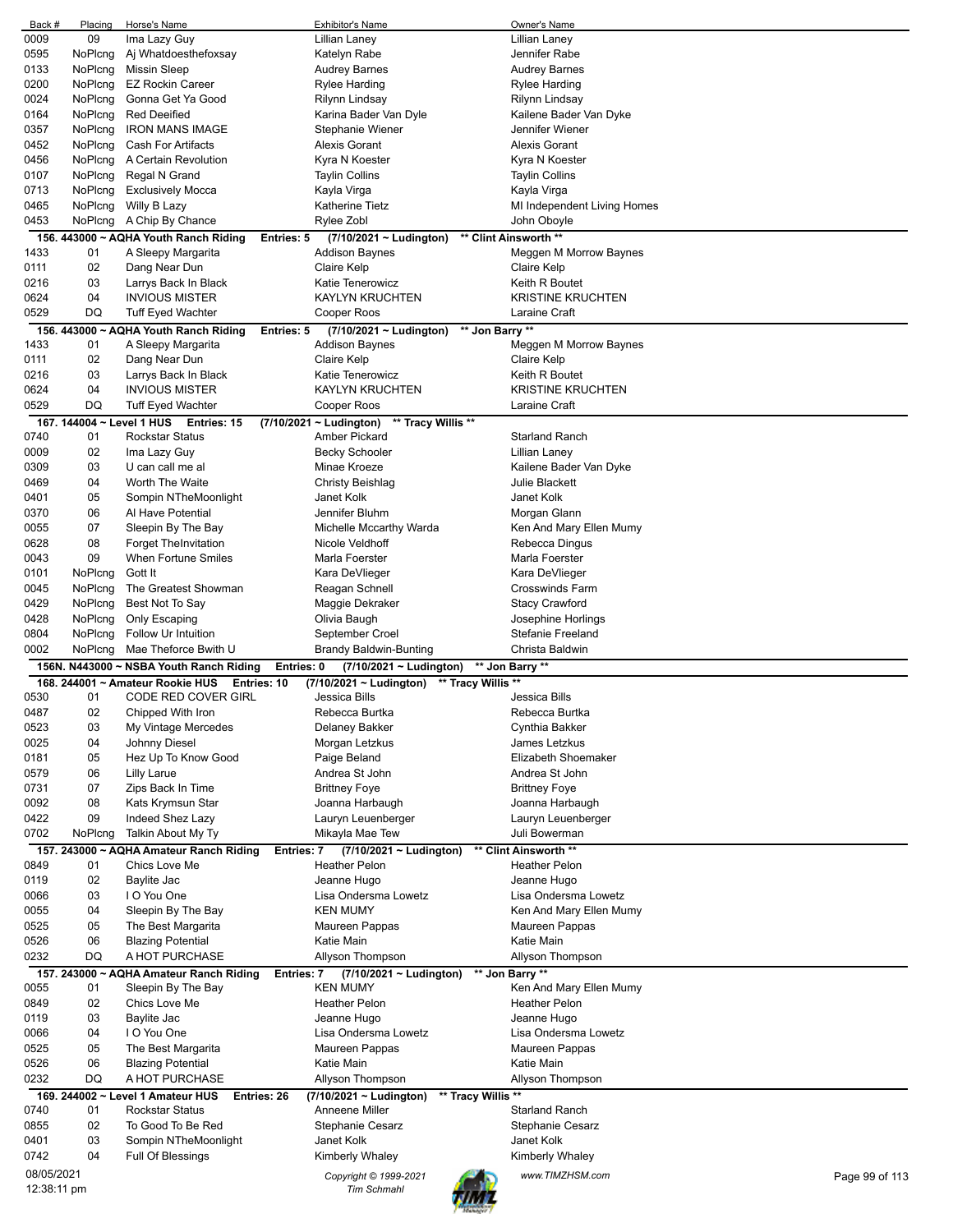| Back #             | Placing                   | Horse's Name                                    | <b>Exhibitor's Name</b>                            | Owner's Name             |                 |
|--------------------|---------------------------|-------------------------------------------------|----------------------------------------------------|--------------------------|-----------------|
| 0678               | 05                        | UF Parked At The Bar                            | Stephanie Rae Morgan                               | Stephanie Rae Morgan     |                 |
| 0099               | 06                        | This Jet Is Hot                                 | Andrea Laney                                       | Andrea Laney             |                 |
| 0523               | 07                        | My Vintage Mercedes                             | Delaney Bakker                                     | Cynthia Bakker           |                 |
| 0628               | 08                        | <b>Forget TheInvitation</b>                     | Rebecca Dingus                                     | Rebecca Dingus           |                 |
|                    |                           |                                                 |                                                    |                          |                 |
| 0828               | 09                        | <b>Impulsive Deck</b>                           | Fawn Healy                                         | Fawn Healy               |                 |
| 0211               | NoPlcng                   | Hes Hott                                        | <b>DIANA MIDGLEY</b>                               | <b>DIANA MIDGLEY</b>     |                 |
| 0882               | NoPlcng                   | JZ Limited Liability                            | Debbie Barber                                      | Debbie Barber            |                 |
| 0515               | NoPlcng                   | <b>WESTERN IS AN ASSET</b>                      | SARAH S GIBSON                                     | <b>SARAH S GIBSON</b>    |                 |
| 0066               | NoPlcng                   | I O You One                                     | Lisa Ondersma Lowetz                               | Lisa Ondersma Lowetz     |                 |
| 0437               | NoPlcng                   | <b>HONOLUHOO</b>                                | Hayley Alten                                       | Hayley Alten             |                 |
| 0579               | NoPlcng                   | <b>Lilly Larue</b>                              | Andrea St John                                     | Andrea St John           |                 |
|                    |                           |                                                 |                                                    |                          |                 |
| 0311               | NoPlcng                   | <b>Stellas GotR Groove</b>                      | Kerry Daudlin                                      | Kerry Daudlin            |                 |
| 0731               | NoPlcng                   | Zips Back In Time                               | <b>Brittney Foye</b>                               | <b>Brittney Foye</b>     |                 |
| 0114               | NoPlcng                   | Uf A Boy Named Sue                              | Ashton Ulrich                                      | Ashton Ulrich            |                 |
| 0225               | NoPlcng                   | <b>Custom Hottie</b>                            | Cassidy Jo Ryder                                   | Debrah Ryder             |                 |
| 0487               | NoPlcng                   | Chipped With Iron                               | Rebecca Burtka                                     | Rebecca Burtka           |                 |
| 0526               | NoPlcng                   | <b>Blazing Potential</b>                        | Katie Main                                         | Katie Main               |                 |
| 0852               | NoPlcng                   | Al Let You Know                                 | Amanda Cook                                        | Amanda Cook              |                 |
|                    |                           |                                                 |                                                    |                          |                 |
| 0395               | NoPlcng                   | Kruzin For Cowgirls                             | Laura Stillman                                     | Laura Stillman           |                 |
| 0181               | NoPlcng                   | Hez Up To Know Good                             | Paige Beland                                       | Elizabeth Shoemaker      |                 |
| 0804               | NoPlcng                   | Follow Ur Intuition                             | <b>Stefanie Freeland</b>                           | <b>Stefanie Freeland</b> |                 |
| 0496               | NoPlcng                   | <b>DEVIOUS ESCAPE</b>                           | Stephanie Hathaway                                 | Stephanie Hathaway       |                 |
|                    |                           | 157N. N243000 ~ NSBA Amateur Ranch Riding       | Entries: 0<br>(7/10/2021 ~ Ludington)              | ** Jon Barry **          |                 |
|                    |                           |                                                 |                                                    |                          |                 |
|                    |                           | 170, 244800 ~ Amateur Select HUS<br>Entries: 13 | ** Tracy Willis **<br>(7/10/2021 ~ Ludington)      |                          |                 |
| 0742               | 01                        | Full Of Blessings                               | Kimberly Whaley                                    | Kimberly Whaley          |                 |
| 0055               | 02                        | Sleepin By The Bay                              | <b>MARYELLEN MUMY</b>                              | Ken And Mary Ellen Mumy  |                 |
| 0150               | 03                        | Macs Kool Legacy                                | Susan Frank                                        | Susan Frank              |                 |
| 0022               | 04                        | Dont Need A Mirror                              | Brenda Howell                                      | Christa Baldwin          |                 |
| 0123               | 05                        | Rock Legend                                     | Cynthia R Pyle                                     | Cynthia R Pyle           |                 |
| 0047               | 06                        | Shot Of Potential                               | Anna Marie Cooper                                  | Anna Marie Cooper        |                 |
|                    |                           |                                                 |                                                    |                          |                 |
| 0496               | 07                        | <b>DEVIOUS ESCAPE</b>                           | Stephanie Hathaway                                 | Stephanie Hathaway       |                 |
| 0211               | 08                        | Hes Hott                                        | <b>DIANA MIDGLEY</b>                               | <b>DIANA MIDGLEY</b>     |                 |
| 0804               | 09                        | Follow Ur Intuition                             | <b>Stefanie Freeland</b>                           | Stefanie Freeland        |                 |
| 0882               | NoPlcng                   | JZ Limited Liability                            | Debbie Barber                                      | Debbie Barber            |                 |
| 0579               | NoPlcng                   | Lilly Larue                                     | Andrea St John                                     | Andrea St John           |                 |
| 0311               | NoPlcng                   | Stellas GotR Groove                             | Kerry Daudlin                                      | Kerry Daudlin            |                 |
| 0070               | NoPlcng                   | True Blue I Will Be                             | Kay Stanek                                         | Kay Stanek               |                 |
|                    |                           |                                                 |                                                    |                          |                 |
|                    |                           | 158. 134000 ~ AQHA Reining<br><b>Entries: 1</b> | $(7/10/2021 - Ludington)$<br>** Clint Ainsworth ** |                          |                 |
| 0849               | 01                        | Chics Love Me                                   | Joe Goodenow                                       | <b>Heather Pelon</b>     |                 |
|                    |                           | 158. 134000 ~ AQHA Reining<br><b>Entries: 1</b> | (7/10/2021 ~ Ludington)<br>** Jon Barry **         |                          |                 |
| 0849               | 01                        | Chics Love Me                                   | Joe Goodenow                                       | <b>Heather Pelon</b>     |                 |
|                    | 171. 244000 ~ Amateur HUS | Entries: 16                                     | $(7/10/2021 \sim$ Ludington)<br>** Tracy Willis ** |                          |                 |
| 0740               | 01                        | <b>Rockstar Status</b>                          | Anneene Miller                                     | <b>Starland Ranch</b>    |                 |
| 2010               | 02                        | <b>HOTRODDER</b>                                | CHAYNA DENICOLO                                    | CHAYNA DENICOLO          |                 |
|                    |                           |                                                 |                                                    |                          |                 |
| 0469               | 03                        | Worth The Waite<br><b>Finely Asleep</b>         | Julie Blackett                                     | Julie Blackett           |                 |
| 0263               | 04                        |                                                 |                                                    |                          |                 |
| 0122               |                           |                                                 | Morgan Jennings                                    | Michelle Mccarthy Warda  |                 |
| 0099               | 05                        | <b>Invitations Are Good</b>                     | Lily Ellen Atkinson                                | Lily Ellen Atkinson      |                 |
| 0515               | 06                        | This Jet Is Hot                                 | Andrea Laney                                       | Andrea Laney             |                 |
|                    | 07                        | <b>WESTERN IS AN ASSET</b>                      | SARAH S GIBSON                                     | <b>SARAH S GIBSON</b>    |                 |
|                    |                           |                                                 |                                                    |                          |                 |
| 0492               | 08                        | Hot N Jimmy Choos                               | ELIZABETH K COX                                    | ELIZABETH K COX          |                 |
| 0066               | 09                        | I O You One                                     | Lisa Ondersma Lowetz                               | Lisa Ondersma Lowetz     |                 |
| 0221               | NoPlcng                   | <b>Willy Willy Sleepy</b>                       | Michele Lewis                                      | Michele Lewis            |                 |
| 0043               | NoPlcng                   | When Fortune Smiles                             | Marla Foerster                                     | Marla Foerster           |                 |
| 0101               | NoPlcng                   | Gott It                                         | Kara DeVlieger                                     | Kara DeVlieger           |                 |
| 0212               | NoPlcng                   | Zip N The Dreams                                | Annelise Sophiea                                   | Annelise Sophiea         |                 |
| 0429               | NoPlcng                   | Best Not To Say                                 | <b>Stacy Crawford</b>                              | <b>Stacy Crawford</b>    |                 |
|                    |                           |                                                 |                                                    |                          |                 |
| 0277               | NoPlcng                   | Iron Can Dance                                  | Kailene Bader Van Dyke                             | Merri Van Dyke           |                 |
| 0222               | NoPlcng                   | Ms Mae Flash                                    | <b>Brandy Baldwin-Bunting</b>                      | Christa Baldwin          |                 |
|                    |                           | 159. 434000 ~ AQHA Youth Reining<br>Entries: 1  | $(7/10/2021 \sim$ Ludington)                       | ** Clint Ainsworth **    |                 |
| 0298               | DQ                        | Time For The Snap                               | Natalie Glann                                      | Natalie Glann            |                 |
|                    |                           | 159. 434000 ~ AQHA Youth Reining<br>Entries: 1  | ** Jon Barry **<br>(7/10/2021 ~ Ludington)         |                          |                 |
| 0298               | DQ                        | Time For The Snap                               | Natalie Glann                                      | Natalie Glann            |                 |
|                    |                           |                                                 |                                                    |                          |                 |
|                    |                           | 172. 144200 ~ Senior HUS Entries: 16            | $(7/10/2021 - Ludington)$<br>** Tracy Willis **    |                          |                 |
| 0761               | 01                        | <b>Boys Move Over</b>                           | Amber Pickard                                      | Sara Jackson-Vance       |                 |
| 2010               | 02                        | <b>HOTRODDER</b>                                | CHAYNA DENICOLO                                    | CHAYNA DENICOLO          |                 |
| 0263               | 03                        | <b>Finely Asleep</b>                            | Michelle Mccarthy Warda                            | Michelle Mccarthy Warda  |                 |
| 0122               | 04                        | <b>Invitations Are Good</b>                     | September Croel                                    | Lily Ellen Atkinson      |                 |
| 0424               | 05                        | One Black Krymsun                               | Nicole Veldhoff                                    | <b>Carlene Armstrong</b> |                 |
| 0123               | 06                        | Rock Legend                                     | Cynthia R Pyle                                     | Cynthia R Pyle           |                 |
|                    | 07                        |                                                 | Minae Kroeze                                       |                          |                 |
| 0191               |                           | Ella Be Kruzin                                  |                                                    | Merri Van Dyke           |                 |
|                    | 08                        | True Blue I Will Be                             | Kay Stanek                                         | Kay Stanek               |                 |
| 0492               | 09                        | Hot N Jimmy Choos                               | ELIZABETH K COX                                    | ELIZABETH K COX          |                 |
|                    | NoPlcng                   | Shot Of Potential                               | Anna Marie Cooper                                  | Anna Marie Cooper        |                 |
| 0047<br>0211       | NoPlcng                   | Hes Hott                                        | Linda Moody                                        | <b>DIANA MIDGLEY</b>     |                 |
| 0070<br>08/05/2021 |                           |                                                 | Copyright © 1999-2021                              | www.TIMZHSM.com          | Page 100 of 113 |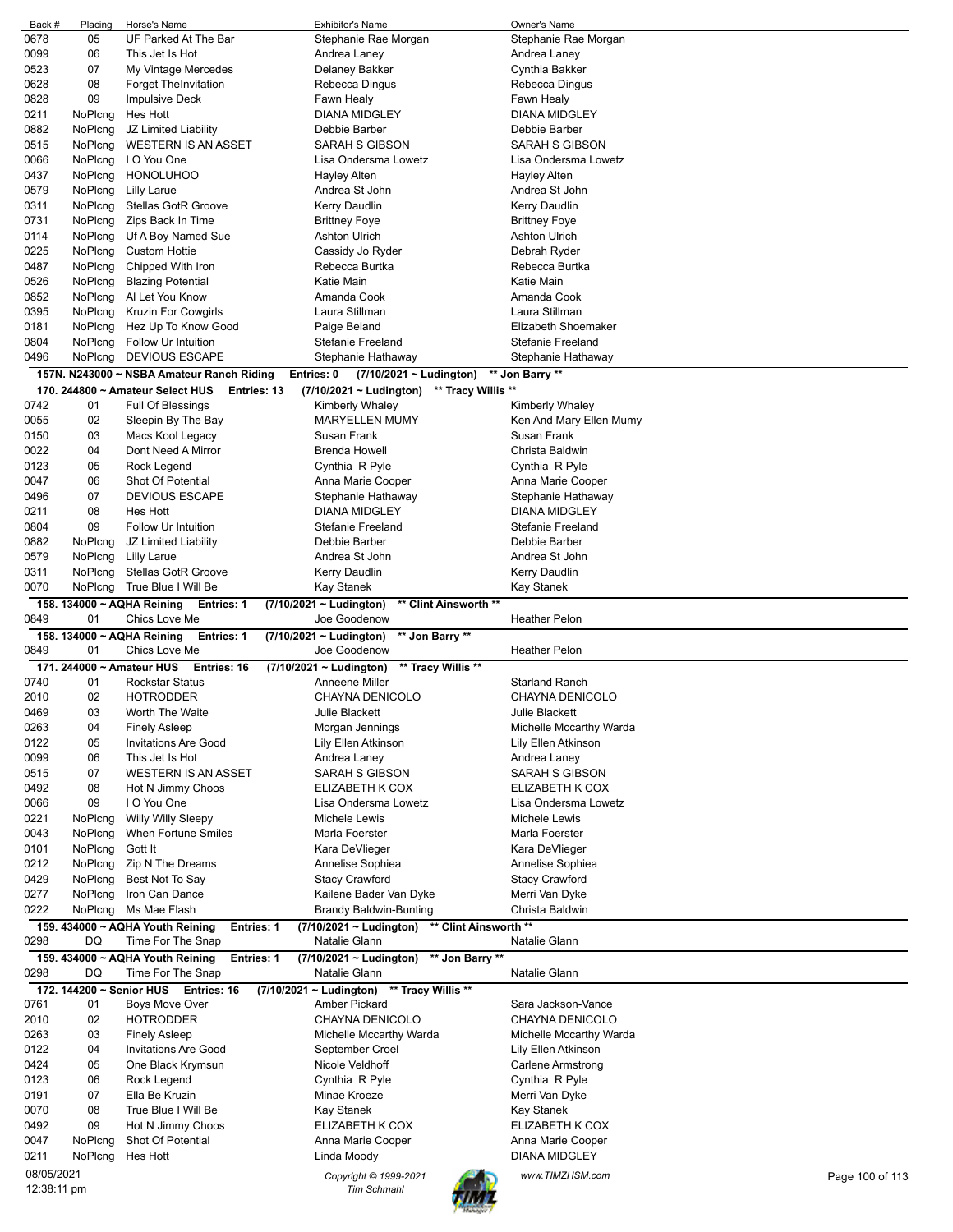| Back #      | Placing                  | Horse's Name                                            | <b>Exhibitor's Name</b>                            | Owner's Name             |                 |
|-------------|--------------------------|---------------------------------------------------------|----------------------------------------------------|--------------------------|-----------------|
| 0101        | NoPlcng                  | Gott It                                                 | Kara DeVlieger                                     | Kara DeVlieger           |                 |
| 0579        | NoPlcng                  | <b>Lilly Larue</b>                                      | Andrea St John                                     | Andrea St John           |                 |
| 0277        | NoPlcng                  | Iron Can Dance                                          | Kailene Bader Van Dyke                             | Merri Van Dyke           |                 |
| 0164        | NoPlcng                  | <b>Red Deeified</b>                                     | Karina Bader Van Dyle                              | Kailene Bader Van Dyke   |                 |
| 0852        | NoPlcng                  | Al Let You Know                                         | Christy Beishlag                                   | Amanda Cook              |                 |
|             |                          | 160. 234002 ~ Nov Amat Reining Level 1<br>Entries: 0    | (7/10/2021 ~ Ludington)                            | ** Clint Ainsworth **    |                 |
|             |                          | Entries: 0<br>160. 234002 ~ Nov Amat Reining Level 1    | (7/10/2021 ~ Ludington)<br>** Jon Barry **         |                          |                 |
|             |                          | 173. 9440 ~ Small Fry HUS Entries: 6                    | (7/10/2021 ~ Ludington)<br>** Tracy Willis **      |                          |                 |
| 0022        | 01                       | Dont Need A Mirror                                      | <b>Brylee Bunting</b>                              | Christa Baldwin          |                 |
| 0616        | 02                       | Its All About Legs                                      | Lila Pauli                                         | Rocking K Farms          |                 |
| 0310        | 03                       | IMA LOPIN WITH CLASS                                    | Quinn Bogue                                        | Family Bogue             |                 |
| 0181        | 04                       | Hez Up To Know Good                                     | Elizabeth Shoemaker                                | Elizabeth Shoemaker      |                 |
| 0052        | 05                       | The Social Network                                      | Xandrea Sandusky                                   | Brandy Pavlik            |                 |
| 0345        | 06                       | Lukes Last Shine                                        | Sophia Dong                                        | Tony Dong                |                 |
|             |                          | 161. 234000 ~ AQHA Amateur Reining<br><b>Entries: 1</b> | ** Clint Ainsworth **<br>$(7/10/2021 -$ Ludington) |                          |                 |
| 0119        | 01                       | Baylite Jac                                             | Jeanne Hugo                                        | Jeanne Hugo              |                 |
|             |                          | 161. 234000 ~ AQHA Amateur Reining<br>Entries: 1        | ** Jon Barry **<br>(7/10/2021 ~ Ludington)         |                          |                 |
| 0119        | 01                       | Baylite Jac                                             | Jeanne Hugo                                        | Jeanne Hugo              |                 |
|             |                          |                                                         |                                                    |                          |                 |
|             |                          | 174. 9428 ~ Small Fry Equitation<br>Entries: 6          | ** Tracy Willis **<br>(7/10/2021 ~ Ludington)      | Elizabeth Shoemaker      |                 |
| 0181        | 01                       | Hez Up To Know Good<br><b>IMA LOPIN WITH CLASS</b>      | Elizabeth Shoemaker                                |                          |                 |
| 0310        | 02                       |                                                         | Quinn Bogue                                        | <b>Family Bogue</b>      |                 |
| 0345        | 03                       | Lukes Last Shine                                        | Sophia Dong                                        | Tony Dong                |                 |
| 0022        | 04                       | Dont Need A Mirror                                      | <b>Brylee Bunting</b>                              | Christa Baldwin          |                 |
| 0052        | 05                       | The Social Network                                      | Xandrea Sandusky                                   | Brandy Pavlik            |                 |
| 0616        | 06                       | Its All About Legs                                      | Lila Pauli                                         | Rocking K Farms          |                 |
|             | 162. 144100 ~ Junior HUS | Entries: 8                                              | $(7/10/2021 - Ludington)$<br>** Clint Ainsworth ** |                          |                 |
| 0547        | 01                       | Al Be Addictive                                         | <b>Amber Pickard</b>                               | Sunny Nagengast          |                 |
| 0401        | 02                       | Sompin NTheMoonlight                                    | Janet Kolk                                         | Janet Kolk               |                 |
| 0043        | 03                       | <b>When Fortune Smiles</b>                              | Nicole Veldhoff                                    | Marla Foerster           |                 |
| 0309        | 04                       | U can call me al                                        | Minae Kroeze                                       | Kailene Bader Van Dyke   |                 |
| 0748        | 05                       | The Boy Next Door                                       | Amanda Sullivan                                    | BRIDGETTE TUCKER         |                 |
| 0678        | 06                       | UF Parked At The Bar                                    | Stephanie Rae Morgan                               | Stephanie Rae Morgan     |                 |
| 0133        | 07                       | <b>Missin Sleep</b>                                     | Michelle Mccarthy Warda                            | <b>Audrey Barnes</b>     |                 |
| 0370        | 08                       | Al Have Potential                                       | Jennifer Bluhm                                     | Morgan Glann             |                 |
|             |                          | 162. 144100 ~ Junior HUS Entries: 8                     | (7/10/2021 ~ Ludington) ** Jon Barry **            |                          |                 |
| 0748        | 01                       | The Boy Next Door                                       | Amanda Sullivan                                    | <b>BRIDGETTE TUCKER</b>  |                 |
| 0043        | 02                       | <b>When Fortune Smiles</b>                              | Nicole Veldhoff                                    | Marla Foerster           |                 |
| 0309        | 03                       | U can call me al                                        | Minae Kroeze                                       | Kailene Bader Van Dyke   |                 |
| 0401        | 04                       | Sompin NTheMoonlight                                    | Janet Kolk                                         | Janet Kolk               |                 |
| 0547        | 05                       | Al Be Addictive                                         | <b>Amber Pickard</b>                               | Sunny Nagengast          |                 |
| 0370        | 06                       | Al Have Potential                                       | Jennifer Bluhm                                     | Morgan Glann             |                 |
| 0133        | 07                       | Missin Sleep                                            | Michelle Mccarthy Warda                            | <b>Audrey Barnes</b>     |                 |
| 0678        | 08                       | UF Parked At The Bar                                    | Stephanie Rae Morgan                               | Stephanie Rae Morgan     |                 |
|             |                          | 175. 452001 ~ Youth Rookie Equitation<br>Entries: 23    | ** Tracy Willis **<br>$(7/10/2021 \sim$ Ludington) |                          |                 |
| 0630        | 01                       | Im Pink Floyd                                           | Kate Davis                                         | Kate Davis               |                 |
| 0750        | 02                       | Fancy Enough To Win                                     | Maya Edwards                                       | <b>Madison Mulder</b>    |                 |
| 0357        | 03                       | <b>IRON MANS IMAGE</b>                                  | Stephanie Wiener                                   | Jennifer Wiener          |                 |
| 0164        | 04                       | <b>Red Deeified</b>                                     | Karina Bader Van Dyle                              | Kailene Bader Van Dyke   |                 |
| 0506        | 05                       | <b>Regal Enchantment</b>                                | Jaydin Ruhle                                       | Saige Ruhle              |                 |
| 0932        | 06                       | Are U A Hot Charlie                                     | Abigail Roos                                       | Abigail Roos             |                 |
| 0428        | 07                       | Only Escaping                                           | Olivia Baugh                                       | Josephine Horlings       |                 |
| 0111        | 08                       | Dang Near Dun                                           | Claire Kelp                                        | Claire Kelp              |                 |
| 0904        | 09                       | EveryoneLuvsAGoodbar                                    | Kerrigan Lynch                                     | Kerrigan Lynch           |                 |
| 1010        | 10                       | Surely Im A Certain                                     | <b>Addison Buckley</b>                             | <b>Addison Buckley</b>   |                 |
| 0937        | 11                       | <b>Sumore Shock</b>                                     | <b>Isabel Craig</b>                                | Jennifer Craig           |                 |
| 0450        | 12                       | Krown On The Rox                                        | Estelle McParlan                                   | Estelle McParlan         |                 |
| 0815        | 13                       | CHEX OUT MY LOPE                                        | RACHEL KRUCHTEN                                    | <b>KRISTINE KRUCHTEN</b> |                 |
| 0713        | 14                       | <b>Exclusively Mocca</b>                                | Kayla Virga                                        | Kayla Virga              |                 |
| 0775        | 15                       | Secure The Jewels                                       | <b>Lily Luckett</b>                                | <b>Taylor Peer</b>       |                 |
| 0424        | 16                       | One Black Krymsun                                       | <b>Carlene Armstrong</b>                           | <b>Carlene Armstrong</b> |                 |
| 0015        | 17                       | Shocked The Party                                       | <b>Chloe Coker</b>                                 | <b>Landry Tate</b>       |                 |
| 0282        | 18                       | Lopers Get Good Chex                                    | Stellamia Aerts                                    | Sara Shoemaker           |                 |
| 0125        | 19                       | Dressed Hot Batt Man                                    | Darlene Wilcoxen                                   | Alisa Forton             |                 |
| 0811        | 20                       | Enuff Is Enuff                                          | Tessa Vos                                          | Tessa Vos                |                 |
| 0207        | 21                       | Kaptain Kaveman                                         | <b>Elizabeth Smith</b>                             | Elizabeth Smith          |                 |
| 0616        | 22                       | Its All About Legs                                      | Grace Benway                                       | Rocking K Farms          |                 |
| 0146        | 23                       | ValentinosBlazinRide                                    | <b>Madison Stuart</b>                              | <b>Madison Stuart</b>    |                 |
|             |                          | 162N. N144100 ~ NSBA Junior HUS<br>Entries: 1           | $(7/10/2021 -$ Ludington)<br>** Jon Barry **       |                          |                 |
| 0133        | 01                       | <b>Missin Sleep</b>                                     | <b>Audrey Barnes</b>                               | <b>Audrey Barnes</b>     |                 |
|             |                          | 176. 452702 ~ Level 1 Youth Equitation 13 & Under       | Entries: 11<br>(7/10/2021 ~ Ludington)             | ** Tracy Willis **       |                 |
| 0624        | 01                       | <b>INVIOUS MISTER</b>                                   | KAYLYN KRUCHTEN                                    | <b>KRISTINE KRUCHTEN</b> |                 |
| 0107        | 02                       | Regal N Grand                                           | <b>Taylin Collins</b>                              | <b>Taylin Collins</b>    |                 |
| 0321        | 03                       | Cash Only                                               | Ella Spies                                         | Ella Spies               |                 |
|             |                          |                                                         |                                                    |                          |                 |
| 08/05/2021  |                          |                                                         | Copyright © 1999-2021                              | www.TIMZHSM.com          | Page 101 of 113 |
| 12:38:11 pm |                          |                                                         | <b>Tim Schmahl</b>                                 |                          |                 |

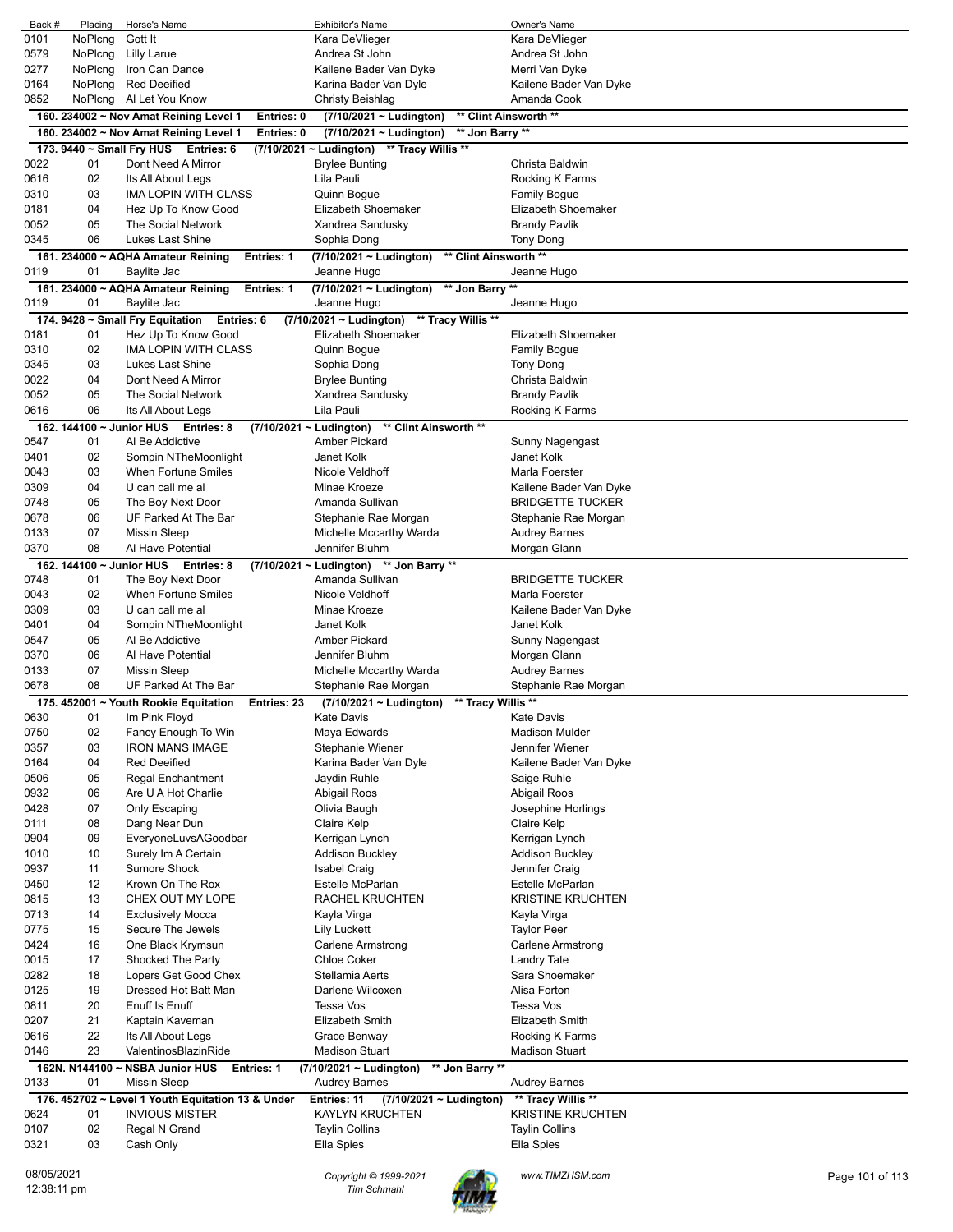| Back #                    | Placing            | Horse's Name                                                   | <b>Exhibitor's Name</b>                                               | Owner's Name                            |                 |
|---------------------------|--------------------|----------------------------------------------------------------|-----------------------------------------------------------------------|-----------------------------------------|-----------------|
| 1010                      | 04                 | Surely Im A Certain                                            | <b>Addison Buckley</b>                                                | <b>Addison Buckley</b>                  |                 |
| 0146                      | 05                 | ValentinosBlazinRide                                           | <b>Madison Stuart</b>                                                 | <b>Madison Stuart</b>                   |                 |
| 0450                      | 06                 | Krown On The Rox                                               | <b>Estelle McParlan</b>                                               | Estelle McParlan                        |                 |
| 0713                      | 07                 | <b>Exclusively Mocca</b>                                       | Kayla Virga                                                           | Kayla Virga                             |                 |
| 0937                      | 08                 | Sumore Shock                                                   | <b>Isabel Craig</b>                                                   | Jennifer Craig                          |                 |
| 0206                      | 09                 | Prepare To B Shocked                                           | Myah Jane Chaput                                                      | <b>Stacy Chaput</b>                     |                 |
| 0222                      | 10                 | Ms Mae Flash                                                   | <b>Braelyn Bunting</b>                                                | Christa Baldwin                         |                 |
| 1433                      | 11                 | A Sleepy Margarita                                             | Addison Baynes                                                        | Meggen M Morrow Baynes                  |                 |
|                           |                    | 163. 444001 ~ Youth Rookie HUS<br>Entries: 21<br>Im Pink Floyd | ** Clint Ainsworth **<br>(7/10/2021 ~ Ludington)<br><b>Kate Davis</b> | <b>Kate Davis</b>                       |                 |
| 0630<br>0357              | 01<br>02           | <b>IRON MANS IMAGE</b>                                         | Stephanie Wiener                                                      | Jennifer Wiener                         |                 |
| 0424                      | 03                 | One Black Krymsun                                              | Carlene Armstrong                                                     | Carlene Armstrong                       |                 |
| 0450                      | 04                 | Krown On The Rox                                               | Estelle McParlan                                                      | <b>Estelle McParlan</b>                 |                 |
| 0616                      | 05                 | Its All About Legs                                             | Grace Benway                                                          | Rocking K Farms                         |                 |
| 1010                      | 06                 | Surely Im A Certain                                            | Addison Buckley                                                       | Addison Buckley                         |                 |
| 0452                      | 07                 | Cash For Artifacts                                             | <b>Alexis Gorant</b>                                                  | <b>Alexis Gorant</b>                    |                 |
| 0750                      | 08                 | Fancy Enough To Win                                            | Maya Edwards                                                          | <b>Madison Mulder</b>                   |                 |
| 0937                      | 09                 | <b>Sumore Shock</b>                                            | <b>Isabel Craig</b>                                                   | Jennifer Craig                          |                 |
| 0099                      | NoPlcng            | This Jet Is Hot                                                | Elizabeth Laney                                                       | Andrea Laney                            |                 |
| 0207                      | NoPlcng            | Kaptain Kaveman                                                | <b>Elizabeth Smith</b>                                                | Elizabeth Smith                         |                 |
| 0428                      | NoPlcng            | Only Escaping                                                  | Olivia Baugh                                                          | Josephine Horlings                      |                 |
| 0125                      | NoPlcng            | Dressed Hot Batt Man                                           | Darlene Wilcoxen                                                      | Alisa Forton                            |                 |
| 0904                      | NoPlcng            | EveryoneLuvsAGoodbar                                           | Kerrigan Lynch                                                        | Kerrigan Lynch                          |                 |
| 0146                      | NoPlcng            | ValentinosBlazinRide                                           | <b>Madison Stuart</b>                                                 | <b>Madison Stuart</b>                   |                 |
| 0811                      | NoPlcng            | Enuff Is Enuff                                                 | Tessa Vos                                                             | Tessa Vos                               |                 |
| 0713                      | NoPlcng            | <b>Exclusively Mocca</b>                                       | Kayla Virga                                                           | Kayla Virga                             |                 |
| 0111                      | NoPlcng            | Dang Near Dun                                                  | <b>Claire Kelp</b>                                                    | Claire Kelp                             |                 |
| 0506                      | NoPlcng            | <b>Regal Enchantment</b>                                       | Jaydin Ruhle                                                          | Saige Ruhle                             |                 |
| 0775                      | NoPlcng            | Secure The Jewels                                              | Lily Luckett                                                          | Taylor Peer                             |                 |
| 0015                      | NoPlcng            | Shocked The Party                                              | <b>Chloe Coker</b>                                                    | Landry Tate                             |                 |
|                           |                    | 163. 444001 ~ Youth Rookie HUS<br>Entries: 21                  | (7/10/2021 ~ Ludington)<br>** Jon Barry **                            |                                         |                 |
| 0630                      | 01                 | Im Pink Floyd                                                  | <b>Kate Davis</b>                                                     | <b>Kate Davis</b>                       |                 |
| 0450                      | 02                 | Krown On The Rox                                               | Estelle McParlan                                                      | Estelle McParlan                        |                 |
| 0750                      | 03                 | Fancy Enough To Win                                            | Maya Edwards                                                          | <b>Madison Mulder</b>                   |                 |
| 0937                      | 04                 | <b>Sumore Shock</b>                                            | <b>Isabel Craig</b>                                                   | Jennifer Craig                          |                 |
| 0357                      | 05                 | <b>IRON MANS IMAGE</b>                                         | Stephanie Wiener                                                      | Jennifer Wiener                         |                 |
| 0616                      | 06                 | Its All About Legs                                             | Grace Benway                                                          | Rocking K Farms                         |                 |
| 0099                      | 07                 | This Jet Is Hot                                                | Elizabeth Laney                                                       | Andrea Laney                            |                 |
| 0207                      | 08                 | Kaptain Kaveman                                                | <b>Elizabeth Smith</b>                                                | Elizabeth Smith                         |                 |
| 0811                      | 09                 | Enuff Is Enuff                                                 | Tessa Vos                                                             | <b>Tessa Vos</b>                        |                 |
| 0428                      | NoPlcng            | Only Escaping                                                  | Olivia Baugh                                                          | Josephine Horlings                      |                 |
| 0452                      | NoPlcng            | Cash For Artifacts                                             | <b>Alexis Gorant</b>                                                  | <b>Alexis Gorant</b>                    |                 |
| 0125                      | NoPlcng            | Dressed Hot Batt Man                                           | Darlene Wilcoxen                                                      | Alisa Forton                            |                 |
| 1010<br>0904              | NoPicng<br>NoPlcng | Surely Im A Certain                                            | <b>Addison Buckley</b>                                                | <b>Addison Buckley</b>                  |                 |
| 0146                      |                    | EveryoneLuvsAGoodbar<br>ValentinosBlazinRide                   | Kerrigan Lynch<br><b>Madison Stuart</b>                               | Kerrigan Lynch<br><b>Madison Stuart</b> |                 |
| 0713                      | NoPlcng<br>NoPlcng | <b>Exclusively Mocca</b>                                       | Kayla Virga                                                           | Kayla Virga                             |                 |
| 0424                      | NoPlcng            | One Black Krymsun                                              | <b>Carlene Armstrong</b>                                              | <b>Carlene Armstrong</b>                |                 |
| 0111                      | NoPlcng            | Dang Near Dun                                                  | Claire Kelp                                                           | Claire Kelp                             |                 |
| 0506                      | NoPlcng            | <b>Regal Enchantment</b>                                       | Jaydin Ruhle                                                          | Saige Ruhle                             |                 |
| 0775                      | NoPlcng            | Secure The Jewels                                              | <b>Lily Luckett</b>                                                   | <b>Taylor Peer</b>                      |                 |
| 0015                      | NoPlcng            | Shocked The Party                                              | <b>Chloe Coker</b>                                                    | Landry Tate                             |                 |
|                           |                    | 177. 452802 ~ Level 1 Youth Equitation 14-18                   | Entries: 24<br>(7/10/2021 ~ Ludington)                                | ** Tracy Willis **                      |                 |
| 0630                      | 01                 | Im Pink Floyd                                                  | <b>Kate Davis</b>                                                     | <b>Kate Davis</b>                       |                 |
| 0595                      | 02                 | Aj Whatdoesthefoxsay                                           | Katelyn Rabe                                                          | Jennifer Rabe                           |                 |
| 0620                      | 03                 | Partners In Kryme                                              | Makenna Noon                                                          | Makenna Noon                            |                 |
| 0815                      | 04                 | CHEX OUT MY LOPE                                               | RACHEL KRUCHTEN                                                       | <b>KRISTINE KRUCHTEN</b>                |                 |
| 0465                      | 05                 | Willy B Lazy                                                   | <b>Katherine Tietz</b>                                                | MI Independent Living Homes             |                 |
| 0216                      | 06                 | Larrys Back In Black                                           | Katie Tenerowicz                                                      | Keith R Boutet                          |                 |
| 0456                      | 07                 | A Certain Revolution                                           | Kyra N Koester                                                        | Kyra N Koester                          |                 |
| 0357                      | 08                 | <b>IRON MANS IMAGE</b>                                         | Stephanie Wiener                                                      | Jennifer Wiener                         |                 |
| 0424                      | 09                 | One Black Krymsun                                              | <b>Carlene Armstrong</b>                                              | <b>Carlene Armstrong</b>                |                 |
| 0164                      | 10                 | <b>Red Deeified</b>                                            | Karina Bader Van Dyle                                                 | Kailene Bader Van Dyke                  |                 |
| 0811                      | 11                 | Enuff Is Enuff                                                 | Tessa Vos                                                             | Tessa Vos                               |                 |
| 0200                      | 12                 | <b>EZ Rockin Career</b>                                        | <b>Rylee Harding</b>                                                  | Rylee Harding                           |                 |
| 0932                      | 13                 | Are U A Hot Charlie                                            | Abigail Roos                                                          | Abigail Roos                            |                 |
| 0015                      | 14                 | Shocked The Party                                              | <b>Chloe Coker</b>                                                    | Landry Tate                             |                 |
| 1854                      | 15                 | Hes Good To Go                                                 | <b>Isabelle Freeland</b>                                              | Isabelle Freeland                       |                 |
| 0750                      | 16                 | Fancy Enough To Win                                            | Maya Edwards                                                          | <b>Madison Mulder</b>                   |                 |
| 0282                      | 17                 | Lopers Get Good Chex                                           | Stellamia Aerts                                                       | Sara Shoemaker                          |                 |
| 0904                      | 18                 | EveryoneLuvsAGoodbar                                           | Kerrigan Lynch                                                        | Kerrigan Lynch                          |                 |
| 0602                      | 19                 | Best Of My Luv                                                 | <b>Emily Weaver</b>                                                   | Lori Weaver                             |                 |
| 0428<br>0506              | 20<br>21           | Only Escaping<br>Regal Enchantment                             | Olivia Baugh<br>Jaydin Ruhle                                          | Josephine Horlings<br>Saige Ruhle       |                 |
|                           |                    |                                                                |                                                                       |                                         |                 |
| 08/05/2021<br>12:38:11 pm |                    |                                                                | Copyright © 1999-2021<br><b>Tim Schmahl</b>                           | www.TIMZHSM.com                         | Page 102 of 113 |

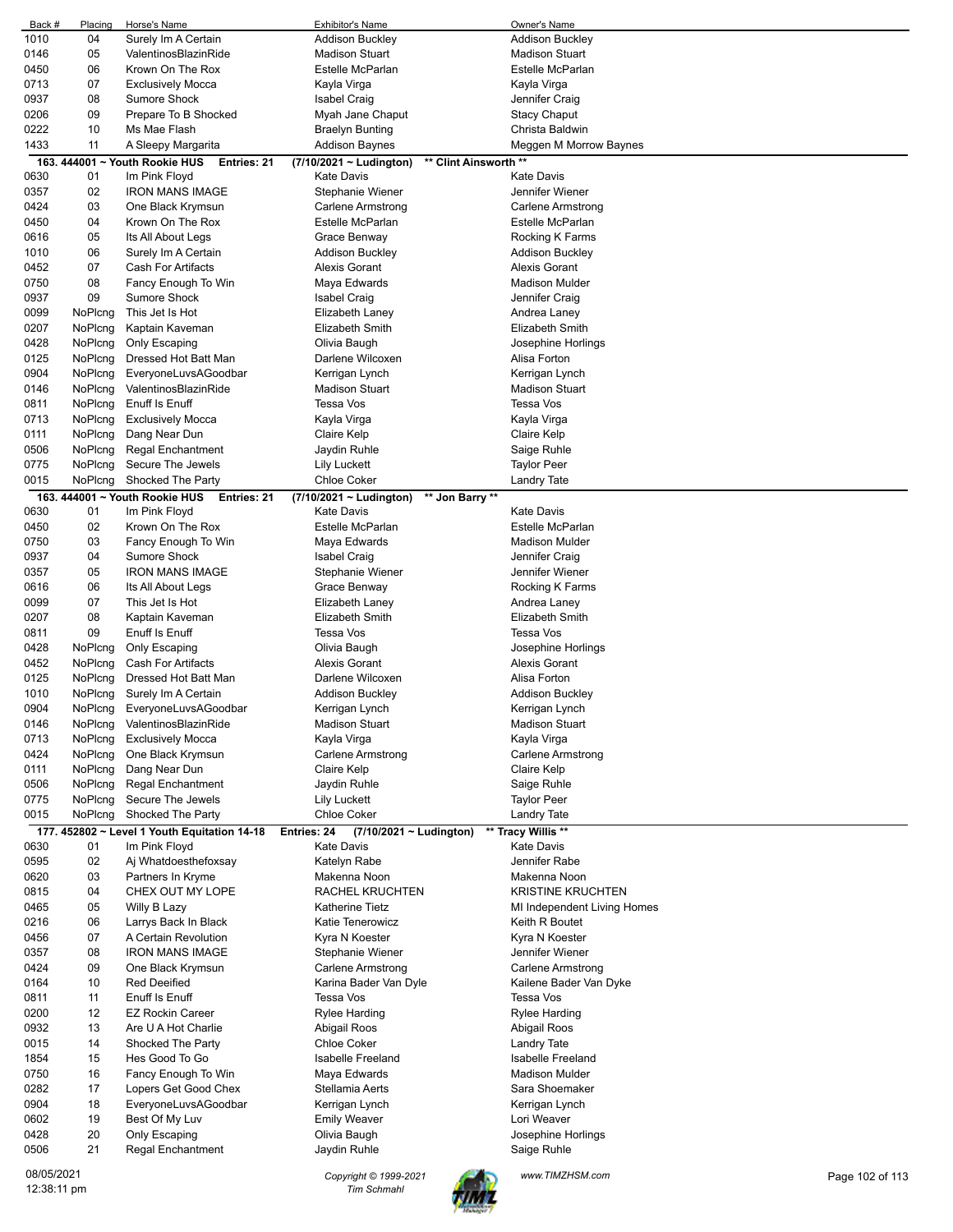| Back #       | Placing        | Horse's Name                                 | <b>Exhibitor's Name</b>                       | Owner's Name                |                 |
|--------------|----------------|----------------------------------------------|-----------------------------------------------|-----------------------------|-----------------|
| 0125         | 22             | Dressed Hot Batt Man                         | Darlene Wilcoxen                              | Alisa Forton                |                 |
| 0775         | 23             | Secure The Jewels                            | Lily Luckett                                  | <b>Taylor Peer</b>          |                 |
| 0616         | 24             | Its All About Legs                           | Grace Benway                                  | Rocking K Farms             |                 |
|              | 163N. N444001  | NSBA Youth Rookie HUS                        | Entries: 6<br>$(7/10/2021 \sim$ Ludington)    | ** Jon Barry **             |                 |
| 0450         | 01             | Krown On The Rox                             | Estelle McParlan                              | Estelle McParlan            |                 |
| 0207         | 02             | Kaptain Kaveman                              | <b>Elizabeth Smith</b>                        | Elizabeth Smith             |                 |
| 0146         | NoPicng        | ValentinosBlazinRide                         | <b>Madison Stuart</b>                         | <b>Madison Stuart</b>       |                 |
| 0713         | NoPlcng        | <b>Exclusively Mocca</b>                     | Kayla Virga                                   | Kayla Virga                 |                 |
| 0424         | NoPlcng        | One Black Krymsun                            | Carlene Armstrong                             | Carlene Armstrong           |                 |
| 0015         | NoPlcng        | Shocked The Party                            | <b>Chloe Coker</b>                            | <b>Landry Tate</b>          |                 |
|              |                | 178. $452000 \sim Yth$ Hunt Seat Eq All Ages | $(7/10/2021 - Ludington)$<br>Entries: 16      | ** Tracy Willis **          |                 |
| 0024         | 01             | Gonna Get Ya Good                            | Rilynn Lindsay                                | Rilynn Lindsay              |                 |
| 0284         | 02             | Good Luck Charley                            | <b>Lauren Deeds</b>                           | <b>Gretchen Deeds</b>       |                 |
|              |                |                                              | Makenna Noon                                  | Makenna Noon                |                 |
| 0620         | 03             | Partners In Kryme                            |                                               |                             |                 |
| 0452         | 04             | Cash For Artifacts                           | <b>Alexis Gorant</b>                          | <b>Alexis Gorant</b>        |                 |
| 0811         | 05             | Enuff Is Enuff                               | Tessa Vos                                     | Tessa Vos                   |                 |
| 1433         | 06             | A Sleepy Margarita                           | Addison Baynes                                | Meggen M Morrow Baynes      |                 |
| 0333         | 07             | Fightin Off Sleep                            | Peyton Baxter                                 | Ginger Baxter               |                 |
| 0099         | 08             | This Jet Is Hot                              | Lillian Laney                                 | Andrea Laney                |                 |
| 0235         | 09             | Gota B A Hit                                 | Grace Gasper                                  | <b>Tammy Gasper</b>         |                 |
| 0133         | DQ             | <b>Missin Sleep</b>                          | <b>Audrey Barnes</b>                          | <b>Audrey Barnes</b>        |                 |
| 1854         | DQ             | Hes Good To Go                               | Isabelle Freeland                             | Isabelle Freeland           |                 |
| 0595         | NoPlcng        | Aj Whatdoesthefoxsay                         | Katelyn Rabe                                  | Jennifer Rabe               |                 |
| 0624         | NoPlcng        | <b>INVIOUS MISTER</b>                        | <b>KAYLYN KRUCHTEN</b>                        | <b>KRISTINE KRUCHTEN</b>    |                 |
| 0357         | NoPlcng        | <b>IRON MANS IMAGE</b>                       | Stephanie Wiener                              | Jennifer Wiener             |                 |
| 0456         | NoPlcng        | A Certain Revolution                         | Kyra N Koester                                | Kyra N Koester              |                 |
| 0465         | NoPlcng        | Willy B Lazy                                 | Katherine Tietz                               | MI Independent Living Homes |                 |
|              |                | 164, 444702 ~ Level 1 Youth HUS 13 & Under   | (7/10/2021 ~ Ludington)<br><b>Entries: 12</b> | ** Clint Ainsworth **       |                 |
| 0624         | 01             | <b>INVIOUS MISTER</b>                        | <b>KAYLYN KRUCHTEN</b>                        | <b>KRISTINE KRUCHTEN</b>    |                 |
| 0118         | 02             | Wrapn To My Own Beat                         | Estelle McParlan                              | Estelle McParlan            |                 |
| 0099         | 03             | This Jet Is Hot                              | Elizabeth Laney                               | Andrea Laney                |                 |
|              | 04             | Ms Mae Flash                                 |                                               | Christa Baldwin             |                 |
| 0222         |                |                                              | <b>Braelyn Bunting</b>                        |                             |                 |
| 0107         | 05             | Regal N Grand                                | <b>Taylin Collins</b>                         | <b>Taylin Collins</b>       |                 |
| 0206         | 06             | Prepare To B Shocked                         | Myah Jane Chaput                              | <b>Stacy Chaput</b>         |                 |
| 1010         | 07             | Surely Im A Certain                          | Addison Buckley                               | <b>Addison Buckley</b>      |                 |
| 0321         | 08             | Cash Only                                    | Ella Spies                                    | Ella Spies                  |                 |
| 0146         | 09             | ValentinosBlazinRide                         | <b>Madison Stuart</b>                         | <b>Madison Stuart</b>       |                 |
| 0937         | NoPlcng        | Sumore Shock                                 | Isabel Craig                                  | Jennifer Craig              |                 |
| 1433         | NoPlcng        | A Sleepy Margarita                           | Addison Baynes                                | Meggen M Morrow Baynes      |                 |
| 0713         | <b>NoPlcng</b> | <b>Exclusively Mocca</b>                     | Kayla Virga                                   | Kayla Virga                 |                 |
|              |                | 164. 444702 ~ Level 1 Youth HUS 13 & Under   | (7/10/2021 ~ Ludington)<br><b>Entries: 12</b> | ** Jon Barry **             |                 |
| 0624         | 01             | <b>INVIOUS MISTER</b>                        | <b>KAYLYN KRUCHTEN</b>                        | <b>KRISTINE KRUCHTEN</b>    |                 |
| 0099         | 02             | This Jet Is Hot                              | Elizabeth Laney                               | Andrea Laney                |                 |
| 1010         | 03             | Surely Im A Certain                          | Addison Buckley                               | Addison Buckley             |                 |
| 0222         | 04             | Ms Mae Flash                                 | Braelyn Bunting                               | Christa Baldwin             |                 |
| 0107         | 05             | Regal N Grand                                | <b>Taylin Collins</b>                         | <b>Taylin Collins</b>       |                 |
| 0937         | 06             | Sumore Shock                                 | <b>Isabel Craig</b>                           | Jennifer Craig              |                 |
| 0713         | 07             | <b>Exclusively Mocca</b>                     | Kayla Virga                                   | Kayla Virga                 |                 |
| 0321         | 08             | Cash Only                                    |                                               |                             |                 |
| 0118         | 09             |                                              |                                               |                             |                 |
|              |                |                                              | Ella Spies                                    | Ella Spies                  |                 |
| 1433         |                | Wrapn To My Own Beat                         | Estelle McParlan                              | Estelle McParlan            |                 |
|              | NoPlcng        | A Sleepy Margarita                           | <b>Addison Baynes</b>                         | Meggen M Morrow Baynes      |                 |
| 0206         | NoPlcng        | Prepare To B Shocked                         | Myah Jane Chaput                              | <b>Stacy Chaput</b>         |                 |
| 0146         | NoPlcng        | ValentinosBlazinRide                         | <b>Madison Stuart</b>                         | <b>Madison Stuart</b>       |                 |
|              |                | 179. 252001 ~ Amateur Rookie Equitation      | (7/10/2021 ~ Ludington)<br>Entries: 12        | ** Tracy Willis **          |                 |
| 0189         | 01             | Cookies N Creamtini                          | Katie Warnock                                 | Katie Warnock               |                 |
| 0225         | 02             | <b>Custom Hottie</b>                         | Cassidy Jo Ryder                              | Debrah Ryder                |                 |
| 0181         | 03             | Hez Up To Know Good                          | Paige Beland                                  | Elizabeth Shoemaker         |                 |
| 0530         | 04             | CODE RED COVER GIRL                          | Jessica Bills                                 | Jessica Bills               |                 |
| 0523         | 05             | My Vintage Mercedes                          | Delaney Bakker                                | Cynthia Bakker              |                 |
| 0487         | 06             | Chipped With Iron                            | Rebecca Burtka                                | Rebecca Burtka              |                 |
| 0422         | 07             | Indeed Shez Lazy                             | Lauryn Leuenberger                            | Lauryn Leuenberger          |                 |
|              | 08             | Johnny Diesel                                | Morgan Letzkus                                | James Letzkus               |                 |
| 0025<br>0395 | 09             | Kruzin For Cowgirls                          | Laura Stillman                                | Laura Stillman              |                 |
| 0731         | 10             | Zips Back In Time                            | <b>Brittney Foye</b>                          |                             |                 |
|              |                |                                              |                                               | <b>Brittney Foye</b>        |                 |
| 0804         | 11             | Follow Ur Intuition                          | Stefanie Freeland                             | Stefanie Freeland           |                 |
| 0852         | 12             | Al Let You Know                              | Amanda Cook                                   | Amanda Cook                 |                 |
|              | 164N. N444700  | NSBA Youth HUS 13&Under                      | (7/10/2021 ~ Ludington)<br>Entries: 7         | ** Jon Barry **             |                 |
| 0222         | 01             | Ms Mae Flash                                 | <b>Braelyn Bunting</b>                        | Christa Baldwin             |                 |
| 0107         | 02             | Regal N Grand                                | <b>Taylin Collins</b>                         | <b>Taylin Collins</b>       |                 |
| 0713         | 03             | <b>Exclusively Mocca</b>                     | Kayla Virga                                   | Kayla Virga                 |                 |
| 0321         | 04             | Cash Only                                    | Ella Spies                                    | Ella Spies                  |                 |
| 0118         | 05             | Wrapn To My Own Beat                         | Estelle McParlan                              | Estelle McParlan            |                 |
| 0206         | NoPlcng        | Prepare To B Shocked                         | Myah Jane Chaput                              | <b>Stacy Chaput</b>         |                 |
| 0146         | NoPlcng        | ValentinosBlazinRide                         | <b>Madison Stuart</b>                         | <b>Madison Stuart</b>       |                 |
| 08/05/2021   |                |                                              | Copyright © 1999-2021                         | www.TIMZHSM.com             | Page 103 of 113 |

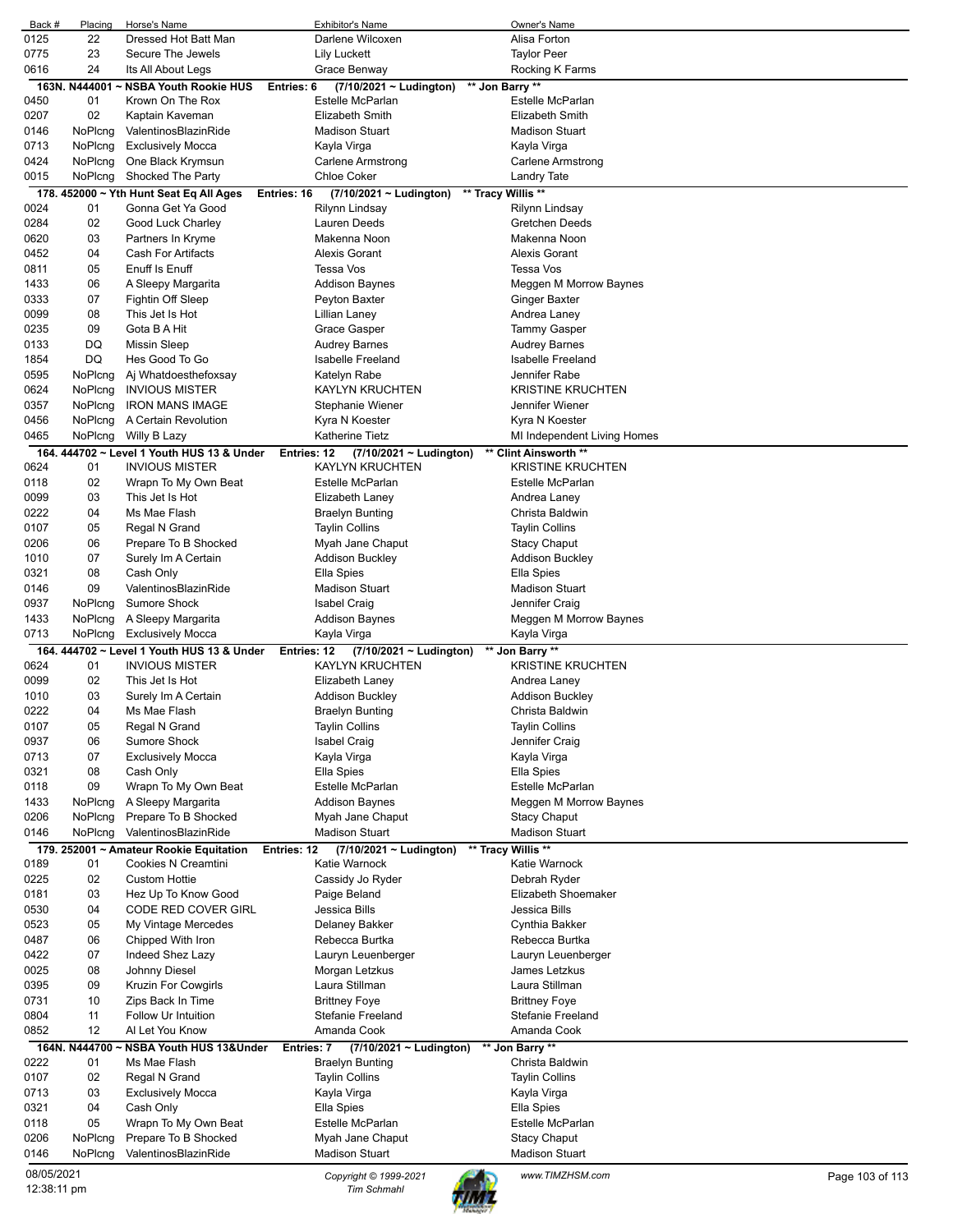| Back #                    | Placing | Horse's Name                                 |             | Exhibitor's Name                            |                    | Owner's Name                |                 |
|---------------------------|---------|----------------------------------------------|-------------|---------------------------------------------|--------------------|-----------------------------|-----------------|
|                           |         | 180. 252002 ~ Level 1 Amateur Equitation     | Entries: 14 | (7/10/2021 ~ Ludington)                     |                    | ** Tracy Willis **          |                 |
| 0181                      | 01      | Hez Up To Know Good                          |             | Paige Beland                                |                    | Elizabeth Shoemaker         |                 |
| 0225                      | 02      | <b>Custom Hottie</b>                         |             | Cassidy Jo Ryder                            |                    | Debrah Ryder                |                 |
| 0401                      | 03      | Sompin NTheMoonlight                         |             | Janet Kolk                                  |                    | Janet Kolk                  |                 |
| 0099                      | 04      | This Jet Is Hot                              |             | Andrea Laney                                |                    | Andrea Laney                |                 |
| 0882                      | 05      | JZ Limited Liability                         |             | Debbie Barber                               |                    | Debbie Barber               |                 |
| 0523                      | 06      | My Vintage Mercedes                          |             | Delaney Bakker                              |                    | Cynthia Bakker              |                 |
| 0395                      | 07      | Kruzin For Cowgirls                          |             | Laura Stillman                              |                    | Laura Stillman              |                 |
| 0487                      | 08      | Chipped With Iron                            |             | Rebecca Burtka                              |                    | Rebecca Burtka              |                 |
| 0066                      | 09      | I O You One                                  |             | Lisa Ondersma Lowetz                        |                    | Lisa Ondersma Lowetz        |                 |
|                           |         |                                              |             |                                             |                    |                             |                 |
| 0828                      | 10      | <b>Impulsive Deck</b>                        |             | Fawn Healy                                  |                    | Fawn Healy                  |                 |
| 0852                      | 11      | Al Let You Know                              |             | Amanda Cook                                 |                    | Amanda Cook                 |                 |
| 0422                      | 12      | Indeed Shez Lazy                             |             | Lauryn Leuenberger                          |                    | Lauryn Leuenberger          |                 |
| 0731                      | 13      | Zips Back In Time                            |             | <b>Brittney Foye</b>                        |                    | Brittney Foye               |                 |
| 0189                      | 14      | Cookies N Creamtini                          |             | Katie Warnock                               |                    | Katie Warnock               |                 |
|                           |         | 165. 444802 ~ Level 1 Youth HUS 14-18        | Entries: 23 | $(7/10/2021 \sim$ Ludington)                |                    | ** Clint Ainsworth **       |                 |
| 0547                      | 01      | Al Be Addictive                              |             | Elizabeth Meerman                           |                    | Sunny Nagengast             |                 |
| 0602                      | 02      | Best Of My Luv                               |             | <b>Emily Weaver</b>                         |                    | Lori Weaver                 |                 |
| 0630                      | 03      | Im Pink Floyd                                |             | <b>Kate Davis</b>                           |                    | Kate Davis                  |                 |
| 0465                      | 04      | Willy B Lazy                                 |             | <b>Katherine Tietz</b>                      |                    | MI Independent Living Homes |                 |
| 0357                      | 05      | <b>IRON MANS IMAGE</b>                       |             | Stephanie Wiener                            |                    | Jennifer Wiener             |                 |
| 0216                      | 06      | Larrys Back In Black                         |             | Katie Tenerowicz                            |                    | Keith R Boutet              |                 |
|                           |         |                                              |             |                                             |                    |                             |                 |
| 0424                      | 07      | One Black Krymsun                            |             | <b>Carlene Armstrong</b><br>Makenna Noon    |                    | <b>Carlene Armstrong</b>    |                 |
| 0620                      | 08      | Partners In Kryme                            |             |                                             |                    | Makenna Noon                |                 |
| 0811                      | 09      | Enuff Is Enuff                               |             | <b>Tessa Vos</b>                            |                    | Tessa Vos                   |                 |
| 0515                      | NoPlcng | <b>WESTERN IS AN ASSET</b>                   |             | Camryn Gibson                               |                    | SARAH S GIBSON              |                 |
| 0200                      | NoPlcng | <b>EZ Rockin Career</b>                      |             | <b>Rylee Harding</b>                        |                    | Rylee Harding               |                 |
| 0428                      | NoPlcng | Only Escaping                                |             | Olivia Baugh                                |                    | Josephine Horlings          |                 |
| 0750                      | NoPlcng | Fancy Enough To Win                          |             | Maya Edwards                                |                    | <b>Madison Mulder</b>       |                 |
| 0452                      | NoPlcng | <b>Cash For Artifacts</b>                    |             | <b>Alexis Gorant</b>                        |                    | <b>Alexis Gorant</b>        |                 |
| 0125                      | NoPlcng | Dressed Hot Batt Man                         |             | Darlene Wilcoxen                            |                    | Alisa Forton                |                 |
| 0456                      | NoPlcng | A Certain Revolution                         |             | Kyra N Koester                              |                    | Kyra N Koester              |                 |
| 0904                      | NoPlcng | EveryoneLuvsAGoodbar                         |             | Kerrigan Lynch                              |                    | Kerrigan Lynch              |                 |
| 1854                      |         | Hes Good To Go                               |             | <b>Isabelle Freeland</b>                    |                    | <b>Isabelle Freeland</b>    |                 |
|                           | NoPlcng |                                              |             |                                             |                    |                             |                 |
| 0111                      | NoPlcng | Dang Near Dun                                |             | Claire Kelp                                 |                    | Claire Kelp                 |                 |
| 0775                      | NoPlcng | Secure The Jewels                            |             | Lily Luckett                                |                    | Taylor Peer                 |                 |
| 0015                      | NoPlcng | Shocked The Party                            |             | <b>Chloe Coker</b>                          |                    | Landry Tate                 |                 |
|                           | NoPlcng | Zee Zee Tuf                                  |             | Sarah Russell                               |                    | <b>Barb Foster</b>          |                 |
| 0518                      |         |                                              |             |                                             |                    |                             |                 |
| 0616                      | NoPlcng | Its All About Legs                           |             | Grace Benway                                |                    | Rocking K Farms             |                 |
|                           |         | 165. 444802 ~ Level 1 Youth HUS 14-18        | Entries: 23 | (7/10/2021 ~ Ludington)                     | ** Jon Barry **    |                             |                 |
| 0547                      | 01      | Al Be Addictive                              |             | Elizabeth Meerman                           |                    |                             |                 |
|                           |         |                                              |             |                                             |                    | Sunny Nagengast             |                 |
| 0602                      | 02      | Best Of My Luv                               |             | <b>Emily Weaver</b>                         |                    | Lori Weaver                 |                 |
| 0630                      | 03      | Im Pink Floyd                                |             | <b>Kate Davis</b>                           |                    | Kate Davis                  |                 |
| 0424                      | 04      | One Black Krymsun                            |             | Carlene Armstrong                           |                    | Carlene Armstrong           |                 |
| 0750                      | 05      | Fancy Enough To Win                          |             | Maya Edwards                                |                    | <b>Madison Mulder</b>       |                 |
| 0357                      | 06      | <b>IRON MANS IMAGE</b>                       |             | Stephanie Wiener                            |                    | Jennifer Wiener             |                 |
| 0456                      | 07      | A Certain Revolution                         |             | Kyra N Koester                              |                    | Kyra N Koester              |                 |
| 0465                      | 08      | Willy B Lazy                                 |             | <b>Katherine Tietz</b>                      |                    | MI Independent Living Homes |                 |
| 0616                      | 09      | Its All About Legs                           |             | Grace Benway                                |                    | Rocking K Farms             |                 |
| 0515                      | NoPlcng | <b>WESTERN IS AN ASSET</b>                   |             | Camryn Gibson                               |                    | SARAH S GIBSON              |                 |
| 0216                      | NoPlcna | Larrys Back In Black                         |             | Katie Tenerowicz                            |                    | Keith R Boutet              |                 |
| 0200                      | NoPlcng | <b>EZ Rockin Career</b>                      |             | <b>Rylee Harding</b>                        |                    | <b>Rylee Harding</b>        |                 |
| 0428                      | NoPlcng | Only Escaping                                |             | Olivia Baugh                                |                    | Josephine Horlings          |                 |
| 0452                      | NoPlcng | Cash For Artifacts                           |             | <b>Alexis Gorant</b>                        |                    | Alexis Gorant               |                 |
| 0125                      | NoPlcng | Dressed Hot Batt Man                         |             | Darlene Wilcoxen                            |                    | Alisa Forton                |                 |
|                           |         |                                              |             |                                             |                    |                             |                 |
| 0904                      | NoPlcng | EveryoneLuvsAGoodbar                         |             | Kerrigan Lynch                              |                    | Kerrigan Lynch              |                 |
| 1854                      | NoPlcng | Hes Good To Go                               |             | <b>Isabelle Freeland</b>                    |                    | <b>Isabelle Freeland</b>    |                 |
| 0811                      | NoPlcng | Enuff Is Enuff                               |             | Tessa Vos                                   |                    | Tessa Vos                   |                 |
| 0620                      | NoPlcng | Partners In Kryme                            |             | Makenna Noon                                |                    | Makenna Noon                |                 |
| 0111                      | NoPlcng | Dang Near Dun                                |             | Claire Kelp                                 |                    | Claire Kelp                 |                 |
| 0775                      | NoPlcng | Secure The Jewels                            |             | Lily Luckett                                |                    | <b>Taylor Peer</b>          |                 |
| 0015                      | NoPlcng | Shocked The Party                            |             | <b>Chloe Coker</b>                          |                    | Landry Tate                 |                 |
| 0518                      | NoPlcng | Zee Zee Tuf                                  |             | Sarah Russell                               |                    | <b>Barb Foster</b>          |                 |
|                           |         | 181. 252800 ~ Amateur Select Equitation      | Entries: 6  | $(7/10/2021 - Ludington)$                   | ** Tracy Willis ** |                             |                 |
| 0022                      | 01      | Dont Need A Mirror                           |             | <b>Brenda Howell</b>                        |                    | Christa Baldwin             |                 |
| 0311                      | 02      | Stellas GotR Groove                          |             | Kerry Daudlin                               |                    | Kerry Daudlin               |                 |
| 0123                      | 03      | Rock Legend                                  |             |                                             |                    | Cynthia R Pyle              |                 |
|                           |         |                                              |             | Cynthia R Pyle                              |                    |                             |                 |
| 0150                      | 04      | Macs Kool Legacy                             |             | Susan Frank                                 |                    | Susan Frank                 |                 |
| 0055                      | 05      | Sleepin By The Bay                           |             | <b>MARYELLEN MUMY</b>                       |                    | Ken And Mary Ellen Mumy     |                 |
| 0882                      | 06      | JZ Limited Liability                         |             | Debbie Barber                               |                    | Debbie Barber               |                 |
|                           |         | 165N. N444802 ~ NSBA Level 1 Youth HUS 14-18 |             | Entries: 4<br>$(7/10/2021 \sim$ Ludington)  |                    | ** Jon Barry **             |                 |
| 0424                      | 01      | One Black Krymsun                            |             | <b>Carlene Armstrong</b>                    |                    | <b>Carlene Armstrong</b>    |                 |
| 0465                      | 02      | Willy B Lazy                                 |             | <b>Katherine Tietz</b>                      |                    | MI Independent Living Homes |                 |
| 0200                      | NoPlcng | <b>EZ Rockin Career</b>                      |             | Rylee Harding                               |                    | Rylee Harding               |                 |
|                           |         |                                              |             |                                             |                    |                             |                 |
| 08/05/2021<br>12:38:11 pm |         |                                              |             | Copyright © 1999-2021<br><b>Tim Schmahl</b> |                    | www.TIMZHSM.com             | Page 104 of 113 |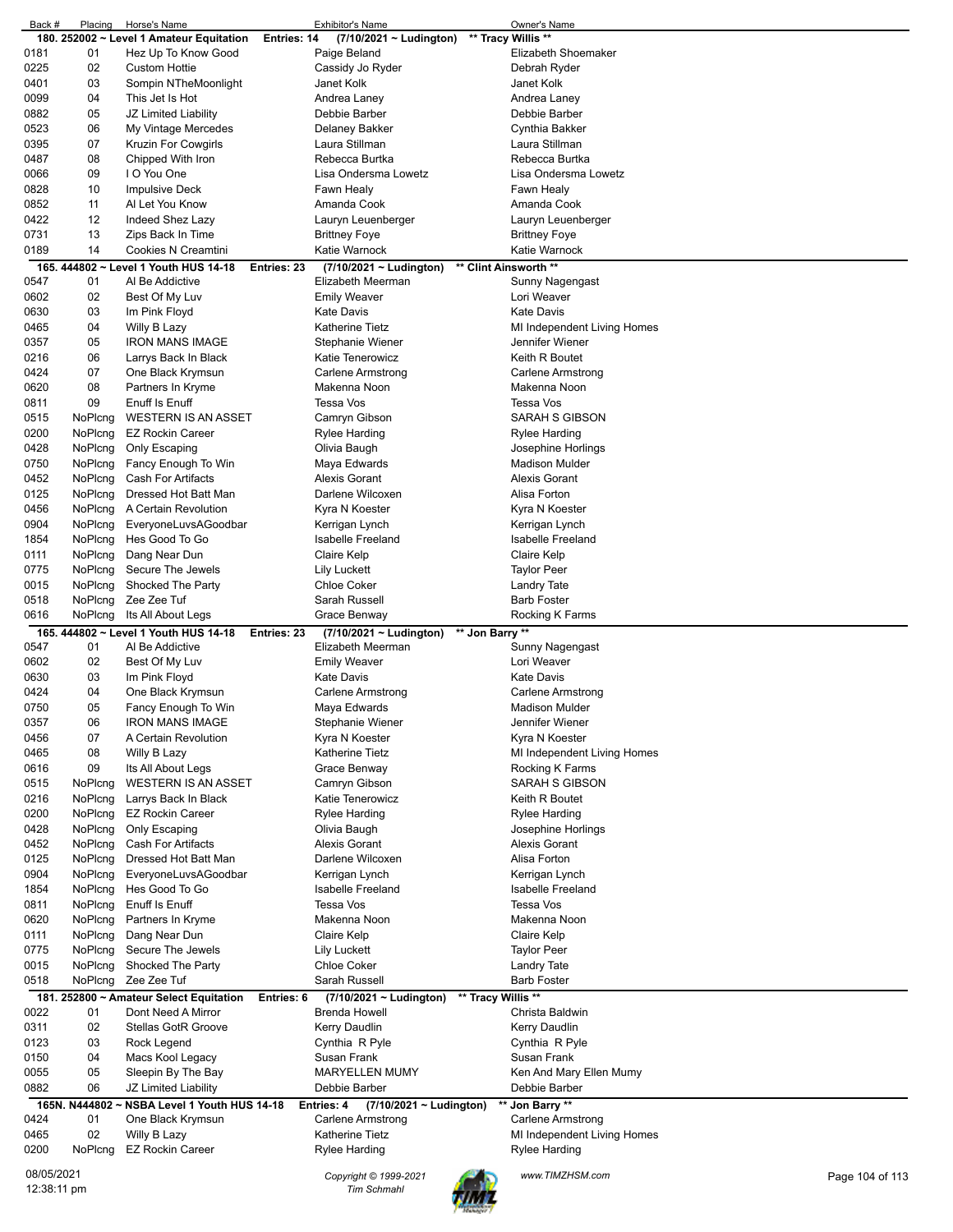| Back #       | Placing                   | Horse's Name                                                       | <b>Exhibitor's Name</b>                                        | Owner's Name                                   |                 |
|--------------|---------------------------|--------------------------------------------------------------------|----------------------------------------------------------------|------------------------------------------------|-----------------|
| 0015         | NoPlcng                   | Shocked The Party                                                  | <b>Chloe Coker</b>                                             | Landry Tate                                    |                 |
|              |                           | 182. 252000 ~ Amateur Equitation<br>Entries: 12                    | ** Tracy Willis **<br>(7/10/2021 ~ Ludington)                  |                                                |                 |
| 2010<br>0122 | 01<br>02                  | <b>HOTRODDER</b><br><b>Invitations Are Good</b>                    | CHAYNA DENICOLO<br>Lily Ellen Atkinson                         | CHAYNA DENICOLO<br>Lily Ellen Atkinson         |                 |
| 0222         | 03                        | Ms Mae Flash                                                       | Brandy Baldwin-Bunting                                         | Christa Baldwin                                |                 |
| 0470         | 04                        | Do Not Resuscitate                                                 | Trista L Born                                                  | Trista L Born                                  |                 |
| 0492         | 05                        | Hot N Jimmy Choos                                                  | ELIZABETH K COX                                                | ELIZABETH K COX                                |                 |
| 0430         | 06                        | <b>SHEZADDICTING</b>                                               | Tiffany Born                                                   | Trista L Born                                  |                 |
| 0114         | 07                        | Uf A Boy Named Sue                                                 | <b>Ashton Ulrich</b>                                           | <b>Ashton Ulrich</b>                           |                 |
| 0437         | 08                        | <b>HONOLUHOO</b>                                                   | Hayley Alten                                                   | Hayley Alten                                   |                 |
| 0263         | 09                        | <b>Finely Asleep</b>                                               | Morgan Jennings                                                | Michelle Mccarthy Warda                        |                 |
| 0535         | 10                        | <b>Expensive Assets</b>                                            | <b>Madison Pfahl</b>                                           | Madison Pfahl                                  |                 |
| 0526         | 11                        | <b>Blazing Potential</b>                                           | Katie Main                                                     | Katie Main                                     |                 |
| 9676         | 12                        | Iron Hot Maiden                                                    | Meggen M Morrow Baynes                                         | Meggen M Morrow Baynes                         |                 |
| 0333         | 01                        | 166. 444000 ~ Yth HUS All Ages<br>Entries: 21<br>Fightin Off Sleep | (7/10/2021 ~ Ludington) ** Clint Ainsworth **<br>Peyton Baxter | Ginger Baxter                                  |                 |
| 0009         | 02                        | Ima Lazy Guy                                                       | Lillian Laney                                                  | Lillian Laney                                  |                 |
| 0624         | 03                        | <b>INVIOUS MISTER</b>                                              | <b>KAYLYN KRUCHTEN</b>                                         | <b>KRISTINE KRUCHTEN</b>                       |                 |
| 0456         | 04                        | A Certain Revolution                                               | Kyra N Koester                                                 | Kyra N Koester                                 |                 |
| 0235         | 05                        | Gota B A Hit                                                       | Grace Gasper                                                   | <b>Tammy Gasper</b>                            |                 |
| 0450         | 06                        | Krown On The Rox                                                   | Estelle McParlan                                               | Estelle McParlan                               |                 |
| 0024         | 07                        | Gonna Get Ya Good                                                  | Rilynn Lindsay                                                 | Rilynn Lindsay                                 |                 |
| 0357         | 08                        | <b>IRON MANS IMAGE</b>                                             | Stephanie Wiener                                               | Jennifer Wiener                                |                 |
| 0107         | 09                        | Regal N Grand                                                      | Taylin Collins                                                 | <b>Taylin Collins</b>                          |                 |
| 0595         | NoPlcng                   | Aj Whatdoesthefoxsay                                               | Katelyn Rabe                                                   | Jennifer Rabe                                  |                 |
| 0515         | NoPlcng                   | <b>WESTERN IS AN ASSET</b>                                         | Camryn Gibson                                                  | SARAH S GIBSON                                 |                 |
| 0133         | NoPlcng                   | <b>Missin Sleep</b>                                                | <b>Audrey Barnes</b>                                           | <b>Audrey Barnes</b>                           |                 |
| 0200<br>0164 | NoPlcng<br>NoPlcng        | <b>EZ Rockin Career</b><br><b>Red Deeified</b>                     | Rylee Harding<br>Karina Bader Van Dyle                         | <b>Rylee Harding</b><br>Kailene Bader Van Dyke |                 |
| 0452         | NoPlcng                   | Cash For Artifacts                                                 | <b>Alexis Gorant</b>                                           | Alexis Gorant                                  |                 |
| 0811         | NoPlcng                   | Enuff Is Enuff                                                     | Tessa Vos                                                      | Tessa Vos                                      |                 |
| 0713         | NoPlcng                   | <b>Exclusively Mocca</b>                                           | Kayla Virga                                                    | Kayla Virga                                    |                 |
| 0424         | NoPlcng                   | One Black Krymsun                                                  | Carlene Armstrong                                              | Carlene Armstrong                              |                 |
| 0620         | NoPlcng                   | Partners In Kryme                                                  | Makenna Noon                                                   | Makenna Noon                                   |                 |
| 0465         | NoPlcng                   | Willy B Lazy                                                       | <b>Katherine Tietz</b>                                         | MI Independent Living Homes                    |                 |
| 0453         |                           | NoPlcng A Chip By Chance                                           | Rylee Zobl                                                     | John Oboyle                                    |                 |
|              |                           | 166. 444000 ~ Yth HUS All Ages<br>Entries: 21                      | (7/10/2021 ~ Ludington) ** Jon Barry **                        |                                                |                 |
| 0624         | 01                        | <b>INVIOUS MISTER</b>                                              | <b>KAYLYN KRUCHTEN</b>                                         | <b>KRISTINE KRUCHTEN</b>                       |                 |
| 0333         | 02                        | Fightin Off Sleep                                                  | Peyton Baxter                                                  | <b>Ginger Baxter</b>                           |                 |
| 0009         | 03                        | Ima Lazy Guy                                                       | Lillian Laney                                                  | Lillian Laney                                  |                 |
| 0465         | 04                        | Willy B Lazy<br><b>Enuff Is Enuff</b>                              | <b>Katherine Tietz</b><br><b>Tessa Vos</b>                     | MI Independent Living Homes                    |                 |
| 0811<br>0450 | 05<br>06                  | Krown On The Rox                                                   | Estelle McParlan                                               | Tessa Vos<br>Estelle McParlan                  |                 |
| 0235         | 07                        | Gota B A Hit                                                       | Grace Gasper                                                   | Tammy Gasper                                   |                 |
| 0357         | 08                        | IRON MANS IMAGE                                                    | Stephanie Wiener                                               | Jennifer Wiener                                |                 |
| 0515         | 09                        | <b>WESTERN IS AN ASSET</b>                                         | Camryn Gibson                                                  | SARAH S GIBSON                                 |                 |
| 0595         | NoPlcng                   | Aj Whatdoesthefoxsay                                               | Katelyn Rabe                                                   | Jennifer Rabe                                  |                 |
| 0133         | NoPlcng                   | <b>Missin Sleep</b>                                                | <b>Audrey Barnes</b>                                           | <b>Audrey Barnes</b>                           |                 |
| 0200         | NoPlcng                   | <b>EZ Rockin Career</b>                                            | <b>Rylee Harding</b>                                           | Rylee Harding                                  |                 |
| 0024         | NoPlcng                   | Gonna Get Ya Good                                                  | Rilynn Lindsay                                                 | Rilynn Lindsay                                 |                 |
| 0164         | NoPlcng                   | <b>Red Deeified</b>                                                | Karina Bader Van Dyle                                          | Kailene Bader Van Dyke                         |                 |
| 0452         | NoPlcng                   | Cash For Artifacts                                                 | <b>Alexis Gorant</b>                                           | Alexis Gorant                                  |                 |
| 0456         | NoPlcng                   | A Certain Revolution                                               | Kyra N Koester                                                 | Kyra N Koester                                 |                 |
| 0107         | NoPlcng                   | Regal N Grand                                                      | <b>Taylin Collins</b>                                          | <b>Taylin Collins</b>                          |                 |
| 0713<br>0424 | NoPlcng<br>NoPlcng        | <b>Exclusively Mocca</b><br>One Black Krymsun                      | Kayla Virga<br><b>Carlene Armstrong</b>                        | Kayla Virga<br><b>Carlene Armstrong</b>        |                 |
| 0620         | NoPlcng                   | Partners In Kryme                                                  | Makenna Noon                                                   | Makenna Noon                                   |                 |
| 0453         | NoPlcng                   | A Chip By Chance                                                   | Rylee Zobl                                                     | John Oboyle                                    |                 |
|              |                           | 166N. N444000 ~ NSBA Yth HUS All Ages                              | (7/10/2021 ~ Ludington)<br>Entries: 11                         | ** Jon Barry **                                |                 |
| 0333         | 01                        | Fightin Off Sleep                                                  | Peyton Baxter                                                  | <b>Ginger Baxter</b>                           |                 |
| 0009         | 02                        | Ima Lazy Guy                                                       | Lillian Laney                                                  | Lillian Laney                                  |                 |
| 0465         | 03                        | Willy B Lazy                                                       | <b>Katherine Tietz</b>                                         | MI Independent Living Homes                    |                 |
| 0450         | 04                        | Krown On The Rox                                                   | Estelle McParlan                                               | Estelle McParlan                               |                 |
| 0235         | 05                        | Gota B A Hit                                                       | Grace Gasper                                                   | <b>Tammy Gasper</b>                            |                 |
| 0133         | NoPlcng                   | <b>Missin Sleep</b>                                                | <b>Audrey Barnes</b>                                           | <b>Audrey Barnes</b>                           |                 |
| 0200         | NoPlcng                   | <b>EZ Rockin Career</b>                                            | <b>Rylee Harding</b>                                           | Rylee Harding                                  |                 |
| 0024         | NoPlcng                   | Gonna Get Ya Good                                                  | Ryan Lindsay                                                   | Rilynn Lindsay                                 |                 |
| 0107         | NoPlcng                   | Regal N Grand                                                      | <b>Taylin Collins</b>                                          | <b>Taylin Collins</b>                          |                 |
| 0713<br>0424 | NoPlcng<br>NoPlcng        | <b>Exclusively Mocca</b><br>One Black Krymsun                      | Kayla Virga<br>Carlene Armstrong                               | Kayla Virga<br>Carlene Armstrong               |                 |
|              | 167. 144004 ~ Level 1 HUS | Entries: 15                                                        | $(7/10/2021 - Ludington)$<br>** Clint Ainsworth **             |                                                |                 |
| 0740         | 01                        | <b>Rockstar Status</b>                                             | Amber Pickard                                                  | <b>Starland Ranch</b>                          |                 |
| 0628         | 02                        | <b>Forget TheInvitation</b>                                        | Nicole Veldhoff                                                | Rebecca Dingus                                 |                 |
| 0009         | 03                        | Ima Lazy Guy                                                       | <b>Becky Schooler</b>                                          | Lillian Laney                                  |                 |
| 08/05/2021   |                           |                                                                    |                                                                |                                                |                 |
| 12:38:11 pm  |                           |                                                                    | Copyright © 1999-2021<br><b>Tim Schmahl</b>                    | www.TIMZHSM.com                                | Page 105 of 113 |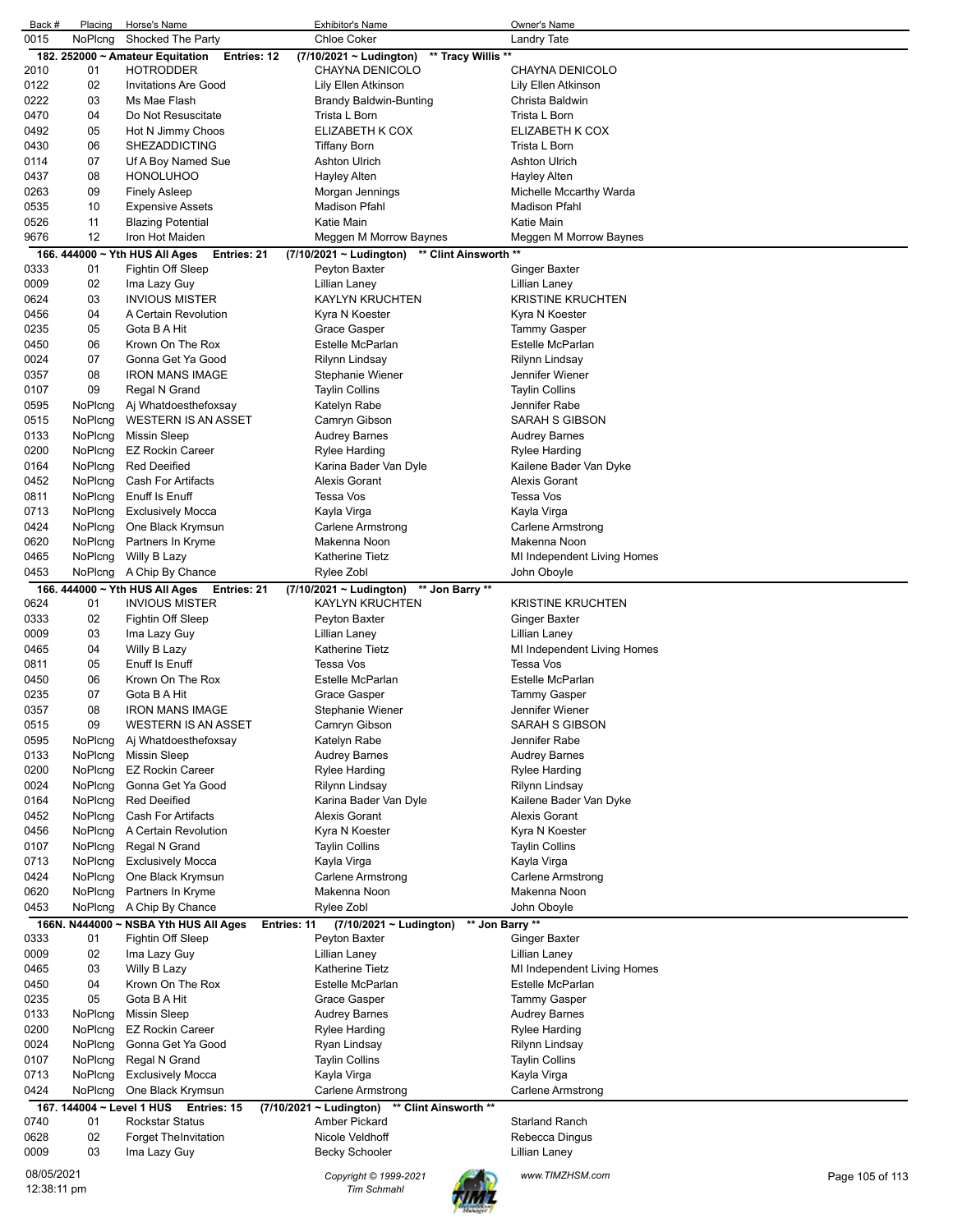| Back #                    | Placing                   | Horse's Name                                          | <b>Exhibitor's Name</b>                          | Owner's Name             |                 |
|---------------------------|---------------------------|-------------------------------------------------------|--------------------------------------------------|--------------------------|-----------------|
| 0309                      | 04                        | U can call me al                                      | Minae Kroeze                                     | Kailene Bader Van Dyke   |                 |
| 0002                      | 05                        | Mae Theforce Bwith U                                  | Brandy Baldwin-Bunting                           | Christa Baldwin          |                 |
| 0401                      | 06                        | Sompin NTheMoonlight                                  | Janet Kolk                                       | Janet Kolk               |                 |
| 0055                      | 07                        | Sleepin By The Bay                                    | Michelle Mccarthy Warda                          | Ken And Mary Ellen Mumy  |                 |
| 0370                      | 08                        | Al Have Potential                                     | Jennifer Bluhm                                   | Morgan Glann             |                 |
| 0469                      | 09                        | Worth The Waite                                       | Christy Beishlag                                 | Julie Blackett           |                 |
| 0043                      | NoPlcng                   | When Fortune Smiles                                   | Marla Foerster                                   | Marla Foerster           |                 |
| 0101                      | NoPlcng                   | Gott It                                               | Kara DeVlieger                                   | Kara DeVlieger           |                 |
|                           |                           |                                                       |                                                  |                          |                 |
| 0045                      | NoPlcng                   | The Greatest Showman                                  | Reagan Schnell                                   | <b>Crosswinds Farm</b>   |                 |
| 0429                      | NoPlcng                   | Best Not To Say                                       | Maggie Dekraker                                  | <b>Stacy Crawford</b>    |                 |
| 0428                      | NoPlcng                   | Only Escaping                                         | Olivia Baugh                                     | Josephine Horlings       |                 |
| 0804                      | NoPlcng                   | Follow Ur Intuition                                   | September Croel                                  | <b>Stefanie Freeland</b> |                 |
|                           | 167. 144004 ~ Level 1 HUS | Entries: 15                                           | $(7/10/2021 - Ludington)$<br>** Jon Barry **     |                          |                 |
| 0740                      | 01                        | <b>Rockstar Status</b>                                | Amber Pickard                                    | <b>Starland Ranch</b>    |                 |
| 0009                      | 02                        | Ima Lazy Guy                                          | <b>Becky Schooler</b>                            | Lillian Laney            |                 |
| 0309                      | 03                        | U can call me al                                      | Minae Kroeze                                     | Kailene Bader Van Dyke   |                 |
| 0101                      | 04                        | Gott It                                               | Kara DeVlieger                                   | Kara DeVlieger           |                 |
| 0002                      | 05                        | Mae Theforce Bwith U                                  | <b>Brandy Baldwin-Bunting</b>                    | Christa Baldwin          |                 |
| 0628                      | 06                        | <b>Forget TheInvitation</b>                           | Nicole Veldhoff                                  | Rebecca Dingus           |                 |
| 0401                      | 07                        | Sompin NTheMoonlight                                  | Janet Kolk                                       | Janet Kolk               |                 |
| 0055                      | 08                        | Sleepin By The Bay                                    | Michelle Mccarthy Warda                          | Ken And Mary Ellen Mumy  |                 |
| 0370                      | 09                        | Al Have Potential                                     | Jennifer Bluhm                                   | Morgan Glann             |                 |
| 0469                      | NoPlcng                   | Worth The Waite                                       |                                                  | <b>Julie Blackett</b>    |                 |
|                           |                           |                                                       | Christy Beishlag                                 | Marla Foerster           |                 |
| 0043                      | NoPlcng                   | When Fortune Smiles                                   | Marla Foerster                                   |                          |                 |
| 0045                      | NoPlcng                   | The Greatest Showman                                  | Reagan Schnell                                   | <b>Crosswinds Farm</b>   |                 |
| 0429                      | NoPlcng                   | Best Not To Say                                       | Maggie Dekraker                                  | <b>Stacy Crawford</b>    |                 |
| 0428                      | NoPlcng                   | Only Escaping                                         | Olivia Baugh                                     | Josephine Horlings       |                 |
| 0804                      | NoPlcng                   | Follow Ur Intuition                                   | September Croel                                  | <b>Stefanie Freeland</b> |                 |
|                           |                           | 167N. N144004 ~ NSBA Level 1 HUS<br><b>Entries: 4</b> | (7/10/2021 ~ Ludington)<br>** Jon Barry **       |                          |                 |
| 0740                      | 01                        | <b>Rockstar Status</b>                                | Amber Pickard                                    | <b>Starland Ranch</b>    |                 |
| 0009                      | 02                        | Ima Lazy Guy                                          | <b>Becky Schooler</b>                            | <b>Lillian Laney</b>     |                 |
| 0469                      | NoPlcng                   | Worth The Waite                                       | Christy Beishlag                                 | <b>Julie Blackett</b>    |                 |
| 0045                      | NoPlcng                   | The Greatest Showman                                  | Reagen Schnell                                   | <b>Crosswinds Farm</b>   |                 |
|                           |                           | 168. 244001 ~ Amateur Rookie HUS<br>Entries: 10       | ** Clint Ainsworth **<br>(7/10/2021 ~ Ludington) |                          |                 |
| 0181                      | 01                        | Hez Up To Know Good                                   | Paige Beland                                     | Elizabeth Shoemaker      |                 |
|                           |                           |                                                       |                                                  |                          |                 |
| 0530                      | 02                        | CODE RED COVER GIRL                                   | Jessica Bills                                    | Jessica Bills            |                 |
| 0523                      | 03                        | My Vintage Mercedes                                   | Delaney Bakker                                   | Cynthia Bakker           |                 |
| 0731                      | 04                        | Zips Back In Time                                     | <b>Brittney Foye</b>                             | <b>Brittney Foye</b>     |                 |
| 0487                      | 05                        | Chipped With Iron                                     | Rebecca Burtka                                   | Rebecca Burtka           |                 |
| 0025                      | 06                        | Johnny Diesel                                         | Morgan Letzkus                                   | James Letzkus            |                 |
| 0579                      | 07                        | Lilly Larue                                           | Andrea St John                                   | Andrea St John           |                 |
| 0422                      | 08                        | Indeed Shez Lazy                                      | Lauryn Leuenberger                               | Lauryn Leuenberger       |                 |
| 0092                      | 09                        | Kats Krymsun Star                                     | Joanna Harbaugh                                  | Joanna Harbaugh          |                 |
| 0702                      | NoPlcng                   | Talkin About My Ty                                    | Mikayla Mae Tew                                  | Juli Bowerman            |                 |
|                           |                           | 168. 244001 ~ Amateur Rookie HUS<br>Entries: 10       | $(7/10/2021 -$ Ludington)<br>** Jon Barry **     |                          |                 |
| 0487                      | 01                        | Chipped With Iron                                     | Rebecca Burtka                                   | Rebecca Burtka           |                 |
| 0523                      | 02                        | My Vintage Mercedes                                   | Delaney Bakker                                   | Cynthia Bakker           |                 |
| 0530                      | 03                        | CODE RED COVER GIRL                                   | Jessica Bills                                    | Jessica Bills            |                 |
| 0702                      | 04                        | Talkin About My Ty                                    | Mikayla Mae Tew                                  | Juli Bowerman            |                 |
| 0731                      | 05                        | Zips Back In Time                                     | <b>Brittney Foye</b>                             | <b>Brittney Foye</b>     |                 |
| 0181                      | 06                        | Hez Up To Know Good                                   | Paige Beland                                     | Elizabeth Shoemaker      |                 |
|                           |                           |                                                       |                                                  |                          |                 |
| 0025                      | 07                        | Johnny Diesel                                         | Morgan Letzkus                                   | James Letzkus            |                 |
| 0092                      | 08                        | Kats Krymsun Star                                     | Joanna Harbaugh                                  | Joanna Harbaugh          |                 |
| 0422                      | 09                        | Indeed Shez Lazy                                      | Lauryn Leuenberger                               | Lauryn Leuenberger       |                 |
| 0579                      | NoPlcng                   | Lilly Larue                                           | Andrea St John                                   | Andrea St John           |                 |
|                           |                           | 168N. N244001 ~ NSBA Amateur Rookie HUS<br>Entries: 1 | (7/10/2021 ~ Ludington)                          | ** Jon Barry **          |                 |
| 0025                      | 01                        | Johnny Diesel                                         | Morgan Letzkus                                   | James Letzkus            |                 |
|                           |                           | 169. 244002 ~ Level 1 Amateur HUS<br>Entries: 26      | ** Clint Ainsworth **<br>(7/10/2021 ~ Ludington) |                          |                 |
| 0740                      | 01                        | <b>Rockstar Status</b>                                | Anneene Miller                                   | <b>Starland Ranch</b>    |                 |
| 0855                      | 02                        | To Good To Be Red                                     | <b>Stephanie Cesarz</b>                          | Stephanie Cesarz         |                 |
| 0066                      | 03                        | I O You One                                           | Lisa Ondersma Lowetz                             | Lisa Ondersma Lowetz     |                 |
| 0099                      | 04                        | This Jet Is Hot                                       | Andrea Laney                                     | Andrea Laney             |                 |
| 0401                      | 05                        | Sompin NTheMoonlight                                  | Janet Kolk                                       | Janet Kolk               |                 |
|                           |                           |                                                       |                                                  |                          |                 |
| 0678                      | 06                        | UF Parked At The Bar                                  | Stephanie Rae Morgan                             | Stephanie Rae Morgan     |                 |
| 0628                      | 07                        | <b>Forget TheInvitation</b>                           | Rebecca Dingus                                   | Rebecca Dingus           |                 |
| 0496                      | 08                        | <b>DEVIOUS ESCAPE</b>                                 | Stephanie Hathaway                               | Stephanie Hathaway       |                 |
| 0828                      | 09                        | <b>Impulsive Deck</b>                                 | Fawn Healy                                       | Fawn Healy               |                 |
| 0882                      | NoPlcng                   | JZ Limited Liability                                  | Debbie Barber                                    | Debbie Barber            |                 |
| 0211                      | NoPlcng                   | Hes Hott                                              | <b>DIANA MIDGLEY</b>                             | <b>DIANA MIDGLEY</b>     |                 |
| 0515                      | NoPlcng                   | <b>WESTERN IS AN ASSET</b>                            | SARAH S GIBSON                                   | SARAH S GIBSON           |                 |
| 0742                      | NoPlcng                   | Full Of Blessings                                     | Kimberly Whaley                                  | Kimberly Whaley          |                 |
| 0437                      | NoPlcng                   | <b>HONOLUHOO</b>                                      | Hayley Alten                                     | <b>Hayley Alten</b>      |                 |
| 0579                      | NoPlcng                   | Lilly Larue                                           | Andrea St John                                   | Andrea St John           |                 |
| 0311                      | NoPlcng                   | Stellas GotR Groove                                   | Kerry Daudlin                                    | Kerry Daudlin            |                 |
|                           |                           |                                                       |                                                  |                          |                 |
| 08/05/2021<br>12:38:11 pm |                           |                                                       | Copyright © 1999-2021<br><b>Tim Schmahl</b>      | www.TIMZHSM.com          | Page 106 of 113 |
|                           |                           |                                                       |                                                  |                          |                 |

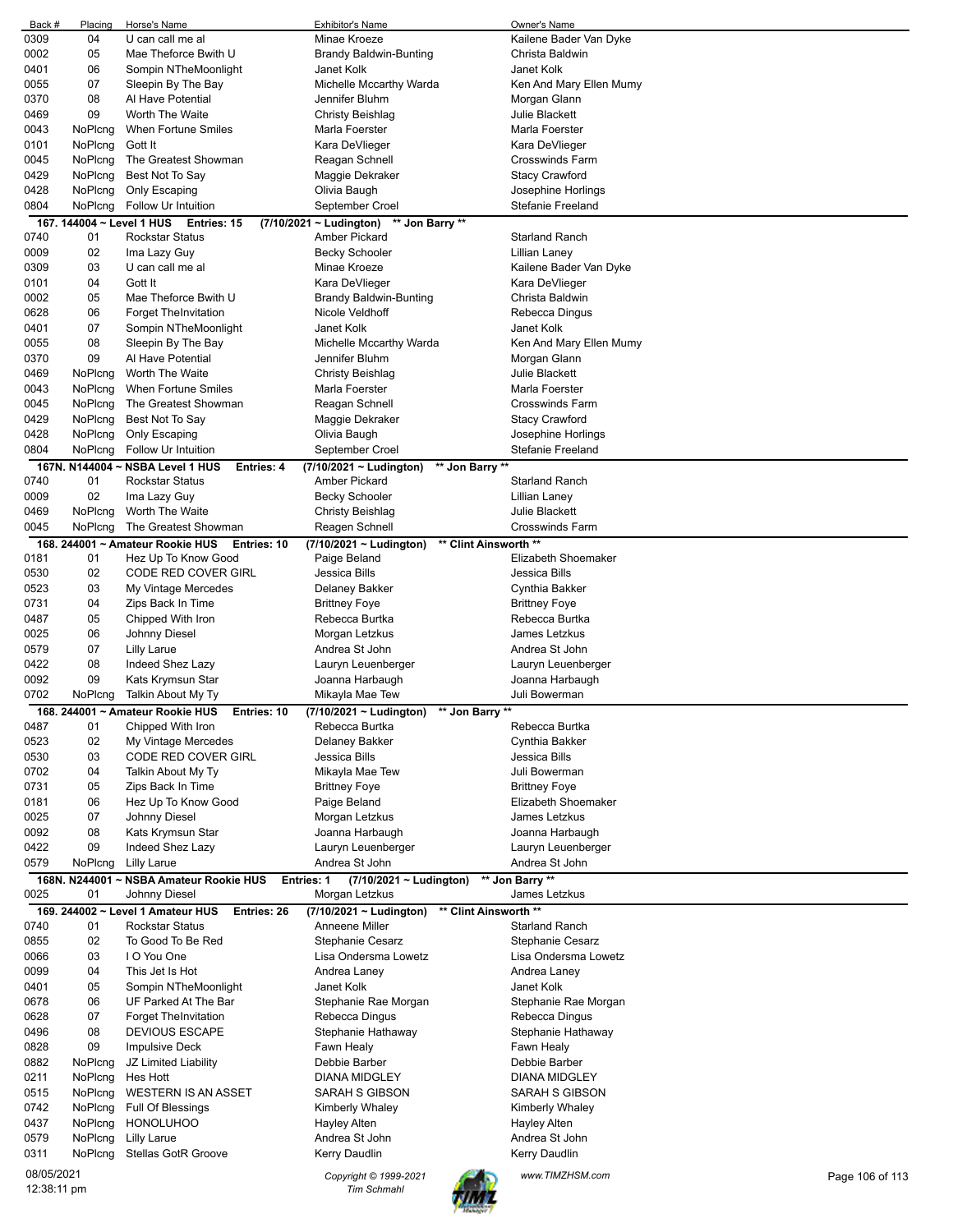| Back #      | Placing        | Horse's Name                                     | <b>Exhibitor's Name</b>                      |                       | Owner's Name             |                 |
|-------------|----------------|--------------------------------------------------|----------------------------------------------|-----------------------|--------------------------|-----------------|
| 0731        | NoPlcng        | Zips Back In Time                                | <b>Brittney Foye</b>                         |                       | <b>Brittney Foye</b>     |                 |
| 0114        | NoPlcng        | Uf A Boy Named Sue                               | <b>Ashton Ulrich</b>                         |                       | <b>Ashton Ulrich</b>     |                 |
| 0225        | NoPlcng        | <b>Custom Hottie</b>                             | Cassidy Jo Ryder                             |                       | Debrah Ryder             |                 |
| 0487        | NoPlcng        | Chipped With Iron                                | Rebecca Burtka                               |                       | Rebecca Burtka           |                 |
| 0526        | NoPlcng        | <b>Blazing Potential</b>                         | Katie Main                                   |                       | Katie Main               |                 |
|             |                |                                                  |                                              |                       |                          |                 |
| 0852        | NoPlcng        | Al Let You Know                                  | Amanda Cook                                  |                       | Amanda Cook              |                 |
| 0395        | NoPlcng        | <b>Kruzin For Cowgirls</b>                       | Laura Stillman                               |                       | Laura Stillman           |                 |
| 0523        | NoPlcng        | My Vintage Mercedes                              | Delaney Bakker                               |                       | Cynthia Bakker           |                 |
| 0181        | NoPlcng        | Hez Up To Know Good                              | Paige Beland                                 |                       | Elizabeth Shoemaker      |                 |
| 0804        | NoPlcng        | Follow Ur Intuition                              | Stefanie Freeland                            |                       | <b>Stefanie Freeland</b> |                 |
|             |                | 169. 244002 ~ Level 1 Amateur HUS<br>Entries: 26 | (7/10/2021 ~ Ludington)                      | ** Jon Barry **       |                          |                 |
| 0740        | 01             | <b>Rockstar Status</b>                           | Anneene Miller                               |                       | <b>Starland Ranch</b>    |                 |
| 0678        | 02             | UF Parked At The Bar                             | Stephanie Rae Morgan                         |                       | Stephanie Rae Morgan     |                 |
|             |                |                                                  |                                              |                       |                          |                 |
| 0066        | 03             | I O You One                                      | Lisa Ondersma Lowetz                         |                       | Lisa Ondersma Lowetz     |                 |
| 0099        | 04             | This Jet Is Hot                                  | Andrea Laney                                 |                       | Andrea Laney             |                 |
| 0628        | 05             | <b>Forget TheInvitation</b>                      | Rebecca Dingus                               |                       | Rebecca Dingus           |                 |
| 0742        | 06             | Full Of Blessings                                | Kimberly Whaley                              |                       | Kimberly Whaley          |                 |
| 0437        | 07             | <b>HONOLUHOO</b>                                 | Hayley Alten                                 |                       | Hayley Alten             |                 |
| 0401        | 08             | Sompin NTheMoonlight                             | Janet Kolk                                   |                       | Janet Kolk               |                 |
| 0855        | 09             | To Good To Be Red                                | Stephanie Cesarz                             |                       | Stephanie Cesarz         |                 |
| 0882        | NoPlcng        | JZ Limited Liability                             | Debbie Barber                                |                       | Debbie Barber            |                 |
|             |                |                                                  |                                              |                       |                          |                 |
| 0211        | NoPlcng        | Hes Hott                                         | <b>DIANA MIDGLEY</b>                         |                       | <b>DIANA MIDGLEY</b>     |                 |
| 0515        | NoPlcng        | <b>WESTERN IS AN ASSET</b>                       | SARAH S GIBSON                               |                       | SARAH S GIBSON           |                 |
| 0579        | NoPlcng        | <b>Lilly Larue</b>                               | Andrea St John                               |                       | Andrea St John           |                 |
| 0311        | NoPlcng        | <b>Stellas GotR Groove</b>                       | Kerry Daudlin                                |                       | Kerry Daudlin            |                 |
| 0731        | NoPlcng        | Zips Back In Time                                | <b>Brittney Foye</b>                         |                       | <b>Brittney Foye</b>     |                 |
| 0114        | NoPlcng        | Uf A Boy Named Sue                               | <b>Ashton Ulrich</b>                         |                       | Ashton Ulrich            |                 |
| 0225        | NoPlcng        | <b>Custom Hottie</b>                             | Cassidy Jo Ryder                             |                       | Debrah Ryder             |                 |
| 0487        | NoPlcng        | Chipped With Iron                                | Rebecca Burtka                               |                       | Rebecca Burtka           |                 |
|             |                |                                                  |                                              |                       |                          |                 |
| 0526        | NoPlcng        | <b>Blazing Potential</b>                         | Katie Main                                   |                       | Katie Main               |                 |
| 0828        | NoPlcng        | <b>Impulsive Deck</b>                            | Fawn Healy                                   |                       | Fawn Healy               |                 |
| 0852        | NoPlcng        | Al Let You Know                                  | Amanda Cook                                  |                       | Amanda Cook              |                 |
| 0395        | NoPlcng        | <b>Kruzin For Cowgirls</b>                       | Laura Stillman                               |                       | Laura Stillman           |                 |
| 0523        | NoPlcng        | My Vintage Mercedes                              | Delaney Bakker                               |                       | Cynthia Bakker           |                 |
| 0181        | NoPlcng        | Hez Up To Know Good                              | Paige Beland                                 |                       | Elizabeth Shoemaker      |                 |
| 0804        | NoPlcng        | Follow Ur Intuition                              | <b>Stefanie Freeland</b>                     |                       | Stefanie Freeland        |                 |
| 0496        | NoPlcng        | <b>DEVIOUS ESCAPE</b>                            | Stephanie Hathaway                           |                       |                          |                 |
|             |                |                                                  |                                              |                       | Stephanie Hathaway       |                 |
|             |                | 169N. N244002 ~ NSBA Level 1 Amateur HUS         | (7/10/2021 ~ Ludington)<br><b>Entries: 4</b> |                       | ** Jon Barry **          |                 |
| 0740        | 01             | <b>Rockstar Status</b>                           | Anneene Miller                               |                       | <b>Starland Ranch</b>    |                 |
| 0882        | NoPlcng        | JZ Limited Liability                             | Debbie Barber                                |                       | Debbie Barber            |                 |
| 0211        | NoPlcng        | Hes Hott                                         | Diana Midgley                                |                       | <b>DIANA MIDGLEY</b>     |                 |
| 0395        | <b>NoPlcng</b> | Kruzin For Cowgirls                              | Laura Stillman                               |                       | Laura Stillman           |                 |
|             |                | 170. 244800 ~ Amateur Select HUS<br>Entries: 13  | $(7/10/2021 - Ludington)$                    | ** Clint Ainsworth ** |                          |                 |
| 0070        | 01             | True Blue I Will Be                              | Kay Stanek                                   |                       | Kay Stanek               |                 |
| 0055        | 02             |                                                  |                                              |                       |                          |                 |
|             |                | Sleepin By The Bay                               | <b>MARYELLEN MUMY</b>                        |                       | Ken And Mary Ellen Mumy  |                 |
| 0047        | 03             | Shot Of Potential                                | Anna Marie Cooper                            |                       | Anna Marie Cooper        |                 |
| 0022        | 04             | Dont Need A Mirror                               | <b>Brenda Howell</b>                         |                       | Christa Baldwin          |                 |
| 0742        | 05             | Full Of Blessings                                | Kimberly Whaley                              |                       | Kimberly Whaley          |                 |
| 0150        | 06             | Macs Kool Legacy                                 | Susan Frank                                  |                       | Susan Frank              |                 |
| 0211        | 07             | Hes Hott                                         | <b>DIANA MIDGLEY</b>                         |                       | DIANA MIDGLEY            |                 |
| 0496        | 08             | <b>DEVIOUS ESCAPE</b>                            | Stephanie Hathaway                           |                       | Stephanie Hathaway       |                 |
| 0123        | 09             | Rock Legend                                      | Cynthia R Pyle                               |                       | Cynthia R Pyle           |                 |
| 0882        | NoPlcng        | JZ Limited Liability                             | Debbie Barber                                |                       | Debbie Barber            |                 |
| 0579        | NoPlcng        | <b>Lilly Larue</b>                               | Andrea St John                               |                       | Andrea St John           |                 |
|             |                |                                                  |                                              |                       |                          |                 |
| 0311        | NoPlcng        | <b>Stellas GotR Groove</b>                       | Kerry Daudlin                                |                       | Kerry Daudlin            |                 |
| 0804        | NoPlcng        | Follow Ur Intuition                              | Stefanie Freeland                            |                       | Stefanie Freeland        |                 |
|             |                | 170. 244800 ~ Amateur Select HUS<br>Entries: 13  | $(7/10/2021 \sim$ Ludington)                 | ** Jon Barry **       |                          |                 |
| 0070        | 01             | True Blue I Will Be                              | Kay Stanek                                   |                       | Kay Stanek               |                 |
| 0496        | 02             | <b>DEVIOUS ESCAPE</b>                            | Stephanie Hathaway                           |                       | Stephanie Hathaway       |                 |
| 0055        | 03             | Sleepin By The Bay                               | <b>MARYELLEN MUMY</b>                        |                       | Ken And Mary Ellen Mumy  |                 |
| 0150        | 04             | Macs Kool Legacy                                 | Susan Frank                                  |                       | Susan Frank              |                 |
| 0211        | 05             | Hes Hott                                         | <b>DIANA MIDGLEY</b>                         |                       | DIANA MIDGLEY            |                 |
|             |                |                                                  |                                              |                       |                          |                 |
| 0123        | 06             | Rock Legend                                      | Cynthia R Pyle                               |                       | Cynthia R Pyle           |                 |
| 0742        | 07             | Full Of Blessings                                | Kimberly Whaley                              |                       | Kimberly Whaley          |                 |
| 0882        | 08             | JZ Limited Liability                             | Debbie Barber                                |                       | Debbie Barber            |                 |
| 0579        | 09             | <b>Lilly Larue</b>                               | Andrea St John                               |                       | Andrea St John           |                 |
| 0047        | NoPlcng        | Shot Of Potential                                | Anna Marie Cooper                            |                       | Anna Marie Cooper        |                 |
| 0311        | NoPlcng        | Stellas GotR Groove                              | Kerry Daudlin                                |                       | Kerry Daudlin            |                 |
| 0804        | NoPlcng        | Follow Ur Intuition                              | <b>Stefanie Freeland</b>                     |                       | Stefanie Freeland        |                 |
| 0022        | NoPlcng        | Dont Need A Mirror                               | <b>Brenda Howell</b>                         |                       | Christa Baldwin          |                 |
|             |                | 170N. N244800 ~ NSBA Amateur Select HUS          | Entries: 4                                   |                       | ** Jon Barry **          |                 |
|             |                |                                                  | (7/10/2021 ~ Ludington)                      |                       |                          |                 |
| 0211        | 01             | Hes Hott                                         | Diana Midgley                                |                       | DIANA MIDGLEY            |                 |
| 0123        | 02             | Rock Legend                                      | Cynthia Pyle                                 |                       | Cynthia R Pyle           |                 |
| 0047        | NoPlcng        | Shot Of Potential                                | Ann Marie Cooper                             |                       | Anna Marie Cooper        |                 |
| 08/05/2021  |                |                                                  |                                              |                       | www.TIMZHSM.com          |                 |
| 12:38:11 pm |                |                                                  | Copyright © 1999-2021<br><b>Tim Schmahl</b>  |                       |                          | Page 107 of 113 |
|             |                |                                                  |                                              |                       |                          |                 |
|             |                |                                                  |                                              |                       |                          |                 |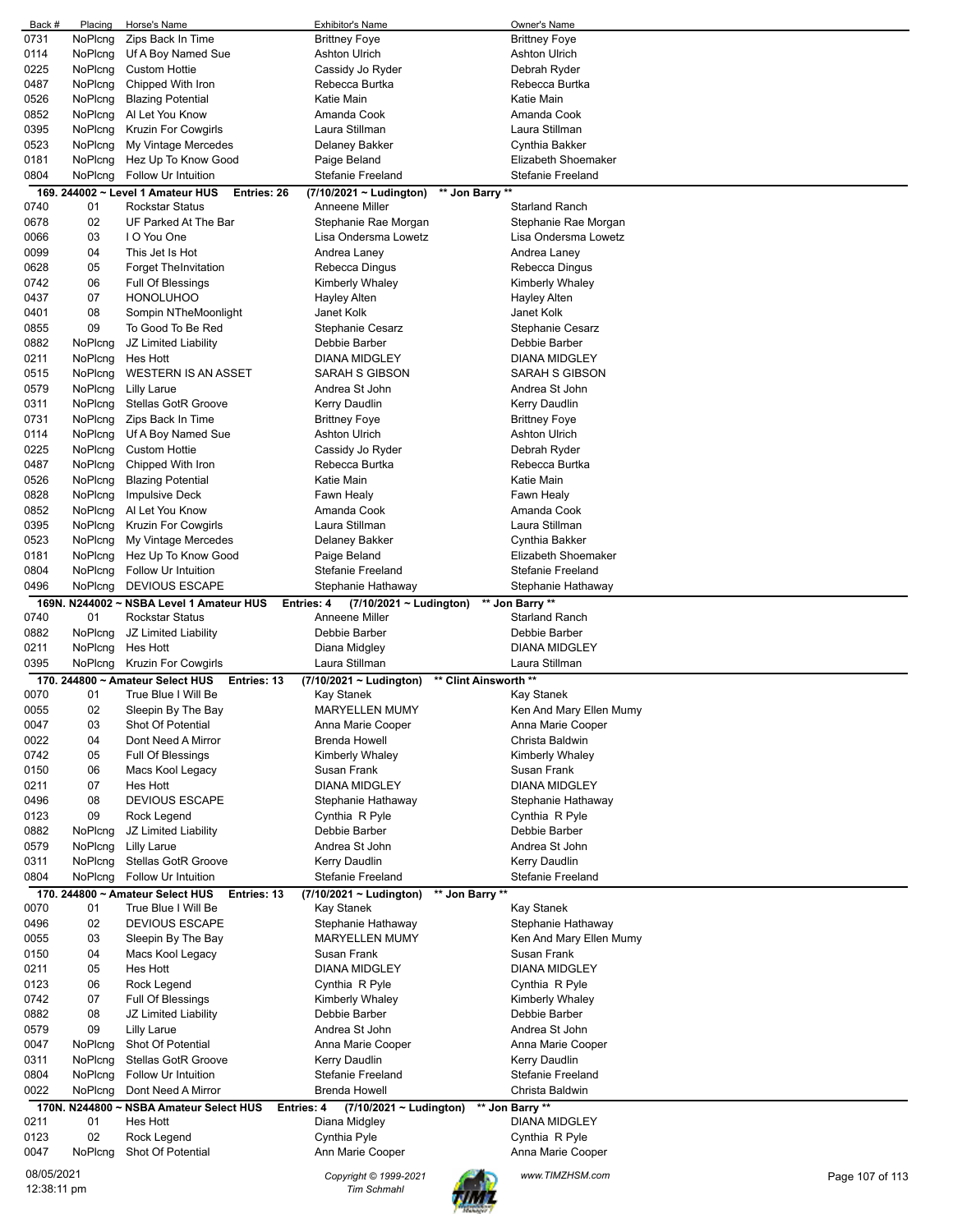| Back #                    | Placing                   | Horse's Name                               | <b>Exhibitor's Name</b>                               | Owner's Name                             |
|---------------------------|---------------------------|--------------------------------------------|-------------------------------------------------------|------------------------------------------|
| 0022                      | NoPlcng                   | Dont Need A Mirror                         | <b>Brenda Howell</b>                                  | Christa Baldwin                          |
|                           | 171. 244000 ~ Amateur HUS | Entries: 16                                | (7/10/2021 ~ Ludington)<br>** Clint Ainsworth **      |                                          |
| 0740<br>2010              | 01<br>02                  | <b>Rockstar Status</b><br><b>HOTRODDER</b> | Anneene Miller<br>CHAYNA DENICOLO                     | <b>Starland Ranch</b><br>CHAYNA DENICOLO |
| 0492                      | 03                        | Hot N Jimmy Choos                          | ELIZABETH K COX                                       | ELIZABETH K COX                          |
| 0263                      | 04                        | <b>Finely Asleep</b>                       | Morgan Jennings                                       | Michelle Mccarthy Warda                  |
| 0066                      | 05                        | I O You One                                | Lisa Ondersma Lowetz                                  | Lisa Ondersma Lowetz                     |
| 0099                      | 06                        | This Jet Is Hot                            | Andrea Laney                                          | Andrea Laney                             |
| 0212                      | 07                        | Zip N The Dreams                           | Annelise Sophiea                                      | Annelise Sophiea                         |
| 0222                      | 08                        | Ms Mae Flash                               | Brandy Baldwin-Bunting                                | Christa Baldwin                          |
| 0122                      | 09                        | <b>Invitations Are Good</b>                | Lily Ellen Atkinson                                   | Lily Ellen Atkinson                      |
| 0221                      | NoPlcng                   | <b>Willy Willy Sleepy</b>                  | Michele Lewis                                         | Michele Lewis                            |
| 0043                      | NoPlcng                   | When Fortune Smiles                        | Marla Foerster                                        | Marla Foerster                           |
| 0469                      | NoPlcna                   | Worth The Waite                            | <b>Julie Blackett</b>                                 | <b>Julie Blackett</b>                    |
| 0515                      | NoPlcng                   | <b>WESTERN IS AN ASSET</b>                 | SARAH S GIBSON                                        | SARAH S GIBSON                           |
| 0101                      | NoPlcng                   | Gott It                                    | Kara DeVlieger                                        | Kara DeVlieger                           |
| 0429                      | NoPlcng                   | Best Not To Say                            | Stacy Crawford                                        | Stacy Crawford                           |
| 0277                      | NoPlcng                   | Iron Can Dance                             | Kailene Bader Van Dyke                                | Merri Van Dyke                           |
|                           | 171. 244000 ~ Amateur HUS | Entries: 16                                | ** Jon Barry **<br>(7/10/2021 ~ Ludington)            |                                          |
| 0740                      | 01                        | <b>Rockstar Status</b>                     | Anneene Miller                                        | <b>Starland Ranch</b>                    |
| 0263                      | 02                        | <b>Finely Asleep</b>                       | Morgan Jennings                                       | Michelle Mccarthy Warda                  |
| 2010                      | 03                        | <b>HOTRODDER</b>                           | CHAYNA DENICOLO                                       | CHAYNA DENICOLO                          |
| 0492                      | 04                        | Hot N Jimmy Choos<br>I O You One           | ELIZABETH K COX                                       | ELIZABETH K COX<br>Lisa Ondersma Lowetz  |
| 0066<br>0099              | 05<br>06                  | This Jet Is Hot                            | Lisa Ondersma Lowetz                                  |                                          |
| 0277                      | 07                        | Iron Can Dance                             | Andrea Laney<br>Kailene Bader Van Dyke                | Andrea Laney                             |
| 0222                      | 08                        | Ms Mae Flash                               | Brandy Baldwin-Bunting                                | Merri Van Dyke<br>Christa Baldwin        |
| 0122                      | 09                        | <b>Invitations Are Good</b>                | Lily Ellen Atkinson                                   | Lily Ellen Atkinson                      |
| 0221                      | NoPlcng                   | <b>Willy Willy Sleepy</b>                  | Michele Lewis                                         | Michele Lewis                            |
| 0043                      | NoPlcng                   | When Fortune Smiles                        | Marla Foerster                                        | Marla Foerster                           |
| 0469                      | NoPicng                   | Worth The Waite                            | Julie Blackett                                        | Julie Blackett                           |
| 0515                      | NoPlcng                   | <b>WESTERN IS AN ASSET</b>                 | SARAH S GIBSON                                        | SARAH S GIBSON                           |
| 0101                      | NoPlcng                   | Gott It                                    | Kara DeVlieger                                        | Kara DeVlieger                           |
| 0212                      | NoPlcng                   | Zip N The Dreams                           | Annelise Sophiea                                      | Annelise Sophiea                         |
| 0429                      | NoPlcng                   | Best Not To Say                            | Stacy Crawford                                        | <b>Stacy Crawford</b>                    |
|                           |                           | 171N. N244000 ~ NSBA Amateur HUS           | ** Jon Barry<br>Entries: 6<br>(7/10/2021 ~ Ludington) | $^{\star\star}$                          |
| 0740                      | 01                        | <b>Rockstar Status</b>                     | Anneene Miller                                        | <b>Starland Ranch</b>                    |
| 0263                      | 02                        | <b>Finely Asleep</b>                       | Morgan McCarthy Warda                                 | Michelle Mccarthy Warda                  |
| 0222                      | 03                        | Ms Mae Flash                               | Brandy Baldwin-Bunting                                | Christa Baldwin                          |
| 0221                      | NoPlcng                   | <b>Willy Willy Sleepy</b>                  | Michele Lewis                                         | Michele Lewis                            |
| 0469                      | NoPlcng                   | Worth The Waite                            | Julie Blackett                                        | Julie Blackett                           |
| 0429                      | NoPlcng                   | Best Not To Say                            | <b>Stacy Crawford</b>                                 | <b>Stacy Crawford</b>                    |
|                           |                           | 172. 144200 ~ Senior HUS Entries: 16       | (7/10/2021 ~ Ludington)<br>** Clint Ainsworth **      |                                          |
| 0761                      | 01                        | <b>Boys Move Over</b>                      | Amber Pickard                                         | Sara Jackson-Vance                       |
| 2010                      | 02                        | <b>HOTRODDER</b>                           | CHAYNA DENICOLO                                       | CHAYNA DENICOLO                          |
| 0492                      | 03                        | Hot N Jimmy Choos                          | ELIZABETH K COX                                       | ELIZABETH K COX                          |
| 0211                      | 04                        | Hes Hott                                   | Linda Moody                                           | <b>DIANA MIDGLEY</b>                     |
| 0070                      | 05                        | True Blue I Will Be                        | Kay Stanek                                            | Kay Stanek                               |
| 0263                      | 06<br>07                  | <b>Finely Asleep</b>                       | Michelle Mccarthy Warda<br>Kailene Bader Van Dyke     | Michelle Mccarthy Warda                  |
| 0277<br>0424              | 08                        | Iron Can Dance<br>One Black Krymsun        |                                                       | Merri Van Dyke                           |
| 0123                      | 09                        | Rock Legend                                | Nicole Veldhoff<br>Cynthia R Pyle                     | Carlene Armstrong<br>Cynthia R Pyle      |
| 0047                      | NoPicng                   | Shot Of Potential                          | Anna Marie Cooper                                     | Anna Marie Cooper                        |
| 0101                      | NoPlcng                   | Gott It                                    | Kara DeVlieger                                        | Kara DeVlieger                           |
| 0579                      | NoPlcng                   | <b>Lilly Larue</b>                         | Andrea St John                                        | Andrea St John                           |
| 0191                      | NoPlcng                   | Ella Be Kruzin                             | Minae Kroeze                                          | Merri Van Dyke                           |
| 0122                      | NoPlcng                   | <b>Invitations Are Good</b>                | September Croel                                       | Lily Ellen Atkinson                      |
| 0164                      | NoPlcng                   | <b>Red Deeified</b>                        | Karina Bader Van Dyle                                 | Kailene Bader Van Dyke                   |
| 0852                      | NoPlcng                   | Al Let You Know                            | Christy Beishlag                                      | Amanda Cook                              |
|                           |                           | 172. 144200 ~ Senior HUS Entries: 16       | (7/10/2021 ~ Ludington) ** Jon Barry **               |                                          |
| 0761                      | 01                        | Boys Move Over                             | Amber Pickard                                         | Sara Jackson-Vance                       |
| 2010                      | 02                        | <b>HOTRODDER</b>                           | CHAYNA DENICOLO                                       | CHAYNA DENICOLO                          |
| 0263                      | 03                        | <b>Finely Asleep</b>                       | Michelle Mccarthy Warda                               | Michelle Mccarthy Warda                  |
| 0277                      | 04                        | Iron Can Dance                             | Kailene Bader Van Dyke                                | Merri Van Dyke                           |
| 0492                      | 05                        | Hot N Jimmy Choos                          | ELIZABETH K COX                                       | ELIZABETH K COX                          |
| 0424                      | 06                        | One Black Krymsun                          | Nicole Veldhoff                                       | Carlene Armstrong                        |
| 0101                      | 07                        | Gott It                                    | Kara DeVlieger                                        | Kara DeVlieger                           |
| 0070                      | 08                        | True Blue I Will Be                        | Kay Stanek                                            | Kay Stanek                               |
| 0122                      | 09                        | <b>Invitations Are Good</b>                | September Croel                                       | Lily Ellen Atkinson                      |
| 0047                      | NoPlcng                   | Shot Of Potential                          | Anna Marie Cooper                                     | Anna Marie Cooper                        |
| 0211                      | NoPlcng                   | Hes Hott                                   | Linda Moody                                           | <b>DIANA MIDGLEY</b>                     |
| 0123                      | NoPlcng                   | Rock Legend                                | Cynthia R Pyle                                        | Cynthia R Pyle                           |
| 0579                      | NoPlcng<br>NoPlcng        | <b>Lilly Larue</b><br>Ella Be Kruzin       | Andrea St John<br>Minae Kroeze                        | Andrea St John                           |
| 0191                      |                           |                                            |                                                       | Merri Van Dyke                           |
| 08/05/2021<br>12:38:11 pm |                           |                                            | Copyright © 1999-2021<br><b>Tim Schmahl</b>           | www.TIMZHSM.com<br>Page 108 of 113       |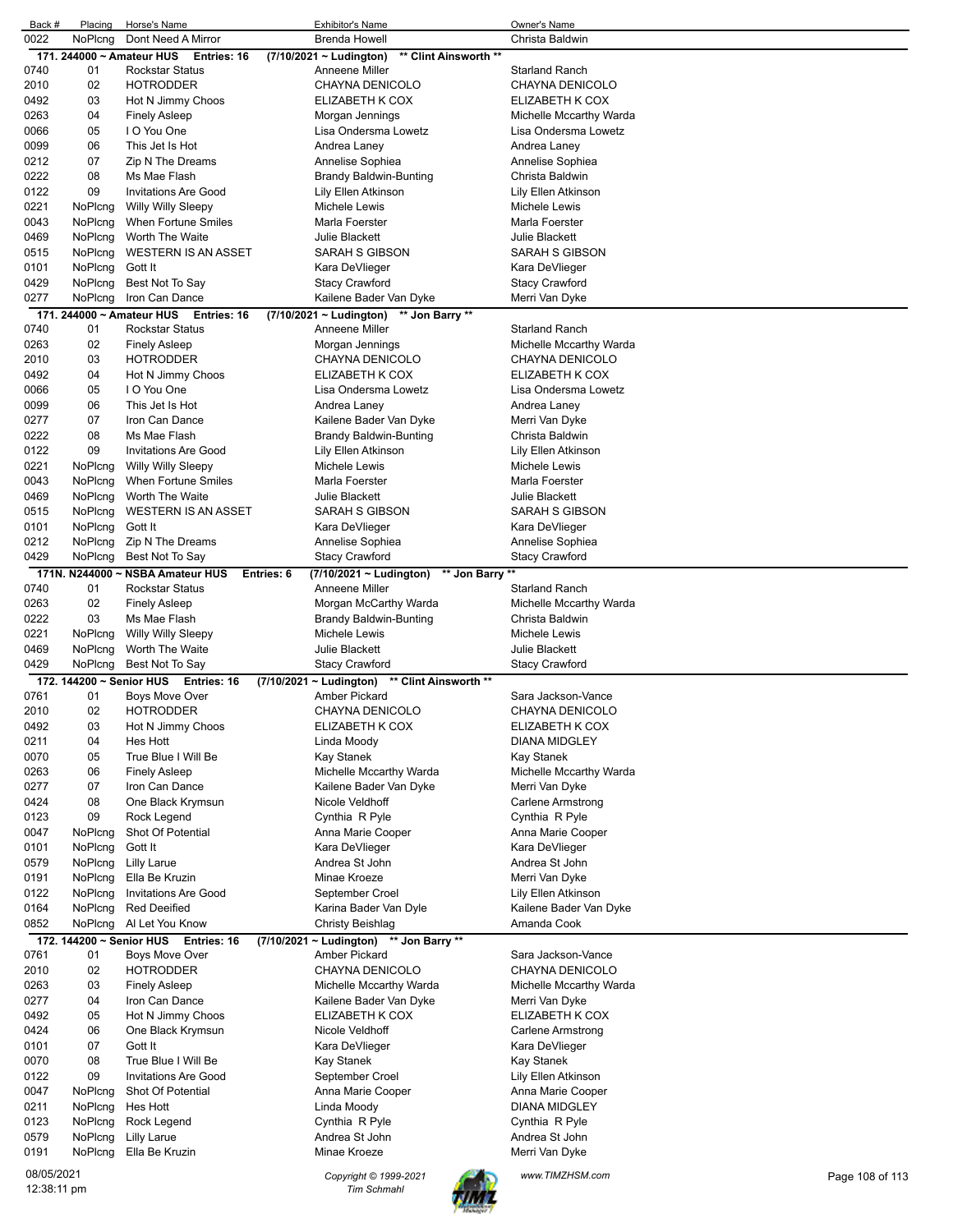| Back #                    | Placing  | Horse's Name                                                 | <b>Exhibitor's Name</b>                          | Owner's Name                        |                 |
|---------------------------|----------|--------------------------------------------------------------|--------------------------------------------------|-------------------------------------|-----------------|
| 0164                      | NoPlcng  | <b>Red Deeified</b>                                          | Karina Bader Van Dyle                            | Kailene Bader Van Dyke              |                 |
| 0852                      | NoPlcng  | Al Let You Know                                              | <b>Christy Beishlag</b>                          | Amanda Cook                         |                 |
|                           |          | 172N. N144200 ~ NSBA Senior HUS<br>Entries: 4                | ** Jon Barry **<br>$(7/10/2021 - Ludington)$     |                                     |                 |
| 0263                      | 01       | <b>Finely Asleep</b>                                         | Morgan McCarthy Warda                            | Michelle Mccarthy Warda             |                 |
| 0047                      | NoPlcng  | Shot Of Potential                                            | Ann Marie Cooper                                 | Anna Marie Cooper                   |                 |
| 0211                      | NoPlcng  | Hes Hott                                                     | Diana Midgley                                    | <b>DIANA MIDGLEY</b>                |                 |
| 0123                      | NoPlcng  | Rock Legend                                                  | Cynthia Pyle                                     | Cynthia R Pyle                      |                 |
|                           |          | 173. 9440 ~ Small Fry HUS Entries: 6                         | (7/10/2021 ~ Ludington) ** Clint Ainsworth **    |                                     |                 |
| 0022                      | 01       | Dont Need A Mirror                                           | <b>Brylee Bunting</b>                            | Christa Baldwin                     |                 |
| 0181                      | 02       | Hez Up To Know Good                                          | Elizabeth Shoemaker                              | Elizabeth Shoemaker                 |                 |
| 0052                      | 03       | The Social Network                                           | Xandrea Sandusky                                 | <b>Brandy Pavlik</b>                |                 |
| 0310                      | 04       | <b>IMA LOPIN WITH CLASS</b>                                  | Quinn Bogue                                      | Family Bogue                        |                 |
| 0616                      | 05       | Its All About Legs                                           | Lila Pauli                                       | Rocking K Farms                     |                 |
| 0345                      | 06       | Lukes Last Shine                                             | Sophia Dong                                      | Tony Dong                           |                 |
|                           |          | 173. 9440 ~ Small Fry HUS Entries: 6                         | (7/10/2021 ~ Ludington) ** Jon Barry **          |                                     |                 |
| 0022                      | 01       | Dont Need A Mirror                                           | <b>Brylee Bunting</b>                            | Christa Baldwin                     |                 |
| 0616                      | 02       | Its All About Legs                                           | Lila Pauli                                       | Rocking K Farms                     |                 |
| 0310                      | 03       | IMA LOPIN WITH CLASS                                         | Quinn Bogue                                      | Family Bogue                        |                 |
| 0181                      | 04       | Hez Up To Know Good                                          | Elizabeth Shoemaker                              | Elizabeth Shoemaker                 |                 |
| 0052                      | 05       | The Social Network                                           | Xandrea Sandusky                                 | <b>Brandy Pavlik</b>                |                 |
| 0345                      | 06       | Lukes Last Shine                                             | Sophia Dong                                      | Tony Dong                           |                 |
|                           |          | 173N. N9440 ~ NSBA Small Fry HUS<br><b>Entries: 1</b>        | ** Jon Barry **<br>(7/10/2021 ~ Ludington)       |                                     |                 |
| 0310                      | 01       | IMA LOPIN WITH CLASS                                         | Quinn Bogue                                      | Family Bogue                        |                 |
|                           |          | 174. 9428 ~ Small Fry Equitation<br>Entries: 6               | ** Clint Ainsworth **<br>(7/10/2021 ~ Ludington) |                                     |                 |
| 0181                      | 01       | Hez Up To Know Good                                          | Elizabeth Shoemaker                              | Elizabeth Shoemaker                 |                 |
| 0310                      | 02       | IMA LOPIN WITH CLASS                                         | Quinn Bogue                                      | <b>Family Bogue</b>                 |                 |
| 0022                      | 03       | Dont Need A Mirror                                           | <b>Brylee Bunting</b>                            | Christa Baldwin                     |                 |
| 0345                      | 04       | Lukes Last Shine                                             | Sophia Dong                                      | Tony Dong                           |                 |
| 0052                      | 05       | The Social Network                                           | Xandrea Sandusky                                 | <b>Brandy Pavlik</b>                |                 |
| 0616                      | 06       | Its All About Legs                                           | Lila Pauli                                       | Rocking K Farms                     |                 |
|                           |          | 174. 9428 ~ Small Fry Equitation Entries: 6                  | $(7/10/2021 - Ludington)$<br>** Jon Barry **     |                                     |                 |
| 0181                      | 01       | Hez Up To Know Good                                          | Elizabeth Shoemaker                              | Elizabeth Shoemaker                 |                 |
| 0310                      | 02       | IMA LOPIN WITH CLASS                                         | Quinn Bogue                                      | <b>Family Bogue</b>                 |                 |
| 0345                      | 03       | Lukes Last Shine                                             | Sophia Dong                                      | Tony Dong                           |                 |
| 0022                      | 04       | Dont Need A Mirror                                           | <b>Brylee Bunting</b>                            | Christa Baldwin                     |                 |
| 0616                      | 05       | Its All About Legs                                           | Lila Pauli                                       | Rocking K Farms                     |                 |
| 0052                      | 06       | The Social Network                                           | Xandrea Sandusky                                 | <b>Brandy Pavlik</b>                |                 |
|                           |          |                                                              |                                                  |                                     |                 |
|                           |          | 174N. N9428 ~ NSBA Small Fry Equitation<br><b>Entries: 1</b> | (7/10/2021 ~ Ludington)<br>** Jon Barry **       |                                     |                 |
| 0310                      | 01       | IMA LOPIN WITH CLASS                                         | Quinn Bogue                                      | Family Bogue                        |                 |
|                           |          | 175. 452001 ~ Youth Rookie Equitation<br>Entries: 23         | $(7/10/2021 \sim$ Ludington)                     | ** Clint Ainsworth **               |                 |
| 0630                      | 01       | Im Pink Floyd                                                | <b>Kate Davis</b>                                | Kate Davis                          |                 |
| 0750                      | 02       | Fancy Enough To Win                                          | Maya Edwards                                     | Madison Mulder                      |                 |
| 0815                      | 03       | CHEX OUT MY LOPE                                             | <b>RACHEL KRUCHTEN</b>                           | <b>KRISTINE KRUCHTEN</b>            |                 |
| 0164                      | 04       | <b>Red Deeified</b>                                          | Karina Bader Van Dyle                            | Kailene Bader Van Dyke              |                 |
| 0357                      | 05       | <b>IRON MANS IMAGE</b>                                       | Stephanie Wiener                                 | Jennifer Wiener                     |                 |
| 0111                      | 06       | Dang Near Dun                                                | Claire Kelp                                      | Claire Kelp                         |                 |
| 0932                      | 07       | Are U A Hot Charlie                                          | Abigail Roos                                     | Abigail Roos                        |                 |
| 0506                      | 08       | Regal Enchantment                                            | Jaydin Ruhle                                     | Saige Ruhle                         |                 |
| 0713                      | 09       | <b>Exclusively Mocca</b>                                     | Kayla Virga                                      | Kayla Virga                         |                 |
| 0775                      | 10       | Secure The Jewels                                            | Lily Luckett                                     | <b>Taylor Peer</b>                  |                 |
| 0015                      | 11       | Shocked The Party                                            | <b>Chloe Coker</b><br><b>Isabel Craig</b>        | Landry Tate                         |                 |
| 0937                      | 12       | Sumore Shock                                                 |                                                  | Jennifer Craig                      |                 |
| 0282<br>0904              | 13<br>14 | Lopers Get Good Chex                                         | Stellamia Aerts                                  | Sara Shoemaker                      |                 |
| 0424                      | 15       | EveryoneLuvsAGoodbar<br>One Black Krymsun                    | Kerrigan Lynch<br><b>Carlene Armstrong</b>       | Kerrigan Lynch<br>Carlene Armstrong |                 |
|                           |          | ValentinosBlazinRide                                         | <b>Madison Stuart</b>                            | <b>Madison Stuart</b>               |                 |
| 0146<br>0450              | 16<br>17 | Krown On The Rox                                             | Estelle McParlan                                 | Estelle McParlan                    |                 |
| 0811                      | 18       | Enuff Is Enuff                                               | Tessa Vos                                        | Tessa Vos                           |                 |
| 0428                      | 19       | Only Escaping                                                | Olivia Baugh                                     | Josephine Horlings                  |                 |
| 0125                      | 20       | Dressed Hot Batt Man                                         | Darlene Wilcoxen                                 | Alisa Forton                        |                 |
| 0207                      | 21       | Kaptain Kaveman                                              | <b>Elizabeth Smith</b>                           | Elizabeth Smith                     |                 |
| 1010                      | 22       | Surely Im A Certain                                          | <b>Addison Buckley</b>                           | <b>Addison Buckley</b>              |                 |
| 0616                      | 23       | Its All About Legs                                           | Grace Benway                                     | Rocking K Farms                     |                 |
|                           |          | 175. 452001 ~ Youth Rookie Equitation<br>Entries: 23         | ** Jon Barry **<br>(7/10/2021 ~ Ludington)       |                                     |                 |
| 0630                      | 01       | Im Pink Floyd                                                | <b>Kate Davis</b>                                | Kate Davis                          |                 |
| 0750                      | 02       | Fancy Enough To Win                                          | Maya Edwards                                     | <b>Madison Mulder</b>               |                 |
| 0932                      | 03       | Are U A Hot Charlie                                          | Abigail Roos                                     | Abigail Roos                        |                 |
| 0424                      | 04       | One Black Krymsun                                            | Carlene Armstrong                                | Carlene Armstrong                   |                 |
| 0357                      | 05       | <b>IRON MANS IMAGE</b>                                       | Stephanie Wiener                                 | Jennifer Wiener                     |                 |
| 0713                      | 06       | <b>Exclusively Mocca</b>                                     | Kayla Virga                                      | Kayla Virga                         |                 |
| 0164                      | 07       | <b>Red Deeified</b>                                          | Karina Bader Van Dyle                            | Kailene Bader Van Dyke              |                 |
| 0015                      | 08       | Shocked The Party                                            | <b>Chloe Coker</b>                               | Landry Tate                         |                 |
| 0146                      | 09       | ValentinosBlazinRide                                         | <b>Madison Stuart</b>                            | Madison Stuart                      |                 |
| 0111                      | 10       | Dang Near Dun                                                | Claire Kelp                                      | Claire Kelp                         |                 |
| 08/05/2021<br>12:38:11 pm |          |                                                              | Copyright © 1999-2021<br><b>Tim Schmahl</b>      | www.TIMZHSM.com                     | Page 109 of 113 |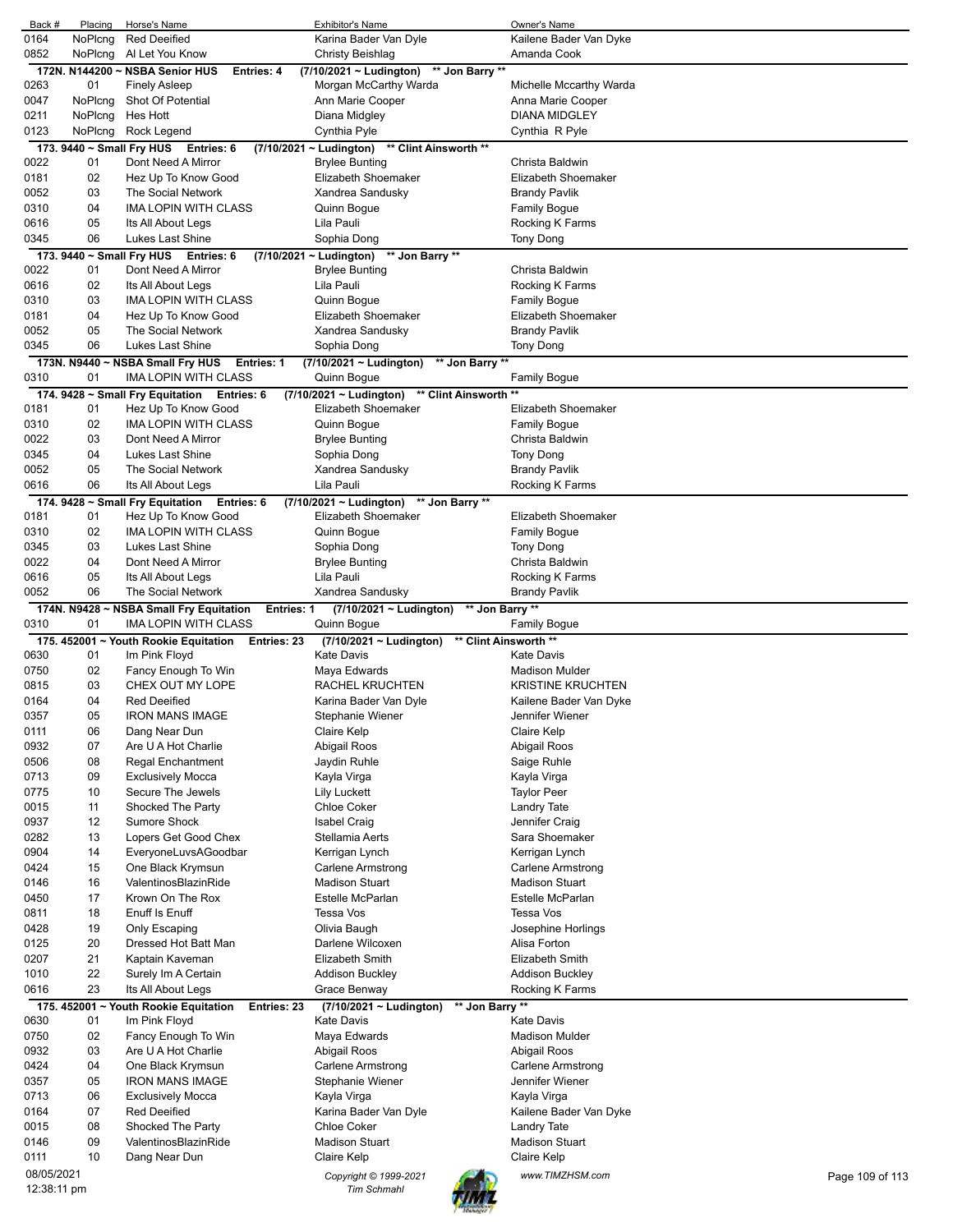| Back #      | Placing       | Horse's Name                                                        | Exhibitor's Name                            | Owner's Name                            |                 |
|-------------|---------------|---------------------------------------------------------------------|---------------------------------------------|-----------------------------------------|-----------------|
| 0904        | 11            | EveryoneLuvsAGoodbar                                                | Kerrigan Lynch                              | Kerrigan Lynch                          |                 |
| 0428        | 12            | Only Escaping                                                       | Olivia Baugh                                | Josephine Horlings                      |                 |
| 0815        | 13            | CHEX OUT MY LOPE                                                    | RACHEL KRUCHTEN                             | <b>KRISTINE KRUCHTEN</b>                |                 |
| 0450        | 14            | Krown On The Rox                                                    | Estelle McParlan                            | Estelle McParlan                        |                 |
|             |               |                                                                     |                                             |                                         |                 |
| 0506        | 15            | <b>Regal Enchantment</b>                                            | Jaydin Ruhle                                | Saige Ruhle                             |                 |
| 0775        | 16            | Secure The Jewels                                                   | Lily Luckett                                | Taylor Peer                             |                 |
| 1010        | 17            | Surely Im A Certain                                                 | <b>Addison Buckley</b>                      | <b>Addison Buckley</b>                  |                 |
| 0937        | 18            | <b>Sumore Shock</b>                                                 | <b>Isabel Craig</b>                         | Jennifer Craig                          |                 |
| 0282        | 19            | Lopers Get Good Chex                                                | Stellamia Aerts                             | Sara Shoemaker                          |                 |
| 0125        | 20            | Dressed Hot Batt Man                                                | Darlene Wilcoxen                            | Alisa Forton                            |                 |
| 0811        | 21            | Enuff Is Enuff                                                      | <b>Tessa Vos</b>                            | Tessa Vos                               |                 |
|             |               |                                                                     |                                             |                                         |                 |
| 0616        | 22            | Its All About Legs                                                  | Grace Benway                                | Rocking K Farms                         |                 |
| 0207        | 23            | Kaptain Kaveman                                                     | <b>Elizabeth Smith</b>                      | <b>Elizabeth Smith</b>                  |                 |
|             | 175N. N452001 | <b>NSBA Youth Rookie Eq</b><br>Entries: 7                           | ** Jon Barry **<br>(7/10/2021 ~ Ludington)  |                                         |                 |
| 0932        | 01            | Are U A Hot Charlie                                                 | Abigail Roos                                | Abigail Roos                            |                 |
| 0424        | 02            | One Black Krymsun                                                   | Carlene Armstrong                           | Carlene Armstrong                       |                 |
| 0713        | 03            | <b>Exclusively Mocca</b>                                            | Kayla Virga                                 | Kayla Virga                             |                 |
|             | 04            |                                                                     | <b>Chloe Coker</b>                          |                                         |                 |
| 0015        |               | Shocked The Party                                                   |                                             | Landry Tate                             |                 |
| 0146        | 05            | ValentinosBlazinRide                                                | <b>Madison Stuart</b>                       | <b>Madison Stuart</b>                   |                 |
| 0207        | NoPlcng       | Kaptain Kaveman                                                     | <b>Elizabeth Smith</b>                      | <b>Elizabeth Smith</b>                  |                 |
| 0450        | NoPlcng       | Krown On The Rox                                                    | Estelle McParlan                            | <b>Estelle McParlan</b>                 |                 |
|             |               | 176. 452702 ~ Level 1 Youth Equitation 13 & Under                   | Entries: 11<br>(7/10/2021 ~ Ludington)      | ** Clint Ainsworth **                   |                 |
| 0107        | 01            | Regal N Grand                                                       | Taylin Collins                              | <b>Taylin Collins</b>                   |                 |
| 0624        | 02            | <b>INVIOUS MISTER</b>                                               | <b>KAYLYN KRUCHTEN</b>                      | <b>KRISTINE KRUCHTEN</b>                |                 |
|             |               |                                                                     |                                             |                                         |                 |
| 1010        | 03            | Surely Im A Certain                                                 | <b>Addison Buckley</b>                      | Addison Buckley                         |                 |
| 0321        | 04            | Cash Only                                                           | Ella Spies                                  | Ella Spies                              |                 |
| 0937        | 05            | <b>Sumore Shock</b>                                                 | Isabel Craig                                | Jennifer Craig                          |                 |
| 0146        | 06            | ValentinosBlazinRide                                                | <b>Madison Stuart</b>                       | <b>Madison Stuart</b>                   |                 |
| 0450        | 07            | Krown On The Rox                                                    | Estelle McParlan                            | <b>Estelle McParlan</b>                 |                 |
| 0206        | 08            | Prepare To B Shocked                                                | Myah Jane Chaput                            | <b>Stacy Chaput</b>                     |                 |
| 0222        | 09            | Ms Mae Flash                                                        |                                             | Christa Baldwin                         |                 |
|             |               |                                                                     | <b>Braelyn Bunting</b>                      |                                         |                 |
| 0713        | 10            | <b>Exclusively Mocca</b>                                            | Kayla Virga                                 | Kayla Virga                             |                 |
| 1433        | 11            | A Sleepy Margarita                                                  | <b>Addison Baynes</b>                       | Meggen M Morrow Baynes                  |                 |
|             |               | 176. 452702 ~ Level 1 Youth Equitation 13 & Under                   | Entries: 11<br>$(7/10/2021 \sim$ Ludington) | ** Jon Barry **                         |                 |
| 0624        | 01            | <b>INVIOUS MISTER</b>                                               | KAYLYN KRUCHTEN                             | <b>KRISTINE KRUCHTEN</b>                |                 |
| 0321        | 02            | Cash Only                                                           | Ella Spies                                  | Ella Spies                              |                 |
| 0450        | 03            | Krown On The Rox                                                    | Estelle McParlan                            | Estelle McParlan                        |                 |
| 0107        | 04            | Regal N Grand                                                       |                                             |                                         |                 |
|             |               |                                                                     | Taylin Collins                              | <b>Taylin Collins</b>                   |                 |
| 0937        | 05            | <b>Sumore Shock</b>                                                 | <b>Isabel Craig</b>                         | Jennifer Craig                          |                 |
| 1010        | 06            | Surely Im A Certain                                                 | Addison Buckley                             | Addison Buckley                         |                 |
| 0222        | 07            | Ms Mae Flash                                                        | <b>Braelyn Bunting</b>                      | Christa Baldwin                         |                 |
| 0146        | 08            | ValentinosBlazinRide                                                | <b>Madison Stuart</b>                       | <b>Madison Stuart</b>                   |                 |
| 0206        | 09            | Prepare To B Shocked                                                | Myah Jane Chaput                            | <b>Stacy Chaput</b>                     |                 |
| 0713        | 10            | <b>Exclusively Mocca</b>                                            | Kayla Virga                                 | Kayla Virga                             |                 |
| 1433        | 11            |                                                                     | <b>Addison Baynes</b>                       |                                         |                 |
|             |               | A Sleepy Margarita                                                  |                                             | Meggen M Morrow Baynes                  |                 |
|             |               | 176N. N452702 ~ NSBA Level 1 Youth Equitation 13 & Under Entries: 7 |                                             | (7/10/2021 ~ Ludington) ** Jon Barry ** |                 |
| 0321        | 01            | Cash Only                                                           | Ella Spies                                  | Ella Spies                              |                 |
| 0450        | 02            | Krown On The Rox                                                    | Estelle McParlan                            | Estelle McParlan                        |                 |
| 0107        | 03            | Regal N Grand                                                       | <b>Taylin Collins</b>                       | <b>Taylin Collins</b>                   |                 |
| 0222        | 04            | Ms Mae Flash                                                        | <b>Braelyn Bunting</b>                      | Christa Baldwin                         |                 |
| 0146        | 05            | ValentinosBlazinRide                                                | <b>Madison Stuart</b>                       | <b>Madison Stuart</b>                   |                 |
|             |               |                                                                     |                                             |                                         |                 |
| 0206        | 06            | Prepare To B Shocked                                                | Myah Jane Chaput                            | <b>Stacy Chaput</b>                     |                 |
| 0713        | NoPlcng       | <b>Exclusively Mocca</b>                                            | Kayla Virga                                 | Kayla Virga                             |                 |
|             |               | 177. 452802 ~ Level 1 Youth Equitation 14-18<br>Entries: 24         | (7/10/2021 ~ Ludington)                     | ** Clint Ainsworth **                   |                 |
| 0630        | 01            | Im Pink Floyd                                                       | <b>Kate Davis</b>                           | <b>Kate Davis</b>                       |                 |
| 0620        | 02            | Partners In Kryme                                                   | Makenna Noon                                | Makenna Noon                            |                 |
| 0595        | 03            | Aj Whatdoesthefoxsay                                                | Katelyn Rabe                                | Jennifer Rabe                           |                 |
| 0815        | 04            | CHEX OUT MY LOPE                                                    | RACHEL KRUCHTEN                             | <b>KRISTINE KRUCHTEN</b>                |                 |
| 0200        | 05            | <b>EZ Rockin Career</b>                                             | Rylee Harding                               | Rylee Harding                           |                 |
|             |               |                                                                     |                                             |                                         |                 |
| 0465        | 06            | Willy B Lazy                                                        | Katherine Tietz                             | MI Independent Living Homes             |                 |
| 0216        | 07            | Larrys Back In Black                                                | Katie Tenerowicz                            | Keith R Boutet                          |                 |
| 0811        | 08            | Enuff Is Enuff                                                      | <b>Tessa Vos</b>                            | Tessa Vos                               |                 |
| 0456        | 09            | A Certain Revolution                                                | Kyra N Koester                              | Kyra N Koester                          |                 |
| 0282        | NoPlcng       | Lopers Get Good Chex                                                | Stellamia Aerts                             | Sara Shoemaker                          |                 |
| 0428        | NoPlcng       | Only Escaping                                                       | Olivia Baugh                                | Josephine Horlings                      |                 |
| 0750        | NoPlcng       | Fancy Enough To Win                                                 | Maya Edwards                                | Madison Mulder                          |                 |
| 0164        | NoPlcng       | <b>Red Deeified</b>                                                 | Karina Bader Van Dyle                       | Kailene Bader Van Dyke                  |                 |
|             |               |                                                                     |                                             |                                         |                 |
| 0357        | NoPlcng       | <b>IRON MANS IMAGE</b>                                              | Stephanie Wiener                            | Jennifer Wiener                         |                 |
| 0602        | NoPlcng       | Best Of My Luv                                                      | <b>Emily Weaver</b>                         | Lori Weaver                             |                 |
| 0125        | NoPlcng       | Dressed Hot Batt Man                                                | Darlene Wilcoxen                            | Alisa Forton                            |                 |
| 0904        | NoPlcng       | EveryoneLuvsAGoodbar                                                | Kerrigan Lynch                              | Kerrigan Lynch                          |                 |
| 1854        | NoPlcng       | Hes Good To Go                                                      | Isabelle Freeland                           | Isabelle Freeland                       |                 |
| 0932        | NoPlcng       | Are U A Hot Charlie                                                 | Abigail Roos                                | Abigail Roos                            |                 |
| 0424        | NoPlcng       | One Black Krymsun                                                   | Carlene Armstrong                           | Carlene Armstrong                       |                 |
|             |               |                                                                     |                                             |                                         |                 |
| 08/05/2021  |               |                                                                     | Copyright © 1999-2021                       | www.TIMZHSM.com                         | Page 110 of 113 |
| 12:38:11 pm |               |                                                                     | <b>Tim Schmahl</b>                          |                                         |                 |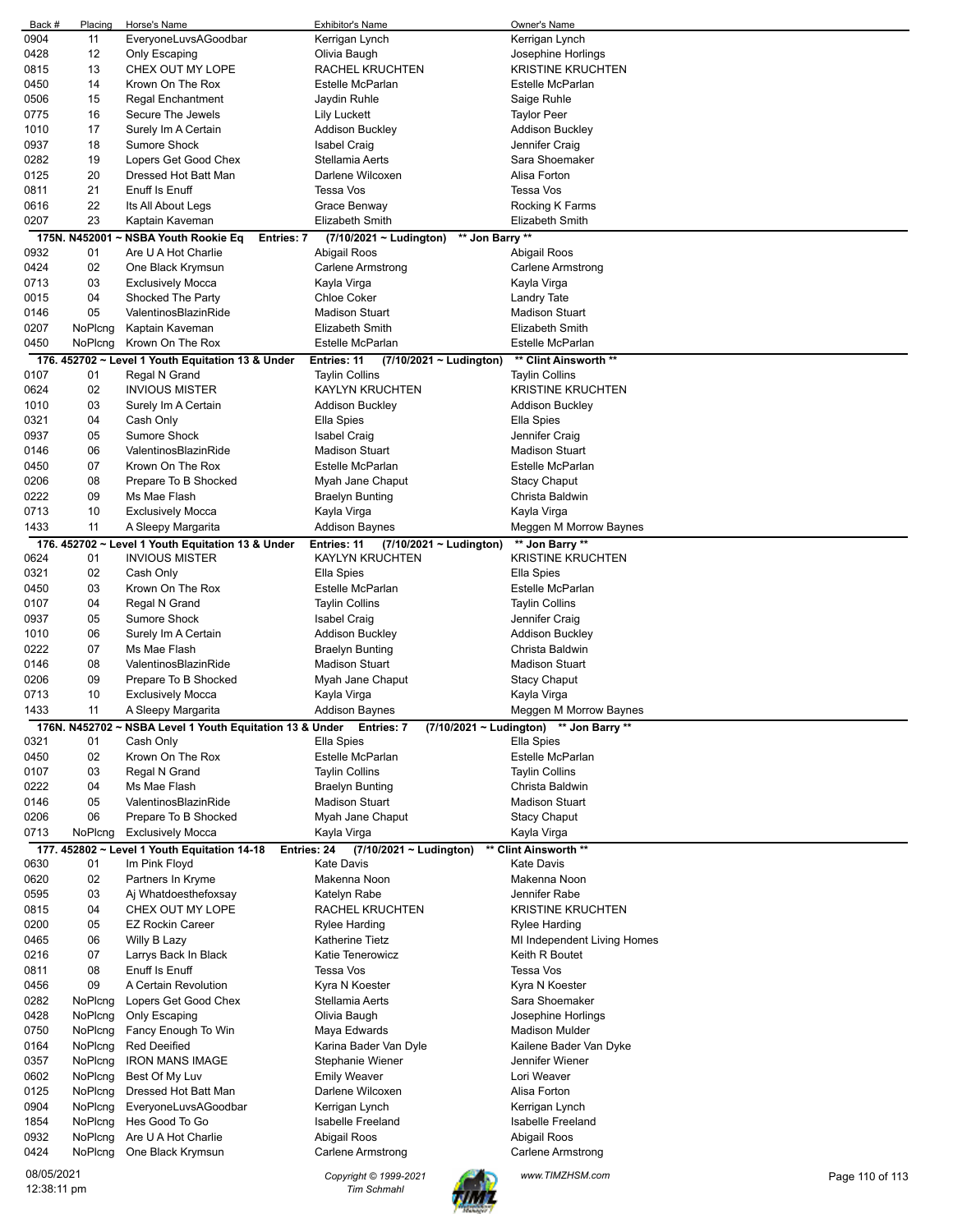| Back #       | Placing  | Horse's Name                                                 | <b>Exhibitor's Name</b>                                       | Owner's Name                      |                 |
|--------------|----------|--------------------------------------------------------------|---------------------------------------------------------------|-----------------------------------|-----------------|
| 0506         | NoPlcng  | <b>Regal Enchantment</b>                                     | Jaydin Ruhle                                                  | Saige Ruhle                       |                 |
| 0775         | NoPlcng  | Secure The Jewels                                            | <b>Lily Luckett</b>                                           | <b>Taylor Peer</b>                |                 |
| 0015         | NoPlcng  | Shocked The Party                                            | <b>Chloe Coker</b>                                            | <b>Landry Tate</b>                |                 |
| 0616         | NoPlcng  | Its All About Legs                                           | Grace Benway                                                  | Rocking K Farms                   |                 |
|              |          | 177. 452802 ~ Level 1 Youth Equitation 14-18                 | Entries: 24<br>(7/10/2021 ~ Ludington)                        | ** Jon Barry **                   |                 |
| 0630         | 01       | Im Pink Floyd                                                | <b>Kate Davis</b>                                             | Kate Davis                        |                 |
| 0216         | 02       | Larrys Back In Black                                         | <b>Katie Tenerowicz</b>                                       | Keith R Boutet                    |                 |
| 0456         | 03       | A Certain Revolution                                         | Kyra N Koester                                                | Kyra N Koester                    |                 |
| 0465         | 04       | Willy B Lazy                                                 | <b>Katherine Tietz</b>                                        | MI Independent Living Homes       |                 |
| 0750         | 05       | Fancy Enough To Win                                          | Maya Edwards                                                  | Madison Mulder                    |                 |
| 0815         | 06       | CHEX OUT MY LOPE                                             | RACHEL KRUCHTEN                                               | <b>KRISTINE KRUCHTEN</b>          |                 |
| 0811         | 07       | Enuff Is Enuff                                               | <b>Tessa Vos</b>                                              | Tessa Vos                         |                 |
| 0595         | 08       | Aj Whatdoesthefoxsay                                         | Katelyn Rabe                                                  | Jennifer Rabe                     |                 |
| 0932         | 09       | Are U A Hot Charlie                                          | Abigail Roos                                                  | Abigail Roos                      |                 |
| 0200         | 10       | <b>EZ Rockin Career</b>                                      | Rylee Harding                                                 | Rylee Harding                     |                 |
| 0357         | 11       | <b>IRON MANS IMAGE</b>                                       | Stephanie Wiener                                              | Jennifer Wiener                   |                 |
| 0620         | 12       | Partners In Kryme                                            | Makenna Noon                                                  | Makenna Noon                      |                 |
| 0424         | 13       | One Black Krymsun                                            | Carlene Armstrong                                             | Carlene Armstrong                 |                 |
| 0164         | 14       | <b>Red Deeified</b>                                          | Karina Bader Van Dyle                                         | Kailene Bader Van Dyke            |                 |
| 0904         | 15       | EveryoneLuvsAGoodbar                                         | Kerrigan Lynch                                                | Kerrigan Lynch                    |                 |
| 0015         | 16       | Shocked The Party                                            | <b>Chloe Coker</b>                                            | Landry Tate                       |                 |
| 1854         | 17       | Hes Good To Go                                               | <b>Isabelle Freeland</b>                                      | <b>Isabelle Freeland</b>          |                 |
| 0602         | 18       | Best Of My Luv                                               | <b>Emily Weaver</b>                                           | Lori Weaver                       |                 |
| 0428         | 19       | Only Escaping                                                | Olivia Baugh                                                  | Josephine Horlings                |                 |
| 0282         | 20       | Lopers Get Good Chex                                         | Stellamia Aerts                                               | Sara Shoemaker                    |                 |
| 0506         | 21       | <b>Regal Enchantment</b>                                     | Jaydin Ruhle                                                  | Saige Ruhle                       |                 |
| 0775         | 22       | Secure The Jewels                                            | Lily Luckett                                                  | <b>Taylor Peer</b>                |                 |
| 0125         | 23       | Dressed Hot Batt Man                                         | Darlene Wilcoxen                                              | Alisa Forton                      |                 |
| 0616         | 24       | Its All About Legs                                           | Grace Benway                                                  | Rocking K Farms                   |                 |
|              |          | 177N. N452802 ~ NSBA Level 1 Youth Equitation 14-18          | <b>Entries: 5</b><br>(7/10/2021 ~ Ludington)                  | ** Jon Barry **                   |                 |
| 0465         | 01       | Willy B Lazy                                                 | <b>Katherine Tietz</b>                                        | MI Independent Living Homes       |                 |
| 0932         | 02       | Are U A Hot Charlie                                          | Abigail Roos                                                  | Abigail Roos                      |                 |
| 0200         | NoPlcng  | <b>EZ Rockin Career</b>                                      | Rylee Harding                                                 | Rylee Harding                     |                 |
| 0424         | NoPlcng  | One Black Krymsun                                            | <b>Carlene Armstrong</b>                                      | Carlene Armstrong                 |                 |
| 0015         | NoPlcng  | Shocked The Party                                            | <b>Chloe Coker</b>                                            | Landry Tate                       |                 |
|              |          | 178. 452000 ~ Yth Hunt Seat Eq All Ages                      | Entries: 16<br>$(7/10/2021 \sim$ Ludington)                   | ** Clint Ainsworth **             |                 |
| 0620         | 01       | Partners In Kryme                                            | Makenna Noon                                                  | Makenna Noon                      |                 |
| 0811         | 02       | Enuff Is Enuff                                               | Tessa Vos                                                     | Tessa Vos                         |                 |
| 0333         | 03       | Fightin Off Sleep                                            | Peyton Baxter                                                 | Ginger Baxter                     |                 |
| 0284         | 04       | Good Luck Charley                                            | Lauren Deeds                                                  | Gretchen Deeds                    |                 |
| 0024         | 05       | Gonna Get Ya Good                                            | Rilynn Lindsay                                                | Rilynn Lindsay                    |                 |
| 0452         | 06       | <b>Cash For Artifacts</b>                                    | Alexis Gorant                                                 | Alexis Gorant                     |                 |
| 0099         | 07       | This Jet Is Hot                                              | Lillian Laney                                                 | Andrea Laney                      |                 |
| 1433         | 08       | A Sleepy Margarita                                           | <b>Addison Baynes</b>                                         | Meggen M Morrow Baynes            |                 |
| 0456         | 09       | A Certain Revolution                                         | Kyra N Koester                                                | Kyra N Koester                    |                 |
| 0133         | DQ       | <b>Missin Sleep</b>                                          | <b>Audrey Barnes</b>                                          | <b>Audrey Barnes</b>              |                 |
| 1854         | DQ       | Hes Good To Go                                               | <b>Isabelle Freeland</b>                                      | <b>Isabelle Freeland</b>          |                 |
| 0595         | NoPlcng  | Aj Whatdoesthefoxsay                                         | Katelyn Rabe                                                  | Jennifer Rabe                     |                 |
| 0624         | NoPlcng  | <b>INVIOUS MISTER</b>                                        | <b>KAYLYN KRUCHTEN</b>                                        | <b>KRISTINE KRUCHTEN</b>          |                 |
| 0235         | NoPlcng  | Gota B A Hit                                                 | Grace Gasper                                                  | Tammy Gasper                      |                 |
| 0357         | NoPlcng  | <b>IRON MANS IMAGE</b>                                       | Stephanie Wiener                                              | Jennifer Wiener                   |                 |
| 0465         | NoPlcng  | Willy B Lazy                                                 | <b>Katherine Tietz</b>                                        | MI Independent Living Homes       |                 |
|              |          |                                                              |                                                               |                                   |                 |
| 0024         | 01       | 178. 452000 ~ Yth Hunt Seat Eq All Ages<br>Gonna Get Ya Good | Entries: 16<br>$(7/10/2021 \sim$ Ludington)<br>Rilynn Lindsay | ** Jon Barry **<br>Rilynn Lindsay |                 |
| 0620         | 02       | Partners In Kryme                                            | Makenna Noon                                                  | Makenna Noon                      |                 |
|              | 03       |                                                              | <b>Isabelle Freeland</b>                                      | <b>Isabelle Freeland</b>          |                 |
| 1854         |          | Hes Good To Go                                               |                                                               | Kyra N Koester                    |                 |
| 0456<br>0284 | 04       | A Certain Revolution                                         | Kyra N Koester                                                |                                   |                 |
|              | 05       | Good Luck Charley                                            | Lauren Deeds                                                  | Gretchen Deeds                    |                 |
| 0811         | 06       | Enuff Is Enuff                                               | Tessa Vos                                                     | Tessa Vos                         |                 |
| 0099         | 07       | This Jet Is Hot                                              | Lillian Laney                                                 | Andrea Laney                      |                 |
| 1433         | 08<br>09 | A Sleepy Margarita                                           | Addison Baynes                                                | Meggen M Morrow Baynes            |                 |
| 0595         |          | Aj Whatdoesthefoxsay                                         | Katelyn Rabe                                                  | Jennifer Rabe                     |                 |
| 0333         | NoPlcng  | Fightin Off Sleep                                            | Peyton Baxter                                                 | Ginger Baxter                     |                 |
| 0624         | NoPlcng  | <b>INVIOUS MISTER</b>                                        | <b>KAYLYN KRUCHTEN</b>                                        | <b>KRISTINE KRUCHTEN</b>          |                 |
| 0235         | NoPlcng  | Gota B A Hit                                                 | Grace Gasper                                                  | Tammy Gasper                      |                 |
| 0133         | NoPlcng  | <b>Missin Sleep</b>                                          | <b>Audrey Barnes</b>                                          | Audrey Barnes                     |                 |
| 0357         | NoPlcng  | <b>IRON MANS IMAGE</b>                                       | Stephanie Wiener                                              | Jennifer Wiener                   |                 |
| 0452         | NoPlcng  | <b>Cash For Artifacts</b>                                    | <b>Alexis Gorant</b>                                          | Alexis Gorant                     |                 |
| 0465         | NoPlcng  | Willy B Lazy                                                 | <b>Katherine Tietz</b>                                        | MI Independent Living Homes       |                 |
|              |          | 178N. N452000 ~ NSBA Yth Hunt Seat Eq All Ages               | Entries: 7<br>$(7/10/2021 -$ Ludington)                       | ** Jon Barry **                   |                 |
| 0024         | 01       | Gonna Get Ya Good                                            | Rilynn Lindsay                                                | <b>Rilynn Lindsay</b>             |                 |
| 0333         | NoPlcng  | Fightin Off Sleep                                            | Peyton Baxter                                                 | Ginger Baxter                     |                 |
| 0235         | NoPlcng  | Gota B A Hit                                                 | Grace Gasper                                                  | <b>Tammy Gasper</b>               |                 |
| 0133         | NoPlcng  | <b>Missin Sleep</b>                                          | <b>Audrey Barnes</b>                                          | Audrey Barnes                     |                 |
| 08/05/2021   |          |                                                              | Copyright © 1999-2021                                         | www.TIMZHSM.com                   | Page 111 of 113 |
| 12:38:11 pm  |          |                                                              | <b>Tim Schmahl</b>                                            |                                   |                 |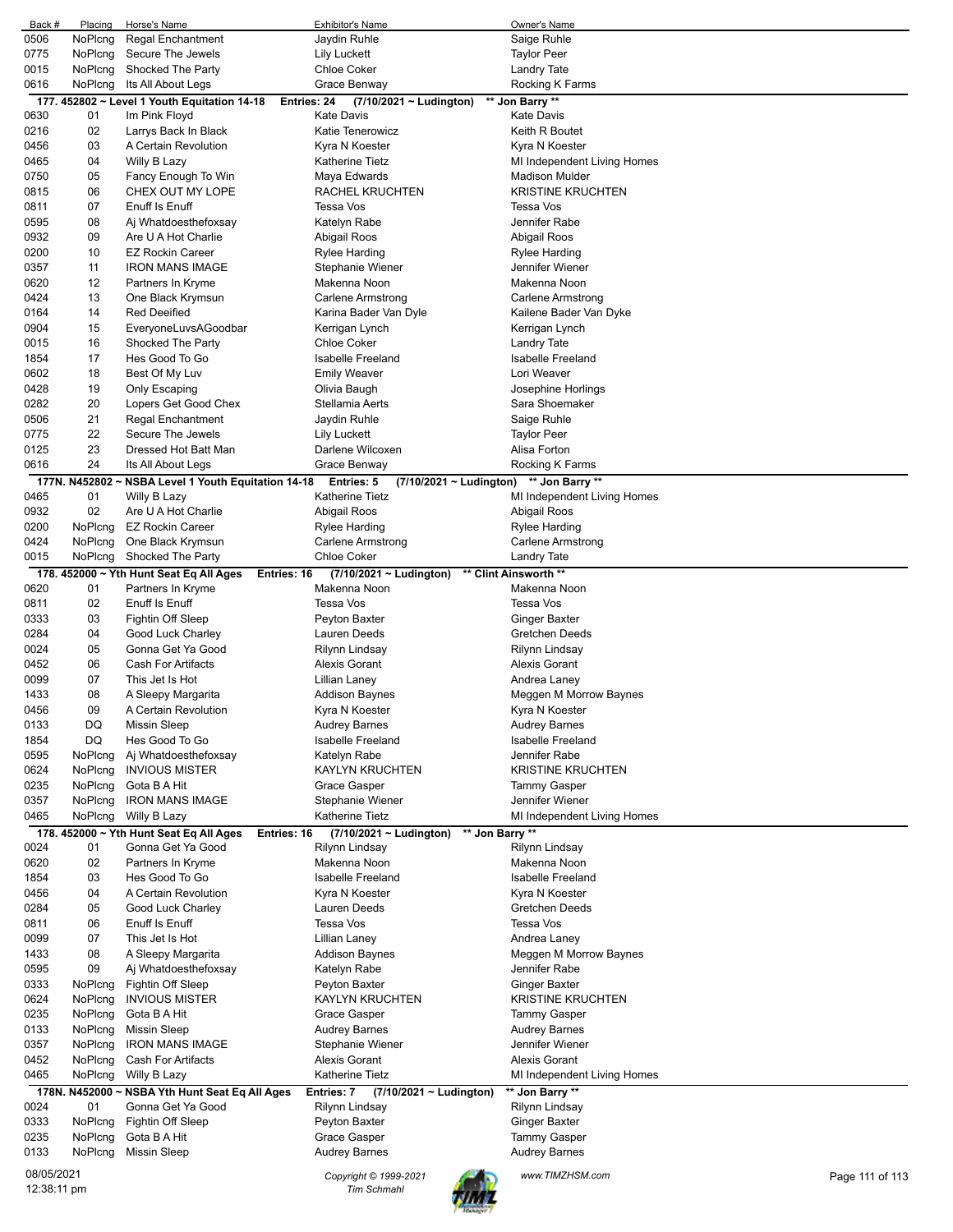| Back #      | Placing       | Horse's Name                             |             | <b>Exhibitor's Name</b>      |                 | Owner's Name                |                 |
|-------------|---------------|------------------------------------------|-------------|------------------------------|-----------------|-----------------------------|-----------------|
| 0200        | NoPlcng       | <b>EZ Rockin Career</b>                  |             | <b>Rylee Harding</b>         |                 | <b>Rylee Harding</b>        |                 |
| 0107        | NoPlcng       | Regal N Grand                            |             | <b>Taylin Collins</b>        |                 | <b>Taylin Collins</b>       |                 |
| 0465        | NoPlcng       | Willy B Lazy                             |             | <b>Katherine Tietz</b>       |                 | MI Independent Living Homes |                 |
|             |               | 179. 252001 ~ Amateur Rookie Equitation  | Entries: 12 | (7/10/2021 ~ Ludington)      |                 | ** Clint Ainsworth **       |                 |
| 0225        | 01            | <b>Custom Hottie</b>                     |             | Cassidy Jo Ryder             |                 | Debrah Ryder                |                 |
| 0181        | 02            | Hez Up To Know Good                      |             | Paige Beland                 |                 | Elizabeth Shoemaker         |                 |
| 0189        | 03            | Cookies N Creamtini                      |             | Katie Warnock                |                 | Katie Warnock               |                 |
| 0731        | 04            | Zips Back In Time                        |             |                              |                 | <b>Brittney Foye</b>        |                 |
|             | 05            |                                          |             | <b>Brittney Foye</b>         |                 |                             |                 |
| 0530        |               | CODE RED COVER GIRL                      |             | Jessica Bills                |                 | Jessica Bills               |                 |
| 0487        | 06            | Chipped With Iron                        |             | Rebecca Burtka               |                 | Rebecca Burtka              |                 |
| 0422        | 07            | Indeed Shez Lazy                         |             | Lauryn Leuenberger           |                 | Lauryn Leuenberger          |                 |
| 0804        | 08            | Follow Ur Intuition                      |             | Stefanie Freeland            |                 | <b>Stefanie Freeland</b>    |                 |
| 0523        | 09            | My Vintage Mercedes                      |             | Delaney Bakker               |                 | Cynthia Bakker              |                 |
| 0025        | 10            | Johnny Diesel                            |             | Morgan Letzkus               |                 | James Letzkus               |                 |
| 0395        | 11            | Kruzin For Cowgirls                      |             | Laura Stillman               |                 | Laura Stillman              |                 |
| 0852        | 12            | Al Let You Know                          |             | Amanda Cook                  |                 | Amanda Cook                 |                 |
|             |               | 179. 252001 ~ Amateur Rookie Equitation  | Entries: 12 | (7/10/2021 ~ Ludington)      |                 | ** Jon Barry **             |                 |
| 0181        | 01            | Hez Up To Know Good                      |             | Paige Beland                 |                 | Elizabeth Shoemaker         |                 |
| 0025        | 02            | Johnny Diesel                            |             | Morgan Letzkus               |                 | James Letzkus               |                 |
| 0189        | 03            | Cookies N Creamtini                      |             | Katie Warnock                |                 | Katie Warnock               |                 |
| 0487        | 04            | Chipped With Iron                        |             | Rebecca Burtka               |                 | Rebecca Burtka              |                 |
|             |               |                                          |             |                              |                 |                             |                 |
| 0225        | 05            | <b>Custom Hottie</b>                     |             | Cassidy Jo Ryder             |                 | Debrah Ryder                |                 |
| 0731        | 06            | Zips Back In Time                        |             | <b>Brittney Foye</b>         |                 | <b>Brittney Foye</b>        |                 |
| 0523        | 07            | My Vintage Mercedes                      |             | Delaney Bakker               |                 | Cynthia Bakker              |                 |
| 0530        | 08            | CODE RED COVER GIRL                      |             | Jessica Bills                |                 | Jessica Bills               |                 |
| 0395        | 09            | Kruzin For Cowgirls                      |             | Laura Stillman               |                 | Laura Stillman              |                 |
| 0422        | 10            | Indeed Shez Lazy                         |             | Lauryn Leuenberger           |                 | Lauryn Leuenberger          |                 |
| 0804        | 11            | Follow Ur Intuition                      |             | Stefanie Freeland            |                 | <b>Stefanie Freeland</b>    |                 |
| 0852        | 12            | Al Let You Know                          |             | Amanda Cook                  |                 | Amanda Cook                 |                 |
|             | 179N. N252001 | ~ NSBA Amateur Rookie Eq                 | Entries: 2  | $(7/10/2021 \sim$ Ludington) |                 | ** Jon Barry **             |                 |
| 0025        | 01            | Johnny Diesel                            |             | Morgan Letzkus               |                 | James Letzkus               |                 |
| 0189        | 02            | Cookies N Creamtini                      |             | Katie Warnock                |                 | Katie Warnock               |                 |
|             |               |                                          |             |                              |                 |                             |                 |
|             |               | 180. 252002 ~ Level 1 Amateur Equitation | Entries: 14 | $(7/10/2021 - Ludington)$    |                 | ** Clint Ainsworth **       |                 |
| 0225        | 01            | <b>Custom Hottie</b>                     |             | Cassidy Jo Ryder             |                 | Debrah Ryder                |                 |
| 0181        | 02            | Hez Up To Know Good                      |             | Paige Beland                 |                 | Elizabeth Shoemaker         |                 |
| 0401        | 03            | Sompin NTheMoonlight                     |             | Janet Kolk                   |                 | Janet Kolk                  |                 |
| 0099        | 04            | This Jet Is Hot                          |             | Andrea Laney                 |                 | Andrea Laney                |                 |
| 0395        | 05            | Kruzin For Cowgirls                      |             | Laura Stillman               |                 | Laura Stillman              |                 |
| 0882        | 06            | JZ Limited Liability                     |             | Debbie Barber                |                 | Debbie Barber               |                 |
| 0523        | 07            | My Vintage Mercedes                      |             | Delaney Bakker               |                 | Cynthia Bakker              |                 |
| 0487        | 08            | Chipped With Iron                        |             | Rebecca Burtka               |                 | Rebecca Burtka              |                 |
| 0066        | 09            | I O You One                              |             | Lisa Ondersma Lowetz         |                 | Lisa Ondersma Lowetz        |                 |
| 0852        | 10            | Al Let You Know                          |             | Amanda Cook                  |                 | Amanda Cook                 |                 |
| 0828        | 11            | <b>Impulsive Deck</b>                    |             | Fawn Healy                   |                 | Fawn Healy                  |                 |
| 0422        | 12            | Indeed Shez Lazy                         |             | Lauryn Leuenberger           |                 |                             |                 |
|             |               |                                          |             |                              |                 | Lauryn Leuenberger          |                 |
| 0731        | 13            | Zips Back In Time                        |             | <b>Brittney Foye</b>         |                 | <b>Brittney Foye</b>        |                 |
| 0189        | 14            | Cookies N Creamtini                      |             | Katie Warnock                |                 | Katie Warnock               |                 |
|             |               | 180. 252002 ~ Level 1 Amateur Equitation | Entries: 14 | (7/10/2021 ~ Ludington)      |                 | ** Jon Barry **             |                 |
| 0225        | 01            | <b>Custom Hottie</b>                     |             | Cassidy Jo Ryder             |                 | Debrah Ryder                |                 |
| 0181        | 02            | Hez Up To Know Good                      |             | Paige Beland                 |                 | Elizabeth Shoemaker         |                 |
| 0523        | 03            | My Vintage Mercedes                      |             | Delaney Bakker               |                 | Cynthia Bakker              |                 |
| 0099        | 04            | This Jet Is Hot                          |             | Andrea Laney                 |                 | Andrea Laney                |                 |
| 0401        | 05            | Sompin NTheMoonlight                     |             | Janet Kolk                   |                 | Janet Kolk                  |                 |
| 0487        | 06            | Chipped With Iron                        |             | Rebecca Burtka               |                 | Rebecca Burtka              |                 |
| 0731        | 07            | Zips Back In Time                        |             | <b>Brittney Foye</b>         |                 | <b>Brittney Foye</b>        |                 |
| 0882        | 08            | JZ Limited Liability                     |             | Debbie Barber                |                 | Debbie Barber               |                 |
| 0066        | 09            | I O You One                              |             | Lisa Ondersma Lowetz         |                 | Lisa Ondersma Lowetz        |                 |
|             |               |                                          |             |                              |                 |                             |                 |
| 0395        | 10            | Kruzin For Cowgirls                      |             | Laura Stillman               |                 | Laura Stillman              |                 |
| 0852        | 11            | Al Let You Know                          |             | Amanda Cook                  |                 | Amanda Cook                 |                 |
| 0422        | 12            | Indeed Shez Lazy                         |             | Lauryn Leuenberger           |                 | Lauryn Leuenberger          |                 |
| 0828        | 13            | <b>Impulsive Deck</b>                    |             | Fawn Healy                   |                 | Fawn Healy                  |                 |
| 0189        | 14            | Cookies N Creamtini                      |             | Katie Warnock                |                 | Katie Warnock               |                 |
|             |               | 180N. N252002 ~ NSBA Level 1 Amateur Eq  | Entries: 2  | $(7/10/2021 \sim$ Ludington) |                 | ** Jon Barry **             |                 |
| 0882        | NoPlcng       | JZ Limited Liability                     |             | Debbie Barber                |                 | Debbie Barber               |                 |
| 0189        | NoPlcng       | Cookies N Creamtini                      |             | Katie Warnock                |                 | Katie Warnock               |                 |
|             |               | 181. 252800 ~ Amateur Select Equitation  | Entries: 6  | $(7/10/2021 - Ludington)$    |                 | ** Clint Ainsworth **       |                 |
| 0311        | 01            | <b>Stellas GotR Groove</b>               |             | Kerry Daudlin                |                 | Kerry Daudlin               |                 |
| 0022        | 02            | Dont Need A Mirror                       |             | <b>Brenda Howell</b>         |                 | Christa Baldwin             |                 |
| 0123        | 03            | Rock Legend                              |             | Cynthia R Pyle               |                 | Cynthia R Pyle              |                 |
|             | 04            |                                          |             | Susan Frank                  |                 | Susan Frank                 |                 |
| 0150        |               | Macs Kool Legacy                         |             |                              |                 |                             |                 |
| 0055        | 05            | Sleepin By The Bay                       |             | <b>MARYELLEN MUMY</b>        |                 | Ken And Mary Ellen Mumy     |                 |
| 0882        | 06            | JZ Limited Liability                     |             | Debbie Barber                |                 | Debbie Barber               |                 |
|             |               | 181. 252800 ~ Amateur Select Equitation  | Entries: 6  | (7/10/2021 ~ Ludington)      | ** Jon Barry ** |                             |                 |
| 0123        | 01            | Rock Legend                              |             | Cynthia R Pyle               |                 | Cynthia R Pyle              |                 |
| 08/05/2021  |               |                                          |             |                              |                 |                             |                 |
|             |               |                                          |             | Copyright © 1999-2021        |                 | www.TIMZHSM.com             | Page 112 of 113 |
| 12:38:11 pm |               |                                          |             | <b>Tim Schmahl</b>           |                 |                             |                 |